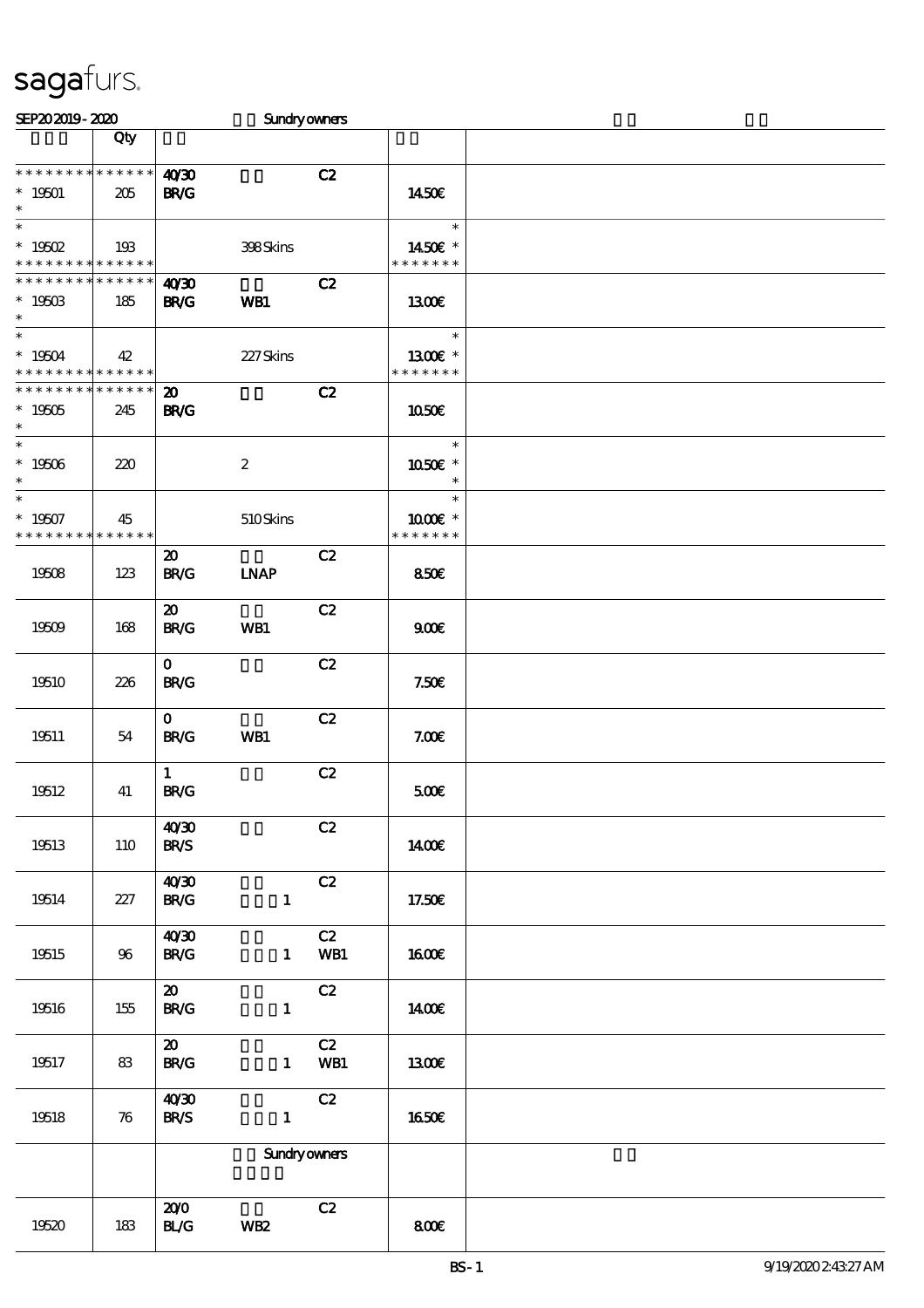| SEP202019-2020                                                |                                   |                                            | <b>Sundryowners</b> |    |                                       |  |
|---------------------------------------------------------------|-----------------------------------|--------------------------------------------|---------------------|----|---------------------------------------|--|
|                                                               | Qty                               |                                            |                     |    |                                       |  |
| 19521                                                         | 146                               | 40<br><b>BL/G</b>                          | $\pmb{2}$           | C2 | <b>1350€</b>                          |  |
| * * * * * * * * * * * * * *<br>$*19522$<br>$\ast$             | 205                               | $\boldsymbol{\mathfrak{D}}$<br><b>BL/G</b> | $\boldsymbol{z}$    | C2 | 11.00E                                |  |
| $\overline{\phantom{0}}$<br>$*19523$<br>$\ast$                | 180                               |                                            | $\boldsymbol{2}$    |    | $\ast$<br>11.00 £*<br>$\ast$          |  |
| $\overline{\ast}$<br>$* 19524$<br>* * * * * * * * * * * * * * | 150                               |                                            | 535Skins            |    | $\ast$<br>$11.00E$ *<br>* * * * * * * |  |
| 19525                                                         | 190                               | 40'30<br><b>BL/G</b>                       | $\mathbf{3}$        | C2 | 7.50E                                 |  |
| * * * * * * * * * * * * * *<br>$* 19526$<br>$\ast$            | 245                               | $\boldsymbol{\mathsf{20}}$<br><b>BL/G</b>  | $\boldsymbol{z}$    | C2 | 950E                                  |  |
| $\overline{\ast}$<br>$* 19527$<br>$\ast$                      | 220                               |                                            | $\boldsymbol{2}$    |    | $\ast$<br>950€ *<br>$\ast$            |  |
| $\overline{\ast}$<br>$*19528$<br>* * * * * * * * * * * * * *  | 143                               |                                            | 608Skins            |    | $\ast$<br>950€ *<br>* * * * * * *     |  |
| 19529                                                         | 224                               | $\boldsymbol{\mathfrak{D}}$<br>BLG         | $\mathbf{3}$        | C2 | 600                                   |  |
| * * * * * * * *<br>$*19530$<br>$\ast$                         | $\ast\ast\ast\ast\ast\ast$<br>245 | $\mathbf{o}$<br><b>BL/G</b>                | $\boldsymbol{z}$    | C2 | 600                                   |  |
| $\ast$<br>$* 19531$<br>* * * * * * * * * * * * * *            | 46                                |                                            | 291 Skins           |    | $\ast$<br>550€ *<br>* * * * * * *     |  |
| 19532                                                         | 84                                | 1/2<br>BLG                                 | $\boldsymbol{z}$    | C2 | 350 <sup>2</sup>                      |  |
| 19533                                                         | 129                               | 40'30<br><b>BL/S</b>                       | $\boldsymbol{2}$    | C2 | 900                                   |  |
| 19534                                                         | 141                               | 40'30<br><b>BLS</b>                        | $\mathbf{5}$        | C2 | 350 <sup>2</sup>                      |  |
| 19535                                                         | 128                               | $\mathbf{0}$<br><b>BL/S</b>                | $\mathbf{3}$        | C2 | 450E                                  |  |
| 19536                                                         | 99                                | 200<br><b>BL/S</b>                         | $\mathbf{5}$        | C2 | 200E                                  |  |
| 19537                                                         | 42                                | 1/2<br><b>BLS</b>                          | $\boldsymbol{4}$    | C2 | $(200\varepsilon)$                    |  |
| * * * * * * * * * * * * * * *<br>$* 19538$<br>$\ast$          | 225                               | 40'30<br><b>BL/G</b>                       | SHE <sub>2</sub>    | C2 | 1100E                                 |  |
| $\ast$<br>$* 19539$<br>* * * * * * * *                        | 186<br>* * * * * *                |                                            | 411 Skins           |    | $\ast$<br>1050E *<br>* * * * * * *    |  |
| 19540                                                         | 242                               | $\boldsymbol{\mathfrak{D}}$<br><b>BL/G</b> | SHE <sub>2</sub>    | C2 | 7.00E                                 |  |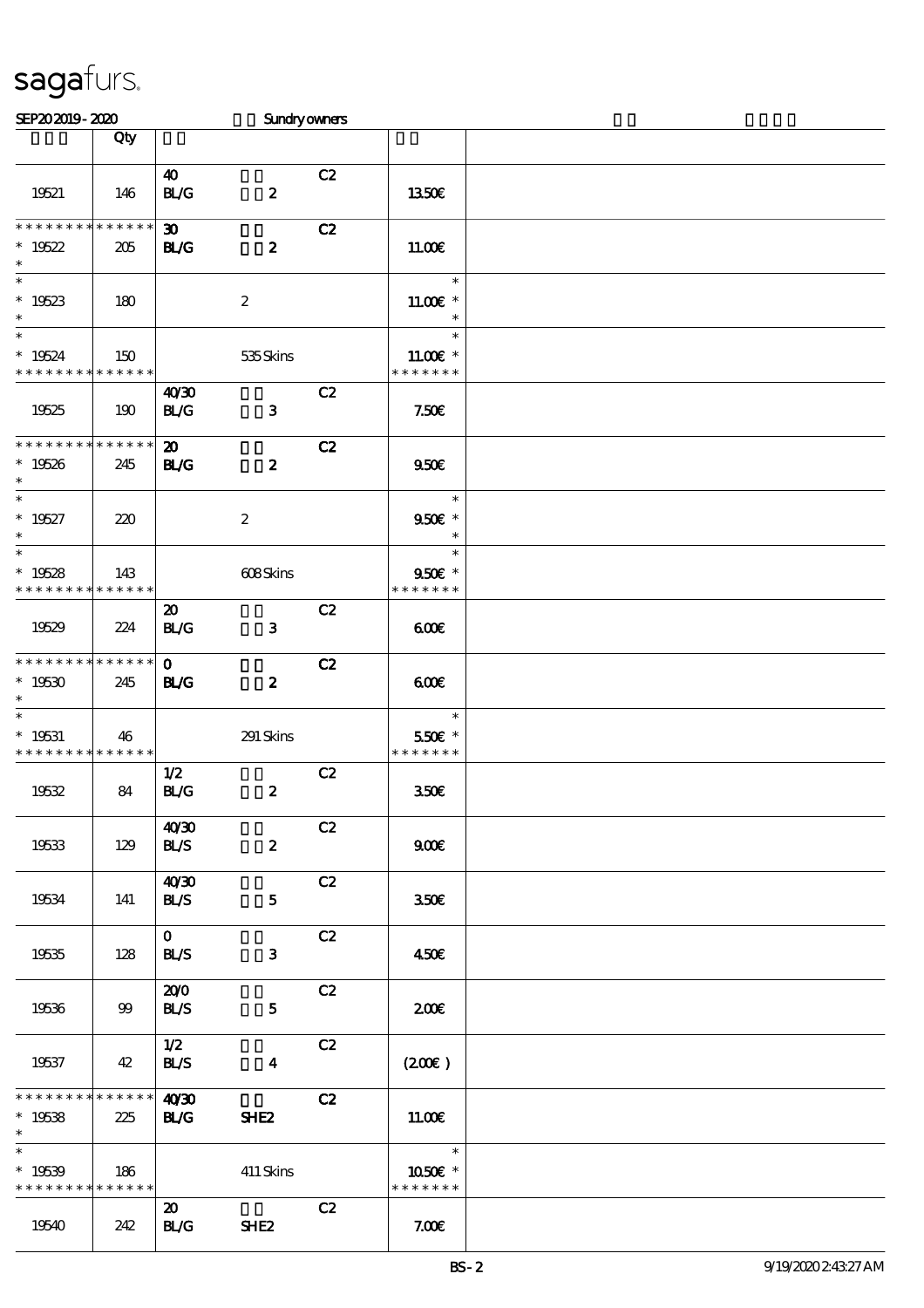| SEP202019-2020                                           |                    |                                            | Sundryowners     |                                  |                                       |  |
|----------------------------------------------------------|--------------------|--------------------------------------------|------------------|----------------------------------|---------------------------------------|--|
|                                                          | Qty                |                                            |                  |                                  |                                       |  |
| 19541                                                    | 192                | $\boldsymbol{\mathfrak{D}}$<br><b>BLS</b>  | SHE4             | C2                               | 200                                   |  |
| 19542                                                    | 171                | $\mathbf{O}$<br><b>BL/S</b>                | SHE <sub>2</sub> | C2                               | 550€                                  |  |
| 19543                                                    | 158                | 40<br>BLG                                  | $\mathbf{1}$     | C2<br>$\overline{\phantom{a}}$ 2 | <b>1650€</b>                          |  |
| * * * * * * * * * * * * * *<br>$* 19544$<br>$\ast$       | 205                | $\boldsymbol{\mathfrak{D}}$<br><b>BL/G</b> | $\mathbf{1}$     | C2<br>$\overline{\mathbf{2}}$    | 1400E                                 |  |
| $\overline{\phantom{0}}$<br>$* 19545$<br>* * * * * * * * | 89<br>* * * * * *  |                                            | 294Skins         |                                  | $\ast$<br>1350E *<br>* * * * * * *    |  |
| 19546                                                    | 126                | 40'30<br>BLG                               | $\mathbf{1}$     | C2<br>$\overline{\phantom{a}}$ 3 | 11.50€                                |  |
| * * * * * * * *<br>$* 19547$<br>$\ast$                   | * * * * * *<br>245 | $\boldsymbol{\mathfrak{D}}$<br><b>BL/G</b> | $\mathbf{1}$     | C2<br>$\overline{\mathbf{2}}$    | 11.50E                                |  |
| $\ast$<br>$* 19548$<br>* * * * * * * *                   | 42<br>* * * * * *  |                                            | 287Skins         |                                  | $\ast$<br>$11.00E$ *<br>* * * * * * * |  |
| 19549                                                    | 81                 | 40'30<br>BLS                               | $\mathbf{1}$     | C2<br>$\overline{\mathbf{2}}$    | 1300€                                 |  |
| 19550                                                    | 115                | $\boldsymbol{\omega}$<br>BLG               | $\mathbf{1}$     | C2<br>SHE <sub>2</sub>           | 1250E                                 |  |
| * * * * * * * *<br>$* 19551$<br>$\ast$                   | * * * * * *<br>205 | $\boldsymbol{\mathfrak{D}}$<br>BLG         | $\mathbf{1}$     | C2<br>SHE <sub>2</sub>           | 1050E                                 |  |
| $\ast$<br>$*19552$<br>* * * * * * * * * * * * * *        | 57                 |                                            | 262Skins         |                                  | $\ast$<br>1000 *<br>* * * * * * *     |  |
| 19553                                                    | 133                | $\boldsymbol{\mathfrak{D}}$<br>BLG         | $\mathbf{1}$     | C2<br>SHE <sub>2</sub>           | 950E                                  |  |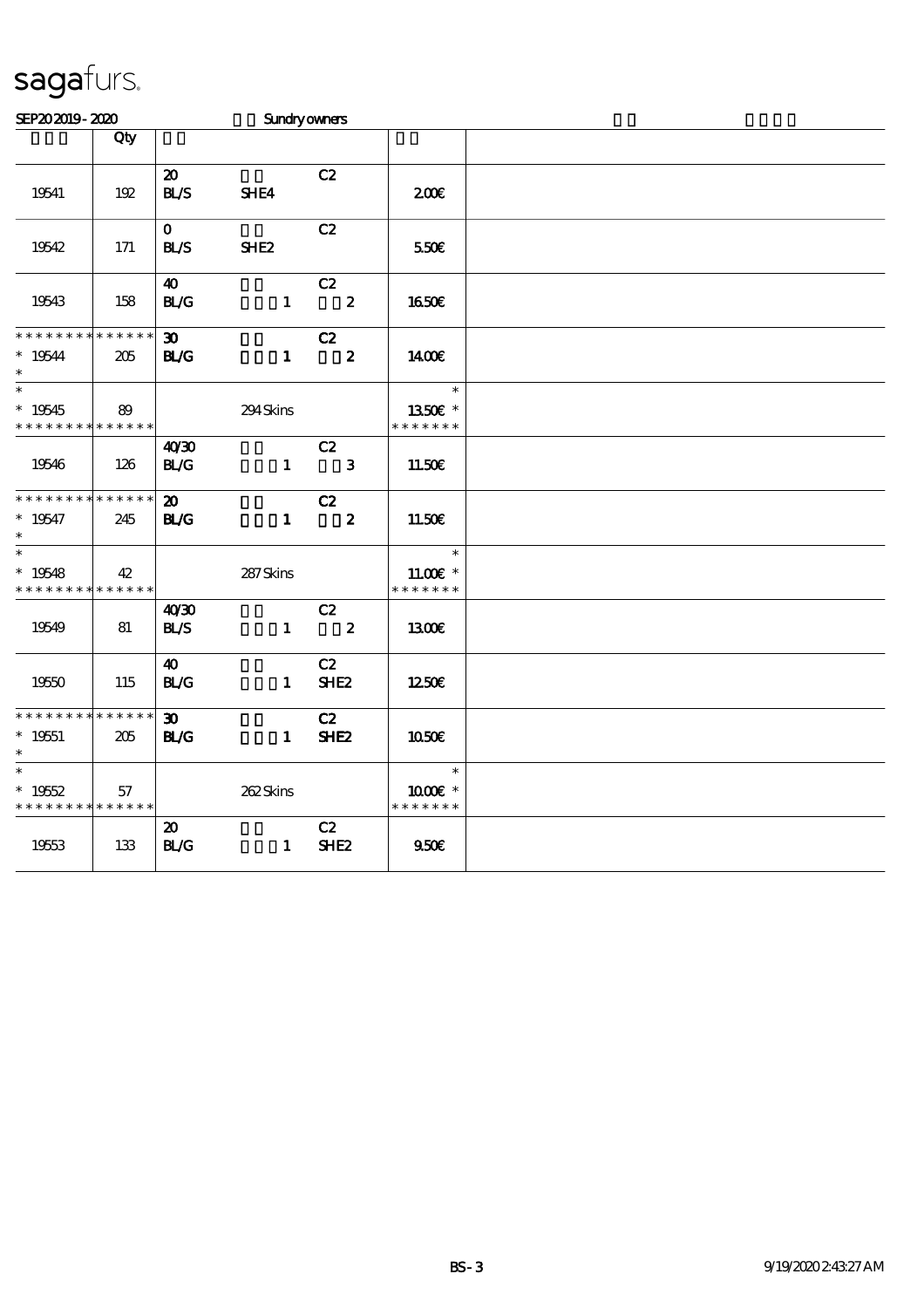| SEP202019-2020 |     | <b>Sundryowners</b> |         |      |  |  |  |  |  |
|----------------|-----|---------------------|---------|------|--|--|--|--|--|
|                | Qty |                     |         |      |  |  |  |  |  |
| 32581          | 91  | 200<br>SЛ           | C2      | 400  |  |  |  |  |  |
| 32582          | 163 | 200                 | C2<br>З | 200E |  |  |  |  |  |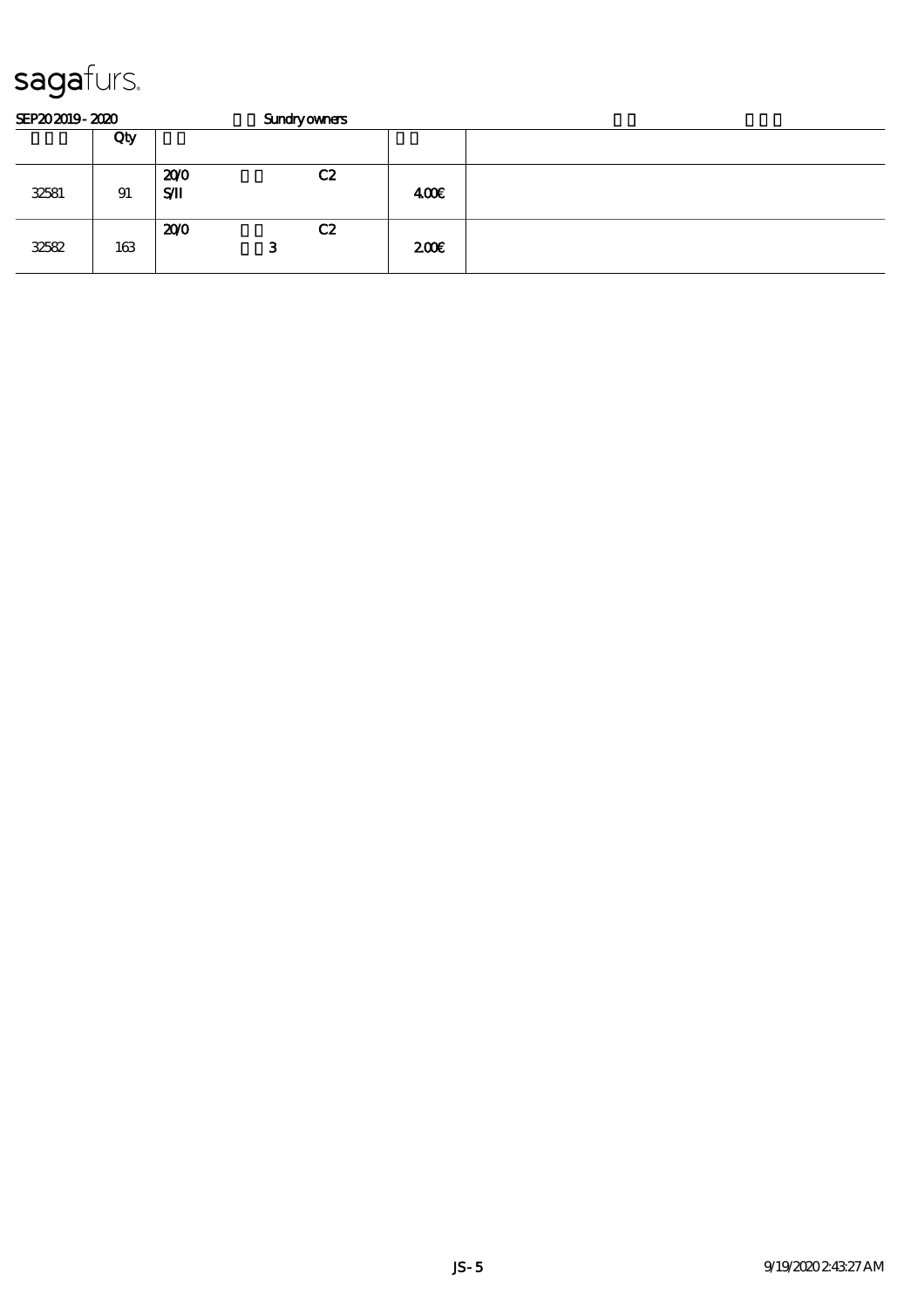#### $SEP202019 - 2020$

|                                          | Qty         |                       |                           |              |               |  |
|------------------------------------------|-------------|-----------------------|---------------------------|--------------|---------------|--|
|                                          | Cert%       |                       |                           |              |               |  |
|                                          |             | $\boldsymbol{\omega}$ |                           | C1/C2        |               |  |
| 367001                                   | 129         | ${\bf s}$             |                           |              | 2500€         |  |
|                                          | (19%)       |                       |                           |              |               |  |
| * * * * * * * *                          | * * * * * * | $\boldsymbol{\omega}$ |                           | <b>C1/C2</b> |               |  |
| $*$ 367002                               | 185         | ${\bf s}$             |                           |              | 2600E         |  |
| $\ast$                                   | (12%)       |                       |                           |              |               |  |
| $\ast$                                   | 62          |                       |                           |              | $\ast$        |  |
| $^*$ 367003 $\,$                         | (6%)        |                       | 247 Skins                 |              | 2550€ *       |  |
| * * * * * * * * * * * * * *              |             |                       |                           |              | * * * * * * * |  |
|                                          |             | $\boldsymbol{\omega}$ | $\mathcal{L}$             | C3           |               |  |
| 367004                                   | 152         | ${\bf s}$             |                           |              | 2400€         |  |
|                                          | (9%)        |                       |                           |              |               |  |
|                                          |             | $\boldsymbol{\omega}$ | $\mathcal{L}$             | C1/C2        |               |  |
|                                          |             |                       |                           |              |               |  |
| 367005                                   | 122         | <b>SAGA</b>           |                           |              | 2650E         |  |
| * * * * * * * * * * * * * *              | (27%)       |                       |                           |              |               |  |
|                                          |             | $\boldsymbol{\omega}$ |                           | <b>C1/C2</b> |               |  |
| $* 367006$                               | 165         | <b>SAGA</b>           |                           |              | 27.50E        |  |
| $\ast$                                   | $(10\%)$    |                       |                           |              |               |  |
| $\ast$                                   | 135         |                       |                           |              | $\ast$        |  |
| $* 357007$                               | (9%)        |                       | <b>300Skins</b>           |              | 27.50€ *      |  |
| * * * * * * * * <mark>* * * * * *</mark> |             |                       |                           |              | * * * * * * * |  |
| * * * * * * * * * * * * * *              |             | $\boldsymbol{\omega}$ | $\mathbf{x}$              | C1/C2        |               |  |
| $^\ast$ 367008                           | 165         | <b>SAGA</b>           |                           |              | 27.50E        |  |
| $\ast$                                   | (2%)        |                       |                           |              |               |  |
| $\ast$                                   |             |                       |                           |              | $\ast$        |  |
| $^*$ 367009 $^{\circ}$                   | 140         |                       | $\boldsymbol{2}$          |              | 27.50€ *      |  |
| $\ast$                                   | (7%)        |                       |                           |              | $\ast$        |  |
| $\ast$                                   | 102         |                       |                           |              | $\ast$        |  |
| * 367010                                 | (5%)        |                       | 407Skins                  |              | 27.50€ *      |  |
| * * * * * * * * * * * * * *              |             |                       |                           |              | * * * * * * * |  |
| * * * * * * * * * * * * * * *            |             | $\boldsymbol{\omega}$ | $\boldsymbol{\mathsf{X}}$ | C1/C2        |               |  |
| $* 367011$                               | 165         | <b>SAGA</b>           |                           |              | 2550€         |  |
| $\ast$                                   | (2%)        |                       |                           |              |               |  |
| $\ast$                                   | 40          |                       |                           |              | $\ast$        |  |
| $* 367012$                               | $(O\%)$     |                       | 205Skins                  |              | 2500€ *       |  |
| * * * * * * * * * * * * * *              |             |                       |                           |              | * * * * * * * |  |
|                                          |             |                       |                           |              |               |  |
|                                          |             | $\boldsymbol{\omega}$ | $X \, /ZX$                | C2           |               |  |
| 367013                                   | 181         | $I\!\!A$              |                           |              | 2400€         |  |
|                                          | $(0\%)$     |                       |                           |              |               |  |
|                                          |             | $\boldsymbol{\omega}$ |                           | C2           |               |  |
| 367014                                   | 132         | IA                    | WB1                       |              | 2400€         |  |
|                                          | (4%)        |                       |                           |              |               |  |
|                                          |             | $\boldsymbol{\omega}$ | $\mathcal{L}$             | C2           |               |  |
| 367015                                   | 110         | IA                    |                           |              | 2400€         |  |
|                                          | (14%)       |                       |                           |              |               |  |
|                                          |             | $\boldsymbol{\omega}$ | X / ZX                    | C2           |               |  |
| 367016                                   | 164         | IA                    |                           |              | 2500€         |  |
|                                          | (3%)        |                       |                           |              |               |  |
|                                          |             |                       |                           |              |               |  |

**VELFUR**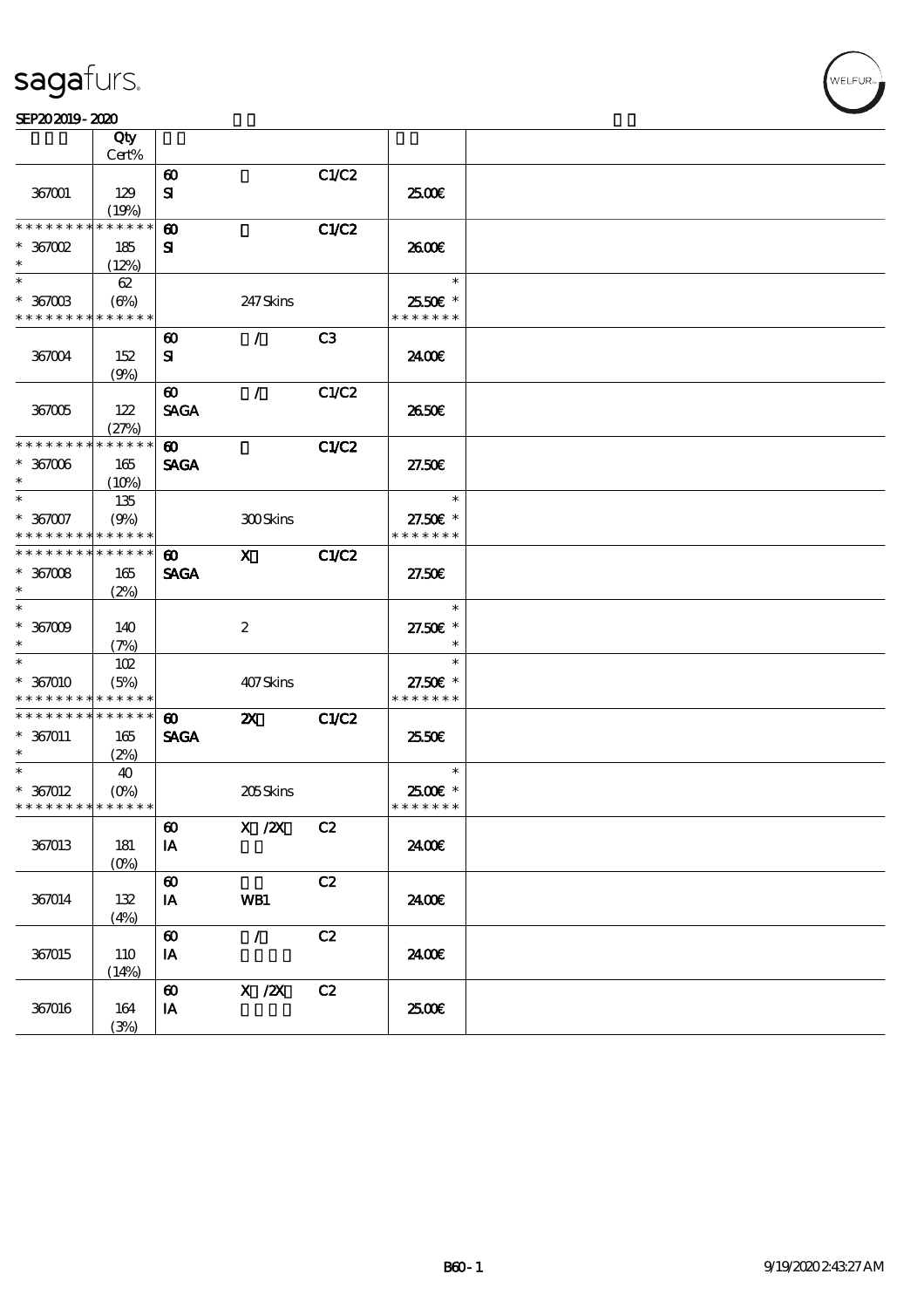#### $SEP202019 - 2020$

|                               | Qty         |                             |                  |                |                             |  |
|-------------------------------|-------------|-----------------------------|------------------|----------------|-----------------------------|--|
|                               | Cert%       |                             |                  |                |                             |  |
|                               |             | 50                          |                  | C1/C2          |                             |  |
| 367041                        | 206         | ${\bf s}$                   |                  |                | 22.00E                      |  |
|                               | (17%)       |                             |                  |                |                             |  |
| * * * * * * * *               | * * * * * * | 50                          |                  | C1/C2          |                             |  |
| $*367042$                     | 205         | ${\bf s}$                   |                  |                | (230)                       |  |
| $\ast$                        | (9%)        |                             |                  |                |                             |  |
| $\ast$                        | 91          |                             |                  |                | $\ast$                      |  |
| $* 367043$                    | (12%)       |                             | 296Skins         |                | $(2300)$ *                  |  |
| * * * * * * * *               | * * * * * * |                             |                  |                | * * * * * * *               |  |
|                               |             | 50                          | $\mathcal{L}$    | C <sub>3</sub> |                             |  |
| 367044                        | 178         | ${\bf s}$                   |                  |                | 21.006                      |  |
|                               | (14%)       |                             |                  |                |                             |  |
|                               |             | 50                          |                  | C1             |                             |  |
| 367045                        | 211         | ${\bf s}$                   |                  |                | (2350)                      |  |
|                               | (16%)       |                             |                  |                |                             |  |
| * * * * * * * *               | * * * * *   | 50                          |                  | C2             |                             |  |
| $* 367046$                    | 205         | ${\bf s}$                   |                  |                | (2350)                      |  |
| $\ast$                        |             |                             |                  |                |                             |  |
| $\ast$                        | (8%)        |                             |                  |                | $\ast$                      |  |
|                               |             |                             |                  |                |                             |  |
| * 367047<br>$\ast$            | 180         |                             | $\boldsymbol{2}$ |                | $(2350)$ *<br>$\ast$        |  |
| $\ast$                        | (10%)       |                             |                  |                | $\ast$                      |  |
|                               | ${\bf 38}$  |                             |                  |                |                             |  |
| $* 367048$                    | (18%)       |                             | 423Skins         |                | $(2350\epsilon)*$           |  |
| * * * * * * * *               | * * * * * * |                             |                  |                | * * * * * * *               |  |
|                               |             | 50                          |                  | C <sub>3</sub> |                             |  |
| 367049                        | 115         | ${\bf s}$                   |                  |                | 22.00 <del>€</del>          |  |
|                               | (13%)       |                             |                  |                |                             |  |
|                               |             | 50                          | $\mathbf x$      | C1             |                             |  |
| 367050                        | 107         | ${\bf s}$                   |                  |                | (2350)                      |  |
|                               | $(\Theta)$  |                             |                  |                |                             |  |
| * * * * * * * *               | * * * * * * | $\boldsymbol{\mathfrak{D}}$ | $X$ / $ZX$       | C1/C2          |                             |  |
| $* 367051$                    | 205         | ${\bf s}$                   |                  |                | 2300E                       |  |
| $\ast$                        | (4%)        |                             |                  |                |                             |  |
| $\ast$                        | 148         |                             |                  |                | $\ast$                      |  |
| $*367052$                     | (6%)        |                             | 353Skins         |                | 22.50€ *                    |  |
| * * * * * * * * * * * * * *   |             |                             |                  |                | * * * * * * *               |  |
| * * * * * * * * * * * * * * * |             | 50                          | $X$ / $ZX$       | C3             |                             |  |
| $*367053$                     | 205         | ${\bf s}$                   |                  |                | <b>2200</b> €               |  |
| $\ast$                        | (3%)        |                             |                  |                |                             |  |
| $\ast$                        | $39\,$      |                             |                  |                | $\ast$                      |  |
| $* 367054$                    | (10%)       |                             | 244Skins         |                | $21.50E$ *                  |  |
| * * * * * * * *               | * * * * * * |                             |                  |                | * * * * * * *               |  |
|                               |             | 50                          | $\mathcal{L}$    | C1/C2          |                             |  |
| 367055                        | 143         | ${\bf s}$                   | <b>LNAP</b>      |                | 21.006                      |  |
|                               | (12%)       |                             |                  |                |                             |  |
|                               |             | 50                          | $\mathbf{X}$     | C2             |                             |  |
| 367056                        | 162         | $\mathbf{B}$                | WB1              |                | 22.00E                      |  |
|                               | (3%)        |                             |                  |                |                             |  |
| * * * * * * * *               | * * * * * * | 50                          | $\mathcal{L}$    | C2             |                             |  |
| $* 367057$                    |             | $\mathbf{B}$                |                  |                | 2200                        |  |
| $*$                           | 205         |                             |                  |                |                             |  |
| $\overline{\ast}$             | (9%)        |                             |                  |                | $\ast$                      |  |
|                               | 95          |                             |                  |                |                             |  |
| $* 367058$                    | (7%)        |                             | 300Skins         |                | $21.50E$ *<br>* * * * * * * |  |
| * * * * * * * *               | * * * * * * |                             |                  |                |                             |  |
|                               |             | 50                          | $X$ / $ZX$       | C2             |                             |  |
| 367059                        | 201         | $\mathbf{B}$                |                  |                | 21.50E                      |  |
|                               | (7%)        |                             |                  |                |                             |  |
|                               |             | 50                          |                  | C1/C2          |                             |  |
| 367060                        | 151         | <b>SAGA</b>                 |                  |                | 2300E                       |  |
|                               | (30%)       |                             |                  |                |                             |  |

WELFUR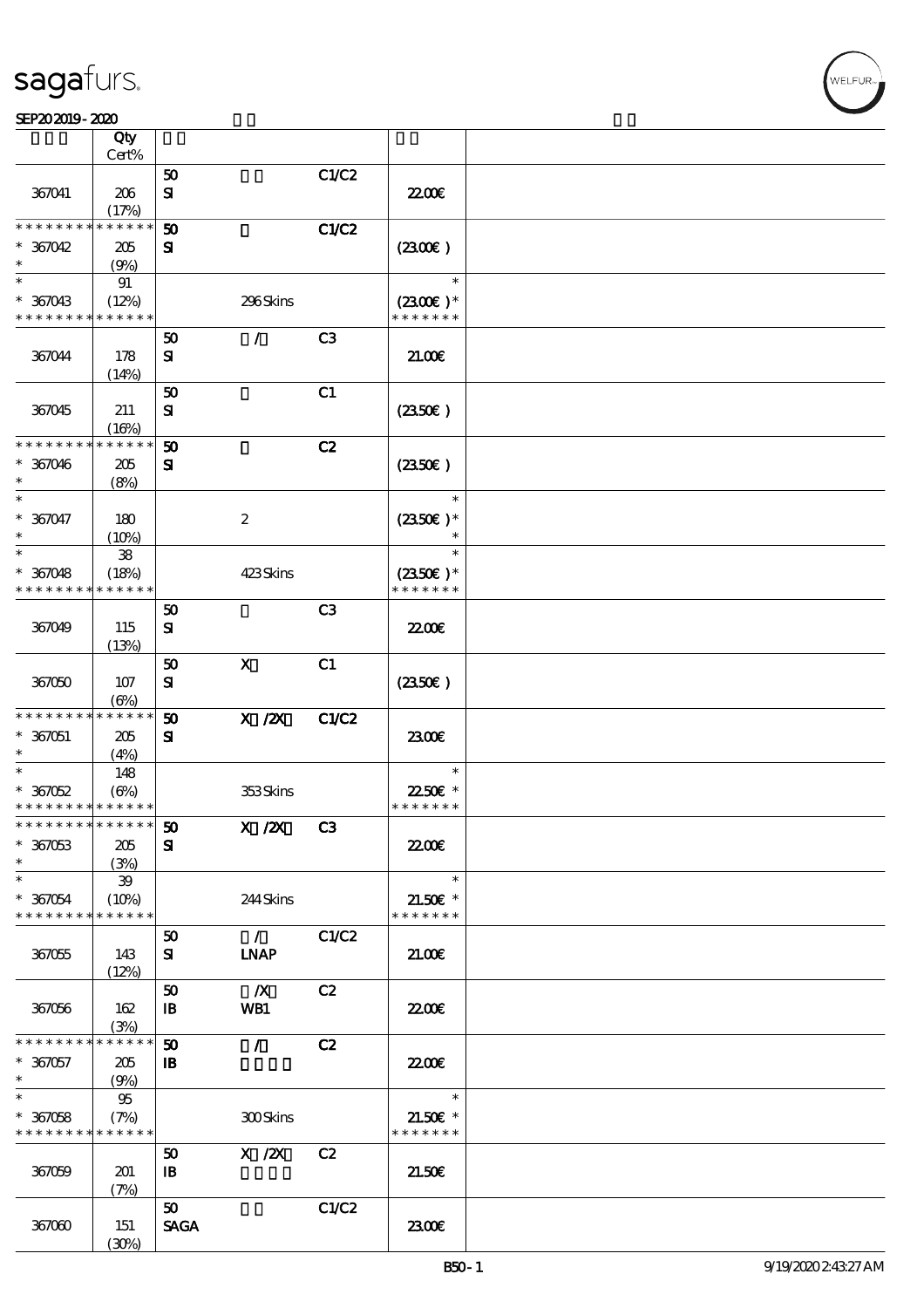#### $SEP202019 - 2020$

| SEP202019-2020                     |                            |                             |                  |                |                                    |  |
|------------------------------------|----------------------------|-----------------------------|------------------|----------------|------------------------------------|--|
|                                    | Qty                        |                             |                  |                |                                    |  |
|                                    | Cert%                      |                             |                  |                |                                    |  |
|                                    |                            | 50                          |                  | C1             |                                    |  |
| 367061                             | 189                        | <b>SAGA</b>                 |                  |                | $(2450\epsilon)$                   |  |
|                                    | (33%)                      |                             |                  |                |                                    |  |
| * * * * * * * *                    | * * * * * *                | $\boldsymbol{\mathfrak{D}}$ |                  | <b>C1/C2</b>   |                                    |  |
| $* 367062$<br>$\ast$               | 185                        | <b>SAGA</b>                 |                  |                | $(2450\epsilon)$                   |  |
| $\ast$                             | (27%)                      |                             |                  |                | $\ast$                             |  |
|                                    | 133                        |                             |                  |                |                                    |  |
| $* 36703$<br>* * * * * * * *       | (23%)<br>* * * * * *       |                             | 318Skins         |                | $(2450\epsilon)*$<br>* * * * * * * |  |
| * * * * * * * *                    | * * * * * *                | 50 <sub>2</sub>             | $\mathcal{L}$    | C3             |                                    |  |
| * 367064                           | 165                        | <b>SAGA</b>                 |                  |                | 2200                               |  |
| $\ast$                             | (29%)                      |                             |                  |                |                                    |  |
| $\ast$                             | 43                         |                             |                  |                | $\ast$                             |  |
| $* 367065$                         | (23%)                      |                             | 208Skins         |                | 21.50€ *                           |  |
| * * * * * * * *                    | * * * * * *                |                             |                  |                | * * * * * * *                      |  |
|                                    |                            | 50                          |                  | C1             |                                    |  |
| 367066                             | 134                        | <b>SAGA</b>                 |                  |                | $(2550\varepsilon)$                |  |
|                                    | (10%)                      |                             |                  |                |                                    |  |
| * * * * * * * *                    | * * * * * *                | 50                          |                  | C2             |                                    |  |
| $* 367067$                         | 160                        | <b>SAGA</b>                 |                  |                | 2500E                              |  |
| $\ast$                             | (24%)                      |                             |                  |                |                                    |  |
| $\ast$                             |                            |                             |                  |                | $\ast$                             |  |
| $*36708$                           | 160                        |                             | $\boldsymbol{2}$ |                | $2500$ $\epsilon$ *                |  |
| $\ast$                             | (15%)                      |                             |                  |                | $\ast$                             |  |
| $\ast$                             | 160                        |                             |                  |                | $\ast$                             |  |
| $* 367009$                         | (20%)                      |                             | 480Skins         |                | 2500€ *                            |  |
| * * * * * * * *                    | * * * * * *                |                             |                  |                | * * * * * * *                      |  |
| * * * * * * * *                    | $\ast\ast\ast\ast\ast\ast$ | $\boldsymbol{\mathfrak{D}}$ |                  | C <sub>3</sub> |                                    |  |
| $*367070$                          | 185                        | <b>SAGA</b>                 |                  |                | 2300                               |  |
| $\ast$                             | (17%)                      |                             |                  |                |                                    |  |
| $\ast$                             | 129                        |                             |                  |                | $\ast$                             |  |
| $* 367071$                         | (14%)<br>* * * * * *       |                             | 314Skins         |                | 22.50€ *<br>* * * * * * *          |  |
| * * * * * * * *<br>* * * * * * * * | * * * * * *                | 50 <sub>o</sub>             | $\mathbf{x}$     |                |                                    |  |
| $* 367072$                         | 175                        | <b>SAGA</b>                 |                  | C1             | 2550E                              |  |
| $\ast$                             | (16%)                      |                             |                  |                |                                    |  |
| $\ast$                             |                            |                             |                  |                | $\ast$                             |  |
| $* 367073$                         | 160                        |                             | $\boldsymbol{2}$ |                | 2500€ *                            |  |
| $\ast$                             | (16%)                      |                             |                  |                |                                    |  |
| $\ast$                             | 163                        |                             |                  |                | $\ast$                             |  |
| $* 367074$                         | (7%)                       |                             | 498Skins         |                | 2500€ *                            |  |
| * * * * * * * *                    | * * * * * *                |                             |                  |                | * * * * * * *                      |  |
| * * * * * * * *                    | * * * * * *                | 50                          | $\mathbf x$      | C2             |                                    |  |
| $*367075$                          | 185                        | <b>SAGA</b>                 |                  |                | 25.50E                             |  |
| $\ast$                             | (12%)                      |                             |                  |                |                                    |  |
| $\overline{\ast}$                  |                            |                             |                  |                | $\ast$                             |  |
| $* 367076$                         | 160                        |                             | $\boldsymbol{2}$ |                | 2500€ *                            |  |
| $\ast$                             | (9%)                       |                             |                  |                | $\ast$<br>$\ast$                   |  |
|                                    |                            |                             |                  |                |                                    |  |
| $* 367077$<br>$\ast$               | 160                        |                             | 3                |                | 2500€ *<br>$\ast$                  |  |
| $\ast$                             | (11%)                      |                             |                  |                | $\ast$                             |  |
| $* 36008$                          | 160                        |                             | $\overline{4}$   |                | $2500$ $\epsilon$ *                |  |
| $\ast$                             | (12%)                      |                             |                  |                | $\ast$                             |  |
| $\overline{\ast}$                  |                            |                             |                  |                | $\ast$                             |  |
| $* 36009$                          | 160                        |                             | $\mathbf{5}$     |                | 2500€ *                            |  |
| $\ast$                             | (16%)                      |                             |                  |                | $\ast$                             |  |
| $\ast$                             |                            |                             |                  |                | $\ast$                             |  |
| $*367080$                          | 160                        |                             | 6                |                | $2500$ $*$                         |  |
| $\ast$                             | (12%)                      |                             |                  |                | $\ast$                             |  |

WELFUR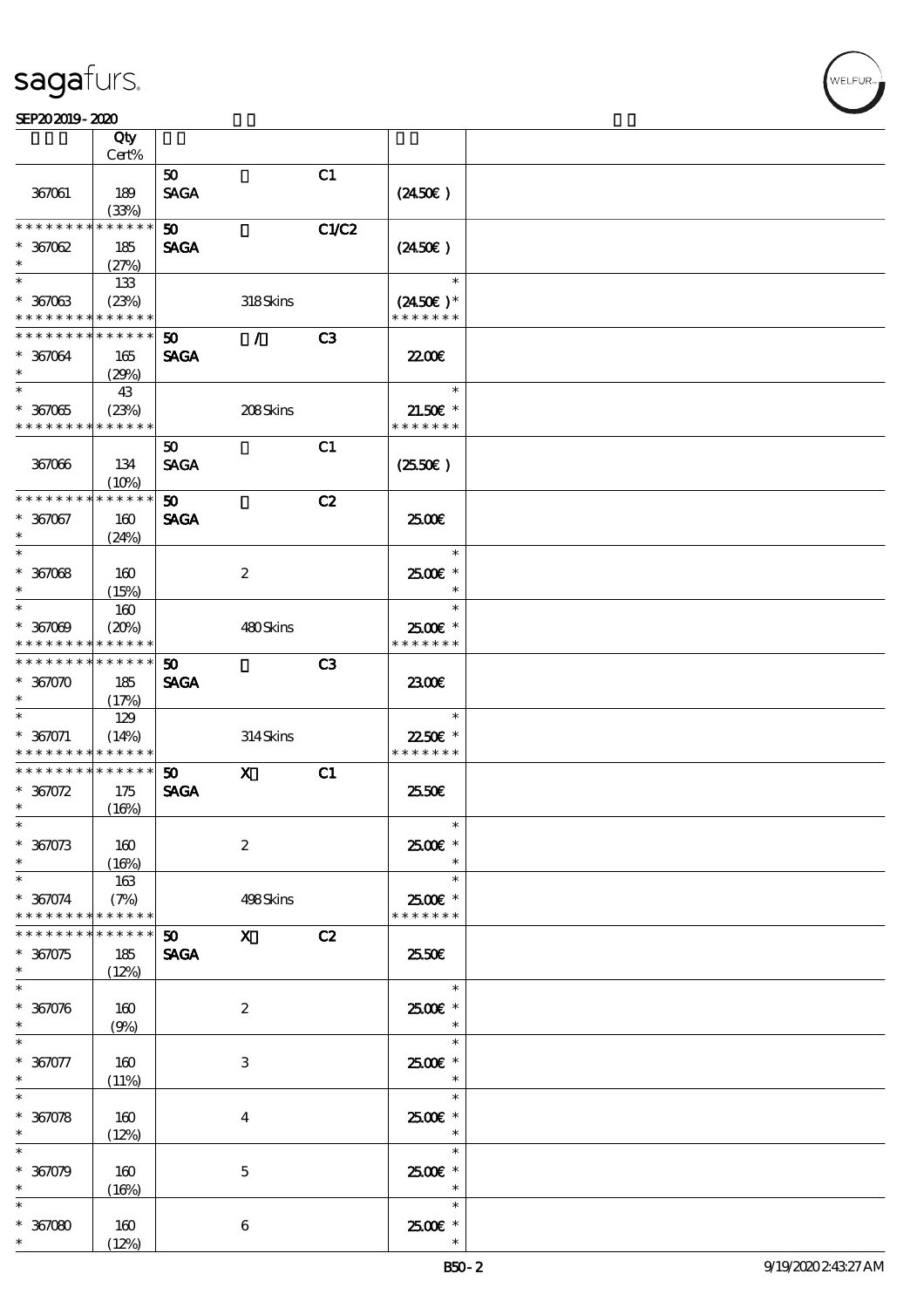#### SEP202019-2020

|                               | Qty         |                 |                                                                              |                |                     |  |
|-------------------------------|-------------|-----------------|------------------------------------------------------------------------------|----------------|---------------------|--|
|                               | Cert%       |                 |                                                                              |                |                     |  |
| $\ast$                        |             | 50              | $\mathbf x$                                                                  | C2             | $\ast$              |  |
| $* 367081$                    | 160         | <b>SAGA</b>     |                                                                              |                | 2500€ *             |  |
|                               | (10%)       |                 |                                                                              |                | $\ast$              |  |
| $\ast$                        |             |                 |                                                                              |                | $\ast$              |  |
| $*367082$                     | 160         |                 | 8                                                                            |                | 2500€ *             |  |
| $\ast$                        | (20%)       |                 |                                                                              |                | $\ast$              |  |
| $\overline{\phantom{0}}$      |             |                 |                                                                              |                | $\ast$              |  |
| $*367083$                     | 160         |                 | 9                                                                            |                | $2500$ $\epsilon$ * |  |
| $\ast$                        | (11%)       |                 |                                                                              |                | $\ast$              |  |
| $*$                           |             |                 |                                                                              |                | $\ast$              |  |
|                               | 145         |                 |                                                                              |                |                     |  |
| $* 367084$                    | (21%)       |                 | 1610Skins                                                                    |                | 2500€ *             |  |
| * * * * * * * *               | * * * * * * |                 |                                                                              |                | * * * * * * *       |  |
| * * * * * * * *               | * * * * * * | 50              | $\mathbf{x}$                                                                 | C <sub>3</sub> |                     |  |
| $*367085$                     | 185         | <b>SAGA</b>     |                                                                              |                | 2300                |  |
| $\ast$                        | (16%)       |                 |                                                                              |                |                     |  |
| $\overline{\phantom{0}}$      |             |                 |                                                                              |                | $\ast$              |  |
| $* 367086$                    | 140         |                 | $\boldsymbol{2}$                                                             |                | 2300€ *             |  |
| $\ast$                        | (11%)       |                 |                                                                              |                | $\ast$              |  |
| $\ast$                        | 116         |                 |                                                                              |                | $\ast$              |  |
| $* 367087$                    | (7%)        |                 | 441 Skins                                                                    |                | 22.50€ *            |  |
| * * * * * * * *               | * * * * * * |                 |                                                                              |                | * * * * * * *       |  |
| * * * * * * * * * * * * * *   |             |                 |                                                                              |                |                     |  |
|                               |             | 50 <sub>o</sub> | $\boldsymbol{\mathsf{X}}$                                                    | C1/C2          |                     |  |
| $* 367088$                    | 185         | <b>SAGA</b>     |                                                                              |                | 2450E               |  |
| $\ast$                        | (3%)        |                 |                                                                              |                |                     |  |
| $\overline{\ast}$             | 173         |                 |                                                                              |                | $\ast$              |  |
| $* 367089$                    | (1%)        |                 | 358Skins                                                                     |                | 2450€ *             |  |
| * * * * * * * *               | * * * * * * |                 |                                                                              |                | * * * * * * *       |  |
|                               |             | 50              | $\mathbf{x}$                                                                 | C <sub>3</sub> |                     |  |
| 367090                        | 157         | <b>SAGA</b>     |                                                                              |                | 2350E               |  |
|                               | (5%)        |                 |                                                                              |                |                     |  |
|                               |             | 50              | $\mathcal{L}$                                                                | C2             |                     |  |
| 367091                        | 210         | IA              | WB1                                                                          |                | 22.00 <del>€</del>  |  |
|                               | (5%)        |                 |                                                                              |                |                     |  |
|                               |             | 50              | $\boldsymbol{\mathrm{X}}$ / $\boldsymbol{\mathrm{Z}}\boldsymbol{\mathrm{X}}$ | C2             |                     |  |
|                               |             |                 |                                                                              |                |                     |  |
| 367092                        | 200         | IA              | WB1                                                                          |                | 2250E               |  |
| * * * * * * * * * * * * * * * | (10%)       |                 |                                                                              |                |                     |  |
|                               |             | ${\bf 50}$      | $\mathcal{L}$                                                                | C2             |                     |  |
| $* 367003$                    | 185         | IA              |                                                                              |                | 2300E               |  |
| $\ast$                        | (20%)       |                 |                                                                              |                |                     |  |
| $\ast$                        | 152         |                 |                                                                              |                | $\ast$              |  |
| $* 367094$                    | (19%)       |                 | 337Skins                                                                     |                | 2300€ *             |  |
| * * * * * * * *               | * * * * * * |                 |                                                                              |                | * * * * * * *       |  |
| * * * * * * *                 | * * * * * * | 50              | $X$ / $ZX$                                                                   | C2             |                     |  |
| $* 367095$                    | 185         | IA              |                                                                              |                | 2300E               |  |
| $\ast$                        | (7%)        |                 |                                                                              |                |                     |  |
| $\ast$                        |             |                 |                                                                              |                | $\ast$              |  |
|                               | 135         |                 |                                                                              |                |                     |  |
| $* 367006$                    | (5%)        |                 | 320Skins                                                                     |                | 2250€ *             |  |
| * * * * * * * *               | * * * * * * |                 |                                                                              |                | * * * * * * *       |  |

WELFUR-<br>
VELFUR-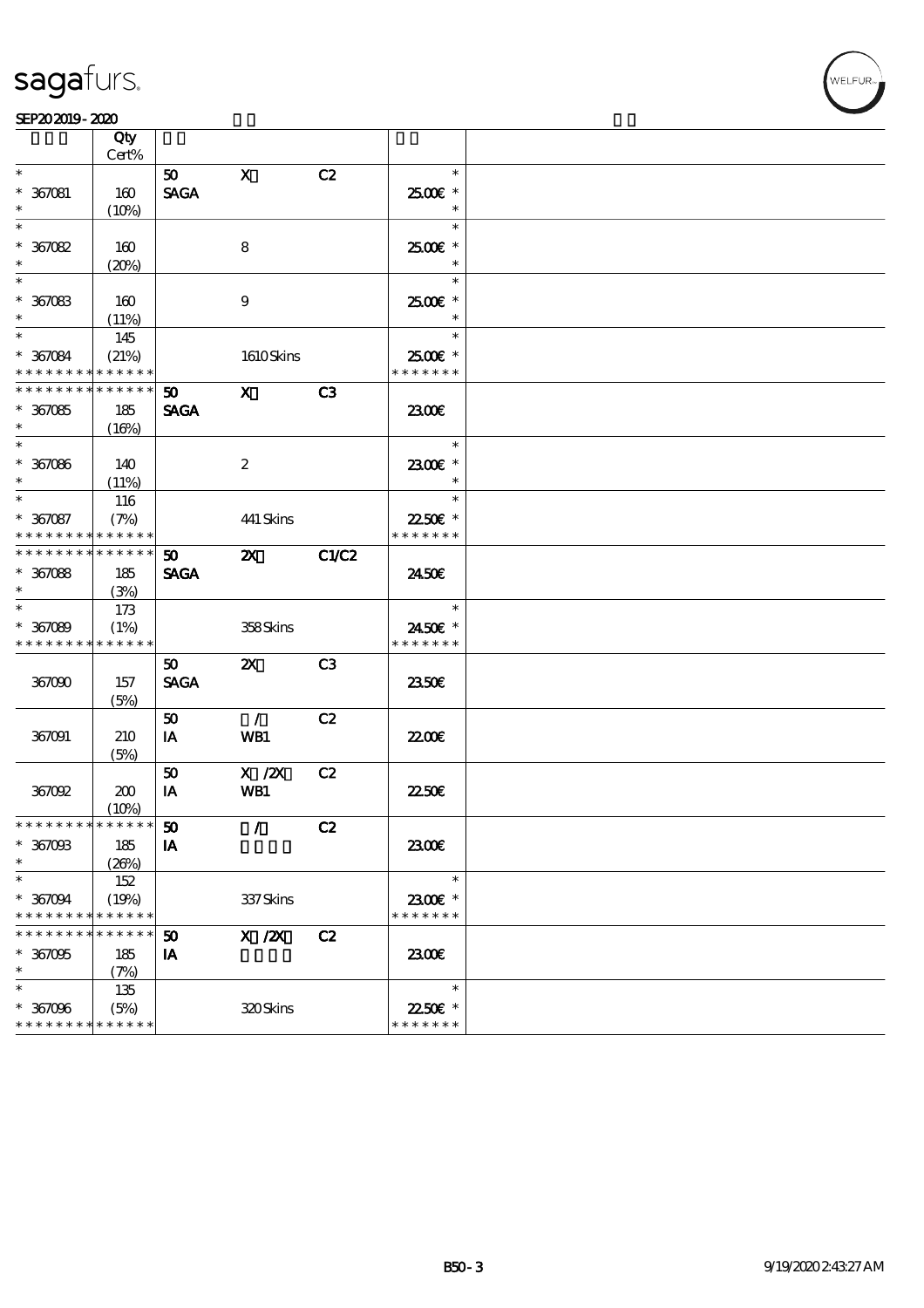#### SEP202019-2020

|                                            | Qty                  |                                    |                  |                |                    |  |
|--------------------------------------------|----------------------|------------------------------------|------------------|----------------|--------------------|--|
|                                            | Cert%                | $\boldsymbol{\omega}$              | $2X$ $X$         | C1/C2          |                    |  |
| 367121                                     | 221                  | ${\bf s}$                          |                  |                | 1900E              |  |
|                                            | (29%)                |                                    |                  |                |                    |  |
|                                            |                      | 40                                 | $\mathbf X$      | C1/C2          |                    |  |
| 367122                                     | 100                  | ${\bf s}$                          |                  |                | æœ                 |  |
|                                            | (12%)                | $\boldsymbol{\omega}$              |                  | C1             |                    |  |
| 367123                                     | 110                  | ${\bf s}$                          |                  |                | 21.00              |  |
|                                            | (40%)                |                                    |                  |                |                    |  |
|                                            |                      | 40                                 |                  | C1/C2          |                    |  |
| 367124                                     | 170                  | ${\bf s}$                          |                  |                | 21.006             |  |
| * * * * * * * *                            | (23%)<br>* * * * * * |                                    |                  |                |                    |  |
| $* 367125$                                 | 225                  | $\boldsymbol{\omega}$<br>${\bf s}$ |                  | C2             | 21.00E             |  |
| $\ast$                                     | (29%)                |                                    |                  |                |                    |  |
| $\ast$                                     | 175                  |                                    |                  |                | $\ast$             |  |
| $* 367126$                                 | (22%)                |                                    | 400Skins         |                | 2050E *            |  |
| * * * * * * * *                            | * * * * * *          |                                    |                  |                | * * * * * * *      |  |
| * * * * * * * *                            | * * * * * *          | $\boldsymbol{\omega}$              | X /              | C3             |                    |  |
| $* 367127$<br>$\ast$                       | 205<br>(19%)         | ${\bf s}$                          |                  |                | æœ                 |  |
| $\ast$                                     | 42                   |                                    |                  |                | $\ast$             |  |
| $* 367128$                                 | (11%)                |                                    | 247Skins         |                | 1950E *            |  |
| * * * * * * * *                            | * * * * * *          |                                    |                  |                | * * * * * * *      |  |
|                                            |                      | $\boldsymbol{\omega}$              |                  | C <sub>3</sub> |                    |  |
| 367129                                     | 79                   | ${\bf s}$                          |                  |                | 1950E              |  |
|                                            | (20%)                | $\boldsymbol{\omega}$              |                  | C1             |                    |  |
| 367130                                     | 75                   | ${\bf s}$                          |                  |                | 21.006             |  |
|                                            | (30%)                |                                    |                  |                |                    |  |
| * * * * * * * *                            | * * * * * *          | $\boldsymbol{\omega}$              |                  | C2             |                    |  |
| $* 367131$                                 | 225                  | ${\bf s}$                          |                  |                | (21.00)            |  |
| $\ast$<br>$\ast$                           | (23%)<br>94          |                                    |                  |                | $\ast$             |  |
| $* 367132$                                 | (19%)                |                                    | 319Skins         |                | $(21.00)$ *        |  |
| * * * * * * * * * * * * * *                |                      |                                    |                  |                | * * * * * * *      |  |
| * * * * * * * * <mark>* * * * * * *</mark> |                      | 40                                 |                  | C <sub>3</sub> |                    |  |
| $* 367133$                                 | 225                  | ${\bf s}$                          |                  |                | æœ                 |  |
| $\ast$<br>$\ast$                           | (14%)                |                                    |                  |                | $\ast$             |  |
| $* 367134$                                 | 200                  |                                    | $\boldsymbol{z}$ |                | 2000E*             |  |
| $\ast$                                     | (17%)                |                                    |                  |                | $\ast$             |  |
| $\ast$                                     | 89                   |                                    |                  |                | $\ast$             |  |
| $* 367135$                                 | (15%)                |                                    | 514Skins         |                | $2000$ $*$         |  |
| * * * * * * * *                            | * * * * * *          |                                    |                  |                | * * * * * * *      |  |
| 367136                                     | 210                  | $\boldsymbol{\omega}$<br>${\bf s}$ |                  | C1             | 22.00 <del>€</del> |  |
|                                            | (25%)                |                                    |                  |                |                    |  |
| * * * * * * * *                            | * * * * * *          | $\boldsymbol{\omega}$              |                  | C2             |                    |  |
| $* 367137$                                 | 200                  | ${\bf s}$                          |                  |                | (220E)             |  |
| $\ast$<br>$\ast$                           | (20%)                |                                    |                  |                | $\ast$             |  |
|                                            | 178                  |                                    |                  |                | $(2200)$ *         |  |
| $* 367138$<br>* * * * * * * *              | (16%)<br>* * * * * * |                                    | 378Skins         |                | * * * * * * *      |  |
| * * * * * * * *                            | * * * * * *          | 40                                 |                  | C3             |                    |  |
| $* 367139$                                 | 225                  | ${\bf s}$                          |                  |                | 2000               |  |
| $\ast$                                     | (12%)                |                                    |                  |                |                    |  |
| $\ast$                                     |                      |                                    |                  |                | $\ast$             |  |
| $* 367140$<br>$\ast$                       | 200<br>(13%)         |                                    | $\boldsymbol{2}$ |                | $2000$ $*$         |  |
|                                            |                      |                                    |                  |                |                    |  |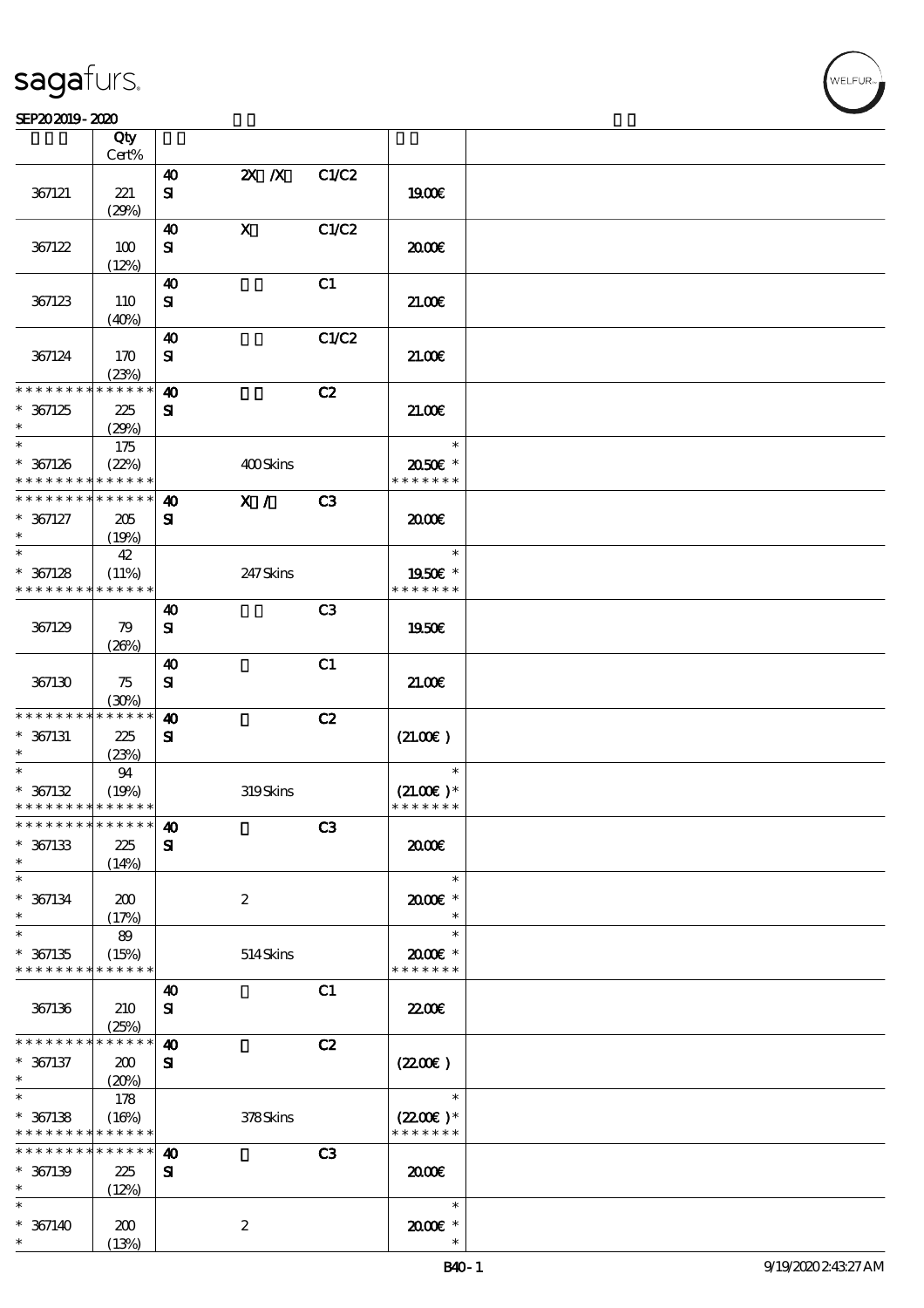|                                          | Qty                  |                       |                  |       |                        |  |
|------------------------------------------|----------------------|-----------------------|------------------|-------|------------------------|--|
|                                          | Cert%                |                       |                  |       |                        |  |
| $\ast$                                   |                      | 40                    |                  | C3    | $\ast$                 |  |
| $* 367141$                               | 200                  | ${\bf s}$             |                  |       | $2000$ $*$             |  |
| $\ast$                                   | (11%)                |                       |                  |       | $\ast$                 |  |
| $\ast$                                   |                      |                       |                  |       | $\ast$                 |  |
| $* 367142$                               | 200                  |                       | $\overline{4}$   |       | 2000E *                |  |
|                                          | (9%)                 |                       |                  |       | $\ast$                 |  |
| $\ast$                                   |                      |                       |                  |       | $\ast$                 |  |
| $* 367143$                               | 200                  |                       | $\mathbf 5$      |       | $2000$ $*$             |  |
|                                          |                      |                       |                  |       | $\ast$                 |  |
| $\ast$                                   | (17%)                |                       |                  |       | $\ast$                 |  |
|                                          | 129                  |                       |                  |       |                        |  |
| $* 367144$                               | (14%)                |                       | 1154Skins        |       | $2000$ $\varepsilon$ * |  |
| * * * * * * * * <mark>* * * * * *</mark> |                      |                       |                  |       | * * * * * * *          |  |
| * * * * * * * *                          | $* * * * * * *$      | 40                    | $\mathbf{x}$     | C1    |                        |  |
| $* 367145$                               | 225                  | ${\bf s}$             |                  |       | <b>2200</b> €          |  |
|                                          | (12%)                |                       |                  |       |                        |  |
|                                          | 52                   |                       |                  |       | $\ast$                 |  |
| $* 367146$                               | (15%)                |                       | 277Skins         |       | 22.00€ *               |  |
| * * * * * * * *                          | * * * * * *          |                       |                  |       | * * * * * * *          |  |
| * * * * * * * *                          | * * * * * *          | $\boldsymbol{\omega}$ | $\mathbf{x}$     | C2    |                        |  |
| $* 367147$                               |                      |                       |                  |       |                        |  |
|                                          | 225                  | ${\bf s}$             |                  |       | 2200                   |  |
| $\ast$                                   | (8%)                 |                       |                  |       |                        |  |
|                                          |                      |                       |                  |       | $\ast$                 |  |
| $* 367148$                               | 200                  |                       | $\boldsymbol{2}$ |       | 22.00€ *               |  |
| $\ast$                                   | (8%)                 |                       |                  |       | $\ast$                 |  |
| $\ast$                                   |                      |                       |                  |       | $\ast$                 |  |
| $* 367149$                               | 200                  |                       | 3                |       | 22.00€ *               |  |
| $\ast$                                   | (15%)                |                       |                  |       | $\ast$                 |  |
| $\ast$                                   | 161                  |                       |                  |       | $\ast$                 |  |
| $*367150$                                | (13%)                |                       | 786Skins         |       | 22.00€ *               |  |
| * * * * * * * *                          | * * * * * *          |                       |                  |       | * * * * * * *          |  |
|                                          |                      | 40                    | $\mathbf{x}$     | C1/C2 |                        |  |
|                                          |                      |                       |                  |       |                        |  |
| 367151                                   | 145                  | ${\bf s}$             |                  |       | 21.00E                 |  |
| * * * * * * * *                          | (11%)<br>* * * * * * |                       |                  |       |                        |  |
|                                          |                      | $\boldsymbol{\omega}$ | $X$ / $ZX$       | C3    |                        |  |
| $* 367152$                               | 225                  | ${\bf s}$             |                  |       | 2000                   |  |
| $\ast$                                   | $(\Theta)$           |                       |                  |       |                        |  |
| $\ast$                                   |                      |                       |                  |       |                        |  |
| $* 367153$                               | 200                  |                       | $\boldsymbol{2}$ |       | 2000E *                |  |
| $\ast$                                   | (14%)                |                       |                  |       | $\ast$                 |  |
| $\ast$                                   | 129                  |                       |                  |       | $\ast$                 |  |
| $* 367154$                               | (13%)                |                       | 554Skins         |       | 2000E *                |  |
| * * * * * * * *                          | * * * * * *          |                       |                  |       | * * * * * * *          |  |
|                                          |                      | $\boldsymbol{\omega}$ |                  | C1/C2 |                        |  |
| 367155                                   | $90^{\circ}$         | ${\bf s}$             | <b>INAP</b>      |       | <b>1850€</b>           |  |
|                                          | (18%)                |                       |                  |       |                        |  |
|                                          |                      | $\boldsymbol{\omega}$ |                  | C1/C2 |                        |  |
|                                          |                      |                       |                  |       |                        |  |
| 367156                                   | 178                  | ${\bf s}$             | <b>LNAP</b>      |       | 1950€                  |  |
| * * * * * * * *                          | (14%)<br>* * * * * * |                       |                  |       |                        |  |
|                                          |                      | 40                    |                  | C1/C2 |                        |  |
| $* 367157$                               | 225                  | ${\bf s}$             | <b>INAP</b>      |       | 2000                   |  |
| $\ast$                                   | (5%)                 |                       |                  |       |                        |  |
| $\ast$                                   | 73                   |                       |                  |       | $\ast$                 |  |
| $* 367158$                               | (2%)                 |                       | 298Skins         |       | 1950€ *                |  |
| * * * * * * * *                          | * * * * * *          |                       |                  |       | * * * * * * *          |  |
| * * * * * * * *                          | * * * * * *          | 40                    | $\mathcal{L}$    | C2    |                        |  |
| $* 367159$                               | 225                  | $\mathbf{B}$          | WB1              |       | 1900E                  |  |
| $\ast$                                   | (9%)                 |                       |                  |       |                        |  |
| $\ast$                                   | 58                   |                       |                  |       | $\ast$                 |  |
| $*367160$                                | (12%)                |                       | 283Skins         |       | 1850€ *                |  |
| * * * * * * * *                          | * * * * * *          |                       |                  |       | * * * * * * *          |  |
|                                          |                      |                       |                  |       |                        |  |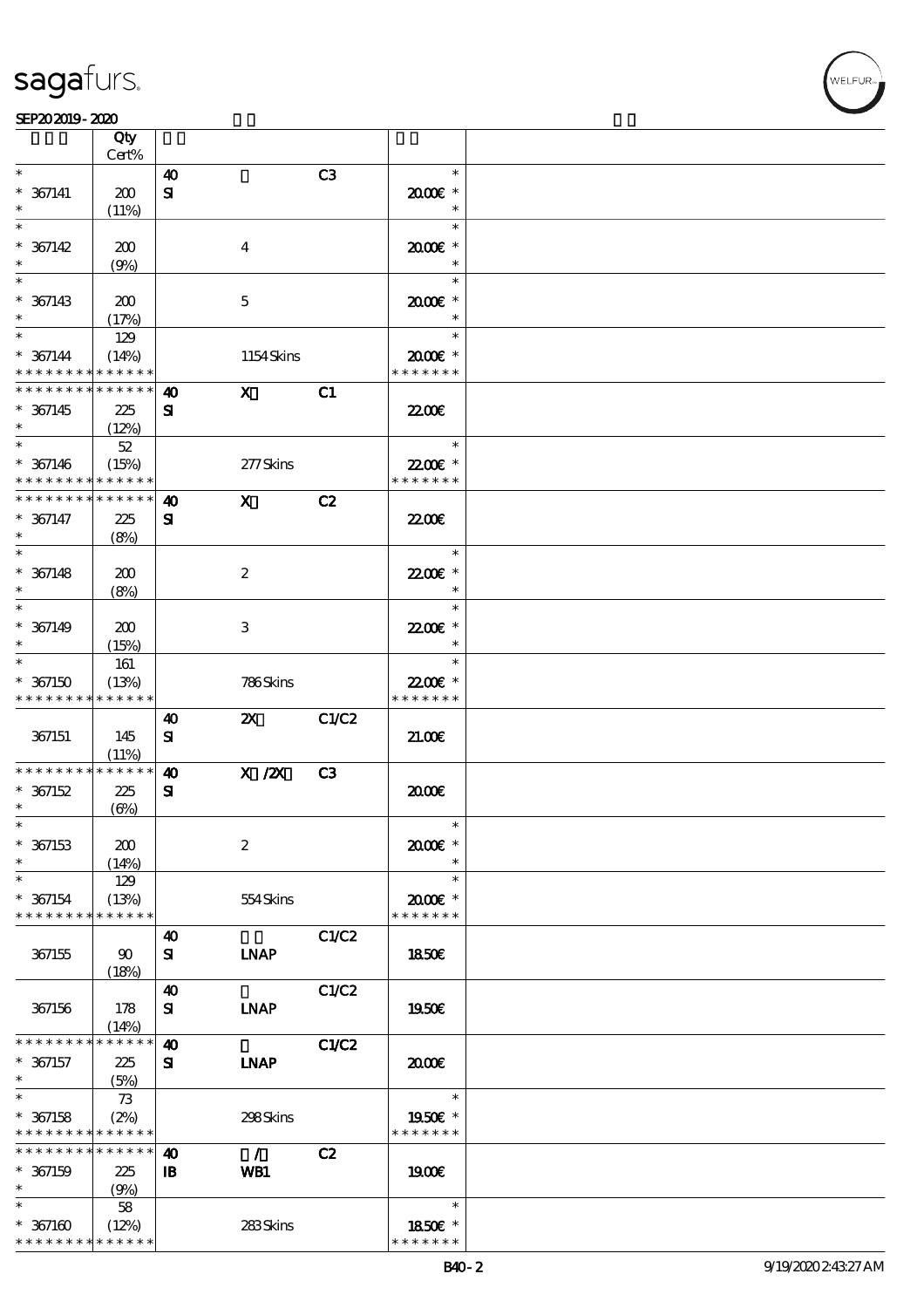#### SEP202019-2020

|                                                       | Qty                                |                                                     |                           |       |                                        |  |
|-------------------------------------------------------|------------------------------------|-----------------------------------------------------|---------------------------|-------|----------------------------------------|--|
|                                                       | $Cert\%$                           |                                                     |                           |       |                                        |  |
| 367161                                                | 177<br>(6%)                        | $\boldsymbol{\omega}$<br>$\, {\bf I} \! {\bf B} \,$ | $X$ / $ZX$<br>WB1         | C2    | 1900E                                  |  |
| 367162                                                | 138<br>(11%)                       | $\boldsymbol{\omega}$<br>$\mathbf{B}$               | X /                       | C2    | 1900€                                  |  |
| * * * * * * * *<br>$* 367163$<br>$\ast$               | * * * * * *<br>$225\,$<br>(14%)    | $\boldsymbol{\omega}$<br>$\mathbf{B}$               | $\mathcal{L}$             | C2    | (21.00)                                |  |
| $\ast$<br>$* 367164$<br>$\ast$                        | 200<br>(12%)                       |                                                     | $\boldsymbol{2}$          |       | $\ast$<br>$(21.00)$ *<br>$\ast$        |  |
| $\ast$<br>$^\ast$ 367165<br>$\ast$                    | 200<br>(16%)                       |                                                     | $\ensuremath{\mathbf{3}}$ |       | $\ast$<br>$(21.00)$ *                  |  |
| $\ast$<br>$* 367166$<br>* * * * * * * *               | 79<br>(7%)<br>* * * * * *          |                                                     | 704Skins                  |       | $\ast$<br>$(21.00)$ *<br>* * * * * * * |  |
| * * * * * * * *<br>$* 367167$<br>$\ast$               | * * * * * *<br>225<br>(3%)         | $\boldsymbol{\omega}$<br>$\, {\bf B}$               | $X$ / $ZX$                | C2    | (21.00)                                |  |
| $\overline{\ast}$<br>$* 367168$<br>* * * * * * * *    | ${\bf 36}$<br>(13%)<br>* * * * * * |                                                     | 261 Skins                 |       | $\ast$<br>$(21.00)$ *<br>* * * * * * * |  |
| 367169                                                | 175<br>(22%)                       | $\boldsymbol{\omega}$<br><b>SAGA</b>                | $X$ $N$                   | C1/C2 | 2000                                   |  |
| 367170                                                | 123<br>(43%)                       | $\boldsymbol{\omega}$<br><b>SAGA</b>                |                           | C1    | (2250)                                 |  |
| * * * * * * * *<br>$* 367171$<br>$\ast$               | * * * * * *<br>205<br>(29%)        | $\boldsymbol{\omega}$<br><b>SAGA</b>                |                           | C2    | 22.00 <del>€</del>                     |  |
| $\ast$<br>$* 367172$<br>* * * * * * * * * * * * * *   | 189<br>(20%)                       |                                                     | 394Skins                  |       | $\ast$<br>$21.50E$ *<br>* * * * * * *  |  |
| * * * * * * * * * * * * * * *<br>$* 367173$<br>$\ast$ | 205<br>(20%)                       | 40<br><b>SAGA</b>                                   | X /                       | C3    | æœ                                     |  |
| $\overline{\ast}$<br>$* 367174$<br>* * * * * * * *    | $53\,$<br>(11%)<br>* * * * * *     |                                                     | 258Skins                  |       | $\ast$<br>1950E *<br>* * * * * * *     |  |
| * * * * * * * *<br>$* 367175$<br>$\ast$               | * * * * * *<br>205<br>(22%)        | $\boldsymbol{\omega}$<br><b>SAGA</b>                |                           | C2    | 2300E                                  |  |
| $\ast$<br>$* 367176$<br>$\ast$                        | 180<br>(24%)                       |                                                     | $\boldsymbol{2}$          |       | $\ast$<br>2400€ *<br>$\ast$            |  |
| $\ast$<br>$* 367177$<br>$\ast$                        | 180<br>(34%)                       |                                                     | $\,3$                     |       | $\ast$<br>2450E *<br>$\ast$            |  |
| $\ast$<br>$* 367178$<br>$\ast$                        | 180<br>(7%)                        |                                                     | $\overline{4}$            |       | $\ast$<br>2450E *<br>$\ast$            |  |
| $\ast$<br>$* 367179$<br>$\ast$                        | 180<br>(17%)                       |                                                     | $\mathbf 5$               |       | $\ast$<br>2400€ *<br>$\ast$            |  |
| $\ast$<br>$* 367180$<br>* * * * * * * *               | 62<br>(4%)<br>* * * * * *          |                                                     | 987Skins                  |       | $\ast$<br>2350€ *<br>* * * * * * *     |  |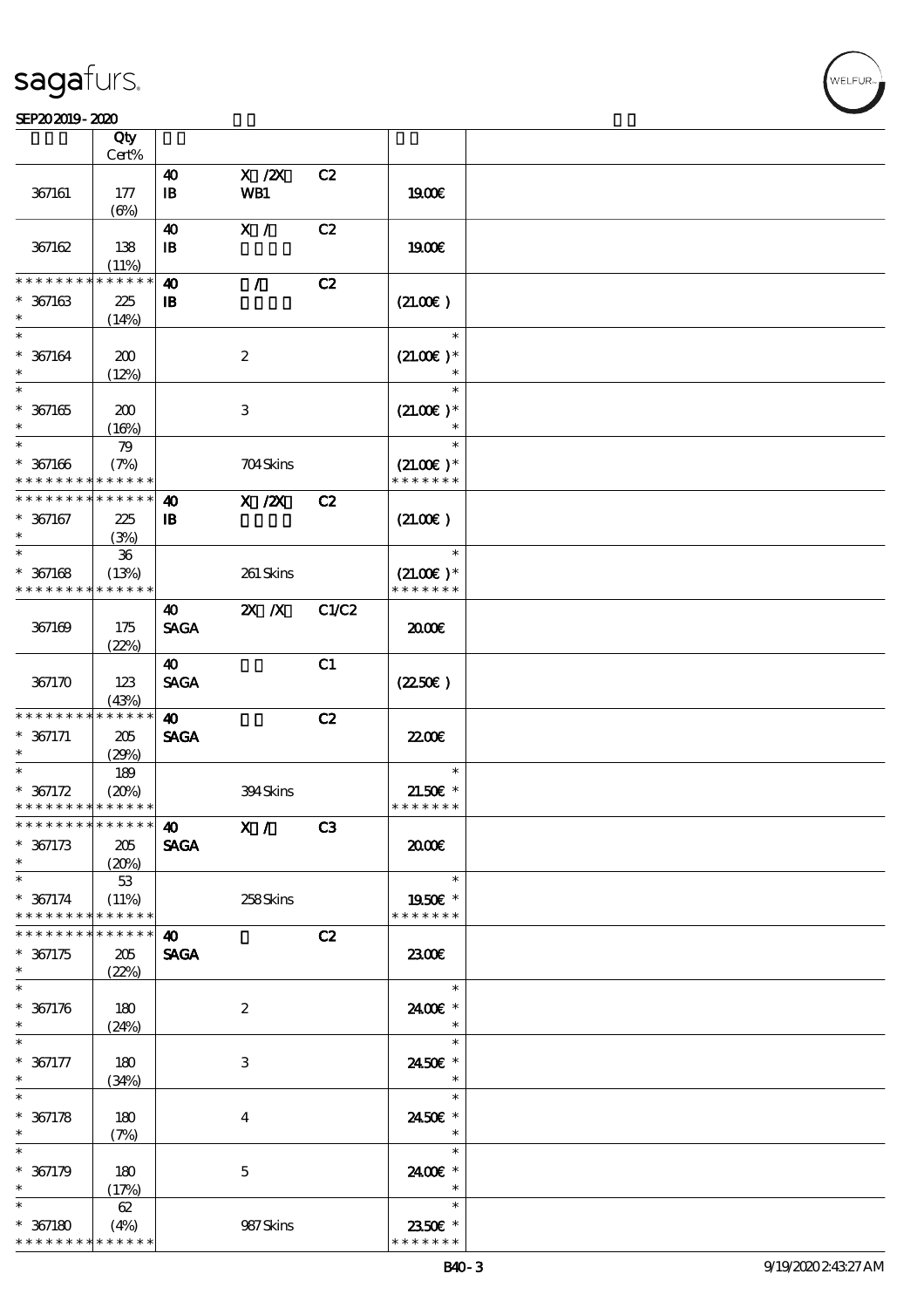\* \* \* \* \* \* \*

顺序号 Qty Cert%

SEP202019-2020

\* \* \* \* \* \*

\*\*

 $\overline{\phantom{0}}$  $\ast$ 

\*\*\*

\*\*

 $\ast$ 

\*\*\*

 $\ast$ 

\*\*

 $\ast$ 

\*\*\*

 $\ast$ 

\*\*\*

\*\*\*

\*\*\*

\*\*\*

\*\*

\*\*\*

 $\ast$ 

\*\*\*

 $\ast$ 

\*\*\*

 $\ast$ 

\*\*\*

 $\ast$ 

\*\*

\* \* \* \* \* \* \*

 $*357200$  205

说明 价格

40 中 C3

40 X C1

SAGA

\* \* \* \* \*

(13%)



#### SAGA 367181 205  $(21.00 $\epsilon$ )$  $(21%)$ \*\*\*  $(21.00E)*$ 367182 180 2 (15%)  $*$  367183 119  $\ast$ \*\*  $(16\%)$  504 Skins  $(21.00\text{E})*$ \* \* \* \* \* \* \* \* \* \* \* \* \* \* \* \* \* \* \*  $\overline{40}$  C1 \* \* \* \* \* \* \* \* \* \* \* \* SAGA 367184 205 24.00€ (25%) \*\*\* 367185 180 24.00€ \* 2  $(23%)$  $\overline{\phantom{a}}$ j. \*\* 101 \*\* <sup>367186</sup> (20%) 486 Skins 24.00€ \* \* \* \* \* \* \* \* \* \* \* \* \* \* \* \* \* \* \* \* 40 C2 \* \* \* \* \* \* \* \* \* \* \* \* 367187 180 SAGA  $(24.00)$ (18%) \*\*\* 2 367188 180  $(24.00)$  \* (22%)  $\ast$ \*\*\* 367189 180 3  $(24.00)$  \* (17%) \*\*\*  $(24.00)$ <sup>\*</sup> 367190 180 4 (17%)  $\ast$ \*\*\* 367191 180 5  $(2400\varepsilon)*$ (33%)  $\overline{\phantom{a}}$ \*\*\*  $(24.00)$  \* 367192 195 6 (18%) 80 \*\* \*\* <sup>367193</sup> (28%) 1175 Skins  $(24.00)$  \* \* \* \* \* \* \* \* \* \* \* \* \* \* \* \* \* \* \* \* 40 C3 \* \* \* \* \* \* \* \* \* \* \* \* SAGA 367194 205  $(220E)$ (18%) \*\*\* 367195 180 2  $(2200\varepsilon)*$ (28%)  $\ast$ \*\*\* 367196 180 3  $(220E)*$  $(25%)$ ↴ \*\*\* 367197 180 4  $(22.00)$  \* (18%)  $\ast$ \*\*\* **22.00€** 367198 180 5  $\ast$ (9%) \*  $*$  367199 \*\* 179 (10%) 1104 Skins 21.50€ \* \* \* \* \* \* \* \* \* \* \* \* \* \* \* \* \* \* \*

24.00€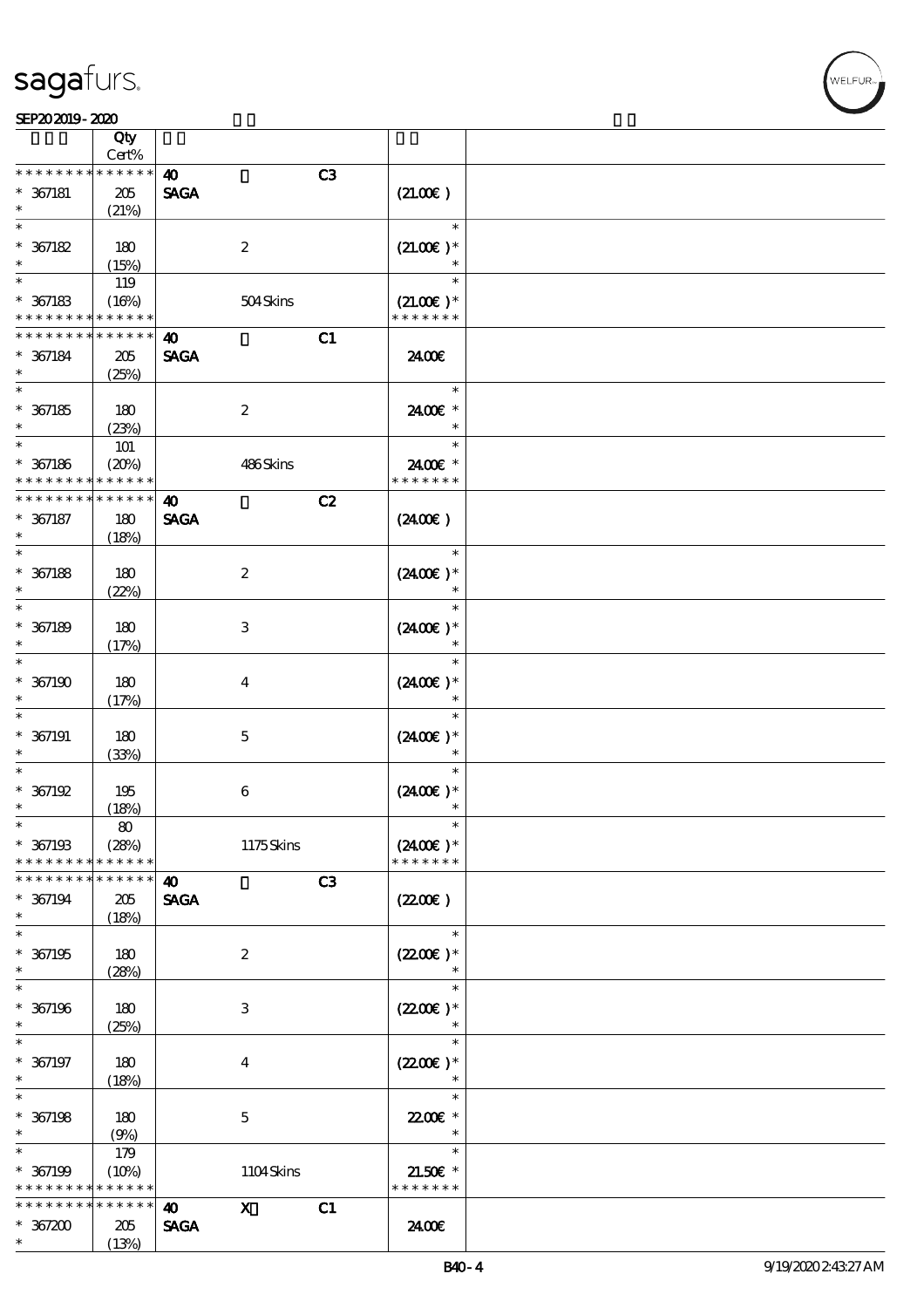#### SEP202019-2020

|                      | Qty<br>Cert% |                       |                           |       |                      |  |
|----------------------|--------------|-----------------------|---------------------------|-------|----------------------|--|
| $\ast$               |              |                       |                           |       | $\ast$               |  |
|                      |              | $\boldsymbol{40}$     | $\mathbf{X}$              | C1    |                      |  |
| $* 367201$           | 180          | <b>SAGA</b>           |                           |       | 2400€ *<br>$\ast$    |  |
| $*$                  | (16%)        |                       |                           |       | $\ast$               |  |
|                      | 179          |                       |                           |       |                      |  |
| $*$ 367202           | (15%)        |                       | 564Skins                  |       | 2400€ *              |  |
| * * * * * * * *      | * * * * * *  |                       |                           |       | * * * * * * *        |  |
| * * * * * * * *      | * * * * * *  | <b>40</b> X           |                           | C2    |                      |  |
| $*36720B$            | 180          | <b>SAGA</b>           |                           |       | 2350E                |  |
| $\ddot{\phantom{0}}$ | (19%)        |                       |                           |       |                      |  |
|                      |              |                       |                           |       | $\ast$               |  |
| $* 367204$           | 180          |                       | $\boldsymbol{2}$          |       | 2350 $\varepsilon$ * |  |
| $\ast$               | (23%)        |                       |                           |       | $\ast$               |  |
|                      |              |                       |                           |       | $\ast$               |  |
| $* 367205$           | 180          |                       | 3                         |       | 2350€ *              |  |
| $\ast$ and $\ast$    | (20%)        |                       |                           |       | $\ast$               |  |
|                      |              |                       |                           |       | $\ast$               |  |
| $* 367206$           | 180          |                       | $\overline{\mathbf{4}}$   |       | 2350€ *              |  |
| $\ast$               | (12%)        |                       |                           |       | $\ast$               |  |
| $\overline{\ast}$    |              |                       |                           |       | $\ast$               |  |
| $* 367207$           | 180          |                       | $\mathbf{5}$              |       | 2350€ *              |  |
| $\ast$               | (10%)        |                       |                           |       | $\ast$               |  |
|                      |              |                       |                           |       | $\ast$               |  |
| $* 367208$           | 180          |                       | 6                         |       | 2350E *              |  |
| $\ast$               | (8%)         |                       |                           |       | $\ast$               |  |
|                      |              |                       |                           |       | $\ast$               |  |
| $* 367209$           | 180          |                       | $\tau$                    |       | 2350E *              |  |
| $\ast$               |              |                       |                           |       | $\ast$               |  |
| $*$                  | (7%)         |                       |                           |       | $\ast$               |  |
| $*367210$            |              |                       |                           |       |                      |  |
| $\ast$               | 180          |                       | 8                         |       | 2350€ *<br>$\ast$    |  |
| $\ast$               | (19%)        |                       |                           |       | $\ast$               |  |
|                      |              |                       |                           |       |                      |  |
| $* 367211$           | 180          |                       | $\boldsymbol{9}$          |       | 2350E *              |  |
| $\ast$<br>$\ast$     | $(\Theta)$   |                       |                           |       | $\ast$<br>$\ast$     |  |
|                      |              |                       |                           |       |                      |  |
| $* 367212$           | 180          |                       | 10                        |       | 2350E *              |  |
| $\ast$               | (12%)        |                       |                           |       | $\ast$               |  |
| $\ast$               |              |                       |                           |       | $\ast$               |  |
| $* 367213$           | 180          |                       | 11                        |       | 2350€ *              |  |
| $\ast$               | (17%)        |                       |                           |       |                      |  |
| $\ast$               | 87           |                       |                           |       | $\ast$               |  |
| $* 367214$           | (17%)        |                       | 2067Skins                 |       | 2350€ *              |  |
| * * * * * * * *      | * * * * * *  |                       |                           |       | * * * * * * *        |  |
| * * * * * * *        | * * * * * *  | 40                    | $\mathbf{x}$              | C3    |                      |  |
| $* 367215$           | 205          | <b>SAGA</b>           |                           |       | (220)                |  |
| $\ast$               | (17%)        |                       |                           |       |                      |  |
| $\ast$               |              |                       |                           |       | $\ast$               |  |
| $* 367216$           | 180          |                       | $\boldsymbol{2}$          |       | $(2200)$ *           |  |
| $\ast$               | (16%)        |                       |                           |       |                      |  |
| $\ast$               |              |                       |                           |       | $\ast$               |  |
| $* 367217$           | 180          |                       | 3                         |       | $(2200\varepsilon)*$ |  |
| $\ast$               | (9%)         |                       |                           |       | $\ast$               |  |
| $\ast$               |              |                       |                           |       | $\ast$               |  |
| $* 367218$           | 180          |                       | $\bf{4}$                  |       | $(2200)$ *           |  |
| $\ast$               | (7%)         |                       |                           |       | $\ast$               |  |
| $\ast$               | 129          |                       |                           |       | $\ast$               |  |
| * 367219             | (8%)         |                       | 874Skins                  |       | $(2200\varepsilon)*$ |  |
| * * * * * * * *      | * * * * * *  |                       |                           |       | * * * * * * *        |  |
| * * * * * * * *      | * * * * * *  | $\boldsymbol{\omega}$ | $\boldsymbol{\mathsf{Z}}$ | C1/C2 |                      |  |
| $* 367220$           | 205          | <b>SAGA</b>           |                           |       | 2250E                |  |
| $\ast$               | (5%)         |                       |                           |       |                      |  |
|                      |              |                       |                           |       |                      |  |

WELFUR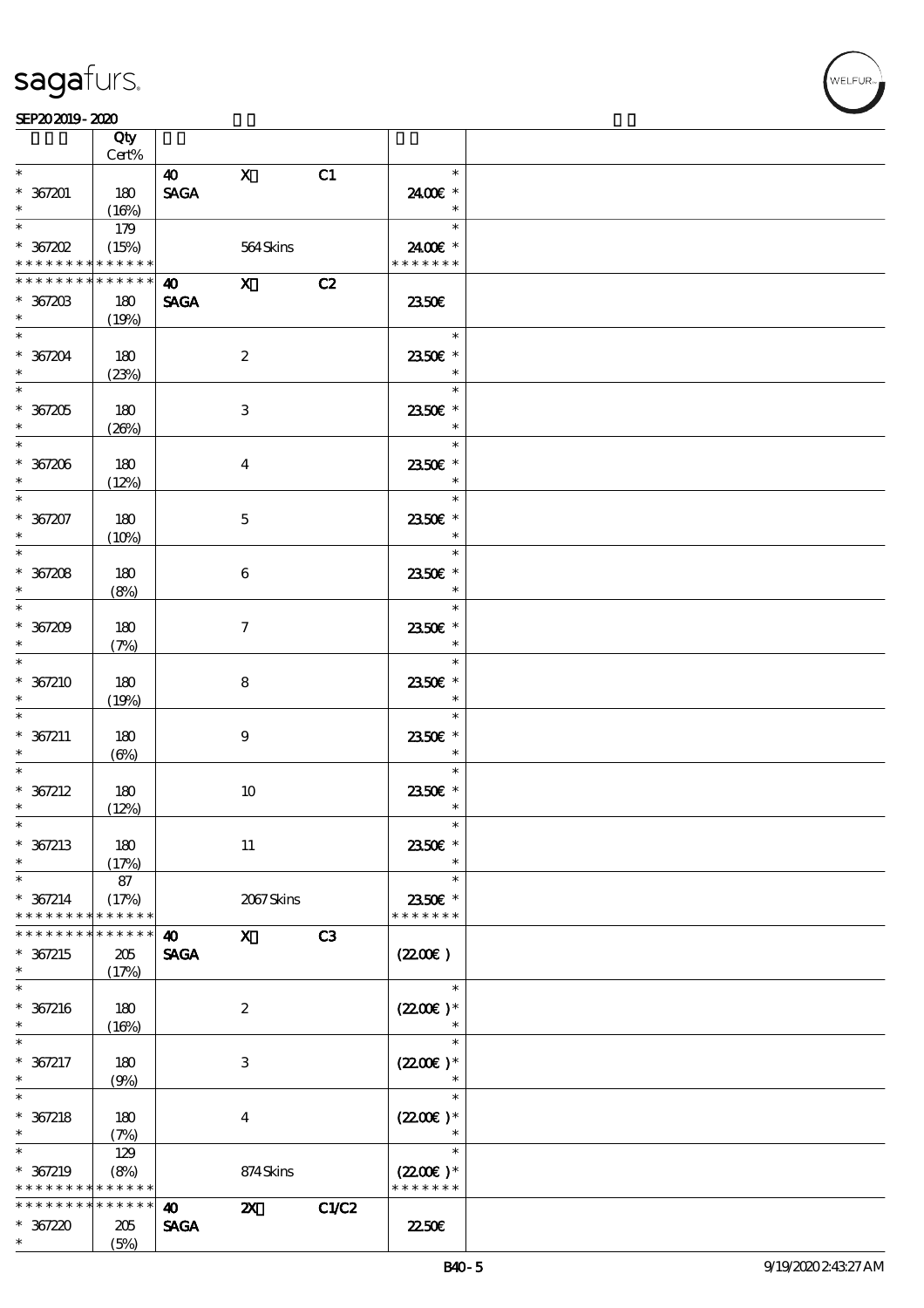#### SEP202019-2020

|                                          | Qty                        |                       |                           |                |                          |  |
|------------------------------------------|----------------------------|-----------------------|---------------------------|----------------|--------------------------|--|
| $\ast$                                   | Cert%                      | 40                    | $\boldsymbol{\mathsf{Z}}$ |                | $\ast$                   |  |
| $* 367221$                               | 175<br>(4%)                | <b>SAGA</b>           |                           | C1/C2          | 22.00€ *                 |  |
| * * * * * * * * <mark>* * * * * *</mark> |                            |                       |                           |                | * * * * * * *            |  |
| * * * * * * * * * * * * * *              |                            | $\boldsymbol{\omega}$ | $\boldsymbol{\mathsf{z}}$ | C <sub>3</sub> |                          |  |
| $* 367222$                               | 205                        | <b>SAGA</b>           |                           |                | 2100                     |  |
| $\ast$                                   | (7%)                       |                       |                           |                |                          |  |
| $\ast$                                   | 47                         |                       |                           |                | $\ast$                   |  |
| $* 367223$                               | (4%)                       |                       | 252Skins                  |                | $21.00E$ *               |  |
| * * * * * * * * * * * * * *              |                            |                       |                           |                | * * * * * * *            |  |
|                                          |                            | 40                    | X /                       | C2             |                          |  |
| 367224                                   | $93$<br>(16%)              | IA                    | WB1                       |                | 1850E                    |  |
| * * * * * * * *                          | * * * * * *                | $\boldsymbol{\omega}$ | $\mathcal{L}$             | C2             |                          |  |
| $* 367225$                               | 205                        | IA                    | WB1                       |                | 2000                     |  |
| $\ast$                                   | (12%)                      |                       |                           |                |                          |  |
| $\ast$                                   | 185                        |                       |                           |                | $\ast$                   |  |
| $* 367226$                               | (15%)                      |                       | 390Skins                  |                | 1950E *                  |  |
| * * * * * * * *                          | * * * * * *                |                       |                           |                | * * * * * * *            |  |
| * * * * * * * *                          | * * * * * *                | $\boldsymbol{\omega}$ | 2X / 3X                   | C2             |                          |  |
| $* 367227$                               | 185                        | IA                    | <b>WB1</b>                |                | æœ                       |  |
| $\ast$                                   | (10%)                      |                       |                           |                |                          |  |
| $\ast$                                   | 49                         |                       |                           |                | $\ast$                   |  |
| $* 367228$<br>* * * * * * * *            | (14%)<br>* * * * * *       |                       | 234Skins                  |                | 1950E *<br>* * * * * * * |  |
| * * * * * * * *                          | * * * * * *                | $\boldsymbol{\omega}$ | $\mathcal{T}$             | C2             |                          |  |
| $* 367229$                               | 205                        | IA                    |                           |                | (220)                    |  |
| $\ast$                                   | (28%)                      |                       |                           |                |                          |  |
| $\ast$                                   |                            |                       |                           |                | $\ast$                   |  |
| $* 367230$                               | 180                        |                       | $\boldsymbol{2}$          |                | $(2200)$ *               |  |
| $\ast$                                   | (18%)                      |                       |                           |                |                          |  |
| $\ast$                                   |                            |                       |                           |                | $\ast$                   |  |
| $* 367231$                               | 180                        |                       | $\,3$                     |                | $(2200)$ *               |  |
| $\ast$<br>$\ast$                         | (17%)                      |                       |                           |                | $\ast$<br>$\ast$         |  |
| $* 367232$                               |                            |                       |                           |                | $(2200)$ *               |  |
| $\ast$                                   | 180<br>(16%)               |                       | $\bf{4}$                  |                | $\ast$                   |  |
| $\ast$                                   |                            |                       |                           |                | $\ast$                   |  |
| $* 367233$                               | 180                        |                       | $\mathbf 5$               |                | $(2200)$ *               |  |
| $\ast$                                   | (10%)                      |                       |                           |                |                          |  |
| $\ast$                                   |                            |                       |                           |                | $\ast$                   |  |
| $* 367234$                               | 180                        |                       | 6                         |                | $(2200\varepsilon)*$     |  |
| $\ast$                                   | (13%)                      |                       |                           |                | $\ast$                   |  |
| $\ast$                                   | 200                        |                       |                           |                | $\ast$                   |  |
| $* 367235$                               | (28%)                      |                       | 1305Skins                 |                | $(2200)$ *               |  |
| * * * * * * * *<br>* * * * *             | * * * * * *<br>* * * * * * |                       |                           |                | * * * * * * *            |  |
| $* 367236$                               | 205                        | 40<br><b>SROY</b>     |                           | C1/C2          | (2400)                   |  |
| $\ast$                                   | (28%)                      |                       |                           |                |                          |  |
| $\ast$                                   | 82                         |                       |                           |                | $\ast$                   |  |
| $* 367237$                               | (19%)                      |                       | 287Skins                  |                | $(2400)$ *               |  |
| * * * * * * * * <mark>* * * * * *</mark> |                            |                       |                           |                | * * * * * * *            |  |
|                                          |                            | 40                    |                           | C <sub>3</sub> |                          |  |
| 367238                                   | 88                         | <b>SROY</b>           |                           |                | (220E)                   |  |
|                                          | (27%)                      |                       |                           |                |                          |  |
|                                          |                            | 40                    |                           | C1             |                          |  |
| 367239                                   | 197                        | <b>SROY</b>           |                           |                | 2500€                    |  |
| * * * * * *                              | (22%)<br>* * * * * *       | $\boldsymbol{\omega}$ |                           | C2             |                          |  |
| $* 367240$                               | 205                        | <b>SROY</b>           |                           |                | $(2500\varepsilon)$      |  |
| $\ast$                                   | (27%)                      |                       |                           |                |                          |  |
|                                          |                            |                       |                           |                |                          |  |

VELFUR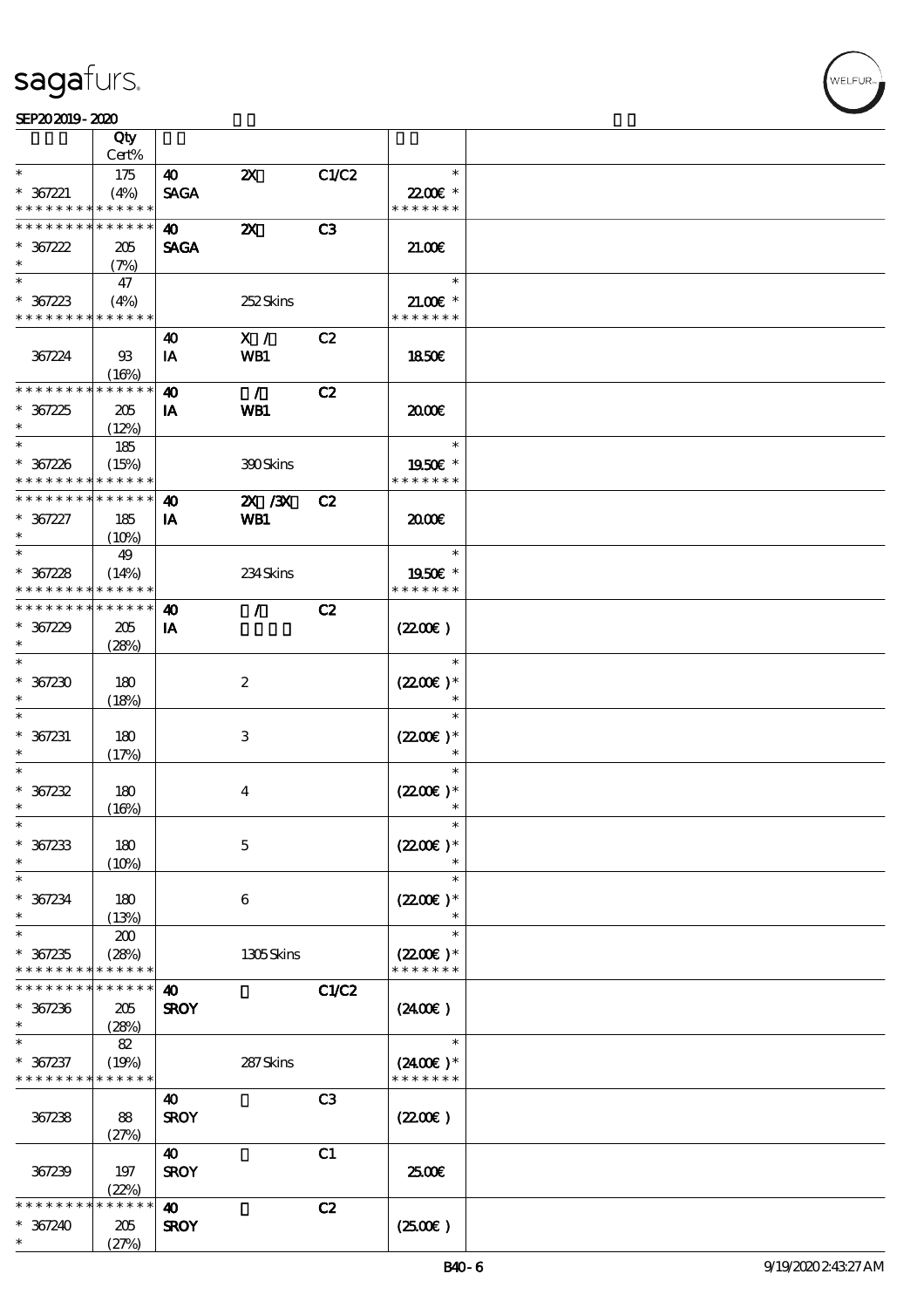#### SEP202019-2020

|                               | Qty                             |             |                           |                |               |  |
|-------------------------------|---------------------------------|-------------|---------------------------|----------------|---------------|--|
|                               | Cert%                           |             |                           |                |               |  |
| $\ast$                        | 84                              | 40          |                           | C2             | $\ast$        |  |
| $* 367241$                    | (20%)                           | <b>SROY</b> |                           |                | $(2500)$ *    |  |
| * * * * * * * * * * * * * * * |                                 |             |                           |                | * * * * * * * |  |
|                               |                                 | 40          |                           | C <sub>3</sub> |               |  |
| 367242                        | 221                             | <b>SROY</b> |                           |                | 21.50E        |  |
|                               | (23%)                           |             |                           |                |               |  |
|                               |                                 | 40          | $\mathbf{x}$              | C1             |               |  |
| 367243                        | 145                             | <b>SROY</b> |                           |                | 2450E         |  |
|                               | $(\Theta)$                      |             |                           |                |               |  |
| * * * * * * * *               | * * * * * *                     | 40          | $\mathbf{x}$              | C3             |               |  |
| $* 367244$                    | 205                             | <b>SROY</b> |                           |                | 21.50E        |  |
| $\ast$                        |                                 |             |                           |                |               |  |
| $\ast$                        | (20%)                           |             |                           |                | $\ast$        |  |
|                               | 136                             |             |                           |                |               |  |
| $* 367245$                    | (27%)                           |             | 341 Skins                 |                | $21.50E$ *    |  |
| * * * * * * * * * * * * * *   |                                 |             |                           |                | * * * * * * * |  |
| * * * * * * * * * * * * * * * |                                 | 40          | $\boldsymbol{\mathsf{X}}$ | <b>C1/C2</b>   |               |  |
| $* 367246$                    | 205                             | <b>SROY</b> |                           |                | 25.50E        |  |
| $*$                           | $(O\!\!\!\!\!\!\backslash\rho)$ |             |                           |                |               |  |
| $\ast$                        | 81                              |             |                           |                | $\ast$        |  |
| $* 367247$                    | (1%)                            |             | 286Skins                  |                | 2500€ *       |  |
| * * * * * * * * * * * * * *   |                                 |             |                           |                | * * * * * * * |  |
|                               |                                 | 40          | $\boldsymbol{\mathsf{z}}$ | C3             |               |  |
| 367248                        | 95                              | <b>SROY</b> |                           |                | 21.50E        |  |
|                               | (2%)                            |             |                           |                |               |  |
|                               |                                 |             |                           |                |               |  |

WELFUR-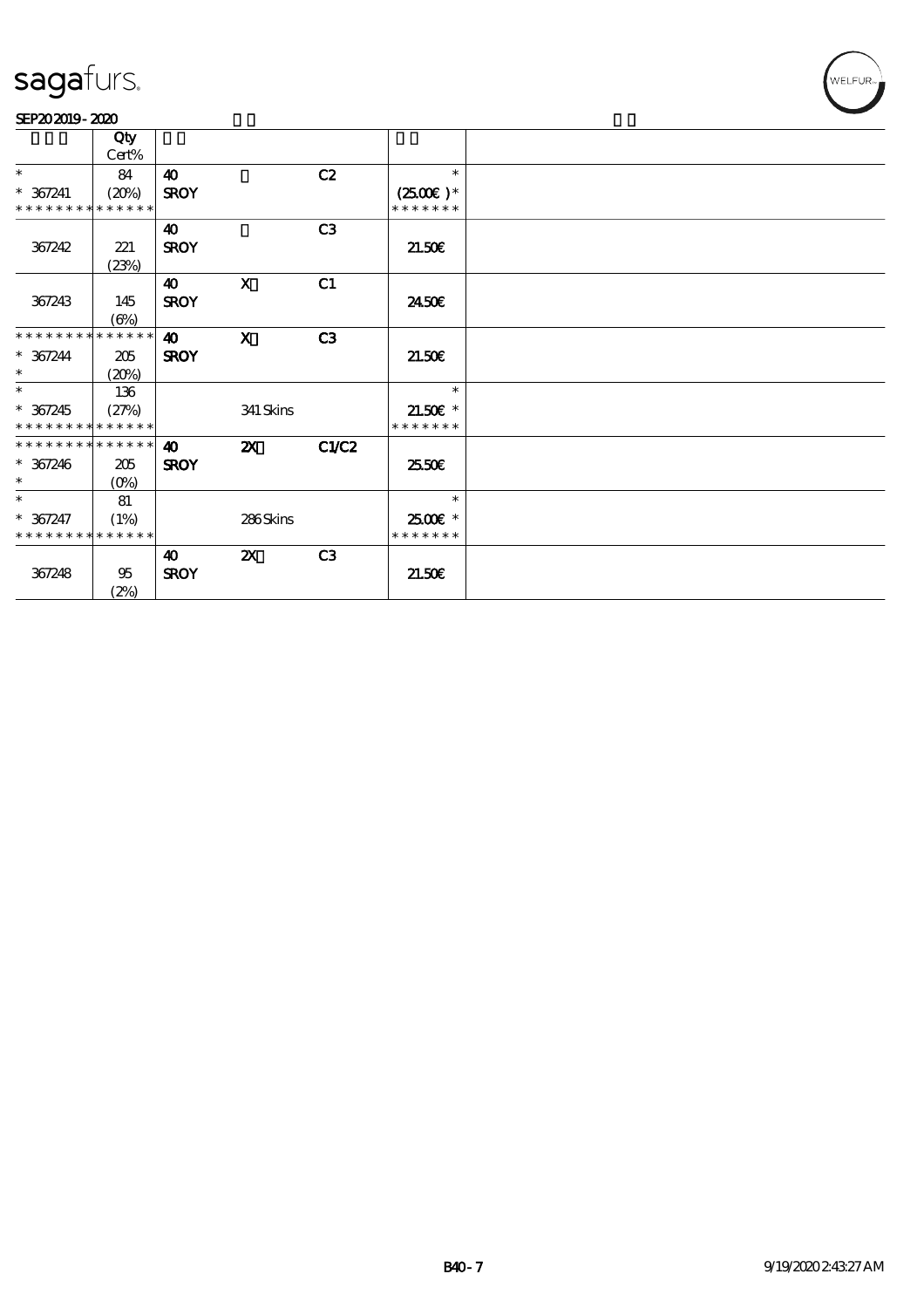|                                    | Qty                        |                             |                           |                |                             |  |
|------------------------------------|----------------------------|-----------------------------|---------------------------|----------------|-----------------------------|--|
|                                    | Cert%                      |                             |                           |                |                             |  |
|                                    |                            | $\boldsymbol{\mathfrak{D}}$ | $\boldsymbol{\mathsf{Z}}$ | C1/C2          |                             |  |
| 367281                             | 85<br>$(11\%)$             | $\mathbf{S}$                |                           |                | 1450E                       |  |
| * * * * * * * *                    | * * * * * *                | $\boldsymbol{\mathfrak{D}}$ | $X$ $N$                   | C1/C2          |                             |  |
| $* 367282$                         | 225                        | ${\bf s}$                   |                           |                | 1550€                       |  |
| $\ast$                             | (25%)                      |                             |                           |                |                             |  |
| $\ast$                             | 119                        |                             |                           |                | $\ast$                      |  |
| $* 367283$                         | (26%)                      |                             | 344Skins                  |                | 1550E *                     |  |
| * * * * * * * * * * * * * *        |                            |                             |                           |                | * * * * * * *               |  |
|                                    |                            | $\boldsymbol{\mathfrak{D}}$ |                           | C1             |                             |  |
| 367284                             | 194                        | ${\bf s}$                   |                           |                | (1850)                      |  |
|                                    | (27%)                      |                             |                           |                |                             |  |
|                                    |                            | $\boldsymbol{\mathfrak{D}}$ |                           | C2             |                             |  |
| 367285                             | 245                        | ${\bf s}$                   |                           |                | (2050)                      |  |
|                                    | (25%)                      | $\boldsymbol{\mathfrak{D}}$ |                           | C <sub>3</sub> |                             |  |
| 367286                             | 245                        | ${\bf s}$                   |                           |                | 1600E                       |  |
|                                    | (24%)                      |                             |                           |                |                             |  |
| * * * * * * * *                    | * * * * * *                | $\boldsymbol{\mathfrak{D}}$ |                           | C1             |                             |  |
| $* 367287$                         | 245                        | ${\bf s}$                   |                           |                | (21.50)                     |  |
| $\ast$                             | (20%)                      |                             |                           |                |                             |  |
| $\ast$                             | 209                        |                             |                           |                | $\ast$                      |  |
| $* 367288$                         | (29%)                      |                             | 454 Skins                 |                | $(21.50)$ *                 |  |
| * * * * * * * *                    | * * * * * *                |                             |                           |                | * * * * * * *               |  |
| * * * * * * * *                    | * * * * * *                | 30                          |                           | C2             |                             |  |
| $* 367289$<br>$\ast$               | 245                        | ${\bf s}$                   |                           |                | 1900E                       |  |
| $\ast$                             | (23%)                      |                             |                           |                | $\ast$                      |  |
| $* 367290$                         | 220                        |                             | $\boldsymbol{2}$          |                | 1900€ *                     |  |
| $\ast$                             | (16%)                      |                             |                           |                | $\ast$                      |  |
| $\ast$                             |                            |                             |                           |                | $\ast$                      |  |
| $* 367291$                         | 220                        |                             | 3                         |                | 1900€ *                     |  |
| $\ast$                             | (15%)                      |                             |                           |                | $\ast$                      |  |
| $\ast$                             |                            |                             |                           |                | $\ast$                      |  |
| $*367292$                          | 220                        |                             | $\overline{\mathbf{4}}$   |                | 1900E *                     |  |
| $\ast$                             | (29%)                      |                             |                           |                | $\ast$                      |  |
| $\ast$                             | 210                        |                             |                           |                | $\ast$                      |  |
| $* 367293$                         | (19%)                      |                             | 1115Skins                 |                | 1900E *                     |  |
| * * * * * * * *<br>* * * * * * * * | * * * * * *<br>* * * * * * | 30                          |                           | C3             | * * * * * * *               |  |
| $* 367294$                         | 265                        | ${\bf s}$                   |                           |                | 17.00E                      |  |
| $\ast$                             | (18%)                      |                             |                           |                |                             |  |
| $\ast$                             | 236                        |                             |                           |                | $\ast$                      |  |
| $* 367295$                         | (19%)                      |                             | $501$ Skins               |                | 17.00 £*                    |  |
| * * * * * * * *                    | * * * * * *                |                             |                           |                | * * * * * * *               |  |
| * * * * * * * *                    | * * * * * *                | $\boldsymbol{\mathfrak{D}}$ |                           | C1             |                             |  |
| $* 367296$                         | 245                        | ${\bf s}$                   |                           |                | (2000)                      |  |
| $\ast$                             | (19%)                      |                             |                           |                |                             |  |
| $\ast$                             |                            |                             |                           |                | $\ast$                      |  |
| $* 367297$                         | 220                        |                             | $\boldsymbol{2}$          |                | $(200E)*$                   |  |
| $\ast$                             | (25%)                      |                             |                           |                | $\ast$                      |  |
| $\ast$                             | 244                        |                             |                           |                | $\ast$                      |  |
| $* 367298$<br>* * * * * * * *      | (25%)<br>* * * * * *       |                             | <b>709Skins</b>           |                | $(2000)$ *<br>* * * * * * * |  |
| * * * * * * * *                    | * * * * * *                | $\boldsymbol{\mathfrak{D}}$ |                           | C2             |                             |  |
| $* 367299$                         | 245                        | ${\bf s}$                   |                           |                | æœ                          |  |
| $\ast$                             | (15%)                      |                             |                           |                |                             |  |
| $\ast$                             |                            |                             |                           |                | $\ast$                      |  |
| $* 367300$                         | 220                        |                             | $\boldsymbol{2}$          |                | 1950E *                     |  |
| $\ast$                             | (20%)                      |                             |                           |                | $\ast$                      |  |

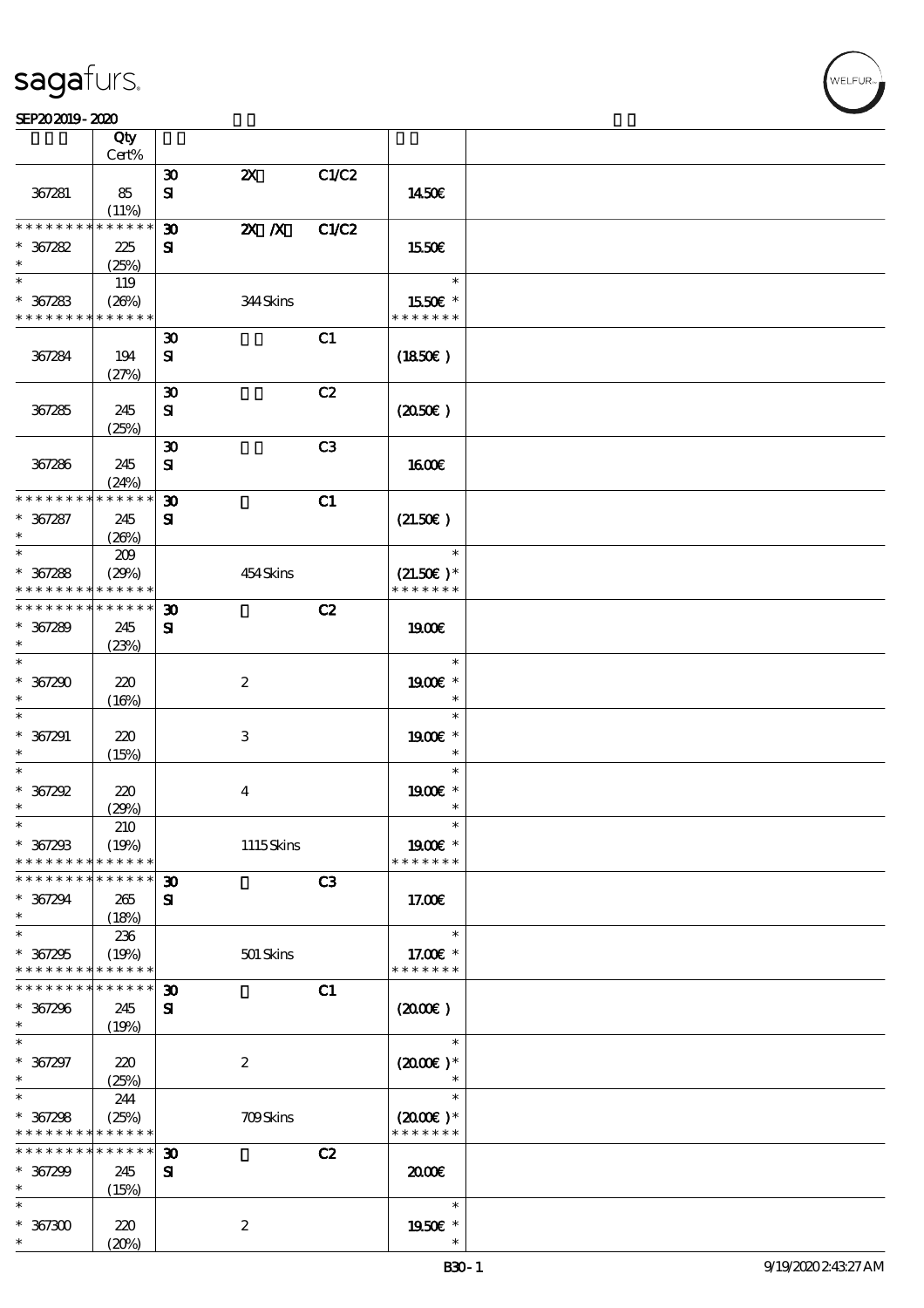|                                                          | Qty<br>Cert%         |                             |                           |    |                          |  |
|----------------------------------------------------------|----------------------|-----------------------------|---------------------------|----|--------------------------|--|
| $\ast$                                                   |                      | $\boldsymbol{\mathfrak{D}}$ |                           | C2 | $\ast$                   |  |
| $* 367301$                                               | 220                  | $\bf S\!I$                  |                           |    | 1950E *                  |  |
| $\ast$                                                   | (22%)                |                             |                           |    | $\ast$                   |  |
| $\ast$                                                   |                      |                             |                           |    | $\ast$                   |  |
| $*$ 367302                                               | 220                  |                             | $\boldsymbol{4}$          |    | 2000E*                   |  |
| $\ast$                                                   | (20%)                |                             |                           |    | $\ast$                   |  |
| $\ast$                                                   |                      |                             |                           |    | $\ast$                   |  |
|                                                          |                      |                             |                           |    | 1950E *                  |  |
| $* 36730B$<br>$\ast$                                     | 220                  |                             | $\mathbf 5$               |    |                          |  |
| $\ast$                                                   | (17%)                |                             |                           |    | $\ast$                   |  |
|                                                          |                      |                             |                           |    |                          |  |
| $* 367304$<br>$\ast$                                     | 220                  |                             | $\boldsymbol{6}$          |    | 1950E *<br>$\ast$        |  |
| $\overline{\ast}$                                        | (12%)                |                             |                           |    | $\ast$                   |  |
|                                                          |                      |                             |                           |    |                          |  |
| $* 367305$<br>$\ast$                                     | 220                  |                             | $\boldsymbol{\tau}$       |    | 1950E *<br>$\ast$        |  |
| $\ast$                                                   | $(\Theta)$           |                             |                           |    | $\ast$                   |  |
|                                                          |                      |                             |                           |    |                          |  |
| $* 367306$<br>$\ast$                                     | 220                  |                             | 8                         |    | 1950E *<br>$\ast$        |  |
| $\ast$                                                   | (30%)                |                             |                           |    | $\ast$                   |  |
|                                                          |                      |                             |                           |    |                          |  |
| $* 367307$<br>$\ast$                                     | 220                  |                             | $\boldsymbol{9}$          |    | $(2000)$ *<br>$\ast$     |  |
| $\ast$                                                   | (36%)                |                             |                           |    | $\ast$                   |  |
|                                                          | 139                  |                             |                           |    |                          |  |
| $* 367308$<br>* * * * * * * *                            | (25%)<br>* * * * * * |                             | 2144Skins                 |    | 1950E *<br>* * * * * * * |  |
|                                                          |                      |                             |                           | C3 |                          |  |
|                                                          |                      | $\boldsymbol{\mathfrak{D}}$ |                           |    |                          |  |
| 367309                                                   | 245                  | ${\bf s}$                   |                           |    | 1800E                    |  |
| * * * * * * * *                                          | (16%)<br>* * * * * * |                             |                           |    |                          |  |
|                                                          |                      | $\boldsymbol{\mathfrak{D}}$ | $\boldsymbol{\mathrm{X}}$ | C1 |                          |  |
| $* 367310$<br>$\ast$                                     | 245                  | ${\bf s}$                   |                           |    | 2050€                    |  |
|                                                          | (11%)                |                             |                           |    | $\ast$                   |  |
|                                                          | $73$                 |                             |                           |    | $2000$ $*$               |  |
| $* 367311$<br>* * * * * * * * <mark>* * * * * *</mark> * | (21%)                |                             | 318Skins                  |    | * * * * * * *            |  |
| * * * * * * * * * * * * * *                              |                      | $\boldsymbol{\mathfrak{D}}$ | $\mathbf{x}$              | C2 |                          |  |
| $* 367312$                                               | 245                  | ${\bf s}$                   |                           |    | (2050)                   |  |
| $\ast$                                                   | (12%)                |                             |                           |    |                          |  |
| $\ast$                                                   |                      |                             |                           |    | $\ast$                   |  |
| $* 367313$                                               | 220                  |                             | $\boldsymbol{2}$          |    | $(2050)$ *               |  |
| $\ast$                                                   | (20%)                |                             |                           |    |                          |  |
| $\ast$                                                   |                      |                             |                           |    | $\ast$                   |  |
| $* 367314$                                               | 220                  |                             | $\ensuremath{\mathbf{3}}$ |    | $(2050)$ *               |  |
| $\ast$                                                   | $(\Theta)$           |                             |                           |    | $\ast$                   |  |
| $\ast$                                                   |                      |                             |                           |    | $\ast$                   |  |
| $* 367315$                                               | 220                  |                             | $\bf{4}$                  |    | $(2050)$ *               |  |
| $\ast$                                                   | (18%)                |                             |                           |    |                          |  |
| $\ast$                                                   | 153                  |                             |                           |    | $\ast$                   |  |
| $* 367316$                                               | (9%)                 |                             | 1058Skins                 |    | $(2050)$ *               |  |
| * * * * * * * * * * * * * *                              |                      |                             |                           |    | * * * * * * *            |  |
| * * * * * * *                                            | * * * * * *          | $\boldsymbol{\mathfrak{D}}$ | $\mathbf{X}$              | C3 |                          |  |
| * 367317                                                 | 245                  | $\mathbf{S}$                |                           |    | 1800E                    |  |
| $\ast$                                                   | (16%)                |                             |                           |    |                          |  |
| $\ast$                                                   |                      |                             |                           |    | $\ast$                   |  |
| $* 367318$                                               | 220                  |                             | $\boldsymbol{2}$          |    | 17.50€ *                 |  |
| $\ast$                                                   | (17%)                |                             |                           |    | $\ast$                   |  |
| $\ast$                                                   | 184                  |                             |                           |    | $\ast$                   |  |
| $* 367319$                                               | (14%)                |                             | 649Skins                  |    | 17.50 £*                 |  |
| * * * * * * * *                                          | * * * * * *          |                             |                           |    | * * * * * * *            |  |
|                                                          |                      | $\boldsymbol{\mathfrak{D}}$ | X / ZX                    | C1 |                          |  |
| 367320                                                   | 135                  | ${\bf s}$                   |                           |    | 1950€                    |  |
|                                                          | (12%)                |                             |                           |    |                          |  |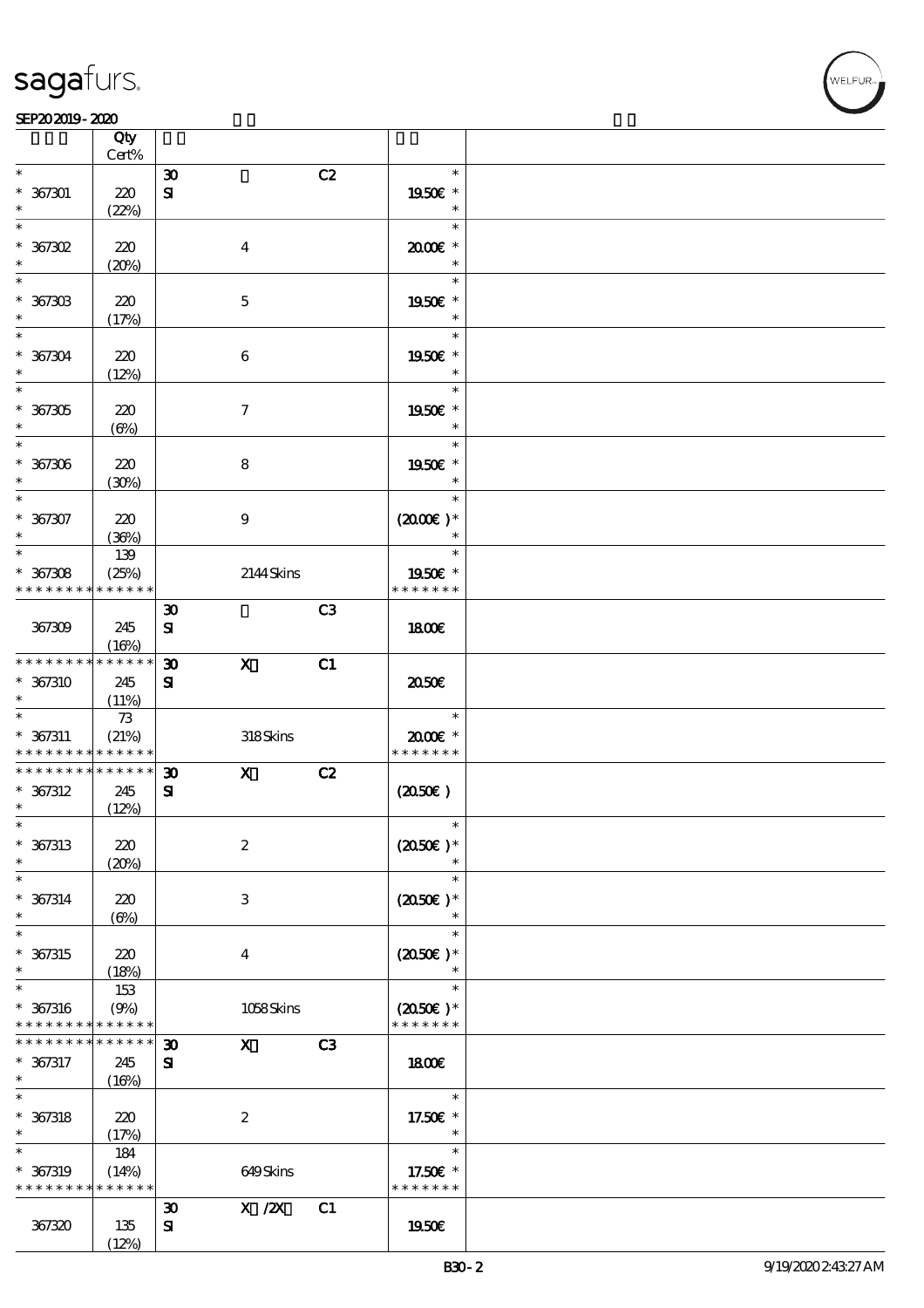|                                            | Qty                  |                             |                           |       |                          |  |
|--------------------------------------------|----------------------|-----------------------------|---------------------------|-------|--------------------------|--|
| * * * * * * * *                            | Cert%<br>* * * * * * |                             |                           |       |                          |  |
|                                            |                      | $\boldsymbol{\mathfrak{D}}$ | $X$ / $ZX$                | C2    |                          |  |
| $* 367321$                                 | 246                  | ${\bf s}$                   |                           |       | 1900€                    |  |
| $\ast$                                     | (8%)                 |                             |                           |       |                          |  |
| $\ast$                                     |                      |                             |                           |       | $\ast$                   |  |
| $* 367322$                                 | 220                  |                             | $\boldsymbol{2}$          |       | 1900€ *                  |  |
| $\ast$                                     | (12%)                |                             |                           |       | $\ast$                   |  |
| $\ast$                                     | 180                  |                             |                           |       | $\ast$                   |  |
| $* 367323$                                 | (15%)                |                             | 646Skins                  |       | 1900E *                  |  |
| * * * * * * * * * * * * * *                |                      |                             |                           |       | * * * * * * *            |  |
| * * * * * * * *                            | * * * * * *          | $\boldsymbol{\mathfrak{D}}$ | $X$ / $ZX$                | C3    |                          |  |
| $* 367324$                                 | 245                  | ${\bf s}$                   |                           |       | 17.50€                   |  |
| $\ast$                                     | (11%)                |                             |                           |       |                          |  |
| $\overline{\phantom{0}}$                   | 234                  |                             |                           |       | $\ast$                   |  |
| $* 367325$                                 | (12%)                |                             | 479Skins                  |       | 1800€ *                  |  |
| * * * * * * * *                            | * * * * * *          |                             |                           |       | * * * * * * *            |  |
|                                            |                      | $\boldsymbol{\mathfrak{D}}$ | $\boldsymbol{\mathsf{z}}$ | C1/C2 |                          |  |
| 367326                                     | 151                  | <b>SAGA</b>                 |                           |       | 1650E                    |  |
|                                            | (21%)                |                             |                           |       |                          |  |
|                                            |                      | $\boldsymbol{\mathfrak{D}}$ |                           | C1    |                          |  |
| 367327                                     | 200                  | <b>SAGA</b>                 |                           |       | (200E)                   |  |
|                                            | (25%)                |                             |                           |       |                          |  |
| * * * * * * * *                            | * * * * * *          | $\boldsymbol{\mathfrak{D}}$ |                           | C2    |                          |  |
| $* 367328$                                 | 225                  | <b>SAGA</b>                 |                           |       | 2000E                    |  |
| $\ast$                                     | (23%)                |                             |                           |       |                          |  |
| $\ast$                                     |                      |                             |                           |       | $\ast$                   |  |
| $* 367329$                                 | 200                  |                             | $\boldsymbol{2}$          |       | 2000E*                   |  |
| $\ast$                                     |                      |                             |                           |       | $\ast$                   |  |
| $\ast$                                     | (19%)                |                             |                           |       | $\ast$                   |  |
|                                            |                      |                             |                           |       |                          |  |
| $* 367330$                                 | 200                  |                             | $\,3$                     |       | 1950€ *                  |  |
| $\ast$<br>$\ast$                           | (27%)                |                             |                           |       | $\ast$<br>$\ast$         |  |
|                                            |                      |                             |                           |       |                          |  |
| $* 367331$                                 | 190                  |                             | $\boldsymbol{4}$          |       | 1950E *                  |  |
| $\ast$<br>$\ast$                           | (21%)                |                             |                           |       | $\ast$<br>$\ast$         |  |
|                                            | $58\,$               |                             |                           |       |                          |  |
| $* 367332$                                 | (12%)                |                             | 873Skins                  |       | 1950E *<br>* * * * * * * |  |
| * * * * * * * * <mark>* * * * * *</mark> * |                      |                             |                           |       |                          |  |
| *************** 30                         |                      |                             |                           | C1    |                          |  |
| $* 367333$                                 | 200                  | <b>SAGA</b>                 |                           |       | 21.00E                   |  |
| $\ast$                                     | (25%)                |                             |                           |       |                          |  |
| $\ast$                                     | 200                  |                             |                           |       | $\ast$                   |  |
| $* 367334$                                 | (30%)                |                             | 400Skins                  |       | 2050€ *                  |  |
| * * * * * * * *                            | * * * * * *          |                             |                           |       | * * * * * * *            |  |
| * * * * * * *                              | * * * * * *          | $\boldsymbol{\mathfrak{D}}$ |                           | C2    |                          |  |
| $* 367335$                                 | 200                  | <b>SAGA</b>                 |                           |       | (21.00)                  |  |
| $\ast$                                     | (22%)                |                             |                           |       |                          |  |
| $\ast$                                     |                      |                             |                           |       | $\ast$                   |  |
| $* 367336$                                 | 200                  |                             | $\boldsymbol{2}$          |       | $(21.00)$ *              |  |
| $\ast$                                     | (11%)                |                             |                           |       |                          |  |
| $\ast$                                     |                      |                             |                           |       | $\ast$                   |  |
| $* 367337$                                 | 200                  |                             | $\,3$                     |       | $(21.00)$ *              |  |
| $\ast$                                     | (21%)                |                             |                           |       | $\ast$                   |  |
| $\ast$                                     |                      |                             |                           |       | $\ast$                   |  |
| $* 367338$                                 | 200                  |                             | $\boldsymbol{4}$          |       | $(21.00)$ *              |  |
| $\ast$                                     | (27%)                |                             |                           |       | $\ast$                   |  |
| $\ast$                                     |                      |                             |                           |       | $\ast$                   |  |
| $* 367339$                                 | 200                  |                             | $\mathbf 5$               |       | $(21.00)$ *              |  |
| $\ast$                                     | (21%)                |                             |                           |       | $\ast$                   |  |
| $\ast$                                     | 207                  |                             |                           |       | $\ast$                   |  |
| $* 367340$                                 |                      |                             | 1207Skins                 |       | $(2300)$ *               |  |
| * * * * * * * *                            | (20%)<br>* * * * * * |                             |                           |       | * * * * * * *            |  |
|                                            |                      |                             |                           |       |                          |  |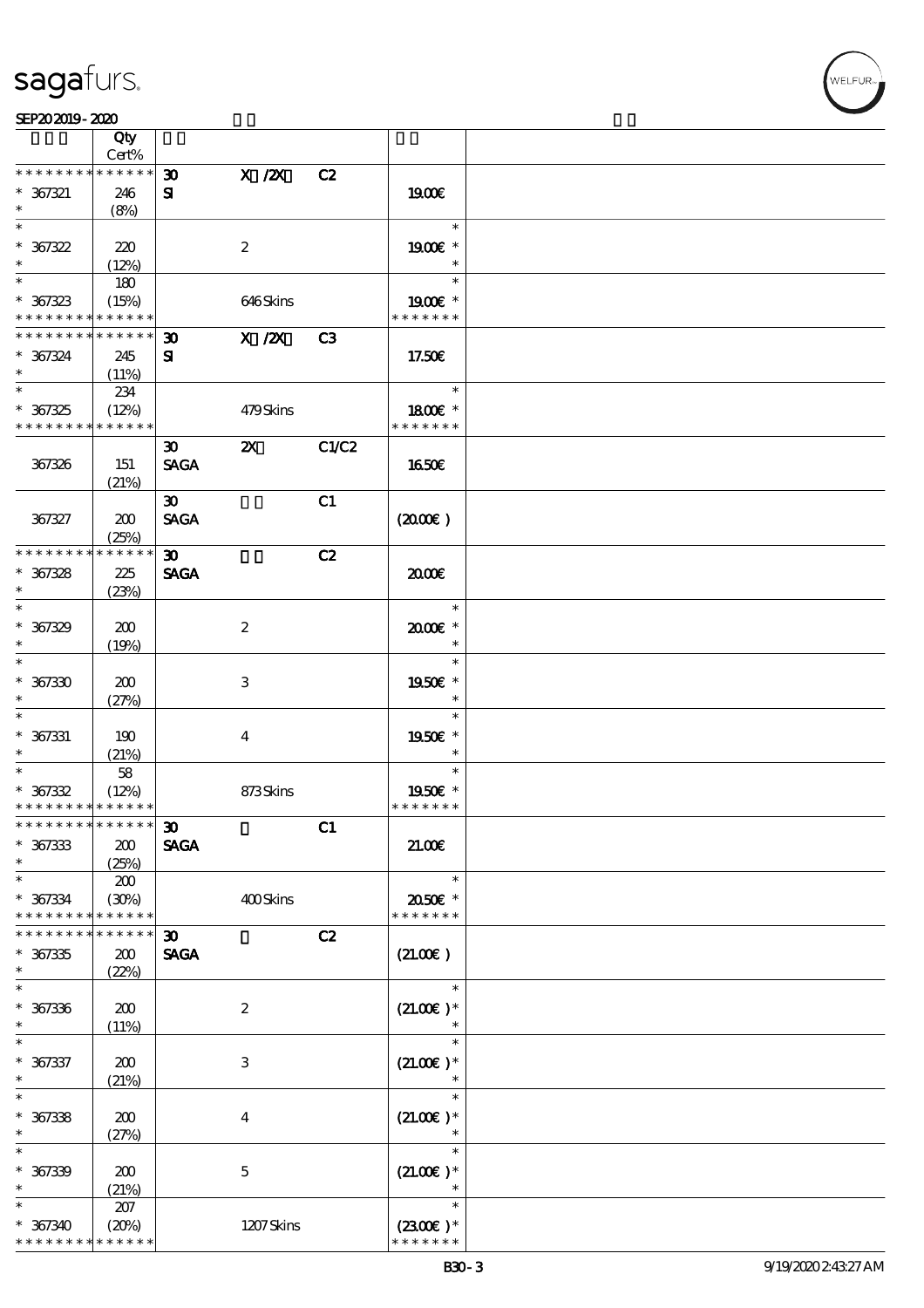|                                | Qty<br>Cert%    |                                   |                      |  |
|--------------------------------|-----------------|-----------------------------------|----------------------|--|
| * * * * * * * *                | * * * * * *     |                                   |                      |  |
|                                |                 | C2<br>$\boldsymbol{\mathfrak{D}}$ |                      |  |
| $* 367341$                     | 200             | <b>SAGA</b>                       | (220E)               |  |
|                                | (38%)           |                                   |                      |  |
| $\overline{\ast}$              |                 |                                   | $\ast$               |  |
| $* 367342$                     | 200             | $\boldsymbol{z}$                  | $(2200)$ *           |  |
| $\ast$                         | (29%)           |                                   |                      |  |
| $\overline{\phantom{0}}$       |                 |                                   | $\ast$               |  |
| $* 367343$                     | 200             | 3                                 | $(2200\varepsilon)*$ |  |
| $\ast$                         | (16%)           |                                   |                      |  |
| $\ast$                         |                 |                                   | $\ast$               |  |
|                                |                 |                                   |                      |  |
| $* 367344$<br>$\ast$           | 200             | $\overline{4}$                    | $(2200)$ *           |  |
|                                | (22%)           |                                   |                      |  |
|                                | $95\,$          |                                   | $\ast$               |  |
| $* 367345$                     | (42%)           | 895Skins                          | $(2200\varepsilon)*$ |  |
| * * * * * * * * <mark>*</mark> | * * * * * *     |                                   | * * * * * * *        |  |
| * * * * * * * *                | $******$        | C3<br>$\boldsymbol{\mathfrak{D}}$ |                      |  |
| $* 367346$                     | 245             | <b>SAGA</b>                       | 1900€                |  |
| $\ast$                         | (18%)           |                                   |                      |  |
| $\ast$                         |                 |                                   | $\ast$               |  |
| $* 367347$                     | 220             | $\boldsymbol{2}$                  | 1850€ *              |  |
| $\ast$                         |                 |                                   | $\ast$               |  |
| $\overline{\ast}$              | (23%)           |                                   | $\ast$               |  |
|                                |                 |                                   |                      |  |
| $* 367348$                     | 200             | 3                                 | 1850E *              |  |
| $\ast$                         | (19%)           |                                   | $\ast$               |  |
| $\overline{\ast}$              | 198             |                                   | $\ast$               |  |
| $* 367349$                     | (18%)           | 863Skins                          | 1850E *              |  |
| * * * * * * * *                | * * * * * *     |                                   | * * * * * * *        |  |
| * * * * * * * *                | $* * * * * * *$ | C1<br>$\boldsymbol{\mathfrak{D}}$ |                      |  |
| $* 367350$                     | 225             | <b>SAGA</b>                       | 21.50E               |  |
| $\ast$                         | (17%)           |                                   |                      |  |
| $\ast$                         |                 |                                   | $\ast$               |  |
|                                |                 |                                   |                      |  |
| $* 367351$                     | 200             | $\boldsymbol{2}$                  | $21.50E$ *           |  |
| $\ast$                         | (21%)           |                                   | $\ast$               |  |
| $\ast$                         |                 |                                   | $\ast$               |  |
| $* 367352$                     | 200             | $\,3$                             | $21.50E$ *           |  |
| $\ast$                         | (24%)           |                                   |                      |  |
| $\ast$                         |                 |                                   | $\ast$               |  |
|                                |                 |                                   | $\ast$               |  |
| $* 367353$                     | 200             | $\boldsymbol{4}$                  |                      |  |
| $\ast$                         |                 |                                   | $21.50E$ *<br>$\ast$ |  |
| $\ast$                         | (12%)           |                                   | $\ast$               |  |
|                                |                 |                                   |                      |  |
| $* 367354$<br>$\ast$           | 200             | $\mathbf 5$                       | $21.50E$ *<br>$\ast$ |  |
|                                | (29%)           |                                   |                      |  |
| $\ast$                         |                 |                                   | $\ast$               |  |
| $* 367355$                     | 200             | 6                                 | $21.50E$ *           |  |
| $\ast$                         | (31%)           |                                   | $\ast$               |  |
| $\ast$                         |                 |                                   | $\ast$               |  |
| $* 367356$                     | 200             | $\tau$                            | $21.50E$ *           |  |
| $\ast$                         | (33%)           |                                   | $\ast$               |  |
| $\ast$                         |                 |                                   | $\ast$               |  |
|                                |                 |                                   |                      |  |
| $* 367357$<br>$\ast$           | 200             | 8                                 | $21.50E$ *<br>$\ast$ |  |
| $\ast$                         | (25%)           |                                   | $\ast$               |  |
|                                |                 |                                   |                      |  |
| $* 367358$                     | 200             | $\boldsymbol{9}$                  | $21.50E$ *           |  |
| $\ast$                         | (25%)           |                                   | $\ast$               |  |
| $\ast$                         | 63              |                                   | $\ast$               |  |
| $* 367359$                     | (11%)           | 1888Skins                         | $21.00E$ *           |  |
| * * * * * * * *                | * * * * * *     |                                   | * * * * * * *        |  |
| * * * * * * * *                | * * * * * *     | C2<br>$\boldsymbol{\mathfrak{D}}$ |                      |  |
| $*367300$                      | 225             | <b>SAGA</b>                       | 21.50E               |  |

WELFUR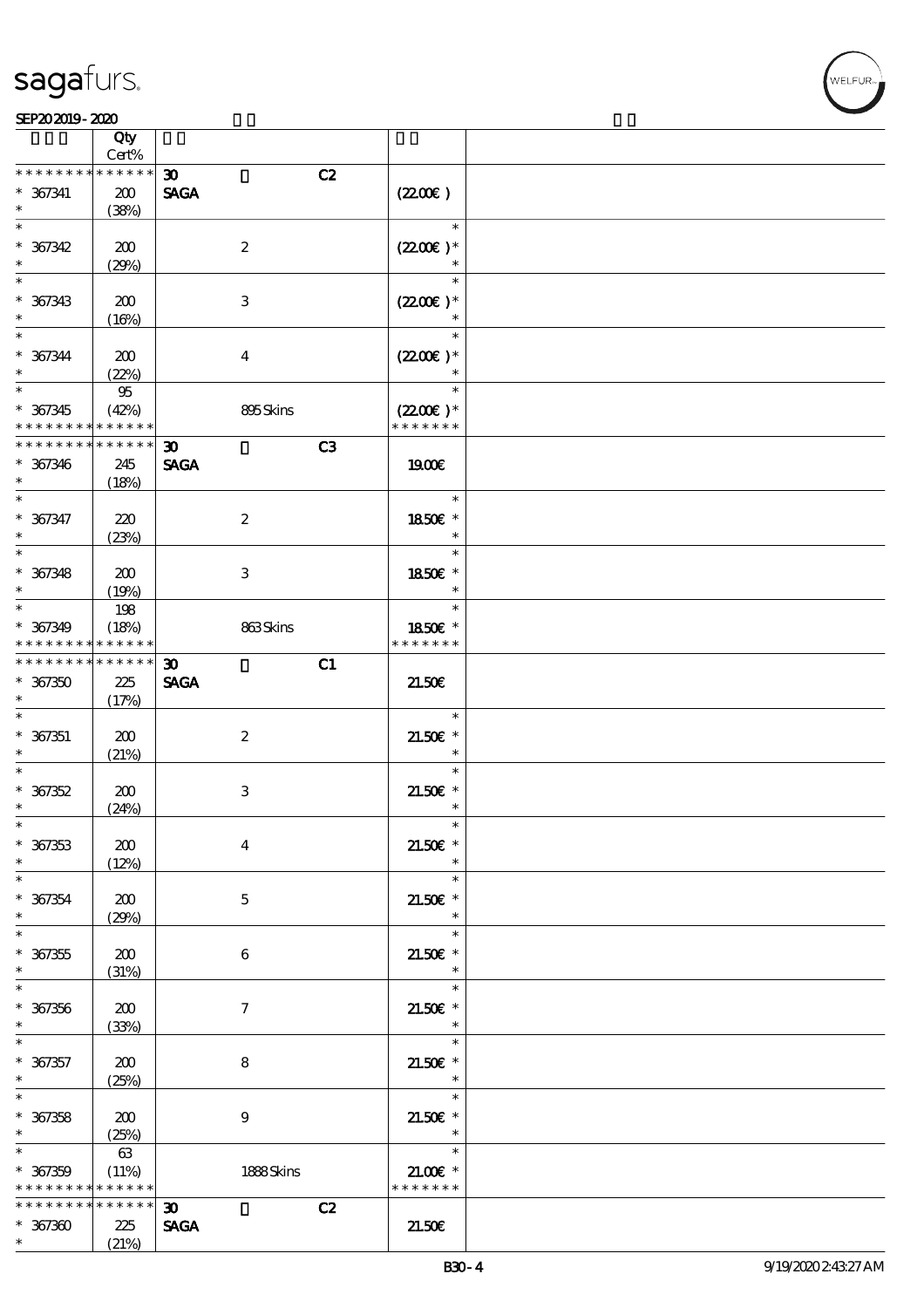**VELFUR** 

|                                                                    | Qty<br>Cert%               |                                                                              |    |                                        |  |
|--------------------------------------------------------------------|----------------------------|------------------------------------------------------------------------------|----|----------------------------------------|--|
| $\ast$                                                             |                            |                                                                              |    | $\ast$                                 |  |
| $* 367361$<br>$\ast$                                               | 200                        | $\boldsymbol{\mathfrak{D}}$<br><b>SAGA</b>                                   | C2 | $21.00E$ *                             |  |
|                                                                    | (12%)                      |                                                                              |    | $\ast$                                 |  |
| $\ast$<br>$* 367362$<br>* * * * * * * * <mark>* * * * * * *</mark> | 200<br>(15%)               | 625Skins                                                                     |    | $\ast$<br>$(21.50)$ *<br>* * * * * * * |  |
|                                                                    |                            |                                                                              |    |                                        |  |
| * * * * * * * *<br>$* 367363$<br>$\ast$                            | * * * * * *<br>225<br>(8%) | $\boldsymbol{\mathfrak{D}}$<br><b>SAGA</b>                                   | C3 | 1950E                                  |  |
| $\ast$<br>$* 367364$<br>$\ast$                                     | 200<br>(19%)               | $\boldsymbol{2}$                                                             |    | $\ast$<br>1900E *<br>$\ast$            |  |
| $\overline{\phantom{1}}$<br>$* 367365$<br>$\ast$                   | 200<br>(11%)               | $\,3$                                                                        |    | $\ast$<br>1900€ *<br>$\ast$            |  |
| $\ast$<br>$* 367366$<br>$\ast$                                     | 200<br>(24%)               | $\boldsymbol{4}$                                                             |    | $\ast$<br>1900E *<br>$\ast$            |  |
| $\ast$<br>$* 367367$<br>$\ast$                                     | 200<br>(51%)               | $\mathbf 5$                                                                  |    | $\ast$<br>1900€ *<br>$\ast$            |  |
| $\ast$<br>$* 367368$<br>$\ast$                                     | 200<br>(37%)               | $\,6$                                                                        |    | $\ast$<br>1900€ *<br>$\ast$            |  |
| $\ast$<br>$* 367309$<br>$\ast$                                     | 200<br>(11%)               | $\boldsymbol{\tau}$                                                          |    | $\ast$<br>1900€ *<br>$\ast$            |  |
| $\ast$<br>$* 367370$<br>$\ast$                                     | 200<br>(15%)               | $\bf 8$                                                                      |    | $\ast$<br>1900€ *<br>$\ast$            |  |
| $\ast$<br>$* 367371$<br>* * * * * * * * <mark>* * * * * *</mark>   | 192<br>(16%)               | 1817Skins                                                                    |    | $\ast$<br>1900E *<br>* * * * * * *     |  |
| 367372                                                             | 174<br>(14%)               | $\mathbf x$<br>$\boldsymbol{\mathfrak{D}}$<br>$\operatorname{\mathsf{SAGA}}$ | C1 | <b>2200</b> €                          |  |
| ***************<br>$* 367373$<br>$\ast$                            | 225<br>(11%)               | $\boldsymbol{\mathfrak{D}}$<br>$\mathbf{x}$<br><b>SAGA</b>                   | C2 | 2200                                   |  |
| $\ast$<br>$* 367374$<br>$\ast$                                     | $200\,$<br>(13%)           | $\boldsymbol{2}$                                                             |    | $\ast$<br>$21.50E$ *<br>$\ast$         |  |
| $\ast$<br>$* 367375$<br>$\ast$                                     | 200<br>(14%)               | 3                                                                            |    | $\ast$<br>$21.50E$ *<br>$\ast$         |  |
| $\ast$<br>$* 367376$<br>$\ast$                                     | 200<br>(28%)               | $\boldsymbol{4}$                                                             |    | $\ast$<br>$21.50E$ *<br>$\ast$         |  |
| $\ast$<br>$* 367377$<br>$\ast$                                     | 200<br>(23%)               | $\mathbf 5$                                                                  |    | $\ast$<br>$21.50E$ *<br>$\ast$         |  |
| $\ast$<br>$* 367378$<br>$\ast$                                     | 200<br>(13%)               | $\,6\,$                                                                      |    | $\ast$<br>$21.50E$ *<br>$\ast$         |  |
| $\ast$<br>$* 367379$<br>$\ast$                                     | 200<br>(19%)               | $\boldsymbol{7}$                                                             |    | $\ast$<br>$21.50E$ *<br>$\ast$         |  |
| $\ast$<br>$*$ 367380<br>                                           | 200<br>(14%)               | $\bf 8$                                                                      |    | $\ast$<br>$21.50E$ *                   |  |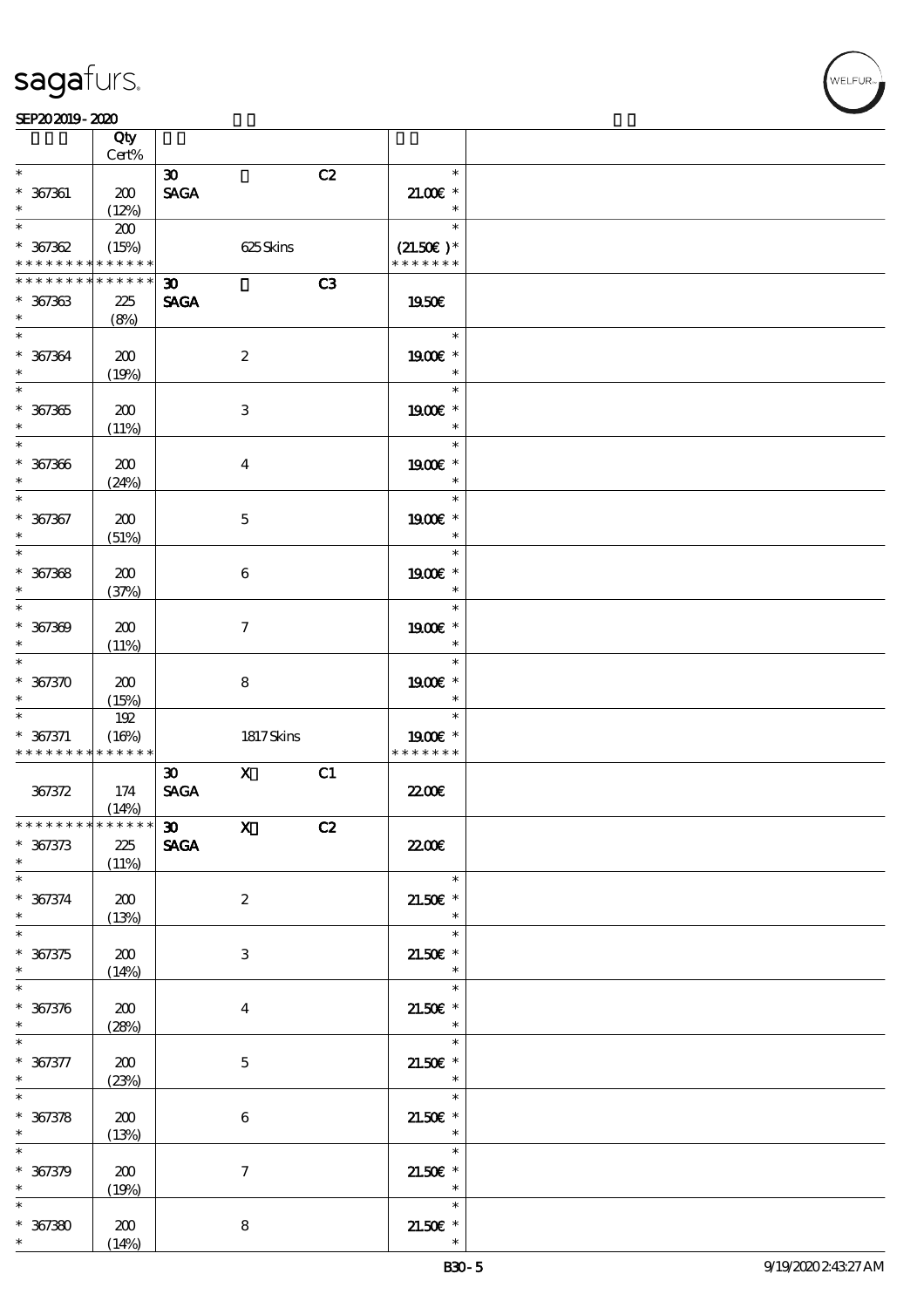

|                                                     | Qty<br>Cert%                |                                            |                         |       |                                                   |  |
|-----------------------------------------------------|-----------------------------|--------------------------------------------|-------------------------|-------|---------------------------------------------------|--|
| $\ast$                                              |                             | $\boldsymbol{\mathfrak{D}}$                | $\mathbf X$             | C2    | $\ast$                                            |  |
| $* 367381$<br>$\ast$                                | 200<br>(17%)                | <b>SAGA</b>                                |                         |       | $21.50E$ *<br>$\ast$                              |  |
| $\ast$<br>$* 367382$                                | 200                         |                                            | 10                      |       | $\ast$<br>$21.50E$ *                              |  |
| $\ast$<br>$\ast$<br>$* 367383$                      | (12%)<br>200                |                                            | 11                      |       | $\ast$<br>$\ast$<br>$21.50E$ *                    |  |
| $\ast$<br>$\ast$                                    | (5%)                        |                                            |                         |       | $\ast$<br>$\ast$                                  |  |
| $* 367384$<br>$\ast$<br>$\overline{\phantom{1}}$    | 200<br>(20%)<br>53          |                                            | 12                      |       | $21.50E$ *<br>$\ast$<br>$\ast$                    |  |
| $* 367385$<br>* * * * * * * *                       | (18%)<br>* * * * * *        |                                            | 2478Skins               |       | $21.50E$ *<br>* * * * * * *                       |  |
| * * * * * * * *<br>$* 367386$<br>$\ast$             | * * * * * *<br>225<br>(15%) | $\boldsymbol{\mathfrak{D}}$<br><b>SAGA</b> | $\mathbf{x}$            | C3    | 1950E                                             |  |
| $\ast$<br>$* 367387$<br>$\ast$                      | 200<br>(14%)                |                                            | $\boldsymbol{z}$        |       | $\ast$<br>1900E *<br>$\ast$                       |  |
| $\overline{\ast}$<br>$* 367388$<br>$\ast$           | 200<br>(12%)                |                                            | 3                       |       | $\ast$<br>1900€ *<br>$\ast$                       |  |
| $\ast$<br>$* 367389$<br>$\ast$                      | 200<br>(22%)                |                                            | $\overline{\mathbf{4}}$ |       | $\ast$<br>1900€ *<br>$\ast$                       |  |
| $\ast$<br>$* 367390$<br>* * * * * * * *             | 112<br>(30%)<br>* * * * * * |                                            | 937 Skins               |       | $\ast$<br>1900E *<br>* * * * * * *                |  |
| * * * * * * * *<br>$* 367391$<br>$\ast$             | * * * * * *<br>205<br>(30%) | $\boldsymbol{\mathfrak{D}}$<br><b>SROY</b> |                         | C1/C2 | (21.00)                                           |  |
| $\ast$<br>$* 367392$<br>* * * * * * * * * * * * * * | 45<br>(20%)                 |                                            | 250Skins                |       | $\ast$<br>$(21.00)$ <sup>*</sup><br>* * * * * * * |  |
| 367393                                              | 91<br>(34%)                 | $\boldsymbol{\mathfrak{D}}$<br><b>SROY</b> |                         | C3    | 1900E                                             |  |
| 367394                                              | 96<br>(42%)                 | $\infty$<br><b>SROY</b>                    |                         | C1    | <b>2200E</b>                                      |  |
| * * * * * * * *                                     | * * * * * *                 | $\boldsymbol{\mathfrak{D}}$                |                         | C2    |                                                   |  |
| $* 367395$<br>$\ast$<br>$\ast$                      | 205<br>(20%)                | <b>SROY</b>                                |                         |       | 2200<br>$\ast$                                    |  |
| $* 367396$<br>* * * * * * * *                       | 149<br>(20%)<br>* * * * * * |                                            | 354Skins                |       | 22.00E *<br>* * * * * * *                         |  |
| 367397                                              | 178<br>(28%)                | $\boldsymbol{\mathfrak{D}}$<br><b>SROY</b> |                         | C1    | 2250E                                             |  |
| * * * * * * * *<br>$* 367398$<br>$\ast$             | * * * * * *<br>205<br>(22%) | $\boldsymbol{\mathfrak{D}}$<br><b>SROY</b> |                         | C2    | 22.50E                                            |  |
| $\ast$<br>$* 367399$<br>$\ast$                      | 180<br>(27%)                |                                            | $\boldsymbol{2}$        |       | $\ast$<br>22.00€ *<br>$\ast$                      |  |
| $\ast$<br>$* 367400$<br>$\ast$                      | 160<br>(29%)                |                                            | 3                       |       | $\ast$<br>22.00 £*                                |  |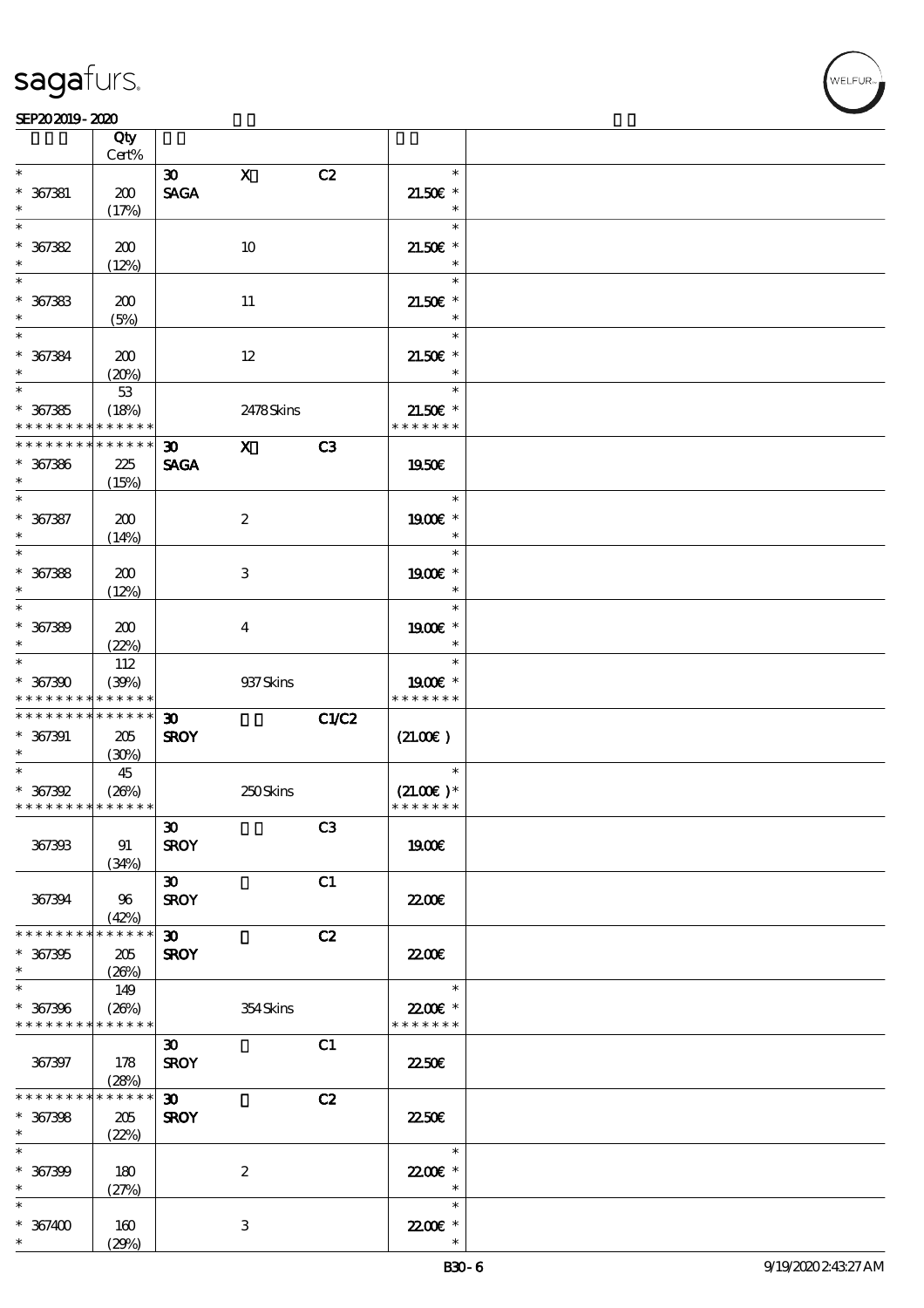

|                             | Qty          |                             |                  |    |               |  |
|-----------------------------|--------------|-----------------------------|------------------|----|---------------|--|
|                             | Cert%        |                             |                  |    |               |  |
| $\ast$                      | 59           | $\boldsymbol{\mathfrak{D}}$ |                  | C2 | $\ast$        |  |
| $* 367401$                  | (18%)        | <b>SROY</b>                 |                  |    | 2200E *       |  |
| * * * * * * * * * * * * * * |              |                             |                  |    | * * * * * * * |  |
| * * * * * * * * * * * * * * |              | 30 <sup>2</sup>             |                  | C3 |               |  |
| $* 367402$                  | 205          | <b>SROY</b>                 |                  |    | 2050E         |  |
| $\ast$                      | (28%)        |                             |                  |    |               |  |
| $\ast$                      | $90^{\circ}$ |                             |                  |    | $\ast$        |  |
| $* 36740B$                  | (21%)        |                             | 295Skins         |    | 2000E *       |  |
| * * * * * * * * * * * * * * |              |                             |                  |    | * * * * * * * |  |
| * * * * * * * * * * * * * * |              | 30 <sup>2</sup>             | $\mathbf{x}$     | C1 |               |  |
| $* 367404$                  | 205          | <b>SROY</b>                 |                  |    | 2300E         |  |
| $*$                         | (14%)        |                             |                  |    |               |  |
| $\ast$                      | 88           |                             |                  |    | $\ast$        |  |
| $* 367405$                  | (23%)        |                             | 293Skins         |    | 2300€ *       |  |
| * * * * * * * * * * * * * * |              |                             |                  |    | * * * * * * * |  |
| * * * * * * * * * * * * * * |              | 30 <sup>2</sup>             | $\mathbf{x}$     | C2 |               |  |
| $* 367406$                  | 205          | <b>SROY</b>                 |                  |    | 2300E         |  |
| $\ast$                      | (14%)        |                             |                  |    |               |  |
| $\ast$                      |              |                             |                  |    | $\ast$        |  |
| $* 367407$                  | 180          |                             | $\boldsymbol{2}$ |    | 22.50€ *      |  |
| $\ast$                      | (20%)        |                             |                  |    | $\ast$        |  |
| $\ast$                      | 167          |                             |                  |    | $\ast$        |  |
| $* 367408$                  | (22%)        |                             | 552Skins         |    | 22.50E *      |  |
| * * * * * * * * * * * * * * |              |                             |                  |    | * * * * * * * |  |
|                             |              |                             |                  |    |               |  |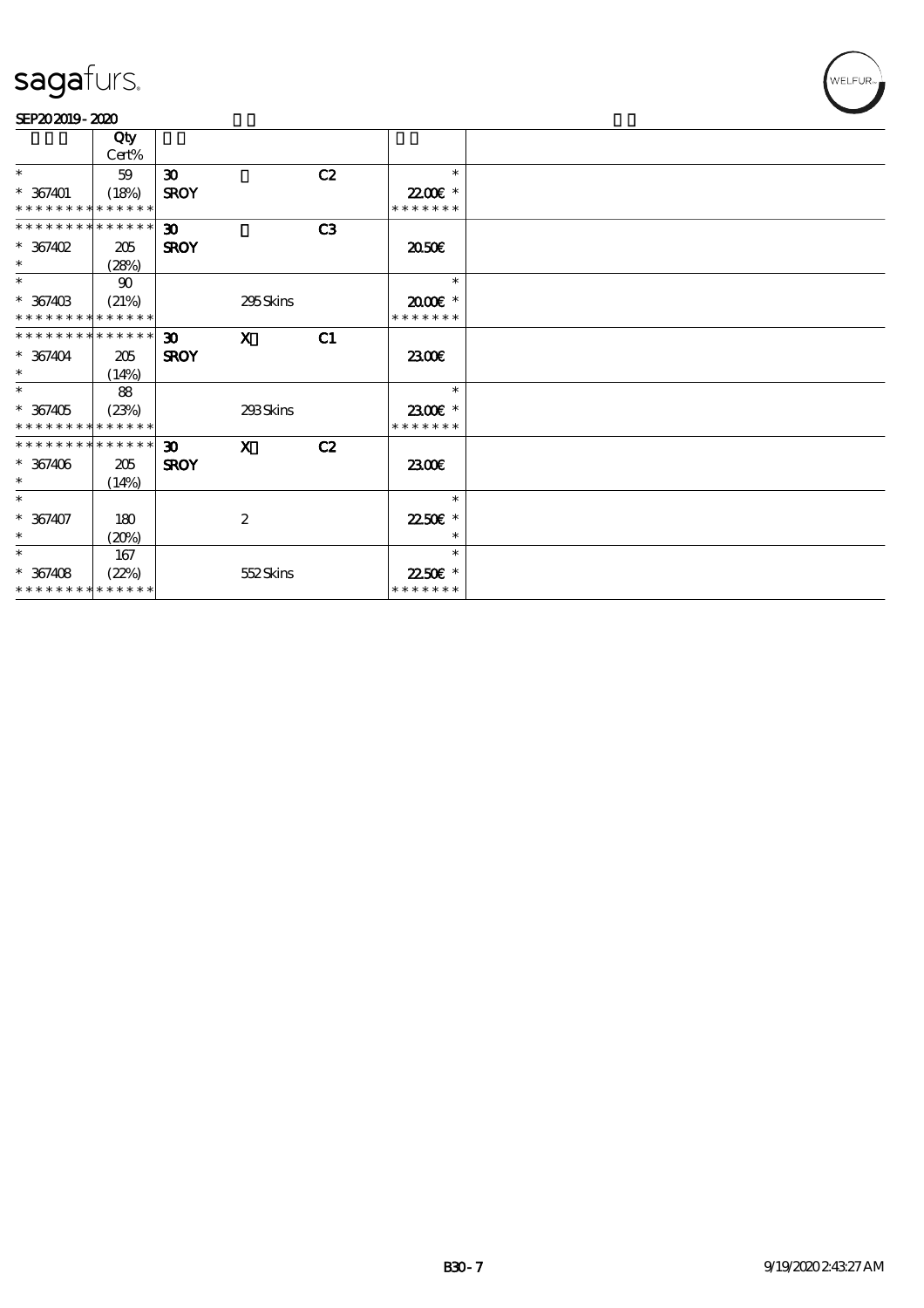|                             | Qty                  |                             |                           |                |                   |  |
|-----------------------------|----------------------|-----------------------------|---------------------------|----------------|-------------------|--|
|                             | Cert%                |                             |                           |                |                   |  |
|                             |                      | $\boldsymbol{\mathsf{20}}$  | $\boldsymbol{\mathsf{Z}}$ | C1/C2          |                   |  |
| 367441                      | 109                  | ${\bf s}$                   |                           |                | 1250E             |  |
|                             | (11%)                |                             |                           |                |                   |  |
| * * * * * * * *             | * * * * * *          | $\boldsymbol{\mathbf{z}}$   | $\mathbf{x}$              | C1/C2          |                   |  |
| $* 367442$                  | 285                  | ${\bf s}$                   |                           |                | 1300E             |  |
| $\ast$                      | (16%)                |                             |                           |                |                   |  |
| $\ast$                      | 49                   |                             |                           |                | $\ast$            |  |
| $* 367443$                  | (20%)                |                             | 334Skins                  |                | 1250E *           |  |
| * * * * * * * * * * * * * * |                      |                             |                           |                | * * * * * * *     |  |
|                             |                      | $\boldsymbol{\mathbf{z}}$   | $X$ $N$                   | C <sub>3</sub> |                   |  |
| 367444                      | 139                  | ${\bf s}$                   |                           |                | 1250E             |  |
|                             | (24%)                |                             |                           |                |                   |  |
|                             |                      | $\boldsymbol{\mathfrak{D}}$ |                           | C1             |                   |  |
|                             |                      | ${\bf S}$                   |                           |                |                   |  |
| 367445                      | 206                  |                             |                           |                | 1400              |  |
| * * * * * * * *             | (34%)<br>* * * * * * |                             |                           |                |                   |  |
|                             |                      | $\boldsymbol{\mathbf{z}}$   |                           | C2             |                   |  |
| $* 367446$<br>$\ast$        | 285                  | ${\bf s}$                   |                           |                | 1450E             |  |
| $\ast$                      | (15%)                |                             |                           |                |                   |  |
|                             |                      |                             |                           |                | $\ast$            |  |
| $* 367447$                  | 260                  |                             | $\boldsymbol{2}$          |                | 1400€ *           |  |
| $\ast$                      | (16%)                |                             |                           |                | $\ast$            |  |
| $\ast$                      | 230                  |                             |                           |                | $\ast$            |  |
| $* 367448$                  | (25%)                |                             | 775Skins                  |                | 1400€ *           |  |
| * * * * * * * *             | * * * * * *          |                             |                           |                | * * * * * * *     |  |
|                             |                      | $\boldsymbol{\mathbf{z}}$   |                           | C <sub>3</sub> |                   |  |
| 367449                      | 278                  | $\mathbf{S}$                |                           |                | 1350E             |  |
|                             | (22%)                |                             |                           |                |                   |  |
| * * * * * * * *             | * * * * * *          | $\boldsymbol{\mathfrak{D}}$ |                           | C1             |                   |  |
| $* 367450$                  | 285                  | ${\bf s}$                   |                           |                | 1500€             |  |
| $\ast$                      | (21%)                |                             |                           |                |                   |  |
| $\ast$                      | 165                  |                             |                           |                | $\ast$            |  |
| $* 367451$                  | (31%)                |                             | 450Skins                  |                | 1450€ *           |  |
| * * * * * * * *             | * * * * * *          |                             |                           |                | * * * * * * *     |  |
| * * * * * * * *             | * * * * * *          | $\boldsymbol{\mathbf{z}}$   |                           | C2             |                   |  |
| $* 367452$                  | 285                  | ${\bf s}$                   |                           |                | 1550€             |  |
| $\ast$                      | (17%)                |                             |                           |                |                   |  |
| $\ast$                      |                      |                             |                           |                |                   |  |
| $* 367453$                  | 260                  |                             | $\boldsymbol{2}$          |                | 1500€ *           |  |
| $\ast$                      | (13%)                |                             |                           |                | $\ast$            |  |
| $\ast$                      |                      |                             |                           |                | $\ast$            |  |
| $* 367454$                  | 260                  |                             | 3                         |                | 1550E *           |  |
| $\ast$                      | (20%)                |                             |                           |                | $\ast$            |  |
| $\ast$                      |                      |                             |                           |                | $\ast$            |  |
| $* 367455$                  | 260                  |                             | $\boldsymbol{4}$          |                | 1500E *           |  |
| $\ast$                      |                      |                             |                           |                | $\ast$            |  |
| $\ast$                      | (40%)                |                             |                           |                | $\ast$            |  |
|                             |                      |                             |                           |                |                   |  |
| $* 367456$<br>$\ast$        | 260                  |                             | $\mathbf 5$               |                | 1550€ *<br>$\ast$ |  |
| $\ast$                      | (15%)                |                             |                           |                |                   |  |
|                             | 170                  |                             |                           |                | $\ast$            |  |
| $* 367457$                  | (12%)                |                             | 1495Skins                 |                | 1500€ *           |  |
| * * * * * * * *             | * * * * * *          |                             |                           |                | * * * * * * *     |  |
| * * * * * * *               | * * * * * *          | $\boldsymbol{\mathbf{z}}$   |                           | C3             |                   |  |
| $* 367458$                  | 285                  | ${\bf s}$                   |                           |                | 1450E             |  |
| $\ast$                      | (16%)                |                             |                           |                |                   |  |
| $\ast$                      |                      |                             |                           |                | $\ast$            |  |
| $* 367459$                  | 260                  |                             | $\boldsymbol{z}$          |                | 1400€ *           |  |
| $\ast$                      | (23%)                |                             |                           |                | $\ast$            |  |
| $\ast$                      | 204                  |                             |                           |                | $\ast$            |  |
| $* 367400$                  | (20%)                |                             | 749Skins                  |                | 1400€ *           |  |
| * * * * * * * *             | * * * * * *          |                             |                           |                | * * * * * * *     |  |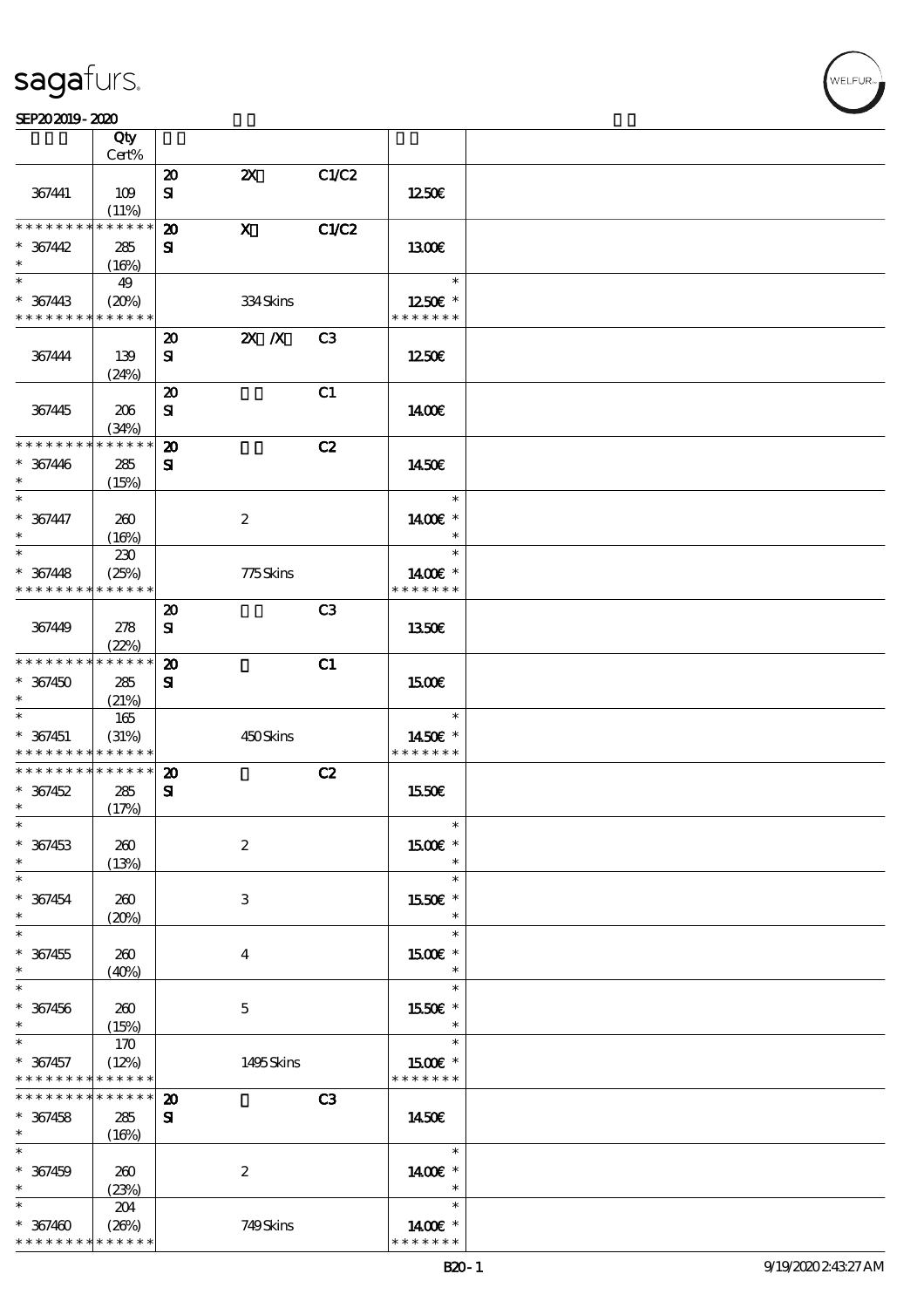VELFUR

|                      | Qty                  |                             |                  |                |                   |  |
|----------------------|----------------------|-----------------------------|------------------|----------------|-------------------|--|
| * * * * * * * *      | Cert%<br>* * * * * * |                             |                  |                |                   |  |
|                      |                      | $\boldsymbol{\mathbf{z}}$   |                  | C1             |                   |  |
| $* 367461$<br>$\ast$ | 285<br>(17%)         | ${\bf s}$                   |                  |                | <b>1600€</b>      |  |
| $\ast$               |                      |                             |                  |                | $\ast$            |  |
| $* 367462$           | 260                  |                             | $\boldsymbol{2}$ |                | 1600€ *           |  |
| $\ast$               | (20%)                |                             |                  |                | $\ast$            |  |
| $*$                  | 150                  |                             |                  |                | $\ast$            |  |
| $* 367463$           | (16%)                |                             | 695Skins         |                | 1600€ *           |  |
| * * * * * * * *      | * * * * * *          |                             |                  |                | * * * * * * *     |  |
| * * * * * * * *      | * * * * * *          | $\boldsymbol{\mathfrak{D}}$ |                  | C2             |                   |  |
| $* 367464$           | 285                  | ${\bf s}$                   |                  |                | <b>1600€</b>      |  |
| $\ast$               | (11%)                |                             |                  |                |                   |  |
| $\overline{\ast}$    |                      |                             |                  |                | $\ast$            |  |
| $* 367465$           | 260                  |                             | $\boldsymbol{2}$ |                | 1600 *            |  |
| $\ast$               | (16%)                |                             |                  |                | $\ast$            |  |
| $\overline{\ast}$    |                      |                             |                  |                | $\ast$            |  |
| $* 367466$           | 260                  |                             | 3                |                | 1600E *           |  |
| $\ast$               | (23%)                |                             |                  |                | $\ast$            |  |
| $\ast$               |                      |                             |                  |                | $\ast$            |  |
| $* 367467$           | 260                  |                             | $\boldsymbol{4}$ |                | 1600€ *           |  |
| $\ast$               | (36%)                |                             |                  |                | $\ast$            |  |
| $\ast$               |                      |                             |                  |                | $\ast$            |  |
| $* 367468$<br>$\ast$ | 260                  |                             | $\mathbf 5$      |                | 1600 £*<br>$\ast$ |  |
| $\ast$               | (16%)                |                             |                  |                | $\ast$            |  |
| $* 367409$           | 260                  |                             | $\boldsymbol{6}$ |                | 1600 *            |  |
| $\ast$               | (16%)                |                             |                  |                | $\ast$            |  |
| $\ast$               |                      |                             |                  |                | $\ast$            |  |
| $* 367470$           | 260                  |                             | $\boldsymbol{7}$ |                | 1600€ *           |  |
| $\ast$               | (13%)                |                             |                  |                | $\ast$            |  |
| $\ast$               | 119                  |                             |                  |                | $\ast$            |  |
| $* 367471$           | (14%)                |                             | 1964 Skins       |                | 1600E *           |  |
| * * * * * * * *      | * * * * * *          |                             |                  |                | * * * * * * *     |  |
| * * * * * * * *      | $******$             | $\boldsymbol{\mathsf{20}}$  |                  | C <sub>3</sub> |                   |  |
| $* 367472$           | 285                  | $\mathbf{S}$                |                  |                | 1500€             |  |
| $\ast$               | (12%)                |                             |                  |                |                   |  |
| $\ast$               |                      |                             |                  |                | $\ast$            |  |
| $* 367473$           | 260                  |                             | $\boldsymbol{2}$ |                | 1450€ *           |  |
| $\ast$               | (19%)                |                             |                  |                | $\ast$            |  |
| $\ast$               |                      |                             |                  |                | $\ast$            |  |
| $* 367474$           | 260                  |                             | 3                |                | 1450€ *           |  |
| $\ast$<br>$\ast$     | (40%)                |                             |                  |                | $\ast$<br>$\ast$  |  |
| $* 367475$           | 110<br>(30%)         |                             |                  |                | 1450€ *           |  |
| * * * * * * * *      | * * * * * *          |                             | 915Skins         |                | * * * * * * *     |  |
|                      |                      | $\boldsymbol{\mathfrak{D}}$ | $\mathbf{x}$     | C1             |                   |  |
| 367476               | 237                  | ${\bf s}$                   |                  |                | (17.00)           |  |
|                      | (12%)                |                             |                  |                |                   |  |
| * * * * * * * *      | * * * * * *          | $\boldsymbol{\mathbf{z}}$   | $\mathbf{x}$     | C2             |                   |  |
| $* 367477$           | 285                  | ${\bf s}$                   |                  |                | <b>1650€</b>      |  |
| $\ast$               | (11%)                |                             |                  |                |                   |  |
| $\overline{\ast}$    |                      |                             |                  |                | $\ast$            |  |
| $* 367478$           | 260                  |                             | $\boldsymbol{2}$ |                | 1600€ *           |  |
| $\ast$               | (10%)                |                             |                  |                | $\ast$            |  |
| $\ast$               | 122                  |                             |                  |                | $\ast$            |  |
| $* 367479$           | (11%)                |                             | 667Skins         |                | 1600E *           |  |
| * * * * * * * *      | * * * * * *          |                             |                  |                | * * * * * * *     |  |
| * * * * * * * *      | * * * * * *          | $\boldsymbol{\mathfrak{D}}$ | $\mathbf{x}$     | C3             |                   |  |
| $* 367480$           | 285                  | ${\bf s}$                   |                  |                | (1650)            |  |
| $\ast$               | (10%)                |                             |                  |                |                   |  |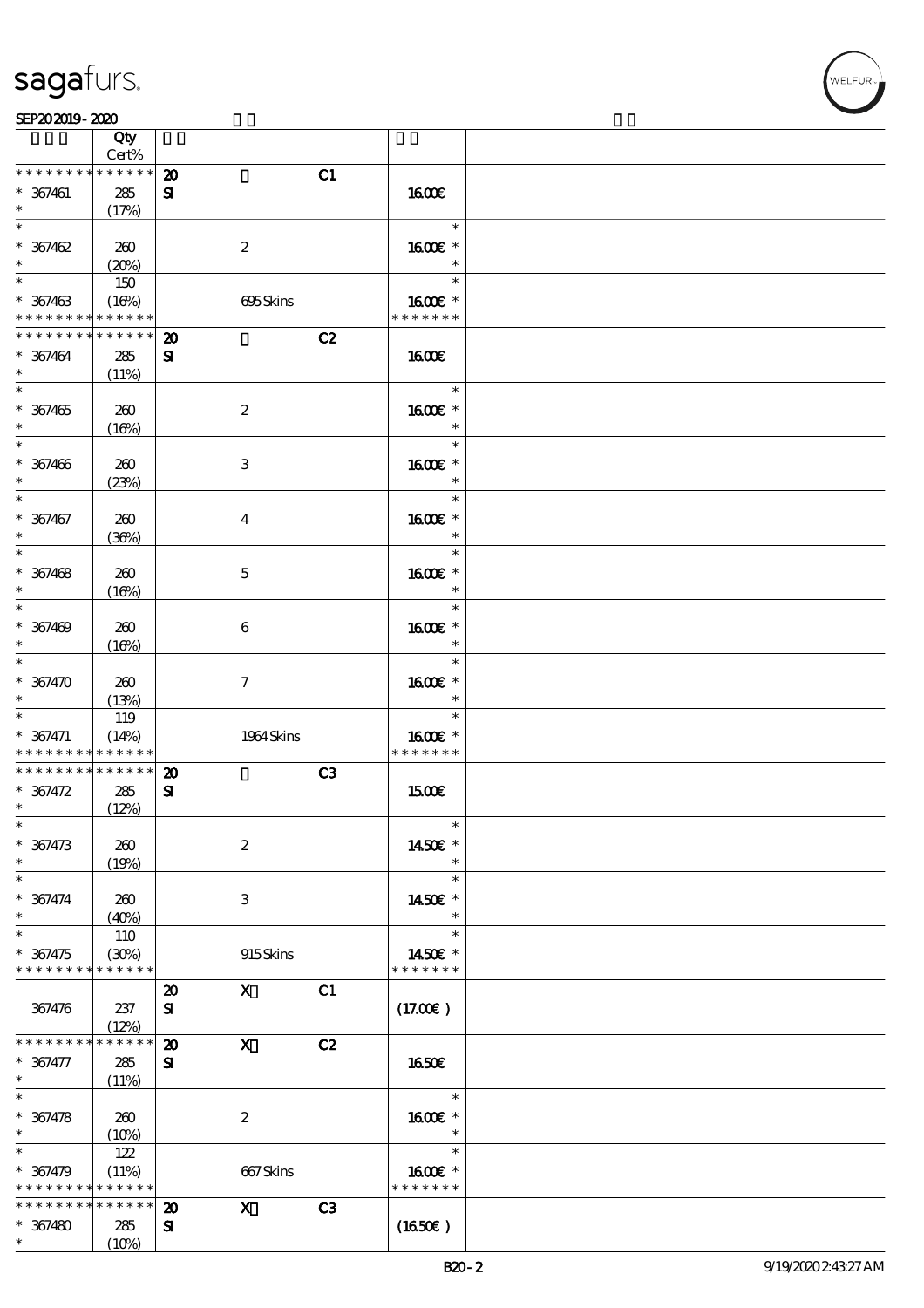$\overline{\mathsf{T}}$ 

|                      | Qty<br>Cert% |                             |                           |                |                     |  |
|----------------------|--------------|-----------------------------|---------------------------|----------------|---------------------|--|
| $\ast$               |              | $\boldsymbol{\mathbf{z}}$   | $\mathbf X$               | C3             | $\ast$              |  |
|                      |              |                             |                           |                |                     |  |
| $* 367481$           | 260          | ${\bf s}$                   |                           |                | $(1650)$ *          |  |
| $\ast$               | (22%)        |                             |                           |                | $\ast$              |  |
| $\ast$               | 56           |                             |                           |                | $\ast$              |  |
| $* 367482$           | (14%)        |                             | 601 Skins                 |                | $(1650)$ *          |  |
| * * * * * * * *      | * * * * * *  |                             |                           |                | * * * * * * *       |  |
| * * * * * * *        | * * * * * *  | $\boldsymbol{\mathfrak{D}}$ | $X$ / $ZX$                | C <sub>3</sub> |                     |  |
|                      |              |                             |                           |                |                     |  |
| $* 367483$           | 285          | ${\bf s}$                   |                           |                | 1550€               |  |
| $\ast$               | (10%)        |                             |                           |                |                     |  |
| $\ast$               | 134          |                             |                           |                | $\ast$              |  |
| $* 367484$           | (11%)        |                             | 419Skins                  |                | $1500E$ *           |  |
| * * * * * * * *      | * * * * * *  |                             |                           |                | * * * * * * *       |  |
|                      |              | $\boldsymbol{\mathfrak{D}}$ | $\boldsymbol{\mathsf{z}}$ | C1/C2          |                     |  |
|                      |              |                             |                           |                |                     |  |
| 367485               | 118          | <b>SAGA</b>                 |                           |                | 1300E               |  |
|                      | (13%)        |                             |                           |                |                     |  |
|                      |              | $\boldsymbol{\mathsf{20}}$  | $\boldsymbol{\mathrm{X}}$ | C1             |                     |  |
| 367486               | 122          | <b>SAGA</b>                 |                           |                | 1400E               |  |
|                      | (22%)        |                             |                           |                |                     |  |
| * * * * * * * *      | * * * * * *  | $\boldsymbol{\mathfrak{D}}$ | $\mathbf x$               | C1/C2          |                     |  |
| $* 367487$           |              | <b>SAGA</b>                 |                           |                |                     |  |
|                      | 265          |                             |                           |                | 1400E               |  |
| $\ast$               | (18%)        |                             |                           |                |                     |  |
| $\ast$               | 94           |                             |                           |                | $\ast$              |  |
| $* 367488$           | (23%)        |                             | 359Skins                  |                | 1350E *             |  |
| * * * * * * * *      | * * * * * *  |                             |                           |                | * * * * * * *       |  |
| * * * * * * * *      | * * * * * *  | $\boldsymbol{\mathfrak{D}}$ | $\mathbf x$               | C2             |                     |  |
| $* 367489$           |              | <b>SAGA</b>                 |                           |                |                     |  |
|                      | 265          |                             |                           |                | 1400                |  |
| $\ast$               | (20%)        |                             |                           |                |                     |  |
| $\ast$               | 109          |                             |                           |                | $\ast$              |  |
| $* 367490$           | (11%)        |                             | 374Skins                  |                | 1350€ *             |  |
| * * * * * * * *      | * * * * * *  |                             |                           |                | * * * * * * *       |  |
|                      |              | $\boldsymbol{\mathfrak{D}}$ | $X$ $N$                   | C <sub>3</sub> |                     |  |
|                      |              | <b>SAGA</b>                 |                           |                | 1350E               |  |
| 367491               | 208          |                             |                           |                |                     |  |
|                      | (25%)        |                             |                           |                |                     |  |
| * * * * * * * *      | * * * * * *  | $\boldsymbol{\mathfrak{D}}$ |                           | C1             |                     |  |
| $* 367492$           | 265          | <b>SAGA</b>                 |                           |                | $(1600\varepsilon)$ |  |
| $\ast$               | (29%)        |                             |                           |                |                     |  |
| $\ast$               | 61           |                             |                           |                | $\ast$              |  |
| $* 36749B$           | (19%)        |                             | 326Skins                  |                | $(1600E)^*$         |  |
| * * * * * * * *      | * * * * * *  |                             |                           |                | * * * * * * *       |  |
| * * * * * * * *      | * * * * * *  |                             |                           |                |                     |  |
|                      |              | $\boldsymbol{\mathfrak{D}}$ |                           | C2             |                     |  |
| $* 367494$           | 265          | <b>SAGA</b>                 |                           |                | (1600)              |  |
| $\ast$               | (16%)        |                             |                           |                |                     |  |
| $\ast$               |              |                             |                           |                | $\ast$              |  |
| $* 367495$           | 240          |                             | $\boldsymbol{2}$          |                | $(1600E)*$          |  |
| $\ast$               | (28%)        |                             |                           |                |                     |  |
| $\ast$               | 240          |                             |                           |                | $\ast$              |  |
|                      |              |                             |                           |                |                     |  |
| $* 367496$           | (30%)        |                             | 745Skins                  |                | $(1600E)*$          |  |
| * * * * * * * *      | * * * * * *  |                             |                           |                | * * * * * * *       |  |
| * * * * * * * *      |              |                             |                           |                |                     |  |
|                      | * * * * * *  | $\boldsymbol{\mathbf{z}}$   |                           | C3             |                     |  |
|                      |              |                             |                           |                |                     |  |
| * 367497<br>$\ast$   | 265          | <b>SAGA</b>                 |                           |                | 1400E               |  |
| $\ast$               | (23%)        |                             |                           |                | $\ast$              |  |
|                      | 247          |                             |                           |                |                     |  |
| $* 367498$           | (16%)        |                             | 512Skins                  |                | 1400€ *             |  |
| * * * * * * * *      | * * * * * *  |                             |                           |                | * * * * * * *       |  |
| * * * * * * * *      | * * * * * *  | $\boldsymbol{\mathbf{z}}$   |                           | C1             |                     |  |
|                      |              |                             |                           |                |                     |  |
| $* 367499$<br>$\ast$ | 265          | <b>SAGA</b>                 |                           |                | (17.00)             |  |
| $\ast$               | (20%)        |                             |                           |                | $\ast$              |  |
|                      |              |                             |                           |                |                     |  |
| $* 367500$<br>$\ast$ | 240<br>(34%) |                             | $\boldsymbol{z}$          |                | $(17.00)$ *         |  |

т

WELFUR-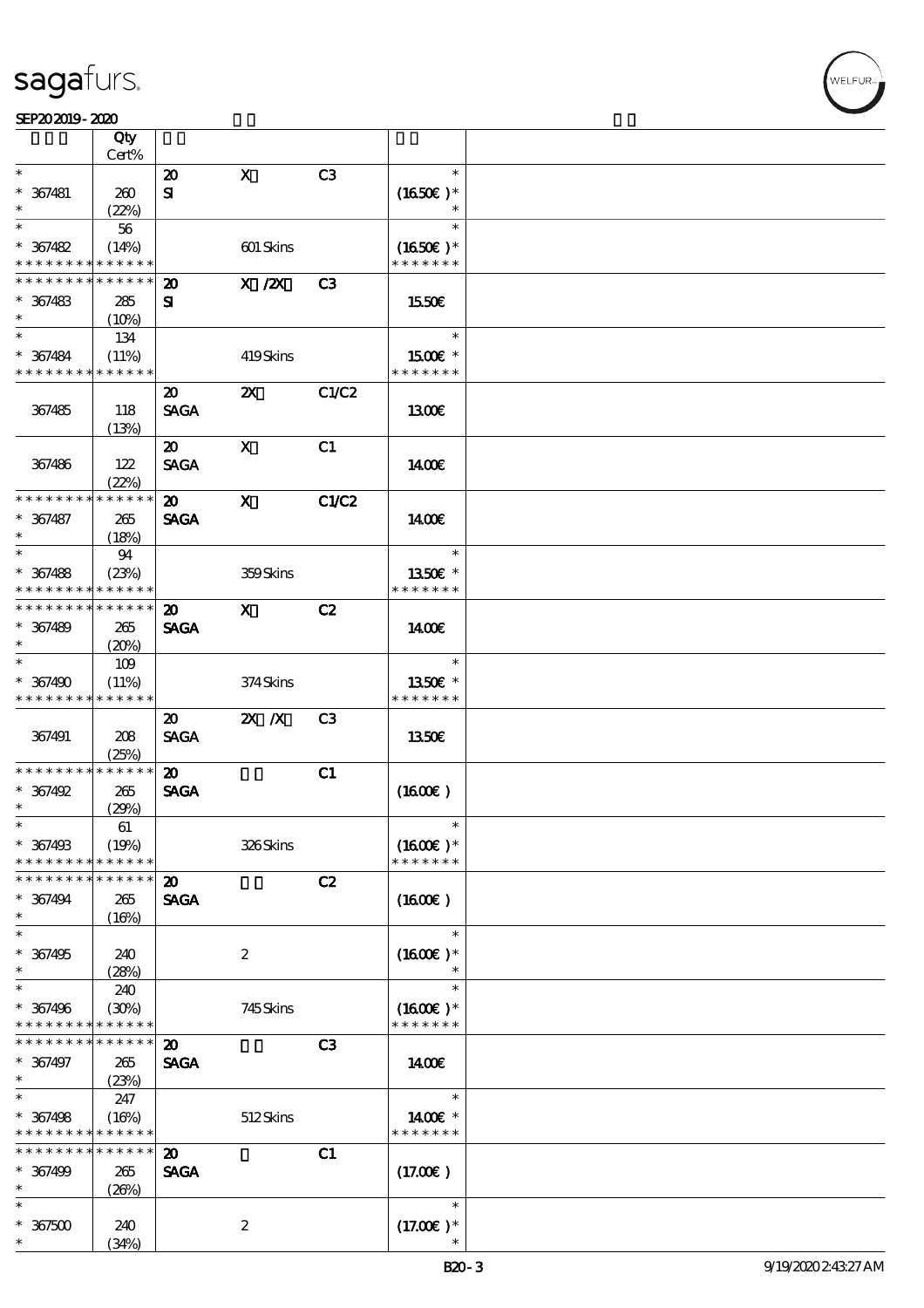#### SEP202019-2020

|                                    | Qty<br>Cert% |                             |    |                       |  |
|------------------------------------|--------------|-----------------------------|----|-----------------------|--|
| $\ast$                             |              |                             |    | $\ast$                |  |
|                                    |              | $\boldsymbol{\mathfrak{D}}$ | C1 |                       |  |
| $* 367501$                         | 240          | <b>SAGA</b>                 |    | $(17.00)$ *           |  |
|                                    | (36%)        |                             |    | $\ast$                |  |
| $\ast$                             | 75           |                             |    | $\ast$                |  |
| $*$ 367502                         | (12%)        | 820Skins                    |    |                       |  |
|                                    |              |                             |    | $(17.00)$ *           |  |
| * * * * * * * *                    | * * * * * *  |                             |    | * * * * * * *         |  |
| * * * * * * *                      | * * * * * *  | $\boldsymbol{\mathfrak{D}}$ | C2 |                       |  |
| $*367503$                          | 240          | <b>SAGA</b>                 |    | (17.00)               |  |
| $\ast$                             | (17%)        |                             |    |                       |  |
| $\ast$                             |              |                             |    | $\ast$                |  |
|                                    |              |                             |    |                       |  |
| $* 367504$                         | 240          | $\boldsymbol{2}$            |    | $(17.00)$ *           |  |
| $\ast$                             | (9%)         |                             |    |                       |  |
| $\overline{\ast}$                  |              |                             |    | $\ast$                |  |
| $* 367505$                         | 240          | $\ensuremath{\mathbf{3}}$   |    | $(17.00)$ *           |  |
| $\ast$                             |              |                             |    | $\ast$                |  |
|                                    | (24%)        |                             |    |                       |  |
| $\ast$                             |              |                             |    | $\ast$                |  |
| $* 367506$                         | 240          | $\overline{\mathbf{4}}$     |    | $(17.00)$ *           |  |
| $\ast$                             | (34%)        |                             |    | $\ast$                |  |
| $\ast$                             |              |                             |    | $\ast$                |  |
|                                    |              |                             |    |                       |  |
| $* 367507$                         | 240          | $\mathbf 5$                 |    | $(17.00)$ *           |  |
| $\ast$                             | (41%)        |                             |    | $\ast$                |  |
| $\ast$                             | 78           |                             |    | $\ast$                |  |
| $* 367508$                         | (20%)        | 1278Skins                   |    | $(17.00)$ *           |  |
| * * * * * * * *                    | * * * * * *  |                             |    | * * * * * * *         |  |
| * * * * * * * *                    |              |                             |    |                       |  |
|                                    | $******$     | $\boldsymbol{\mathbf{z}}$   | C3 |                       |  |
| $*367509$                          | 265          | <b>SAGA</b>                 |    | 1450E                 |  |
| $\ast$                             | (28%)        |                             |    |                       |  |
| $\ast$                             |              |                             |    | $\ast$                |  |
|                                    |              |                             |    |                       |  |
| $* 367510$                         | 240          | $\boldsymbol{2}$            |    | 1450€ *               |  |
| $\ast$                             | (36%)        |                             |    | $\ast$                |  |
| $\ast$                             |              |                             |    | $\ast$                |  |
| $* 367511$                         | 240          | $\ensuremath{\mathsf{3}}$   |    | 1450E *               |  |
| $\ast$                             | (25%)        |                             |    | $\ast$                |  |
| $\ast$                             |              |                             |    | $\ast$                |  |
|                                    |              |                             |    |                       |  |
| $* 367512$                         | 240          | $\boldsymbol{4}$            |    | 1400€ *               |  |
| $\ast$                             | (10%)        |                             |    | $\ast$                |  |
| $\ast$                             | $127\,$      |                             |    | $\ast$                |  |
| $* 367513$                         | (27%)        | 1112Skins                   |    | 1400€ *               |  |
|                                    |              |                             |    |                       |  |
| * * * * * * * *                    | * * * * * *  |                             |    | * * * * * * *         |  |
| * * * * * * * *                    | * * * * * *  | $\boldsymbol{\mathsf{20}}$  | C1 |                       |  |
| $* 367514$                         | 240          | <b>SAGA</b>                 |    | 1800                  |  |
| $\ast$                             | (28%)        |                             |    |                       |  |
| $\overline{\ast}$                  |              |                             |    | $\ast$                |  |
|                                    |              |                             |    |                       |  |
| $* 367515$                         | 240          | $\boldsymbol{2}$            |    | 17.50 $\varepsilon$ * |  |
| $\ast$                             | (28%)        |                             |    | $\ast$                |  |
| $\ast$                             |              |                             |    | $\ast$                |  |
| $* 367516$                         | 240          | 3                           |    | 17.50€ *              |  |
| $\ast$                             |              |                             |    | $\ast$                |  |
| $\ast$                             |              |                             |    |                       |  |
|                                    | (22%)        |                             |    |                       |  |
|                                    | 140          |                             |    | $\ast$                |  |
| $* 367517$                         | (24%)        | 860Skins                    |    | 17.50€ *              |  |
|                                    | * * * * * *  |                             |    | * * * * * * *         |  |
| * * * * * * * *<br>* * * * * * * * | * * * * * *  |                             |    |                       |  |
|                                    |              | $\boldsymbol{\mathfrak{D}}$ | C2 |                       |  |
| $* 367518$                         | 240          | <b>SAGA</b>                 |    | 1800E                 |  |
| $\ast$                             | (25%)        |                             |    |                       |  |
| $\ast$                             |              |                             |    | $\ast$                |  |
|                                    |              | $\boldsymbol{2}$            |    | 1800E *               |  |
| $* 367519$<br>$\ast$               | 240          |                             |    | $\ast$                |  |
|                                    | (15%)        |                             |    |                       |  |
| $\ast$                             |              |                             |    | $\ast$                |  |
| $* 367520$<br>$\ast$               | 240<br>(27%) | 3                           |    | 1800 £*<br>$\ast$     |  |

**VELFUR**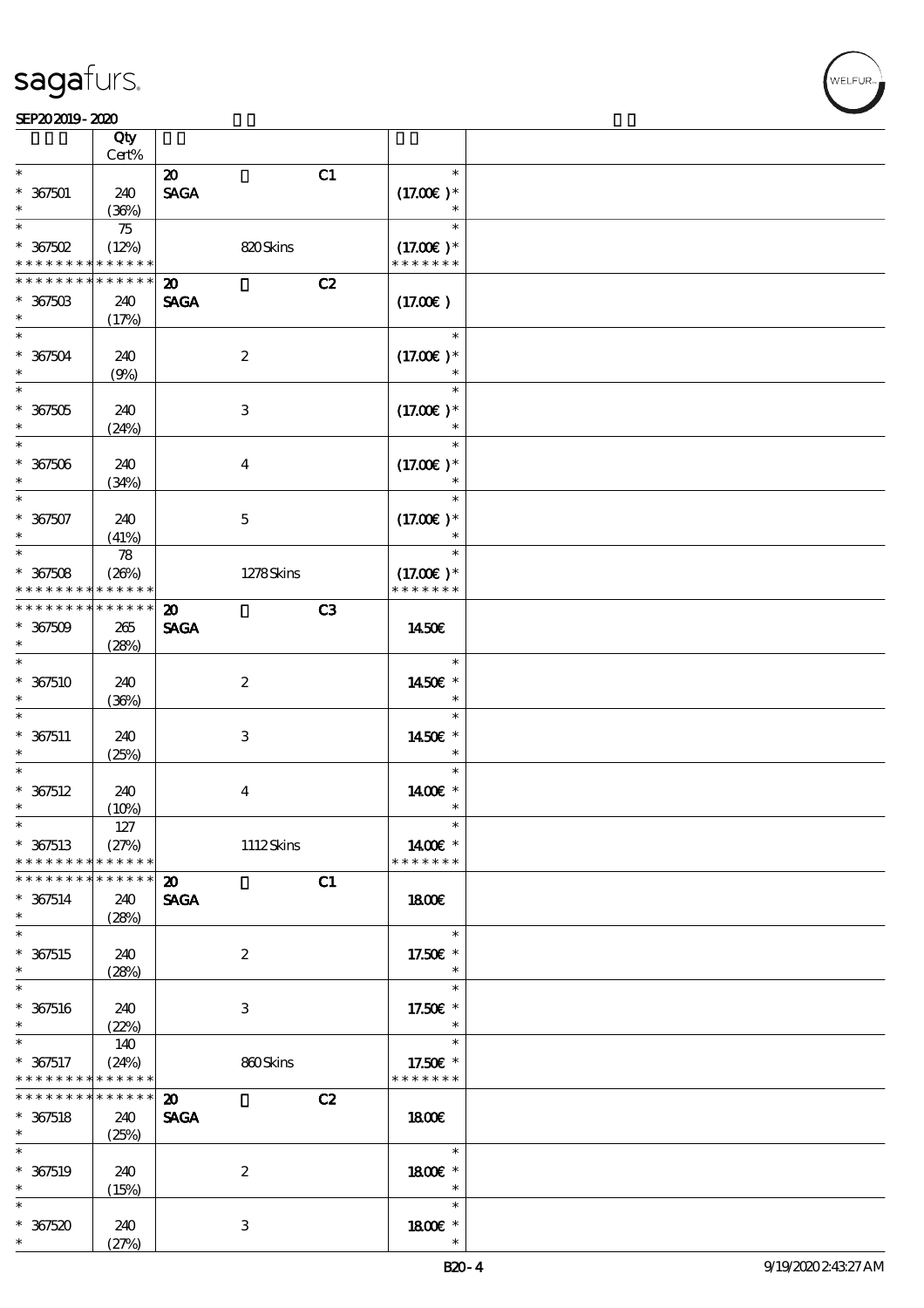#### SEP202019-2020

|                               | Qty                  |                             |                           |    |                          |  |
|-------------------------------|----------------------|-----------------------------|---------------------------|----|--------------------------|--|
| $\ast$                        | $Cert\%$             |                             |                           |    | $\ast$                   |  |
|                               |                      | $\boldsymbol{\mathfrak{D}}$ |                           | C2 |                          |  |
| $* 367521$                    | 240                  | <b>SAGA</b>                 |                           |    | $(1800)$ *               |  |
|                               | (35%)                |                             |                           |    | $\ast$                   |  |
| $\ast$                        |                      |                             |                           |    | $\ast$                   |  |
| $* 367522$                    | 240                  |                             | $\mathbf{5}$              |    | $(1800E)*$               |  |
| $\ast$                        | (21%)                |                             |                           |    | $\ast$                   |  |
| $\overline{\phantom{0}}$      |                      |                             |                           |    | $\ast$                   |  |
| $*357523$                     | 240                  |                             | $\bf 6$                   |    | $(1800E)*$               |  |
|                               | (10%)                |                             |                           |    |                          |  |
| $\overline{\phantom{0}}$      |                      |                             |                           |    | $\ast$                   |  |
| $* 367524$                    | 240                  |                             | $\boldsymbol{\tau}$       |    | $(1800)$ *               |  |
| $\ast$                        | (20%)                |                             |                           |    |                          |  |
| $\overline{\phantom{0}}$      |                      |                             |                           |    | $\ast$                   |  |
| $* 367525$                    | 240                  |                             | ${\bf 8}$                 |    | $(1800E)*$               |  |
| $\ast$                        | (21%)                |                             |                           |    | $\ast$                   |  |
| $\overline{\ast}$             |                      |                             |                           |    | $\ast$                   |  |
|                               |                      |                             |                           |    |                          |  |
| $* 367526$<br>$\ast$          | 240                  |                             | 9                         |    | $(1800E)*$<br>$\ast$     |  |
| $\ast$                        | (10%)                |                             |                           |    |                          |  |
|                               |                      |                             |                           |    | $\ast$                   |  |
| $* 367527$                    | 240                  |                             | 10                        |    | $(1800)$ *               |  |
| $\ast$                        | (17%)                |                             |                           |    | $\ast$                   |  |
| $\overline{\ast}$             | 175                  |                             |                           |    | $\ast$                   |  |
| $* 367528$                    | (29%)                |                             | 2575Skins                 |    | $(1800E)*$               |  |
| * * * * * * * *               | * * * * * *          |                             |                           |    | * * * * * * *            |  |
| * * * * * * * *               | * * * * * *          | $\boldsymbol{\mathsf{20}}$  |                           | C3 |                          |  |
| $* 367529$                    | 265                  | <b>SAGA</b>                 |                           |    | <b>1600€</b>             |  |
| $\ast$                        | (35%)                |                             |                           |    |                          |  |
| $\ast$                        |                      |                             |                           |    | $\ast$                   |  |
| $* 367530$                    | 240                  |                             | $\boldsymbol{z}$          |    | 1550€ *                  |  |
| $\ast$                        | (22%)                |                             |                           |    |                          |  |
| $\ast$                        |                      |                             |                           |    | $\ast$                   |  |
| $* 367531$                    | 240                  |                             | $\ensuremath{\mathsf{3}}$ |    | 1550€ *                  |  |
| $\ast$                        | (21%)                |                             |                           |    | $\ast$                   |  |
| $\ast$                        |                      |                             |                           |    | $\ast$                   |  |
| $* 367532$                    | 240                  |                             | $\bf{4}$                  |    | 1550E *                  |  |
| $\ast$                        | (12%)                |                             |                           |    | $\ast$                   |  |
| $\ast$                        |                      |                             |                           |    | $\ast$                   |  |
| $* 367533$                    | 240                  |                             | $\mathbf{5}$              |    | 1550€ *                  |  |
| $\ast$                        | (33%)                |                             |                           |    | $\ast$                   |  |
| $\ast$                        |                      |                             |                           |    | $\ast$                   |  |
| $* 367534$                    |                      |                             |                           |    | 1550E *                  |  |
| $\ast$                        | 240                  |                             | 6                         |    | $\ast$                   |  |
| $\ast$                        | (29%)<br>157         |                             |                           |    | $\ast$                   |  |
|                               |                      |                             |                           |    |                          |  |
| $* 367535$<br>* * * * * * * * | (10%)<br>* * * * * * |                             | 1622Skins                 |    | 1550€ *<br>* * * * * * * |  |
|                               |                      |                             |                           |    |                          |  |
|                               |                      | $\boldsymbol{\mathfrak{D}}$ | $\mathbf{x}$              | C1 |                          |  |
| 367536                        | 265                  | <b>SAGA</b>                 |                           |    | 1800E                    |  |
|                               | (15%)                |                             |                           |    |                          |  |
| * * * * * * * *               | * * * * * *          | $\boldsymbol{\omega}$       | $\boldsymbol{\mathsf{X}}$ | C3 |                          |  |
| $* 367537$                    | 265                  | <b>SAGA</b>                 |                           |    | <b>1650€</b>             |  |
| $*$                           | (23%)                |                             |                           |    |                          |  |
| $\overline{\ast}$             |                      |                             |                           |    | $\ast$                   |  |
| $* 367538$                    | 240                  |                             | $\boldsymbol{2}$          |    | 1650E *                  |  |
| $\ast$                        | (27%)                |                             |                           |    | $\ast$                   |  |
| $\ast$                        |                      |                             |                           |    | $\ast$                   |  |
| $* 367539$                    | 240                  |                             | $\ensuremath{\mathbf{3}}$ |    | 1650€ *                  |  |
| $\ast$                        | (16%)                |                             |                           |    | $\ast$                   |  |
| $\ast$                        | 244                  |                             |                           |    | $\ast$                   |  |
| $* 367540$                    | (16%)                |                             | 989Skins                  |    | 1650E *                  |  |
| * * * * * * * *               | * * * * * *          |                             |                           |    | * * * * * * *            |  |

VELFUR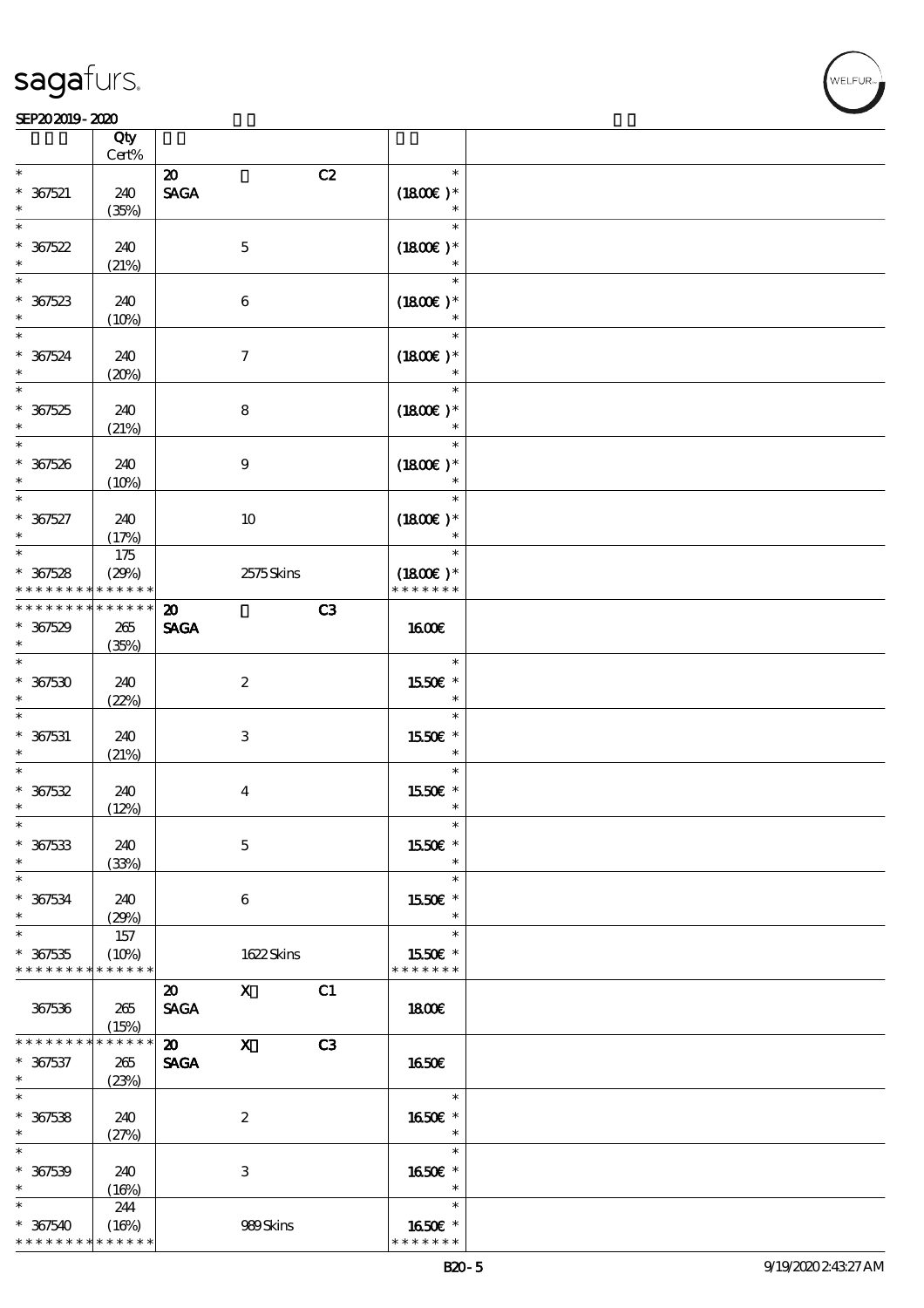#### SEP202019-2020

|                             | Qty         |                             |                           |                |               |  |
|-----------------------------|-------------|-----------------------------|---------------------------|----------------|---------------|--|
|                             | Cert%       |                             |                           |                |               |  |
|                             |             | $\boldsymbol{\mathfrak{D}}$ | $\boldsymbol{\mathsf{Z}}$ | C1/C2          |               |  |
|                             |             |                             |                           |                |               |  |
| 367541                      | 110         | <b>SAGA</b>                 |                           |                | 1800E         |  |
|                             | (33%)       |                             |                           |                |               |  |
| * * * * * * * *             | * * * * * * | $\boldsymbol{\mathfrak{D}}$ | $X$ / $ZX$                | C <sub>3</sub> |               |  |
| $* 367542$                  |             |                             |                           |                |               |  |
|                             | 265         | <b>SAGA</b>                 |                           |                | 1550E         |  |
| $\ast$                      | (16%)       |                             |                           |                |               |  |
| $\ast$                      | 200         |                             |                           |                | $\ast$        |  |
| $* 367543$                  | (20%)       |                             | 465Skins                  |                | 1550E *       |  |
| * * * * * * * * * * * * * * |             |                             |                           |                | * * * * * * * |  |
|                             |             |                             |                           |                |               |  |
|                             |             | $\boldsymbol{\mathfrak{D}}$ |                           | C1/C2          |               |  |
| 367544                      | 162         | <b>SROY</b>                 |                           |                | (17.50)       |  |
|                             | (16%)       |                             |                           |                |               |  |
|                             |             |                             |                           |                |               |  |
|                             |             | $\boldsymbol{\mathfrak{D}}$ |                           | C1/C2          |               |  |
| 367545                      | 169         | <b>SROY</b>                 |                           |                | (1850)        |  |
|                             | (21%)       |                             |                           |                |               |  |
|                             |             | $\boldsymbol{\mathfrak{D}}$ |                           | C3             |               |  |
|                             |             |                             |                           |                |               |  |
| 367546                      | 136         | <b>SROY</b>                 |                           |                | 1550€         |  |
|                             | (17%)       |                             |                           |                |               |  |
|                             |             | $\boldsymbol{\mathfrak{D}}$ |                           | C3             |               |  |
| 367547                      | 262         | <b>SROY</b>                 |                           |                | 1600E         |  |
|                             |             |                             |                           |                |               |  |
|                             | (23%)       |                             |                           |                |               |  |
|                             |             | $\boldsymbol{\mathfrak{D}}$ | $\boldsymbol{\mathrm{X}}$ | C <sub>3</sub> |               |  |
| 367548                      | 179         | <b>SROY</b>                 |                           |                | 1600          |  |
|                             |             |                             |                           |                |               |  |
|                             | (18%)       |                             |                           |                |               |  |

WELFUR<sub>T</sub>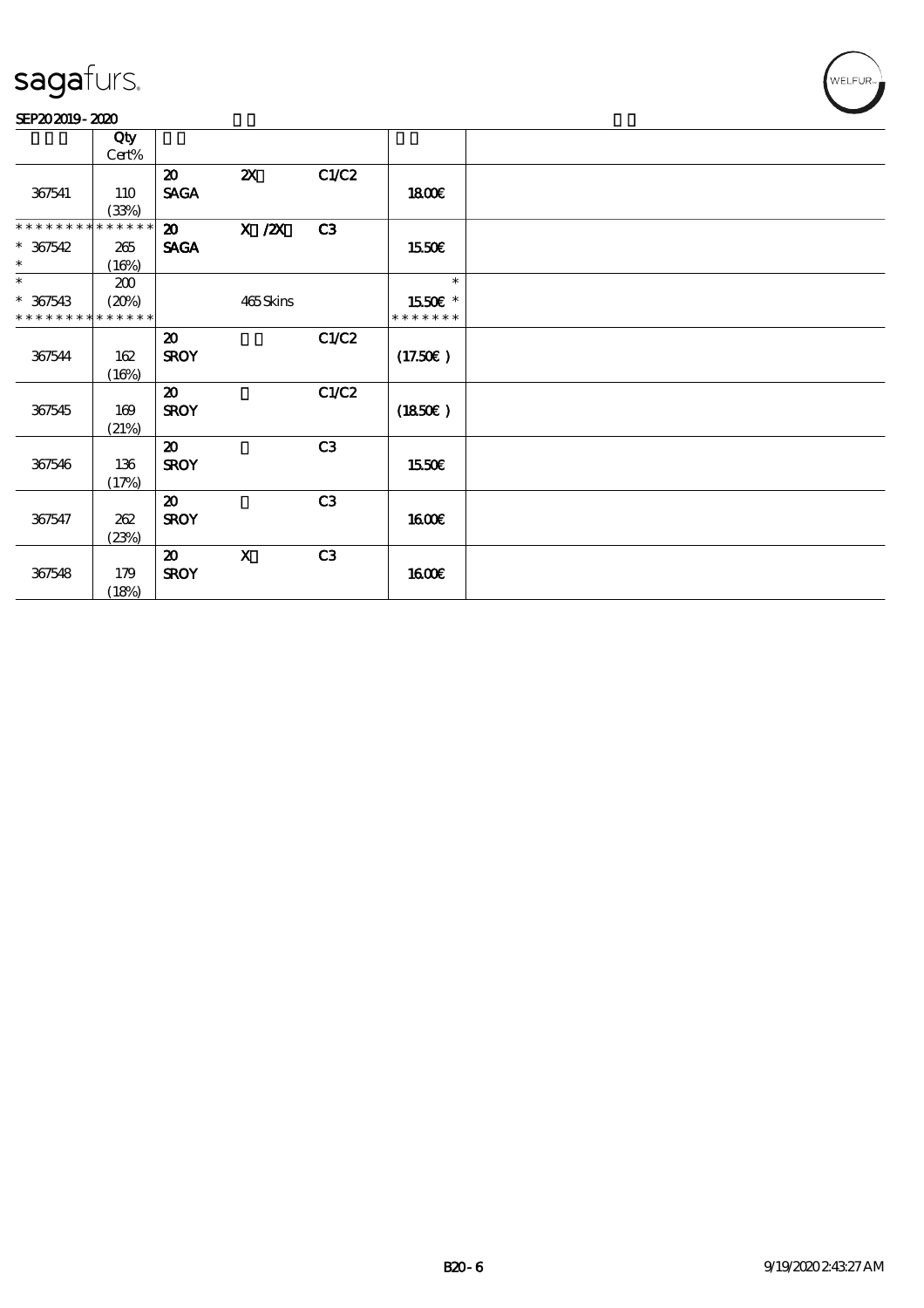| sagafurs. |
|-----------|
|           |

#### SEP202019-2020

|                                            | Qty<br>$Cert\%$            |              |                  |                |               |  |
|--------------------------------------------|----------------------------|--------------|------------------|----------------|---------------|--|
|                                            |                            |              |                  |                |               |  |
|                                            |                            | $\mathbf 0$  | $\mathbf X$      | C1/C2          |               |  |
| 367581                                     | 98                         | $\mathbf{S}$ |                  |                | 1000E         |  |
|                                            | (11%)                      |              |                  |                |               |  |
|                                            |                            | $\mathbf 0$  |                  | C1             |               |  |
|                                            |                            |              |                  |                |               |  |
| 367582                                     | 105                        | ${\bf s}$    |                  |                | 11.00E        |  |
|                                            | (18%)                      |              |                  |                |               |  |
|                                            |                            | $\mathbf O$  |                  | C1/C2          |               |  |
| 367583                                     | 231                        | $\mathbf{S}$ |                  |                | 11.50€        |  |
|                                            |                            |              |                  |                |               |  |
|                                            | (19%)                      |              |                  |                |               |  |
|                                            |                            | $\mathbf O$  |                  | C2             |               |  |
| 367584                                     | $327\,$                    | $\mathbf{S}$ |                  |                | 11.50€        |  |
|                                            | (15%)                      |              |                  |                |               |  |
|                                            |                            | $\mathbf 0$  | $\mathbf{X}$ /   | C3             |               |  |
|                                            |                            |              |                  |                |               |  |
| 367585                                     | 186                        | ${\bf s}$    |                  |                | 1050€         |  |
|                                            | (14%)                      |              |                  |                |               |  |
|                                            |                            | $\mathbf O$  |                  | C <sub>3</sub> |               |  |
| 367586                                     | 108                        | $\mathbf{S}$ |                  |                | 11.00E        |  |
|                                            | (11%)                      |              |                  |                |               |  |
|                                            |                            |              |                  |                |               |  |
|                                            |                            | $\mathbf O$  |                  | C1             |               |  |
| 367587                                     | $99$                       | ${\bf s}$    |                  |                | 1200E         |  |
|                                            | (18%)                      |              |                  |                |               |  |
|                                            |                            | $\mathbf 0$  |                  | C2             |               |  |
|                                            |                            |              |                  |                |               |  |
| 367588                                     | $305\,$                    | ${\bf S}$    |                  |                | 1200E         |  |
|                                            | (19%)                      |              |                  |                |               |  |
|                                            |                            | $\mathbf O$  |                  | C3             |               |  |
| 367589                                     | 174                        | $\mathbf{S}$ |                  |                | 11.00E        |  |
|                                            | (14%)                      |              |                  |                |               |  |
|                                            |                            |              |                  |                |               |  |
|                                            |                            | $\mathbf 0$  |                  | C1             |               |  |
| 367590                                     | 211                        | ${\bf S}$    |                  |                | <b>1300€</b>  |  |
|                                            | (7%)                       |              |                  |                |               |  |
| * * * * * * * * <mark>* * * * * * *</mark> |                            | $\mathbf 0$  |                  | C2             |               |  |
| $* 367591$                                 | 305                        | ${\bf s}$    |                  |                | 1300E         |  |
| $\ast$                                     |                            |              |                  |                |               |  |
| $\ast$                                     | $(\Theta)$                 |              |                  |                |               |  |
|                                            |                            |              |                  |                | $\ast$        |  |
| $*367592$                                  | 280                        |              | $\boldsymbol{z}$ |                | 1300€ *       |  |
| $\ast$                                     | (13%)                      |              |                  |                | $\ast$        |  |
| $\ast$                                     | 79                         |              |                  |                | ж             |  |
| $* 367503$                                 | (7%)                       |              | 664Skins         |                | 13 $00E$ *    |  |
|                                            |                            |              |                  |                | * * * * * * * |  |
| * * * * * * * *                            | $\ast\ast\ast\ast\ast\ast$ |              |                  |                |               |  |
|                                            |                            | $\mathbf 0$  |                  | C3             |               |  |
| 367594                                     | 205                        | ${\bf S}$    |                  |                | 11.50€        |  |
|                                            | (18%)                      |              |                  |                |               |  |
|                                            |                            | $\mathbf O$  | $X$ / $ZX$       | C1/C2          |               |  |
|                                            |                            |              |                  |                |               |  |
| 367595                                     | 269                        | ${\bf s}$    |                  |                | <b>1300€</b>  |  |
|                                            | (9%)                       |              |                  |                |               |  |
|                                            |                            | $\mathbf 0$  | $X$ / $ZX$       | C <sub>3</sub> |               |  |
| 367596                                     | 162                        | ${\bf s}$    |                  |                | 11.50€        |  |
|                                            | (11%)                      |              |                  |                |               |  |
| * * * * * * * *                            | * * * * * *                | $\mathbf{o}$ |                  | C2             |               |  |
|                                            |                            |              |                  |                |               |  |
| $* 367597$                                 | 305                        | $\mathbf{B}$ | WB1              |                | 1000E         |  |
| $\ast$                                     | (10%)                      |              |                  |                |               |  |
| $\ast$                                     | $52\,$                     |              |                  |                | $\ast$        |  |
| $* 367598$                                 | (9%)                       |              | 357Skins         |                | $1000E$ *     |  |
| * * * * * * * * <mark>* * * * * * *</mark> |                            |              |                  |                | * * * * * * * |  |
|                                            |                            |              |                  |                |               |  |
| * * * * * * * *                            | $\ast\ast\ast\ast\ast\ast$ | $\mathbf 0$  | $\mathcal{L}$    | C2             |               |  |
| $* 367599$                                 | 285                        | $\mathbf{B}$ |                  |                | 1050E         |  |
| $\ast$                                     | (15%)                      |              |                  |                |               |  |
| $\ast$                                     | 46                         |              |                  |                | $\ast$        |  |
| $*367600$                                  |                            |              |                  |                | 1000 ±        |  |
|                                            | (17%)                      |              | 331 Skins        |                |               |  |
| * * * * * * * *                            | $* * * * * * *$            |              |                  |                | * * * * * * * |  |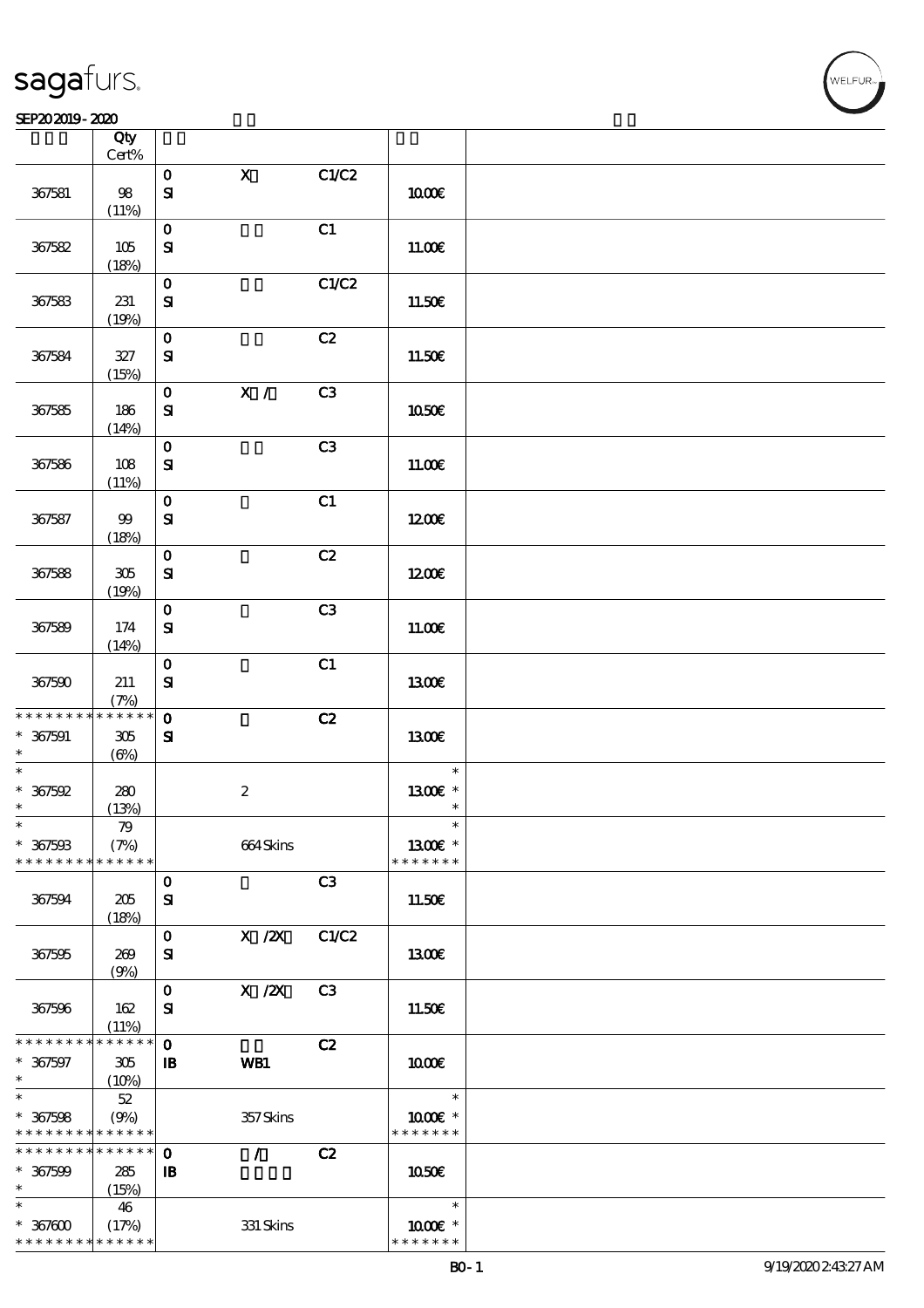#### SEP202019-2020

|                             | Qty<br>Cert%  |                             |                           |                |               |  |
|-----------------------------|---------------|-----------------------------|---------------------------|----------------|---------------|--|
|                             |               |                             |                           |                |               |  |
| 367601                      | 118           | $\mathbf 0$<br>$\mathbf{B}$ |                           | C2             | 1000E         |  |
|                             | (16%)         |                             |                           |                |               |  |
| 367602                      | 91            | $\mathbf{O}$<br><b>SAGA</b> | $\boldsymbol{\mathsf{Z}}$ | C1/C2          | 1000E         |  |
|                             |               |                             |                           |                |               |  |
|                             | (17%)         | $\mathbf{O}$                | $\boldsymbol{\mathrm{X}}$ | C1/C2          |               |  |
|                             |               |                             |                           |                |               |  |
| 367603                      | 212           | <b>SAGA</b>                 |                           |                | 11.00E        |  |
|                             | (20%)         |                             |                           |                |               |  |
|                             |               | $\mathbf{O}$                | $2X$ $X$                  | C3             |               |  |
| 367604                      | 149           | <b>SAGA</b>                 |                           |                | 1000E         |  |
|                             | (20%)         |                             |                           |                |               |  |
|                             |               | $\mathbf{o}$                |                           | C1             |               |  |
| 367605                      | 124           | <b>SAGA</b>                 |                           |                | (1300)        |  |
|                             | (22%)         |                             |                           |                |               |  |
| * * * * * * * *             | * * * * *     | $\mathbf 0$                 |                           | C2             |               |  |
| $* 367606$                  | 285           | <b>SAGA</b>                 |                           |                | (1300)        |  |
| $\ast$                      | (17%)         |                             |                           |                |               |  |
| $\overline{\ast}$           | 158           |                             |                           |                | $\ast$        |  |
| $* 367607$                  | (29%)         |                             | 443Skins                  |                | $(1300E)*$    |  |
| * * * * * * * *             | * * * * * *   |                             |                           |                | * * * * * * * |  |
|                             |               | $\mathbf{O}$                |                           | C3             |               |  |
| 367608                      | 196           | <b>SAGA</b>                 |                           |                | 11.50€        |  |
|                             | (21%)         |                             |                           |                |               |  |
| * * * * * * * *             | * * * * * *   | $\mathbf{o}$                |                           | C1             |               |  |
| $* 367009$                  | 285           | <b>SAGA</b>                 |                           |                | (1350E)       |  |
| $\ast$                      | (22%)         |                             |                           |                |               |  |
| $\ast$                      | 58            |                             |                           |                | $\ast$        |  |
| $* 367610$                  | (12%)         |                             | 343Skins                  |                | $(1350)$ *    |  |
| * * * * * * * *             | * * * * * *   |                             |                           |                | * * * * * * * |  |
| * * * * * * * * * * * * * * |               | $\mathbf{o}$                |                           | C2             |               |  |
| $* 367611$                  | 285           | <b>SAGA</b>                 |                           |                | (1350)        |  |
| $\ast$                      | (16%)         |                             |                           |                |               |  |
| $\ast$                      | 288           |                             |                           |                | $\ast$        |  |
| $* 367612$                  | (24%)         |                             | 573Skins                  |                | $(1350E)*$    |  |
| * * * * * * * * * * * * * * |               |                             |                           |                | * * * * * * * |  |
|                             |               | $\mathbf 0$                 |                           | C <sub>3</sub> |               |  |
| 367613                      | 304           | <b>SAGA</b>                 |                           |                | 11.50€        |  |
|                             | (25%)         |                             |                           |                |               |  |
| * * * * * * * *             | $***$ * * * * | $\mathbf{o}$                |                           | C1             |               |  |
| $* 367614$                  | 265           | <b>SAGA</b>                 |                           |                | <b>1500€</b>  |  |
| $\ast$                      | (17%)         |                             |                           |                |               |  |
| $\ast$                      | 54            |                             |                           |                | $\ast$        |  |
| $* 367615$                  | (22%)         |                             | 319Skins                  |                | 1450€ *       |  |
| * * * * * * * *             | * * * * * *   |                             |                           |                | * * * * * * * |  |
| * * * * * * *               | * * * * * *   | $\mathbf{O}$                |                           | C2             |               |  |
| $* 367616$                  | 285           | <b>SAGA</b>                 |                           |                | 1400€         |  |
| $\ast$                      | (17%)         |                             |                           |                |               |  |
| $\ast$                      |               |                             |                           |                | $\ast$        |  |
| $* 367617$                  | 260           |                             | $\boldsymbol{2}$          |                | 1400€ *       |  |
| $\ast$                      | (11%)         |                             |                           |                | $\ast$        |  |
| $\ast$                      |               |                             |                           |                | $\ast$        |  |
| $* 367618$                  | 260           |                             | 3                         |                | 1400€ *       |  |
| $\ast$                      | (15%)         |                             |                           |                | $\ast$        |  |
| $\ast$                      | 179           |                             |                           |                | $\ast$        |  |
| $* 367619$                  | (25%)         |                             |                           |                | 1350€ *       |  |
| * * * * * * * *             | * * * * * *   |                             | 984 Skins                 |                | * * * * * * * |  |
| * * * * * * * *             | * * * * * *   | $\mathbf 0$                 |                           | C3             |               |  |
| $*367620$                   |               | <b>SAGA</b>                 |                           |                | 1200E         |  |
| $\ast$                      | 285<br>(16%)  |                             |                           |                |               |  |
|                             |               |                             |                           |                |               |  |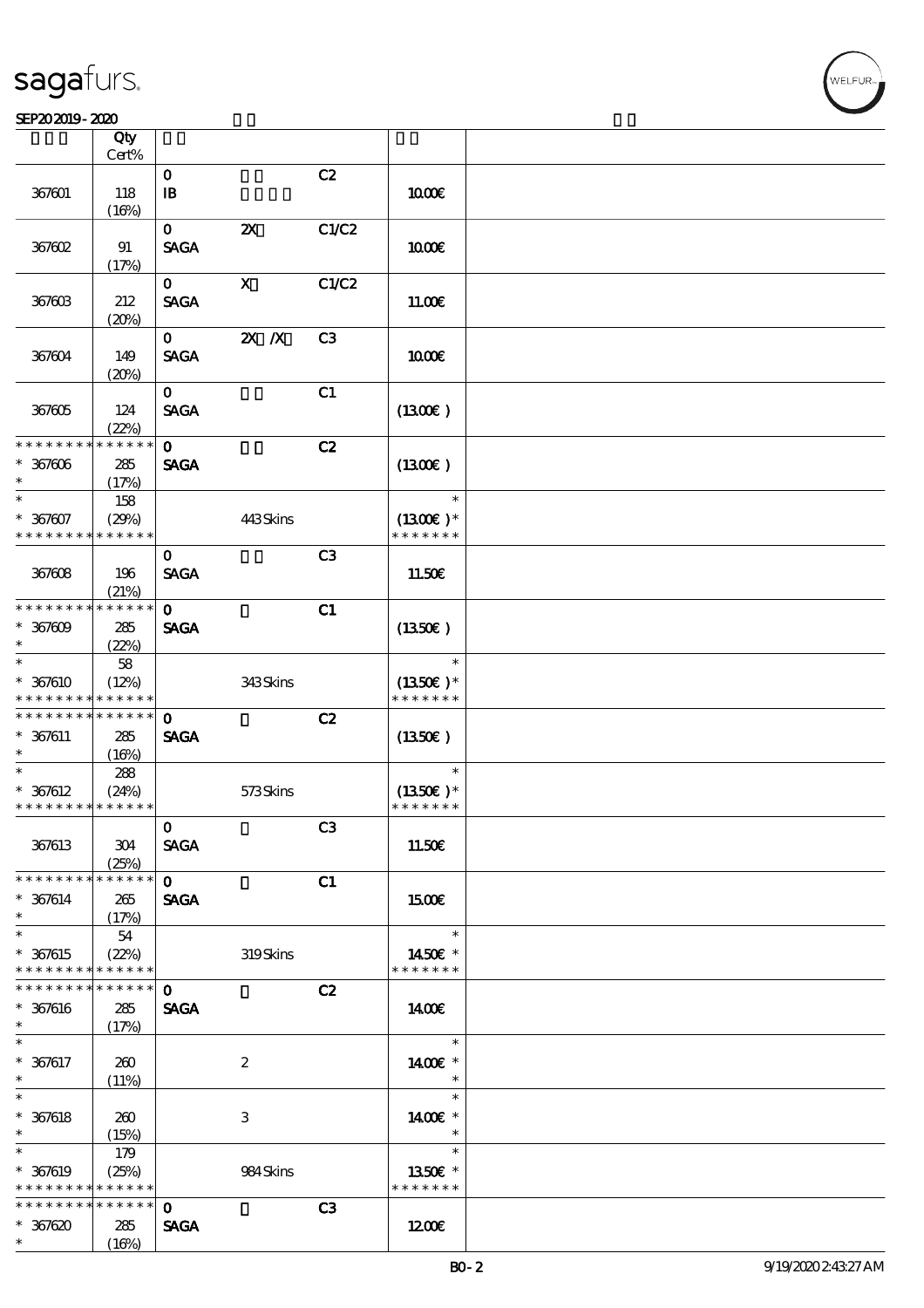#### SEP202019-2020

|                               | Qty<br>Cert%         |                             |                                                                              |                |                              |  |
|-------------------------------|----------------------|-----------------------------|------------------------------------------------------------------------------|----------------|------------------------------|--|
| $\ast$                        | 90                   | $\mathbf{O}$                |                                                                              | C3             | $\ast$                       |  |
| $* 367621$<br>* * * * * * * * | (22%)<br>* * * * * * | <b>SAGA</b>                 |                                                                              |                | $1200E$ *<br>* * * * * * *   |  |
|                               |                      |                             | $\mathbf x$                                                                  |                |                              |  |
| 367622                        | 102                  | $\mathbf{o}$<br><b>SAGA</b> |                                                                              | C1             | 1450E                        |  |
|                               | (11%)                |                             |                                                                              |                |                              |  |
| 367623                        | 311                  | $\mathbf{O}$<br><b>SAGA</b> | $\mathbf{X}$                                                                 | C1/C2          | 1450E                        |  |
|                               | (24%)                |                             |                                                                              |                |                              |  |
| 367624                        | 315<br>(14%)         | $\mathbf{O}$<br><b>SAGA</b> | $\mathbf{x}$                                                                 | C2             | 1450E                        |  |
|                               |                      | $\mathbf{O}$                | $\boldsymbol{\mathsf{X}}$                                                    | C3             |                              |  |
| 367625                        | 209<br>(17%)         | <b>SAGA</b>                 |                                                                              |                | 1250€                        |  |
|                               |                      | $\mathbf{O}$                | $\boldsymbol{\mathrm{X}}$ / $\boldsymbol{\mathrm{Z}}\boldsymbol{\mathrm{X}}$ | C <sub>3</sub> |                              |  |
| 367626                        | 290<br>(20%)         | <b>SAGA</b>                 |                                                                              |                | 1250E                        |  |
|                               |                      | $\mathbf{O}$                |                                                                              | C1/C2          |                              |  |
| 367627                        | 165<br>(25%)         | <b>SAGA</b>                 | <b>INAP</b>                                                                  |                | 11.00E                       |  |
| * * * * * * * *               | * * * * * *          | $\mathbf 0$                 | $\mathcal{L}$                                                                | C2             |                              |  |
| $* 367628$                    | 285                  | IA                          |                                                                              |                | 1050€                        |  |
| $\ast$                        | (18%)                |                             |                                                                              |                |                              |  |
| $\ast$                        | 95                   |                             |                                                                              |                | $\ast$                       |  |
| $* 367629$                    | (14%)                |                             | 380Skins                                                                     |                | 1000 *                       |  |
| * * * * * * * *               | * * * * * *          |                             |                                                                              |                | * * * * * * *                |  |
|                               |                      | $\mathbf 0$                 |                                                                              | C2             |                              |  |
| 367630                        | 271<br>(19%)         | IA                          | WB1                                                                          |                | 1100E                        |  |
|                               |                      | $\mathbf{O}$                | X /                                                                          | C2             |                              |  |
| 367631                        | 185                  | IA                          |                                                                              |                | 11.50€                       |  |
|                               | (23%)                |                             |                                                                              |                |                              |  |
| * * * * * * * *               | $******$             | $\mathbf 0$                 | $\mathcal{L}$                                                                | C2             |                              |  |
| $* 367632$                    | 285                  | IA                          |                                                                              |                | (1300)                       |  |
| $\ast$                        | (17%)                |                             |                                                                              |                |                              |  |
| $\ast$                        | 164                  |                             |                                                                              |                | $\ast$                       |  |
| $* 367633$<br>* * * * * * * * | (18%)<br>* * * * * * |                             | 449Skins                                                                     |                | $(1300E)^*$<br>* * * * * * * |  |
|                               |                      | $\mathbf 0$                 | $X \, /ZX$                                                                   | C2             |                              |  |
| 367634                        | 107                  | IA                          |                                                                              |                | 1300E                        |  |
|                               | (28%)                |                             |                                                                              |                |                              |  |
|                               |                      | $\mathbf{O}$                | X /                                                                          | C1/C2          |                              |  |
| 367635                        | 124                  | <b>SROY</b>                 |                                                                              |                | (1350)                       |  |
|                               | (30%)                |                             |                                                                              |                |                              |  |
|                               |                      | $\mathbf{O}$                |                                                                              | C1/C2          |                              |  |
| 367636                        | $109$                | <b>SROY</b>                 |                                                                              |                | $(1450\varepsilon)$          |  |
|                               | (21%)                |                             |                                                                              |                |                              |  |
|                               |                      | $\mathbf{O}$                | $\sqrt{2}$                                                                   | C3             |                              |  |
| 367637                        | 169                  | <b>SROY</b>                 |                                                                              |                | 1250E                        |  |
|                               | (19%)                |                             |                                                                              |                |                              |  |
|                               |                      | $\mathbf{O}$                |                                                                              | C1/C2          |                              |  |
| 367638                        | 129                  | <b>SROY</b>                 |                                                                              |                | 1500€                        |  |
|                               | (20%)                |                             |                                                                              |                |                              |  |
|                               |                      | $\mathbf{O}$                | $\boldsymbol{X}$                                                             | C1/C2          |                              |  |
| 367639                        | 213                  | <b>SROY</b>                 |                                                                              |                | 1550€                        |  |
|                               | (34%)                |                             |                                                                              |                |                              |  |
|                               |                      | $\mathbf{O}$                | $\boldsymbol{X}$                                                             | C3             |                              |  |
| 367640                        | 207                  | <b>SROY</b>                 |                                                                              |                | 1350E                        |  |
|                               | (23%)                |                             |                                                                              |                |                              |  |

.<br>FLEUR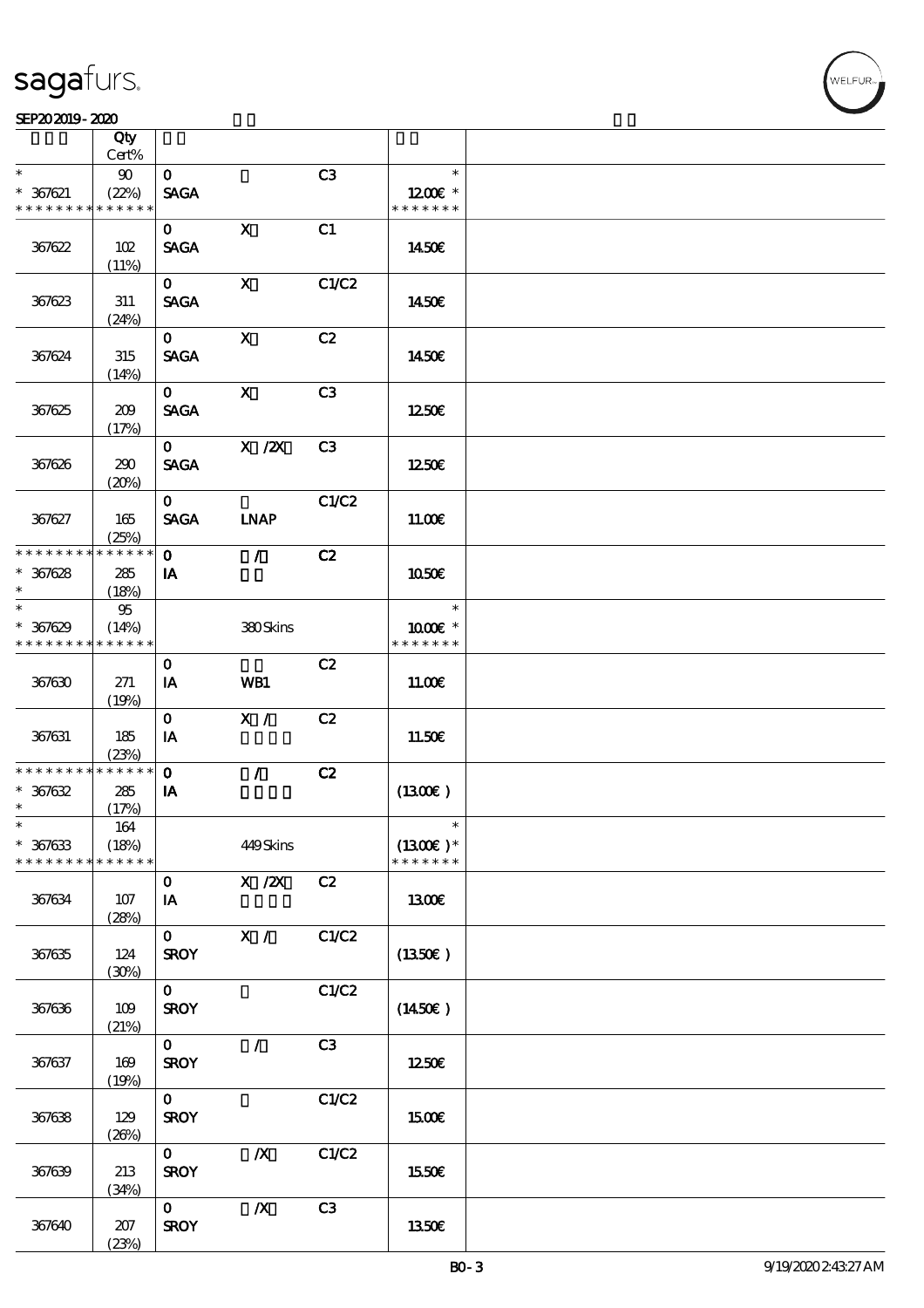ℸ

#### SEP202019-2020  $\overline{\phantom{a}}$

|                                                            | Qty                                        |                                    |                                                                                                                                                                                                                                                                                                                                 |                |                          |  |
|------------------------------------------------------------|--------------------------------------------|------------------------------------|---------------------------------------------------------------------------------------------------------------------------------------------------------------------------------------------------------------------------------------------------------------------------------------------------------------------------------|----------------|--------------------------|--|
|                                                            | Cert%                                      |                                    |                                                                                                                                                                                                                                                                                                                                 |                |                          |  |
|                                                            |                                            | $\boldsymbol{\omega}$              |                                                                                                                                                                                                                                                                                                                                 | C1/C2          |                          |  |
| 367661                                                     | 141<br>$(\Theta)$                          | ${\bf s}$                          | $\mathbf{1}$                                                                                                                                                                                                                                                                                                                    |                | 2400€                    |  |
|                                                            |                                            | $\boldsymbol{\omega}$              |                                                                                                                                                                                                                                                                                                                                 | C1             |                          |  |
| 367662                                                     | 129                                        | ${\bf s}$                          | $\mathbf{1}$                                                                                                                                                                                                                                                                                                                    |                | 2500                     |  |
|                                                            | (7%)                                       |                                    |                                                                                                                                                                                                                                                                                                                                 |                |                          |  |
| * * * * * * * *                                            | * * * * * *                                | $\boldsymbol{\omega}$              |                                                                                                                                                                                                                                                                                                                                 | C2             |                          |  |
| $* 367663$                                                 | 185                                        | ${\bf s}$                          | $\mathbf{1}$                                                                                                                                                                                                                                                                                                                    |                | 2500€                    |  |
| $\ast$                                                     | (8%)                                       |                                    |                                                                                                                                                                                                                                                                                                                                 |                |                          |  |
| $\ast$                                                     | 158                                        |                                    |                                                                                                                                                                                                                                                                                                                                 |                | $\ast$                   |  |
| $* 367664$<br>* * * * * * * * * * * * * *                  | $(\Theta_0)$                               |                                    | 343Skins                                                                                                                                                                                                                                                                                                                        |                | 2450€ *<br>* * * * * * * |  |
|                                                            |                                            |                                    | $\mathcal{L}$                                                                                                                                                                                                                                                                                                                   | C <sub>3</sub> |                          |  |
| 367665                                                     | 132                                        | $\boldsymbol{\omega}$<br>${\bf s}$ | $\mathbf{1}$                                                                                                                                                                                                                                                                                                                    |                | 2250E                    |  |
|                                                            | $(\Theta)$                                 |                                    |                                                                                                                                                                                                                                                                                                                                 |                |                          |  |
|                                                            |                                            | $\boldsymbol{\omega}$              | $\mathbf x$                                                                                                                                                                                                                                                                                                                     | C1             |                          |  |
| 367666                                                     | 127                                        | ${\bf s}$                          | $\mathbf{1}$                                                                                                                                                                                                                                                                                                                    |                | 2600E                    |  |
|                                                            | (11%)                                      |                                    |                                                                                                                                                                                                                                                                                                                                 |                |                          |  |
| * * * * * * * *                                            | * * * * * *                                | $\boldsymbol{\omega}$              | $\mathbf{x}$                                                                                                                                                                                                                                                                                                                    | C2             |                          |  |
| $* 367067$                                                 | 185                                        | ${\bf s}$                          | $\mathbf{1}$                                                                                                                                                                                                                                                                                                                    |                | 2600E                    |  |
| $\ast$<br>$\overline{\ast}$                                | $(\Theta)$                                 |                                    |                                                                                                                                                                                                                                                                                                                                 |                |                          |  |
|                                                            |                                            |                                    |                                                                                                                                                                                                                                                                                                                                 |                | $\ast$                   |  |
| $* 367668$<br>$\ast$                                       | 160                                        |                                    | $\boldsymbol{2}$                                                                                                                                                                                                                                                                                                                |                | 2600€ *<br>$\ast$        |  |
| $\ast$                                                     | (5%)                                       |                                    |                                                                                                                                                                                                                                                                                                                                 |                | $\ast$                   |  |
| $* 367009$                                                 | 160                                        |                                    | 3                                                                                                                                                                                                                                                                                                                               |                | 2600€ *                  |  |
| $\ast$                                                     | (8%)                                       |                                    |                                                                                                                                                                                                                                                                                                                                 |                | $\ast$                   |  |
| $\ast$                                                     | ${\bf 38}$                                 |                                    |                                                                                                                                                                                                                                                                                                                                 |                | $\ast$                   |  |
| $* 367670$                                                 | (10%)                                      |                                    | 543Skins                                                                                                                                                                                                                                                                                                                        |                | 2600€ *                  |  |
| * * * * * * * *                                            | * * * * * *                                |                                    |                                                                                                                                                                                                                                                                                                                                 |                | * * * * * * *            |  |
|                                                            |                                            | $\boldsymbol{\omega}$              | $\mathbf{X}$                                                                                                                                                                                                                                                                                                                    | C <sub>3</sub> |                          |  |
| 367671                                                     | 163                                        | ${\bf s}$                          | $\mathbf{1}$                                                                                                                                                                                                                                                                                                                    |                | 2400€                    |  |
|                                                            | (4%)                                       | $\boldsymbol{\omega}$              | $\boldsymbol{\mathsf{Z}}$                                                                                                                                                                                                                                                                                                       | C <sub>3</sub> |                          |  |
| 367672                                                     | 91                                         | ${\bf s}$                          | $\mathbf{1}$                                                                                                                                                                                                                                                                                                                    |                | 2500€                    |  |
|                                                            | (4%)                                       |                                    |                                                                                                                                                                                                                                                                                                                                 |                |                          |  |
|                                                            |                                            | $\boldsymbol{\omega}$              | $\boldsymbol{X}$                                                                                                                                                                                                                                                                                                                | C1/C2          |                          |  |
| 367673                                                     | 210                                        | ${\bf s}$                          | $\boldsymbol{z}$                                                                                                                                                                                                                                                                                                                |                | 27.00E                   |  |
|                                                            | (11%)                                      |                                    |                                                                                                                                                                                                                                                                                                                                 |                |                          |  |
|                                                            |                                            | $\boldsymbol{\omega}$              |                                                                                                                                                                                                                                                                                                                                 | C1             |                          |  |
| 367674                                                     | 168                                        | <b>SAGA</b>                        | $\mathbf{1}$                                                                                                                                                                                                                                                                                                                    |                | 27.00E                   |  |
| * * * * * * * *                                            | (8%)<br>* * * * * *                        | $\boldsymbol{\omega}$              |                                                                                                                                                                                                                                                                                                                                 | C2             |                          |  |
| $* 367675$                                                 | 175                                        | <b>SAGA</b>                        | $\mathbf{1}$                                                                                                                                                                                                                                                                                                                    |                | 27.00E                   |  |
| $\ast$                                                     | (11%)                                      |                                    |                                                                                                                                                                                                                                                                                                                                 |                |                          |  |
| $\ast$                                                     |                                            |                                    |                                                                                                                                                                                                                                                                                                                                 |                | $\ast$                   |  |
| $* 367676$                                                 | 150                                        |                                    | $\boldsymbol{2}$                                                                                                                                                                                                                                                                                                                |                | 2650€ *                  |  |
| $*$                                                        | (12%)                                      |                                    |                                                                                                                                                                                                                                                                                                                                 |                | $\ast$                   |  |
| $\overline{\phantom{0}}$                                   | 97                                         |                                    |                                                                                                                                                                                                                                                                                                                                 |                | $\ast$                   |  |
| $* 367677$                                                 | (15%)                                      |                                    | 422Skins                                                                                                                                                                                                                                                                                                                        |                | 2650€ *                  |  |
| * * * * * * * * <mark>* * * * * *</mark><br>************** |                                            | $\boldsymbol{\omega}$              |                                                                                                                                                                                                                                                                                                                                 |                | * * * * * * *            |  |
| $* 367678$                                                 | 175                                        | <b>SAGA</b>                        | $X$ C1                                                                                                                                                                                                                                                                                                                          |                | 2800E                    |  |
| $\ast$                                                     | $\left(\bigoplus\!\! \mathscr{C}_0\right)$ |                                    |                                                                                                                                                                                                                                                                                                                                 |                |                          |  |
| $\ast$                                                     | 27                                         |                                    |                                                                                                                                                                                                                                                                                                                                 |                | $\ast$                   |  |
| $* 367679$                                                 | (3%)                                       |                                    | 202Skins                                                                                                                                                                                                                                                                                                                        |                | 27.50€ *                 |  |
| * * * * * * * * * * * * * *                                |                                            |                                    |                                                                                                                                                                                                                                                                                                                                 |                | * * * * * * *            |  |
| * * * * * * * * * * * * * *                                |                                            | $\boldsymbol{\omega}$              | $\mathbf x$ and $\mathbf x$ and $\mathbf x$ and $\mathbf x$ and $\mathbf x$ and $\mathbf x$ and $\mathbf x$ and $\mathbf x$ and $\mathbf x$ and $\mathbf x$ and $\mathbf x$ and $\mathbf x$ and $\mathbf x$ and $\mathbf x$ and $\mathbf x$ and $\mathbf x$ and $\mathbf x$ and $\mathbf x$ and $\mathbf x$ and $\mathbf x$ and | C2             |                          |  |
| $* 367680$<br>$\ast$                                       | 175                                        | <b>SAGA</b>                        | $\mathbf{1}$                                                                                                                                                                                                                                                                                                                    |                | 2800E                    |  |
|                                                            | (9%)                                       |                                    |                                                                                                                                                                                                                                                                                                                                 |                |                          |  |

т

.<br>FLEUR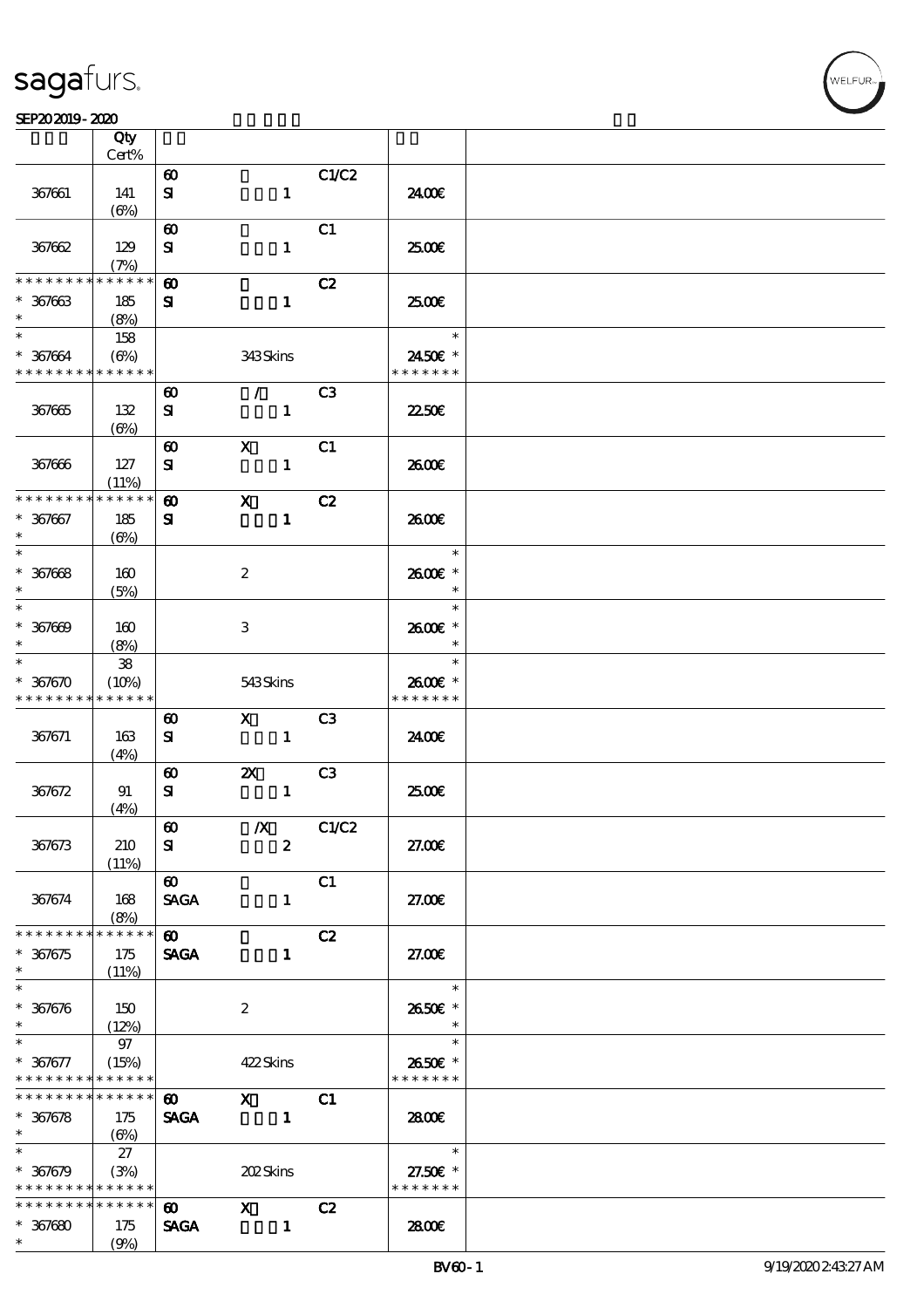#### SEP202019-2020

|                               | Qty                                      |                       |                                 |                         |                          |  |
|-------------------------------|------------------------------------------|-----------------------|---------------------------------|-------------------------|--------------------------|--|
|                               | Cert%                                    |                       |                                 |                         |                          |  |
| $\ast$                        |                                          | $\boldsymbol{\omega}$ | $\mathbf{X}$                    | C2                      | $\ast$                   |  |
| $* 367081$                    | 150                                      | <b>SAGA</b>           |                                 | $\mathbf{1}$            | 27.50€ *                 |  |
| $\ast$                        | (8%)                                     |                       |                                 |                         | $\ast$                   |  |
| $\ast$                        |                                          |                       |                                 |                         | $\ast$                   |  |
| $* 367682$                    | 150                                      |                       | $\ensuremath{\mathbf{3}}$       |                         | 27.50€ *                 |  |
| $\ast$                        |                                          |                       |                                 |                         |                          |  |
| $\ast$                        | (9%)                                     |                       |                                 |                         |                          |  |
|                               |                                          |                       |                                 |                         | $\ast$                   |  |
| $* 367683$                    | 150                                      |                       | $\boldsymbol{4}$                |                         | 27.50€ *                 |  |
| $\ast$                        | (10%)                                    |                       |                                 |                         | $\ast$                   |  |
| $\ast$                        |                                          |                       |                                 |                         | $\ast$                   |  |
| $* 367684$                    | 150                                      |                       | $\mathbf 5$                     |                         | 27.50€ *                 |  |
| $\ast$                        | (8%)                                     |                       |                                 |                         | $\ast$                   |  |
| $\ast$                        | 82                                       |                       |                                 |                         | $\ast$                   |  |
|                               |                                          |                       |                                 |                         | 27.50€ *                 |  |
| $* 367685$<br>* * * * * * * * | (4%)<br>* * * * * *                      |                       | 857Skins                        |                         | * * * * * * *            |  |
|                               |                                          |                       |                                 |                         |                          |  |
|                               |                                          | $\boldsymbol{\omega}$ | $\mathbf{x}$                    | C1                      |                          |  |
| 367686                        | 141                                      | <b>SAGA</b>           | $\blacksquare$                  |                         | 2900€                    |  |
|                               | (7%)                                     |                       |                                 |                         |                          |  |
| * * * * * * * *               | * * * * * *                              | $\boldsymbol{\omega}$ | $\boldsymbol{\mathsf{Z}}$       | C2                      |                          |  |
| $* 367687$                    | 175                                      | <b>SAGA</b>           |                                 | $\mathbf{1}$            | 2900€                    |  |
| $\ast$                        | (2%)                                     |                       |                                 |                         |                          |  |
| $\overline{\ast}$             |                                          |                       |                                 |                         | $\ast$                   |  |
| $* 367688$                    | 150                                      |                       | $\boldsymbol{2}$                |                         | 2900E *                  |  |
| $\ast$                        |                                          |                       |                                 |                         | $\ast$                   |  |
| $\overline{\phantom{0}}$      | (5%)                                     |                       |                                 |                         | $\ast$                   |  |
|                               |                                          |                       |                                 |                         |                          |  |
| $* 367689$                    | 150                                      |                       | $\,3$                           |                         | 2900€ *                  |  |
| $\ast$                        | (4%)                                     |                       |                                 |                         | $\ast$                   |  |
| $\ast$                        | 87                                       |                       |                                 |                         | $\ast$                   |  |
| $* 367000$                    | (5%)                                     |                       | 562Skins                        |                         | 2900€ *                  |  |
| * * * * * * * *               | * * * * * *                              |                       |                                 |                         | * * * * * * *            |  |
|                               |                                          | $\boldsymbol{\omega}$ | $\mathcal{L}$                   | C1/C2                   |                          |  |
| 367691                        | 111                                      | <b>SAGA</b>           |                                 | $\boldsymbol{2}$        | 27.00E                   |  |
|                               | (14%)                                    |                       |                                 |                         |                          |  |
| * * * * * * * *               | * * * * * *                              |                       | $\omega$ x                      | C1/C2                   |                          |  |
| $*$ 367692                    | 165                                      | <b>SAGA</b>           |                                 | $\boldsymbol{z}$        | 2950E                    |  |
| $\ast$                        | (14%)                                    |                       |                                 |                         |                          |  |
| $\ast$                        | $\boldsymbol{\omega}$                    |                       |                                 |                         |                          |  |
| $* 36760B$                    | (23%)                                    |                       | 234Skins                        |                         | 2900€ *                  |  |
| * * * * * * * *               | * * * * * *                              |                       |                                 |                         | * * * * * * *            |  |
|                               |                                          |                       |                                 |                         |                          |  |
|                               |                                          | $\boldsymbol{\omega}$ | X / ZX                          | C <sub>3</sub>          |                          |  |
| 367694                        | 102                                      | <b>SAGA</b>           |                                 | $\boldsymbol{z}$        | 27.50E                   |  |
|                               | (11%)                                    |                       |                                 |                         |                          |  |
| * * * * * * * *               | * * * * * *                              | $\boldsymbol{\omega}$ |                                 | C2                      |                          |  |
| $* 367005$                    | 175                                      | IA                    |                                 | WB1<br>$\boldsymbol{z}$ | 2500E                    |  |
| $\ast$                        | (10%)                                    |                       |                                 |                         |                          |  |
| $\ast$                        | 46                                       |                       |                                 |                         | $\ast$                   |  |
| $* 367096$                    | (2%)                                     |                       | 221 Skins                       |                         | 2450€ *                  |  |
| * * * * * * * *               | * * * * * *                              |                       |                                 |                         | * * * * * * *            |  |
|                               |                                          |                       |                                 |                         |                          |  |
|                               |                                          | $\boldsymbol{\omega}$ | $\mathcal{F}$ and $\mathcal{F}$ | C2                      |                          |  |
| 367697                        | 140                                      | IA                    |                                 | $\mathbf{1}$            | 2500€                    |  |
|                               | (17%)                                    |                       |                                 |                         |                          |  |
| * * * * * * * *               | * * * * * *                              | $\boldsymbol{\omega}$ | $X$ / $ZX$                      | C2                      |                          |  |
| $* 367008$                    | 175                                      | IA                    |                                 | $\mathbf 1$             | 25.50E                   |  |
| $\ast$                        | (12%)                                    |                       |                                 |                         |                          |  |
| $\ast$                        |                                          |                       |                                 |                         | $\ast$                   |  |
| $* 367000$                    | 150                                      |                       | $\boldsymbol{2}$                |                         | 25.50€ *                 |  |
| $\ast$                        | (8%)                                     |                       |                                 |                         | $\ast$                   |  |
| $\ast$                        | 108                                      |                       |                                 |                         | $\ast$                   |  |
|                               |                                          |                       |                                 |                         |                          |  |
|                               |                                          |                       |                                 |                         |                          |  |
| $* 36700$<br>* * * * * * * *  | $(O\!\!\!\!\!\!\!/\,\!o)$<br>* * * * * * |                       | 433Skins                        |                         | 2500€ *<br>* * * * * * * |  |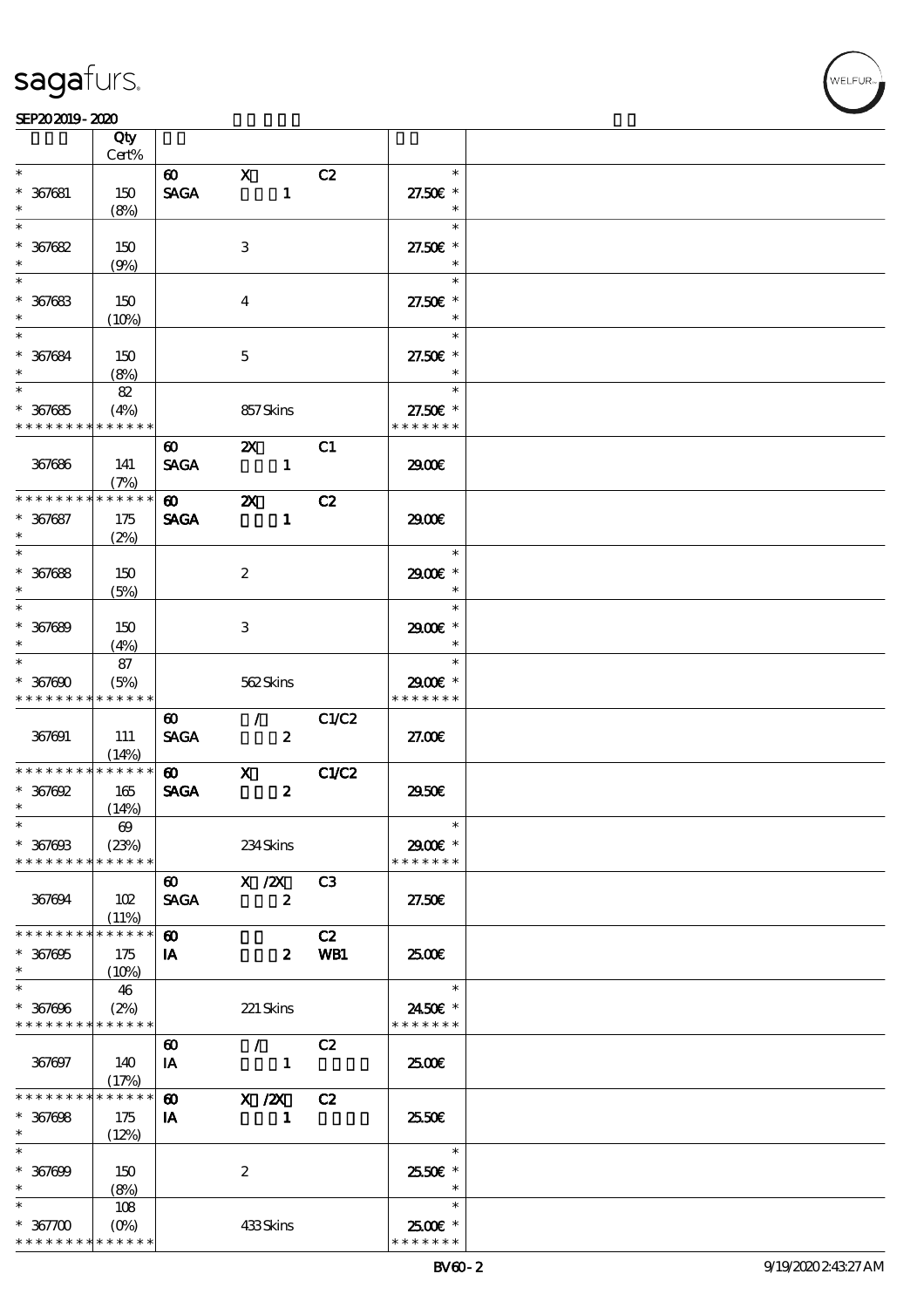#### SEP202019-2020

|                             | Qty         |                       |                           |       |                        |  |
|-----------------------------|-------------|-----------------------|---------------------------|-------|------------------------|--|
|                             | Cert%       |                       |                           |       |                        |  |
|                             |             | $\boldsymbol{\omega}$ | X / ZX                    | C2    |                        |  |
|                             |             |                       |                           |       |                        |  |
| 367701                      | 171         | IA                    | $\boldsymbol{z}$          |       | 27.50E                 |  |
|                             | (12%)       |                       |                           |       |                        |  |
| * * * * * * * *             | * * * * * * | $\boldsymbol{\omega}$ | $\mathbf x$               | C1/C2 |                        |  |
| $* 367702$                  | 165         | <b>SROY</b>           |                           |       | 2950E                  |  |
| $\ast$                      |             |                       |                           |       |                        |  |
|                             | (4%)        |                       |                           |       |                        |  |
| $\ast$                      | 44          |                       |                           |       | $\ast$                 |  |
| $* 36770B$                  | (4%)        |                       | 209Skins                  |       | 2950 £*                |  |
| * * * * * * * * * * * * * * |             |                       |                           |       | * * * * * * *          |  |
| * * * * * * * * * * * * * * |             | $\boldsymbol{\omega}$ | $\boldsymbol{\mathsf{Z}}$ | C1/C2 |                        |  |
|                             |             |                       |                           |       |                        |  |
| $* 367704$                  | 145         | <b>SROY</b>           |                           |       | 3000                   |  |
| $\ast$                      | (3%)        |                       |                           |       |                        |  |
| $\ast$                      | 45          |                       |                           |       | $\ast$                 |  |
| $* 367705$                  | $(O\%)$     |                       | 190Skins                  |       | $3000$ $\varepsilon$ * |  |
| * * * * * * * * * * * * * * |             |                       |                           |       | * * * * * * *          |  |
|                             |             |                       |                           |       |                        |  |
|                             |             | $\boldsymbol{\omega}$ | $X$ / $ZX$                | C1/C2 |                        |  |
| 367706                      | 105         | <b>SROY</b>           | 2                         |       | 3000                   |  |
|                             | (9%)        |                       |                           |       |                        |  |
|                             |             |                       |                           |       |                        |  |

WELFUR-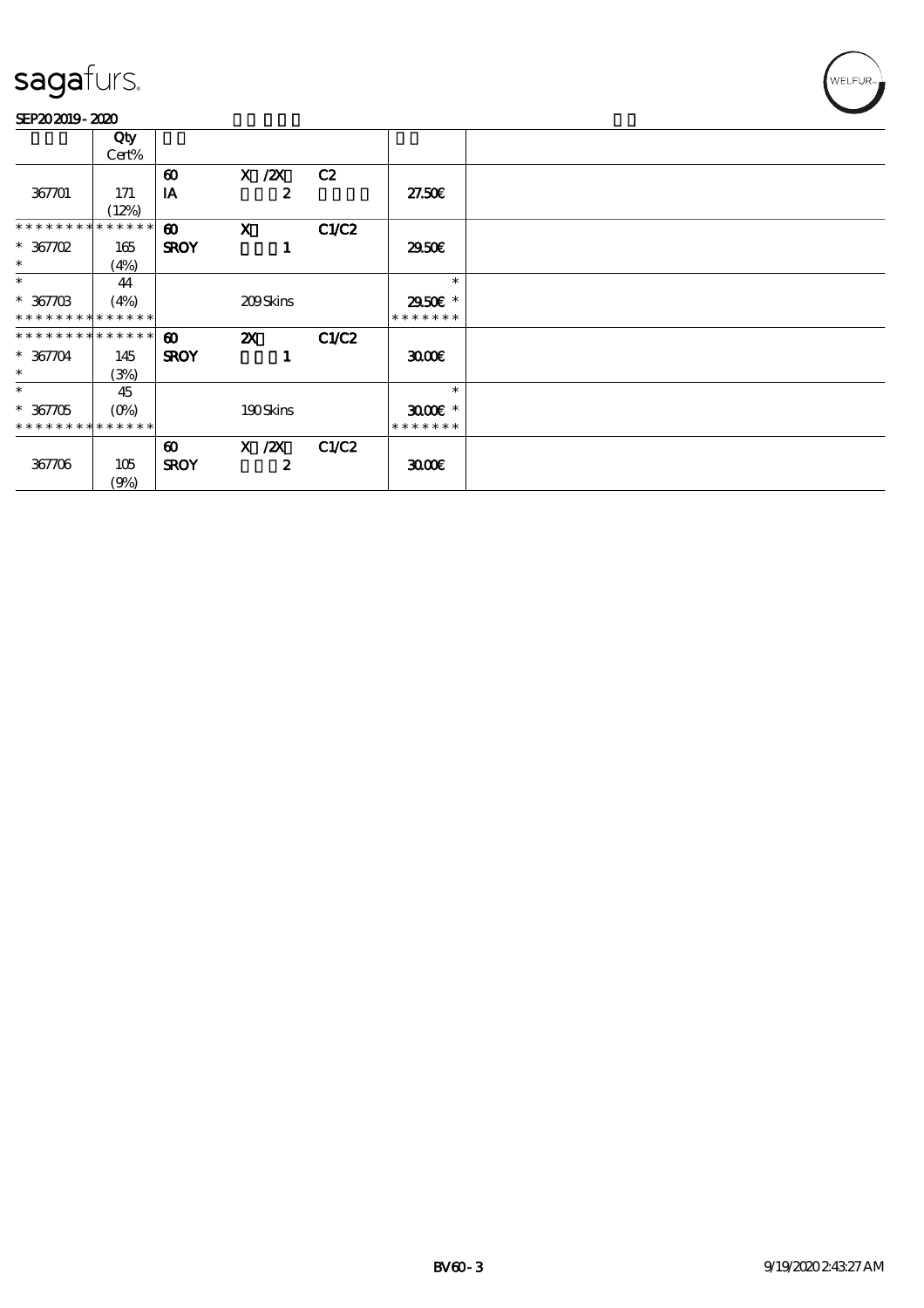#### $SEP202019 - 2020$  $\frac{\text{SEP202019 - 2020}}{\text{C}}$

|                                            | Qty            |                             |                                                                                                                                                                                                                                                                                                                                 |                  |                |               |  |
|--------------------------------------------|----------------|-----------------------------|---------------------------------------------------------------------------------------------------------------------------------------------------------------------------------------------------------------------------------------------------------------------------------------------------------------------------------|------------------|----------------|---------------|--|
|                                            | Cert%          |                             |                                                                                                                                                                                                                                                                                                                                 |                  |                |               |  |
|                                            |                | 50                          | $\mathbf{X}$ /                                                                                                                                                                                                                                                                                                                  |                  | C1/C2          |               |  |
| 367741                                     | 188            | ${\bf s}$                   |                                                                                                                                                                                                                                                                                                                                 | $\mathbf{1}$     |                | æœ            |  |
|                                            | (21%)          |                             |                                                                                                                                                                                                                                                                                                                                 |                  |                |               |  |
|                                            |                | 50                          |                                                                                                                                                                                                                                                                                                                                 |                  | C1/C2          |               |  |
| 367742                                     | 87             | ${\bf s}$                   |                                                                                                                                                                                                                                                                                                                                 | $\mathbf{1}$     |                | 2250E         |  |
|                                            | (13%)          |                             |                                                                                                                                                                                                                                                                                                                                 |                  |                |               |  |
|                                            |                | 50                          | $\mathcal{F}$                                                                                                                                                                                                                                                                                                                   |                  | C3             |               |  |
| 367743                                     | 166            | ${\bf s}$                   |                                                                                                                                                                                                                                                                                                                                 | $\mathbf{1}$     |                | 2050€         |  |
|                                            | (12%)          |                             |                                                                                                                                                                                                                                                                                                                                 |                  |                |               |  |
|                                            |                | 50                          |                                                                                                                                                                                                                                                                                                                                 |                  | C1             |               |  |
| 367744                                     | 10B            | ${\bf s}$                   |                                                                                                                                                                                                                                                                                                                                 | $\mathbf{1}$     |                | 2300E         |  |
|                                            | (14%)          | 50                          |                                                                                                                                                                                                                                                                                                                                 |                  | C2             |               |  |
|                                            | 220            | ${\bf s}$                   |                                                                                                                                                                                                                                                                                                                                 |                  |                | 2300E         |  |
| 367745                                     | (14%)          |                             |                                                                                                                                                                                                                                                                                                                                 | $\mathbf{1}$     |                |               |  |
| * * * * * * * *                            | * * * * * *    | 50                          |                                                                                                                                                                                                                                                                                                                                 |                  | C3             |               |  |
| $* 367746$                                 | 205            | ${\bf s}$                   |                                                                                                                                                                                                                                                                                                                                 | $\mathbf{1}$     |                | <b>2200</b> € |  |
| $\ast$                                     | (7%)           |                             |                                                                                                                                                                                                                                                                                                                                 |                  |                |               |  |
| $\ast$                                     | 126            |                             |                                                                                                                                                                                                                                                                                                                                 |                  |                | $\ast$        |  |
| $* 367747$                                 | (8%)           |                             | 331 Skins                                                                                                                                                                                                                                                                                                                       |                  |                | $21.50E$ *    |  |
| * * * * * * * * * * * * * *                |                |                             |                                                                                                                                                                                                                                                                                                                                 |                  |                | * * * * * * * |  |
|                                            |                | 50                          | $\mathbf X$ and $\mathbf X$ and $\mathbf X$ and $\mathbf X$ and $\mathbf X$ and $\mathbf X$ and $\mathbf X$ and $\mathbf X$ and $\mathbf X$ and $\mathbf X$ and $\mathbf X$ and $\mathbf X$ and $\mathbf X$ and $\mathbf X$ and $\mathbf X$ and $\mathbf X$ and $\mathbf X$ and $\mathbf X$ and $\mathbf X$ and $\mathbf X$ and |                  | C1             |               |  |
| 367748                                     | 220            | ${\bf s}$                   |                                                                                                                                                                                                                                                                                                                                 | $\mathbf{1}$     |                | 2500€         |  |
|                                            | (4%)           |                             |                                                                                                                                                                                                                                                                                                                                 |                  |                |               |  |
| * * * * * * * *                            | * * * * * *    | $\boldsymbol{\mathfrak{D}}$ | $\mathbf{x}$                                                                                                                                                                                                                                                                                                                    |                  | C2             |               |  |
| $* 367749$                                 | 205            | ${\bf s}$                   |                                                                                                                                                                                                                                                                                                                                 | $\mathbf{1}$     |                | 2400€         |  |
| $\ast$                                     | (3%)           |                             |                                                                                                                                                                                                                                                                                                                                 |                  |                |               |  |
| $\ast$                                     |                |                             |                                                                                                                                                                                                                                                                                                                                 |                  |                | $\ast$        |  |
| $* 367750$                                 | 180            |                             | $\boldsymbol{2}$                                                                                                                                                                                                                                                                                                                |                  |                | 2400E *       |  |
| $\ast$                                     | (8%)           |                             |                                                                                                                                                                                                                                                                                                                                 |                  |                | $\ast$        |  |
| $\ast$                                     |                |                             |                                                                                                                                                                                                                                                                                                                                 |                  |                | $\ast$        |  |
| $* 367751$                                 | 180            |                             | 3                                                                                                                                                                                                                                                                                                                               |                  |                | 2400€ *       |  |
| $\ast$                                     | (4%)           |                             |                                                                                                                                                                                                                                                                                                                                 |                  |                | $\ast$        |  |
| $\ast$                                     |                |                             |                                                                                                                                                                                                                                                                                                                                 |                  |                | $\ast$        |  |
| $* 367752$                                 | 180            |                             | $\overline{\mathbf{4}}$                                                                                                                                                                                                                                                                                                         |                  |                | 24.00 £*      |  |
| $\ast$                                     | (7%)           |                             |                                                                                                                                                                                                                                                                                                                                 |                  |                | $\ast$        |  |
| $*$                                        | $107\,$        |                             |                                                                                                                                                                                                                                                                                                                                 |                  |                | $\ast$        |  |
| $* 367753$                                 | (7%)           |                             | 852Skins                                                                                                                                                                                                                                                                                                                        |                  |                | 2350€ *       |  |
| * * * * * * * *                            | * * * * * *    |                             |                                                                                                                                                                                                                                                                                                                                 |                  |                | * * * * * * * |  |
| * * * * * * * *                            | * * * * * *    | $\boldsymbol{50}$           | $\mathbf{X}$                                                                                                                                                                                                                                                                                                                    |                  | C <sub>3</sub> |               |  |
| $* 367754$                                 | 205            | ${\bf s}$                   |                                                                                                                                                                                                                                                                                                                                 | $\mathbf{1}$     |                | 2250E         |  |
| $\ast$                                     | (5%)           |                             |                                                                                                                                                                                                                                                                                                                                 |                  |                |               |  |
| $\overline{\ast}$                          |                |                             |                                                                                                                                                                                                                                                                                                                                 |                  |                | $\ast$        |  |
| $* 367755$                                 | 170            |                             | $\boldsymbol{2}$                                                                                                                                                                                                                                                                                                                |                  |                | 22.00 *       |  |
| $\ast$                                     | (3%)           |                             |                                                                                                                                                                                                                                                                                                                                 |                  |                | $\ast$        |  |
| $\ast$                                     | 39             |                             |                                                                                                                                                                                                                                                                                                                                 |                  |                | $\ast$        |  |
| $* 367756$                                 | (5%)           |                             | 414Skins                                                                                                                                                                                                                                                                                                                        |                  |                | 22.00€ *      |  |
| * * * * * * * * <mark>* * * * * *</mark> * |                |                             |                                                                                                                                                                                                                                                                                                                                 |                  |                | * * * * * * * |  |
| * * * * * * * *                            | * * * * * *    | 50                          | $\mathbf{X}$                                                                                                                                                                                                                                                                                                                    |                  | C1/C2          |               |  |
| $* 367757$<br>$\ast$                       | 205            | ${\bf s}$                   |                                                                                                                                                                                                                                                                                                                                 | $\mathbf{1}$     |                | 2500€         |  |
| $\ast$                                     | (4%)           |                             |                                                                                                                                                                                                                                                                                                                                 |                  |                | $\ast$        |  |
| $* 367758$                                 | $\mathfrak{B}$ |                             |                                                                                                                                                                                                                                                                                                                                 |                  |                | 2450€ *       |  |
| * * * * * * * * * * * * * *                | $(\Theta)$     |                             | 298Skins                                                                                                                                                                                                                                                                                                                        |                  |                | * * * * * * * |  |
|                                            |                | 50                          | $\boldsymbol{\mathsf{z}}$                                                                                                                                                                                                                                                                                                       |                  | C <sub>3</sub> |               |  |
| 367759                                     | 146            | ${\bf s}$                   |                                                                                                                                                                                                                                                                                                                                 | $\mathbf{1}$     |                | 2450E         |  |
|                                            | (2%)           |                             |                                                                                                                                                                                                                                                                                                                                 |                  |                |               |  |
| * * * * * * *                              | * * * * * *    | 50                          | $\mathcal{L}$                                                                                                                                                                                                                                                                                                                   |                  | C1/C2          |               |  |
| $* 367700$                                 | 205            | ${\bf s}$                   |                                                                                                                                                                                                                                                                                                                                 | $\boldsymbol{z}$ |                | 2400E         |  |
| $\ast$                                     | (10%)          |                             |                                                                                                                                                                                                                                                                                                                                 |                  |                |               |  |

WELFUR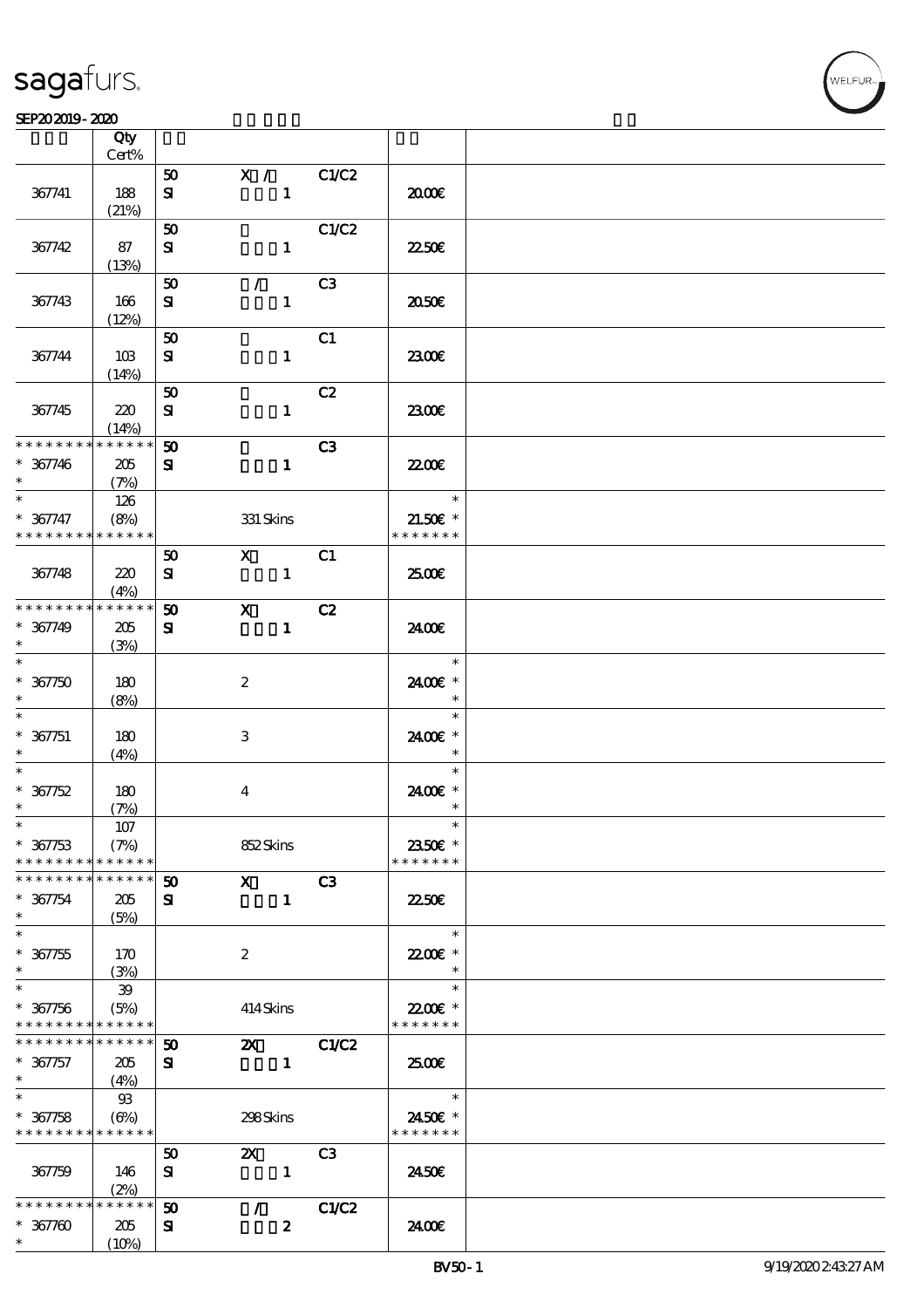#### $SEP202019 - 2020$

|                                            | Qty                 |                             |                       |                |                           |  |
|--------------------------------------------|---------------------|-----------------------------|-----------------------|----------------|---------------------------|--|
|                                            | Cert%               |                             |                       |                |                           |  |
| $\ast$                                     | 66                  | 50                          | $\mathcal{L}$         | C1/C2          | $\ast$                    |  |
| $* 367761$<br>* * * * * * * *              | (4%)<br>* * * * * * | ${\bf s}$                   | $\boldsymbol{z}$      |                | 2350€ *<br>* * * * * * *  |  |
|                                            |                     |                             |                       |                |                           |  |
|                                            |                     | 50                          | $\mathbf{x}$          | C1             |                           |  |
| 367762                                     | 100                 | ${\bf s}$                   | $\boldsymbol{z}$      |                | 2600E                     |  |
| * * * * * * * *                            | (4%)<br>* * * * * * | $\boldsymbol{\mathfrak{D}}$ | $\mathbf{x}$          | C2             |                           |  |
| $* 367763$                                 |                     |                             | $\boldsymbol{z}$      |                |                           |  |
| $\ast$                                     | 205<br>(5%)         | ${\bf s}$                   |                       |                | 2600E                     |  |
| $\ast$                                     | 57                  |                             |                       |                | $\ast$                    |  |
| $* 367764$                                 | (3%)                |                             | 262Skins              |                | 25.50€ *                  |  |
| * * * * * * * * * * * * * *                |                     |                             |                       |                | * * * * * * *             |  |
|                                            |                     | 50                          | $\boldsymbol{X}$      | C <sub>3</sub> |                           |  |
| 367765                                     | 199                 | ${\bf s}$                   | $\boldsymbol{z}$      |                | 2350E                     |  |
|                                            | (5%)                |                             |                       |                |                           |  |
|                                            |                     | 50                          | $\boldsymbol{\alpha}$ | C1/C2          |                           |  |
| 367766                                     | 234                 | ${\bf s}$                   | $\boldsymbol{z}$      |                | 27.50E                    |  |
|                                            | (4%)                |                             |                       |                |                           |  |
|                                            |                     | 50                          | $\mathcal{L}$         | C2             |                           |  |
| 367767                                     | 220                 | $\, {\bf I} \! {\bf B} \,$  | $\mathbf{1}$          | WB1            | <b>22006</b>              |  |
|                                            | $(\Theta)$          |                             |                       |                |                           |  |
| * * * * * * * *                            | * * * * * *         | $\boldsymbol{\mathfrak{D}}$ | $X$ / $ZX$            | C2             |                           |  |
| $* 367768$                                 | 205                 | $\mathbf{B}$                | $\mathbf{1}$          | WB1            | 2250E                     |  |
| $\ast$                                     | (5%)                |                             |                       |                |                           |  |
| $\ast$                                     | 171                 |                             |                       |                | $\ast$                    |  |
| $* 367709$<br>* * * * * * * * * * * * * *  | (5%)                |                             | 376Skins              |                | 22.50€ *<br>* * * * * * * |  |
| * * * * * * * *                            | * * * * * *         |                             |                       |                |                           |  |
|                                            |                     | 50                          | $\mathcal{L}$         | C2             |                           |  |
| $* 367770$<br>$\ast$                       | 205                 | $\mathbf{B}$                | $\mathbf{1}$          |                | 2250E                     |  |
| $\ast$                                     | (16%)               |                             |                       |                | $\ast$                    |  |
| $* 367771$                                 | 180                 |                             | $\boldsymbol{z}$      |                | 22.50€ *                  |  |
| $\ast$                                     | (12%)               |                             |                       |                | $\ast$                    |  |
| $\ast$                                     | 58                  |                             |                       |                | $\ast$                    |  |
| $* 367772$                                 | (13%)               |                             | 443Skins              |                | 22.00€ *                  |  |
| * * * * * * * * * * * * * *                |                     |                             |                       |                | * * * * * * *             |  |
| *************** 50                         |                     |                             | X / ZX C2             |                |                           |  |
| $* 367773$                                 | 205                 | $\mathbf{B}$                | $\mathbf{1}$          |                | 2300€                     |  |
| $\ast$                                     | (4%)                |                             |                       |                |                           |  |
| $\ast$                                     |                     |                             |                       |                | $\ast$                    |  |
| $* 367774$                                 | 180                 |                             | $\boldsymbol{2}$      |                | 2300€ *                   |  |
| $\ast$                                     | (7%)                |                             |                       |                | $\ast$                    |  |
| $\ast$                                     | $97\,$              |                             |                       |                | $\ast$                    |  |
| $* 367775$                                 | (5%)                |                             | 482Skins              |                | 2250E *<br>* * * * * * *  |  |
| * * * * * * * * <mark>* * * * * * *</mark> |                     |                             |                       |                |                           |  |
|                                            |                     | 50 <sub>2</sub>             |                       | C1             |                           |  |
| 367776                                     | 109<br>(23%)        | <b>SAGA</b>                 | $\mathbf{1}$          |                | 2450E                     |  |
|                                            |                     | 50                          |                       | C2             |                           |  |
| 367777                                     | 152                 | <b>SAGA</b>                 | $\mathbf{1}$          |                | $(2450\epsilon)$          |  |
|                                            | (27%)               |                             |                       |                |                           |  |
|                                            |                     | 50                          | $\mathcal{L}$         | C3             |                           |  |
| 367778                                     | 195                 | <b>SAGA</b>                 | $\mathbf{1}$          |                | 2300E                     |  |
|                                            | (24%)               |                             |                       |                |                           |  |
|                                            |                     | 50                          |                       | C1             |                           |  |
| 367779                                     | 77                  | <b>SAGA</b>                 | $\mathbf{1}$          |                | 25.50€                    |  |
|                                            | (23%)               |                             |                       |                |                           |  |
| * * * * * *                                | * * * * * *         | 50                          |                       | C2             |                           |  |
| $* 367780$                                 | 185                 | <b>SAGA</b>                 | $\mathbf{1}$          |                | 2500€                     |  |
| $\ast$                                     | (22%)               |                             |                       |                |                           |  |

T

WELFUR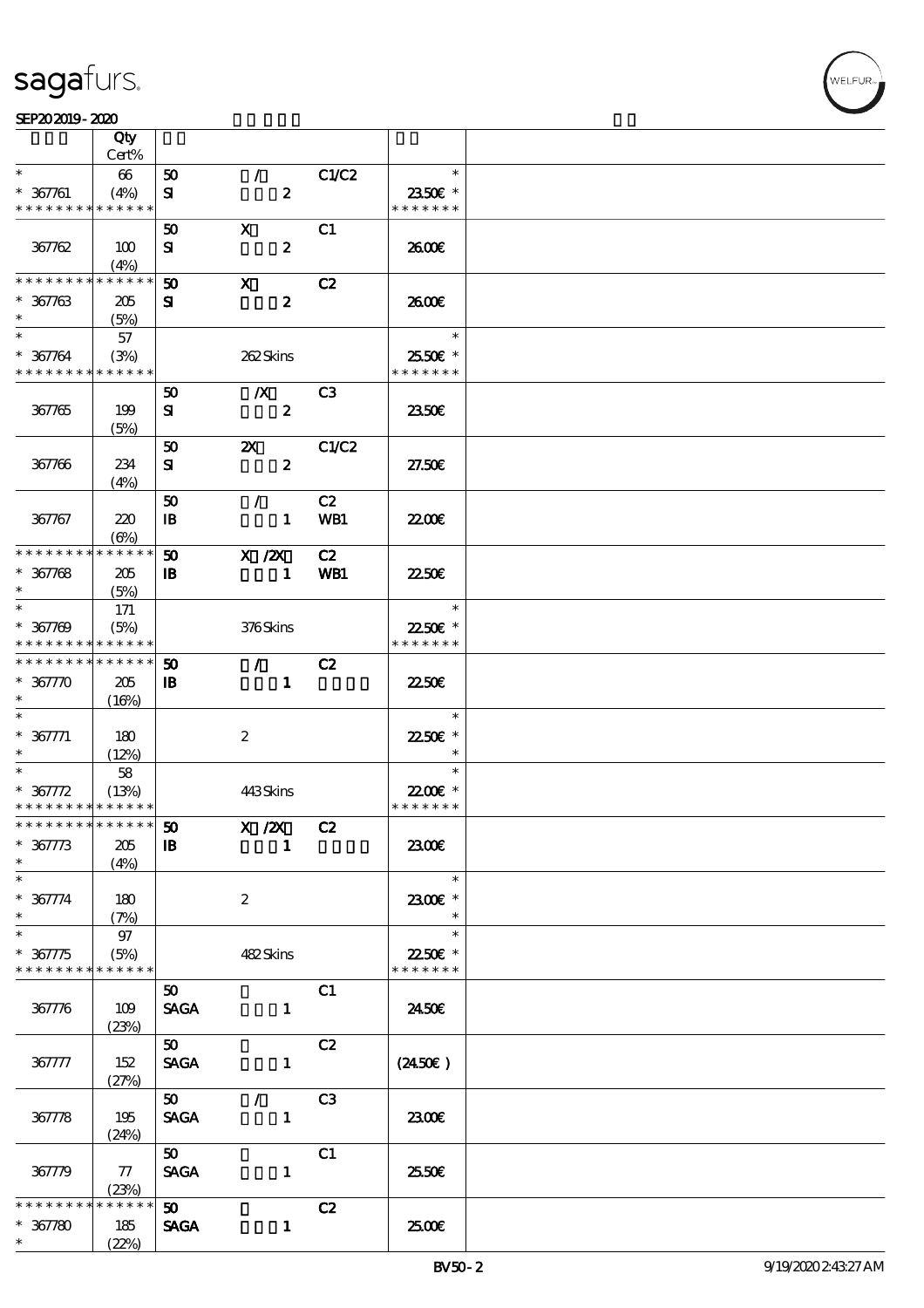

**NELFUR** 

|                                                                  | Qty<br>Cert%                |                                |                         |                        |    |                                       |  |
|------------------------------------------------------------------|-----------------------------|--------------------------------|-------------------------|------------------------|----|---------------------------------------|--|
| $\ast$                                                           |                             | 50                             |                         |                        | C2 | $\ast$                                |  |
| $* 367781$<br>$\ast$                                             | 160<br>(13%)                | <b>SAGA</b>                    |                         | $\mathbf{1}$           |    | 2500€ *                               |  |
| $\ast$<br>$* 367782$                                             | 160                         |                                | 3                       |                        |    | $\ast$<br>2500€ *                     |  |
| $\ast$<br>$\ast$                                                 | (25%)                       |                                |                         |                        |    | $\ast$                                |  |
| $* 367783$<br>$\ast$                                             | 160<br>(21%)                |                                | $\overline{\mathbf{4}}$ |                        |    | 2500€ *                               |  |
| $\ast$<br>$* 367784$<br>* * * * * * * * <mark>* * * * * *</mark> | ${\bf 39}$<br>(10%)         |                                | 704Skins                |                        |    | $\ast$<br>$(2500)$ *<br>* * * * * * * |  |
| * * * * * * * * * * * * * *<br>$* 367785$<br>$\ast$              | 185<br>(15%)                | 50 <sub>o</sub><br><b>SAGA</b> |                         | $\mathbf{1}$           | C3 | 2400E                                 |  |
| $* 367786$<br>$\ast$                                             | 160<br>(21%)                |                                | $\boldsymbol{z}$        |                        |    | $\ast$<br>2350E *<br>$\ast$           |  |
| $\ast$<br>$* 367787$<br>* * * * * * * *                          | 118<br>(14%)<br>* * * * * * |                                | 463Skins                |                        |    | $\ast$<br>2350€ *<br>* * * * * * *    |  |
| 367788                                                           | 160<br>(23%)                | 50<br><b>SAGA</b>              |                         | $X$ C1<br>$\mathbf{1}$ |    | 2650E                                 |  |
| ********<br>$* 367789$<br>$\ast$                                 | * * * * * *<br>185<br>(9%)  | 50 X C2<br><b>SAGA</b>         |                         | $\mathbf{1}$           |    | 2650E                                 |  |
| $\ast$<br>$* 367790$                                             | 160<br>(19%)                |                                | $\boldsymbol{2}$        |                        |    | $\ast$<br>2600E *                     |  |
| $* 367791$<br>$\ast$                                             | 160<br>(14%)                |                                | 3                       |                        |    | $\ast$<br>2600€ *                     |  |
| $\ast$<br>$* 367792$<br>$\ast$                                   | 160<br>(12%)                |                                | $\bf{4}$                |                        |    | $\ast$<br>2650€ *<br>$\ast$           |  |
| $*$<br>$* 367793$<br>$\ast$                                      | 160<br>(15%)                |                                | $\mathbf 5$             |                        |    | $\ast$<br>2600€ *                     |  |
| $\ast$<br>$* 367794$<br>$\ast$                                   | 160<br>(7%)                 |                                | 6                       |                        |    | $\ast$<br>2650E *<br>$\ast$           |  |
| $\ast$<br>$* 367795$<br>$\ast$                                   | 160<br>(4%)                 |                                | $\tau$                  |                        |    | $\ast$<br>2650E *<br>$\ast$           |  |
| $\ast$<br>$* 367796$<br>$\ast$                                   | 160<br>(11%)                |                                | 8                       |                        |    | $\ast$<br>2650€ *                     |  |
| $\ast$<br>$* 367797$<br>* * * * * * * *                          | 186<br>(6%)<br>* * * * * *  |                                |                         | 1491 Skins             |    | $\ast$<br>2650€ *<br>* * * * * * *    |  |
| * * * * * * * *<br>$* 367798$<br>$\ast$                          | ******<br>185<br>(8%)       | 50<br><b>SAGA</b>              | $\sim$ 1                | $X$ C3                 |    | 2450E                                 |  |
| $\ast$<br>$* 367799$<br>$\ast$                                   | 160<br>(8%)                 |                                | $\boldsymbol{z}$        |                        |    | $\ast$<br>2450€ *<br>$\ast$           |  |
| $\ast$<br>$* 367800$<br>$\ast$                                   | 160<br>(8%)                 |                                | 3                       |                        |    | $\ast$<br>2450€ *                     |  |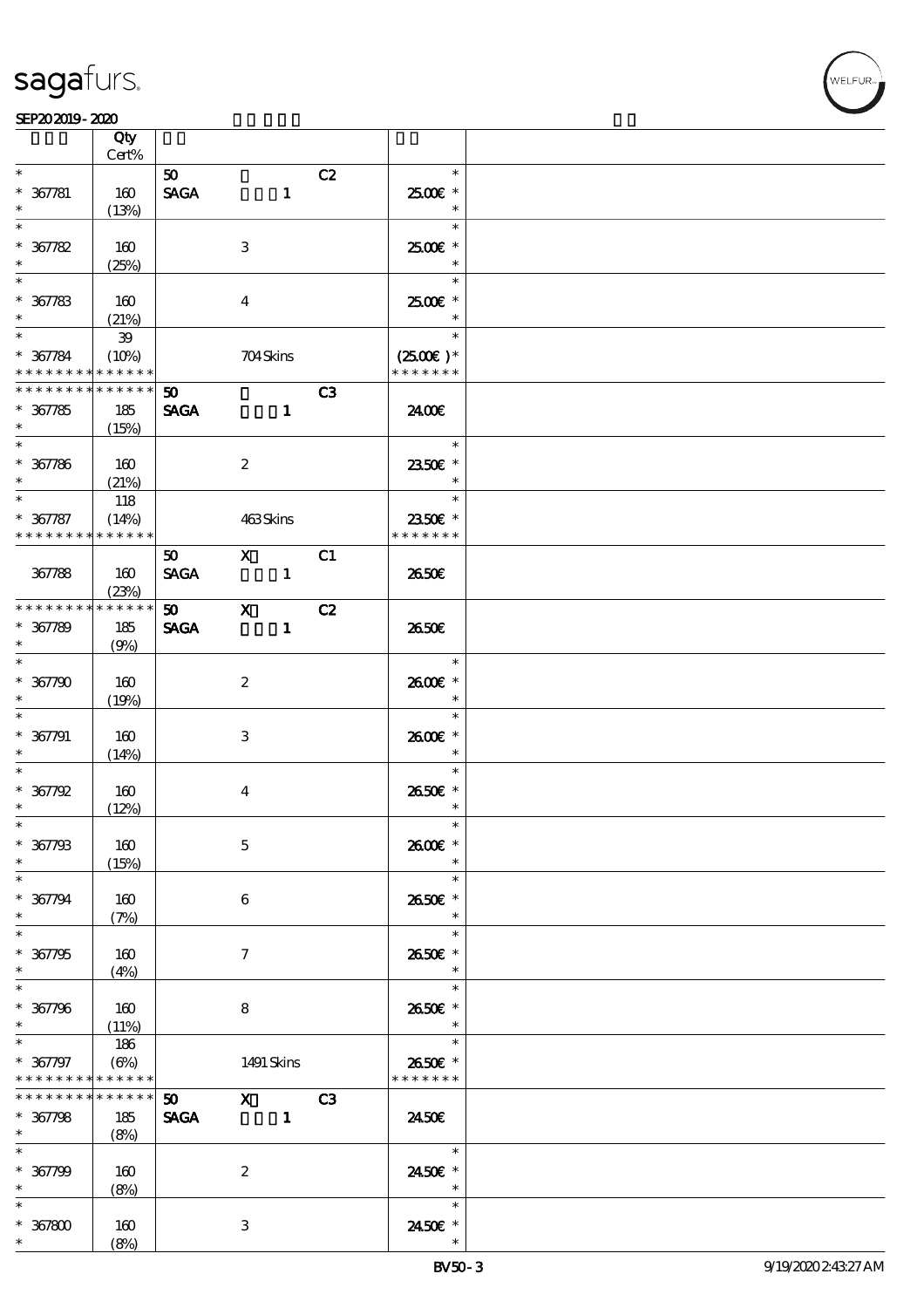#### $SEP202019 - 2020$

|                                            | Qty                 |                             |                           |                  |                |                           |  |
|--------------------------------------------|---------------------|-----------------------------|---------------------------|------------------|----------------|---------------------------|--|
|                                            | Cert%               |                             |                           |                  |                |                           |  |
| $\ast$                                     | 128                 | 50                          | $\mathbf{x}$              |                  | C <sub>3</sub> | $\ast$                    |  |
| $* 367801$<br>* * * * * * * * * * * * * *  | (12%)               | <b>SAGA</b>                 |                           | $\mathbf{1}$     |                | 2450€ *<br>* * * * * * *  |  |
| * * * * * * * *                            | * * * * * *         | 50                          | $\boldsymbol{\mathsf{z}}$ |                  | C1             |                           |  |
| $*$ 367802                                 | 185                 | <b>SAGA</b>                 |                           | $\mathbf{1}$     |                | 2800€                     |  |
| $\ast$                                     | (12%)               |                             |                           |                  |                |                           |  |
| $*$                                        | $90^{\circ}$        |                             |                           |                  |                | $\ast$                    |  |
| $* 367803$                                 | (11%)               |                             | 275Skins                  |                  |                | 27.50€ *                  |  |
| * * * * * * * * * * * * * *                |                     |                             |                           |                  |                | * * * * * * *             |  |
| * * * * * * * *                            | * * * * * *         | 50                          | $\mathbf{z}$              |                  | C2             |                           |  |
| $* 367804$                                 | 185                 | <b>SAGA</b>                 |                           | $\mathbf{1}$     |                | 27.50E                    |  |
| $\ast$                                     | (7%)                |                             |                           |                  |                |                           |  |
| $\overline{\phantom{0}}$                   |                     |                             |                           |                  |                | $\ast$                    |  |
| $* 367805$                                 | 160                 |                             | $\boldsymbol{2}$          |                  |                | 27.50€ *                  |  |
| $\ast$                                     | (8%)                |                             |                           |                  |                | $\ast$                    |  |
| $\overline{\ast}$                          |                     |                             |                           |                  |                | $\ast$                    |  |
| $* 367806$                                 | 160                 |                             | 3                         |                  |                | 27.50€ *                  |  |
| $\ast$                                     | $(10\%)$            |                             |                           |                  |                | $\ast$                    |  |
| $\ast$                                     | 112                 |                             |                           |                  |                | $\ast$                    |  |
| $* 367807$<br>* * * * * * * *              | (8%)<br>* * * * * * |                             | 617Skins                  |                  |                | 27.50€ *<br>* * * * * * * |  |
|                                            |                     |                             |                           |                  | C1/C2          |                           |  |
| 367808                                     | 122                 | $50^{\circ}$<br><b>SAGA</b> | $\mathcal{L}$             | $\boldsymbol{z}$ |                | 2550E                     |  |
|                                            | (20%)               |                             |                           |                  |                |                           |  |
|                                            |                     | 50 <sub>o</sub>             |                           |                  | C1             |                           |  |
| 367809                                     | 97                  | <b>SAGA</b>                 |                           | $\boldsymbol{z}$ |                | 2600€                     |  |
|                                            | $(10\%)$            |                             |                           |                  |                |                           |  |
| * * * * * * * *                            | * * * * * *         | 50 <sub>1</sub>             |                           |                  | C2             |                           |  |
| * 367810                                   | 185                 | <b>SAGA</b>                 |                           | $\boldsymbol{z}$ |                | 2600E                     |  |
| $\ast$                                     | (10%)               |                             |                           |                  |                |                           |  |
| $\ast$                                     | 72                  |                             |                           |                  |                | $\ast$                    |  |
| $* 367811$                                 | (13%)               |                             | 257Skins                  |                  |                | 2600€ *                   |  |
| * * * * * * * * * * * * * *                |                     |                             |                           |                  |                | * * * * * * *             |  |
|                                            |                     | 50                          | $\mathcal{L}$             |                  | C <sub>3</sub> |                           |  |
| 367812                                     | 201                 | <b>SAGA</b>                 |                           | $\boldsymbol{z}$ |                | 2600E                     |  |
|                                            | (28%)               |                             |                           |                  |                |                           |  |
| 367813                                     | 182                 | 50<br><b>SAGA</b>           | $\mathbf{X}$              | $\boldsymbol{z}$ | C1             | 2850€                     |  |
|                                            | (13%)               |                             |                           |                  |                |                           |  |
| * * * * * * * *                            | * * * * * *         | 50 X                        |                           |                  | C2             |                           |  |
| $* 367814$                                 | 185                 | <b>SAGA</b>                 |                           | $\boldsymbol{z}$ |                | 2850E                     |  |
| $\ast$                                     | (14%)               |                             |                           |                  |                |                           |  |
| $\overline{\ast}$                          |                     |                             |                           |                  |                | $\ast$                    |  |
| $* 367815$                                 | 160                 |                             | $\boldsymbol{2}$          |                  |                | 2850E *                   |  |
| $\ast$                                     | (11%)               |                             |                           |                  |                | $\ast$                    |  |
| $\ast$                                     | 113                 |                             |                           |                  |                | $\ast$                    |  |
| $* 367816$                                 | (5%)                |                             | 458Skins                  |                  |                | 2800€ *                   |  |
| * * * * * * * * <mark>* * * * * *</mark> * |                     |                             |                           |                  |                | * * * * * * *             |  |
| * * * * * * * *                            | * * * * * *         | $\boldsymbol{\mathfrak{D}}$ | $\mathbf{X}$              |                  | C <sub>3</sub> |                           |  |
| $* 367817$                                 | 185                 | <b>SAGA</b>                 |                           | $\boldsymbol{z}$ |                | 2650E                     |  |
| $*$<br>$\overline{\ast}$                   | (18%)               |                             |                           |                  |                | $\ast$                    |  |
| $* 367818$                                 | - 64<br>(25%)       |                             | 249Skins                  |                  |                | 2600€ *                   |  |
| * * * * * * * * * * * * * *                |                     |                             |                           |                  |                | * * * * * * *             |  |
| * * * * * * * *                            | * * * * * *         | $50^{\circ}$                | $\mathcal{L}$             |                  | C2             |                           |  |
| $* 367819$                                 | 185                 | IA                          |                           | $\mathbf{1}$     | WB1            | 2300E                     |  |
| $\ast$                                     | (5%)                |                             |                           |                  |                |                           |  |
| $\ast$                                     | 118                 |                             |                           |                  |                | $\ast$                    |  |
| $* 367820$                                 | (12%)               |                             | 308Skins                  |                  |                | 22.50€ *                  |  |
| * * * * * * * * * * * * * *                |                     |                             |                           |                  |                | * * * * * * *             |  |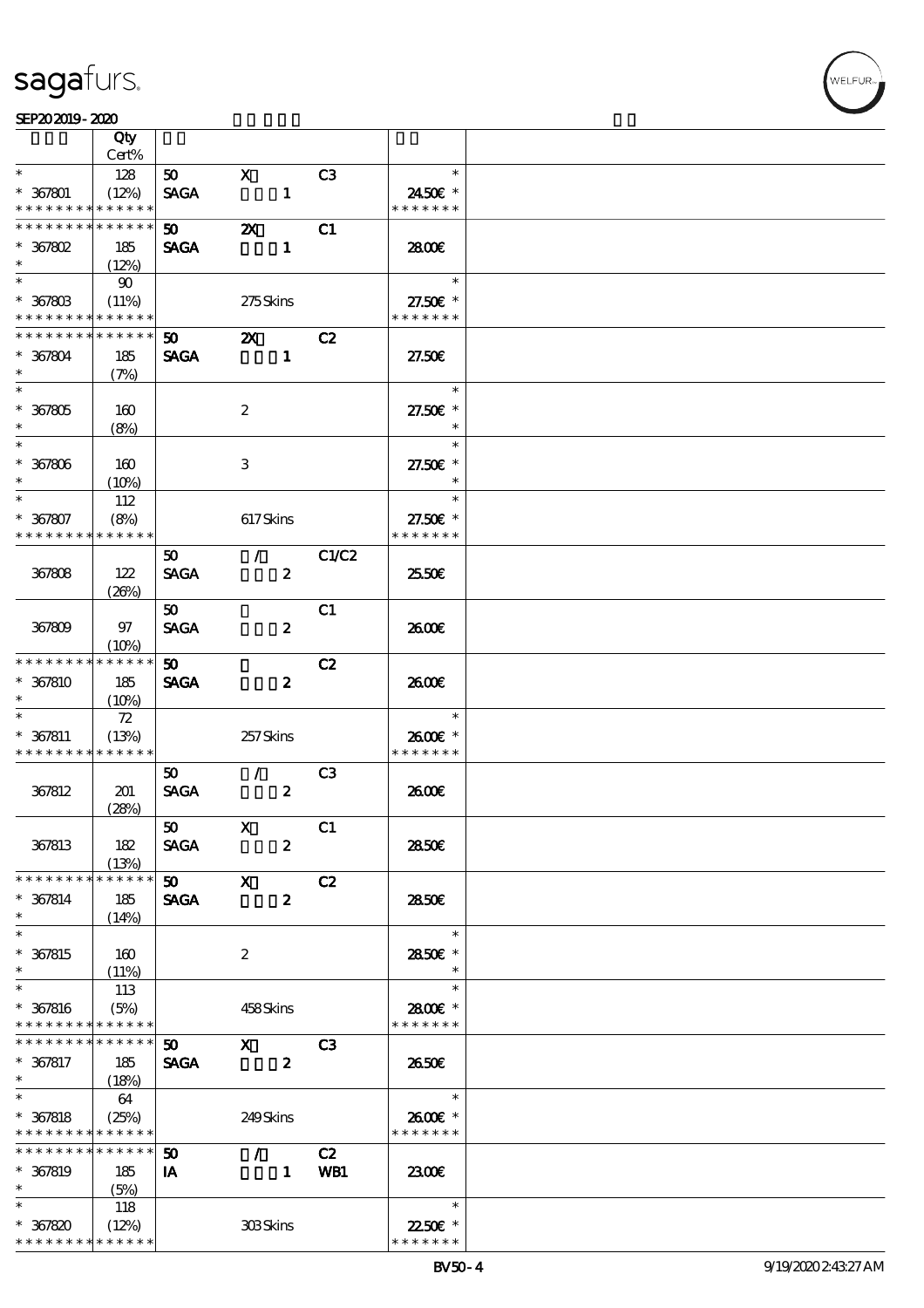

|                                                            | Qty                  |             |                         |                  |            |                     |  |
|------------------------------------------------------------|----------------------|-------------|-------------------------|------------------|------------|---------------------|--|
| * * * * * * * *                                            | Cert%<br>* * * * * * |             |                         |                  |            |                     |  |
|                                                            |                      | 50          | $X$ / $ZX$              |                  | C2         |                     |  |
| $* 367821$<br>$\ast$                                       | 185                  | IA          |                         | $\mathbf{1}$     | WB1        | 2450E               |  |
| $\ast$                                                     | (5%)                 |             |                         |                  |            | $\ast$              |  |
| $* 367822$                                                 | 160                  |             | $\boldsymbol{2}$        |                  |            | 2450€ *             |  |
| $\ast$                                                     | $(10\%)$             |             |                         |                  |            | $\ast$              |  |
| $\ast$                                                     | 96                   |             |                         |                  |            | $\ast$              |  |
| $* 367823$                                                 | (7%)                 |             | 441 Skins               |                  |            | 2400 £*             |  |
| * * * * * * * * * * * * * *                                |                      |             |                         |                  |            | * * * * * * *       |  |
|                                                            |                      | 50          | $\mathcal{F}$           |                  | C2         |                     |  |
| 367824                                                     | 112                  | IA          |                         | $\boldsymbol{z}$ | <b>WB1</b> | 2450E               |  |
|                                                            | (6%)                 |             |                         |                  |            |                     |  |
| * * * * * * * * * * * * * *                                |                      | 50          | X / ZX                  |                  | C2         |                     |  |
| $* 367825$                                                 | 205                  | IA          |                         | $\boldsymbol{z}$ | WB1        | 25.50E              |  |
| $\ast$                                                     | (8%)                 |             |                         |                  |            |                     |  |
| $\ast$                                                     | $\boldsymbol{\pi}$   |             |                         |                  |            | e e se<br>$\ast$    |  |
| $* 367826$                                                 | (13%)                |             | 281 Skins               |                  |            | $2500$ $\epsilon$ * |  |
| * * * * * * * * <mark>* * * * * *</mark>                   |                      |             |                         |                  |            | * * * * * * *       |  |
| * * * * * * * *                                            | * * * * * *          | 50          | $\mathcal{L}$           |                  | C2         |                     |  |
| $* 367827$                                                 | 185                  | IA          |                         | $\mathbf{1}$     |            | 2350E               |  |
| $\ast$                                                     | (21%)                |             |                         |                  |            |                     |  |
| $\ast$                                                     |                      |             |                         |                  |            | $\ast$              |  |
| $* 367828$                                                 | 160                  |             | $\boldsymbol{2}$        |                  |            | 2350E *             |  |
| $\ast$                                                     | (20%)                |             |                         |                  |            | $\ast$              |  |
| $\ast$                                                     |                      |             |                         |                  |            | $\ast$              |  |
| $* 367829$                                                 | 160                  |             | 3                       |                  |            | 2350E *             |  |
| $\ast$                                                     | (15%)                |             |                         |                  |            | $\ast$              |  |
| $\ast$                                                     |                      |             |                         |                  |            | $\ast$              |  |
| $* 367830$                                                 | 160                  |             | $\overline{\mathbf{4}}$ |                  |            | 2350E *             |  |
|                                                            | (9%)                 |             |                         |                  |            | $\ast$              |  |
|                                                            | 78                   |             |                         |                  |            | $\ast$              |  |
| $* 367831$                                                 | (20%)                |             | 743Skins                |                  |            | 2300€ *             |  |
| * * * * * * * * * * * * * *<br>* * * * * * * * * * * * * * |                      |             |                         |                  |            | * * * * * * *       |  |
| $* 367832$                                                 | 160                  | 50<br>IA    | $X$ / $ZX$              | $\mathbf{1}$     | C2         | 2450E               |  |
| $\ast$                                                     | (8%)                 |             |                         |                  |            |                     |  |
| $*$                                                        | 141                  |             |                         |                  |            | $\ast$              |  |
| $* 367833$                                                 | (10%)                |             | 301 Skins               |                  |            | 2450€ *             |  |
| * * * * * * * *                                            | * * * * * *          |             |                         |                  |            | * * * * * * *       |  |
|                                                            |                      | 50          | $\mathcal{F}$           |                  | C2         |                     |  |
| 367834                                                     | 193                  | IA          |                         | $\boldsymbol{z}$ |            | 2600E               |  |
|                                                            | (20%)                |             |                         |                  |            |                     |  |
|                                                            |                      | 50          |                         |                  | C1         |                     |  |
| 367835                                                     | 149                  | <b>SROY</b> |                         | $\mathbf{1}$     |            | 2550E               |  |
|                                                            | (37%)                |             |                         |                  |            |                     |  |
|                                                            |                      | 50          |                         |                  | C3         |                     |  |
| 367836                                                     | 152                  | <b>SROY</b> |                         | $\mathbf{1}$     |            | 2400€               |  |
|                                                            | (23%)                |             |                         |                  |            |                     |  |
|                                                            |                      | 50          | $\mathbf{x}$            |                  | C1         |                     |  |
| 367837                                                     | 202                  | <b>SROY</b> |                         | $\mathbf{1}$     |            | 2800E               |  |
|                                                            | (4%)                 |             |                         |                  |            |                     |  |
| * * * * * * * *                                            | * * * * * *          | 50          | $\mathbf{x}$            |                  | C2         |                     |  |
| $* 367838$<br>$\ast$                                       | 185                  | <b>SROY</b> |                         | $\mathbf{1}$     |            | 2850E               |  |
| $\ast$                                                     | (12%)                |             |                         |                  |            | $\ast$              |  |
| $* 367839$                                                 | 160                  |             | $\boldsymbol{2}$        |                  |            | 2850€ *             |  |
| $\ast$                                                     | (6%)                 |             |                         |                  |            | $\ast$              |  |
| $\ast$                                                     | 73                   |             |                         |                  |            | $\ast$              |  |
| $* 367840$                                                 | (8%)                 |             | 418Skins                |                  |            | 2800 £*             |  |
| * * * * * * * * * * * * * *                                |                      |             |                         |                  |            | * * * * * * *       |  |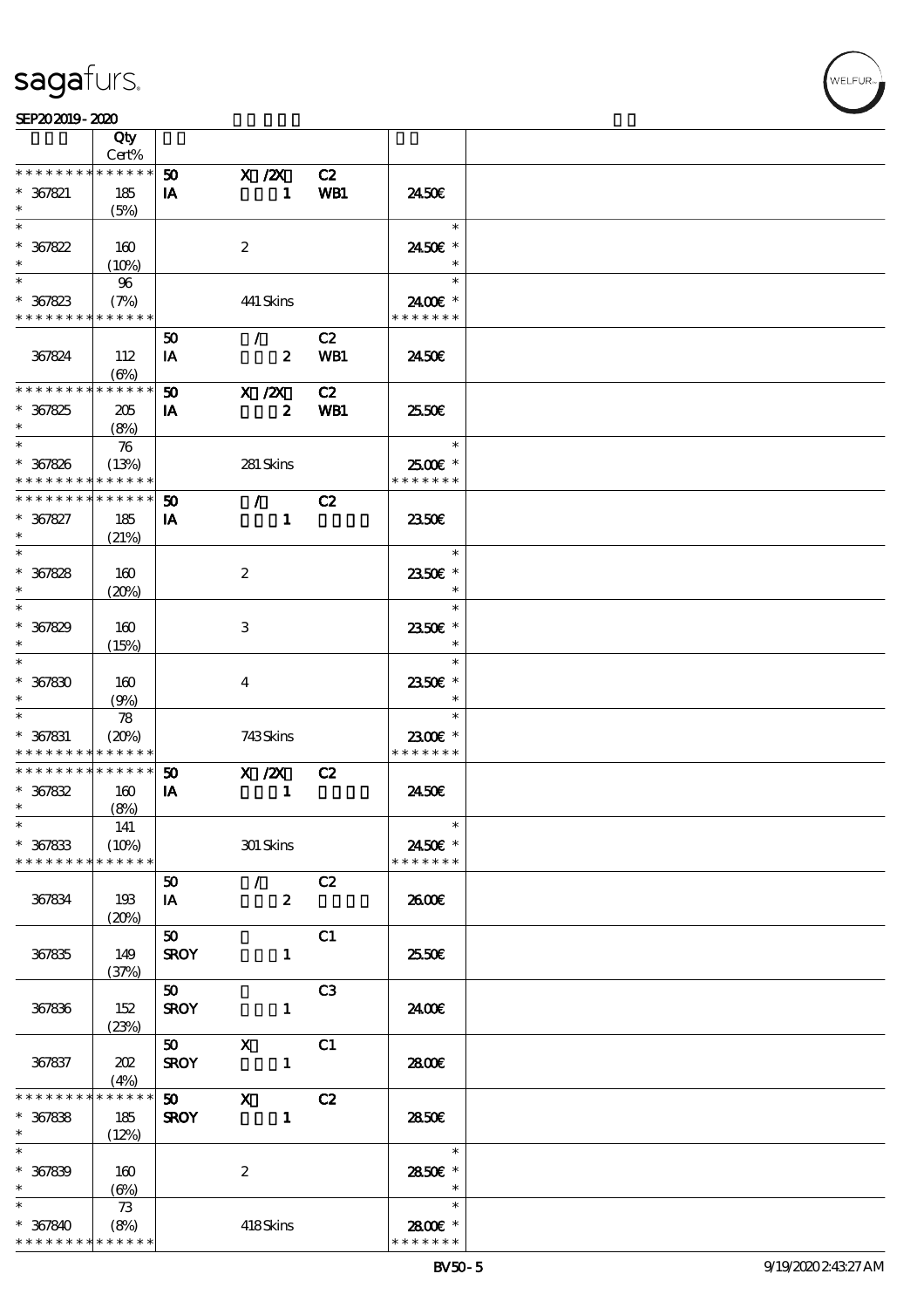|                               | Qty   |             |                  |       |               |  |
|-------------------------------|-------|-------------|------------------|-------|---------------|--|
|                               | Cert% |             |                  |       |               |  |
| * * * * * * * * * * * * * * * |       | 50          | $\mathbf x$      | C3    |               |  |
| $* 367841$                    | 185   | <b>SROY</b> |                  |       | 2450E         |  |
| $\ast$                        | (24%) |             |                  |       |               |  |
| $\ast$                        | 52    |             |                  |       | $\ast$        |  |
| $* 367842$                    | (28%) |             | 237Skins         |       | 2400€ *       |  |
| **************                |       |             |                  |       | * * * * * * * |  |
|                               |       | 50          |                  | C1/C2 |               |  |
| 367843                        | 137   | <b>SROY</b> | 2                |       | 2800E         |  |
|                               | (33%) |             |                  |       |               |  |
|                               |       | 50          | $\mathbf x$      | C1/C2 |               |  |
| 367844                        | 185   | <b>SROY</b> | $\boldsymbol{z}$ |       | 3000          |  |
|                               | (40%) |             |                  |       |               |  |

'<br>WELFUR∍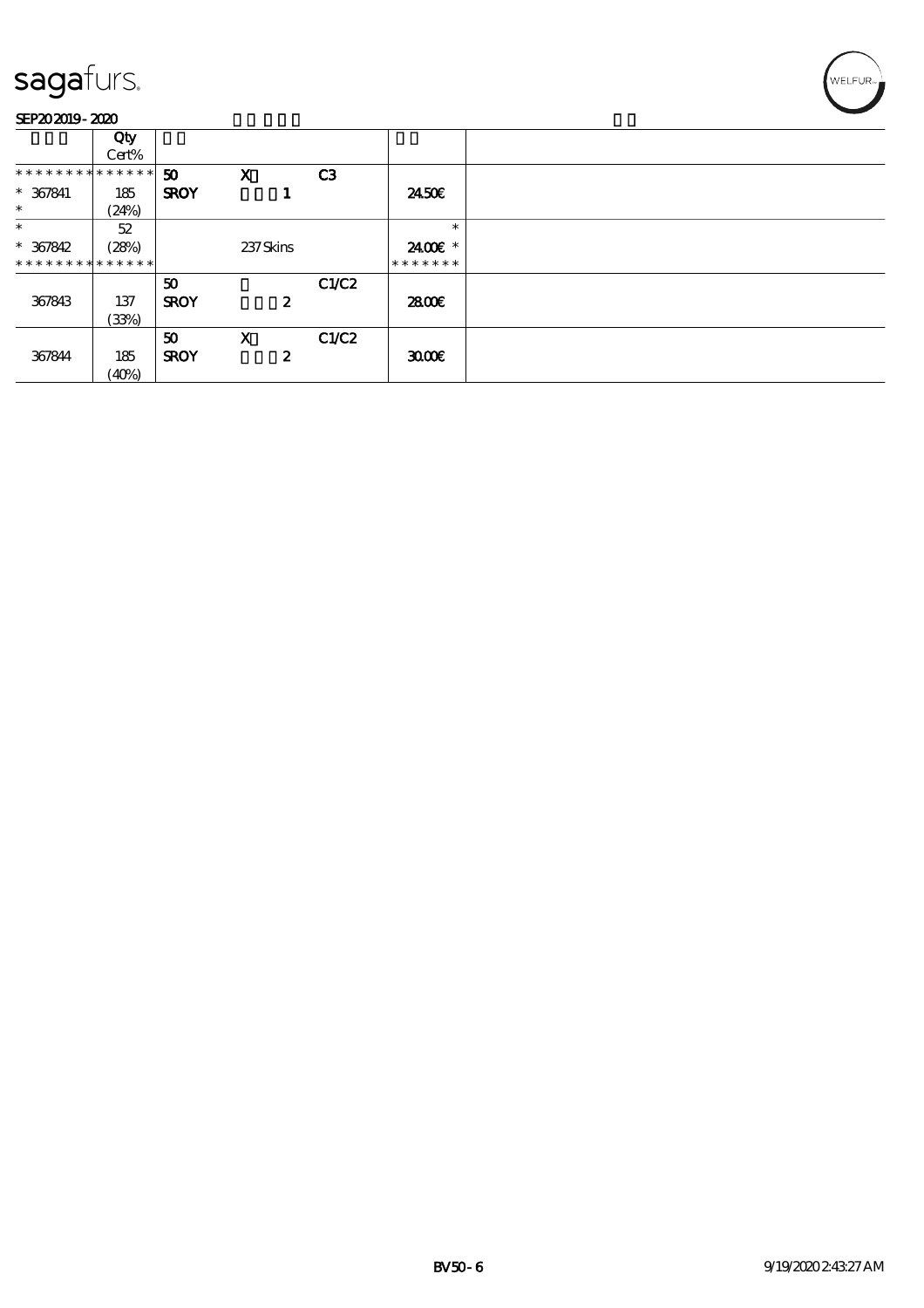ℸ

#### SEP202019-2020  $\overline{\phantom{a}}$

|                                           | Qty<br>Cert%         |                                    |                           |                |                              |  |
|-------------------------------------------|----------------------|------------------------------------|---------------------------|----------------|------------------------------|--|
|                                           |                      |                                    |                           |                |                              |  |
| 367881                                    | 149                  | 40<br>${\bf s}$                    | $X$ $N$<br>$\mathbf{1}$   | C1/C2          | <b>1850€</b>                 |  |
|                                           | (22%)                |                                    |                           |                |                              |  |
| 367882                                    | 88<br>(20%)          | $\boldsymbol{\omega}$<br>${\bf s}$ | $\mathbf{1}$              | C1             | 1900E                        |  |
| * * * * * * *                             | * * * * * *          | $\boldsymbol{\omega}$              |                           | C2             |                              |  |
| $* 367883$<br>$\ast$                      | 225<br>(19%)         | ${\bf s}$                          | $\mathbf{1}$              |                | 1900E                        |  |
| $\ast$                                    | $72\,$               |                                    |                           |                | $\ast$                       |  |
| $* 367884$<br>* * * * * * * *             | (13%)<br>* * * * * * |                                    | 297 Skins                 |                | $1900E$ *<br>* * * * * * *   |  |
|                                           |                      | 40                                 | X /                       | C <sub>3</sub> |                              |  |
| 367885                                    | 142<br>(30%)         | ${\bf s}$                          | $\mathbf{1}$              |                | 1850E                        |  |
|                                           |                      | $\boldsymbol{\omega}$              |                           | C1             |                              |  |
| 367886                                    | 238<br>(21%)         | $\mathbf{S}$                       | $\mathbf{1}$              |                | (21.50)                      |  |
| * * * * * * * *                           | * * * * * *          | $\boldsymbol{\omega}$              |                           | C1/C2          |                              |  |
| $* 367887$<br>$\ast$                      | 225<br>(24%)         | ${\bf s}$                          | $\mathbf{1}$              |                | (21.50)                      |  |
| $\ast$                                    | ${\bf 28}$           |                                    |                           |                | $\ast$                       |  |
| $* 367888$                                | (32%)                |                                    | 253Skins                  |                | $(21.50)$ *                  |  |
| * * * * * * * *                           | * * * * * *          |                                    |                           |                | * * * * * * *                |  |
| * * * * * * * *                           | * * * * * *          | $\boldsymbol{\omega}$              |                           | C2             |                              |  |
| $* 367889$<br>$\ast$                      | 225<br>(11%)         | $\mathbf{S}$                       | $\mathbf{1}$              |                | 21.006                       |  |
| $\ast$                                    |                      |                                    |                           |                | $\ast$                       |  |
| $* 367800$<br>$\ast$                      | 200<br>(20%)         |                                    | $\boldsymbol{2}$          |                | 2050E *<br>$\ast$            |  |
| $\ast$                                    |                      |                                    |                           |                | $\ast$                       |  |
| $* 367891$<br>$\ast$                      | 200                  |                                    | $\,3$                     |                | $(21.00)$ *<br>$\ast$        |  |
| $\ast$                                    | (23%)                |                                    |                           |                | $\ast$                       |  |
|                                           | 211                  |                                    |                           |                |                              |  |
| $* 367892$<br>* * * * * * * * * * * * * * | (25%)                |                                    | 836Skins                  |                | $(21.00)$ *<br>* * * * * * * |  |
|                                           |                      |                                    |                           |                |                              |  |
|                                           |                      | $\boldsymbol{40}$                  |                           | C <sub>3</sub> |                              |  |
| 367893                                    | 86<br>(15%)          | ${\bf s}$                          | $\mathbf{1}$              |                | 1950€                        |  |
|                                           |                      | $\boldsymbol{\omega}$              |                           | C1             |                              |  |
| 367894                                    | 162<br>(29%)         | ${\bf s}$                          | $\mathbf{1}$              |                | 2250E                        |  |
| * * * * * * * *                           | * * * * * *          | $\boldsymbol{\omega}$              |                           | C2             |                              |  |
| $* 367895$                                | 225                  | ${\bf s}$                          | $\mathbf{I}$              |                | $(2250\varepsilon)$          |  |
| $\ast$                                    | (14%)                |                                    |                           |                |                              |  |
| $\ast$                                    |                      |                                    |                           |                | $\ast$                       |  |
| $* 367896$                                | 200                  |                                    | $\boldsymbol{2}$          |                | $(2250)$ *                   |  |
| $\ast$                                    | (9%)                 |                                    |                           |                |                              |  |
| $\ast$                                    |                      |                                    |                           |                | $\ast$                       |  |
| $* 367897$                                | 200                  |                                    | $\ensuremath{\mathbf{3}}$ |                | $(2250)$ *                   |  |
| $\ast$                                    | (18%)                |                                    |                           |                | $\ast$                       |  |
| $\ast$                                    | $3\!1$               |                                    |                           |                | $\ast$                       |  |
| $* 367898$                                | (25%)                |                                    | 656Skins                  |                | $(2250\varepsilon)^*$        |  |
| * * * * * * * *                           | * * * * * *          |                                    |                           |                | * * * * * * *                |  |
|                                           |                      | 40                                 |                           | C <sub>3</sub> |                              |  |
| 367899                                    | 231                  | $\mathbf{S}$                       | $\mathbf{1}$              |                | 2000                         |  |
|                                           | (12%)                |                                    |                           |                |                              |  |
|                                           |                      | 40                                 | $\boldsymbol{\mathrm{X}}$ | C1             |                              |  |
| 367900                                    | 247                  | ${\bf s}$                          | $\mathbf{1}$              |                | 2300E                        |  |
|                                           | (16%)                |                                    |                           |                |                              |  |

т

VELEUR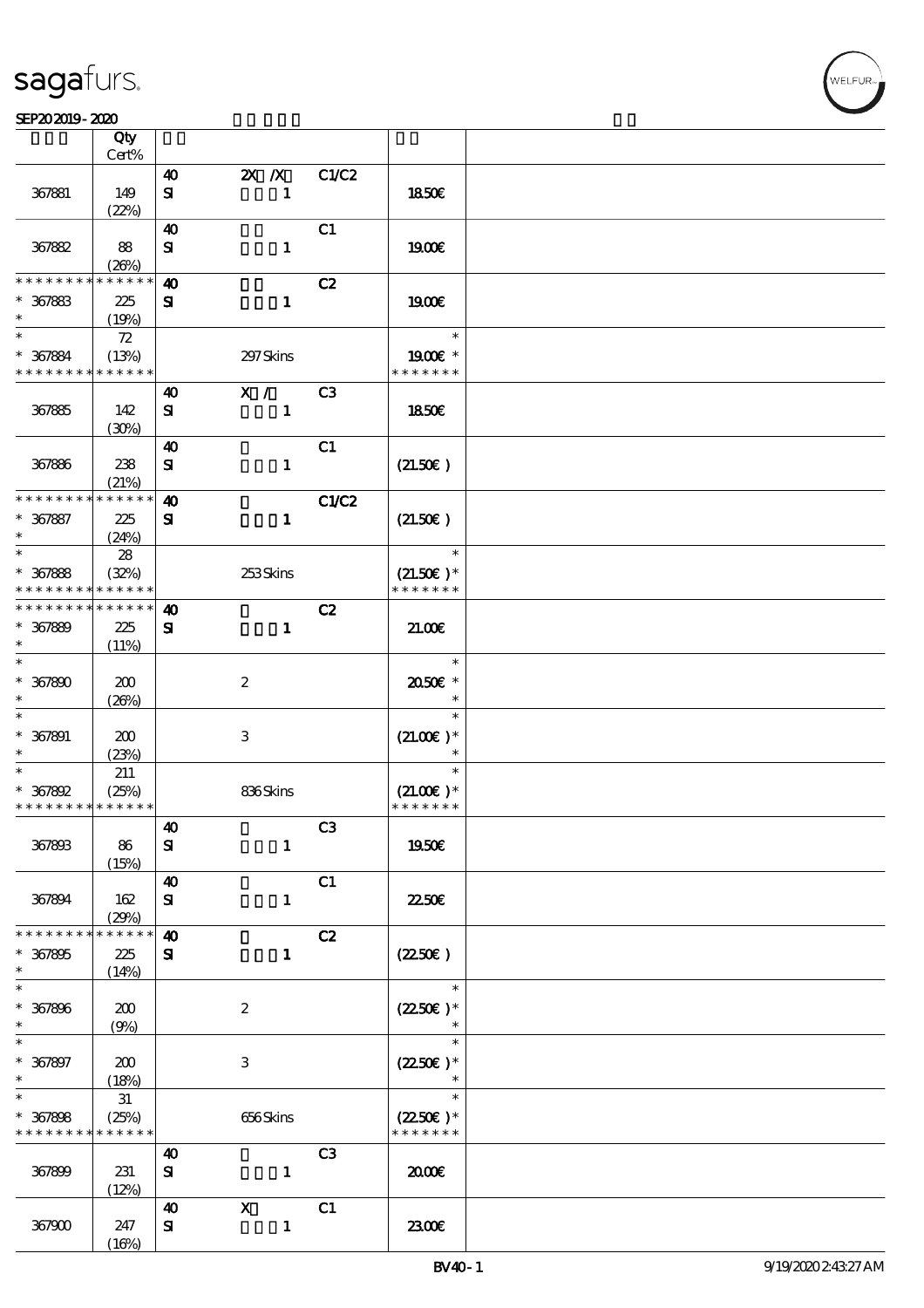$\overline{\mathsf{T}}$ 

|                      | Qty<br>Cert%  |                       |                           |                  |                |                   |  |
|----------------------|---------------|-----------------------|---------------------------|------------------|----------------|-------------------|--|
| * * * * * * * *      | * * * * * *   | $\boldsymbol{\omega}$ | $\mathbf{x}$              |                  | C2             |                   |  |
|                      |               |                       |                           |                  |                |                   |  |
| $* 367901$           | 200           | ${\bf s}$             |                           | $\mathbf{1}$     |                | 2300E             |  |
| $\ast$               | (12%)         |                       |                           |                  |                |                   |  |
| $\overline{\ast}$    | 220           |                       |                           |                  |                | $\ast$            |  |
| $*367902$            | (19%)         |                       | 420Skins                  |                  |                | 2250E *           |  |
| * * * * * * * *      | * * * * * *   |                       |                           |                  |                | * * * * * * *     |  |
| * * * * * * * *      | * * * * * *   | $\boldsymbol{\omega}$ | $\mathbf{x}$              |                  | C3             |                   |  |
| $*36790B$            | 225           | ${\bf s}$             |                           | $\mathbf{1}$     |                | 21.00             |  |
| $\ast$               | (7%)          |                       |                           |                  |                |                   |  |
| $\ast$               |               |                       |                           |                  |                | $\ast$            |  |
|                      |               |                       |                           |                  |                |                   |  |
| $* 367904$<br>$\ast$ | 200           |                       | $\boldsymbol{2}$          |                  |                | 2050E *<br>$\ast$ |  |
| $\overline{\ast}$    | (4%)          |                       |                           |                  |                |                   |  |
|                      |               |                       |                           |                  |                | $\ast$            |  |
| $*367905$            | 200           |                       | 3                         |                  |                | 2050E *           |  |
| $\ast$               | (10%)         |                       |                           |                  |                | $\ast$            |  |
| $\ast$               | 199           |                       |                           |                  |                | $\ast$            |  |
| $* 367906$           | (12%)         |                       | 824 Skins                 |                  |                | 2050E *           |  |
| * * * * * * * *      | * * * * * *   |                       |                           |                  |                | * * * * * * *     |  |
|                      |               | $\boldsymbol{\omega}$ | $\mathbf{x}$              |                  | C1             |                   |  |
| 367907               | 141           | ${\bf s}$             |                           | $\mathbf{1}$     |                | <b>2350€</b>      |  |
|                      | (4%)          |                       |                           |                  |                |                   |  |
| * * * * * * * *      | * * * * * *   | 40                    | $\boldsymbol{\alpha}$     |                  | C2             |                   |  |
| $* 367908$           | 225           | ${\bf s}$             |                           | $\mathbf{1}$     |                | 2300E             |  |
| $\ast$               | (7%)          |                       |                           |                  |                |                   |  |
| $\ast$               | 135           |                       |                           |                  |                | $\ast$            |  |
| $* 367909$           | (5%)          |                       | 360Skins                  |                  |                | 2250€ *           |  |
| * * * * * * * *      | * * * * * *   |                       |                           |                  |                | * * * * * * *     |  |
|                      |               |                       | $\boldsymbol{\mathsf{Z}}$ |                  | C3             |                   |  |
|                      |               | $\boldsymbol{\omega}$ |                           |                  |                |                   |  |
| 367910               | 205           | ${\bf s}$             |                           | $\mathbf{1}$     |                | 21.006            |  |
|                      | (5%)          |                       |                           |                  |                |                   |  |
|                      |               | 40                    | $\mathcal{F}$             |                  | C2             |                   |  |
| 367911               | 197           | ${\bf s}$             |                           | $\pmb{2}$        |                | 22.00E            |  |
|                      | (12%)         |                       |                           |                  |                |                   |  |
|                      |               | $\boldsymbol{\omega}$ |                           |                  | C1             |                   |  |
| 367912               | 10B           | ${\bf s}$             |                           | $\pmb{2}$        |                | 2300E             |  |
|                      | (5%)          |                       |                           |                  |                |                   |  |
| *************** 10   |               |                       |                           |                  | C2             |                   |  |
| $* 367913$           | 225           | ${\bf s}$             |                           | $\boldsymbol{z}$ |                | 2300E             |  |
| $\ast$               | (8%)          |                       |                           |                  |                |                   |  |
| $\ast$               | 84            |                       |                           |                  |                | $\ast$            |  |
| $* 367914$           | (9%)          |                       | 309Skins                  |                  |                | 2250€ *           |  |
| * * * * * * * *      | * * * * * *   |                       |                           |                  |                | * * * * * * *     |  |
|                      |               | $\boldsymbol{\omega}$ |                           |                  | C3             |                   |  |
| 367915               | 131           | ${\bf s}$             |                           | $\boldsymbol{z}$ |                | 2200              |  |
|                      | (8%)          |                       |                           |                  |                |                   |  |
|                      |               | $\boldsymbol{40}$     | $\mathbf{X}$              |                  | C1             |                   |  |
| 367916               | 180           | ${\bf s}$             |                           | $\boldsymbol{z}$ |                | 2450E             |  |
|                      |               |                       |                           |                  |                |                   |  |
| * * * * * * * *      | (8%)<br>***** | $\boldsymbol{\omega}$ | $\mathbf{X}$              |                  |                |                   |  |
|                      |               |                       |                           |                  | C2             |                   |  |
| $* 367917$           | 225           | ${\bf s}$             |                           | $\boldsymbol{z}$ |                | 2450E             |  |
| $\ast$<br>$\ast$     | (5%)          |                       |                           |                  |                | $\ast$            |  |
|                      |               |                       |                           |                  |                |                   |  |
| $* 367918$           | 200           |                       | $\boldsymbol{2}$          |                  |                | 2450€ *           |  |
| $\ast$               | (6%)          |                       |                           |                  |                | $\ast$            |  |
| $\ast$               | $90^{\circ}$  |                       |                           |                  |                | $\ast$            |  |
| $* 367919$           | (6%)          |                       | 515Skins                  |                  |                | 2450€ *           |  |
| * * * * * * * *      | * * * * * *   |                       |                           |                  |                | * * * * * * *     |  |
|                      |               | 40                    | $\mathbf{x}$              |                  | C <sub>3</sub> |                   |  |
| 367920               | 204           | ${\bf s}$             |                           | $\boldsymbol{z}$ |                | <b>22506</b>      |  |
|                      | (3%)          |                       |                           |                  |                |                   |  |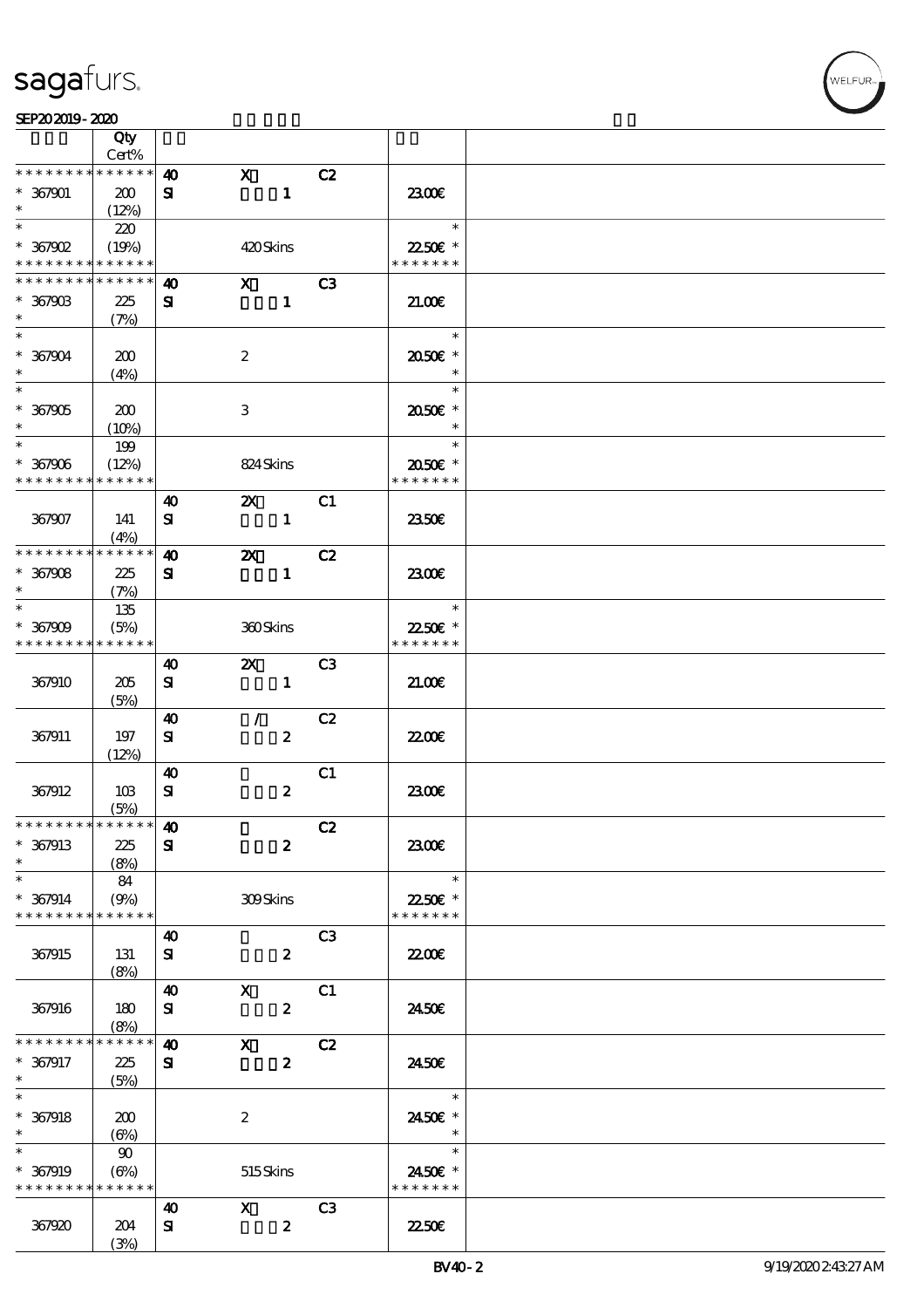|                                            | Qty                        |                       |                  |               |       |                     |  |
|--------------------------------------------|----------------------------|-----------------------|------------------|---------------|-------|---------------------|--|
|                                            | Cert%                      |                       |                  |               |       |                     |  |
|                                            |                            | 40                    | $X / \sqrt{2}$   |               | C2    |                     |  |
| 367921                                     | 75                         | $\mathbf{B}$          |                  | $\mathbf{1}$  | WB1   | 17.00E              |  |
|                                            | (21%)                      |                       |                  |               |       |                     |  |
| * * * * * * * *                            | * * * * * *                | $\boldsymbol{\omega}$ |                  | $\mathcal{L}$ | C2    |                     |  |
| $*367922$                                  | 225                        | $\mathbf{B}$          |                  | $\mathbf{1}$  | WB1   | 1900E               |  |
| $\ast$                                     | (12%)                      |                       |                  |               |       |                     |  |
| $\ast$                                     |                            |                       |                  |               |       | $\ast$              |  |
|                                            |                            |                       |                  |               |       |                     |  |
| $* 367923$                                 | 200                        |                       | $\boldsymbol{z}$ |               |       | 1900€ *             |  |
| $*$                                        | (11%)                      |                       |                  |               |       | $\ast$              |  |
| $\ast$                                     | 57                         |                       |                  |               |       | $\ast$              |  |
| $* 367924$                                 | (3%)                       |                       |                  | 482Skins      |       | 1850E *             |  |
| * * * * * * * * <mark>* * * * * *</mark>   |                            |                       |                  |               |       | * * * * * * *       |  |
| * * * * * * * *                            | $\ast\ast\ast\ast\ast\ast$ | 40                    |                  | $X$ / $ZX$    | C2    |                     |  |
|                                            |                            |                       |                  |               |       |                     |  |
| $* 367925$                                 | 225                        | $\mathbf{B}$          |                  | $\mathbf{1}$  | WB1   | 2050                |  |
|                                            | (11%)                      |                       |                  |               |       |                     |  |
|                                            |                            |                       |                  |               |       | $\ast$              |  |
| $* 367926$                                 | 200                        |                       | $\boldsymbol{z}$ |               |       | 2000E*              |  |
| $*$                                        | (4%)                       |                       |                  |               |       | $\ast$              |  |
| $*$                                        | 125                        |                       |                  |               |       | $\ast$              |  |
| $* 367927$                                 | (7%)                       |                       |                  | 550Skins      |       | $2000$ $\epsilon$ * |  |
| * * * * * * * * * * * * * *                |                            |                       |                  |               |       | * * * * * * *       |  |
| * * * * * * * * *                          | $* * * * * * *$            |                       |                  |               |       |                     |  |
|                                            |                            | 40                    |                  | $\mathcal{F}$ | C2    |                     |  |
| $* 367928$                                 | 205                        | $\mathbf{B}$          |                  | $\mathbf{1}$  |       | 21.00               |  |
| $*$ and $*$                                | (13%)                      |                       |                  |               |       |                     |  |
| $\ast$                                     |                            |                       |                  |               |       | $\ast$              |  |
| $* 367929$                                 | 180                        |                       | $\boldsymbol{2}$ |               |       | $21.005*$           |  |
| $\ast$                                     | (14%)                      |                       |                  |               |       | $\ast$              |  |
| $\ast$                                     | 75                         |                       |                  |               |       | $\ast$              |  |
|                                            |                            |                       |                  |               |       |                     |  |
| $* 367900$                                 | (13%)                      |                       |                  | 460Skins      |       | $21.00E$ *          |  |
| * * * * * * * *                            | * * * * * *                |                       |                  |               |       | * * * * * * *       |  |
| * * * * * * * * <mark>* * * * * * *</mark> |                            | 40                    |                  | X / ZX        | C2    |                     |  |
| $* 367931$                                 | 205                        | $\mathbf{B}$          |                  | $\mathbf{1}$  |       | 21.00               |  |
| $\ast$                                     | (7%)                       |                       |                  |               |       |                     |  |
| $\ast$                                     |                            |                       |                  |               |       | $\ast$              |  |
| $* 367932$                                 | 180                        |                       | $\boldsymbol{z}$ |               |       | $21.005*$           |  |
| $\ast$                                     | $(\Theta)$                 |                       |                  |               |       | $\ast$              |  |
| $\ast$                                     |                            |                       |                  |               |       |                     |  |
|                                            | $41\,$                     |                       |                  |               |       |                     |  |
| $* 367933$                                 | (2%)                       |                       |                  | 426Skins      |       | $21.00E$ *          |  |
| * * * * * * * *                            | * * * * * *                |                       |                  |               |       | * * * * * * *       |  |
|                                            |                            | 40                    | $\mathbf{X}$     |               | C1/C2 |                     |  |
| 367934                                     | 224                        | <b>SAGA</b>           |                  | $\mathbf{1}$  |       | 1900E               |  |
|                                            | (29%)                      |                       |                  |               |       |                     |  |
|                                            |                            | $\boldsymbol{\omega}$ |                  |               | C1    |                     |  |
| 367935                                     | 195                        | <b>SAGA</b>           |                  | $\mathbf{1}$  |       | 2000                |  |
|                                            |                            |                       |                  |               |       |                     |  |
|                                            | (32%)                      |                       |                  |               |       |                     |  |
|                                            |                            | 40                    |                  |               | C1/C2 |                     |  |
| 367936                                     | 210                        | <b>SAGA</b>           |                  | $\mathbf{1}$  |       | 2000                |  |
|                                            | (28%)                      |                       |                  |               |       |                     |  |
| * * * * * * * *                            | * * * * * *                | $\boldsymbol{\omega}$ |                  |               | C2    |                     |  |
| $* 367937$                                 | 205                        | <b>SAGA</b>           |                  | $\mathbf{1}$  |       | æœ                  |  |
| $\ast$                                     | (15%)                      |                       |                  |               |       |                     |  |
| $\overline{\ast}$                          |                            |                       |                  |               |       | $\ast$              |  |
|                                            |                            |                       |                  |               |       |                     |  |
| $* 367938$                                 | 180                        |                       | $\boldsymbol{z}$ |               |       | $2000$ $*$          |  |
| $\ast$                                     | (31%)                      |                       |                  |               |       | $\ast$              |  |
| $\ast$                                     | 198                        |                       |                  |               |       | $\ast$              |  |
| $* 367939$                                 | (32%)                      |                       |                  | 583Skins      |       | 2000€*              |  |
| * * * * * * * *                            | * * * * * *                |                       |                  |               |       | * * * * * * *       |  |
| * * * * * * * *                            | $* * * * * * *$            | 40                    |                  |               | C3    |                     |  |
| $* 367940$                                 | 205                        | <b>SAGA</b>           |                  | $\mathbf{1}$  |       | 2000                |  |
| $*$                                        | (25%)                      |                       |                  |               |       |                     |  |
|                                            |                            |                       |                  |               |       |                     |  |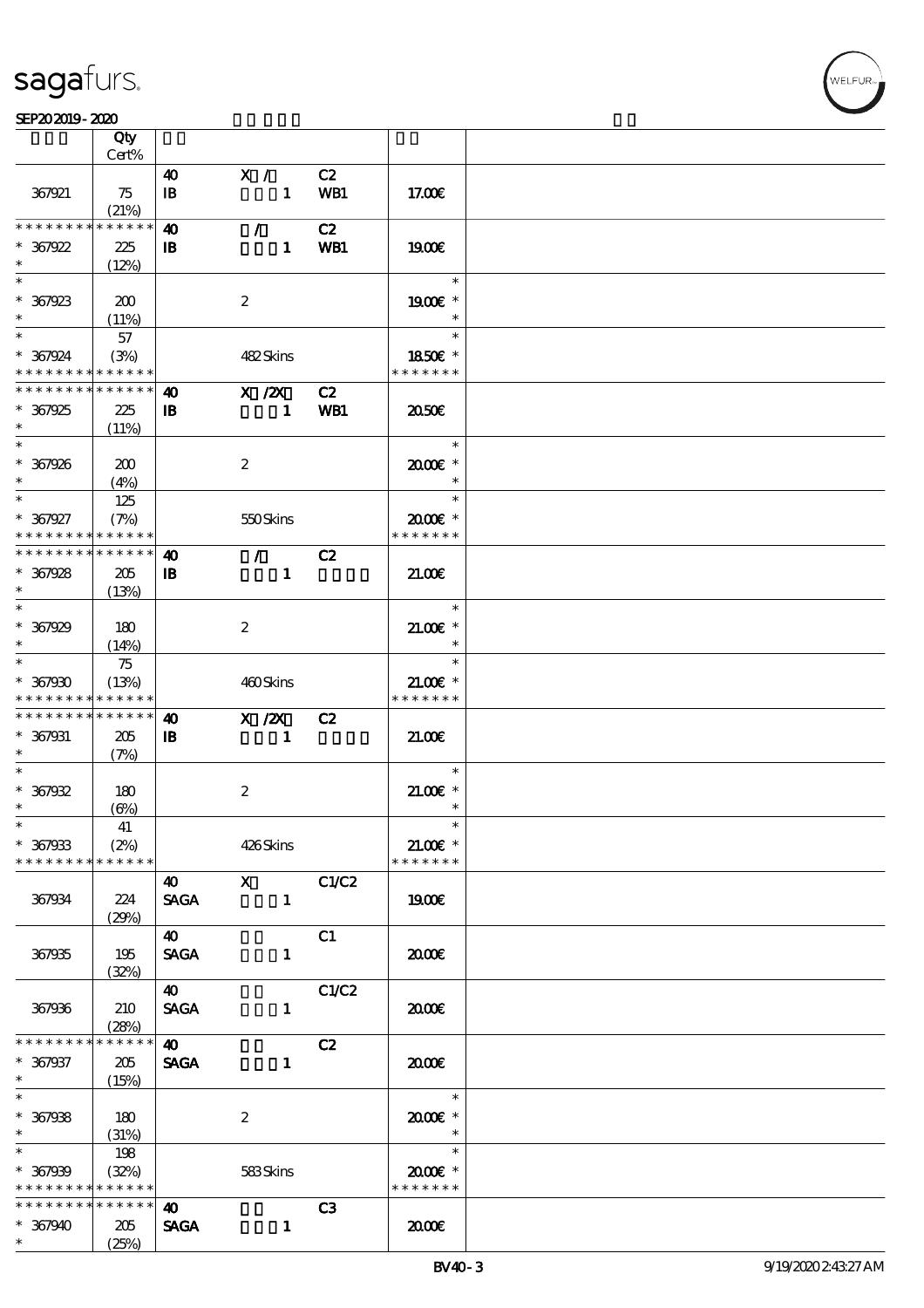#### SEP202019-2020

|                                           | Qty<br>Cert%         |                       |                  |                |                             |  |
|-------------------------------------------|----------------------|-----------------------|------------------|----------------|-----------------------------|--|
| $\ast$                                    |                      |                       |                  |                | $\ast$                      |  |
|                                           | $66\,$               | $\boldsymbol{\omega}$ |                  | C <sub>3</sub> |                             |  |
| $* 367941$<br>* * * * * * * *             | (33%)<br>* * * * * * | <b>SAGA</b>           | $\mathbf{1}$     |                | 1950E *<br>* * * * * * *    |  |
| * * * * * * * *                           | * * * * * *          |                       |                  |                |                             |  |
|                                           |                      | <b>40</b>             |                  | C1             |                             |  |
| $* 367942$<br>$*$ $*$                     | 205                  | <b>SAGA</b>           | $\mathbf{1}$     |                | 22.50E                      |  |
|                                           | (42%)                |                       |                  |                | $\ast$                      |  |
|                                           | $55\,$               |                       |                  |                |                             |  |
| $* 367943$                                | (45%)<br>* * * * * * |                       | 260Skins         |                | 22.50€ *<br>* * * * * * *   |  |
| * * * * * * * *<br>* * * * * * * *        |                      |                       |                  |                |                             |  |
|                                           | $* * * * * * *$      | 40                    |                  | C2             |                             |  |
| $* 367944$<br>$\ast$                      | 205                  | <b>SAGA</b>           | $\mathbf{1}$     |                | 2200                        |  |
|                                           | (27%)                |                       |                  |                | $\ast$                      |  |
|                                           |                      |                       |                  |                |                             |  |
| $* 367945$<br>$\ast$                      | 180                  |                       | $\boldsymbol{2}$ |                | 22.00€ *<br>$\ast$          |  |
|                                           | (19%)                |                       |                  |                | $\ast$                      |  |
|                                           |                      |                       |                  |                |                             |  |
| $* 367946$<br>$\ast$                      | 180                  |                       | 3                |                | 22.00 *<br>$\ast$           |  |
| $\overline{\ast}$                         | (27%)                |                       |                  |                | $\ast$                      |  |
|                                           |                      |                       |                  |                |                             |  |
| $* 367947$<br>$\ast$                      | 180                  |                       | 4                |                | 2200E *<br>$\ast$           |  |
| $\ast$                                    | (18%)                |                       |                  |                | $\ast$                      |  |
|                                           |                      |                       |                  |                |                             |  |
| $* 367948$<br>$\ast$                      | 180                  |                       | $\mathbf{5}$     |                | 22.00€ *<br>$\ast$          |  |
|                                           | (20%)                |                       |                  |                | $\ast$                      |  |
|                                           |                      |                       |                  |                |                             |  |
| $* 367949$<br>$\ast$                      | 180                  |                       | 6                |                | 22.00 *<br>$\ast$           |  |
| $*$                                       | (33%)                |                       |                  |                | $\ast$                      |  |
|                                           |                      |                       |                  |                |                             |  |
| $* 367950$                                | 180                  |                       | $\tau$           |                | 22.00€ *<br>$\ast$          |  |
| $\ast$<br>$\ast$                          | (27%)                |                       |                  |                | $\ast$                      |  |
|                                           |                      |                       |                  |                |                             |  |
| $* 367951$<br>$\ast$                      | 180                  |                       | 8                |                | 22.00€ *<br>$\ast$          |  |
| $*$                                       | (20%)                |                       |                  |                | $\ast$                      |  |
|                                           | 79                   |                       |                  |                |                             |  |
| $* 367952$<br>* * * * * * * * * * * * * * | (27%)                |                       | 1544 Skins       |                | 22.00€ *<br>* * * * * * *   |  |
|                                           |                      |                       |                  |                |                             |  |
|                                           |                      | $\boldsymbol{40}$     |                  | C3             |                             |  |
| 367963                                    | 190                  | <b>SAGA</b>           | $\mathbf{1}$     |                | 2050                        |  |
| * * * * * * * *                           | (23%)<br>* * * * * * | $\boldsymbol{40}$     |                  | C1             |                             |  |
|                                           |                      |                       |                  |                |                             |  |
| $* 367954$<br>$\ast$                      | 205                  | <b>SAGA</b>           | $\mathbf{1}$     |                | 2350E                       |  |
|                                           | (40%)                |                       |                  |                | $\ast$                      |  |
| $* 367955$                                | 180                  |                       | $\boldsymbol{2}$ |                | 2350€ *                     |  |
| $\ast$                                    | (42%)                |                       |                  |                | $\ast$                      |  |
| $\overline{\phantom{0}}$                  |                      |                       |                  |                | $\ast$                      |  |
| $* 367956$                                | 180                  |                       | 3                |                | 2300E *                     |  |
| $\ast$                                    | (30%)                |                       |                  |                | $\ast$                      |  |
| $\ast$                                    |                      |                       |                  |                | $\ast$                      |  |
| $* 367957$                                | 180                  |                       | $\bf{4}$         |                | 2300€ *                     |  |
| $\ast$                                    |                      |                       |                  |                | $\rightarrow$ $\rightarrow$ |  |
| $\overline{\ast}$                         | (33%)                |                       |                  |                | $\ast$                      |  |
| $* 367958$                                | 180                  |                       | $\mathbf{5}$     |                | 2300E *                     |  |
| $\ast$                                    | (37%)                |                       |                  |                | $\overline{\phantom{a}}$    |  |
| $\overline{\phantom{0}}$                  | 91                   |                       |                  |                | $\ast$                      |  |
| $* 367959$                                | (35%)                |                       | 1016Skins        |                | 2300€ *                     |  |
| * * * * * * * *                           | * * * * * *          |                       |                  |                | * * * * * * *               |  |
| * * * * * * * *                           | $* * * * * * *$      | 40                    |                  | C2             |                             |  |
| $* 367900$                                | 180                  | <b>SAGA</b>           | $\mathbf{1}$     |                | 2300E                       |  |
| $\ast$                                    | (33%)                |                       |                  |                |                             |  |
|                                           |                      |                       |                  |                |                             |  |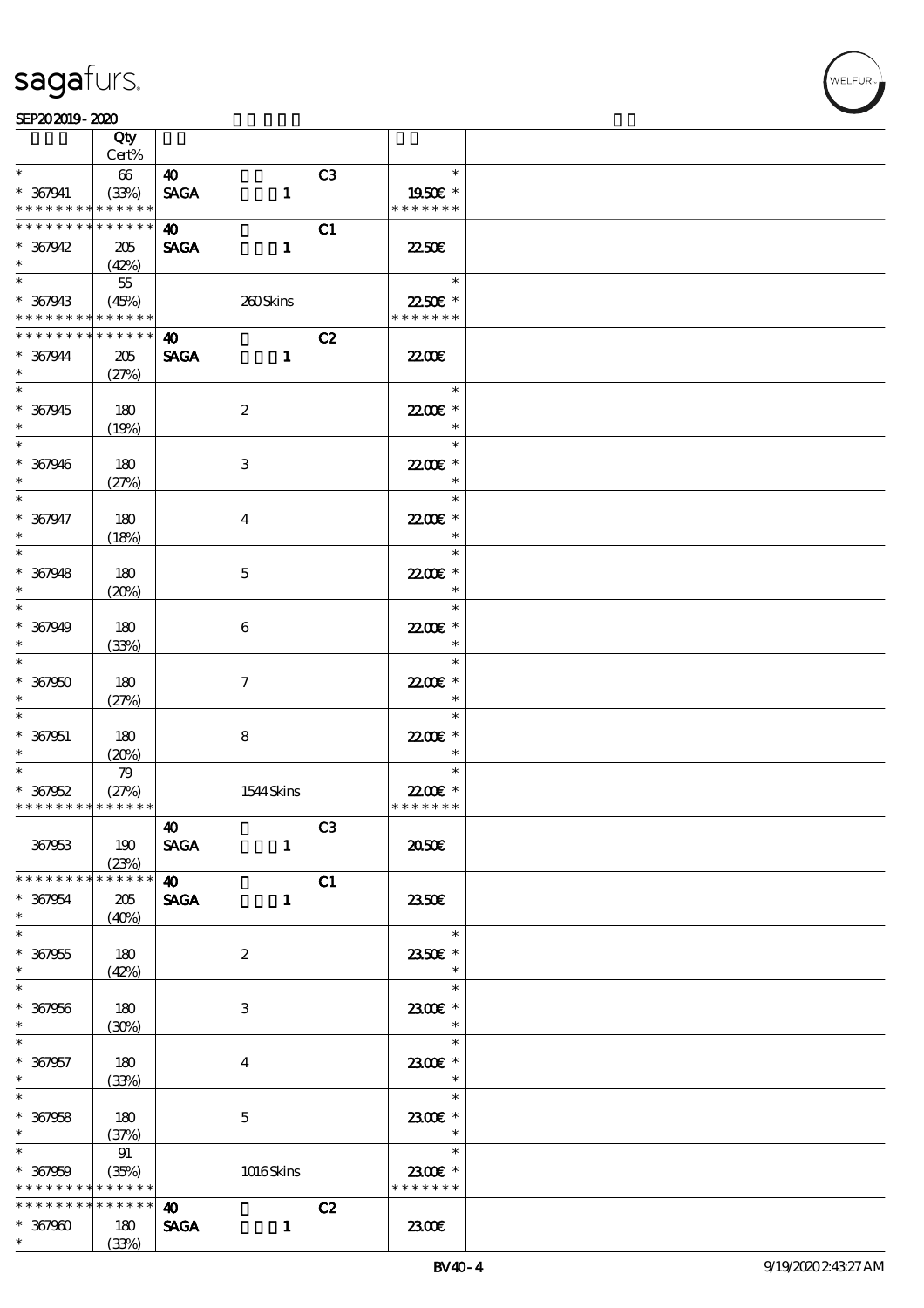

#### SEP202019-2020  $\overline{\mathbf{Q}}$

|                                                  | Qty<br>Cert% |                                                      |                         |  |
|--------------------------------------------------|--------------|------------------------------------------------------|-------------------------|--|
| $\ast$                                           |              |                                                      | $\ast$                  |  |
| $* 367961$<br>$\ast$                             | 180<br>(19%) | 40<br>$\operatorname{\mathsf{SAGA}}$<br>$\mathbf{1}$ | C2<br>2300€ *<br>$\ast$ |  |
| $\overline{\ast}$                                |              |                                                      | $\ast$                  |  |
| $* 367962$<br>$\ast$                             | 180<br>(22%) | $\ensuremath{\mathbf{3}}$                            | 2300€ *<br>$\ast$       |  |
| $\ast$                                           |              |                                                      | $\ast$                  |  |
| $* 367963$<br>$\ast$                             | 180<br>(30%) | $\overline{4}$                                       | 2300€ *<br>$\ast$       |  |
| $\overline{\ast}$                                |              |                                                      | $\ast$                  |  |
| $* 367964$<br>$\ast$                             | 180<br>(21%) | $\mathbf{5}$                                         | 2300€ *<br>$\ast$       |  |
| $\overline{\phantom{0}}$                         |              |                                                      | $\ast$                  |  |
| $* 367905$<br>$\ast$                             | 180<br>(22%) | $\boldsymbol{6}$                                     | 2300€ *<br>$\ast$       |  |
| $\overline{\ast}$                                |              |                                                      | $\ast$                  |  |
| $* 367906$<br>$\ast$                             | 180<br>(22%) | $\tau$                                               | 2300E *<br>$\ast$       |  |
| $\ast$                                           |              |                                                      | $\ast$                  |  |
| $* 367967$<br>$\ast$                             | 180<br>(12%) | 8                                                    | 2300€ *<br>$\ast$       |  |
| $\overline{\phantom{a}}$                         |              |                                                      | $\ast$                  |  |
| $* 367968$<br>$\ast$                             | 180<br>(41%) | $9\phantom{.0}$                                      | 2300€ *<br>$\ast$       |  |
| $\overline{\ast}$                                |              |                                                      | $\ast$                  |  |
| $* 367909$<br>$\ast$                             | 180<br>(18%) | 10                                                   | 2300€ *<br>$\ast$       |  |
| $\ast$                                           |              |                                                      | $\ast$                  |  |
| $* 367970$<br>$\ast$<br>$\overline{\phantom{0}}$ | 180<br>(17%) | $11\,$                                               | 2300€ *                 |  |
|                                                  | 42           |                                                      | $\ast$                  |  |
| $* 367971$                                       | (16%)        | 2022 Skins                                           | 2300€ *                 |  |
| * * * * * * * *                                  | * * * * * *  |                                                      | * * * * * * *           |  |
| * * * * * * * *                                  | $******$     | $\boldsymbol{\omega}$                                | C3                      |  |
| $* 367972$                                       | 205          | <b>SAGA</b><br>$\mathbf{1}$                          | 21.506                  |  |
| $*$                                              | (16%)        |                                                      |                         |  |
| $*$                                              |              |                                                      | $\ast$                  |  |
| $* 367973$<br>$\ast$                             | 180<br>(15%) | $\boldsymbol{2}$                                     | $21.50E$ *              |  |
| $\ast$                                           | 211          |                                                      | $\ast$                  |  |
| $* 367974$                                       | (16%)        | 596Skins                                             | $21.50E$ *              |  |
| * * * * * * * *                                  | * * * * * *  |                                                      | * * * * * * *           |  |
| * * * * * * *                                    | * * * * * *  | $X$ C1<br>$\boldsymbol{\omega}$                      |                         |  |
| $* 367975$                                       | 205          | <b>SAGA</b><br>$\blacksquare$                        | 2450E                   |  |
| $\ast$                                           | (20%)        |                                                      |                         |  |
| $\ast$                                           |              |                                                      | $\ast$                  |  |
| $* 367976$                                       | 180          | $\boldsymbol{2}$                                     | 2500€ *                 |  |
| $\ast$                                           | (33%)        |                                                      |                         |  |
|                                                  |              |                                                      | $\ast$                  |  |
| $* 367977$                                       | 180          | 3                                                    | 2450€ *                 |  |
| $\ast$                                           | (34%)        |                                                      |                         |  |
| $\ast$                                           |              |                                                      | $\ast$                  |  |
| $* 367978$                                       | 180          | 4                                                    | 2450€ *                 |  |
| $\ast$                                           | (27%)        |                                                      | $\ast$                  |  |
| $\ast$                                           |              |                                                      | $\ast$                  |  |
|                                                  |              |                                                      |                         |  |
| $* 367979$<br>$\ast$                             | 180          | $\mathbf 5$                                          | 2450€ *<br>$\ast$       |  |
| $\ast$                                           | (30%)        |                                                      | $\ast$                  |  |
|                                                  | 117          |                                                      |                         |  |
| $* 367980$<br>* * * * * * * *                    | (20%)        | 1042Skins                                            | 2450€ *                 |  |
|                                                  | * * * * * *  |                                                      | * * * * * * *           |  |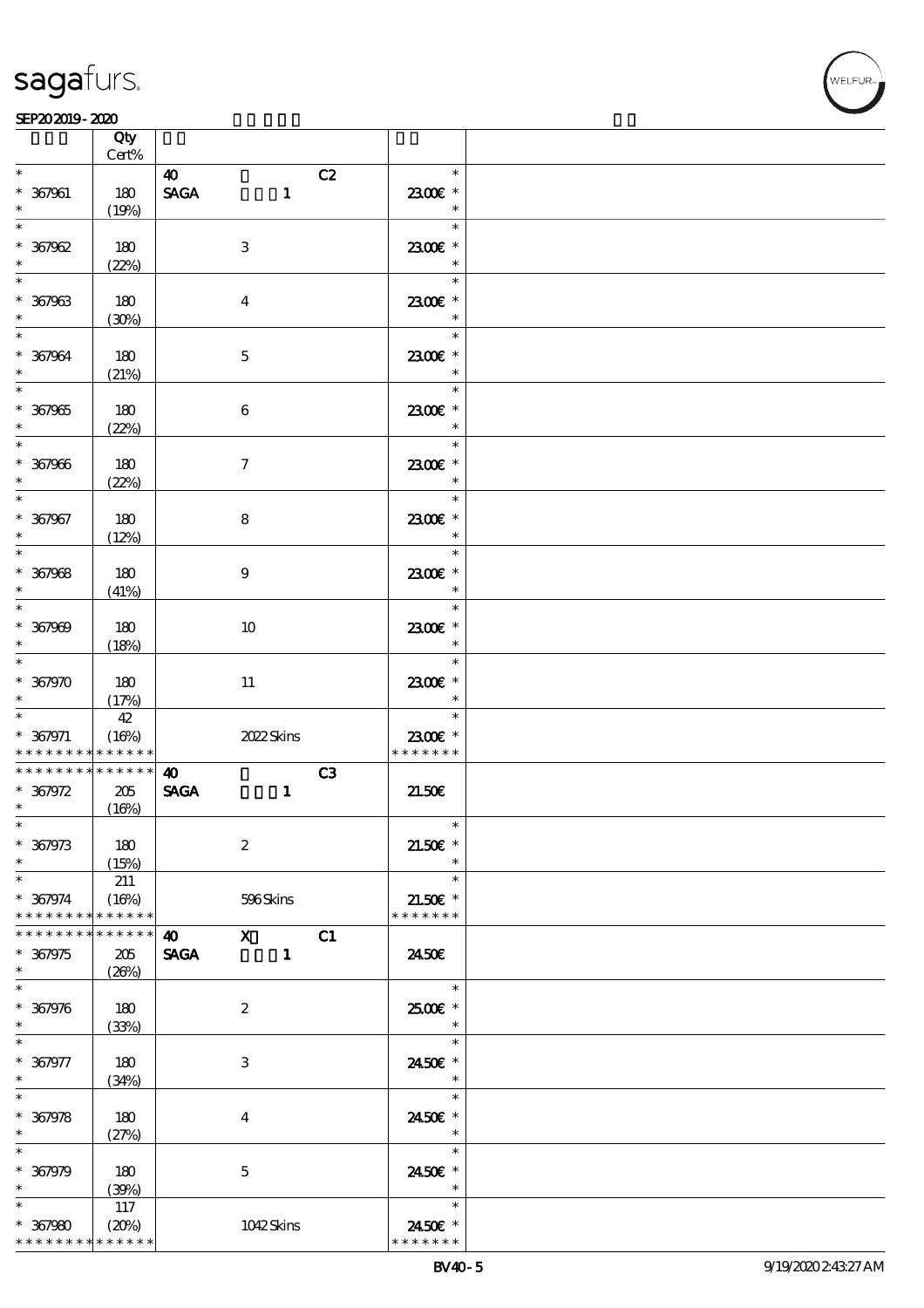|                             | Qty<br>Cert% |                                      |                                                                                                                                                                                                                                                                                                                                                                                                                                                               |                |                      |  |
|-----------------------------|--------------|--------------------------------------|---------------------------------------------------------------------------------------------------------------------------------------------------------------------------------------------------------------------------------------------------------------------------------------------------------------------------------------------------------------------------------------------------------------------------------------------------------------|----------------|----------------------|--|
| * * * * * * * *             | * * * * * *  |                                      | $\mathbf{x}$                                                                                                                                                                                                                                                                                                                                                                                                                                                  |                |                      |  |
| $* 367981$<br>$\ast$        | 180          | $\boldsymbol{\omega}$<br><b>SAGA</b> | $\blacksquare$                                                                                                                                                                                                                                                                                                                                                                                                                                                | C2             | 2450E                |  |
| $\ast$                      | (33%)<br>180 |                                      |                                                                                                                                                                                                                                                                                                                                                                                                                                                               |                | $\ast$               |  |
| $* 367982$                  | $(\Theta\%)$ |                                      |                                                                                                                                                                                                                                                                                                                                                                                                                                                               |                | 2400€ *              |  |
| * * * * * * * *             | * * * * * *  |                                      | 360Skins                                                                                                                                                                                                                                                                                                                                                                                                                                                      |                | * * * * * * *        |  |
|                             | * * * * * *  |                                      |                                                                                                                                                                                                                                                                                                                                                                                                                                                               |                |                      |  |
| * * * * * * *               |              | $\boldsymbol{\omega}$                | $\boldsymbol{\mathrm{X}}$ and $\boldsymbol{\mathrm{X}}$ and $\boldsymbol{\mathrm{X}}$ and $\boldsymbol{\mathrm{X}}$ and $\boldsymbol{\mathrm{X}}$ and $\boldsymbol{\mathrm{X}}$ and $\boldsymbol{\mathrm{X}}$ and $\boldsymbol{\mathrm{X}}$ and $\boldsymbol{\mathrm{X}}$ and $\boldsymbol{\mathrm{X}}$ and $\boldsymbol{\mathrm{X}}$ and $\boldsymbol{\mathrm{X}}$ and $\boldsymbol{\mathrm{X}}$ and $\boldsymbol{\mathrm{X}}$ and $\boldsymbol{\mathrm{X}}$ | C <sub>3</sub> |                      |  |
| $* 367983$                  | 180          | <b>SAGA</b>                          | $\blacksquare$                                                                                                                                                                                                                                                                                                                                                                                                                                                |                | 2250E                |  |
| $\ast$                      | (14%)        |                                      |                                                                                                                                                                                                                                                                                                                                                                                                                                                               |                |                      |  |
| $\ast$                      |              |                                      |                                                                                                                                                                                                                                                                                                                                                                                                                                                               |                | $\ast$               |  |
| $* 367984$                  | 180          |                                      | $\boldsymbol{2}$                                                                                                                                                                                                                                                                                                                                                                                                                                              |                | 2250€ *              |  |
| $\ast$                      | (20%)        |                                      |                                                                                                                                                                                                                                                                                                                                                                                                                                                               |                |                      |  |
| $\overline{\phantom{1}}$    |              |                                      |                                                                                                                                                                                                                                                                                                                                                                                                                                                               |                | $\ast$               |  |
| $* 367985$                  | 180          |                                      | 3                                                                                                                                                                                                                                                                                                                                                                                                                                                             |                | 2250E *              |  |
| $\ast$                      | (22%)        |                                      |                                                                                                                                                                                                                                                                                                                                                                                                                                                               |                | $\ast$               |  |
| $\overline{\ast}$           |              |                                      |                                                                                                                                                                                                                                                                                                                                                                                                                                                               |                | $\ast$               |  |
| $* 367986$                  | 180          |                                      | $\bf{4}$                                                                                                                                                                                                                                                                                                                                                                                                                                                      |                | 2250E *              |  |
| $\ast$                      | (15%)        |                                      |                                                                                                                                                                                                                                                                                                                                                                                                                                                               |                | $\ast$               |  |
| $\ast$                      |              |                                      |                                                                                                                                                                                                                                                                                                                                                                                                                                                               |                | $\ast$               |  |
| $* 367987$                  | 180          |                                      | $\mathbf{5}$                                                                                                                                                                                                                                                                                                                                                                                                                                                  |                | 22.50€ *             |  |
| $\ast$                      | (14%)        |                                      |                                                                                                                                                                                                                                                                                                                                                                                                                                                               |                | $\ast$               |  |
| $\ast$                      | $65\,$       |                                      |                                                                                                                                                                                                                                                                                                                                                                                                                                                               |                | $\ast$               |  |
| $* 367988$                  | (13%)        |                                      | 965Skins                                                                                                                                                                                                                                                                                                                                                                                                                                                      |                | 22.00E *             |  |
| * * * * * * * *             | * * * * * *  |                                      |                                                                                                                                                                                                                                                                                                                                                                                                                                                               |                | * * * * * * *        |  |
|                             |              |                                      |                                                                                                                                                                                                                                                                                                                                                                                                                                                               | C1/C2          |                      |  |
|                             |              | 40                                   |                                                                                                                                                                                                                                                                                                                                                                                                                                                               |                |                      |  |
| 367989                      | 108          | <b>SAGA</b>                          | $\boldsymbol{z}$                                                                                                                                                                                                                                                                                                                                                                                                                                              |                | 2300E                |  |
|                             | (33%)        |                                      |                                                                                                                                                                                                                                                                                                                                                                                                                                                               |                |                      |  |
|                             |              | $\boldsymbol{\omega}$                |                                                                                                                                                                                                                                                                                                                                                                                                                                                               | C1             |                      |  |
| 367990                      | 100          | <b>SAGA</b>                          | $\boldsymbol{z}$                                                                                                                                                                                                                                                                                                                                                                                                                                              |                | 24.00E               |  |
|                             | (31%)        |                                      |                                                                                                                                                                                                                                                                                                                                                                                                                                                               |                |                      |  |
| * * * * * * * *             | * * * * * *  | 40                                   |                                                                                                                                                                                                                                                                                                                                                                                                                                                               | C2             |                      |  |
| $* 367991$                  | 205          | <b>SAGA</b>                          | $\boldsymbol{z}$                                                                                                                                                                                                                                                                                                                                                                                                                                              |                | (240E)               |  |
| $\ast$                      | (29%)        |                                      |                                                                                                                                                                                                                                                                                                                                                                                                                                                               |                |                      |  |
| $\ast$                      | 31           |                                      |                                                                                                                                                                                                                                                                                                                                                                                                                                                               |                | $\ast$               |  |
| $* 367992$                  | (41%)        |                                      | 236Skins                                                                                                                                                                                                                                                                                                                                                                                                                                                      |                | $(2400)$ *           |  |
| * * * * * * * * * * * * * * |              |                                      |                                                                                                                                                                                                                                                                                                                                                                                                                                                               |                | * * * * * * *        |  |
|                             |              | 40                                   | $\sqrt{C3}$                                                                                                                                                                                                                                                                                                                                                                                                                                                   |                |                      |  |
| 367993                      | 104          | <b>SAGA</b>                          | $\boldsymbol{z}$                                                                                                                                                                                                                                                                                                                                                                                                                                              |                | 2300                 |  |
|                             | (40%)        |                                      |                                                                                                                                                                                                                                                                                                                                                                                                                                                               |                |                      |  |
|                             |              | <b>40</b>                            |                                                                                                                                                                                                                                                                                                                                                                                                                                                               | C1             |                      |  |
| 367994                      | 120          | <b>SAGA</b>                          | $\boldsymbol{z}$                                                                                                                                                                                                                                                                                                                                                                                                                                              |                | 2500€                |  |
|                             | (53%)        |                                      |                                                                                                                                                                                                                                                                                                                                                                                                                                                               |                |                      |  |
| * * * * * * *               | * * * * * *  | $\boldsymbol{\omega}$                |                                                                                                                                                                                                                                                                                                                                                                                                                                                               | C2             |                      |  |
| $* 367995$                  | 205          | <b>SAGA</b>                          | $\boldsymbol{z}$                                                                                                                                                                                                                                                                                                                                                                                                                                              |                | $(2500\varepsilon)$  |  |
| $\ast$                      | (20%)        |                                      |                                                                                                                                                                                                                                                                                                                                                                                                                                                               |                |                      |  |
| $\ast$                      |              |                                      |                                                                                                                                                                                                                                                                                                                                                                                                                                                               |                | $\ast$               |  |
| $* 367996$                  | 180          |                                      | $\boldsymbol{z}$                                                                                                                                                                                                                                                                                                                                                                                                                                              |                | $(2500\text{E})*$    |  |
| $\ast$                      | (15%)        |                                      |                                                                                                                                                                                                                                                                                                                                                                                                                                                               |                |                      |  |
| $\ast$                      |              |                                      |                                                                                                                                                                                                                                                                                                                                                                                                                                                               |                | $\ast$               |  |
| $* 367997$                  | 180          |                                      | 3                                                                                                                                                                                                                                                                                                                                                                                                                                                             |                | $(2500)$ *           |  |
| $\ast$                      |              |                                      |                                                                                                                                                                                                                                                                                                                                                                                                                                                               |                |                      |  |
| $\ast$                      | (24%)        |                                      |                                                                                                                                                                                                                                                                                                                                                                                                                                                               |                | $\ast$               |  |
|                             |              |                                      |                                                                                                                                                                                                                                                                                                                                                                                                                                                               |                |                      |  |
| $* 367998$<br>$\ast$        | 180          |                                      | $\boldsymbol{4}$                                                                                                                                                                                                                                                                                                                                                                                                                                              |                | $(2500)$ *<br>$\ast$ |  |
| $\ast$                      | (21%)        |                                      |                                                                                                                                                                                                                                                                                                                                                                                                                                                               |                | $\ast$               |  |
|                             | 117          |                                      |                                                                                                                                                                                                                                                                                                                                                                                                                                                               |                |                      |  |
| $* 367999$                  | (21%)        |                                      | 862Skins                                                                                                                                                                                                                                                                                                                                                                                                                                                      |                | $(2500)$ *           |  |
| * * * * * * * *             | * * * * * *  |                                      |                                                                                                                                                                                                                                                                                                                                                                                                                                                               |                | * * * * * * *        |  |
| * * * * * * *               | * * * * * *  | $\boldsymbol{\omega}$                |                                                                                                                                                                                                                                                                                                                                                                                                                                                               | C3             |                      |  |
| $*36000$                    | 205          | <b>SAGA</b>                          | $\boldsymbol{z}$                                                                                                                                                                                                                                                                                                                                                                                                                                              |                | 2300E                |  |
| $\ast$                      | (25%)        |                                      |                                                                                                                                                                                                                                                                                                                                                                                                                                                               |                |                      |  |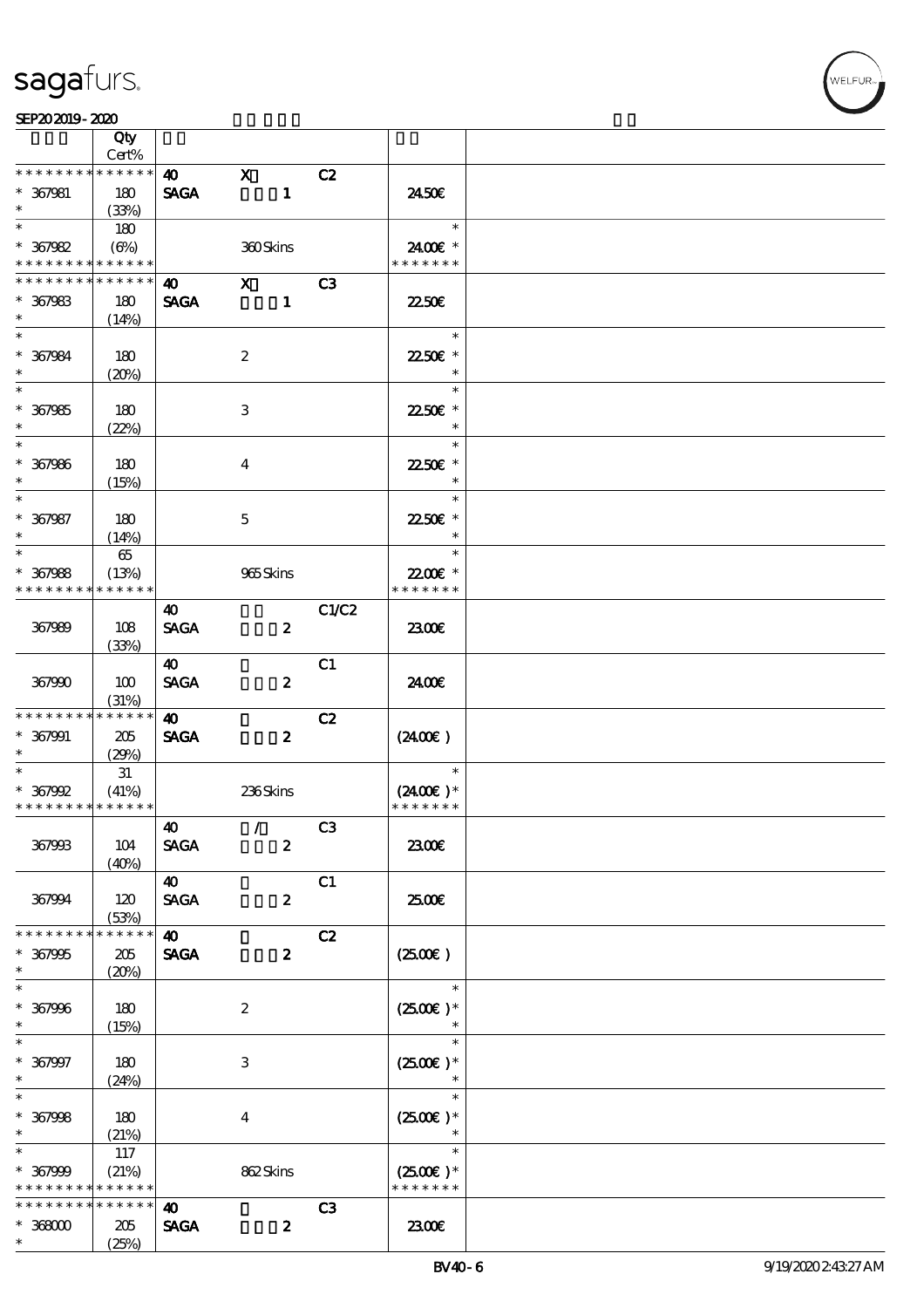|                      | Qty<br>Cert% |                                      |                           |                |                   |  |
|----------------------|--------------|--------------------------------------|---------------------------|----------------|-------------------|--|
| $\ast$               |              |                                      |                           |                | $\ast$            |  |
| $* 368001$<br>$\ast$ | 170<br>(35%) | $\boldsymbol{\omega}$<br><b>SAGA</b> | $\boldsymbol{z}$          | C3             | 2300E *<br>$\ast$ |  |
| $\ast$               | 45           |                                      |                           |                | $\ast$            |  |
| $*36802$             | (42%)        |                                      | 420Skins                  |                | 22.50€ *          |  |
|                      | * * * * * *  |                                      |                           |                | * * * * * * *     |  |
| * * * * * * * *      |              |                                      |                           |                |                   |  |
| * * * * * * * *      | * * * * * *  | $\boldsymbol{40}$                    | $\mathbf{x}$              | C1             |                   |  |
| $*$ 368003           | 205          | <b>SAGA</b>                          | $\boldsymbol{z}$          |                | 2800€             |  |
| $\ast$               | (19%)        |                                      |                           |                |                   |  |
| $\ast$               |              |                                      |                           |                | $\ast$            |  |
|                      |              |                                      |                           |                |                   |  |
| $* 36004$            | 180          |                                      | $\boldsymbol{2}$          |                | 27.50€ *          |  |
|                      | (20%)        |                                      |                           |                | $\ast$            |  |
| $\overline{\ast}$    |              |                                      |                           |                | $\ast$            |  |
| $*$ 368005           | 180          |                                      | 3                         |                | 27.50€ *          |  |
|                      | (21%)        |                                      |                           |                | $\ast$            |  |
|                      |              |                                      |                           |                | $\ast$            |  |
|                      | $72\,$       |                                      |                           |                |                   |  |
| $*368006$            | (22%)        |                                      | 637Skins                  |                | 27.50€ *          |  |
| * * * * * * * *      | * * * * * *  |                                      |                           |                | * * * * * * *     |  |
| * * * * * * * *      | * * * * * *  | $\boldsymbol{\omega}$                | $\mathbf{X}$              | C2             |                   |  |
| $*368007$            | 205          | <b>SAGA</b>                          | $\boldsymbol{z}$          |                | 2650E             |  |
| $\ast$               |              |                                      |                           |                |                   |  |
|                      | (9%)         |                                      |                           |                |                   |  |
|                      |              |                                      |                           |                | $\ast$            |  |
| $* 36008$            | 180          |                                      | $\boldsymbol{2}$          |                | 2650E *           |  |
| $\ast$               | (13%)        |                                      |                           |                | $\ast$            |  |
| $\ast$               |              |                                      |                           |                | $\ast$            |  |
| $* 36009$            | 180          |                                      | $\ensuremath{\mathsf{3}}$ |                | 2650€ *           |  |
| $\ast$               |              |                                      |                           |                | $\ast$            |  |
| $\ast$               | (16%)        |                                      |                           |                |                   |  |
|                      |              |                                      |                           |                | $\ast$            |  |
| $*36000$             | 180          |                                      | $\bf{4}$                  |                | 2650E *           |  |
| $\ast$               | (17%)        |                                      |                           |                | $\ast$            |  |
| $\ast$               |              |                                      |                           |                | $\ast$            |  |
| $* 368011$           | 180          |                                      | $\mathbf{5}$              |                | 2650€ *           |  |
| $\ast$               |              |                                      |                           |                | $\ast$            |  |
| $\ast$               | (13%)        |                                      |                           |                | $\ast$            |  |
|                      |              |                                      |                           |                |                   |  |
| $* 368012$           | 180          |                                      | $\boldsymbol{6}$          |                | 2600E *           |  |
| $\ast$               | (20%)        |                                      |                           |                | $\ast$            |  |
| $\ast$               |              |                                      |                           |                |                   |  |
| * 368013             | 180          |                                      | $\tau$                    |                | 2600€ *           |  |
| $\ast$               | (17%)        |                                      |                           |                |                   |  |
| $\ast$               |              |                                      |                           |                | $\ast$            |  |
|                      |              |                                      |                           |                |                   |  |
| $* 368014$           | 180          |                                      | 8                         |                | 2600E *           |  |
| $\ast$               | (8%)         |                                      |                           |                | $\ast$            |  |
| $\ast$               | 77           |                                      |                           |                | $\ast$            |  |
| * 368015             | (9%)         |                                      | 1542Skins                 |                | 2600E *           |  |
| * * * * * * * *      | * * * * * *  |                                      |                           |                | * * * * * * *     |  |
| * * * * * * *        | * * * * * *  | 40                                   | $\mathbf{X}$              | C <sub>3</sub> |                   |  |
|                      |              |                                      |                           |                |                   |  |
| $* 368016$           | 205          | <b>SAGA</b>                          | $\boldsymbol{z}$          |                | 2450E             |  |
| $\ast$               | (8%)         |                                      |                           |                |                   |  |
| $\ast$               |              |                                      |                           |                | $\ast$            |  |
| $* 368017$           | 180          |                                      | $\boldsymbol{2}$          |                | 2400 £*           |  |
| $\ast$               | (18%)        |                                      |                           |                | $\ast$            |  |
| $\ast$               | 186          |                                      |                           |                | $\ast$            |  |
|                      |              |                                      |                           |                |                   |  |
| $* 368018$           | (29%)        |                                      | 571 Skins                 |                | 2400€ *           |  |
| * * * * * * * *      | * * * * * *  |                                      |                           |                | * * * * * * *     |  |
|                      |              | 40                                   | X /                       | C2             |                   |  |
| 368019               | 162          | IA                                   | $\mathbf{1}$              | WB1            | $(1900\epsilon)$  |  |
|                      | (11%)        |                                      |                           |                |                   |  |
| * * * * * * * *      | * * * * * *  | $\boldsymbol{\omega}$                | $\mathcal{L}$             | C2             |                   |  |
| $*36800$             | 205          | IA                                   | $\mathbf{1}$              | WB1            | 2000              |  |
| $\ast$               |              |                                      |                           |                |                   |  |
|                      | (3%)         |                                      |                           |                |                   |  |

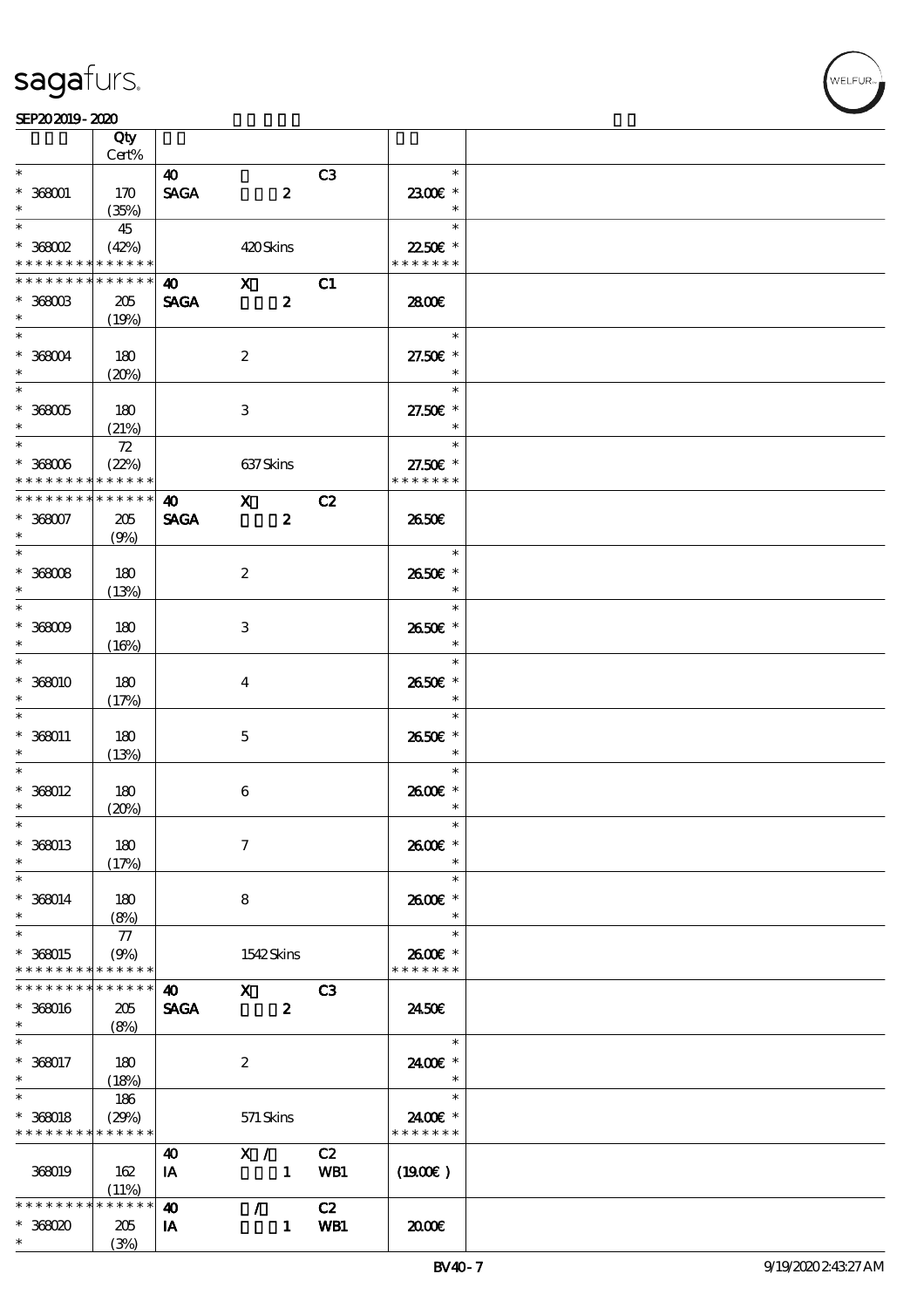#### SEP202019-2020

|                   | Qty<br>Cert%    |                        |                           |     |                        |  |
|-------------------|-----------------|------------------------|---------------------------|-----|------------------------|--|
|                   |                 |                        |                           |     |                        |  |
| $\ast$            |                 | 40                     | $\mathcal{L}$             | C2  | $\ast$                 |  |
| * 368021          | 180             | IA                     | $\mathbf{1}$              | WB1 | $2000$ $*$             |  |
| $\ast$            | $(\Theta)$      |                        |                           |     | $\ast$                 |  |
|                   |                 |                        |                           |     |                        |  |
| $\ast$            |                 |                        |                           |     | $\ast$                 |  |
| $*368022$         | 180             |                        | $\ensuremath{\mathsf{3}}$ |     | 2000E*                 |  |
| $\ast$            | (10%)           |                        |                           |     | $\ast$                 |  |
|                   |                 |                        |                           |     |                        |  |
| $\ast$            |                 |                        |                           |     | $\ast$                 |  |
| $*368023$         | 180             |                        | $\boldsymbol{4}$          |     | 2000E*                 |  |
| $\ast$            |                 |                        |                           |     | $\ast$                 |  |
|                   | (10%)           |                        |                           |     |                        |  |
| $\ast$            | 94              |                        |                           |     | $\ast$                 |  |
| * 368024          | (11%)           |                        | 839Skins                  |     | $2000$ $\varepsilon$ * |  |
| * * * * * * * *   | * * * * * *     |                        |                           |     | * * * * * * *          |  |
| * * * * * * * *   | $* * * * * * *$ |                        |                           |     |                        |  |
|                   |                 | 40                     | $X$ / $ZX$                | C2  |                        |  |
| $*368025$         | 205             | IA                     | $\mathbf{1}$              | WB1 | 21.50E                 |  |
|                   | (5%)            |                        |                           |     |                        |  |
| $\ast$            |                 |                        |                           |     | $\ast$                 |  |
|                   |                 |                        |                           |     |                        |  |
| $*368026$         | 180             |                        | $\boldsymbol{2}$          |     | $21.005*$              |  |
| $\ast$            | (3%)            |                        |                           |     | $\ast$                 |  |
| $*$               |                 |                        |                           |     | $\ast$                 |  |
|                   |                 |                        |                           |     |                        |  |
| * 368027          | 180             |                        | 3                         |     | $21.00$ $*$            |  |
| $\ast$            | (7%)            |                        |                           |     | $\ast$                 |  |
| $\ast$            |                 |                        |                           |     | $\ast$                 |  |
|                   |                 |                        |                           |     |                        |  |
| $*368028$         | 180             |                        | $\bf{4}$                  |     | $21.00E$ *             |  |
| $\ast$            | (3%)            |                        |                           |     | $\ast$                 |  |
| $\ast$            | 124             |                        |                           |     | $\ast$                 |  |
|                   |                 |                        |                           |     |                        |  |
| $*36029$          | (5%)            |                        | 869Skins                  |     | $21.00E*$              |  |
| * * * * * * * *   | * * * * * *     |                        |                           |     | * * * * * * *          |  |
|                   |                 | $\boldsymbol{\omega}$  | $\mathcal{L}$             | C2  |                        |  |
| 368030            | 210             | IA                     | $\boldsymbol{z}$          | WB1 | 2200                   |  |
|                   |                 |                        |                           |     |                        |  |
|                   | (20%)           |                        |                           |     |                        |  |
| * * * * * * * *   | * * * * * *     | $\boldsymbol{\omega}$  | X / ZX                    | C2  |                        |  |
| $\,^*$ 368031     | 205             | IA                     | $\boldsymbol{z}$          | WB1 | 2300E                  |  |
|                   |                 |                        |                           |     |                        |  |
| $\ast$            | (6%)            |                        |                           |     |                        |  |
| $\ast$            |                 |                        |                           |     | $\ast$                 |  |
| $* 36002$         | 180             |                        | $\boldsymbol{2}$          |     | 2300E *                |  |
| $\ast$            |                 |                        |                           |     |                        |  |
|                   | (12%)           |                        |                           |     |                        |  |
| $\ast$            | 190             |                        |                           |     |                        |  |
| $* 36003$         | (17%)           |                        | 575Skins                  |     | 2300€ *                |  |
| * * * * * * * *   | * * * * * *     |                        |                           |     | * * * * * * *          |  |
|                   |                 |                        |                           |     |                        |  |
|                   |                 | 40                     | X /                       | C2  |                        |  |
| 368034            | 147             | IA                     | $\mathbf{1}$              |     | 1850E                  |  |
|                   | (14%)           |                        |                           |     |                        |  |
| * * * * * * * *   | * * * * * *     | $\boldsymbol{\Lambda}$ | $\mathcal{L}$             |     |                        |  |
|                   |                 |                        |                           | C2  |                        |  |
| $* 368035$        | 205             | IA                     | $\mathbf{1}$              |     | 21.00E                 |  |
| $\ast$            | (14%)           |                        |                           |     |                        |  |
| $\overline{\ast}$ |                 |                        |                           |     | $\ast$                 |  |
|                   |                 |                        |                           |     |                        |  |
| $* 36006$         | 180             |                        | $\boldsymbol{2}$          |     | 2050E *                |  |
| $*$               | (15%)           |                        |                           |     | $\ast$                 |  |
|                   |                 |                        |                           |     | $\ast$                 |  |
| $* 368037$        |                 |                        |                           |     |                        |  |
|                   | 180             |                        | 3                         |     | 2050E *                |  |
| $\ast$            | (17%)           |                        |                           |     | $\ast$                 |  |
| $\overline{\ast}$ |                 |                        |                           |     | $\ast$                 |  |
| $*36008$          | 180             |                        | $\bf{4}$                  |     | 2050E *                |  |
| $\ast$            |                 |                        |                           |     | $\ast$                 |  |
|                   | (12%)           |                        |                           |     |                        |  |
| $\overline{\ast}$ |                 |                        |                           |     | $\ast$                 |  |
| $* 368039$        | 180             |                        | $\mathbf{5}$              |     | 2050E *                |  |
| $\ast$            |                 |                        |                           |     | $\ast$                 |  |
|                   | (16%)           |                        |                           |     |                        |  |
| $\ast$            |                 |                        |                           |     | $\ast$                 |  |
| $*368040$         | 180             |                        | $\bf 6$                   |     | 2050E *                |  |
|                   |                 |                        |                           |     |                        |  |
| $\ast$            | (21%)           |                        |                           |     |                        |  |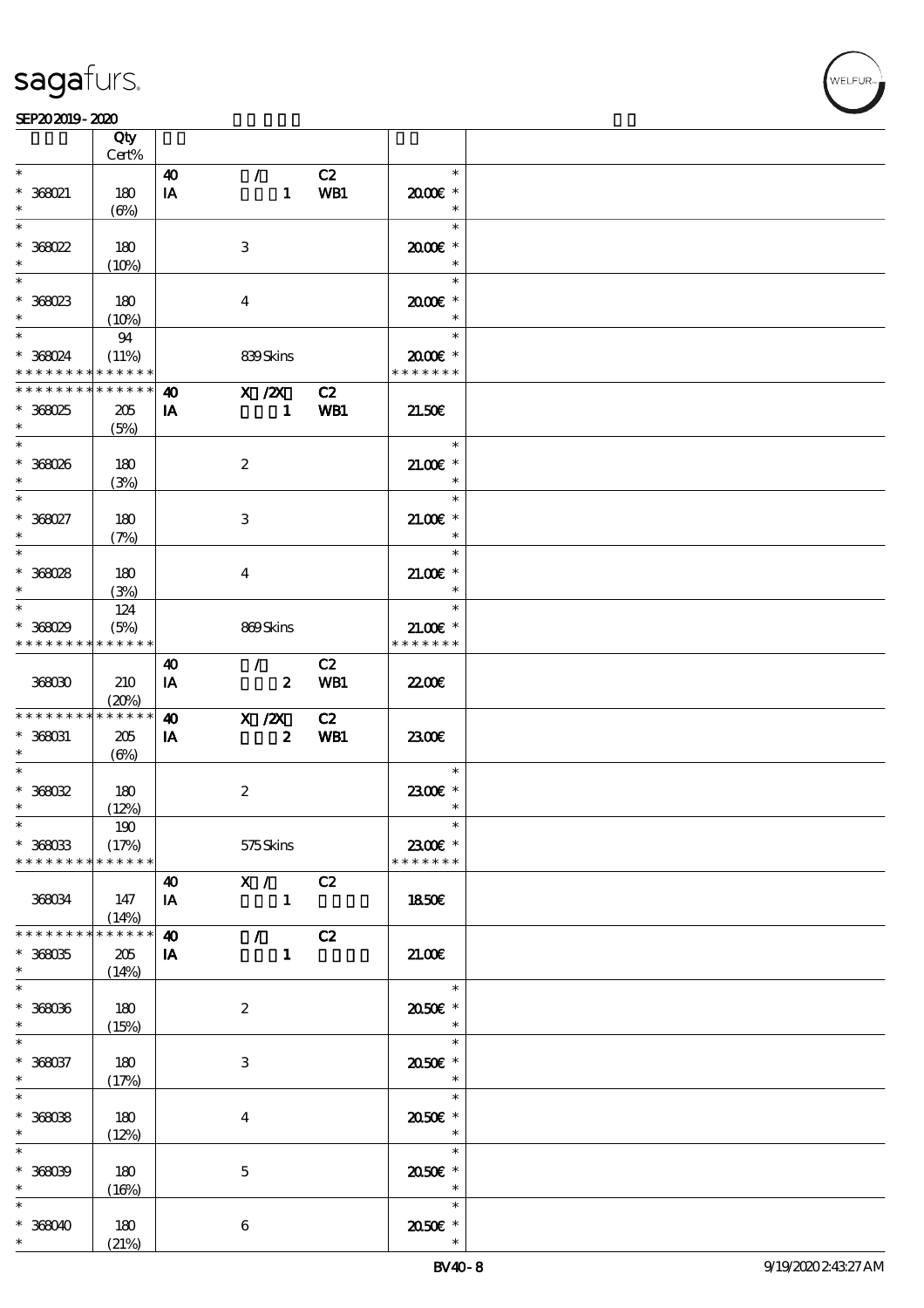|                                                          | Qty<br>$Cert\%$             |                                                      |       |                                     |  |
|----------------------------------------------------------|-----------------------------|------------------------------------------------------|-------|-------------------------------------|--|
| $\ast$                                                   |                             | $\mathcal{T}^{\mathcal{A}}$<br>$\boldsymbol{\omega}$ | C2    | $\ast$                              |  |
| $* 368041$<br>$\ast$                                     | 180<br>(16%)                | IA<br>$\mathbf{1}$                                   |       | 2050€ *<br>$\ast$                   |  |
| $\overline{\ast}$                                        | 180                         |                                                      |       | $\ast$                              |  |
| $* 368042$<br>* * * * * * * * <mark>* * * * * * *</mark> | (10%)                       | 1465Skins                                            |       | 2050E *<br>* * * * * * *            |  |
| * * * * * * * *                                          | * * * * * *                 | $X / ZX$ C <sub>2</sub><br>$\boldsymbol{\omega}$     |       |                                     |  |
| $* 368043$<br>$\ast$                                     | 205<br>(15%)                | IA<br>$\mathbf{1}$                                   |       | <b>2200</b> €                       |  |
| $\ast$<br>$* 368044$<br>$\ast$                           | 180<br>(10%)                | $\boldsymbol{2}$                                     |       | $\ast$<br>22.00€ *<br>$\ast$        |  |
| $\overline{\phantom{0}}$<br>$* 368045$<br>$\ast$         | 180<br>(8%)                 | $\ensuremath{\mathbf{3}}$                            |       | $\ast$<br>22.00€ *<br>$\ast$        |  |
| $\overline{\ast}$<br>$* 368046$<br>$\ast$                | 180<br>(7%)                 | $\boldsymbol{4}$                                     |       | $\ast$<br>22.00E *<br>$\ast$        |  |
| $\ast$<br>$* 368047$<br>$\ast$                           | 180<br>(8%)                 | $\mathbf 5$                                          |       | $\ast$<br>22.00 £*<br>$\ast$        |  |
| $\overline{\ast}$<br>$* 368048$<br>$\ast$                | 180<br>(13%)                | $\boldsymbol{6}$                                     |       | $\ast$<br>22.00€ *<br>$\ast$        |  |
| $\overline{\ast}$<br>$* 368049$<br>$\ast$                | 180<br>(8%)                 | $\tau$                                               |       | $\ast$<br>22.00€ *<br>$\ast$        |  |
| $\ast$<br>$* 368050$<br>$\ast$                           | 180<br>$(\Theta)$           | $\bf 8$                                              |       | $\ast$<br>22.00€ *<br>$\ast$        |  |
| $\ast$<br>$* 368051$<br>$\ast$                           | 180<br>(5%)                 | $\boldsymbol{9}$                                     |       | $\ast$<br>22.00€ *<br>$\ast$        |  |
| $\ast$<br>$* 368052$<br>$\ast$                           | 180<br>(3%)                 | $10$                                                 |       | $\ast$<br>22.00 £*<br>$\ast$        |  |
| $*$<br>$* 36053$<br>$\ast$                               | 180<br>(11%)                | $11\,$                                               |       | $\ast$<br>22.00€ *                  |  |
| $\ast$<br>$* 368054$<br>$\ast$                           | 180<br>(14%)                | $12\,$                                               |       | $\ast$<br>$2200$ £ *<br>$\ast$      |  |
| $\ast$<br>$* 368055$<br>* * * * * * * * * * * * * *      | 114<br>(9%)                 | 2299Skins                                            |       | $\ast$<br>22.00 £*<br>* * * * * * * |  |
| 368056                                                   | 165<br>(47%)                | 40<br><b>SROY</b><br>$\mathbf{1}$                    | C1/C2 | $(2400\varepsilon)$                 |  |
| 368057                                                   | 195<br>(38%)                | $\boldsymbol{\omega}$<br><b>SROY</b><br>$\mathbf{1}$ | C1    | $(2450\epsilon)$                    |  |
| 368058                                                   | 235<br>(33%)                | $\boldsymbol{\omega}$<br><b>SROY</b><br>$\mathbf{1}$ | C1/C2 | $(2400\varepsilon)$                 |  |
| * * * * * * *<br>$* 36059$<br>$\ast$                     | * * * * * *<br>205<br>(45%) | $\boldsymbol{\omega}$<br><b>SROY</b><br>$\mathbf{1}$ | C2    | 2400€                               |  |
| $\ast$<br>$* 36000$<br>$\ast$                            | 180<br>(56%)                | $\boldsymbol{2}$                                     |       | $\ast$<br>2350E *                   |  |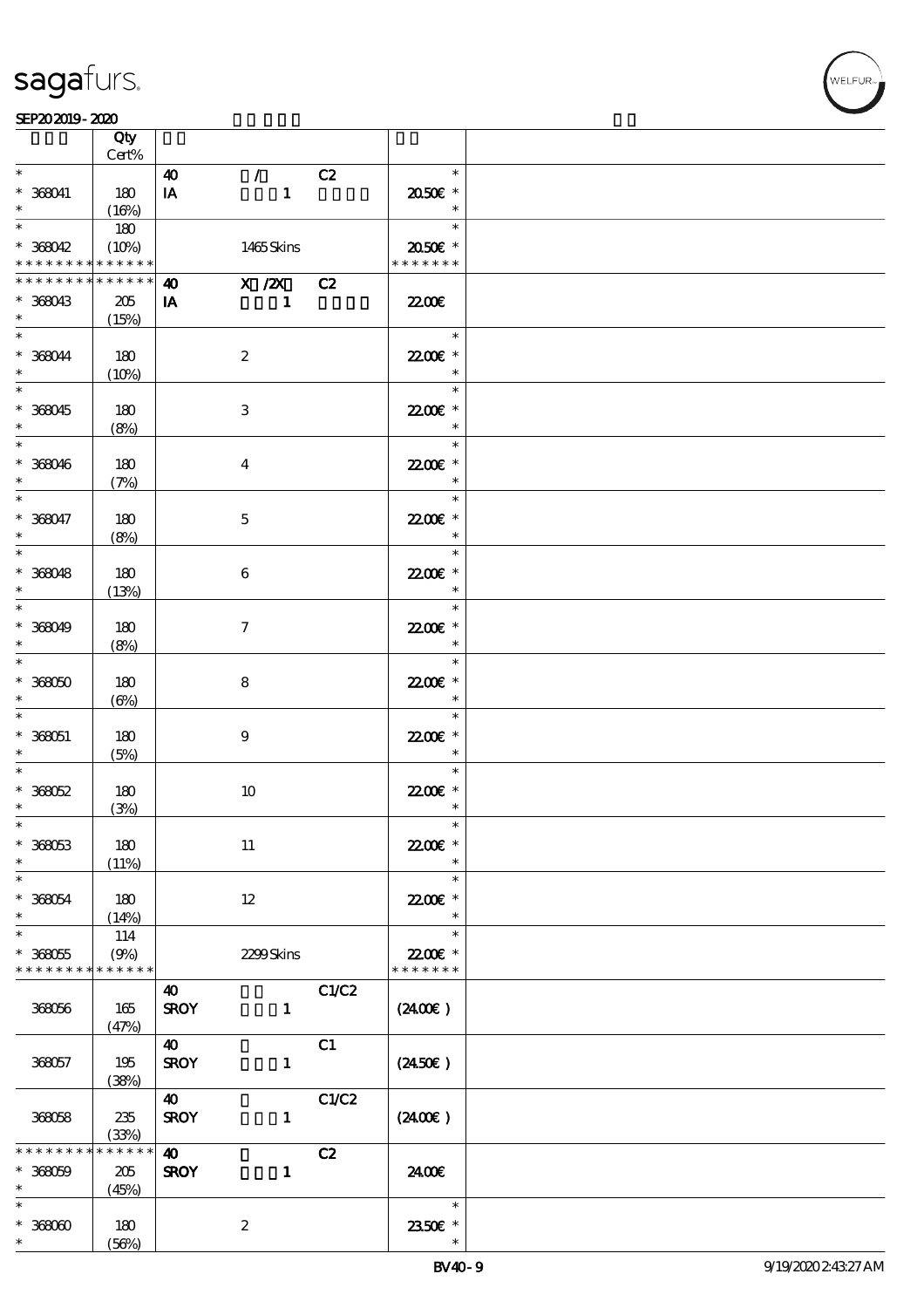$\top$ 

#### $SEP202019 - 2020$

|                          | Qty<br>Cert%         |                       |                  |                |                      |  |
|--------------------------|----------------------|-----------------------|------------------|----------------|----------------------|--|
| $\ast$                   |                      |                       |                  |                | $\ast$               |  |
|                          | 123                  | $\boldsymbol{\omega}$ |                  | C2             |                      |  |
| $* 36001$                | (32%)                | <b>SROY</b>           | $\mathbf{1}$     |                | 2350€ *              |  |
| * * * * * * * *          | * * * * * *          |                       |                  |                | * * * * * * *        |  |
|                          |                      | 40                    |                  | C <sub>3</sub> |                      |  |
| 368062                   | 218                  | <b>SROY</b>           | $\mathbf{1}$     |                | <b>2200</b> €        |  |
|                          | (46%)                |                       |                  |                |                      |  |
| * * * * * * * *          | * * * * * *          | $\boldsymbol{\omega}$ |                  | C1             |                      |  |
| $* 36003$                | 205                  | <b>SROY</b>           | $\mathbf{1}$     |                | 2450E                |  |
| $\ast$                   | (33%)                |                       |                  |                |                      |  |
| $\overline{\phantom{0}}$ |                      |                       |                  |                | $\ast$               |  |
|                          | 180                  |                       |                  |                | 2450€ *              |  |
| $* 368064$<br>$\ast$     |                      |                       | $\boldsymbol{2}$ |                | $\ast$               |  |
| $\overline{\phantom{0}}$ | (64%)                |                       |                  |                |                      |  |
|                          |                      |                       |                  |                | $\ast$               |  |
| $* 36805$                | 180                  |                       | 3                |                | 2450€ *              |  |
| $*$                      | (30%)                |                       |                  |                | $\ast$               |  |
| $\overline{\phantom{a}}$ | 102                  |                       |                  |                | $\ast$               |  |
| $* 36006$                | (28%)                |                       | 667Skins         |                | 2450E *              |  |
| * * * * * * * *          | * * * * * *          |                       |                  |                | * * * * * * *        |  |
| * * * * * * * *          | * * * * * *          | $\boldsymbol{\omega}$ |                  | <b>C1/C2</b>   |                      |  |
| $* 368067$               | 205                  | <b>SROY</b>           | $\mathbf{1}$     |                | (2400)               |  |
| $\ast$                   | (56%)                |                       |                  |                |                      |  |
| $\ast$                   | ${\bf 38}$           |                       |                  |                | $\ast$               |  |
| $* 36008$                |                      |                       |                  |                | $(2400E)*$           |  |
| * * * * * * * *          | (60%)<br>* * * * * * |                       | 243Skins         |                | * * * * * * *        |  |
| * * * * * * * *          | * * * * * *          |                       |                  |                |                      |  |
|                          |                      | $\boldsymbol{\omega}$ |                  | C2             |                      |  |
| $* 368009$               | 180                  | <b>SROY</b>           | $\mathbf{1}$     |                | 2400€                |  |
| $\ast$                   | (48%)                |                       |                  |                |                      |  |
| $\ast$                   |                      |                       |                  |                | $\ast$               |  |
| $* 368070$               | 180                  |                       | $\boldsymbol{2}$ |                | 2400€ *              |  |
| $\ast$                   | (20%)                |                       |                  |                | $\ast$               |  |
| $\ast$                   |                      |                       |                  |                | $\ast$               |  |
| $* 368071$               | 180                  |                       | 3                |                | 2400€ *              |  |
| $\ast$                   | (29%)                |                       |                  |                | $\ast$               |  |
| $\ast$                   |                      |                       |                  |                | $\ast$               |  |
| $* 368072$               | 180                  |                       | $\bf{4}$         |                | 24.00 £*             |  |
| $\ast$                   | (28%)                |                       |                  |                | $\ast$               |  |
| $\ast$                   |                      |                       |                  |                | $\ast$               |  |
| $* 368073$               | 180                  |                       | $\mathbf 5$      |                | 2400€ *              |  |
| $\ast$                   |                      |                       |                  |                | $\ast$               |  |
| $\ast$                   | (17%)                |                       |                  |                | $\ast$               |  |
|                          |                      |                       |                  |                |                      |  |
| $* 368074$               | 180                  |                       | 6                |                | 2400E *              |  |
| $\ast$                   | (20%)                |                       |                  |                | $\ast$               |  |
|                          |                      |                       |                  |                | $\ast$               |  |
| $* 368075$               | 180                  |                       | $\tau$           |                | 2400€ *              |  |
| $\ast$                   | (31%)                |                       |                  |                | $\ast$               |  |
| $\ast$                   |                      |                       |                  |                | $\ast$               |  |
| $* 368076$               | 180                  |                       | 8                |                | 2400€ *              |  |
| $*$                      | (46%)                |                       |                  |                | $\ast$               |  |
| $\ast$                   | 88                   |                       |                  |                | $\ast$               |  |
| $* 368077$               | (46%)                |                       | 1528Skins        |                | 2400€ *              |  |
| * * * * * * * *          | * * * * * *          |                       |                  |                | * * * * * * *        |  |
| * * * * * * * *          | * * * * * *          | $\boldsymbol{\omega}$ |                  | C3             |                      |  |
| $* 368078$               | 205                  | <b>SROY</b>           | $\mathbf{1}$     |                | 2200                 |  |
| $*$                      | (21%)                |                       |                  |                |                      |  |
| $\ast$                   |                      |                       |                  |                | $\ast$               |  |
| $* 368079$               | 180                  |                       | $\boldsymbol{z}$ |                | 22.00€ *             |  |
| $\ast$                   | (51%)                |                       |                  |                | $\ast$               |  |
| $\ast$                   |                      |                       |                  |                | $\ast$               |  |
|                          |                      |                       |                  |                |                      |  |
| $* 36000$<br>$\ast$      | 180                  |                       | 3                |                | $2200$ £ *<br>$\ast$ |  |
|                          | (55%)                |                       |                  |                |                      |  |

 $\overline{\mathbf{r}}$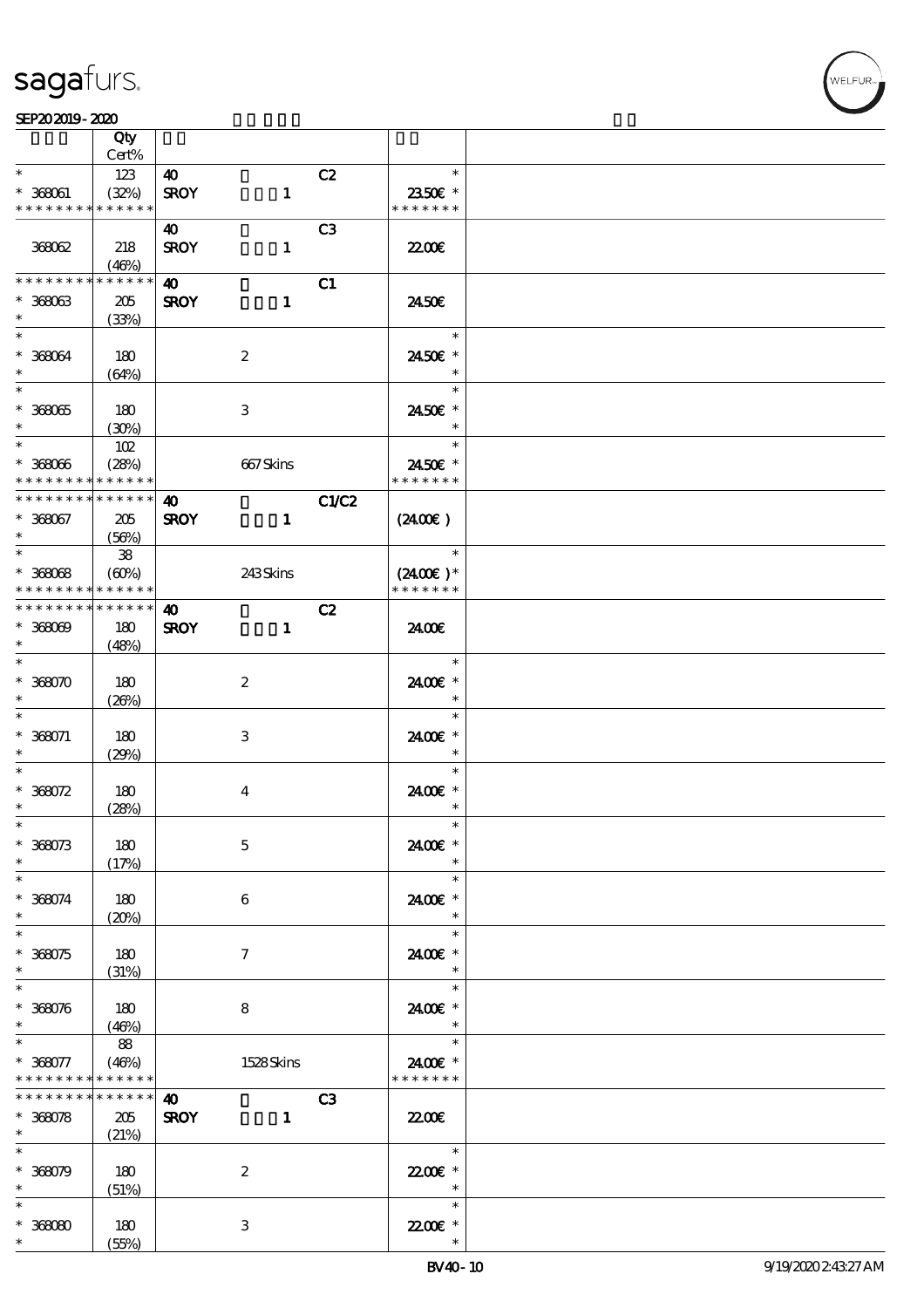|                                                          | Qty<br>Cert%                |                                      |                                                                                                                                                                                                                                                                                                                                                 |                |                                    |  |
|----------------------------------------------------------|-----------------------------|--------------------------------------|-------------------------------------------------------------------------------------------------------------------------------------------------------------------------------------------------------------------------------------------------------------------------------------------------------------------------------------------------|----------------|------------------------------------|--|
| $\ast$                                                   |                             | $\boldsymbol{\omega}$                |                                                                                                                                                                                                                                                                                                                                                 | C <sub>3</sub> | $\ast$                             |  |
| $* 360001$<br>$\ast$                                     | 180<br>(29%)                | <b>SROY</b>                          | $\mathbf{1}$                                                                                                                                                                                                                                                                                                                                    |                | 22.00€ *<br>$\ast$                 |  |
| $\ast$                                                   | 138                         |                                      |                                                                                                                                                                                                                                                                                                                                                 |                | $\ast$                             |  |
| $* 368082$<br>* * * * * * * * <mark>* * * * * * *</mark> | (27%)                       |                                      | 883Skins                                                                                                                                                                                                                                                                                                                                        |                | 22.00€ *<br>* * * * * * *          |  |
| * * * * * * * *                                          | $\ast\ast\ast\ast\ast\ast$  | $\boldsymbol{\omega}$                | $\mathbf{X}$                                                                                                                                                                                                                                                                                                                                    | C1             |                                    |  |
| $* 368083$<br>$\ast$                                     | 205<br>(23%)                | <b>SROY</b>                          | $\mathbf{1}$                                                                                                                                                                                                                                                                                                                                    |                | 2600E                              |  |
| $\overline{\ast}$<br>$* 368084$<br>$\ast$                | 180<br>(36%)                |                                      | $\boldsymbol{2}$                                                                                                                                                                                                                                                                                                                                |                | $\ast$<br>2600€ *<br>$\ast$        |  |
| $\overline{\ast}$<br>$* 368085$<br>$\ast$                | 180<br>(41%)                |                                      | $\,3\,$                                                                                                                                                                                                                                                                                                                                         |                | $\ast$<br>2600€ *<br>$\ast$        |  |
| $* 36006$<br>$\ast$                                      | 180<br>(36%)                |                                      | $\boldsymbol{4}$                                                                                                                                                                                                                                                                                                                                |                | $\ast$<br>2600€ *<br>$\ast$        |  |
| $\ast$<br>$* 368087$<br>$\ast$                           | 180<br>(36%)                |                                      | $\mathbf 5$                                                                                                                                                                                                                                                                                                                                     |                | $\ast$<br>2600€ *<br>$\ast$        |  |
| $\ast$<br>$* 36068$<br>* * * * * * * *                   | 141<br>(24%)<br>* * * * * * |                                      | 1066Skins                                                                                                                                                                                                                                                                                                                                       |                | $\ast$<br>2600€ *<br>* * * * * * * |  |
| * * * * * * * *                                          | ******                      |                                      |                                                                                                                                                                                                                                                                                                                                                 |                |                                    |  |
| $* 368089$<br>$\ast$                                     | 205<br>(5%)                 | <b>SROY</b>                          | $\bullet$ X<br>$\mathbf{1}$                                                                                                                                                                                                                                                                                                                     | C2             | 2650E                              |  |
| $\overline{\ast}$<br>$* 36000$<br>$\ast$                 | 180<br>(10%)                |                                      | $\boldsymbol{2}$                                                                                                                                                                                                                                                                                                                                |                | $\ast$<br>2600E *<br>$\ast$        |  |
| $\overline{\phantom{0}}$<br>$^*$ 368091 $\,$<br>$\ast$   | 180<br>(16%)                |                                      | 3                                                                                                                                                                                                                                                                                                                                               |                | $\ast$<br>2600€ *<br>$\ast$        |  |
| $\ast$<br>$\hspace{0.1cm}^*$ 368092<br>$\ast$            | 180<br>(15%)                |                                      | $\boldsymbol{4}$                                                                                                                                                                                                                                                                                                                                |                | $\ast$<br>2600E *<br>$\ast$        |  |
| $*$<br>$* 368003$<br>$\ast$                              | 180<br>(24%)                |                                      | $\mathbf 5$                                                                                                                                                                                                                                                                                                                                     |                | $\ast$<br>2600€ *                  |  |
| $\ast$<br>$* 36004$<br>* * * * * * * *                   | 158<br>(16%)<br>* * * * * * |                                      | 1083Skins                                                                                                                                                                                                                                                                                                                                       |                | $\ast$<br>2600E *<br>* * * * * * * |  |
| * * * * * * *<br>$* 368005$<br>$\ast$                    | * * * * * *<br>205<br>(25%) | $\boldsymbol{\omega}$<br><b>SROY</b> | $\mathbf X$ and $\mathbf X$ and $\mathbf X$ and $\mathbf X$ and $\mathbf X$ and $\mathbf X$ and $\mathbf X$ and $\mathbf X$ and $\mathbf X$ and $\mathbf X$ and $\mathbf X$ and $\mathbf X$ and $\mathbf X$ and $\mathbf X$ and $\mathbf X$ and $\mathbf X$ and $\mathbf X$ and $\mathbf X$ and $\mathbf X$ and $\mathbf X$ and<br>$\mathbf{1}$ | C3             | 2300E                              |  |
| $\ast$<br>$* 36006$<br>$\ast$                            | 180<br>(25%)                |                                      | $\boldsymbol{2}$                                                                                                                                                                                                                                                                                                                                |                | $\ast$<br>2300€ *<br>$\ast$        |  |
| $\ast$<br>$^*$ 368097 $\,$<br>$\ast$                     | 180<br>(57%)                |                                      | $\,3\,$                                                                                                                                                                                                                                                                                                                                         |                | $\ast$<br>2300E *<br>$\ast$        |  |
| $\ast$<br>$* 36808$<br>$\ast$                            | 180<br>(39%)                |                                      | $\boldsymbol{4}$                                                                                                                                                                                                                                                                                                                                |                | $\ast$<br>2300E *<br>$\ast$        |  |
| $\ast$<br>$* 36809$<br>$\ast$                            | 180<br>(31%)                |                                      | $\bf 5$                                                                                                                                                                                                                                                                                                                                         |                | $\ast$<br>2300€ *<br>$\ast$        |  |
| $\ast$<br>$*368100$<br>$\ast$                            | 180<br>(20%)                |                                      | 6                                                                                                                                                                                                                                                                                                                                               |                | $\ast$<br>2300 £*                  |  |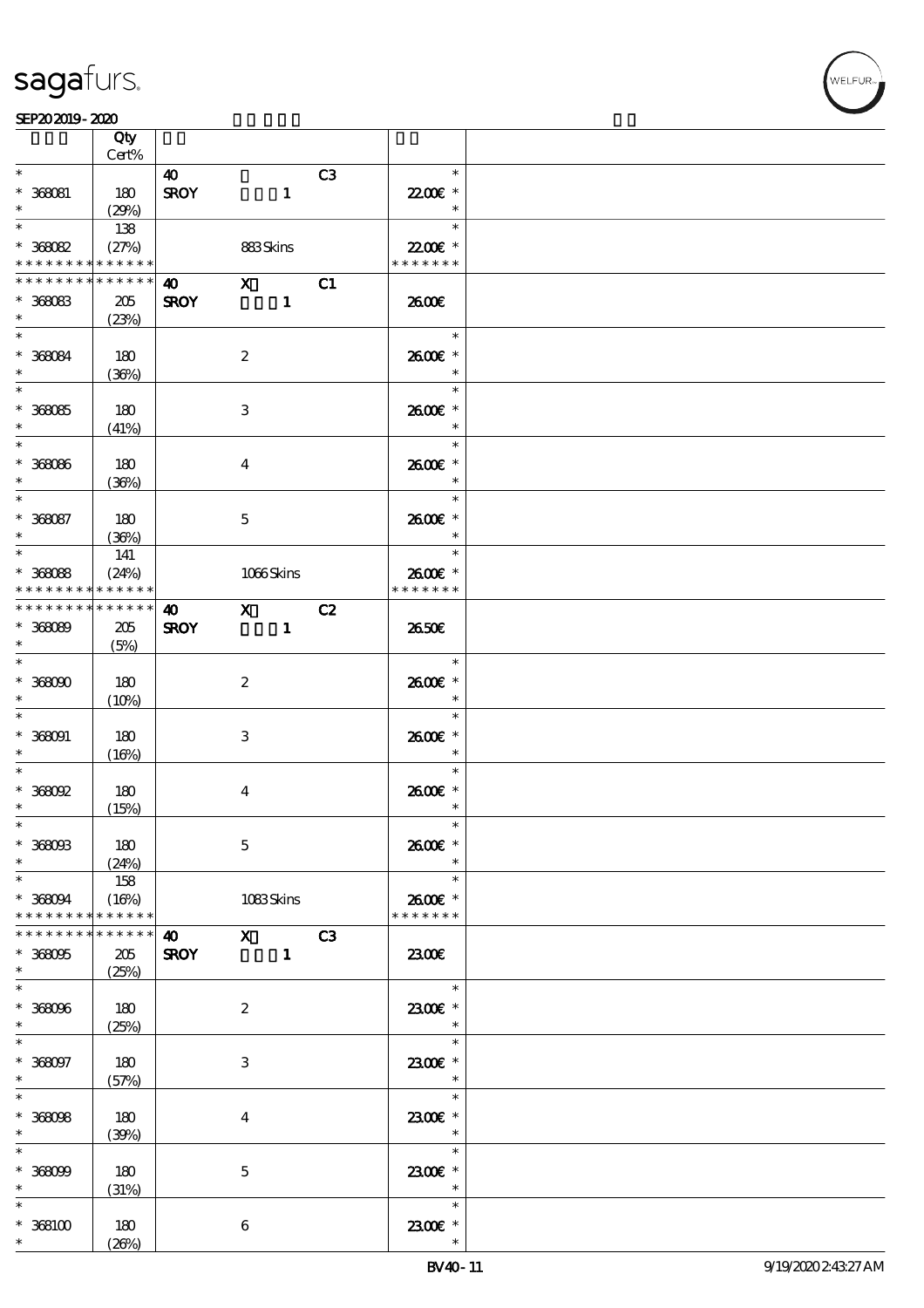#### SEP202019-2020

|                                          | Qty         |                       |                           |                |               |  |
|------------------------------------------|-------------|-----------------------|---------------------------|----------------|---------------|--|
|                                          | Cert%       |                       |                           |                |               |  |
| $\ast$                                   | 152         | 40                    | $\mathbf X$               | C3             | $\ast$        |  |
| $* 368101$                               | (28%)       | <b>SROY</b>           | $\mathbf{1}$              |                | 2300€ *       |  |
| * * * * * * * * <mark>* * * * * *</mark> |             |                       |                           |                | * * * * * * * |  |
| * * * * * * * *                          | * * * * * * | $\boldsymbol{\omega}$ | $\boldsymbol{\mathsf{z}}$ | C2             |               |  |
| $*$ 368102                               | 205         | <b>SROY</b>           | $\mathbf{1}$              |                | 2650E         |  |
| $\ast$                                   | (7%)        |                       |                           |                |               |  |
| $\ast$                                   |             |                       |                           |                | $\ast$        |  |
| $^*$ 368103 $\,$                         | $180$       |                       | $\boldsymbol{2}$          |                | 2650€ *       |  |
| $\ast$                                   | (7%)        |                       |                           |                | $\ast$        |  |
| $\ast$                                   |             |                       |                           |                | $\ast$        |  |
| $* 368104$                               | 180         |                       | $\ensuremath{\mathbf{3}}$ |                | 2650€ *       |  |
| $\ast$                                   | (18%)       |                       |                           |                | $\ast$        |  |
| $\ast$                                   | 114         |                       |                           |                | $\ast$        |  |
| $* 368105$                               | (18%)       |                       | 679Skins                  |                | 2650€ *       |  |
| * * * * * * * *                          | * * * * * * |                       |                           |                | * * * * * * * |  |
|                                          |             | 40                    | $\boldsymbol{\mathsf{X}}$ | C <sub>3</sub> |               |  |
| 368106                                   | 202         | <b>SROY</b>           | $\mathbf{1}$              |                | 2400€         |  |
|                                          | (12%)       |                       |                           |                |               |  |
|                                          |             | $\boldsymbol{\omega}$ |                           | C1/C2          |               |  |
| 368107                                   | 85          | <b>SROY</b>           | $\boldsymbol{z}$          |                | (2500)        |  |
|                                          | (60%)       |                       |                           |                |               |  |
|                                          |             | 40                    | $\mathcal{L}$             | C1/C2          |               |  |
| 368108                                   | 124         | <b>SROY</b>           | $\boldsymbol{z}$          |                | (2500)        |  |
|                                          | (47%)       |                       |                           |                |               |  |
|                                          |             | 40                    |                           | C1             |               |  |
| 368109                                   | 224         | <b>SROY</b>           | $\boldsymbol{z}$          |                | 2500€         |  |
|                                          | (58%)       |                       |                           |                |               |  |
| * * * * * * * *                          | * * * * * * | $\boldsymbol{\omega}$ |                           | C2             |               |  |
| $* 368110$                               | 205         | <b>SROY</b>           | $\boldsymbol{z}$          |                | 2500          |  |
| $\ast$                                   | (51%)       |                       |                           |                |               |  |
| $\ast$                                   | 109         |                       |                           |                | $\ast$        |  |
| $* 368111$                               | (50%)       |                       | 314Skins                  |                | 2500€ *       |  |
| * * * * * * * * * * * * * *              |             |                       |                           |                | * * * * * * * |  |
|                                          |             | $\boldsymbol{\omega}$ | $\mathbf{x}$              | C1/C2          |               |  |
| 368112                                   | 242         | <b>SROY</b>           | $\boldsymbol{2}$          |                | (300)         |  |
|                                          | (20%)       |                       |                           |                |               |  |

WELFUR-<br>NELFUR-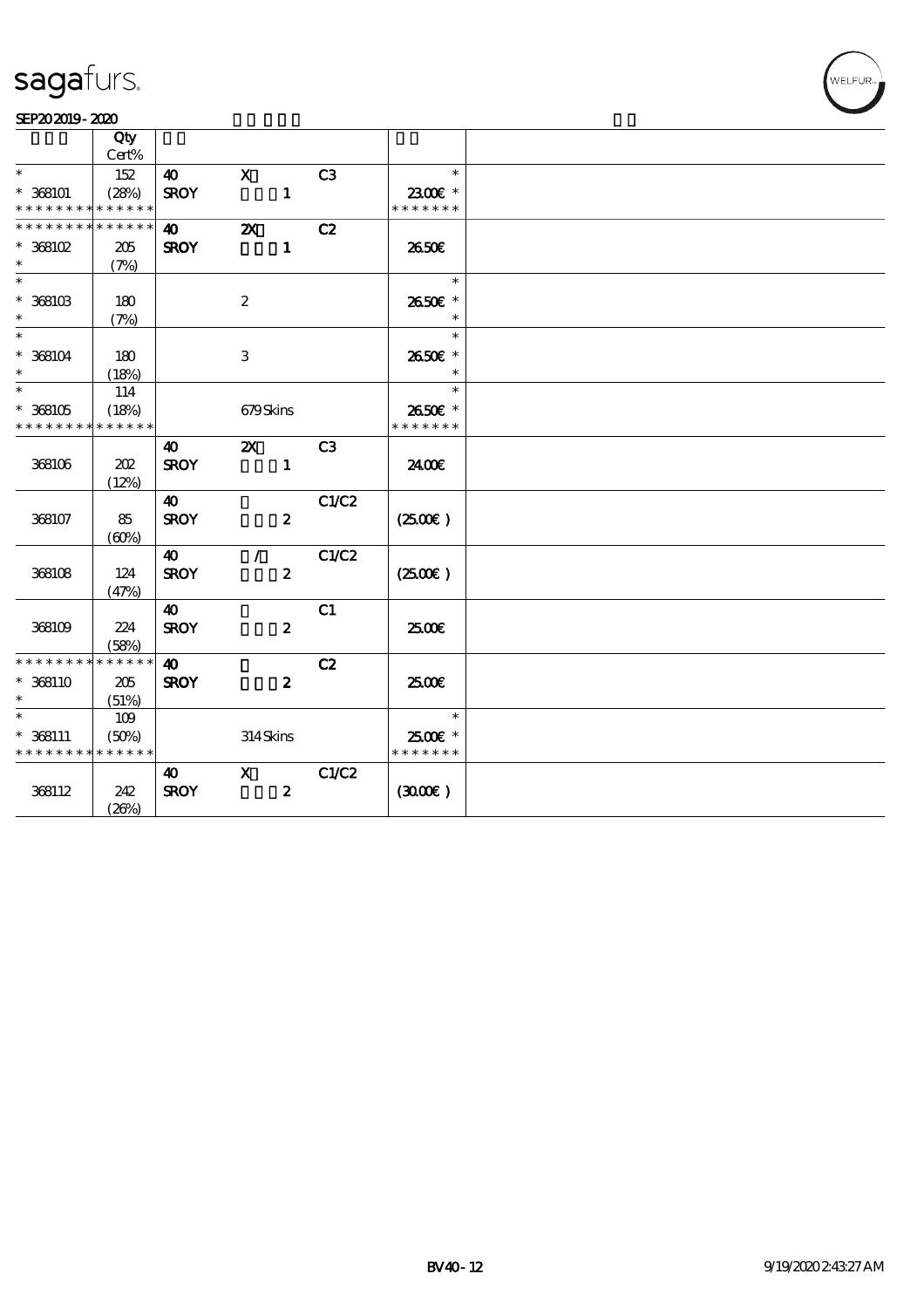#### SEP202019-2020

|                      | Qty<br>$Cert\%$ |                                          |                                           |                |                      |  |
|----------------------|-----------------|------------------------------------------|-------------------------------------------|----------------|----------------------|--|
|                      |                 |                                          |                                           |                |                      |  |
| 368141               | 145             | $\boldsymbol{\mathfrak{D}}$<br>${\bf s}$ | $\boldsymbol{\mathsf{Z}}$<br>$\mathbf{1}$ | C1/C2          | <b>1600€</b>         |  |
|                      | (16%)           |                                          |                                           |                |                      |  |
| 368142               | 130             | $\boldsymbol{\mathfrak{D}}$<br>${\bf s}$ | $\mathbf X$<br>$\mathbf{1}$               | C1             | 1650€                |  |
|                      | (23%)           |                                          |                                           |                |                      |  |
|                      |                 | $\boldsymbol{\mathfrak{D}}$              | $\boldsymbol{\mathsf{X}}$                 | C2             |                      |  |
| 368143               | 232<br>(19%)    | ${\bf S\hspace{-.075ex}I}$               | $\mathbf{1}$                              |                | 1650€                |  |
|                      |                 | $\boldsymbol{\mathfrak{D}}$              | $X$ $X$                                   | C3             |                      |  |
| 368144               | 134<br>(50%)    | ${\bf s}$                                | $\mathbf{1}$                              |                | 1500€                |  |
|                      |                 | $\boldsymbol{\mathfrak{D}}$              |                                           | C1             |                      |  |
| 368145               | 217             | ${\bf S}$                                | $\mathbf{1}$                              |                | (1800)               |  |
|                      | (20%)           |                                          |                                           |                |                      |  |
|                      |                 | $\boldsymbol{\mathfrak{D}}$              |                                           | C1/C2          |                      |  |
| 368146               | 166<br>(22%)    | ${\bf s}$                                | $\mathbf{1}$                              |                | (1800E)              |  |
| * * * * * * * *      | * * * * * *     | $\boldsymbol{\mathfrak{D}}$              |                                           | C2             |                      |  |
| $* 368147$<br>$\ast$ | 245<br>(31%)    | ${\bf s}$                                | $\mathbf{1}$                              |                | 17.50€               |  |
| $\ast$               |                 |                                          |                                           |                | $\ast$               |  |
| $* 368148$           | 220             |                                          | $\boldsymbol{2}$                          |                | 17.00€ *             |  |
| $\ast$               | (13%)           |                                          |                                           |                | $\ast$               |  |
| $\ast$               | $111\,$         |                                          |                                           |                | $\ast$               |  |
| $* 368149$           | (8%)            |                                          | 576Skins                                  |                | 17.00 £*             |  |
| * * * * * * * *      | * * * * * *     |                                          |                                           |                | * * * * * * *        |  |
|                      |                 | $\boldsymbol{\mathfrak{D}}$              |                                           | C3             |                      |  |
| 368150               | 242             | ${\bf s}$                                | $\mathbf{1}$                              |                | <b>1650€</b>         |  |
|                      | (40%)           |                                          |                                           |                |                      |  |
|                      |                 | $\boldsymbol{\mathfrak{D}}$              |                                           | C1             |                      |  |
| 368151               | 99              | ${\bf S}$                                | $\mathbf{1}$                              |                | $(1950\epsilon)$     |  |
|                      | (31%)           |                                          |                                           |                |                      |  |
|                      |                 | $\boldsymbol{\mathfrak{D}}$              |                                           | C2             |                      |  |
| 368152               | 206             | ${\bf s}$                                | $\mathbf{1}$                              |                | (1900)               |  |
|                      | (25%)           |                                          |                                           |                |                      |  |
|                      |                 | $\boldsymbol{\mathfrak{D}}$              |                                           | C <sub>3</sub> |                      |  |
| 368153               | 199<br>(21%)    | ${\bf s}$                                | $\mathbf{1}$                              |                | 17.00€               |  |
| * * * * * * * *      | * * * * * *     | $\boldsymbol{\mathfrak{D}}$              |                                           | C1             |                      |  |
| $* 368154$           | 245             | ${\bf s}$                                | $\mathbf{1}$                              |                | 2000€                |  |
| $\ast$               | (28%)           |                                          |                                           |                |                      |  |
| $\ast$               | $98\,$          |                                          |                                           |                | $\ast$               |  |
| $* 368155$           | (28%)           |                                          | 343Skins                                  |                | 1950E *              |  |
| * * * * * * * *      | * * * * * *     |                                          |                                           |                | * * * * * * *        |  |
| * * * * * * *        | * * * * * *     | $\boldsymbol{\mathfrak{D}}$              |                                           | C2             |                      |  |
| $* 368156$           | 245             | ${\bf s}$                                | $\mathbf{1}$                              |                | (200E)               |  |
| $\ast$               | (17%)           |                                          |                                           |                |                      |  |
| $\ast$               |                 |                                          |                                           |                | $\ast$               |  |
| $* 368157$           | 220             |                                          | $\boldsymbol{2}$                          |                | $(2000\varepsilon)*$ |  |
| $\ast$               | (19%)           |                                          |                                           |                |                      |  |
| $\ast$               |                 |                                          |                                           |                | $\ast$               |  |
| $* 368158$           | 220             |                                          | $\,3$                                     |                | $(2000)$ *           |  |
| $\ast$               | (25%)           |                                          |                                           |                |                      |  |
| $\ast$               |                 |                                          |                                           |                | $\ast$               |  |
| $* 368159$           | 220             |                                          | $\boldsymbol{4}$                          |                | $(2000)$ *           |  |
| $\ast$               | (23%)           |                                          |                                           |                |                      |  |
| $\ast$               |                 |                                          |                                           |                | $\ast$               |  |
| $* 368160$           | 220             |                                          | $\bf 5$                                   |                | $(200E)*$            |  |
| $\ast$               | (15%)           |                                          |                                           |                |                      |  |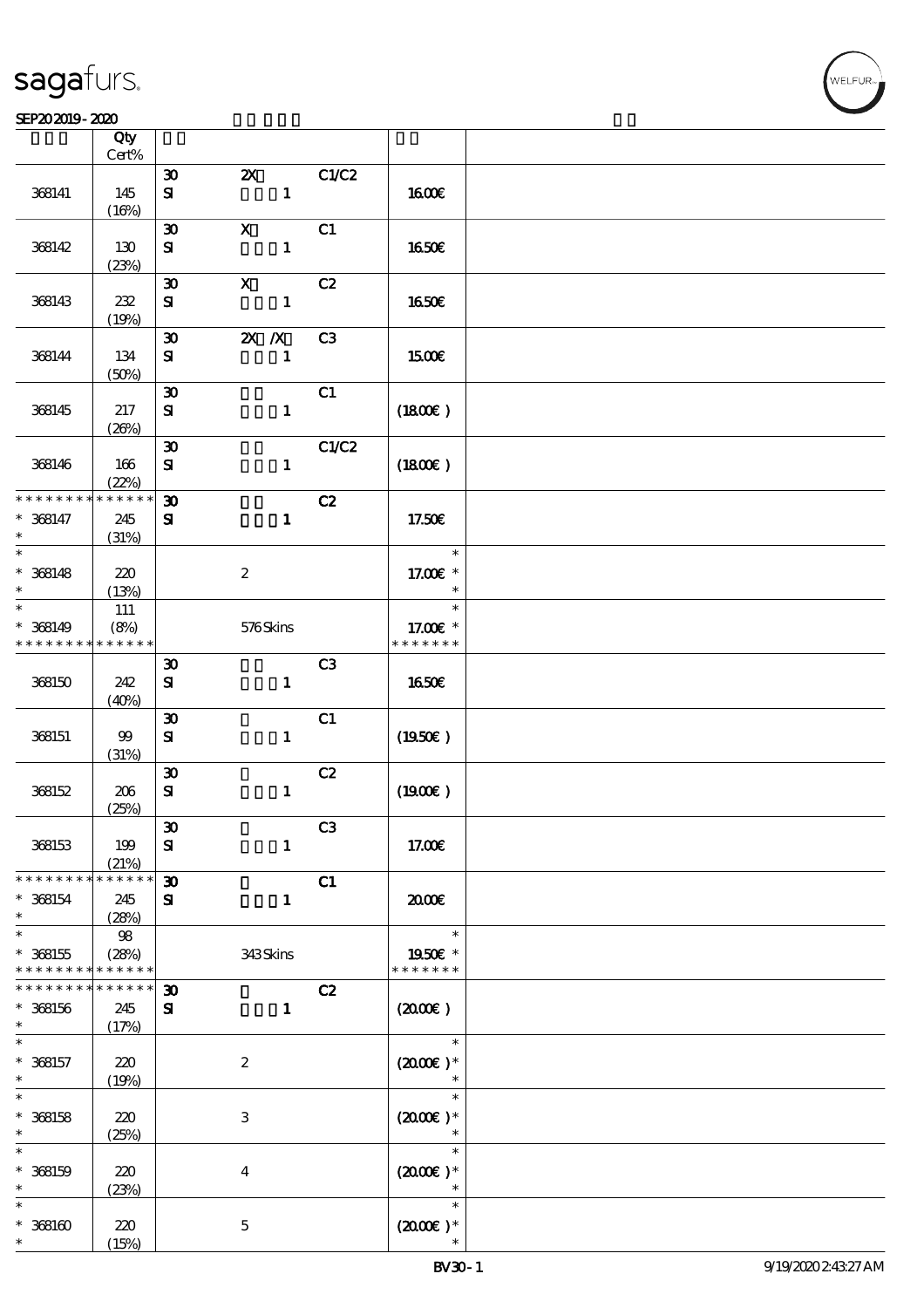#### $SEP202019 - 2020$

|                                            | Qty<br>Cert%    |                             |                                                                                                                                                                                                                                                                                                                                 |              |                |                      |  |
|--------------------------------------------|-----------------|-----------------------------|---------------------------------------------------------------------------------------------------------------------------------------------------------------------------------------------------------------------------------------------------------------------------------------------------------------------------------|--------------|----------------|----------------------|--|
| $\ast$                                     |                 |                             |                                                                                                                                                                                                                                                                                                                                 |              |                | $\ast$               |  |
|                                            | 74              | $\boldsymbol{\mathfrak{D}}$ |                                                                                                                                                                                                                                                                                                                                 |              | C2             |                      |  |
| $* 368161$                                 | (6%)            | ${\bf s}$                   |                                                                                                                                                                                                                                                                                                                                 | $\mathbf{1}$ |                | $(2000\varepsilon)*$ |  |
| * * * * * * * * <mark>* * * * * * *</mark> |                 |                             |                                                                                                                                                                                                                                                                                                                                 |              |                | * * * * * * *        |  |
| * * * * * * * *                            | $* * * * * * *$ | $\boldsymbol{\mathfrak{D}}$ |                                                                                                                                                                                                                                                                                                                                 |              | C <sub>3</sub> |                      |  |
| $*368162$                                  | 245             | ${\bf s}$                   |                                                                                                                                                                                                                                                                                                                                 | $\mathbf{1}$ |                | 17.50€               |  |
| $\ast$                                     | (16%)           |                             |                                                                                                                                                                                                                                                                                                                                 |              |                |                      |  |
|                                            |                 |                             |                                                                                                                                                                                                                                                                                                                                 |              |                | $\ast$               |  |
|                                            |                 |                             |                                                                                                                                                                                                                                                                                                                                 |              |                |                      |  |
| $* 368163$                                 | 220             |                             | $\boldsymbol{2}$                                                                                                                                                                                                                                                                                                                |              |                | 17.00 £*             |  |
| $\ast$                                     | (12%)           |                             |                                                                                                                                                                                                                                                                                                                                 |              |                | $\ast$               |  |
| $*$                                        | 153             |                             |                                                                                                                                                                                                                                                                                                                                 |              |                | $\ast$               |  |
| $* 368164$                                 | (16%)           |                             | 618Skins                                                                                                                                                                                                                                                                                                                        |              |                | 17.00€ *             |  |
| * * * * * * * * <mark>* * * * * * *</mark> |                 |                             |                                                                                                                                                                                                                                                                                                                                 |              |                | * * * * * * *        |  |
|                                            |                 |                             |                                                                                                                                                                                                                                                                                                                                 |              |                |                      |  |
| * * * * * * * * * * * * * * *              |                 | $\boldsymbol{\mathfrak{D}}$ | $\boldsymbol{\mathrm{X}}$ and $\boldsymbol{\mathrm{X}}$ and $\boldsymbol{\mathrm{X}}$                                                                                                                                                                                                                                           |              | C1             |                      |  |
| $* 368165$                                 | 245             | ${\bf s}$                   |                                                                                                                                                                                                                                                                                                                                 | $\mathbf{1}$ |                | 2050E                |  |
| $\ast$                                     | (22%)           |                             |                                                                                                                                                                                                                                                                                                                                 |              |                |                      |  |
|                                            | 44              |                             |                                                                                                                                                                                                                                                                                                                                 |              |                | $\ast$               |  |
| $* 368166$                                 | (9%)            |                             | 289Skins                                                                                                                                                                                                                                                                                                                        |              |                | 2000E*               |  |
| * * * * * * * *                            | * * * * * *     |                             |                                                                                                                                                                                                                                                                                                                                 |              |                | * * * * * * *        |  |
|                                            |                 |                             |                                                                                                                                                                                                                                                                                                                                 |              |                |                      |  |
| * * * * * * * *                            | $* * * * * * *$ | $\boldsymbol{\mathfrak{D}}$ | $\mathbf x$ and $\mathbf x$ and $\mathbf x$ and $\mathbf x$ and $\mathbf x$ and $\mathbf x$ and $\mathbf x$ and $\mathbf x$ and $\mathbf x$ and $\mathbf x$ and $\mathbf x$ and $\mathbf x$ and $\mathbf x$ and $\mathbf x$ and $\mathbf x$ and $\mathbf x$ and $\mathbf x$ and $\mathbf x$ and $\mathbf x$ and $\mathbf x$ and |              | C2             |                      |  |
| $* 368167$                                 | 245             | ${\bf z}$                   |                                                                                                                                                                                                                                                                                                                                 | $\mathbf{1}$ |                | ææ                   |  |
| $\ast$                                     | (14%)           |                             |                                                                                                                                                                                                                                                                                                                                 |              |                |                      |  |
| $\overline{\ast}$                          |                 |                             |                                                                                                                                                                                                                                                                                                                                 |              |                | $\ast$               |  |
| $* 368168$                                 | 220             |                             | $\boldsymbol{2}$                                                                                                                                                                                                                                                                                                                |              |                | 2000E *              |  |
|                                            |                 |                             |                                                                                                                                                                                                                                                                                                                                 |              |                |                      |  |
| $\ast$                                     | (13%)           |                             |                                                                                                                                                                                                                                                                                                                                 |              |                | $\ast$               |  |
| $\overline{\ast}$                          |                 |                             |                                                                                                                                                                                                                                                                                                                                 |              |                | $\ast$               |  |
| $* 368169$                                 | 220             |                             | 3                                                                                                                                                                                                                                                                                                                               |              |                | $2000$ $*$           |  |
| $\ast$                                     | $(\Theta)$      |                             |                                                                                                                                                                                                                                                                                                                                 |              |                | $\ast$               |  |
| $\ast$                                     |                 |                             |                                                                                                                                                                                                                                                                                                                                 |              |                | $\ast$               |  |
|                                            |                 |                             |                                                                                                                                                                                                                                                                                                                                 |              |                |                      |  |
| $*368170$                                  | 220             |                             | $\bf{4}$                                                                                                                                                                                                                                                                                                                        |              |                | $2000$ $*$           |  |
| $\ast$                                     | (8%)            |                             |                                                                                                                                                                                                                                                                                                                                 |              |                | $\ast$               |  |
| $\ast$                                     |                 |                             |                                                                                                                                                                                                                                                                                                                                 |              |                | $\ast$               |  |
| $* 368171$                                 | 220             |                             | $\mathbf 5$                                                                                                                                                                                                                                                                                                                     |              |                | 2000E *              |  |
| $\ast$                                     | (8%)            |                             |                                                                                                                                                                                                                                                                                                                                 |              |                | $\ast$               |  |
| $\ast$                                     |                 |                             |                                                                                                                                                                                                                                                                                                                                 |              |                | $\ast$               |  |
| $* 368172$                                 | 220             |                             |                                                                                                                                                                                                                                                                                                                                 |              |                | $2000$ $*$           |  |
|                                            |                 |                             | $\boldsymbol{6}$                                                                                                                                                                                                                                                                                                                |              |                |                      |  |
| $\ast$                                     | (7%)            |                             |                                                                                                                                                                                                                                                                                                                                 |              |                | $\ast$               |  |
| $\ast$                                     |                 |                             |                                                                                                                                                                                                                                                                                                                                 |              |                | $\ast$               |  |
| $* 368173$                                 | 220             |                             | $\tau$                                                                                                                                                                                                                                                                                                                          |              |                | 2000E*               |  |
| $\ast$                                     | (5%)            |                             |                                                                                                                                                                                                                                                                                                                                 |              |                | $\ast$               |  |
| $\ast$                                     |                 |                             |                                                                                                                                                                                                                                                                                                                                 |              |                | $\ast$               |  |
|                                            |                 |                             |                                                                                                                                                                                                                                                                                                                                 |              |                |                      |  |
| $* 368174$                                 | 200             |                             | 8                                                                                                                                                                                                                                                                                                                               |              |                | $2000$ $*$           |  |
| $\ast$                                     | (11%)           |                             |                                                                                                                                                                                                                                                                                                                                 |              |                | $\ast$               |  |
| $\overline{\ast}$                          | 51              |                             |                                                                                                                                                                                                                                                                                                                                 |              |                | $\ast$               |  |
| $*368175$                                  | (17%)           |                             | 1816Skins                                                                                                                                                                                                                                                                                                                       |              |                | 2000E *              |  |
| * * * * * * * *                            | * * * * * *     |                             |                                                                                                                                                                                                                                                                                                                                 |              |                | * * * * * * *        |  |
| * * * * * * * *                            | * * * * * *     | $\boldsymbol{\mathfrak{D}}$ | $\mathbf x$                                                                                                                                                                                                                                                                                                                     |              | C3             |                      |  |
|                                            |                 |                             |                                                                                                                                                                                                                                                                                                                                 |              |                |                      |  |
| $* 368176$                                 | 225             | ${\bf s}$                   |                                                                                                                                                                                                                                                                                                                                 | $\mathbf{1}$ |                | 1800E                |  |
| $\ast$                                     | (10%)           |                             |                                                                                                                                                                                                                                                                                                                                 |              |                |                      |  |
| $\ast$                                     |                 |                             |                                                                                                                                                                                                                                                                                                                                 |              |                | $\ast$               |  |
| $* 368177$                                 | 220             |                             | $\boldsymbol{2}$                                                                                                                                                                                                                                                                                                                |              |                | 17.50€ *             |  |
| $\ast$                                     | (12%)           |                             |                                                                                                                                                                                                                                                                                                                                 |              |                | $\ast$               |  |
| $\overline{\ast}$                          |                 |                             |                                                                                                                                                                                                                                                                                                                                 |              |                | $\ast$               |  |
| $* 368178$                                 |                 |                             |                                                                                                                                                                                                                                                                                                                                 |              |                |                      |  |
|                                            | 220             |                             | 3                                                                                                                                                                                                                                                                                                                               |              |                | 17.50€ *             |  |
| $\ast$                                     | (19%)           |                             |                                                                                                                                                                                                                                                                                                                                 |              |                | $\ast$               |  |
| $\ast$                                     | 49              |                             |                                                                                                                                                                                                                                                                                                                                 |              |                | $\ast$               |  |
| $* 368179$                                 | (12%)           |                             | 714Skins                                                                                                                                                                                                                                                                                                                        |              |                | 17.50€ *             |  |
| * * * * * * * *                            | * * * * * *     |                             |                                                                                                                                                                                                                                                                                                                                 |              |                | * * * * * * *        |  |
|                                            |                 | $\boldsymbol{\mathfrak{D}}$ | $\mathbf{Z}$                                                                                                                                                                                                                                                                                                                    |              | C <sub>3</sub> |                      |  |
|                                            |                 |                             |                                                                                                                                                                                                                                                                                                                                 |              |                |                      |  |
| 368180                                     | 154             | ${\bf s}$                   |                                                                                                                                                                                                                                                                                                                                 | $\mathbf{1}$ |                | 1900E                |  |
|                                            | (9%)            |                             |                                                                                                                                                                                                                                                                                                                                 |              |                |                      |  |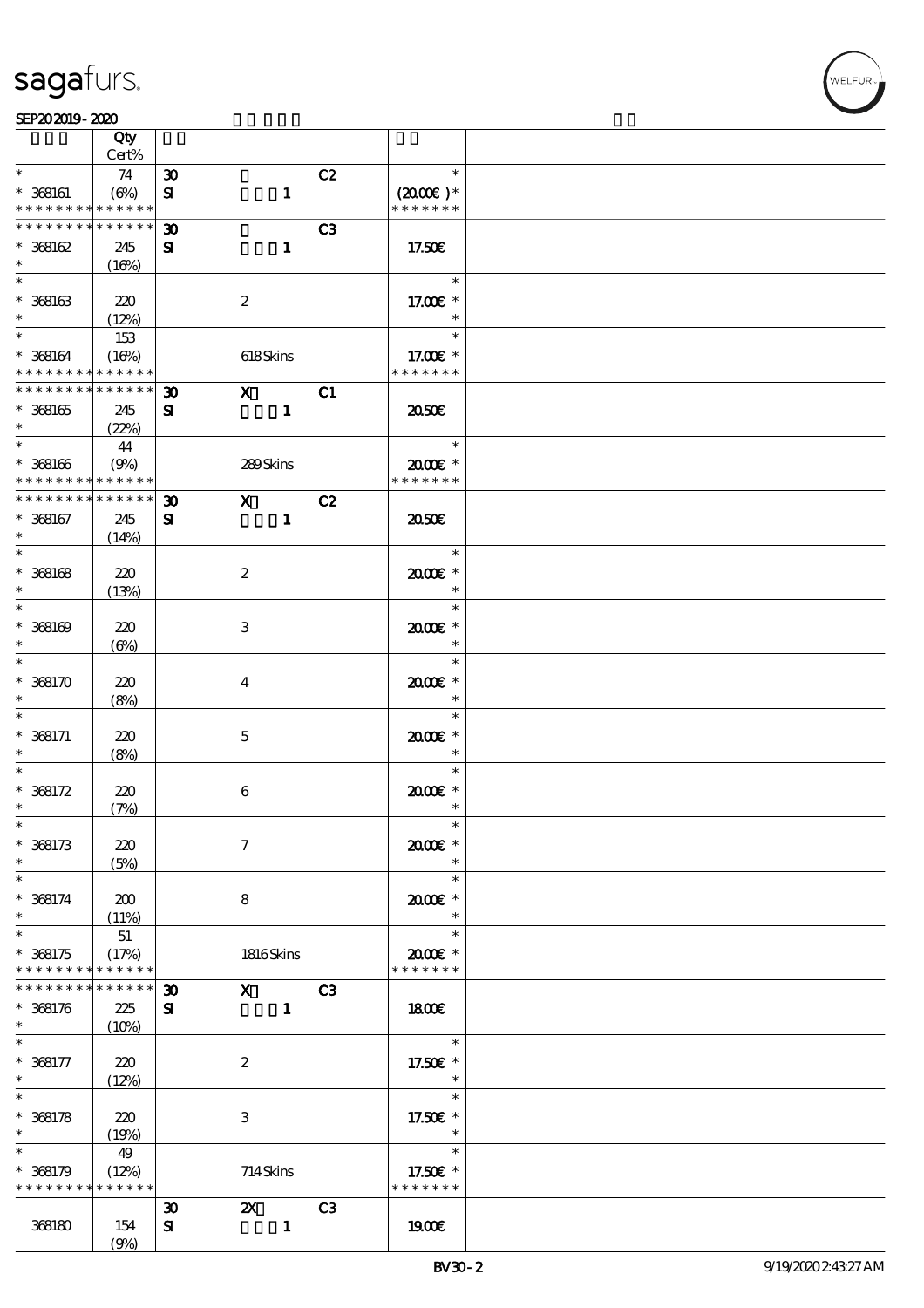#### $SEP202019 - 2020$

|                                            | Qty<br>Cert%         |                                             |                                                                                                                                                                                                                                                                                                                               |                |                      |  |
|--------------------------------------------|----------------------|---------------------------------------------|-------------------------------------------------------------------------------------------------------------------------------------------------------------------------------------------------------------------------------------------------------------------------------------------------------------------------------|----------------|----------------------|--|
|                                            |                      |                                             |                                                                                                                                                                                                                                                                                                                               |                |                      |  |
| 368181                                     | 96                   | $\boldsymbol{\mathfrak{D}}$<br>${\bf s}$    | X /<br>$\boldsymbol{z}$                                                                                                                                                                                                                                                                                                       | C2             | 1650E                |  |
|                                            | (13%)                |                                             |                                                                                                                                                                                                                                                                                                                               |                |                      |  |
| 368182                                     | 231                  | $\boldsymbol{\mathfrak{D}}$<br>${\bf s}$    | $\mathcal{F}$<br>$\boldsymbol{2}$                                                                                                                                                                                                                                                                                             | C1/C2          | 1900E                |  |
|                                            | (9%)                 |                                             |                                                                                                                                                                                                                                                                                                                               |                |                      |  |
| 368183                                     | 189                  | $\boldsymbol{\mathfrak{D}}$<br>${\bf s}$    | $\boldsymbol{z}$                                                                                                                                                                                                                                                                                                              | C1/C2          | 1900E                |  |
|                                            | (33%)                |                                             |                                                                                                                                                                                                                                                                                                                               |                |                      |  |
|                                            |                      | $\boldsymbol{\mathfrak{D}}$                 | $\mathbf{x}$                                                                                                                                                                                                                                                                                                                  | C1/C2          |                      |  |
| 368184                                     | 227<br>(3%)          | ${\bf s}$                                   | $\boldsymbol{z}$                                                                                                                                                                                                                                                                                                              |                | ææ                   |  |
|                                            |                      | $\boldsymbol{\mathfrak{D}}$                 | $\boldsymbol{X}$                                                                                                                                                                                                                                                                                                              | C <sub>3</sub> |                      |  |
| 368185                                     | 158                  | ${\bf s}$                                   | $\pmb{2}$                                                                                                                                                                                                                                                                                                                     |                | 17.50€               |  |
|                                            | (11%)                |                                             |                                                                                                                                                                                                                                                                                                                               |                |                      |  |
| 368186                                     | 100                  | $\boldsymbol{\mathfrak{D}}$<br>${\bf s}$    | $\boldsymbol{\alpha}$<br>$\boldsymbol{z}$                                                                                                                                                                                                                                                                                     | C1/C2          | <b>22006</b>         |  |
|                                            | (10%)                |                                             |                                                                                                                                                                                                                                                                                                                               |                |                      |  |
| 368187                                     | 95                   | $\boldsymbol{\mathfrak{D}}$<br>$\mathbf{B}$ | X /<br>$\mathbf{1}$                                                                                                                                                                                                                                                                                                           | C2<br>WB1      | 1500€                |  |
|                                            | (18%)                |                                             |                                                                                                                                                                                                                                                                                                                               |                |                      |  |
| * * * * * * * *                            | * * * * * *          | $\boldsymbol{\mathfrak{D}}$                 | $\mathcal{L}$                                                                                                                                                                                                                                                                                                                 | C2             |                      |  |
| $* 368188$                                 | 245                  | $\mathbf{B}$                                | $\mathbf{1}$                                                                                                                                                                                                                                                                                                                  | WB1            | 1650E                |  |
| $\ast$                                     | (15%)                |                                             |                                                                                                                                                                                                                                                                                                                               |                |                      |  |
| $\overline{\ast}$                          | 161                  |                                             |                                                                                                                                                                                                                                                                                                                               |                | $\ast$               |  |
| $* 368189$                                 | (12%)                |                                             | 406Skins                                                                                                                                                                                                                                                                                                                      |                | 1650E *              |  |
| * * * * * * * *                            | * * * * * *          |                                             |                                                                                                                                                                                                                                                                                                                               |                | * * * * * * *        |  |
| * * * * * * * * <mark>* * * * * * *</mark> |                      | $\boldsymbol{\mathfrak{D}}$                 | $X$ / $ZX$                                                                                                                                                                                                                                                                                                                    | C2             |                      |  |
|                                            |                      |                                             |                                                                                                                                                                                                                                                                                                                               |                |                      |  |
| $*368190$                                  | 245                  | $\mathbf{B}$                                | $\mathbf 1$                                                                                                                                                                                                                                                                                                                   | WB1            | 17.50€               |  |
| $\ast$<br>$\ast$                           | (5%)                 |                                             |                                                                                                                                                                                                                                                                                                                               |                |                      |  |
|                                            | 126                  |                                             |                                                                                                                                                                                                                                                                                                                               |                | $\ast$               |  |
| $* 368191$                                 | (11%)                |                                             | 371 Skins                                                                                                                                                                                                                                                                                                                     |                | 17.50€ *             |  |
| * * * * * * * * <mark>* * * * * *</mark>   |                      |                                             |                                                                                                                                                                                                                                                                                                                               |                | * * * * * * *        |  |
|                                            |                      | $\boldsymbol{\mathfrak{D}}$                 | X /                                                                                                                                                                                                                                                                                                                           | C2             |                      |  |
| 368192                                     | 159                  | $\mathbf{B}$                                | $\mathbf{1}$                                                                                                                                                                                                                                                                                                                  |                | 1550E                |  |
|                                            | (16%)                |                                             |                                                                                                                                                                                                                                                                                                                               |                |                      |  |
| * * * * * * * * * * * * * * *              |                      | $\boldsymbol{\mathfrak{D}}$                 | $\mathcal{L}$                                                                                                                                                                                                                                                                                                                 | C2             |                      |  |
| $* 368193$                                 | 245                  | $\mathbf{B}$                                | $\mathbf{1}$                                                                                                                                                                                                                                                                                                                  |                | 17.00E               |  |
| $\ast$                                     | (15%)                |                                             |                                                                                                                                                                                                                                                                                                                               |                |                      |  |
| $\ast$                                     | 231                  |                                             |                                                                                                                                                                                                                                                                                                                               |                | $\ast$               |  |
| * 368194                                   | (12%)                |                                             | 476Skins                                                                                                                                                                                                                                                                                                                      |                | 17.00 £*             |  |
| * * * * * * * *                            | * * * * * *          |                                             |                                                                                                                                                                                                                                                                                                                               |                | * * * * * * *        |  |
| * * * * * * *                              | * * * * * *          | 30                                          | $\mathbf{x}$ and $\mathbf{x}$ and $\mathbf{x}$ and $\mathbf{x}$ and $\mathbf{x}$ and $\mathbf{x}$ and $\mathbf{x}$ and $\mathbf{x}$ and $\mathbf{x}$ and $\mathbf{x}$ and $\mathbf{x}$ and $\mathbf{x}$ and $\mathbf{x}$ and $\mathbf{x}$ and $\mathbf{x}$ and $\mathbf{x}$ and $\mathbf{x}$ and $\mathbf{x}$ and $\mathbf{x$ | <b>C1/C2</b>   |                      |  |
| * 368195                                   | 225                  | <b>SAGA</b>                                 | $\mathbf{1}$                                                                                                                                                                                                                                                                                                                  |                | $(1900\epsilon)$     |  |
| $\ast$                                     | (25%)                |                                             |                                                                                                                                                                                                                                                                                                                               |                |                      |  |
| $\ast$                                     | 206                  |                                             |                                                                                                                                                                                                                                                                                                                               |                | $\ast$               |  |
| * 368196                                   | (15%)                |                                             | 431 Skins                                                                                                                                                                                                                                                                                                                     |                | $(1900E)*$           |  |
| * * * * * * * *                            | * * * * * *          |                                             |                                                                                                                                                                                                                                                                                                                               |                | * * * * * * *        |  |
|                                            |                      | $\boldsymbol{\mathfrak{D}}$                 | $X$ $N$                                                                                                                                                                                                                                                                                                                       | C <sub>3</sub> |                      |  |
| 368197                                     | 247                  | <b>SAGA</b>                                 | $\blacksquare$                                                                                                                                                                                                                                                                                                                |                | 1650€                |  |
|                                            | (34%)                |                                             |                                                                                                                                                                                                                                                                                                                               |                |                      |  |
|                                            |                      | $\boldsymbol{\mathfrak{D}}$                 |                                                                                                                                                                                                                                                                                                                               | C1             |                      |  |
| 368198                                     | 239                  |                                             |                                                                                                                                                                                                                                                                                                                               |                |                      |  |
|                                            |                      | <b>SAGA</b>                                 | $\mathbf{1}$                                                                                                                                                                                                                                                                                                                  |                | $(2000\varepsilon)$  |  |
| * * * * * *                                | (30%)<br>$***$ * * * |                                             |                                                                                                                                                                                                                                                                                                                               |                |                      |  |
|                                            |                      | $\boldsymbol{\mathfrak{D}}$                 |                                                                                                                                                                                                                                                                                                                               | C1/C2          |                      |  |
| * 368199                                   | 225                  | <b>SAGA</b>                                 | $\mathbf{1}$                                                                                                                                                                                                                                                                                                                  |                | $(2000\varepsilon)$  |  |
| $\ast$                                     | (30%)                |                                             |                                                                                                                                                                                                                                                                                                                               |                |                      |  |
| $\ast$                                     |                      |                                             |                                                                                                                                                                                                                                                                                                                               |                | $\ast$               |  |
| $*368200$                                  | 73                   |                                             | $\boldsymbol{z}$                                                                                                                                                                                                                                                                                                              |                | $(2000\varepsilon)*$ |  |
| $\ast$                                     | (34%)                |                                             |                                                                                                                                                                                                                                                                                                                               |                |                      |  |

**NELFUR**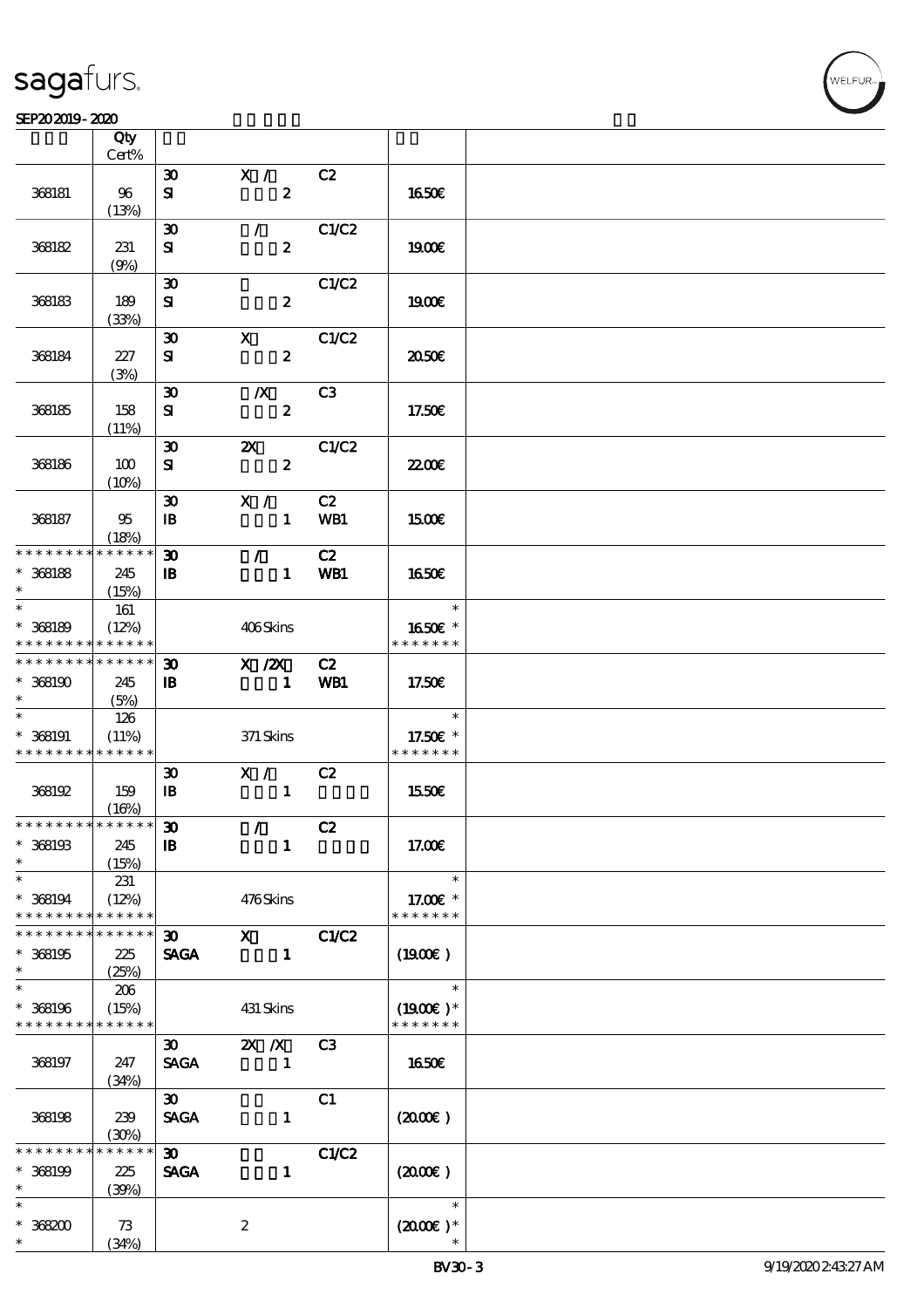#### SEP202019-2020

|                              | Qty<br>Cert%         |                             |                  |                |                                       |  |
|------------------------------|----------------------|-----------------------------|------------------|----------------|---------------------------------------|--|
| $\ast$                       |                      |                             |                  | C1/C2          | $\ast$                                |  |
|                              | ${\bf 3\!}$          | $\infty$                    |                  |                |                                       |  |
| $* 368201$                   |                      | <b>SAGA</b>                 | $\mathbf{1}$     |                | $(2000\varepsilon)*$                  |  |
| * * * * * * * *              | * * * * * *          |                             |                  |                | * * * * * * *                         |  |
| * * * * * * * *              | * * * * * *          | $\infty$                    |                  | C2             |                                       |  |
| $*$ 368202                   | 225                  | <b>SAGA</b>                 | $\mathbf{1}$     |                | (200E)                                |  |
| $\ast$                       | (38%)                |                             |                  |                |                                       |  |
|                              |                      |                             |                  |                | $\ast$                                |  |
| $*$ 368203                   | 200                  |                             | $\boldsymbol{2}$ |                | $(2000\varepsilon)*$                  |  |
| $\ast$                       | (24%)                |                             |                  |                |                                       |  |
| $*$                          | 154                  |                             |                  |                | $\ast$                                |  |
|                              |                      |                             |                  |                |                                       |  |
| $*368204$<br>* * * * * * * * | (32%)<br>* * * * * * |                             | 579Skins         |                | $(2000\varepsilon)*$<br>* * * * * * * |  |
|                              |                      |                             |                  |                |                                       |  |
|                              |                      | $\boldsymbol{\mathfrak{D}}$ |                  | C <sub>3</sub> |                                       |  |
| 368205                       | 184                  | <b>SAGA</b>                 | $\mathbf{1}$     |                | 17.00E                                |  |
|                              | (36%)                |                             |                  |                |                                       |  |
| * * * * * * * *              | * * * * * *          | $\boldsymbol{\mathfrak{D}}$ |                  | C1             |                                       |  |
| $*368206$                    | 200                  | <b>SAGA</b>                 | $\mathbf{1}$     |                | 1950E                                 |  |
| $\ast$                       | (46%)                |                             |                  |                |                                       |  |
| $\ast$                       | 91                   |                             |                  |                | $\ast$                                |  |
| $* 368207$                   | (12%)                |                             | 291 Skins        |                | 1950€ *                               |  |
| * * * * * * * *              | * * * * * *          |                             |                  |                | * * * * * * *                         |  |
| * * * * * * * * * * * * * *  |                      |                             |                  |                |                                       |  |
|                              |                      | 30 <sub>o</sub>             |                  | C2             |                                       |  |
| $* 368208$                   | 225                  | <b>SAGA</b>                 | $\mathbf{1}$     |                | 1950E                                 |  |
| $\ast$                       | (30%)                |                             |                  |                |                                       |  |
|                              |                      |                             |                  |                | $\ast$                                |  |
| $*36800$                     | 200                  |                             | $\boldsymbol{2}$ |                | 1950E *                               |  |
| $\ast$                       | (42%)                |                             |                  |                | $\ast$                                |  |
| $\overline{\ast}$            |                      |                             |                  |                | $\ast$                                |  |
| $*368210$                    | 200                  |                             | 3                |                | 1950E *                               |  |
| $\ast$                       | (24%)                |                             |                  |                | $\ast$                                |  |
| $\ast$                       |                      |                             |                  |                | $\ast$                                |  |
|                              |                      |                             |                  |                |                                       |  |
| $* 368211$                   | 200                  |                             | $\bf{4}$         |                | 1950E *                               |  |
| $\ast$                       | (12%)                |                             |                  |                | $\ast$                                |  |
| $\ast$                       |                      |                             |                  |                | $\ast$                                |  |
| $* 368212$                   | 200                  |                             | $\mathbf 5$      |                | 1950E *                               |  |
| $\ast$                       | (20%)                |                             |                  |                | $\ast$                                |  |
| $\ast$                       | $59\,$               |                             |                  |                | $\ast$                                |  |
| * 368213                     | (20%)                |                             | 1084Skins        |                | 1950E *                               |  |
| * * * * * * * *              | * * * * * *          |                             |                  |                | * * * * * * *                         |  |
|                              |                      | $\boldsymbol{\mathfrak{D}}$ |                  | C2             |                                       |  |
| 368214                       | - 84                 | <b>SAGA</b>                 | $\mathbf{1}$     |                | 1800E                                 |  |
|                              | (11%)                |                             |                  |                |                                       |  |
| * * * * * * * *              | * * * * * *          | $\infty$                    |                  | C3             |                                       |  |
|                              |                      |                             |                  |                |                                       |  |
| * 368215                     | 225                  | <b>SAGA</b>                 | $\mathbf{1}$     |                | 17.00E                                |  |
| $\ast$                       | (30%)                |                             |                  |                |                                       |  |
|                              | 161                  |                             |                  |                | $\ast$                                |  |
| * 368216                     | (25%)                |                             | 386Skins         |                | 1650€ *                               |  |
| * * * * * * * *              | * * * * * *          |                             |                  |                | * * * * * * *                         |  |
| * * * * * * * *              | * * * * * *          | $\boldsymbol{\mathfrak{D}}$ |                  | C1             |                                       |  |
| * 368217                     | 225                  | <b>SAGA</b>                 | $\mathbf{1}$     |                | 21.00                                 |  |
| $*$                          | (45%)                |                             |                  |                |                                       |  |
| $\overline{\ast}$            |                      |                             |                  |                | $\ast$                                |  |
| $* 368218$                   | 200                  |                             | $\boldsymbol{2}$ |                | $21.00$ $*$                           |  |
| $\ast$                       |                      |                             |                  |                | $\ast$                                |  |
| $\ast$                       | (34%)                |                             |                  |                |                                       |  |
|                              |                      |                             |                  |                | $\ast$                                |  |
| * 368219                     | 200                  |                             | 3                |                | $21.00$ $*$                           |  |
| $\ast$                       | (43%)                |                             |                  |                | $\ast$                                |  |
| $\ast$                       |                      |                             |                  |                | $\ast$                                |  |
| $* 36820$                    | 200                  |                             | 4                |                | $21.005*$                             |  |
| $\ast$                       | (55%)                |                             |                  |                | $\ast$                                |  |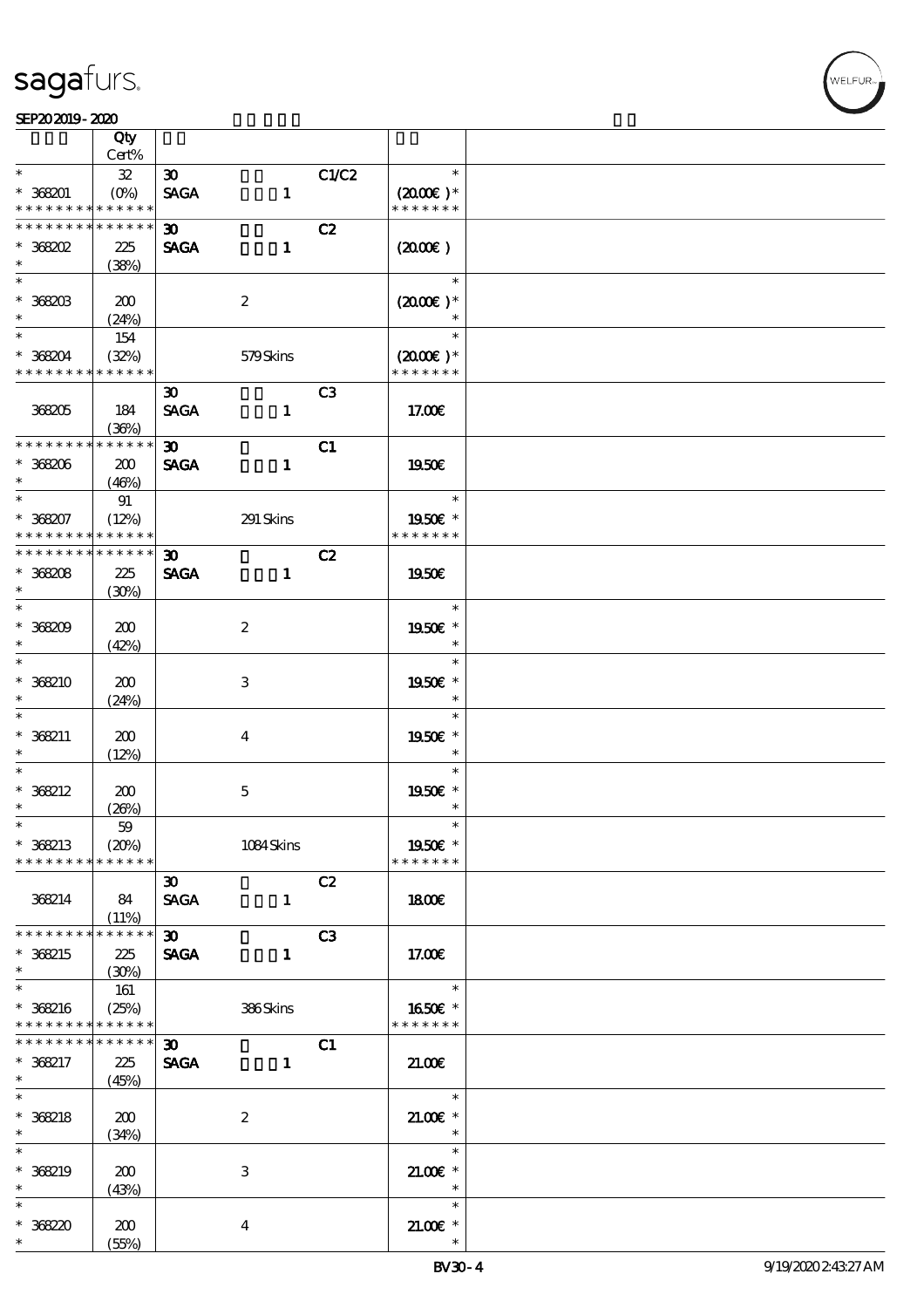#### $SEP202019 - 2020$

|                            | Qty<br>Cert%    |                             |                  |    |                                                   |  |
|----------------------------|-----------------|-----------------------------|------------------|----|---------------------------------------------------|--|
| $\ast$                     |                 |                             |                  |    | $\ast$                                            |  |
| $* 368221$                 | 200             | $\infty$<br><b>SAGA</b>     | $\mathbf{1}$     | C1 | $21.00E$ *                                        |  |
|                            | (20%)           |                             |                  |    | $\ast$                                            |  |
|                            |                 |                             |                  |    | $\ast$                                            |  |
|                            | 200             |                             | $\boldsymbol{6}$ |    | $21.00E$ *                                        |  |
| * 368222                   | $(\Theta)$      |                             |                  |    | $\ast$                                            |  |
| $*$                        |                 |                             |                  |    | $\ast$                                            |  |
| $* 38223$                  | 200             |                             | $\tau$           |    | $21.005*$                                         |  |
|                            | (36%)           |                             |                  |    | $\ast$                                            |  |
|                            |                 |                             |                  |    | $\ast$                                            |  |
| * 36824                    | 200             |                             | 8                |    | $21.00E$ *                                        |  |
| $\ast$                     | (37%)           |                             |                  |    | $\ast$                                            |  |
|                            |                 |                             |                  |    | $\ast$                                            |  |
| * 36825<br>$\ast$          | 200             |                             | $\boldsymbol{9}$ |    | $21.00E$ *<br>$\overline{\phantom{a}}$            |  |
|                            | (31%)           |                             |                  |    | $\ast$                                            |  |
| * 368226                   | 200             |                             | 10               |    | $21.005*$                                         |  |
| $\ast$ . The set of $\ast$ | (27%)           |                             |                  |    | $\overline{\phantom{a}}$                          |  |
| $*$                        | 200             |                             |                  |    | $\ast$                                            |  |
| $* 368227$                 | (36%)           |                             | 2225Skins        |    | $21.005*$                                         |  |
| * * * * * * * *            | * * * * * *     |                             |                  |    | * * * * * * *                                     |  |
| * * * * * * * *            | $* * * * * * *$ | $\boldsymbol{\mathfrak{D}}$ |                  | C2 |                                                   |  |
| $* 368228$                 | 200             | <b>SAGA</b>                 | $\mathbf{1}$     |    | 21.00E                                            |  |
| $*$                        | (28%)           |                             |                  |    |                                                   |  |
|                            |                 |                             |                  |    | $\overline{\phantom{a}}$                          |  |
| $*36829$<br>$\ast$         | 200             |                             | $\boldsymbol{2}$ |    | 2050E *<br>$\overline{\phantom{a}}$               |  |
|                            | (20%)           |                             |                  |    | $\ast$                                            |  |
| $*368230$                  | 200             |                             | 3                |    | 2050E *                                           |  |
| $\ast$                     | $(\Theta_0)$    |                             |                  |    | $\ast$                                            |  |
| $\ast$                     |                 |                             |                  |    | $\ast$                                            |  |
| $* 368231$                 | 200             |                             | $\bf{4}$         |    | 2050E *                                           |  |
| $\ast$                     | $(\Theta)$      |                             |                  |    | $\overline{\phantom{a}}$ $\overline{\phantom{a}}$ |  |
| $\ast$                     |                 |                             |                  |    | $\ast$                                            |  |
| * 368232                   | 200             |                             | $\mathbf 5$      |    | 2050E *                                           |  |
| $\ast$                     | (19%)           |                             |                  |    | $\ast$                                            |  |
| $\ast$                     |                 |                             |                  |    | $\ast$                                            |  |
| $* 368233$<br>$*$          | 200<br>(43%)    |                             | $\boldsymbol{6}$ |    | $21.00E$ *<br>$\ast$                              |  |
| $\overline{\ast}$          |                 |                             |                  |    | $\ast$                                            |  |
| $* 368234$                 | 200             |                             | $\tau$           |    | 2050E *                                           |  |
| $\ast$                     | (27%)           |                             |                  |    | $\ast$                                            |  |
|                            |                 |                             |                  |    | $\ast$                                            |  |
| $* 36235$                  | 200             |                             | 8                |    | 2050E *                                           |  |
| $\ast$                     | (22%)           |                             |                  |    | $*$                                               |  |
|                            |                 |                             |                  |    | $\ast$                                            |  |
| $* 368236$<br>$\ast$       | 200             |                             | 9                |    | 2050E *<br>$\star$                                |  |
| $\ast$                     | (15%)           |                             |                  |    | $\ast$                                            |  |
| $* 368237$                 | 200             |                             | 10               |    | 2050E *                                           |  |
| $*$                        | (21%)           |                             |                  |    | $\overline{\phantom{a}}$                          |  |
| $*$                        |                 |                             |                  |    | $\ast$                                            |  |
| $* 36238$                  | 200             |                             | $11\,$           |    | 2050E *                                           |  |
| $\ast$                     | (25%)           |                             |                  |    | $\overline{\phantom{a}}$                          |  |
|                            |                 |                             |                  |    | $\ast$                                            |  |
| * 368239                   | 200             |                             | $12\,$           |    | 2050E *                                           |  |
| $\ast$<br>$\ast$           | (24%)           |                             |                  |    | $\overline{\phantom{a}}$<br>$\ast$                |  |
| $* 368240$                 | 200             |                             | 13               |    | 2050E *                                           |  |
| $\ast$                     | (22%)           |                             |                  |    | $\ast$                                            |  |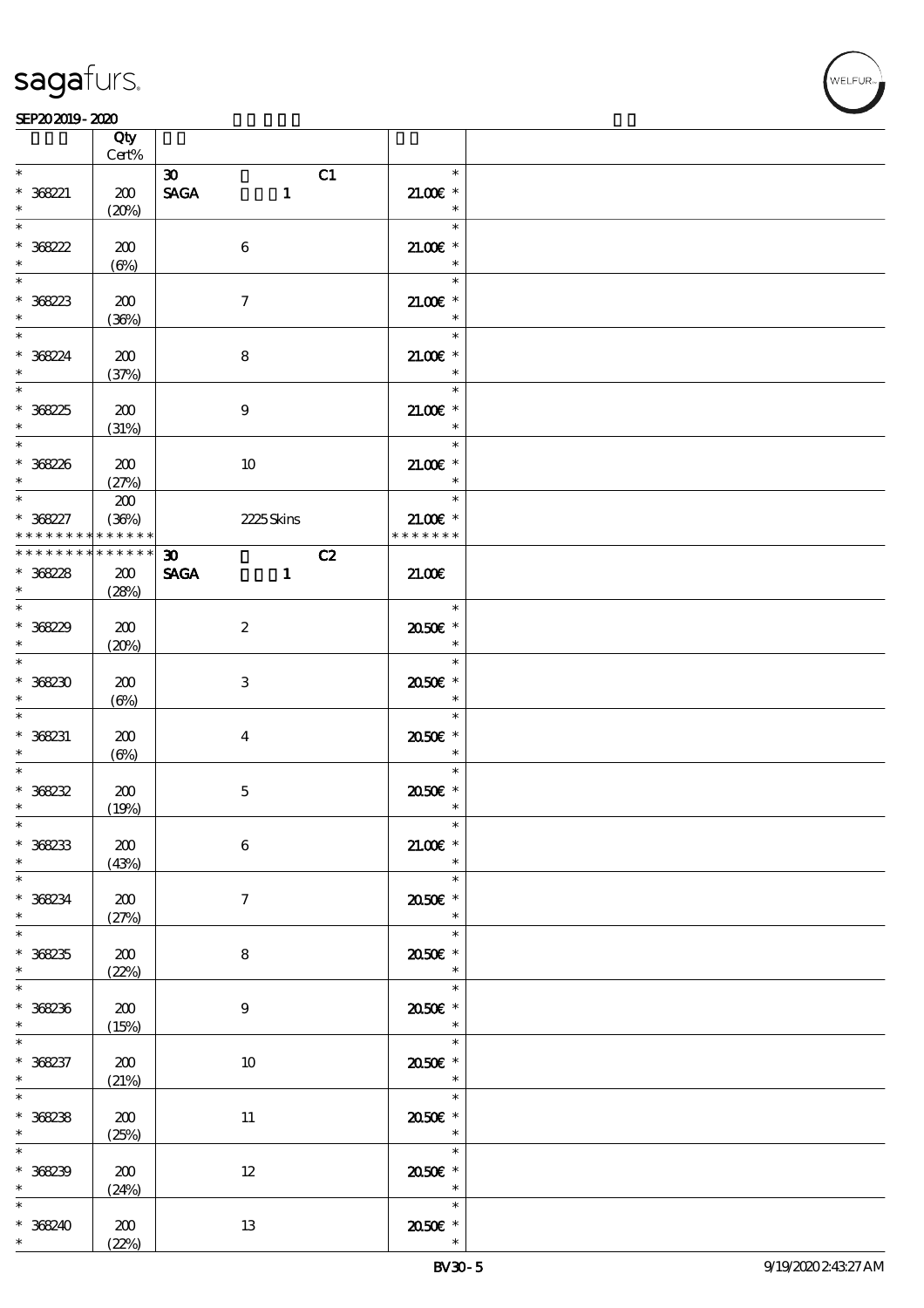VELEUR

|                                                        | Qty<br>$Cert\%$             |                                            |                  |                                                                                                                                                                                                                                                                                                                                 |    |                                       |  |
|--------------------------------------------------------|-----------------------------|--------------------------------------------|------------------|---------------------------------------------------------------------------------------------------------------------------------------------------------------------------------------------------------------------------------------------------------------------------------------------------------------------------------|----|---------------------------------------|--|
| $\ast$                                                 |                             |                                            |                  |                                                                                                                                                                                                                                                                                                                                 |    | $\ast$                                |  |
| $* 368241$<br>$\ast$                                   | 200<br>(33%)                | $\boldsymbol{\mathfrak{D}}$<br><b>SAGA</b> |                  | $\mathbf{1}$                                                                                                                                                                                                                                                                                                                    | C2 | 2050€ *<br>$\ast$                     |  |
| $\overline{\ast}$                                      |                             |                                            |                  |                                                                                                                                                                                                                                                                                                                                 |    | $\ast$                                |  |
| $* 368242$<br>$\ast$                                   | 200<br>(23%)                |                                            | 15               |                                                                                                                                                                                                                                                                                                                                 |    | 2050E *<br>$\ast$                     |  |
| $\ast$                                                 |                             |                                            |                  |                                                                                                                                                                                                                                                                                                                                 |    | $\ast$                                |  |
| $* 368243$<br>$\ast$                                   | 200<br>(27%)                |                                            | 16               |                                                                                                                                                                                                                                                                                                                                 |    | 2050E *<br>$\ast$                     |  |
| $\ast$                                                 | 201                         |                                            |                  |                                                                                                                                                                                                                                                                                                                                 |    | $\ast$                                |  |
| $* 368244$<br>* * * * * * * * <mark>* * * * * *</mark> | (18%)                       |                                            |                  | 3401 Skins                                                                                                                                                                                                                                                                                                                      |    | 2050E *<br>* * * * * * *              |  |
| * * * * * * * * * * * * * *                            |                             | $30-1$                                     |                  |                                                                                                                                                                                                                                                                                                                                 | C3 |                                       |  |
| * 368245<br>$\ast$                                     | 225<br>(18%)                | <b>SAGA</b>                                |                  | $\mathbf{1}$                                                                                                                                                                                                                                                                                                                    |    | 2000                                  |  |
| $\overline{\phantom{0}}$                               |                             |                                            |                  |                                                                                                                                                                                                                                                                                                                                 |    | $\ast$                                |  |
| $* 368246$<br>$\ast$                                   | 200<br>(25%)                |                                            | $\boldsymbol{2}$ |                                                                                                                                                                                                                                                                                                                                 |    | 1950E *<br>$\ast$                     |  |
| $\ast$                                                 |                             |                                            |                  |                                                                                                                                                                                                                                                                                                                                 |    | $\ast$                                |  |
| $* 368247$<br>$\ast$                                   | 200<br>(19%)                |                                            | $\,3$            |                                                                                                                                                                                                                                                                                                                                 |    | $(2200\varepsilon)*$<br>$\ast$        |  |
| $\overline{\ast}$                                      |                             |                                            |                  |                                                                                                                                                                                                                                                                                                                                 |    | $\ast$                                |  |
| $* 368248$<br>$\ast$                                   | 200<br>(25%)                |                                            | $\bf{4}$         |                                                                                                                                                                                                                                                                                                                                 |    | $(2200\varepsilon)*$<br>$\ast$        |  |
| $\ast$                                                 | 110                         |                                            |                  |                                                                                                                                                                                                                                                                                                                                 |    | $\ast$                                |  |
| $* 368249$<br>* * * * * * * * <mark>* * * * * *</mark> | (1%)                        |                                            | 935Skins         |                                                                                                                                                                                                                                                                                                                                 |    | $(2200\varepsilon)*$<br>* * * * * * * |  |
| * * * * * * * *                                        | * * * * * *                 | 30 <sub>o</sub>                            |                  | $\mathbf x$ and $\mathbf x$ and $\mathbf x$ and $\mathbf x$ and $\mathbf x$ and $\mathbf x$ and $\mathbf x$ and $\mathbf x$ and $\mathbf x$ and $\mathbf x$ and $\mathbf x$ and $\mathbf x$ and $\mathbf x$ and $\mathbf x$ and $\mathbf x$ and $\mathbf x$ and $\mathbf x$ and $\mathbf x$ and $\mathbf x$ and $\mathbf x$ and | C1 |                                       |  |
| $* 368250$<br>$\ast$                                   | 200<br>(45%)                | <b>SAGA</b>                                |                  | $\mathbf{1}$                                                                                                                                                                                                                                                                                                                    |    | <b>2250€</b>                          |  |
| $\ast$<br>$* 368251$                                   | 200                         |                                            | $\boldsymbol{2}$ |                                                                                                                                                                                                                                                                                                                                 |    | $\ast$<br>22.00 £*                    |  |
| $\ast$                                                 | (38%)                       |                                            |                  |                                                                                                                                                                                                                                                                                                                                 |    | $\ast$                                |  |
| $\overline{\phantom{0}}$                               |                             |                                            |                  |                                                                                                                                                                                                                                                                                                                                 |    | $\ast$                                |  |
| $* 368252$                                             | 200                         |                                            | $\,3$            |                                                                                                                                                                                                                                                                                                                                 |    | 22.00 £*                              |  |
| $\ast$                                                 | (22%)                       |                                            |                  |                                                                                                                                                                                                                                                                                                                                 |    | $\ast$                                |  |
| $*$<br>$* 36253$<br>$\ast$                             | 200                         |                                            | $\boldsymbol{4}$ |                                                                                                                                                                                                                                                                                                                                 |    | $\ast$<br>22.00E *<br>$\ast$          |  |
| $\ast$                                                 | (44%)                       |                                            |                  |                                                                                                                                                                                                                                                                                                                                 |    | $\ast$                                |  |
| $* 368254$<br>* * * * * * * *                          | 183<br>(24%)<br>* * * * * * |                                            | 983Skins         |                                                                                                                                                                                                                                                                                                                                 |    | 22.00€ *<br>* * * * * * *             |  |
| * * * * * * *                                          | * * * * * *                 | 30 X C2                                    |                  |                                                                                                                                                                                                                                                                                                                                 |    |                                       |  |
| $* 368255$<br>$\ast$                                   | 200<br>(42%)                | <b>SAGA</b>                                |                  | $\blacksquare$                                                                                                                                                                                                                                                                                                                  |    | <b>22.50E</b>                         |  |
| $\ast$                                                 |                             |                                            |                  |                                                                                                                                                                                                                                                                                                                                 |    | $\ast$                                |  |
| $* 368256$<br>$*$                                      | 200<br>(24%)                |                                            | $\boldsymbol{2}$ |                                                                                                                                                                                                                                                                                                                                 |    | 22.00 £*<br>$\ast$                    |  |
| $\ast$                                                 |                             |                                            |                  |                                                                                                                                                                                                                                                                                                                                 |    | $\ast$                                |  |
| $* 368257$<br>$*$                                      | 200<br>(32%)                |                                            | 3                |                                                                                                                                                                                                                                                                                                                                 |    | 22.00 £*<br>$\ast$                    |  |
| $\overline{\ast}$<br>$* 368258$                        | 200                         |                                            | $\bf{4}$         |                                                                                                                                                                                                                                                                                                                                 |    | $\ast$<br>22.00E *                    |  |
| $\ast$                                                 | (35%)                       |                                            |                  |                                                                                                                                                                                                                                                                                                                                 |    | $\ast$                                |  |
| $\ast$                                                 |                             |                                            |                  |                                                                                                                                                                                                                                                                                                                                 |    | $\ast$                                |  |
| $* 368259$<br>$\ast$                                   | 200<br>(36%)                |                                            | $\mathbf 5$      |                                                                                                                                                                                                                                                                                                                                 |    | 22.00€ *<br>$\ast$                    |  |
| $\ast$                                                 |                             |                                            |                  |                                                                                                                                                                                                                                                                                                                                 |    | $\ast$                                |  |
| $* 368200$<br>$\ast$                                   | 200<br>(29%)                |                                            | 6                |                                                                                                                                                                                                                                                                                                                                 |    | 22.00 £*                              |  |
|                                                        |                             |                                            |                  |                                                                                                                                                                                                                                                                                                                                 |    |                                       |  |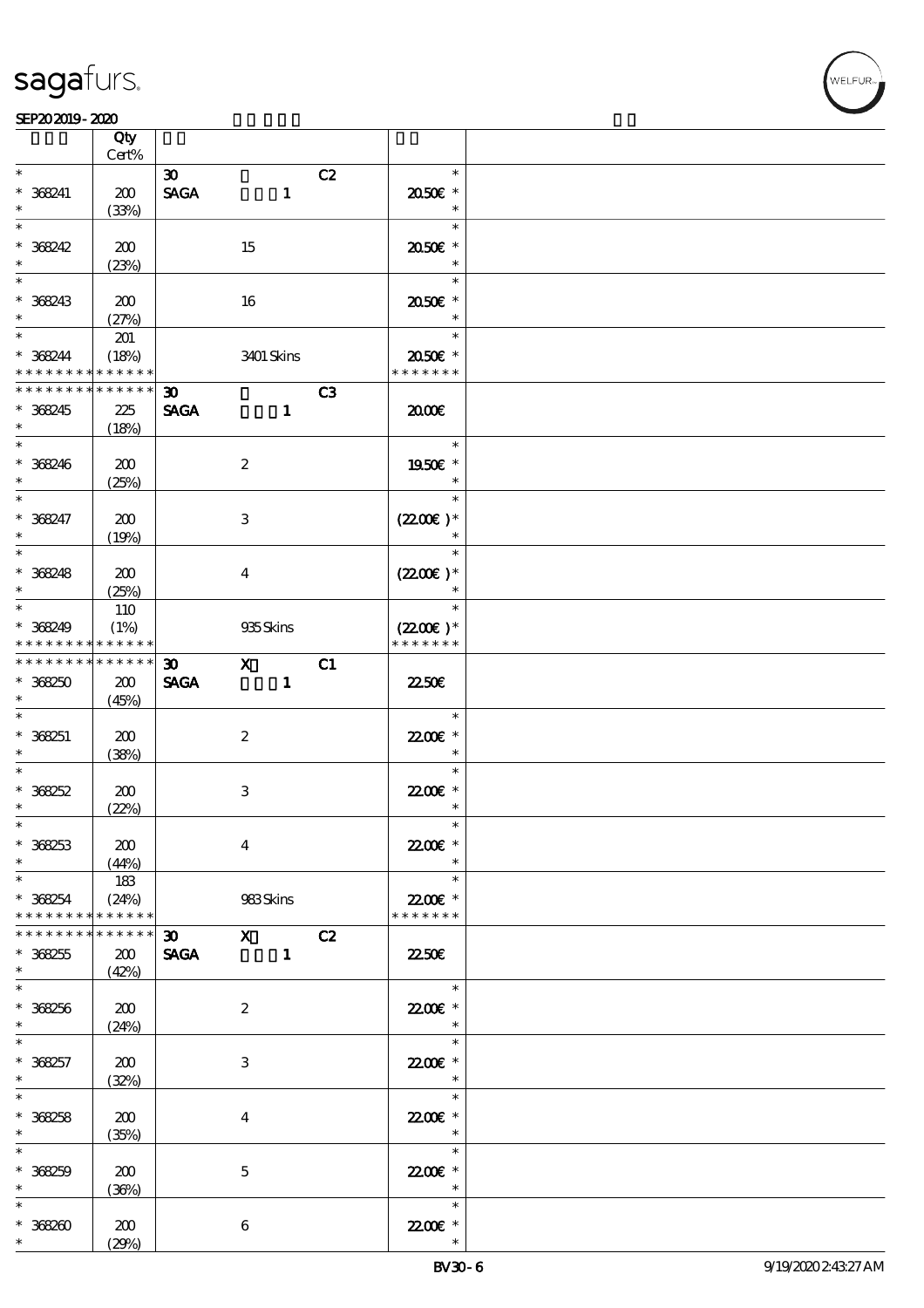|                                          | Qty<br>Cert% |                             |                         |                  |                |                  |  |
|------------------------------------------|--------------|-----------------------------|-------------------------|------------------|----------------|------------------|--|
| $\ast$                                   |              |                             |                         |                  |                | $\ast$           |  |
|                                          |              | 30                          | $\mathbf{X}$            |                  | C2             |                  |  |
| $* 368261$                               | 200          | <b>SAGA</b>                 |                         | $\mathbf{1}$     |                | 22.00€ *         |  |
| $\ast$                                   | (15%)        |                             |                         |                  |                | $\ast$           |  |
| $\overline{\ast}$                        |              |                             |                         |                  |                | $\ast$           |  |
| $* 368262$                               | 200          |                             | 8                       |                  |                | 22.00€ *         |  |
| $\ast$                                   | (35%)        |                             |                         |                  |                | $\ast$           |  |
| $\overline{\ast}$                        | 155          |                             |                         |                  |                | $\ast$           |  |
| $* 368263$                               | (32%)        |                             | 1755Skins               |                  |                | 22.00 £*         |  |
| * * * * * * * * * * * * * *              |              |                             |                         |                  |                | * * * * * * *    |  |
|                                          |              |                             |                         |                  |                |                  |  |
| * * * * * * * * <mark>* * * * * *</mark> |              | 30 <sub>o</sub>             | $X$ $C3$                |                  |                |                  |  |
| * 368264                                 | 225          | <b>SAGA</b>                 |                         | $\mathbf{1}$     |                | 1950E            |  |
| $\ast$                                   | (19%)        |                             |                         |                  |                |                  |  |
| $\overline{\phantom{0}}$                 |              |                             |                         |                  |                | an T<br>$\ast$   |  |
| $* 368265$                               | 200          |                             | $\boldsymbol{2}$        |                  |                | 1950€ *          |  |
| $\ast$                                   | (23%)        |                             |                         |                  |                | $\ast$           |  |
| $*$                                      |              |                             |                         |                  |                | $\ast$           |  |
| $* 368266$                               | 200          |                             | 3                       |                  |                | 1950E *          |  |
| $\ast$                                   |              |                             |                         |                  |                | $\ast$           |  |
| $\ast$                                   | (15%)        |                             |                         |                  |                |                  |  |
|                                          |              |                             |                         |                  |                | $\ast$           |  |
| $* 368267$                               | 200          |                             | $\overline{\mathbf{4}}$ |                  |                | 1900E *          |  |
| $\ast$                                   | (30%)        |                             |                         |                  |                | $\ast$           |  |
| $\overline{\phantom{0}}$                 |              |                             |                         |                  |                | $\ast$           |  |
| $* 368268$                               | 200          |                             | $\mathbf{5}$            |                  |                | 1950E *          |  |
| $\ast$                                   | (8%)         |                             |                         |                  |                | $\ast$           |  |
| $\ast$                                   | 43           |                             |                         |                  |                | $\ast$           |  |
| $* 368809$                               | (13%)        |                             | 1068Skins               |                  |                | 1900E *          |  |
| * * * * * * * *                          | * * * * * *  |                             |                         |                  |                | * * * * * * *    |  |
| * * * * * * * * <mark>* * * * * *</mark> |              |                             |                         |                  |                |                  |  |
|                                          |              | 30 <sub>o</sub>             | $\mathbf{z}$            |                  | C1             |                  |  |
| $* 368270$                               | 225          | <b>SAGA</b>                 | $\blacksquare$          |                  |                | 2300€            |  |
| $\ast$<br>$\overline{\phantom{a}^*}$     | (11%)        |                             |                         |                  |                |                  |  |
|                                          | 138          |                             |                         |                  |                | a sa T<br>$\ast$ |  |
| $* 368271$                               | (15%)        |                             | 363Skins                |                  |                | 22.50€ *         |  |
| * * * * * * * * * * * * * *              |              |                             |                         |                  |                | * * * * * * *    |  |
| * * * * * * * * * * * * * *              |              | $\infty$                    | $\mathbf{x}$            |                  | C2             |                  |  |
| $* 368272$                               | 225          | <b>SAGA</b>                 |                         | $\mathbf{1}$     |                | 2300E            |  |
| $*$                                      | $(\Theta)$   |                             |                         |                  |                |                  |  |
| $*$ $*$                                  |              |                             |                         |                  |                | $\ast$           |  |
| $* 368273$                               | 200          |                             | $\boldsymbol{2}$        |                  |                | 22.50€ *         |  |
| $\ast$                                   | (11%)        |                             |                         |                  |                | $\ast$           |  |
| $\ast$                                   |              |                             |                         |                  |                | $\ast$           |  |
|                                          |              |                             |                         |                  |                |                  |  |
| $* 368274$                               | 200          |                             | 3                       |                  |                | 2300€ *          |  |
| $\ast$                                   | (11%)        |                             |                         |                  |                | $\ast$           |  |
| $\ast$                                   | 215          |                             |                         |                  |                | $\ast$           |  |
| $* 368275$                               | (14%)        |                             | 840Skins                |                  |                | 22.50€ *         |  |
| * * * * * * * * * * * * * *              |              |                             |                         |                  |                | * * * * * * *    |  |
|                                          |              | $30-1$                      |                         |                  | C1/C2          |                  |  |
| 368276                                   | 203          | <b>SAGA</b>                 |                         | $\boldsymbol{2}$ |                | 1900E            |  |
|                                          | (28%)        |                             |                         |                  |                |                  |  |
|                                          |              | $\infty$                    |                         |                  | C1             |                  |  |
| 368277                                   | 102          | <b>SAGA</b>                 |                         | $\boldsymbol{z}$ |                | 2050             |  |
|                                          | (42%)        |                             |                         |                  |                |                  |  |
|                                          |              | $\infty$                    |                         |                  | C1/C2          |                  |  |
|                                          |              |                             |                         |                  |                |                  |  |
| 368278                                   | 177          | <b>SAGA</b>                 |                         | $\boldsymbol{z}$ |                | ææ               |  |
|                                          | (49%)        |                             |                         |                  |                |                  |  |
|                                          |              | $\boldsymbol{\mathfrak{D}}$ |                         |                  | C2             |                  |  |
| 368279                                   | $182$        | <b>SAGA</b>                 |                         | $\boldsymbol{z}$ |                | 2000€            |  |
|                                          | (19%)        |                             |                         |                  |                |                  |  |
|                                          |              | $\infty$                    | $\mathcal{L}$           |                  | C <sub>3</sub> |                  |  |
| 368280                                   | 147          | <b>SAGA</b>                 |                         | $\boldsymbol{z}$ |                | 1800E            |  |
|                                          | (30%)        |                             |                         |                  |                |                  |  |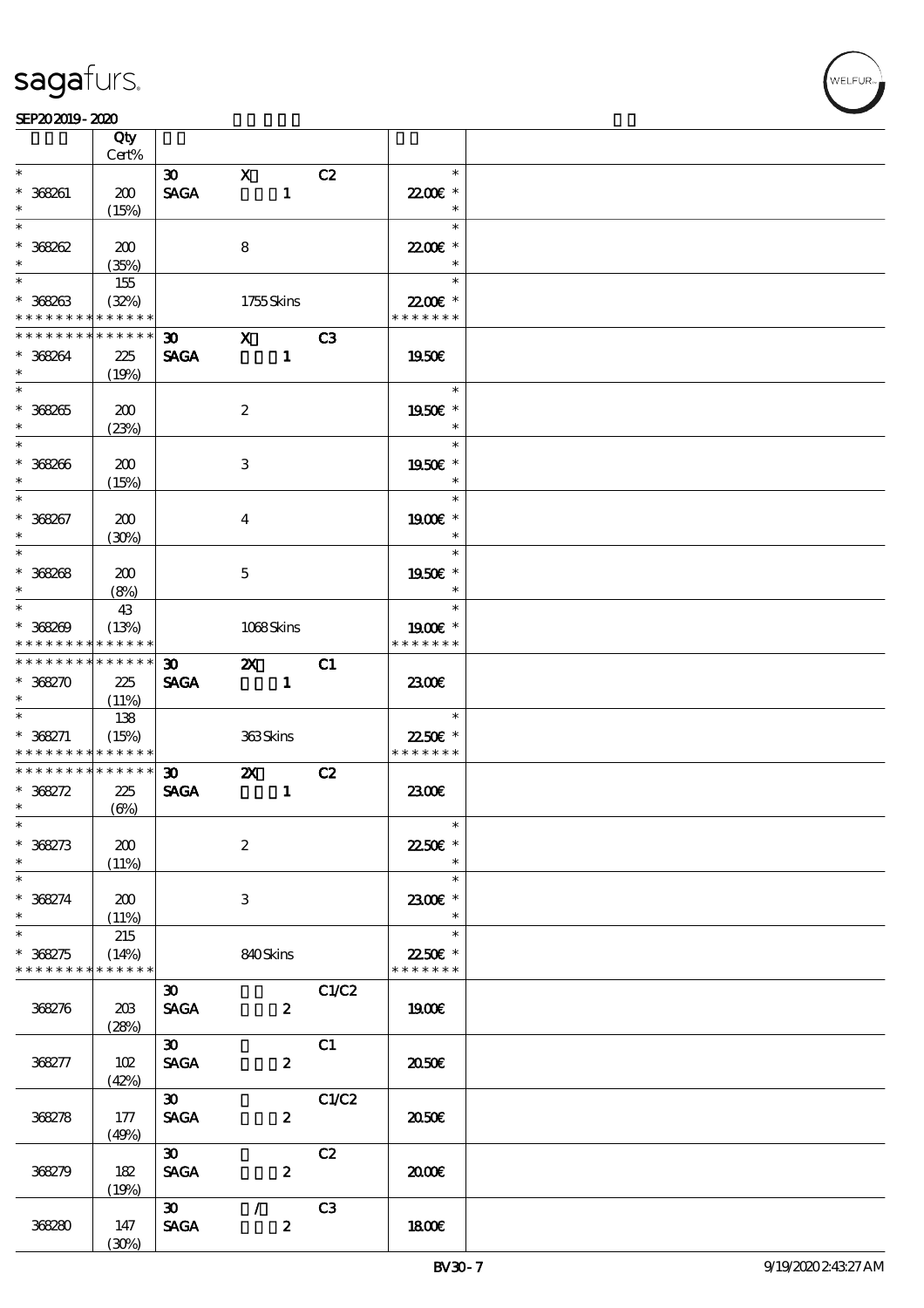#### $SEP202019 - 2020$  $\frac{\text{SEP202019 - 2020}}{\text{C}}$

|                                | Qty                  |                             |                                  |                |                              |  |
|--------------------------------|----------------------|-----------------------------|----------------------------------|----------------|------------------------------|--|
|                                | Cert%                |                             |                                  |                |                              |  |
|                                |                      | $\boldsymbol{\mathfrak{D}}$ |                                  | C1             |                              |  |
| 368281                         | 175                  | <b>SAGA</b>                 | $\boldsymbol{z}$                 |                | 2200                         |  |
| * * * * * * * *                | (43%)<br>* * * * * * | $\boldsymbol{\mathfrak{D}}$ |                                  |                |                              |  |
| $* 368282$                     |                      |                             |                                  | C2             |                              |  |
| $\ast$                         | 225                  | <b>SAGA</b>                 | $\boldsymbol{z}$                 |                | 21.50E                       |  |
|                                | (44%)                |                             |                                  |                | $\ast$                       |  |
|                                |                      |                             |                                  |                |                              |  |
| $* 368283$<br>$\ast$           | 200                  |                             | $\boldsymbol{2}$                 |                | $21.50E$ *<br>$\ast$         |  |
| $\ast$                         | (34%)                |                             |                                  |                | $\ast$                       |  |
|                                | 115                  |                             |                                  |                |                              |  |
| $* 368284$<br>* * * * * * * *  | (20%)<br>* * * * * * |                             | 540Skins                         |                | $21.00$ $*$<br>* * * * * * * |  |
|                                |                      |                             |                                  |                |                              |  |
|                                |                      | $\boldsymbol{\mathfrak{D}}$ |                                  | C <sub>3</sub> |                              |  |
| 368285                         | 236                  | <b>SAGA</b>                 | $\boldsymbol{z}$                 |                | <b>1900€</b>                 |  |
| * * * * * * * *                | (16%)<br>* * * * * * |                             |                                  |                |                              |  |
|                                |                      | 30 <sub>2</sub>             | $\mathbf{X}$                     | C1             |                              |  |
| $* 368286$<br>$\ast$           | 225                  | <b>SAGA</b>                 | $\boldsymbol{z}$                 |                | 2300E                        |  |
| $\ast$                         | (8%)                 |                             |                                  |                | $\ast$                       |  |
| $* 368287$                     | 119<br>(12%)         |                             | 344Skins                         |                | 2300€ *                      |  |
| * * * * * * * *                | * * * * * *          |                             |                                  |                | * * * * * * *                |  |
| * * * * * * * *                | * * * * * *          | $\boldsymbol{\mathfrak{D}}$ |                                  | C2             |                              |  |
| $* 368288$                     |                      | <b>SAGA</b>                 | $\mathbf{X}$<br>$\boldsymbol{z}$ |                | 2300E                        |  |
| $\ast$                         | 225                  |                             |                                  |                |                              |  |
|                                | (14%)                |                             |                                  |                | $\ast$                       |  |
| $* 368289$                     | 200                  |                             | $\boldsymbol{2}$                 |                | 22.50€ *                     |  |
| $\ast$                         | (12%)                |                             |                                  |                | $\ast$                       |  |
| $\ast$                         |                      |                             |                                  |                | $\ast$                       |  |
| $* 36820$                      | 200                  |                             | 3                                |                | 2300E *                      |  |
| $\ast$                         | (12%)                |                             |                                  |                | $\ast$                       |  |
| $\ast$                         |                      |                             |                                  |                | $\ast$                       |  |
| $* 368291$                     | 200                  |                             |                                  |                | 22.50€ *                     |  |
| $\ast$                         | (9%)                 |                             | $\overline{\mathbf{4}}$          |                | $\ast$                       |  |
| $*$                            | 118                  |                             |                                  |                | $\ast$                       |  |
| $*368292$                      | (5%)                 |                             | 943Skins                         |                | 22.50€ *                     |  |
| * * * * * * * * * * * * * *    |                      |                             |                                  |                | * * * * * * *                |  |
| *************** 30             |                      |                             | $X$ C3                           |                |                              |  |
| $* 368293$                     | 225                  | <b>SAGA</b>                 | $\boldsymbol{z}$                 |                | ææ                           |  |
| $\ast$                         | (9%)                 |                             |                                  |                |                              |  |
| $\ast$                         | 156                  |                             |                                  |                | $\ast$                       |  |
| * 368294                       | (24%)                |                             | 381 Skins                        |                | 2050E *                      |  |
| * * * * * * * *                | * * * * * *          |                             |                                  |                | * * * * * * *                |  |
| * * * * * * * *                | * * * * * *          | $\infty$                    | $\boldsymbol{\mathsf{Z}}$        | C2             |                              |  |
| $* 368295$                     | 225                  | <b>SAGA</b>                 | $\boldsymbol{z}$                 |                | 2400€                        |  |
| $\ast$                         | (16%)                |                             |                                  |                |                              |  |
| $\ast$                         | 154                  |                             |                                  |                | $\ast$                       |  |
| $* 368296$                     | (8%)                 |                             | 379Skins                         |                | 2350€ *                      |  |
| * * * * * * * * * * * * * *    |                      |                             |                                  |                | * * * * * * *                |  |
|                                |                      | $\boldsymbol{\mathfrak{D}}$ | X /                              | C2             |                              |  |
| 368297                         | 168                  | IA                          | $\blacksquare$                   | WB1            | 17.00E                       |  |
|                                | (22%)                |                             |                                  |                |                              |  |
| * * * * * * * *                | * * * * * *          | $\boldsymbol{\mathfrak{D}}$ | $\mathcal{T}^{\pm}$              | C2             |                              |  |
| $* 368298$                     | 225                  | IA                          | $\mathbf{1}$                     | WB1            | 17.50E                       |  |
| $\ast$                         | (34%)                |                             |                                  |                |                              |  |
| $\ast$                         | 101                  |                             |                                  |                | $\ast$                       |  |
| $* 368299$                     | (24%)                |                             | 326Skins                         |                | 17.50€ *                     |  |
| * * * * * * * * <mark>*</mark> | * * * * * *          |                             |                                  |                | * * * * * * *                |  |
| * * * * * * * *                | $* * * * * * *$      | $\boldsymbol{\mathfrak{D}}$ | $X \, /ZX$                       | C2             |                              |  |
| $* 368300$                     | 225                  | IA                          | $\mathbf{1}$                     | WB1            | 1900E                        |  |
| $\ast$                         | (7%)                 |                             |                                  |                |                              |  |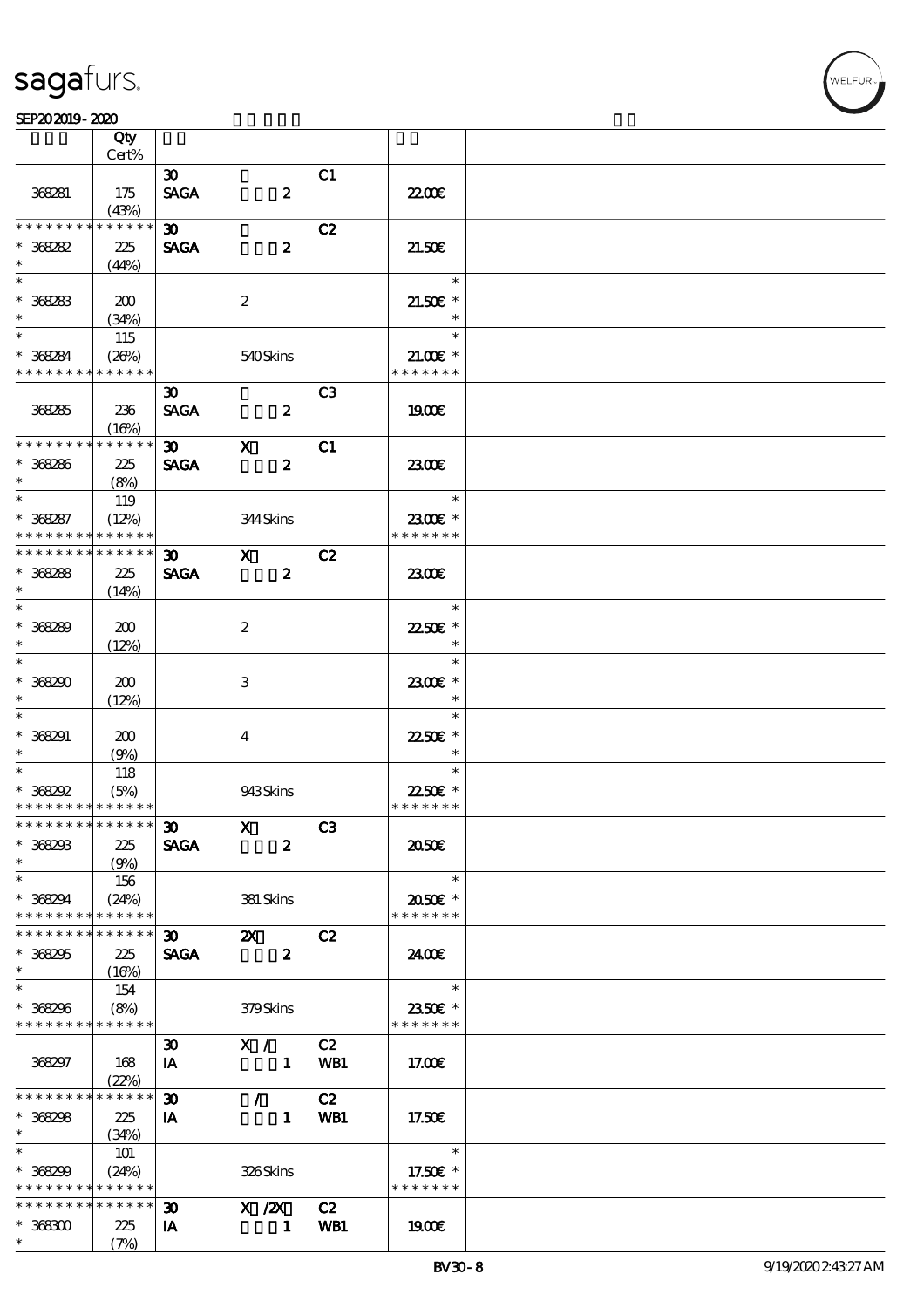#### $SEP202019 - 2020$

|                                            | Qty<br>Cert%    |                             |                  |     |                      |  |
|--------------------------------------------|-----------------|-----------------------------|------------------|-----|----------------------|--|
|                                            |                 |                             |                  |     |                      |  |
| $\ast$                                     |                 | $\boldsymbol{\mathfrak{D}}$ | $X$ / $ZX$       | C2  | $\ast$               |  |
| $* 368001$                                 | 200             | IA                          | $\mathbf{1}$     | WB1 | 1850E *              |  |
|                                            | $(10\%)$        |                             |                  |     | $\ast$               |  |
| $\ast$                                     |                 |                             |                  |     | $\ast$               |  |
|                                            |                 |                             |                  |     |                      |  |
| $*$ 368302                                 | 200             |                             | 3                |     | 1850 $\varepsilon$ * |  |
| $\ast$                                     | $(\Theta)$      |                             |                  |     | $\ast$               |  |
|                                            | 195             |                             |                  |     | $\ast$               |  |
|                                            |                 |                             |                  |     |                      |  |
| $* 368303$                                 | (6%)            |                             | 820Skins         |     | 1850E *              |  |
| * * * * * * * *                            | * * * * * *     |                             |                  |     | * * * * * * *        |  |
| * * * * * * * *                            | $* * * * * * *$ | $\boldsymbol{\mathfrak{D}}$ | $\mathcal{F}$    | C2  |                      |  |
| $* 368304$                                 | 205             | IA                          | $\boldsymbol{z}$ | WB1 | 1950E                |  |
| $*$                                        |                 |                             |                  |     |                      |  |
|                                            | (12%)           |                             |                  |     |                      |  |
| $*$                                        | $55\,$          |                             |                  |     | $\ast$               |  |
| $* 368305$                                 | (30%)           |                             | 260Skins         |     | 1950€ *              |  |
| * * * * * * * * <mark>* * * * * * *</mark> |                 |                             |                  |     | * * * * * * *        |  |
| * * * * * * * *                            | * * * * * *     |                             |                  |     |                      |  |
|                                            |                 | $\boldsymbol{\mathfrak{D}}$ | $X$ / $ZX$       | C2  |                      |  |
| $* 368306$                                 | 225             | IA                          | $\boldsymbol{z}$ | WB1 | 2000                 |  |
| $\ast$                                     | (8%)            |                             |                  |     |                      |  |
| $\ast$                                     |                 |                             |                  |     | $\ast$               |  |
|                                            |                 |                             |                  |     |                      |  |
| $* 368307$                                 | 200             |                             | $\boldsymbol{2}$ |     | 1950€ *              |  |
| $\ast$                                     | (14%)           |                             |                  |     | $\ast$               |  |
| $\ast$                                     | 153             |                             |                  |     | $\ast$               |  |
| $* 368308$                                 | (12%)           |                             |                  |     | 1950 $\varepsilon$ * |  |
|                                            |                 |                             | 578Skins         |     |                      |  |
| * * * * * * * *                            | * * * * * *     |                             |                  |     | * * * * * * *        |  |
| * * * * * * * *                            | * * * * * *     | $\boldsymbol{\mathfrak{D}}$ | X /              | C2  |                      |  |
| $* 368309$                                 | 245             | IA                          | $\mathbf{1}$     |     | 17.50E               |  |
| $\ast$                                     |                 |                             |                  |     |                      |  |
|                                            | (20%)           |                             |                  |     |                      |  |
|                                            | 54              |                             |                  |     | $\ast$               |  |
| * 368310                                   | (27%)           |                             | 299Skins         |     | 17.00€ *             |  |
| * * * * * * * *                            | * * * * * *     |                             |                  |     | * * * * * * *        |  |
| * * * * * * * *                            | * * * * * *     |                             |                  |     |                      |  |
|                                            |                 | $\boldsymbol{\mathfrak{D}}$ | $\mathcal{F}$    | C2  |                      |  |
| * 368311                                   | 225             | IA                          | $\mathbf{1}$     |     | 1850E                |  |
| $\ast$                                     | (21%)           |                             |                  |     |                      |  |
| $\ast$                                     |                 |                             |                  |     | $\ast$               |  |
| $* 368312$                                 | 200             |                             | $\boldsymbol{2}$ |     | 1850E *              |  |
|                                            |                 |                             |                  |     |                      |  |
| $\ast$                                     | (18%)           |                             |                  |     | $\ast$               |  |
| $\ast$                                     |                 |                             |                  |     | $\ast$               |  |
| * 368313                                   | 200             |                             | $\,3$            |     | 1850€ *              |  |
| $\ast$                                     |                 |                             |                  |     | $\ast$               |  |
| $\ast$                                     | (25%)           |                             |                  |     | $\ast$               |  |
|                                            |                 |                             |                  |     |                      |  |
| $* 368314$                                 | 200             |                             | 4                |     | 1850E *              |  |
| $\ast$                                     | (34%)           |                             |                  |     | $\ast$               |  |
| $\ast$                                     |                 |                             |                  |     | $\ast$               |  |
|                                            |                 |                             |                  |     |                      |  |
| * 368315                                   | 200             |                             | $\mathbf{5}$     |     | 1850E *              |  |
| $\ast$                                     | (36%)           |                             |                  |     | $\ast$               |  |
| $\ast$                                     |                 |                             |                  |     | $\ast$               |  |
| $* 368316$                                 | 200             |                             | 6                |     | 1850E *              |  |
|                                            |                 |                             |                  |     | $\ast$               |  |
| $*$                                        | (38%)           |                             |                  |     |                      |  |
| $\ast$                                     |                 |                             |                  |     | $\ast$               |  |
| * 368317                                   | 200             |                             | $\tau$           |     | 1850E *              |  |
| $\ast$                                     | (11%)           |                             |                  |     | $\ast$               |  |
| $\ast$                                     |                 |                             |                  |     | $\ast$               |  |
|                                            | $5\!5$          |                             |                  |     |                      |  |
| $* 368318$                                 | (10%)           |                             | 1480Skins        |     | 1800E *              |  |
| * * * * * * * *                            | * * * * * *     |                             |                  |     | * * * * * * *        |  |
| * * * * * * * *                            | * * * * * *     | $\boldsymbol{\mathfrak{D}}$ | X / ZX           | C2  |                      |  |
|                                            |                 |                             |                  |     |                      |  |
| * 368319                                   | 225             | IA                          | $\mathbf{1}$     |     | 1950E                |  |
| $*$ and $*$                                | (10%)           |                             |                  |     |                      |  |
| $\ast$                                     |                 |                             |                  |     | $\ast$               |  |
|                                            |                 |                             |                  |     |                      |  |
|                                            |                 |                             |                  |     |                      |  |
| $* 36830$<br>$\ast$                        | 200<br>(9%)     |                             | $\boldsymbol{z}$ |     | 1950E *<br>$\ast$    |  |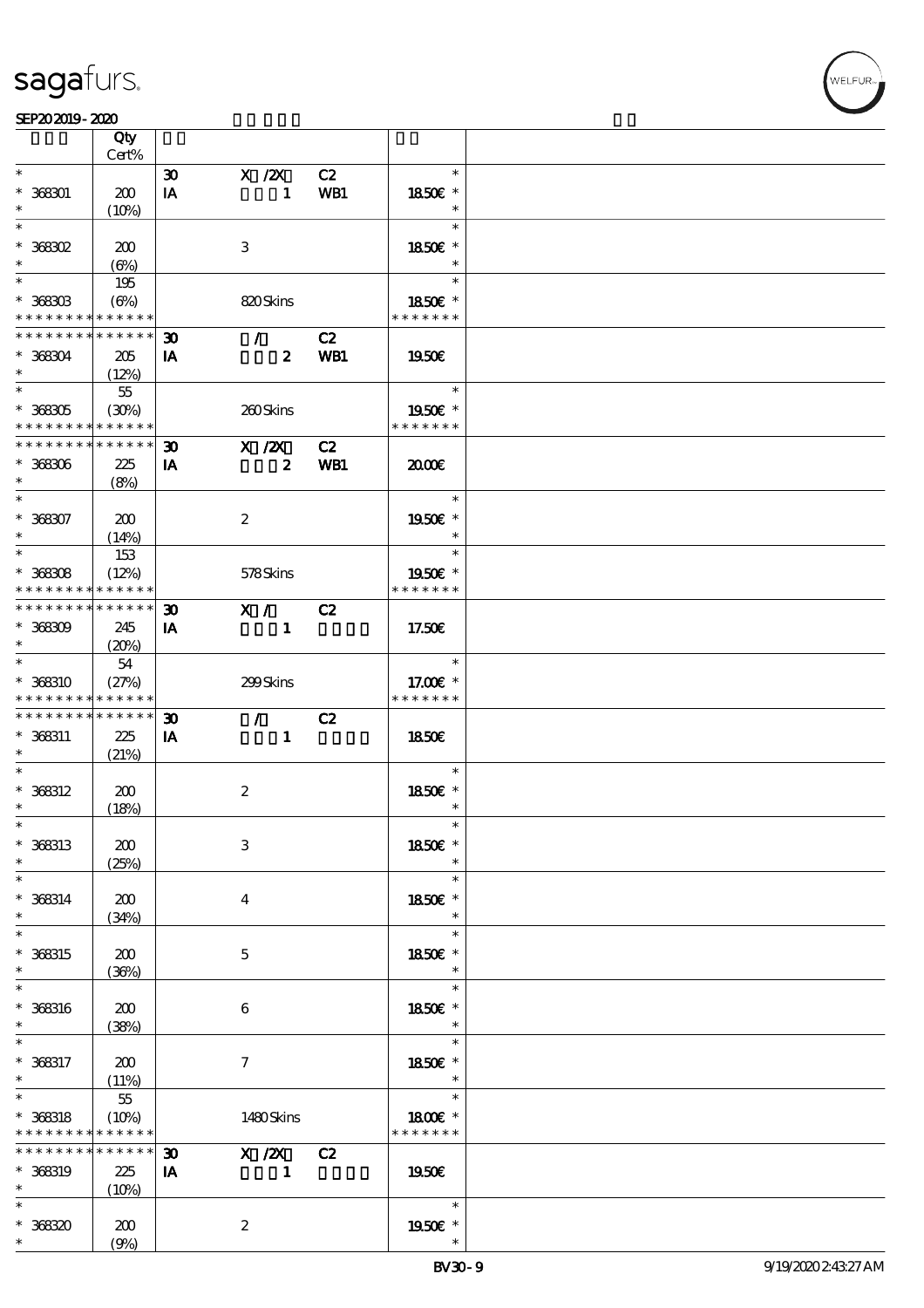#### $SEP202019 - 2020$  $\frac{\text{SEP202019-2020}}{\text{CUV}}$

|                             | Qty<br>Cert%               |                             |                                                                                                                                                                                                                                                                                                                                                                                                                                                               |       |               |  |
|-----------------------------|----------------------------|-----------------------------|---------------------------------------------------------------------------------------------------------------------------------------------------------------------------------------------------------------------------------------------------------------------------------------------------------------------------------------------------------------------------------------------------------------------------------------------------------------|-------|---------------|--|
| $\ast$                      |                            |                             |                                                                                                                                                                                                                                                                                                                                                                                                                                                               |       | $\ast$        |  |
|                             |                            | $\boldsymbol{\mathfrak{D}}$ | X / ZX                                                                                                                                                                                                                                                                                                                                                                                                                                                        | C2    |               |  |
| $* 368321$                  | 200                        | IA                          | $\mathbf{1}$                                                                                                                                                                                                                                                                                                                                                                                                                                                  |       | 1950E *       |  |
|                             | (11%)                      |                             |                                                                                                                                                                                                                                                                                                                                                                                                                                                               |       | $\ast$        |  |
| $\ast$                      |                            |                             |                                                                                                                                                                                                                                                                                                                                                                                                                                                               |       | $\ast$        |  |
| $* 368322$                  | 200                        |                             | $\bf{4}$                                                                                                                                                                                                                                                                                                                                                                                                                                                      |       | 1950E *       |  |
| $\ast$                      | (13%)                      |                             |                                                                                                                                                                                                                                                                                                                                                                                                                                                               |       | $\ast$        |  |
|                             |                            |                             |                                                                                                                                                                                                                                                                                                                                                                                                                                                               |       | $\ast$        |  |
| $* 368323$                  | 200                        |                             | $\mathbf 5$                                                                                                                                                                                                                                                                                                                                                                                                                                                   |       | 1950E *       |  |
| $\ast$                      | (13%)                      |                             |                                                                                                                                                                                                                                                                                                                                                                                                                                                               |       | $\ast$        |  |
| $*$                         |                            |                             |                                                                                                                                                                                                                                                                                                                                                                                                                                                               |       | $\ast$        |  |
|                             |                            |                             |                                                                                                                                                                                                                                                                                                                                                                                                                                                               |       |               |  |
| $* 368324$                  | 200                        |                             | 6                                                                                                                                                                                                                                                                                                                                                                                                                                                             |       | 1950E *       |  |
| $\ast$                      | (13%)                      |                             |                                                                                                                                                                                                                                                                                                                                                                                                                                                               |       | $\ast$        |  |
| $*$                         | $5\!5$                     |                             |                                                                                                                                                                                                                                                                                                                                                                                                                                                               |       | $\ast$        |  |
| $* 368325$                  | (10%)                      |                             | 1280Skins                                                                                                                                                                                                                                                                                                                                                                                                                                                     |       | $1900E$ *     |  |
| * * * * * * * *             | $* * * * * * *$            |                             |                                                                                                                                                                                                                                                                                                                                                                                                                                                               |       | * * * * * * * |  |
| * * * * * * * *             | * * * * * *                | $\boldsymbol{\mathfrak{D}}$ | $\mathcal{F}$                                                                                                                                                                                                                                                                                                                                                                                                                                                 | C2    |               |  |
| $* 368326$                  | 225                        | IA                          | $\boldsymbol{z}$                                                                                                                                                                                                                                                                                                                                                                                                                                              |       | 1850E         |  |
| $\ast$                      | (23%)                      |                             |                                                                                                                                                                                                                                                                                                                                                                                                                                                               |       |               |  |
| $\ast$                      | 105                        |                             |                                                                                                                                                                                                                                                                                                                                                                                                                                                               |       | $\ast$        |  |
| $* 368327$                  | (19%)                      |                             | 330Skins                                                                                                                                                                                                                                                                                                                                                                                                                                                      |       | 1800E *       |  |
| * * * * * * * *             | * * * * * *                |                             |                                                                                                                                                                                                                                                                                                                                                                                                                                                               |       | * * * * * * * |  |
|                             |                            |                             |                                                                                                                                                                                                                                                                                                                                                                                                                                                               |       |               |  |
|                             |                            | $\boldsymbol{\mathfrak{D}}$ | $X$ $X$                                                                                                                                                                                                                                                                                                                                                                                                                                                       | C2    |               |  |
| 36828                       | 114                        | <b>SROY</b>                 | $\mathbf{1}$                                                                                                                                                                                                                                                                                                                                                                                                                                                  |       | (1900E)       |  |
|                             | (43%)                      |                             |                                                                                                                                                                                                                                                                                                                                                                                                                                                               |       |               |  |
|                             |                            | $\boldsymbol{\mathfrak{D}}$ |                                                                                                                                                                                                                                                                                                                                                                                                                                                               | C1/C2 |               |  |
| 368329                      | 225                        | <b>SROY</b>                 | $\mathbf{1}$                                                                                                                                                                                                                                                                                                                                                                                                                                                  |       | (21.00)       |  |
|                             | (47%)                      |                             |                                                                                                                                                                                                                                                                                                                                                                                                                                                               |       |               |  |
| * * * * * * * *             | * * * * * *                | $\boldsymbol{\mathfrak{D}}$ |                                                                                                                                                                                                                                                                                                                                                                                                                                                               | C2    |               |  |
| $* 36830$                   | $205\,$                    | <b>SROY</b>                 | $\mathbf{1}$                                                                                                                                                                                                                                                                                                                                                                                                                                                  |       | 2300E         |  |
| $\ast$                      | (51%)                      |                             |                                                                                                                                                                                                                                                                                                                                                                                                                                                               |       |               |  |
| $\ast$                      |                            |                             |                                                                                                                                                                                                                                                                                                                                                                                                                                                               |       | $\ast$        |  |
|                             |                            |                             |                                                                                                                                                                                                                                                                                                                                                                                                                                                               |       |               |  |
| $* 368331$                  | 180                        |                             | $\boldsymbol{2}$                                                                                                                                                                                                                                                                                                                                                                                                                                              |       | 2300€ *       |  |
| $\ast$                      | (37%)                      |                             |                                                                                                                                                                                                                                                                                                                                                                                                                                                               |       | $\ast$        |  |
| $\ast$                      | 149                        |                             |                                                                                                                                                                                                                                                                                                                                                                                                                                                               |       | $\ast$        |  |
| $* 36832$                   | (28%)                      |                             | 534Skins                                                                                                                                                                                                                                                                                                                                                                                                                                                      |       | 22.50€ *      |  |
| * * * * * * * * * * * * * * |                            |                             |                                                                                                                                                                                                                                                                                                                                                                                                                                                               |       | * * * * * * * |  |
|                             |                            | $\boldsymbol{\mathfrak{D}}$ | $\mathcal{L}$ and $\mathcal{L}$                                                                                                                                                                                                                                                                                                                                                                                                                               | C3    |               |  |
| 36833                       | 131                        | <b>SROY</b>                 | $\mathbf{1}$                                                                                                                                                                                                                                                                                                                                                                                                                                                  |       | 1800E         |  |
|                             | (38%)                      |                             |                                                                                                                                                                                                                                                                                                                                                                                                                                                               |       |               |  |
|                             |                            | $\infty$                    |                                                                                                                                                                                                                                                                                                                                                                                                                                                               | C1    |               |  |
| 36834                       | 184                        | <b>SROY</b>                 | $\mathbf{1}$                                                                                                                                                                                                                                                                                                                                                                                                                                                  |       | 2300E         |  |
|                             | (29%)                      |                             |                                                                                                                                                                                                                                                                                                                                                                                                                                                               |       |               |  |
| * * * * * * * *             | * * * * * *                | $\boldsymbol{\mathfrak{D}}$ |                                                                                                                                                                                                                                                                                                                                                                                                                                                               | C2    |               |  |
|                             |                            |                             |                                                                                                                                                                                                                                                                                                                                                                                                                                                               |       |               |  |
| $* 36835$                   | 180                        | <b>SROY</b>                 | $\mathbf{1}$                                                                                                                                                                                                                                                                                                                                                                                                                                                  |       | 2300E         |  |
| $\ast$                      | (43%)                      |                             |                                                                                                                                                                                                                                                                                                                                                                                                                                                               |       |               |  |
| $\ast$                      |                            |                             |                                                                                                                                                                                                                                                                                                                                                                                                                                                               |       | $\ast$        |  |
| $* 368336$                  | 180                        |                             | $\boldsymbol{2}$                                                                                                                                                                                                                                                                                                                                                                                                                                              |       | 2250€ *       |  |
| $*$                         | (40%)                      |                             |                                                                                                                                                                                                                                                                                                                                                                                                                                                               |       | $\ast$        |  |
| $\ast$                      |                            |                             |                                                                                                                                                                                                                                                                                                                                                                                                                                                               |       | $\ast$        |  |
| $* 368337$                  | 180                        |                             | 3                                                                                                                                                                                                                                                                                                                                                                                                                                                             |       | 22.50€ *      |  |
| $\ast$                      | (20%)                      |                             |                                                                                                                                                                                                                                                                                                                                                                                                                                                               |       | $\ast$        |  |
| $\ast$                      | 180                        |                             |                                                                                                                                                                                                                                                                                                                                                                                                                                                               |       | $\ast$        |  |
| $* 36838$                   | (27%)                      |                             | 720Skins                                                                                                                                                                                                                                                                                                                                                                                                                                                      |       | 22.50€ *      |  |
| * * * * * * * *             | * * * * * *                |                             |                                                                                                                                                                                                                                                                                                                                                                                                                                                               |       | * * * * * * * |  |
| * * * * * * * *             | $\ast\ast\ast\ast\ast\ast$ |                             |                                                                                                                                                                                                                                                                                                                                                                                                                                                               |       |               |  |
|                             |                            | $\boldsymbol{\mathfrak{D}}$ | $\boldsymbol{\mathrm{X}}$ and $\boldsymbol{\mathrm{X}}$ and $\boldsymbol{\mathrm{X}}$ and $\boldsymbol{\mathrm{X}}$ and $\boldsymbol{\mathrm{X}}$ and $\boldsymbol{\mathrm{X}}$ and $\boldsymbol{\mathrm{X}}$ and $\boldsymbol{\mathrm{X}}$ and $\boldsymbol{\mathrm{X}}$ and $\boldsymbol{\mathrm{X}}$ and $\boldsymbol{\mathrm{X}}$ and $\boldsymbol{\mathrm{X}}$ and $\boldsymbol{\mathrm{X}}$ and $\boldsymbol{\mathrm{X}}$ and $\boldsymbol{\mathrm{X}}$ | C1    |               |  |
| $* 36839$                   | 205                        | <b>SROY</b>                 | $\sim$ $-1$                                                                                                                                                                                                                                                                                                                                                                                                                                                   |       | 2450E         |  |
| $*$                         | (8%)                       |                             |                                                                                                                                                                                                                                                                                                                                                                                                                                                               |       |               |  |
| $*$ and $*$                 | 188                        |                             |                                                                                                                                                                                                                                                                                                                                                                                                                                                               |       | $\ast$        |  |
| $* 368340$                  | (22%)                      |                             | 398Skins                                                                                                                                                                                                                                                                                                                                                                                                                                                      |       | 2400€ *       |  |
| * * * * * * * *             | * * * * * *                |                             |                                                                                                                                                                                                                                                                                                                                                                                                                                                               |       | * * * * * * * |  |

,<br>WELFUR: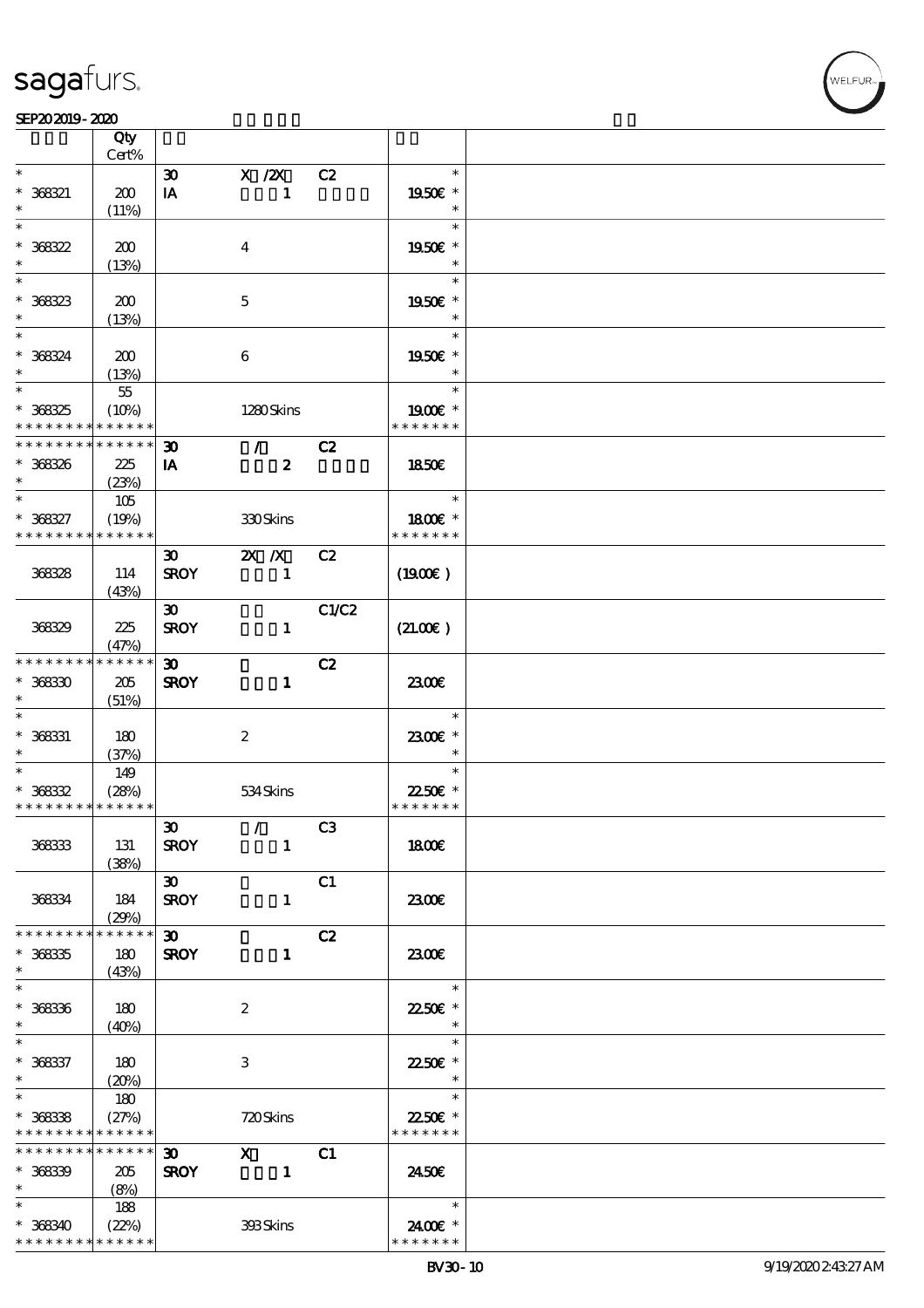

|                                                          | Qty<br>Cert%          |                                            |                           |                  |       |                             |  |
|----------------------------------------------------------|-----------------------|--------------------------------------------|---------------------------|------------------|-------|-----------------------------|--|
| * * * * * * * *                                          | * * * * * *           |                                            |                           |                  |       |                             |  |
| $* 368341$<br>$\ast$                                     | 205                   | $\boldsymbol{\mathfrak{D}}$<br><b>SROY</b> | $\mathbf{x}$              | $\mathbf{1}$     | C2    | 2350E                       |  |
|                                                          | (51%)                 |                                            |                           |                  |       |                             |  |
| $\ast$<br>$* 368342$<br>$\ast$                           | $180$                 |                                            | $\boldsymbol{2}$          |                  |       | $\ast$<br>2350€ *<br>$\ast$ |  |
|                                                          | (58%)                 |                                            |                           |                  |       |                             |  |
| $\ast$<br>$* 368343$<br>$\ast$                           | 180<br>(40%)          |                                            | $\,3$                     |                  |       | $\ast$<br>2350E *<br>$\ast$ |  |
| $\ast$                                                   |                       |                                            |                           |                  |       | $\ast$                      |  |
| $* 368344$<br>$\ast$                                     | 180<br>(33%)          |                                            | $\boldsymbol{4}$          |                  |       | 2400€ *<br>$\ast$           |  |
| $\overline{\ast}$                                        |                       |                                            |                           |                  |       | $\ast$                      |  |
| $* 368345$<br>$\ast$                                     | 180<br>(41%)          |                                            | $\mathbf 5$               |                  |       | 2350E *<br>$\ast$           |  |
| $\ast$                                                   |                       |                                            |                           |                  |       | $\ast$                      |  |
| $* 368346$<br>$\ast$                                     | 180<br>(29%)          |                                            | $\boldsymbol{6}$          |                  |       | 2350E *<br>$\ast$           |  |
| $\ast$                                                   |                       |                                            |                           |                  |       | $\ast$                      |  |
| $* 368347$<br>$\ast$                                     | 180<br>(32%)          |                                            | $\boldsymbol{7}$          |                  |       | 2350E *<br>$\ast$           |  |
| $\overline{\ast}$                                        |                       |                                            |                           |                  |       | $\ast$                      |  |
| $* 368348$<br>$\ast$                                     | 180<br>(40%)          |                                            | 8                         |                  |       | 2350E *<br>$\ast$           |  |
| $\ast$                                                   |                       |                                            |                           |                  |       | $\ast$                      |  |
| $* 368349$<br>$\ast$                                     | 180<br>(31%)          |                                            | $\boldsymbol{9}$          |                  |       | 2350E *<br>$\ast$           |  |
| $\ast$                                                   |                       |                                            |                           |                  |       | $\ast$                      |  |
| $* 368350$<br>$\ast$                                     | 180<br>(50%)          |                                            | $10\,$                    |                  |       | 2350€ *<br>$\ast$           |  |
| $\ast$                                                   | $169$                 |                                            |                           |                  |       | $\ast$                      |  |
| $* 368351$                                               | (37%)                 |                                            | 1994 Skins                |                  |       | 2350E *                     |  |
| * * * * * * * * <mark>* * * * * *</mark> *               |                       |                                            |                           |                  |       | * * * * * * *               |  |
|                                                          |                       |                                            |                           |                  |       |                             |  |
| * * * * * * * *                                          | * * * * * *           | $\boldsymbol{\mathfrak{D}}$                | $\mathbf{x}$              |                  | C3    |                             |  |
| $* 368352$                                               | 205                   | <b>SROY</b>                                |                           | $\mathbf{1}$     |       | 21.50E                      |  |
| $\ast$                                                   | (38%)                 |                                            |                           |                  |       |                             |  |
| $*$                                                      |                       |                                            |                           |                  |       | $\ast$                      |  |
| $* 368353$<br>$\ast$                                     | 180<br>(31%)          |                                            | $\boldsymbol{2}$          |                  |       | $21.50E$ *<br>$\ast$        |  |
| $\ast$                                                   |                       |                                            |                           |                  |       | $\ast$                      |  |
| $* 368354$<br>$\ast$                                     | 180<br>(22%)          |                                            | 3                         |                  |       | $21.50E$ *<br>$\ast$        |  |
| $\ast$                                                   | $\boldsymbol{\omega}$ |                                            |                           |                  |       | $\ast$                      |  |
|                                                          |                       |                                            |                           |                  |       |                             |  |
| $* 368355$                                               | (21%)                 |                                            | 625Skins                  |                  |       | $21.00$ $*$                 |  |
| * * * * * * * *                                          | * * * * * *           |                                            |                           |                  |       | * * * * * * *               |  |
| * * * * * * * *                                          | * * * * * *           | $\boldsymbol{\mathfrak{D}}$                | $\mathbf{x}$              |                  | C2    |                             |  |
| $* 368356$<br>$\ast$                                     | 205<br>(10%)          | <b>SROY</b>                                |                           | $\blacksquare$   |       | 2450E                       |  |
| $\ast$                                                   | 136                   |                                            |                           |                  |       | $\ast$                      |  |
|                                                          |                       |                                            |                           |                  |       |                             |  |
| $* 368357$<br>* * * * * * * * <mark>* * * * * *</mark> * | (5%)                  |                                            | 341 Skins                 |                  |       | 2450€ *<br>* * * * * * *    |  |
|                                                          |                       | $\boldsymbol{\mathfrak{D}}$                | $\boldsymbol{\mathsf{Z}}$ |                  | C3    |                             |  |
| 368358                                                   | 135<br>(11%)          | <b>SROY</b>                                |                           | $\mathbf{1}$     |       | 21.50E                      |  |
|                                                          |                       | $\boldsymbol{\mathfrak{D}}$                |                           |                  | C1/C2 |                             |  |
| 368359                                                   | 147<br>(41%)          | <b>SROY</b>                                |                           | $\boldsymbol{z}$ |       | 2050E                       |  |
|                                                          |                       |                                            |                           |                  |       |                             |  |
| 368360                                                   | 217<br>(52%)          | $\boldsymbol{\mathfrak{D}}$<br><b>SROY</b> |                           | $\boldsymbol{z}$ | C2    | 21.00                       |  |
|                                                          |                       |                                            |                           |                  |       |                             |  |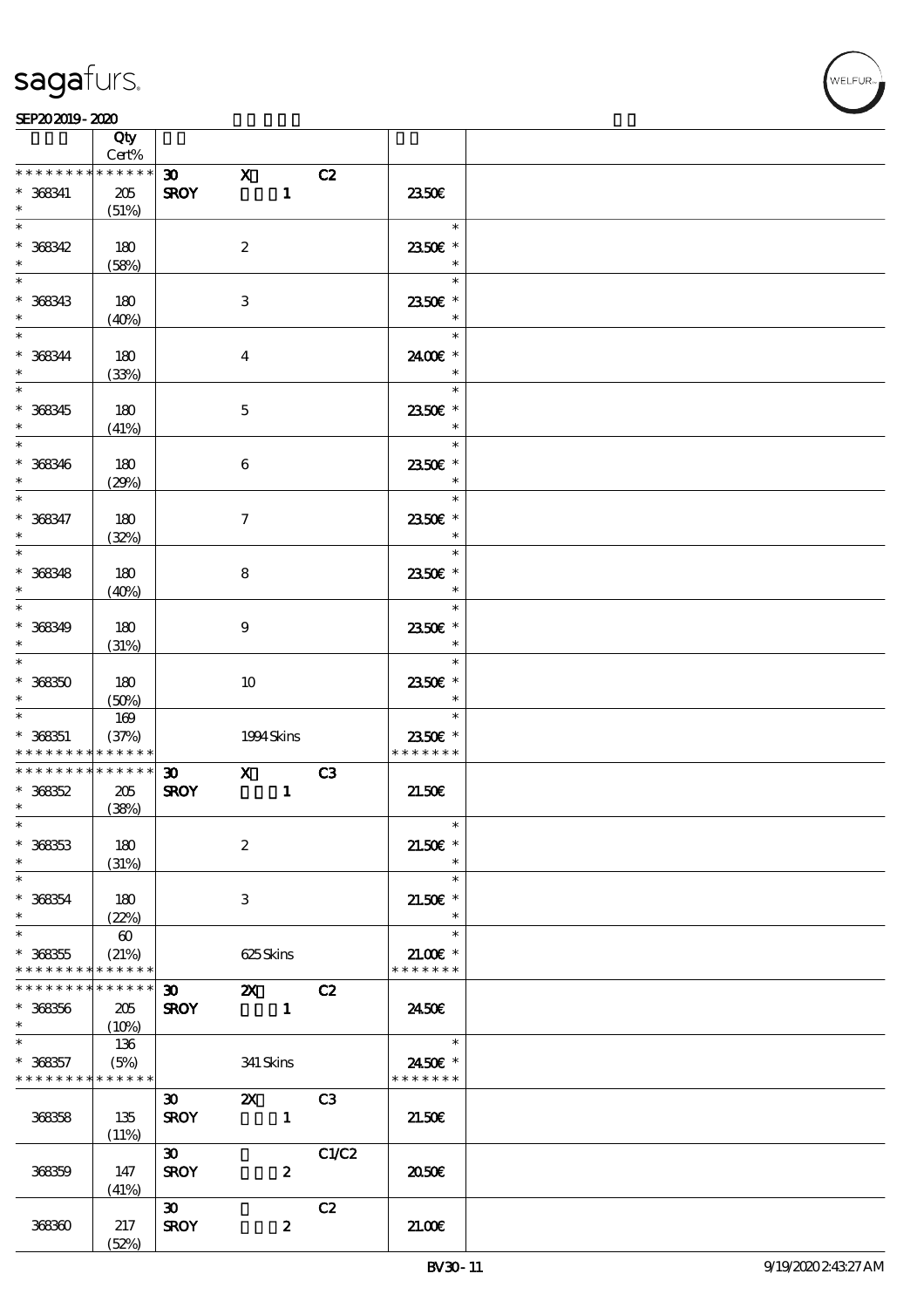#### SEP202019-2020

|                             | Qty         |                             |                  |                  |    |               |
|-----------------------------|-------------|-----------------------------|------------------|------------------|----|---------------|
|                             | Cert%       |                             |                  |                  |    |               |
|                             |             | $\boldsymbol{\mathfrak{D}}$ |                  |                  | C3 |               |
| 368361                      | 95          | <b>SROY</b>                 |                  | $\boldsymbol{z}$ |    | 2000          |
|                             |             |                             |                  |                  |    |               |
| * * * * * * * *             | (38%)       |                             |                  |                  |    |               |
|                             | * * * * * * | $\boldsymbol{\mathfrak{D}}$ | $\mathbf{x}$     |                  | C1 |               |
| $* 368362$                  | 195         | <b>SROY</b>                 |                  | $\boldsymbol{z}$ |    | 25.50€        |
| $\ast$                      | (30%)       |                             |                  |                  |    |               |
| $\ast$                      | 39          |                             |                  |                  |    | $\ast$        |
| $* 368363$                  | (33%)       |                             | 234Skins         |                  |    | $2500$ $*$    |
| * * * * * * * * * * * * * * |             |                             |                  |                  |    | * * * * * * * |
| * * * * * * * * * * * * * * |             | $\boldsymbol{\mathfrak{D}}$ | $\mathbf{x}$     |                  | C2 |               |
| $* 368364$                  | 205         | <b>SROY</b>                 |                  | $\boldsymbol{z}$ |    | 2500E         |
| $\ast$                      | (19%)       |                             |                  |                  |    |               |
| $\ast$                      |             |                             |                  |                  |    | $\ast$        |
|                             |             |                             |                  |                  |    |               |
| $* 368365$                  | 180         |                             | $\boldsymbol{2}$ |                  |    | 2500€ *       |
| $\ast$                      | (20%)       |                             |                  |                  |    | $\ast$        |
| $\ast$                      | 80          |                             |                  |                  |    | $\ast$        |
| $* 368366$                  | (28%)       |                             | 465Skins         |                  |    | 2500€*        |
| * * * * * * * *             | * * * * * * |                             |                  |                  |    | * * * * * * * |
|                             |             | $\boldsymbol{\mathfrak{D}}$ | $\mathbf{x}$     |                  | C3 |               |
| 368367                      | 73          | <b>SROY</b>                 |                  | $\boldsymbol{z}$ |    | 2050€         |
|                             | (23%)       |                             |                  |                  |    |               |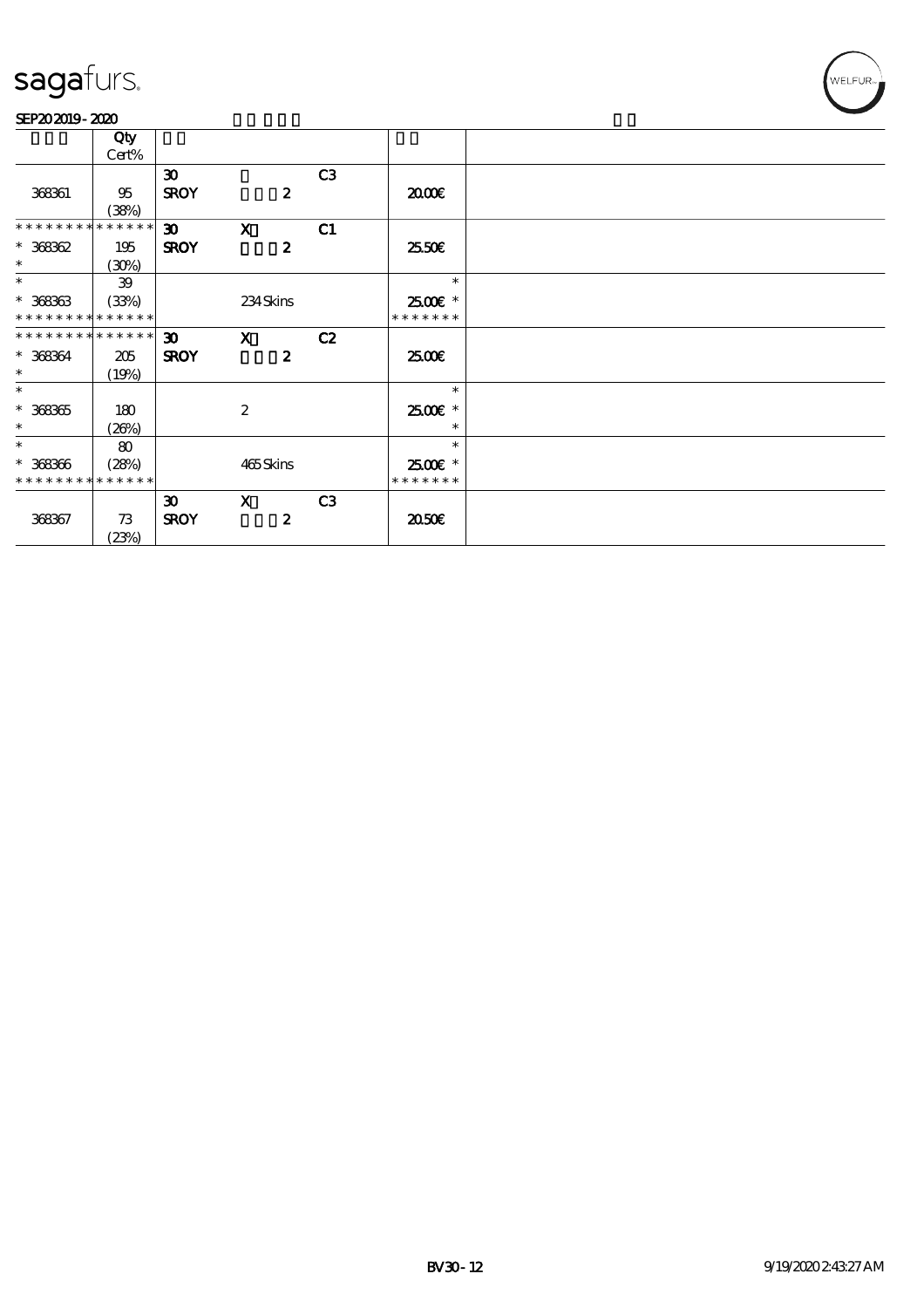#### $SEP202019 - 2020$  $\frac{\text{SEP202019-2020}}{\text{Ctv}}$

|                             | Qty<br>Cert%          |                                                  |                                           |                |               |  |
|-----------------------------|-----------------------|--------------------------------------------------|-------------------------------------------|----------------|---------------|--|
|                             |                       |                                                  |                                           |                |               |  |
| 368401                      | 186<br>(9%)           | $\boldsymbol{\mathfrak{D}}$<br>${\bf s}$         | $\boldsymbol{\mathsf{Z}}$<br>$\mathbf{1}$ | C1/C2          | 1300E         |  |
|                             |                       |                                                  |                                           |                |               |  |
| 368402                      | 114                   | $\boldsymbol{\boldsymbol{\lambda}}$<br>${\bf s}$ | $\mathbf x$<br>$\mathbf{1}$               | C1             | 1300E         |  |
|                             | (9%)                  |                                                  |                                           |                |               |  |
| 368403                      | 230                   | $\boldsymbol{\mathbf{z}}$<br>${\bf s}$           | $\mathbf x$<br>$\mathbf{1}$               | C2             | 1300E         |  |
|                             | (20%)                 |                                                  |                                           |                |               |  |
|                             |                       | $\boldsymbol{\mathbf{z}}$                        | $X$ $N$                                   | C3             |               |  |
| 368404                      | 143<br>(53%)          | ${\bf s}$                                        | $\mathbf{1}$                              |                | 1300€         |  |
|                             |                       | $\boldsymbol{\mathfrak{D}}$                      |                                           | C1             |               |  |
| 368405                      | 172<br>(18%)          | ${\bf s}$                                        | $\mathbf{1}$                              |                | <b>1350€</b>  |  |
|                             |                       | $\boldsymbol{\mathbf{z}}$                        |                                           | C1/C2          |               |  |
| 368406                      | 156                   | ${\bf s}$                                        | $\mathbf{1}$                              |                | 1300E         |  |
| * * * * * * * *             | (18%)<br>* * * * * *  |                                                  |                                           |                |               |  |
|                             |                       | $\boldsymbol{\mathbf{z}}$                        |                                           | C2             |               |  |
| $* 368407$<br>$\ast$        | 285<br>(25%)          | ${\bf s}$                                        | $\mathbf{1}$                              |                | <b>1300€</b>  |  |
| $\ast$                      | $8\!2$                |                                                  |                                           |                | $\ast$        |  |
| $* 368408$                  | (20%)                 |                                                  | $367\mathrm{S}$ kins                      |                | 13 $00E$ *    |  |
| * * * * * * * *             | * * * * * *           |                                                  |                                           |                | * * * * * * * |  |
|                             |                       | $\boldsymbol{\mathbf{z}}$                        |                                           | C <sub>3</sub> |               |  |
| 368409                      | 202                   | ${\bf s}$                                        | $\mathbf{1}$                              |                | 1300E         |  |
|                             | (53%)                 |                                                  |                                           |                |               |  |
|                             |                       | $\boldsymbol{\mathsf{20}}$                       |                                           | C1             |               |  |
| 368410                      | 95                    | ${\bf s}$                                        | $\mathbf{1}$                              |                | 1450€         |  |
|                             | (34%)                 |                                                  |                                           |                |               |  |
| * * * * * * * *             | * * * * * *           | $\boldsymbol{\mathbf{z}}$                        |                                           | <b>C1/C2</b>   |               |  |
| $* 368411$                  | 285                   | ${\bf s}$                                        | $\mathbf{1}$                              |                | 1400E         |  |
| $\ast$                      | (16%)                 |                                                  |                                           |                |               |  |
| $\overline{\ast}$           | $\boldsymbol{\pi}$    |                                                  |                                           |                | $\ast$        |  |
| $* 368412$                  | (10%)                 |                                                  | 355Skins                                  |                | 1350E *       |  |
| * * * * * * * * * * * * * * |                       |                                                  |                                           |                | * * * * * * * |  |
|                             |                       | $\pmb{\mathcal{Z}}$                              |                                           | C2             |               |  |
| 368413                      | 48                    | ${\bf s}$                                        | $\mathbf{1}$                              |                | 1400E         |  |
|                             | (27%)                 |                                                  |                                           |                |               |  |
|                             |                       | $\boldsymbol{\mathsf{20}}$                       |                                           | C <sub>3</sub> |               |  |
| 368414                      | 120                   | ${\bf s}$                                        | $\mathbf{1}$                              |                | 1350E         |  |
|                             | (14%)                 |                                                  |                                           |                |               |  |
|                             |                       | $\boldsymbol{\mathsf{20}}$                       |                                           | C1             |               |  |
| 368415                      | 197                   | ${\bf s}$                                        | $\mathbf{1}$                              |                | 1600€         |  |
|                             | (15%)                 |                                                  |                                           |                |               |  |
| * * * * * * * *             | * * * * * *           | $\boldsymbol{\mathbf{z}}$                        |                                           | C2             |               |  |
| * 368416                    | 285                   | ${\bf s}$                                        | $\mathbf{1}$                              |                | <b>1600€</b>  |  |
| $*$                         | (11%)                 |                                                  |                                           |                |               |  |
| $\ast$                      |                       |                                                  |                                           |                | $\ast$        |  |
| * 368417                    | 260                   |                                                  | $\boldsymbol{z}$                          |                | 1600E *       |  |
| $\ast$                      | (6%)                  |                                                  |                                           |                | $\ast$        |  |
| $\overline{\ast}$           | $\boldsymbol{\omega}$ |                                                  |                                           |                | $\ast$        |  |
| $* 368418$                  | (18%)                 |                                                  | 614Skins                                  |                | 1550€ *       |  |
| * * * * * * * *             | * * * * * *           |                                                  |                                           |                | * * * * * * * |  |
|                             |                       | $\boldsymbol{\mathfrak{D}}$                      |                                           | C <sub>3</sub> |               |  |
| 368419                      | 286                   | ${\bf s}$                                        | $\mathbf{1}$                              |                | 1400          |  |
|                             | (11%)                 |                                                  |                                           |                |               |  |
| * * * * * * *               | * * * * * *           | $\boldsymbol{\mathbf{z}}$                        | $\mathbf{x}$                              | C2             |               |  |
| $*368420$                   | 285                   | ${\bf s}$                                        | $\mathbf{1}$                              |                | 17.00E        |  |
| $\ast$                      | (5%)                  |                                                  |                                           |                |               |  |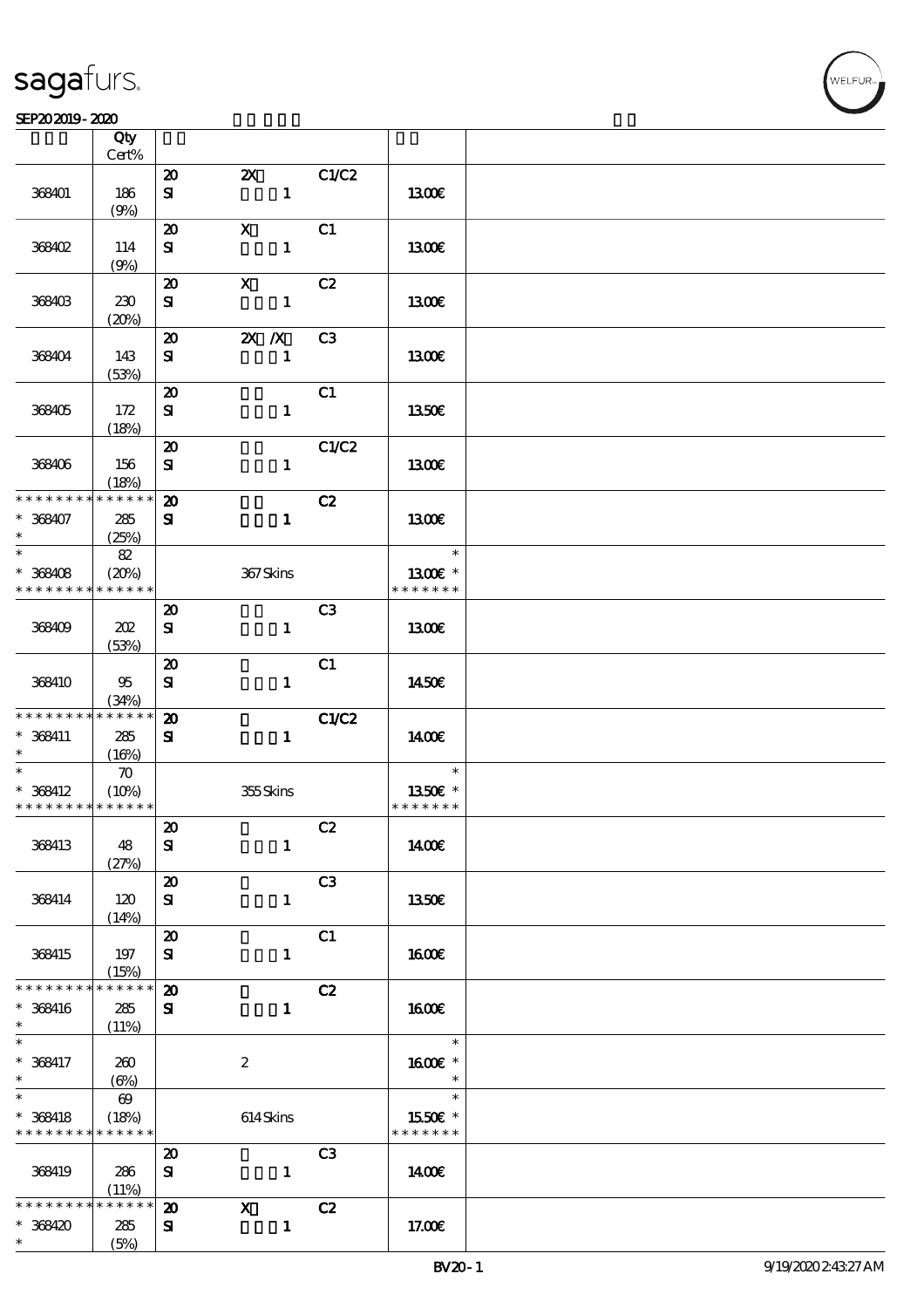#### $SEP202019 - 2020$

|                                                          | Qty<br>Cert%         |                             |                                 |                |                           |  |
|----------------------------------------------------------|----------------------|-----------------------------|---------------------------------|----------------|---------------------------|--|
| $\ast$                                                   |                      |                             | $\mathbf{x}$                    | C2             | $\ast$                    |  |
|                                                          | 145                  | $\boldsymbol{\mathfrak{D}}$ |                                 |                |                           |  |
| $* 368421$<br>* * * * * * * *                            | (10%)<br>* * * * * * | ${\bf s}$                   | $\mathbf{1}$                    |                | 17.00 £*<br>* * * * * * * |  |
|                                                          |                      |                             |                                 |                |                           |  |
|                                                          |                      | $\boldsymbol{\mathfrak{D}}$ | $\mathbf{x}$                    | C <sub>3</sub> |                           |  |
| 368422                                                   | 290                  | ${\bf s}$                   | $\mathbf{1}$                    |                | 1450E                     |  |
|                                                          | (11%)                |                             |                                 |                |                           |  |
|                                                          |                      | $\boldsymbol{\mathbf{z}}$   | $X$ / $ZX$                      | C <sub>1</sub> |                           |  |
| 368423                                                   | 215                  | ${\bf s}$                   | $\mathbf{1}$                    |                | 17.00E                    |  |
|                                                          | (10%)                |                             |                                 |                |                           |  |
| * * * * * * * *                                          | * * * * * *          | $\boldsymbol{\mathfrak{D}}$ | $X$ / $ZX$                      | C2             |                           |  |
| $* 368424$                                               | 285                  | ${\bf s}$                   | $\mathbf{1}$                    |                | 17.00€                    |  |
| $\ast$                                                   | (9%)                 |                             |                                 |                |                           |  |
| $\overline{\ast}$                                        | 184                  |                             |                                 |                | $\ast$                    |  |
| $*368425$                                                | (8%)                 |                             | 469Skins                        |                | 1650€ *                   |  |
| * * * * * * * *                                          | $* * * * * * *$      |                             |                                 |                | * * * * * * *             |  |
|                                                          |                      | $\boldsymbol{\mathbf{z}}$   | $X$ / $ZX$                      | C <sub>3</sub> |                           |  |
| 368426                                                   | 235                  | ${\bf s}$                   | $\blacksquare$                  |                | 1550E                     |  |
|                                                          | (13%)                |                             |                                 |                |                           |  |
|                                                          |                      | $\boldsymbol{\mathbf{z}}$   | $X$ $X$                         | C2             |                           |  |
| 368427                                                   | 105                  | ${\bf s}$                   | $\pmb{2}$                       |                | 1550€                     |  |
|                                                          | (21%)                |                             |                                 |                |                           |  |
|                                                          |                      | $\boldsymbol{\mathfrak{D}}$ | $\mathcal{L}$                   | C1/C2          |                           |  |
| 368428                                                   | 165                  | ${\bf s}$                   | $\boldsymbol{z}$                |                | 1550€                     |  |
|                                                          | (18%)                |                             |                                 |                |                           |  |
|                                                          |                      | $\boldsymbol{\mathbf{z}}$   | $\mathcal{L}_{\mathbb{R}}$      | C2             |                           |  |
| 368429                                                   | 122                  | ${\bf s}$                   | $\boldsymbol{z}$                |                | 1550E                     |  |
|                                                          | (9%)                 |                             |                                 |                |                           |  |
|                                                          |                      | $\boldsymbol{\mathsf{20}}$  |                                 | C1/C2          |                           |  |
| 368430                                                   | 132                  | ${\bf s}$                   | $\boldsymbol{z}$                |                | <b>1600€</b>              |  |
|                                                          | (14%)                |                             |                                 |                |                           |  |
|                                                          |                      | $\boldsymbol{\mathbf{z}}$   | $\mathcal{L}$                   | C <sub>3</sub> |                           |  |
| 368431                                                   | 179                  | ${\bf s}$                   | $\boldsymbol{2}$                |                | 1550€                     |  |
|                                                          | (24%)                |                             |                                 |                |                           |  |
|                                                          |                      | $\boldsymbol{\mathfrak{D}}$ | $\mathbf{x}$                    | C <sub>3</sub> |                           |  |
| 368432                                                   | 91                   | ${\bf s}$                   | $\boldsymbol{2}$                |                | 1500E                     |  |
|                                                          | (3%)                 |                             |                                 |                |                           |  |
|                                                          |                      | $\boldsymbol{\mathfrak{D}}$ | $X$ / $ZX$ $C1/C2$              |                |                           |  |
| 368433                                                   | 260                  | ${\bf s}$                   | $\boldsymbol{z}$                |                | 1850€                     |  |
|                                                          | (10%)                |                             |                                 |                |                           |  |
|                                                          |                      | $\boldsymbol{\mathfrak{D}}$ | $\mathcal{F}$                   | C2             |                           |  |
| 368434                                                   | 239                  | $\mathbf{B}$                | $\mathbf{1}$                    | WB1            | 1450€                     |  |
|                                                          |                      |                             |                                 |                |                           |  |
|                                                          | (17%)                | $\boldsymbol{\mathsf{20}}$  | X /                             | C2             |                           |  |
| 368435                                                   | 121                  | $\mathbf{B}$                | $\mathbf{1}$                    |                | 1450E                     |  |
|                                                          |                      |                             |                                 |                |                           |  |
| * * * * * * * *                                          | (23%)<br>* * * * * * | $\boldsymbol{\mathfrak{D}}$ |                                 |                |                           |  |
|                                                          |                      |                             | $\mathcal{F}$ and $\mathcal{F}$ | C2             |                           |  |
| $* 368436$<br>$*$                                        | 285                  | $\mathbf{B}$                | $\mathbf{1}$                    |                | 1450€                     |  |
| $\ast$                                                   | (16%)                |                             |                                 |                | $\overline{\phantom{a}}$  |  |
|                                                          | 151                  |                             |                                 |                |                           |  |
| $* 368437$<br>* * * * * * * * <mark>* * * * * * *</mark> | (11%)                |                             | 436Skins                        |                | 1450€ *<br>* * * * * * *  |  |
|                                                          |                      |                             |                                 |                |                           |  |
|                                                          |                      | $\boldsymbol{\mathsf{20}}$  | $X \, / ZX$                     | C2             |                           |  |
| 368438                                                   | 233                  | $\mathbf{B}$                | $\sim$ 1                        |                | 1500E                     |  |
|                                                          | (9%)                 |                             |                                 |                |                           |  |
|                                                          |                      | $\boldsymbol{\mathfrak{D}}$ | $\mathbf{x}$                    | C1/C2          |                           |  |
| 368439                                                   | 243                  | <b>SAGA</b>                 | $\sim$ $\sim$ 1                 |                | 1500E                     |  |
|                                                          | (12%)                |                             |                                 |                |                           |  |
|                                                          |                      | $\boldsymbol{\mathsf{20}}$  | $\mathbf{X}$                    | C1             |                           |  |
| 36840                                                    | 102                  | <b>SAGA</b>                 | $\mathbf{1}$                    |                | (1600)                    |  |
|                                                          | (19%)                |                             |                                 |                |                           |  |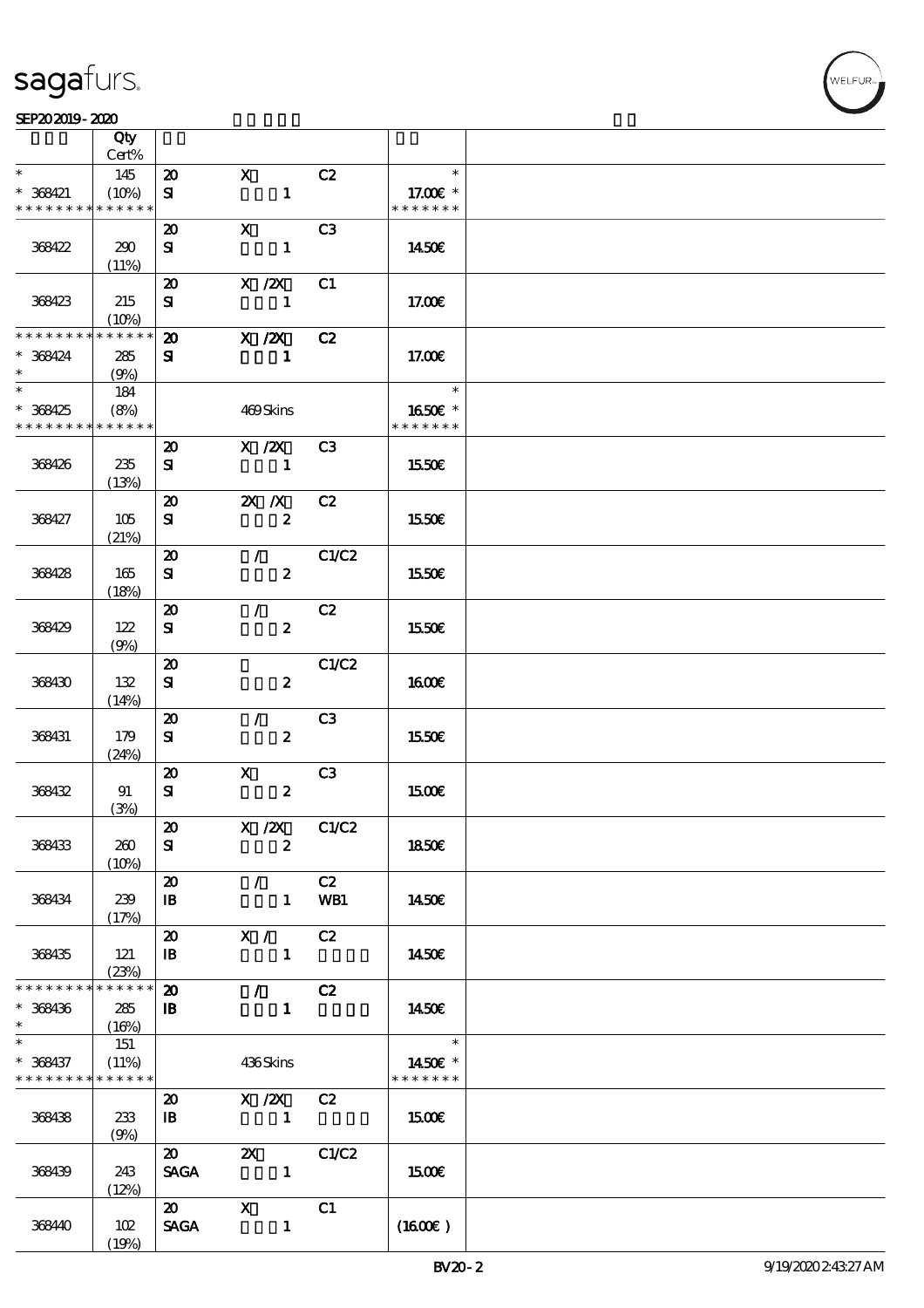|                                                                    | Qty<br>Cert%                |                                            |                              |                |                                      |  |
|--------------------------------------------------------------------|-----------------------------|--------------------------------------------|------------------------------|----------------|--------------------------------------|--|
|                                                                    |                             |                                            |                              |                |                                      |  |
| 368441                                                             | 208<br>(25%)                | $\boldsymbol{\mathfrak{D}}$<br><b>SAGA</b> | $\mathbf{x}$<br>$\mathbf{1}$ | C1/C2          | <b>1500€</b>                         |  |
| * * * * * * * *                                                    | * * * * * *                 | $\boldsymbol{\mathsf{20}}$                 | $\mathbf{x}$                 | C2             |                                      |  |
| $* 368442$<br>$\ast$                                               | 265<br>(24%)                | <b>SAGA</b>                                | $\mathbf{1}$                 |                | 1500E                                |  |
| $\ast$<br>$* 368443$<br>* * * * * * * * * * * * * *                | 65<br>(32%)                 |                                            | 330Skins                     |                | $\ast$<br>1450€ *<br>* * * * * * *   |  |
| 368444                                                             | 225<br>(41%)                | $\boldsymbol{\mathfrak{D}}$<br><b>SAGA</b> | $X$ $N$<br>$\mathbf{1}$      | C3             | 1400E                                |  |
| 368445                                                             | 211<br>(29%)                | $\boldsymbol{\mathfrak{D}}$<br><b>SAGA</b> | $\mathbf{1}$                 | C1             | 1450E                                |  |
| * * * * * * * *<br>$* 368446$<br>$\ast$                            | * * * * * *<br>265<br>(29%) | $\boldsymbol{\mathfrak{D}}$<br><b>SAGA</b> | $\mathbf{1}$                 | C2             | 1450E                                |  |
| $\ast$<br>$* 368447$<br>$\ast$                                     | 240<br>(25%)                |                                            | $\boldsymbol{z}$             |                | $\ast$<br>1450€ *<br>$\ast$          |  |
| $\overline{\ast}$<br>$* 368448$<br>* * * * * * * *                 | 68<br>(13%)<br>* * * * * *  |                                            | 573Skins                     |                | $\ast$<br>1450€ *<br>* * * * * * *   |  |
| * * * * * * * *                                                    | * * * * * *                 | $\boldsymbol{\mathfrak{D}}$                |                              | C <sub>3</sub> |                                      |  |
| $* 368449$<br>$\ast$                                               | 255<br>(39%)                | <b>SAGA</b>                                | $\mathbf{1}$                 |                | 1450E                                |  |
| $\overline{\ast}$<br>$* 368450$<br>* * * * * * * * * * * * * *     | 49<br>(57%)                 |                                            | 304Skins                     |                | $\ast$<br>1450€ *<br>* * * * * * *   |  |
| 368451                                                             | 191<br>(25%)                | $\boldsymbol{\mathfrak{D}}$<br><b>SAGA</b> | $\mathbf{1}$                 | C1             | 1650E                                |  |
| * * * * * * * * * * * * * *                                        |                             | $\boldsymbol{\mathfrak{D}}$                |                              | C2             |                                      |  |
| $* 368452$<br>$\ast$                                               | 265<br>(34%)                | <b>SAGA</b>                                | $\mathbf{1}$                 |                | 1600E                                |  |
| $*$<br>$* 368453$<br>$\ast$                                        | 240<br>(33%)                |                                            | $\boldsymbol{2}$             |                | $\ast$<br>1600€ *<br>$\ast$          |  |
| $\ast$<br>$* 368454$<br>$\ast$                                     | 240<br>(22%)                |                                            | $\ensuremath{\mathbf{3}}$    |                | $\ast$<br>1600€ *<br>$\ast$          |  |
| $\ast$<br>$* 368455$<br>$\ast$                                     | 240<br>(20%)                |                                            | 4                            |                | $\ast$<br>1600E *<br>$\ast$          |  |
| $\ast$<br>$* 368456$<br>$\ast$                                     | 240<br>(18%)                |                                            | $\mathbf{5}$                 |                | $\ast$<br>1600€ *<br>$\ast$          |  |
| $\ast$<br>$* 368457$<br>* * * * * * * * <mark>* * * * * *</mark> * | 245<br>(24%)                |                                            | 1470Skins                    |                | $\ast$<br>1600€ *<br>* * * * * * *   |  |
| * * * * * * * * * * * * * *<br>$* 368458$<br>$\ast$                | 265<br>(27%)                | $\boldsymbol{\mathfrak{D}}$<br><b>SAGA</b> | $\mathbf{1}$                 | C3             | 1500                                 |  |
| $\ast$<br>$* 368459$<br>* * * * * * * * <mark>* * * * * *</mark> * | 217<br>(16%)                |                                            | 482Skins                     |                | $\ast$<br>$1500E$ *<br>* * * * * * * |  |
| * * * * * * * * <mark>* * * * * *</mark><br>$* 368400$<br>$\ast$   | 265<br>(41%)                | $\boldsymbol{\mathfrak{D}}$<br><b>SAGA</b> | $\mathbf{1}$                 | C1             | 17.50E                               |  |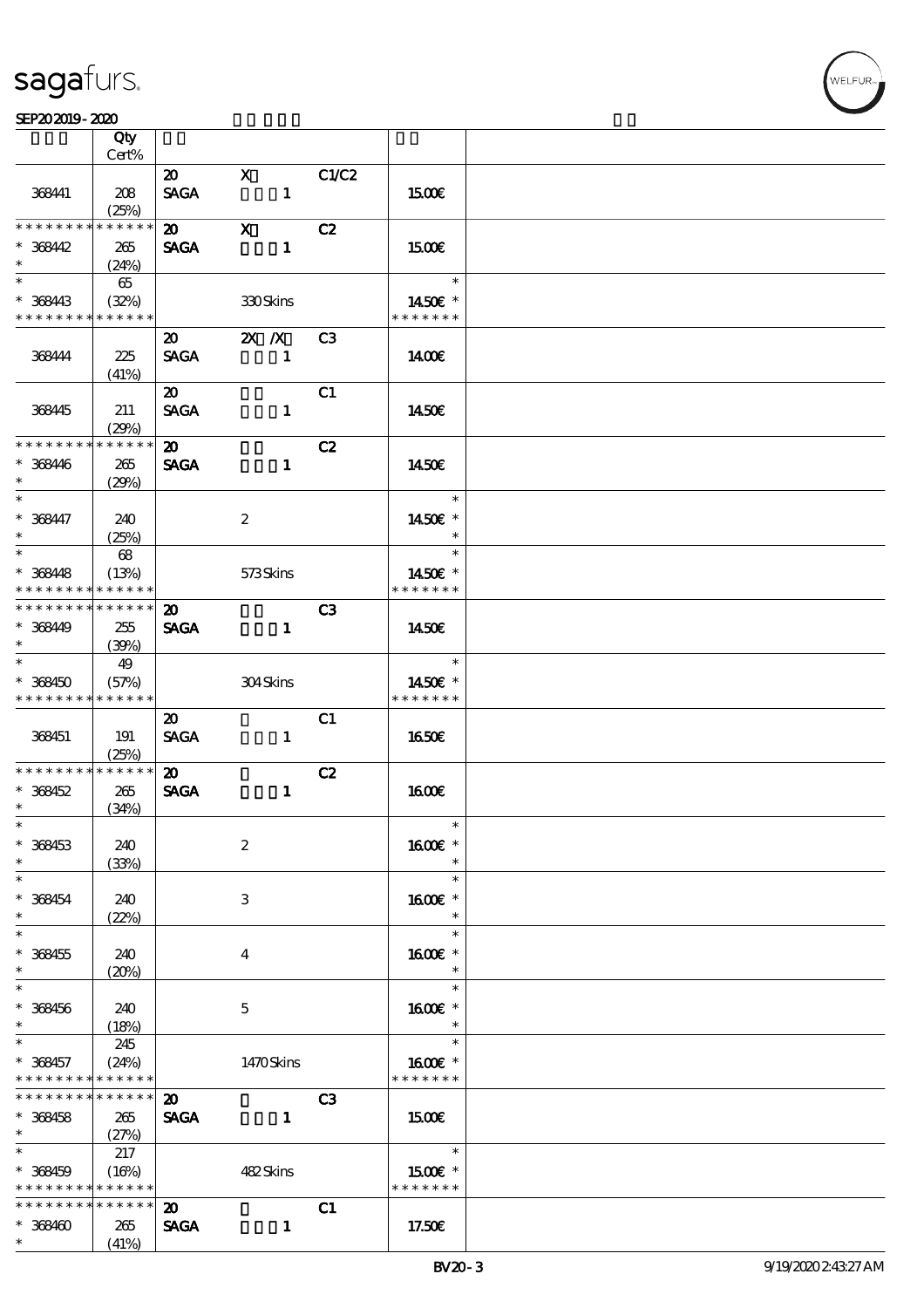#### SEP202019-2020

|                          | Qty<br>$Cert\%$ |                                              |                       |  |
|--------------------------|-----------------|----------------------------------------------|-----------------------|--|
| $\ast$                   |                 |                                              |                       |  |
|                          |                 | C1<br>$\boldsymbol{\mathfrak{D}}$            | $\ast$                |  |
| $* 368461$               | 240             | $\ensuremath{\mathsf{SAGA}}$<br>$\mathbf{1}$ | 17.50€ *              |  |
| $\ast$                   | (55%)           |                                              | $\ast$                |  |
| $\ast$                   |                 |                                              | $\ast$                |  |
|                          |                 |                                              |                       |  |
| $* 368462$               | 240             | $\ensuremath{\mathbf{3}}$                    | 17.00€ *              |  |
| $\ast$                   | (23%)           |                                              | $\ast$                |  |
| $\ast$                   |                 |                                              | $\ast$                |  |
|                          |                 |                                              |                       |  |
| $* 368463$               | 240             | $\boldsymbol{4}$                             | 17.00 £*              |  |
| $\ast$                   | (18%)           |                                              | $\ast$                |  |
| $\ast$                   |                 |                                              | $\ast$                |  |
|                          |                 |                                              |                       |  |
| $* 368464$               | 240             | $\mathbf 5$                                  | 17.50€ *              |  |
| $\ast$                   | (23%)           |                                              | $\ast$                |  |
| $\overline{\ast}$        |                 |                                              | $\ast$                |  |
| $* 368465$               | 240             | $\bf 6$                                      | 17.00 £*              |  |
| $\ast$                   |                 |                                              |                       |  |
|                          | (14%)           |                                              | $\ast$                |  |
|                          | 186             |                                              | $\ast$                |  |
| $* 368466$               | (42%)           | $1651$ Skins                                 | 17.50€ *              |  |
| * * * * * * * *          | * * * * * *     |                                              | * * * * * * *         |  |
|                          |                 |                                              |                       |  |
| * * * * * * * *          | $******$        | C2<br>$\boldsymbol{\mathfrak{D}}$            |                       |  |
| $* 368467$               | $265\,$         | <b>SAGA</b><br>$\mathbf{I}$                  | 17.50€                |  |
| $*$                      | (13%)           |                                              |                       |  |
| $\overline{\ast}$        |                 |                                              | $\ast$                |  |
|                          |                 |                                              |                       |  |
| $* 368468$               | 240             | $\boldsymbol{2}$                             | 17.00 £*              |  |
| $\ast$                   | (14%)           |                                              | $\ast$                |  |
| $\overline{\phantom{0}}$ |                 |                                              | $\ast$                |  |
|                          |                 |                                              |                       |  |
| $* 368469$               | 240             | $\ensuremath{\mathbf{3}}$                    | 17.00 £*              |  |
| $\ast$                   | (22%)           |                                              | $\ast$                |  |
| $\overline{\ast}$        |                 |                                              | $\ast$                |  |
| $* 368470$               | 240             |                                              | 17.00 £*              |  |
|                          |                 | $\bf{4}$                                     |                       |  |
| $\ast$                   | (15%)           |                                              | $\ast$                |  |
|                          |                 |                                              | $\ast$                |  |
| $* 368471$               | 240             | $\mathbf 5$                                  | 17.00 £*              |  |
| $\ast$                   | (16%)           |                                              | $\ast$                |  |
| $\ast$                   |                 |                                              | $\ast$                |  |
|                          |                 |                                              |                       |  |
| * 368472                 | 240             | $\bf 6$                                      | 17.50€ *              |  |
| $\ast$                   | (24%)           |                                              | $\ast$                |  |
| $\ast$                   |                 |                                              |                       |  |
|                          |                 |                                              |                       |  |
| $* 368473$               | 240             | $\boldsymbol{\tau}$                          | 17.00€ *              |  |
| $\ast$                   | (33%)           |                                              | $\ast$                |  |
| $\frac{1}{*}$            |                 |                                              | $\ast$                |  |
| $* 368474$               | 240             | ${\bf 8}$                                    | 17.00 £*              |  |
|                          |                 |                                              |                       |  |
| $*$                      | (21%)           |                                              | $\ast$                |  |
| $\ast$                   |                 |                                              | $\ast$                |  |
| $* 368475$               | 240             | 9                                            | 17.00 £*              |  |
| $\ast$                   | (29%)           |                                              | $\ast$                |  |
| $\overline{\phantom{0}}$ |                 |                                              |                       |  |
|                          |                 |                                              | $\ast$                |  |
| $* 368476$               | 240             | 10                                           | 17.00 $\varepsilon$ * |  |
| $*$                      | (25%)           |                                              | $\ast$                |  |
|                          |                 |                                              | $\ast$                |  |
|                          |                 |                                              |                       |  |
| $* 368477$               | 240             | $11\,$                                       | 17.00 £*              |  |
| $\ast$                   | (12%)           |                                              | $\ast$                |  |
| $\overline{\ast}$        |                 |                                              | $\ast$                |  |
| $* 368478$               | 240             | $12\,$                                       | 17.00 £*              |  |
|                          |                 |                                              |                       |  |
| $\ast$                   | (13%)           |                                              | $\ast$                |  |
| $\overline{\ast}$        |                 |                                              | $\ast$                |  |
| $* 368479$               | 240             | $13\,$                                       | 17.00 £*              |  |
| $\ast$                   | (34%)           |                                              | $\ast$                |  |
| $\ast$                   |                 |                                              | $\ast$                |  |
|                          | $164\,$         |                                              |                       |  |
| $* 368480$               | (29%)           | 3309Skins                                    | 17.00 £*              |  |
| * * * * * * * *          | * * * * * *     |                                              | * * * * * * *         |  |

.<br>FUR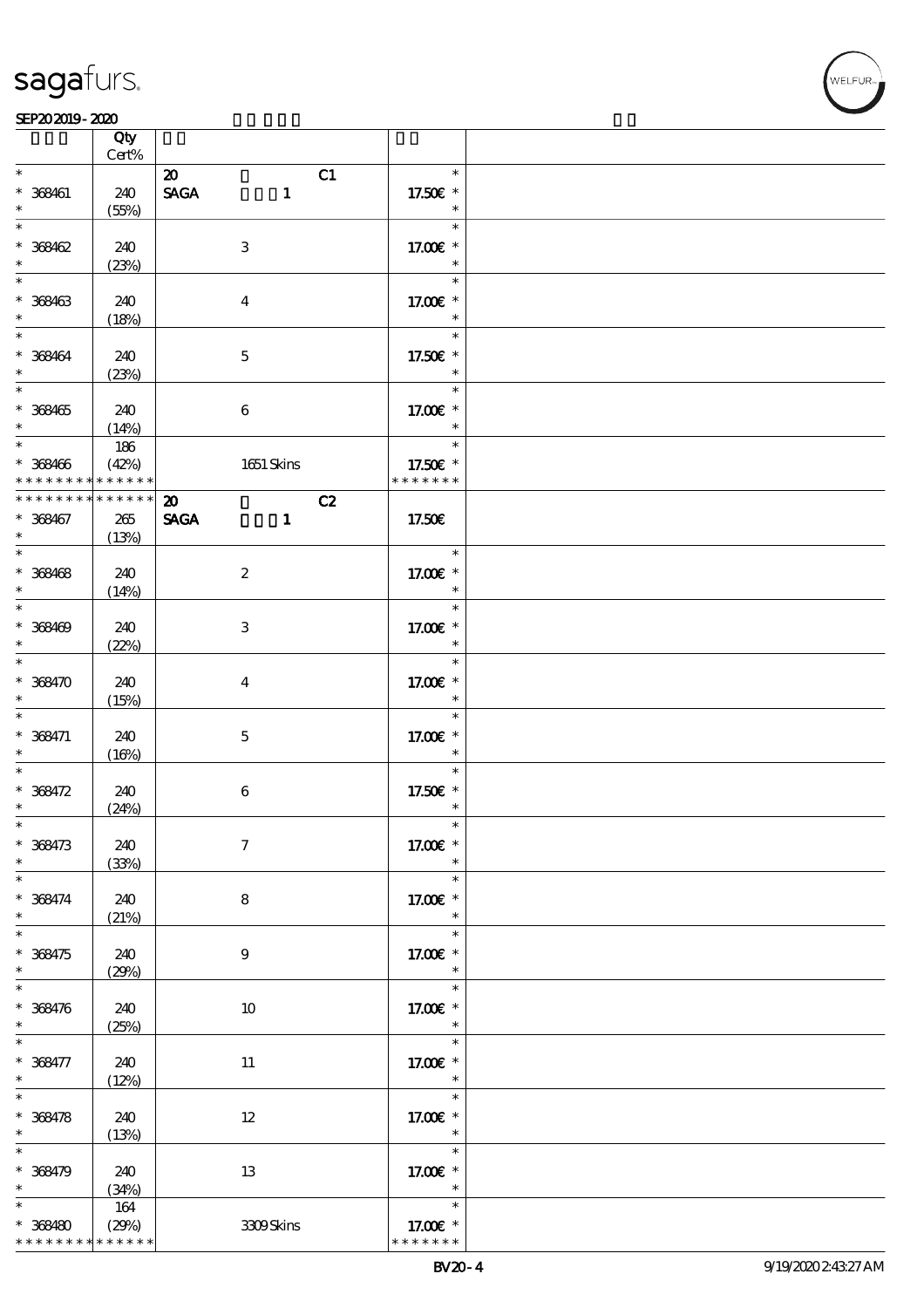|                                                           | Qty<br>Cert%                        |                                            |                                                                                                                                                                                                                                                                                                                                                                                                                                                                             |              |    |                                       |  |
|-----------------------------------------------------------|-------------------------------------|--------------------------------------------|-----------------------------------------------------------------------------------------------------------------------------------------------------------------------------------------------------------------------------------------------------------------------------------------------------------------------------------------------------------------------------------------------------------------------------------------------------------------------------|--------------|----|---------------------------------------|--|
| * * * * * * * *                                           | * * * * * *                         |                                            |                                                                                                                                                                                                                                                                                                                                                                                                                                                                             |              |    |                                       |  |
| $* 368481$<br>$\ast$                                      | 265<br>(14%)                        | $\boldsymbol{\mathfrak{D}}$<br><b>SAGA</b> |                                                                                                                                                                                                                                                                                                                                                                                                                                                                             | $\mathbf{1}$ | C3 | <b>1600€</b>                          |  |
| $\ast$<br>$* 368482$<br>$\ast$                            | 240<br>(19%)                        |                                            | $\boldsymbol{2}$                                                                                                                                                                                                                                                                                                                                                                                                                                                            |              |    | $\ast$<br>1550€ *<br>$\ast$           |  |
| $\ast$<br>$* 368483$<br>$\ast$                            | 240                                 |                                            | $\ensuremath{\mathbf{3}}$                                                                                                                                                                                                                                                                                                                                                                                                                                                   |              |    | $\ast$<br>1550E *<br>$\ast$           |  |
| $\ast$<br>* 368484<br>$\ast$                              | (20%)<br>240                        |                                            | $\bf{4}$                                                                                                                                                                                                                                                                                                                                                                                                                                                                    |              |    | $\ast$<br>1550€ *<br>$\ast$           |  |
| $\overline{\phantom{0}}$<br>$* 368485$<br>* * * * * * * * | (13%)<br>134<br>(8%)<br>* * * * * * |                                            | 1119Skins                                                                                                                                                                                                                                                                                                                                                                                                                                                                   |              |    | $\ast$<br>1550E *<br>* * * * * * *    |  |
| ********<br>$* 368486$                                    | * * * * * *<br>265                  | $\boldsymbol{\mathfrak{D}}$<br><b>SAGA</b> | $X$ C1                                                                                                                                                                                                                                                                                                                                                                                                                                                                      | $\mathbf{1}$ |    | 1950€                                 |  |
| $\ast$<br>$\ast$<br>$* 368487$                            | (22%)<br>240                        |                                            | $\boldsymbol{2}$                                                                                                                                                                                                                                                                                                                                                                                                                                                            |              |    | $\ast$<br>1950E *                     |  |
| $\ast$<br>$\overline{\ast}$<br>$* 368488$                 | (35%)<br>240                        |                                            | 3                                                                                                                                                                                                                                                                                                                                                                                                                                                                           |              |    | $\ast$<br>$\ast$<br>1950E *           |  |
| $\ast$<br>$\ast$<br>$* 368489$<br>$\ast$                  | (25%)<br>240                        |                                            | $\overline{\mathbf{4}}$                                                                                                                                                                                                                                                                                                                                                                                                                                                     |              |    | $\ast$<br>$\ast$<br>1950E *<br>$\ast$ |  |
| $\ast$<br>$* 368490$<br>* * * * * * * * * * * * * *       | (22%)<br>124<br>(20%)               |                                            | 1109Skins                                                                                                                                                                                                                                                                                                                                                                                                                                                                   |              |    | $\ast$<br>1950E *<br>* * * * * * *    |  |
| * * * * * * * * * * * * * *                               |                                     | $\boldsymbol{\mathfrak{D}}$                | $X$ C <sub>2</sub>                                                                                                                                                                                                                                                                                                                                                                                                                                                          |              |    |                                       |  |
| $* 368491$<br>$*$                                         | 240<br>(9%)                         | <b>SAGA</b>                                | $\sim$ 1                                                                                                                                                                                                                                                                                                                                                                                                                                                                    |              |    | 1950€                                 |  |
| $* 368492$<br>* * * * * * * * <mark>* * * * * *</mark>    | 162<br>$(\Theta)$                   |                                            | 402Skins                                                                                                                                                                                                                                                                                                                                                                                                                                                                    |              |    | $\ast$<br>1950E *<br>* * * * * * *    |  |
| ************** 20<br>$* 368493$<br>$\ast$                 | $265\,$<br>(12%)                    | <b>SAGA</b>                                | $\mathbf{X}$ $\overline{\phantom{1}}$ $\overline{\phantom{1}}$ $\overline{\phantom{1}}$ $\overline{\phantom{1}}$ $\overline{\phantom{1}}$ $\overline{\phantom{1}}$ $\overline{\phantom{1}}$ $\overline{\phantom{1}}$ $\overline{\phantom{1}}$ $\overline{\phantom{1}}$ $\overline{\phantom{1}}$ $\overline{\phantom{1}}$ $\overline{\phantom{1}}$ $\overline{\phantom{1}}$ $\overline{\phantom{1}}$ $\overline{\phantom{1}}$ $\overline{\phantom{1}}$ $\overline{\phantom{$ | $\mathbf{1}$ |    | 17.00E                                |  |
| $\ast$<br>$* 368494$<br>$\ast$                            | 240<br>(17%)                        |                                            | $\boldsymbol{z}$                                                                                                                                                                                                                                                                                                                                                                                                                                                            |              |    | $\ast$<br>17.00 £*<br>$\ast$          |  |
| $\ast$<br>$* 368495$<br>$\ast$                            | 240<br>(12%)                        |                                            | 3                                                                                                                                                                                                                                                                                                                                                                                                                                                                           |              |    | $\ast$<br>17.00 £*<br>$\ast$          |  |
| $\ast$<br>$* 368496$<br>$\ast$                            | 240<br>(12%)                        |                                            | $\bf{4}$                                                                                                                                                                                                                                                                                                                                                                                                                                                                    |              |    | $\ast$<br>17.00 £*<br>$\ast$          |  |
| $\overline{\phantom{a}^*}$<br>$* 368497$<br>$*$           | 240<br>(14%)                        |                                            | $\mathbf{5}$                                                                                                                                                                                                                                                                                                                                                                                                                                                                |              |    | $\ast$<br>17.00 £*<br>$\ast$          |  |
| $\overline{\ast}$<br>$* 368498$<br>* * * * * * * *        | 173<br>(10%)<br>* * * * * *         |                                            | 1398Skins                                                                                                                                                                                                                                                                                                                                                                                                                                                                   |              |    | $\ast$<br>1650€ *<br>* * * * * * *    |  |
| 368499                                                    | 125<br>(23%)                        | $\boldsymbol{\mathfrak{D}}$<br><b>SAGA</b> | $\mathbf{x}$<br>$\sim$ $\sim$ 1                                                                                                                                                                                                                                                                                                                                                                                                                                             |              | C1 | 2050E                                 |  |
| 368500                                                    | 190<br>(17%)                        | $\boldsymbol{\mathsf{20}}$<br><b>SAGA</b>  | $\mathbf{X}$                                                                                                                                                                                                                                                                                                                                                                                                                                                                | $\mathbf{1}$ | C3 | 17.00E                                |  |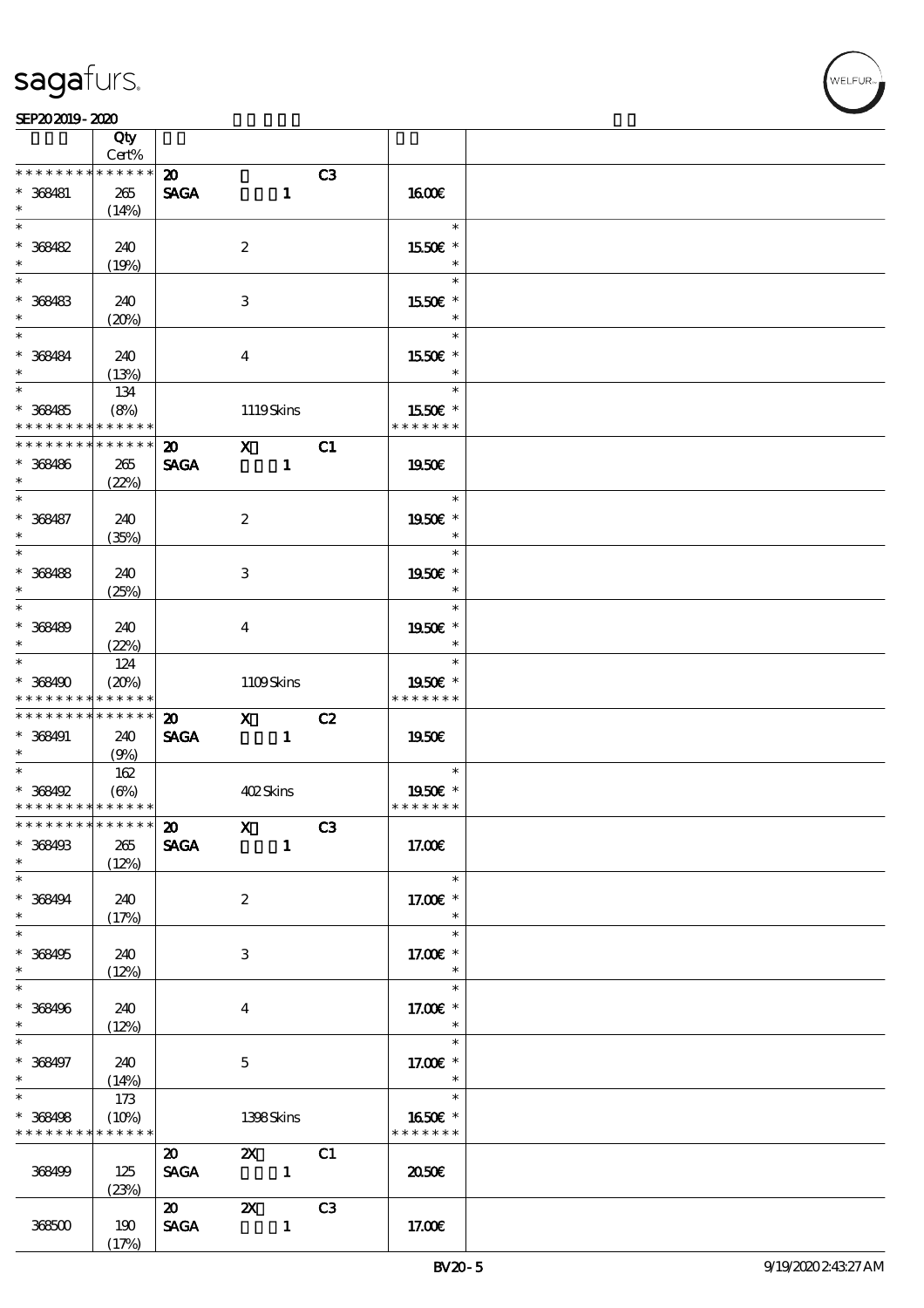#### $SEP202019 - 2020$

|                                            | Qty<br>Cert% |                             |                                 |                         |                |               |  |
|--------------------------------------------|--------------|-----------------------------|---------------------------------|-------------------------|----------------|---------------|--|
|                                            |              |                             |                                 |                         |                |               |  |
|                                            |              | $\boldsymbol{\mathsf{20}}$  | $\mathbf{X}$                    |                         | C1/C2          |               |  |
| 368501                                     | 80           | <b>SAGA</b>                 |                                 | $\boldsymbol{z}$        |                | 1350€         |  |
|                                            | (15%)        |                             |                                 |                         |                |               |  |
|                                            |              | $\boldsymbol{\omega}$       | $\mathbf{x}$                    |                         | C1/C2          |               |  |
| 368502                                     | 108          | <b>SAGA</b>                 |                                 | $\boldsymbol{z}$        |                | 1500€         |  |
|                                            | (12%)        |                             |                                 |                         |                |               |  |
|                                            |              | $\boldsymbol{\mathfrak{D}}$ |                                 |                         | C1/C2          |               |  |
| 368503                                     | 165          | <b>SAGA</b>                 |                                 | $\boldsymbol{z}$        |                | <b>1500€</b>  |  |
|                                            | (29%)        |                             |                                 |                         |                |               |  |
|                                            |              | $\boldsymbol{\mathfrak{D}}$ | $\mathcal{L}$                   |                         | C2             |               |  |
| 368504                                     | 91           | <b>SAGA</b>                 |                                 | $\boldsymbol{z}$        |                | 1550€         |  |
|                                            | (38%)        |                             |                                 |                         |                |               |  |
|                                            |              | $\boldsymbol{\omega}$       |                                 |                         | C1/C2          |               |  |
| 368505                                     | 129          | <b>SAGA</b>                 |                                 | $\boldsymbol{z}$        |                | 17.00E        |  |
|                                            | (34%)        |                             |                                 |                         |                |               |  |
|                                            |              | $\boldsymbol{\omega}$       | $\mathcal{L}$                   |                         | C3             |               |  |
|                                            |              |                             |                                 |                         |                |               |  |
| 368506                                     | 120          | <b>SAGA</b>                 |                                 | $\boldsymbol{z}$        |                | 1550€         |  |
|                                            | (30%)        |                             |                                 |                         |                |               |  |
|                                            |              | $\boldsymbol{\mathfrak{D}}$ |                                 |                         | C1             |               |  |
| 368507                                     | 114          | <b>SACA</b>                 |                                 | $\boldsymbol{z}$        |                | <b>1800€</b>  |  |
|                                            | (54%)        |                             |                                 |                         |                |               |  |
|                                            |              | $\boldsymbol{\mathfrak{D}}$ |                                 |                         | C2             |               |  |
| 368508                                     | 233          | <b>SAGA</b>                 |                                 | $\boldsymbol{z}$        |                | 1800E         |  |
|                                            | (30%)        |                             |                                 |                         |                |               |  |
|                                            |              | $\boldsymbol{\mathfrak{D}}$ |                                 |                         | C <sub>3</sub> |               |  |
| 368509                                     | 140          | <b>SAGA</b>                 |                                 | $\boldsymbol{z}$        |                | 1600E         |  |
|                                            | (15%)        |                             |                                 |                         |                |               |  |
| * * * * * * * *                            | * * * * * *  | $\boldsymbol{\mathfrak{D}}$ | $\mathbf{x}$                    |                         | C1             |               |  |
| $* 368510$                                 | 265          | <b>SAGA</b>                 |                                 | $\boldsymbol{z}$        |                | 1950€         |  |
| $\ast$                                     | (38%)        |                             |                                 |                         |                |               |  |
|                                            | 46           |                             |                                 |                         |                | $\ast$        |  |
| $* 368511$                                 | (43%)        |                             | 311 Skins                       |                         |                | 1950E *       |  |
| * * * * * * * * * * * * * *                |              |                             |                                 |                         |                | * * * * * * * |  |
| * * * * * * * * <mark>* * * * * * *</mark> |              | $\boldsymbol{\mathfrak{D}}$ | $\boldsymbol{\mathrm{X}}$       |                         | C2             |               |  |
| $* 368512$                                 | 265          | <b>SAGA</b>                 |                                 | $\boldsymbol{z}$        |                | 1950E         |  |
| $\ast$                                     | (16%)        |                             |                                 |                         |                |               |  |
| $*$ $*$                                    | 45           |                             |                                 |                         |                | $\ast$        |  |
| $* 368513$                                 | (13%)        |                             | 310Skins                        |                         |                | 1950€ *       |  |
| * * * * * * * *                            | * * * * * *  |                             |                                 |                         |                | * * * * * * * |  |
|                                            |              | $\boldsymbol{\mathfrak{D}}$ | $\mathbf{x}$                    |                         | C <sub>3</sub> |               |  |
| 368514                                     | 269          | <b>SAGA</b>                 |                                 | $\boldsymbol{2}$        |                | 17.50€        |  |
|                                            | (12%)        |                             |                                 |                         |                |               |  |
|                                            |              |                             |                                 |                         | C1             |               |  |
| 368515                                     | 110          | <b>SAGA</b>                 |                                 | $\boldsymbol{z}$        |                | 21.00E        |  |
|                                            | (34%)        |                             |                                 |                         |                |               |  |
|                                            |              | $\boldsymbol{\mathsf{20}}$  | $\mathbf{x}$                    |                         | C2             |               |  |
|                                            |              | <b>SAGA</b>                 |                                 | $\boldsymbol{z}$        |                | 21.006        |  |
| 368516                                     | 153          |                             |                                 |                         |                |               |  |
|                                            | (24%)        |                             |                                 |                         |                |               |  |
|                                            |              | $\boldsymbol{\mathfrak{D}}$ | $\overline{X}$ / $\overline{X}$ |                         | C3             |               |  |
| 368517                                     | 260          | <b>SAGA</b>                 |                                 | $\boldsymbol{z}$        |                | 1800E         |  |
|                                            | (20%)        |                             |                                 |                         |                |               |  |
|                                            |              | 3020                        |                                 |                         | C2             |               |  |
| 368518                                     | 195          | <b>SAGA</b>                 |                                 | $\overline{\mathbf{z}}$ | <b>OPEN</b>    | <b>1600€</b>  |  |
|                                            | (17%)        |                             |                                 |                         |                |               |  |
|                                            |              | $\boldsymbol{\omega}$       | X /                             |                         | C2             |               |  |
| 368519                                     | 94           | IA                          |                                 | $\mathbf{1}$            | WB1            | 1350€         |  |
|                                            | (18%)        |                             |                                 |                         |                |               |  |
| * * * * * * * *                            | * * * * * *  | $\boldsymbol{\mathsf{20}}$  |                                 | $\mathcal{L}$           | C2             |               |  |
| $*368520$                                  | 265          | IA                          |                                 | $\mathbf{1}$            | WB1            | 1550€         |  |
| $\ast$                                     | (17%)        |                             |                                 |                         |                |               |  |

**NELFUR**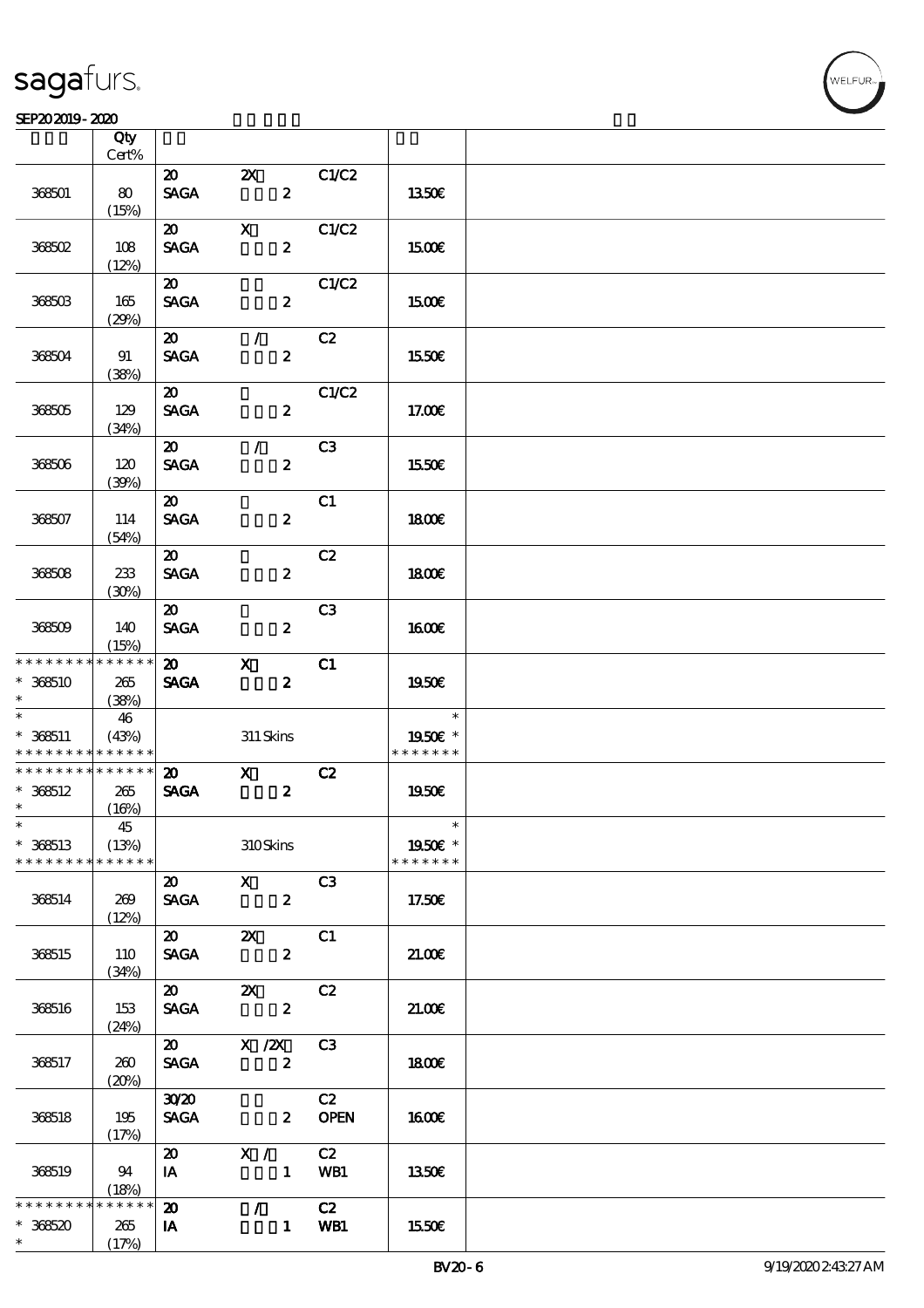#### SEP202019-2020

|                 | Qty         |                             |                                 |       |               |  |
|-----------------|-------------|-----------------------------|---------------------------------|-------|---------------|--|
|                 | Cert%       |                             |                                 |       |               |  |
| $\ast$          | 144         | $\boldsymbol{\mathfrak{D}}$ | $\mathcal{L}$                   | C2    | $\ast$        |  |
| $* 368521$      | (28%)       | IA                          | $\mathbf{1}$                    | WB1   | 1550E *       |  |
| * * * * * * * * | * * * * * * |                             |                                 |       | * * * * * * * |  |
|                 |             | $\boldsymbol{\mathfrak{D}}$ | $X$ / $ZX$                      | C2    |               |  |
| 36622           | 291         | IA                          | $\mathbf{1}$                    | WB1   | 1600          |  |
|                 |             |                             |                                 |       |               |  |
|                 | (18%)       |                             |                                 |       |               |  |
|                 |             | $\boldsymbol{\mathbf{z}}$   | $\mathcal{L}$                   | C2    |               |  |
| 368523          | 152         | IA                          | $\boldsymbol{z}$                | WB1   | 1600          |  |
|                 | (22%)       |                             |                                 |       |               |  |
|                 |             | $\boldsymbol{\mathsf{20}}$  | $X$ / $ZX$                      | C2    |               |  |
| 36624           | 277         | $\mathbf{I} \mathbf{A}$     | $\boldsymbol{2}$                | WB1   | <b>1650€</b>  |  |
|                 | (12%)       |                             |                                 |       |               |  |
|                 |             | $\boldsymbol{\mathfrak{D}}$ | $\mathbf{X}$ /                  | C2    |               |  |
| 368525          | 105         | IA                          | $\mathbf{1}$                    |       | 1450E         |  |
|                 | (22%)       |                             |                                 |       |               |  |
| * * * * * * * * | * * * * * * | $\boldsymbol{\mathbf{z}}$   | $\mathcal{F}$ and $\mathcal{F}$ | C2    |               |  |
| $* 368526$      | 265         | IA                          | $\mathbf{1}$                    |       | 1550E         |  |
| $\ast$          | (17%)       |                             |                                 |       |               |  |
| $\ast$          |             |                             |                                 |       | $\ast$        |  |
| $* 36627$       | 240         |                             | $\boldsymbol{2}$                |       | 1550€ *       |  |
| $*$             | (20%)       |                             |                                 |       | $\ast$        |  |
| $\ast$          | 121         |                             |                                 |       | $\ast$        |  |
| $* 368528$      | (25%)       |                             | 626Skins                        |       | 1550€ *       |  |
| * * * * * * * * | * * * * * * |                             |                                 |       | * * * * * * * |  |
|                 |             | $\boldsymbol{\mathfrak{D}}$ | $\mathcal{L}$                   | C2    |               |  |
| 368529          | 120         | IA                          | $\boldsymbol{z}$                |       | 1600          |  |
|                 | (22%)       |                             |                                 |       |               |  |
|                 |             | $\boldsymbol{\mathfrak{D}}$ |                                 | C1/C2 |               |  |
| 368530          | 115         | <b>SROY</b>                 | $\mathbf{1}$                    |       | 1550€         |  |
|                 | (27%)       |                             |                                 |       |               |  |
|                 |             | $\boldsymbol{\omega}$       |                                 | C3    |               |  |
| 368531          | 102         | <b>SROY</b>                 | $\mathbf{1}$                    |       | 1550E         |  |
|                 |             |                             |                                 |       |               |  |
|                 | (29%)       | $\boldsymbol{\mathsf{20}}$  | $\mathbf{x}$                    | C1/C2 |               |  |
|                 |             | <b>SROY</b>                 | $\mathbf{1}$                    |       |               |  |
| 368532          | 121         |                             |                                 |       | 2050€         |  |
|                 | (31%)       |                             |                                 |       |               |  |
|                 |             | $\boldsymbol{\mathfrak{D}}$ |                                 | C1/C2 |               |  |
| 368533          | 88          | <b>SROY</b>                 | $\boldsymbol{z}$                |       | 1950E         |  |
|                 | (65%)       |                             |                                 |       |               |  |
|                 |             | $\boldsymbol{\mathfrak{D}}$ | $\mathbf{x}$                    | C1/C2 |               |  |
| 368534          | 159         | <b>SROY</b>                 | $\boldsymbol{z}$                |       | 2200          |  |
|                 | (54%)       |                             |                                 |       |               |  |

WELFUR-<br>
VELFUR-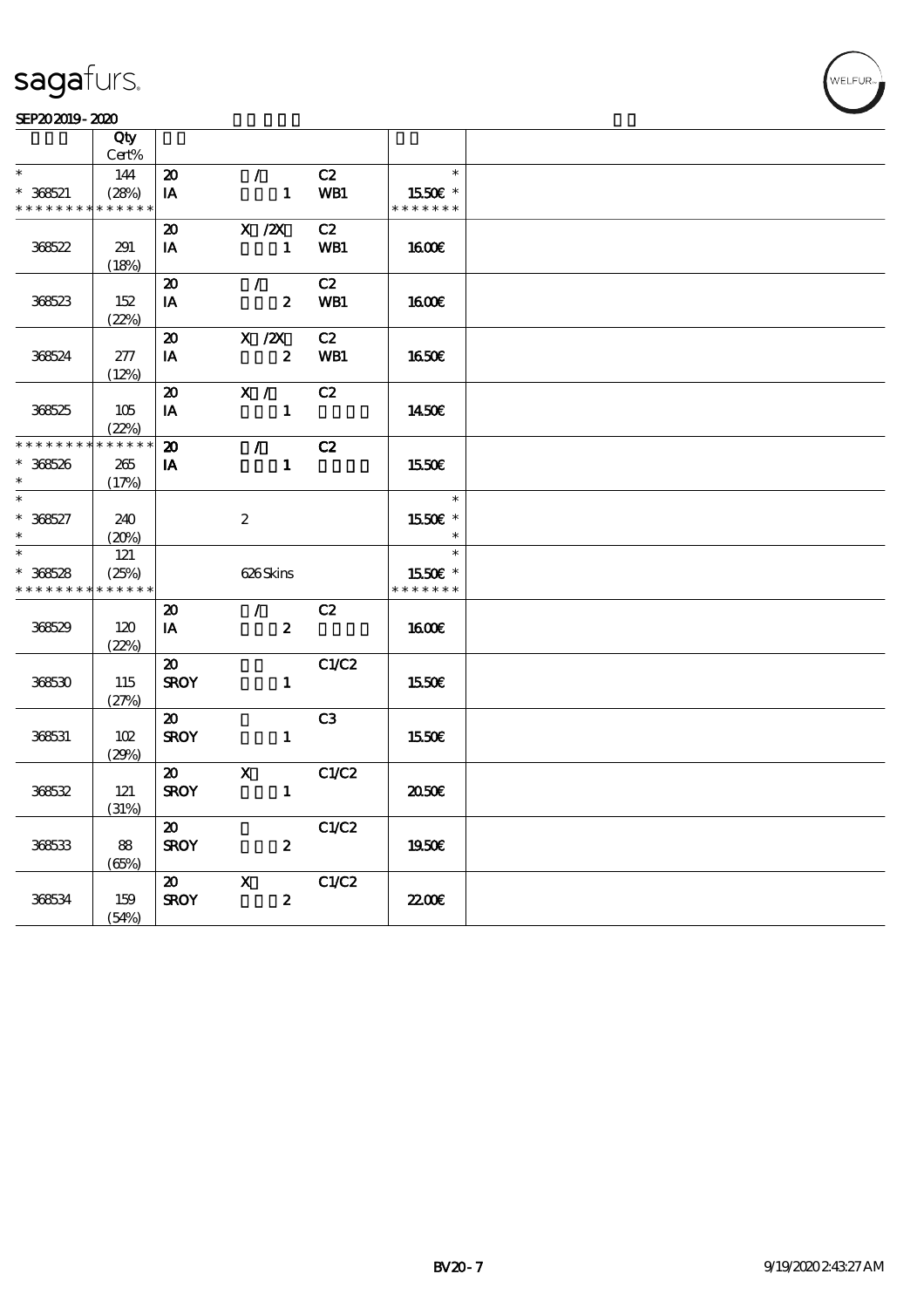|                                                        | Qty<br>Cert%    |                           |                         |                |               |  |
|--------------------------------------------------------|-----------------|---------------------------|-------------------------|----------------|---------------|--|
|                                                        |                 |                           |                         |                |               |  |
| 368561                                                 | 84              | $\mathbf{O}$<br>${\bf s}$ | $X$ $X$<br>$\mathbf{1}$ | C2             | 1050E         |  |
|                                                        | (27%)           |                           |                         |                |               |  |
| 368562                                                 | 123             | $\mathbf{O}$<br>${\bf s}$ | $\mathbf{1}$            | C1/C2          | 1200E         |  |
|                                                        |                 |                           |                         |                |               |  |
|                                                        | (20%)           |                           |                         |                |               |  |
|                                                        |                 | $\mathbf{O}$              |                         | C1/C2          |               |  |
| 368563                                                 | 123             | ${\bf S}$                 | $\mathbf{1}$            |                | 1250E         |  |
|                                                        | (13%)           |                           |                         |                |               |  |
|                                                        |                 | $\mathbf{O}$              | $\mathcal{L}$           | C3             |               |  |
| 368564                                                 | 110             |                           | $\mathbf{1}$            |                | 1200E         |  |
|                                                        |                 | ${\bf s}$                 |                         |                |               |  |
|                                                        | (25%)           |                           |                         |                |               |  |
|                                                        |                 | $\mathbf{O}$              |                         | C1/C2          |               |  |
| 368565                                                 | 290             | ${\bf s}$                 | $\mathbf{1}$            |                | 1300E         |  |
|                                                        | (11%)           |                           |                         |                |               |  |
|                                                        |                 | $\mathbf{O}$              |                         | C <sub>3</sub> |               |  |
| 368566                                                 | 84              | ${\bf s}$                 | $\mathbf{1}$            |                | 1250E         |  |
|                                                        | (3%)            |                           |                         |                |               |  |
|                                                        |                 |                           |                         |                |               |  |
|                                                        |                 | $\mathbf{O}$              | $\mathbf{x}$            | C1/C2          |               |  |
| 368567                                                 | 205             | ${\bf s}$                 | $\mathbf{1}$            |                | 1400€         |  |
|                                                        | (7%)            |                           |                         |                |               |  |
|                                                        |                 | $\mathbf{O}$              | $\mathbf{x}$            | C3             |               |  |
| 368568                                                 | 100             | ${\bf s}$                 | $\mathbf{1}$            |                | 1300E         |  |
|                                                        | (10%)           |                           |                         |                |               |  |
|                                                        |                 | $\mathbf{O}$              | $X$ / $ZX$              | C1/C2          |               |  |
|                                                        |                 |                           |                         |                |               |  |
| 368569                                                 | 191             | ${\bf s}$                 | $\blacksquare$          |                | 1300E         |  |
|                                                        | (12%)           |                           |                         |                |               |  |
|                                                        |                 | $\mathbf{O}$              | $X$ / $ZX$              | C3             |               |  |
| 368570                                                 | 80              | ${\bf s}$                 | $\mathbf{1}$            |                | 1250E         |  |
|                                                        | (5%)            |                           |                         |                |               |  |
| * * * * * * * * * * * * * *                            |                 | $\mathbf 0$               |                         | C2             |               |  |
| $* 368571$                                             | 305             | ${\bf s}$                 | $\boldsymbol{2}$        |                | 1400E         |  |
| $\ast$                                                 |                 |                           |                         |                |               |  |
| $*$                                                    | (6%)            |                           |                         |                | $\ast$        |  |
|                                                        | $68$            |                           |                         |                |               |  |
| $* 368572$                                             | (10%)           |                           | 373Skins                |                | 1350E *       |  |
| * * * * * * * * * * * * * *                            |                 |                           |                         |                | * * * * * * * |  |
|                                                        |                 | $\bf{0}$                  |                         | C2             |               |  |
| 368573                                                 | 171             | $\mathbf{B}$              | $\mathbf{1}$            | WB1            | 11.50E        |  |
|                                                        | (7%)            |                           |                         |                |               |  |
|                                                        |                 | $\mathbf{O}$              |                         | C2             |               |  |
|                                                        |                 |                           |                         |                |               |  |
| 368574                                                 | 157             | $\mathbf{B}$              | $\mathbf{1}$            |                | 11.00E        |  |
|                                                        | (12%)           |                           |                         |                |               |  |
|                                                        |                 | $\mathbf{O}$              | $2X$ /X                 | C1/C2          |               |  |
| 368575                                                 | 208             | <b>SAGA</b>               |                         |                | 1250E         |  |
|                                                        | (14%)           |                           |                         |                |               |  |
|                                                        |                 | $\overline{\mathbf{o}}$   |                         | C1/C2          |               |  |
| 368576                                                 | 200             | <b>SAGA</b>               | $\mathbf{1}$            |                | <b>1300€</b>  |  |
|                                                        | (16%)           |                           |                         |                |               |  |
|                                                        |                 |                           |                         |                |               |  |
|                                                        |                 |                           | 0 X / C3                |                |               |  |
| 368577                                                 | 200             | <b>SAGA</b>               | $\mathbf{1}$            |                | 1250€         |  |
|                                                        | (27%)           |                           |                         |                |               |  |
|                                                        |                 | $0-1$                     |                         | C1             |               |  |
| 368578                                                 | 107             | <b>SAGA</b>               | $\mathbf{1}$            |                | 1400E         |  |
|                                                        | (30%)           |                           |                         |                |               |  |
| * * * * * * *                                          | ******          | $\mathbf{O}$              |                         | C1/C2          |               |  |
| $* 368579$                                             | 285             | <b>SAGA</b>               | $\mathbf{1}$            |                | 1400          |  |
|                                                        |                 |                           |                         |                |               |  |
| $\ast$ . The set of $\ast$<br>$\overline{\phantom{0}}$ | (22%)           |                           |                         |                |               |  |
|                                                        | 99              |                           |                         |                | $\ast$        |  |
| $* 366580$                                             | (29%)           |                           | 384Skins                |                | 1350€ *       |  |
| * * * * * * * *                                        | $* * * * * * *$ |                           |                         |                | * * * * * * * |  |

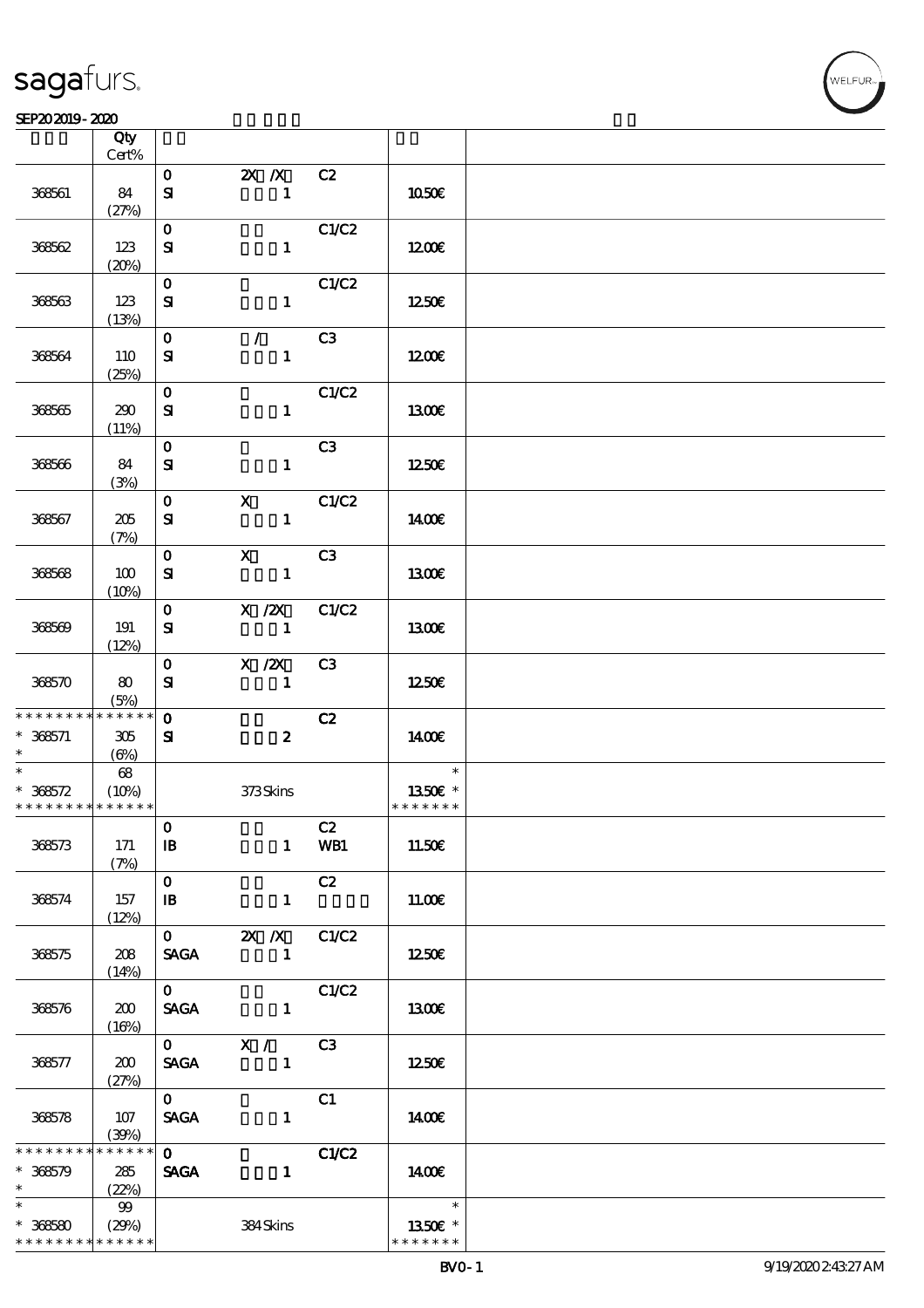#### SEP202019-2020  $\overline{\phantom{a}}$  Qty  $\overline{\phantom{a}}$

|                               | Qty<br>Cert%         |                             |                                                                                                                                                                                                                                                                                                                                 |                |                          |  |
|-------------------------------|----------------------|-----------------------------|---------------------------------------------------------------------------------------------------------------------------------------------------------------------------------------------------------------------------------------------------------------------------------------------------------------------------------|----------------|--------------------------|--|
|                               |                      |                             |                                                                                                                                                                                                                                                                                                                                 |                |                          |  |
| 368581                        | 321                  | $\mathbf{O}$<br><b>SAGA</b> | $\mathbf{1}$                                                                                                                                                                                                                                                                                                                    | C2             | 1400E                    |  |
|                               | (16%)                |                             |                                                                                                                                                                                                                                                                                                                                 |                |                          |  |
| 368582                        | 112                  | $\mathbf{O}$<br><b>SAGA</b> | $\mathbf{1}$                                                                                                                                                                                                                                                                                                                    | C <sub>3</sub> | 1300                     |  |
|                               | (15%)                | $\mathbf{O}$                |                                                                                                                                                                                                                                                                                                                                 | C1             |                          |  |
| 368583                        | 177<br>(29%)         | <b>SAGA</b>                 | $\mathbf{1}$                                                                                                                                                                                                                                                                                                                    |                | 1500E                    |  |
| * * * * * * * *               | * * * * * *          | $\mathbf{O}$                |                                                                                                                                                                                                                                                                                                                                 | C2             |                          |  |
| $* 36664$<br>$\ast$           | 285<br>(16%)         | <b>SAGA</b>                 | $\mathbf{1}$                                                                                                                                                                                                                                                                                                                    |                | 1500€                    |  |
| $\overline{\ast}$             |                      |                             |                                                                                                                                                                                                                                                                                                                                 |                | $\ast$                   |  |
| $* 368585$<br>$\ast$          | 260<br>(13%)         |                             | $\boldsymbol{2}$                                                                                                                                                                                                                                                                                                                |                | 1500€ *<br>$\ast$        |  |
| $*$                           | 111                  |                             |                                                                                                                                                                                                                                                                                                                                 |                | $\ast$                   |  |
| $* 36666$<br>* * * * * * * *  | (13%)<br>* * * * * * |                             | 656Skins                                                                                                                                                                                                                                                                                                                        |                | 1450€ *<br>* * * * * * * |  |
|                               |                      | $\mathbf{o}$                |                                                                                                                                                                                                                                                                                                                                 | C <sub>3</sub> |                          |  |
| 368587                        | 183<br>(12%)         | <b>SAGA</b>                 | $\mathbf{1}$                                                                                                                                                                                                                                                                                                                    |                | 1400E                    |  |
|                               |                      | $\mathbf{O}$                | $\mathbf{X}$                                                                                                                                                                                                                                                                                                                    | C1             |                          |  |
| 368588                        | 194<br>(19%)         | <b>SAGA</b>                 | $\mathbf{1}$                                                                                                                                                                                                                                                                                                                    |                | 17.00E                   |  |
| * * * * * * * *               | $*******$            | $\mathbf{O}$                | $\mathbf X$ and $\mathbf X$ and $\mathbf X$ and $\mathbf X$ and $\mathbf X$ and $\mathbf X$ and $\mathbf X$ and $\mathbf X$ and $\mathbf X$ and $\mathbf X$ and $\mathbf X$ and $\mathbf X$ and $\mathbf X$ and $\mathbf X$ and $\mathbf X$ and $\mathbf X$ and $\mathbf X$ and $\mathbf X$ and $\mathbf X$ and $\mathbf X$ and | C1/C2          |                          |  |
| $* 368589$<br>$\ast$          | 285<br>(16%)         | <b>SAGA</b>                 | $\mathbf{1}$                                                                                                                                                                                                                                                                                                                    |                | 17.00E                   |  |
| $\ast$                        | 102                  |                             |                                                                                                                                                                                                                                                                                                                                 |                | $\ast$                   |  |
| $* 368500$<br>* * * * * * * * | (17%)<br>* * * * * * |                             | 387Skins                                                                                                                                                                                                                                                                                                                        |                | 1650€ *<br>* * * * * * * |  |
|                               |                      | $\mathbf{0}$                | $\boldsymbol{\mathrm{X}}$ and $\boldsymbol{\mathrm{X}}$ and $\boldsymbol{\mathrm{X}}$                                                                                                                                                                                                                                           | C3             |                          |  |
| 368591                        | 200<br>(11%)         | <b>SAGA</b>                 | $\blacksquare$                                                                                                                                                                                                                                                                                                                  |                | 1500€                    |  |
|                               |                      | $\mathbf{o}$                | $\mathbf{X}$                                                                                                                                                                                                                                                                                                                    | C1/C2          |                          |  |
| 368592                        | 97<br>(20%)          | <b>SAGA</b>                 | $\mathbf{1}$                                                                                                                                                                                                                                                                                                                    |                | <b>1650€</b>             |  |
|                               |                      | $\mathbf{O}$                | $\sqrt{C1/C2}$                                                                                                                                                                                                                                                                                                                  |                |                          |  |
| 368593                        | 177<br>(21%)         | <b>SAGA</b>                 | $\boldsymbol{z}$                                                                                                                                                                                                                                                                                                                |                | <b>1350€</b>             |  |
|                               |                      | $\overline{0}$              |                                                                                                                                                                                                                                                                                                                                 | C1/C2          |                          |  |
| 368594                        | 238<br>(21%)         | <b>SAGA</b>                 | $\mathbf{2}$                                                                                                                                                                                                                                                                                                                    |                | 1600E                    |  |
|                               |                      | $\overline{\mathbf{0}}$     | $\mathcal{L} = \mathcal{L}$                                                                                                                                                                                                                                                                                                     | C3             |                          |  |
| 368595                        | 98<br>(24%)          |                             | <b>SAGA</b><br>$\boldsymbol{z}$                                                                                                                                                                                                                                                                                                 |                | 1400E                    |  |
|                               |                      |                             | $0 \qquad X \quad ZX \quad CLC2$                                                                                                                                                                                                                                                                                                |                |                          |  |
| 368596                        | 280<br>(17%)         |                             | SAGA 2                                                                                                                                                                                                                                                                                                                          |                | 1650€                    |  |
|                               |                      |                             | 0 $X / ZX$ C3                                                                                                                                                                                                                                                                                                                   |                |                          |  |
| 368597                        | 109<br>(11%)         | <b>SAGA</b>                 | $\sim$ 2                                                                                                                                                                                                                                                                                                                        |                | 1450€                    |  |
|                               |                      | $\mathbf{O}$                | X / C2                                                                                                                                                                                                                                                                                                                          |                |                          |  |
| 368598                        | 100<br>(22%)         | <b>IA</b>                   | 1 WB1                                                                                                                                                                                                                                                                                                                           |                | 11.00E                   |  |
| * * * * * * * *               | * * * * * *          | $\mathbf{O}$                | $\mathcal{L}$ and $\mathcal{L}$                                                                                                                                                                                                                                                                                                 | C2             |                          |  |
| $* 368599$<br>$\ast$          | 285<br>(25%)         | IA                          | 1 WB1                                                                                                                                                                                                                                                                                                                           |                | 1250€                    |  |
| $\ast$                        | 65                   |                             |                                                                                                                                                                                                                                                                                                                                 |                | $\ast$                   |  |
| $* 36800$                     | (15%)                |                             | 350Skins                                                                                                                                                                                                                                                                                                                        |                | 1200E *                  |  |
| * * * * * * * * * * * * * *   |                      |                             |                                                                                                                                                                                                                                                                                                                                 |                | * * * * * * *            |  |

 $\overline{\mathsf{T}}$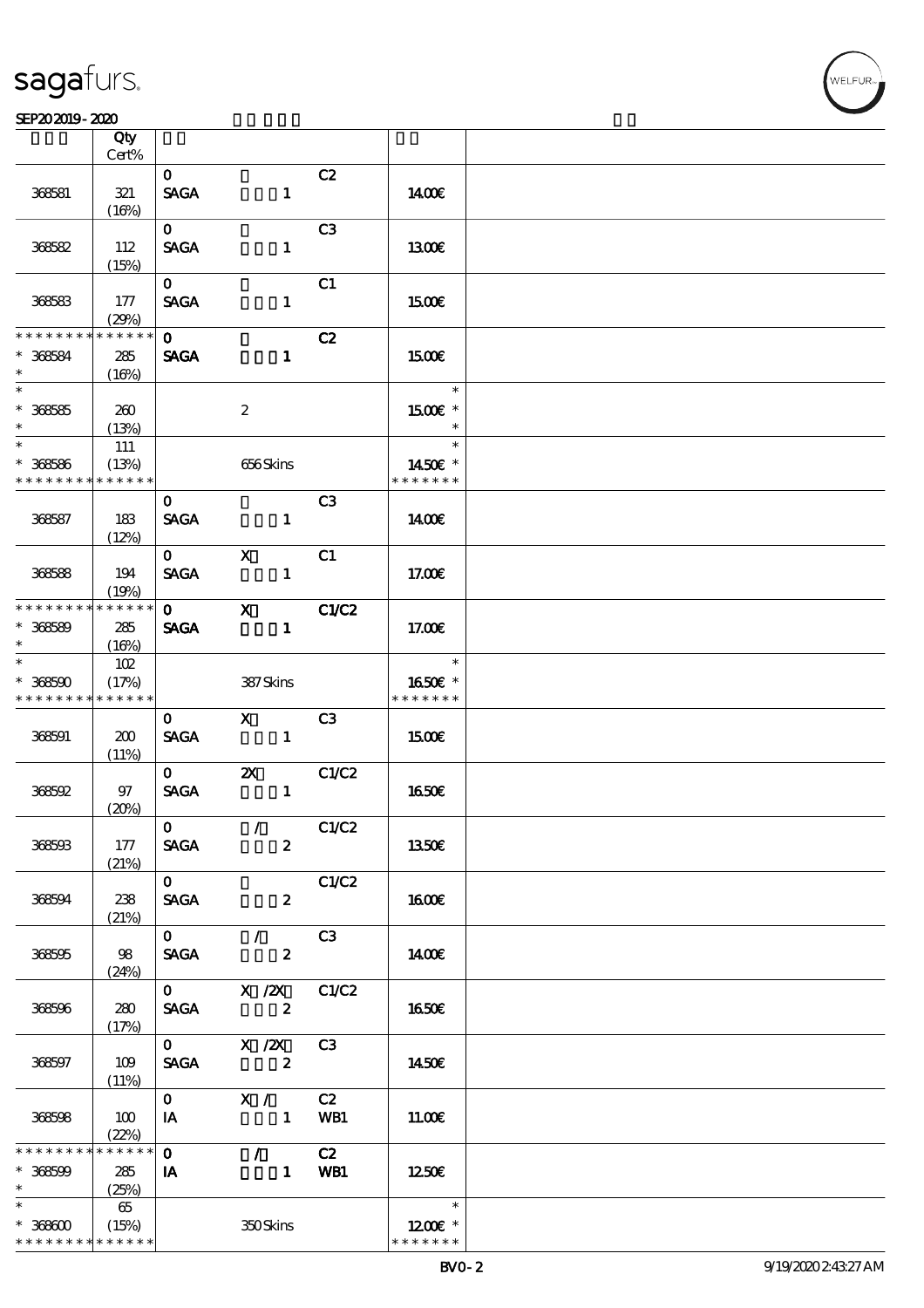#### SEP202019-2020

|                   | Qty         |                         |                           |                |               |  |
|-------------------|-------------|-------------------------|---------------------------|----------------|---------------|--|
|                   | $Cert\%$    |                         |                           |                |               |  |
|                   |             | $\mathbf{O}$            | $X$ / $ZX$                | C2             |               |  |
| 368601            | 269         | $\mathbf{I} \mathbf{A}$ | $\mathbf{1}$              | WB1            | 1400E         |  |
|                   | (16%)       |                         |                           |                |               |  |
|                   |             | $\mathbf{O}$            | X /                       | C2             |               |  |
| 368602            | 10B         | $I\!\!A$                | $\mathbf{1}$              |                | 1200E         |  |
|                   | (23%)       |                         |                           |                |               |  |
|                   |             | $\mathbf{o}$            | $\mathcal{F}$             | C2             |               |  |
| 368603            | 271         | IA                      | $\mathbf{1}$              |                | 1300E         |  |
|                   | (18%)       |                         |                           |                |               |  |
| * * * * * * * *   | $******$    | $\mathbf{o}$            | $\boldsymbol{X}$          | C2             |               |  |
| $* 36804$         | 285         | IA                      | $\mathbf{1}$              |                | 1300E         |  |
| $\ast$            | (21%)       |                         |                           |                |               |  |
| $\overline{\ast}$ | 174         |                         |                           |                | $\ast$        |  |
| $* 36805$         | (20%)       |                         | 459Skins                  |                | 1300€ *       |  |
| * * * * * * * *   | * * * * * * |                         |                           |                | * * * * * * * |  |
|                   |             | $\mathbf{o}$            |                           | C1/C2          |               |  |
| 368606            | 121         | <b>SROY</b>             | $\mathbf{1}$              |                | 1350E         |  |
|                   | (31%)       |                         |                           |                |               |  |
|                   |             | $\mathbf{O}$            |                           | C1/C2          |               |  |
| 368607            | 139         | <b>SROY</b>             | $\mathbf{1}$              |                | 1450E         |  |
|                   | (19%)       |                         |                           |                |               |  |
|                   |             | $\mathbf{O}$            |                           | C1/C2          |               |  |
| 368608            | 237         | <b>SROY</b>             | $\mathbf{1}$              |                | 1550€         |  |
|                   | (21%)       |                         |                           |                |               |  |
|                   |             | $\mathbf{O}$            |                           | C <sub>3</sub> |               |  |
| 368609            | 117         | <b>SROY</b>             | $\mathbf{1}$              |                | 1400E         |  |
|                   | (20%)       |                         |                           |                |               |  |
|                   |             | $\mathbf{O}$            | $\mathbf X$               | C1/C2          |               |  |
| 368610            | 166         | <b>SROY</b>             | $\mathbf{1}$              |                | 17.50€        |  |
|                   | (30%)       |                         |                           |                |               |  |
|                   |             | $\mathbf{O}$            | $\boldsymbol{\mathsf{X}}$ | C <sub>3</sub> |               |  |
| 368611            | 112         | <b>SROY</b>             | $\mathbf{1}$              |                | 1500€         |  |
|                   | (16%)       |                         |                           |                |               |  |
|                   |             | $\mathbf{O}$            | $X$ / $ZX$                | C1/C2          |               |  |
| 368612            | 147         | <b>SROY</b>             | $\boldsymbol{2}$          |                | 17.50€        |  |
|                   | (38%)       |                         |                           |                |               |  |
|                   |             |                         |                           |                |               |  |

WELFUR-<br>
.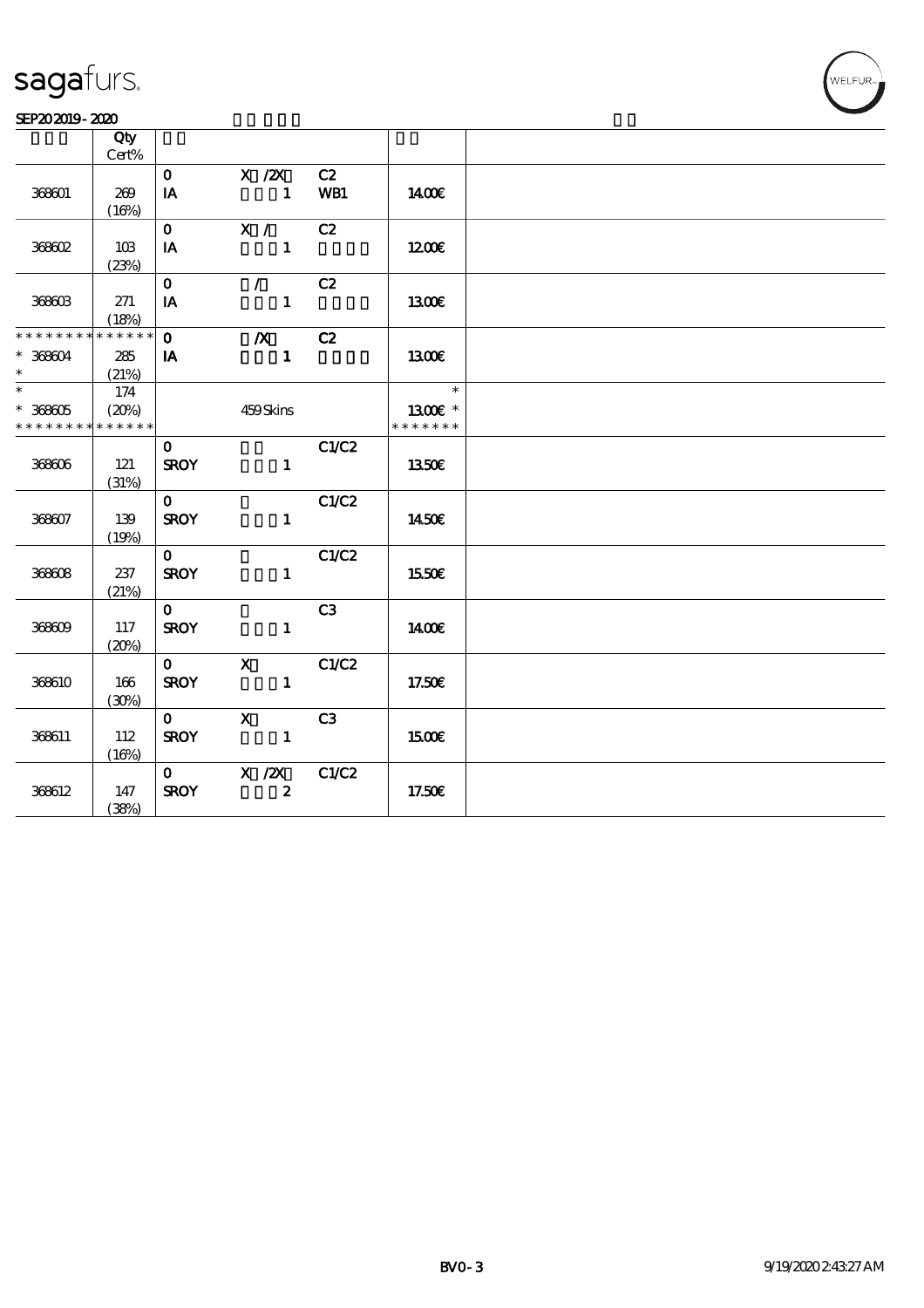#### $SEP202019 - 2020$

|                                            | Qty                        |                             |                  |                         |                         |                          |  |
|--------------------------------------------|----------------------------|-----------------------------|------------------|-------------------------|-------------------------|--------------------------|--|
|                                            | Cert%                      |                             |                  |                         |                         |                          |  |
|                                            |                            | $\boldsymbol{\omega}$       | $\mathcal{L}$    | C2                      |                         |                          |  |
| 368641                                     | 124                        | $\boldsymbol{S}$            | $\mathbf{1}$     |                         | $\blacksquare$          | 2400€                    |  |
|                                            | (17%)                      |                             |                  |                         |                         |                          |  |
|                                            |                            | $\boldsymbol{\omega}$       | $X$ / $ZX$       | C2                      |                         |                          |  |
| 368642                                     | 198                        | (SI)                        | $\mathbf{1}$     |                         | $\blacksquare$          | æœ                       |  |
| * * * * * * * *                            | (5%)<br>******             |                             |                  |                         |                         |                          |  |
|                                            |                            | $\boldsymbol{\omega}$       | X / ZX           | C2                      |                         |                          |  |
| $* 368643$<br>$\ast$                       | 165                        | $\boldsymbol{\mathcal{S}}$  | $\mathbf{1}$     |                         | $\blacksquare$          | 2600E                    |  |
| $\ast$                                     | (7%)                       |                             |                  |                         |                         | $\ast$                   |  |
|                                            |                            |                             |                  |                         |                         |                          |  |
| $* 366644$<br>$\ast$                       | 140                        |                             | $\boldsymbol{2}$ |                         |                         | 2600€ *<br>$\ast$        |  |
| $\overline{\ast}$                          | (5%)                       |                             |                  |                         |                         | $\ast$                   |  |
|                                            | $22\,$                     |                             |                  |                         |                         |                          |  |
| $* 36645$<br>* * * * * * * *               | (9%)<br>* * * * * *        |                             | 327Skins         |                         |                         | 2550€ *<br>* * * * * * * |  |
|                                            |                            |                             |                  |                         |                         |                          |  |
|                                            |                            | $\boldsymbol{\omega}$       | $X$ / $ZX$       | C2                      |                         |                          |  |
| 368646                                     | 156                        | $\boldsymbol{S}$            | $\boldsymbol{z}$ | $\blacksquare$          |                         | 2600€                    |  |
|                                            | (8%)                       |                             |                  |                         |                         |                          |  |
|                                            |                            | $\boldsymbol{\omega}$       | $\mathcal{F}$    | C2                      |                         |                          |  |
| 368647                                     | 132                        | (SI)                        | $\mathbf{1}$     |                         | $\overline{\mathbf{2}}$ | 17.00E                   |  |
|                                            | (9%)                       |                             |                  |                         |                         |                          |  |
|                                            |                            | $\boldsymbol{\omega}$       | $\mathcal{F}$    | C2                      | $\overline{\mathbf{2}}$ |                          |  |
| 368648                                     | 146                        | $\boldsymbol{S}$            | $\mathbf{1}$     |                         |                         | 1800E                    |  |
| * * * * * * * *                            | (14%)<br>* * * * * *       |                             |                  |                         |                         |                          |  |
|                                            |                            | $\boldsymbol{\omega}$       | $X$ / $ZX$       | C2                      |                         |                          |  |
| $* 36649$<br>$\ast$                        | 185                        | $\mathbf{S}$                | $\mathbf{1}$     | $\overline{\mathbf{2}}$ |                         | <b>22006</b>             |  |
| $\ast$                                     | (8%)                       |                             |                  |                         |                         | $\ast$                   |  |
| $* 36650$                                  | 49<br>(12%)                |                             | 234Skins         |                         |                         | $21.50E$ *               |  |
| * * * * * * * *                            | * * * * * *                |                             |                  |                         |                         | * * * * * * *            |  |
| * * * * * * * *                            | $* * * * * * *$            | $\boldsymbol{\omega}$       | $X$ / $ZX$       | C2                      |                         |                          |  |
| $* 368651$                                 | 165                        | $\boldsymbol{\mathrm{(S)}}$ | $\blacksquare$   | $\overline{\mathbf{2}}$ |                         | 2300                     |  |
| $\ast$                                     | (6%)                       |                             |                  |                         |                         |                          |  |
| $\ast$                                     |                            |                             |                  |                         |                         | $\ast$                   |  |
| $* 36662$                                  | 140                        |                             | $\boldsymbol{2}$ |                         |                         | 2300E *                  |  |
| $\ast$                                     | (11%)                      |                             |                  |                         |                         | $\ast$                   |  |
| $*$                                        | 109                        |                             |                  |                         |                         | $\ast$                   |  |
| $* 36663$                                  | $(\Theta)$                 |                             | 414Skins         |                         |                         | 22.50€ *                 |  |
| * * * * * * * *                            | * * * * * *                |                             |                  |                         |                         | * * * * * * *            |  |
| * * * * * * * *                            | * * * * * *                | $\boldsymbol{\omega}$       | X / ZX           | C2                      |                         |                          |  |
| $* 368654$                                 | 165                        | $\boldsymbol{\mathcal{S}}$  | $\boldsymbol{z}$ |                         | $\overline{\mathbf{2}}$ | 2400€                    |  |
| $\ast$                                     | $(10\%)$                   |                             |                  |                         |                         |                          |  |
| $\ast$                                     | 89                         |                             |                  |                         |                         | $\ast$                   |  |
| $* 36665$                                  | $(10\%)$                   |                             | 254Skins         |                         |                         | 2400€ *                  |  |
| * * * * * * * *                            | * * * * * *                |                             |                  |                         |                         | * * * * * * *            |  |
| * * * * * * * *                            | * * * * * *                | $\boldsymbol{\omega}$       |                  | C2                      |                         |                          |  |
| $* 36666$                                  | 185                        | (S)                         | $\mathbf{1}$     |                         | 3                       | 1500E                    |  |
| $\ast$                                     | (7%)                       |                             |                  |                         |                         |                          |  |
| $\ast$                                     | 166                        |                             |                  |                         |                         | $\ast$                   |  |
| $* 366657$                                 | $(\Theta)$                 |                             | 351 Skins        |                         |                         | 1500€ *                  |  |
| * * * * * * * * <mark>* * * * * *</mark> * |                            |                             |                  |                         |                         | * * * * * * *            |  |
| * * * * * * * *                            | $\ast\ast\ast\ast\ast\ast$ | $\boldsymbol{\omega}$       |                  | C2                      |                         |                          |  |
| $* 36658$                                  | 165                        | $\boldsymbol{\mathrm{(S)}}$ | $\mathbf{1}$     |                         | $\mathbf{3}$            | 1650E                    |  |
| $\ast$                                     | (12%)                      |                             |                  |                         |                         |                          |  |
| $\ast$                                     | 96                         |                             |                  |                         |                         | $\ast$                   |  |
| $* 36659$                                  | (9%)                       |                             | 261 Skins        |                         |                         | 1600€ *                  |  |
| * * * * * * * * * * * * * *                |                            |                             |                  |                         |                         | * * * * * * *            |  |
|                                            |                            | 50                          | X /              | C2                      |                         |                          |  |
| 36860                                      | 102                        | $\boldsymbol{\mathcal{S}}$  | $\mathbf{1}$     |                         | $\blacksquare$          | 1950€                    |  |
|                                            | (21%)                      |                             |                  |                         |                         |                          |  |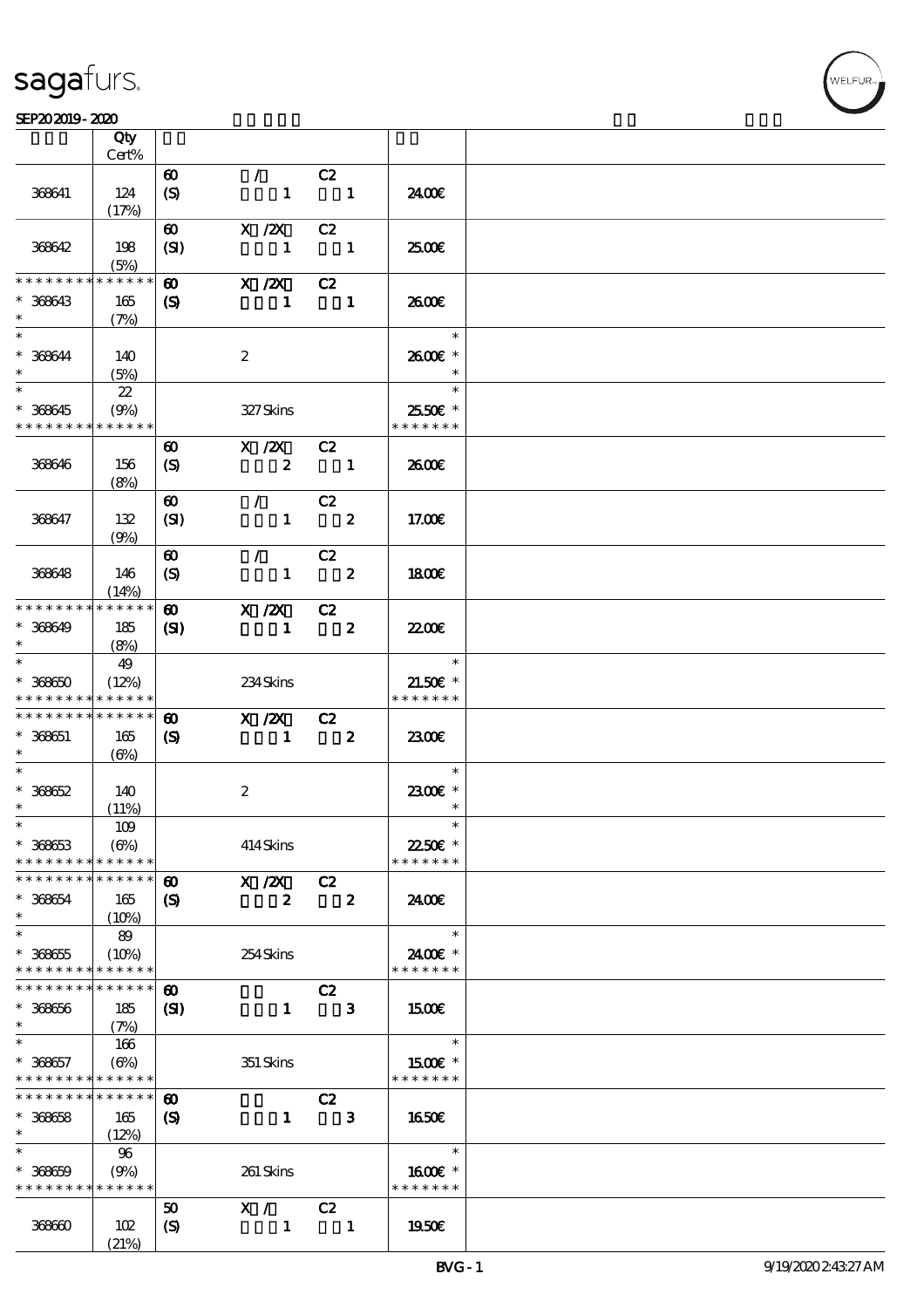$\top$ 



|                                                         | Qty<br>Cert%                |                             |                           |                                 |                                                                                                                                                                                                                                                                                                                                                                                      |                                                          |  |
|---------------------------------------------------------|-----------------------------|-----------------------------|---------------------------|---------------------------------|--------------------------------------------------------------------------------------------------------------------------------------------------------------------------------------------------------------------------------------------------------------------------------------------------------------------------------------------------------------------------------------|----------------------------------------------------------|--|
| * * * * * * * *                                         | * * * * * *                 | 50                          |                           | $\mathcal{L}$ and $\mathcal{L}$ |                                                                                                                                                                                                                                                                                                                                                                                      |                                                          |  |
| $* 36661$<br>$\ast$                                     | 205<br>(9%)                 | (S)                         |                           | $\mathbf{1}$                    | C2<br>$\overline{\phantom{a}}$                                                                                                                                                                                                                                                                                                                                                       | 21.00E                                                   |  |
| $\ast$<br>$* 36862$                                     | 180                         |                             | $\boldsymbol{2}$          |                                 |                                                                                                                                                                                                                                                                                                                                                                                      | $\ast$<br>$21.00E$ *                                     |  |
| $\ast$                                                  | (5%)                        |                             |                           |                                 |                                                                                                                                                                                                                                                                                                                                                                                      | $\ast$                                                   |  |
| $\overline{\ast}$<br>$* 36663$<br>$\ast$                | 180<br>(11%)                |                             | 3                         |                                 |                                                                                                                                                                                                                                                                                                                                                                                      | $\ast$<br>$21.005*$<br>$\ast$                            |  |
| $* 36664$<br>* * * * * * * * <mark>* * * * * * *</mark> | 43<br>(2%)                  |                             | 608Skins                  |                                 |                                                                                                                                                                                                                                                                                                                                                                                      | $\ast$<br>2050E *<br>* * * * * * *                       |  |
| * * * * * * * * * * * * * * *                           |                             | $\boldsymbol{\mathfrak{D}}$ |                           |                                 | $\overline{C}$ $\overline{C}$ $\overline{C}$ $\overline{C}$ $\overline{C}$ $\overline{C}$ $\overline{C}$ $\overline{C}$ $\overline{C}$ $\overline{C}$ $\overline{C}$ $\overline{C}$ $\overline{C}$ $\overline{C}$ $\overline{C}$ $\overline{C}$ $\overline{C}$ $\overline{C}$ $\overline{C}$ $\overline{C}$ $\overline{C}$ $\overline{C}$ $\overline{C}$ $\overline{C}$ $\overline{$ |                                                          |  |
| $* 36865$<br>$\ast$                                     | 185<br>(20%)                | $\boldsymbol{\mathcal{S}}$  |                           |                                 | $1 \quad 1$                                                                                                                                                                                                                                                                                                                                                                          | 2200                                                     |  |
| $^\ast$ 36866<br>$\ast$                                 | 160<br>(25%)                |                             | $\boldsymbol{2}$          |                                 |                                                                                                                                                                                                                                                                                                                                                                                      | $\overline{\phantom{a}}$<br>$\ast$<br>22.50€ *<br>$\ast$ |  |
| $\ast$<br>$* 368667$<br>$\ast$                          | 160                         |                             | $\ensuremath{\mathsf{3}}$ |                                 |                                                                                                                                                                                                                                                                                                                                                                                      | $\ast$<br>22.50€ *<br>$\ast$                             |  |
|                                                         | (16%)                       |                             |                           |                                 |                                                                                                                                                                                                                                                                                                                                                                                      |                                                          |  |
| $\overline{\ast}$<br>$* 36668$<br>$\ast$                | 160<br>(15%)                |                             | $\bf{4}$                  |                                 |                                                                                                                                                                                                                                                                                                                                                                                      | $\ast$<br>22.00€ *<br>$\ast$                             |  |
| $\ast$<br>$* 36669$<br>$\ast$                           | 160<br>(13%)                |                             | $\mathbf{5}$              |                                 |                                                                                                                                                                                                                                                                                                                                                                                      | $\ast$<br>22.50€ *<br>$\ast$                             |  |
| $\ast$<br>$* 368670$<br>$\ast$                          | 160<br>(12%)                |                             | $\bf 6$                   |                                 |                                                                                                                                                                                                                                                                                                                                                                                      | $\ast$<br>22.00 £*<br>$\ast$                             |  |
| $\ast$<br>$* 368671$<br>$\ast$                          | 160                         |                             | $\tau$                    |                                 |                                                                                                                                                                                                                                                                                                                                                                                      | $\ast$<br>22.00€ *<br>$\ast$                             |  |
| $\ast$<br>$* 36672$                                     | (20%)<br>160                |                             | $\bf 8$                   |                                 |                                                                                                                                                                                                                                                                                                                                                                                      | $\ast$<br>22.00 £*                                       |  |
| $\ast$                                                  | (13%)                       |                             |                           |                                 |                                                                                                                                                                                                                                                                                                                                                                                      | $\ast$                                                   |  |
| $*$<br>$* 368673$<br>$\ast$                             | 160<br>(17%)                |                             | $\boldsymbol{9}$          |                                 |                                                                                                                                                                                                                                                                                                                                                                                      | $\ast$<br>22.00€ *                                       |  |
| $\ast$<br>$* 366674$<br>* * * * * * * *                 | 135<br>(16%)<br>* * * * * * |                             | 1600Skins                 |                                 |                                                                                                                                                                                                                                                                                                                                                                                      | $\ast$<br>22.00€ *<br>* * * * * * *                      |  |
| * * * * * *                                             | * * * * * *                 | 50                          | $X / ZX$ C <sub>2</sub>   |                                 |                                                                                                                                                                                                                                                                                                                                                                                      |                                                          |  |
| $* 368675$<br>$\ast$                                    | 205<br>$(\Theta)$           | (S)                         |                           | $\mathbf{1}$                    | $\blacksquare$                                                                                                                                                                                                                                                                                                                                                                       | <b>22.50E</b>                                            |  |
| $\ast$<br>$* 368676$<br>$\ast$                          | 180<br>(7%)                 |                             | $\boldsymbol{z}$          |                                 |                                                                                                                                                                                                                                                                                                                                                                                      | $\ast$<br>22.50€ *                                       |  |
| $\ast$<br>$* 368677$<br>$\ast$                          | 180<br>(10%)                |                             | $\ensuremath{\mathsf{3}}$ |                                 |                                                                                                                                                                                                                                                                                                                                                                                      | $\ast$<br>22.50€ *<br>$\ast$                             |  |
| $\ast$<br>$* 36678$<br>$\ast$                           | 180<br>(5%)                 |                             | $\overline{\mathbf{4}}$   |                                 |                                                                                                                                                                                                                                                                                                                                                                                      | $\ast$<br>22.50€ *<br>$\ast$                             |  |
| $\ast$<br>$* 36679$<br>$\ast$                           | 180<br>$(\Theta)$           |                             | $\mathbf 5$               |                                 |                                                                                                                                                                                                                                                                                                                                                                                      | $\ast$<br>22.50€ *<br>$\ast$                             |  |
| $\ast$<br>$* 368680$<br>$\ast$                          | 180<br>$(\Theta)$           |                             | $\bf 6$                   |                                 |                                                                                                                                                                                                                                                                                                                                                                                      | $\ast$<br>22.50€ *                                       |  |

 $\overline{\mathbf{r}}$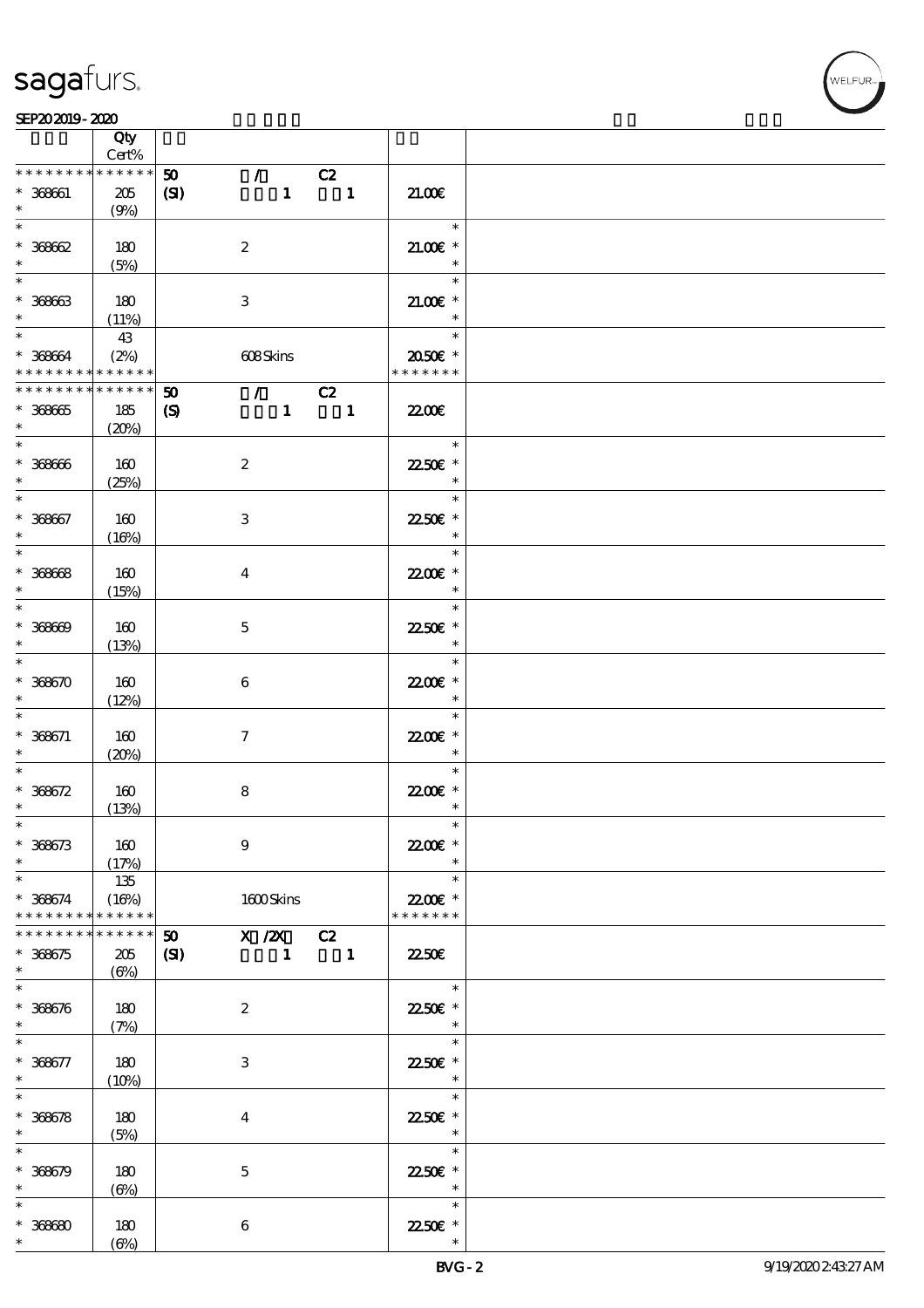$\top$ 

#### $SEP202019 - 2020$

|                            | Qty<br>Cert%    |                                                                           |                                                   |  |
|----------------------------|-----------------|---------------------------------------------------------------------------|---------------------------------------------------|--|
| $\ast$                     |                 |                                                                           | $\ast$                                            |  |
|                            |                 | $X$ / $ZX$<br>$\boldsymbol{\mathfrak{D}}$<br>C2                           |                                                   |  |
| $* 366681$                 | 180             | (SI)<br>$\mathbf{1}$<br>$\blacksquare$                                    | 22.50€ *                                          |  |
|                            | (5%)            |                                                                           | $\ast$                                            |  |
| $\ast$                     |                 |                                                                           | $\ast$                                            |  |
| $* 36662$                  | 180             | 8                                                                         | 22.50€ *                                          |  |
| $\ast$                     | (5%)            |                                                                           | $\ast$                                            |  |
| $*$                        | 29              |                                                                           | $\ast$                                            |  |
| $* 36663$                  | $(\Theta_0)$    | 1494 Skins                                                                | 22.50€ *                                          |  |
| * * * * * * * *            | $* * * * * * *$ |                                                                           | * * * * * * *                                     |  |
| * * * * * * * *            | * * * * * *     | $X / ZX$ $C2$<br>50                                                       |                                                   |  |
| $* 366694$                 | 185             | $\boldsymbol{\mathrm{(S)}}$<br>$\blacksquare$<br>$\overline{\phantom{a}}$ | 2350E                                             |  |
| $\ast$                     | (14%)           |                                                                           |                                                   |  |
|                            |                 |                                                                           | $\ast$                                            |  |
|                            |                 |                                                                           | 2350E *                                           |  |
| $* 36665$<br>$\ast$        | 160             | $\boldsymbol{2}$                                                          | $\ast$                                            |  |
|                            | (11%)           |                                                                           | $\ast$                                            |  |
|                            |                 |                                                                           |                                                   |  |
| $* 36666$                  | 160             | 3                                                                         | 2350€ *                                           |  |
| $\ast$                     | (11%)           |                                                                           | $\overline{\phantom{a}}$                          |  |
| $\overline{\ast}$          |                 |                                                                           | $\ast$                                            |  |
| $* 366687$                 | 160             | $\bf{4}$                                                                  | 2350€ *                                           |  |
| $\ast$                     | (11%)           |                                                                           | $\ast$                                            |  |
| $\overline{\ast}$          |                 |                                                                           | $\ast$                                            |  |
| $* 36668$                  | 160             | $\mathbf{5}$                                                              | 2350€ *                                           |  |
| $\ast$                     | (8%)            |                                                                           | $\ast$                                            |  |
|                            |                 |                                                                           | $\ast$                                            |  |
| $* 36669$                  | 160             | $\boldsymbol{6}$                                                          | 2350€ *                                           |  |
| $\ast$                     | (7%)            |                                                                           | $\ast$                                            |  |
| $*$                        |                 |                                                                           | $\ast$                                            |  |
| $* 368600$                 |                 |                                                                           |                                                   |  |
|                            | 160             | $\tau$                                                                    | 2350€ *<br>$\ast$                                 |  |
| $\ast$                     | (10%)           |                                                                           |                                                   |  |
| $\ast$                     |                 |                                                                           | $\ast$                                            |  |
| $* 368091$                 | 160             | 8                                                                         | 2350E *                                           |  |
| $\ast$                     | (8%)            |                                                                           | $\ast$                                            |  |
| $\ast$                     |                 |                                                                           | $\ast$                                            |  |
| $*$ 368692                 | 160             | $\boldsymbol{9}$                                                          | 2350E *                                           |  |
| $\ast$                     | (10%)           |                                                                           | $\ast$                                            |  |
| $*$                        |                 |                                                                           | $\ast$                                            |  |
| $* 368603$                 | 160             | $10\,$                                                                    | 2350€ *                                           |  |
| $*$                        | (12%)           |                                                                           | $\ast$                                            |  |
| $\overline{\phantom{0}}$   |                 |                                                                           | $\ast$                                            |  |
| $* 368694$                 | 160             | 11                                                                        | 2350E *                                           |  |
| $\ast$                     | (20%)           |                                                                           | $\ast$                                            |  |
|                            |                 |                                                                           | $\ast$                                            |  |
| $* 368605$                 | 160             | 12                                                                        | 2350E *                                           |  |
| $*$                        | (18%)           |                                                                           | $*$                                               |  |
|                            |                 |                                                                           | $\ast$                                            |  |
| $* 368606$                 | 160             | 13                                                                        | 2350€ *                                           |  |
| $\ast$                     |                 |                                                                           | $\overline{\phantom{a}}$ $\overline{\phantom{a}}$ |  |
| $\ast$                     | (7%)            |                                                                           | $\ast$                                            |  |
|                            |                 |                                                                           |                                                   |  |
| $* 368697$                 | 160             | 14                                                                        | 2350E *                                           |  |
| $*$<br>$\overline{\ast}$   | (9%)            |                                                                           | $\overline{\phantom{a}}$<br>$\ast$                |  |
|                            |                 |                                                                           |                                                   |  |
| $* 36608$                  | 160             | 15                                                                        | 2350E *                                           |  |
| $\ast$ . The set of $\ast$ | (3%)            |                                                                           | $\overline{\phantom{a}}$                          |  |
|                            |                 |                                                                           | $\ast$                                            |  |
| $* 36869$                  | 160             | 16                                                                        | 2400€ *                                           |  |
| $\ast$                     | (5%)            |                                                                           | $\overline{\phantom{a}}$                          |  |
| $\ast$                     |                 |                                                                           | $\ast$                                            |  |
| $* 368700$                 | 160             | 17                                                                        | 2350E *                                           |  |
| $\ast$                     | (9%)            |                                                                           | $\ast$                                            |  |
|                            |                 |                                                                           |                                                   |  |

 $\overline{\mathbf{r}}$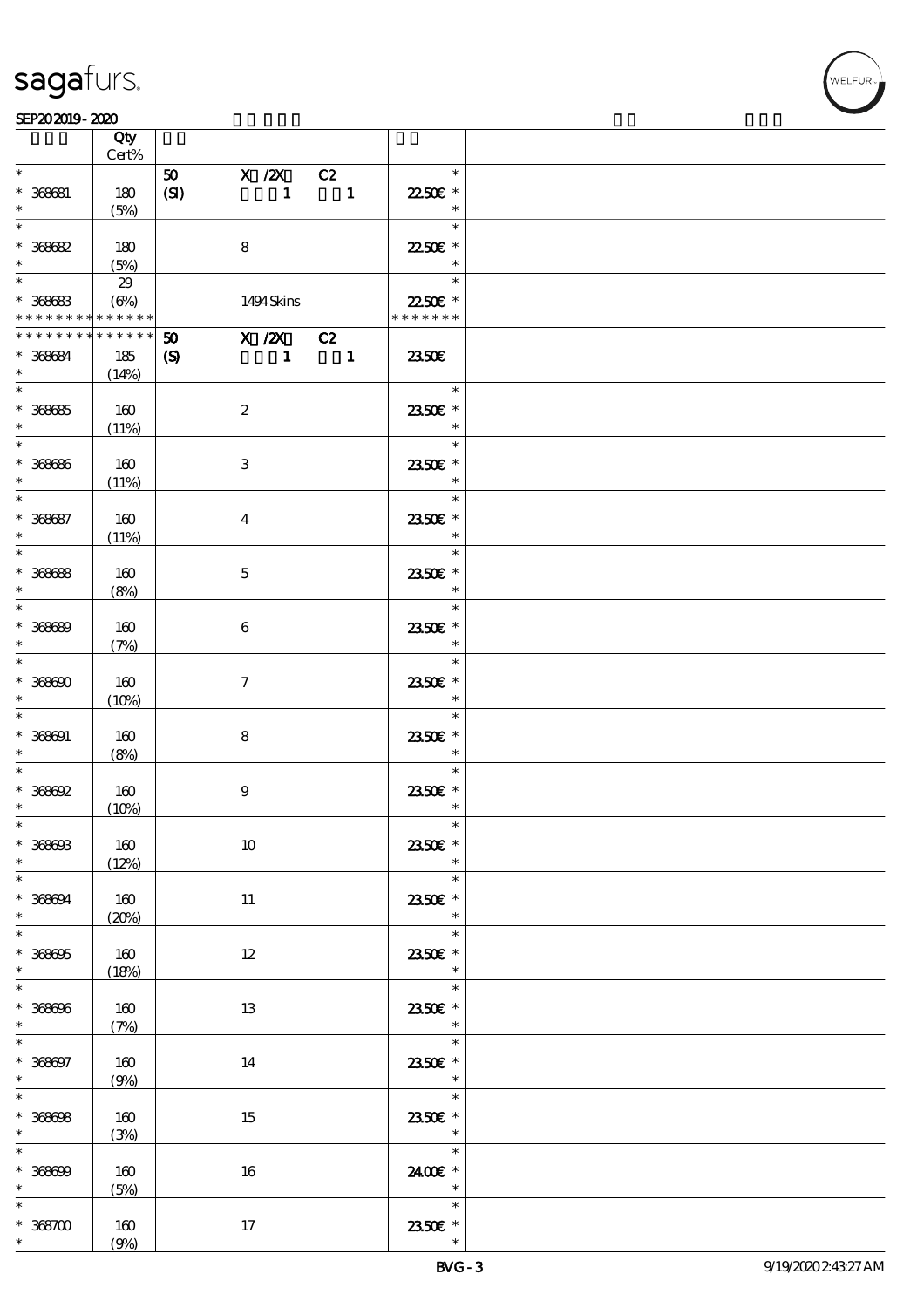┯

#### $SEP202019 - 2020$

|                                            | Qty<br>Cert%    |                             |                                 |                  |                   |  |
|--------------------------------------------|-----------------|-----------------------------|---------------------------------|------------------|-------------------|--|
| $\ast$                                     |                 |                             |                                 |                  | $\ast$            |  |
|                                            |                 | 50                          | $X$ / $ZX$                      | C2               |                   |  |
| $* 368701$                                 | 160             | $\boldsymbol{S}$            | $\mathbf{1}$                    | $\blacksquare$   | 2350€ *           |  |
|                                            | (11%)           |                             |                                 |                  | $\ast$            |  |
| $\overline{\ast}$                          | 47              |                             |                                 |                  | $\ast$            |  |
| $*$ 368702                                 | (19%)           |                             | 2952 Skins                      |                  | 2350€ *           |  |
| * * * * * * * * <mark>* * * * * *</mark>   |                 |                             |                                 |                  | * * * * * * *     |  |
| * * * * * * * *                            | * * * * * *     | $\boldsymbol{\mathfrak{D}}$ | $\sqrt{C^2}$                    |                  |                   |  |
|                                            |                 |                             |                                 |                  |                   |  |
| $*368703$                                  | 185             | $\boldsymbol{\mathrm{(S)}}$ | $\mathbf{2}$                    | $\blacksquare$   | 2400€             |  |
| $\ast$                                     | (22%)           |                             |                                 |                  |                   |  |
| $\overline{\phantom{0}}$                   |                 |                             |                                 |                  | $\ast$            |  |
| $* 368704$                                 | 160             |                             | $\boldsymbol{2}$                |                  | 2400€ *           |  |
| $\ast$                                     | (19%)           |                             |                                 |                  | $\ast$            |  |
|                                            | 89              |                             |                                 |                  | $\ast$            |  |
|                                            |                 |                             |                                 |                  |                   |  |
| $*368705$                                  | (19%)           |                             | 434 Skins                       |                  | 2350€ *           |  |
| * * * * * * * * <mark>* * * * * * *</mark> |                 |                             |                                 |                  | * * * * * * *     |  |
| * * * * * * * *                            | $* * * * * * *$ | $\boldsymbol{\mathfrak{D}}$ | X / ZX                          | C2               |                   |  |
| $* 368706$                                 | 185             | $\boldsymbol{\mathcal{S}}$  | $\overline{\mathbf{2}}$         | $\blacksquare$   | 2500€             |  |
| $\ast$                                     | (16%)           |                             |                                 |                  |                   |  |
| $\ast$                                     |                 |                             |                                 |                  | $\ast$            |  |
| $* 368707$                                 | 160             |                             | $\boldsymbol{2}$                |                  | 2500€ *           |  |
|                                            |                 |                             |                                 |                  | $\ast$            |  |
| $\ast$                                     | (21%)           |                             |                                 |                  |                   |  |
|                                            |                 |                             |                                 |                  | $\ast$            |  |
| $* 368708$                                 | 160             |                             | 3                               |                  | 2550€ *           |  |
| $\ast$                                     | (14%)           |                             |                                 |                  | $\ast$            |  |
| $\overline{\ast}$                          |                 |                             |                                 |                  | $\ast$            |  |
| $* 368709$                                 | 160             |                             | $\bf{4}$                        |                  | 25.50€ *          |  |
| $\ast$                                     |                 |                             |                                 |                  | $\ast$            |  |
| $\ast$                                     | (21%)           |                             |                                 |                  |                   |  |
|                                            |                 |                             |                                 |                  | $\ast$            |  |
| $* 368710$                                 | 160             |                             | $\mathbf{5}$                    |                  | 2550€ *           |  |
| $\ast$                                     | (16%)           |                             |                                 |                  | $\ast$            |  |
| $\ast$                                     |                 |                             |                                 |                  | $\ast$            |  |
| $* 368711$                                 | 160             |                             | 6                               |                  | 2550€ *           |  |
| $\ast$                                     | (20%)           |                             |                                 |                  | $\ast$            |  |
| $\ast$                                     |                 |                             |                                 |                  | $\ast$            |  |
|                                            |                 |                             |                                 |                  |                   |  |
| $* 368712$                                 | 160             |                             | $\tau$                          |                  | 2550€ *<br>$\ast$ |  |
| $\ast$                                     | (18%)           |                             |                                 |                  |                   |  |
| $\ast$                                     |                 |                             |                                 |                  | $\ast$            |  |
| $* 368713$                                 | 160             |                             | 8                               |                  | 25.50€ *          |  |
| $\ast$                                     | (14%)           |                             |                                 |                  |                   |  |
| $\ast$                                     |                 |                             |                                 |                  | $\ast$            |  |
| $* 368714$                                 | 160             |                             | 9                               |                  | 2550€ *           |  |
| $\ast$                                     | (11%)           |                             |                                 |                  | $\ast$            |  |
| $\overline{\ast}$                          |                 |                             |                                 |                  | $\ast$            |  |
|                                            |                 |                             |                                 |                  |                   |  |
| $* 368715$                                 | 160             |                             | 10                              |                  | 25.50€ *          |  |
| $\ast$                                     | (14%)           |                             |                                 |                  | $\ast$            |  |
| $\ast$                                     | 150             |                             |                                 |                  | $\ast$            |  |
| $* 368716$                                 | (17%)           |                             | 1775Skins                       |                  | 2550€ *           |  |
| * * * * * * * *                            | * * * * * *     |                             |                                 |                  | * * * * * * *     |  |
| * * * * * * * *                            | * * * * * *     | $\boldsymbol{\mathfrak{D}}$ | $\mathcal{F}$ and $\mathcal{F}$ | C2               |                   |  |
| * 368717                                   |                 |                             | $\mathbf{1}$                    | $\boldsymbol{z}$ | 1600E             |  |
|                                            | 205             | $\mathbf{C}$                |                                 |                  |                   |  |
| $\ast$<br>$\overline{\ast}$                | (11%)           |                             |                                 |                  |                   |  |
|                                            | 49              |                             |                                 |                  | $\ast$            |  |
| $* 368718$                                 | (12%)           |                             | 254Skins                        |                  | 1550€ *           |  |
| * * * * * * * * <mark>* * * * * * *</mark> |                 |                             |                                 |                  | * * * * * * *     |  |
| * * * * * * * *                            | * * * * * *     | 50                          | $\mathcal{L}$ and $\mathcal{L}$ | C2               |                   |  |
| * 368719                                   | 185             | $\boldsymbol{\mathrm{(S)}}$ | $\mathbf{1}$                    | $\boldsymbol{z}$ | 1800              |  |
| $\ast$                                     |                 |                             |                                 |                  |                   |  |
| $\ast$                                     | (15%)           |                             |                                 |                  |                   |  |
|                                            |                 |                             |                                 |                  | $\ast$            |  |
| $* 368720$                                 | 160             |                             | $\boldsymbol{z}$                |                  | 1800 £*           |  |
| $\ast$                                     | $(10\%)$        |                             |                                 |                  |                   |  |

 $\overline{\mathbf{r}}$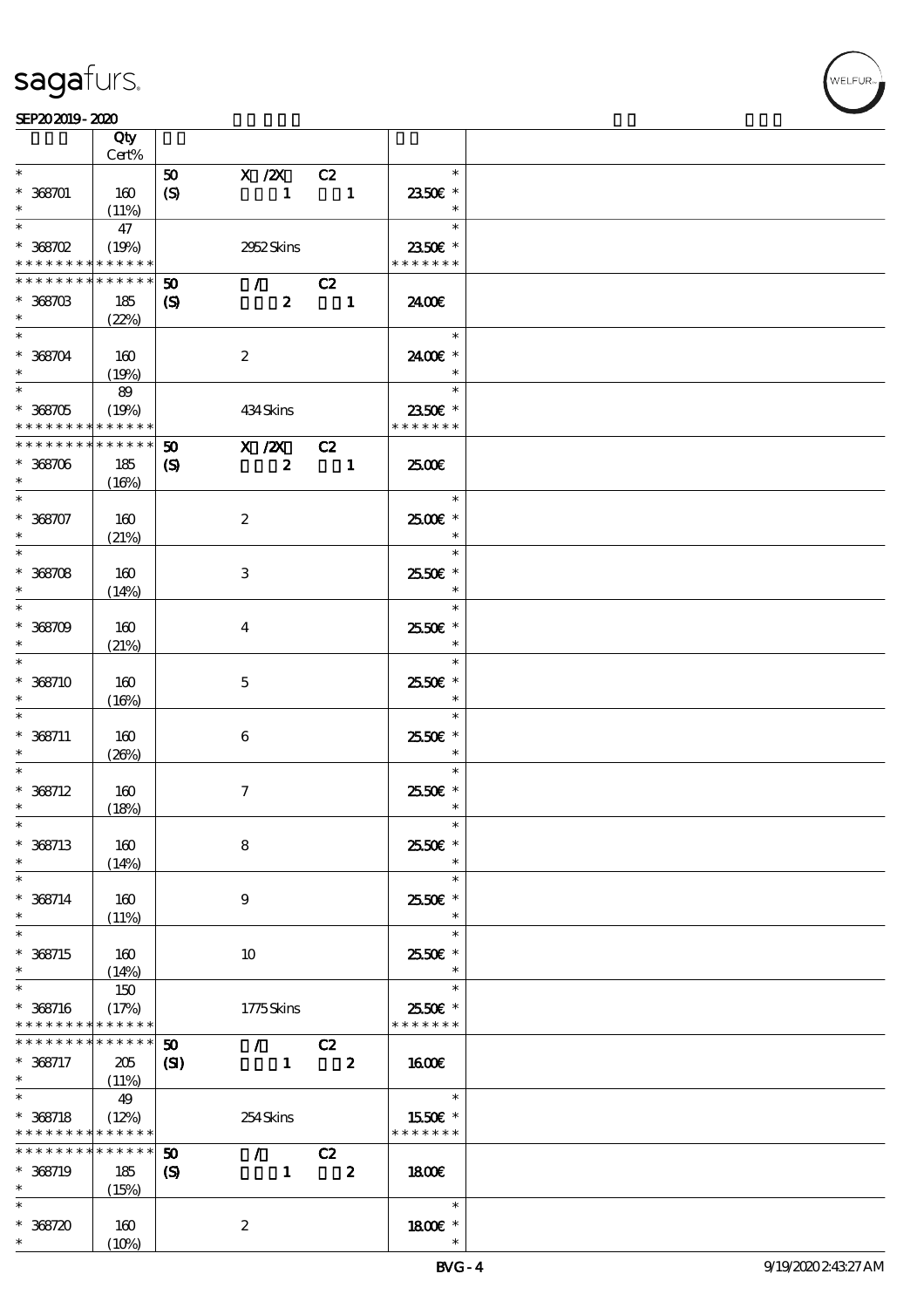T

|                   | Qty<br>Cert%      |                             |                         |                  |                            |                         |               |  |
|-------------------|-------------------|-----------------------------|-------------------------|------------------|----------------------------|-------------------------|---------------|--|
| $\ast$            |                   | 50                          |                         | $\mathcal{L}$    | C2                         |                         | $\ast$        |  |
|                   |                   |                             |                         |                  |                            |                         |               |  |
| $* 368721$        | 160               | $\boldsymbol{S}$            |                         | $\mathbf{1}$     |                            | $\overline{\mathbf{2}}$ | 1800E *       |  |
|                   | (25%)             |                             |                         |                  |                            |                         | $\ast$        |  |
| $\ast$            |                   |                             |                         |                  |                            |                         | $\ast$        |  |
| $* 368722$        | 160               |                             | $\overline{4}$          |                  |                            |                         | 1800€ *       |  |
|                   | (24%)             |                             |                         |                  |                            |                         | $\ast$        |  |
| $*$               | 130               |                             |                         |                  |                            |                         | $\ast$        |  |
| $* 368723$        | (15%)             |                             |                         | 795Skins         |                            |                         | 1800 £*       |  |
| * * * * * * * *   | * * * * * *       |                             |                         |                  |                            |                         | * * * * * * * |  |
|                   |                   |                             |                         |                  |                            |                         |               |  |
| * * * * * * * *   | $* * * * * * *$   | 50                          |                         | $X / ZX$ $C2$    |                            |                         |               |  |
| $* 368724$        | $205\,$           | (S)                         |                         | $\mathbf{1}$     | $\overline{\mathbf{z}}$    |                         | <b>1850€</b>  |  |
| $\ast$            | (7%)              |                             |                         |                  |                            |                         |               |  |
|                   |                   |                             |                         |                  |                            |                         | $\ast$        |  |
| $* 368725$        | 180               |                             | $\boldsymbol{z}$        |                  |                            |                         | 1850€ *       |  |
| $\ast$            | $(\Theta_0)$      |                             |                         |                  |                            |                         | $\ast$        |  |
|                   | 205               |                             |                         |                  |                            |                         | $\ast$        |  |
|                   |                   |                             |                         |                  |                            |                         |               |  |
| $* 368726$        | (11%)             |                             |                         | 500Skins         |                            |                         | 1850E *       |  |
| * * * * * * * *   | * * * * * *       |                             |                         |                  |                            |                         | * * * * * * * |  |
| * * * * * * * *   | $* * * * * * *$   | 50                          |                         | X / ZX           | C2                         |                         |               |  |
| $* 368727$        | 185               | $\boldsymbol{\mathrm{(S)}}$ |                         | $\mathbf{1}$     | $\overline{\phantom{a}}$ 2 |                         | 2000E         |  |
| $\ast$            | (8%)              |                             |                         |                  |                            |                         |               |  |
| $\overline{\ast}$ |                   |                             |                         |                  |                            |                         | $\ast$        |  |
| $* 368728$        | 160               |                             | $\boldsymbol{2}$        |                  |                            |                         | $2000$ $*$    |  |
| $\ast$            |                   |                             |                         |                  |                            |                         | $\ast$        |  |
|                   | (14%)             |                             |                         |                  |                            |                         | $\ast$        |  |
|                   |                   |                             |                         |                  |                            |                         |               |  |
| $* 368729$        | 160               |                             | 3                       |                  |                            |                         | 2000E *       |  |
| $\ast$            | (13%)             |                             |                         |                  |                            |                         | $\ast$        |  |
| $\overline{\ast}$ |                   |                             |                         |                  |                            |                         | $\ast$        |  |
| $* 368730$        | 160               |                             | $\overline{\mathbf{4}}$ |                  |                            |                         | 2000€*        |  |
| $\ast$            | (12%)             |                             |                         |                  |                            |                         | $\ast$        |  |
| $\ast$            |                   |                             |                         |                  |                            |                         | $\ast$        |  |
| $* 368731$        | 160               |                             | $\mathbf{5}$            |                  |                            |                         | $2000$ $*$    |  |
| $\ast$            |                   |                             |                         |                  |                            |                         | $\ast$        |  |
| $\ast$            | $(\Theta)$        |                             |                         |                  |                            |                         | $\ast$        |  |
|                   |                   |                             |                         |                  |                            |                         |               |  |
| $* 368732$        | 160               |                             | 6                       |                  |                            |                         | $2000$ $*$    |  |
| $\ast$            | (11%)             |                             |                         |                  |                            |                         | $\ast$        |  |
| $\ast$            |                   |                             |                         |                  |                            |                         | $\ast$        |  |
| $* 368733$        | 160               |                             | $\tau$                  |                  |                            |                         | 2000E*        |  |
| $\ast$            | (5%)              |                             |                         |                  |                            |                         | $\ast$        |  |
| $\ast$            |                   |                             |                         |                  |                            |                         | $\ast$        |  |
| $* 368734$        | 160               |                             | 8                       |                  |                            |                         | $2000$ $*$    |  |
| $\ast$            |                   |                             |                         |                  |                            |                         | $\ast$        |  |
| $\ast$            | (8%)              |                             |                         |                  |                            |                         |               |  |
|                   |                   |                             |                         |                  |                            |                         | $\ast$        |  |
| $* 368735$        | 160               |                             | 9                       |                  |                            |                         | 2000E*        |  |
| $\ast$            | (8%)              |                             |                         |                  |                            |                         | $\ast$        |  |
| $\ast$            | 120               |                             |                         |                  |                            |                         | $\ast$        |  |
| $* 368736$        | (4%)              |                             |                         | 1585Skins        |                            |                         | 2000E *       |  |
| * * * * * * * *   | * * * * * *       |                             |                         |                  |                            |                         | * * * * * * * |  |
|                   |                   | 50                          |                         | $\mathcal{L}$    | C2                         |                         |               |  |
| 368737            | 84                |                             |                         | $\boldsymbol{z}$ |                            | $\mathbf{2}$            | 2000          |  |
|                   |                   | $\boldsymbol{\mathrm{(S)}}$ |                         |                  |                            |                         |               |  |
| * * * * * * * *   | (28%)<br>$******$ |                             |                         |                  |                            |                         |               |  |
|                   |                   | 50                          |                         | $X \, /ZX$       | C2                         |                         |               |  |
| $* 368738$        | 185               | $\boldsymbol{S}$            |                         | $\boldsymbol{z}$ |                            | $\overline{\mathbf{2}}$ | (220)         |  |
| $\ast$            | (18%)             |                             |                         |                  |                            |                         |               |  |
| $\ast$            | 49                |                             |                         |                  |                            |                         | $\ast$        |  |
| $* 368739$        | $(\Theta)$        |                             |                         | 234Skins         |                            |                         | $(21.50)$ *   |  |
| * * * * * * * *   | * * * * * *       |                             |                         |                  |                            |                         | * * * * * * * |  |
| * * * * * * * *   | * * * * * *       | 50                          |                         |                  | C2                         |                         |               |  |
| $* 368740$        | 205               |                             |                         | $\mathbf{1}$     | $\overline{\mathbf{3}}$    |                         | 1350E         |  |
| $\ast$            |                   | $\mathbf{C}$                |                         |                  |                            |                         |               |  |
|                   | $(\Theta)$        |                             |                         |                  |                            |                         |               |  |

т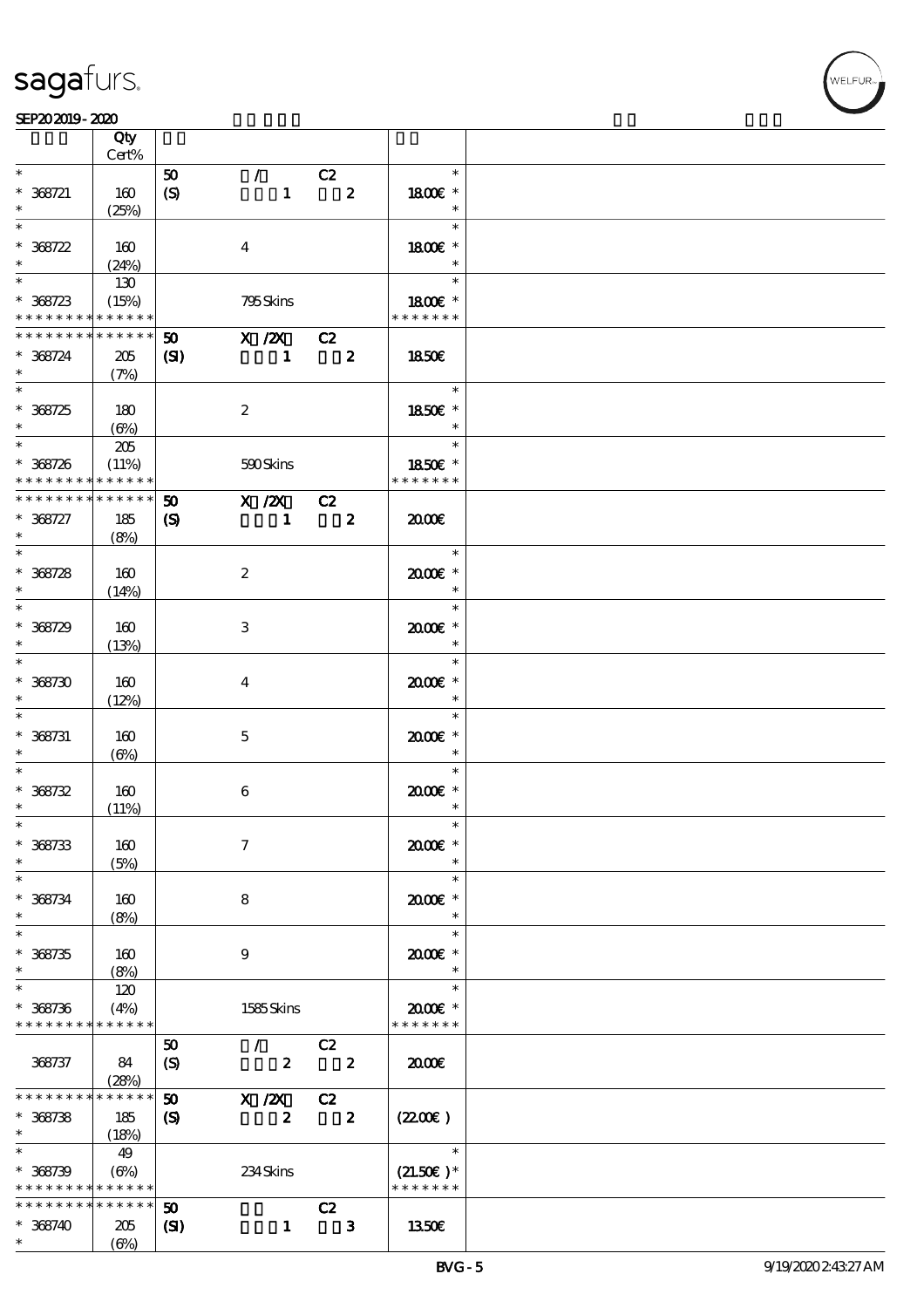#### $SEP202019 - 2020$

|                                            | Qty<br>Cert%        |                             |                  |                                 |                            |              |                          |  |
|--------------------------------------------|---------------------|-----------------------------|------------------|---------------------------------|----------------------------|--------------|--------------------------|--|
| $\ast$                                     | 56                  | 50                          |                  |                                 | C2                         |              | $\ast$                   |  |
| $* 368741$<br>* * * * * * * *              | (8%)<br>* * * * * * | (SI)                        |                  | $\mathbf{1}$                    | $\overline{\phantom{a}}$ 3 |              | 1300E *<br>* * * * * * * |  |
|                                            |                     |                             |                  |                                 |                            |              |                          |  |
| * * * * * * * *                            | * * * * * *         | $\boldsymbol{\mathfrak{D}}$ |                  |                                 | C2                         |              |                          |  |
| $* 368742$                                 | 185                 | $\boldsymbol{\mathrm{(S)}}$ |                  | $\mathbf{1}$                    |                            | $\mathbf{3}$ | 1500€                    |  |
| $\ast$                                     | (17%)               |                             |                  |                                 |                            |              |                          |  |
|                                            |                     |                             |                  |                                 |                            |              | $\ast$                   |  |
| $* 368743$                                 | 160                 |                             | $\boldsymbol{2}$ |                                 |                            |              | 1450€ *                  |  |
| $\ast$                                     | (28%)               |                             |                  |                                 |                            |              | $\ast$                   |  |
| $\overline{\ast}$                          |                     |                             |                  |                                 |                            |              | $\ast$                   |  |
|                                            |                     |                             |                  |                                 |                            |              |                          |  |
| $* 368744$<br>$\ast$                       | 160                 |                             | 3                |                                 |                            |              | 1450€ *<br>$\ast$        |  |
|                                            | (25%)               |                             |                  |                                 |                            |              |                          |  |
|                                            | 133                 |                             |                  |                                 |                            |              | $\ast$                   |  |
| $* 368745$                                 | (10%)               |                             | 638Skins         |                                 |                            |              | 1450€ *                  |  |
| * * * * * * * * <mark>*</mark>             | * * * * * *         |                             |                  |                                 |                            |              | * * * * * * *            |  |
| * * * * * * * *                            | $******$            | $\boldsymbol{\omega}$       | $\mathbf{X}$ /   |                                 | C2                         |              |                          |  |
| $* 368746$                                 | 205                 | $\boldsymbol{\mathrm{(S)}}$ |                  | $\mathbf{1}$                    | $\blacksquare$             |              | 17.50E                   |  |
| $\ast$                                     | (37%)               |                             |                  |                                 |                            |              |                          |  |
| $\ast$                                     | 132                 |                             |                  |                                 |                            |              | $\ast$                   |  |
| $* 368747$                                 | (18%)               |                             | 337 Skins        |                                 |                            |              | 17.00€ *                 |  |
| * * * * * * * *                            | * * * * * *         |                             |                  |                                 |                            |              | * * * * * * *            |  |
| * * * * * * * * <mark>* * * * * * *</mark> |                     | $\boldsymbol{\omega}$       | $\mathcal{T}$    |                                 | C2                         |              |                          |  |
| $* 368748$                                 | 225                 | (S)                         |                  | $\mathbf{1}$                    | $\blacksquare$             |              | 1900E                    |  |
| $\ast$                                     | (15%)               |                             |                  |                                 |                            |              |                          |  |
| $\overline{\ast}$                          |                     |                             |                  |                                 |                            |              | $\ast$                   |  |
| $* 368749$                                 | 200                 |                             | $\boldsymbol{2}$ |                                 |                            |              | 1850E *                  |  |
| $\ast$                                     |                     |                             |                  |                                 |                            |              | $\ast$                   |  |
| $\overline{\ast}$                          | (10%)               |                             |                  |                                 |                            |              | $\ast$                   |  |
|                                            |                     |                             |                  |                                 |                            |              |                          |  |
| $* 368750$                                 | 200                 |                             | 3                |                                 |                            |              | 1850€ *                  |  |
| $\ast$                                     | (10%)               |                             |                  |                                 |                            |              | $\ast$                   |  |
| $\ast$                                     |                     |                             |                  |                                 |                            |              | $\ast$                   |  |
| $* 368751$                                 | 200                 |                             | $\bf{4}$         |                                 |                            |              | 1850E *                  |  |
| $\ast$                                     | (12%)               |                             |                  |                                 |                            |              | $\ast$                   |  |
| $\overline{\ast}$                          | 212                 |                             |                  |                                 |                            |              | $\ast$                   |  |
| $* 368752$                                 | (15%)               |                             | 1037Skins        |                                 |                            |              | 1850€ *                  |  |
| * * * * * * * * <mark>* * * * * * *</mark> |                     |                             |                  |                                 |                            |              | * * * * * * *            |  |
| ************** 10                          |                     |                             |                  | $\mathcal{L}$ and $\mathcal{L}$ | C2                         |              |                          |  |
| $* 368753$                                 | $205\,$             | $\boldsymbol{\mathrm{(S)}}$ |                  | $\mathbf{1}$                    | $\overline{\phantom{a}}$   |              | ææ                       |  |
| $\ast$                                     | (32%)               |                             |                  |                                 |                            |              |                          |  |
| $\ast$                                     |                     |                             |                  |                                 |                            |              | $\ast$                   |  |
| $* 368754$                                 | 180                 |                             | $\boldsymbol{2}$ |                                 |                            |              | $2000$ $*$               |  |
| $\ast$                                     | (31%)               |                             |                  |                                 |                            |              | $\ast$                   |  |
| $\overline{\ast}$                          |                     |                             |                  |                                 |                            |              | $\ast$                   |  |
| $* 368755$                                 | 180                 |                             | 3                |                                 |                            |              | 2000E *                  |  |
| $\ast$                                     | (23%)               |                             |                  |                                 |                            |              | $\ast$                   |  |
| $\ast$                                     |                     |                             |                  |                                 |                            |              | $\ast$                   |  |
| $* 368756$                                 | 180                 |                             |                  |                                 |                            |              | 2000E *                  |  |
| $\ast$                                     |                     |                             | $\boldsymbol{4}$ |                                 |                            |              | $\ast$                   |  |
| $\ast$                                     | (10%)               |                             |                  |                                 |                            |              | $\ast$                   |  |
|                                            |                     |                             |                  |                                 |                            |              |                          |  |
| $* 368757$                                 | 180                 |                             | $\mathbf 5$      |                                 |                            |              | $2000$ $*$               |  |
| $\ast$<br>$\overline{\ast}$                | $(20\%)$            |                             |                  |                                 |                            |              | $\ast$<br>$\ast$         |  |
|                                            |                     |                             |                  |                                 |                            |              |                          |  |
| $* 368758$                                 | 180                 |                             | 6                |                                 |                            |              | $2000$ $*$               |  |
| $\ast$                                     | (13%)               |                             |                  |                                 |                            |              | $\ast$                   |  |
| $\ast$                                     |                     |                             |                  |                                 |                            |              | $\ast$                   |  |
| $* 368759$                                 | 180                 |                             | $\tau$           |                                 |                            |              | 2000E *                  |  |
|                                            | (30%)               |                             |                  |                                 |                            |              | $\ast$                   |  |
| $\ast$                                     |                     |                             |                  |                                 |                            |              | $\ast$                   |  |
| $* 368700$                                 | 180                 |                             | 8                |                                 |                            |              | $2000$ $*$               |  |
|                                            | (23%)               |                             |                  |                                 |                            |              |                          |  |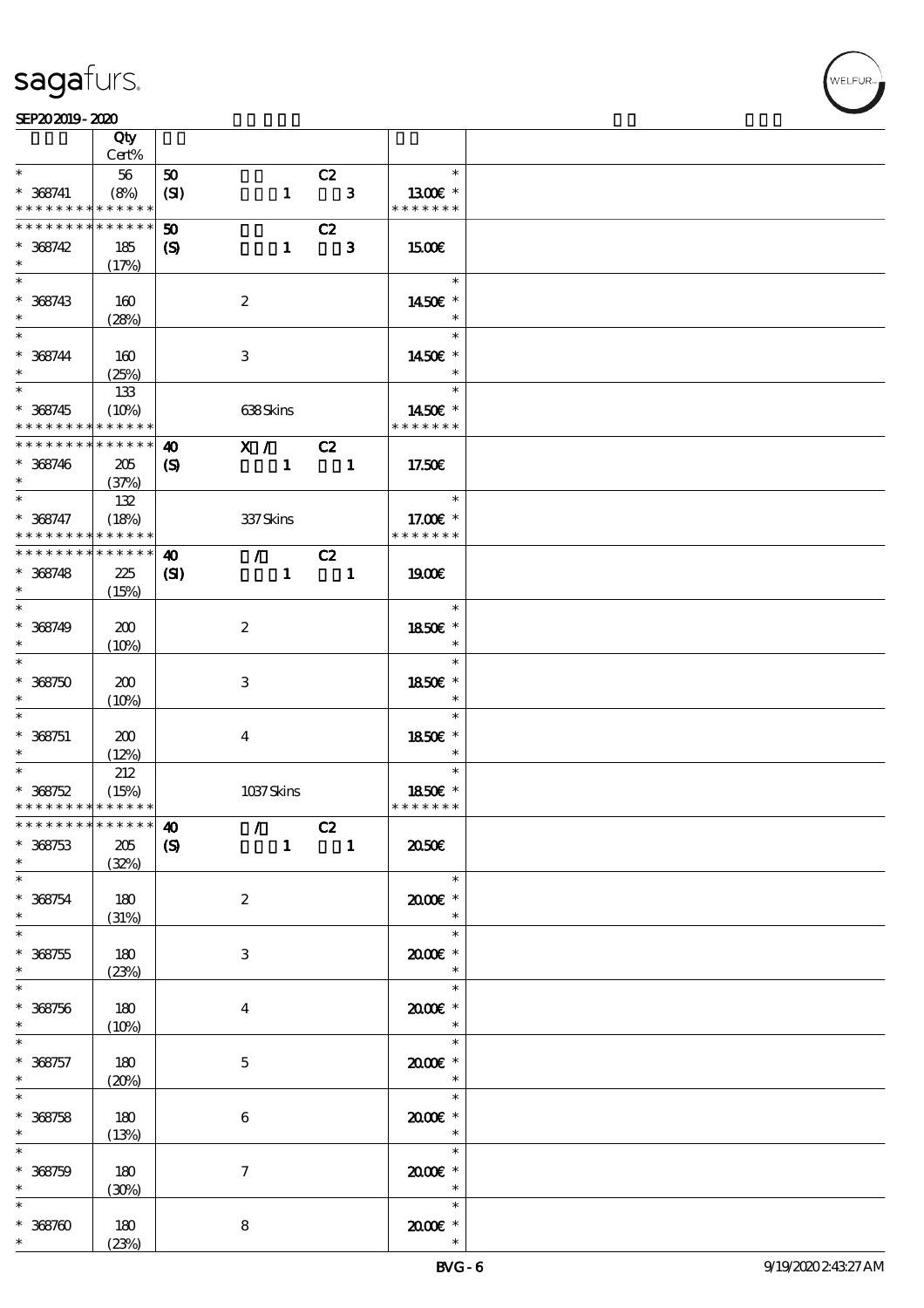#### $SEP202019 - 2020$

|                                           | Qty<br>Cert%                |                                                                                                         |                                       |  |
|-------------------------------------------|-----------------------------|---------------------------------------------------------------------------------------------------------|---------------------------------------|--|
| $\ast$                                    |                             |                                                                                                         | $\ast$                                |  |
| $* 368761$<br>$\ast$                      | 180<br>(31%)                | $\mathcal{F}$ and $\mathcal{F}$<br>C2<br>$\boldsymbol{\omega}$<br>(S)<br>$\mathbf{1}$<br>$\blacksquare$ | 2000E*<br>$\ast$                      |  |
| $\overline{\ast}$<br>$* 368762$           | 180                         | 10                                                                                                      | $\ast$<br>2000E *                     |  |
| $\ast$<br>$* 368763$                      | (36%)<br>180                | 11                                                                                                      | $\ast$<br>$\ast$<br>2000E *           |  |
| $\ast$<br>$\ast$                          | (20%)                       |                                                                                                         | $\ast$<br>$\ast$                      |  |
| $* 368764$<br>$\ast$                      | 180<br>(10%)                | 12                                                                                                      | $2000$ $*$<br>$\ast$<br>$\ast$        |  |
| $* 388765$<br>$\ast$<br>$\overline{\ast}$ | 180<br>(11%)                | 13                                                                                                      | 2050E *<br>$\ast$<br>$\ast$           |  |
| $* 368766$<br>$\ast$                      | 180<br>(14%)                | 14                                                                                                      | 2050E *<br>$\ast$                     |  |
| $\overline{\ast}$<br>$* 368767$<br>$\ast$ | 180<br>(11%)                | 15                                                                                                      | $\ast$<br>2050E *<br>$\ast$           |  |
| $* 368768$<br>$\ast$                      | 180<br>(14%)                | 16                                                                                                      | $\ast$<br>2050E *<br>$\ast$           |  |
| $\overline{\ast}$<br>$* 368709$<br>$\ast$ | 180<br>(15%)                | 17                                                                                                      | $\ast$<br>$2000$ $*$<br>$\ast$        |  |
| $\overline{\ast}$<br>$* 368770$<br>$\ast$ | 180<br>(42%)                | 18                                                                                                      | $\ast$<br>2000€*<br>$\ast$            |  |
| $* 368771$<br>* * * * * * * *             | 116<br>(48%)<br>* * * * * * | 3381 Skins                                                                                              | $\ast$<br>2000E *<br>* * * * * * *    |  |
| * * * * * * * *                           | * * * * * *                 |                                                                                                         |                                       |  |
| $* 368772$<br>$\ast$                      | 205<br>(28%)                |                                                                                                         | 2050E                                 |  |
| $\ast$<br>$* 368773$<br>$\ast$            | 180<br>(27%)                | $\boldsymbol{2}$                                                                                        | $\ast$<br>2000€*                      |  |
| $\ast$<br>$* 368774$<br>* * * * * * * *   | 203<br>(23%)<br>* * * * * * | 588Skins                                                                                                | $\ast$<br>$2000$ $*$<br>* * * * * * * |  |
| * * * * * * *<br>$* 368775$<br>$\ast$     | * * * * * *<br>225<br>(11%) | $X / ZX$ $C2$<br>$\boldsymbol{\omega}$<br>(S)<br>$\mathbf{1}$<br>$\blacksquare$                         | 2050                                  |  |
| $\ast$<br>$* 368776$<br>$\ast$            | 200<br>(11%)                | $\boldsymbol{2}$                                                                                        | $\ast$<br>2050E *<br>$\ast$           |  |
| $\ast$<br>$* 368777$<br>$\ast$            | 200<br>(16%)                | 3                                                                                                       | $\ast$<br>2050E *<br>$\ast$           |  |
| $\ast$<br>$* 368778$<br>$\ast$            | 200<br>(13%)                | $\bf{4}$                                                                                                | $\ast$<br>2050E *<br>$\ast$           |  |
| $\ast$<br>$* 368779$                      | 200<br>(12%)                | $\mathbf{5}$                                                                                            | $\ast$<br>2050E *<br>$\ast$           |  |
| $\ast$<br>$* 368780$                      | 200<br>(8%)                 | $\boldsymbol{6}$                                                                                        | $\ast$<br>2050E *                     |  |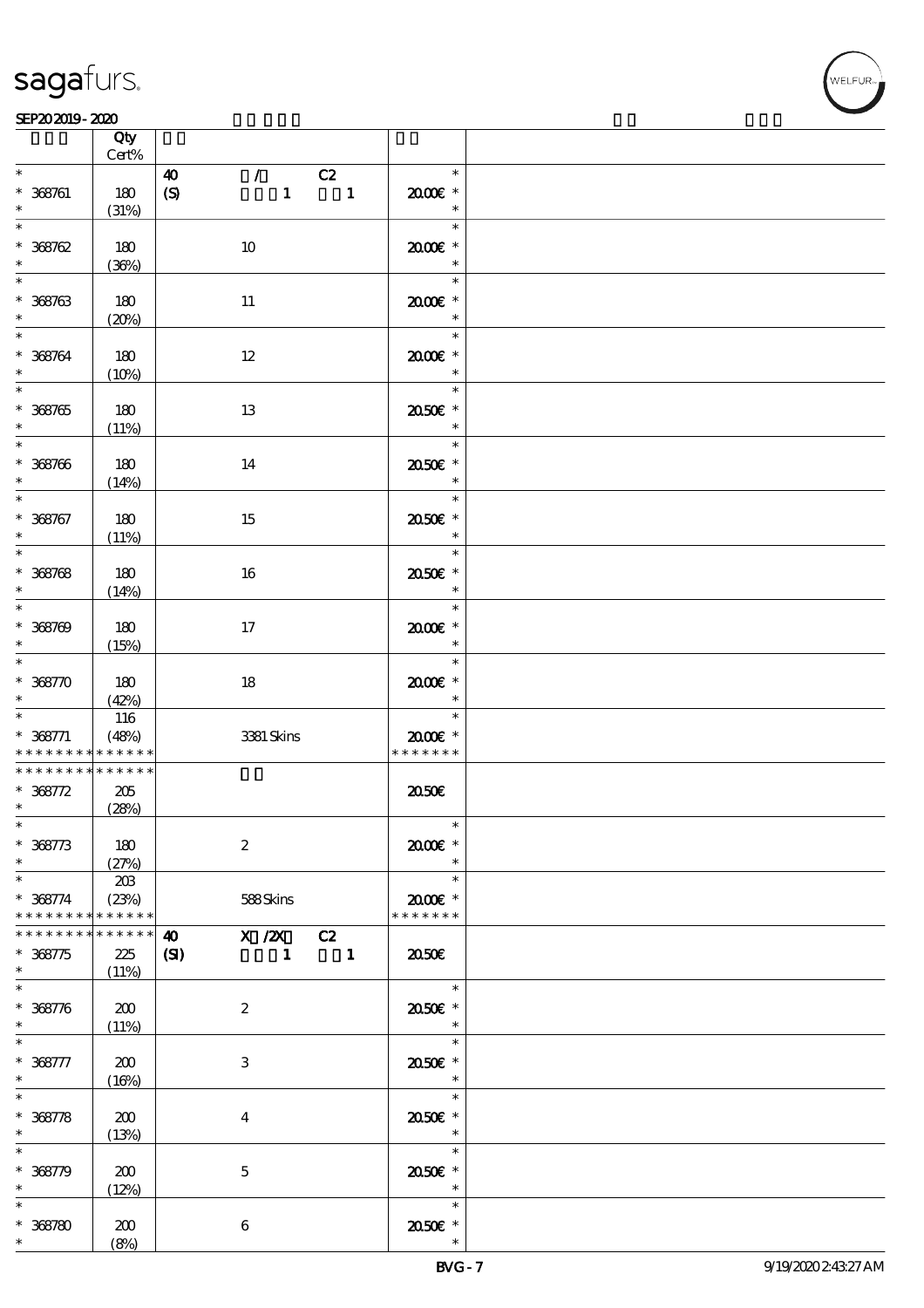#### $SEP202019 - 2020$  $\frac{\text{SEPAO 2019 - 2020}}{\text{Cty}}$

|                                                     | Qty<br>Cert%                |                                           |                        |                                  |                                          |  |
|-----------------------------------------------------|-----------------------------|-------------------------------------------|------------------------|----------------------------------|------------------------------------------|--|
| $\ast$                                              | 212                         | $\boldsymbol{\omega}$                     | $X$ / $ZX$             |                                  | $\ast$                                   |  |
| $* 368781$<br>* * * * * * * * * * * * * *           | (11%)                       | (SI)                                      | $\blacksquare$         | C2<br>$\overline{\phantom{a}}$ 1 | 2050 $\varepsilon$ *<br>* * * * * * *    |  |
| ********<br>$* 368782$<br>$\ast$                    | * * * * * *<br>205<br>(20%) | $\boldsymbol{\omega}$<br>$\boldsymbol{S}$ | X / ZX<br>$\mathbf{1}$ | C2<br>$\overline{\phantom{a}}$ 1 | 21.50E                                   |  |
| $* 368783$<br>$\ast$                                | 180<br>(20%)                | $\boldsymbol{2}$                          |                        |                                  | $\ast$<br>$21.50E$ *<br>$\ast$           |  |
| $*$<br>$* 368784$<br>$*$                            | 180<br>(27%)                | $\,3$                                     |                        |                                  | $\ast$<br>$21.50E$ *<br>$\ast$           |  |
| $* 368785$<br>$*$                                   | 180<br>(25%)                | $\bf{4}$                                  |                        |                                  | $\ast$<br>$21.50E$ *<br>$\ast$           |  |
| $* 368786$<br>$\ast$                                | 180<br>(19%)                | $\mathbf{5}$                              |                        |                                  | $\ast$<br>$21.50E$ *<br>$\ast$           |  |
| $\ast$<br>$* 368787$<br>$\ast$                      | 180<br>(35%)                | $\bf 6$                                   |                        |                                  | $\ast$<br>$21.50E$ *<br>$\ast$           |  |
| $\overline{\ast}$<br>$* 368788$<br>$\ast$           | 180<br>(16%)                | $\tau$                                    |                        |                                  | $\ast$<br>$21.50E$ *<br>$\ast$           |  |
| $* 368789$<br>$\ast$                                | 180<br>(11%)                | 8                                         |                        |                                  | $\ast$<br>$21.50E$ *<br>$\ast$           |  |
| $\ast$<br>$* 368790$<br>$\ast$                      | 180<br>(8%)                 | 9                                         |                        |                                  | $\ast$<br>$21.50E$ *<br>$\ast$           |  |
| $\ast$<br>$* 368791$<br>$\ast$                      | 180<br>(10%)                | 10                                        |                        |                                  | $\ast$<br>$21.50E$ *<br>$\ast$           |  |
| $\ast$<br>$*368792$<br>$\ast$                       | 180<br>(12%)                | $11\,$                                    |                        |                                  | $\ast$<br>$21.50E$ *<br>$\ast$           |  |
| $*$<br>$* 368793$<br>$\ast$                         | 180<br>$(\Theta)$           | $12\,$                                    |                        |                                  | $\ast$<br>$21.50E$ *<br>$\ast$           |  |
| $\ast$<br>$* 368794$<br>$\ast$<br>$\overline{\ast}$ | $180\,$<br>(27%)            | 13                                        |                        |                                  | $\ast$<br>$21.50E$ *<br>$\ast$           |  |
| $* 368795$<br>$\ast$<br>$\ast$                      | $180\,$<br>(27%)            | 14                                        |                        |                                  | $\ast$<br>$21.50E$ *<br>$\ast$<br>$\ast$ |  |
| $* 368796$<br>$\ast$<br>$\ast$                      | $180\,$<br>(23%)            | 15                                        |                        |                                  | $21.50E$ *<br>$\ast$<br>$\ast$           |  |
| $* 368797$<br>$\ast$<br>$\overline{\ast}$           | 180<br>(7%)                 | 16                                        |                        |                                  | $21.50E$ *<br>$\ast$<br>$\ast$           |  |
| $* 368798$<br>$\ast$<br>$\ast$                      | 180<br>(7%)                 | 17                                        |                        |                                  | $21.50E$ *<br>$\ast$<br>$\ast$           |  |
| $* 368799$<br>$\ast$<br>$\ast$                      | 180<br>(12%)                | $18\,$                                    |                        |                                  | $21.50E$ *<br>$\ast$<br>$\ast$           |  |
| $* 36800$<br>* * * * * * * *                        | 75<br>(33%)<br>* * * * * *  |                                           | 3340Skins              |                                  | $21.50E$ *<br>* * * * * * *              |  |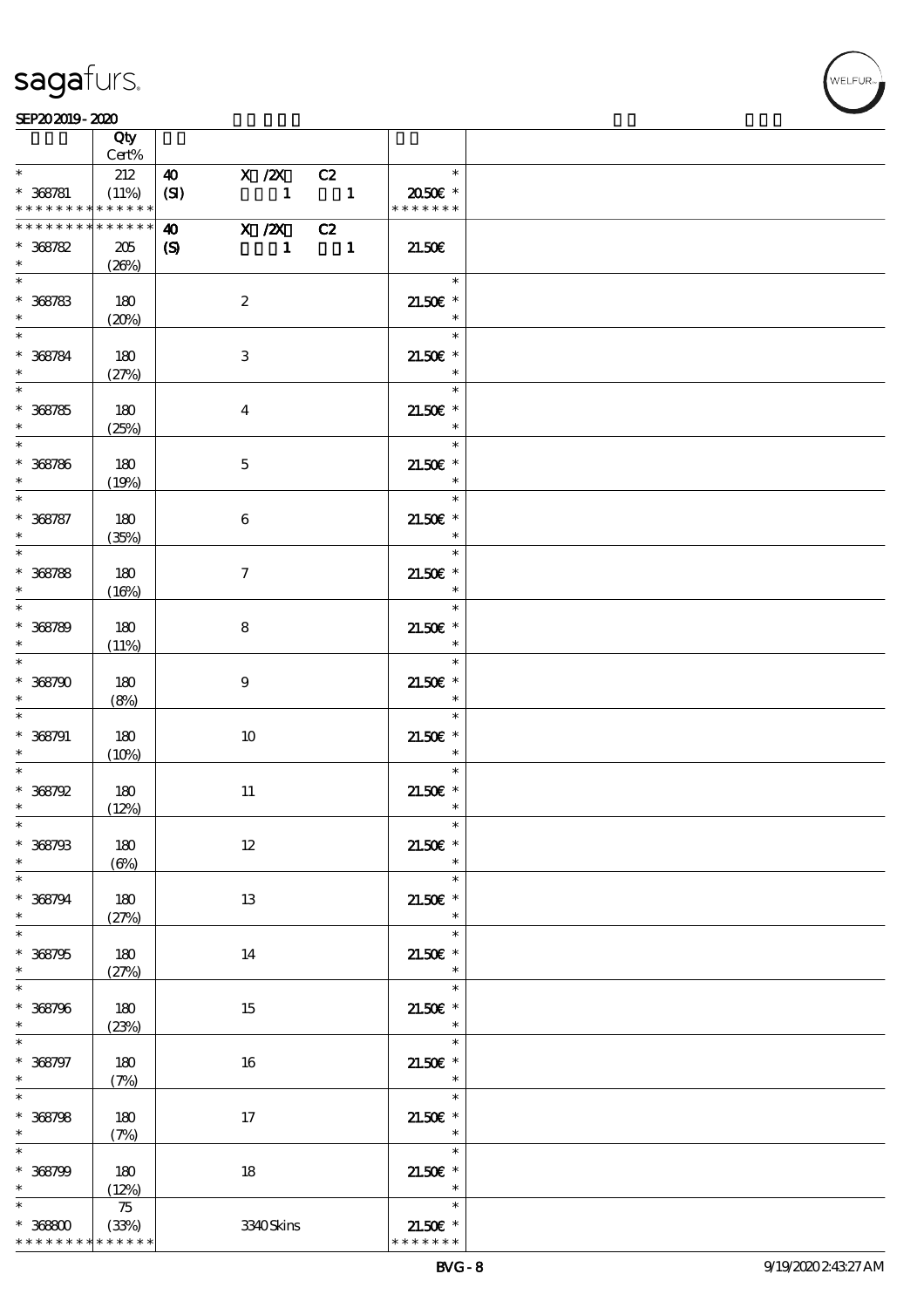|                                                | Qty<br>Cert%                |                                                                      |                  |                      |                                                |  |
|------------------------------------------------|-----------------------------|----------------------------------------------------------------------|------------------|----------------------|------------------------------------------------|--|
| * * * * * * *                                  | * * * * *                   |                                                                      |                  |                      |                                                |  |
| $* 36801$<br>$\ast$                            | $205\,$<br>(17%)            |                                                                      |                  |                      | 2200                                           |  |
| $\overline{\ast}$<br>$*$ 368602                | 180                         | $\boldsymbol{z}$                                                     |                  |                      | $\ast$<br>22.00€ *<br>$\overline{\phantom{a}}$ |  |
| $\ast$<br>$* 3680B$                            | (14%)<br>180                | $\,3$                                                                |                  |                      | $\ast$<br>22.00€ *<br>$\overline{\phantom{a}}$ |  |
| $\ast$<br>$* 36804$                            | (13%)<br>180                | $\boldsymbol{4}$                                                     |                  |                      | $\ast$<br>22.00 £*<br>$\ast$                   |  |
| $* 36805$                                      | (30%)<br>180                | $\mathbf 5$                                                          |                  |                      | $\ast$<br>22.00€ *                             |  |
| $\ast$<br>$* 36800$                            | (34%)<br>180                | $\bf 6$                                                              |                  |                      | $\ast$<br>$\ast$<br>22.00E *                   |  |
| $\ast$<br>$\overline{\mathbf{r}}$<br>$* 36807$ | (38%)<br>180                | $\boldsymbol{\tau}$                                                  |                  |                      | $\ast$<br>$\ast$<br>22.00 £*                   |  |
| $\ast$<br>$* 36808$                            | (31%)<br>180                | $\bf 8$                                                              |                  |                      | $\ast$<br>$\ast$<br>22.00 £*                   |  |
| $\ast$<br>$\ast$<br>$* 36809$                  | (21%)<br>180                | $\boldsymbol{9}$                                                     |                  |                      | $\overline{\phantom{a}}$<br>$\ast$<br>22.00€ * |  |
| $\ast$<br>$\ast$<br>$* 368810$                 | (17%)<br>180                | 10                                                                   |                  |                      | $\ast$<br>$\ast$<br>22.00 £*                   |  |
| $\ast$<br>$\ast$<br>$* 368811$                 | (9%)<br>180                 | $11\,$                                                               |                  |                      | $\ast$<br>$\ast$<br>22.00€ *                   |  |
| $\ast$<br>$* 368812$                           | (8%)<br>180                 | $12 \,$                                                              |                  |                      | $\ast$<br>$\ast$<br>22.00 £*                   |  |
| $\ast$<br>$\ast$<br>* 368813                   | (11%)<br>180                | 13                                                                   |                  |                      | $\ast$<br>22.00€ *                             |  |
| $\ast$<br>$\ast$<br>$* 368814$                 | (23%)<br>180                | 14                                                                   |                  |                      | $\ast$<br>$\ast$<br>22.00€ *                   |  |
| $\ast$<br>$\ast$<br>* 368815                   | (31%)<br>150<br>(27%)       | 2695Skins                                                            |                  |                      | $\ast$<br>$\ast$<br>22.00 £*                   |  |
| * * * * * * * *                                | * * * * * *                 |                                                                      |                  |                      | * * * * * * *                                  |  |
| * * * * * * *<br>$* 368816$<br>$\ast$          | * * * * * *<br>205<br>(23%) | $\mathcal{F}$<br>$\boldsymbol{\omega}$<br>$\boldsymbol{\mathcal{S}}$ | $\boldsymbol{z}$ | C2<br>$\blacksquare$ | 2200                                           |  |
| $\ast$<br>* 368817<br>$\ast$                   | 180<br>(39%)                | $\boldsymbol{2}$                                                     |                  |                      | $\ast$<br>$21.50E$ *<br>$\ast$                 |  |
| $\ast$<br>$* 368818$<br>$\ast$                 | 180<br>(20%)                | 3                                                                    |                  |                      | $\ast$<br>$21.50E$ *<br>$\ast$                 |  |
| $\ast$<br>* 368819<br>* * * * * * * *          | 118<br>(34%)<br>* * * * * * | 683Skins                                                             |                  |                      | $\ast$<br>$21.50E$ *<br>* * * * * * *          |  |
| * * * * * * * *<br>$*36880$<br>$\ast$          | ******<br>$205\,$<br>(25%)  | $\boldsymbol{\omega}$<br>X / ZX<br>$\boldsymbol{\mathcal{S}}$        | $\boldsymbol{z}$ | C2<br>$\blacksquare$ | 2300E                                          |  |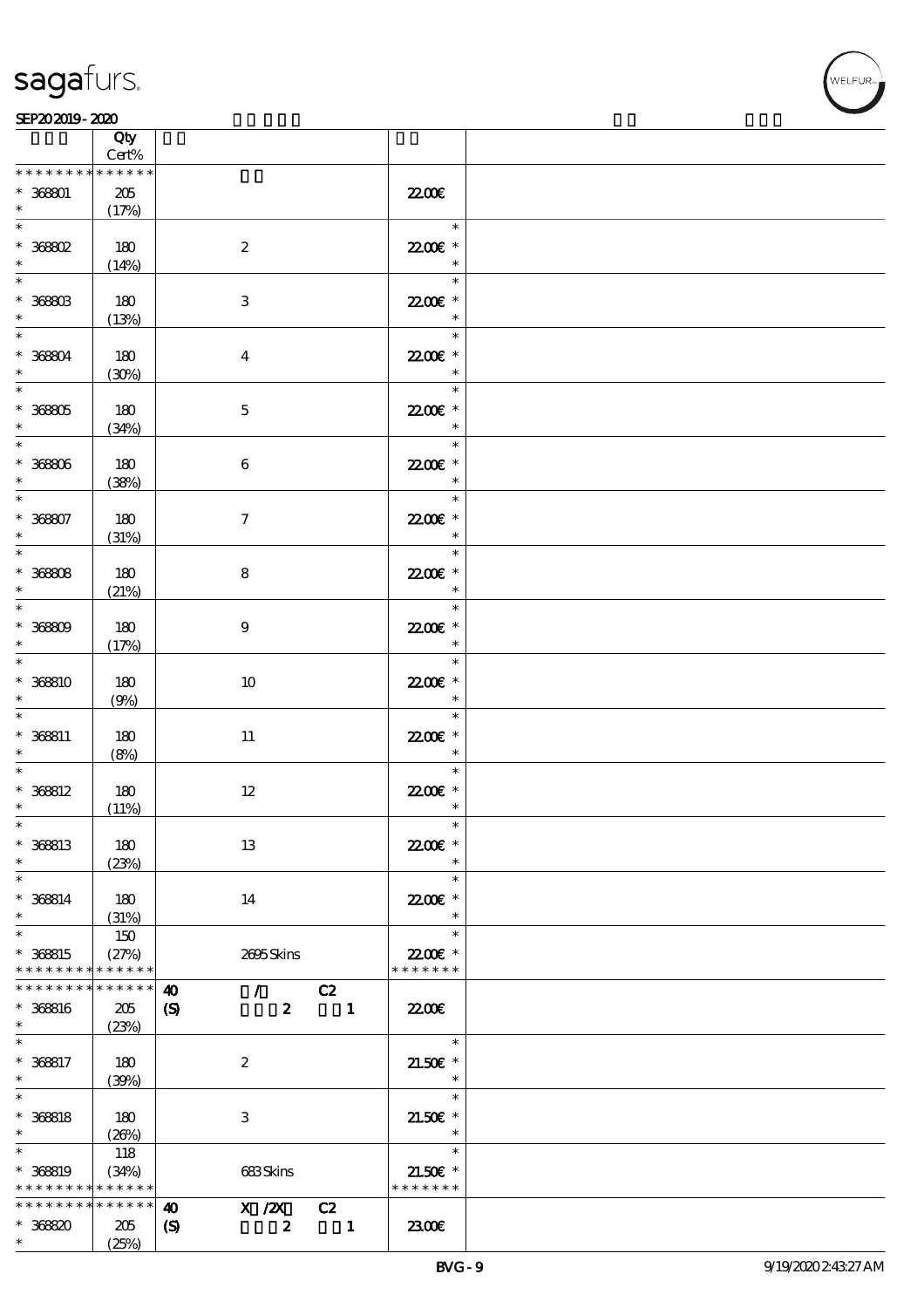$\top$ 

#### $SEP202019 - 2020$

|                                                 | Qty<br>$Cert\%$                 |                                           |                                                                           |                                         |  |
|-------------------------------------------------|---------------------------------|-------------------------------------------|---------------------------------------------------------------------------|-----------------------------------------|--|
| $\ast$                                          |                                 |                                           |                                                                           | $\ast$                                  |  |
| $* 368821$<br>$\ast$                            | 180<br>(18%)                    | $\boldsymbol{\omega}$<br>(S)              | $X / 2X$ $C2$<br>$\overline{\phantom{a}}$<br>$\boldsymbol{z}$             | 2300E *<br>$\ast$                       |  |
| $\overline{\ast}$<br>* 36822                    | 180<br>(28%)                    | $\mathbf{3}$                              |                                                                           | $\ast$<br>2300€ *<br>$\ast$             |  |
| $* 36823$                                       | 180<br>(23%)                    | $\overline{4}$                            |                                                                           | $\ast$<br>2300€ *<br>$\ast$             |  |
| $*$<br>* 368824<br>$\ast$                       | 180                             | $\mathbf 5$                               |                                                                           | $\ast$<br>$2300$ $\epsilon$ *<br>$\ast$ |  |
| $\overline{\phantom{0}}$<br>$* 36825$<br>$\ast$ | (22%)<br>180<br>(19%)           | $\bf 6$                                   |                                                                           | $\overline{\ast}$<br>2300€ *<br>$\ast$  |  |
| $*$<br>$* 368826$<br>$\ast$                     | 180<br>(17%)                    | $\boldsymbol{\tau}$                       |                                                                           | $\overline{\ast}$<br>2300€ *<br>$\ast$  |  |
| $\overline{\ast}$<br>$* 368827$<br>$\ast$       | 180<br>(28%)                    | ${\bf 8}$                                 |                                                                           | $\ast$<br>2300€ *<br>$\ast$             |  |
| $\overline{\phantom{0}}$<br>$* 36888$<br>$\ast$ | 180<br>(31%)                    | 9                                         |                                                                           | $\ast$<br>2300€ *<br>$\ast$             |  |
| $* 368829$<br>$\ast$                            | 180<br>(33%)                    | 10                                        |                                                                           | $\ast$<br>2300€ *<br>$\ast$             |  |
| $\ast$<br>$* 36830$<br>$\ast$                   | 180<br>(28%)                    | 11                                        |                                                                           | $\ast$<br>2300€ *<br>$\ast$             |  |
| $\overline{\phantom{0}}$<br>$* 36831$<br>$\ast$ | 180<br>(30%)                    | $12\,$                                    |                                                                           | $\ast$<br>2300E *<br>$\ast$             |  |
| $\ast$<br>$* 36832$<br>$\ast$                   | 180<br>(35%)                    | $13\,$                                    |                                                                           | $\ast$<br>2300€ *<br>$\ast$             |  |
| $*$<br>$* 36833$<br>$\ast$                      | 180<br>(13%)                    | 14                                        |                                                                           | $\ast$<br>2300€ *<br>$\ast$             |  |
| $\ast$<br>* 368834<br>* * * * * * * *           | 58<br>$(\Theta)$<br>* * * * * * |                                           | 2603Skins                                                                 | $\ast$<br>2300€ *<br>* * * * * * *      |  |
| 36835                                           | 204<br>(24%)                    | $\boldsymbol{\omega}$<br>(S)              | X / C2<br>$1 \t 2$                                                        | 1600E                                   |  |
| * * * * * * *<br>$* 36836$<br>$*$               | * * * * * *<br>225<br>(13%)     | $\boldsymbol{\omega}$<br>(S)              | $\sqrt{C^2}$<br>$1 \t 2$                                                  | 1400                                    |  |
| $\ast$<br>$* 368637$<br>$*$                     | 200<br>(13%)                    | $\boldsymbol{z}$                          |                                                                           | $\ast$<br>1400€ *<br>$\ast$             |  |
| $\ast$<br>$* 36838$<br>* * * * * * * *          | 102<br>(9%)<br>* * * * * *      | 527 Skins                                 |                                                                           | $\ast$<br>1400€ *<br>* * * * * * *      |  |
| * * * * * * * *<br>$* 36839$<br>$\ast$          | * * * * * *<br>205<br>(17%)     | $\boldsymbol{\omega}$<br>$\boldsymbol{S}$ | $\mathcal{F}$ and $\mathcal{F}$<br>C2<br>$\boldsymbol{z}$<br>$\mathbf{1}$ | 17.00€                                  |  |
| $\ast$<br>$* 368840$<br>$*$                     | 180<br>(32%)                    | $\boldsymbol{z}$                          |                                                                           | $\ast$<br>17.00 $\epsilon$ *<br>$\ast$  |  |

 $\overline{\mathbf{r}}$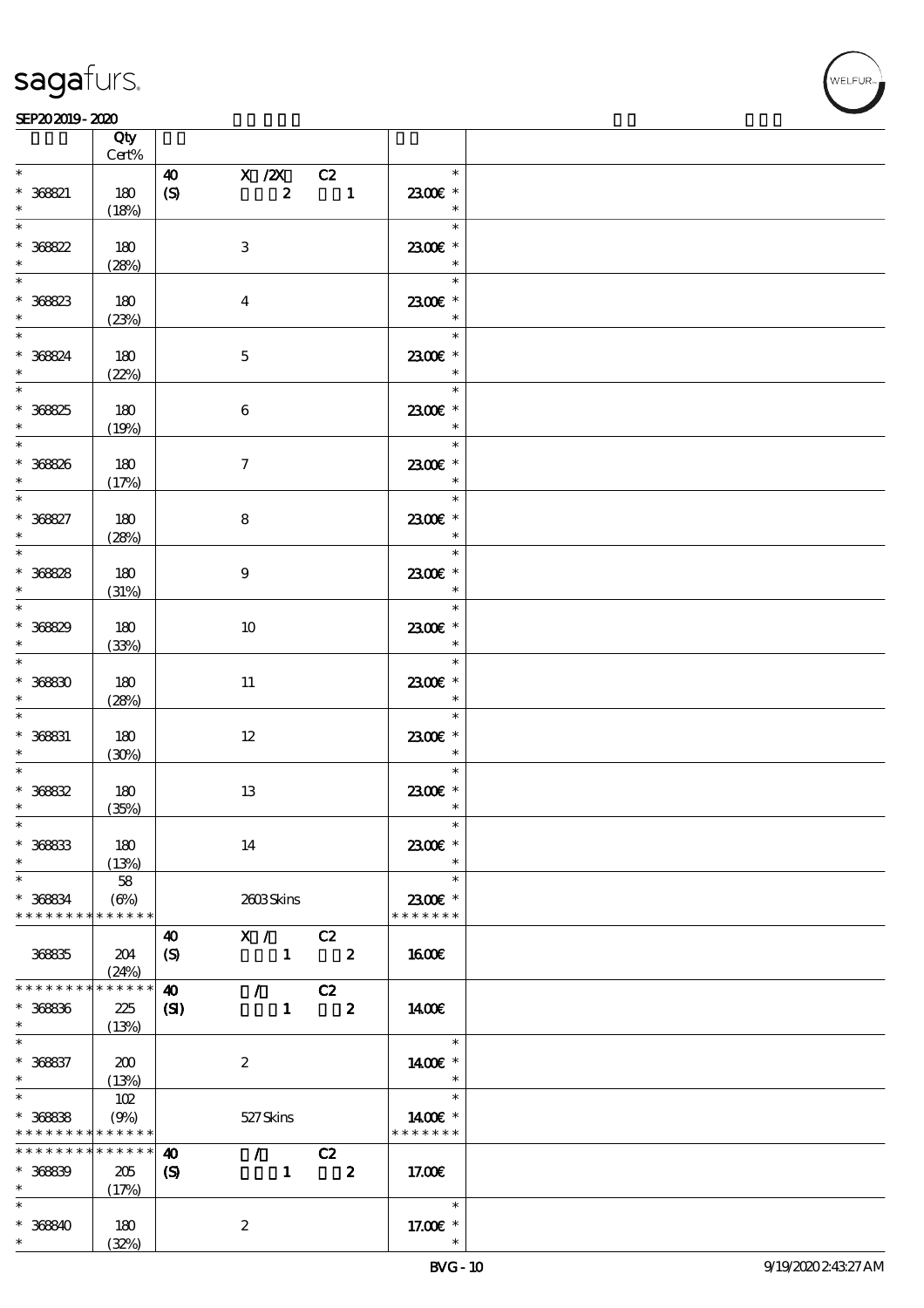#### $SEP202019 - 2020$  $\overline{\phantom{a}}$  Qty  $\overline{\phantom{a}}$

| $\ast$<br>$\mathcal{L}$ and $\mathcal{L}$<br>$\overline{c}z$<br>$\ast$<br>$\boldsymbol{\omega}$<br>$\overline{\mathbf{2}}$<br>$\boldsymbol{S}$<br>$\mathbf{1}$<br>180<br>17.00 £*<br>$\ast$<br>(32%)<br>$\ast$<br>180<br>17.00€ *<br>$\boldsymbol{4}$<br>$\ast$<br>(20%)<br>$\ast$<br>180<br>17.00 £*<br>$\mathbf 5$<br>$\ast$<br>(15%)<br>$\ast$<br>180<br>17.00 £*<br>$\boldsymbol{6}$<br>$\ast$<br>(8%)<br>$\ast$<br>17.50€ *<br>180<br>$\boldsymbol{\tau}$<br>$\ast$<br>(23%)<br>$\ast$<br>180<br>17.00 £*<br>8<br>$\overline{\phantom{a}}$<br>(19%)<br>$\ast$<br>180<br>17.00 £*<br>$\boldsymbol{9}$<br>$\ast$<br>(33%)<br>$\ast$<br>17.00 £*<br>160<br>10<br>$\ast$<br>(15%)<br>$\ast$<br>$* 368849$<br>180<br>17.00 £*<br>11<br>$\ast$<br>$\ast$<br>(16%)<br>$\ast$<br>$54\,$<br>$* 36850$<br>17.00€ *<br>(12%)<br>2039Skins<br>* * * * * * *<br>* * * * * *<br>* * * * * * * *<br>* * * * * *<br>$\begin{array}{c cc}\n\hline\nX & /ZX & C2 \\ 1 & 2\n\end{array}$<br>$\boldsymbol{\omega}$<br>$\mathbf{C}$<br>17.00€<br>225<br>(5%)<br>$\ast$<br>200<br>$\boldsymbol{2}$<br>17.00 £*<br>$\ast$<br>(9%)<br>$\ast$<br>$\,3$<br>17.00€ *<br>200<br>$\ast$<br>$(\Theta)$<br>$\ast$<br>200<br>17.00 $\mathbf{E}$ *<br>$\bf{4}$<br>$\ast$<br>(4%)<br>$\ast$<br>200<br>$\mathbf{5}$<br>17.00 $\varepsilon$ *<br>$\ast$<br>(5%)<br>$\ast$<br>17.00 £*<br>200<br>6<br>$\ast$<br>(8%)<br>$\ast$<br>219<br>(10%)<br>17.00 £*<br>1444 Skins<br>* * * * * * *<br>* * * * * *<br>$* * * * * * *$<br>$\overline{X}/\overline{ZX}$ $\overline{CZ}$ $\overline{CZ}$ $\overline{Z}$<br>$\boldsymbol{\omega}$<br>205<br>$\boldsymbol{\mathrm{(S)}}$<br>1800<br>(13%)<br>$\ast$<br>1800€ *<br>180<br>$\boldsymbol{2}$<br>$\ast$<br>(16%)<br>$\ast$<br>$* 36860$<br>180<br>3<br>1800 £*<br>$\ast$<br>$\ast$<br>(15%) |                      | Qty<br>Cert% |  |  |  |
|----------------------------------------------------------------------------------------------------------------------------------------------------------------------------------------------------------------------------------------------------------------------------------------------------------------------------------------------------------------------------------------------------------------------------------------------------------------------------------------------------------------------------------------------------------------------------------------------------------------------------------------------------------------------------------------------------------------------------------------------------------------------------------------------------------------------------------------------------------------------------------------------------------------------------------------------------------------------------------------------------------------------------------------------------------------------------------------------------------------------------------------------------------------------------------------------------------------------------------------------------------------------------------------------------------------------------------------------------------------------------------------------------------------------------------------------------------------------------------------------------------------------------------------------------------------------------------------------------------------------------------------------------------------------------------------------------------------------------------------------------------------------------------------------------------|----------------------|--------------|--|--|--|
|                                                                                                                                                                                                                                                                                                                                                                                                                                                                                                                                                                                                                                                                                                                                                                                                                                                                                                                                                                                                                                                                                                                                                                                                                                                                                                                                                                                                                                                                                                                                                                                                                                                                                                                                                                                                          |                      |              |  |  |  |
|                                                                                                                                                                                                                                                                                                                                                                                                                                                                                                                                                                                                                                                                                                                                                                                                                                                                                                                                                                                                                                                                                                                                                                                                                                                                                                                                                                                                                                                                                                                                                                                                                                                                                                                                                                                                          | $* 368841$<br>$\ast$ |              |  |  |  |
|                                                                                                                                                                                                                                                                                                                                                                                                                                                                                                                                                                                                                                                                                                                                                                                                                                                                                                                                                                                                                                                                                                                                                                                                                                                                                                                                                                                                                                                                                                                                                                                                                                                                                                                                                                                                          | $\overline{\ast}$    |              |  |  |  |
|                                                                                                                                                                                                                                                                                                                                                                                                                                                                                                                                                                                                                                                                                                                                                                                                                                                                                                                                                                                                                                                                                                                                                                                                                                                                                                                                                                                                                                                                                                                                                                                                                                                                                                                                                                                                          | $* 368842$<br>$\ast$ |              |  |  |  |
|                                                                                                                                                                                                                                                                                                                                                                                                                                                                                                                                                                                                                                                                                                                                                                                                                                                                                                                                                                                                                                                                                                                                                                                                                                                                                                                                                                                                                                                                                                                                                                                                                                                                                                                                                                                                          |                      |              |  |  |  |
|                                                                                                                                                                                                                                                                                                                                                                                                                                                                                                                                                                                                                                                                                                                                                                                                                                                                                                                                                                                                                                                                                                                                                                                                                                                                                                                                                                                                                                                                                                                                                                                                                                                                                                                                                                                                          | $* 368843$<br>$\ast$ |              |  |  |  |
|                                                                                                                                                                                                                                                                                                                                                                                                                                                                                                                                                                                                                                                                                                                                                                                                                                                                                                                                                                                                                                                                                                                                                                                                                                                                                                                                                                                                                                                                                                                                                                                                                                                                                                                                                                                                          | $*$                  |              |  |  |  |
|                                                                                                                                                                                                                                                                                                                                                                                                                                                                                                                                                                                                                                                                                                                                                                                                                                                                                                                                                                                                                                                                                                                                                                                                                                                                                                                                                                                                                                                                                                                                                                                                                                                                                                                                                                                                          | $* 368844$<br>$*$    |              |  |  |  |
|                                                                                                                                                                                                                                                                                                                                                                                                                                                                                                                                                                                                                                                                                                                                                                                                                                                                                                                                                                                                                                                                                                                                                                                                                                                                                                                                                                                                                                                                                                                                                                                                                                                                                                                                                                                                          |                      |              |  |  |  |
|                                                                                                                                                                                                                                                                                                                                                                                                                                                                                                                                                                                                                                                                                                                                                                                                                                                                                                                                                                                                                                                                                                                                                                                                                                                                                                                                                                                                                                                                                                                                                                                                                                                                                                                                                                                                          | $* 368845$<br>$\ast$ |              |  |  |  |
|                                                                                                                                                                                                                                                                                                                                                                                                                                                                                                                                                                                                                                                                                                                                                                                                                                                                                                                                                                                                                                                                                                                                                                                                                                                                                                                                                                                                                                                                                                                                                                                                                                                                                                                                                                                                          |                      |              |  |  |  |
|                                                                                                                                                                                                                                                                                                                                                                                                                                                                                                                                                                                                                                                                                                                                                                                                                                                                                                                                                                                                                                                                                                                                                                                                                                                                                                                                                                                                                                                                                                                                                                                                                                                                                                                                                                                                          | $* 368916$<br>$\ast$ |              |  |  |  |
|                                                                                                                                                                                                                                                                                                                                                                                                                                                                                                                                                                                                                                                                                                                                                                                                                                                                                                                                                                                                                                                                                                                                                                                                                                                                                                                                                                                                                                                                                                                                                                                                                                                                                                                                                                                                          | $\overline{\ast}$    |              |  |  |  |
|                                                                                                                                                                                                                                                                                                                                                                                                                                                                                                                                                                                                                                                                                                                                                                                                                                                                                                                                                                                                                                                                                                                                                                                                                                                                                                                                                                                                                                                                                                                                                                                                                                                                                                                                                                                                          | $* 368847$<br>$*$    |              |  |  |  |
|                                                                                                                                                                                                                                                                                                                                                                                                                                                                                                                                                                                                                                                                                                                                                                                                                                                                                                                                                                                                                                                                                                                                                                                                                                                                                                                                                                                                                                                                                                                                                                                                                                                                                                                                                                                                          |                      |              |  |  |  |
|                                                                                                                                                                                                                                                                                                                                                                                                                                                                                                                                                                                                                                                                                                                                                                                                                                                                                                                                                                                                                                                                                                                                                                                                                                                                                                                                                                                                                                                                                                                                                                                                                                                                                                                                                                                                          | $* 368848$           |              |  |  |  |
|                                                                                                                                                                                                                                                                                                                                                                                                                                                                                                                                                                                                                                                                                                                                                                                                                                                                                                                                                                                                                                                                                                                                                                                                                                                                                                                                                                                                                                                                                                                                                                                                                                                                                                                                                                                                          | $\ast$               |              |  |  |  |
|                                                                                                                                                                                                                                                                                                                                                                                                                                                                                                                                                                                                                                                                                                                                                                                                                                                                                                                                                                                                                                                                                                                                                                                                                                                                                                                                                                                                                                                                                                                                                                                                                                                                                                                                                                                                          |                      |              |  |  |  |
|                                                                                                                                                                                                                                                                                                                                                                                                                                                                                                                                                                                                                                                                                                                                                                                                                                                                                                                                                                                                                                                                                                                                                                                                                                                                                                                                                                                                                                                                                                                                                                                                                                                                                                                                                                                                          |                      |              |  |  |  |
|                                                                                                                                                                                                                                                                                                                                                                                                                                                                                                                                                                                                                                                                                                                                                                                                                                                                                                                                                                                                                                                                                                                                                                                                                                                                                                                                                                                                                                                                                                                                                                                                                                                                                                                                                                                                          |                      |              |  |  |  |
|                                                                                                                                                                                                                                                                                                                                                                                                                                                                                                                                                                                                                                                                                                                                                                                                                                                                                                                                                                                                                                                                                                                                                                                                                                                                                                                                                                                                                                                                                                                                                                                                                                                                                                                                                                                                          |                      |              |  |  |  |
|                                                                                                                                                                                                                                                                                                                                                                                                                                                                                                                                                                                                                                                                                                                                                                                                                                                                                                                                                                                                                                                                                                                                                                                                                                                                                                                                                                                                                                                                                                                                                                                                                                                                                                                                                                                                          |                      |              |  |  |  |
|                                                                                                                                                                                                                                                                                                                                                                                                                                                                                                                                                                                                                                                                                                                                                                                                                                                                                                                                                                                                                                                                                                                                                                                                                                                                                                                                                                                                                                                                                                                                                                                                                                                                                                                                                                                                          |                      |              |  |  |  |
|                                                                                                                                                                                                                                                                                                                                                                                                                                                                                                                                                                                                                                                                                                                                                                                                                                                                                                                                                                                                                                                                                                                                                                                                                                                                                                                                                                                                                                                                                                                                                                                                                                                                                                                                                                                                          |                      |              |  |  |  |
|                                                                                                                                                                                                                                                                                                                                                                                                                                                                                                                                                                                                                                                                                                                                                                                                                                                                                                                                                                                                                                                                                                                                                                                                                                                                                                                                                                                                                                                                                                                                                                                                                                                                                                                                                                                                          | * * * * * * * *      |              |  |  |  |
|                                                                                                                                                                                                                                                                                                                                                                                                                                                                                                                                                                                                                                                                                                                                                                                                                                                                                                                                                                                                                                                                                                                                                                                                                                                                                                                                                                                                                                                                                                                                                                                                                                                                                                                                                                                                          | $* 36851$            |              |  |  |  |
|                                                                                                                                                                                                                                                                                                                                                                                                                                                                                                                                                                                                                                                                                                                                                                                                                                                                                                                                                                                                                                                                                                                                                                                                                                                                                                                                                                                                                                                                                                                                                                                                                                                                                                                                                                                                          | $\ast$               |              |  |  |  |
|                                                                                                                                                                                                                                                                                                                                                                                                                                                                                                                                                                                                                                                                                                                                                                                                                                                                                                                                                                                                                                                                                                                                                                                                                                                                                                                                                                                                                                                                                                                                                                                                                                                                                                                                                                                                          |                      |              |  |  |  |
|                                                                                                                                                                                                                                                                                                                                                                                                                                                                                                                                                                                                                                                                                                                                                                                                                                                                                                                                                                                                                                                                                                                                                                                                                                                                                                                                                                                                                                                                                                                                                                                                                                                                                                                                                                                                          | $* 36862$<br>$\ast$  |              |  |  |  |
|                                                                                                                                                                                                                                                                                                                                                                                                                                                                                                                                                                                                                                                                                                                                                                                                                                                                                                                                                                                                                                                                                                                                                                                                                                                                                                                                                                                                                                                                                                                                                                                                                                                                                                                                                                                                          | $\ast$               |              |  |  |  |
|                                                                                                                                                                                                                                                                                                                                                                                                                                                                                                                                                                                                                                                                                                                                                                                                                                                                                                                                                                                                                                                                                                                                                                                                                                                                                                                                                                                                                                                                                                                                                                                                                                                                                                                                                                                                          | $* 36863$            |              |  |  |  |
|                                                                                                                                                                                                                                                                                                                                                                                                                                                                                                                                                                                                                                                                                                                                                                                                                                                                                                                                                                                                                                                                                                                                                                                                                                                                                                                                                                                                                                                                                                                                                                                                                                                                                                                                                                                                          | $\ast$               |              |  |  |  |
|                                                                                                                                                                                                                                                                                                                                                                                                                                                                                                                                                                                                                                                                                                                                                                                                                                                                                                                                                                                                                                                                                                                                                                                                                                                                                                                                                                                                                                                                                                                                                                                                                                                                                                                                                                                                          | $\ast$               |              |  |  |  |
|                                                                                                                                                                                                                                                                                                                                                                                                                                                                                                                                                                                                                                                                                                                                                                                                                                                                                                                                                                                                                                                                                                                                                                                                                                                                                                                                                                                                                                                                                                                                                                                                                                                                                                                                                                                                          | $* 36864$            |              |  |  |  |
|                                                                                                                                                                                                                                                                                                                                                                                                                                                                                                                                                                                                                                                                                                                                                                                                                                                                                                                                                                                                                                                                                                                                                                                                                                                                                                                                                                                                                                                                                                                                                                                                                                                                                                                                                                                                          | $\ast$               |              |  |  |  |
|                                                                                                                                                                                                                                                                                                                                                                                                                                                                                                                                                                                                                                                                                                                                                                                                                                                                                                                                                                                                                                                                                                                                                                                                                                                                                                                                                                                                                                                                                                                                                                                                                                                                                                                                                                                                          | $\overline{\ast}$    |              |  |  |  |
|                                                                                                                                                                                                                                                                                                                                                                                                                                                                                                                                                                                                                                                                                                                                                                                                                                                                                                                                                                                                                                                                                                                                                                                                                                                                                                                                                                                                                                                                                                                                                                                                                                                                                                                                                                                                          | $* 36865$<br>$\ast$  |              |  |  |  |
|                                                                                                                                                                                                                                                                                                                                                                                                                                                                                                                                                                                                                                                                                                                                                                                                                                                                                                                                                                                                                                                                                                                                                                                                                                                                                                                                                                                                                                                                                                                                                                                                                                                                                                                                                                                                          | $\ast$               |              |  |  |  |
|                                                                                                                                                                                                                                                                                                                                                                                                                                                                                                                                                                                                                                                                                                                                                                                                                                                                                                                                                                                                                                                                                                                                                                                                                                                                                                                                                                                                                                                                                                                                                                                                                                                                                                                                                                                                          |                      |              |  |  |  |
|                                                                                                                                                                                                                                                                                                                                                                                                                                                                                                                                                                                                                                                                                                                                                                                                                                                                                                                                                                                                                                                                                                                                                                                                                                                                                                                                                                                                                                                                                                                                                                                                                                                                                                                                                                                                          | $* 36866$<br>$*$     |              |  |  |  |
|                                                                                                                                                                                                                                                                                                                                                                                                                                                                                                                                                                                                                                                                                                                                                                                                                                                                                                                                                                                                                                                                                                                                                                                                                                                                                                                                                                                                                                                                                                                                                                                                                                                                                                                                                                                                          | $\ast$               |              |  |  |  |
|                                                                                                                                                                                                                                                                                                                                                                                                                                                                                                                                                                                                                                                                                                                                                                                                                                                                                                                                                                                                                                                                                                                                                                                                                                                                                                                                                                                                                                                                                                                                                                                                                                                                                                                                                                                                          | $* 36867$            |              |  |  |  |
|                                                                                                                                                                                                                                                                                                                                                                                                                                                                                                                                                                                                                                                                                                                                                                                                                                                                                                                                                                                                                                                                                                                                                                                                                                                                                                                                                                                                                                                                                                                                                                                                                                                                                                                                                                                                          | * * * * * * * *      |              |  |  |  |
|                                                                                                                                                                                                                                                                                                                                                                                                                                                                                                                                                                                                                                                                                                                                                                                                                                                                                                                                                                                                                                                                                                                                                                                                                                                                                                                                                                                                                                                                                                                                                                                                                                                                                                                                                                                                          | * * * * * * * *      |              |  |  |  |
|                                                                                                                                                                                                                                                                                                                                                                                                                                                                                                                                                                                                                                                                                                                                                                                                                                                                                                                                                                                                                                                                                                                                                                                                                                                                                                                                                                                                                                                                                                                                                                                                                                                                                                                                                                                                          | $* 36858$            |              |  |  |  |
|                                                                                                                                                                                                                                                                                                                                                                                                                                                                                                                                                                                                                                                                                                                                                                                                                                                                                                                                                                                                                                                                                                                                                                                                                                                                                                                                                                                                                                                                                                                                                                                                                                                                                                                                                                                                          | $\ast$               |              |  |  |  |
|                                                                                                                                                                                                                                                                                                                                                                                                                                                                                                                                                                                                                                                                                                                                                                                                                                                                                                                                                                                                                                                                                                                                                                                                                                                                                                                                                                                                                                                                                                                                                                                                                                                                                                                                                                                                          | $\ast$               |              |  |  |  |
|                                                                                                                                                                                                                                                                                                                                                                                                                                                                                                                                                                                                                                                                                                                                                                                                                                                                                                                                                                                                                                                                                                                                                                                                                                                                                                                                                                                                                                                                                                                                                                                                                                                                                                                                                                                                          | $* 36859$            |              |  |  |  |
|                                                                                                                                                                                                                                                                                                                                                                                                                                                                                                                                                                                                                                                                                                                                                                                                                                                                                                                                                                                                                                                                                                                                                                                                                                                                                                                                                                                                                                                                                                                                                                                                                                                                                                                                                                                                          | $\ast$               |              |  |  |  |
|                                                                                                                                                                                                                                                                                                                                                                                                                                                                                                                                                                                                                                                                                                                                                                                                                                                                                                                                                                                                                                                                                                                                                                                                                                                                                                                                                                                                                                                                                                                                                                                                                                                                                                                                                                                                          | $\ast$               |              |  |  |  |

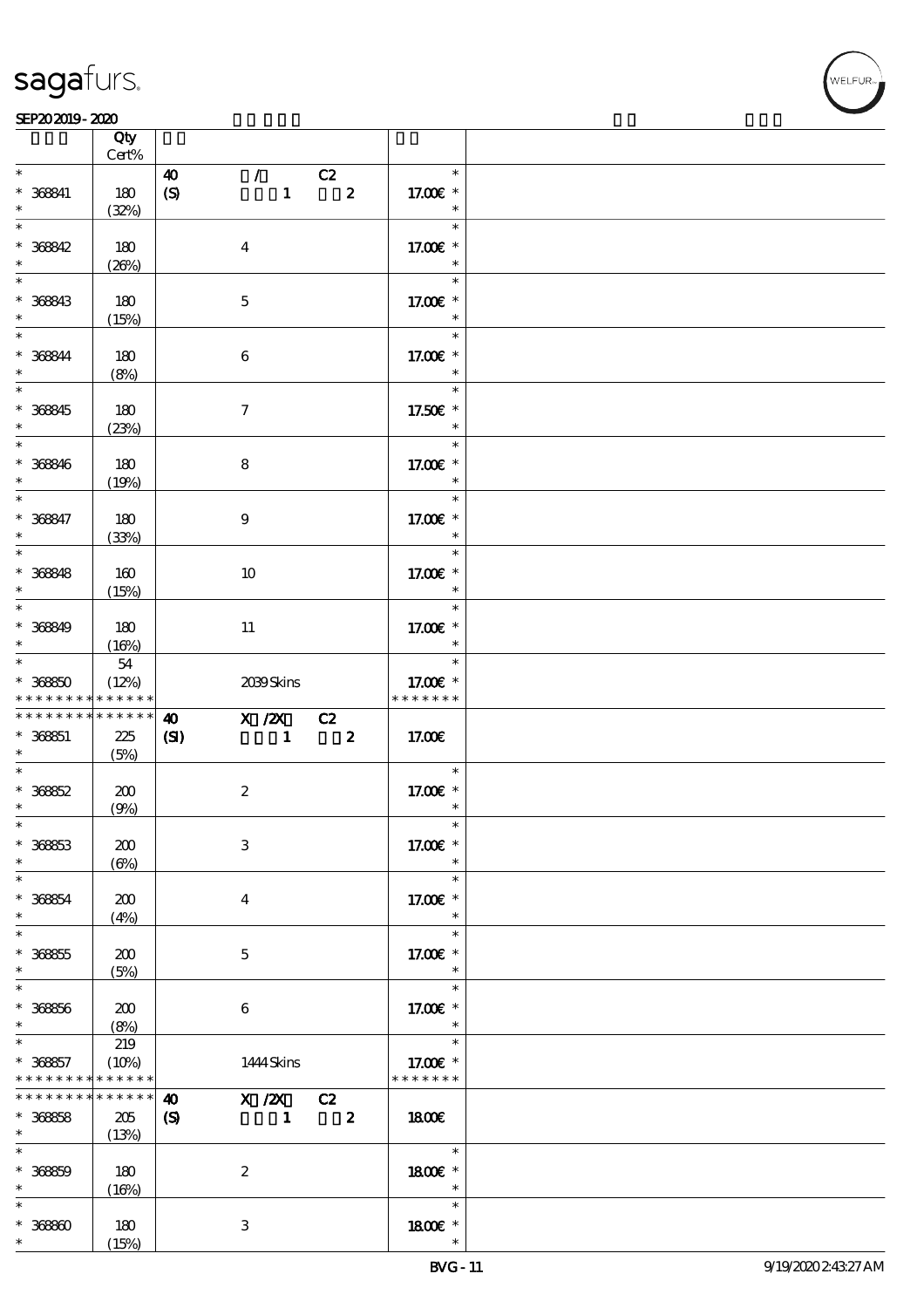#### $SEP202019 - 2020$

|                                                        | Qty<br>$Cert\%$                |                                                                                        |                                                                             |                                               |  |
|--------------------------------------------------------|--------------------------------|----------------------------------------------------------------------------------------|-----------------------------------------------------------------------------|-----------------------------------------------|--|
| $\ast$                                                 |                                |                                                                                        |                                                                             | $\ast$                                        |  |
| $* 36861$<br>$\ast$                                    | 180<br>(7%)                    | $\boldsymbol{\omega}$<br>$\pmb{\text{(S)}}$                                            | $\begin{array}{c cc}\n\hline\nX & /ZX & CZ \\ \hline\n1 & & Z\n\end{array}$ | 1800E *<br>$\ast$                             |  |
| $\overline{\ast}$<br>$* 36862$                         | 180                            | $\mathbf 5$                                                                            |                                                                             | $\ast$<br>1800€ *<br>$\ast$                   |  |
| $* 36863$                                              | (9%)<br>180                    | $\bf 6$                                                                                |                                                                             | $\ast$<br>1800E *                             |  |
| $\ast$<br>$\overline{\ast}$<br>$* 36864$               | (8%)<br>180                    | $\tau$                                                                                 |                                                                             | $\ast$<br>$\ast$<br>1800 £*                   |  |
| $\ast$<br>$\overline{\ast}$<br>$^\ast$ 36865           | (20%)<br>180                   | ${\bf 8}$                                                                              |                                                                             | $\ast$<br>$\overline{\ast}$<br>1800 £*        |  |
| $\ast$                                                 | (20%)                          |                                                                                        |                                                                             | $\overline{\phantom{a}}$<br>$\ast$            |  |
| $* 36866$<br>$*$<br>$\overline{\ast}$                  | 180<br>(8%)                    | 9                                                                                      |                                                                             | 1800 £*<br>$\overline{\phantom{a}}$<br>$\ast$ |  |
| $* 36867$<br>$\ast$<br>$\overline{\ast}$               | 180<br>$(\Theta)$              | 10                                                                                     |                                                                             | 1800€ *<br>$\ast$                             |  |
| $* 36868$<br>$\ast$                                    | 180<br>(7%)                    | $11\,$                                                                                 |                                                                             | $\ast$<br>1850E *<br>$\ast$                   |  |
| $\overline{\phantom{0}}$<br>$* 36860$<br>$\ast$        | 180<br>(7%)                    | $12\,$                                                                                 |                                                                             | $\ast$<br>1800 £*<br>$\ast$                   |  |
| $\ast$<br>$* 36850$<br>$\ast$                          | 180<br>(23%)                   | 13                                                                                     |                                                                             | $\ast$<br>1800 £*<br>$\ast$                   |  |
| $\ast$<br>$* 368871$<br>$\ast$                         | 180<br>(15%)                   | 14                                                                                     |                                                                             | $\ast$<br>1800 £*<br>$\ast$                   |  |
| $\ast$<br>$* 368572$<br>$\ast$                         | 180<br>(17%)                   | 15                                                                                     |                                                                             | $\ast$<br>1800 £*<br>$\ast$                   |  |
| $*$<br>$* 368873$<br>* * * * * * * *                   | $62\,$<br>(20%)<br>* * * * * * | 2787Skins                                                                              |                                                                             | $\ast$<br>1800€ *<br>* * * * * * *            |  |
| 368874                                                 | 217<br>(47%)                   | $\mathcal{F}$<br>40<br>$\boldsymbol{z}$<br>$\boldsymbol{S}$                            | C2<br>$\overline{\mathbf{2}}$                                               | 17.50€                                        |  |
| * * * * * * * *<br>$* 368875$<br>$\ast$                | * * * * * *<br>205             | $\boldsymbol{\omega}$<br>$X$ / $ZX$<br>$\boldsymbol{z}$<br>$\boldsymbol{\mathrm{(S)}}$ | C2<br>$\overline{\mathbf{z}}$                                               | 1950E                                         |  |
| $\ast$<br>$* 3685/6$                                   | (29%)<br>180                   | $\boldsymbol{2}$                                                                       |                                                                             | $\ast$<br>1900E *                             |  |
| $\ast$<br>$\ast$<br>$* 368877$                         | (28%)<br>145<br>(43%)          | 530Skins                                                                               |                                                                             | $\ast$<br>$\ast$<br>1900E *                   |  |
| * * * * * * * *<br>* * * * * * * *                     | * * * * * *<br>$* * * * * * *$ | $\boldsymbol{\omega}$                                                                  | C2                                                                          | * * * * * * *                                 |  |
| $* 368878$<br>$\ast$<br>$\ast$                         | 225<br>(9%)<br>195             | (S)<br>$\mathbf{1}$                                                                    | $\mathbf{3}$                                                                | 1200E<br>$\ast$                               |  |
| $* 368879$<br>* * * * * * * * <mark>* * * * * *</mark> | (10%)                          | 420Skins                                                                               |                                                                             | 11.50€ *<br>* * * * * * *                     |  |
| * * * * * * * *<br>$* 36880$<br>$\ast$                 | * * * * * *<br>205<br>(23%)    | $\boldsymbol{\omega}$<br>$\boldsymbol{\mathcal{S}}$<br>$\mathbf{1}$                    | C2<br>$\mathbf{3}$                                                          | 1250E                                         |  |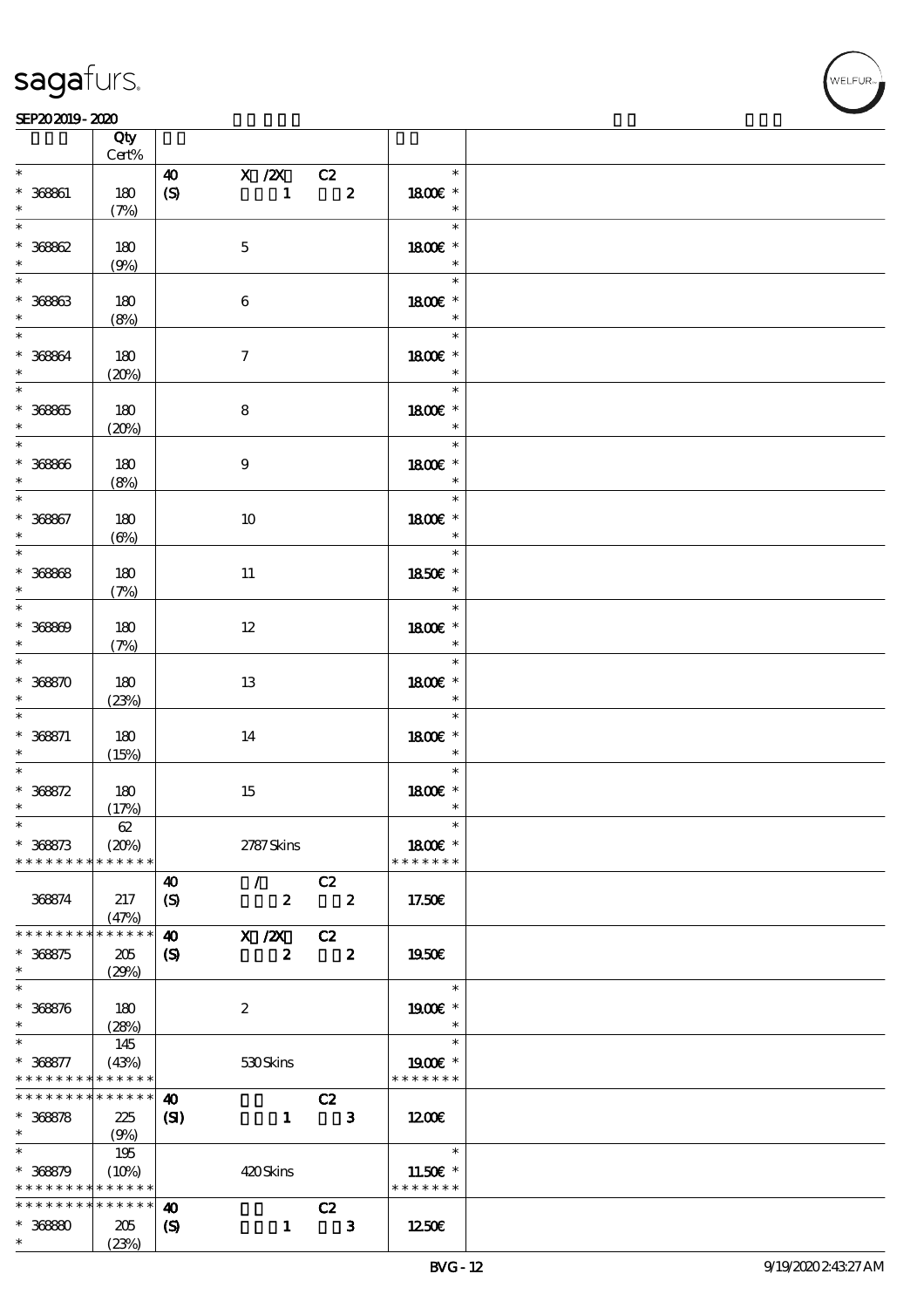#### SEP202019-2020

|                                                           | Qty<br>Cert%                |                                           |                             |                                             |                                        |  |
|-----------------------------------------------------------|-----------------------------|-------------------------------------------|-----------------------------|---------------------------------------------|----------------------------------------|--|
| $\ast$                                                    |                             |                                           |                             |                                             | $\ast$                                 |  |
| $* 368881$<br>$\ast$                                      | 180<br>(20%)                | $\boldsymbol{\omega}$<br>$\boldsymbol{S}$ |                             | C2<br>$1 \qquad 3$                          | 1300E *<br>$\ast$                      |  |
| $\ast$<br>$* 36882$<br>$\ast$                             | 180                         |                                           | $\,3\,$                     |                                             | $\ast$<br>1350€ *<br>$\ast$            |  |
| $\ast$<br>$* 36883$                                       | (16%)<br>180                |                                           | $\boldsymbol{4}$            |                                             | $\ast$<br>1300E *                      |  |
| $\ast$<br>$\ast$                                          | (16%)                       |                                           |                             |                                             | $\ast$<br>$\ast$                       |  |
| $* 36884$<br>$\ast$                                       | 180<br>(36%)                |                                           | $\mathbf 5$                 |                                             | $1300E$ *<br>$\ast$                    |  |
| $\ast$<br>$* 36885$<br>* * * * * * * *                    | 129<br>(31%)<br>* * * * * * |                                           | 1054Skins                   |                                             | $\ast$<br>1300E *<br>* * * * * * *     |  |
|                                                           |                             | $\boldsymbol{\omega}$                     |                             | C2                                          |                                        |  |
| 36886                                                     | 160<br>(33%)                | $\boldsymbol{S}$                          |                             | $2 \qquad 3$                                | 1350€                                  |  |
| 36887                                                     | 266<br>(18%)                | $\boldsymbol{\mathfrak{D}}$<br>(SI)       | X / C2                      | $1 \quad 1$                                 | 1300E                                  |  |
| * * * * * * * *                                           | * * * * * *                 | $\boldsymbol{\mathfrak{D}}$               | $\overline{X}$ / C2         |                                             |                                        |  |
| $* 36888$<br>$\ast$                                       | 225<br>(21%)                | $\boldsymbol{\mathcal{S}}$                |                             | $1 \quad 1$                                 | 1600E                                  |  |
| $\ast$<br>$* 36889$<br>$\ast$                             | 200<br>(20%)                |                                           | $\boldsymbol{2}$            |                                             | $\ast$<br>1600 *<br>$\ast$             |  |
| $\ast$<br>$* 368800$<br>$\ast$                            | 200<br>(37%)                |                                           | 3                           |                                             | $\ast$<br>1600€ *<br>$\ast$            |  |
| $\ast$<br>$* 368891$<br>$\ast$                            | 200<br>(34%)                |                                           | $\bf{4}$                    |                                             | $\ast$<br>1600E *<br>$\ast$            |  |
| $\ast$<br>$*$ 368692<br>$\ast$                            | 200<br>(16%)                |                                           | $\mathbf 5$                 |                                             | $\ast$<br>1600E *<br>$\ast$            |  |
| $\ast$<br>$^*$ 368803 $\,$<br>* * * * * * * * * * * * * * | $8\!6$<br>(23%)             |                                           | $1111$ Skins                |                                             | 1550 $\varepsilon$ *<br>* * * * * * *  |  |
| * * * * * * * * * * * * * * *                             |                             | $\boldsymbol{\mathfrak{D}}$               | $\mathcal{T} = \mathcal{I}$ | C2                                          |                                        |  |
| $* 368894$<br>$\ast$<br>$\overline{\phantom{0}}$          | 245<br>(11%)                | $\mathbf{C}$                              |                             | $\begin{array}{cccc} 1 & & & 1 \end{array}$ | <b>1650€</b>                           |  |
| $* 368805$<br>$\ast$                                      | 220<br>(14%)                |                                           | $\boldsymbol{2}$            |                                             | $\ast$<br>1650E *<br>$\ast$            |  |
| $\overline{\ast}$<br>$* 368806$<br>$\ast$                 | 220<br>(18%)                |                                           | $\,3$                       |                                             | $\ast$<br>1650€ *<br>$\ast$            |  |
| $\overline{\ast}$<br>$* 368897$<br>$\ast$                 | 220<br>(17%)                |                                           | $\boldsymbol{4}$            |                                             | $\ast$<br>1650E *<br>$\ast$            |  |
| $\overline{\ast}$<br>$* 36868$<br>$\ast$                  | 220<br>(13%)                |                                           | $\mathbf 5$                 |                                             | $\ast$<br>1650E *<br>$\ast$            |  |
| $\ast$<br>$* 368809$<br>$\ast$                            | 220<br>(21%)                |                                           | $\bf 6$                     |                                             | $\ast$<br>17.00 $\epsilon$ *<br>$\ast$ |  |
| $\ast$<br>$^\ast$ 368000<br>$\ast$                        | 220<br>(20%)                |                                           | $\boldsymbol{7}$            |                                             | $\ast$<br>1650E *                      |  |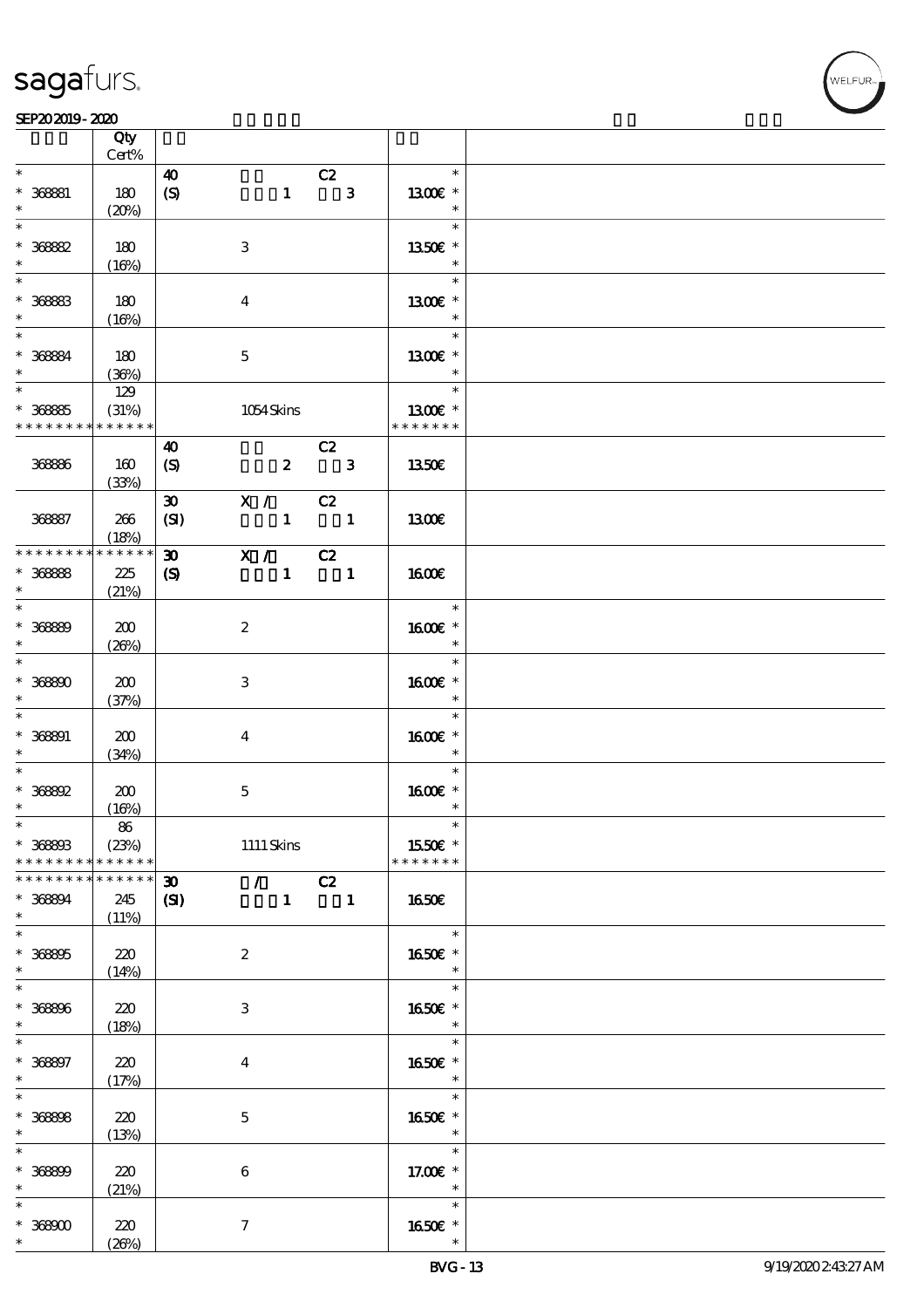#### $SEP202019 - 2020$

|                               | Qty<br>Cert%             |                             |                  |              |                |                         |  |
|-------------------------------|--------------------------|-----------------------------|------------------|--------------|----------------|-------------------------|--|
| $\ast$                        | 88                       | $\boldsymbol{\mathfrak{D}}$ | $\mathcal{F}$    |              | C2             | $\ast$                  |  |
| $* 368001$<br>* * * * * * * * | (14%)<br>$* * * * * * *$ | (SI)                        |                  | $\mathbf{1}$ | $\blacksquare$ | 1650€*<br>* * * * * * * |  |
| * * * * * * * *               | * * * * * *              | $\boldsymbol{\mathfrak{D}}$ | $\mathcal{L}$    |              | C2             |                         |  |
| $*$ 368902                    | 225                      | $\boldsymbol{S}$            |                  | $\mathbf{1}$ | $\blacksquare$ | 17.50€                  |  |
| $\ast$                        | (5%)                     |                             |                  |              |                |                         |  |
|                               |                          |                             |                  |              |                | $\ast$                  |  |
| $* 368003$                    | 200                      |                             | $\boldsymbol{2}$ |              |                | 17.50€ *                |  |
| $*$                           | (18%)                    |                             |                  |              |                | $\ast$                  |  |
|                               |                          |                             |                  |              |                | $\ast$                  |  |
| $* 36804$<br>$\ast$           | 200                      |                             | 3                |              |                | 17.50€ *<br>$\ast$      |  |
|                               | (20%)                    |                             |                  |              |                | $\ast$                  |  |
| $* 36905$                     | 200                      |                             | $\overline{4}$   |              |                | 17.50€ *                |  |
| $\ast$                        | (22%)                    |                             |                  |              |                | $\ast$                  |  |
|                               |                          |                             |                  |              |                | $\ast$                  |  |
| $* 36906$                     | 200                      |                             | $\mathbf 5$      |              |                | 17.50€ *                |  |
| $\ast$                        | (13%)                    |                             |                  |              |                | $\ast$                  |  |
| $\overline{\ast}$             |                          |                             |                  |              |                | $\ast$                  |  |
| $* 368007$                    | 200                      |                             | $\boldsymbol{6}$ |              |                | 17.50€ *                |  |
| $\ast$                        | (16%)                    |                             |                  |              |                | $\ast$                  |  |
| $\overline{\phantom{0}}$      |                          |                             |                  |              |                | $\ast$                  |  |
| $* 36908$                     | 200                      |                             | $\tau$           |              |                | 17.50€ *                |  |
| $\ast$                        | (30%)                    |                             |                  |              |                | $\ast$                  |  |
|                               |                          |                             |                  |              |                | $\ast$                  |  |
| $* 36800$<br>$\ast$           | 200                      |                             | 8                |              |                | 17.50€ *<br>$\ast$      |  |
| $\overline{\ast}$             | (34%)                    |                             |                  |              |                | $\ast$                  |  |
| $*36900$                      | 200                      |                             | $9\phantom{.0}$  |              |                | 17.50€ *                |  |
| $\ast$                        | (32%)                    |                             |                  |              |                | $\ast$                  |  |
| $\ast$                        |                          |                             |                  |              |                | $\ast$                  |  |
| $* 368911$                    | 200                      |                             | 10               |              |                | 17.50€ *                |  |
| $\ast$                        | (31%)                    |                             |                  |              |                | $\ast$                  |  |
| $\ast$                        |                          |                             |                  |              |                | $\ast$                  |  |
| $* 368012$                    | 200                      |                             | $11\,$           |              |                | 17.50€ *                |  |
| $\ast$                        | (25%)                    |                             |                  |              |                | $\ast$                  |  |
| $\ast$                        |                          |                             |                  |              |                | $\ast$                  |  |
| * 368913<br>$\ast$            | 200                      |                             | $12\,$           |              |                | 17.50€ *<br>$\ast$      |  |
| $\ast$                        | (17%)                    |                             |                  |              |                | $\ast$                  |  |
| $* 368914$                    | 200                      |                             | 13               |              |                | 17.50€ *                |  |
| $\ast$                        | (25%)                    |                             |                  |              |                | $\ast$                  |  |
| $\overline{\ast}$             |                          |                             |                  |              |                | $\ast$                  |  |
| * 368915                      | 200                      |                             | 14               |              |                | 17.50€ *                |  |
| $\ast$                        | (19%)                    |                             |                  |              |                | $\ast$                  |  |
| $\ast$                        |                          |                             |                  |              |                | $\ast$                  |  |
| $* 369016$                    | 200                      |                             | 15               |              |                | 17.50€ *                |  |
| $\ast$                        | (25%)                    |                             |                  |              |                | $\ast$                  |  |
| $\ast$                        |                          |                             |                  |              |                | $\ast$                  |  |
| * 368917<br>$\ast$            | 200                      |                             | 16               |              |                | 17.50€ *<br>$\ast$      |  |
| $\overline{\ast}$             | (30%)                    |                             |                  |              |                | $\ast$                  |  |
| $* 369018$                    | 200                      |                             | 17               |              |                | 17.50€ *                |  |
| $\ast$                        | (20%)                    |                             |                  |              |                | $\ast$                  |  |
| $\ast$                        | 161                      |                             |                  |              |                | $\ast$                  |  |
| * 368919                      | (22%)                    |                             | 3586Skins        |              |                | 17.50€ *                |  |
| * * * * * * * *               | * * * * * *              |                             |                  |              |                | * * * * * * *           |  |
| * * * * * * * *               | * * * * * *              |                             |                  |              |                |                         |  |
| $*368920$                     | 225                      |                             |                  |              |                | 17.50€                  |  |
| $\ast$                        | (23%)                    |                             |                  |              |                |                         |  |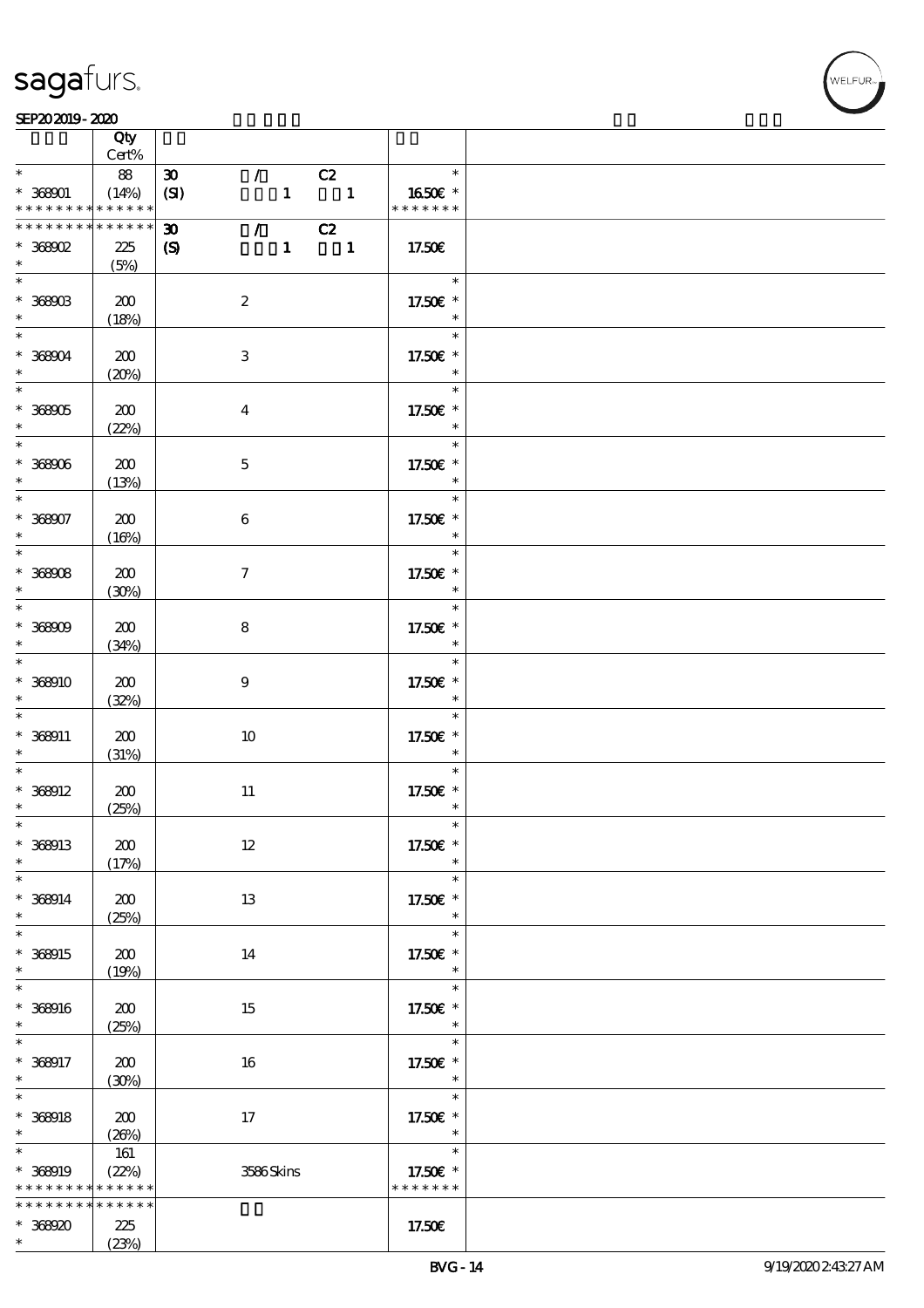|                                                                  | Qty<br>Cert%                |                                                                                                                               |                                     |  |
|------------------------------------------------------------------|-----------------------------|-------------------------------------------------------------------------------------------------------------------------------|-------------------------------------|--|
| $\ast$                                                           |                             |                                                                                                                               | $\ast$                              |  |
| * 368921<br>$\ast$                                               | 200<br>(17%)                | C2<br>$\boldsymbol{\mathfrak{D}}$<br>$\mathcal{F}_\mathbb{C}$<br>$\mathbf{1}$<br>$\overline{\phantom{a}}$<br>$\boldsymbol{S}$ | 17.50€ *<br>$\ast$                  |  |
| $\overline{\ast}$<br>$* 368022$                                  | 200                         | $\ensuremath{\mathbf{3}}$                                                                                                     | $\ast$<br>17.50€ *<br>$\ast$        |  |
| $\ast$<br>$* 36923$                                              | (18%)<br>200                | $\boldsymbol{4}$                                                                                                              | $\ast$<br>17.50€ *                  |  |
| $*$<br>* 368924                                                  | (17%)<br>200                | $\mathbf 5$                                                                                                                   | $\ast$<br>$\ast$<br>17.50€ *        |  |
| $\ast$<br>$\overline{\phantom{0}}$                               | (32%)                       |                                                                                                                               | $\ast$<br>$\ast$                    |  |
| * 368925                                                         | 200<br>(17%)                | $\bf 6$                                                                                                                       | 17.50€ *<br>$\ast$<br>$\ast$        |  |
| * 368926<br>$\ast$<br>$\ddot{x}$                                 | 200<br>(20%)                | $\boldsymbol{\tau}$                                                                                                           | 17.50€ *                            |  |
| $* 366027$<br>$\ast$                                             | 200<br>(19%)                | $\bf 8$                                                                                                                       | $\ast$<br>17.50€ *<br>$\ast$        |  |
| $\overline{\ast}$<br>$* 369028$<br>$\ast$                        | $200$<br>(16%)              | $\boldsymbol{9}$                                                                                                              | $\ast$<br>17.50£ *<br>$\ast$        |  |
| $\overline{\ast}$<br>* 368929<br>$\ast$                          | 200<br>(18%)                | $10\,$                                                                                                                        | $\ast$<br>17.50€ *<br>$\ast$        |  |
| $\overline{\ast}$<br>$* 36900$<br>$\ast$                         | 200<br>(14%)                | 11                                                                                                                            | $\ast$<br>17.50€ *<br>$\ast$        |  |
| $\overline{\ast}$<br>$* 368031$<br>$\ast$                        | 200<br>(14%)                | $12\,$                                                                                                                        | $\ast$<br>17.50€ *<br>$\ast$        |  |
| $\ast$<br>$* 36902$<br>$\ast$                                    | 200<br>(12%)                | 13                                                                                                                            | $\ast$<br>17.50€ *<br>$\ast$        |  |
| $*$ and $*$<br>$* 36903$<br>* * * * * * * *                      | 174<br>(12%)<br>* * * * * * | 2799Skins                                                                                                                     | ∗<br>17.50€ *<br>* * * * * * *      |  |
| * * * * * * * * <mark>* * * * * * *</mark><br>* 368934<br>$\ast$ | 245<br>(12%)                | X / ZX<br>$\boldsymbol{\mathfrak{D}}$<br>C2<br>$\mathbf{C}$<br>$\mathbf{1}$<br>$\blacksquare$                                 | 17.00€                              |  |
| $\ast$<br>$* 36905$<br>$\ast$                                    | 220<br>(5%)                 | $\boldsymbol{z}$                                                                                                              | $\ast$<br>17.50€ *<br>$\ast$        |  |
| $\ast$<br>$* 36900$<br>$\ast$                                    | 220<br>(10%)                | 3                                                                                                                             | $\ast$<br>17.50€ *<br>$\ast$        |  |
| $\ast$<br>* 368937<br>$\ast$                                     | 220<br>(7%)                 | $\bf{4}$                                                                                                                      | $\ast$<br>17.50 £*<br>$\ast$        |  |
| $\ast$<br>$* 36908$<br>$\ast$                                    | 220<br>(8%)                 | $\mathbf{5}$                                                                                                                  | $\ast$<br>17.50€ *<br>$\ast$        |  |
| $\ast$<br>$* 36900$<br>$\ast$                                    | 220<br>(15%)                | $\boldsymbol{6}$                                                                                                              | $\ast$<br>17.50€ *<br>$\ast$        |  |
| $\ast$<br>$* 368940$<br>* * * * * * * *                          | 84<br>(21%)<br>* * * * * *  | 1429Skins                                                                                                                     | $\ast$<br>17.50€ *<br>* * * * * * * |  |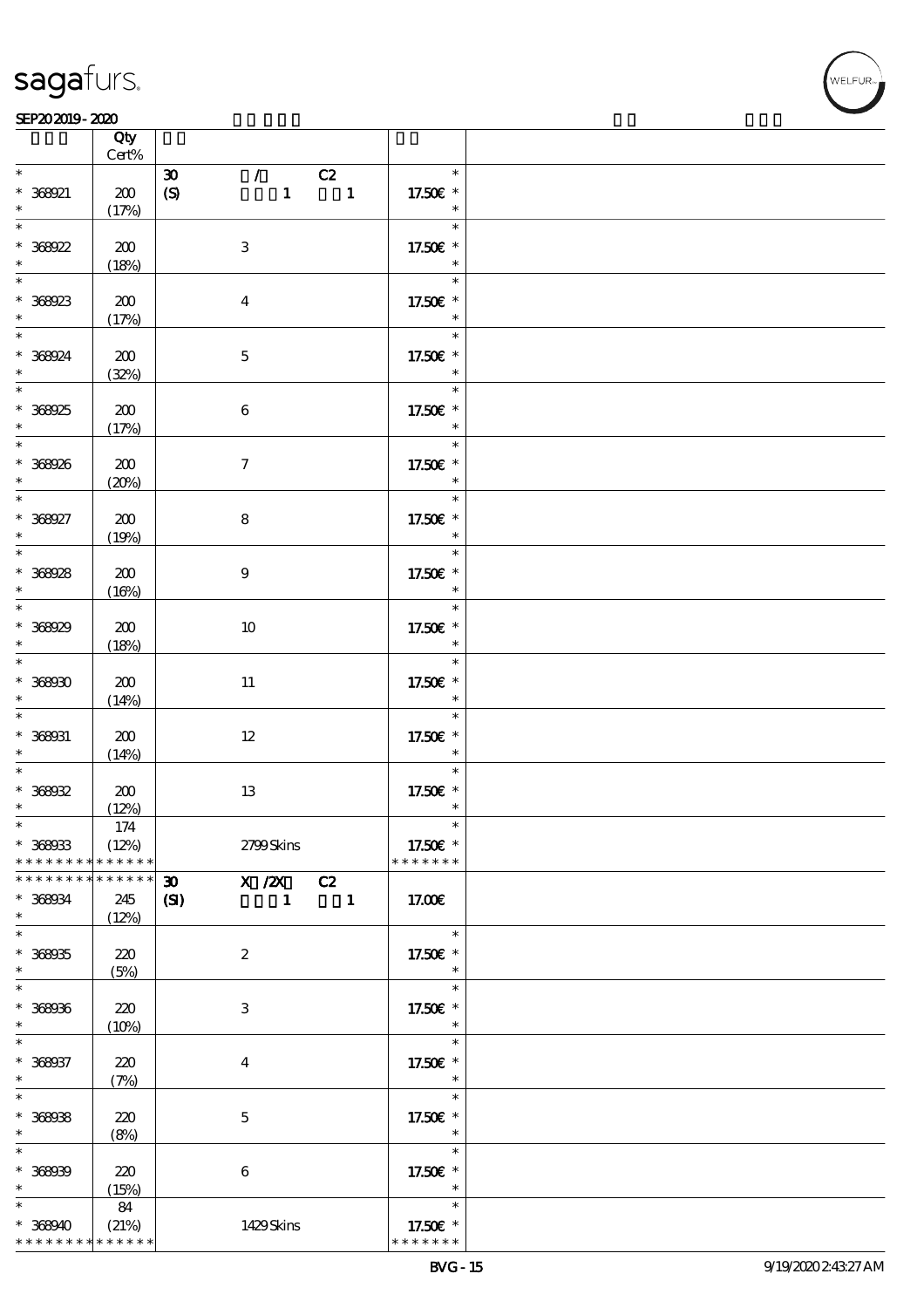

|                                                                      | Qty<br>Cert%          |                                                                                          |                                                         |  |
|----------------------------------------------------------------------|-----------------------|------------------------------------------------------------------------------------------|---------------------------------------------------------|--|
| * * * * * * * *                                                      | * * * * * *           | $\boldsymbol{\mathfrak{D}}$                                                              |                                                         |  |
| $* 368941$<br>$\ast$                                                 | 225<br>(9%)           | $\begin{array}{c cc}\n & X \ & /ZX & C2 \\ \hline\n & 1 & 1\n\end{array}$<br>$\pmb{\in}$ | 1800E                                                   |  |
| $\ast$<br>$* 368942$<br>$\ast$                                       | 200<br>(12%)          | $\boldsymbol{2}$                                                                         | $\ast$<br>1850 £*<br>$\ast$                             |  |
| $\overline{\ast}$<br>$* 368943$                                      | 200                   | $\,3$                                                                                    | $\ast$<br>1800 £*<br>$\ast$                             |  |
| $\ddot{\phantom{0}}$<br>$\ast$<br>$* 368944$<br>$\ast$               | (18%)<br>200          | $\boldsymbol{4}$                                                                         | $\ast$<br>1800 £*<br>$\ast$                             |  |
| $\overline{\phantom{0}}$<br>$* 368945$                               | (24%)<br>200          | $\mathbf 5$                                                                              | $\overline{\ast}$<br>1800 £*<br>$\ast$                  |  |
| $*$<br>$\overline{\phantom{0}}$<br>$* 368946$                        | (45%)<br>200          | $\bf 6$                                                                                  | $\ast$<br>1800 £*                                       |  |
| $*$<br>$\overline{\ast}$<br>$* 368947$<br>$\ast$                     | (30%)<br>200          | $\tau$                                                                                   | $\overline{\phantom{a}}$<br>$\ast$<br>1800€ *<br>$\ast$ |  |
| $\overline{\phantom{0}}$<br>$* 368948$                               | (27%)<br>200          | 8                                                                                        | $\ast$<br>1850E *                                       |  |
| $\begin{array}{c}\n* \\ \hline\n\end{array}$<br>$* 368949$<br>$\ast$ | (14%)<br>200          | $\boldsymbol{9}$                                                                         | $\ast$<br>$\ast$<br>1800 £*<br>$\ast$                   |  |
| $\ast$<br>$* 36950$<br>$\ast$                                        | (8%)<br>200           | 10                                                                                       | $\ast$<br>1850 £*<br>$\ast$                             |  |
| $\ast$<br>$* 368051$<br>$*$                                          | (10%)<br>200<br>(12%) | 11                                                                                       | $\ast$<br>$1850E$ $^{\ast}$<br>$\ast$                   |  |
| $\ast$<br>$* 368052$<br>$\ast$                                       | 200<br>(11%)          | $12\,$                                                                                   | $\ast$<br>1800E *<br>$\ast$                             |  |
| $*$<br>$* 368053$<br>$\ast$                                          | 200<br>(12%)          | 13                                                                                       | $\ast$<br>1800€ *<br>$\ast$                             |  |
| $\overline{\phantom{0}}$<br>$* 368054$<br>$\ast$                     | 200<br>(16%)          | 14                                                                                       | $\ast$<br>1800 £*<br>$\ast$                             |  |
| $\overline{\ast}$<br>$* 368055$<br>$\ast$                            | 200<br>(15%)          | 15                                                                                       | $\ast$<br>1800 £*<br>$\ast$                             |  |
| $\ast$<br>$* 368056$<br>$\ast$                                       | $200\,$<br>(25%)      | 16                                                                                       | $\ast$<br>1800 £*<br>$\ast$                             |  |
| $\ast$<br>$* 368057$<br>$*$                                          | 200<br>(14%)          | 17                                                                                       | $\ast$<br>1850E *<br>$\ast$                             |  |
| $\ast$<br>$* 36958$<br>$\ast$                                        | 200<br>(21%)          | $18\,$                                                                                   | e a T<br>$\ast$<br>1850E *<br>$\overline{\phantom{a}}$  |  |
| $\ast$<br>$* 36800$<br>$\ast$                                        | 200<br>(9%)           | 19                                                                                       | $\ast$<br>1800 £*<br>$\ast$                             |  |
| $\ast$<br>$^\ast$ 36890<br>$\ast$                                    | 200<br>(12%)          | $\boldsymbol{\mathfrak{D}}$                                                              | $\ast$<br>1850E *<br>$\ast$                             |  |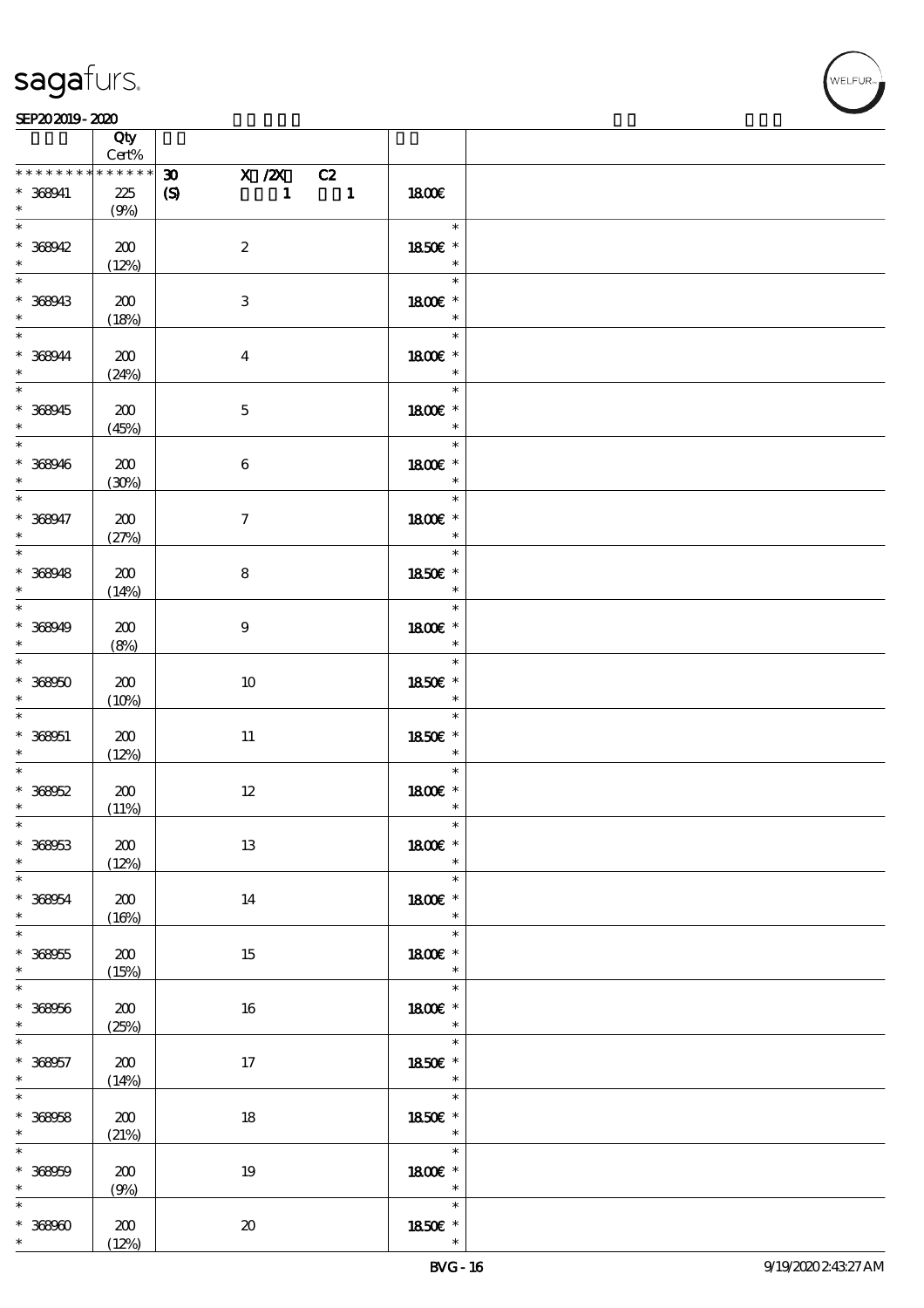|                                                     | Qty<br>Cert%     |                                                 |                  |                  |                                |                             |  |
|-----------------------------------------------------|------------------|-------------------------------------------------|------------------|------------------|--------------------------------|-----------------------------|--|
| $\ast$                                              |                  |                                                 |                  |                  |                                | $\ast$                      |  |
| $* 368001$<br>$\ast$                                | 200<br>(8%)      | $\boldsymbol{\mathfrak{D}}$<br>$\boldsymbol{S}$ | X / ZX           | $\mathbf{1}$     | C2<br>$\overline{\phantom{a}}$ | 1850E *<br>$\ast$           |  |
| $\ast$                                              |                  |                                                 |                  |                  |                                | $\ast$                      |  |
| $* 36802$<br>$\ast$                                 | 200<br>(13%)     |                                                 | $2\!2$           |                  |                                | 1800€ *<br>$\ast$           |  |
| $\overline{\ast}$                                   |                  |                                                 |                  |                  |                                | $\ast$                      |  |
| $* 36963$<br>$\ast$                                 | 200<br>(24%)     |                                                 | 23               |                  |                                | 1800E *<br>$\ast$           |  |
| $\ast$                                              | 228              |                                                 |                  |                  |                                | $\ast$                      |  |
| $* 368064$<br>* * * * * * * * * * * * * *           | (18%)            |                                                 | 4853Skins        |                  |                                | 1800E *<br>* * * * * * *    |  |
|                                                     |                  | $\boldsymbol{\mathfrak{D}}$                     |                  | X / C2           |                                |                             |  |
| 368965                                              | 140<br>(30%)     | $\boldsymbol{\mathcal{S}}$                      |                  | $\boldsymbol{2}$ | $\blacksquare$                 | 1600                        |  |
| * * * * * * * *                                     | ******           | $\boldsymbol{\mathfrak{D}}$                     | $\mathcal{F}$    |                  | C2                             |                             |  |
| $* 36906$<br>$\ast$                                 | 225<br>(31%)     | $\boldsymbol{\mathcal{S}}$                      |                  | $\boldsymbol{z}$ | $\overline{\phantom{a}}$       | 1850E                       |  |
| $\ast$                                              |                  |                                                 |                  |                  |                                | $\ast$                      |  |
| $* 368067$<br>$\ast$                                | 200<br>(17%)     |                                                 | $\boldsymbol{2}$ |                  |                                | 1850€ *<br>$\ast$           |  |
| $\ast$                                              |                  |                                                 |                  |                  |                                | $\ast$                      |  |
| $* 36908$<br>$\ast$                                 | 200<br>(14%)     |                                                 | 3                |                  |                                | 1850E *<br>$\ast$           |  |
| $\overline{\ast}$                                   |                  |                                                 |                  |                  |                                | $\ast$                      |  |
| $* 36800$<br>$\ast$                                 | 200<br>(15%)     |                                                 | $\overline{4}$   |                  |                                | 1850E *<br>$\ast$           |  |
| $*$                                                 | 202              |                                                 |                  |                  |                                | $\ast$                      |  |
| $* 368970$                                          | (33%)            |                                                 | 1027Skins        |                  |                                | 1850E *                     |  |
| * * * * * * * * <mark>* * * * * * *</mark>          |                  |                                                 |                  |                  |                                | * * * * * * *               |  |
|                                                     | * * * * * *      | $\boldsymbol{\mathfrak{D}}$                     |                  |                  |                                |                             |  |
| * * * * * * * *<br>$* 368971$<br>$\ast$             | 225<br>(16%)     | $\boldsymbol{\mathcal{S}}$                      | X / ZX           | $\boldsymbol{z}$ | C2<br>$\sim$ 1                 | 1950E                       |  |
| $\ast$                                              |                  |                                                 |                  |                  |                                | $\ast$                      |  |
|                                                     |                  |                                                 |                  |                  |                                |                             |  |
|                                                     | 200              |                                                 | $\boldsymbol{2}$ |                  |                                | 1950E *<br>$\ast$           |  |
|                                                     | (11%)            |                                                 |                  |                  |                                | $\ast$                      |  |
| $* 368072$<br>$\ast$<br>$*$<br>$* 368973$<br>$\ast$ | 200              |                                                 | $\,3\,$          |                  |                                | 1950€ *<br>$\ast$           |  |
| $\ast$                                              | (10%)            |                                                 |                  |                  |                                |                             |  |
| $* 368974$<br>$\ast$                                | 200<br>(9%)      |                                                 | $\boldsymbol{4}$ |                  |                                | $\ast$<br>1950E *<br>$\ast$ |  |
| $\ast$                                              |                  |                                                 |                  |                  |                                | $\ast$                      |  |
| $* 368975$<br>$\ast$                                | 200<br>(11%)     |                                                 | $\mathbf 5$      |                  |                                | 1950E *<br>$\ast$           |  |
| $\ast$                                              |                  |                                                 |                  |                  |                                | $\ast$                      |  |
| $* 368976$<br>$\ast$                                | 200<br>(24%)     |                                                 | $\bf 6$          |                  |                                | 1950€ *<br>$\ast$           |  |
|                                                     |                  |                                                 |                  |                  |                                | $\ast$                      |  |
| $\ast$<br>$* 368077$<br>$\ast$                      | $200\,$<br>(11%) |                                                 | $\boldsymbol{7}$ |                  |                                | 1950E *<br>$\ast$           |  |
|                                                     |                  |                                                 |                  |                  |                                | $\ast$                      |  |
|                                                     | 200              |                                                 | $\bf 8$          |                  |                                | 1950E *<br>$\ast$           |  |
|                                                     | (25%)            |                                                 |                  |                  |                                | $\ast$                      |  |
| $\ast$<br>$* 369078$<br>$\ast$<br>$\ast$            |                  |                                                 |                  |                  |                                |                             |  |
| $* 368979$                                          | 200              |                                                 | $\boldsymbol{9}$ |                  |                                | 1950E *<br>$\ast$           |  |
| $\ast$                                              | (20%)            |                                                 |                  |                  |                                |                             |  |
| $\ast$                                              |                  |                                                 |                  |                  |                                | $\ast$                      |  |
| $* 36980$<br>$\ast$                                 | 200<br>(18%)     |                                                 | $10\,$           |                  |                                | 1950E *<br>$\ast$           |  |

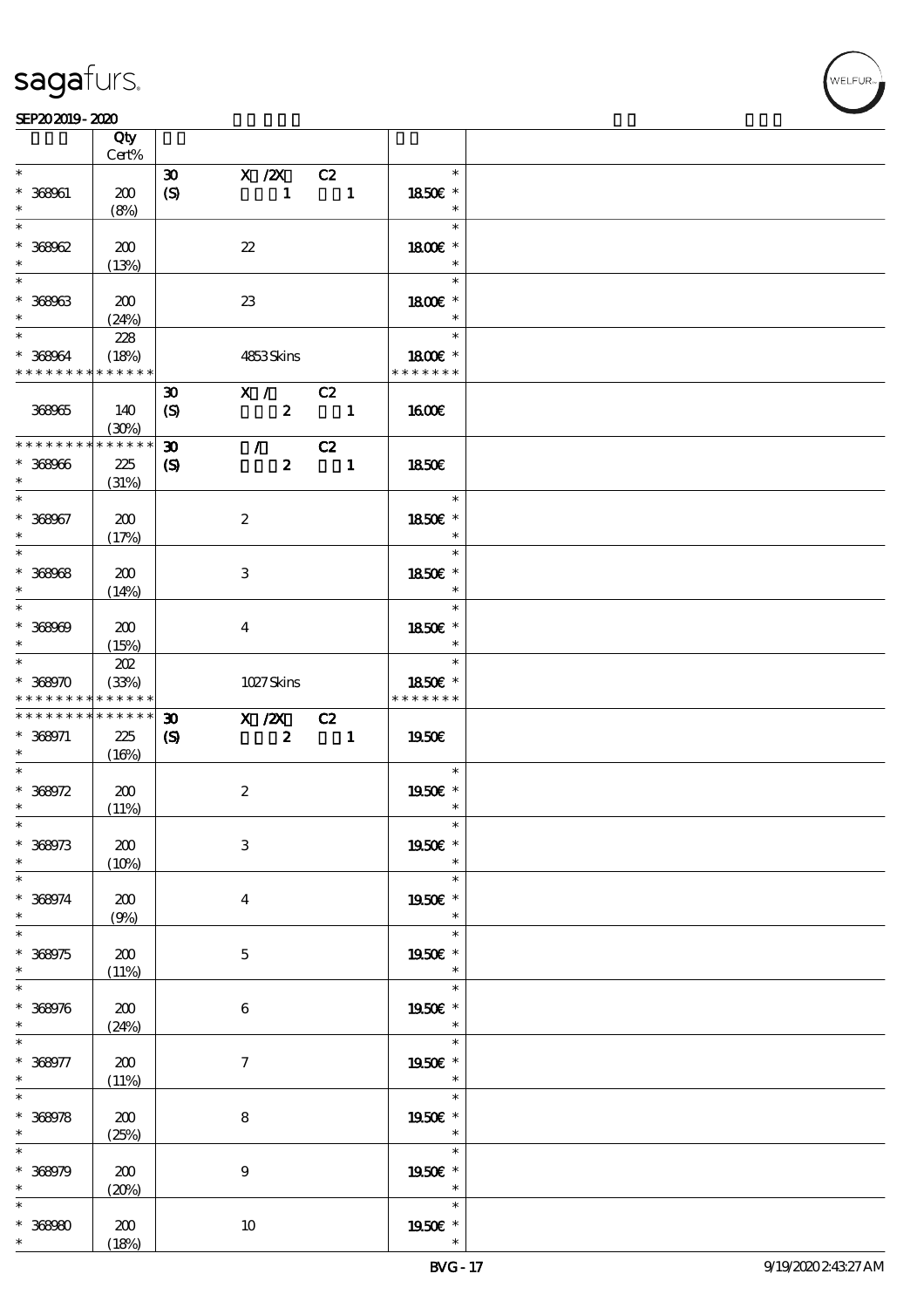#### $SEP202019 - 2020$

|                                | Qty<br>Cert%         |                                                 |                                |                            |                            |  |
|--------------------------------|----------------------|-------------------------------------------------|--------------------------------|----------------------------|----------------------------|--|
| $\ast$                         |                      |                                                 |                                |                            | $\ast$                     |  |
| $* 366081$                     | 200                  | $\boldsymbol{\mathfrak{D}}$<br>$\boldsymbol{S}$ | $X$ / $ZX$<br>$\boldsymbol{z}$ | C2<br>$\blacksquare$       | 1950E *                    |  |
| $\ast$                         | (16%)                |                                                 |                                |                            | $\ast$                     |  |
| $\ast$                         |                      |                                                 |                                |                            | $\ast$                     |  |
| $* 368082$                     | 200                  |                                                 | 12                             |                            | 1950€ *                    |  |
| $\ast$                         | (13%)                |                                                 |                                |                            | $\ast$                     |  |
| $\overline{\ast}$              |                      |                                                 |                                |                            | $\ast$                     |  |
| $* 368083$                     | 200                  |                                                 | 13                             |                            | 1950E *                    |  |
| $\ast$<br>$\ast$               | (14%)                |                                                 |                                |                            | $\ast$<br>$\ast$           |  |
|                                | 82                   |                                                 |                                |                            |                            |  |
| $* 368084$<br>* * * * * * * *  | (19%)<br>* * * * * * |                                                 | 2707Skins                      |                            | $1900E$ *<br>* * * * * * * |  |
|                                |                      | $\boldsymbol{\mathfrak{D}}$                     | X / C2                         |                            |                            |  |
| 368985                         | 131                  | (SI)                                            | $1 \t 2$                       |                            | 11.50€                     |  |
|                                | (25%)                |                                                 |                                |                            |                            |  |
| * * * * * * * *                | $******$             | $\boldsymbol{\mathfrak{D}}$                     | X /                            | C2                         |                            |  |
| $* 36996$                      | 225                  | $\boldsymbol{\mathcal{S}}$                      | $\mathbf{1}$                   | $\overline{\mathbf{z}}$    | 1400E                      |  |
| $\ast$                         | (27%)                |                                                 |                                |                            |                            |  |
| $\ast$                         | 54                   |                                                 |                                |                            | $\ast$                     |  |
| $* 368087$                     | (20%)                |                                                 | 279Skins                       |                            | 1350€ *                    |  |
| * * * * * * * *                | * * * * * *          |                                                 |                                |                            | * * * * * * *              |  |
| * * * * * * * *                | * * * * * *          | $\boldsymbol{\mathfrak{D}}$                     | $\mathcal{L}$                  | C2                         |                            |  |
| $* 366068$                     | 245                  | (S)                                             | $\mathbf{1}$                   | $\overline{\phantom{a}}$ 2 | 1250€                      |  |
| $\ast$                         | (21%)                |                                                 |                                |                            |                            |  |
| $*$                            |                      |                                                 |                                |                            | $\ast$                     |  |
| $* 36600$                      | 220                  |                                                 | $\boldsymbol{2}$               |                            | 1250E *                    |  |
| $\ast$                         | (15%)                |                                                 |                                |                            | $\ast$                     |  |
| $\ast$                         |                      |                                                 |                                |                            | $\ast$                     |  |
| $* 36800$                      | 220                  |                                                 | 3                              |                            | 1250E *                    |  |
| $\ast$<br>$\ast$               | (15%)                |                                                 |                                |                            | $\ast$<br>$\ast$           |  |
|                                | 49                   |                                                 |                                |                            |                            |  |
| $* 368001$<br>* * * * * * * *  | (18%)<br>* * * * * * |                                                 | 734 Skins                      |                            | 1200E *<br>* * * * * * *   |  |
| * * * * * * * *                | $* * * * * * *$      | $\boldsymbol{\mathfrak{D}}$                     | $\mathcal{T}^{\mathcal{A}}$    | C2                         |                            |  |
| $* 368992$                     | 225                  | $\boldsymbol{\mathrm{(S)}}$                     | $\mathbf{1}$                   | $\boldsymbol{z}$           | 1450E                      |  |
| $\ast$                         | (18%)                |                                                 |                                |                            |                            |  |
| $*$                            |                      |                                                 |                                |                            | $\ast$                     |  |
| $* 368903$                     | 200                  |                                                 | $\boldsymbol{2}$               |                            | 1450€ *                    |  |
| $\ast$                         | (16%)                |                                                 |                                |                            |                            |  |
| $\ast$                         |                      |                                                 |                                |                            | $\ast$                     |  |
| $* 36804$                      | 200                  |                                                 | 3                              |                            | 1450E *                    |  |
| $\ast$                         | (17%)                |                                                 |                                |                            | $\ast$                     |  |
| $\ast$                         |                      |                                                 |                                |                            | $\ast$                     |  |
| $* 36895$                      | 200                  |                                                 | $\overline{4}$                 |                            | 1450E *                    |  |
| $\ast$<br>$\ast$               | (23%)                |                                                 |                                |                            | $\ast$                     |  |
|                                |                      |                                                 |                                |                            | $\ast$                     |  |
| $* 368006$<br>$\ast$           | 200                  |                                                 | $\mathbf{5}$                   |                            | 1400€ *<br>$\ast$          |  |
| $\ast$                         | (28%)                |                                                 |                                |                            | $\ast$                     |  |
| $* 368007$                     | 200                  |                                                 | $\bf 6$                        |                            | 1400€ *                    |  |
| $\ast$                         | (33%)                |                                                 |                                |                            | $\ast$                     |  |
| $\ast$                         | 138                  |                                                 |                                |                            | $\ast$                     |  |
| $* 368008$                     | (20%)                |                                                 | 1363Skins                      |                            | 14 $00E$ *                 |  |
| * * * * * * * * <mark>*</mark> | * * * * * *          |                                                 |                                |                            | * * * * * * *              |  |
| * * * * * * * *                | * * * * * *          | $\boldsymbol{\mathfrak{D}}$                     | X / ZX                         | C2                         |                            |  |
| $* 36800$                      | 245                  | (S)                                             | $\blacksquare$                 | $\overline{\mathbf{2}}$    | 1400€                      |  |
| $\ast$                         | (12%)                |                                                 |                                |                            |                            |  |
| $\ast$                         |                      |                                                 |                                |                            | $\ast$                     |  |
| $*$ 369000                     | 220                  |                                                 | $\boldsymbol{2}$               |                            | 14 $00E$ *                 |  |
| $\ast$                         | (7%)                 |                                                 |                                |                            |                            |  |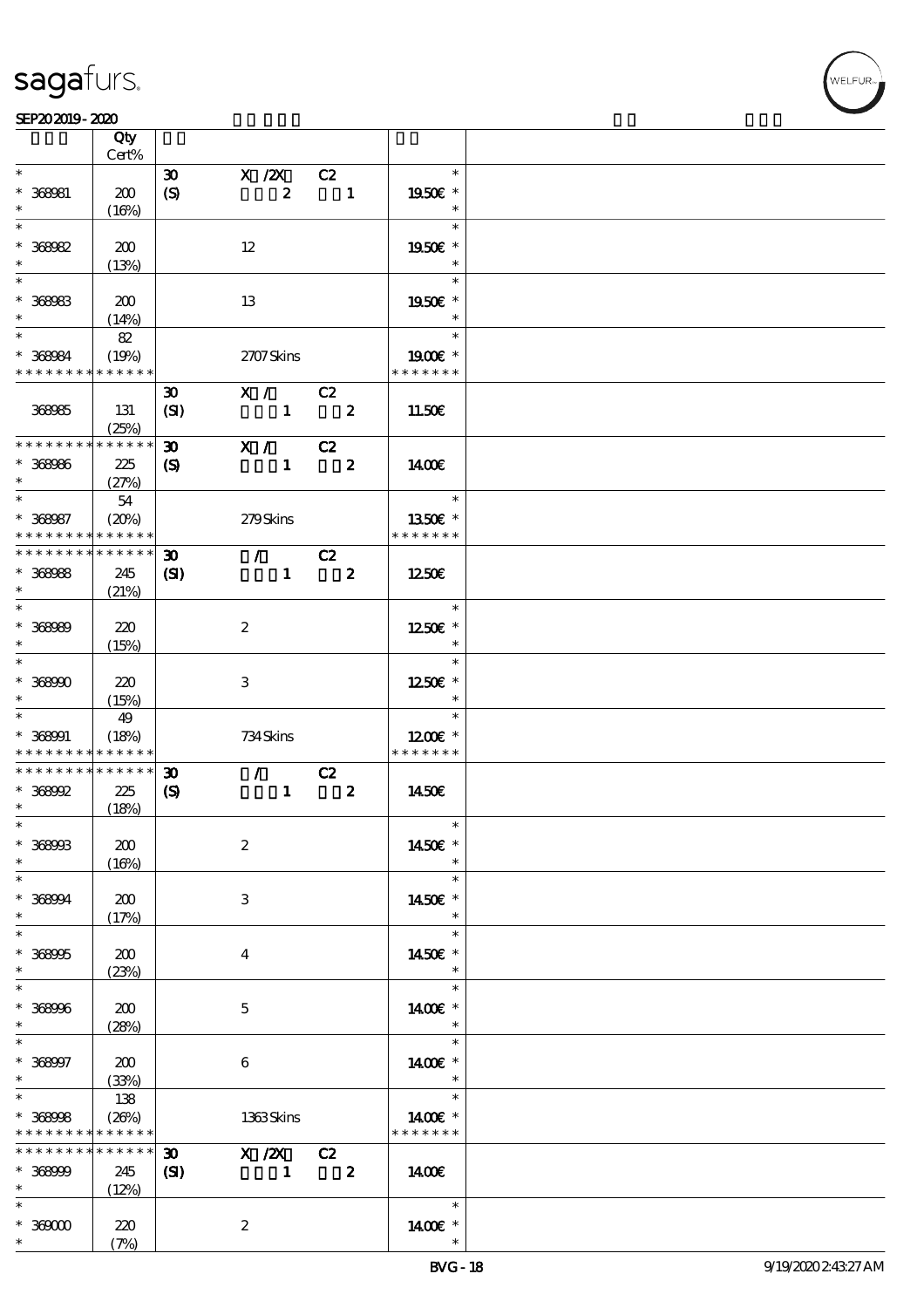#### $SEP202019 - 2020$

|                                              | Qty<br>Cert%               |                                     |                            |                         |                         |                          |  |
|----------------------------------------------|----------------------------|-------------------------------------|----------------------------|-------------------------|-------------------------|--------------------------|--|
| $\ast$                                       |                            |                                     |                            |                         |                         | $\ast$                   |  |
| $* 360001$<br>$\ast$                         | 220<br>(8%)                | $\boldsymbol{\mathfrak{D}}$<br>(SI) | $X \, /ZX$<br>$\mathbf{1}$ | C2                      | $\overline{\mathbf{2}}$ | 1400€ *<br>$\ast$        |  |
| $\ast$                                       |                            |                                     |                            |                         |                         | $\ast$                   |  |
| $*36002$<br>$\ast$                           | 220<br>(7%)                |                                     | $\boldsymbol{4}$           |                         |                         | 1400€ *<br>$\ast$        |  |
| $\overline{\ast}$                            |                            |                                     |                            |                         |                         | $\ast$                   |  |
| $*$ 369003<br>$\ast$                         | 220<br>(16%)               |                                     | $\mathbf 5$                |                         |                         | 1400€ *<br>$\ast$        |  |
| $*$                                          | 132                        |                                     |                            |                         |                         | $\ast$                   |  |
| $\,^*$ 360004<br>* * * * * * * * * * * * * * | (9%)                       |                                     | 1257Skins                  |                         |                         | 1350€ *<br>* * * * * * * |  |
| * * * * * * * *                              | $\ast\ast\ast\ast\ast\ast$ | $\boldsymbol{\mathfrak{D}}$         | $X$ / $ZX$                 | C2                      |                         |                          |  |
| $*$ 369005<br>$\ast$                         | 225<br>(16%)               | $\boldsymbol{\mathcal{S}}$          | $\mathbf{1}$               | $\overline{\mathbf{2}}$ |                         | 1500€                    |  |
| $\overline{\ast}$                            |                            |                                     |                            |                         |                         | $\ast$                   |  |
| $^\ast$ 36006<br>$\ast$                      | 200<br>(16%)               |                                     | $\boldsymbol{2}$           |                         |                         | 1500€ *<br>$\ast$        |  |
| $\ast$                                       |                            |                                     |                            |                         |                         | $\ast$                   |  |
| $* 36007$<br>$\ast$                          | 200<br>(25%)               |                                     | 3                          |                         |                         | 1500€ *<br>$\ast$        |  |
| $\ast$                                       |                            |                                     |                            |                         |                         | $\ast$                   |  |
| $^*$ 36008 $\,$<br>$\ast$                    | 200<br>(22%)               |                                     | $\bf{4}$                   |                         |                         | 1500€ *<br>$\ast$        |  |
| $\ast$                                       |                            |                                     |                            |                         |                         | $\ast$                   |  |
| $^*$ 360009 $\,$<br>$\ast$                   | 200<br>(18%)               |                                     | $\mathbf{5}$               |                         |                         | 1500E *<br>$\ast$        |  |
| $\ast$                                       | 73                         |                                     |                            |                         |                         | $\ast$                   |  |
| $* 360010$                                   | (20%)                      |                                     | 1098Skins                  |                         |                         | 1450€ *                  |  |
| * * * * * * * *                              | * * * * * *                |                                     |                            |                         |                         | * * * * * * *            |  |
| * * * * * * * *                              | $* * * * * * *$            | $\boldsymbol{\mathfrak{D}}$         | $\mathcal{F}$              | C2                      |                         |                          |  |
| $* 360011$                                   | 225                        | $\boldsymbol{\mathcal{S}}$          | $\boldsymbol{z}$           | $\overline{\mathbf{2}}$ |                         | 1550€                    |  |
| $*$                                          | (30%)                      |                                     |                            |                         |                         |                          |  |
| $\begin{array}{c c}\n\ast \\ \end{array}$    | $57\,$                     |                                     |                            |                         |                         | $\ast$                   |  |
| $* 360012$                                   | (22%)                      |                                     | 282Skins                   |                         |                         | 1500E *                  |  |
| * * * * * * * * * * * * * *                  |                            |                                     |                            |                         |                         | * * * * * * *            |  |
| *************** 30                           |                            |                                     | $X$ / $ZX$                 | C2                      |                         |                          |  |
| * 369013                                     | 225                        | $\boldsymbol{S}$                    | $\boldsymbol{z}$           |                         | $\boldsymbol{2}$        | 1500€                    |  |
| $\ast$                                       | (22%)                      |                                     |                            |                         |                         |                          |  |
| $\ast$                                       |                            |                                     |                            |                         |                         | $\ast$                   |  |
| $* 360014$                                   | 200                        |                                     | $\boldsymbol{2}$           |                         |                         | 1500€ *                  |  |
| $\ast$                                       | (21%)                      |                                     |                            |                         |                         | $\ast$                   |  |
| $\ast$                                       | 196                        |                                     |                            |                         |                         | $\ast$                   |  |
| * 369015                                     | (23%)                      |                                     | 621 Skins                  |                         |                         | 1500E *                  |  |
| * * * * * * * *                              | * * * * * *                |                                     |                            |                         |                         | * * * * * * *            |  |
| * * * * * * *                                | * * * * * *                | $\boldsymbol{\mathfrak{D}}$         |                            | C2                      |                         |                          |  |
| $* 360016$                                   | 245                        | (S)                                 | $\mathbf{1}$               |                         | $\mathbf{3}$            | 1000E                    |  |
| $\ast$                                       | (15%)                      |                                     |                            |                         |                         |                          |  |
| $\ast$                                       |                            |                                     |                            |                         |                         | $\ast$                   |  |
| $* 360017$                                   | 220                        |                                     | $\boldsymbol{2}$           |                         |                         | 1000 *                   |  |
| $\ast$                                       | (11%)                      |                                     |                            |                         |                         | $\ast$                   |  |
| $\ast$                                       | 110                        |                                     |                            |                         |                         | $\ast$                   |  |
| $* 360018$                                   | (13%)                      |                                     | 575Skins                   |                         |                         | 1000€ *                  |  |
| * * * * * * * * <mark>*</mark>               | * * * * * *                |                                     |                            |                         |                         | * * * * * * *            |  |
| * * * * * * *                                | * * * * * *                | $\boldsymbol{\mathfrak{D}}$         |                            | C2                      |                         |                          |  |
| * 360019                                     | 225                        | $\boldsymbol{\mathcal{S}}$          | $\mathbf{1}$               |                         | $\mathbf{3}$            | 1050€                    |  |
| $\ast$                                       | (32%)                      |                                     |                            |                         |                         |                          |  |
| $\ast$                                       |                            |                                     |                            |                         |                         | $\ast$                   |  |
| $*36000$                                     | 200                        |                                     | $\boldsymbol{2}$           |                         |                         | 1050E *                  |  |
| $\ast$                                       | (16%)                      |                                     |                            |                         |                         | $\ast$                   |  |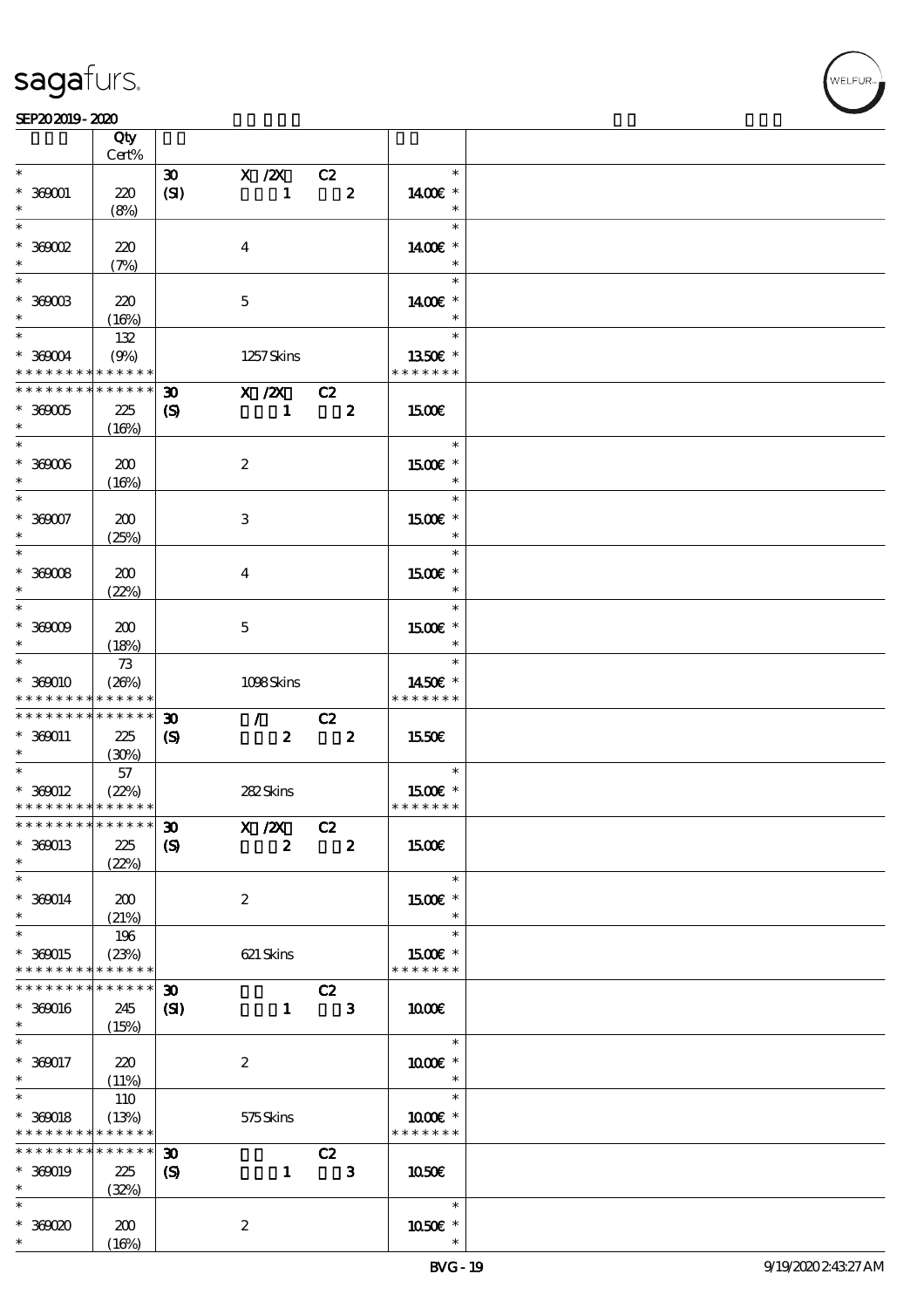$\overline{\mathsf{T}}$ 

#### $SEP202019 - 2020$

|                                                                                      | Qty<br>Cert%         |                                                 |                                             |                                 |                                                          |              |                          |  |
|--------------------------------------------------------------------------------------|----------------------|-------------------------------------------------|---------------------------------------------|---------------------------------|----------------------------------------------------------|--------------|--------------------------|--|
| $\ast$                                                                               |                      |                                                 |                                             |                                 |                                                          |              | $\ast$                   |  |
| $* 360021$<br>$\ast$                                                                 | 200<br>(35%)         | $\boldsymbol{\mathfrak{D}}$<br>$\boldsymbol{S}$ |                                             | $\mathbf{1}$                    | C2                                                       | $\mathbf{3}$ | 1050E *<br>$\ast$        |  |
| $\overline{\ast}$                                                                    |                      |                                                 |                                             |                                 |                                                          |              | $\ast$                   |  |
| $*36022$<br>$\ast$                                                                   | 200<br>(18%)         |                                                 | $\bf{4}$                                    |                                 |                                                          |              | 1050€ *<br>$\ast$        |  |
|                                                                                      | 86                   |                                                 |                                             |                                 |                                                          |              | $\ast$                   |  |
| $*36023$<br>* * * * * * * *                                                          | (13%)<br>* * * * * * |                                                 | 911 Skins                                   |                                 |                                                          |              | 1050E *<br>* * * * * * * |  |
|                                                                                      |                      | $\boldsymbol{\mathfrak{D}}$                     | X / C2                                      |                                 |                                                          |              |                          |  |
| 369024                                                                               | 148<br>(22%)         | (SI)                                            | $\begin{array}{cccc} 1 & 1 & 1 \end{array}$ |                                 |                                                          |              | 11.00E                   |  |
| * * * * * * * *                                                                      | * * * * * *          | $\boldsymbol{\mathfrak{D}}$                     | X / C2                                      |                                 |                                                          |              |                          |  |
| $*36025$<br>$*$                                                                      | 265<br>(18%)         | $\boldsymbol{\mathcal{S}}$                      |                                             |                                 | $1 \quad 1$                                              |              | 1300                     |  |
| $\ast$                                                                               |                      |                                                 |                                             |                                 |                                                          |              | $\ast$                   |  |
| $* 360006$<br>$\ast$                                                                 | 240<br>(22%)         |                                                 | $\boldsymbol{2}$                            |                                 |                                                          |              | 1300E *<br>$\ast$        |  |
|                                                                                      | 121                  |                                                 |                                             |                                 |                                                          |              | $\ast$                   |  |
| $* 360027$<br>* * * * * * * *                                                        | (33%)<br>* * * * * * |                                                 | 626Skins                                    |                                 |                                                          |              | 1300€ *<br>* * * * * * * |  |
| * * * * * * * *                                                                      | * * * * * *          | $\boldsymbol{\mathfrak{D}}$                     |                                             | $\mathcal{L}$ and $\mathcal{L}$ | C2                                                       |              |                          |  |
| $*360028$                                                                            | 285                  | $\mathbf{C}$                                    |                                             | $\mathbf{1}$                    | $\blacksquare$                                           |              | 1400E                    |  |
| $\ast$                                                                               |                      |                                                 |                                             |                                 |                                                          |              |                          |  |
|                                                                                      | (14%)                |                                                 |                                             |                                 |                                                          |              | $\ast$                   |  |
|                                                                                      |                      |                                                 |                                             |                                 |                                                          |              |                          |  |
| $*36029$                                                                             | 260                  |                                                 | $\boldsymbol{2}$                            |                                 |                                                          |              | 1400€ *                  |  |
| $\ast$                                                                               | (13%)                |                                                 |                                             |                                 |                                                          |              | $\ast$                   |  |
|                                                                                      | 137                  |                                                 |                                             |                                 |                                                          |              | $\ast$                   |  |
| $*$ 360000                                                                           | $(\Theta\%)$         |                                                 | 682Skins                                    |                                 |                                                          |              | 1350€ *                  |  |
|                                                                                      |                      |                                                 |                                             |                                 |                                                          |              |                          |  |
| * * * * * * * *                                                                      | * * * * * *          |                                                 |                                             |                                 |                                                          |              | * * * * * * *            |  |
| * * * * * * * *                                                                      | * * * * * *          | $\boldsymbol{\mathbf{z}}$                       |                                             | $\mathcal{F}$ and $\mathcal{F}$ |                                                          |              |                          |  |
|                                                                                      |                      |                                                 |                                             |                                 | C2                                                       |              | 1450€                    |  |
| $* 360031$<br>$*$                                                                    | 265                  | $\boldsymbol{\mathrm{(S)}}$                     |                                             |                                 | $\begin{array}{cccc} 1 & \hspace{1.5cm} & 1 \end{array}$ |              |                          |  |
| $\ast$                                                                               | (22%)                |                                                 |                                             |                                 |                                                          |              | $\ast$                   |  |
|                                                                                      |                      |                                                 |                                             |                                 |                                                          |              |                          |  |
| $* 36002$<br>$\ast$                                                                  | 240                  |                                                 | $\boldsymbol{z}$                            |                                 |                                                          |              | 1450€ *<br>$\ast$        |  |
| $\ast$                                                                               | (17%)                |                                                 |                                             |                                 |                                                          |              | $\ast$                   |  |
|                                                                                      |                      |                                                 |                                             |                                 |                                                          |              |                          |  |
| $* 360033$<br>$\ast$                                                                 | 240                  |                                                 | $\,3$                                       |                                 |                                                          |              | 1450€ *                  |  |
|                                                                                      | (18%)                |                                                 |                                             |                                 |                                                          |              |                          |  |
| $*$                                                                                  |                      |                                                 |                                             |                                 |                                                          |              | $\ast$                   |  |
| $* 360034$                                                                           | 240                  |                                                 | $\bf{4}$                                    |                                 |                                                          |              | 1450E *                  |  |
|                                                                                      | (20%)                |                                                 |                                             |                                 |                                                          |              | $\ast$                   |  |
| $*$                                                                                  |                      |                                                 |                                             |                                 |                                                          |              | $\ast$                   |  |
| $* 36005$                                                                            | 240                  |                                                 | $\mathbf{5}$                                |                                 |                                                          |              | 1450€ *                  |  |
| $\ast$                                                                               | (16%)                |                                                 |                                             |                                 |                                                          |              | $*$                      |  |
| $\ast$                                                                               |                      |                                                 |                                             |                                 |                                                          |              | $\ast$                   |  |
|                                                                                      | 240                  |                                                 | 6                                           |                                 |                                                          |              | 1450€ *                  |  |
| $* 36006$<br>$*$                                                                     | (14%)                |                                                 |                                             |                                 |                                                          |              | $\ast$                   |  |
|                                                                                      |                      |                                                 |                                             |                                 |                                                          |              | $\ast$                   |  |
|                                                                                      | 240                  |                                                 | $\boldsymbol{\tau}$                         |                                 |                                                          |              | 1450E *                  |  |
|                                                                                      | (17%)                |                                                 |                                             |                                 |                                                          |              | $\star$                  |  |
|                                                                                      |                      |                                                 |                                             |                                 |                                                          |              | $\ast$                   |  |
|                                                                                      | 240                  |                                                 | 8                                           |                                 |                                                          |              | 1450€ *                  |  |
|                                                                                      | (16%)                |                                                 |                                             |                                 |                                                          |              | $\ast$                   |  |
| $\ast$<br>$* 360037$<br>$\ast$<br>$\overline{\ast}$<br>$* 36008$<br>$\ast$<br>$\ast$ |                      |                                                 |                                             |                                 |                                                          |              | $\ast$                   |  |
|                                                                                      | 240                  |                                                 | $\boldsymbol{9}$                            |                                 |                                                          |              | 1450€ *                  |  |
| $* 36009$<br>$\ast$                                                                  | (22%)                |                                                 |                                             |                                 |                                                          |              | $\ast$                   |  |
| $\ast$                                                                               |                      |                                                 |                                             |                                 |                                                          |              | $\ast$                   |  |
| $* 36000$                                                                            | 240                  |                                                 | 10                                          |                                 |                                                          |              | 1450€ *                  |  |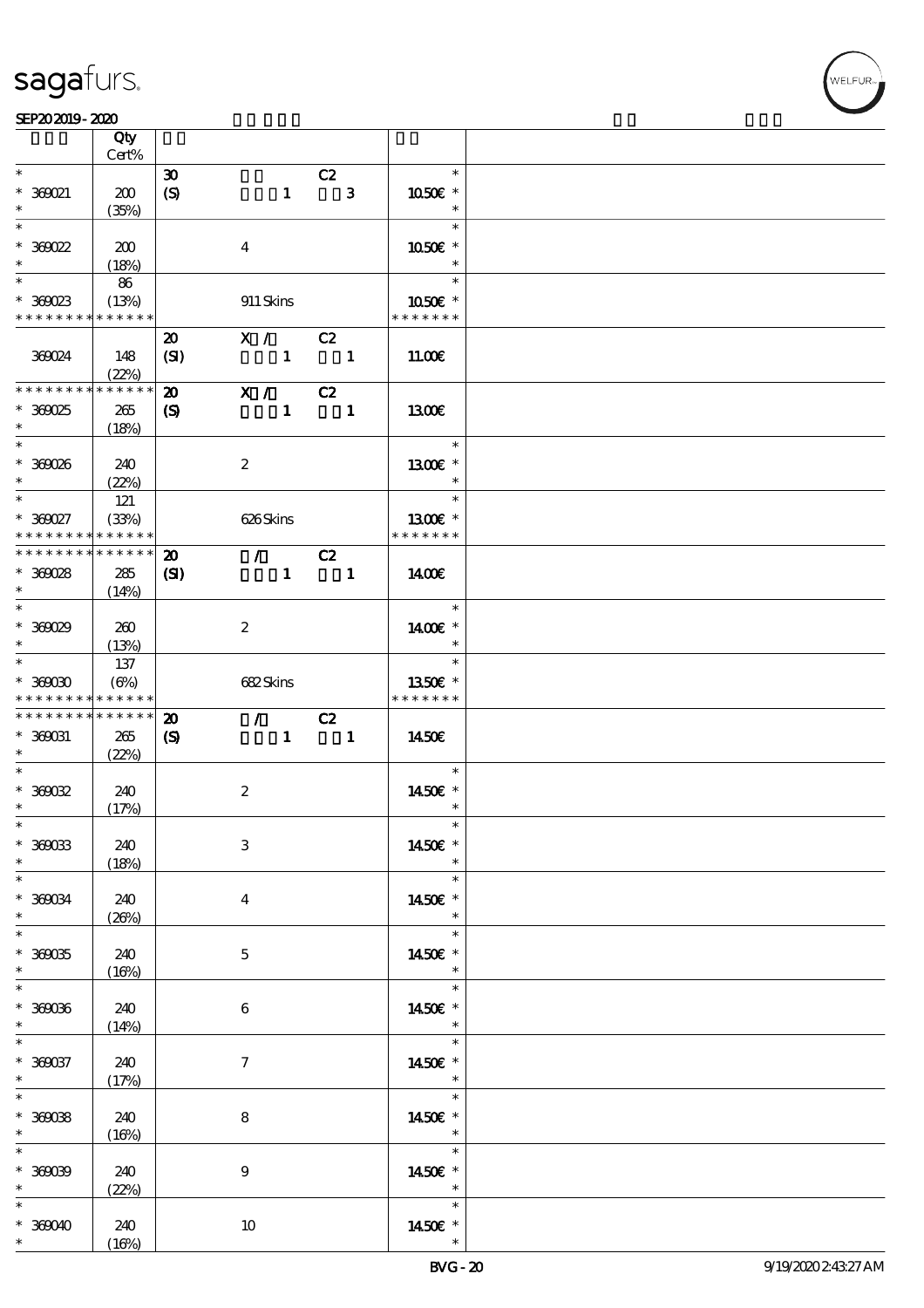|                                            | Qty<br>Cert%  |                             |                         |                  |                          |                |                      |  |
|--------------------------------------------|---------------|-----------------------------|-------------------------|------------------|--------------------------|----------------|----------------------|--|
|                                            |               |                             |                         |                  |                          |                |                      |  |
| $\ast$                                     |               | $\boldsymbol{\mathfrak{D}}$ | $\mathcal{L}$           |                  | C2                       |                | $*$                  |  |
| $* 360041$                                 | 240           | $\boldsymbol{S}$            |                         | $\mathbf{1}$     | $\blacksquare$           |                | 1450E *              |  |
| $\ast$                                     | (23%)         |                             |                         |                  |                          |                | $\ast$               |  |
| $\ast$                                     |               |                             |                         |                  |                          |                | $\ast$               |  |
|                                            |               |                             |                         |                  |                          |                |                      |  |
| $* 360042$                                 | 240           |                             | 12                      |                  |                          |                | 1450€ *              |  |
|                                            | (23%)         |                             |                         |                  |                          |                | $\ast$               |  |
| $\ast$                                     | 156           |                             |                         |                  |                          |                | $\ast$               |  |
|                                            |               |                             |                         |                  |                          |                | 1450 $\varepsilon$ * |  |
| * 360043                                   | (14%)         |                             |                         | 3061 Skins       |                          |                |                      |  |
| * * * * * * * *                            | * * * * * *   |                             |                         |                  |                          |                | * * * * * * *        |  |
| * * * * * * * *                            | $***$ * * * * | $\boldsymbol{\mathfrak{D}}$ |                         | $X$ / $ZX$       | C2                       |                |                      |  |
| * 369044                                   | 285           | (S)                         | $\sim$ 1                |                  | $\blacksquare$           |                | 1450€                |  |
| $\ast$                                     |               |                             |                         |                  |                          |                |                      |  |
|                                            | (9%)          |                             |                         |                  |                          |                |                      |  |
| $\overline{\phantom{0}}$                   | 159           |                             |                         |                  |                          |                | $\ast$               |  |
| $* 360045$                                 | (9%)          |                             | 444Skins                |                  |                          |                | 1450€ *              |  |
| * * * * * * * * <mark>* * * * * * *</mark> |               |                             |                         |                  |                          |                | * * * * * * *        |  |
| * * * * * * * *                            | * * * * * *   |                             |                         |                  |                          |                |                      |  |
|                                            |               | $\boldsymbol{\mathfrak{D}}$ |                         | X / ZX           | C2                       |                |                      |  |
| $* 360046$                                 | 265           | $\boldsymbol{\mathcal{S}}$  |                         | $\blacksquare$   | $\blacksquare$           |                | 1650E                |  |
| $\ast$                                     | (19%)         |                             |                         |                  |                          |                |                      |  |
| $*$                                        |               |                             |                         |                  |                          |                | $\ast$               |  |
|                                            |               |                             |                         |                  |                          |                |                      |  |
| $* 360047$                                 | 240           |                             | $\boldsymbol{2}$        |                  |                          |                | 1600€ *              |  |
| $\ast$                                     | (14%)         |                             |                         |                  |                          |                | $\ast$               |  |
|                                            |               |                             |                         |                  |                          |                | $\ast$               |  |
| $* 360048$                                 | 240           |                             | 3                       |                  |                          |                | 1600E *              |  |
|                                            |               |                             |                         |                  |                          |                |                      |  |
| $\ast$                                     | (10%)         |                             |                         |                  |                          |                | $\ast$               |  |
| $\ast$                                     |               |                             |                         |                  |                          |                | $\ast$               |  |
| * 360049                                   | 240           |                             | $\overline{\mathbf{4}}$ |                  |                          |                | 1600E *              |  |
| $\ast$                                     | (20%)         |                             |                         |                  |                          |                | $\ast$               |  |
| $\overline{\ast}$                          |               |                             |                         |                  |                          |                | $\ast$               |  |
|                                            |               |                             |                         |                  |                          |                |                      |  |
| $* 36000$                                  | 240           |                             | $\mathbf{5}$            |                  |                          |                | 1650€ *              |  |
| $\ast$                                     | (20%)         |                             |                         |                  |                          |                | $\ast$               |  |
| $\overline{\phantom{0}}$                   |               |                             |                         |                  |                          |                | $\ast$               |  |
|                                            |               |                             |                         |                  |                          |                |                      |  |
| $* 360051$                                 | 240           |                             | 6                       |                  |                          |                | 1600E *              |  |
| $\ast$                                     | (21%)         |                             |                         |                  |                          |                | $\ast$               |  |
| $\ast$                                     |               |                             |                         |                  |                          |                | $\ast$               |  |
| $*36052$                                   | 240           |                             | $\tau$                  |                  |                          |                | 1600€ *              |  |
| $\ast$                                     |               |                             |                         |                  |                          |                | $\ast$               |  |
|                                            | (12%)         |                             |                         |                  |                          |                |                      |  |
| $\ast$                                     |               |                             |                         |                  |                          |                |                      |  |
| $* 360053$                                 | 240           |                             | 8                       |                  |                          |                | 1600€ *              |  |
| $\ast$                                     | (17%)         |                             |                         |                  |                          |                | $\ast$               |  |
| $\ast$                                     |               |                             |                         |                  |                          |                | $\ast$               |  |
|                                            |               |                             |                         |                  |                          |                |                      |  |
| $* 360054$                                 | 240           |                             | 9                       |                  |                          |                | 1600E *              |  |
| $\ast$                                     | (21%)         |                             |                         |                  |                          |                | $\ast$               |  |
| $\ast$                                     | $93$          |                             |                         |                  |                          |                | $\ast$               |  |
| $* 360055$                                 | (25%)         |                             |                         | 2278Skins        |                          |                | 1600E *              |  |
|                                            |               |                             |                         |                  |                          |                |                      |  |
| * * * * * * * *                            | * * * * * *   |                             |                         |                  |                          |                | * * * * * * *        |  |
| * * * * * * * *                            | * * * * * *   | $\boldsymbol{\mathbf{z}}$   | $\mathcal{L}$           |                  | C2                       |                |                      |  |
| $* 360056$                                 | 265           | $\boldsymbol{\mathcal{S}}$  |                         | $\boldsymbol{z}$ |                          | $\blacksquare$ | <b>150€</b>          |  |
| $\ast$                                     | (17%)         |                             |                         |                  |                          |                |                      |  |
| $\ast$                                     |               |                             |                         |                  |                          |                | $\ast$               |  |
|                                            | 224           |                             |                         |                  |                          |                |                      |  |
| $* 360057$                                 | (18%)         |                             | 489Skins                |                  |                          |                | 1500E *              |  |
| * * * * * * * *                            | * * * * * *   |                             |                         |                  |                          |                | * * * * * * *        |  |
| * * * * * * * *                            | * * * * * *   | $\boldsymbol{\mathfrak{D}}$ | $X \, /ZX$              |                  | C2                       |                |                      |  |
|                                            |               |                             |                         |                  |                          |                |                      |  |
| $* 360058$                                 | 265           | $\boldsymbol{\mathrm{(S)}}$ |                         | $\boldsymbol{z}$ | $\overline{\phantom{0}}$ |                | 1650E                |  |
| $\ast$                                     | (13%)         |                             |                         |                  |                          |                |                      |  |
| $\ast$                                     |               |                             |                         |                  |                          |                | $\ast$               |  |
| $* 36000$                                  | 240           |                             | $\boldsymbol{2}$        |                  |                          |                | 1650E *              |  |
| $\ast$                                     |               |                             |                         |                  |                          |                | $\ast$               |  |
|                                            | (14%)         |                             |                         |                  |                          |                |                      |  |
| $\ast$                                     |               |                             |                         |                  |                          |                | $\ast$               |  |
| $* 36000$                                  | 220           |                             | 3                       |                  |                          |                | 1650E *              |  |
| $\ast$                                     | (18%)         |                             |                         |                  |                          |                | $\ast$               |  |
|                                            |               |                             |                         |                  |                          |                |                      |  |

**VELFUR**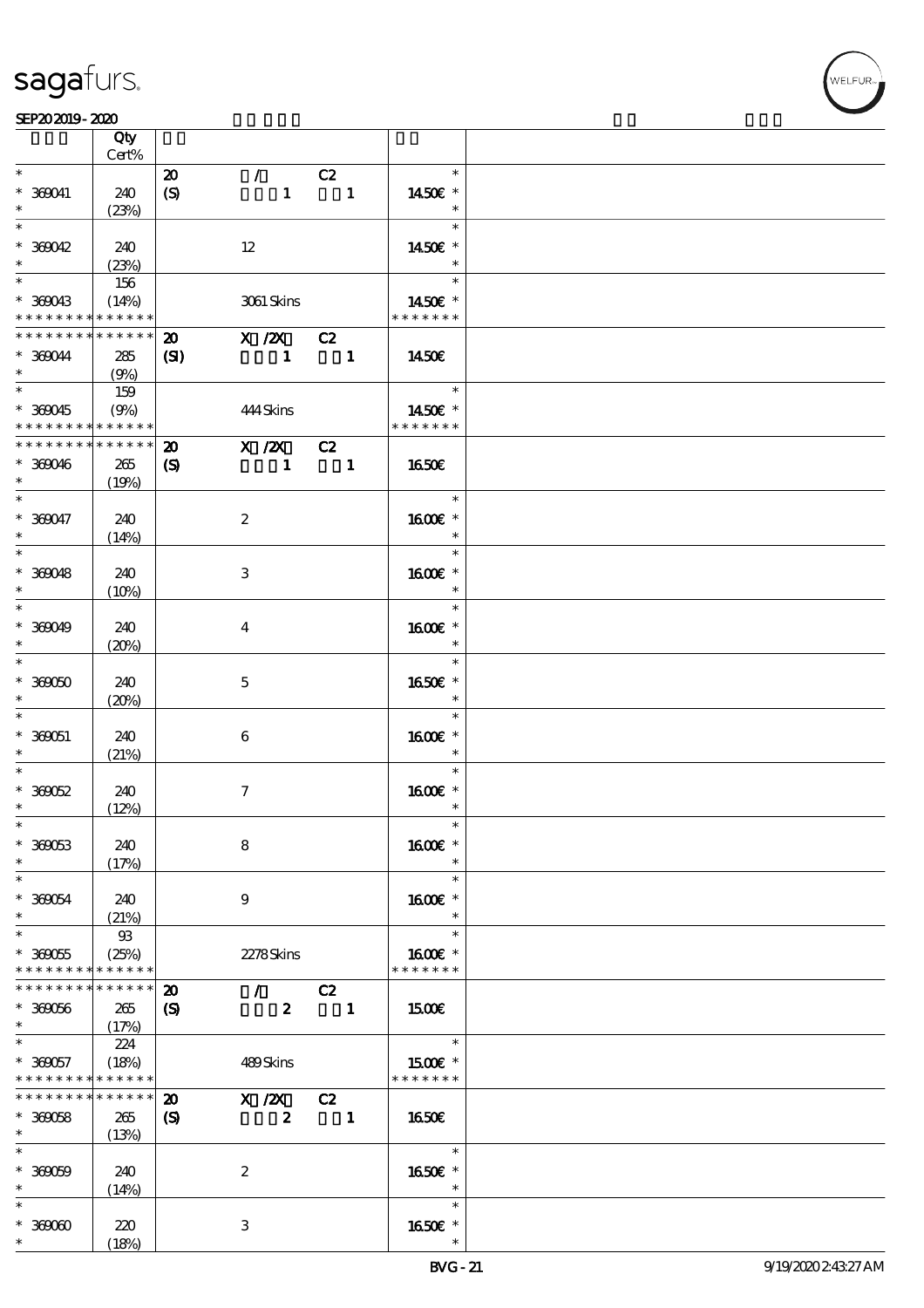#### $SEP202019 - 2020$

|                                            | Qty<br>Cert%               |                             |                  |                            |                  |               |  |
|--------------------------------------------|----------------------------|-----------------------------|------------------|----------------------------|------------------|---------------|--|
| $\ast$                                     | $52\,$                     | $\boldsymbol{\mathfrak{D}}$ | $X$ / $ZX$       | C2                         |                  | $\ast$        |  |
|                                            |                            |                             |                  |                            |                  |               |  |
| $* 360001$<br>* * * * * * * *              | (21%)                      | $\boldsymbol{\mathrm{(S)}}$ | $\boldsymbol{z}$ | $\blacksquare$             |                  | 1600E *       |  |
|                                            | * * * * * *                |                             |                  |                            |                  | * * * * * * * |  |
|                                            |                            | 20                          | X /              | C2                         |                  |               |  |
| 36062                                      | 92                         | (SI)                        | $\mathbf{1}$     | $\overline{\mathbf{2}}$    |                  | <b>850€</b>   |  |
|                                            | (15%)                      |                             |                  |                            |                  |               |  |
|                                            |                            | $\boldsymbol{\mathfrak{D}}$ | X /              | C2                         |                  |               |  |
|                                            |                            |                             |                  | $\overline{\mathbf{2}}$    |                  |               |  |
| 360063                                     | 91                         | $\boldsymbol{\mathrm{(S)}}$ | $\mathbf{1}$     |                            |                  | 1000E         |  |
|                                            | (18%)                      |                             |                  |                            |                  |               |  |
| * * * * * * * *                            | * * * * * *                | $\boldsymbol{\mathfrak{D}}$ | $\mathcal{L}$    | C2                         |                  |               |  |
| * 369064                                   | 285                        | (S)                         | $\mathbf{1}$     |                            | $\boldsymbol{2}$ | 900           |  |
| $\ast$                                     | (21%)                      |                             |                  |                            |                  |               |  |
|                                            |                            |                             |                  |                            |                  | $\ast$        |  |
|                                            | 238                        |                             |                  |                            |                  |               |  |
| $* 36005$                                  | (18%)                      |                             | 523Skins         |                            |                  | $900E$ *      |  |
| * * * * * * * *                            | $\ast\ast\ast\ast\ast\ast$ |                             |                  |                            |                  | * * * * * * * |  |
| * * * * * * * *                            | * * * * * *                | $\boldsymbol{\mathfrak{D}}$ | $\mathcal{L}$    | C2                         |                  |               |  |
| $* 36006$                                  | 265                        | $\boldsymbol{\mathrm{(S)}}$ | $\mathbf{1}$     | $\mathbf{2}$               |                  | 11.00E        |  |
| $\ast$                                     |                            |                             |                  |                            |                  |               |  |
| $\ast$                                     | (24%)                      |                             |                  |                            |                  | $\ast$        |  |
|                                            | 208                        |                             |                  |                            |                  |               |  |
| $* 360057$                                 | (21%)                      |                             | 473Skins         |                            |                  | $11.00E*$     |  |
| * * * * * * * *                            | * * * * * *                |                             |                  |                            |                  | * * * * * * * |  |
| * * * * * * * * <mark>* * * * * * *</mark> |                            | $\boldsymbol{\mathfrak{D}}$ | $X$ / $ZX$       | C2                         |                  |               |  |
| $* 36008$                                  | 285                        | $\mathbf{C}$                | $\mathbf{1}$     | $\overline{\mathbf{2}}$    |                  | 11.00E        |  |
| $\ast$                                     |                            |                             |                  |                            |                  |               |  |
| $\overline{\phantom{0}}$                   | (11%)                      |                             |                  |                            |                  |               |  |
|                                            | 238                        |                             |                  |                            |                  | $\ast$        |  |
| $* 36000$                                  | (11%)                      |                             | 523Skins         |                            |                  | 1050E *       |  |
| * * * * * * * *                            | * * * * * *                |                             |                  |                            |                  | * * * * * * * |  |
| * * * * * * * * * * * * * *                |                            | $\boldsymbol{\mathfrak{D}}$ | $X \, /ZX$       | C2                         |                  |               |  |
| $*$ 360070                                 | 265                        |                             | $\mathbf{1}$     | $\overline{\mathbf{2}}$    |                  | 1200E         |  |
|                                            |                            | $\boldsymbol{\mathrm{(S)}}$ |                  |                            |                  |               |  |
| $\ast$                                     | (20%)                      |                             |                  |                            |                  |               |  |
| $\ast$                                     | 124                        |                             |                  |                            |                  | $\ast$        |  |
| $* 360071$                                 | (16%)                      |                             | 389Skins         |                            |                  | $1200E$ *     |  |
| * * * * * * * *                            | * * * * * *                |                             |                  |                            |                  | * * * * * * * |  |
|                                            |                            | $\boldsymbol{\mathbf{z}}$   | $\mathcal{L}$    | C2                         |                  |               |  |
| 369072                                     | 161                        | $\boldsymbol{\mathrm{(S)}}$ | $\boldsymbol{z}$ |                            | $\boldsymbol{z}$ | 11.00E        |  |
|                                            | (20%)                      |                             |                  |                            |                  |               |  |
|                                            |                            |                             |                  |                            |                  |               |  |
|                                            |                            | $\pmb{\mathcal{Z}}$         | $X$ / $ZX$       | C2                         |                  |               |  |
| 369073                                     | 264                        | (S)                         | $\boldsymbol{2}$ | $\overline{\mathbf{2}}$    |                  | 1200E         |  |
|                                            | (22%)                      |                             |                  |                            |                  |               |  |
| * * * * * * * *                            | * * * * * *                | $\boldsymbol{\mathbf{z}}$   |                  | C2                         |                  |               |  |
| $* 360074$                                 | 285                        | $\mathbf{C}$                | $\mathbf{1}$     |                            | $\mathbf{3}$     | 650€          |  |
| $\ast$                                     | (23%)                      |                             |                  |                            |                  |               |  |
| $\overline{\ast}$                          | 75                         |                             |                  |                            |                  | $\ast$        |  |
|                                            |                            |                             |                  |                            |                  |               |  |
| $* 360075$                                 | (30%)                      |                             | 360Skins         |                            |                  | 650€ *        |  |
| * * * * * * * *                            | * * * * * *                |                             |                  |                            |                  | * * * * * * * |  |
| * * * * * * * *                            | * * * * * *                | $\boldsymbol{\mathfrak{D}}$ |                  | C2                         |                  |               |  |
| $* 360076$                                 | 265                        | $\boldsymbol{\mathrm{(S)}}$ | $\mathbf{1}$     | $\overline{\phantom{a}}$ 3 |                  | 7.50E         |  |
| $\ast$                                     | (28%)                      |                             |                  |                            |                  |               |  |
| $\ast$                                     |                            |                             |                  |                            |                  | $\ast$        |  |
|                                            | 238                        |                             |                  |                            |                  |               |  |
| $* 360077$                                 | (35%)                      |                             | 503Skins         |                            |                  | $7.50E$ *     |  |
| * * * * * * * * <mark>*</mark>             | * * * * * *                |                             |                  |                            |                  | * * * * * * * |  |
|                                            |                            | $\mathbf{O}$                | X /              | C2                         |                  |               |  |
| 36078                                      | 109                        | (SI)                        |                  | $1 \quad 1$                |                  | 800           |  |
|                                            | (18%)                      |                             |                  |                            |                  |               |  |
|                                            |                            |                             |                  |                            |                  |               |  |
|                                            |                            | $\mathbf{O}$                | X /              | C2                         |                  |               |  |
| 360079                                     | 275                        | (S)                         | $\mathbf{1}$     | $\blacksquare$             |                  | 950E          |  |
|                                            | (21%)                      |                             |                  |                            |                  |               |  |
|                                            |                            | $\mathbf{O}$                | $\mathcal{L}$    | C2                         |                  |               |  |
| 36080                                      | 320                        | (SI)                        | $\mathbf{1}$     | $\blacksquare$             |                  | 950E          |  |
|                                            | $(10\%)$                   |                             |                  |                            |                  |               |  |
|                                            |                            |                             |                  |                            |                  |               |  |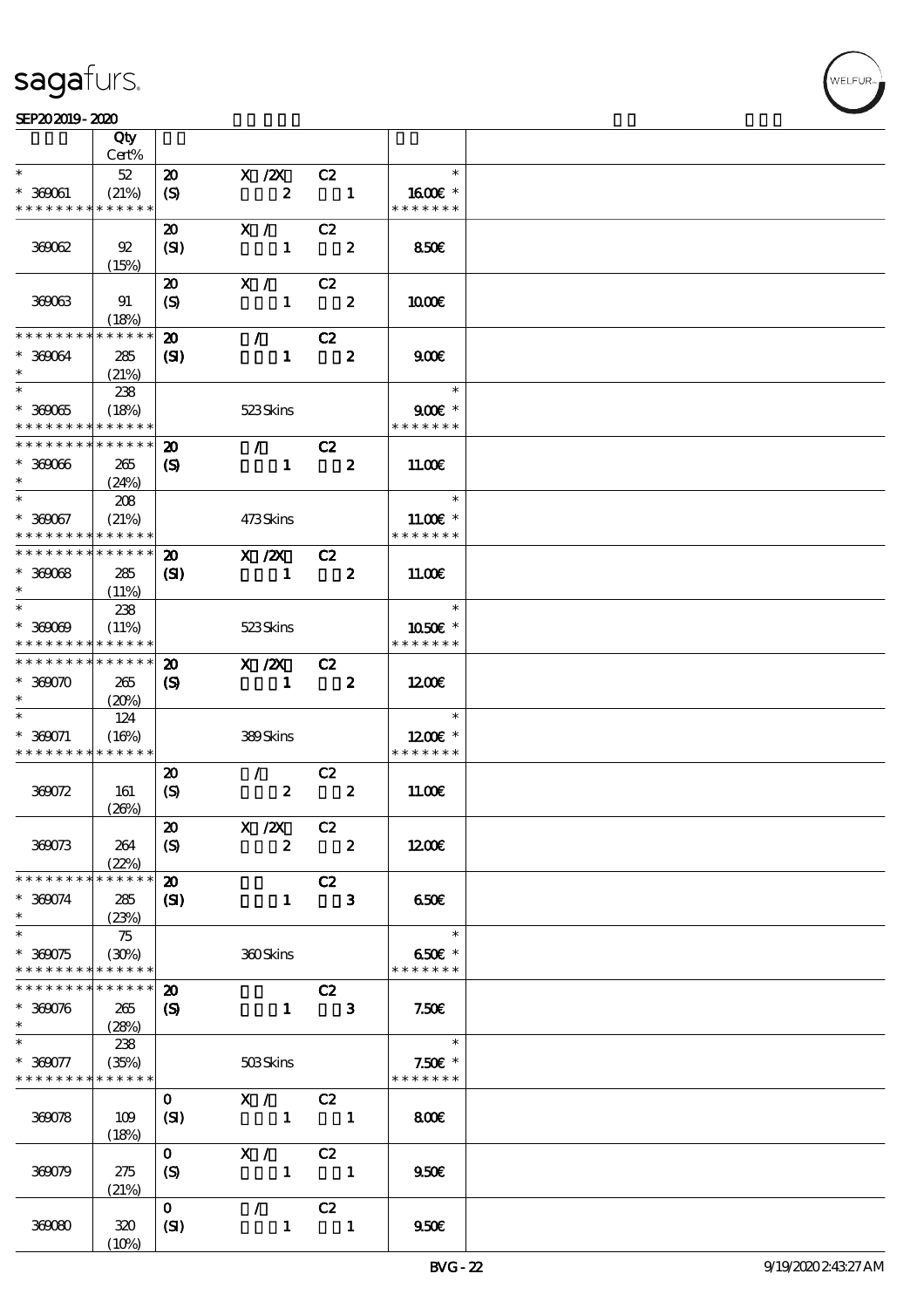#### SEP202019-2020  $\overline{\phantom{a}}$

|                               | Qty                  |                             |                                 |                            |                         |                           |  |
|-------------------------------|----------------------|-----------------------------|---------------------------------|----------------------------|-------------------------|---------------------------|--|
|                               | Cert%<br>* * * * * * |                             |                                 |                            |                         |                           |  |
| * * * * * * * *               |                      | $\mathbf{O}$                | $\mathcal{T}$                   | C2                         |                         |                           |  |
| $* 360081$<br>$\ast$          | 285                  | $\boldsymbol{\mathrm{(S)}}$ | $\mathbf{1}$                    | $\blacksquare$             |                         | 11.50E                    |  |
| $\overline{\ast}$             | (12%)                |                             |                                 |                            |                         | $\ast$                    |  |
| $* 36002$                     | 260                  |                             | $\boldsymbol{2}$                |                            |                         | 11.50€ *                  |  |
|                               | (22%)                |                             |                                 |                            |                         | $\ast$                    |  |
|                               |                      |                             |                                 |                            |                         | $\ast$                    |  |
| $* 36003$                     | 260                  |                             | $\ensuremath{\mathbf{3}}$       |                            |                         | $11.00E$ *                |  |
| $\ast$                        | (21%)                |                             |                                 |                            |                         | $\ast$                    |  |
| $\ast$                        | 167                  |                             |                                 |                            |                         | $\ast$                    |  |
| $* 360084$                    | (20%)                |                             | 972Skins                        |                            |                         | 11.00 $\varepsilon$ *     |  |
| * * * * * * * *               | * * * * * *          |                             |                                 |                            |                         | * * * * * * *             |  |
|                               |                      | $\mathbf{O}$                | $X \, /ZX$                      | C2                         |                         |                           |  |
| 360085                        | 191                  | (SI)                        | $\sim$ 1                        | $\blacksquare$             |                         | 11.00E                    |  |
|                               | (10%)                |                             |                                 |                            |                         |                           |  |
| * * * * * * * *               | <b>******</b>        | $\mathbf{O}$                | $X$ / $ZX$                      | C2                         |                         |                           |  |
| $* 360066$                    | 285                  | $\boldsymbol{\mathcal{S}}$  | $\sim$ 1                        | $\overline{\phantom{a}}$   |                         | 1200                      |  |
| $\ast$<br>$\ast$              | (9%)                 |                             |                                 |                            |                         |                           |  |
|                               | 245                  |                             |                                 |                            |                         | $\ast$                    |  |
| $* 360087$<br>* * * * * * * * | (10%)<br>* * * * * * |                             | 530Skins                        |                            |                         | 11.50€ *<br>* * * * * * * |  |
|                               |                      | $\mathbf{O}$                | $\mathcal{L}$                   | C2                         |                         |                           |  |
| 36088                         | 204                  | (S)                         | $\boldsymbol{2}$                | $\overline{\phantom{a}}$ 1 |                         | 1300E                     |  |
|                               | (12%)                |                             |                                 |                            |                         |                           |  |
|                               |                      | $\mathbf{O}$                | $X \, /ZX$                      | C2                         |                         |                           |  |
| 36089                         | 162                  | (S)                         | $\overline{\mathbf{2}}$         | $\blacksquare$             |                         | 1300E                     |  |
|                               | (15%)                |                             |                                 |                            |                         |                           |  |
|                               |                      | $\mathbf{O}$                | X / C2                          |                            |                         |                           |  |
| 36000                         | 81                   | (S)                         |                                 | $1 \t 2$                   |                         | 800E                      |  |
|                               | (23%)                |                             |                                 |                            |                         |                           |  |
|                               |                      | $\mathbf{O}$                | $\mathcal{L}$ and $\mathcal{L}$ | $\overline{C}2$            |                         |                           |  |
| 360091                        | 197                  | (SI)                        |                                 | $1 \t 2$                   |                         | 7.00E                     |  |
|                               | (9%)                 |                             |                                 |                            |                         |                           |  |
| * * * * * * * *               | ******               | $\mathbf{o}$                | $\mathcal{F}^{\mathcal{F}}$     | $\overline{c}z$            |                         |                           |  |
| $*$ 360092<br>$\ast$          | 285                  | $\boldsymbol{\mathcal{S}}$  | $\mathbf{1}$                    | $\overline{\mathbf{z}}$    |                         | 850E                      |  |
| $\ast$                        | (17%)<br>61          |                             |                                 |                            |                         | $\ast$                    |  |
| $* 3600B$                     | (22%)                |                             | 346Skins                        |                            |                         | 850€ *                    |  |
| * * * * * * * *               | * * * * * *          |                             |                                 |                            |                         | * * * * * * *             |  |
|                               |                      | $\mathbf{o}$                | X / ZX                          | C2                         |                         |                           |  |
| 36004                         | 132                  | (SI)                        | $\mathbf{1}$                    | $\overline{\phantom{a}}$   |                         | <b>850€</b>               |  |
|                               | (12%)                |                             |                                 |                            |                         |                           |  |
|                               |                      | $\mathbf{O}$                | $X$ / $ZX$                      | C2                         |                         |                           |  |
| 36005                         | 263                  | $\boldsymbol{S}$            | $\mathbf{1}$                    | $\overline{\phantom{a}}$ 2 |                         | 900                       |  |
|                               | (18%)                |                             |                                 |                            |                         |                           |  |
|                               |                      | $\mathbf{O}$                |                                 | C2                         |                         |                           |  |
| 36006                         | 117                  | $\boldsymbol{S}$            | $\boldsymbol{z}$                |                            | $\overline{\mathbf{2}}$ | 800€                      |  |
|                               | (18%)                |                             |                                 |                            |                         |                           |  |
| * * * * * * *                 | * * * * * *          | $\mathbf 0$                 |                                 | C2                         |                         |                           |  |
| $* 360097$                    | 306                  | $\mathbf{C}$                | $\mathbf{1}$                    |                            | $\mathbf{3}$            | 450€                      |  |
| $*$<br>$\overline{\ast}$      | (24%)                |                             |                                 |                            |                         | $\ast$                    |  |
| $* 36008$                     | 66<br>(25%)          |                             | 372Skins                        |                            |                         | 450€ *                    |  |
| * * * * * * * *               | * * * * * *          |                             |                                 |                            |                         | * * * * * * *             |  |
| * * * * * * * *               | * * * * * *          | $\mathbf 0$                 |                                 | C2                         |                         |                           |  |
| $* 30009$                     | 285                  | $\boldsymbol{S}$            | $\mathbf{1}$                    |                            | $\mathbf{3}$            | 600                       |  |
| $\ast$                        | (36%)                |                             |                                 |                            |                         |                           |  |
| $\ast$                        | 99                   |                             |                                 |                            |                         | $\ast$                    |  |
| $* 369100$                    | (28%)                |                             | 384Skins                        |                            |                         | 550€ *                    |  |
| * * * * * * * *               | * * * * * *          |                             |                                 |                            |                         | * * * * * * *             |  |

.<br>FLEUR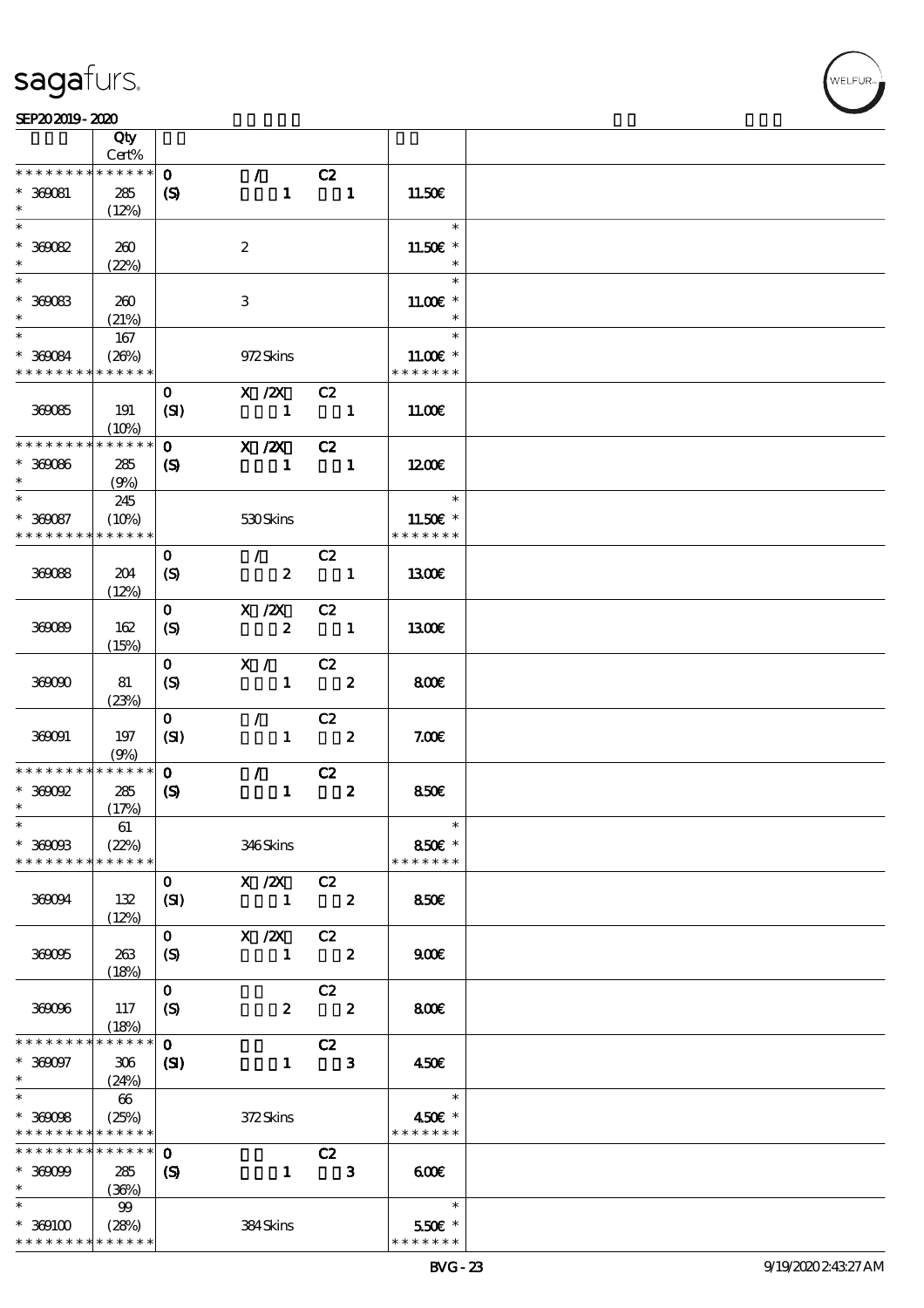|                   | Qty<br>$Cert\%$ |                             |                           |    |               |  |
|-------------------|-----------------|-----------------------------|---------------------------|----|---------------|--|
|                   |                 |                             |                           |    |               |  |
|                   |                 | $\boldsymbol{\omega}$       | $\mathcal{L}$             | C2 |               |  |
| 369121            | <b>101</b>      | $\boldsymbol{S}$            | $\mathbf{1}$              |    | 2300E         |  |
|                   | (18%)           |                             |                           |    |               |  |
|                   |                 |                             |                           |    |               |  |
|                   |                 | $\boldsymbol{\omega}$       | $X$ / $ZX$                | C2 |               |  |
| 369122            | 138             | (S)                         | $\mathbf{1}$              |    | 2300E         |  |
|                   | (2%)            |                             |                           |    |               |  |
|                   |                 |                             |                           |    |               |  |
|                   |                 | $\boldsymbol{\omega}$       | $\mathcal{L}$             | C2 |               |  |
| 369123            | 118             | (SI)                        | $\pmb{2}$                 |    | 1650E         |  |
|                   | (8%)            |                             |                           |    |               |  |
|                   |                 |                             | $\mathcal{L}$             |    |               |  |
|                   |                 | $\boldsymbol{\omega}$       |                           | C2 |               |  |
| 369124            | 165             | (S)                         | $\pmb{2}$                 |    | 17.00E        |  |
|                   | (16%)           |                             |                           |    |               |  |
|                   |                 | $\boldsymbol{\omega}$       | $X$ / $ZX$                | C2 |               |  |
|                   |                 |                             |                           |    |               |  |
| 369125            | 125             | (SI)                        | $\boldsymbol{z}$          |    | 17.00E        |  |
|                   | (1%)            |                             |                           |    |               |  |
| * * * * * * * *   | * * * * * *     | $\boldsymbol{\omega}$       | $X$ / $ZX$                | C2 |               |  |
|                   |                 |                             |                           |    |               |  |
| $* 369126$        | 165             | $\boldsymbol{\mathcal{S}}$  | $\boldsymbol{z}$          |    | 1800E         |  |
| $\ast$            | (1%)            |                             |                           |    |               |  |
| $\overline{\ast}$ | 101             |                             |                           |    | $\ast$        |  |
| $* 369127$        | (3%)            |                             | 266Skins                  |    | 1800 £*       |  |
|                   |                 |                             |                           |    |               |  |
| * * * * * * * *   | * * * * * *     |                             |                           |    | * * * * * * * |  |
|                   |                 | $\boldsymbol{\omega}$       |                           | C2 |               |  |
| 369128            | 134             | (SI)                        | ${\bf 3}$                 |    | 1450€         |  |
|                   |                 |                             |                           |    |               |  |
|                   | (7%)            |                             |                           |    |               |  |
|                   |                 | $\boldsymbol{\omega}$       |                           | C2 |               |  |
| 369129            | 132             | $\boldsymbol{S}$            | $\mathbf 3$               |    | 1400E         |  |
|                   |                 |                             |                           |    |               |  |
|                   | (4%)            |                             |                           |    |               |  |
|                   |                 | $\boldsymbol{\omega}$       |                           | C2 |               |  |
| 369130            | 81              | (SI)                        | $\boldsymbol{4}$          |    | 1000E         |  |
|                   | (9%)            |                             |                           |    |               |  |
| * * * * * * * *   | * * * * * *     |                             |                           |    |               |  |
|                   |                 | $\boldsymbol{\mathfrak{w}}$ | $\mathcal{L}$             | C2 |               |  |
| $* 369131$        | 205             | (SI)                        | $\mathbf{1}$              |    | 1900E         |  |
| $\ast$            | (10%)           |                             |                           |    |               |  |
| $\ast$            |                 |                             |                           |    | $\ast$        |  |
|                   |                 |                             |                           |    |               |  |
| $* 300132$        | 180             |                             | $\boldsymbol{2}$          |    | 1900E *       |  |
| $\ast$            | (10%)           |                             |                           |    | $\ast$        |  |
| $\ast$            |                 |                             |                           |    |               |  |
| $* 369133$        | 180             |                             | $\ensuremath{\mathbf{3}}$ |    | 1900€ *       |  |
| $\ast$            |                 |                             |                           |    | $\ast$        |  |
|                   | (11%)           |                             |                           |    |               |  |
| $\ast$            | 10B             |                             |                           |    | $\ast$        |  |
| $* 369134$        | (14%)           |                             | 668Skins                  |    | 1900E *       |  |
| * * * * * * * *   | * * * * * *     |                             |                           |    | * * * * * * * |  |
|                   |                 |                             |                           |    |               |  |
| * * * * * * * *   | * * * * * *     | 50                          | $\mathcal{L}$             | C2 |               |  |
| $* 369135$        | 185             | $\boldsymbol{S}$            | $\mathbf{1}$              |    | 2000          |  |
| $\ast$            | (17%)           |                             |                           |    |               |  |
| $\ast$            |                 |                             |                           |    | $\ast$        |  |
|                   |                 |                             |                           |    |               |  |
| $* 369136$        | 160             |                             | $\boldsymbol{2}$          |    | 2000E*        |  |
| $\ast$            | (16%)           |                             |                           |    | $\ast$        |  |
| $\ast$            |                 |                             |                           |    | $\ast$        |  |
|                   |                 |                             |                           |    |               |  |
| $* 369137$        | 160             |                             | $\,3$                     |    | $2000$ $*$    |  |
| $\ast$            | (13%)           |                             |                           |    | $\ast$        |  |
| $\ast$            |                 |                             |                           |    | $\ast$        |  |
| $* 369138$        | 160             |                             | $\overline{4}$            |    | $2000$ $*$    |  |
|                   |                 |                             |                           |    |               |  |
| $\ast$            | (18%)           |                             |                           |    | $\ast$        |  |
| $\ast$            |                 |                             |                           |    | $\ast$        |  |
| $* 369139$        | 150             |                             | $\mathbf 5$               |    | 2000E*        |  |
| $\ast$            |                 |                             |                           |    | $\ast$        |  |
|                   | (9%)            |                             |                           |    |               |  |
| $\ast$            | $31\,$          |                             |                           |    | $\ast$        |  |
| $* 369140$        | (3%)            |                             | 846Skins                  |    | 2000E *       |  |
|                   |                 |                             |                           |    | * * * * * * * |  |
| * * * * * * * *   | * * * * * *     |                             |                           |    |               |  |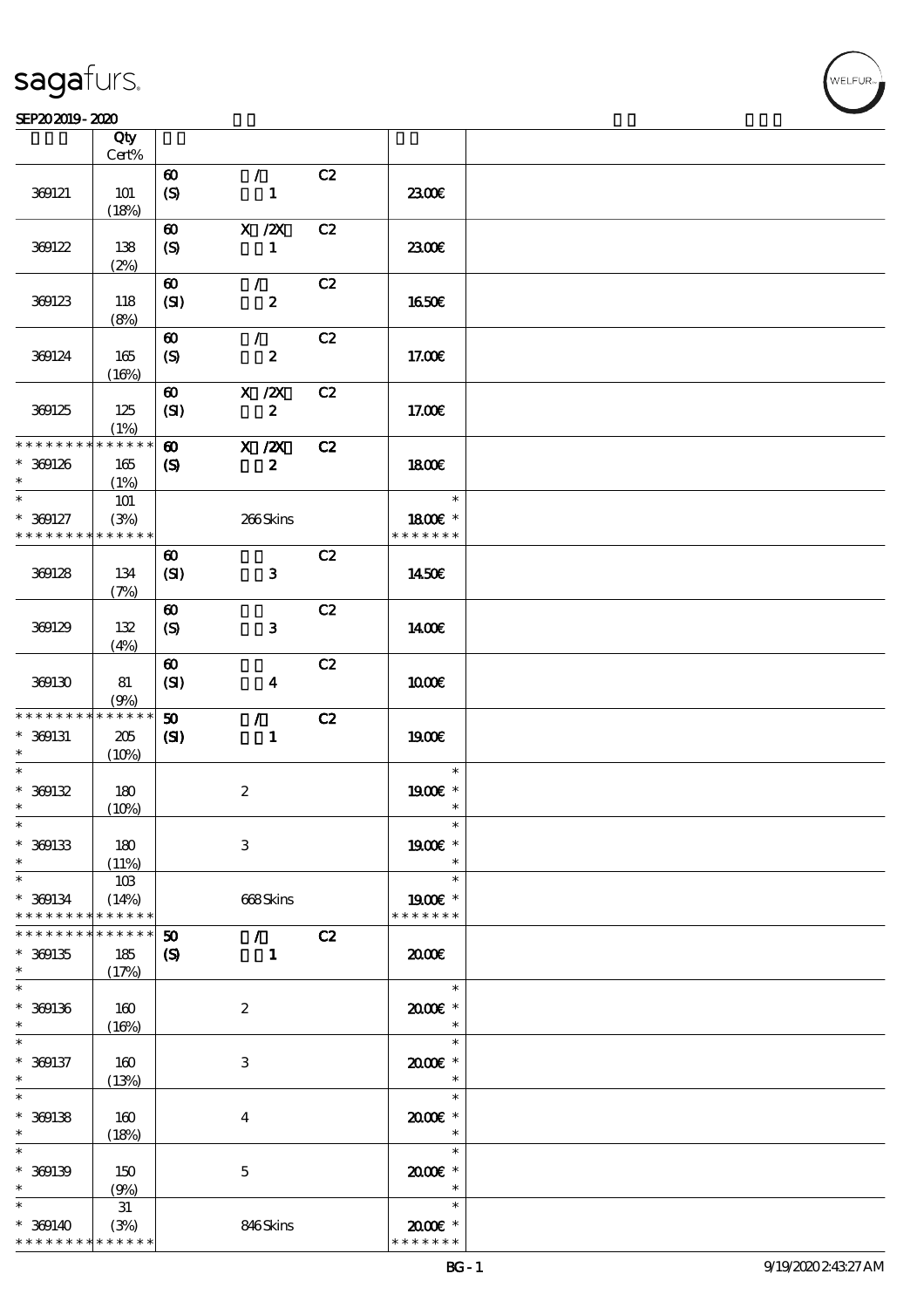|                                                                    | Qty                                 |                                          |                               |                   |                                       |  |
|--------------------------------------------------------------------|-------------------------------------|------------------------------------------|-------------------------------|-------------------|---------------------------------------|--|
|                                                                    | Cert%                               |                                          |                               |                   |                                       |  |
| * * * * * * *<br>$* 369141$<br>$\ast$                              | * * * * * *<br>205<br>$(\Theta\% )$ | 50<br>(S)                                | $X$ / $ZX$<br>$\mathbf{1}$    | C2                | 2050€                                 |  |
| $\ast$<br>$* 369142$                                               | 180                                 |                                          | $\boldsymbol{2}$              |                   | $\ast$<br>2000E*                      |  |
| $\ast$<br>$\ast$<br>$* 369143$                                     | (8%)<br>94<br>(4%)                  |                                          | 479Skins                      |                   | $\ast$<br>$\ast$<br>1950E *           |  |
| * * * * * * * * <mark>* * * * * *</mark> *                         |                                     |                                          |                               |                   | * * * * * * *                         |  |
| * * * * * * * *                                                    | * * * * * *                         | 50                                       | X / ZX                        | C2                |                                       |  |
| $* 369144$<br>$\ast$                                               | 185<br>(9%)                         | $\boldsymbol{\mathsf{(S)}}$              | $\mathbf{1}$                  |                   | 21.00E                                |  |
| $\overline{\ast}$<br>$* 369145$<br>$\ast$                          | 160<br>(1%)                         |                                          | $\boldsymbol{2}$              |                   | $\ast$<br>$21.00E$ *<br>$\ast$        |  |
| $\ast$<br>$* 369146$<br>$\ast$                                     | 160<br>(5%)                         |                                          | $\,3$                         |                   | $\ast$<br>$21.005*$<br>$\ast$         |  |
| $\ast$<br>$* 369147$<br>$\ast$                                     | 160<br>(5%)                         |                                          | $\overline{\mathbf{4}}$       |                   | $\ast$<br>$21.00$ $*$<br>$\ast$       |  |
| $\ast$<br>$* 369148$<br>$\ast$                                     | 160<br>(4%)                         |                                          | $\mathbf{5}$                  |                   | $\ast$<br>$21.00E$ *<br>$\ast$        |  |
| $\ast$<br>$* 369149$<br>$\ast$                                     | 160<br>$(\Theta)$                   |                                          | $\boldsymbol{6}$              |                   | $\ast$<br>$21.005*$<br>$\ast$         |  |
| $\ast$<br>$* 309150$                                               | 160<br>(5%)                         |                                          | $\tau$                        |                   | $\ast$<br>$21.50E$ *<br>$\ast$        |  |
| $* 369151$<br>* * * * * * * * <mark>* * * * * *</mark> *           | 111<br>(7%)                         |                                          | 1256Skins                     |                   | $\ast$<br>$21.00E$ *<br>* * * * * * * |  |
| 369152                                                             | 128<br>(4%)                         | 50<br>(SI)                               | $\mathbf{1}$                  | C2<br><b>LNAP</b> | 1550€                                 |  |
| 369153                                                             | 141<br>(17%)                        | $\pmb{\mathfrak{w}}$<br>$\boldsymbol{S}$ | $\mathcal{L}$<br>$\mathbf{1}$ | C2<br><b>LNAP</b> | 1800E                                 |  |
| 369154                                                             | 85<br>(5%)                          | 50<br>$\boldsymbol{S}$                   | $X$ / $ZX$<br>$\mathbf{1}$    | C2<br><b>LNAP</b> | 1800E                                 |  |
| * * * * * * * * * * * * * *                                        |                                     | 50                                       | $\mathcal{L}$                 | C2                |                                       |  |
| $* 309155$<br>$\ast$                                               | 205<br>$(\Theta)$                   | (S)                                      | $\boldsymbol{z}$              |                   | 1500€                                 |  |
| $\ast$<br>$* 369156$<br>* * * * * * * * * * * * * *                | 88<br>(4%)                          |                                          | 293Skins                      |                   | $\ast$<br>1450€ *<br>* * * * * * *    |  |
| * * * * * * * *                                                    | * * * * * *                         | 50                                       | $\mathcal{L}$                 | C2                |                                       |  |
| $* 369157$<br>$\ast$                                               | 185<br>(25%)                        | $\boldsymbol{\mathcal{S}}$               | $\boldsymbol{z}$              |                   | 17.00E                                |  |
| $\overline{\ast}$<br>$*$ 369158<br>$\ast$                          | 160<br>(17%)                        |                                          | $\boldsymbol{z}$              |                   | $\ast$<br>1650€ *<br>$\ast$           |  |
| $\ast$<br>$* 369159$<br>* * * * * * * * <mark>* * * * * * *</mark> | $93$<br>(17%)                       |                                          | 438Skins                      |                   | $\ast$<br>1650E *<br>* * * * * * *    |  |
| * * * * * * * *                                                    | $* * * * * * *$                     | 50                                       | X / ZX                        | C2                |                                       |  |
|                                                                    |                                     |                                          |                               |                   |                                       |  |
| $* 300100$<br>$\ast$                                               | 205<br>(5%)                         | $\mathbf{C}$                             | $\boldsymbol{z}$              |                   | <b>1500€</b>                          |  |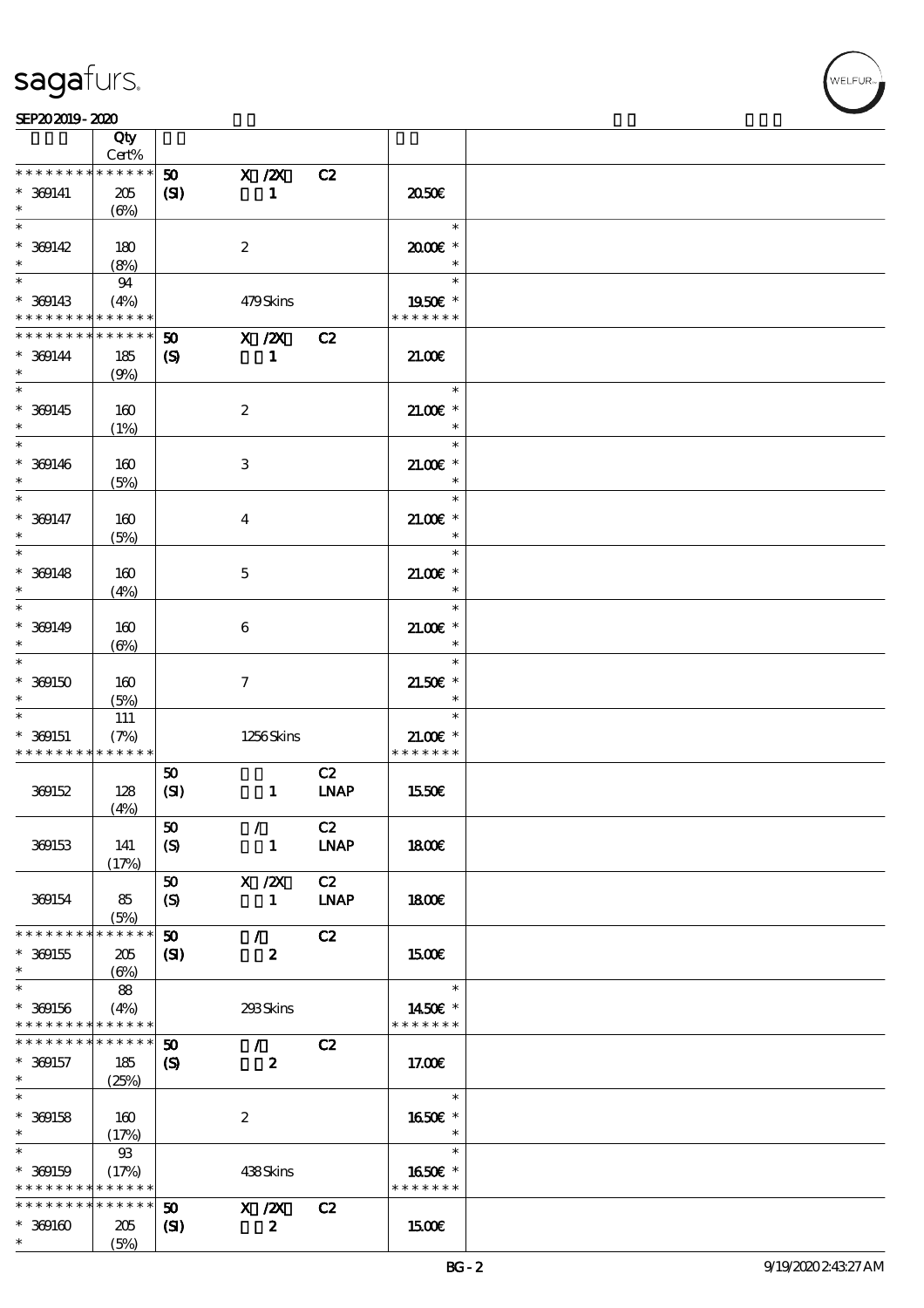$\top$ 

#### SEP202019-2020 UNIVERSITY OF THE SEPERATOR SEPERATOR SEPERATOR SEPERATOR SEPERATOR SEPERATOR SEPERATOR SEPERATOR SEP

|                                           | Qty                  |                             |                  |                  |             |                          |  |
|-------------------------------------------|----------------------|-----------------------------|------------------|------------------|-------------|--------------------------|--|
|                                           | Cert%                |                             |                  |                  |             |                          |  |
| $\ast$                                    | $51\,$               | 50                          | $X$ / $ZX$       |                  | C2          | $\ast$                   |  |
| $* 300161$<br>* * * * * * * * * * * * * * | (1%)                 | (SI)                        |                  | $\boldsymbol{z}$ |             | 1500E *<br>* * * * * * * |  |
| * * * * * * * *                           | * * * * * *          | 50                          | $X$ / $ZX$       |                  | C2          |                          |  |
| $* 300162$                                | 185                  | $\boldsymbol{S}$            |                  | $\boldsymbol{z}$ |             | 17.50E                   |  |
| $\ast$                                    | (5%)                 |                             |                  |                  |             |                          |  |
| $\ast$                                    |                      |                             |                  |                  |             | $\ast$                   |  |
| $* 309163$                                | 160                  |                             | $\boldsymbol{2}$ |                  |             | 17.50€ *                 |  |
| $\ast$                                    | (5%)                 |                             |                  |                  |             | $\ast$                   |  |
| $\ast$                                    |                      |                             |                  |                  |             | $\ast$                   |  |
| $* 369164$                                | 160                  |                             | 3                |                  |             | 17.50€ *                 |  |
| $\ast$                                    | (3%)                 |                             |                  |                  |             | $\ast$                   |  |
| $\ast$                                    | ${\bf 33}$           |                             |                  |                  |             | $\ast$                   |  |
| $* 309165$                                | (12%)                |                             |                  | 538Skins         |             | 17.00 $\varepsilon$ *    |  |
| * * * * * * * *                           | * * * * * *          |                             |                  |                  |             | * * * * * * *            |  |
|                                           |                      | 50                          |                  |                  | C2          |                          |  |
| 369166                                    | 220                  | (SI)                        |                  | $\boldsymbol{z}$ | <b>INAP</b> | 1200E                    |  |
|                                           | (8%)                 |                             |                  |                  |             |                          |  |
|                                           |                      | 50                          | $\mathcal{L}$    |                  | C2          |                          |  |
| 369167                                    | 185                  | (S)                         |                  | $\boldsymbol{z}$ | <b>LNAP</b> | 1550€                    |  |
|                                           | (11%)                |                             |                  |                  |             |                          |  |
|                                           |                      | 50                          | $X$ / $ZX$       |                  | C2          |                          |  |
| 369168                                    | 100                  | (S)                         |                  | $\boldsymbol{z}$ | <b>LNAP</b> | 1550€                    |  |
|                                           | (9%)                 | 50                          |                  |                  | C2          |                          |  |
| 369169                                    | 204                  | (SI)                        |                  | 3                |             | 1200                     |  |
|                                           | $(\Theta)$           |                             |                  |                  |             |                          |  |
| * * * * * * * *                           | * * * * * *          | 50                          |                  |                  | C2          |                          |  |
| $* 369170$                                | 185                  | $\boldsymbol{\mathrm{(S)}}$ |                  | $\mathbf{3}$     |             | 1200                     |  |
| $\ast$                                    | (11%)                |                             |                  |                  |             |                          |  |
| $\ast$                                    | 127                  |                             |                  |                  |             | $\ast$                   |  |
| $* 369171$                                | (18%)                |                             |                  | 312Skins         |             | 1200E *                  |  |
| * * * * * * * * * * * * * *               |                      |                             |                  |                  |             | * * * * * * *            |  |
| * * * * * * * * * * * * * *               |                      | 50                          |                  |                  | C2          |                          |  |
| $* 369172$                                | 205                  | $\mathbf{S}$                |                  | $\boldsymbol{4}$ |             | 850E                     |  |
| $\ast$                                    | (18%)                |                             |                  |                  |             |                          |  |
| $*$                                       | 101                  |                             |                  |                  |             | $\ast$                   |  |
| $* 369173$<br>* * * * * * * *             | (11%)<br>* * * * * * |                             |                  | 306Skins         |             | 850€ *<br>* * * * * * *  |  |
| * * * * * * * *                           | * * * * * *          | $\boldsymbol{\omega}$       |                  |                  | C2          |                          |  |
| $* 369174$                                | 225                  | $\mathbf{C}$                |                  | $\mathbf{1}$     |             | 1400E                    |  |
| $\ast$                                    | (16%)                |                             |                  |                  |             |                          |  |
| $\overline{\ast}$                         | 213                  |                             |                  |                  |             | $\ast$                   |  |
| $* 369175$                                | (14%)                |                             |                  | 438Skins         |             | 1400€ *                  |  |
| * * * * * * * *                           | * * * * * *          |                             |                  |                  |             | * * * * * * *            |  |
| * * * * * * * *                           | * * * * * *          | $\boldsymbol{\omega}$       | X /              |                  | C2          |                          |  |
| $* 369176$                                | 205                  | $\boldsymbol{S}$            |                  | 1                |             | 1500€                    |  |
| $\ast$                                    | (24%)                |                             |                  |                  |             |                          |  |
| $\ast$                                    |                      |                             |                  |                  |             | $\ast$                   |  |
| $* 369177$                                | 180                  |                             | $\boldsymbol{2}$ |                  |             | 1500 £*                  |  |
| $\ast$<br>$\ast$                          | (17%)                |                             |                  |                  |             | $\ast$<br>$\ast$         |  |
|                                           | 43                   |                             |                  |                  |             |                          |  |
| $* 369178$<br>* * * * * * * * * * * * * * | (11%)                |                             |                  | 428Skins         |             | 1450€ *<br>* * * * * * * |  |
| * * * * * * * *                           | * * * * * *          | $\boldsymbol{\omega}$       | $\mathcal{L}$    |                  | C2          |                          |  |
| $* 369179$                                | 225                  | (S)                         |                  | 1                |             | 1500€                    |  |
| $\ast$                                    | (16%)                |                             |                  |                  |             |                          |  |
| $\ast$                                    |                      |                             |                  |                  |             | $\ast$                   |  |
| $* 300180$                                | 200                  |                             | $\boldsymbol{z}$ |                  |             | 1500E *                  |  |
| $\ast$                                    | (15%)                |                             |                  |                  |             | $\ast$                   |  |

 $\overline{\mathbf{r}}$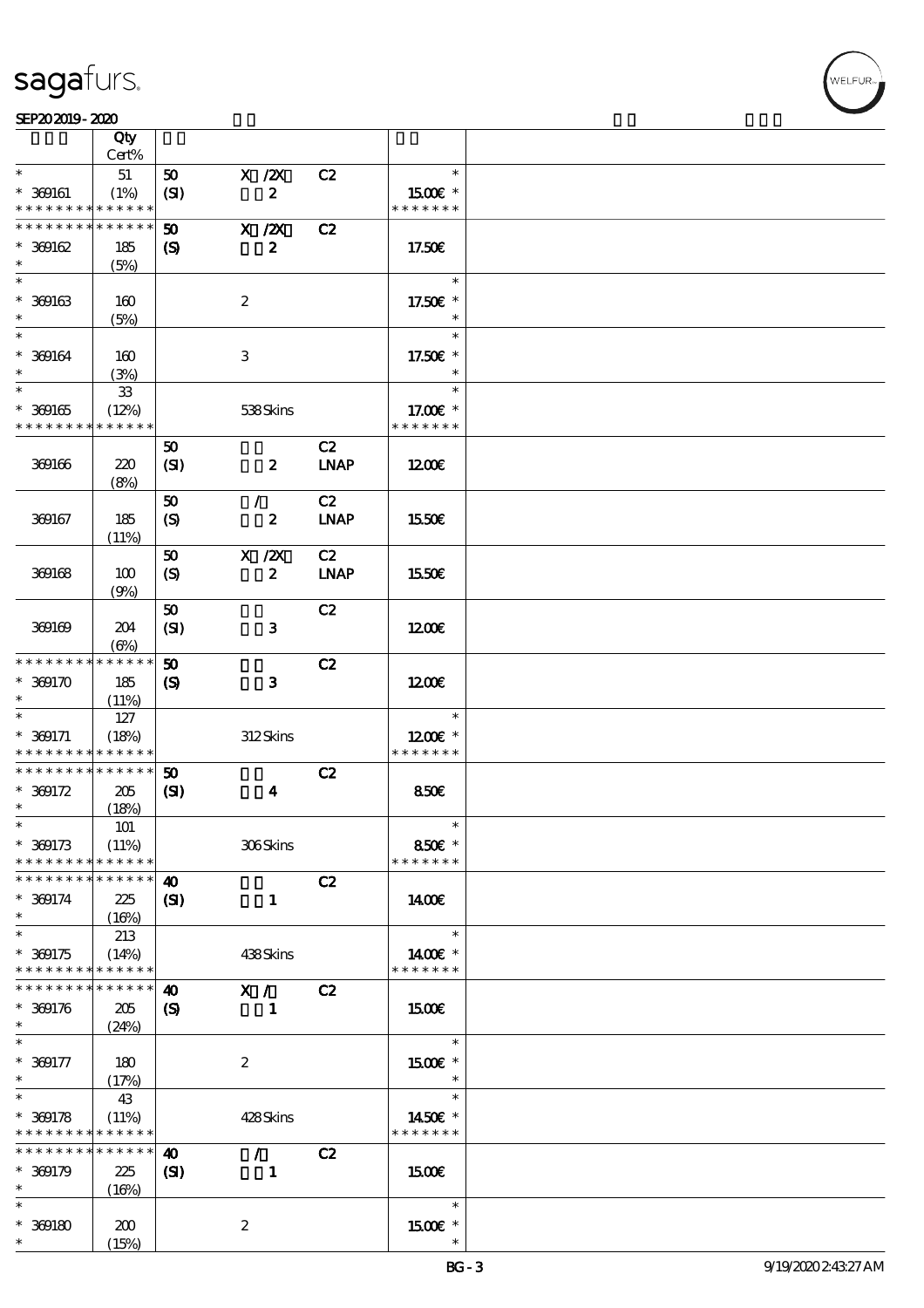#### SEP202019-2020 UNIVERSITY OF THE SEPERATOR SEPERATOR SEPERATOR SEPERATOR SEPERATOR SEPERATOR SEPERATOR SEPERATOR SEP

|                                                  | Qty<br>Cert%                    |                                                                                                                |                                                            |  |
|--------------------------------------------------|---------------------------------|----------------------------------------------------------------------------------------------------------------|------------------------------------------------------------|--|
| $\ast$<br>$* 369181$<br>$\ast$                   | 200<br>(10%)                    | $\mathcal{L}$<br>$\boldsymbol{\Lambda}$<br>C2<br>(SI)<br>$\mathbf{1}$                                          | $\ast$<br>1500E *<br>$\ast$                                |  |
| $\ast$<br>$* 300182$<br>$\ast$                   | 200<br>(10%)                    | $\boldsymbol{4}$                                                                                               | $\ast$<br>1500€ *<br>$\ast$                                |  |
| $* 300183$<br>$\ast$                             | 200<br>(14%)                    | $\mathbf{5}$                                                                                                   | $\ast$<br>1500€ *<br>$\ast$                                |  |
| $* 300184$<br>$\ast$                             | 200<br>(10%)                    | $\,6\,$                                                                                                        | $\ast$<br>1500 £*<br>$\ast$                                |  |
| $\overline{\phantom{0}}$<br>$* 300185$<br>$\ast$ | 200<br>(7%)                     | $\boldsymbol{\tau}$                                                                                            | $\ast$<br>1500 £*<br>$\ast$                                |  |
| $\overline{\ast}$<br>$* 300186$<br>$\ast$        | 200<br>(8%)                     | 8                                                                                                              | $\ast$<br>1500E *<br>$\ast$                                |  |
| $\overline{\ast}$<br>$* 300187$<br>$\ast$        | 200<br>(9%)                     | $\boldsymbol{9}$                                                                                               | $\ast$<br>1500€ *<br>$\ast$                                |  |
| $\overline{\phantom{0}}$<br>$*$ 369188<br>$\ast$ | 200<br>(13%)                    | 10                                                                                                             | $\ast$<br>1500E *<br>$\ast$                                |  |
| $* 300180$<br>$\ast$                             | 200<br>(12%)                    | 11                                                                                                             | $\ast$<br>1500E *<br>$\ast$                                |  |
| $* 300190$<br>* * * * * * * *                    | 122<br>(19%)<br>* * * * * *     | 2347 Skins                                                                                                     | $\ast$<br>1500€ *<br>* * * * * * *                         |  |
| * * * * * * * *<br>$* 369191$<br>$\ast$          | * * * * * *<br>$205\,$<br>(15%) | $\mathcal{L}$ and $\mathcal{L}$<br>C2<br>$\boldsymbol{\omega}$<br>$\boldsymbol{\mathcal{S}}$<br>$\blacksquare$ | 1600E                                                      |  |
| $\ast$<br>$* 300192$                             |                                 |                                                                                                                | $\ast$                                                     |  |
| $\ast$                                           | 180<br>(16%)                    | $\boldsymbol{2}$                                                                                               | 1600 £*<br>$\ast$                                          |  |
| $\ast$<br>$* 309193$<br>$\ast$                   | 180<br>(14%)                    | $\,3$                                                                                                          | $\ast$<br>1600€ *<br>$\ast$                                |  |
| $\overline{\ast}$<br>$* 369194$<br>$\ast$        | 180<br>(18%)                    | $\bf{4}$                                                                                                       | $\ast$<br>1600€ *<br>$\ast$                                |  |
| $\overline{\ast}$<br>$* 309195$<br>$\ast$        | 180<br>(19%)                    | $\mathbf{5}$                                                                                                   | $\ast$<br>1600E *<br>$*$                                   |  |
| $\overline{\ast}$<br>$* 309196$<br>$\ast$        | 180<br>(16%)                    | $\boldsymbol{6}$                                                                                               | $\ast$<br>1600€ *<br>$\ast$                                |  |
| $\ast$<br>$* 369197$<br>$*$                      | 180<br>(17%)                    | $\tau$                                                                                                         | $\ast$<br>$1600E$ $^{\ast}$<br>$\rightarrow$ $\rightarrow$ |  |
| $\overline{\ast}$<br>$*$ 369198<br>$*$           | 180<br>(8%)                     | $\bf8$                                                                                                         | $\ast$<br>1600E *<br>$\overline{\phantom{a}}$              |  |
| $\ast$<br>$* 300199$<br>$*$                      | 180<br>(7%)                     | $\boldsymbol{9}$                                                                                               | $\ast$<br>1600E *<br>$\ast$                                |  |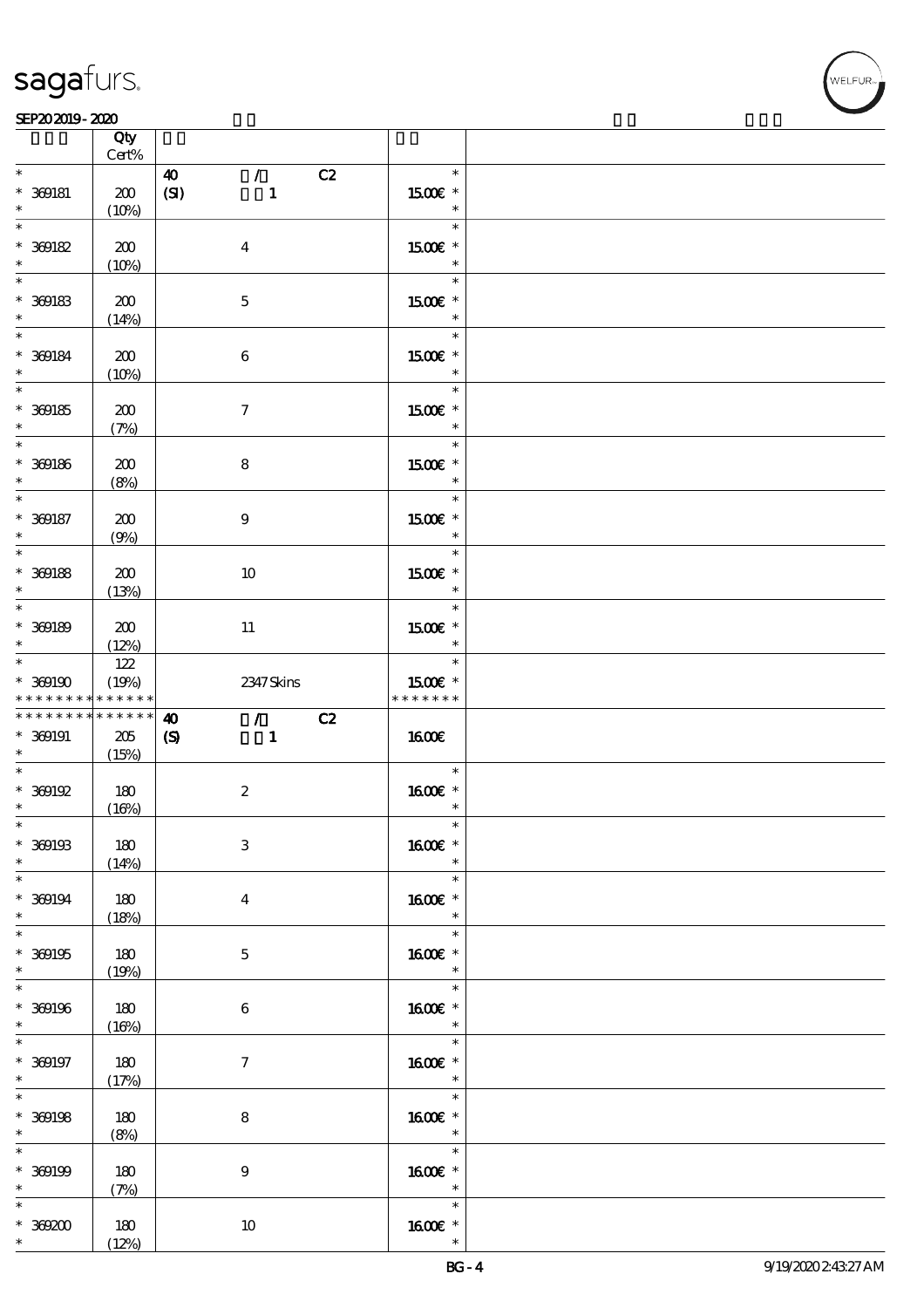|                                            | Qty<br>Cert%            |                                     |                            |    |                          |  |
|--------------------------------------------|-------------------------|-------------------------------------|----------------------------|----|--------------------------|--|
| $\ast$                                     |                         | 40                                  | $\mathcal{L}$              | C2 | $\ast$                   |  |
| $* 369001$<br>$\ast$                       | 180<br>(10%)            | $\boldsymbol{\mathrm{(S)}}$         | $\mathbf{1}$               |    | 1650E *<br>$\ast$        |  |
| $\overline{\ast}$                          |                         |                                     |                            |    | $\ast$                   |  |
| $*369002$<br>$\ast$                        | 180<br>(16%)            | $12\,$                              |                            |    | 1600€ *<br>$\ast$        |  |
|                                            |                         |                                     |                            |    | $\ast$                   |  |
| $*$ 369203<br>$\ast$                       | 180<br>(10%)            | 13                                  |                            |    | 1650E *<br>$\ast$        |  |
| $\overline{\mathbf{r}}$                    |                         |                                     |                            |    | $\ast$                   |  |
| $* 36904$<br>$\ast$                        | 180<br>(16%)            | 14                                  |                            |    | 1650E *<br>$\ast$        |  |
|                                            |                         |                                     |                            |    | $\ast$                   |  |
| $*$ 369205                                 | 180                     | 15                                  |                            |    | 1650€ *                  |  |
| $\ast$<br>$*$                              | (18%)                   |                                     |                            |    | $\ast$<br>$\ast$         |  |
| $*369206$                                  | 180                     | 16                                  |                            |    | 1600E *                  |  |
| $\ast$                                     | (21%)                   |                                     |                            |    | $\ast$                   |  |
| $\overline{\ast}$                          |                         |                                     |                            |    | $\ast$                   |  |
| $* 369207$<br>$\ast$                       | 180<br>(18%)            | 17                                  |                            |    | 1650€ *<br>$\ast$        |  |
|                                            |                         |                                     |                            |    | $\ast$                   |  |
| $* 369208$                                 | 180                     | 18                                  |                            |    | 1600 £*                  |  |
| $\ast$                                     | (16%)                   |                                     |                            |    | $\ast$<br>$\ast$         |  |
| $*369209$                                  | 180                     | 19                                  |                            |    | 1600 *                   |  |
| $\ast$                                     | (20%)                   |                                     |                            |    | $\ast$                   |  |
| $\overline{\ast}$                          |                         |                                     |                            |    | $\ast$                   |  |
| * 369210<br>$\ast$                         | 180                     | $\boldsymbol{\boldsymbol{\lambda}}$ |                            |    | 1600€ *<br>$\ast$        |  |
| $\ast$                                     | (22%)<br>$5\!3$         |                                     |                            |    | $\ast$                   |  |
| $* 360211$                                 | (30%)                   |                                     | 3678Skins                  |    | 1600€ *                  |  |
| * * * * * * * *<br>* * * * * * * *         | * * * * * *<br>$******$ |                                     |                            |    | * * * * * * *            |  |
| $* 369212$                                 | 225                     | $\boldsymbol{\omega}$<br>(S)        | $X \, /ZX$<br>$\mathbf{1}$ | C2 | <b>1600€</b>             |  |
| $\ast$                                     | $(\Theta)$              |                                     |                            |    |                          |  |
| $\ast$                                     |                         |                                     |                            |    | $\ast$                   |  |
| * 369213                                   | 200                     | $\boldsymbol{2}$                    |                            |    | 1600€ *                  |  |
| $\ast$<br>$\ast$                           | (7%)                    |                                     |                            |    | $\ast$<br>$\ast$         |  |
| $* 369214$                                 | 200                     | 3                                   |                            |    | 1600E *                  |  |
| $\ast$                                     | (8%)                    |                                     |                            |    | $\ast$                   |  |
| $\overline{\ast}$                          |                         |                                     |                            |    | $\ast$                   |  |
| $* 369215$<br>$\ast$                       | 200                     | $\bf{4}$                            |                            |    | 1600E *<br>$\ast$        |  |
| $\ast$                                     | (9%)                    |                                     |                            |    | $\ast$                   |  |
| $* 369216$                                 | 200                     | $\mathbf{5}$                        |                            |    | 1650E *                  |  |
| $\ast$                                     | (7%)                    |                                     |                            |    | $\ast$                   |  |
| $\ast$                                     | 184                     |                                     |                            |    | $\ast$                   |  |
| * 369217<br>* * * * * * * * <mark>*</mark> | (8%)<br>* * * * * *     |                                     | 1209Skins                  |    | 1600E *<br>* * * * * * * |  |
| * * * * * * * *                            | * * * * * *             | $\boldsymbol{\omega}$               | $X \, /ZX$                 | C2 |                          |  |
| * 369218                                   | 205                     | $\boldsymbol{\mathsf{(S)}}$         | $\mathbf{1}$               |    | 17.50€                   |  |
| $\ast$<br>$\ast$                           | (14%)                   |                                     |                            |    |                          |  |
| * 369219                                   | 180                     | $\boldsymbol{2}$                    |                            |    | $\ast$<br>17.50€ *       |  |
| $\ast$                                     | (8%)                    |                                     |                            |    | $\ast$                   |  |
| $\ast$                                     |                         |                                     |                            |    | $\ast$                   |  |
| $* 30220$                                  | 180                     | 3                                   |                            |    | 17.50€ *                 |  |
| $\ast$                                     | (13%)                   |                                     |                            |    |                          |  |

,<br>WELFUR: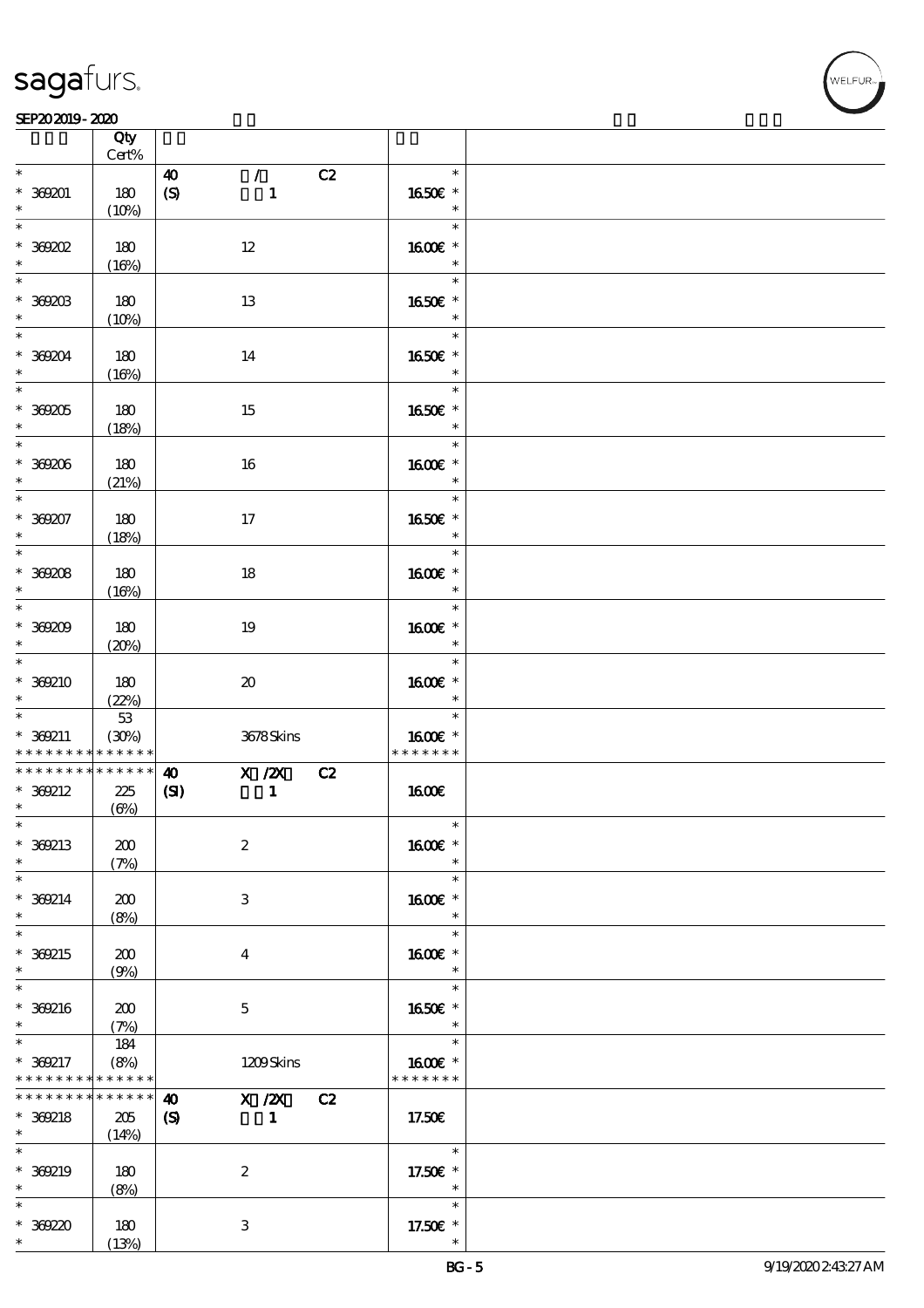# VELEUR

#### SEP202019-2020  $\overline{\mathbf{Q}}$

|                                                           | Qty<br>$Cert\%$      |                             |               |             |                              |  |
|-----------------------------------------------------------|----------------------|-----------------------------|---------------|-------------|------------------------------|--|
| $\ast$                                                    |                      | 40 X /2X C2                 |               |             | $\ast$                       |  |
| $* 369221$                                                | 180                  | $\pmb{\in}$                 | $\mathbf{1}$  |             | 17.50€ *<br>$\ast$           |  |
| $\ast$<br>$\overline{\ast}$                               | (19%)                |                             |               |             | $\ast$                       |  |
| $* 369222$                                                | 180                  | $\mathbf 5$                 |               |             | 17.50€ *                     |  |
| $\begin{array}{c}\n* \\ \hline\n* \\ \hline\n\end{array}$ | (15%)                |                             |               |             |                              |  |
| $*369223$                                                 | 180                  | $\boldsymbol{6}$            |               |             | $\ast$<br>$17.50E$ $^{\ast}$ |  |
|                                                           | (17%)                |                             |               |             |                              |  |
| $\begin{array}{c}\n* \\ \hline\n* \\ \end{array}$         |                      |                             |               |             | $\ast$                       |  |
| $* 369224$<br>$\ast$                                      | 180<br>(13%)         | $\boldsymbol{\tau}$         |               |             | 17.50€ *                     |  |
| $\overline{\phantom{0}}$                                  |                      |                             |               |             | $\ast$                       |  |
| $* 36925$                                                 | 180                  | ${\bf 8}$                   |               |             | 17.50€ *                     |  |
| $\ast$                                                    | (14%)                |                             |               |             | $\ast$                       |  |
| $* 369226$<br>$*$                                         | 180<br>(11%)         | $9\phantom{.0}$             |               |             | $\ast$<br>17.50€ *<br>$\ast$ |  |
| $\overline{\phantom{0}}$                                  |                      |                             |               |             | $\ast$                       |  |
| $* 369227$<br>$\ast$                                      | 180<br>$(\Theta)$    | 10                          |               |             | 17.50€ *<br>$\ast$           |  |
| $\overline{\phantom{0}}$                                  |                      |                             |               |             | $\ast$                       |  |
| $* 36228$                                                 | 180                  | 11                          |               |             | 17.50£ *                     |  |
| $\ast$                                                    | (3%)                 |                             |               |             | $\ast$                       |  |
|                                                           |                      |                             |               |             | $\ast$                       |  |
| $* 369229$                                                | 180                  | $12\,$                      |               |             | 17.50€ *                     |  |
| $\ast$                                                    | (8%)                 |                             |               |             | $\ast$                       |  |
| $\ast$                                                    |                      |                             |               |             | $\ast$                       |  |
| $^*$ 369230                                               | 180                  | 13                          |               |             | 17.50€ *                     |  |
| $\ast$                                                    | (12%)                |                             |               |             |                              |  |
| $\overline{\phantom{a}}$                                  |                      |                             |               |             | $\ast$                       |  |
| $* 369231$                                                | 180                  | 14                          |               |             | 17.50€ *                     |  |
| $\ast$                                                    | (8%)                 |                             |               |             | $\ast$                       |  |
| $\ast$                                                    |                      |                             |               |             | $\ast$                       |  |
| $* 369232$                                                | 180                  | 15                          |               |             | 17.50€ *                     |  |
| $\ast$                                                    | (3%)                 |                             |               |             | $\ast$                       |  |
| $\ast$                                                    | $173$                |                             |               |             | $\ast$                       |  |
| $*369233$                                                 | $(\Theta)$           |                             | 2898Skins     |             | 17.50€ *                     |  |
| * * * * * * * *                                           | * * * * * *          |                             |               |             | * * * * * * *                |  |
|                                                           |                      | 40                          | X /           | C2          |                              |  |
| 369234                                                    | 192                  | $\boldsymbol{\mathrm{(S)}}$ | $\mathbf{1}$  | <b>LNAP</b> | 1500E                        |  |
|                                                           | (15%)                |                             |               |             |                              |  |
| * * * * * * *                                             | * * * * * *          | $\boldsymbol{\omega}$       | $\mathcal{L}$ | C2          |                              |  |
| $* 30235$                                                 | 225                  | $\mathbf{S}$                | $\mathbf{1}$  | <b>INAP</b> | 1400E                        |  |
| $\ast$                                                    | (4%)                 |                             |               |             |                              |  |
| $\ast$                                                    | 132                  |                             |               |             | $\ast$                       |  |
| $* 30236$                                                 | (9%)                 |                             | 357Skins      |             | 1350€ *                      |  |
| * * * * * * * * * * * * * *                               |                      |                             |               |             | * * * * * * *                |  |
| * * * * * * *                                             | * * * * * *          | $\boldsymbol{\omega}$       | $\mathcal{L}$ | C2          |                              |  |
| $* 369237$                                                | 205                  | $\boldsymbol{\mathcal{S}}$  | $\mathbf{1}$  | <b>LNAP</b> | 1550€                        |  |
| $\ast$<br>$\ast$                                          | (9%)                 |                             |               |             |                              |  |
|                                                           |                      |                             |               |             | $\ast$                       |  |
| $*369238$                                                 | 180                  | $\boldsymbol{2}$            |               |             | 1550€ *<br>$\ast$            |  |
| $\ast$<br>$\ast$                                          | (15%)                |                             |               |             | $\ast$                       |  |
|                                                           |                      |                             |               |             |                              |  |
| $* 369239$                                                | 180                  | $\,3$                       |               |             | 1550E *                      |  |
| $\ast$<br>$\ast$                                          | (7%)                 |                             |               |             | $\ast$<br>$\ast$             |  |
|                                                           | 182                  |                             |               |             |                              |  |
| $* 369240$<br>* * * * * * * *                             | (10%)<br>* * * * * * |                             | 747 Skins     |             | 1550E *<br>* * * * * * *     |  |
|                                                           |                      |                             |               |             |                              |  |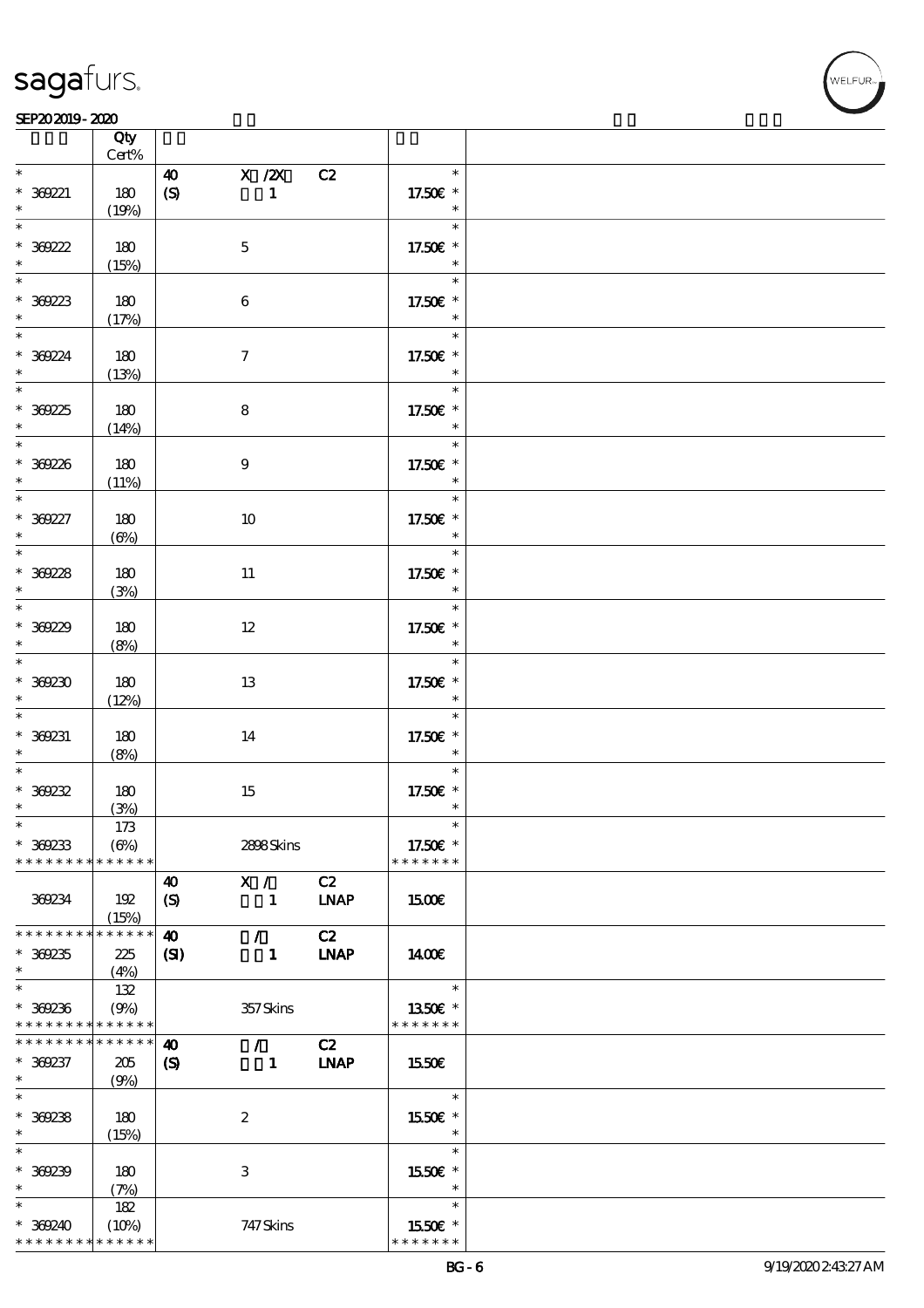#### SEP202019-2020  $\overline{\mathbf{Q}}$

|                                                          | Qty<br>$Cert\%$             |                                           |                            |                   |                                    |  |
|----------------------------------------------------------|-----------------------------|-------------------------------------------|----------------------------|-------------------|------------------------------------|--|
|                                                          |                             |                                           |                            |                   |                                    |  |
| 369241                                                   | 95<br>(4%)                  | 40<br>(SI)                                | $X$ / $ZX$<br>$\mathbf{1}$ | C2<br><b>LNAP</b> | 1450E                              |  |
| 369242                                                   | 191                         | 40<br>(S)                                 | $X$ / $ZX$<br>$\mathbf{1}$ | C2<br><b>LNAP</b> | 1550€                              |  |
|                                                          | $(\Theta)$                  |                                           |                            |                   |                                    |  |
| 369243                                                   | 119<br>(17%)                | 40<br>(SI)                                | X /<br>$\boldsymbol{z}$    | C2                | 1050E                              |  |
| 369244                                                   | 107<br>(17%)                | $\boldsymbol{\omega}$<br>$\boldsymbol{S}$ | $\boldsymbol{z}$           | C2                | 1300E                              |  |
| * * * * * * * *                                          | * * * * * *                 | $\boldsymbol{\omega}$                     | $\mathcal{L}$              | C2                |                                    |  |
| $* 369245$<br>$\ast$                                     | $225\,$<br>(9%)             | (S)                                       | $\boldsymbol{z}$           |                   | $(1400\varepsilon)$                |  |
| $\ast$<br>$* 369246$<br>$\ast$                           | 200<br>(16%)                |                                           | $\boldsymbol{2}$           |                   | $\ast$<br>$(1400E)*$<br>$\ast$     |  |
| $\ast$<br>$* 369247$<br>$\ast$                           | 200<br>(10%)                |                                           | 3                          |                   | $\ast$<br>$(1400E)^*$<br>$\ast$    |  |
| $\ast$                                                   | 10B                         |                                           |                            |                   | $\ast$                             |  |
| $* 369248$                                               | (13%)                       |                                           | 728Skins                   |                   | 1350E *                            |  |
| * * * * * * * *                                          | * * * * * *                 |                                           |                            |                   | * * * * * * *                      |  |
| * * * * * * * *                                          | * * * * * *                 | $\boldsymbol{\omega}$                     | $\mathcal{L}$              | C2                |                                    |  |
| $* 369249$<br>$\ast$<br>$\ast$                           | 205<br>(19%)                | $\boldsymbol{\mathcal{S}}$                | $\boldsymbol{z}$           |                   | 1450E<br>$\ast$                    |  |
| $* 369250$<br>$\ast$                                     | 180<br>(19%)                |                                           | $\boldsymbol{2}$           |                   | 1450€ *<br>$\ast$                  |  |
| $\ast$<br>$* 369251$<br>$\ast$                           | 180<br>(16%)                |                                           | $\ensuremath{\mathbf{3}}$  |                   | $\ast$<br>1450 £*<br>$\ast$        |  |
| $\ast$                                                   |                             |                                           |                            |                   | $\ast$                             |  |
| $* 369252$                                               | 180                         |                                           | $\boldsymbol{4}$           |                   | 1450€ *                            |  |
| $\ast$                                                   | (14%)                       |                                           |                            |                   | $\ast$                             |  |
| $*$<br>$* 369253$<br>* * * * * * * *                     | 168<br>(14%)<br>* * * * * * |                                           | 913Skins                   |                   | $\ast$<br>1450€ *<br>* * * * * * * |  |
| * * * * * * * *                                          | * * * * * *                 | $\boldsymbol{\omega}$                     | $X$ / $ZX$                 | C2                |                                    |  |
| $* 369254$                                               | 225                         | $\mathbf{C}$                              | $\boldsymbol{z}$           |                   | 1450E                              |  |
| $\ast$                                                   | (5%)                        |                                           |                            |                   |                                    |  |
| $\overline{\ast}$                                        |                             |                                           |                            |                   | $\ast$                             |  |
| $* 369255$<br>$\ast$                                     | 200<br>(5%)                 |                                           | $\boldsymbol{2}$           |                   | 1450€ *<br>$\ast$                  |  |
| $\ast$                                                   | 47                          |                                           |                            |                   | $\ast$                             |  |
| $* 369256$<br>* * * * * * * * <mark>* * * * * * *</mark> | (8%)                        |                                           | 472Skins                   |                   | 1400€ *<br>* * * * * * *           |  |
| * * * * * * * *                                          | * * * * * *                 | $\boldsymbol{\omega}$                     | X / ZX                     | C2                |                                    |  |
| $* 369257$                                               | 205                         | $\boldsymbol{\mathcal{S}}$                | $\boldsymbol{z}$           |                   | <b>1500€</b>                       |  |
| $*$                                                      | (11%)                       |                                           |                            |                   |                                    |  |
| $\overline{\ast}$<br>$* 369258$<br>$\ast$                | 180<br>(7%)                 |                                           | $\boldsymbol{2}$           |                   | $\ast$<br>1500E *<br>$\ast$        |  |
| $\ast$                                                   |                             |                                           |                            |                   | $\ast$                             |  |
| $* 369259$                                               | 180                         |                                           | $\ensuremath{\mathbf{3}}$  |                   | 1500E *                            |  |
| $\ast$                                                   | (12%)                       |                                           |                            |                   | $\ast$                             |  |
| $\ast$                                                   |                             |                                           |                            |                   | $\ast$                             |  |
| $* 369200$                                               | 160                         |                                           | $\boldsymbol{4}$           |                   | 1500 £*                            |  |
| $\ast$                                                   | (8%)                        |                                           |                            |                   | $\ast$                             |  |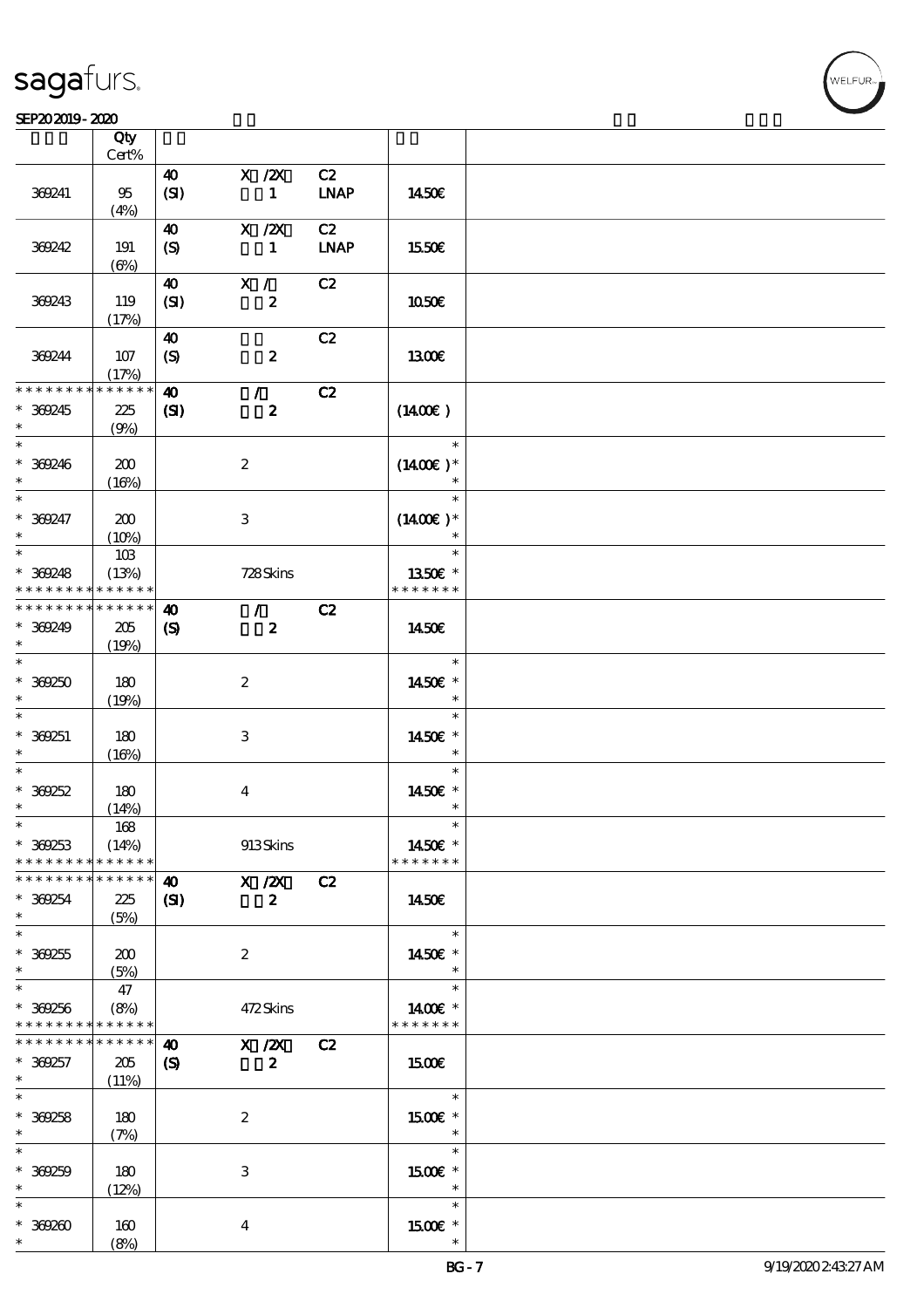#### SEP202019-2020 UNIVERSITY OF THE SEPERATOR SEPERATOR SEPERATOR SEPERATOR SEPERATOR SEPERATOR SEPERATOR SEPERATOR SEP

|                                                        | Qty          |                             |                                |             |                   |  |
|--------------------------------------------------------|--------------|-----------------------------|--------------------------------|-------------|-------------------|--|
| $\ast$                                                 | Cert%        |                             |                                |             | $\ast$            |  |
| $* 369261$                                             | 45<br>(6%)   | 40<br>$\boldsymbol{S}$      | $X$ / $ZX$<br>$\boldsymbol{z}$ | C2          | 1450€ *           |  |
| * * * * * * * *                                        | * * * * * *  |                             |                                |             | * * * * * * *     |  |
|                                                        |              | 40                          | $\mathcal{L}$                  | C2          |                   |  |
| 369262                                                 | 183          | (S)                         | $\boldsymbol{z}$               | <b>LNAP</b> | 1300              |  |
|                                                        | (12%)        |                             |                                |             |                   |  |
| * * * * * * * *                                        | * * * * * *  | $\boldsymbol{\omega}$       |                                | C2          |                   |  |
| $* 300033$                                             | 225          | $\mathbf{C}$                | $\mathbf{3}$                   |             | 1000E             |  |
| $\ast$<br>$\ast$                                       | (9%)         |                             |                                |             | $\ast$            |  |
| $* 369264$                                             | 161<br>(8%)  |                             | 386Skins                       |             | 950€ *            |  |
| * * * * * * * * * * * * * *                            |              |                             |                                |             | * * * * * * *     |  |
|                                                        |              | 40                          |                                | C2          |                   |  |
| 369265                                                 | 182          | $\boldsymbol{S}$            | $\mathbf{3}$                   |             | 1000E             |  |
|                                                        | (17%)        |                             |                                |             |                   |  |
| * * * * * * * *                                        | * * * * * *  | $\boldsymbol{\omega}$       |                                | C2          |                   |  |
| $* 300006$                                             | 225          | $\mathbf{C}$                | $\boldsymbol{4}$               |             | 7.50E             |  |
| $\ast$<br>$\ast$                                       | (18%)        |                             |                                |             | $\ast$            |  |
| $* 369267$                                             | 200          |                             | $\boldsymbol{2}$               |             | $7.50E$ *         |  |
| $\ast$                                                 | (22%)        |                             |                                |             | $\ast$            |  |
| $\ast$                                                 |              |                             |                                |             | $\ast$            |  |
| $* 369268$                                             | 200          |                             | 3                              |             | $7.50E$ *         |  |
| $\ast$                                                 | (17%)        |                             |                                |             | $\ast$            |  |
| $\ast$                                                 |              |                             |                                |             | $\ast$            |  |
| $* 369209$                                             | 200          |                             | $\bf{4}$                       |             | $7.50E$ *         |  |
| $\ast$                                                 | (30%)        |                             |                                |             | $\ast$            |  |
| $\ast$                                                 | 54           |                             |                                |             | $\ast$            |  |
| $* 300270$                                             | (27%)        |                             | 879Skins                       |             | $7.00E$ *         |  |
|                                                        |              |                             |                                |             |                   |  |
| * * * * * * * *                                        | * * * * * *  |                             |                                |             | * * * * * * *     |  |
|                                                        |              | 5040                        |                                | C2          | 600               |  |
| 369271                                                 | 161<br>(18%) | (SI)                        | $\mathbf{5}$                   |             |                   |  |
| * * * * * * * *                                        | ******       | $\boldsymbol{\mathfrak{D}}$ | X /                            | C2          |                   |  |
| $* 369272$                                             | 245          | $\mathbf{S}$                | $\mathbf{1}$                   |             | 1300E             |  |
| $\ast$                                                 | (15%)        |                             |                                |             |                   |  |
| $\ast$                                                 |              |                             |                                |             | $\ast$            |  |
| $* 369273$<br>$\ast$                                   | 220          |                             | $\boldsymbol{2}$               |             | 1300€ *           |  |
| $\ast$                                                 | (13%)        |                             |                                |             | $\ast$            |  |
| $* 369274$                                             | 220          |                             | 3                              |             | $1300E$ *         |  |
| $\ast$                                                 | (18%)        |                             |                                |             | $\ast$            |  |
| $\ast$                                                 | 94           |                             |                                |             | $\ast$            |  |
| $* 369275$                                             | (24%)        |                             | 779Skins                       |             | 1250E *           |  |
| * * * * * * * *                                        | * * * * * *  |                             |                                |             | * * * * * * *     |  |
| * * * * * * * *                                        | * * * * * *  | $\boldsymbol{\mathfrak{D}}$ | X /                            | C2          |                   |  |
| $* 369276$<br>$\ast$                                   | 225          | $\boldsymbol{S}$            | $\mathbf{1}$                   |             | 140E              |  |
| $\ast$                                                 | (18%)        |                             |                                |             | $\ast$            |  |
| $* 369277$                                             | 200          |                             | $\boldsymbol{2}$               |             | 1400€ *           |  |
| $\ast$                                                 | (19%)        |                             |                                |             | $\ast$            |  |
| $\ast$                                                 |              |                             |                                |             | $\ast$            |  |
|                                                        | 200          |                             | $\,3$                          |             | 1400€ *           |  |
|                                                        | (25%)        |                             |                                |             | $\ast$<br>$\ast$  |  |
|                                                        |              |                             |                                |             |                   |  |
| $* 369278$<br>$\ast$<br>$\ast$<br>$* 369279$<br>$\ast$ | 200          |                             | $\boldsymbol{4}$               |             | 1400€ *<br>$\ast$ |  |
| $\ast$                                                 | (23%)        |                             |                                |             | $\ast$            |  |
| $* 369280$                                             | 200          |                             | $\mathbf 5$                    |             | 14 $00E$ *        |  |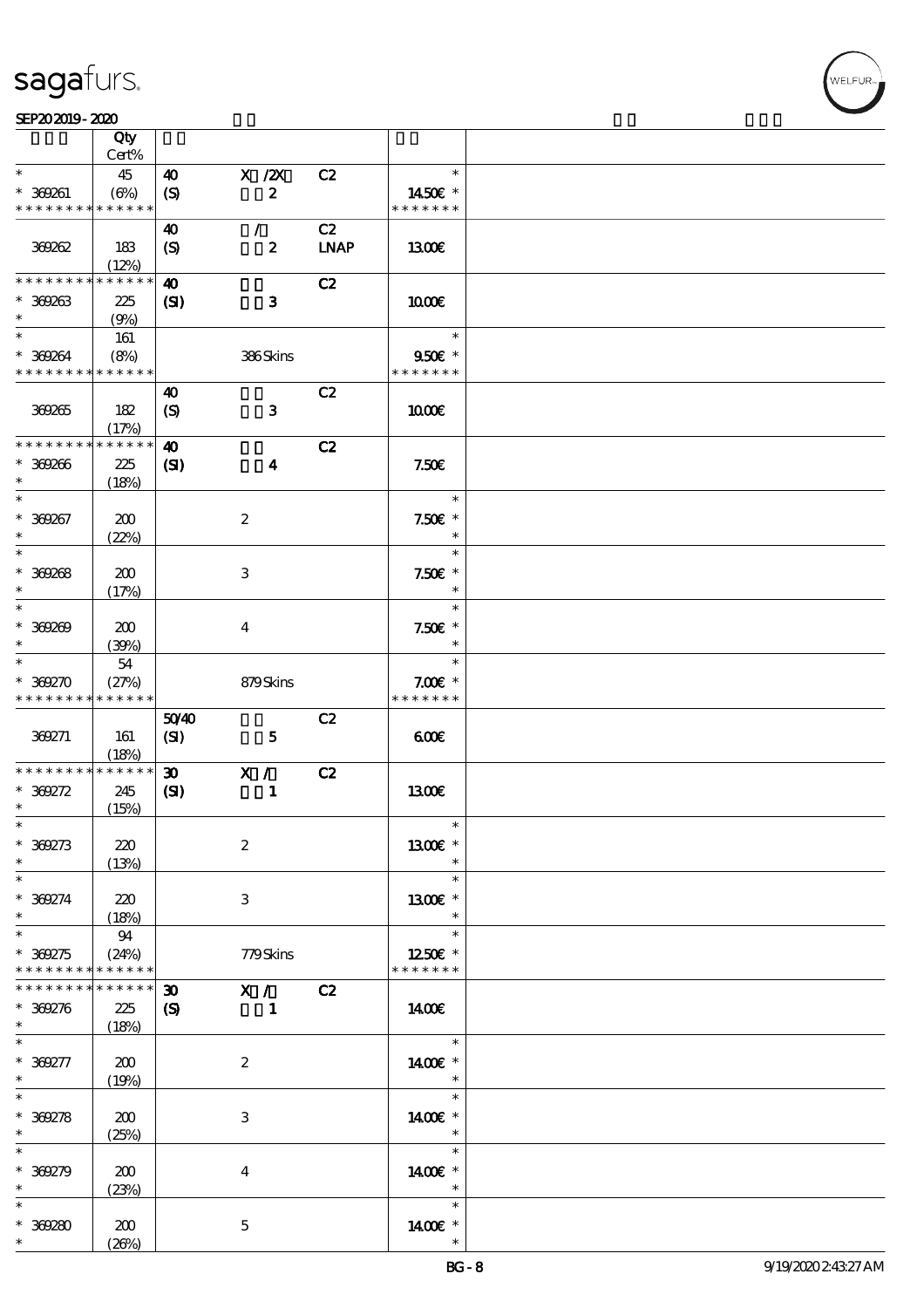#### SEP202019-2020 UNIVERSITY OF THE SEPERATOR SEPERATOR SEPERATOR SEPERATOR SEPERATOR SEPERATOR SEPERATOR SEPERATOR SEP

|                                      | Qty<br>Cert%                |                                                                        |                                                              |  |
|--------------------------------------|-----------------------------|------------------------------------------------------------------------|--------------------------------------------------------------|--|
| $\ast$                               |                             |                                                                        | $\ast$                                                       |  |
| $* 369281$<br>$\ast$                 | 200<br>(20%)                | X /<br>$\boldsymbol{\mathfrak{D}}$<br>$\boldsymbol{S}$<br>$\mathbf{1}$ | C2<br>1400€ *<br>$\ast$                                      |  |
| $\ast$<br>$* 369282$<br>$\ast$       | 200                         | $\tau$                                                                 | $\ast$<br>1400€ *<br>$\ast$                                  |  |
| * 36283                              | (21%)<br>200                | 8                                                                      | $\ast$<br>1400€ *                                            |  |
| $*$<br>$* 369284$                    | (19%)<br>200                | $9\,$                                                                  | $\ast$<br>$\ast$<br>1400€ *                                  |  |
| $\ast$<br>$*$<br>$* 369285$          | (21%)<br>10B<br>(24%)       | 1928Skins                                                              | $\ast$<br>$\ast$<br>1350€ *                                  |  |
| * * * * * * * *                      | $\ast\ast\ast\ast\ast\ast$  |                                                                        | * * * * * * *                                                |  |
| * * * * * * * *<br>$* 369286$<br>$*$ | $******$<br>245<br>(15%)    | $\mathcal{L} = \mathcal{L}$<br>30<br>$\mathbf{C}$<br>$\blacksquare$    | C2<br>1300E                                                  |  |
| $\ast$<br>$* 369287$<br>$\ast$       | 220<br>(15%)                | $\boldsymbol{z}$                                                       | $\ast$<br>1300€ *<br>$\ast$                                  |  |
| $* 30288$<br>$\ast$                  | 220<br>(22%)                | 3                                                                      | $\ast$<br>1300E *<br>$\ast$                                  |  |
| $* 369289$<br>$\ast$                 | 220<br>(25%)                | $\bf{4}$                                                               | $\ast$<br>1300E *<br>$\ast$                                  |  |
| $*369290$<br>$\ast$                  | 220<br>(18%)                | $\mathbf{5}$                                                           | $\ast$<br>1300€ *<br>$\ast$                                  |  |
| $\ast$<br>$* 369291$<br>$\ast$       | 220<br>(15%)                | $\boldsymbol{6}$                                                       | $\ast$<br>1300E *<br>$\ast$                                  |  |
| $\ast$<br>$*$ 369292<br>$\ast$       | 220<br>(10%)                | $\boldsymbol{\tau}$                                                    | $\ast$<br>1300E *<br>$\ast$                                  |  |
| $\ast$<br>$* 369293$<br>$\ast$       | 220<br>(15%)                | 8                                                                      | $\ast$<br>1300€ *<br>$\ast$                                  |  |
| $\ast$<br>$* 369294$<br>$\ast$       | 220<br>(14%)                | 9                                                                      | $\ast$<br>1300E *<br>$\ast$                                  |  |
| $* 369255$<br>$*$                    | 220<br>(15%)                | 10                                                                     | $\ast$<br>$1300E$ *<br>$*$                                   |  |
| $\ast$<br>$* 369296$<br>$\ast$       | 200<br>(14%)                | 11                                                                     | $\ast$<br>1300€ *<br>$\ast$                                  |  |
| $\ast$<br>$* 369297$<br>$\ast$       | 220<br>(11%)                | $12 \,$                                                                | $\ast$<br>1300E *<br>$\bullet$ $\bullet$ $\bullet$ $\bullet$ |  |
| $*$<br>$* 369298$<br>* * * * * * * * | 117<br>(17%)<br>* * * * * * | 2762Skins                                                              | $\ast$<br>1300€ *<br>* * * * * * *                           |  |
| * * * * * * * *                      | * * * * * *                 | $\mathcal{L}$ and $\mathcal{L}$<br>$\boldsymbol{\mathfrak{D}}$         | C2                                                           |  |
| $* 369299$<br>$*$ and $*$            | 225<br>(8%)                 | $\boldsymbol{S}$<br>$\mathbf{1}$                                       | 1550€                                                        |  |
| $\ast$<br>$*$ 369300<br>$*$ $*$      | 200<br>(15%)                | $\boldsymbol{z}$                                                       | $\ast$<br>$1500E$ *<br>$\ast$                                |  |

**VELFUR**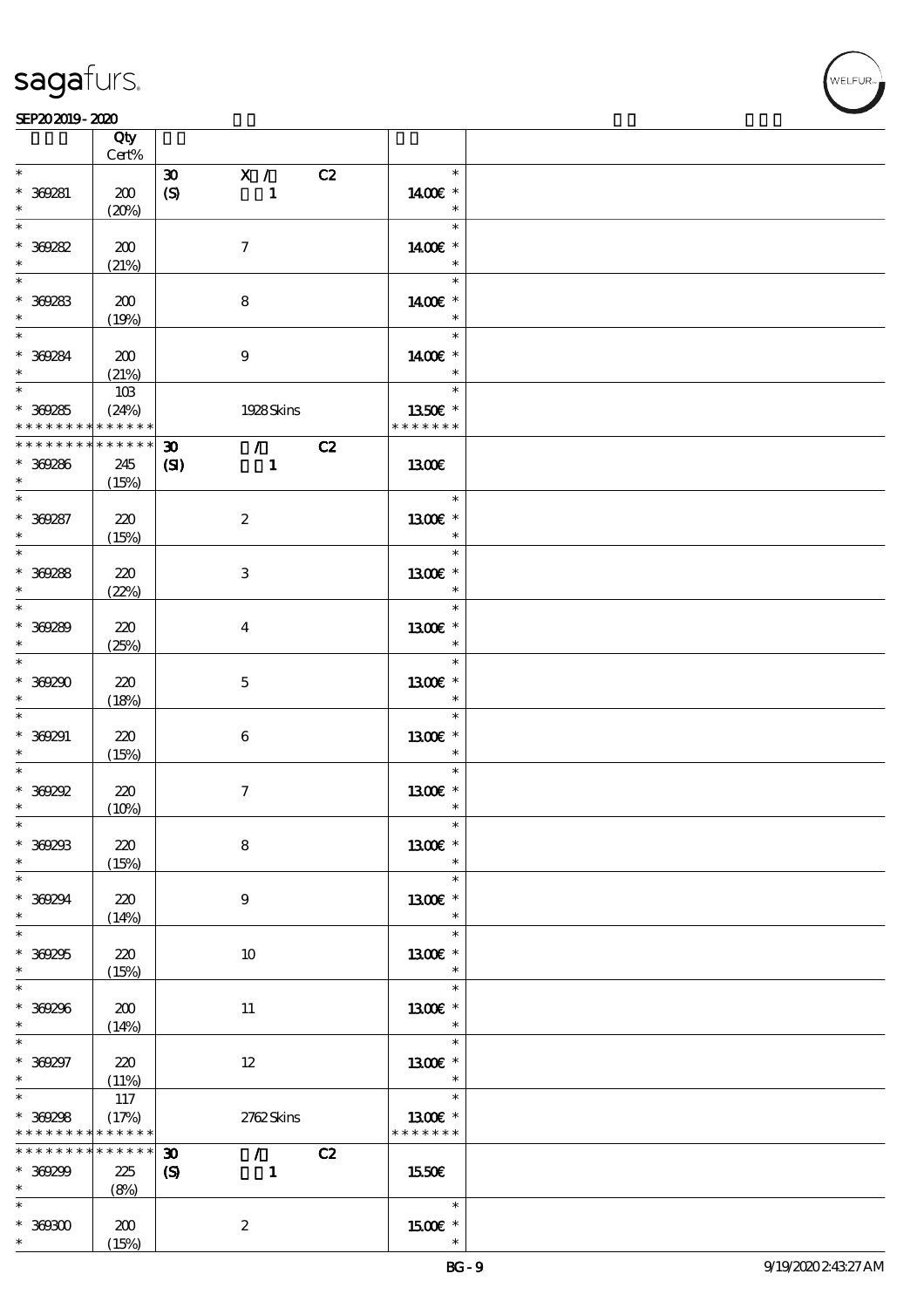#### SEP202019-2020 UNIVERSITY OF THE SEPERATOR SEPERATOR SEPERATOR SEPERATOR SEPERATOR SEPERATOR SEPERATOR SEPERATOR SEP

|                                                             | Qty<br>$Cert\%$                            |                                                                                   |                                               |  |
|-------------------------------------------------------------|--------------------------------------------|-----------------------------------------------------------------------------------|-----------------------------------------------|--|
| $\ast$<br>$* 36001$<br>$\ast$                               | 200<br>(18%)                               | $\mathcal{L}$<br>C2<br>$\boldsymbol{\mathfrak{D}}$<br>$\pmb{\in}$<br>$\mathbf{1}$ | $\ast$<br>1500E *<br>$\ast$                   |  |
| $*369302$<br>$\ast$                                         | 200<br>(14%)                               | $\boldsymbol{4}$                                                                  | $\ast$<br>1500€ *<br>$\ast$                   |  |
| $*$ 369303<br>$\ast$                                        | 200<br>(14%)                               | $\mathbf 5$                                                                       | $\ast$<br>1500E *<br>$\ast$                   |  |
| $* 36004$<br>$\ast$                                         | 200<br>(13%)                               | $\,6\,$                                                                           | $*$<br>1500E *<br>$\ast$                      |  |
| $* 36005$<br>$\ast$                                         | 200<br>(17%)                               | $\boldsymbol{\tau}$                                                               | $\overline{\phantom{0}}$<br>1500 £*<br>$\ast$ |  |
| $* 369306$<br>$\ast$ . The set of $\ast$                    | 200<br>(11%)                               | 8                                                                                 | $\overline{\ast}$<br>1500 £*<br>$\ast$        |  |
| $\overline{\phantom{0}}$<br>$* 36007$<br>$\ast$ and $\ast$  | 200<br>(19%)                               | $\boldsymbol{9}$                                                                  | $\ast$<br>1500€ *<br>$\ast$                   |  |
| $\overline{\phantom{0}}$<br>$* 369308$<br>$\ast$ and $\ast$ | 200<br>(18%)                               | 10                                                                                | $\ast$<br>1500 £*<br>$\ast$                   |  |
| $* 36000$<br>$\ast$                                         | 200<br>(12%)                               | $11\,$                                                                            | $\ast$<br>1500 £*<br>$\overline{\phantom{a}}$ |  |
| $*$<br>* 369310<br>$\ast$                                   | 200<br>(14%)                               | $12\,$                                                                            | $\ast$<br>1500€ *<br>$\ast$                   |  |
| $\ast$<br>$* 360311$<br>$\ast$                              | 200<br>(10%)                               | 13                                                                                | $\ast$<br>1500 £*<br>$\overline{\phantom{a}}$ |  |
| $\ast$<br>$* 360312$<br>$\ast$                              | 200<br>(24%)                               | 14                                                                                | $\ast$<br>1500E *<br>$\ast$                   |  |
| $\ast$<br>* 369313<br>$\ast$                                | 200<br>(31%)                               | 15                                                                                | $\ast$<br>1500€ *<br>$\ast$                   |  |
| $\ast$<br>$* 360314$<br>$\ast$                              | 200<br>$(\Theta)$                          | 16                                                                                | $\ast$<br>$1500E$ *<br>$\ast$                 |  |
| $*$<br>* 369315<br>* * * * * * * *                          | $\boldsymbol{\pi}$<br>(15%)<br>* * * * * * | 3301 Skins                                                                        | $\ast$<br>1500E *<br>* * * * * * *            |  |
| * * * * * * *<br>* 369316<br>$*$                            | * * * * * *<br>225<br>(19%)                |                                                                                   | <b>1550€</b>                                  |  |
| $\ast$<br>* 369317<br>$\ast$                                | 200<br>(20%)                               | $\boldsymbol{2}$                                                                  | $\ast$<br>1500 £*<br>$\ast$                   |  |
| $\ast$<br>$* 360318$<br>$\ast$                              | 200<br>(19%)                               | $\,3$                                                                             | $\ast$<br>$1500E$ *<br>$\ast$                 |  |
| $\ast$<br>* 368819<br>$\ast$                                | 200<br>(19%)                               | $\boldsymbol{4}$                                                                  | $\ast$<br>1500E *<br>$\ast$                   |  |
| $\ast$<br>$* 30030$<br>$\ast$                               | 200<br>(19%)                               | $\mathbf 5$                                                                       | $\ast$<br>$1500E$ *<br>$\ast$                 |  |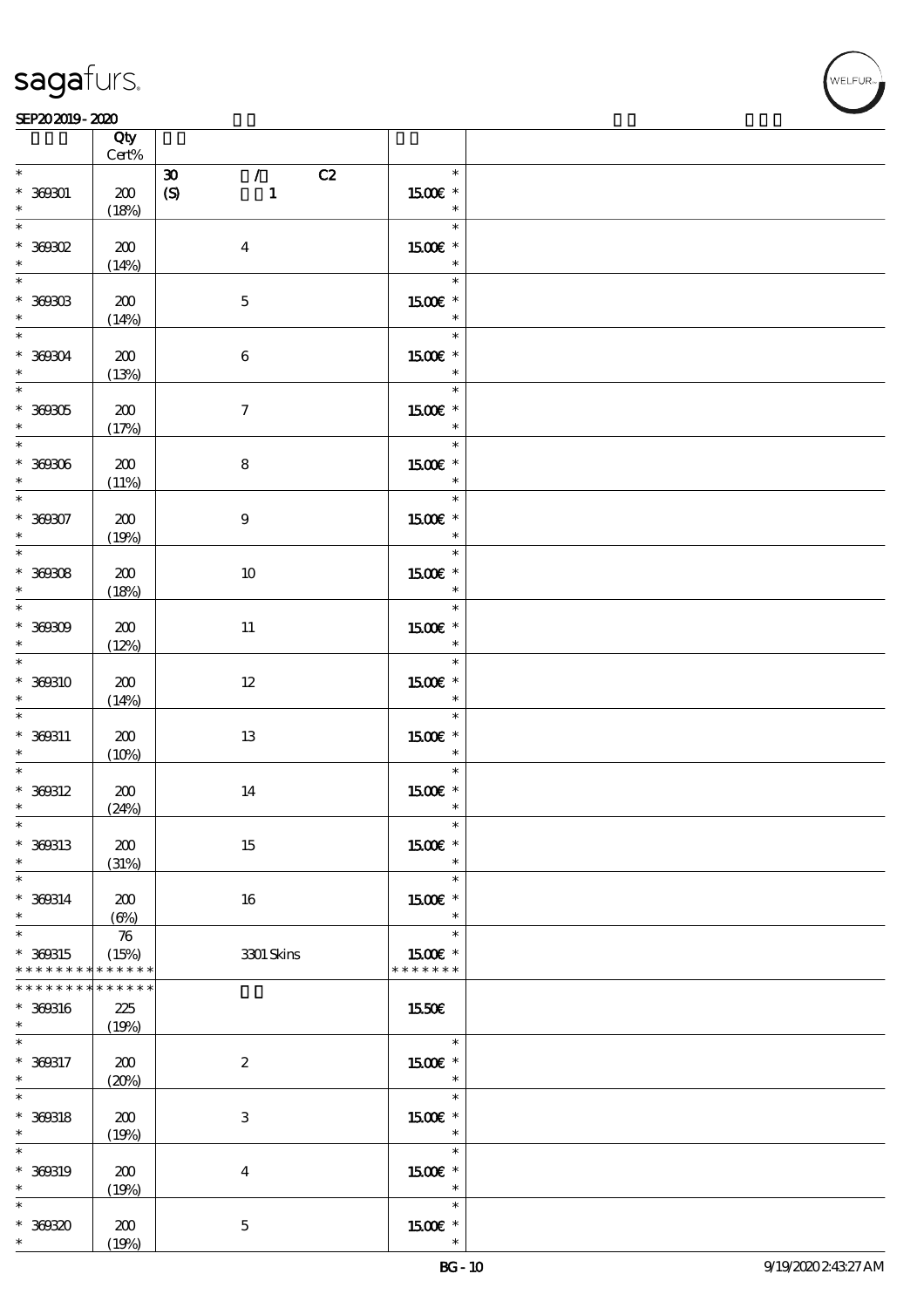#### SEP202019-2020 UNIVERSITY OF THE SEPERATOR SEPERATOR SEPERATOR SEPERATOR SEPERATOR SEPERATOR SEPERATOR SEPERATOR SEP

|                                                  | Qty<br>$Cert\%$             |                                                                                           |                                    |  |
|--------------------------------------------------|-----------------------------|-------------------------------------------------------------------------------------------|------------------------------------|--|
| $\ast$                                           |                             | $\mathcal{L}$<br>C2<br>$\boldsymbol{\mathfrak{D}}$                                        | $\ast$                             |  |
| $* 360321$<br>$\ast$                             | 200<br>(8%)                 | $\boldsymbol{S}$<br>$\mathbf{1}$                                                          | 1500E *<br>$\ast$                  |  |
| * 360322<br>$\ddot{\phantom{0}}$                 | 200<br>(18%)                | $\tau$                                                                                    | $\ast$<br>1500€ *<br>$\ast$        |  |
| $* 30023$                                        | 200<br>(21%)                | 8                                                                                         | $\ast$<br>1500E *<br>$\ast$        |  |
| $* 360324$<br>$\ast$                             | 200<br>(21%)                | $9\,$                                                                                     | $\ast$<br>1500E *<br>$\ast$        |  |
| $* 36025$<br>$\ast$                              | 200<br>(28%)                | 10                                                                                        | $\ast$<br>1500 £*<br>$\ast$        |  |
| $* 360336$<br>$\ast$ . The set of $\ast$         | 200<br>(25%)                | $11\,$                                                                                    | $\ast$<br>1500E *<br>$\ast$        |  |
| $* 360327$<br>$\ast$                             | 200<br>(20%)                | $12\,$                                                                                    | $\ast$<br>1500€ *<br>$\ast$        |  |
| $\overline{\phantom{0}}$<br>$* 360328$<br>$\ast$ | 200<br>(16%)                | 13                                                                                        | $\ast$<br>1500E *<br>$\ast$        |  |
| $* 30039$<br>$\ast$                              | 200<br>(18%)                | 14                                                                                        | $\ast$<br>1500 £*<br>$\ast$        |  |
| $*$<br>$* 36030$<br>$\ast$                       | 200<br>(20%)                | 15                                                                                        | $\ast$<br>1500 £*<br>$\ast$        |  |
| $\ast$<br>$* 360331$<br>$\ast$                   | 200<br>(12%)                | 16                                                                                        | $\ast$<br>1500 £*<br>$\star$       |  |
| $\ast$<br>$* 30032$<br>$\ast$                    | 200<br>(17%)                | 17                                                                                        | $\ast$<br>1500 £*<br>$\ast$        |  |
| $\ast$<br>$* 36033$<br>$\ast$                    | 200<br>(15%)                | 18                                                                                        | $\ast$<br>1500€ *<br>$\ast$        |  |
| $\ast$<br>* 360334<br>* * * * * * * *            | 177<br>(22%)<br>* * * * * * | 3802Skins                                                                                 | $\ast$<br>1500E *<br>* * * * * * * |  |
| * * * * * * *<br>$* 30035$<br>$\ast$             | * * * * * *<br>245<br>(9%)  | X / ZX<br>$\boldsymbol{\mathfrak{D}}$<br>C2<br>$\mathbf{C}$<br>$\mathbf{1}$               | <b>1350€</b>                       |  |
| $\ast$<br>$* 360336$<br>$*$                      | 220<br>(8%)                 | $\boldsymbol{2}$                                                                          | $\ast$<br>1350E *<br>$\ast$        |  |
| $\ast$<br>$* 360337$<br>$\ast$                   | 220<br>(15%)                | 3                                                                                         | $\ast$<br>1350E *<br>$\ast$        |  |
| $\ast$<br>$* 360338$<br>* * * * * * * *          | 220<br>(17%)<br>* * * * * * | 905Skins                                                                                  | $\ast$<br>1350E *<br>* * * * * * * |  |
| * * * * * * * *<br>$* 36039$<br>$\ast$           | * * * * * *<br>225<br>(7%)  | $\boldsymbol{\mathfrak{D}}$<br>X / ZX<br>C2<br>$\boldsymbol{\mathcal{S}}$<br>$\mathbf{1}$ | 1550€                              |  |
| $\ast$<br>$* 360340$<br>$\ast$                   | 200<br>(15%)                | $\boldsymbol{2}$                                                                          | $\ast$<br>$1600E$ *<br>$\ast$      |  |

**VELFUR**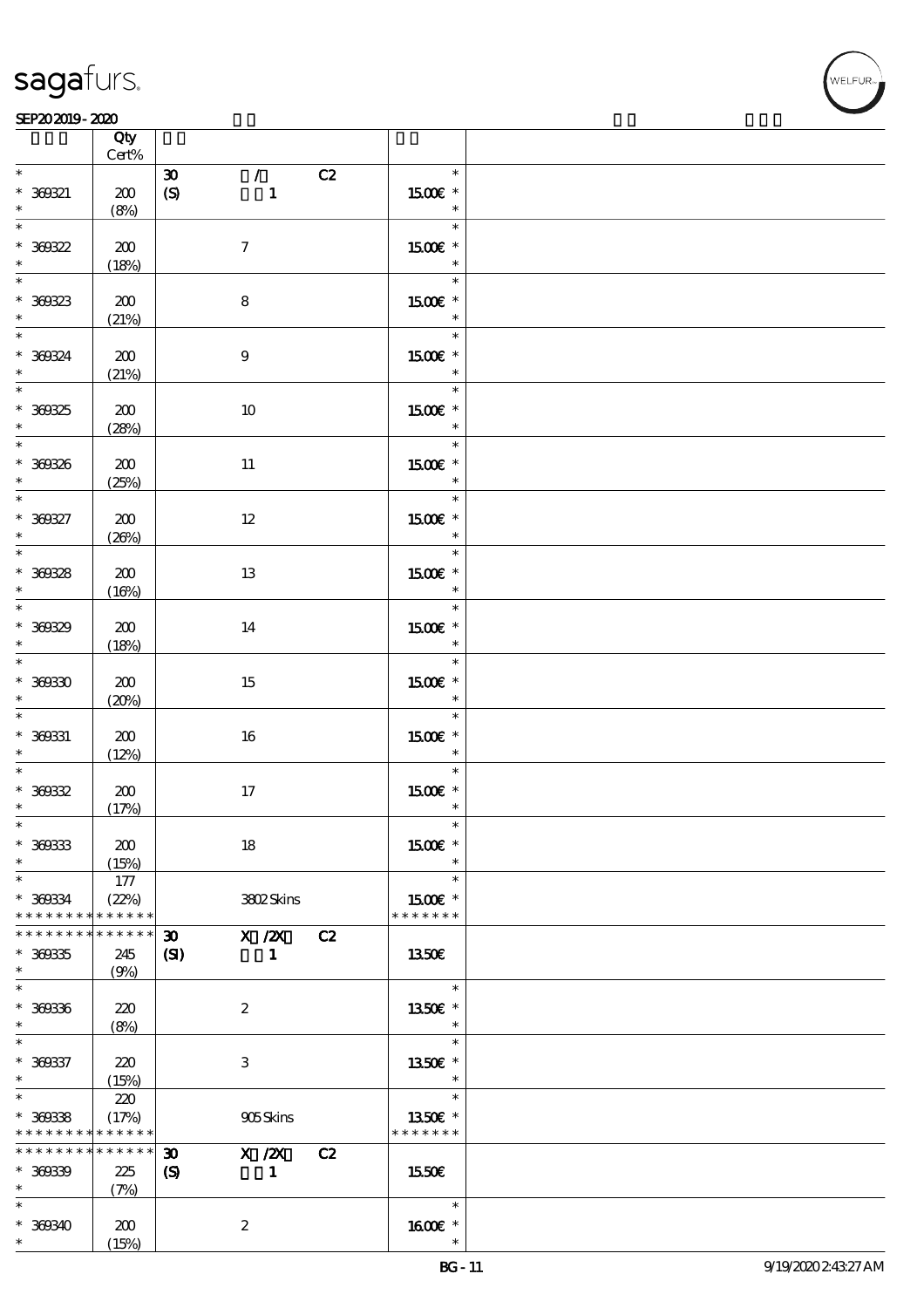#### SEP202019-2020 UNIVERSITY OF THE SEPERATOR SEPERATOR SEPERATOR SEPERATOR SEPERATOR SEPERATOR SEPERATOR SEPERATOR SEP

|                                                  | Qty<br>$Cert\%$                |                                                            |                               |                   |                                       |  |
|--------------------------------------------------|--------------------------------|------------------------------------------------------------|-------------------------------|-------------------|---------------------------------------|--|
| $\ast$                                           |                                |                                                            |                               |                   | $\ast$                                |  |
| $* 360341$                                       | 200<br>(13%)                   | $\boldsymbol{\mathfrak{D}}$<br>$\boldsymbol{S}$            | $X$ / $ZX$<br>$\mathbf{1}$    | C2                | 1600E *<br>$\ast$                     |  |
| $\ast$<br>$* 360342$                             | 200                            |                                                            | $\boldsymbol{4}$              |                   | $\ast$<br>1600€ *                     |  |
| $\ast$                                           | (14%)                          |                                                            |                               |                   | $\ast$<br>$\ast$                      |  |
| $* 360343$<br>$\ast$                             | 200<br>(11%)                   |                                                            | $\mathbf 5$                   |                   | 1600E *<br>$\ast$                     |  |
| $*$<br>$* 360344$<br>$\ast$                      | 200<br>(9%)                    |                                                            | $\bf 6$                       |                   | $\ast$<br>1600€ *<br>$\ast$           |  |
| $\overline{\phantom{0}}$<br>$* 360345$<br>$*$    | 200<br>(15%)                   |                                                            | $\boldsymbol{\tau}$           |                   | $\ast$<br>1600 £*<br>$\ast$           |  |
| $\overline{\ast}$<br>$* 360346$<br>$\ast$        | 200<br>(10%)                   |                                                            | 8                             |                   | $\ast$<br>1600E *<br>$\ast$           |  |
| $\overline{\ast}$<br>$* 360347$<br>$\ast$        | 200<br>(19%)                   |                                                            | $\boldsymbol{9}$              |                   | $\ast$<br>1600€ *<br>$\ast$           |  |
| $* 360348$<br>$\ast$                             | 200<br>(16%)                   |                                                            | 10                            |                   | $\ast$<br>1600E *<br>$\ast$           |  |
| $\overline{\phantom{0}}$<br>$* 360349$<br>$\ast$ | 200<br>(12%)                   |                                                            | $11\,$                        |                   | $\ast$<br>1600E *<br>$\ast$           |  |
| $* 30050$<br>* * * * * * * *                     | 155<br>(14%)<br>* * * * * *    |                                                            | 2380Skins                     |                   | $\ast$<br>1600€ *<br>* * * * * * *    |  |
| 369351                                           | 258<br>(15%)                   | $\boldsymbol{\mathfrak{D}}$<br>(SI)                        | X /<br>$\frac{1}{2}$          | C2<br><b>LNAP</b> | 1300E                                 |  |
| * * * * * * * *<br>$* 36052$<br>$\ast$           | * * * * * *<br>$2\!2$<br>(15%) | $\boldsymbol{\mathfrak{D}}$<br>$\boldsymbol{\mathrm{(S)}}$ | X /<br>$\mathbf{1}$           | C2<br><b>INAP</b> | 1300E                                 |  |
| $\ast$<br>$* 36033$<br>$\ast$                    | 200<br>(14%)                   |                                                            | $\boldsymbol{2}$              |                   | $\ast$<br>1300€ *<br>$\ast$           |  |
| $\ast$<br>* 369354<br>* * * * * * * *            | 56<br>(16%)<br>* * * * * *     |                                                            | 481 Skins                     |                   | $\ast$<br>1300E *<br>* * * * * * *    |  |
| * * * * * * *<br>$* 300355$<br>$\ast$            | * * * * * *<br>245<br>(10%)    | $\boldsymbol{\mathfrak{D}}$<br>$\mathbf{S}$                | $\mathcal{F}$<br>$\mathbf{1}$ | C2<br><b>LNAP</b> | 1300                                  |  |
| $\ast$<br>$* 360356$<br>$*$                      | 220<br>(10%)                   |                                                            | $\boldsymbol{2}$              |                   | $\ast$<br>1250€ *<br>$\ast$           |  |
| $\ast$<br>$* 360357$<br>$\ast$                   | 220<br>(11%)                   |                                                            | 3                             |                   | $\ast$<br>1250E *<br>$\ast$           |  |
| $\ast$<br>$* 36058$<br>* * * * * * * *           | 132<br>(10%)<br>* * * * * *    |                                                            | 817Skins                      |                   | $\ast$<br>$1250$ £ *<br>* * * * * * * |  |
| * * * * * * * *<br>$* 360359$<br>$\ast$          | * * * * * *<br>225<br>(18%)    | $\boldsymbol{\mathfrak{D}}$<br>$\boldsymbol{\mathcal{S}}$  | $\mathcal{L}$<br>$\mathbf{1}$ | C2<br><b>LNAP</b> | 1400                                  |  |
| $\ast$<br>$* 36000$<br>$\ast$                    | 200<br>(15%)                   |                                                            | $\boldsymbol{z}$              |                   | $\ast$<br>1350E *<br>$\ast$           |  |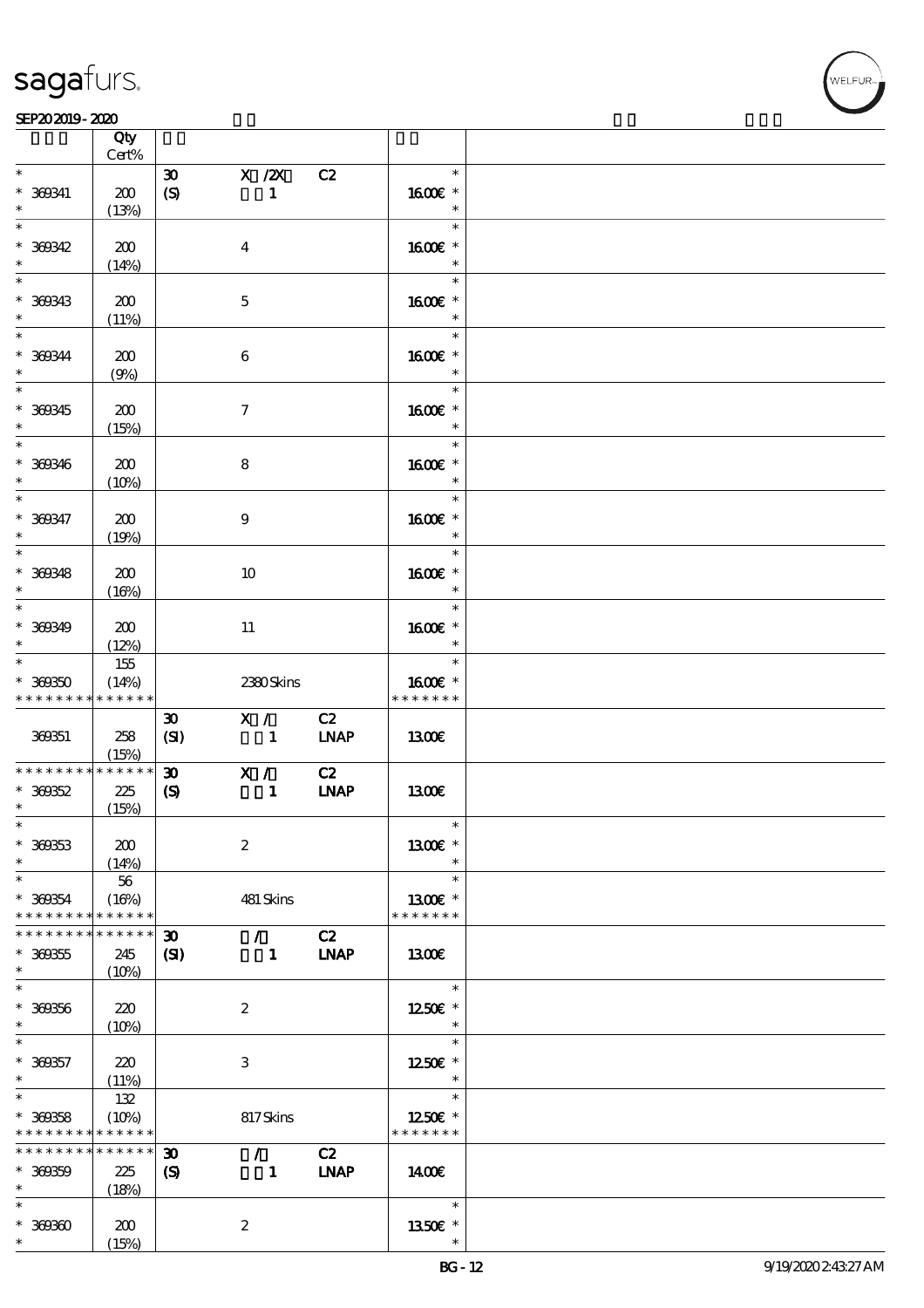$\top$ 

#### SEP202019-2020 UNIVERSITY OF THE SEPERATOR SEPERATOR SEPERATOR SEPERATOR SEPERATOR SEPERATOR SEPERATOR SEPERATOR SEP

|                          | Qty<br>Cert%               |                             |                  |             |               |  |
|--------------------------|----------------------------|-----------------------------|------------------|-------------|---------------|--|
| $\ast$                   |                            |                             |                  |             | $\ast$        |  |
|                          |                            | $\boldsymbol{\mathfrak{D}}$ | $\mathcal{L}$    | C2          |               |  |
| $* 360001$               | 200                        | $\boldsymbol{S}$            | $\mathbf{1}$     | <b>INAP</b> | 1350€ *       |  |
| $\ast$                   | (15%)                      |                             |                  |             | $\ast$        |  |
| $\ast$                   |                            |                             |                  |             | $\ast$        |  |
| $* 36062$                | 200                        |                             | $\bf{4}$         |             | 1350€ *       |  |
| $\ast$                   | (16%)                      |                             |                  |             | $\ast$        |  |
| $\overline{\phantom{0}}$ |                            |                             |                  |             | $\ast$        |  |
|                          |                            |                             |                  |             |               |  |
| $* 36933$                | 200                        |                             | $\mathbf{5}$     |             | 1350E *       |  |
| $\ast$                   | (14%)                      |                             |                  |             | $\ast$        |  |
|                          |                            |                             |                  |             | $\ast$        |  |
| $* 36064$                | 200                        |                             | 6                |             | 1350E *       |  |
| $\ast$                   | (20%)                      |                             |                  |             | $\ast$        |  |
| $\overline{\ast}$        |                            |                             |                  |             | $\ast$        |  |
|                          |                            |                             |                  |             |               |  |
| $* 369365$               | 200                        |                             | $\tau$           |             | 1350E *       |  |
| $\ast$                   | (21%)                      |                             |                  |             | $\ast$        |  |
| $\ast$                   | 184                        |                             |                  |             | $\ast$        |  |
| $* 369366$               | (11%)                      |                             | 1609Skins        |             | 1350E *       |  |
| * * * * * * * *          | * * * * * *                |                             |                  |             | * * * * * * * |  |
|                          |                            | $\boldsymbol{\mathfrak{D}}$ | $X$ / $ZX$       | C2          |               |  |
| 369367                   |                            |                             |                  |             |               |  |
|                          | 197                        | (SI)                        | $\mathbf{1}$     | <b>LNAP</b> | 1400E         |  |
|                          | (5%)                       |                             |                  |             |               |  |
| * * * * * * * *          | * * * * * *                | $\boldsymbol{\mathfrak{D}}$ | $X$ / $ZX$       | C2          |               |  |
| $* 360008$               | 225                        | $\boldsymbol{\mathcal{S}}$  | $\mathbf{1}$     | <b>LNAP</b> | 1400E         |  |
| $\ast$                   | (18%)                      |                             |                  |             |               |  |
|                          | 119                        |                             |                  |             | $\ast$        |  |
|                          |                            |                             |                  |             |               |  |
| $* 36000$                | (14%)                      |                             | 344Skins         |             | 1400€ *       |  |
| * * * * * * * *          | * * * * * *                |                             |                  |             | * * * * * * * |  |
| * * * * * * * *          | $* * * * * * *$            | $\boldsymbol{\mathfrak{D}}$ | X /              | C2          |               |  |
| $* 369370$               | 235                        | (S)                         | $\boldsymbol{z}$ |             | 1000E         |  |
| $\ast$                   | (15%)                      |                             |                  |             |               |  |
| $\ast$                   | $35\,$                     |                             |                  |             | $\ast$        |  |
| $* 360371$               | (17%)                      |                             | 270Skins         |             | 1000 ±        |  |
| * * * * * * * *          | $* * * * * * *$            |                             |                  |             | * * * * * * * |  |
| * * * * * * * *          | * * * * * *                |                             |                  |             |               |  |
|                          |                            | $\boldsymbol{\mathfrak{D}}$ | X /              | C2          |               |  |
| $* 369372$               | 225                        | $\boldsymbol{\mathrm{(S)}}$ | $\boldsymbol{2}$ |             | 11.00E        |  |
| $\ast$                   | (20%)                      |                             |                  |             |               |  |
| $\ast$                   | 78                         |                             |                  |             | $\ast$        |  |
| $* 360373$               | (29%)                      |                             | 308Skins         |             | 11.00€ *      |  |
| * * * * * * * *          | * * * * * *                |                             |                  |             | * * * * * * * |  |
| * * * * * * * *          | * * * * * *                | 30 <sub>o</sub>             |                  |             |               |  |
|                          |                            |                             | $\mathcal{L}$    | C2          |               |  |
| * 369374                 | 245                        | $\mathbf{C}$                | $\boldsymbol{z}$ |             | <b>1050€</b>  |  |
| $\ast$                   | (11%)                      |                             |                  |             |               |  |
| $\overline{\ast}$        |                            |                             |                  |             | $\ast$        |  |
| $* 360375$               | 220                        |                             | $\boldsymbol{2}$ |             | 1050E *       |  |
| $\ast$                   | (9%)                       |                             |                  |             | $\ast$        |  |
| $\ast$                   |                            |                             |                  |             | $\ast$        |  |
|                          |                            |                             |                  |             |               |  |
| $* 360376$               | 220                        |                             | 3                |             | 1050E *       |  |
| $\ast$                   | (15%)                      |                             |                  |             | $\ast$        |  |
| $\ast$                   |                            |                             |                  |             | $\ast$        |  |
| $* 360377$               | 220                        |                             | $\bf{4}$         |             | 1050E *       |  |
| $\ast$                   | (14%)                      |                             |                  |             | $\ast$        |  |
| $\overline{\ast}$        |                            |                             |                  |             | $\ast$        |  |
| $* 300378$               | 220                        |                             | $\mathbf{5}$     |             | 1050€ *       |  |
| $\ast$                   |                            |                             |                  |             | $\ast$        |  |
|                          | (15%)                      |                             |                  |             |               |  |
| $\ast$                   | 190                        |                             |                  |             | $\ast$        |  |
| $* 360379$               | (17%)                      |                             | 1315Skins        |             | 1050E *       |  |
| * * * * * * * *          | * * * * * *                |                             |                  |             | * * * * * * * |  |
| * * * * * * * *          | $\ast\ast\ast\ast\ast\ast$ | $\boldsymbol{\mathfrak{D}}$ | $\mathcal{F}$    | C2          |               |  |
| $* 36080$                | 225                        | $\boldsymbol{\mathcal{S}}$  | $\boldsymbol{z}$ |             | 1200E         |  |
| $\ast$                   |                            |                             |                  |             |               |  |
|                          | (16%)                      |                             |                  |             |               |  |

 $\top$ 

,<br>WELFUR: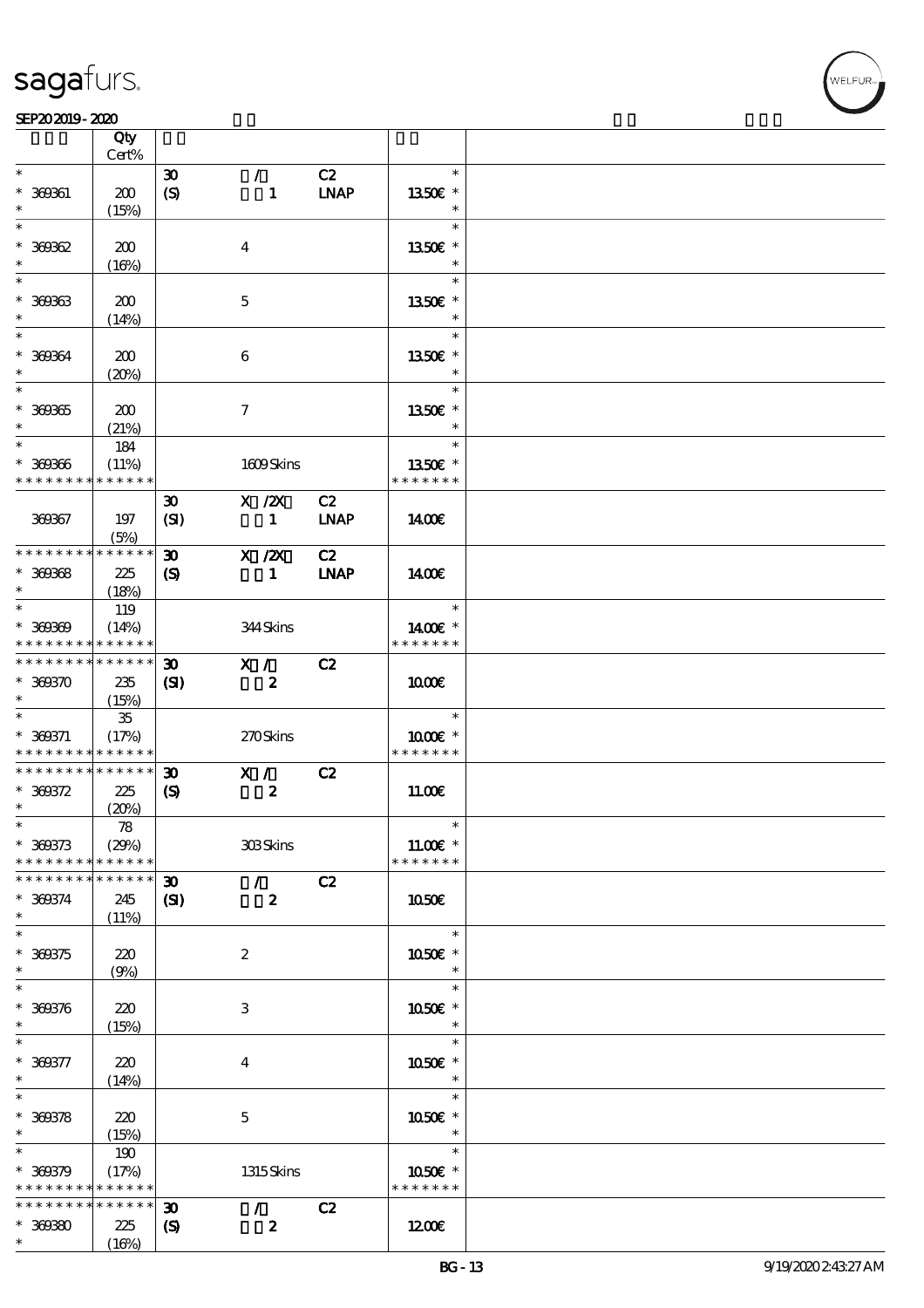#### SEP202019-2020

|                          | Qty<br>Cert%  |                             |                  |             |                       |  |
|--------------------------|---------------|-----------------------------|------------------|-------------|-----------------------|--|
|                          |               |                             |                  |             |                       |  |
| $\ast$                   |               | $\boldsymbol{\mathfrak{D}}$ | $\mathcal{F}$    | C2          | $\ast$                |  |
| $* 360081$               | 200           | $\boldsymbol{S}$            | $\boldsymbol{z}$ |             | $1200E$ *             |  |
| $\ast$                   | (17%)         |                             |                  |             |                       |  |
| $\ast$                   |               |                             |                  |             | $\ast$                |  |
|                          |               |                             |                  |             |                       |  |
| $* 30082$                | 200           |                             | $\,3\,$          |             | $1200E$ *             |  |
| $\ast$                   | (20%)         |                             |                  |             | $\ast$                |  |
| $\ast$                   |               |                             |                  |             | $\ast$                |  |
|                          |               |                             |                  |             |                       |  |
| $* 30083$                | 200           |                             | $\boldsymbol{4}$ |             | $1200E$ *             |  |
| $\ast$                   | (16%)         |                             |                  |             | $\ast$                |  |
| $\ast$                   |               |                             |                  |             | $\ast$                |  |
| $* 360334$               | 200           |                             | $\mathbf 5$      |             | 11.50 $\varepsilon$ * |  |
|                          |               |                             |                  |             | $\ast$                |  |
|                          | (20%)         |                             |                  |             |                       |  |
| $\ast$                   |               |                             |                  |             | $\ast$                |  |
| $* 30085$                | 200           |                             | $\bf 6$          |             | 11.50 $\varepsilon$ * |  |
| $\ast$                   | (22%)         |                             |                  |             | $\ast$                |  |
| $\overline{\phantom{0}}$ |               |                             |                  |             | $\ast$                |  |
|                          |               |                             |                  |             |                       |  |
| $* 30036$                | 200           |                             | $\tau$           |             | 11.50 $\varepsilon$ * |  |
| $\ast$                   | (25%)         |                             |                  |             | $\ast$                |  |
| $*$                      | 146           |                             |                  |             | $\ast$                |  |
| $* 30087$                | (24%)         |                             | $1571$ Skins     |             | 11.50€ *              |  |
| * * * * * * * *          | * * * * * *   |                             |                  |             | * * * * * * *         |  |
|                          |               |                             |                  |             |                       |  |
| * * * * * * * *          | * * * * * *   | $\boldsymbol{\mathfrak{D}}$ | X / ZX           | C2          |                       |  |
| $* 30088$                | 245           | $\mathbf{S}$                | $\boldsymbol{z}$ |             | 11.50€                |  |
| $*$                      | (10%)         |                             |                  |             |                       |  |
| $\overline{\phantom{0}}$ |               |                             |                  |             | $\ast$                |  |
|                          |               |                             |                  |             |                       |  |
| $* 30080$                | 220           |                             | $\boldsymbol{2}$ |             | 11.50 $\varepsilon$ * |  |
| $\ast$                   | (10%)         |                             |                  |             | $\ast$                |  |
| $\overline{\ast}$        | 170           |                             |                  |             | $\ast$                |  |
| $* 30000$                | (11%)         |                             | 635Skins         |             | $11.00E*$             |  |
| * * * * * * * *          | * * * * * *   |                             |                  |             | * * * * * * *         |  |
|                          |               |                             |                  |             |                       |  |
| * * * * * * * *          | * * * * * *   | $\boldsymbol{\mathfrak{D}}$ | $X$ / $ZX$       | C2          |                       |  |
| $* 360001$               | 225           | $\boldsymbol{\mathcal{S}}$  | $\boldsymbol{z}$ |             | 1200E                 |  |
| $\ast$                   | (19%)         |                             |                  |             |                       |  |
| $\overline{\phantom{0}}$ |               |                             |                  |             | $\ast$                |  |
|                          |               |                             |                  |             |                       |  |
| $*$ 369392               | 200           |                             | $\boldsymbol{2}$ |             | 1200E *               |  |
| $\ast$                   | (11%)         |                             |                  |             | $\ast$                |  |
| $\ast$                   |               |                             |                  |             |                       |  |
| $* 360003$               | 200           |                             | 3                |             | 1200E *               |  |
| $\ast$                   |               |                             |                  |             | $\ast$                |  |
| $\ast$                   | (11%)         |                             |                  |             |                       |  |
|                          | 212           |                             |                  |             | $\ast$                |  |
| * 369394                 | (16%)         |                             | 837Skins         |             | $1200E$ *             |  |
| * * * * * * * *          | * * * * * *   |                             |                  |             | * * * * * * *         |  |
|                          |               | $\boldsymbol{\mathfrak{D}}$ | $\prime$         | C2          |                       |  |
| 369395                   | 183           |                             | $\boldsymbol{z}$ | <b>LNAP</b> | 900E                  |  |
|                          |               | (SI)                        |                  |             |                       |  |
|                          | (13%)         |                             |                  |             |                       |  |
| * * * * * * * *          | * * * * * *   | $\boldsymbol{\mathfrak{D}}$ | $\mathcal{L}$    | C2          |                       |  |
| $* 360006$               | 225           | $\boldsymbol{\mathcal{S}}$  | $\boldsymbol{z}$ | <b>INAP</b> | 950E                  |  |
| $\ast$                   | (21%)         |                             |                  |             |                       |  |
| $\ast$                   |               |                             |                  |             | $\ast$                |  |
|                          | 54            |                             |                  |             |                       |  |
| $* 300007$               | (16%)         |                             | 279Skins         |             | $900$ $\epsilon$ *    |  |
| * * * * * * * *          | * * * * * *   |                             |                  |             | * * * * * * *         |  |
|                          |               | $\boldsymbol{\mathfrak{D}}$ | $X$ / $ZX$       | C2          |                       |  |
| 369398                   | 107           | (SI)                        | $\boldsymbol{z}$ | <b>LNAP</b> | 900E                  |  |
|                          |               |                             |                  |             |                       |  |
|                          | (9%)          |                             |                  |             |                       |  |
| * * * * * * * *          | $***$ * * * * | $\boldsymbol{\mathfrak{D}}$ |                  | C2          |                       |  |
| $* 30000$                | 245           | $\mathbf{C}$                | $\mathbf{3}$     |             | 650E                  |  |
| $\ast$                   | (13%)         |                             |                  |             |                       |  |
| $\ast$                   | 246           |                             |                  |             | $\ast$                |  |
|                          |               |                             |                  |             |                       |  |
| $* 309400$               | (13%)         |                             | 491 Skins        |             | $600$ $*$             |  |
| * * * * * * * *          | * * * * * *   |                             |                  |             | * * * * * * *         |  |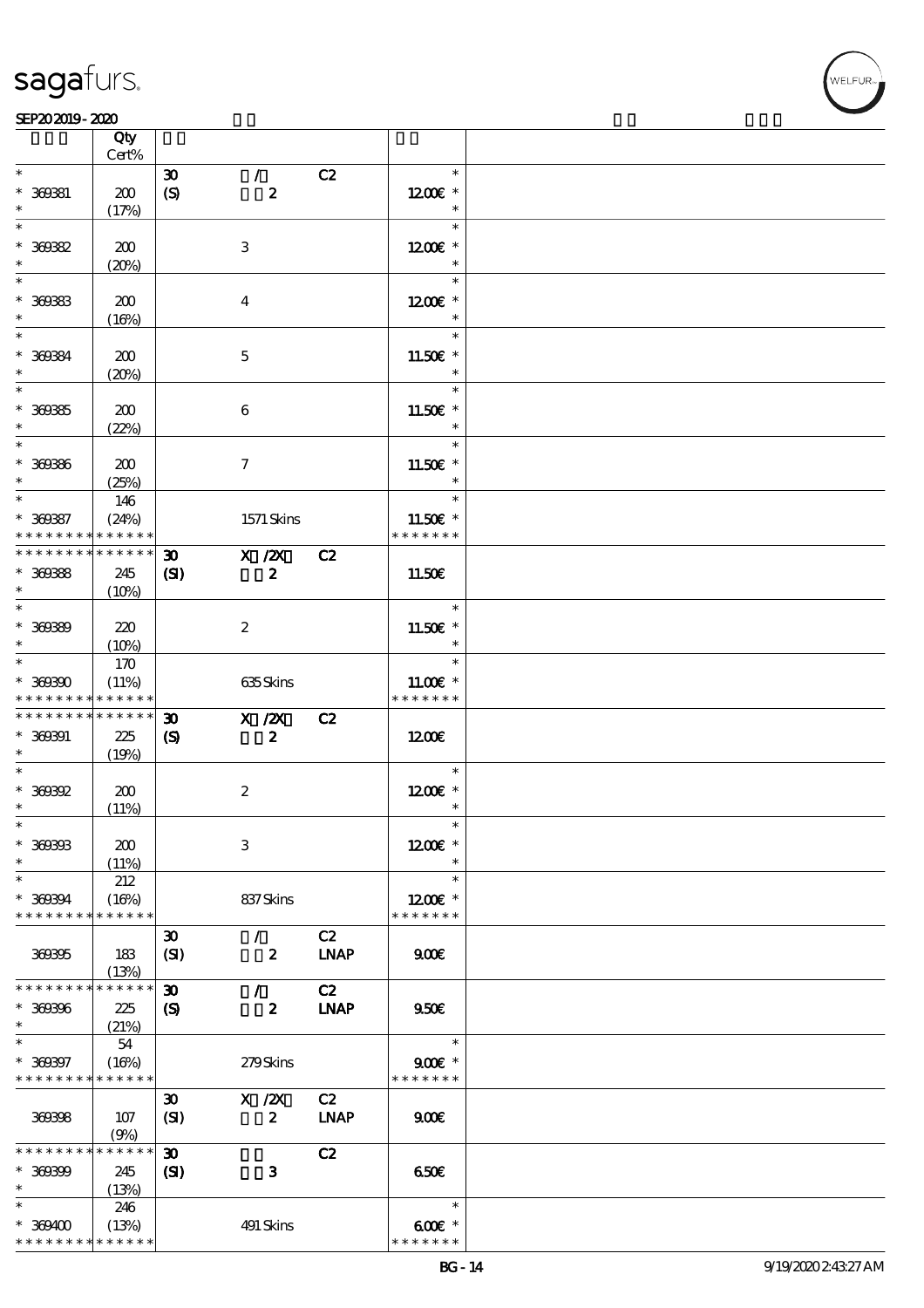

#### SEP202019-2020

|                                           | Qty                  |                             |                           |    |                           |  |
|-------------------------------------------|----------------------|-----------------------------|---------------------------|----|---------------------------|--|
|                                           | Cert%<br>* * * * * * |                             |                           |    |                           |  |
| * * * * * * * *                           |                      | $\boldsymbol{\mathfrak{D}}$ |                           | C2 |                           |  |
| $* 369401$                                | 225                  | $\boldsymbol{\mathrm{(S)}}$ | $\mathbf{3}$              |    | 7.00E                     |  |
| $\ast$                                    | (18%)                |                             |                           |    |                           |  |
| $\ast$                                    |                      |                             |                           |    | $\ast$                    |  |
| $*$ 369402                                | 200                  |                             | $\boldsymbol{2}$          |    | $7.00E$ *                 |  |
| $\ast$                                    | (19%)                |                             |                           |    | $\ast$                    |  |
| $\ast$                                    |                      |                             |                           |    | $\ast$                    |  |
| $* 369403$                                | 200                  |                             | $\ensuremath{\mathbf{3}}$ |    | $7.00E$ *                 |  |
| $\ast$                                    | (20%)                |                             |                           |    | $\ast$                    |  |
| $\overline{\ast}$                         | 57                   |                             |                           |    | $\ast$                    |  |
| $* 369404$                                | (8%)                 |                             | 682Skins                  |    | 650€ *                    |  |
| * * * * * * * *                           | * * * * * *          |                             |                           |    | * * * * * * *             |  |
| * * * * * * * *                           | * * * * * *          | $\boldsymbol{\mathfrak{D}}$ |                           | C2 |                           |  |
| $* 369405$                                | 245                  | (S)                         | $\boldsymbol{4}$          |    | 550€                      |  |
| $\ast$<br>$\overline{\ast}$               | (22%)                |                             |                           |    |                           |  |
|                                           |                      |                             |                           |    | $\ast$                    |  |
| $* 309406$                                | 220                  |                             | $\boldsymbol{2}$          |    | 550€ *                    |  |
| $\ast$                                    | (29%)                |                             |                           |    | $\ast$                    |  |
| $\ast$                                    | 230                  |                             |                           |    | $\ast$                    |  |
| $* 369407$                                | (28%)<br>* * * * * * |                             | 695Skins                  |    | 550€ *<br>* * * * * * *   |  |
| * * * * * * * *                           |                      |                             |                           |    |                           |  |
|                                           |                      | $\boldsymbol{\mathfrak{D}}$ |                           | C2 |                           |  |
| 369408                                    | 120                  | (SI)                        | $\mathbf{5}$              |    | 400€                      |  |
|                                           | (33%)                |                             |                           |    |                           |  |
|                                           |                      | 3020                        |                           | C2 |                           |  |
| 369409                                    | 152                  | (S)                         | MLD1                      |    | 1250E                     |  |
|                                           | (19%)<br>* * * * * * |                             |                           |    |                           |  |
| * * * * * * * *                           |                      | $\boldsymbol{\mathfrak{D}}$ | X /                       | C2 |                           |  |
| * 369410                                  | 285                  | (S)                         | $\mathbf{1}$              |    | 11.50E                    |  |
| $\ast$<br>$\ast$                          | (20%)                |                             |                           |    |                           |  |
|                                           |                      |                             |                           |    | $\ast$                    |  |
| $* 369411$                                | 260                  |                             | $\boldsymbol{2}$          |    | 11.50 $\varepsilon$ *     |  |
| $\ast$<br>$\ast$                          | (16%)                |                             |                           |    | $\ast$<br>$\ast$          |  |
|                                           | 117                  |                             |                           |    |                           |  |
| $* 369412$<br>* * * * * * * * * * * * * * | (14%)                |                             | 662Skins                  |    | 11.50€ *<br>* * * * * * * |  |
| * * * * * * * * * * * * * * *             |                      |                             |                           |    |                           |  |
|                                           |                      | $\boldsymbol{\mathfrak{D}}$ | X /                       | C2 |                           |  |
| * 369413<br>$\ast$                        | $265\,$              | $\boldsymbol{\mathrm{(S)}}$ | $\blacksquare$            |    | 1250E                     |  |
| $\ast$                                    | (15%)                |                             |                           |    | $\ast$                    |  |
|                                           |                      |                             |                           |    |                           |  |
| $* 369414$<br>$\ast$                      | 240                  |                             | $\boldsymbol{z}$          |    | 1250E *<br>$\ast$         |  |
| $\ast$                                    | (19%)<br>251         |                             |                           |    | $\ast$                    |  |
| * 369415                                  | (24%)                |                             | 756Skins                  |    | 1250E *                   |  |
| * * * * * * * *                           | * * * * * *          |                             |                           |    | * * * * * * *             |  |
| * * * * * * *                             | * * * * * *          | $\boldsymbol{\mathfrak{D}}$ | $\mathcal{L}$             | C2 |                           |  |
| $* 369416$                                | 285                  | (S)                         | $\mathbf{1}$              |    | 11.50E                    |  |
| $*$ $*$                                   |                      |                             |                           |    |                           |  |
| $\ast$                                    | (25%)                |                             |                           |    | $\ast$                    |  |
| $* 369417$                                | 260                  |                             | $\boldsymbol{2}$          |    | 11.50 $\varepsilon$ *     |  |
| $*$                                       | (21%)                |                             |                           |    | $\ast$                    |  |
| $\overline{\ast}$                         |                      |                             |                           |    | $\ast$                    |  |
| $* 369418$                                | 260                  |                             | 3                         |    | $11.50E$ *                |  |
| $\ast$                                    | (9%)                 |                             |                           |    | $\ast$                    |  |
| $\ast$                                    |                      |                             |                           |    | $\ast$                    |  |
| $* 369419$                                | 260                  |                             | $\boldsymbol{4}$          |    | 11.50E *                  |  |
| $\ast$                                    | (17%)                |                             |                           |    | $\ast$                    |  |
| $\ast$                                    |                      |                             |                           |    | $\ast$                    |  |
| $* 369420$                                | 260                  |                             | $\mathbf 5$               |    | 11.50 $\varepsilon$ *     |  |
| $\ast$                                    | (11%)                |                             |                           |    | $\ast$                    |  |
|                                           |                      |                             |                           |    |                           |  |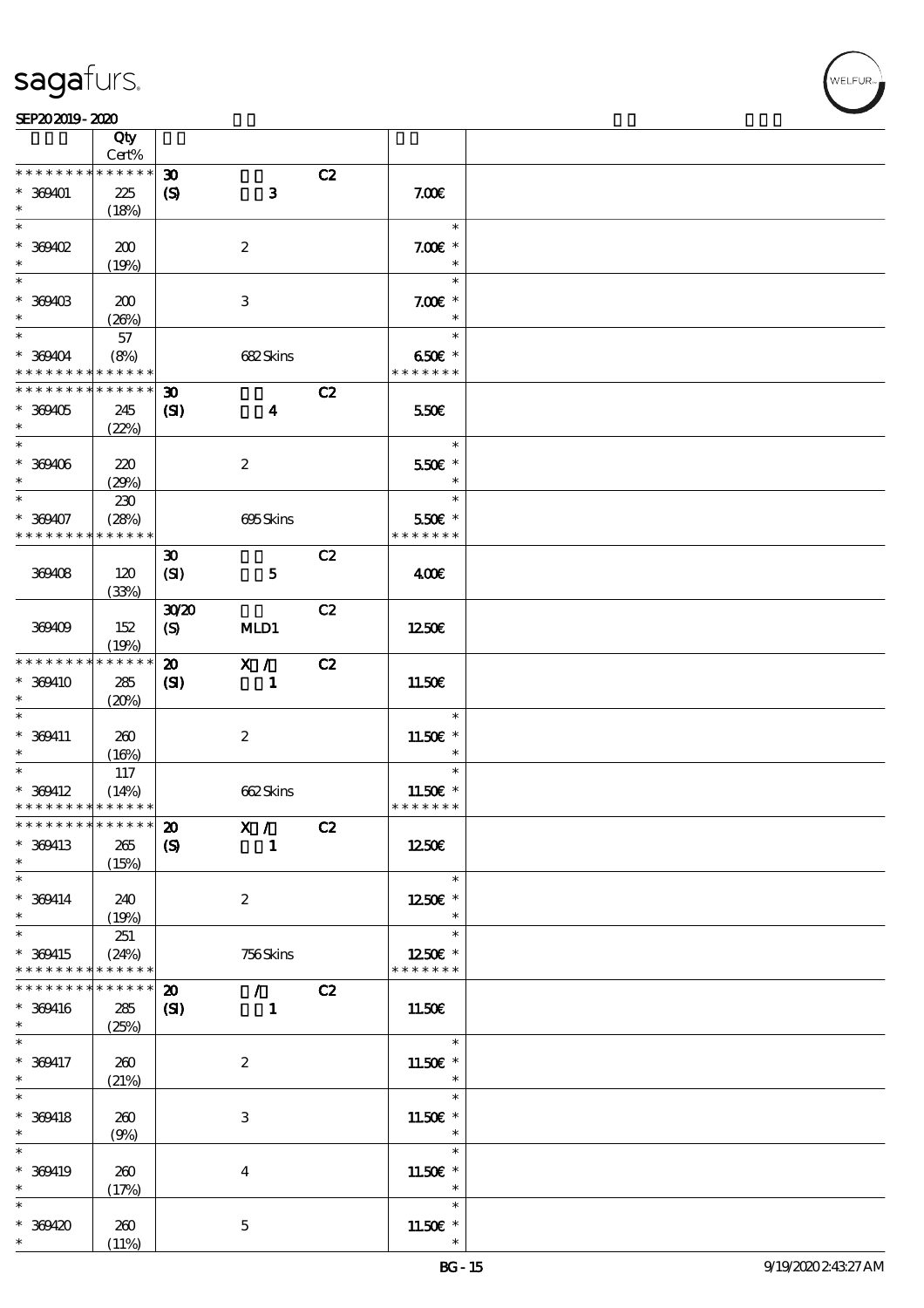### SEP202019-2020

|                                | Qty<br>Cert%       |                             |                                 |    |               |  |
|--------------------------------|--------------------|-----------------------------|---------------------------------|----|---------------|--|
| $\ast$                         |                    |                             |                                 |    | $\ast$        |  |
|                                |                    | $\boldsymbol{\mathsf{20}}$  | $\mathcal{L}$                   | C2 |               |  |
| $* 369421$                     | 260                | (SI)                        | $\mathbf{1}$                    |    | 11.50€ *      |  |
|                                | (11%)              |                             |                                 |    | $\ast$        |  |
| $\overline{\ast}$              |                    |                             |                                 |    | $\ast$        |  |
| $* 300422$                     | 260                |                             | $\tau$                          |    | 11.50€ *      |  |
| $\ast$                         | (19%)              |                             |                                 |    | $\ast$        |  |
|                                |                    |                             |                                 |    | $\ast$        |  |
|                                | $\boldsymbol{\pi}$ |                             |                                 |    |               |  |
| $* 309423$                     | (17%)              |                             | 1915Skins                       |    | 11.50€ *      |  |
| * * * * * * * * <mark>*</mark> | * * * * * *        |                             |                                 |    | * * * * * * * |  |
| * * * * * * * *                | * * * * * *        | $\boldsymbol{\mathfrak{D}}$ | $\mathcal{L}$ and $\mathcal{L}$ | C2 |               |  |
| $* 309424$                     | $265\,$            | $\boldsymbol{\mathrm{(S)}}$ | $\blacksquare$                  |    | 1300€         |  |
| $\ast$                         | (24%)              |                             |                                 |    |               |  |
|                                |                    |                             |                                 |    | $\ast$        |  |
|                                |                    |                             |                                 |    |               |  |
| * 369425                       | 240                |                             | $\boldsymbol{2}$                |    | 1300E *       |  |
| $\ast$                         | (32%)              |                             |                                 |    | $\ast$        |  |
| $\ast$                         |                    |                             |                                 |    | $\ast$        |  |
| $* 309426$                     | 240                |                             | $\,3$                           |    | 1250E *       |  |
| $\ast$                         | (32%)              |                             |                                 |    | $\ast$        |  |
| $\ast$                         |                    |                             |                                 |    | $\ast$        |  |
|                                |                    |                             |                                 |    |               |  |
| $* 300427$                     | 240                |                             | $\overline{\mathbf{4}}$         |    | 1250E *       |  |
| $\ast$                         | (20%)              |                             |                                 |    | $\ast$        |  |
| $\overline{\ast}$              |                    |                             |                                 |    | $\ast$        |  |
| $* 309428$                     | 240                |                             | $\mathbf 5$                     |    | 1250E *       |  |
| $\ast$                         |                    |                             |                                 |    | $\ast$        |  |
| $\overline{\ast}$              | (22%)              |                             |                                 |    |               |  |
|                                |                    |                             |                                 |    | $\ast$        |  |
| $* 309429$                     | 240                |                             | $\boldsymbol{6}$                |    | 1250E *       |  |
| $\ast$                         | (25%)              |                             |                                 |    | $\ast$        |  |
| $\ast$                         |                    |                             |                                 |    | $\ast$        |  |
| $* 309430$                     | 240                |                             | $\mathcal I$                    |    | 1250E *       |  |
| $\ast$                         |                    |                             |                                 |    | $\ast$        |  |
|                                | (23%)              |                             |                                 |    |               |  |
| $\ast$                         |                    |                             |                                 |    | $\ast$        |  |
| $* 369431$                     | 240                |                             | ${\bf 8}$                       |    | 1250E *       |  |
| $\ast$                         | (20%)              |                             |                                 |    | $\ast$        |  |
| $*$                            |                    |                             |                                 |    | $\ast$        |  |
| $* 309432$                     | 240                |                             | $\boldsymbol{9}$                |    | $1200E$ *     |  |
| $\ast$                         |                    |                             |                                 |    | $\ast$        |  |
| $\ast$                         | (21%)              |                             |                                 |    | $\ast$        |  |
|                                |                    |                             |                                 |    |               |  |
| * 369433                       | 240                |                             | 10                              |    | $1200E$ *     |  |
| $\ast$                         | (11%)              |                             |                                 |    | $\ast$        |  |
| $\ast$                         |                    |                             |                                 |    | $\ast$        |  |
| $* 300434$                     | 240                |                             | 11                              |    | $1200E$ *     |  |
| $\ast$                         | (11%)              |                             |                                 |    | $\ast$        |  |
| $\overline{\ast}$              |                    |                             |                                 |    | $\ast$        |  |
|                                | 270                |                             |                                 |    |               |  |
| $* 369435$                     | (23%)              |                             | 2935Skins                       |    | $1200E$ *     |  |
| * * * * * * * *                | * * * * * *        |                             |                                 |    | * * * * * * * |  |
| * * * * * * * *                | $* * * * * * *$    | $\boldsymbol{\mathbf{z}}$   | $X$ / $ZX$                      | C2 |               |  |
| $* 369436$                     | 285                | (S)                         | $\mathbf{1}$                    |    | 1250          |  |
| $\ast$                         | (17%)              |                             |                                 |    |               |  |
| $\ast$                         | 182                |                             |                                 |    | $\ast$        |  |
|                                |                    |                             |                                 |    |               |  |
| $* 309437$                     | (5%)               |                             | 467Skins                        |    | 1250E *       |  |
| * * * * * * * *                | * * * * * *        |                             |                                 |    | * * * * * * * |  |
| * * * * * * * *                | $* * * * * * *$    | $\boldsymbol{\mathfrak{D}}$ | $X$ / $ZX$                      | C2 |               |  |
| $* 369438$                     | 265                | $\boldsymbol{\mathrm{(S)}}$ | $\mathbf{1}$                    |    | 1400          |  |
| $\ast$                         | (16%)              |                             |                                 |    |               |  |
| $\ast$                         |                    |                             |                                 |    | $\ast$        |  |
|                                |                    |                             |                                 |    |               |  |
| $* 309439$                     | 240                |                             | $\boldsymbol{2}$                |    | 14 $00E$ *    |  |
| $\ast$                         | (14%)              |                             |                                 |    | $\ast$        |  |
| $\ast$                         |                    |                             |                                 |    | $\ast$        |  |
| $* 36940$                      | 240                |                             | 3                               |    | 1400 £*       |  |
|                                |                    |                             |                                 |    |               |  |
| $\ast$                         | (16%)              |                             |                                 |    |               |  |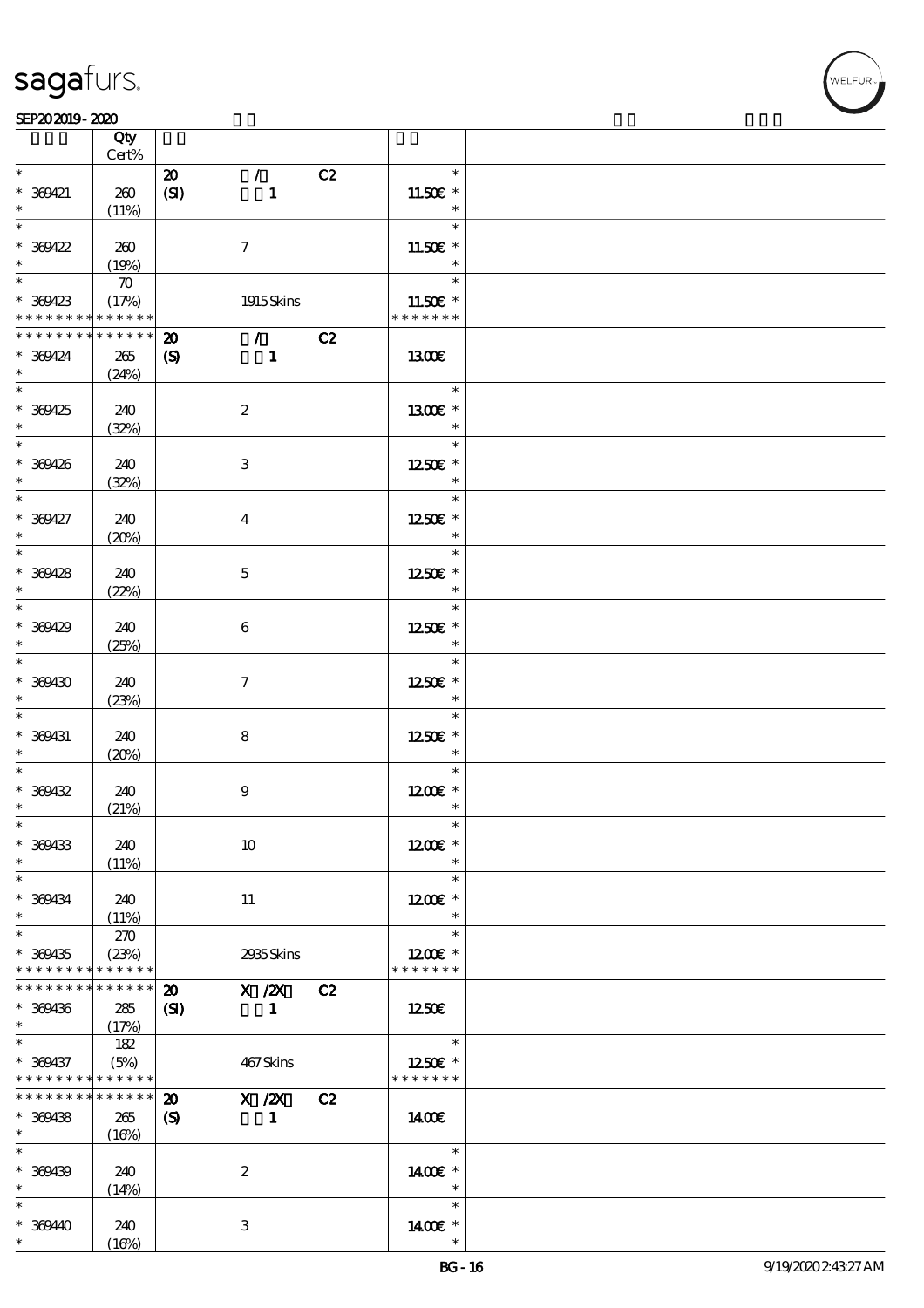#### SEP202019-2020 UNIVERSITY OF THE SEPERATOR SEPERATOR SEPERATOR SEPERATOR SEPERATOR SEPERATOR SEPERATOR SEPERATOR SEP

|                               | Qty                  |                             |                            |                   |                          |  |
|-------------------------------|----------------------|-----------------------------|----------------------------|-------------------|--------------------------|--|
|                               | Cert%                |                             |                            |                   |                          |  |
| $\ast$                        | 154                  | $\boldsymbol{\mathfrak{D}}$ | $X$ / $ZX$                 | C2                | $\ast$                   |  |
| $* 369441$<br>* * * * * * * * | (14%)<br>* * * * * * | $\boldsymbol{\mathrm{(S)}}$ | $\mathbf{1}$               |                   | 1450€ *<br>* * * * * * * |  |
| * * * * * * * *               | * * * * * *          | $\boldsymbol{\mathfrak{D}}$ | X /                        | C2                |                          |  |
| $* 30042$                     | 285                  | (S)                         | $\mathbf{1}$               | <b>LNAP</b>       | 1050E                    |  |
| $\ast$                        | (15%)                |                             |                            |                   |                          |  |
|                               | 100                  |                             |                            |                   | $\ast$                   |  |
| * 369443                      | (19%)                |                             | 385Skins                   |                   | 1050E *                  |  |
| * * * * * * * *               | * * * * * *          |                             |                            |                   | * * * * * * *            |  |
|                               |                      | $\boldsymbol{\mathfrak{D}}$ | X /                        | C2                |                          |  |
| 369444                        | 217                  | $\boldsymbol{\mathrm{(S)}}$ | $\mathbf{1}$               | <b>LNAP</b>       | 1200E                    |  |
|                               | (12%)                |                             |                            |                   |                          |  |
| * * * * * * * *               | * * * * * *          | $\boldsymbol{\mathbf{z}}$   | $\mathcal{L}$              | C2                |                          |  |
| * 369445                      | 285                  | $\mathbf{S}$                | $\mathbf{1}$               | <b>LNAP</b>       | 11.00E                   |  |
| $\ast$                        | (11%)                |                             |                            |                   |                          |  |
| $\ast$                        |                      |                             |                            |                   | $\ast$                   |  |
| $* 300446$                    | 260                  |                             | $\boldsymbol{2}$           |                   | $11.00E$ *               |  |
| $\ast$                        | (18%)                |                             |                            |                   | $\ast$                   |  |
| $\ast$                        | 269                  |                             |                            |                   | $\ast$                   |  |
| $* 300447$                    | (13%)                |                             | 814Skins                   |                   | $11.00E*$                |  |
| * * * * * * * *               | * * * * * *          |                             |                            |                   | * * * * * * *            |  |
| * * * * * * * *               | * * * * * *          | $\boldsymbol{\mathbf{z}}$   | $\mathcal{T}$              | C2                |                          |  |
| $* 369448$                    | 265                  | $\boldsymbol{\mathcal{S}}$  | $\mathbf{1}$               | <b>LNAP</b>       | 1200                     |  |
| $\ast$                        | (16%)                |                             |                            |                   |                          |  |
| $\overline{\phantom{0}}$      |                      |                             |                            |                   | $\ast$                   |  |
| * 369449                      | 240                  |                             | $\boldsymbol{2}$           |                   | $1200E$ *                |  |
| $\ast$                        | (15%)                |                             |                            |                   | $\ast$                   |  |
| $\ast$                        | 139                  |                             |                            |                   | $\ast$                   |  |
| $* 309450$                    | (19%)                |                             | 644Skins                   |                   | 11.50 $\varepsilon$ *    |  |
| * * * * * * * *               | * * * * * *          |                             |                            |                   | * * * * * * *            |  |
|                               |                      | $\boldsymbol{\mathbf{z}}$   | $X$ / $ZX$                 | C2                |                          |  |
| 369451                        | 152                  | (SI)                        | $\mathbf{1}$               | <b>INAP</b>       | 11.00E                   |  |
|                               | (9%)                 |                             |                            |                   |                          |  |
|                               |                      | $\boldsymbol{\mathfrak{D}}$ | $X$ / $ZX$<br>$\mathbf{1}$ | C2<br><b>LNAP</b> |                          |  |
| 369452                        | 106<br>(12%)         | $\boldsymbol{S}$            |                            |                   | 11.00E                   |  |
|                               |                      | $\boldsymbol{\omega}$       | X /                        | C2                |                          |  |
| 369453                        | 244                  | (SI)                        | $\boldsymbol{z}$           |                   | 800€                     |  |
|                               | (20%)                |                             |                            |                   |                          |  |
|                               |                      | $\boldsymbol{\mathfrak{D}}$ | X /                        | C2                |                          |  |
| 369454                        | 267                  | $\boldsymbol{\mathcal{S}}$  | $\boldsymbol{z}$           |                   | 900E                     |  |
|                               | (19%)                |                             |                            |                   |                          |  |
| * * * * * * * *               | * * * * * *          | $\boldsymbol{\mathfrak{D}}$ | $\mathcal{F}$              | C2                |                          |  |
| $* 369455$                    | 285                  | $\mathbf{S}$                | $\boldsymbol{z}$           |                   | 850E                     |  |
| $\ast$                        | (18%)                |                             |                            |                   |                          |  |
| $\ast$                        |                      |                             |                            |                   | $\ast$                   |  |
| $* 309456$                    | 260                  |                             | $\boldsymbol{2}$           |                   | 850€ *                   |  |
| $*$                           | (21%)                |                             |                            |                   | $\ast$                   |  |
| $\ast$                        |                      |                             |                            |                   | $\ast$                   |  |
| $* 309457$                    | 260                  |                             | 3                          |                   | 850€ *                   |  |
| $\ast$<br>$\overline{\ast}$   | (12%)                |                             |                            |                   | $\ast$<br>$\ast$         |  |
|                               | 73                   |                             |                            |                   |                          |  |
| $* 309458$<br>* * * * * * * * | (12%)<br>* * * * * * |                             | 878Skins                   |                   | 850€ *<br>* * * * * * *  |  |
| * * * * * * * *               | * * * * * *          | $\boldsymbol{\mathfrak{D}}$ | $\mathcal{L}$              | C2                |                          |  |
| $* 369459$                    | 265                  | $\boldsymbol{\mathcal{S}}$  | $\boldsymbol{z}$           |                   | 1000                     |  |
| $*$                           | (20%)                |                             |                            |                   |                          |  |
| $\ast$                        |                      |                             |                            |                   | $\ast$                   |  |
| $* 309400$                    | 240                  |                             | $\boldsymbol{z}$           |                   | $1000E$ *                |  |
| $\ast$                        | (20%)                |                             |                            |                   | $\ast$                   |  |
|                               |                      |                             |                            |                   |                          |  |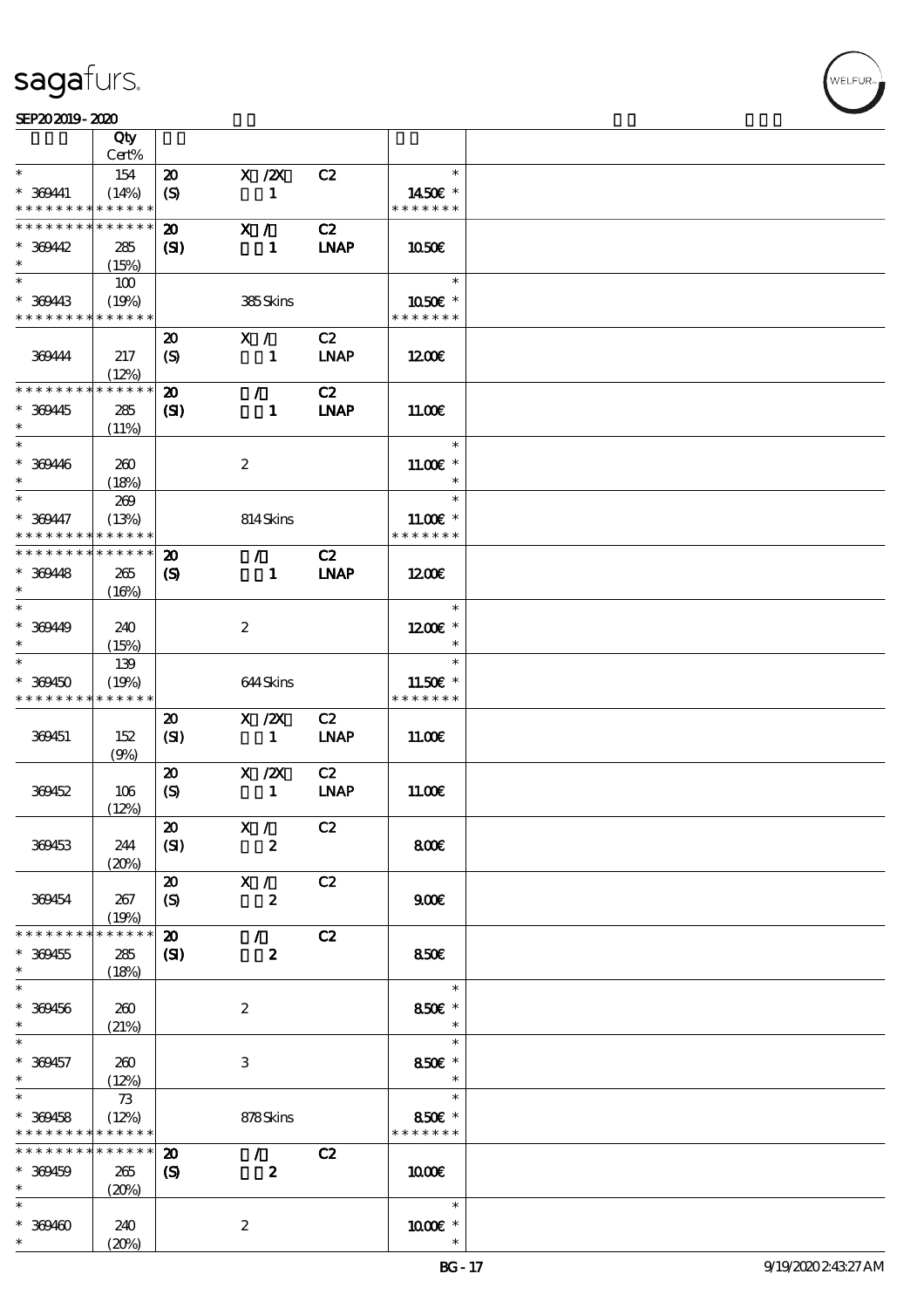|                                          | Qty<br>Cert%               |                             |                         |                              |                         |  |
|------------------------------------------|----------------------------|-----------------------------|-------------------------|------------------------------|-------------------------|--|
|                                          |                            |                             |                         |                              |                         |  |
| $\ast$                                   |                            | $\boldsymbol{\mathsf{20}}$  | $\mathcal{L}$           | C2                           | $\ast$                  |  |
| $* 309461$                               | 240                        | $\boldsymbol{\mathrm{(S)}}$ | $\boldsymbol{z}$        |                              | $1000E$ *               |  |
| $\ast$                                   | (23%)                      |                             |                         |                              | $\ast$                  |  |
| $\ast$                                   | 253                        |                             |                         |                              | $\ast$                  |  |
|                                          |                            |                             |                         |                              |                         |  |
| $* 309462$                               | (28%)                      |                             | 998Skins                |                              | 1000 *                  |  |
| * * * * * * * *                          | * * * * * *                |                             |                         |                              | * * * * * * *           |  |
| * * * * * * * *                          | * * * * * *                | $\boldsymbol{\mathbf{z}}$   | $X$ / $ZX$              | C2                           |                         |  |
|                                          |                            |                             |                         |                              |                         |  |
| $* 309463$                               | 285                        | (S)                         | $\boldsymbol{z}$        |                              | 850E                    |  |
| $\ast$                                   | (17%)                      |                             |                         |                              |                         |  |
| $\ast$                                   | 67                         |                             |                         |                              | $\ast$                  |  |
| $* 309464$                               | (13%)                      |                             | 352Skins                |                              | 850€ *                  |  |
| * * * * * * * * <mark>* * * * * *</mark> |                            |                             |                         |                              | * * * * * * *           |  |
|                                          |                            |                             |                         |                              |                         |  |
| * * * * * * * *                          | $\ast\ast\ast\ast\ast\ast$ | $\boldsymbol{\mathfrak{D}}$ | X / ZX                  | C2                           |                         |  |
| $* 369465$                               | 265                        | $\boldsymbol{\mathrm{(S)}}$ | $\boldsymbol{z}$        |                              | 11.00E                  |  |
|                                          | (20%)                      |                             |                         |                              |                         |  |
| $\ast$                                   |                            |                             |                         |                              | $\ast$                  |  |
|                                          | 94                         |                             |                         |                              |                         |  |
| $* 309406$                               | (10%)                      |                             | 359Skins                |                              | 1050E *                 |  |
| * * * * * * * *                          | * * * * * *                |                             |                         |                              | * * * * * * *           |  |
|                                          |                            | $\boldsymbol{\mathfrak{D}}$ | X /                     | C2                           |                         |  |
|                                          |                            |                             |                         |                              |                         |  |
| 369467                                   | 102                        | (SI)                        | $\boldsymbol{z}$        | $\ensuremath{\mathbf{INAP}}$ | 600                     |  |
|                                          | (18%)                      |                             |                         |                              |                         |  |
|                                          |                            | $\boldsymbol{\mathfrak{D}}$ | $\mathcal{L}$           | C2                           |                         |  |
| 369468                                   | 305                        | (SI)                        | $\boldsymbol{z}$        | <b>LNAP</b>                  | 7.00E                   |  |
|                                          |                            |                             |                         |                              |                         |  |
|                                          | (14%)                      |                             |                         |                              |                         |  |
|                                          |                            | $\boldsymbol{\mathfrak{D}}$ |                         | C2                           |                         |  |
| 369469                                   | 191                        | $\boldsymbol{S}$            | $\boldsymbol{z}$        | $\ensuremath{\mathbf{INAP}}$ | 7.50E                   |  |
|                                          | (23%)                      |                             |                         |                              |                         |  |
| * * * * * * * *                          | * * * * * *                | $\boldsymbol{\mathfrak{D}}$ |                         | C2                           |                         |  |
|                                          |                            |                             |                         |                              |                         |  |
| $* 369470$                               | 285                        | $\mathbf{S}$                | $\mathbf{3}$            |                              | 500                     |  |
| $\ast$                                   | (20%)                      |                             |                         |                              |                         |  |
| $\ast$                                   | 184                        |                             |                         |                              | $\ast$                  |  |
| $* 309471$                               |                            |                             | 469Skins                |                              | $500E$ *                |  |
|                                          | (22%)<br>* * * * * *       |                             |                         |                              | * * * * * * *           |  |
| * * * * * * * *                          |                            |                             |                         |                              |                         |  |
| * * * * * * * *                          | * * * * * *                | $\boldsymbol{\mathfrak{D}}$ |                         | C2                           |                         |  |
| $* 309472$                               | 265                        | $\boldsymbol{\mathrm{(S)}}$ | $\mathbf{3}$            |                              | 600                     |  |
| $\ast$                                   | (19%)                      |                             |                         |                              |                         |  |
| $\ast$                                   |                            |                             |                         |                              | $\ast$                  |  |
|                                          | $102$                      |                             |                         |                              |                         |  |
| $* 309473$                               | (24%)                      |                             | 367Skins                |                              | 550€ *                  |  |
| * * * * * * * *                          | * * * * * *                |                             |                         |                              | * * * * * * *           |  |
|                                          |                            | 3020                        |                         | C2                           |                         |  |
| 369474                                   | ${\bf Z}$                  | (SI)                        | $\mathbf{3}$            | MLD1                         | 500                     |  |
|                                          |                            |                             |                         |                              |                         |  |
|                                          | (2%)                       |                             |                         |                              |                         |  |
| * * * * * * * *                          | * * * * * *                | $\boldsymbol{\mathbf{z}}$   |                         | C2                           |                         |  |
| $* 309475$                               | 285                        | (S)                         | $\overline{\mathbf{4}}$ |                              | 550€                    |  |
| $\ast$                                   | (32%)                      |                             |                         |                              |                         |  |
| $\ast$                                   |                            |                             |                         |                              | $\ast$                  |  |
|                                          |                            |                             |                         |                              |                         |  |
| $* 309476$                               | 260                        |                             | $\boldsymbol{2}$        |                              | 550€ *                  |  |
| $\ast$                                   | (27%)                      |                             |                         |                              | $\ast$                  |  |
| $\ast$                                   |                            |                             |                         |                              | $\ast$                  |  |
| $* 309477$                               | 260                        |                             | 3                       |                              | 550€ *                  |  |
| $\ast$                                   |                            |                             |                         |                              |                         |  |
|                                          | (20%)                      |                             |                         |                              | $\ast$                  |  |
| $\ast$                                   |                            |                             |                         |                              | $\ast$                  |  |
| $* 309478$                               | 260                        |                             | $\bf{4}$                |                              | $550E$ *                |  |
| $\ast$                                   | (37%)                      |                             |                         |                              |                         |  |
| $\ast$                                   |                            |                             |                         |                              | $\ast$                  |  |
|                                          |                            |                             |                         |                              |                         |  |
| $* 309479$                               | 260                        |                             | $\mathbf{5}$            |                              | 550€ *                  |  |
| $\ast$                                   | (54%)                      |                             |                         |                              | $\ast$                  |  |
| $\ast$                                   | $90^{\circ}$               |                             |                         |                              | $\ast$                  |  |
|                                          |                            |                             |                         |                              |                         |  |
|                                          |                            |                             |                         |                              |                         |  |
| $* 309480$<br>* * * * * * * *            | (56%)<br>* * * * * *       |                             | 1415Skins               |                              | 550€ *<br>* * * * * * * |  |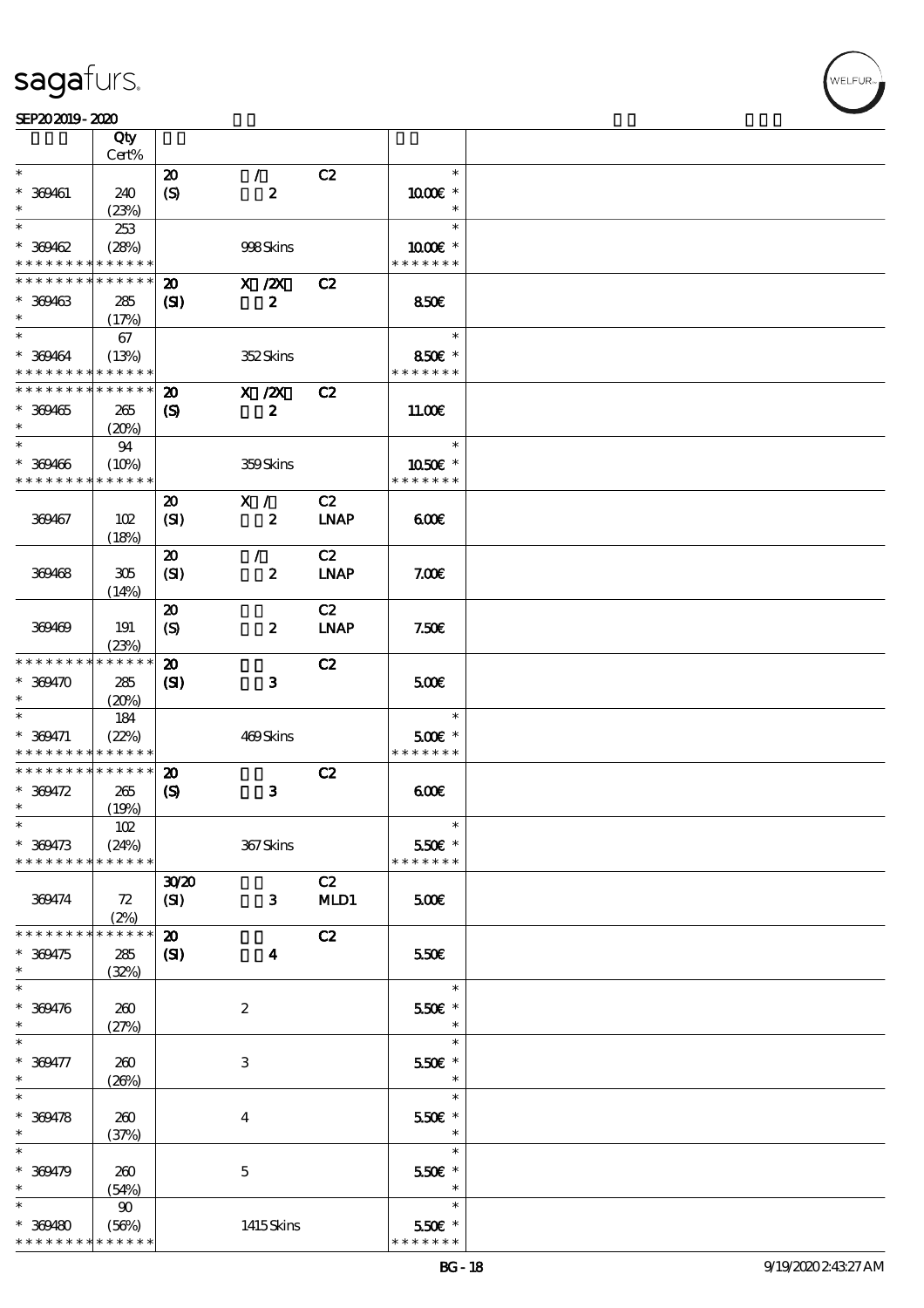⊤

|                   | Qty<br>Cert%    |                             |                           |             |                       |  |
|-------------------|-----------------|-----------------------------|---------------------------|-------------|-----------------------|--|
| * * * * * * * *   | $******$        |                             |                           |             |                       |  |
|                   |                 | $\mathbf{O}$                | X /                       | C2          |                       |  |
| * 369481          | 305             | (S)                         | $\mathbf{1}$              |             | 900                   |  |
|                   | (14%)           |                             |                           |             |                       |  |
| $\ast$            | 74              |                             |                           |             | $\ast$                |  |
| $* 309482$        | (20%)           |                             | 379Skins                  |             | $900$ $\varepsilon$ * |  |
| * * * * * * * *   | * * * * * *     |                             |                           |             | * * * * * * *         |  |
| * * * * * * * *   | * * * * * *     | $\mathbf{o}$                | X /                       | C2          |                       |  |
|                   |                 |                             |                           |             |                       |  |
| $* 369483$        | 285             | (S)                         | 1                         |             | 1000E                 |  |
| $\ast$            | (24%)           |                             |                           |             |                       |  |
| $\ast$            |                 |                             |                           |             | $\ast$                |  |
| * 369484          | 260             |                             | $\boldsymbol{2}$          |             | 1000 *                |  |
| $\ast$            | (18%)           |                             |                           |             | $\ast$                |  |
|                   | 56              |                             |                           |             | $\ast$                |  |
| $* 309485$        |                 |                             |                           |             | $1000E$ *             |  |
|                   | (23%)           |                             | 601 Skins                 |             | * * * * * * *         |  |
| * * * * * * * *   | * * * * * *     |                             |                           |             |                       |  |
| * * * * * * * *   | $* * * * * * *$ | $\mathbf{o}$                | $\mathcal{T}$             | C2          |                       |  |
| * 369486          | 305             | $\mathbf{C}$                | $\mathbf{1}$              |             | 950E                  |  |
| $\ast$            | (11%)           |                             |                           |             |                       |  |
| $\ast$            |                 |                             |                           |             | $\ast$                |  |
| $* 309487$        | 280             |                             | $\boldsymbol{2}$          |             | $900E$ *              |  |
| $\ast$            | $(10\%)$        |                             |                           |             | $\ast$                |  |
| $\overline{\ast}$ |                 |                             |                           |             | $\ast$                |  |
|                   |                 |                             |                           |             |                       |  |
| $* 309488$        | 280             |                             | 3                         |             | $900E$ *              |  |
| $\ast$            | (11%)           |                             |                           |             | $\ast$                |  |
| $\overline{\ast}$ | 131             |                             |                           |             | $\ast$                |  |
| * 369489          | (13%)           |                             | 996Skins                  |             | $900E$ *              |  |
| * * * * * * * *   | * * * * * *     |                             |                           |             | * * * * * * *         |  |
| * * * * * * * *   | ******          | $\mathbf{o}$                | $\mathcal{L}$             | C2          |                       |  |
| $*369490$         | 285             | $\boldsymbol{\mathrm{(S)}}$ | $\mathbf{1}$              |             | <b>1050€</b>          |  |
| $\ast$            |                 |                             |                           |             |                       |  |
| $\ast$            | (29%)           |                             |                           |             |                       |  |
|                   |                 |                             |                           |             | $\ast$                |  |
| $* 300491$        | 260             |                             | $\boldsymbol{2}$          |             | 1000 *                |  |
| $^{\ast}$         | (18%)           |                             |                           |             | $\ast$                |  |
| $\ast$            |                 |                             |                           |             | $\ast$                |  |
| $* 309492$        | 260             |                             | $\ensuremath{\mathbf{3}}$ |             | 1000 ±                |  |
| $\ast$            | (13%)           |                             |                           |             | $\ast$                |  |
| $\ast$            |                 |                             |                           |             | $\ast$                |  |
| * 369493          | 260             |                             | $\boldsymbol{4}$          |             | 1000€ *               |  |
| $\ast$            |                 |                             |                           |             | $\ast$                |  |
|                   | (17%)           |                             |                           |             |                       |  |
| $\ast$            |                 |                             |                           |             | $\ast$                |  |
| $* 300494$        | 260             |                             | $\mathbf{5}$              |             | $1000E$ *             |  |
| $\ast$            | (20%)           |                             |                           |             | $\ast$                |  |
| $\ast$            | 179             |                             |                           |             | $\ast$                |  |
| * 369495          | (31%)           |                             | 1504Skins                 |             | $1000E$ *             |  |
| * * * * * * * *   | * * * * * *     |                             |                           |             | * * * * * * *         |  |
|                   |                 | $\mathbf{O}$                | $X$ / $ZX$                | C2          |                       |  |
| 369496            | 216             |                             | $\mathbf{1}$              |             | 900E                  |  |
|                   |                 | (SI)                        |                           |             |                       |  |
|                   | (9%)            |                             |                           |             |                       |  |
| * * * * * * * *   | *****           | $\mathbf{o}$                | $X \, /ZX$                | C2          |                       |  |
| * 369497          | 285             | $\boldsymbol{\mathcal{S}}$  | $\mathbf{1}$              |             | 1000E                 |  |
| $\ast$            | (16%)           |                             |                           |             |                       |  |
| $\ast$            | 56              |                             |                           |             | $\ast$                |  |
| * 369498          | (25%)           |                             | 341 Skins                 |             | $950E$ *              |  |
| * * * * * * * *   | * * * * * *     |                             |                           |             | * * * * * * *         |  |
|                   |                 | $\mathbf{O}$                | X /                       | C2          |                       |  |
|                   |                 |                             | $\sim$ 1                  | <b>LNAP</b> |                       |  |
| 369499            | 104             | (SI)                        |                           |             | <b>850€</b>           |  |
|                   | (36%)           |                             |                           |             |                       |  |
|                   |                 | $\mathbf{o}$                | X /                       | C2          |                       |  |
| 36600             | 194             | $\boldsymbol{S}$            | $\mathbf{1}$              | <b>LNAP</b> | 900 <sub>E</sub>      |  |
|                   | (20%)           |                             |                           |             |                       |  |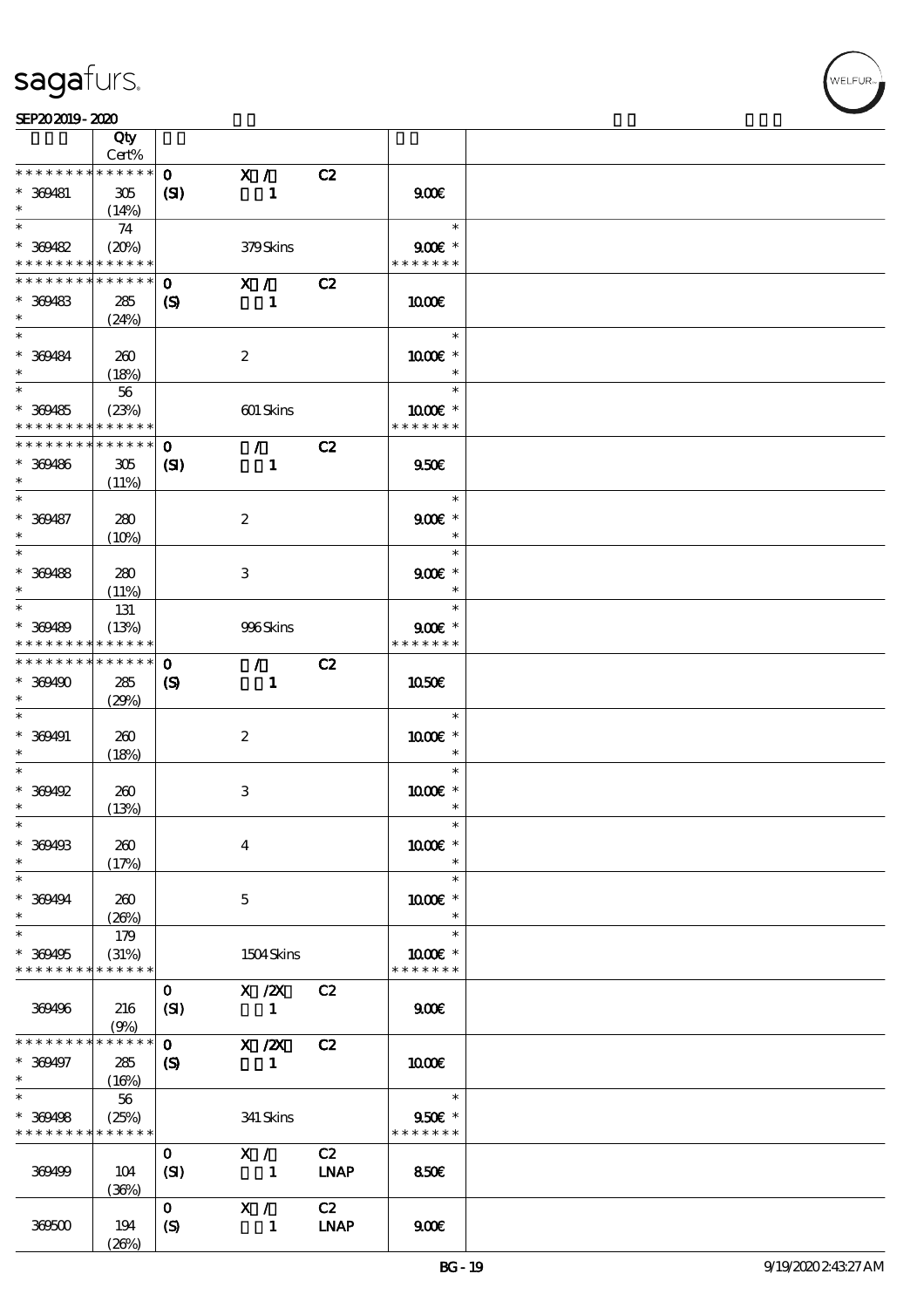#### SEP202019-2020  $\overline{\mathbf{Q}}$

|                                           | Qty<br>Cert%         |                            |                               |                   |                                     |  |
|-------------------------------------------|----------------------|----------------------------|-------------------------------|-------------------|-------------------------------------|--|
|                                           |                      |                            |                               |                   |                                     |  |
| 369501                                    | 235<br>(16%)         | $\mathbf{O}$<br>(SI)       | $\mathcal{L}$<br>$\mathbf{1}$ | C2<br><b>LNAP</b> | 850€                                |  |
| * * * * * * * *                           | * * * * * *          | $\mathbf 0$                | $\mathcal{L}$                 | C2                |                                     |  |
| $*$ 369502<br>$\ast$                      | 285<br>(23%)         | $\boldsymbol{\mathcal{S}}$ | $\mathbf{1}$                  | <b>LNAP</b>       | 950E                                |  |
| $\ast$                                    | 114                  |                            |                               |                   | $\ast$                              |  |
| $*$ 369503<br>* * * * * * * * * * * * * * | (21%)                |                            | 399Skins                      |                   | $900E$ *<br>* * * * * * *           |  |
|                                           |                      | $\mathbf{o}$               | $X / \sqrt{2}$                | C2                |                                     |  |
| 369504                                    | 169<br>(17%)         | (SI)                       | $\boldsymbol{z}$              |                   | 650E                                |  |
| * * * * * * * * * * * * * *               |                      | $\mathbf{0}$               | $\mathcal{L}$                 | C2                |                                     |  |
| $* 300005$<br>$\ast$                      | 305<br>(14%)         | (S)                        | $\boldsymbol{z}$              |                   | 650E                                |  |
| $\ast$                                    | 142                  |                            |                               |                   | $\ast$                              |  |
| $* 30000$<br>* * * * * * * *              | (9%)<br>* * * * * *  |                            | 447Skins                      |                   | $600E$ *<br>* * * * * * *           |  |
|                                           |                      | $\mathbf{o}$               | $X$ / $ZX$                    | C2                |                                     |  |
| 366607                                    | 110<br>(9%)          | (SI)                       | $\boldsymbol{z}$              |                   | 7.50E                               |  |
|                                           |                      | $\mathbf{O}$               |                               | C2                |                                     |  |
| 366608                                    | 213<br>(18%)         | (S)                        | $\boldsymbol{z}$              |                   | 7.00E                               |  |
|                                           |                      | $\mathbf{O}$               |                               | C2                |                                     |  |
| 36609                                     | 231<br>(22%)         | (SI)                       | $\boldsymbol{z}$              | <b>LNAP</b>       | 450€                                |  |
|                                           |                      | $\mathbf{O}$               |                               | C2                |                                     |  |
| 339510                                    | 153<br>(10%)         | (SI)                       | 3                             |                   | 400                                 |  |
|                                           |                      | $\mathbf{O}$               |                               | C2                |                                     |  |
| 369511                                    | 152<br>(21%)         | $\boldsymbol{S}$           | $\mathbf{3}$                  |                   | 450E                                |  |
| * * * * * * * *                           | * * * * * *          | $\mathbf{o}$               |                               | C2                |                                     |  |
| $* 366512$                                | $305\,$              | (S)                        | $\boldsymbol{4}$              |                   | 350 <sup>2</sup>                    |  |
| $\ast$                                    | (30%)                |                            |                               |                   |                                     |  |
| $\ast$                                    |                      |                            |                               |                   | $\ast$                              |  |
| $*360513$<br>$\ast$                       | 280<br>(36%)         |                            | $\boldsymbol{2}$              |                   | 350€ *<br>$\ast$                    |  |
| $\ast$                                    | $\boldsymbol{\pi}$   |                            |                               |                   | $\ast$                              |  |
| $* 366514$<br>* * * * * * * *             | (45%)<br>* * * * * * |                            | 655Skins                      |                   | $300$ $\epsilon$ *<br>* * * * * * * |  |
|                                           |                      | 200                        |                               | C2                |                                     |  |
| 366515                                    | 217<br>(25%)         | (SI)                       | $\mathbf{5}$                  |                   | 250 <sup>2</sup>                    |  |
| * * * * * * * *                           | * * * * * *          | $\omega$                   |                               | C2                |                                     |  |
| $* 360516$                                | 185                  | Ш                          |                               |                   | 1500€                               |  |
| $\ast$                                    | (8%)                 |                            |                               |                   |                                     |  |
|                                           |                      |                            |                               |                   | $\ast$                              |  |
| $* 360517$<br>$\ast$                      | 160<br>(7%)          |                            | $\boldsymbol{2}$              |                   | 1500 £*<br>$\ast$                   |  |
| $\overline{\ast}$                         | 106                  |                            |                               |                   | $\ast$                              |  |
| $* 360518$                                | (9%)                 |                            | 451 Skins                     |                   | 1450€ *                             |  |
| * * * * * * * *                           | * * * * * *          |                            |                               |                   | * * * * * * *                       |  |
|                                           |                      | $\omega\omega$             |                               | C2                |                                     |  |
| 369519                                    | 167                  | Ш                          | $\boldsymbol{2}$              |                   | 11.00E                              |  |
|                                           | (18%)                |                            |                               |                   |                                     |  |
| * * * * * * * *                           | * * * * * *          | $\boldsymbol{\omega}$      |                               | C2                |                                     |  |
| $*300520$                                 | 225                  | Ш                          |                               |                   | 1300E                               |  |
| $\ast$                                    | (7%)                 |                            |                               |                   |                                     |  |

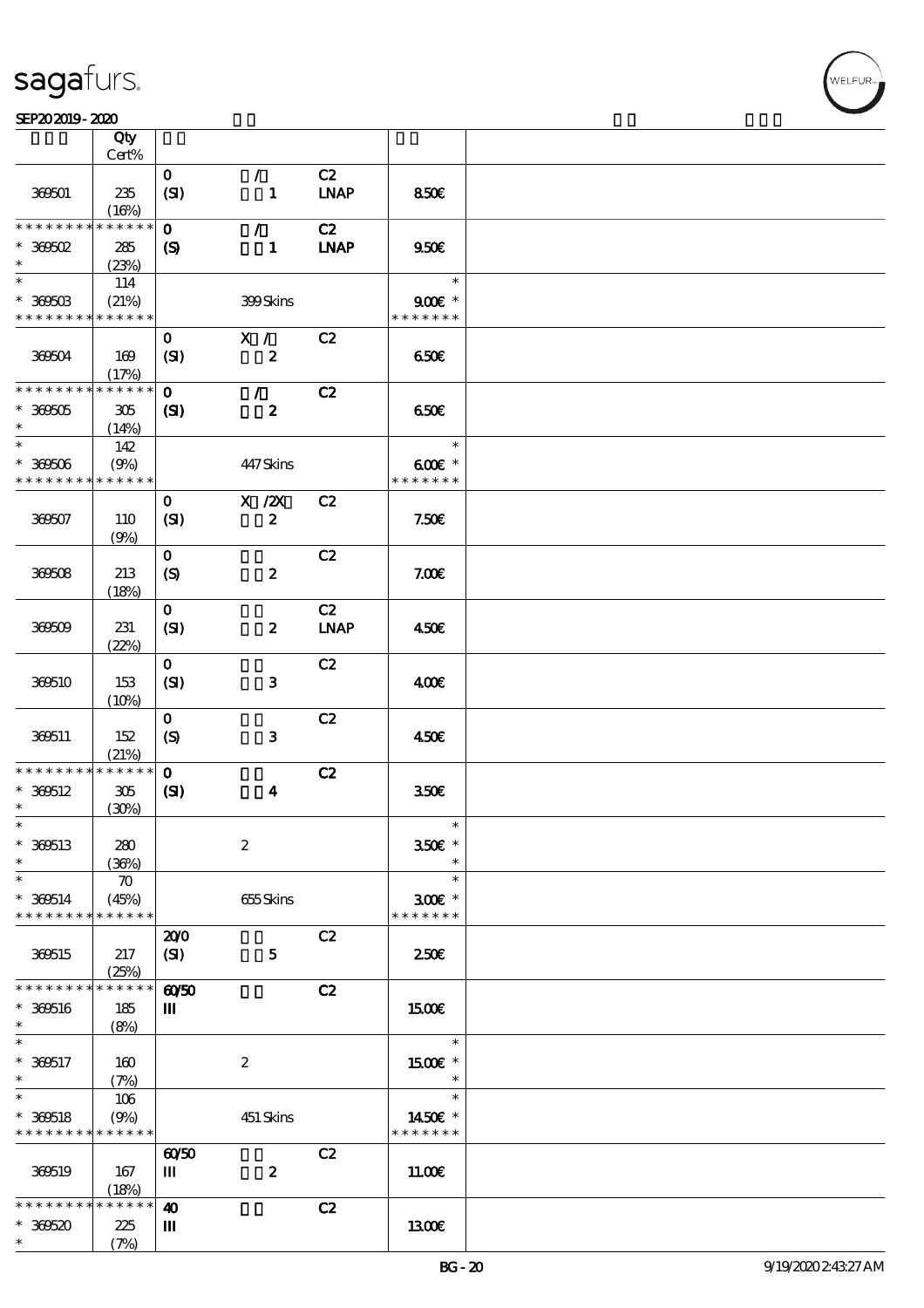|                 | Qty<br>Cert% |                                    |                  |    |               |  |
|-----------------|--------------|------------------------------------|------------------|----|---------------|--|
|                 |              |                                    |                  |    |               |  |
| $\ast$          |              | $\boldsymbol{\omega}$              |                  | C2 | $\ast$        |  |
| $* 300521$      | 200          | $\mathbf{m}$                       |                  |    | $1300E$ *     |  |
| $\ast$          | (9%)         |                                    |                  |    | $\ast$        |  |
| $\ast$          |              |                                    |                  |    | $\ast$        |  |
|                 | 144          |                                    |                  |    |               |  |
| $* 300522$      | (4%)         |                                    | 569Skins         |    | 1250€ *       |  |
| * * * * * * * * | * * * * * *  |                                    |                  |    | * * * * * * * |  |
| * * * * * * * * | * * * * * *  | $\boldsymbol{\omega}$              |                  | C2 |               |  |
|                 |              |                                    |                  |    |               |  |
| $*36623$        | 225          | Ш                                  | $\boldsymbol{z}$ |    | 1050E         |  |
| $\ast$          | (13%)        |                                    |                  |    |               |  |
| $\ast$          | 32           |                                    |                  |    | $\ast$        |  |
| $* 366624$      | (6%)         |                                    | 257Skins         |    | 1000 *        |  |
| * * * * * * * * | * * * * * *  |                                    |                  |    | * * * * * * * |  |
|                 |              |                                    |                  |    |               |  |
|                 |              | 5040                               |                  | C2 |               |  |
| 36625           | 95           | Ш                                  | $\boldsymbol{4}$ |    | 450€          |  |
|                 | (11%)        |                                    |                  |    |               |  |
| * * * * * * *   | * * * * * *  | $\boldsymbol{\mathfrak{D}}$        |                  | C2 |               |  |
|                 |              |                                    |                  |    |               |  |
| * 360526        | 245          | Ш                                  |                  |    | 1200          |  |
| $\ast$          | (10%)        |                                    |                  |    |               |  |
| $\ast$          |              |                                    |                  |    | $\ast$        |  |
| $* 300527$      | 220          |                                    | $\boldsymbol{2}$ |    | $1200E$ *     |  |
| $\ast$          |              |                                    |                  |    | $\ast$        |  |
| $\ast$          | (17%)        |                                    |                  |    |               |  |
|                 |              |                                    |                  |    | $\ast$        |  |
| $* 300528$      | 220          |                                    | $\,3\,$          |    | $11.50E$ *    |  |
| $\ast$          | (15%)        |                                    |                  |    | $\ast$        |  |
| $\ast$          |              |                                    |                  |    | $\ast$        |  |
|                 |              |                                    |                  |    |               |  |
| $* 300529$      | 220          |                                    | $\bf{4}$         |    | 11.50€ *      |  |
| $\ast$          | (13%)        |                                    |                  |    | $\ast$        |  |
| $\ast$          |              |                                    |                  |    | $\ast$        |  |
| $* 36630$       | 230          |                                    | $\mathbf 5$      |    | 11.50€ *      |  |
| $\ast$          |              |                                    |                  |    | $\ast$        |  |
|                 | (14%)        |                                    |                  |    |               |  |
| $\ast$          | $53\,$       |                                    |                  |    | $\ast$        |  |
| $* 360531$      | (18%)        |                                    | 1188Skins        |    | 11.50€ *      |  |
| * * * * * * * * | * * * * * *  |                                    |                  |    | * * * * * * * |  |
| * * * * * * * * | * * * * * *  | $\boldsymbol{\mathfrak{D}}$        |                  | C2 |               |  |
| $* 36652$       | 245          | Ш                                  | $\boldsymbol{z}$ |    | 850E          |  |
|                 |              |                                    |                  |    |               |  |
| $\ast$          | (15%)        |                                    |                  |    |               |  |
| $\ast$          | 222          |                                    |                  |    |               |  |
| $* 366533$      | (16%)        |                                    | 467Skins         |    | 800€ *        |  |
| * * * * * * * * | * * * * * *  |                                    |                  |    | * * * * * * * |  |
|                 |              | $\boldsymbol{\mathfrak{D}}$        |                  | C2 |               |  |
|                 |              |                                    |                  |    |               |  |
| 366534          | 131          | Ш                                  | $\boldsymbol{4}$ |    | 300E          |  |
|                 | (10%)        |                                    |                  |    |               |  |
|                 |              | $\pmb{\mathcal{Z}}$                |                  | C2 |               |  |
| 36635           | 307          | Ш                                  |                  |    | 900E          |  |
|                 |              |                                    |                  |    |               |  |
|                 | (17%)        |                                    |                  |    |               |  |
|                 |              | $\boldsymbol{\mathfrak{D}}$        |                  | C2 |               |  |
| 36636           | $205\,$      | Ш                                  | $\pmb{2}$        |    | 7.50E         |  |
|                 | (12%)        |                                    |                  |    |               |  |
|                 |              | $\pmb{\mathcal{Z}}$                |                  | C2 |               |  |
|                 |              |                                    |                  |    |               |  |
| 366537          | 10B          | Ш                                  | $\boldsymbol{4}$ |    | 350E          |  |
|                 | (17%)        |                                    |                  |    |               |  |
|                 |              | $\mathbf{o}$                       |                  | C2 |               |  |
| 36658           | 282          | Ш                                  |                  |    | 7.506         |  |
|                 | (21%)        |                                    |                  |    |               |  |
|                 |              | $\mathbf{o}$                       |                  | C2 |               |  |
|                 |              |                                    |                  |    |               |  |
| 36639           | 258          | Ш                                  | $\boldsymbol{2}$ |    | 450E          |  |
|                 | (18%)        |                                    |                  |    |               |  |
|                 |              | $O$ <sup><math>\prime</math></sup> |                  | C2 |               |  |
| 36640           | 117          | Ш                                  | $\boldsymbol{4}$ |    | 200E          |  |
|                 |              |                                    |                  |    |               |  |
|                 | (14%)        |                                    |                  |    |               |  |

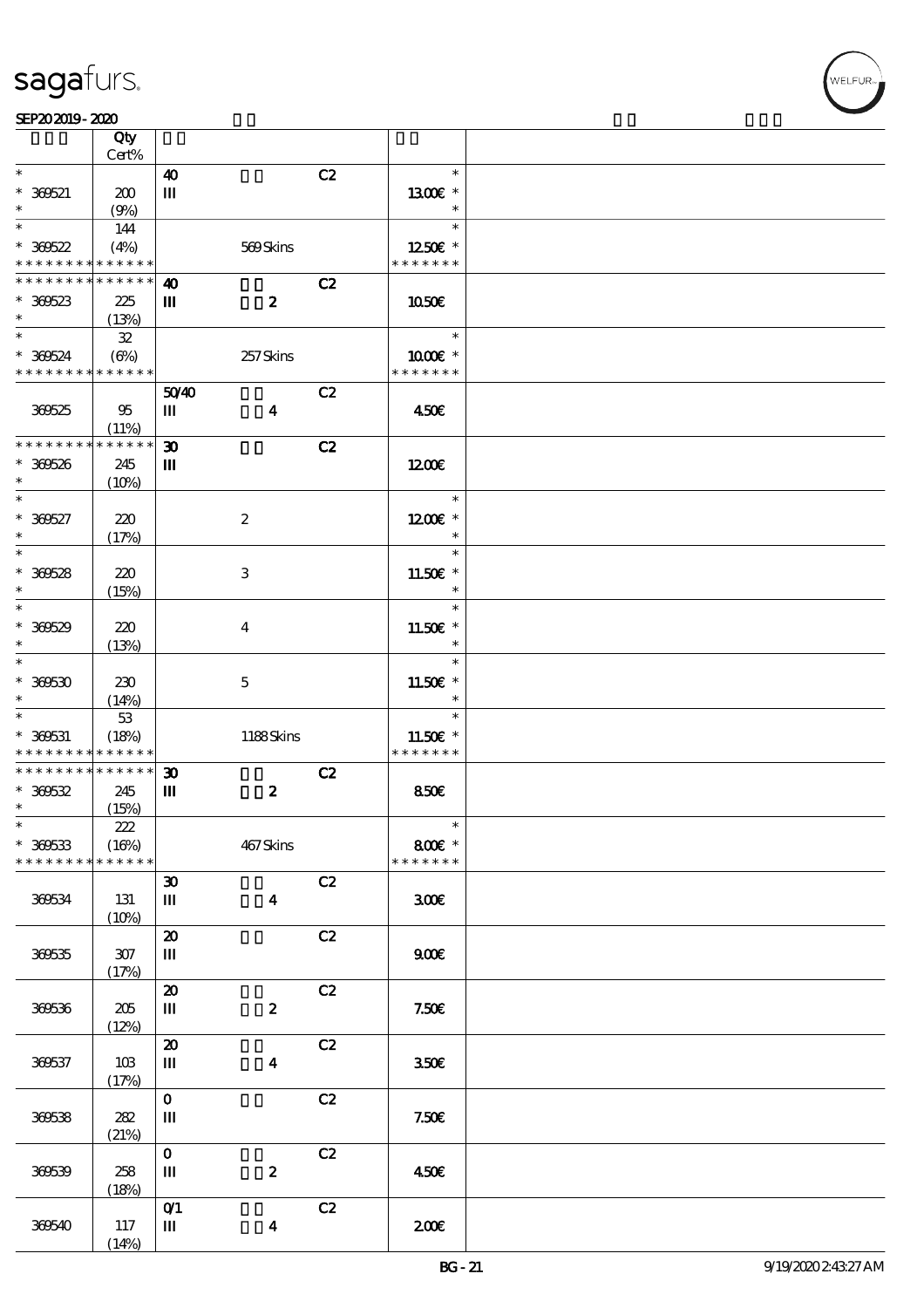### SEP202019-2020

|                                            | Qty<br>Cert% |                            |                                                                              |    |                                        |  |
|--------------------------------------------|--------------|----------------------------|------------------------------------------------------------------------------|----|----------------------------------------|--|
|                                            |              |                            |                                                                              |    |                                        |  |
|                                            |              | 50                         | $\mathcal{L}$                                                                | C2 |                                        |  |
| 369561                                     | 145          | $\boldsymbol{S}$           |                                                                              |    | 2050€                                  |  |
|                                            | (23%)        |                            |                                                                              |    |                                        |  |
|                                            |              | 50                         | $X$ / $ZX$                                                                   | C2 |                                        |  |
| 360562                                     | 144          | (S)                        |                                                                              |    | <b>1850€</b>                           |  |
|                                            | (17%)        |                            |                                                                              |    |                                        |  |
| * * * * * * * *                            | ******       | $\boldsymbol{\omega}$      | $\mathcal{L}$                                                                | C2 |                                        |  |
| $* 36663$                                  | 205          | $\mathbf{C}$               |                                                                              |    | (1800)                                 |  |
| $\ast$                                     | (21%)        |                            |                                                                              |    |                                        |  |
| $\ast$                                     |              |                            |                                                                              |    | $\ast$                                 |  |
|                                            | 181          |                            |                                                                              |    |                                        |  |
| $* 36664$                                  | (23%)        |                            | 386Skins                                                                     |    | $(1800)$ *                             |  |
| * * * * * * * * * * * * * *                |              |                            |                                                                              |    | * * * * * * *                          |  |
| * * * * * * * * <mark>* * * * * * *</mark> |              | 40                         | $X$ / $ZX$                                                                   | C2 |                                        |  |
| $* 300665$                                 | 205          | (S)                        |                                                                              |    | (1800)                                 |  |
| $\ast$                                     | (11%)        |                            |                                                                              |    |                                        |  |
| $\ast$                                     | 129          |                            |                                                                              |    | $\ast$                                 |  |
| $* 300566$                                 | (17%)        |                            | 334Skins                                                                     |    | $(1800)$ *                             |  |
| * * * * * * * * <mark>* * * * * * *</mark> |              |                            |                                                                              |    | * * * * * * *                          |  |
|                                            |              | 40                         |                                                                              | C2 |                                        |  |
| 36667                                      | 174          | (SI)                       | WB1                                                                          |    | (1600)                                 |  |
|                                            | (20%)        |                            |                                                                              |    |                                        |  |
| * * * * * * * *                            | $******$     | $\boldsymbol{\omega}$      | $\mathcal{L}$                                                                | C2 |                                        |  |
|                                            |              |                            |                                                                              |    |                                        |  |
| $* 300568$                                 | $205\,$      | $\boldsymbol{\mathcal{S}}$ |                                                                              |    | 17.50€                                 |  |
| $\ast$                                     | (16%)        |                            |                                                                              |    |                                        |  |
| $\ast$                                     |              |                            |                                                                              |    | $\ast$                                 |  |
| $* 30000$                                  | 180          |                            | $\boldsymbol{2}$                                                             |    | 17.50€ *                               |  |
| $\ast$                                     | (10%)        |                            |                                                                              |    | $\ast$                                 |  |
| $\ast$                                     |              |                            |                                                                              |    | $\ast$                                 |  |
| $* 36650$                                  | 180          |                            | 3                                                                            |    | 17.50€ *                               |  |
| $\ast$                                     | (15%)        |                            |                                                                              |    | $\ast$                                 |  |
| $\ast$                                     |              |                            |                                                                              |    | $\ast$                                 |  |
| $* 300571$                                 | 180          |                            | $\boldsymbol{4}$                                                             |    | 17.50€ *                               |  |
| $\ast$                                     | (22%)        |                            |                                                                              |    | $\ast$                                 |  |
| $\ast$                                     |              |                            |                                                                              |    | $\ast$                                 |  |
| $* 300572$                                 | 180          |                            | $\mathbf 5$                                                                  |    | 17.50€ *                               |  |
| $\ast$                                     | (23%)        |                            |                                                                              |    | $\ast$                                 |  |
| $\ast$                                     |              |                            |                                                                              |    |                                        |  |
| $* 366573$                                 | 114          |                            | 1039Skins                                                                    |    |                                        |  |
| * * * * * * * * * * * * * *                | (16%)        |                            |                                                                              |    | 17.00 $\varepsilon$ *<br>* * * * * * * |  |
|                                            |              |                            |                                                                              |    |                                        |  |
| * * * * * * * * * * * * * * *              |              | 40                         | $X$ / $ZX$                                                                   | C2 |                                        |  |
| $* 300574$                                 | 205          | $\boldsymbol{\mathcal{S}}$ |                                                                              |    | 1900E                                  |  |
| $\ast$                                     | (8%)         |                            |                                                                              |    |                                        |  |
| $\ast$                                     |              |                            |                                                                              |    | $\ast$                                 |  |
| $* 300575$                                 | 180          |                            | $\boldsymbol{z}$                                                             |    | 1850E *                                |  |
| $\ast$                                     | (8%)         |                            |                                                                              |    | $\ast$                                 |  |
| $\ast$                                     |              |                            |                                                                              |    | $\ast$                                 |  |
| $* 300576$                                 | 180          |                            | $\ensuremath{\mathbf{3}}$                                                    |    | 1850€ *                                |  |
| $\ast$                                     | (3%)         |                            |                                                                              |    | $\ast$                                 |  |
| $\ast$                                     |              |                            |                                                                              |    | $\ast$                                 |  |
| $* 300577$                                 | 180          |                            | $\boldsymbol{4}$                                                             |    | 1850E *                                |  |
| $\ast$                                     | (10%)        |                            |                                                                              |    | $\ast$                                 |  |
| $\ast$                                     | 197          |                            |                                                                              |    | $\ast$                                 |  |
| $* 366578$                                 | (14%)        |                            | 942Skins                                                                     |    | 1850E *                                |  |
| * * * * * * * * * * * * * *                |              |                            |                                                                              |    | * * * * * * *                          |  |
|                                            |              | 40                         | $\mathcal{L}$                                                                | C2 |                                        |  |
| 366579                                     | 225          | $\boldsymbol{S}$           | <b>INAP</b>                                                                  |    | <b>1500€</b>                           |  |
|                                            |              |                            |                                                                              |    |                                        |  |
|                                            | (15%)        |                            | $\boldsymbol{\mathrm{X}}$ / $\boldsymbol{\mathrm{Z}}\boldsymbol{\mathrm{X}}$ |    |                                        |  |
|                                            |              | 40                         |                                                                              | C2 |                                        |  |
| 369580                                     | 83           | $\boldsymbol{S}$           | <b>INAP</b>                                                                  |    | 1450€                                  |  |
|                                            | (12%)        |                            |                                                                              |    |                                        |  |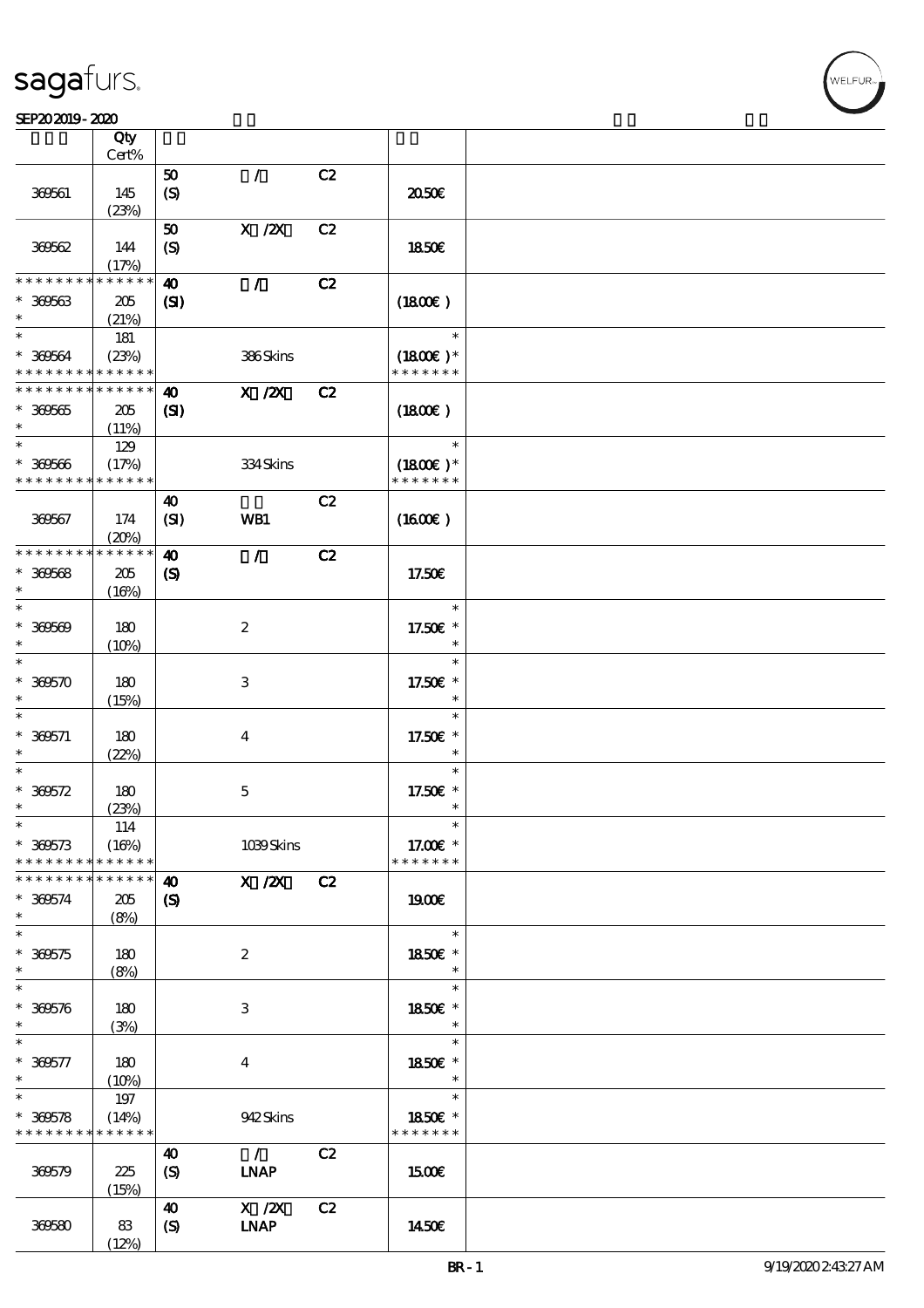#### SEP202019-2020

|                               | Qty<br>$Cert\%$      |                                           |                              |    |                             |  |
|-------------------------------|----------------------|-------------------------------------------|------------------------------|----|-----------------------------|--|
|                               |                      |                                           |                              |    |                             |  |
| 369581                        | 169<br>(19%)         | $\boldsymbol{\omega}$<br>$\boldsymbol{S}$ | $\mathcal{L}$<br>WB1         | C2 | 1550€                       |  |
|                               |                      | $\boldsymbol{\omega}$                     | $X$ / $ZX$                   | C2 |                             |  |
| 366582                        | 170<br>(13%)         | (S)                                       | WB1                          |    | <b>140€</b>                 |  |
|                               |                      | $\boldsymbol{\mathfrak{D}}$               | X /                          | C2 |                             |  |
| 36683                         | 155<br>(12%)         | (SI)                                      |                              |    | 1300E                       |  |
| * * * * * * * *               | * * * * * *          | $\boldsymbol{\mathfrak{D}}$               | $\mathcal{L}$                | C2 |                             |  |
| * 369584<br>$\ast$            | 225<br>(21%)         | (S)                                       |                              |    | $(1600\varepsilon)$         |  |
| $\ast$                        |                      |                                           |                              |    | $\ast$                      |  |
| $* 300585$<br>$\ast$          | 200<br>(17%)         |                                           | $\boldsymbol{2}$             |    | $(1600E)*$<br>$\ast$        |  |
| $\ast$                        |                      |                                           |                              |    | $\ast$                      |  |
| $* 300586$<br>$\ast$          | 200<br>(9%)          |                                           | $\,3\,$                      |    | $(1600E)*$<br>$\ast$        |  |
| $\ast$                        | 86                   |                                           |                              |    | $\ast$                      |  |
| $* 300587$<br>* * * * * * * * | (10%)<br>* * * * * * |                                           | 711 Skins                    |    | $(1600E)*$<br>* * * * * * * |  |
| * * * * * * * * * * * * * *   |                      | $\boldsymbol{\mathfrak{D}}$               | $X$ / $ZX$                   | C2 |                             |  |
| $* 300588$                    | 225                  | (S)                                       |                              |    | 1500€                       |  |
| $\ast$                        | (12%)                |                                           |                              |    |                             |  |
| $\ast$                        | 182                  |                                           |                              |    | $\ast$                      |  |
| $* 366589$                    | (10%)                |                                           | 407Skins                     |    | 1450€ *                     |  |
| * * * * * * * * * * * * * *   |                      |                                           |                              |    | * * * * * * *               |  |
| 36660                         | 207                  | $\boldsymbol{\mathfrak{D}}$<br>(SI)       | $\mathcal{L}$<br><b>INAP</b> | C2 | 1200                        |  |
|                               | (11%)                |                                           |                              |    |                             |  |
|                               |                      | $\boldsymbol{\mathfrak{D}}$               | $X \, /ZX$                   | C2 |                             |  |
| 366691                        | 77<br>$(\Theta)$     | (SI)                                      | <b>INAP</b>                  |    | 1250E                       |  |
|                               |                      | $\boldsymbol{\mathfrak{D}}$               |                              | C2 |                             |  |
| 366692                        | 141                  | (SI)                                      | WB1                          |    | 1250E                       |  |
|                               | (11%)                |                                           |                              |    |                             |  |
| * * * * * * * * * * * * * * * |                      | $\boldsymbol{\mathfrak{D}}$               | X /                          | C2 |                             |  |
| $* 30000$                     | 205                  | $\boldsymbol{S}$                          |                              |    | (1500E)                     |  |
| $\ast$                        | (31%)                |                                           |                              |    |                             |  |
| $\ast$<br>$* 366694$          | 118<br>(18%)         |                                           | 323Skins                     |    | $\ast$<br>$(1500E)*$        |  |
| * * * * * * * *               | * * * * * *          |                                           |                              |    | * * * * * * *               |  |
| * * * * * * * *               | * * * * * *          | $\boldsymbol{\mathfrak{D}}$               | $\mathcal{L}$                | C2 |                             |  |
| $* 300005$                    | 205                  | $\boldsymbol{\mathrm{(S)}}$               |                              |    | <b>1600€</b>                |  |
| $\ast$                        | (15%)                |                                           |                              |    |                             |  |
| $\ast$                        |                      |                                           |                              |    | $\ast$                      |  |
| $* 30000$<br>$\ast$           | $180$<br>(17%)       |                                           | $\boldsymbol{2}$             |    | 1550€ *<br>$\ast$           |  |
| $\ast$                        |                      |                                           |                              |    | $\ast$                      |  |
| $* 30007$                     | 180                  |                                           | $\,3\,$                      |    | 1550E *                     |  |
| $\ast$<br>$\ast$              | (7%)                 |                                           |                              |    | $\ast$                      |  |
|                               |                      |                                           |                              |    | $\ast$                      |  |
| $* 30008$<br>$\ast$           | 180<br>(3%)          |                                           | $\boldsymbol{4}$             |    | 1550E *<br>$\ast$           |  |
| $\ast$                        |                      |                                           |                              |    | $\ast$                      |  |
| $* 30000$                     | 180                  |                                           | $\mathbf 5$                  |    | 1550€ *                     |  |
| $\ast$                        | (3%)                 |                                           |                              |    | $\ast$                      |  |
| $\ast$                        |                      |                                           |                              |    | $\ast$                      |  |
| $*$ 369600                    | 180                  |                                           | $\bf 6$                      |    | 1550E *                     |  |
| $\ast$                        | (15%)                |                                           |                              |    | $\ast$                      |  |

**VELFUR**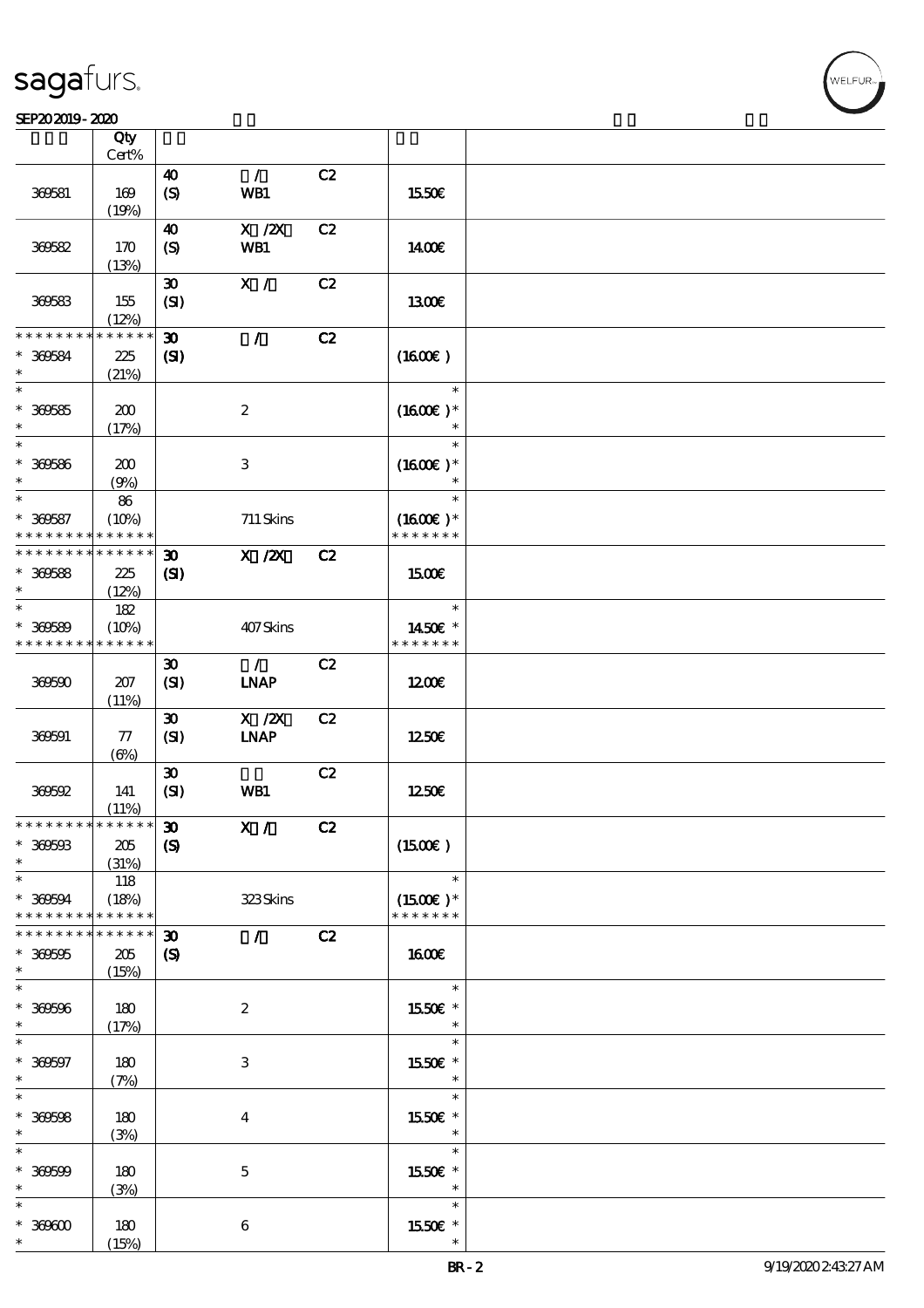\* \* \* \* \* \* \* \* \* \* \* \*

|                                 | Qty<br>Cert%         |                             |                          |    |                          |  |
|---------------------------------|----------------------|-----------------------------|--------------------------|----|--------------------------|--|
| $\ast$                          |                      | $\boldsymbol{\mathfrak{D}}$ | $\mathcal{L}$            | C2 | $\ast$                   |  |
| $* 30001$                       | 180<br>(32%)         | $\boldsymbol{S}$            |                          |    | 1550E *<br>$\ast$        |  |
| $\ast$<br>$*369602$             | 180                  |                             | 8                        |    | $\ast$<br>1550€ *        |  |
|                                 | (17%)                |                             |                          |    | $\ast$                   |  |
| $\overline{\ast}$<br>$*$ 369603 | 180                  |                             | $\boldsymbol{9}$         |    | $\ast$<br>1550E *        |  |
| $\ast$<br>$\ast$                | (22%)                |                             |                          |    | $\ast$<br>$\ast$         |  |
| $* 360004$                      | 180                  |                             | 10                       |    | 1550€ *                  |  |
| $\ast$<br>$\overline{\ast}$     | (33%)                |                             |                          |    | $\ast$<br>$\ast$         |  |
| $* 30005$                       | 180                  |                             | 11                       |    | 1550E *                  |  |
| $\ast$<br>$*$                   | (22%)                |                             |                          |    | $\ast$<br>$\ast$         |  |
| $* 30000$<br>$\ast$             | 180<br>(23%)         |                             | 12                       |    | 1550E *<br>$\ast$        |  |
| $\ast$                          | 124                  |                             |                          |    | $\ast$                   |  |
| $* 30007$<br>* * * * * * * *    | (29%)<br>* * * * * * |                             | 2309Skins                |    | 1550E *<br>* * * * * * * |  |
| * * * * * * * *                 | ******               | $\boldsymbol{\mathfrak{D}}$ | $X$ / $ZX$               | C2 |                          |  |
| $* 30008$<br>$\ast$             | 205<br>(14%)         | $\boldsymbol{\mathcal{S}}$  |                          |    | <b>160€</b>              |  |
| $\overline{\ast}$               |                      |                             |                          |    | $\ast$                   |  |
| $* 30000$<br>$\ast$             | 180<br>(12%)         |                             | $\boldsymbol{2}$         |    | 1600E *<br>$\ast$        |  |
| $\ast$<br>$* 360610$            | 180                  |                             | $\,3$                    |    | $\ast$<br>1600 *         |  |
| $\ast$                          | (8%)                 |                             |                          |    | $\ast$                   |  |
| $\ast$<br>$* 360611$            | 180                  |                             | $\boldsymbol{4}$         |    | $\ast$<br>1600 £*        |  |
| $\ast$<br>$\ast$                | (3%)                 |                             |                          |    | $\ast$<br>$\ast$         |  |
| $* 360612$                      | 180                  |                             | $\mathbf 5$              |    | 1600 *                   |  |
| $\ast$<br>$\ast$                | (3%)                 |                             |                          |    | $\ast$<br>$\ast$         |  |
| * 360613                        | 180                  |                             | 6                        |    | 1600€ *                  |  |
| $\ast$<br>$\ast$                | (20%)                |                             |                          |    | $\ast$<br>$\ast$         |  |
| $* 360614$                      | 180                  |                             | 7                        |    | 1600E *                  |  |
| $\ast$<br>$\ast$                | (18%)<br>146         |                             |                          |    | $\ast$<br>$\ast$         |  |
| * 369615<br>* * * * * * * *     | (15%)<br>* * * * * * |                             | 1431 Skins               |    | 1600E *<br>* * * * * * * |  |
|                                 |                      | $\boldsymbol{\mathfrak{D}}$ | X /                      | C2 |                          |  |
| 369616                          | 194<br>(17%)         | $\boldsymbol{S}$            | <b>INAP</b>              |    | <b>1300€</b>             |  |
| * * * * * * * *                 | $* * * * * *$        | $\boldsymbol{\mathfrak{D}}$ | $\overline{\phantom{a}}$ | C2 |                          |  |
| * 369617<br>$\ast$              | 205<br>(13%)         | $\boldsymbol{\mathcal{S}}$  | <b>INAP</b>              |    | 1250E                    |  |
| $\ast$<br>$* 360618$            | 180                  |                             | $\boldsymbol{2}$         |    | $\ast$<br>1250E *        |  |
| $\ast$                          | (11%)                |                             |                          |    | $\ast$                   |  |
| $\ast$<br>* 369619              | 180                  |                             | 3                        |    | $\ast$<br>1250€ *        |  |
| $\ast$                          | (8%)                 |                             |                          |    | $\ast$                   |  |
| $\ast$<br>$*36620$              | 66<br>(12%)          |                             | 631 Skins                |    | $\ast$<br>1250E *        |  |

\* \* \* \* \* \*

WELFUR<br>
VELFUR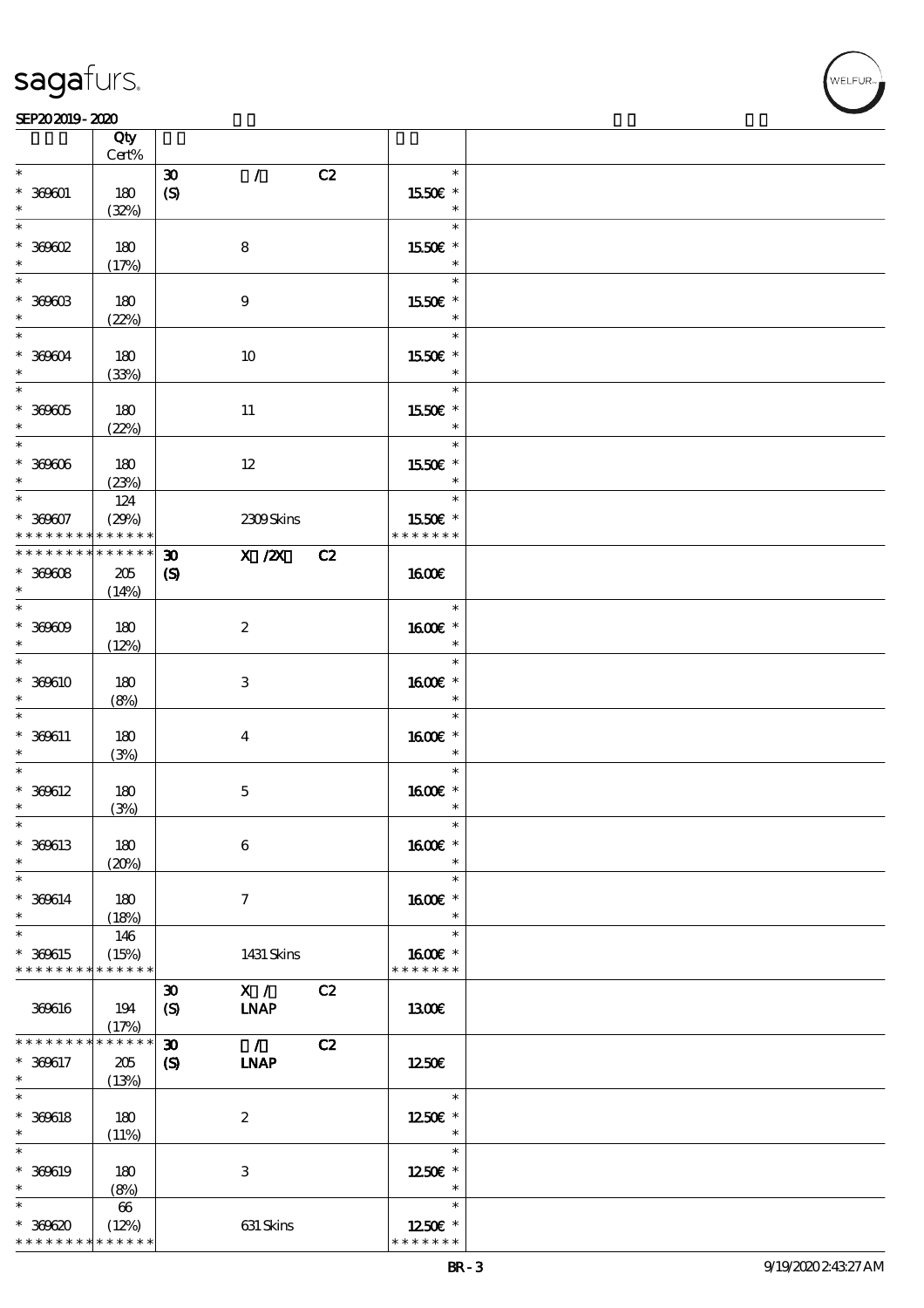$\top$ 

#### SEP202019-2020 UNIVERSITY OF THE CONTROL OF THE CONTROL OF THE CONTROL OF THE CONTROL OF THE CONTROL OF THE CO

|                                            | Qty<br>Cert%              |                             |                  |             |                          |  |
|--------------------------------------------|---------------------------|-----------------------------|------------------|-------------|--------------------------|--|
|                                            |                           |                             |                  |             |                          |  |
|                                            |                           | $\boldsymbol{\mathfrak{D}}$ | $X$ / $ZX$       | C2          |                          |  |
| 369621                                     | 165                       | (S)                         | <b>INAP</b>      |             | 1300E                    |  |
|                                            | (10%)                     |                             |                  |             |                          |  |
|                                            |                           | $\boldsymbol{\mathfrak{D}}$ | X /              | C2          |                          |  |
| 36622                                      | 98                        | (S)                         | WB1              |             | 1250                     |  |
|                                            | (12%)                     |                             |                  |             |                          |  |
| * * * * * * * *                            | * * * * * *               | 30                          | $\mathcal{L}$    | C2          |                          |  |
| $* 300623$<br>$\ast$                       | 205                       | $\boldsymbol{\mathcal{S}}$  | <b>WB1</b>       |             | 1300E                    |  |
| $\ast$                                     | (28%)                     |                             |                  |             |                          |  |
|                                            | 62                        |                             |                  |             | $\ast$                   |  |
| $* 36624$<br>* * * * * * * *               | (17%)<br>* * * * * *      |                             | 267Skins         |             | 1250E *<br>* * * * * * * |  |
|                                            |                           |                             |                  |             |                          |  |
|                                            |                           | $\boldsymbol{\mathfrak{D}}$ | $X$ / $ZX$       | C2          |                          |  |
| 36625                                      | 208                       | $\boldsymbol{S}$            | WB1              |             | 1300E                    |  |
|                                            | (15%)                     |                             |                  |             |                          |  |
|                                            |                           | $\boldsymbol{\mathfrak{D}}$ | $\mathcal{L}$    | C2          |                          |  |
| 36626                                      | 133                       | $\boldsymbol{S}$            | WB1              | <b>LNAP</b> | 1250E                    |  |
|                                            | (14%)                     |                             |                  |             |                          |  |
| 36627                                      | 231                       | $\boldsymbol{\mathfrak{D}}$ | X /              | C2          |                          |  |
|                                            | (8%)                      | (SI)                        |                  |             | 1000E                    |  |
| * * * * * * * *                            | * * * * * *               | $\boldsymbol{\mathbf{z}}$   | $\mathcal{L}$    | C2          |                          |  |
| $* 30028$                                  | 265                       | (S)                         |                  |             | $(1250\varepsilon)$      |  |
| $\ast$                                     | (10%)                     |                             |                  |             |                          |  |
| $\ast$                                     |                           |                             |                  |             | $\ast$                   |  |
| $* 300029$                                 | 240                       |                             | $\boldsymbol{2}$ |             | $(1250\epsilon)*$        |  |
| $\ast$                                     | (10%)                     |                             |                  |             | $\ast$                   |  |
| $\ast$                                     | 235                       |                             |                  |             | $\ast$                   |  |
| $* 30000$                                  | $(\Theta)$                |                             | 740Skins         |             | $(1250E)^*$              |  |
| * * * * * * * * <mark>* * * * * *</mark>   |                           |                             |                  |             | * * * * * * *            |  |
| * * * * * * * *                            | * * * * * *               | $\boldsymbol{\mathbf{z}}$   | $X$ / $ZX$       | C2          |                          |  |
| $* 369631$                                 | 265                       | $\mathbf{C}$                |                  |             | 11.50€                   |  |
| $\ast$                                     | (5%)                      |                             |                  |             |                          |  |
| $\ast$                                     | 83                        |                             |                  |             | $\ast$                   |  |
| $* 300632$                                 | (6%)                      |                             | 348Skins         |             | $11.00E$ *               |  |
| * * * * * * * * * * * * * *                |                           |                             |                  |             | * * * * * * *            |  |
|                                            |                           | $\pmb{\mathcal{Z}}$         | X /              | C2          |                          |  |
| 36633                                      | 107                       | (SI)                        | <b>LNAP</b>      |             | 950E                     |  |
|                                            | (9%)                      |                             |                  |             |                          |  |
| * * * * * * * *                            | * * * * * *               | $\boldsymbol{\mathbf{z}}$   | $\mathcal{L}$    | C2          |                          |  |
| $* 300634$                                 | 265                       | (S)                         | <b>INAP</b>      |             | 1000E                    |  |
| $\ast$                                     | (9%)                      |                             |                  |             |                          |  |
| $\ast$                                     | $97\,$                    |                             |                  |             | $\ast$                   |  |
| $* 30035$                                  | (5%)                      |                             | 362Skins         |             | 950€ *                   |  |
| * * * * * * * * <mark>* * * * * * *</mark> |                           |                             |                  |             | * * * * * * *            |  |
|                                            |                           | $\boldsymbol{\mathfrak{D}}$ | $X$ / $ZX$       | C2          |                          |  |
| 36636                                      | 77                        | (SI)                        | <b>INAP</b>      |             | 1000E                    |  |
|                                            | (9%)                      |                             |                  |             |                          |  |
|                                            |                           | $\boldsymbol{\mathfrak{D}}$ | $\mathcal{L}$    | C2          |                          |  |
| 369637                                     | 244                       | (SI)                        | WB1              |             | 1050E                    |  |
|                                            | (10%)                     |                             |                  |             |                          |  |
|                                            |                           | $\boldsymbol{\mathsf{20}}$  | $X$ / $ZX$       | C2          |                          |  |
| 36638                                      | 108                       | (SI)                        | WB1              |             | 1000E                    |  |
|                                            | $(\Theta)$<br>* * * * * * |                             |                  |             |                          |  |
| $* * * * * * *$                            |                           | $\boldsymbol{\mathbf{z}}$   | X /              | C2          |                          |  |
| $* 300009$<br>$\ast$                       | 245                       | $\boldsymbol{\mathcal{S}}$  |                  |             | 1050€                    |  |
| $\ast$                                     | (12%)                     |                             |                  |             | $\ast$                   |  |
|                                            |                           |                             |                  |             |                          |  |
| $* 300640$<br>$\ast$                       | 220                       |                             | $\boldsymbol{z}$ |             | 1050 £*<br>$\ast$        |  |
|                                            | (13%)                     |                             |                  |             |                          |  |

 $\overline{\mathbf{r}}$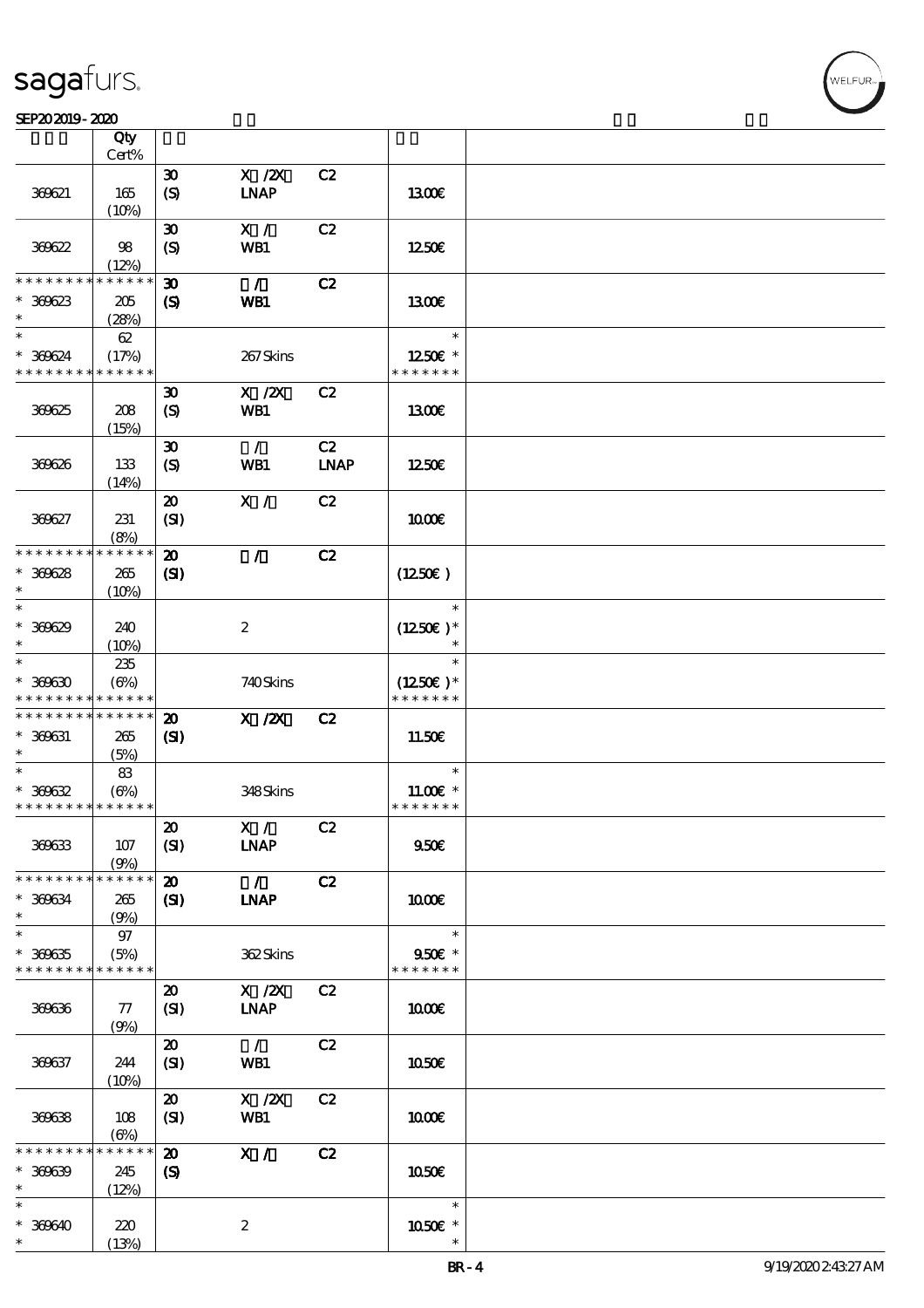#### SEP202019-2020 UNIVERSITY OF THE CONTROL OF THE CONTROL OF THE CONTROL OF THE CONTROL OF THE CONTROL OF THE CO

|                                            | Qty<br>Cert% |                             |                  |    |                   |  |
|--------------------------------------------|--------------|-----------------------------|------------------|----|-------------------|--|
| $\ast$                                     |              |                             | X /              | C2 | $\ast$            |  |
|                                            | 141          | $\boldsymbol{\mathfrak{D}}$ |                  |    |                   |  |
| $* 360641$                                 | (8%)         | $\boldsymbol{\mathrm{(S)}}$ |                  |    | 1050€ *           |  |
| * * * * * * * *                            | * * * * * *  |                             |                  |    | * * * * * * *     |  |
| * * * * * * * *                            | * * * * * *  | $\boldsymbol{\mathbf{z}}$   | $\mathcal{L}$    | C2 |                   |  |
| $* 300642$                                 | 245          | $\boldsymbol{S}$            |                  |    | 1300E             |  |
| $\ast$                                     | $(\Theta)$   |                             |                  |    |                   |  |
|                                            |              |                             |                  |    | $\ast$            |  |
| * 360643                                   | 220          |                             | $\boldsymbol{2}$ |    | 1250E *           |  |
| $\ast$                                     | (15%)        |                             |                  |    | $\ast$            |  |
| $\overline{\mathbf{r}}$                    |              |                             |                  |    | $\ast$            |  |
| * 360644                                   | 220          |                             | 3                |    | 1250E *           |  |
| $\ast$                                     | (12%)        |                             |                  |    | $\ast$            |  |
| $\overline{\phantom{0}}$                   |              |                             |                  |    | $\ast$            |  |
|                                            |              |                             |                  |    |                   |  |
| $* 300645$                                 | 220          |                             | $\boldsymbol{4}$ |    | 1250E *           |  |
| $\ast$                                     | (13%)        |                             |                  |    | $\ast$            |  |
| $*$                                        |              |                             |                  |    | $\ast$            |  |
| $* 366646$                                 | 220          |                             | $\mathbf 5$      |    | 1250E *           |  |
| $\ast$                                     | (7%)         |                             |                  |    | $\ast$            |  |
| $\overline{\ast}$                          |              |                             |                  |    | $\ast$            |  |
| $* 300647$                                 | 220          |                             | $\boldsymbol{6}$ |    | 1250E *           |  |
| $\ast$                                     | (13%)        |                             |                  |    | $\ast$            |  |
|                                            |              |                             |                  |    | $\ast$            |  |
| $* 36648$                                  | 220          |                             | $\tau$           |    | 1250E *           |  |
| $\ast$                                     | (19%)        |                             |                  |    | $\ast$            |  |
| $\overline{\phantom{0}}$                   |              |                             |                  |    | $\ast$            |  |
| $* 300649$                                 |              |                             |                  |    |                   |  |
| $\ast$                                     | 220          |                             | 8                |    | 1250E *<br>$\ast$ |  |
| $\overline{\phantom{0}}$                   | (10%)        |                             |                  |    |                   |  |
|                                            |              |                             |                  |    | $\ast$            |  |
| $* 30000$                                  | 220          |                             | $\boldsymbol{9}$ |    | 1250E *           |  |
| $\ast$                                     | (10%)        |                             |                  |    | $\ast$            |  |
| $\ast$                                     |              |                             |                  |    | $\ast$            |  |
| $* 300051$                                 | 240          |                             | 10               |    | 1250E *           |  |
| $\ast$                                     | (19%)        |                             |                  |    | $\ast$            |  |
| $\overline{\phantom{0}}$                   | $96\,$       |                             |                  |    | $\ast$            |  |
| $* 30062$                                  | (18%)        |                             | 2341 Skins       |    | 1250E *           |  |
| * * * * * * * * <mark>* * * * * * *</mark> |              |                             |                  |    | * * * * * * *     |  |
| ************** 20                          |              |                             | X /2X C2         |    |                   |  |
| $* 300653$                                 | 245          | $\boldsymbol{\mathrm{(S)}}$ |                  |    | 1350E             |  |
| $\ast$                                     | (15%)        |                             |                  |    |                   |  |
| $\ast$                                     |              |                             |                  |    | $\ast$            |  |
| $* 30054$                                  | 220          |                             | $\boldsymbol{2}$ |    | 1300E *           |  |
| $\ast$                                     |              |                             |                  |    | $\ast$            |  |
| $\overline{\ast}$                          | (15%)        |                             |                  |    | $\ast$            |  |
|                                            |              |                             |                  |    |                   |  |
| $* 300055$                                 | 220          |                             | 3                |    | 1300E *           |  |
| $\ast$                                     | (7%)         |                             |                  |    | $\ast$            |  |
| $\ast$                                     | 195          |                             |                  |    | $\ast$            |  |
| $* 369656$                                 | (9%)         |                             | 880Skins         |    | 1300€ *           |  |
| * * * * * * * *                            | * * * * * *  |                             |                  |    | * * * * * * *     |  |
|                                            |              | $\boldsymbol{\mathfrak{D}}$ | $X / \sqrt{2}$   | C2 |                   |  |
| 369657                                     | 219          | $\boldsymbol{S}$            | <b>INAP</b>      |    | 11.00E            |  |
|                                            | (11%)        |                             |                  |    |                   |  |
| * * * * * * * *                            | $******$     | $\boldsymbol{\mathfrak{D}}$ | $\mathcal{L}$    | C2 |                   |  |
| $* 300658$                                 | 245          | $\boldsymbol{S}$            | <b>INAP</b>      |    | 1050E             |  |
| $\ast$                                     | $(\Theta)$   |                             |                  |    |                   |  |
| $\ast$                                     |              |                             |                  |    | $\ast$            |  |
| $* 30000$                                  | 220          |                             | $\boldsymbol{2}$ |    | 1050€ *           |  |
| $\ast$                                     |              |                             |                  |    | $\ast$            |  |
| $\ast$                                     | (15%)        |                             |                  |    |                   |  |
|                                            |              |                             |                  |    | $\ast$            |  |
| $* 30000$                                  | 200          |                             | 3                |    | 1050E *           |  |
| $\ast$                                     | (8%)         |                             |                  |    |                   |  |

**NELFUR**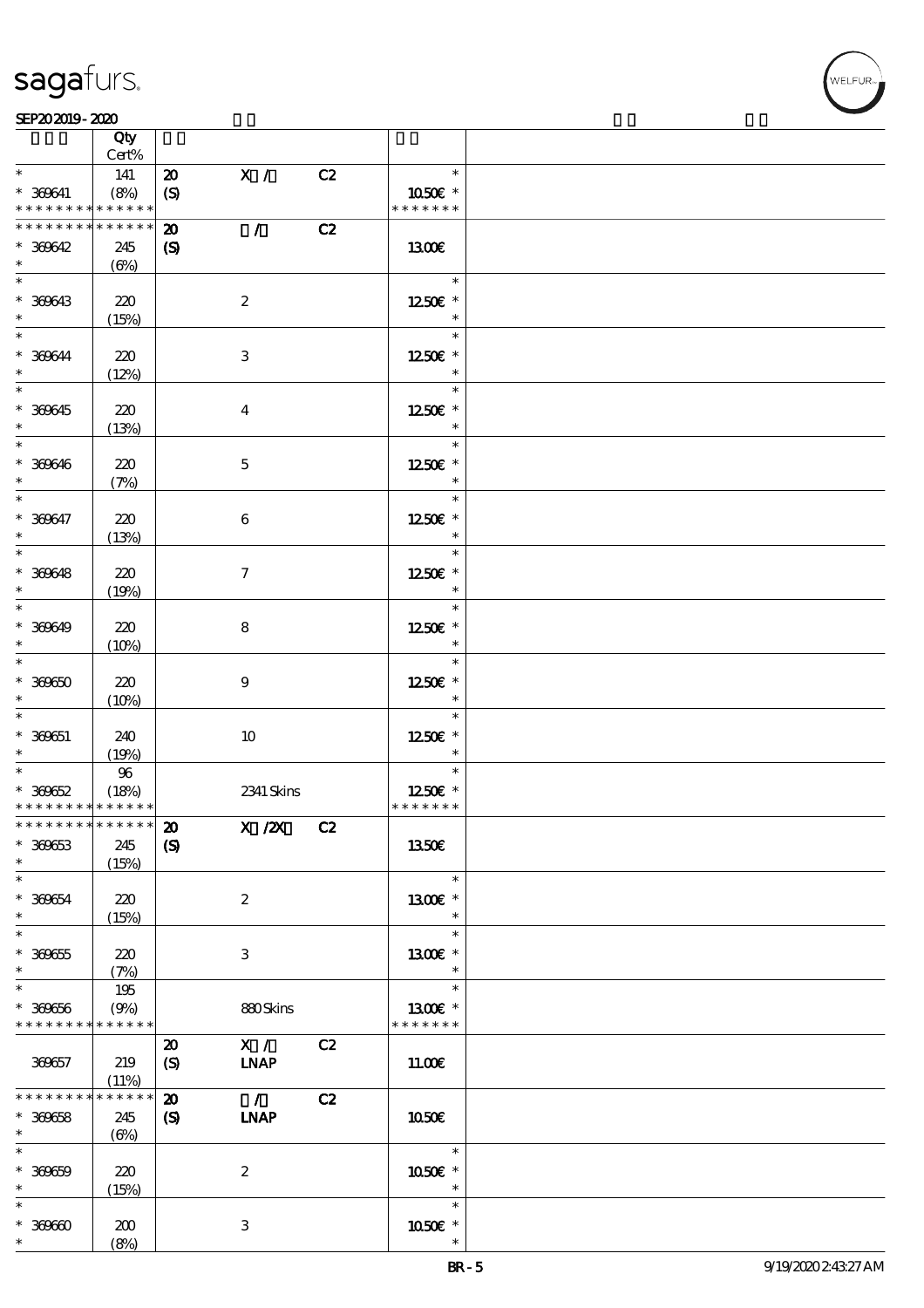#### SEP202019-2020

|                               | Qty                  |                             |                |             |                          |  |
|-------------------------------|----------------------|-----------------------------|----------------|-------------|--------------------------|--|
|                               | Cert%                |                             |                |             | $\ast$                   |  |
| $\ast$                        | 46                   | $\boldsymbol{\mathfrak{D}}$ | $\mathcal{L}$  | C2          |                          |  |
| $* 369661$<br>* * * * * * * * | (17%)<br>* * * * * * | (S)                         | <b>INAP</b>    |             | 1050E *<br>* * * * * * * |  |
|                               |                      | $\boldsymbol{\mathfrak{D}}$ | $X$ / $ZX$     | C2          |                          |  |
| 36062                         | 145                  | (S)                         | <b>LNAP</b>    |             | 1050E                    |  |
|                               | $(\Theta)$           |                             |                |             |                          |  |
|                               |                      | $\boldsymbol{\mathbf{z}}$   | X /            | C2          |                          |  |
| 36063                         | 121                  | $\boldsymbol{S}$            | WB1            |             | 1050E                    |  |
|                               | (7%)                 |                             |                |             |                          |  |
| * * * * * * * *               | * * * * * *          | $\boldsymbol{\mathfrak{D}}$ | $\mathcal{L}$  | C2          |                          |  |
| $* 30064$                     | 245                  | $\boldsymbol{\mathrm{(S)}}$ | WB1            |             | 1050E                    |  |
| $\ast$                        | (14%)                |                             |                |             |                          |  |
| $\ast$                        | 57                   |                             |                |             | $\ast$                   |  |
| $* 30005$                     | (24%)                |                             | 302Skins       |             | 1050E *                  |  |
| * * * * * * * *               | * * * * * *          |                             |                |             | * * * * * * *            |  |
|                               |                      | $\boldsymbol{\mathbf{z}}$   | $X$ / $ZX$     | C2          |                          |  |
| 36066                         | 110                  | $\boldsymbol{S}$            | WB1            |             | 1050E                    |  |
|                               | (15%)                |                             |                |             |                          |  |
|                               |                      | $\boldsymbol{\mathbf{z}}$   |                | C2          |                          |  |
| 360657                        | 129                  | (S)                         | WB1            | <b>LNAP</b> | 900E                     |  |
|                               | $(\Theta)$           |                             |                |             |                          |  |
|                               |                      | $\mathbf{O}$                | $\mathbf{X}$ / | C2          |                          |  |
| 36068                         | 114                  | (SI)                        |                |             | 7.00E                    |  |
|                               | (9%)                 | $\mathbf{o}$                | $\mathcal{L}$  | C2          |                          |  |
| 36069                         | 266                  | (SI)                        |                |             | 7.50E                    |  |
|                               | (16%)                |                             |                |             |                          |  |
|                               |                      | $\mathbf{O}$                |                | C2          |                          |  |
| 369670                        | 145                  | (SI)                        | <b>LNAP</b>    |             | 7.00E                    |  |
|                               | (16%)                |                             |                |             |                          |  |
|                               |                      | $\mathbf{O}$                | X /            | C2          |                          |  |
| 369671                        | 184                  | $\boldsymbol{S}$            |                |             | 800E                     |  |
|                               | (5%)                 |                             |                |             |                          |  |
| * * * * * * * *               | ******               | $\mathbf{o}$                | $\mathcal{L}$  | C2          |                          |  |
| $* 300672$                    | 265                  | $\boldsymbol{\mathrm{(S)}}$ |                |             | 1000E                    |  |
| $\ast$                        | (12%)                |                             |                |             |                          |  |
| $\ast$                        | $204\,$              |                             |                |             | $\ast$                   |  |
| $* 300673$<br>* * * * * * * * | (7%)<br>* * * * * *  |                             | 469Skins       |             | 950€ *<br>* * * * * * *  |  |
|                               |                      | $\mathbf{O}$                | $X$ / $ZX$     | C2          |                          |  |
| 369674                        | 157                  | $\boldsymbol{S}$            |                |             | 1050E                    |  |
|                               | (12%)                |                             |                |             |                          |  |
|                               |                      | $\mathbf{o}$                | X /            | C2          |                          |  |
| 369675                        | 99                   | (S)                         | $INAP$         |             | 800€                     |  |
|                               | (15%)                |                             |                |             |                          |  |
|                               |                      | $\mathbf{o}$                | $\mathcal{F}$  | C2          |                          |  |
| 369676                        | 221                  | (S)                         | <b>LNAP</b>    |             | 800€                     |  |
|                               | (16%)                |                             |                |             |                          |  |
|                               |                      | $\mathbf{o}$                |                | C2          |                          |  |
| 369677                        | 149                  | $\boldsymbol{S}$            | WB1            |             | 800                      |  |
|                               | (8%)                 |                             |                |             |                          |  |
|                               |                      | $\mathbf{1}$                |                | C2          |                          |  |
| 369678                        | $312\,$              | (S)                         |                |             | 650€                     |  |
|                               | (13%)                |                             |                |             |                          |  |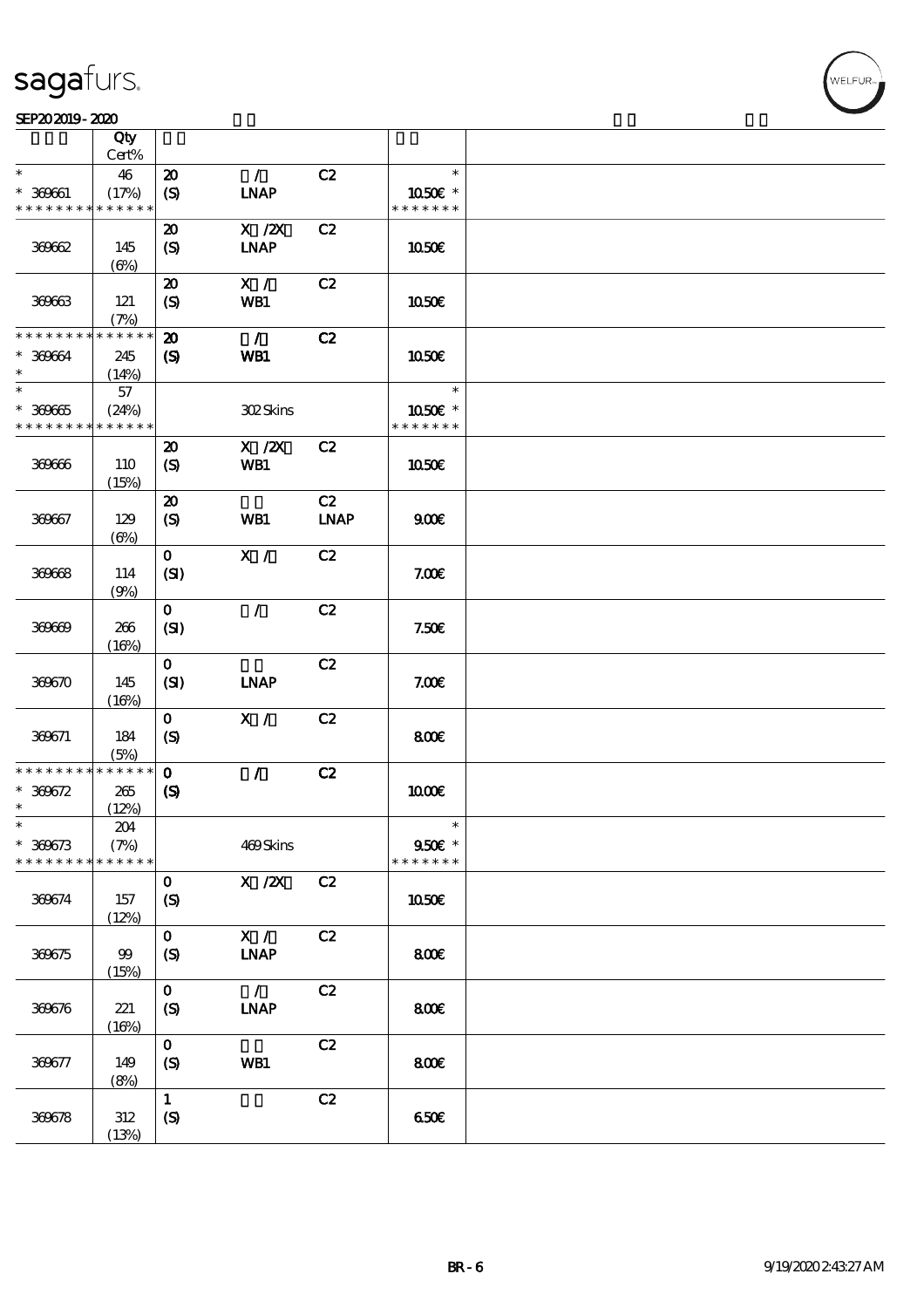$\top$ 

#### SEP202019-2020 USD 2020 USD 2020 USD 2020 USD 2020 USD 2020 USD 2020 USD 2020 USD 2020 USD 2020 USD 2020 USD 2

|                                            | Qty<br>$Cert\%$ |                             |                           |             |               |  |
|--------------------------------------------|-----------------|-----------------------------|---------------------------|-------------|---------------|--|
|                                            |                 |                             |                           |             |               |  |
|                                            |                 | 40                          |                           | C2          |               |  |
| 360681                                     | 78              | (S)                         | WB <sub>2</sub>           |             | 1200E         |  |
|                                            | (16%)           |                             |                           |             |               |  |
|                                            |                 | 40                          |                           | C2          |               |  |
| 360682                                     | 128             | (S)                         | WB <sub>2</sub>           |             | 1350€         |  |
|                                            |                 |                             |                           |             |               |  |
|                                            | (14%)           |                             |                           |             |               |  |
|                                            |                 | $\boldsymbol{\mathfrak{D}}$ |                           | C2          |               |  |
| 360683                                     | 98              | (SI)                        | <b>WB2</b>                |             | 950E          |  |
|                                            | (19%)           |                             |                           |             |               |  |
|                                            |                 | $\boldsymbol{\mathfrak{D}}$ |                           | C2          |               |  |
| 360684                                     | 194             | (SI)                        | WB <sub>2</sub>           |             | 900E          |  |
|                                            | (8%)            |                             |                           |             |               |  |
| * * * * * * * * <mark>* * * * * * *</mark> |                 |                             |                           |             |               |  |
|                                            |                 | $\boldsymbol{\mathfrak{D}}$ |                           | C2          |               |  |
| $* 300005$                                 | 205             | $\boldsymbol{\mathrm{(S)}}$ | WB <sub>2</sub>           |             | 1050E         |  |
| $\ast$                                     | (20%)           |                             |                           |             |               |  |
| $\ast$                                     | 186             |                             |                           |             | $\ast$        |  |
| $* 30000$                                  | (15%)           |                             | 391 Skins                 |             | 1050E *       |  |
| * * * * * * * *                            | * * * * * *     |                             |                           |             | * * * * * * * |  |
|                                            |                 | $\boldsymbol{\mathfrak{D}}$ |                           | C2          |               |  |
|                                            |                 |                             |                           |             |               |  |
| 360687                                     | $97$            | (SI)                        | WB <sub>2</sub>           | <b>LNAP</b> | 7.00E         |  |
|                                            | (3%)            |                             |                           |             |               |  |
|                                            |                 | $\boldsymbol{\mathfrak{D}}$ |                           | C2          |               |  |
| 360688                                     | 139             | (S)                         | WB <sub>2</sub>           | <b>LNAP</b> | 7.50E         |  |
|                                            | (12%)           |                             |                           |             |               |  |
|                                            |                 | $\boldsymbol{\mathfrak{D}}$ |                           | C2          |               |  |
| 36689                                      | 89              | (SI)                        | <b>WB2</b>                |             | (7.50)        |  |
|                                            |                 |                             |                           |             |               |  |
|                                            | (10%)           |                             |                           |             |               |  |
|                                            |                 | $\boldsymbol{\mathfrak{D}}$ |                           | C2          |               |  |
| 360600                                     | 219             | (S)                         | WB <sub>2</sub>           |             | 7.50E         |  |
|                                            | (14%)           |                             |                           |             |               |  |
|                                            |                 | $\boldsymbol{\mathsf{20}}$  |                           | C2          |               |  |
| 360691                                     | 89              | (S)                         | WB <sub>2</sub>           | <b>LNAP</b> | 60E           |  |
|                                            | (10%)           |                             |                           |             |               |  |
|                                            |                 | $\mathbf{o}$                |                           | C2          |               |  |
| 360692                                     |                 |                             |                           |             |               |  |
|                                            | 228             | $\boldsymbol{S}$            | WB <sub>2</sub>           |             | 500€          |  |
|                                            | (23%)           |                             |                           |             |               |  |
| * * * * * * * * * * * * * * *              |                 | ${\bf 50}$                  |                           | C2          |               |  |
| $* 300003$                                 | 165             | $\boldsymbol{\mathrm{(S)}}$ | $\mathbf{1}$              |             | 17.50€        |  |
| $\ast$                                     | (15%)           |                             |                           |             |               |  |
| $\ast$                                     | 58              |                             |                           |             | $\ast$        |  |
| * 369694                                   | (17%)           |                             | 223Skins                  |             | 17.00 £*      |  |
| * * * * * * * *                            | * * * * * *     |                             |                           |             | * * * * * * * |  |
|                                            |                 | 50                          |                           | C2          |               |  |
|                                            |                 |                             |                           |             |               |  |
| 360605                                     | 148             | (SI)                        | $\boldsymbol{z}$          |             | <b>1350€</b>  |  |
|                                            | (8%)            |                             |                           |             |               |  |
|                                            |                 | $\boldsymbol{40}$           |                           | C2          |               |  |
| 369696                                     | 209             | (SI)                        | $\mathbf{1}$              |             | 11.50€        |  |
|                                            | (10%)           |                             |                           |             |               |  |
| * * * * * * * *                            | $* * * * * *$   | $\boldsymbol{\omega}$       |                           | C2          |               |  |
| $* 300007$                                 | $185\,$         | $\boldsymbol{\mathrm{(S)}}$ | $\mathbf{1}$              |             | <b>1500€</b>  |  |
| $\ast$                                     | (3%)            |                             |                           |             |               |  |
| $\ast$                                     |                 |                             |                           |             | $\ast$        |  |
|                                            |                 |                             |                           |             |               |  |
| $* 30008$                                  | 160             |                             | $\boldsymbol{2}$          |             | 1500€ *       |  |
| $\ast$                                     | $(\Theta)$      |                             |                           |             | $\ast$        |  |
| $\ast$                                     |                 |                             |                           |             | $\ast$        |  |
| $* 30000$                                  | 160             |                             | $\ensuremath{\mathbf{3}}$ |             | 1500E *       |  |
| $\ast$                                     | (35%)           |                             |                           |             | $\ast$        |  |
| $\ast$                                     |                 |                             |                           |             | $\ast$        |  |
| $* 30000$                                  | 160             |                             | $\boldsymbol{4}$          |             | 1500E *       |  |
| $\ast$                                     | (36%)           |                             |                           |             |               |  |
|                                            |                 |                             |                           |             |               |  |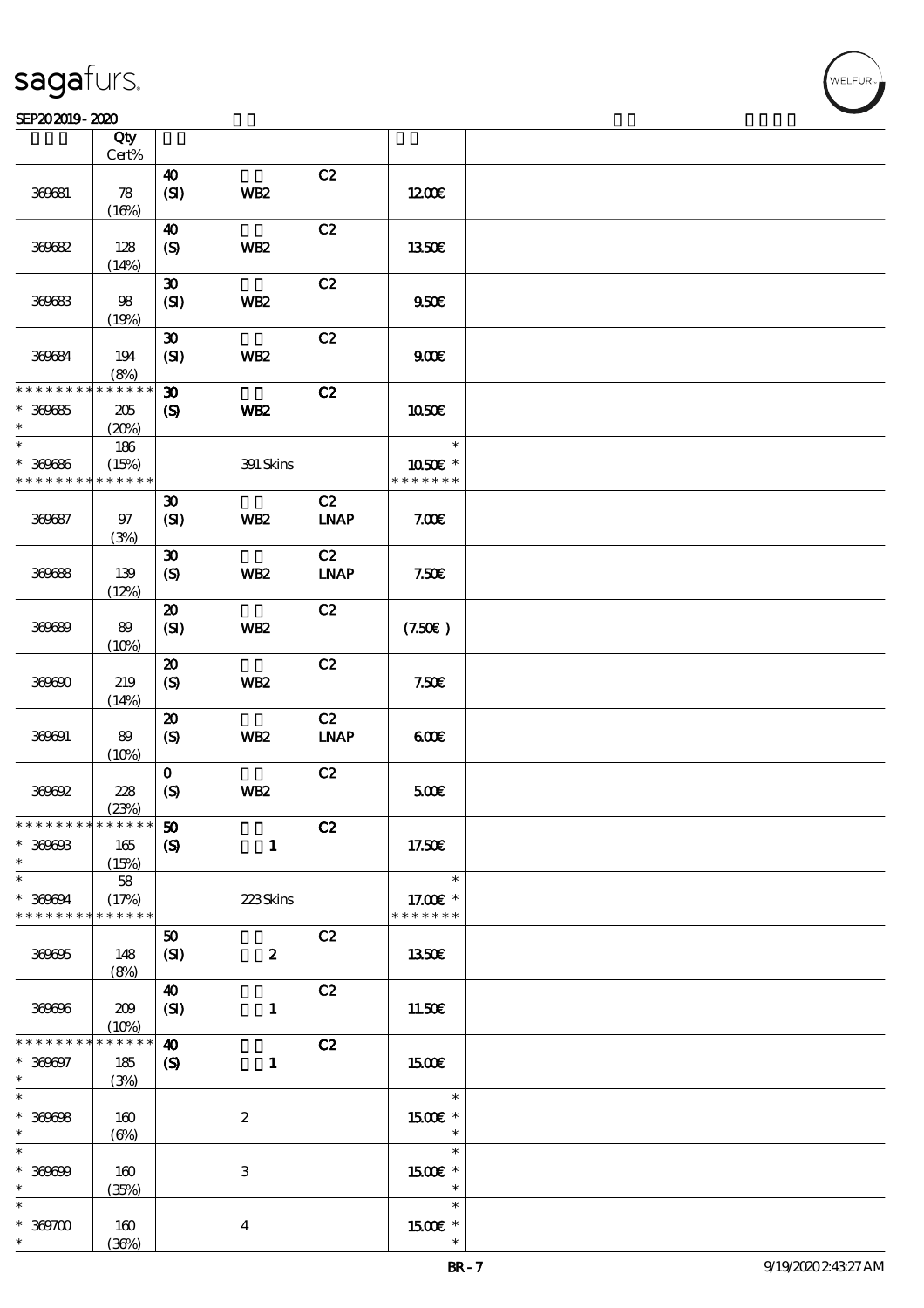#### SEP202019-2020

|                                            | Qty                 |                             |                  |                              |                           |  |
|--------------------------------------------|---------------------|-----------------------------|------------------|------------------------------|---------------------------|--|
|                                            | Cert%               |                             |                  |                              |                           |  |
| $\ast$                                     | 83                  | $\boldsymbol{\omega}$       |                  | C2                           | $\ast$                    |  |
| $* 369701$                                 | (38%)               | $\boldsymbol{S}$            | $\mathbf{1}$     |                              | 1500E *                   |  |
| * * * * * * * *                            | * * * * * *         |                             |                  |                              | * * * * * * *             |  |
|                                            |                     | 40                          |                  | C2                           |                           |  |
| 369702                                     | 200                 | (SI)                        | $\pmb{2}$        |                              | 800E                      |  |
|                                            | (12%)               |                             |                  |                              |                           |  |
| * * * * * * * *                            | * * * * * *         | $\boldsymbol{\omega}$       |                  | C2                           |                           |  |
| $* 30070B$<br>$\ast$                       | 185                 | $\boldsymbol{\mathcal{S}}$  | $\boldsymbol{z}$ |                              | 900E                      |  |
| $\ast$                                     | (16%)               |                             |                  |                              |                           |  |
|                                            | 82                  |                             |                  |                              | $\ast$                    |  |
| $* 369704$<br>* * * * * * * * * * * * * *  | (19%)               |                             | 267Skins         |                              | $900E$ *<br>* * * * * * * |  |
|                                            |                     |                             |                  |                              |                           |  |
|                                            |                     | 40                          |                  | C2                           |                           |  |
| 369705                                     | 94                  | (SI)                        | $\boldsymbol{z}$ | $\ensuremath{\mathbf{INAP}}$ | 650                       |  |
| * * * * * * * *                            | (9%)<br>* * * * * * | $\boldsymbol{\omega}$       |                  | C2                           |                           |  |
| $* 30000$                                  | 185                 |                             | $\boldsymbol{z}$ | <b>INAP</b>                  | 800                       |  |
| $\ast$                                     | (13%)               | $\boldsymbol{\mathcal{S}}$  |                  |                              |                           |  |
| $\ast$                                     | 39                  |                             |                  |                              | $\ast$                    |  |
| $* 30007$                                  | (15%)               |                             | 224Skins         |                              | $7.50E$ *                 |  |
| * * * * * * * *                            | * * * * * *         |                             |                  |                              | * * * * * * *             |  |
|                                            |                     | 40                          |                  | C2                           |                           |  |
| 369708                                     | 209                 | $\boldsymbol{S}$            | $\mathbf{3}$     |                              | 800                       |  |
|                                            | (21%)               |                             |                  |                              |                           |  |
|                                            |                     | 5040                        |                  | C2                           |                           |  |
| 369709                                     | 167                 | (SI)                        | $\mathbf{5}$     |                              | 300E                      |  |
|                                            | (14%)               |                             |                  |                              |                           |  |
| * * * * * * * *                            | * * * * * *         | $\boldsymbol{\mathfrak{D}}$ |                  | C2                           |                           |  |
| $* 300710$                                 | 225                 | $\mathbf{S}$                | $\mathbf{1}$     |                              | 1100E                     |  |
| $\ast$                                     | (12%)               |                             |                  |                              |                           |  |
| $\ast$                                     | 148                 |                             |                  |                              | $\ast$                    |  |
| $* 369711$                                 | (5%)                |                             | 373Skins         |                              | 1050E *                   |  |
| * * * * * * * * <mark>* * * * * *</mark> * |                     |                             |                  |                              | * * * * * * *             |  |
| * * * * * * * *                            | * * * * * *         | 30                          |                  | C2                           |                           |  |
| $* 369712$                                 | 205                 | $\boldsymbol{\mathcal{S}}$  | $\mathbf{1}$     |                              | 1300E                     |  |
| $\ast$                                     | (8%)                |                             |                  |                              |                           |  |
| $\ast$                                     |                     |                             |                  |                              | $\ast$                    |  |
| $* 369713$                                 | 180                 |                             | $\boldsymbol{2}$ |                              | 1300€ *                   |  |
| $\ast$                                     | (12%)               |                             |                  |                              | $\ast$                    |  |
| $\ast$                                     |                     |                             |                  |                              | $\ast$                    |  |
| $* 369714$                                 | 180                 |                             | 3                |                              | 1350E *                   |  |
| $\ast$                                     | (3%)                |                             |                  |                              | $\ast$                    |  |
| $\ast$                                     |                     |                             |                  |                              | $\ast$                    |  |
| $* 369715$<br>$\ast$                       | 180                 |                             | $\bf{4}$         |                              | 1300E *                   |  |
| $\ast$                                     | (20%)               |                             |                  |                              | $\ast$<br>$\ast$          |  |
|                                            |                     |                             |                  |                              |                           |  |
| $* 300716$<br>$\ast$                       | $180$               |                             | $\mathbf 5$      |                              | 1300€ *<br>$\ast$         |  |
| $\ast$                                     | (20%)               |                             |                  |                              | $\ast$                    |  |
| $* 300717$                                 |                     |                             | $\,6\,$          |                              | 1300E *                   |  |
| $\ast$                                     | 180<br>(8%)         |                             |                  |                              | $\ast$                    |  |
| $\ast$                                     |                     |                             |                  |                              | $\ast$                    |  |
| $* 300718$                                 | 180                 |                             | $\boldsymbol{7}$ |                              | $1300E$ *                 |  |
| $\ast$                                     | (14%)               |                             |                  |                              | $\ast$                    |  |
| $\ast$                                     | 159                 |                             |                  |                              | $\ast$                    |  |
| $* 369719$                                 | (15%)               |                             | 1444 Skins       |                              | $1300E$ *                 |  |
| * * * * * * * *                            | * * * * * *         |                             |                  |                              | * * * * * * *             |  |
|                                            |                     | $\boldsymbol{\mathfrak{D}}$ |                  | C2                           |                           |  |
| 369720                                     | 205                 | (SI)                        | $\mathbf{1}$     | <b>LNAP</b>                  | 1000                      |  |
|                                            | (4%)                |                             |                  |                              |                           |  |

VELFUR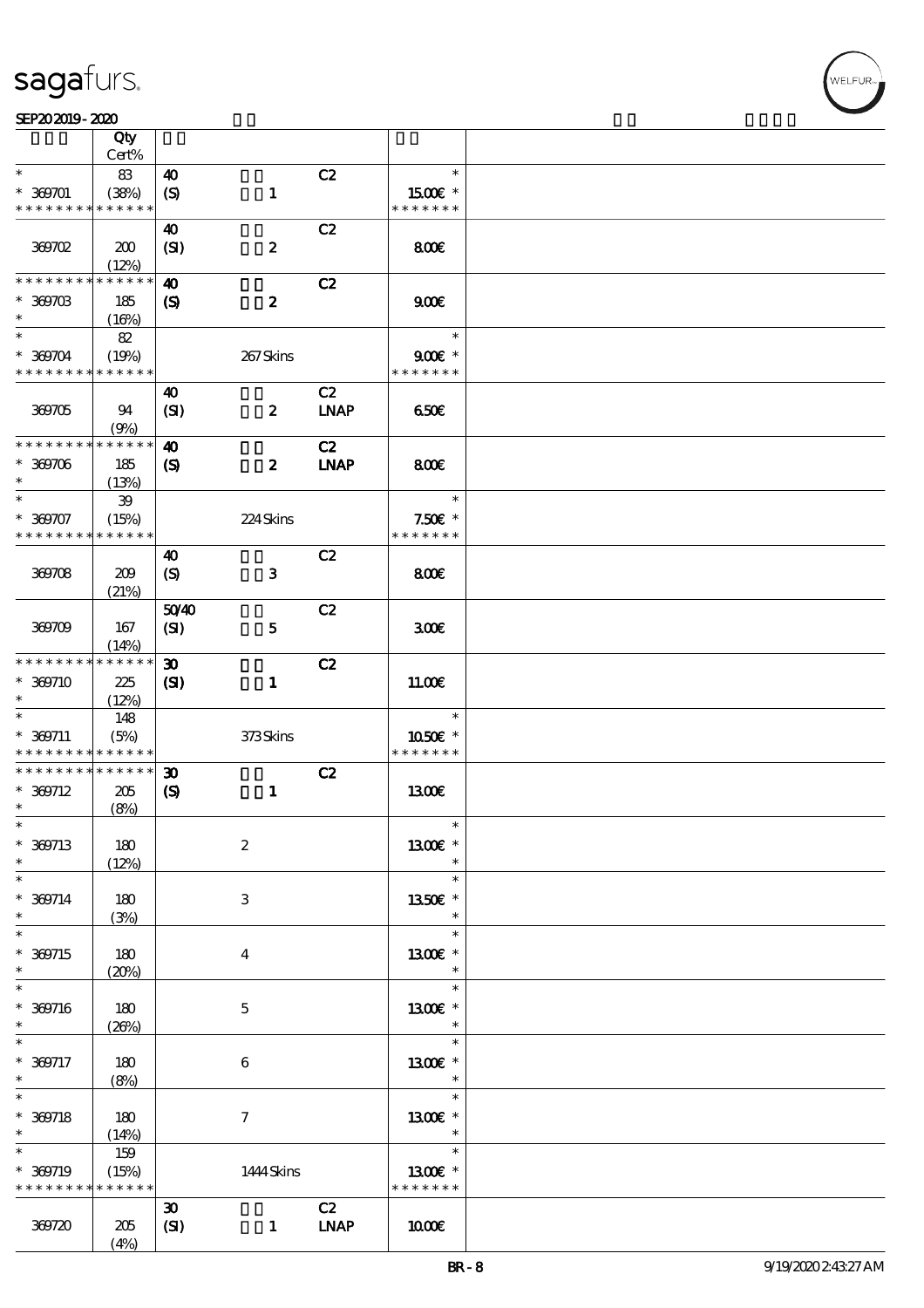

|                                           | Qty<br>Cert%         |                                                           |                  |                              |                                        |  |
|-------------------------------------------|----------------------|-----------------------------------------------------------|------------------|------------------------------|----------------------------------------|--|
| * * * * * * * *                           | * * * * * *          |                                                           |                  |                              |                                        |  |
| $* 300721$<br>$\ast$                      | 205<br>(9%)          | $\boldsymbol{\mathfrak{D}}$<br>$\boldsymbol{\mathcal{S}}$ | $\mathbf{1}$     | C2<br><b>INAP</b>            | 1200E                                  |  |
| $\ast$                                    | 99                   |                                                           |                  |                              | $\ast$                                 |  |
| $* 300722$<br>* * * * * * * *             | (12%)<br>* * * * * * |                                                           | 304Skins         |                              | $1200E$ *<br>* * * * * * *             |  |
|                                           |                      | $\boldsymbol{\mathfrak{D}}$                               |                  | C2                           |                                        |  |
| 369723                                    | 111<br>(9%)          | (SI)                                                      | $\boldsymbol{z}$ |                              | 950E                                   |  |
| * * * * * * * *                           | * * * * * *          | $\boldsymbol{\mathfrak{D}}$                               |                  | C2                           |                                        |  |
| $* 300724$<br>$\ast$                      | 205<br>(9%)          | $\boldsymbol{S}$                                          | $\boldsymbol{z}$ |                              | $1200E$                                |  |
| $\overline{\ast}$                         | 130                  |                                                           |                  |                              | $\ast$                                 |  |
| $* 300725$<br>* * * * * * * *             | (14%)<br>* * * * * * |                                                           | 335Skins         |                              | 11.50 $\varepsilon$ *<br>* * * * * * * |  |
|                                           |                      | $\boldsymbol{\mathfrak{D}}$                               |                  | C2                           |                                        |  |
| 369726                                    | 106<br>(9%)          | $\boldsymbol{S}$                                          | $\boldsymbol{z}$ | <b>LNAP</b>                  | 650                                    |  |
|                                           |                      | $\boldsymbol{\mathfrak{D}}$                               |                  | C2                           |                                        |  |
| 369727                                    | 96<br>(11%)          | (S)                                                       | ${\bf 3}$        |                              | 500                                    |  |
|                                           |                      | $\boldsymbol{\mathfrak{D}}$                               |                  | C2                           |                                        |  |
| 369728                                    | 233                  | (SI)                                                      | $\boldsymbol{4}$ |                              | 300E                                   |  |
|                                           | (10%)                |                                                           |                  |                              |                                        |  |
| 369729                                    | 84                   | $\boldsymbol{\mathfrak{D}}$<br>(SI)                       | ${\bf 5}$        | C2                           | 200                                    |  |
| * * * * * * * *                           | (5%)<br>* * * * * *  |                                                           |                  |                              |                                        |  |
| $* 300730$<br>$\ast$                      | 265<br>(12%)         | $\boldsymbol{\mathbf{z}}$<br>(S)                          | $\mathbf{1}$     | C2                           | 950E                                   |  |
| $\ast$                                    | 153                  |                                                           |                  |                              | $\ast$                                 |  |
| $* 300731$<br>* * * * * * * * * * * * * * | (7%)                 |                                                           | 418Skins         |                              | 950€ *<br>* * * * * * *                |  |
| * * * * * * * *                           | * * * * * *          | $\boldsymbol{\mathbf{z}}$                                 |                  | C2                           |                                        |  |
| $* 300732$<br>$\ast$                      | 245<br>(11%)         | $\boldsymbol{\mathrm{(S)}}$                               | $\mathbf{1}$     |                              | 11.50E                                 |  |
| $*$                                       |                      |                                                           |                  |                              | $\ast$                                 |  |
| $* 300733$<br>$\ast$                      | 220<br>(17%)         |                                                           | $\boldsymbol{2}$ |                              | 11.50 $\varepsilon$ *<br>$\ast$        |  |
| $\ast$                                    |                      |                                                           |                  |                              | $\ast$                                 |  |
| $* 300734$<br>$\ast$                      | 220<br>(13%)         |                                                           | 3                |                              | $11.50E$ *<br>$\ast$                   |  |
| $\ast$                                    |                      |                                                           |                  |                              | $\ast$                                 |  |
| $* 300735$<br>$\ast$                      | 220<br>(1%)          |                                                           | 4                |                              | 11.50 $\varepsilon$ *<br>$\ast$        |  |
| $\ast$                                    |                      |                                                           |                  |                              | $\ast$                                 |  |
| $* 300736$<br>$\ast$                      | 220<br>(16%)         |                                                           | $\mathbf{5}$     |                              | 11.50€ *<br>$\ast$                     |  |
| $\ast$                                    | 240                  |                                                           |                  |                              | $\ast$                                 |  |
| $* 300737$<br>* * * * * * * *             | (7%)<br>* * * * * *  |                                                           | 1365Skins        |                              | 11.50 $\varepsilon$ *<br>* * * * * * * |  |
| * * * * * * * *                           | $* * * * * * *$      | $\boldsymbol{\mathfrak{D}}$                               |                  | C2                           |                                        |  |
| $* 300738$<br>$\ast$                      | 245<br>(5%)          | (SI)                                                      | $\mathbf{1}$     | $\ensuremath{\mathbf{INAP}}$ | 800€                                   |  |
| $\ast$                                    | 49                   |                                                           |                  |                              | $\ast$                                 |  |
| $* 300739$                                | (4%)                 |                                                           | 294Skins         |                              | $7.00E$ *                              |  |
| * * * * * * * *                           | * * * * * *          |                                                           |                  |                              | * * * * * * *                          |  |
| * * * * * * * *                           | * * * * * *          | $\boldsymbol{\mathsf{20}}$                                |                  | C2                           |                                        |  |
| $* 369740$                                | 245                  | $\boldsymbol{\mathcal{S}}$                                | $\mathbf{1}$     | <b>LNAP</b>                  | 950E                                   |  |
| $\ast$                                    | (8%)                 |                                                           |                  |                              |                                        |  |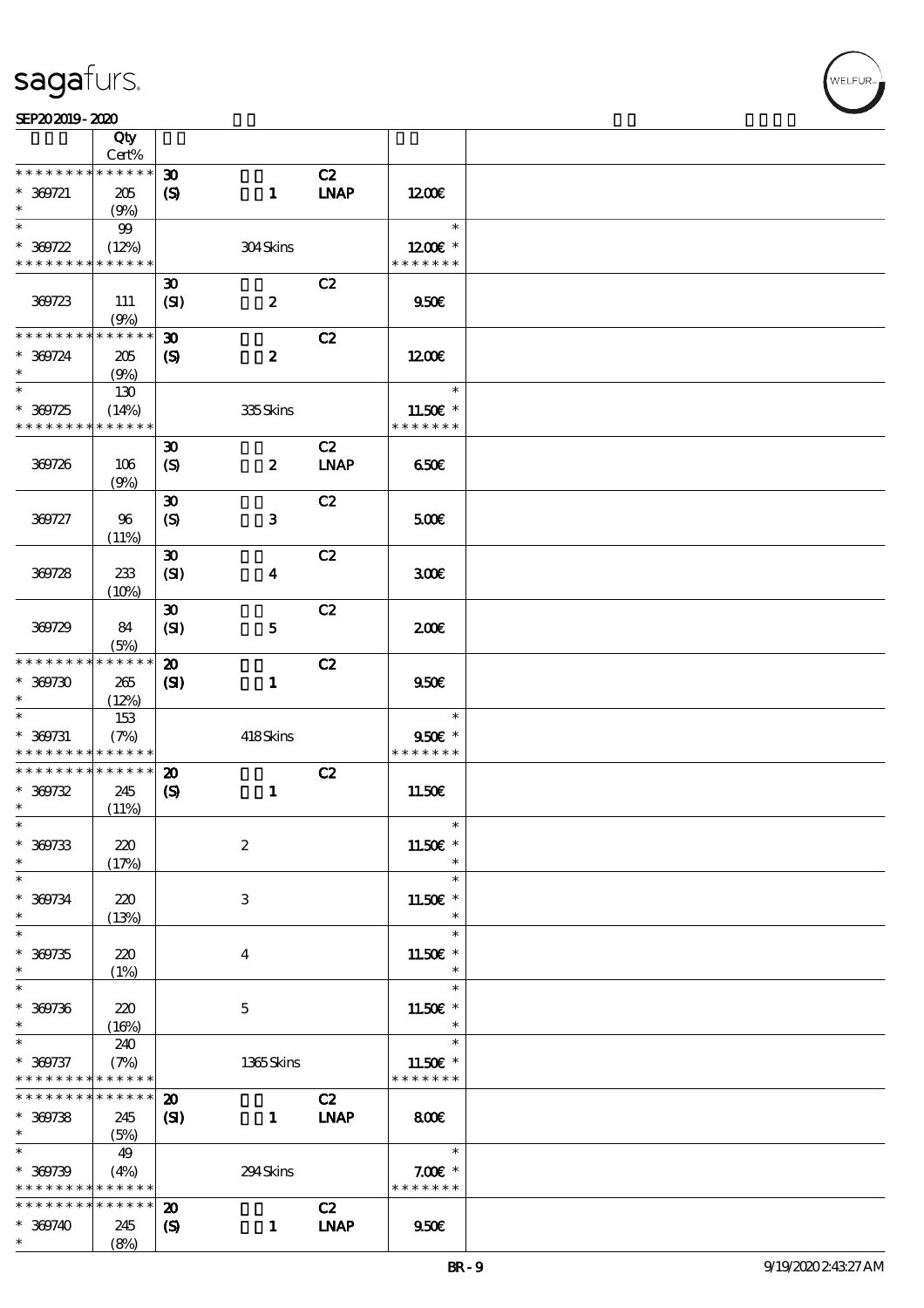

|                                           | Qty<br>$Cert\%$       |                                                 |                         |                                    |                                     |  |
|-------------------------------------------|-----------------------|-------------------------------------------------|-------------------------|------------------------------------|-------------------------------------|--|
|                                           |                       |                                                 |                         |                                    | $\ast$                              |  |
| $\ast$<br>$* 369741$<br>$\ast$            | 220<br>(8%)           | $\boldsymbol{\mathfrak{D}}$<br>$\boldsymbol{S}$ | $\mathbf{1}$            | C2<br><b>LNAP</b>                  | 950€ *<br>$\ast$                    |  |
| $\ast$                                    | 46                    |                                                 |                         |                                    | $\ast$                              |  |
| $* 369742$<br>* * * * * * * * * * * * * * | (2%)                  |                                                 | $511$ Skins             |                                    | $900$ $\epsilon$ *<br>* * * * * * * |  |
|                                           |                       |                                                 |                         |                                    |                                     |  |
| 369743                                    | 247<br>$(\Theta)$     | $\boldsymbol{\mathsf{20}}$<br>(SI)              | $\boldsymbol{z}$        | C2                                 | 7.00E                               |  |
| * * * * * * * *                           | * * * * * *           | $\boldsymbol{\mathfrak{D}}$                     |                         | C2                                 |                                     |  |
| $* 369744$<br>$\ast$                      | 245<br>(8%)           | $\boldsymbol{S}$                                | $\boldsymbol{z}$        |                                    | 7.50E                               |  |
| $\overline{\ast}$                         |                       |                                                 |                         |                                    | $\ast$                              |  |
| $* 369745$<br>$\ast$                      | 220<br>(10%)          |                                                 | $\boldsymbol{2}$        |                                    | $7.50E$ *<br>$\ast$                 |  |
| $\ast$                                    | $109$                 |                                                 |                         |                                    | $\ast$                              |  |
| $* 369746$<br>* * * * * * * *             | (5%)<br>* * * * * *   |                                                 | 574Skins                |                                    | $7.50E$ *<br>* * * * * * *          |  |
|                                           |                       | $\boldsymbol{\mathsf{20}}$                      |                         | C2                                 |                                     |  |
| 369747                                    | 231<br>(3%)           | (S)                                             | $\boldsymbol{z}$        | <b>LNAP</b>                        | 550€                                |  |
|                                           |                       | $\boldsymbol{\mathfrak{D}}$                     |                         | C2                                 |                                     |  |
| 369748                                    | 123<br>(10%)          | (SI)                                            | $\mathbf{3}$            |                                    | 450€                                |  |
|                                           |                       | $\boldsymbol{\boldsymbol{\mathrm{20}}}$         |                         | C2                                 |                                     |  |
| 369749                                    | 170<br>(11%)          | $\boldsymbol{S}$                                | 3                       |                                    | 450€                                |  |
|                                           |                       | $\boldsymbol{\mathfrak{D}}$                     |                         | C2                                 |                                     |  |
| 369750                                    | 276<br>(10%)          | (SI)                                            | $\overline{\mathbf{4}}$ |                                    | $250$ £                             |  |
|                                           |                       | $\boldsymbol{\mathsf{20}}$                      |                         | C2                                 |                                     |  |
| 369751                                    | 82<br>(8%)            | (SI)                                            | $\bf 5$                 |                                    | (200)                               |  |
|                                           |                       | $\mathbf{O}$                                    |                         | C2                                 |                                     |  |
| 369752                                    | $203\,$<br>$(\Theta)$ | (SI)                                            | $\mathbf{1}$            |                                    | 7.50E                               |  |
| *************** 0                         |                       |                                                 |                         | C2                                 |                                     |  |
| $* 309753$<br>$\ast$                      | 265<br>(14%)          | $\boldsymbol{S}$                                | $\mathbf{1}$            |                                    | 850€                                |  |
| $\ast$                                    | 179                   |                                                 |                         |                                    | $\ast$                              |  |
| $* 369754$<br>* * * * * * * *             | (13%)<br>* * * * * *  |                                                 | 444Skins                |                                    | 850€ *<br>* * * * * * *             |  |
| 369755                                    | 224                   | $\mathbf{o}$<br>(SI)                            | $\boldsymbol{z}$        | C2                                 | 450E                                |  |
|                                           | (9%)                  |                                                 |                         |                                    |                                     |  |
| 369756                                    | 155                   | $\mathbf{o}$<br>$\boldsymbol{S}$                | $\boldsymbol{z}$        | C2                                 | 550€                                |  |
|                                           | (18%)                 |                                                 |                         |                                    |                                     |  |
| 369757                                    | 202                   | $\mathbf{o}$<br>$\boldsymbol{S}$                | $\boldsymbol{z}$        | C2<br>$\ensuremath{\mathbf{INAP}}$ | 450E                                |  |
|                                           | (15%)                 |                                                 |                         |                                    |                                     |  |
| 369758                                    | $2\!2$<br>(9%)        | $\mathbf{o}$<br>(SI)                            | $\boldsymbol{4}$        | C2                                 | 200                                 |  |
|                                           |                       | $\mathbf{1}$                                    |                         | C2                                 |                                     |  |
| 369759                                    | 236<br>(13%)          | (S)                                             | $\boldsymbol{2}$        |                                    | 400€                                |  |
|                                           |                       | $1/2$                                           |                         | C2                                 |                                     |  |
| 369760                                    | 162<br>(9%)           | (SI)                                            | $\boldsymbol{z}$        |                                    | 350 <sup>2</sup>                    |  |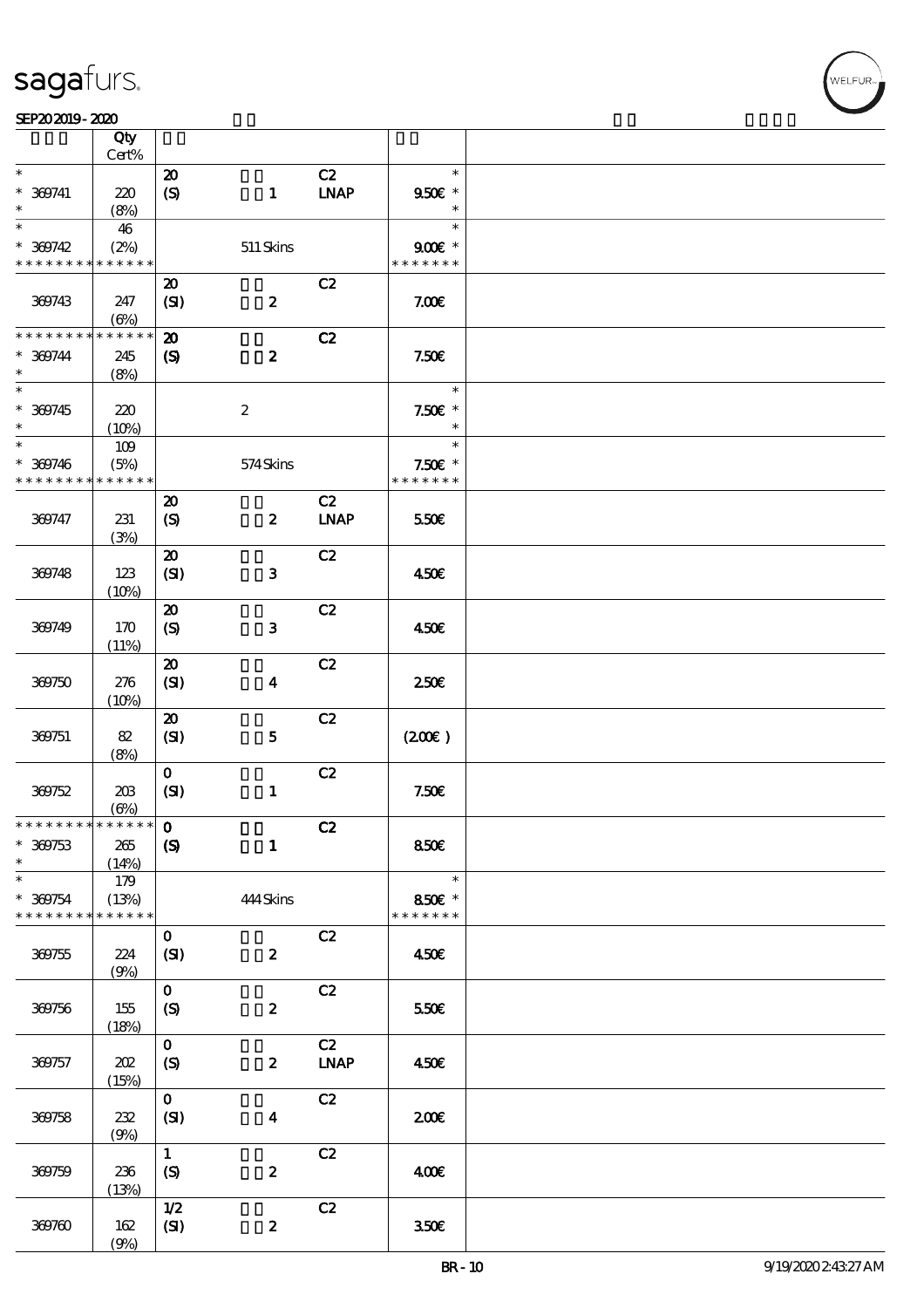#### SEP202019-2020 USD 2020 USD 2020 USD 2020 USD 2020 USD 2020 USD 2020 USD 2020 USD 2020 USD 2020 USD 2020 USD 2

|                               | Qty<br>$Cert\%$     |                                                      |                         |                   |                           |  |
|-------------------------------|---------------------|------------------------------------------------------|-------------------------|-------------------|---------------------------|--|
|                               |                     | $\boldsymbol{z}$                                     |                         | C2                |                           |  |
| 369761                        | 120<br>(15%)        | $\boldsymbol{\mathrm{(S)}}$                          | $\pmb{2}$               |                   | 350€                      |  |
|                               |                     | 1/2                                                  |                         | C2                |                           |  |
| 369762                        | 129<br>(15%)        | (SI)                                                 | $\overline{\mathbf{4}}$ |                   | (200)                     |  |
|                               |                     | $\mathbf{3}$                                         |                         | C2                |                           |  |
| 369763                        | 67<br>(2%)          | $\boldsymbol{S}$                                     | ${\bf 3}$               |                   | 200                       |  |
|                               |                     | ${\bf 50}$                                           |                         | C2                |                           |  |
| 369764                        | 191<br>(10%)        | $\boldsymbol{\mathrm{(S)}}$                          | SHE1                    |                   | 17.00€                    |  |
|                               |                     | 50                                                   |                         | C2                |                           |  |
| 369765                        | 119<br>(10%)        | (SI)                                                 | SHE3                    |                   | 900E                      |  |
|                               |                     | $\boldsymbol{\omega}$                                |                         | C2                |                           |  |
| 369766                        | 163<br>(5%)         | (SI)                                                 | SHE1                    |                   | 1200E                     |  |
| * * * * * * * *               | * * * * * *         | $\boldsymbol{\omega}$                                |                         | C2                |                           |  |
| $* 300767$<br>$\ast$          | 185<br>(4%)         | $\pmb{\infty}$                                       | SHE1                    |                   | 1500€                     |  |
| $\ast$                        |                     |                                                      |                         |                   | $\ast$                    |  |
| $* 300768$<br>$\ast$          | 160<br>(8%)         |                                                      | $\boldsymbol{z}$        |                   | 1500€ *<br>$\ast$         |  |
| $\overline{\ast}$             |                     |                                                      |                         |                   | $\ast$                    |  |
| $* 300709$<br>$\ast$          | 160<br>(2%)         |                                                      | $\,3$                   |                   | 1500 £*<br>$\ast$         |  |
| $\ast$                        |                     |                                                      |                         |                   | $\ast$                    |  |
| $* 300770$<br>$\ast$          | 160<br>(7%)         |                                                      | $\bf{4}$                |                   | 1500€ *<br>$\ast$         |  |
| $\overline{\ast}$             | 140                 |                                                      |                         |                   | $\ast$                    |  |
| $* 300771$                    | (16%)               |                                                      | 805Skins                |                   | 1500E *                   |  |
| * * * * * * * *               | $* * * * * * *$     |                                                      |                         |                   | * * * * * * *             |  |
|                               |                     | $\boldsymbol{\omega}$                                |                         | C2                |                           |  |
| 369772                        | 95                  | (SI)                                                 | SHE1                    | <b>LNAP</b>       | 11.00E                    |  |
| * * * * * * * * * * * * * * * | (2%)                |                                                      |                         |                   |                           |  |
| $* 309773$<br>$\ast$          | 185<br>(11%)        | $\boldsymbol{\omega}$<br>$\boldsymbol{\mathrm{(S)}}$ | SHE1                    | C2<br><b>INAP</b> | 1200                      |  |
| $\ast$                        | 108                 |                                                      |                         |                   | $\ast$                    |  |
| $* 369774$<br>* * * * * * * * | (4%)<br>* * * * * * |                                                      | 293Skins                |                   | 11.50€ *<br>* * * * * * * |  |
|                               |                     |                                                      |                         |                   |                           |  |
| 369775                        | 140<br>(3%)         | $\boldsymbol{\omega}$<br>(SI)                        | SHE <sub>3</sub>        | C2                | 850E                      |  |
|                               |                     | 40                                                   |                         | C2                |                           |  |
| 369776                        | 185<br>(4%)         | $\boldsymbol{S}$                                     | SHE3                    |                   | 800€                      |  |
|                               |                     | $\boldsymbol{\omega}$                                |                         | C2                |                           |  |
| 369777                        | 91<br>(2%)          | (SI)                                                 | SHE3                    | <b>LNAP</b>       | 500                       |  |
|                               |                     | $\boldsymbol{\omega}$                                |                         | C2                |                           |  |
| 369778                        | 88<br>(4%)          | (SI)                                                 | SHE5                    |                   | 300                       |  |
|                               |                     | $\boldsymbol{\mathfrak{D}}$                          |                         | C2                |                           |  |
| 369779                        | 250<br>$(\Theta)$   | (SI)                                                 | SHE1                    |                   | 11.00E                    |  |
| * * * * * * *                 | * * * * * *         | $\boldsymbol{\mathfrak{D}}$                          |                         | C2                |                           |  |
| $* 300780$                    | 205                 | $\boldsymbol{\mathcal{S}}$                           | SHE1                    |                   | 1250E                     |  |
| $\ast$                        | (4%)                |                                                      |                         |                   |                           |  |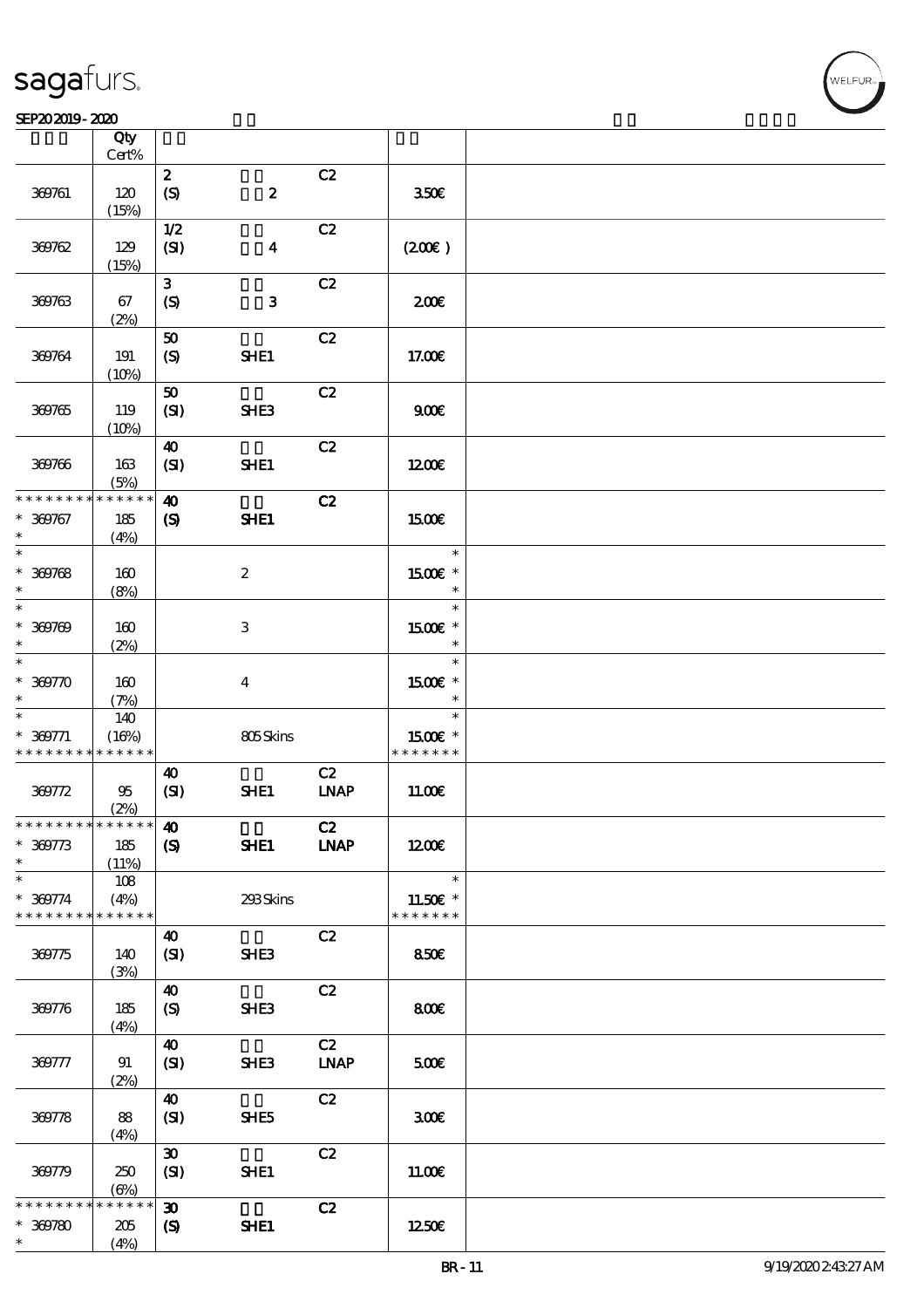### SEP202019-2020

|                                                          | Qty<br>Cert%                  |                             |                  |             |                             |  |
|----------------------------------------------------------|-------------------------------|-----------------------------|------------------|-------------|-----------------------------|--|
| $\ast$                                                   |                               | $\boldsymbol{\mathfrak{D}}$ |                  | C2          | $\ast$                      |  |
| $* 300781$                                               | 180                           | $\pmb{\in}$                 | SHE1             |             | 1250E *                     |  |
| $\ast$<br>$\ast$                                         | $(0\%)$                       |                             |                  |             | $\ast$<br>$\ast$            |  |
| $* 300782$                                               | 180                           |                             | $\,3$            |             | 1250€ *                     |  |
| $\ast$                                                   | (3%)                          |                             |                  |             | $\ast$                      |  |
| $\ast$                                                   |                               |                             |                  |             | $\ast$                      |  |
| $* 300783$<br>$\ast$                                     | 180<br>$(\Theta)$             |                             | $\boldsymbol{4}$ |             | 1250E *<br>$\ast$           |  |
| $\ast$                                                   |                               |                             |                  |             | $\ast$                      |  |
| $* 300784$                                               | 180                           |                             | $\mathbf 5$      |             | 1250E *                     |  |
| $\ast$<br>$\overline{\phantom{0}}$                       | (13%)                         |                             |                  |             | $\ast$<br>$\ast$            |  |
| $* 300785$                                               | 180                           |                             | $\,6$            |             | 1250E *                     |  |
| $\ast$                                                   | (25%)                         |                             |                  |             | $\ast$                      |  |
| $\overline{\ast}$                                        |                               |                             |                  |             | $\ast$                      |  |
| $* 300786$<br>$\ast$                                     | 180<br>(9%)                   |                             | $\boldsymbol{7}$ |             | 1250E *<br>$\ast$           |  |
| $\ast$                                                   |                               |                             |                  |             | $\ast$                      |  |
| $* 300787$<br>$\ast$                                     | 180                           |                             | $\bf 8$          |             | 1250E *<br>$\ast$           |  |
| $\overline{\phantom{0}}$                                 | (3%)                          |                             |                  |             | $\ast$                      |  |
| $* 300788$                                               | 180                           |                             | $\boldsymbol{9}$ |             | 1250E *                     |  |
| $\ast$<br>$\ast$                                         | (2%)                          |                             |                  |             | $\ast$                      |  |
| $* 300789$                                               | 180                           |                             | 10               |             | $\ast$<br>1250E *           |  |
| $\ast$                                                   | (16%)                         |                             |                  |             | $\ast$                      |  |
| $\ast$                                                   |                               |                             |                  |             | $\ast$                      |  |
| $* 300790$<br>$\ast$                                     | 180<br>(31%)                  |                             | $11\,$           |             | 1250E *<br>$\ast$           |  |
| $\ast$                                                   |                               |                             |                  |             | $\ast$                      |  |
| $* 300791$                                               | 180                           |                             | $12\,$           |             | 1250E *                     |  |
| $\ast$<br>$*$                                            | (13%)<br>$\pmb{\mathfrak{G}}$ |                             |                  |             | $\ast$<br>$\ast$            |  |
| $* 300792$                                               | (9%)                          |                             | 2251 Skins       |             | 1200E *                     |  |
| * * * * * * * * * * * * * *                              |                               |                             |                  |             | * * * * * * *               |  |
| 369793                                                   | 152                           | $\pmb{\mathfrak{D}}$        | SHE1             | C2          | 900E                        |  |
|                                                          | (2%)                          | (SI)                        |                  | <b>LNAP</b> |                             |  |
| * * * * * * * *                                          | * * * * * *                   | $\boldsymbol{\mathfrak{D}}$ |                  | C2          |                             |  |
| $* 369794$<br>$\ast$                                     | 205                           | $\boldsymbol{\mathcal{S}}$  | SHE1             | <b>LNAP</b> | 11.00E                      |  |
| $\overline{\ast}$                                        | (14%)                         |                             |                  |             | $\ast$                      |  |
| $* 300795$                                               | 180                           |                             | $\boldsymbol{2}$ |             | $11.00E$ *                  |  |
| $\ast$<br>$\ast$                                         | (18%)                         |                             |                  |             | $\ast$<br>$\ast$            |  |
| $* 300796$                                               | 180                           |                             | 3                |             | $11.00E$ *                  |  |
| $\ast$                                                   | (5%)                          |                             |                  |             | $\ast$                      |  |
| $\overline{\phantom{0}}$                                 | 165                           |                             |                  |             | $\ast$                      |  |
| $* 369797$<br>* * * * * * * * <mark>* * * * * * *</mark> | (7%)                          |                             | 730Skins         |             | $11.00E$ *<br>* * * * * * * |  |
| * * * * * * * * * * * * * *                              |                               | $\boldsymbol{\mathfrak{D}}$ |                  | C2          |                             |  |
| $* 300798$                                               | 225                           | (S)                         | SHE <sub>3</sub> |             | 450E                        |  |
| $*$ $*$<br>$\ast$                                        | (7%)<br>150                   |                             |                  |             | $\ast$                      |  |
| $* 300799$                                               | (1%)                          |                             | 375Skins         |             | 450€ *                      |  |
| * * * * * * * * * * * * * *                              |                               |                             |                  |             | * * * * * * *               |  |
| * * * * * * * * * * * * * *<br>$^\ast$ 369800            |                               | $\boldsymbol{\mathfrak{D}}$ | SHE3             | C2          |                             |  |
| $\ast$                                                   | 205<br>(11%)                  | $\boldsymbol{\mathcal{S}}$  |                  |             | 650E                        |  |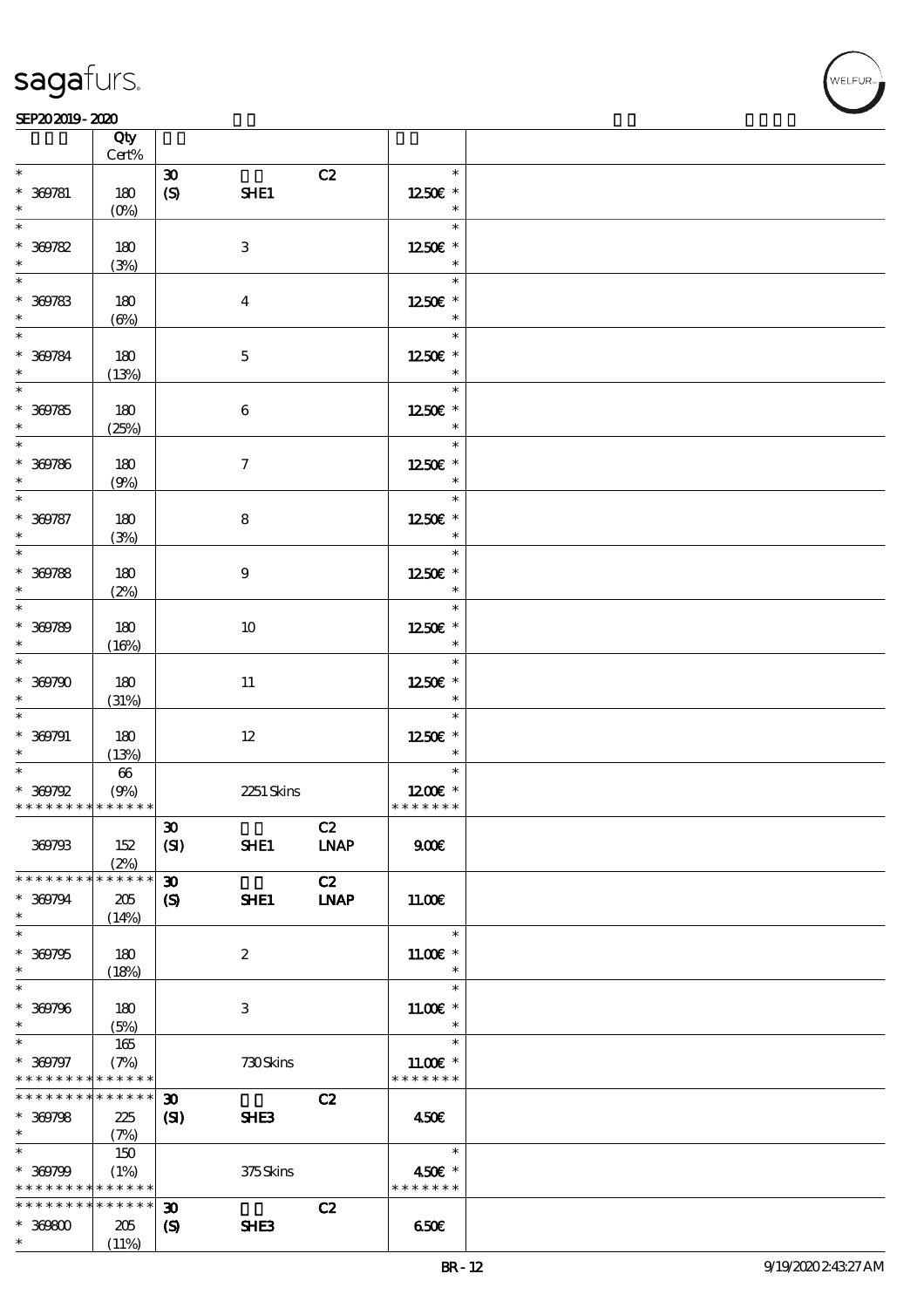### SEP202019-2020

|                                            | Qty                 |                             |                  |             |                  |  |
|--------------------------------------------|---------------------|-----------------------------|------------------|-------------|------------------|--|
|                                            | Cert%               |                             |                  |             |                  |  |
| $\ast$                                     |                     | $\boldsymbol{\mathfrak{D}}$ |                  | C2          | $\ast$           |  |
|                                            |                     |                             |                  |             |                  |  |
| $* 369601$<br>$\ast$                       | 180                 | $\boldsymbol{S}$            | SHE3             |             | 650€ *<br>$\ast$ |  |
|                                            | (10%)               |                             |                  |             |                  |  |
| $\ast$                                     |                     |                             |                  |             | $\ast$           |  |
| $*$ 369802                                 | 180                 |                             | $\,3$            |             | 650€ *           |  |
| $\ast$                                     | $(0\%)$             |                             |                  |             | $\ast$           |  |
| $\ast$                                     |                     |                             |                  |             | $\ast$           |  |
| $^*$ 369803 $\,$                           | 180                 |                             | $\boldsymbol{4}$ |             | $600$ $*$        |  |
| $\ast$                                     | (2%)                |                             |                  |             | $\ast$           |  |
| $\ast$                                     |                     |                             |                  |             | $\ast$           |  |
|                                            |                     |                             |                  |             |                  |  |
| $* 369804$                                 | 180                 |                             | $\mathbf 5$      |             | $600E$ *         |  |
| $\ast$                                     | (2%)                |                             |                  |             | $\ast$           |  |
| $\ast$                                     | 81                  |                             |                  |             | $\ast$           |  |
| $* 30005$                                  | (27%)               |                             | 1006Skins        |             | $600E$ *         |  |
| * * * * * * * * <mark>* * * * * *</mark>   |                     |                             |                  |             | * * * * * * *    |  |
| * * * * * * * *                            | * * * * * *         | $\boldsymbol{\mathfrak{D}}$ |                  | C2          |                  |  |
| $* 30000$                                  |                     |                             | SHE <sub>3</sub> | <b>LNAP</b> | 400              |  |
| $\ast$                                     | 225                 | $\mathbf{C}$                |                  |             |                  |  |
|                                            | (2%)                |                             |                  |             |                  |  |
| $\ast$                                     | 45                  |                             |                  |             | $\ast$           |  |
| $* 30007$                                  | (4%)                |                             | 270Skins         |             | 350€ *           |  |
| * * * * * * * * * * * * * *                |                     |                             |                  |             | * * * * * * *    |  |
| * * * * * * * * <mark>* * * * * * *</mark> |                     | $\boldsymbol{\mathfrak{D}}$ |                  | C2          |                  |  |
| $* 30008$                                  | 205                 | $\boldsymbol{\mathcal{S}}$  | SHE3             | <b>INAP</b> | 450€             |  |
| $\ast$                                     | (9%)                |                             |                  |             |                  |  |
| $\ast$                                     |                     |                             |                  |             | $\ast$           |  |
|                                            | $71\,$              |                             |                  |             |                  |  |
| $* 30000$                                  | (8%)                |                             | 276Skins         |             | 450€ *           |  |
| * * * * * * * * * * * * * *                |                     |                             |                  |             | * * * * * * *    |  |
|                                            |                     | $\boldsymbol{\mathfrak{D}}$ |                  | C2          |                  |  |
| 369810                                     | 20B                 | (SI)                        | SHE5             |             | 200E             |  |
|                                            | (4%)                |                             |                  |             |                  |  |
|                                            |                     | $\boldsymbol{\mathbf{z}}$   |                  | C2          |                  |  |
| 369811                                     | 248                 | (SI)                        | SHE1             |             | 850E             |  |
|                                            |                     |                             |                  |             |                  |  |
| * * * * * * * *                            | (5%)<br>* * * * * * |                             |                  |             |                  |  |
|                                            |                     | $\boldsymbol{\mathfrak{D}}$ |                  | C2          |                  |  |
| $* 360812$                                 | 245                 | $\boldsymbol{\mathcal{S}}$  | SHE1             |             | 1000E            |  |
| $\ast$                                     | (12%)               |                             |                  |             |                  |  |
| $\ast$                                     |                     |                             |                  |             |                  |  |
| $* 360813$                                 | 220                 |                             | $\boldsymbol{2}$ |             | 1050E *          |  |
| $\ast$                                     | $(\Theta)$          |                             |                  |             | $\ast$           |  |
| $\overline{\ast}$                          |                     |                             |                  |             | $\ast$           |  |
| $* 360814$                                 | 220                 |                             | $\,3$            |             | 1050E *          |  |
| $\ast$                                     |                     |                             |                  |             | $\ast$           |  |
| $\ast$                                     | (8%)                |                             |                  |             |                  |  |
|                                            |                     |                             |                  |             | $\ast$           |  |
| $* 360815$                                 | 220                 |                             | $\boldsymbol{4}$ |             | 1050E *          |  |
| $\ast$                                     | $(0\%)$             |                             |                  |             | $\ast$           |  |
| $\ast$                                     |                     |                             |                  |             | $\ast$           |  |
| $* 360816$                                 | 220                 |                             | $\mathbf 5$      |             | 1000 *           |  |
| $\ast$                                     | (15%)               |                             |                  |             | $\ast$           |  |
| $\ast$                                     |                     |                             |                  |             | $\ast$           |  |
|                                            |                     |                             |                  |             |                  |  |
| $* 360817$<br>$\ast$                       | 220                 |                             | 6                |             | 1000 *           |  |
|                                            | (8%)                |                             |                  |             | $\ast$           |  |
| $\ast$                                     |                     |                             |                  |             | $\ast$           |  |
| $* 360818$                                 | 220                 |                             | $\tau$           |             | 1000 *           |  |
| $\ast$                                     | (10%)               |                             |                  |             | $\ast$           |  |
| $\ast$                                     |                     |                             |                  |             | $\ast$           |  |
| $* 360819$                                 | 220                 |                             | $\bf 8$          |             | 1000€ *          |  |
| $\ast$                                     | (19%)               |                             |                  |             | $\ast$           |  |
| $\ast$                                     |                     |                             |                  |             | $\ast$           |  |
|                                            | 184                 |                             |                  |             |                  |  |
| $* 30000$                                  | (8%)                |                             | 1999Skins        |             | 1000 *           |  |
| * * * * * * * * <mark>* * * * * * *</mark> |                     |                             |                  |             | * * * * * * *    |  |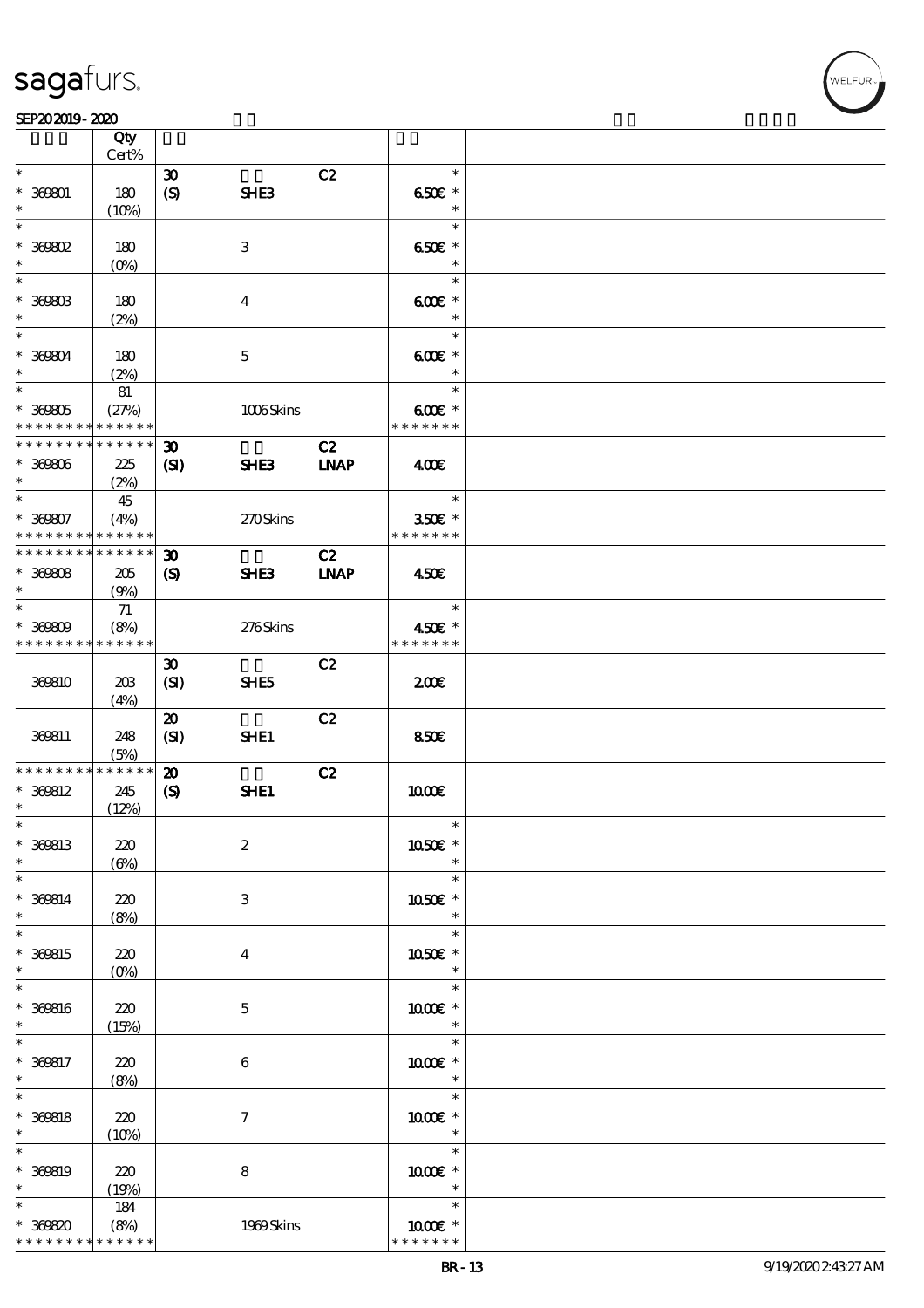|                                          | Qty                 |                             |                  |                              |                  |  |
|------------------------------------------|---------------------|-----------------------------|------------------|------------------------------|------------------|--|
|                                          | Cert%               |                             |                  |                              |                  |  |
| * * * * * * * *                          | * * * * * *         | $\boldsymbol{\mathbf{z}}$   |                  | C2                           |                  |  |
| $* 300821$                               | 245                 | $\boldsymbol{\mathrm{(S)}}$ | SHE1             | <b>INAP</b>                  | 850€             |  |
| $\ast$                                   | $(\Theta)$          |                             |                  |                              |                  |  |
| $\ast$                                   |                     |                             |                  |                              | $\ast$           |  |
| $* 300822$                               | 220                 |                             | $\boldsymbol{2}$ |                              | 850€ *           |  |
| $\ast$                                   |                     |                             |                  |                              | $\ast$           |  |
|                                          | (15%)               |                             |                  |                              |                  |  |
| $\ast$                                   | 81                  |                             |                  |                              | $\ast$           |  |
| $* 300823$                               | (2%)                |                             | 546Skins         |                              | 800€ *           |  |
| * * * * * * * * * * * * * *              |                     |                             |                  |                              | * * * * * * *    |  |
|                                          |                     | $\boldsymbol{\mathfrak{D}}$ |                  | C2                           |                  |  |
| 369824                                   | 280                 | (SI)                        | SHE <sub>3</sub> |                              | 350 <sup>2</sup> |  |
|                                          |                     |                             |                  |                              |                  |  |
| * * * * * * * *                          | (2%)<br>* * * * * * |                             |                  |                              |                  |  |
|                                          |                     | $\boldsymbol{\mathbf{z}}$   |                  | C2                           |                  |  |
| $* 300825$                               | 245                 | $\boldsymbol{\mathcal{S}}$  | SHE <sub>3</sub> |                              | 450€             |  |
| $\ast$                                   | (11%)               |                             |                  |                              |                  |  |
| $\ast$                                   |                     |                             |                  |                              | $\ast$           |  |
| $* 300826$                               | 220                 |                             | $\boldsymbol{z}$ |                              | 450€ *           |  |
| $\ast$                                   | (10%)               |                             |                  |                              | $\ast$           |  |
| $\ast$                                   |                     |                             |                  |                              | $\ast$           |  |
|                                          | 119                 |                             |                  |                              |                  |  |
| $* 300827$                               | (8%)                |                             | 584Skins         |                              | 400€ *           |  |
| * * * * * * * *                          | * * * * * *         |                             |                  |                              | * * * * * * *    |  |
|                                          |                     | $\boldsymbol{\mathfrak{D}}$ |                  | C2                           |                  |  |
| 36828                                    | 176                 | (S)                         | <b>SHE3</b>      | <b>LNAP</b>                  | 250 <sup>2</sup> |  |
|                                          | (7%)                |                             |                  |                              |                  |  |
| * * * * * * * *                          | * * * * * *         | $\mathbf 0$                 |                  | C2                           |                  |  |
|                                          |                     |                             |                  |                              |                  |  |
| $* 300829$                               | 265                 | $\boldsymbol{\mathcal{S}}$  | SHE1             |                              | 7.50E            |  |
| $\ast$                                   | (9%)                |                             |                  |                              |                  |  |
| $\ast$                                   |                     |                             |                  |                              | $\ast$           |  |
| $* 30000$                                | 240                 |                             | $\boldsymbol{2}$ |                              | $7.50E$ *        |  |
| $\ast$                                   | (8%)                |                             |                  |                              | $\ast$           |  |
| $\ast$                                   | 106                 |                             |                  |                              | $\ast$           |  |
| $* 300831$                               |                     |                             |                  |                              | $7.50E$ *        |  |
|                                          | $(\Theta)$          |                             | $611$ Skins      |                              | * * * * * * *    |  |
| * * * * * * * * * * * * * *              |                     |                             |                  |                              |                  |  |
|                                          |                     | $\mathbf{o}$                |                  | C2                           |                  |  |
| 369832                                   | 140                 | $\boldsymbol{S}$            | SHE1             | $\ensuremath{\mathbf{INAP}}$ | 500              |  |
|                                          | (15%)               |                             |                  |                              |                  |  |
|                                          |                     | $\mathbf 0$                 |                  | C2                           |                  |  |
| 36833                                    | 144                 | (SI)                        | SHE3             |                              | 200E             |  |
|                                          |                     |                             |                  |                              |                  |  |
| * * * * * * * *                          | (4%)<br>* * * * * * |                             |                  |                              |                  |  |
|                                          |                     | $\mathbf{o}$                |                  | C2                           |                  |  |
| $* 300834$                               | 265                 | $\boldsymbol{\mathcal{S}}$  | SHE3             |                              | 300 <sup>2</sup> |  |
| $\ast$                                   | (8%)                |                             |                  |                              |                  |  |
| $\ast$                                   | 186                 |                             |                  |                              | $\ast$           |  |
| $* 300835$                               | (10%)               |                             | 451 Skins        |                              | $300$ £ *        |  |
| * * * * * * * * <mark>* * * * * *</mark> |                     |                             |                  |                              | * * * * * * *    |  |
|                                          |                     | 200                         |                  | C2                           |                  |  |
|                                          |                     |                             |                  |                              |                  |  |
| 36836                                    | 169                 | (SI)                        | SHE5             |                              | 200E             |  |
|                                          | (5%)                |                             |                  |                              |                  |  |
|                                          |                     | $\mathbf{1}$                |                  | C2                           |                  |  |
| 36837                                    | 173                 | $\boldsymbol{S}$            | SHE3             |                              | 200E             |  |
|                                          | (13%)               |                             |                  |                              |                  |  |
|                                          |                     | $\mathbf{1}$                |                  | C2                           |                  |  |
|                                          |                     |                             |                  |                              |                  |  |
| 36838                                    | 82                  | (SI)                        | SHE5             |                              | (200)            |  |
|                                          | (10%)               |                             |                  |                              |                  |  |

WELFUR<sub>2</sub>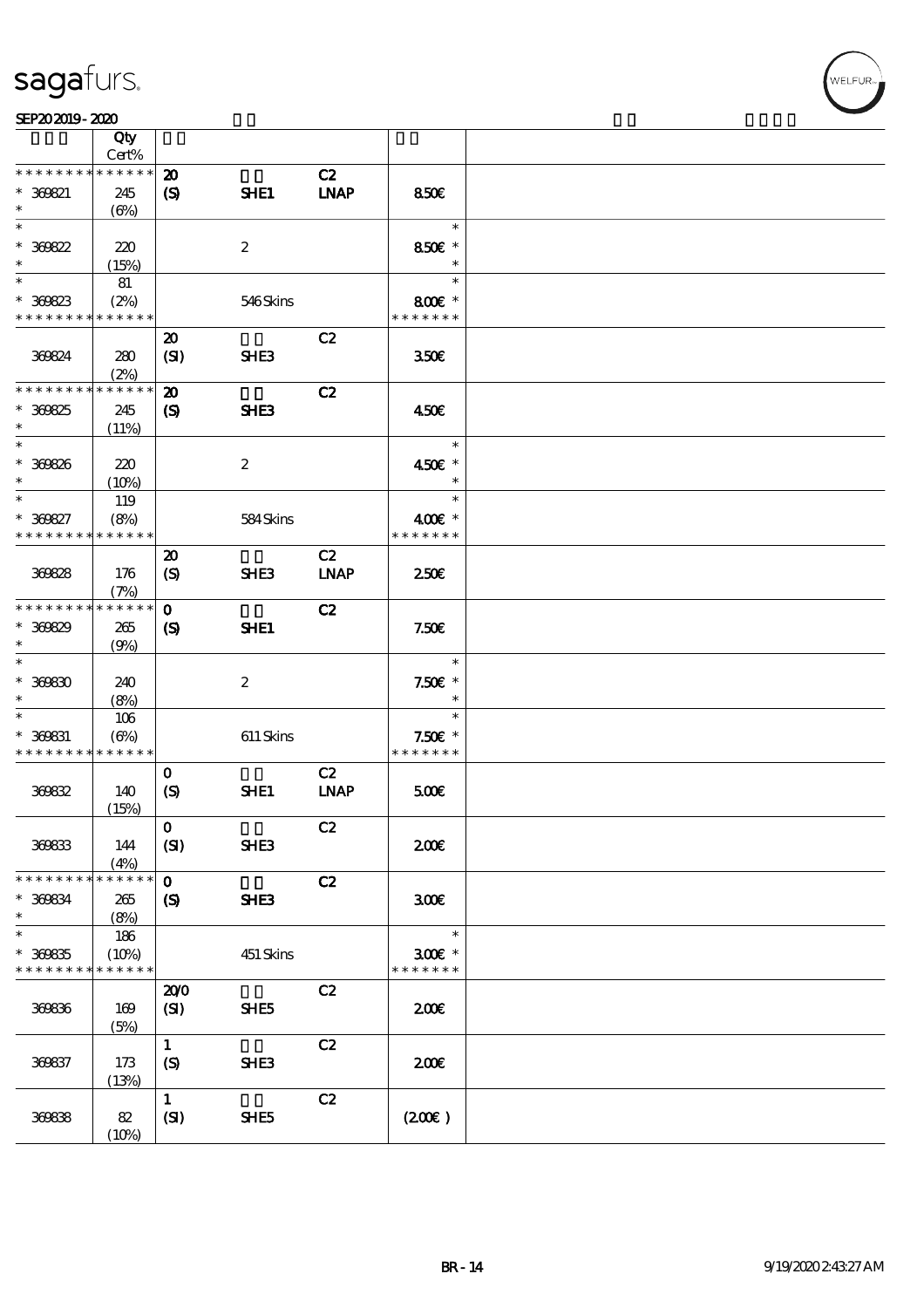#### $SEP202019 - 2020$  $\frac{\text{SEPAO 2019 - 2020}}{\text{Cty}}$

|                                            | Qty                  |                            |                               |     |                           |  |
|--------------------------------------------|----------------------|----------------------------|-------------------------------|-----|---------------------------|--|
|                                            | Cert%                |                            |                               |     |                           |  |
| 369861                                     | 182                  | 50<br>$\boldsymbol{S}$     | $\mathcal{L}$<br>$\mathbf{1}$ | C2  | 2250E                     |  |
| * * * * * * * *                            | (28%)<br>* * * * * * |                            |                               |     |                           |  |
|                                            |                      | 50                         | $X$ / $ZX$                    | C2  |                           |  |
| $* 30002$<br>$\ast$                        | 185<br>(12%)         | $\boldsymbol{S}$           | $\mathbf{1}$                  |     | 2250E                     |  |
| $\ast$                                     | 137                  |                            |                               |     | $\ast$                    |  |
| $* 30063$<br>* * * * * * * * * * * * * *   | (13%)                |                            | 322Skins                      |     | 22.50€ *<br>* * * * * * * |  |
|                                            |                      | 40                         | $\mathcal{F}$                 | C2  |                           |  |
| 369864                                     | 214<br>(23%)         | (SI)                       | $\mathbf{1}$                  |     | 1900E                     |  |
| * * * * * * * *                            | * * * * * *          | $\boldsymbol{\omega}$      | $X$ / $ZX$                    | C2  |                           |  |
| $* 30005$                                  | 185                  | $\mathbf{S}$               | $\mathbf{1}$                  |     | 1900E                     |  |
| $\ast$                                     | (10%)                |                            |                               |     |                           |  |
| $\ast$                                     | 181                  |                            |                               |     | $\ast$                    |  |
| $* 30000$                                  | (11%)                |                            | 366Skins                      |     | 1900E *                   |  |
| * * * * * * * *                            | * * * * * *          |                            |                               |     | * * * * * * *             |  |
|                                            |                      | $\boldsymbol{\omega}$      |                               | C2  |                           |  |
| 369867                                     | 167                  | (SI)                       | $\mathbf{1}$                  | WB1 | 17.00E                    |  |
|                                            | (20%)                |                            |                               |     |                           |  |
| * * * * * * * *                            | * * * * * *          | $\boldsymbol{\omega}$      | $\mathcal{T}$                 | C2  |                           |  |
| $* 30008$                                  | 205                  | $\boldsymbol{\mathcal{S}}$ | $\mathbf{1}$                  |     | 2050E                     |  |
| $\ast$                                     | (40%)                |                            |                               |     |                           |  |
| $\ast$                                     |                      |                            |                               |     | $\ast$                    |  |
| $* 30000$                                  | 180                  |                            | $\boldsymbol{2}$              |     | 2050E *                   |  |
| $\ast$                                     | (40%)                |                            |                               |     | $\ast$                    |  |
| $\ast$                                     |                      |                            |                               |     | $\ast$                    |  |
| $* 30000$                                  | 180                  |                            | 3                             |     | 2050E *                   |  |
| $\ast$                                     | (20%)                |                            |                               |     | $\ast$                    |  |
| $\ast$                                     | 65                   |                            |                               |     | $\ast$                    |  |
| $* 300871$                                 | (20%)                |                            | 630Skins                      |     | 2000€*                    |  |
| * * * * * * * *                            | * * * * * *          |                            |                               |     | * * * * * * *             |  |
| * * * * * * * *                            | * * * * * *          | $\boldsymbol{\omega}$      | $X$ / $ZX$                    | C2  |                           |  |
| $* 300872$                                 | 205                  | $\boldsymbol{\mathcal{S}}$ | $\mathbf{1}$                  |     | 21.006                    |  |
| $\ast$                                     | (16%)                |                            |                               |     |                           |  |
| $\ast$                                     |                      |                            |                               |     | $\ast$                    |  |
| $* 300873$                                 | 180                  |                            | $\boldsymbol{2}$              |     | $21.00E$ *                |  |
| $\ast$                                     | (23%)                |                            |                               |     |                           |  |
| $\ast$                                     |                      |                            |                               |     | $\ast$                    |  |
| $* 300874$                                 | 180                  |                            | $\ensuremath{\mathbf{3}}$     |     | $21.005*$                 |  |
| $\ast$                                     | (27%)                |                            |                               |     | $\ast$                    |  |
| $\ast$                                     |                      |                            |                               |     | $\ast$                    |  |
| $* 300875$                                 | 180                  |                            | $\overline{4}$                |     | $21.00$ $\varepsilon$ *   |  |
| $\ast$                                     | (20%)                |                            |                               |     | $\ast$                    |  |
| $\ast$                                     |                      |                            |                               |     | $\ast$                    |  |
| $* 300876$                                 | 180                  |                            | $\mathbf{5}$                  |     | $21.00E$ *                |  |
| $\ast$                                     | (10%)                |                            |                               |     | $\ast$                    |  |
| $\ast$                                     | 88                   |                            |                               |     | $\ast$                    |  |
| $* 300877$                                 | $(\Theta)$           |                            | 1013Skins                     |     | 2050E *                   |  |
| * * * * * * * * <mark>* * * * * *</mark> * |                      |                            |                               |     | * * * * * * *             |  |
|                                            |                      | $\boldsymbol{\omega}$      | $\mathcal{L}$                 | C2  |                           |  |
| 369878                                     | 122                  | (S)                        | $\boldsymbol{z}$              |     | 2200                      |  |
|                                            | (38%)                |                            |                               |     |                           |  |
| * * * * * * *                              | * * * * * *          | $\boldsymbol{\omega}$      | X / ZX                        | C2  |                           |  |
| $* 300879$                                 | 205                  | $\boldsymbol{\mathcal{S}}$ | $\boldsymbol{2}$              |     | 2250E                     |  |
| $\ast$                                     | (23%)                |                            |                               |     |                           |  |
| $\ast$                                     | 154                  |                            |                               |     | $\ast$                    |  |
| $* 30080$                                  | (34%)                |                            | 359Skins                      |     | 22.50€ *                  |  |
| * * * * * * * *                            | * * * * * *          |                            |                               |     | * * * * * * *             |  |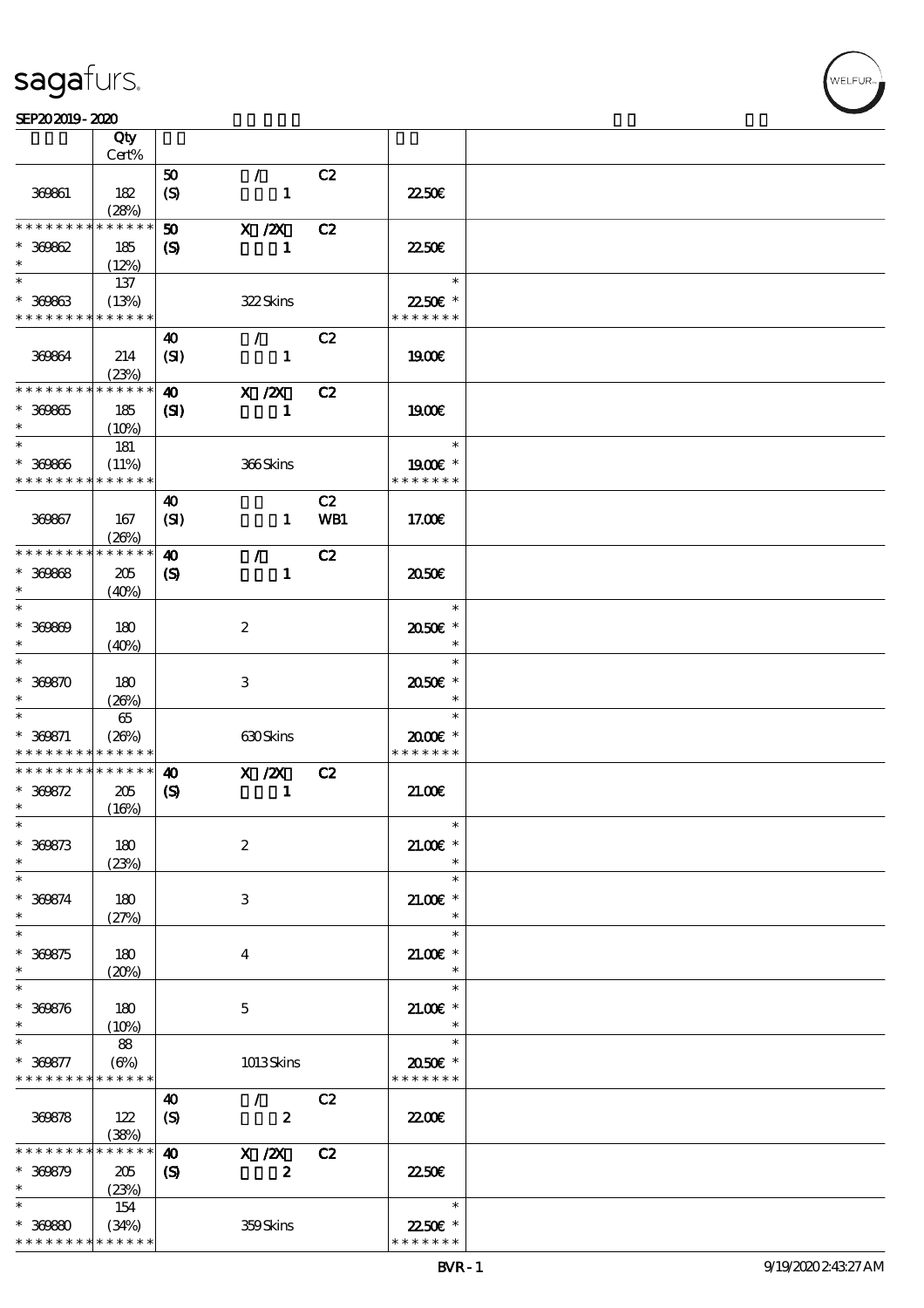### $SEP202019 - 2020$

|                   | Qty<br>Cert%               |                             |                  |            |                          |  |
|-------------------|----------------------------|-----------------------------|------------------|------------|--------------------------|--|
|                   |                            |                             |                  |            |                          |  |
|                   |                            | 40                          | $\mathcal{L}$    | C2         |                          |  |
| 369881            | 155                        | $\boldsymbol{S}$            | $\mathbf{1}$     | WB1        | 1900E                    |  |
|                   | (38%)                      |                             |                  |            |                          |  |
| * * * * * * * *   | * * * * * *                | $\boldsymbol{\omega}$       | $X$ / $ZX$       | C2         |                          |  |
| $* 30082$         | 205                        | $\boldsymbol{\mathrm{(S)}}$ | $\mathbf{1}$     | <b>WB1</b> | 1900E                    |  |
| $\ast$            | (23%)                      |                             |                  |            |                          |  |
| $\ast$            |                            |                             |                  |            | $\ast$                   |  |
|                   | $37\,$                     |                             |                  |            |                          |  |
| $* 30083$         | (27%)                      |                             | 242Skins         |            | 1850E *                  |  |
| * * * * * * * *   | * * * * * *                |                             |                  |            | * * * * * * *            |  |
| * * * * * * * *   | $\ast\ast\ast\ast\ast\ast$ | $\boldsymbol{\mathfrak{D}}$ | $\mathcal{F}$    | C2         |                          |  |
| * 369884          | 225                        | (S)                         | $\mathbf{1}$     |            | 1550E                    |  |
| $\ast$            | (15%)                      |                             |                  |            |                          |  |
| $\ast$            |                            |                             |                  |            | $\overline{\phantom{a}}$ |  |
|                   | 178                        |                             |                  |            |                          |  |
| $* 30085$         | (21%)                      |                             | 403Skins         |            | 1550E *                  |  |
| * * * * * * * *   | * * * * * *                |                             |                  |            | * * * * * * *            |  |
| * * * * * * * *   | $* * * * * * *$            | $\boldsymbol{\mathfrak{D}}$ | X / ZX           | C2         |                          |  |
| $* 30000$         | 225                        | $\mathbf{C}$                | $\mathbf{1}$     |            | 1500E                    |  |
| $\ast$            | (13%)                      |                             |                  |            |                          |  |
| $*$               |                            |                             |                  |            | $\ast$                   |  |
|                   | 171                        |                             |                  |            |                          |  |
| * 369887          | (11%)                      |                             | 396Skins         |            | 1550€ *                  |  |
| * * * * * * * *   | * * * * * *                |                             |                  |            | * * * * * * *            |  |
|                   |                            | $\boldsymbol{\mathfrak{D}}$ |                  | C2         |                          |  |
| 36988             | 130                        | (SI)                        | $\boldsymbol{z}$ |            | 1650E                    |  |
|                   | (13%)                      |                             |                  |            |                          |  |
|                   |                            | $\boldsymbol{\mathfrak{D}}$ |                  | C2         |                          |  |
|                   |                            |                             |                  |            |                          |  |
| 36889             | 84                         | (SI)                        | $\mathbf{1}$     | WB1        | 1450E                    |  |
|                   | (13%)                      |                             |                  |            |                          |  |
|                   |                            | $\boldsymbol{\mathfrak{D}}$ | X /              | C2         |                          |  |
| 369890            | 72                         | (S)                         | $\mathbf{1}$     |            | 1300                     |  |
|                   | (22%)                      |                             |                  |            |                          |  |
| * * * * * * * *   | * * * * * *                |                             |                  | C2         |                          |  |
|                   |                            | $\boldsymbol{\mathfrak{D}}$ | $\mathcal{L}$    |            |                          |  |
| $* 30001$         | 205                        | $\boldsymbol{\mathcal{S}}$  | $\mathbf{1}$     |            | 17.00E                   |  |
| $\ast$            | (33%)                      |                             |                  |            |                          |  |
| $\ast$            |                            |                             |                  |            | $\ast$                   |  |
| $*$ 369892        | 180                        |                             | $\boldsymbol{2}$ |            | 17.00 £*                 |  |
| $\ast$            | (34%)                      |                             |                  |            | $\ast$                   |  |
| $\ast$            |                            |                             |                  |            |                          |  |
| $* 300003$        | 180                        |                             | 3                |            | 17.00 $\varepsilon$ *    |  |
|                   |                            |                             |                  |            |                          |  |
| $\ast$            | (12%)                      |                             |                  |            | $\ast$                   |  |
| $\ast$            |                            |                             |                  |            | $\ast$                   |  |
| * 368894          | 180                        |                             | $\bf{4}$         |            | 17.00 £*                 |  |
| $*$               | (12%)                      |                             |                  |            | $\ast$                   |  |
| $\ast$            |                            |                             |                  |            | $\ast$                   |  |
| $* 30005$         | 180                        |                             | $\mathbf 5$      |            | 17.00 £*                 |  |
| $\ast$            |                            |                             |                  |            | $\ast$                   |  |
| $\overline{\ast}$ | (6%)                       |                             |                  |            | $\ast$                   |  |
|                   |                            |                             |                  |            |                          |  |
| $* 30000$         | 180                        |                             | $\boldsymbol{6}$ |            | 17.00 $\varepsilon$ *    |  |
| $*$               | (11%)                      |                             |                  |            | $\ast$                   |  |
| $\ast$            | 179                        |                             |                  |            | $\ast$                   |  |
| $* 30007$         | (25%)                      |                             | 1284 Skins       |            | 17.00 £*                 |  |
| * * * * * * * *   | * * * * * *                |                             |                  |            | * * * * * * *            |  |
| * * * * * * *     | * * * * * *                | $\boldsymbol{\mathfrak{D}}$ |                  |            |                          |  |
|                   |                            |                             | $X$ / $ZX$       | C2         |                          |  |
| $* 300008$        | 205                        | $\boldsymbol{\mathrm{(S)}}$ | $\mathbf{1}$     |            | 1800E                    |  |
| $\ast$            | (10%)                      |                             |                  |            |                          |  |
| $\overline{\ast}$ |                            |                             |                  |            | $\ast$                   |  |
| $* 30000$         | 180                        |                             | $\boldsymbol{2}$ |            | 1800E *                  |  |
| $\ast$            | (22%)                      |                             |                  |            | $\ast$                   |  |
| $\ast$            |                            |                             |                  |            | $\ast$                   |  |
|                   |                            |                             |                  |            |                          |  |
| $*$ 369900        | 180                        |                             | 3                |            | 1800 £*                  |  |
| $\ast$            | (14%)                      |                             |                  |            | $\ast$                   |  |

**NELFUR**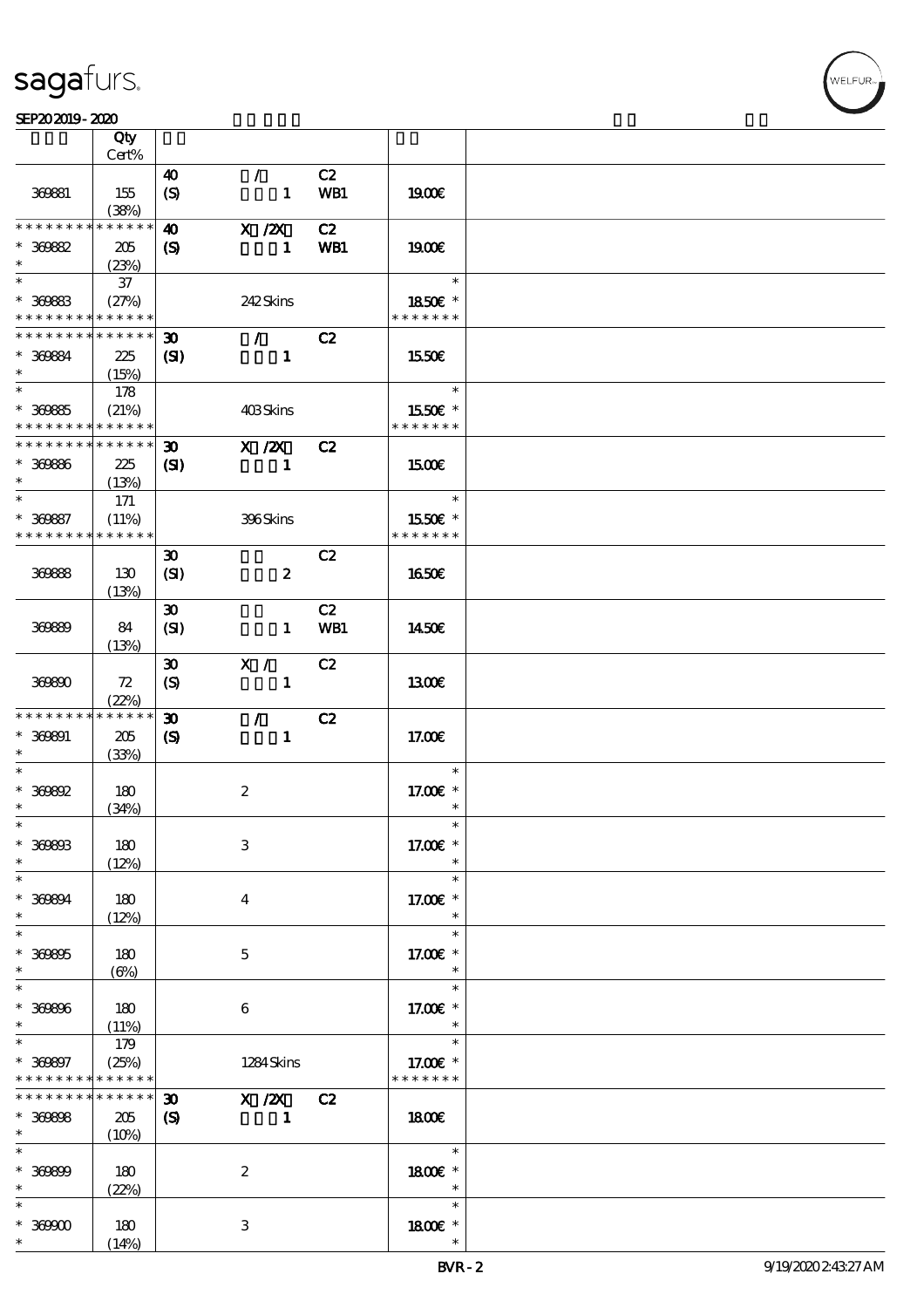### SEP202019-2020

|                   | Qty         |                             |                             |            |               |  |
|-------------------|-------------|-----------------------------|-----------------------------|------------|---------------|--|
|                   | $Cert\%$    |                             |                             |            |               |  |
| $\ast$            |             | $\boldsymbol{\mathfrak{D}}$ | $X$ / $ZX$                  | C2         | $\ast$        |  |
| $* 369001$        | 180         | (S)                         | $\mathbf{1}$                |            | 1850E *       |  |
| $\ast$            | $(\Theta)$  |                             |                             |            | $\ast$        |  |
| $\ast$            |             |                             |                             |            | $\ast$        |  |
| $*$ 369902        | 180         |                             | $\mathbf 5$                 |            | 1800€ *       |  |
| $\ast$            | $(\Theta)$  |                             |                             |            | $\ast$        |  |
| $\ast$            |             |                             |                             |            | $\ast$        |  |
| $^\ast$ 369903    | 180         |                             | $\bf 6$                     |            | 1800 £*       |  |
| $\ast$            | (4%)        |                             |                             |            | $\ast$        |  |
| $\ast$            |             |                             |                             |            | $\ast$        |  |
| $* 36904$         | 180         |                             | $\boldsymbol{7}$            |            | 1800E *       |  |
| $\ast$            | (5%)        |                             |                             |            | $\ast$        |  |
| $\ast$            | 79          |                             |                             |            | $\ast$        |  |
| $* 36905$         | (3%)        |                             | 1364Skins                   |            | 1800E *       |  |
| * * * * * * * *   | * * * * * * |                             |                             |            | * * * * * * * |  |
|                   |             |                             |                             |            |               |  |
|                   |             | $\boldsymbol{\mathfrak{D}}$ | $\mathcal{T} = \mathcal{I}$ | C2         |               |  |
| 369906            | 99          | $\boldsymbol{S}$            | $\boldsymbol{z}$            |            | 1850E         |  |
| * * * * * * * *   | (28%)       |                             |                             |            |               |  |
|                   | * * * * * * | $\boldsymbol{\mathfrak{D}}$ | $X$ / $ZX$                  | C2         |               |  |
| $* 369007$        | 205         | $\boldsymbol{S}$            | $\boldsymbol{z}$            |            | 2000          |  |
| $\ast$            | (16%)       |                             |                             |            |               |  |
| $\overline{\ast}$ | <b>101</b>  |                             |                             |            | $\ast$        |  |
| $* 36908$         | (13%)       |                             | 306Skins                    |            | 2000E *       |  |
| * * * * * * * *   | * * * * * * |                             |                             |            | * * * * * * * |  |
|                   |             | $\boldsymbol{\mathfrak{D}}$ |                             | C2         |               |  |
| 36909             | 154         | $\boldsymbol{S}$            | $\mathbf{1}$                | <b>WB1</b> | 1550€         |  |
|                   | (19%)       |                             |                             |            |               |  |
|                   |             | $\boldsymbol{\mathfrak{D}}$ |                             | C2         |               |  |
| 369910            | 75          | (S)                         | $\boldsymbol{z}$            | WB1        | 1550€         |  |
|                   | (17%)       |                             |                             |            |               |  |
|                   |             | $\boldsymbol{\mathsf{20}}$  | X /                         | C2         |               |  |
| 369911            | 110         | (SI)                        | $\mathbf{1}$                |            | 1350E         |  |
|                   | (10%)       |                             |                             |            |               |  |
|                   |             | $\boldsymbol{\mathfrak{D}}$ | $\mathcal{L}$               | C2         |               |  |
| 369912            | 152         | (SI)                        | $\mathbf{1}$                |            | 1400E         |  |
|                   | (13%)       |                             |                             |            |               |  |
|                   |             | $\vert x \vert$             | $X / ZX$ C2                 |            |               |  |
| 369913            | 195         |                             | -1                          |            | 1350€         |  |
|                   |             | (SI)                        |                             |            |               |  |
|                   | (7%)        |                             |                             |            |               |  |
|                   |             | $\boldsymbol{\mathfrak{D}}$ | $\mathcal{L}$               | C2         |               |  |
| 369914            | 89          | (SI)                        | $\mathbf{1}$                | WB1        | 1050E         |  |
|                   | (16%)       |                             |                             |            |               |  |
|                   |             | $\boldsymbol{\mathfrak{D}}$ | X /                         | C2         |               |  |
| 369915            | 168         | (S)                         | $\mathbf{1}$                |            | 1400E         |  |
|                   | (9%)        |                             |                             |            |               |  |
| * * * * * * *     | * * * * * * | $\boldsymbol{\mathbf{z}}$   | $\mathcal{L}$               | C2         |               |  |
| $* 360016$        | 245         | $\boldsymbol{S}$            | $\mathbf{1}$                |            | <b>1500€</b>  |  |
| $\ast$            | (7%)        |                             |                             |            |               |  |
| $\ast$            |             |                             |                             |            | $\ast$        |  |
| $* 360917$        | 220         |                             | $\boldsymbol{2}$            |            | 1500 £*       |  |
| $\ast$            | (15%)       |                             |                             |            | $\ast$        |  |
| $\ast$            |             |                             |                             |            | $\ast$        |  |
| $* 369918$        | 220         |                             | $\ensuremath{\mathbf{3}}$   |            | 1450€ *       |  |
| $\ast$            | (15%)       |                             |                             |            | $\ast$        |  |
| $\ast$            |             |                             |                             |            | $\ast$        |  |
| $* 360019$        | 220         |                             | $\boldsymbol{4}$            |            | 1450€ *       |  |
| $\ast$            | (10%)       |                             |                             |            | $\ast$        |  |
| $\ast$            | 119         |                             |                             |            | $\ast$        |  |
| $* 369920$        | (18%)       |                             | 1024Skins                   |            | 1450€ *       |  |
| * * * * * * * *   | * * * * * * |                             |                             |            | * * * * * * * |  |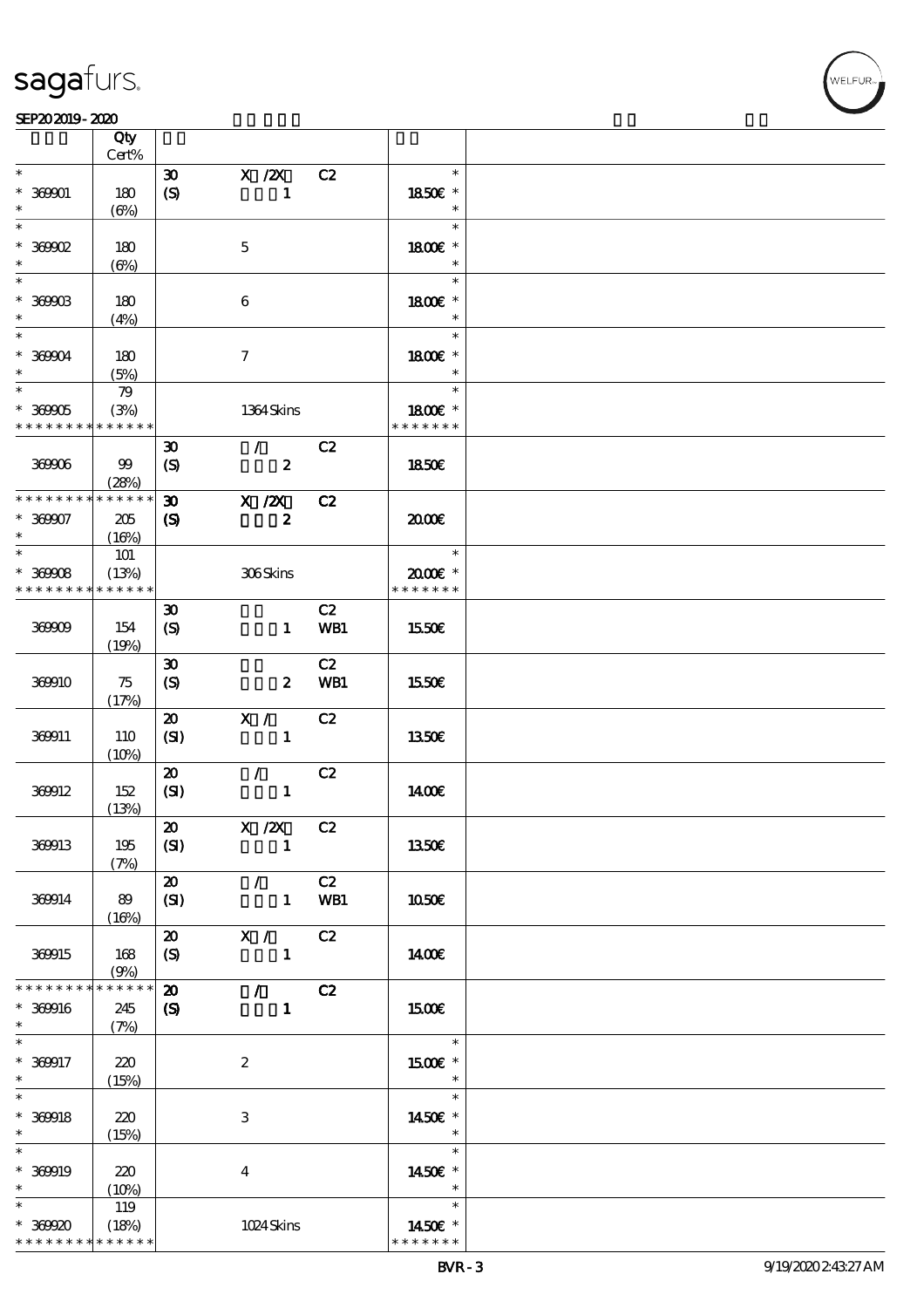### SEP202019-2020

|                             | Qty      |                             |                  |     |                   |  |
|-----------------------------|----------|-----------------------------|------------------|-----|-------------------|--|
|                             | $Cert\%$ |                             |                  |     |                   |  |
| * * * * * * * * * * * * * * |          | $\boldsymbol{\mathfrak{D}}$ | $X$ / $ZX$       | C2  |                   |  |
| $* 369921$                  | 245      | $\boldsymbol{\mathrm{(S)}}$ | $\mathbf{1}$     |     | <b>1600€</b>      |  |
| $\ast$                      | (5%)     |                             |                  |     |                   |  |
| $\overline{\ast}$           |          |                             |                  |     | $\ast$            |  |
| $* 369922$                  | 220      |                             | $\boldsymbol{2}$ |     | 1550E *           |  |
| $\ast$                      | (14%)    |                             |                  |     | $\ast$            |  |
| $\overline{\phantom{0}}$    |          |                             |                  |     | $\ast$            |  |
|                             |          |                             |                  |     |                   |  |
| $* 369923$<br>$\ast$        | 220      |                             | $\,3$            |     | 1550€ *<br>$\ast$ |  |
| $\overline{\phantom{0}}$    | (9%)     |                             |                  |     |                   |  |
|                             | 122      |                             |                  |     | $\ast$            |  |
| * 369924                    | (11%)    |                             | 807Skins         |     | 1550€ *           |  |
| * * * * * * * * * * * * * * |          |                             |                  |     | * * * * * * *     |  |
|                             |          | 20                          | $\mathcal{L}$    | C2  |                   |  |
| 369925                      | 181      | $\boldsymbol{S}$            | $\mathbf{1}$     | WB1 | 11.00E            |  |
|                             | (10%)    |                             |                  |     |                   |  |
|                             |          | $\boldsymbol{\mathfrak{D}}$ | $X$ / $ZX$       | C2  |                   |  |
| 369926                      | 104      | $\boldsymbol{S}$            | $\mathbf{1}$     | WB1 | 1250€             |  |
|                             | (14%)    |                             |                  |     |                   |  |
|                             |          | $\mathbf{o}$                |                  | C2  |                   |  |
|                             |          |                             |                  |     |                   |  |
| 369927                      | 124      | (SI)                        | $\mathbf{1}$     |     | 800               |  |
|                             | (12%)    |                             |                  |     |                   |  |
|                             |          | $\mathbf{O}$                | X /              | C2  |                   |  |
| 369928                      | 83       | (S)                         | $\mathbf{1}$     |     | 1050€             |  |
|                             | (3%)     |                             |                  |     |                   |  |
|                             |          | $\mathbf{o}$                | $\mathcal{L}$    | C2  |                   |  |
| 360029                      | 248      | $\pmb{\text{(S)}}$          | $\mathbf{1}$     |     | 1050€             |  |
|                             | (14%)    |                             |                  |     |                   |  |
|                             |          | $\mathbf{o}$                | X / ZX           | C2  |                   |  |
| 36990                       | 147      | (S)                         | $\mathbf{1}$     |     | 11.50€            |  |
|                             | (9%)     |                             |                  |     |                   |  |
|                             |          | $\mathbf 0$                 |                  | C2  |                   |  |
|                             |          |                             |                  |     |                   |  |
| 369931                      | 161      | (S)                         | $\mathbf{1}$     | WB1 | 900E              |  |
|                             | (11%)    |                             |                  |     |                   |  |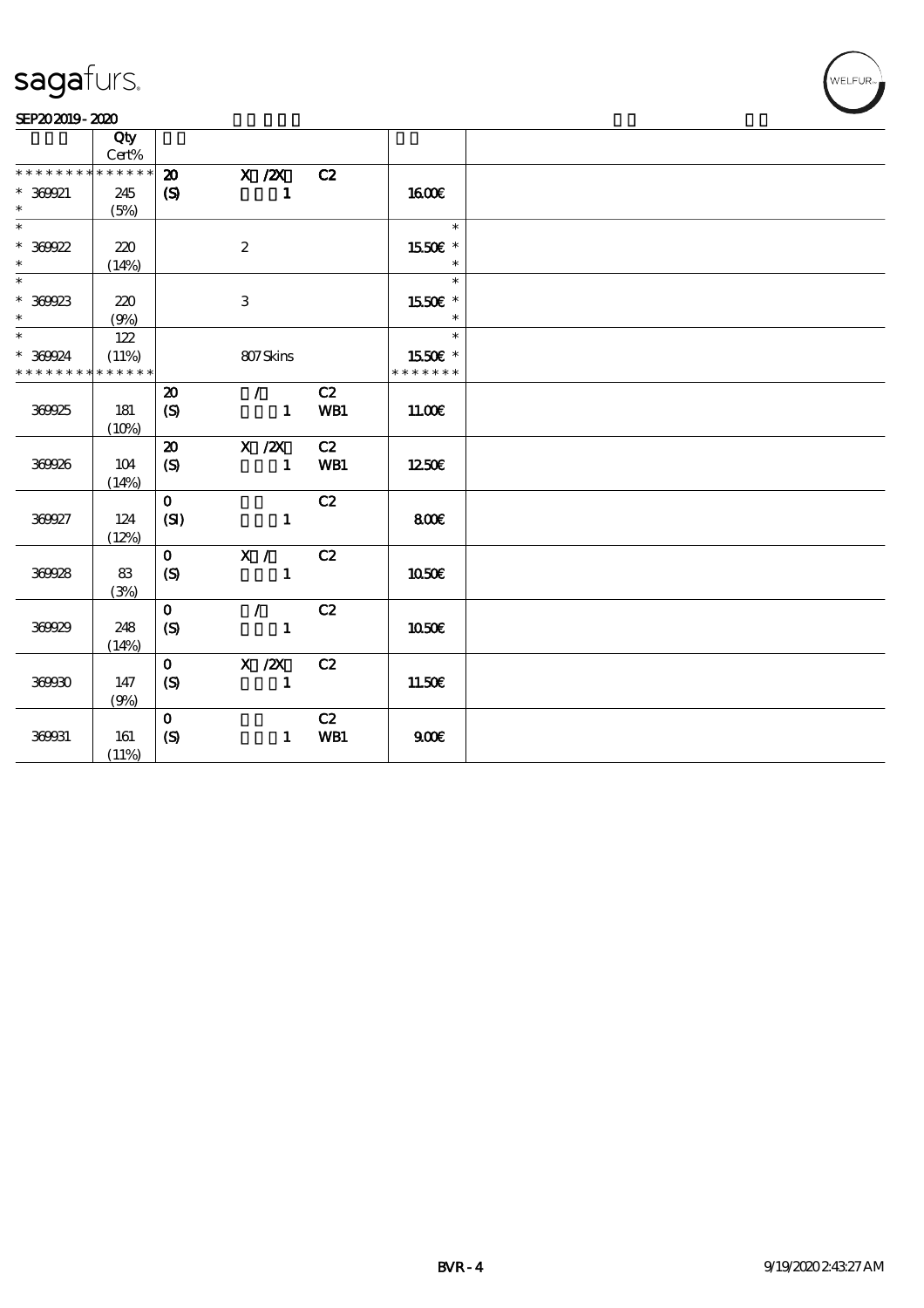### $SEP202019 - 2020$

|                               | $\overline{Q}$ ty          |                             |                  |                            |               |  |
|-------------------------------|----------------------------|-----------------------------|------------------|----------------------------|---------------|--|
|                               | Cert%                      |                             |                  |                            |               |  |
|                               |                            | 50                          |                  | C2                         |               |  |
| 369941                        | 106                        | $\boldsymbol{S}$            | $\mathbf{1}$     | <b>WB2</b>                 | 1800E         |  |
|                               | (24%)                      |                             |                  |                            |               |  |
|                               |                            | $\boldsymbol{\omega}$       |                  | C2                         |               |  |
| 369942                        | 114                        | $\boldsymbol{S}$            | $\mathbf{1}$     | <b>WB2</b>                 | 1550E         |  |
|                               |                            |                             |                  |                            |               |  |
|                               | (24%)                      |                             |                  |                            |               |  |
|                               |                            | $\boldsymbol{\mathfrak{D}}$ |                  | C2                         |               |  |
| 369943                        | 136                        | (SI)                        | $\mathbf{1}$     | <b>WB2</b>                 | 11.00E        |  |
|                               | (9%)                       |                             |                  |                            |               |  |
| * * * * * * * *               | * * * * * *                | $\boldsymbol{\mathfrak{D}}$ |                  | C2                         |               |  |
| * 369944                      | 205                        | $\boldsymbol{\mathrm{(S)}}$ | $\mathbf{1}$     | WB <sub>2</sub>            | 1200E         |  |
| $\ast$                        |                            |                             |                  |                            |               |  |
| $\ast$                        | (15%)                      |                             |                  |                            | $\ast$        |  |
|                               |                            |                             |                  |                            |               |  |
| $* 369945$                    | 180                        |                             | $\boldsymbol{2}$ |                            | $1200E$ *     |  |
| $\ast$                        | (17%)                      |                             |                  |                            | $\ast$        |  |
| $\ast$                        | 189                        |                             |                  |                            | $\ast$        |  |
| * 369946                      | (12%)                      |                             | 574Skins         |                            | $1200E$ *     |  |
| * * * * * * * *               | * * * * * *                |                             |                  |                            | * * * * * * * |  |
|                               |                            |                             |                  | C2                         |               |  |
|                               |                            | $\boldsymbol{\mathfrak{D}}$ |                  |                            |               |  |
| 369947                        | $\boldsymbol{\omega}$      | $\boldsymbol{S}$            | $\boldsymbol{z}$ | <b>WB2</b>                 | 1300E         |  |
|                               | (12%)                      |                             |                  |                            |               |  |
|                               |                            | $\boldsymbol{\mathfrak{D}}$ |                  | C2                         |               |  |
| 369948                        | 112                        | $\boldsymbol{S}$            | $\mathbf{1}$     | <b>WB2</b>                 | 900E          |  |
|                               | (23%)                      |                             |                  |                            |               |  |
| * * * * * * * *               | * * * * * *                | 50                          |                  | C2                         |               |  |
|                               |                            |                             |                  |                            |               |  |
| * 369949                      | 165                        | $\boldsymbol{\mathcal{S}}$  | $\mathbf{1}$     | $\blacksquare$             | 21.006        |  |
| $\ast$                        | (13%)                      |                             |                  |                            |               |  |
|                               | $61\,$                     |                             |                  |                            | $\ast$        |  |
| $* 36950$                     | (19%)                      |                             | 226Skins         |                            | 2050E *       |  |
| * * * * * * * *               | * * * * * *                |                             |                  |                            | * * * * * * * |  |
|                               |                            | 50                          |                  | C2                         |               |  |
| 369951                        | 120                        | $\boldsymbol{S}$            | $\mathbf{1}$     | $\overline{\mathbf{2}}$    | 17.50E        |  |
|                               |                            |                             |                  |                            |               |  |
|                               | (20%)                      |                             |                  |                            |               |  |
|                               |                            | $\boldsymbol{\omega}$       |                  | C2                         |               |  |
| 36962                         | 199                        | (SI)                        | $\mathbf{1}$     | $\overline{\phantom{a}}$   | <b>1650€</b>  |  |
|                               | (19%)                      |                             |                  |                            |               |  |
| * * * * * * * * * * * * * * * |                            | $\boldsymbol{\omega}$       |                  | C2                         |               |  |
| $* 369653$                    | 185                        | $\boldsymbol{S}$            | $\mathbf{1}$     | $\overline{\phantom{0}}$ 1 | 1850E         |  |
| $\ast$                        | (29%)                      |                             |                  |                            |               |  |
|                               |                            |                             |                  |                            | $\ast$        |  |
| $* 36954$                     |                            |                             |                  |                            | 1850E *       |  |
| $\ast$                        | 160                        |                             | $\boldsymbol{2}$ |                            | $\ast$        |  |
|                               | (40%)                      |                             |                  |                            |               |  |
| $\overline{\phantom{0}}$      |                            |                             |                  |                            | $\ast$        |  |
| $* 36955$                     | 160                        |                             | 3                |                            | 1850E *       |  |
| $\ast$                        | (28%)                      |                             |                  |                            | $\ast$        |  |
| $\overline{\phantom{0}}$      |                            |                             |                  |                            | $\ast$        |  |
| $* 36956$                     | 160                        |                             | $\bf{4}$         |                            | 1850E *       |  |
| $\ast$                        |                            |                             |                  |                            | $\ast$        |  |
| $\overline{\phantom{0}}$      | (13%)                      |                             |                  |                            | $\ast$        |  |
|                               |                            |                             |                  |                            |               |  |
| $* 369657$                    | 160                        |                             | $\mathbf{5}$     |                            | 1850E *       |  |
| $\ast$                        | (11%)                      |                             |                  |                            | $\ast$        |  |
| $\ast$                        | 64                         |                             |                  |                            | $\ast$        |  |
| $* 36958$                     | (15%)                      |                             | 889Skins         |                            | 1800€ *       |  |
| * * * * * * * *               | * * * * * *                |                             |                  |                            | * * * * * * * |  |
| * * * * * * * *               | * * * * * *                | $\boldsymbol{\omega}$       |                  | C2                         |               |  |
|                               |                            |                             |                  |                            |               |  |
| $* 30000$                     | 185                        | $\boldsymbol{\mathcal{S}}$  | $\mathbf{1}$     | $\overline{\mathbf{z}}$    | <b>1350€</b>  |  |
| $\ast$                        | (29%)                      |                             |                  |                            |               |  |
| $\ast$                        | 135                        |                             |                  |                            | $\ast$        |  |
| $* 36960$                     | (7%)                       |                             | 320Skins         |                            | 1350E *       |  |
| * * * * * * * *               | $\ast\ast\ast\ast\ast\ast$ |                             |                  |                            | * * * * * * * |  |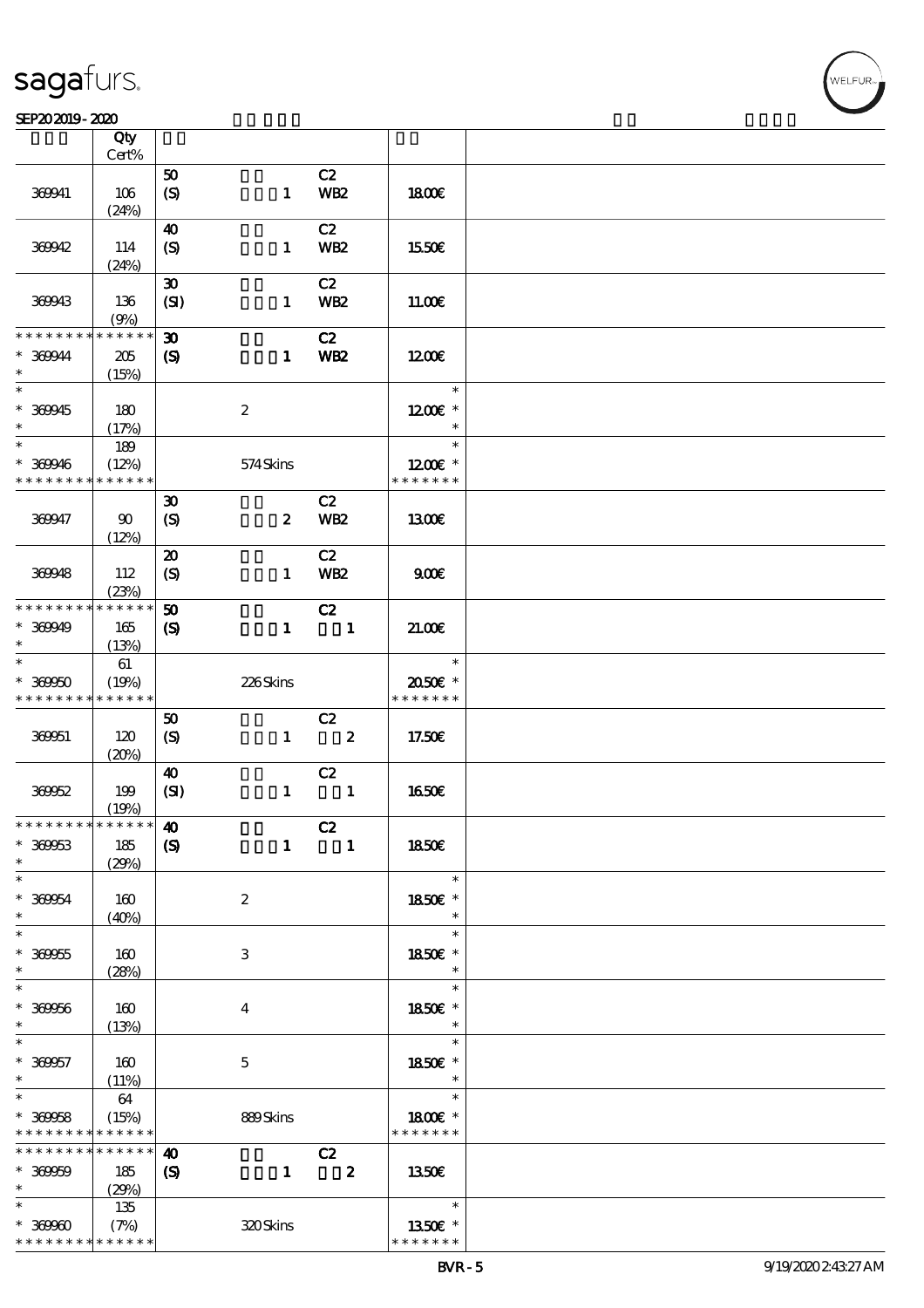VELFUR

#### SEP202019-2020

|                                                  | Qty<br>Cert%                            |                                                           |                                                               |                |                                    |  |
|--------------------------------------------------|-----------------------------------------|-----------------------------------------------------------|---------------------------------------------------------------|----------------|------------------------------------|--|
| * * * * * * * *                                  | $******$                                |                                                           |                                                               |                |                                    |  |
| $* 36961$<br>$\ast$                              | 225<br>(7%)                             | $\boldsymbol{\mathfrak{D}}$<br>(SI)<br>$\mathbf{1}$       | C2<br>$\blacksquare$                                          |                | 1250E                              |  |
| $\ast$                                           | 176                                     |                                                           |                                                               |                | $\ast$                             |  |
| $* 30002$<br>* * * * * * * *                     | (11%)<br>******                         | 401 Skins                                                 |                                                               |                | 1250E *<br>* * * * * * *           |  |
| * * * * * * * *                                  | * * * * * *                             | $\boldsymbol{\mathfrak{D}}$                               | C2                                                            |                |                                    |  |
| $* 30003$<br>$\ast$                              | 205<br>(7%)                             | $\boldsymbol{\mathcal{S}}$                                | $1 \quad 1$                                                   |                | 1550E                              |  |
| $\ast$<br>$* 36964$<br>$\ast$                    | 180<br>(8%)                             | $\boldsymbol{2}$                                          |                                                               |                | $\ast$<br>1500E *<br>$\ast$        |  |
| $\overline{\phantom{0}}$<br>$* 369965$<br>$\ast$ | 180<br>(27%)                            | $\ensuremath{\mathbf{3}}$                                 |                                                               |                | $\ast$<br>1500 £*<br>$\ast$        |  |
| $\ast$<br>$* 36966$<br>$\ast$                    | 180<br>(18%)                            | $\boldsymbol{4}$                                          |                                                               |                | $\ast$<br>1500 £*<br>$\ast$        |  |
| $\ast$<br>$* 369667$<br>$\ast$                   | 180<br>(5%)                             | $\mathbf 5$                                               |                                                               |                | $\ast$<br>1550E *<br>$\ast$        |  |
| $\ast$<br>$* 36968$<br>$\ast$                    | 180<br>(5%)                             | $\boldsymbol{6}$                                          |                                                               |                | $\ast$<br>1500 £*<br>$\ast$        |  |
| $\ast$<br>$* 36960$<br>$\ast$                    | 180<br>(7%)                             | $\tau$                                                    |                                                               |                | $\ast$<br>1550E *<br>$\ast$        |  |
| $\ast$<br>$* 30000$<br>$\ast$                    | 180<br>(8%)                             | 8                                                         |                                                               |                | $\ast$<br>1500E *<br>$\ast$        |  |
| $\ast$<br>$* 360071$<br>$\ast$                   | 180<br>$(\Theta)$                       | $\boldsymbol{9}$                                          |                                                               |                | $\ast$<br>1500 £*<br>$\ast$        |  |
| $* 300072$<br>* * * * * * * * * * * * * *        | 113<br>(15%)                            | 1758Skins                                                 |                                                               |                | $\ast$<br>1550E *<br>* * * * * * * |  |
| 36973                                            | 163<br>(17%)                            | $\boldsymbol{\mathfrak{D}}$<br>(S)                        | C2<br>$\boldsymbol{z}$                                        | $\blacksquare$ | 17.00€                             |  |
| 36974                                            | 79<br>$\left(\bigoplus_{\infty}\right)$ | $\boldsymbol{\mathfrak{D}}$<br>(SI)                       | C2<br>$\overline{\mathbf{2}}$<br>$\mathbf{1}$                 |                | 11.00E                             |  |
| * * * * * * *<br>$* 300075$<br>$\ast$            | * * * * * *<br>205<br>(7%)              | $\boldsymbol{\mathfrak{D}}$<br>$\boldsymbol{\mathcal{S}}$ | C2<br>$\overline{\mathbf{z}}$<br>$\mathbf{1}$                 |                | 1250E                              |  |
| $\ast$<br>$* 369976$<br>* * * * * * * *          | 147<br>(17%)<br>* * * * * *             | 352Skins                                                  |                                                               |                | $\ast$<br>1200E *<br>* * * * * * * |  |
| 369977                                           | 95<br>(14%)                             | $\boldsymbol{\mathfrak{D}}$<br>$\boldsymbol{S}$           | $\overline{C}2$<br>$\mathbf{1}$<br>$\overline{\phantom{a}}$ 3 |                | <b>850€</b>                        |  |
| 36978                                            | 182<br>(8%)                             | $\boldsymbol{\mathfrak{D}}$<br>(SI)                       | C2<br>$\overline{\phantom{a}}$<br>$\mathbf{1}$                |                | 11.00E                             |  |
| $\ast\ast\ast\ast\ast\ast$                       | * * * * * *                             | $\boldsymbol{\mathbf{z}}$                                 | C2                                                            |                |                                    |  |
| $* 300079$<br>$\ast$                             | 245<br>$(\Theta)$                       | $\boldsymbol{S}$                                          | $\mathbf{1}$<br>$\blacksquare$                                |                | 1300E                              |  |
| $\ast$                                           |                                         |                                                           |                                                               |                | $\ast$                             |  |
| $* 30000$<br>$\ast$                              | 220<br>(14%)                            | $\boldsymbol{z}$                                          |                                                               |                | 1300E *<br>$\ast$                  |  |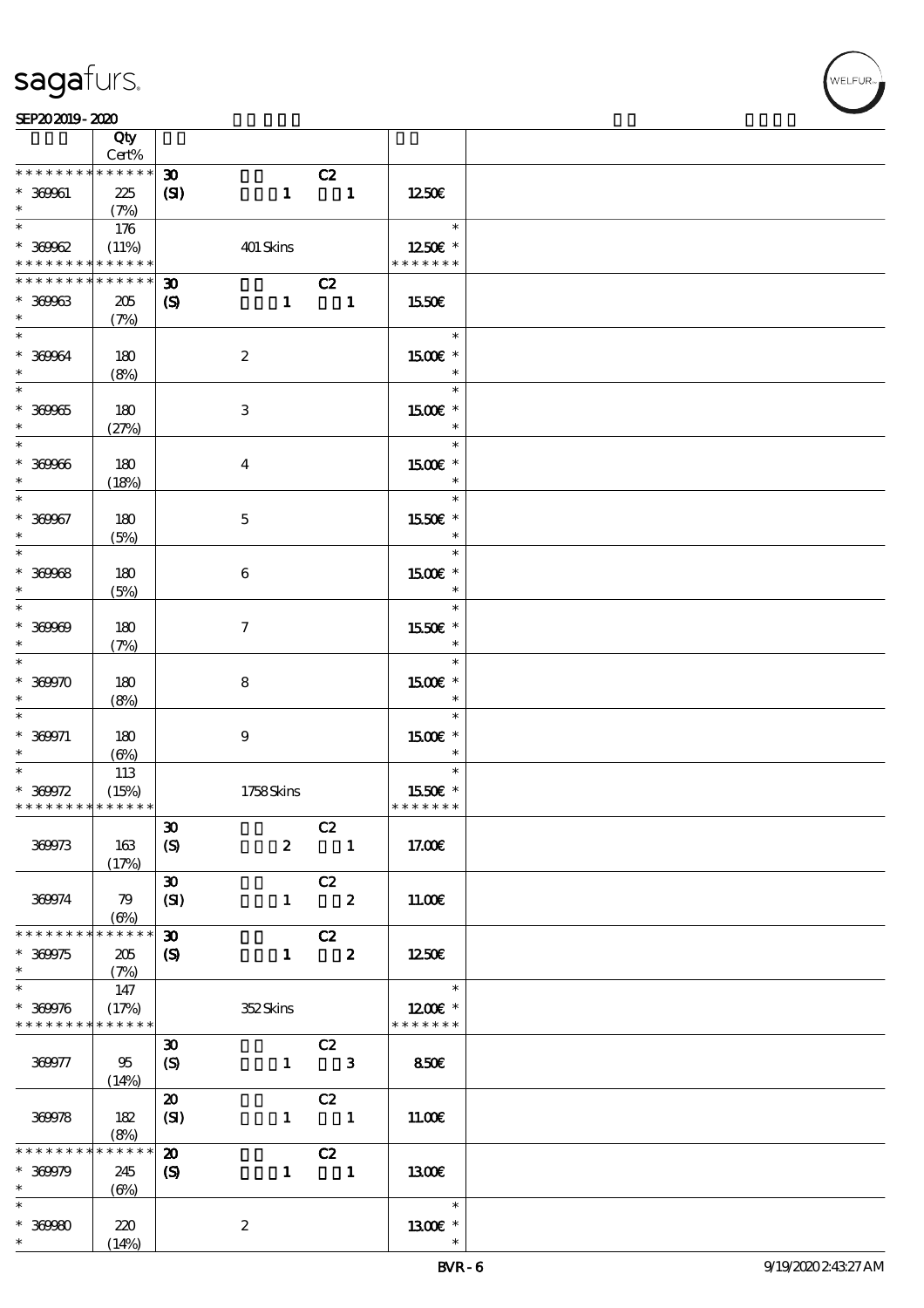#### SEP202019-2020 0 2020 UNIVERSITY OF THE CONTROL SEPERATOR OF THE CONTROL SEP

|                                          | Qty<br>Cert%         |                             |                  |                            |                          |  |
|------------------------------------------|----------------------|-----------------------------|------------------|----------------------------|--------------------------|--|
| $\ast$                                   |                      |                             |                  |                            | $\ast$                   |  |
|                                          |                      | $\boldsymbol{\mathfrak{D}}$ |                  | C2                         |                          |  |
| * 369981                                 | 220                  | $\boldsymbol{S}$            | $\mathbf{1}$     | $\blacksquare$             | 1300E *                  |  |
| $\ast$                                   | (16%)                |                             |                  |                            | $\ast$                   |  |
| $\ast$                                   | 168                  |                             |                  |                            | $\ast$                   |  |
| $* 30002$                                | (5%)                 |                             | 853Skins         |                            | 1300€ *                  |  |
| * * * * * * * *                          | ******               |                             |                  |                            | * * * * * * *            |  |
|                                          |                      |                             |                  |                            |                          |  |
|                                          |                      | $\boldsymbol{\mathbf{z}}$   |                  | C2                         |                          |  |
| 36983                                    | 74                   | (SI)                        | $\mathbf{1}$     | $\overline{\mathbf{z}}$    | 850E                     |  |
|                                          | (17%)                |                             |                  |                            |                          |  |
| * * * * * * * *                          | $* * * * * * *$      | $\boldsymbol{\mathfrak{D}}$ |                  | C2                         |                          |  |
| * 369984                                 | 245                  | $\boldsymbol{\mathcal{S}}$  | $\mathbf{1}$     | $\overline{\mathbf{2}}$    | 900                      |  |
| $\ast$                                   | (12%)                |                             |                  |                            |                          |  |
|                                          |                      |                             |                  |                            | $\ast$                   |  |
|                                          | 133                  |                             |                  |                            |                          |  |
| $* 369985$                               | (12%)                |                             | 378Skins         |                            | $900$ $\epsilon$ *       |  |
| * * * * * * * *                          | * * * * * *          |                             |                  |                            | * * * * * * *            |  |
|                                          |                      | $\boldsymbol{\mathfrak{D}}$ |                  | C2                         |                          |  |
| 36996                                    | 85                   | $\boldsymbol{S}$            | $\mathbf{1}$     | $\overline{\phantom{a}}$ 3 | 600                      |  |
|                                          |                      |                             |                  |                            |                          |  |
|                                          | (20%)                |                             |                  |                            |                          |  |
|                                          |                      | $\mathbf 0$                 |                  | C2                         |                          |  |
| 36987                                    | 222                  | (S)                         | $\mathbf{1}$     | $\blacksquare$             | 950E                     |  |
|                                          | (8%)                 |                             |                  |                            |                          |  |
|                                          |                      | $\mathbf 0$                 |                  | C2                         |                          |  |
| 36998                                    | 114                  | $\boldsymbol{S}$            | $\mathbf{1}$     | $\overline{\phantom{a}}$ 2 | 7.00E                    |  |
|                                          |                      |                             |                  |                            |                          |  |
|                                          | (14%)                |                             |                  |                            |                          |  |
|                                          |                      | 50                          |                  | C2                         |                          |  |
| 369999                                   | 106                  | (S)                         | $\mathbf{1}$     | SHE1                       | 1850E                    |  |
|                                          | (15%)                |                             |                  |                            |                          |  |
|                                          |                      | $\boldsymbol{\omega}$       |                  | C2                         |                          |  |
|                                          |                      |                             |                  | SHE1                       |                          |  |
| 36990                                    | 138                  | (SI)                        | $\mathbf{1}$     |                            | <b>1600€</b>             |  |
|                                          | (5%)                 |                             |                  |                            |                          |  |
| * * * * * * * *                          | $******$             | $\boldsymbol{\omega}$       |                  | C2                         |                          |  |
| $* 360001$                               | 185                  | $\boldsymbol{\mathrm{(S)}}$ | $\mathbf{1}$     | SHE1                       | 17.50€                   |  |
|                                          |                      |                             |                  |                            |                          |  |
| $\ast$                                   |                      |                             |                  |                            |                          |  |
| $\ast$                                   | (10%)                |                             |                  |                            | $\ast$                   |  |
|                                          |                      |                             |                  |                            |                          |  |
| $*$ 369992                               | 160                  |                             | $\boldsymbol{2}$ |                            | 17.00 £*                 |  |
| $\ast$                                   | (5%)                 |                             |                  |                            | $\ast$                   |  |
| $\ast$                                   |                      |                             |                  |                            | $\ast$                   |  |
| $* 36998$                                | 160                  |                             | $\,3$            |                            | 17.00 £*                 |  |
| $\ast$                                   |                      |                             |                  |                            | $\ast$                   |  |
| $\ast$                                   | (16%)                |                             |                  |                            | $\ast$                   |  |
|                                          | 167                  |                             |                  |                            |                          |  |
| * 369994                                 | (9%)                 |                             | 672Skins         |                            | 17.00 £*                 |  |
| * * * * * * * *                          | * * * * * *          |                             |                  |                            | * * * * * * *            |  |
|                                          |                      | $\boldsymbol{\omega}$       |                  | C2                         |                          |  |
| 369995                                   | 145                  | $\boldsymbol{S}$            | $\mathbf{1}$     | SHE <sub>3</sub>           | 11.00E                   |  |
|                                          |                      |                             |                  |                            |                          |  |
| * * * * * * * *                          | (10%)<br>* * * * * * |                             |                  |                            |                          |  |
|                                          |                      | $\boldsymbol{\mathfrak{D}}$ |                  | C2                         |                          |  |
|                                          | $205\,$              | $\boldsymbol{\mathrm{(S)}}$ | $\mathbf{1}$     | SHE1                       | 1400€                    |  |
| * 369996<br>$\ast$                       | (20%)                |                             |                  |                            |                          |  |
| $\ast$                                   |                      |                             |                  |                            | $\ast$                   |  |
| $* 360007$                               | 180                  |                             | $\boldsymbol{2}$ |                            | 1400€ *                  |  |
| $\ast$                                   |                      |                             |                  |                            | $\ast$                   |  |
|                                          | (4%)                 |                             |                  |                            | $\ast$                   |  |
|                                          |                      |                             |                  |                            |                          |  |
|                                          | 180                  |                             | 3                |                            | 1400€ *                  |  |
| $\overline{\ast}$<br>$* 36998$<br>$\ast$ | (4%)                 |                             |                  |                            | $\ast$                   |  |
|                                          |                      |                             |                  |                            | $\ast$                   |  |
| $\ast$                                   | 180                  |                             | $\bf{4}$         |                            | 1400€ *                  |  |
| $* 369999$<br>$\ast$                     |                      |                             |                  |                            | $\ast$                   |  |
|                                          | (7%)                 |                             |                  |                            | $\ast$                   |  |
| $\ast$                                   | 181                  |                             |                  |                            |                          |  |
| $*37000$<br>* * * * * * * *              | (8%)<br>* * * * * *  |                             | 926Skins         |                            | 1400€ *<br>* * * * * * * |  |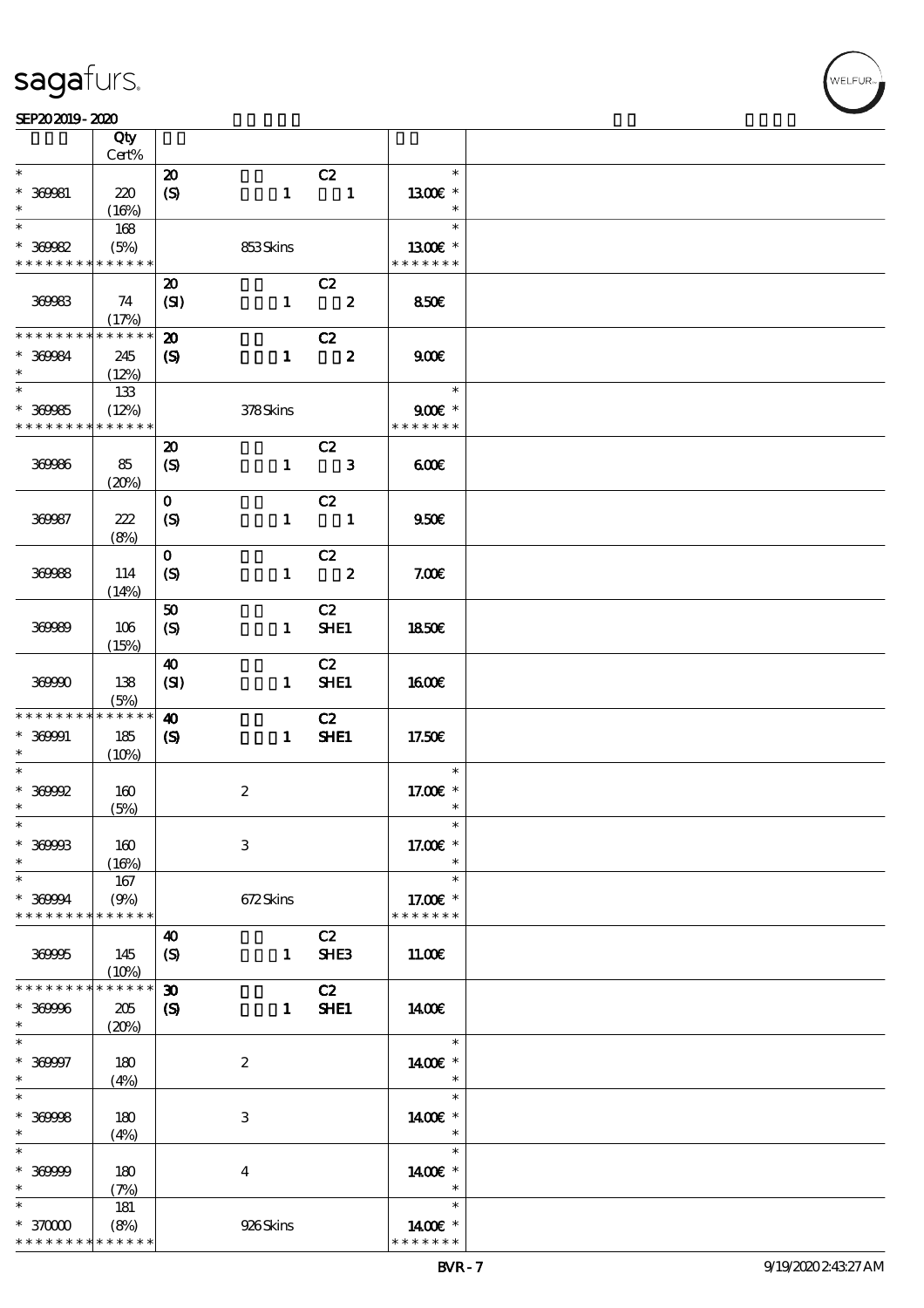#### SEP202019-2020

|                             | Qty         |                             |                  |                  |               |  |
|-----------------------------|-------------|-----------------------------|------------------|------------------|---------------|--|
|                             | $Cert\%$    |                             |                  |                  |               |  |
|                             |             | $\boldsymbol{\mathfrak{D}}$ |                  | C2               |               |  |
| 370001                      | 110         | $\boldsymbol{S}$            | $\boldsymbol{z}$ | SHE1             | 1650€         |  |
|                             | (8%)        |                             |                  |                  |               |  |
| * * * * * * * *             | * * * * * * | $\boldsymbol{\mathfrak{D}}$ |                  | C2               |               |  |
| $\,^*$ 3700 $\Omega$        | 205         | $\boldsymbol{S}$            | $\mathbf{1}$     | SHE <sub>3</sub> | 850E          |  |
| $\ast$                      | (9%)        |                             |                  |                  |               |  |
| $\ast$                      |             |                             |                  |                  | $\ast$        |  |
| $^\ast$ 370003              | 180         |                             | $\boldsymbol{2}$ |                  | 850€ *        |  |
| $\ast$                      | (2%)        |                             |                  |                  | $\ast$        |  |
| $\overline{\ast}$           | 88          |                             |                  |                  | $\ast$        |  |
| $^\ast$ 370004              | (11%)       |                             | 473Skins         |                  | 850€ *        |  |
| * * * * * * * * * * * * * * |             |                             |                  |                  | * * * * * * * |  |
| * * * * * * * * * * * * * * |             |                             |                  | C2               |               |  |
|                             |             | $\boldsymbol{\mathfrak{D}}$ |                  |                  |               |  |
| $^\ast$ 37005<br>$\ast$     | 245         | $\boldsymbol{S}$            | $\mathbf{1}$     | SHE1             | 1250E         |  |
|                             | (14%)       |                             |                  |                  |               |  |
| $\ast$                      |             |                             |                  |                  | $\ast$        |  |
| $^\ast$ 37006               | 220         |                             | $\boldsymbol{2}$ |                  | 1200E *       |  |
| $\ast$                      | (8%)        |                             |                  |                  | $\ast$        |  |
|                             | 182         |                             |                  |                  | $\ast$        |  |
| $* 370007$                  | (1%)        |                             | 647Skins         |                  | $1200E$ *     |  |
| * * * * * * * *             | * * * * * * |                             |                  |                  | * * * * * * * |  |
|                             |             | $\boldsymbol{\mathfrak{D}}$ |                  | C2               |               |  |
| 370008                      | 230         | $\boldsymbol{S}$            | $\mathbf{1}$     | SHE <sub>3</sub> | 550€          |  |
|                             | (7%)        |                             |                  |                  |               |  |
|                             |             | $\mathbf{o}$                |                  | C2               |               |  |
| 370009                      | 148         | $\boldsymbol{S}$            | 1                | SHE1             | 1000E         |  |
|                             | (4%)        |                             |                  |                  |               |  |
|                             |             |                             |                  |                  |               |  |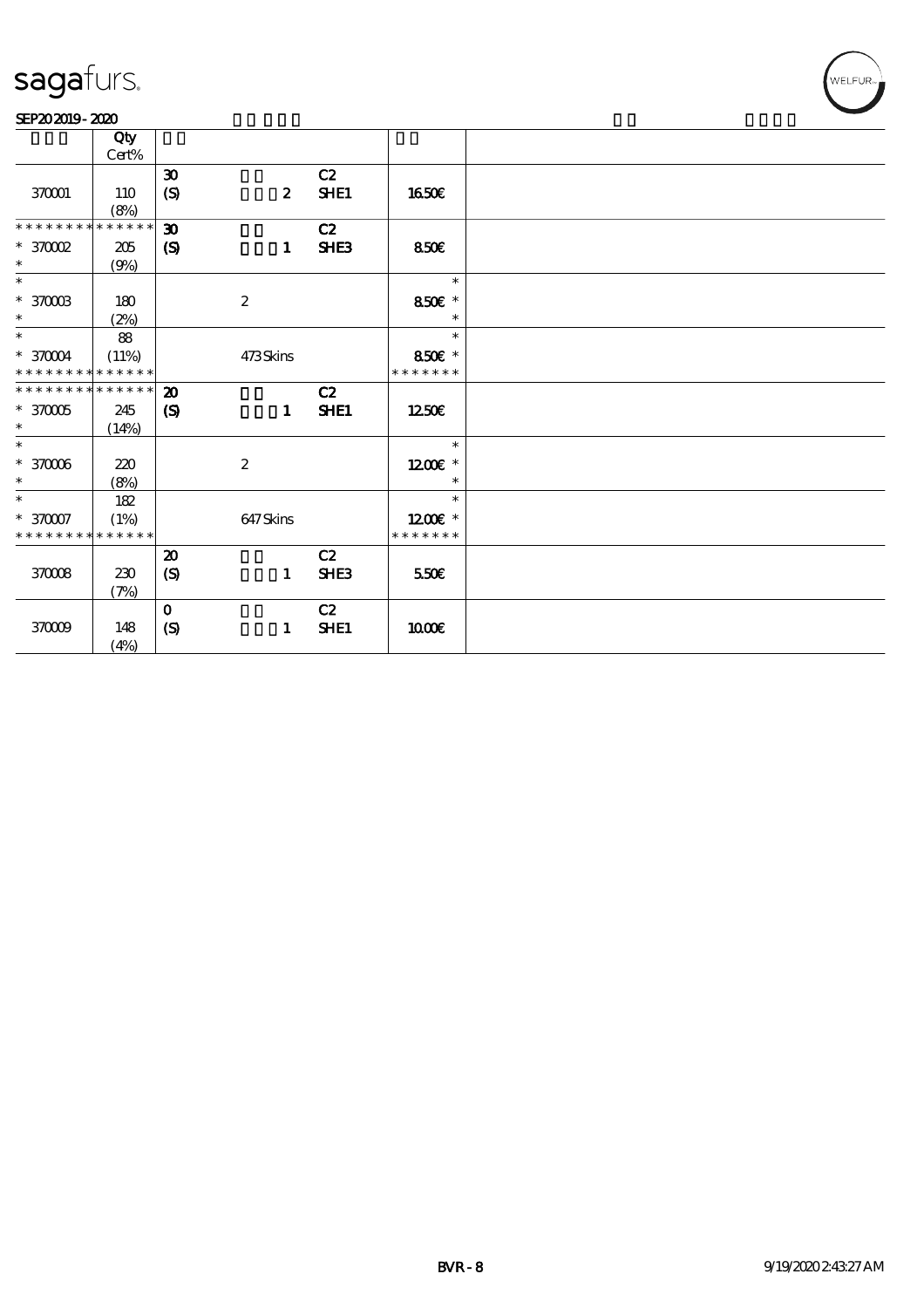| sagafurs.      |       |                             |            |                |              | WELFUR <sub>™</sub> |
|----------------|-------|-----------------------------|------------|----------------|--------------|---------------------|
| SEP202019-2020 |       |                             |            |                |              | Female              |
|                | Qty   |                             |            |                |              |                     |
|                | Cert% |                             |            |                |              |                     |
|                |       | $\boldsymbol{\mathfrak{D}}$ |            | C1/C2          |              |                     |
| 467001         | 172   | <b>SAGA</b>                 |            |                | (1900E)      |                     |
|                | (15%) |                             |            |                |              |                     |
|                |       | $\boldsymbol{\mathfrak{D}}$ | $X$ / $ZX$ | C1/C2          |              |                     |
| 467002         | 159   | <b>SAGA</b>                 |            |                | 1900E        |                     |
|                | (3%)  |                             |            |                |              |                     |
|                |       | $\boldsymbol{\mathfrak{D}}$ |            | C <sub>3</sub> |              |                     |
| 467003         | 122   | <b>SAGA</b>                 |            |                | 1550€        |                     |
|                | (4%)  |                             |            |                |              |                     |
|                |       | $\boldsymbol{\mathfrak{D}}$ |            | C2             |              |                     |
| 467004         | 138   | IA                          |            |                | <b>1500€</b> |                     |
|                | (14%) |                             |            |                |              |                     |

╭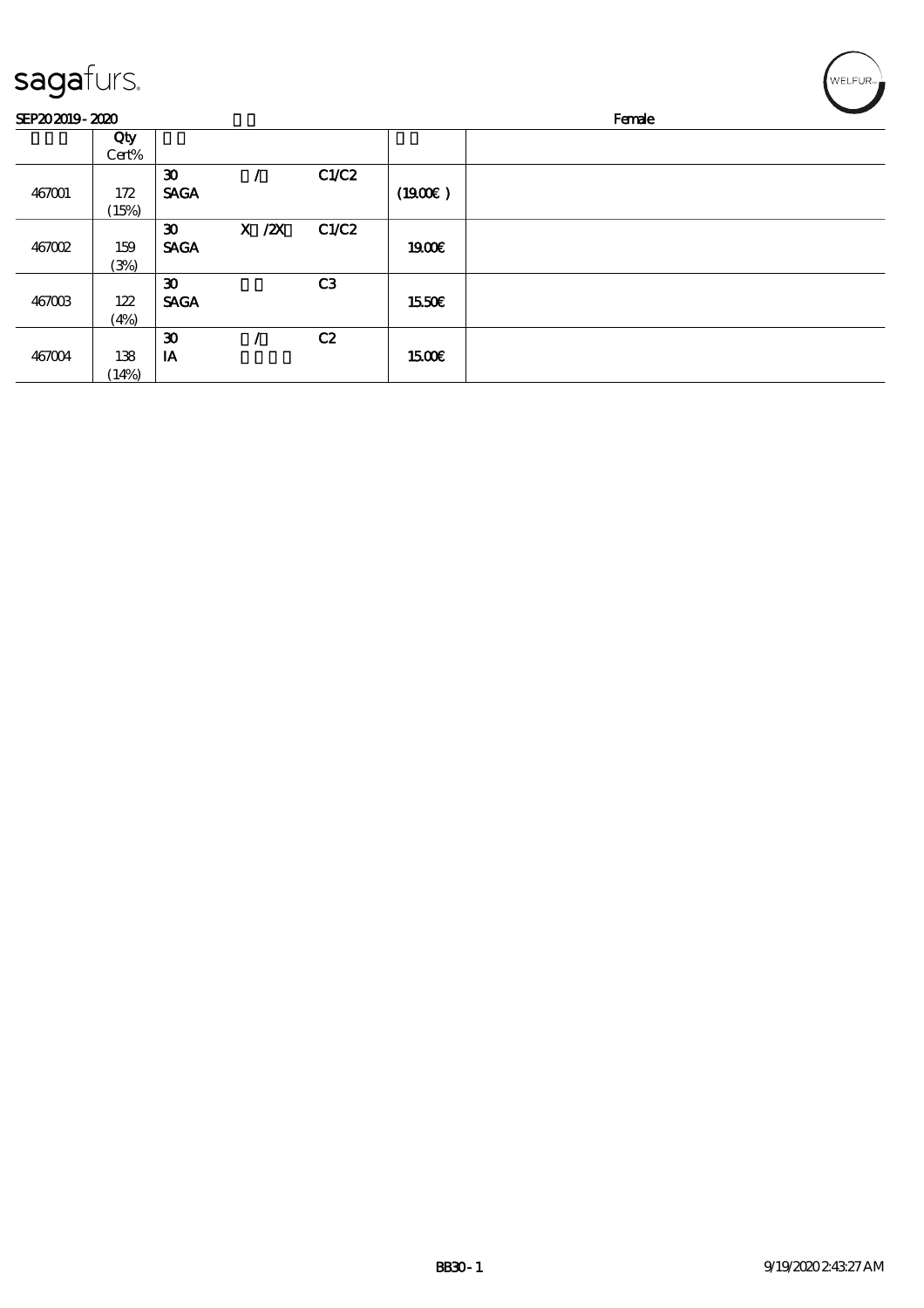| 467041                                              | 218                         | $\boldsymbol{\mathbf{z}}$<br>${\bf s}$                    | $\mathbf{X}$ /                         | C1/C2          | (1350E)                              |  |
|-----------------------------------------------------|-----------------------------|-----------------------------------------------------------|----------------------------------------|----------------|--------------------------------------|--|
|                                                     | (27%)                       | $\boldsymbol{\mathfrak{D}}$                               |                                        | C1             |                                      |  |
| 467042                                              | 100<br>(18%)                | ${\bf s}$                                                 |                                        |                | (1450E)                              |  |
| 467043                                              | 169<br>(17%)                | $\boldsymbol{\mathbf{z}}$<br>${\bf s}$                    |                                        | C1/C2          | $(1450\epsilon)$                     |  |
| 467044                                              | 316                         | $\boldsymbol{\mathbf{z}}$<br>${\bf s}$                    |                                        | C2             | 1400E                                |  |
| 467045                                              | (22%)<br>208<br>(13%)       | $\boldsymbol{\mathfrak{D}}$<br>${\bf s}$                  | $\mathcal{L}$                          | C3             | 1200                                 |  |
| 467046                                              | 100<br>(15%)                | $\boldsymbol{\mathfrak{D}}$<br>${\bf s}$                  |                                        | C1             | <b>1550€</b>                         |  |
| 467047                                              | 253<br>(18%)                | $\boldsymbol{\mathbf{z}}$<br>${\bf s}$                    |                                        | C1/C2          | 1500€                                |  |
| * * * * * * * *<br>$* 467048$<br>$\ast$             | * * * * * *<br>445<br>(16%) | $\boldsymbol{\mathbf{z}}$<br>${\bf s}$                    |                                        | C2             | 1500€                                |  |
| $*$<br>$* 467049$<br>* * * * * * * * * * * * * *    | 10B<br>$(\Theta)$           |                                                           | 548Skins                               |                | $\ast$<br>$1500E$ *<br>* * * * * * * |  |
| 467050                                              | $99$<br>(17%)               | $\boldsymbol{\mathfrak{D}}$<br>${\bf s}$                  |                                        | C <sub>3</sub> | <b>1300€</b>                         |  |
| 467051                                              | 388<br>(7%)                 | $\boldsymbol{\mathfrak{D}}$<br>${\bf s}$                  | $X \, /ZX$                             | C1/C2          | 1600E                                |  |
| 467052                                              | 215<br>(8%)                 | $\boldsymbol{\mathfrak{D}}$<br>${\bf s}$                  | $X$ / $ZX$                             | C <sub>3</sub> | 1300E                                |  |
| 467053                                              | 161<br>(15%)                | $\boldsymbol{\mathfrak{D}}$<br>$\mathbf{B}$               | X /                                    | C2             | 11.50€                               |  |
| * * * * * * *<br>$* 467054$<br>$\ast$               | * * * * * *<br>445<br>(8%)  | $\boldsymbol{\mathbf{z}}$<br>$\, {\bf I} \! {\bf B} \,$   | $\mathcal{L}$                          | C2             | 1250E                                |  |
| $\ast$<br>$* 467055$<br>* * * * * * * * * * * * * * | 221<br>(14%)                |                                                           | 666Skins                               |                | $\ast$<br>1250E *<br>* * * * * * *   |  |
| 467056                                              | 216<br>(8%)                 | $\boldsymbol{\mathfrak{D}}$<br>$\, {\bf I} \! {\bf B} \,$ | $\boldsymbol{\mathrm{X}}$ / <b>Z</b> X | C2             | <b>1350€</b>                         |  |
| 467057                                              | 364<br>(29%)                | $\boldsymbol{\mathfrak{D}}$<br><b>SAGA</b>                | $\mathbf{X}$ /                         | C1/C2          | 1400E                                |  |
| 467058                                              | 317<br>(36%)                | $\boldsymbol{\mathfrak{D}}$<br><b>SAGA</b>                |                                        | C2             | (1550E)                              |  |
| 467059                                              | 125<br>(23%)                | $\boldsymbol{\mathfrak{D}}$<br><b>SAGA</b>                |                                        | C1             | (1600)                               |  |

SEP20 2019 - 2020 **IFEP20 2019 - 2020** 

说明 价格

 $15CCE$ 

### sagafurs.

顺序号 Qty

467060 337

 $(16%)$ 

20 C1/C2<br>SAGA

Cert%

| WELFUR <sub>2</sub> |  |
|---------------------|--|
|                     |  |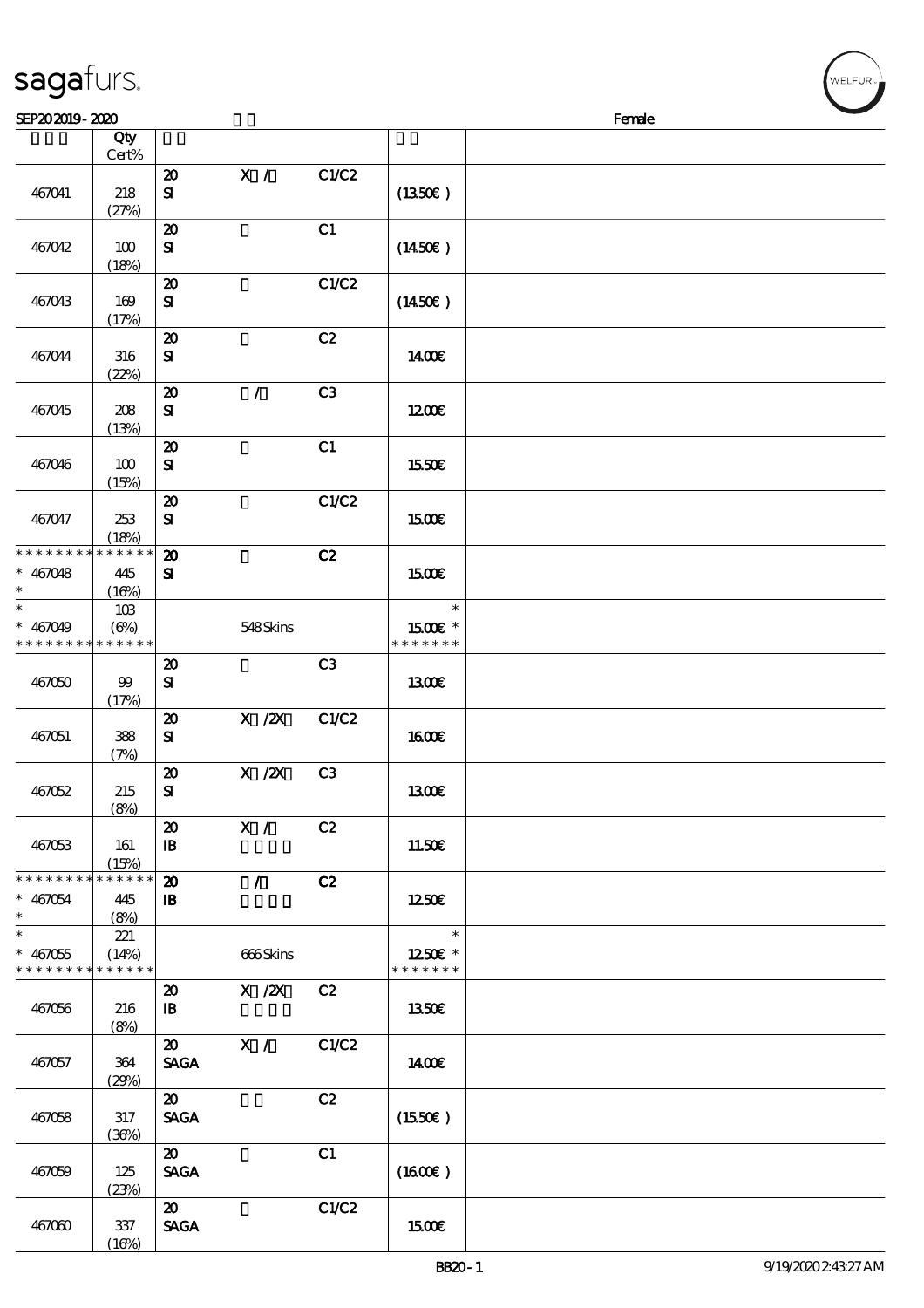|                      | Cert%                |                             |                           |                |               |  |
|----------------------|----------------------|-----------------------------|---------------------------|----------------|---------------|--|
|                      |                      | $\boldsymbol{\mathfrak{D}}$ |                           | C2             |               |  |
| 467061               | 437                  | <b>SAGA</b>                 |                           |                | 1550€         |  |
|                      | (25%)                |                             |                           |                |               |  |
|                      |                      | $\boldsymbol{\mathfrak{D}}$ | $\mathcal{L}$             | C <sub>3</sub> |               |  |
|                      |                      |                             |                           |                |               |  |
| 467062               | 262                  | <b>SAGA</b>                 |                           |                | 1300E         |  |
|                      | (17%)                |                             |                           |                |               |  |
|                      |                      | $\boldsymbol{\mathfrak{D}}$ |                           | C3             |               |  |
| 467063               | 105                  | <b>SAGA</b>                 |                           |                | 1300E         |  |
|                      | (19%)                |                             |                           |                |               |  |
|                      |                      | 20                          |                           | C1             |               |  |
| 467064               | 145                  | <b>SAGA</b>                 |                           |                | 1650E         |  |
|                      | (15%)                |                             |                           |                |               |  |
| * * * * * * * *      | * * * * * *          | $\boldsymbol{\mathfrak{D}}$ |                           | C2             |               |  |
|                      |                      | <b>SAGA</b>                 |                           |                |               |  |
| $* 467065$<br>$\ast$ | 425                  |                             |                           |                | <b>1600€</b>  |  |
| $\ast$               | (11%)                |                             |                           |                | $\ast$        |  |
|                      | 247                  |                             |                           |                |               |  |
| $* 467066$           | (14%)                |                             | 672Skins                  |                | 1600E *       |  |
| * * * * * * * *      | * * * * * *          |                             |                           |                | * * * * * * * |  |
|                      |                      | $\boldsymbol{\mathfrak{D}}$ |                           | C3             |               |  |
| 467067               | 287                  | <b>SAGA</b>                 |                           |                | <b>1350€</b>  |  |
|                      | (12%)                |                             |                           |                |               |  |
| * * * * * * * *      | * * * * * *          | $\boldsymbol{\mathfrak{D}}$ | $\mathbf{x}$              | C1/C2          |               |  |
| $* 467068$           | 425                  | <b>SAGA</b>                 |                           |                | <b>1650€</b>  |  |
| $\ast$               | (7%)                 |                             |                           |                |               |  |
| $\ast$               |                      |                             |                           |                | $\ast$        |  |
|                      | $\mathfrak{P}$       |                             |                           |                |               |  |
| $* 467009$           | $(\Theta)$           |                             | 517Skins                  |                | 1600€ *       |  |
| * * * * * * * *      | $******$             |                             |                           |                | * * * * * * * |  |
|                      |                      | $\boldsymbol{\mathfrak{D}}$ | $\boldsymbol{\mathsf{X}}$ | C1/C2          |               |  |
| 467070               | 93                   | <b>SAGA</b>                 |                           |                | <b>1650€</b>  |  |
|                      | (4%)                 |                             |                           |                |               |  |
|                      |                      | $\boldsymbol{\mathfrak{D}}$ | $X$ / $ZX$                | C <sub>3</sub> |               |  |
| 467071               | 228                  | <b>SAGA</b>                 |                           |                | 1500E         |  |
|                      | (5%)                 |                             |                           |                |               |  |
|                      |                      | $\boldsymbol{\mathsf{20}}$  | X /                       | C2             |               |  |
| 467072               | 193                  | IA                          |                           |                | 1200          |  |
|                      |                      |                             |                           |                |               |  |
| * * * * * * * *      | (20%)<br>* * * * * * |                             |                           |                |               |  |
|                      |                      | $\boldsymbol{\mathbf{z}}$   | $\mathcal{L}$             | C2             |               |  |
| $* 467073$           | 445                  | $\mathbf{I} \mathbf{A}$     |                           |                | 1350€         |  |
| $\ast$               | (15%)                |                             |                           |                |               |  |
| $\ast$               | 297                  |                             |                           |                | $\ast$        |  |
| $* 467074$           | (14%)                |                             | 742Skins                  |                | 1300€ *       |  |
| * * * * * * * *      | * * * * * *          |                             |                           |                | * * * * * * * |  |
|                      |                      | $\boldsymbol{\mathsf{20}}$  | $X \, /ZX$                | C2             |               |  |
| 467075               | 395                  | IA                          |                           |                | 1550€         |  |
|                      | (4%)                 |                             |                           |                |               |  |
|                      |                      | $\boldsymbol{\mathsf{20}}$  | X /                       | C2             |               |  |
|                      |                      | IA                          |                           | <b>LNAP</b>    | 1000E         |  |
| 467076               | 85                   |                             |                           |                |               |  |
|                      | (10%)                |                             |                           |                |               |  |
|                      |                      | $\boldsymbol{\mathfrak{D}}$ |                           | C1/C2          |               |  |
| 467077               | 98                   | <b>SROY</b>                 |                           |                | (17.00)       |  |
|                      | (17%)                |                             |                           |                |               |  |
|                      |                      | $\boldsymbol{\mathfrak{D}}$ |                           | C1/C2          |               |  |
| 467078               | 211                  | <b>SROY</b>                 |                           |                | (17.50)       |  |
|                      | (9%)                 |                             |                           |                |               |  |
|                      |                      | $\boldsymbol{\mathfrak{D}}$ | $\mathcal{L}$             | C3             |               |  |
| 467079               | 150                  | <b>SROY</b>                 |                           |                | 1500€         |  |
|                      | (10%)                |                             |                           |                |               |  |
|                      |                      |                             |                           |                |               |  |
|                      |                      | $\boldsymbol{\mathfrak{D}}$ | $\mathbf{X}$              | C1/C2          |               |  |
| 467080               | 273                  | <b>SROY</b>                 |                           |                | 17.00E        |  |

 $SEP202019 - 2020$  Female

说明 价格

### sagafurs.

顺序号 Qty

(6%)

BB20-2 9/19/2020 2:43:27 AM

**NELFUR**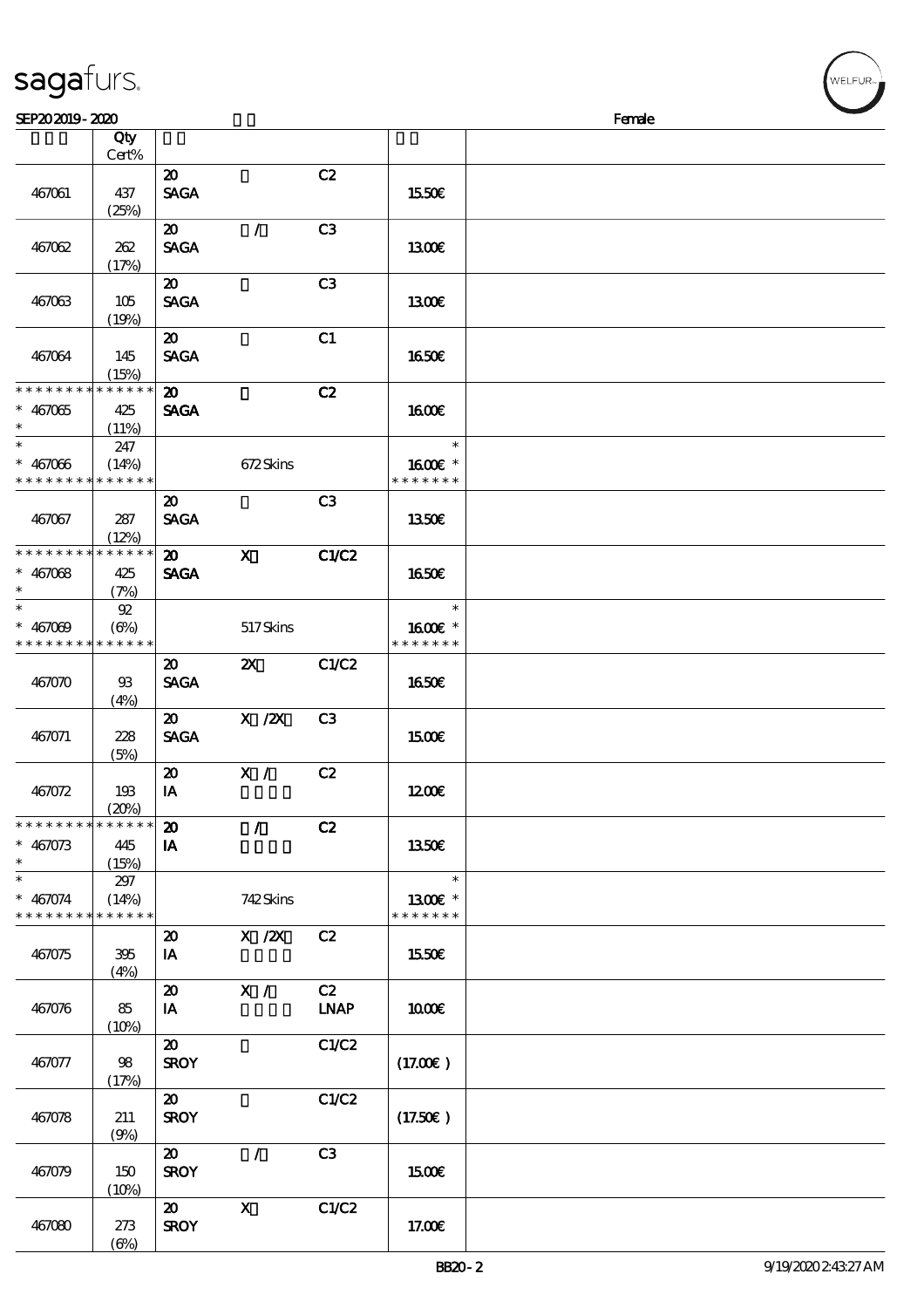| sagafurs.      |                          |                                           |            |       |              |        | WELFUR <sub>™</sub> |
|----------------|--------------------------|-------------------------------------------|------------|-------|--------------|--------|---------------------|
| SEP202019-2020 |                          |                                           |            |       |              | Female |                     |
|                | Qty<br>Cert%             |                                           |            |       |              |        |                     |
| 467081         | 340<br>(3%)              | $\boldsymbol{\mathsf{20}}$<br><b>SROY</b> | $X$ / $ZX$ | C1/C2 | 17.50E       |        |                     |
| 467082         | 131<br>$\mathcal{P}_{0}$ | 20<br><b>SROY</b>                         | $X$ / $ZX$ | C3    | <b>1450€</b> |        |                     |

╭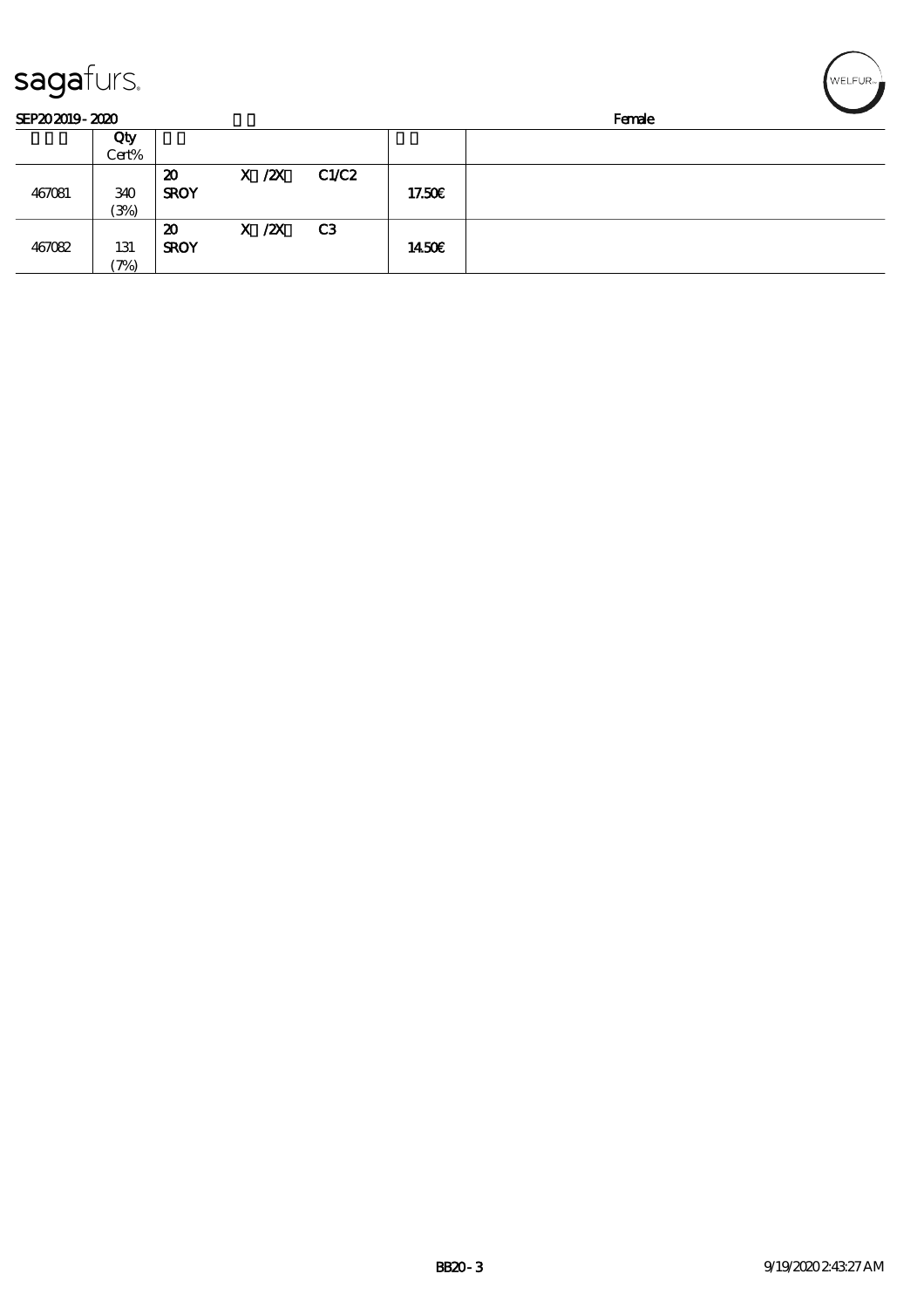|                 | Qty<br>$Cert\%$    |                             |                           |                |                       |  |
|-----------------|--------------------|-----------------------------|---------------------------|----------------|-----------------------|--|
|                 |                    |                             |                           |                |                       |  |
| 467121          | 170                | $\mathbf O$<br>$\mathbf{S}$ | $X$ $X$                   | C1/C2          | 1050€                 |  |
|                 | (24%)              |                             |                           |                |                       |  |
|                 |                    | $\mathbf 0$                 |                           | C1/C2          |                       |  |
| 467122          | 258                | ${\bf S}$                   |                           |                | (1250E)               |  |
|                 | (25%)              |                             |                           |                |                       |  |
|                 |                    | $\mathbf O$                 | $\mathbf{X}$ /            | C3             |                       |  |
| 467123          | 128                | ${\bf S\!I}$                |                           |                | 11.00E                |  |
|                 | (35%)              |                             |                           |                |                       |  |
|                 |                    | $\mathbf O$                 |                           | C1             |                       |  |
| 467124          | <b>101</b>         | $\mathbf{S}$                |                           |                | $(1400\varepsilon)$   |  |
|                 | (23%)              |                             |                           |                |                       |  |
|                 |                    | $\mathbf 0$                 |                           | C2             |                       |  |
| 467125          | 338                | ${\bf S}$                   |                           |                | (1350E)               |  |
|                 | (20%)              |                             |                           |                |                       |  |
|                 |                    | $\mathbf 0$                 |                           | C3             |                       |  |
| 467126          | 168                | ${\bf s}$                   |                           |                | 11.50€                |  |
|                 | (10%)              |                             |                           |                |                       |  |
|                 |                    | $\mathbf O$                 |                           | C1             |                       |  |
| 467127          | 100                | $\mathbf{S}$                |                           |                | $(1400\varepsilon)$   |  |
|                 | (28%)              |                             |                           |                |                       |  |
| * * * * * * * * | * * * * * *        | $\mathbf{o}$                |                           | C1/C2          |                       |  |
| $* 467128$      | 445                | ${\bf s}$                   |                           |                | 1350€                 |  |
| *               | (18%)              |                             |                           |                |                       |  |
| $\ast$          | $\boldsymbol{\pi}$ |                             |                           |                | $\ast$                |  |
| $* 467129$      | (7%)               |                             | 515Skins                  |                | 1350E *               |  |
| * * * * * * * * | * * * * * *        |                             |                           |                | * * * * * * *         |  |
|                 |                    | $\mathbf 0$                 |                           | C3             |                       |  |
| 467130          | 204                | $\mathbf{S}$                |                           |                | 1200E                 |  |
|                 | (14%)              |                             |                           |                |                       |  |
|                 |                    | $\mathbf 0$                 | $\boldsymbol{\mathsf{X}}$ | C1/C2          |                       |  |
| 467131          | 116                | ${\bf s}$                   |                           |                | <b>1350€</b>          |  |
|                 | (11%)              |                             |                           |                |                       |  |
|                 |                    | $\mathbf O$                 | $\mathbf X$               | C3             |                       |  |
| 467132          | 96                 | $\mathbf{S}$                |                           |                | 1200                  |  |
|                 | (8%)               |                             |                           |                |                       |  |
|                 |                    | $\mathbf{o}$                | $\pmb{X}$                 | C3             |                       |  |
| 467133          | 198                | ${\bf s}$                   |                           |                | 1200                  |  |
|                 | (16%)              |                             |                           |                |                       |  |
|                 |                    | $\mathbf{O}$                | $X$ / $ZX$                | C1/C2          |                       |  |
| 467134          | 136                | ${\bf s}$                   |                           |                | $(1350\epsilon)$      |  |
|                 | (22%)              |                             |                           |                |                       |  |
|                 |                    | $\mathbf O$                 | $X$ / $ZX$                | C <sub>3</sub> |                       |  |
| 467135          | 93                 | ${\bf s}$                   |                           |                | 1200                  |  |
|                 | (8%)               |                             |                           |                |                       |  |
|                 |                    | $\mathbf{o}$                | X /                       | C2             |                       |  |
| 467136          | 150                | $\mathbf{B}$                |                           |                | 1050€                 |  |
|                 | (19%)              |                             |                           |                |                       |  |
| * * * * * * * * | ******             | $\mathbf{o}$                | $\mathcal{L}$             | C2             |                       |  |
| $* 467137$      | 465                | $\mathbf{B}$                |                           |                | 11.50E                |  |
| $\ast$          | (10%)              |                             |                           |                |                       |  |
| $\ast$          |                    |                             |                           |                | $\ast$                |  |
| $* 467138$      | 440                |                             | $\boldsymbol{z}$          |                | $11.00E$ *            |  |
| $\ast$          | (8%)               |                             |                           |                | $\ast$                |  |
| $\ast$          | 113                |                             |                           |                | $\ast$                |  |
| $* 467139$      | (13%)              |                             | 1018Skins                 |                | 11.00 $\varepsilon$ * |  |
| * * * * * * * * | * * * * * *        |                             |                           |                | * * * * * * *         |  |
|                 |                    | $\mathbf 0$                 | $X$ / $ZX$                | C2             |                       |  |
| 467140          | 270                | $\mathbf{B}$                |                           |                | 1250E                 |  |
|                 | (5%)               |                             |                           |                |                       |  |

 $SEP202019 - 2020$  Female

#### sagafurs.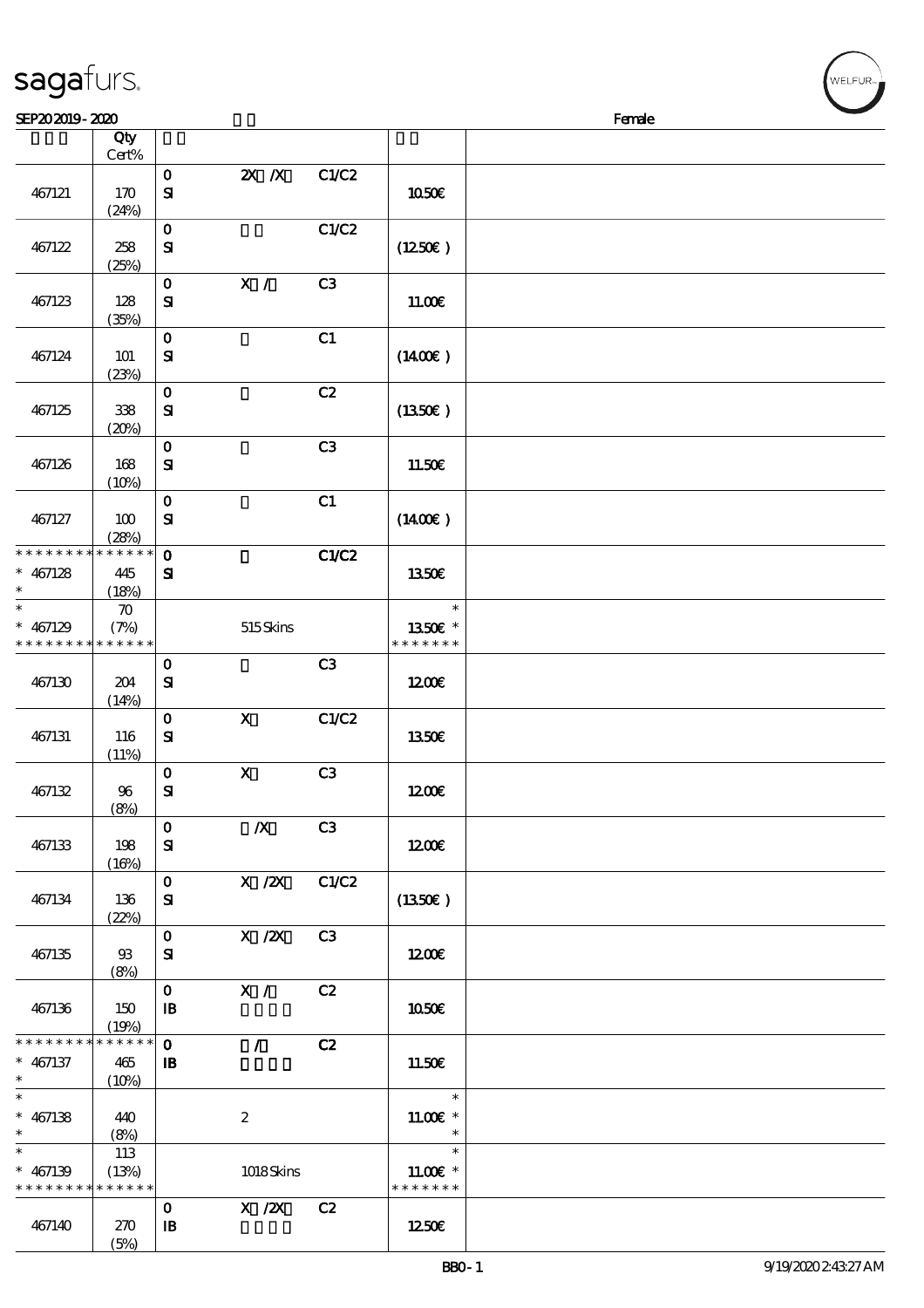| SEP202019-2020                             |       |              |                           |                |               | Female |
|--------------------------------------------|-------|--------------|---------------------------|----------------|---------------|--------|
|                                            | Qty   |              |                           |                |               |        |
|                                            | Cert% |              |                           |                |               |        |
|                                            |       | $\mathbf{O}$ | $\boldsymbol{\mathsf{Z}}$ | C1/C2          |               |        |
| 467141                                     | 141   | <b>SAGA</b>  |                           |                | 11.00E        |        |
|                                            | (22%) |              |                           |                |               |        |
|                                            |       | $\mathbf{O}$ | $\mathbf{X}$              | C1             |               |        |
| 467142                                     | 102   | <b>SAGA</b>  |                           |                | 1200E         |        |
|                                            | (30%) |              |                           |                |               |        |
|                                            |       | $\mathbf{O}$ | $\mathbf{X}$              | C2             |               |        |
| 467143                                     | 227   | <b>SAGA</b>  |                           |                | 1200E         |        |
|                                            | (19%) |              |                           |                |               |        |
|                                            |       | $\mathbf{0}$ | $2X$ $X$                  | C3             |               |        |
| 467144                                     | 282   | <b>SAGA</b>  |                           |                | 11.00E        |        |
|                                            | (31%) |              |                           |                |               |        |
|                                            |       | $\mathbf{O}$ |                           | C1             |               |        |
| 467145                                     | 269   | <b>SAGA</b>  |                           |                | 1350€         |        |
|                                            | (34%) |              |                           |                |               |        |
|                                            |       | $\mathbf{O}$ |                           | C2             |               |        |
| 467146                                     | 445   | <b>SAGA</b>  |                           |                | 1300E         |        |
|                                            | (24%) |              |                           |                |               |        |
| * * * * * * * * * * * * * *                |       | $\mathbf{O}$ |                           | C1             |               |        |
| $* 467147$                                 | 445   | <b>SAGA</b>  |                           |                | 1400€         |        |
|                                            | (28%) |              |                           |                |               |        |
| $\ast$                                     | 52    |              |                           |                | $\ast$        |        |
| $* 467148$                                 | (26%) |              | 497Skins                  |                | 1350€ *       |        |
| * * * * * * * * <mark>* * * * * * *</mark> |       |              |                           |                | * * * * * * * |        |
| * * * * * * * * * * * * * *                |       | $\mathbf{o}$ |                           | C2             |               |        |
| $* 467149$                                 | 445   | <b>SAGA</b>  |                           |                | 1400€         |        |
| $\ast$                                     | (31%) |              |                           |                |               |        |
| $\ast$                                     |       |              |                           |                | $\ast$        |        |
| $* 467150$                                 | 420   |              | $\boldsymbol{2}$          |                | 1400€ *       |        |
|                                            | (25%) |              |                           |                | $\ast$        |        |
| $\ast$                                     |       |              |                           |                | $\ast$        |        |
| $* 467151$                                 | 420   |              | 3                         |                | 1400€ *       |        |
| $\ast$                                     | (28%) |              |                           |                | $\ast$        |        |
| $\ast$                                     | 420   |              |                           |                | $\ast$        |        |
| $* 467152$                                 | (17%) |              | 1705Skins                 |                | 1400€ *       |        |
| * * * * * * * * <mark>* * * * * * *</mark> |       |              |                           |                | * * * * * * * |        |
| * * * * * * * * * * * * * *                |       | $\mathbf 0$  |                           | C <sub>3</sub> |               |        |
| $* 467153$                                 | 445   | <b>SAGA</b>  |                           |                | 1200E         |        |
| $\ast$                                     | (31%) |              |                           |                |               |        |

\*

\* \* 13.50€ \*

\*

\*

\*

\*

\* 13.50€ \*

\* 13.50€ \*

\* 13.50€ \*

\* 13.50€\*

\* 11.50€ \* \* \* \* \* \* \*

13.50€

\* \* 467154

\*

\*

\*

\*

\*

\*

\*

\*

\*

\*

\*

\* \* \* \* \* \* \* \* \* \* \* \* \* \*

sagafurs.

\* \* \* \* \* \* \* \* \* \* \* \* \* \* \* 467155 445

\* 467156 420

\* 467157 420

\* 467158 420

\* 467159 420

\* 467160 420

139

(25%)

 $(29%)$ 

 $(18%)$ 

(13%)

 $(25%)$ 

 $(22%)$ 

(28%) 584 Skins

SAGA

 $\overline{c}$   $\overline{c}$ 

2

3

4

5

6

'<br>WELFUR∍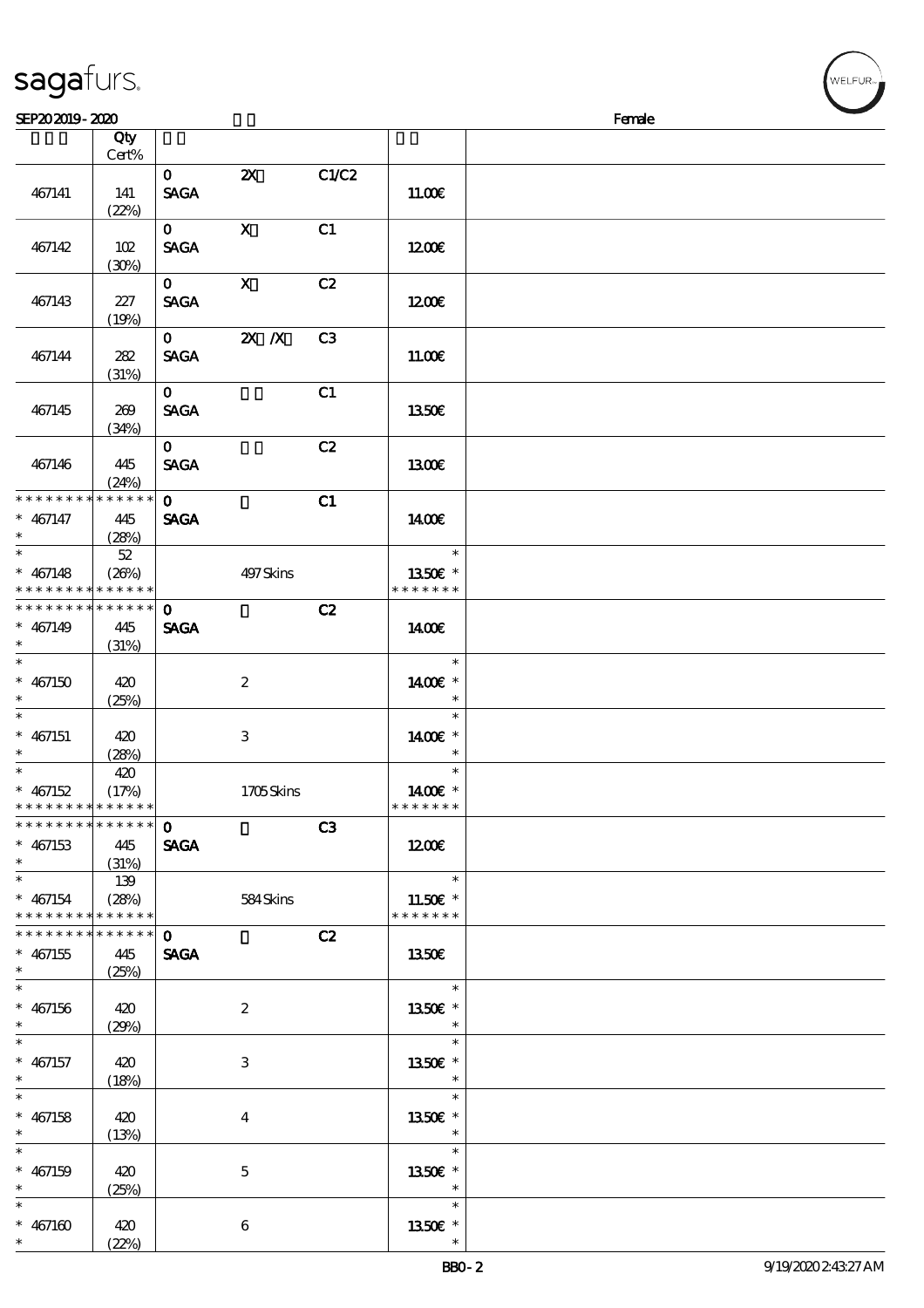| <b>saga</b> furs. |  |
|-------------------|--|
|                   |  |

| SEP202019-2020                             |       |              |                           |    |                       | Female |
|--------------------------------------------|-------|--------------|---------------------------|----|-----------------------|--------|
|                                            | Qty   |              |                           |    |                       |        |
|                                            | Cert% |              |                           |    |                       |        |
| $\ast$                                     |       | $\mathbf{O}$ |                           | C2 | $\ast$                |        |
| $* 467161$                                 | 420   | <b>SAGA</b>  |                           |    | 1350€ *               |        |
| $\ast$                                     |       |              |                           |    | $\ast$                |        |
| $_{*}^{-}$                                 | (28%) |              |                           |    | $\ast$                |        |
|                                            | 310   |              |                           |    |                       |        |
| $* 467162$                                 | (25%) |              | 3275Skins                 |    | 1350E *               |        |
| * * * * * * * * * * * * * *                |       |              |                           |    | * * * * * * *         |        |
|                                            |       | $\mathbf{O}$ |                           | C3 |                       |        |
| 467163                                     | 350   | <b>SAGA</b>  |                           |    | 1250E                 |        |
|                                            | (22%) |              |                           |    |                       |        |
|                                            |       |              |                           |    |                       |        |
|                                            |       | $\mathbf{0}$ | $\mathbf{x}$              | C1 |                       |        |
| 467164                                     | 276   | <b>SAGA</b>  |                           |    | <b>1500€</b>          |        |
|                                            | (5%)  |              |                           |    |                       |        |
| * * * * * * * * * * * * * *                |       | $\mathbf{O}$ | $\mathbf{x}$              | C2 |                       |        |
| $* 467165$                                 | 445   | <b>SAGA</b>  |                           |    | 1500                  |        |
| $\ast$                                     | (17%) |              |                           |    |                       |        |
| $\ast$                                     |       |              |                           |    | $\ast$                |        |
|                                            |       |              |                           |    |                       |        |
| $* 467166$                                 | 420   |              | $\boldsymbol{2}$          |    | 1450€ *               |        |
| $\ast$                                     | (20%) |              |                           |    | $\ast$                |        |
| $\ast$                                     |       |              |                           |    | $\ast$                |        |
| $* 467167$                                 | 420   |              | $\,3$                     |    | 1450€ *               |        |
| $\ast$                                     | (15%) |              |                           |    | $\ast$                |        |
| $\ast$                                     | 150   |              |                           |    | $\ast$                |        |
|                                            |       |              |                           |    | 1450€ *               |        |
| $* 467168$                                 | (8%)  |              | 1435Skins                 |    |                       |        |
| * * * * * * * * <mark>* * * * * * *</mark> |       |              |                           |    | * * * * * * *         |        |
| **************                             |       | $\mathbf{o}$ | $\mathbf{X}$              | C3 |                       |        |
| $* 467169$                                 | 445   | <b>SAGA</b>  |                           |    | 1350E                 |        |
| $\ast$                                     | (16%) |              |                           |    |                       |        |
| $\ast$                                     | 235   |              |                           |    | $\ast$                |        |
| $* 467170$                                 | (23%) |              | 680Skins                  |    | 1300€ *               |        |
| * * * * * * * * * * * * * *                |       |              |                           |    | * * * * * * *         |        |
|                                            |       |              |                           |    |                       |        |
|                                            |       | $\mathbf{O}$ | X / ZX C1/C2              |    |                       |        |
| 467171                                     | 139   | <b>SAGA</b>  |                           |    | 1450E                 |        |
|                                            | (28%) |              |                           |    |                       |        |
|                                            |       | $\mathbf{O}$ | $X$ / $ZX$                | C3 |                       |        |
| 467172                                     | 201   | <b>SAGA</b>  |                           |    | 1300E                 |        |
|                                            | (25%) |              |                           |    |                       |        |
|                                            |       |              |                           |    |                       |        |
|                                            |       | $\mathbf{O}$ | $\boldsymbol{\mathsf{Z}}$ | C3 |                       |        |
| 467173                                     | 208   | <b>SAGA</b>  |                           |    | <b>1300€</b>          |        |
|                                            | (18%) |              |                           |    |                       |        |
| * * * * * * * * * * * * * *                |       | $\mathbf{O}$ | $\mathbf{X}$ /            | C2 |                       |        |
| $* 467174$                                 | 445   | IA           |                           |    | 11.00E                |        |
| $\ast$                                     | (17%) |              |                           |    |                       |        |
| $\ast$                                     | 427   |              |                           |    | $\ast$                |        |
|                                            |       |              |                           |    |                       |        |
| $* 467175$                                 | (27%) |              | 872Skins                  |    | $1100E$ *             |        |
| * * * * * * * * * * * * * *                |       |              |                           |    | * * * * * * *         |        |
| * * * * * * * * * * * * * * *              |       | $\Omega$     | $\mathcal{L}$             | C2 |                       |        |
| $* 467176$                                 | 445   | IA           |                           |    | 11.50E                |        |
| $\ast$                                     | (20%) |              |                           |    |                       |        |
| $\ast$                                     |       |              |                           |    | $\ast$                |        |
|                                            |       |              |                           |    |                       |        |
| $* 467177$                                 | 420   |              | $\boldsymbol{2}$          |    | $11.00E$ *<br>$\ast$  |        |
| $\ast$                                     | (19%) |              |                           |    |                       |        |
| $\ast$                                     | 216   |              |                           |    | $\ast$                |        |
| $* 467178$                                 | (25%) |              | 1081 Skins                |    | 11.00 $\varepsilon$ * |        |
| * * * * * * * * <mark>* * * * * *</mark>   |       |              |                           |    | * * * * * * *         |        |
| * * * * * * * * <mark>* * * * * * *</mark> |       | $\mathbf 0$  | $\mathcal{L}$             | C2 |                       |        |
| $* 467179$                                 | 445   | IA           |                           |    | $1250$ £              |        |
| $\ast$                                     |       |              |                           |    |                       |        |
|                                            | (20%) |              |                           |    |                       |        |
| $\ast$                                     |       |              |                           |    | $\ast$                |        |
| $* 467180$                                 | 420   |              | $\boldsymbol{z}$          |    | 1200E *               |        |
| $*$                                        | (20%) |              |                           |    | $\ast$                |        |

VELFUR-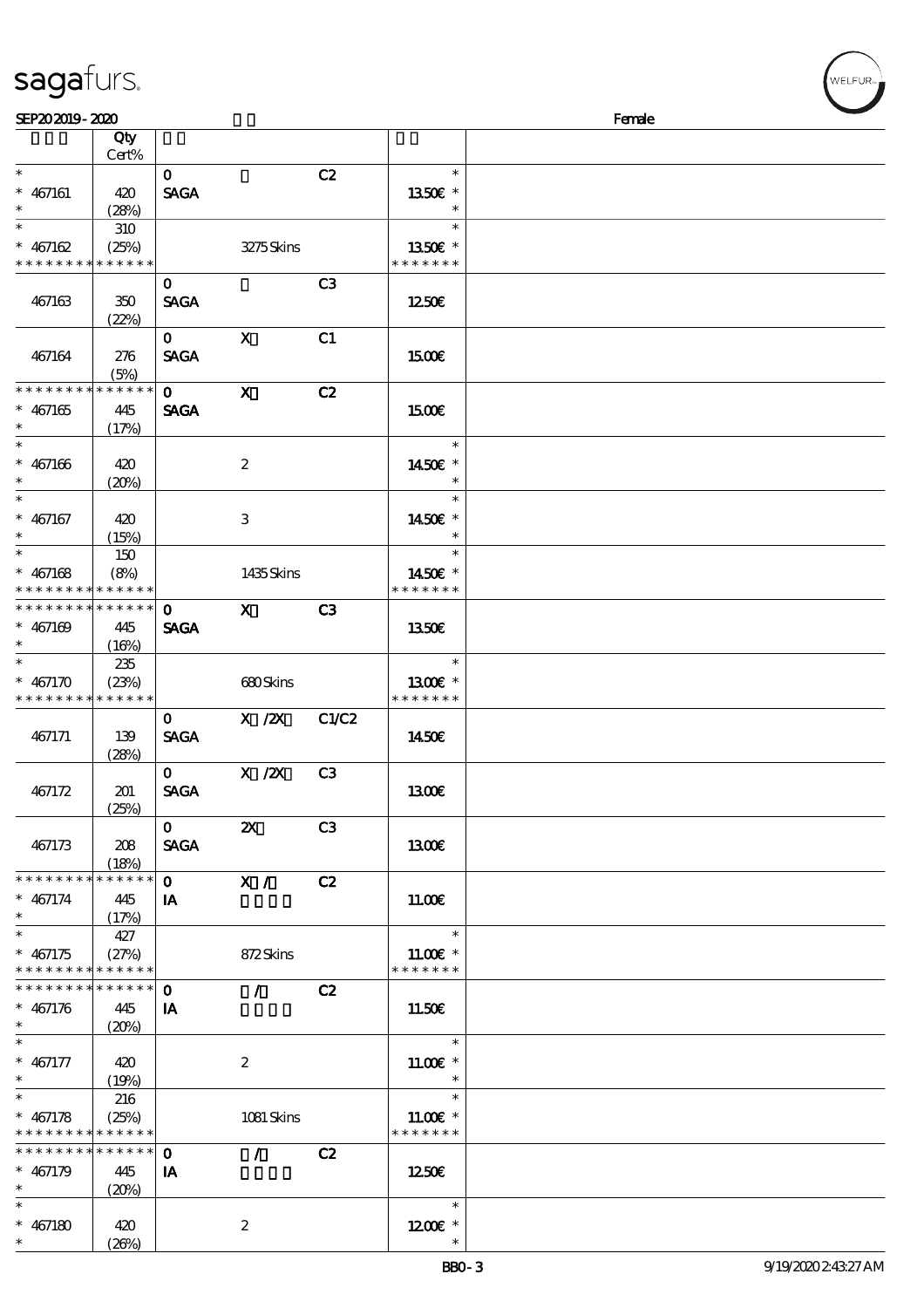|                                                    | Qty                         |                             |                           |       |                                    |  |
|----------------------------------------------------|-----------------------------|-----------------------------|---------------------------|-------|------------------------------------|--|
| $\ast$                                             | Cert%                       |                             |                           |       | $\ast$                             |  |
| $* 467181$<br>$\ast$                               | 420<br>(13%)                | $\mathbf O$<br>IA           | $\mathcal{L}$             | C2    | 1200E *<br>$\ast$                  |  |
| $\overline{\ast}$<br>$* 467182$<br>$\ast$          | 420<br>(9%)                 |                             | $\boldsymbol{4}$          |       | $\ast$<br>1200€ *<br>$\ast$        |  |
| $\ast$<br>$* 467183$                               | 420                         |                             | $\bf 5$                   |       | $\ast$<br>1200E *                  |  |
| $\ast$<br>$\ast$<br>$* 467184$                     | (16%)<br>420                |                             | $\bf 6$                   |       | $\ast$<br>$\ast$<br>1200E *        |  |
| $\ast$<br>$\overline{\phantom{0}}$<br>$* 467185$   | (15%)<br>420                |                             | $\boldsymbol{7}$          |       | $\ast$<br>$\ast$<br>1200E *        |  |
| $\ast$<br>$\overline{\ast}$                        | (19%)                       |                             |                           |       | $\ast$                             |  |
| $* 467186$<br>$\ast$                               | 420<br>(25%)                |                             | $\bf 8$                   |       | $\ast$<br>1200E *<br>$\ast$        |  |
| $\overline{\ast}$<br>$* 467187$<br>$\ast$          | 420<br>(31%)                |                             | $\boldsymbol{9}$          |       | $\ast$<br>1200E *<br>$\ast$        |  |
| $\overline{\ast}$<br>$* 467188$<br>* * * * * * * * | 254<br>(33%)<br>* * * * * * |                             | 4059Skins                 |       | $\ast$<br>1200E *<br>* * * * * * * |  |
| 467189                                             | 166<br>(37%)                | $\mathbf{O}$<br><b>SROY</b> | $\overline{X}$ X          | C1/C2 | 11.50E                             |  |
| 467190                                             | 220<br>(29%)                | $\mathbf{O}$<br><b>SROY</b> |                           | C1/C2 | <b>1300€</b>                       |  |
| 467191                                             | 159<br>(25%)                | $\mathbf{O}$<br><b>SROY</b> | $\mathbf{X}$ /            | C3    | 11.00E                             |  |
| 467192                                             | 118<br>(28%)                | $\mathbf{O}$<br><b>SROY</b> |                           | C1    | (1450E)                            |  |
| 467193                                             | 106<br>(53%)                | $\mathbf{O}$<br><b>SROY</b> |                           | C1/C2 | (1450E)                            |  |
| 467194                                             | $287$<br>(22%)              | $\mathbf{o}$<br><b>SROY</b> |                           | C2    | $(1450\epsilon)$                   |  |
| 467195                                             | $8\!2$<br>(34%)             | $\mathbf{O}$<br><b>SROY</b> |                           | C3    | (1300)                             |  |
| 467196                                             | 189<br>(11%)                | $\mathbf{O}$<br><b>SROY</b> |                           | C1    | (1550E)                            |  |
| 467197                                             | 115<br>(46%)                | $\mathbf{O}$<br><b>SROY</b> |                           | C1/C2 | (1550E)                            |  |
| 467198                                             | 166<br>(27%)                | $\mathbf 0$<br><b>SROY</b>  |                           | C3    | <b>1300€</b>                       |  |
| 467199                                             | $97\,$<br>(8%)              | $\mathbf{O}$<br><b>SROY</b> | $\boldsymbol{\mathsf{X}}$ | C1    | 1550€                              |  |
| 467200                                             | $368\,$<br>(10%)            | $\mathbf{O}$<br><b>SROY</b> | $\mathbf X$               | C2    | <b>1500€</b>                       |  |

 $SEP202019 - 2020$ 

sagafurs.

WELFUR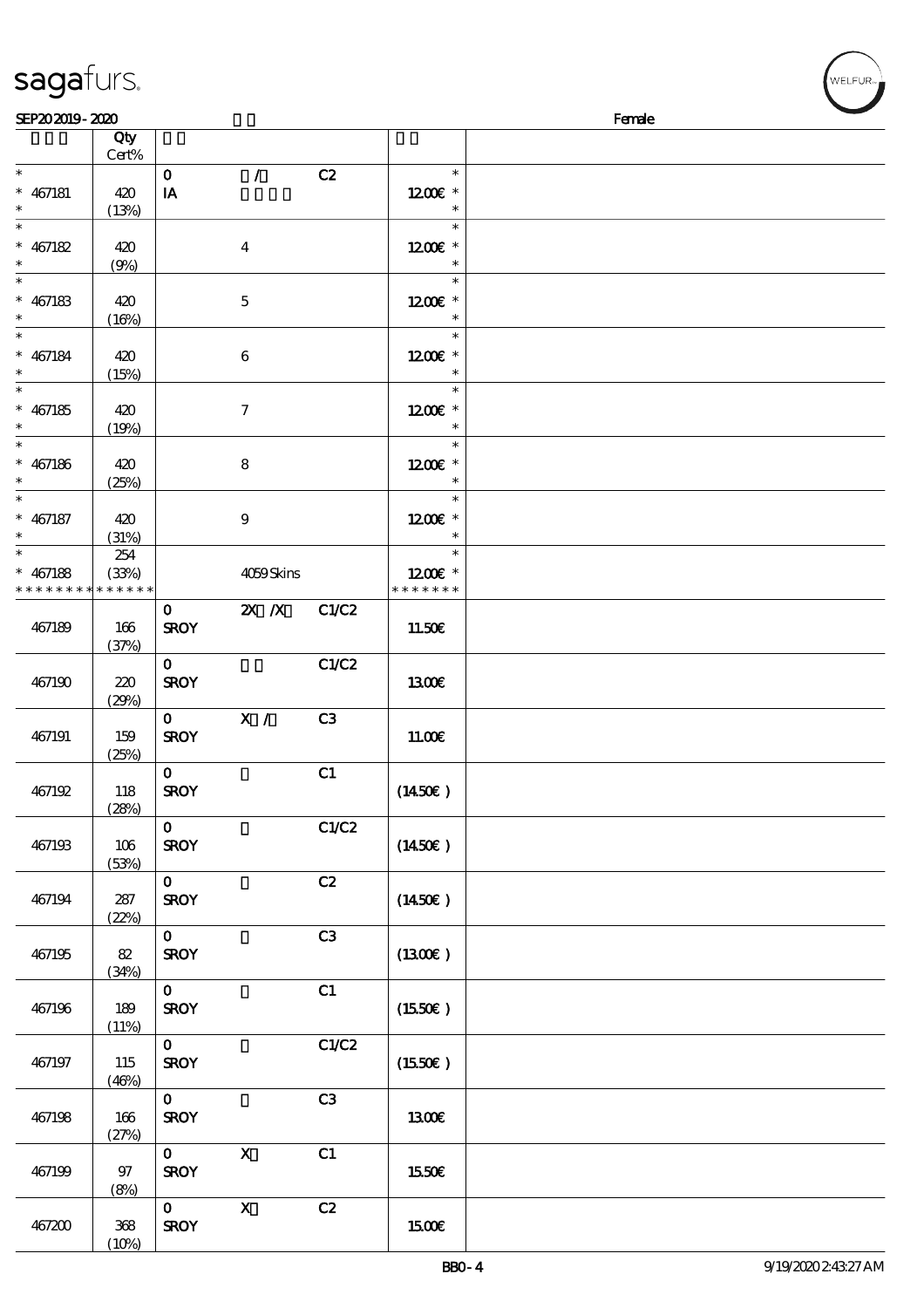| sagafurs. |
|-----------|
|           |

467206 97

(3%)

 $\overline{0}$  2X C1/C2

 $SROY$  15.00€

| sagafurs.                   |             |              |             |                |               |        | WELFUR <sub>™</sub> |
|-----------------------------|-------------|--------------|-------------|----------------|---------------|--------|---------------------|
| SEP202019-2020              |             |              |             |                |               | Female |                     |
|                             | Qty         |              |             |                |               |        |                     |
|                             | Cert%       |              |             |                |               |        |                     |
|                             |             | $\mathbf 0$  | $\mathbf X$ | C <sub>3</sub> |               |        |                     |
| 467201                      | 134         | <b>SROY</b>  |             |                | 1300          |        |                     |
|                             | (11%)       |              |             |                |               |        |                     |
|                             |             | $\mathbf{O}$ | $X$ / $ZX$  | C1             |               |        |                     |
| 467202                      | 120         | <b>SROY</b>  |             |                | 1600E         |        |                     |
|                             | (9%)        |              |             |                |               |        |                     |
| *****                       | * * * * * * | $\mathbf{o}$ | $X$ / $ZX$  | C2             |               |        |                     |
| $* 46720B$                  | 425         | <b>SROY</b>  |             |                | (1550E)       |        |                     |
| $\ast$                      | (8%)        |              |             |                |               |        |                     |
| $\ast$                      | 123         |              |             |                | $\ast$        |        |                     |
| $* 467204$                  | (16%)       |              | 548Skins    |                | $(1550E)*$    |        |                     |
| * * * * * * * * * * * * * * |             |              |             |                | * * * * * * * |        |                     |
|                             |             | $\mathbf 0$  | $X$ / $ZX$  | C3             |               |        |                     |
| 467205                      | 227         | <b>SROY</b>  |             |                | <b>1350€</b>  |        |                     |
|                             | (23%)       |              |             |                |               |        |                     |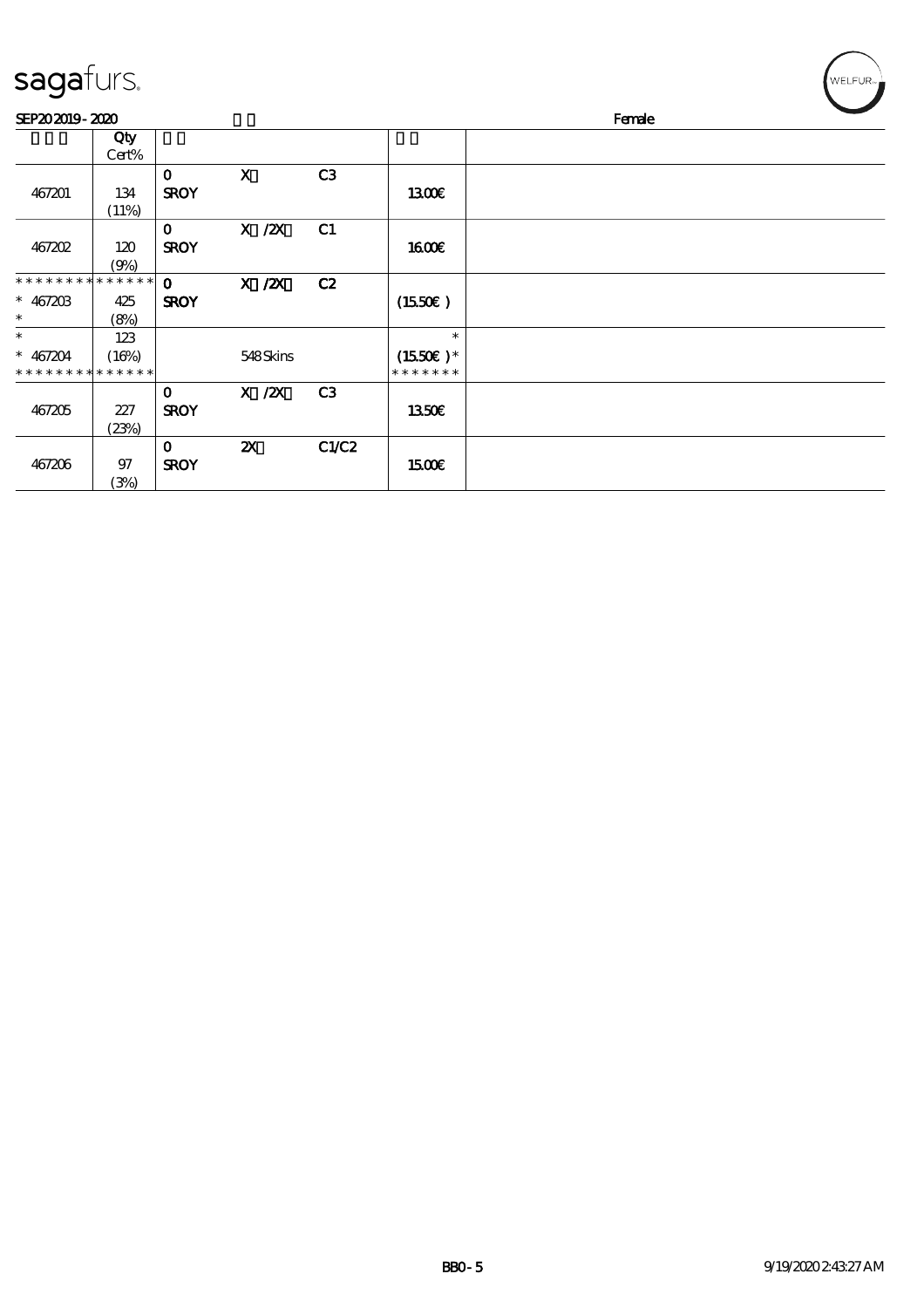| sagafurs. |  |
|-----------|--|
|           |  |

| SEP202019-2020                             |             |              |                                                                                                                                                                                                                                                                                                                                 |       |                  | Female |
|--------------------------------------------|-------------|--------------|---------------------------------------------------------------------------------------------------------------------------------------------------------------------------------------------------------------------------------------------------------------------------------------------------------------------------------|-------|------------------|--------|
|                                            | Qty         |              |                                                                                                                                                                                                                                                                                                                                 |       |                  |        |
|                                            | Cert%       |              |                                                                                                                                                                                                                                                                                                                                 |       |                  |        |
|                                            |             | $\mathbf{1}$ |                                                                                                                                                                                                                                                                                                                                 | C1    |                  |        |
| 467241                                     | 326         | ${\bf s}$    |                                                                                                                                                                                                                                                                                                                                 |       | (11.50)          |        |
|                                            | (23%)       |              |                                                                                                                                                                                                                                                                                                                                 |       |                  |        |
| * * * * * * * *                            | * * * * * * | $\mathbf{1}$ |                                                                                                                                                                                                                                                                                                                                 | C2    |                  |        |
|                                            |             |              |                                                                                                                                                                                                                                                                                                                                 |       |                  |        |
| $* 467242$                                 | 505         | ${\bf s}$    |                                                                                                                                                                                                                                                                                                                                 |       | (11.50)          |        |
| $\ast$                                     | (19%)       |              |                                                                                                                                                                                                                                                                                                                                 |       |                  |        |
| $\ast$                                     | 293         |              |                                                                                                                                                                                                                                                                                                                                 |       | $\ast$           |        |
| $* 467243$                                 | (26%)       |              | 798Skins                                                                                                                                                                                                                                                                                                                        |       | $(11.50)$ *      |        |
| * * * * * * * * * * * * * *                |             |              |                                                                                                                                                                                                                                                                                                                                 |       | * * * * * * *    |        |
|                                            |             | $\mathbf{1}$ | $\boldsymbol{X}$                                                                                                                                                                                                                                                                                                                | C1/C2 |                  |        |
| 467244                                     | 240         | ${\bf s}$    |                                                                                                                                                                                                                                                                                                                                 |       | (11.50)          |        |
|                                            | (33%)       |              |                                                                                                                                                                                                                                                                                                                                 |       |                  |        |
|                                            |             | $\mathbf{1}$ | $\boldsymbol{\mathsf{X}}$                                                                                                                                                                                                                                                                                                       | C1/C2 |                  |        |
|                                            |             |              |                                                                                                                                                                                                                                                                                                                                 |       |                  |        |
| 467245                                     | 476         | ${\bf s}$    |                                                                                                                                                                                                                                                                                                                                 |       | (11.50)          |        |
|                                            | (15%)       |              |                                                                                                                                                                                                                                                                                                                                 |       |                  |        |
| * * * * * * * * * * * * * *                |             | $\mathbf{1}$ |                                                                                                                                                                                                                                                                                                                                 | C1    |                  |        |
| $* 467246$                                 | 485         | <b>SAGA</b>  |                                                                                                                                                                                                                                                                                                                                 |       | (1300)           |        |
| $\ast$                                     | (29%)       |              |                                                                                                                                                                                                                                                                                                                                 |       |                  |        |
| $\ast$                                     | 271         |              |                                                                                                                                                                                                                                                                                                                                 |       | $\ast$           |        |
| $* 467247$                                 | (22%)       |              | 756Skins                                                                                                                                                                                                                                                                                                                        |       | $(1300E)*$       |        |
| * * * * * * * * <mark>* * * * * * *</mark> |             |              |                                                                                                                                                                                                                                                                                                                                 |       | * * * * * * *    |        |
| * * * * * * * * * * * * * *                |             | $\mathbf{1}$ |                                                                                                                                                                                                                                                                                                                                 | C2    |                  |        |
| $* 467248$                                 | 484         | <b>SAGA</b>  |                                                                                                                                                                                                                                                                                                                                 |       | 1300E            |        |
| $\ast$                                     |             |              |                                                                                                                                                                                                                                                                                                                                 |       |                  |        |
| $\ast$                                     | (35%)       |              |                                                                                                                                                                                                                                                                                                                                 |       | $\ast$           |        |
|                                            |             |              |                                                                                                                                                                                                                                                                                                                                 |       |                  |        |
| $* 467249$                                 | 460         |              | $\boldsymbol{2}$                                                                                                                                                                                                                                                                                                                |       | 1350€ *          |        |
| $\ast$                                     | (20%)       |              |                                                                                                                                                                                                                                                                                                                                 |       | $\ast$           |        |
| $\ast$                                     |             |              |                                                                                                                                                                                                                                                                                                                                 |       | $\ast$           |        |
| $* 467250$                                 | 460         |              | 3                                                                                                                                                                                                                                                                                                                               |       | 1300€ *          |        |
|                                            | (33%)       |              |                                                                                                                                                                                                                                                                                                                                 |       | $\ast$           |        |
| $\ast$                                     |             |              |                                                                                                                                                                                                                                                                                                                                 |       | $\ast$           |        |
| $* 467251$                                 | 460         |              | $\overline{\mathbf{4}}$                                                                                                                                                                                                                                                                                                         |       | 1350E *          |        |
|                                            | (30%)       |              |                                                                                                                                                                                                                                                                                                                                 |       |                  |        |
| $\ast$                                     |             |              |                                                                                                                                                                                                                                                                                                                                 |       | $\ast$           |        |
| $* 467252$                                 | 440         |              | $\mathbf{5}$                                                                                                                                                                                                                                                                                                                    |       | 1350E *          |        |
| $\ast$                                     | (27%)       |              |                                                                                                                                                                                                                                                                                                                                 |       | $\ast$           |        |
| $\ast$                                     | 78          |              |                                                                                                                                                                                                                                                                                                                                 |       | $\ast$           |        |
| $* 467253$                                 | (25%)       |              | 2382Skins                                                                                                                                                                                                                                                                                                                       |       | 1350€ *          |        |
| * * * * * * * *                            | * * * * * * |              |                                                                                                                                                                                                                                                                                                                                 |       | * * * * * * *    |        |
|                                            |             | 1            | $\mathbf X$ and $\mathbf X$ and $\mathbf X$ and $\mathbf X$ and $\mathbf X$ and $\mathbf X$ and $\mathbf X$ and $\mathbf X$ and $\mathbf X$ and $\mathbf X$ and $\mathbf X$ and $\mathbf X$ and $\mathbf X$ and $\mathbf X$ and $\mathbf X$ and $\mathbf X$ and $\mathbf X$ and $\mathbf X$ and $\mathbf X$ and $\mathbf X$ and | C1    |                  |        |
|                                            |             |              |                                                                                                                                                                                                                                                                                                                                 |       |                  |        |
| 467254                                     | 173         | <b>SAGA</b>  |                                                                                                                                                                                                                                                                                                                                 |       | $(1350\epsilon)$ |        |
|                                            | (16%)       |              |                                                                                                                                                                                                                                                                                                                                 |       |                  |        |
| * * * * * * * * * * * * * *                |             | $1 \quad$    | $\mathbf{x}$                                                                                                                                                                                                                                                                                                                    | C2    |                  |        |
| $* 467255$                                 | 485         | <b>SAGA</b>  |                                                                                                                                                                                                                                                                                                                                 |       | $(1350\epsilon)$ |        |
| $\ast$                                     | (17%)       |              |                                                                                                                                                                                                                                                                                                                                 |       |                  |        |
| $\ast$                                     |             |              |                                                                                                                                                                                                                                                                                                                                 |       | $\ast$           |        |
| $* 467256$                                 | 460         |              | $\boldsymbol{2}$                                                                                                                                                                                                                                                                                                                |       | $(1350E)*$       |        |
| $\ast$                                     | (22%)       |              |                                                                                                                                                                                                                                                                                                                                 |       |                  |        |
| $_*^-$                                     | 130         |              |                                                                                                                                                                                                                                                                                                                                 |       | $\ast$           |        |
| $* 467257$                                 | (20%)       |              | 1075Skins                                                                                                                                                                                                                                                                                                                       |       | $(1350E)*$       |        |
| * * * * * * * * * * * * * *                |             |              |                                                                                                                                                                                                                                                                                                                                 |       | * * * * * * *    |        |
|                                            |             | $\mathbf{1}$ | $\mathbf X$ and $\mathbf X$ and $\mathbf X$ and $\mathbf X$ and $\mathbf X$ and $\mathbf X$ and $\mathbf X$ and $\mathbf X$ and $\mathbf X$ and $\mathbf X$ and $\mathbf X$ and $\mathbf X$ and $\mathbf X$ and $\mathbf X$ and $\mathbf X$ and $\mathbf X$ and $\mathbf X$ and $\mathbf X$ and $\mathbf X$ and $\mathbf X$ and | C1/C2 |                  |        |
|                                            |             |              |                                                                                                                                                                                                                                                                                                                                 |       |                  |        |
| 467258                                     | 163         | <b>SROY</b>  |                                                                                                                                                                                                                                                                                                                                 |       | 1000E            |        |
|                                            | (24%)       |              |                                                                                                                                                                                                                                                                                                                                 |       |                  |        |
|                                            |             | $1 -$        |                                                                                                                                                                                                                                                                                                                                 | C1    |                  |        |
| 467259                                     | 128         | <b>SROY</b>  |                                                                                                                                                                                                                                                                                                                                 |       | (1200E)          |        |
|                                            | (18%)       |              |                                                                                                                                                                                                                                                                                                                                 |       |                  |        |
|                                            |             | 1            |                                                                                                                                                                                                                                                                                                                                 | C1/C2 |                  |        |
| 467260                                     | 160         | <b>SROY</b>  |                                                                                                                                                                                                                                                                                                                                 |       | (1200E)          |        |
|                                            | (44%)       |              |                                                                                                                                                                                                                                                                                                                                 |       |                  |        |

VELFUR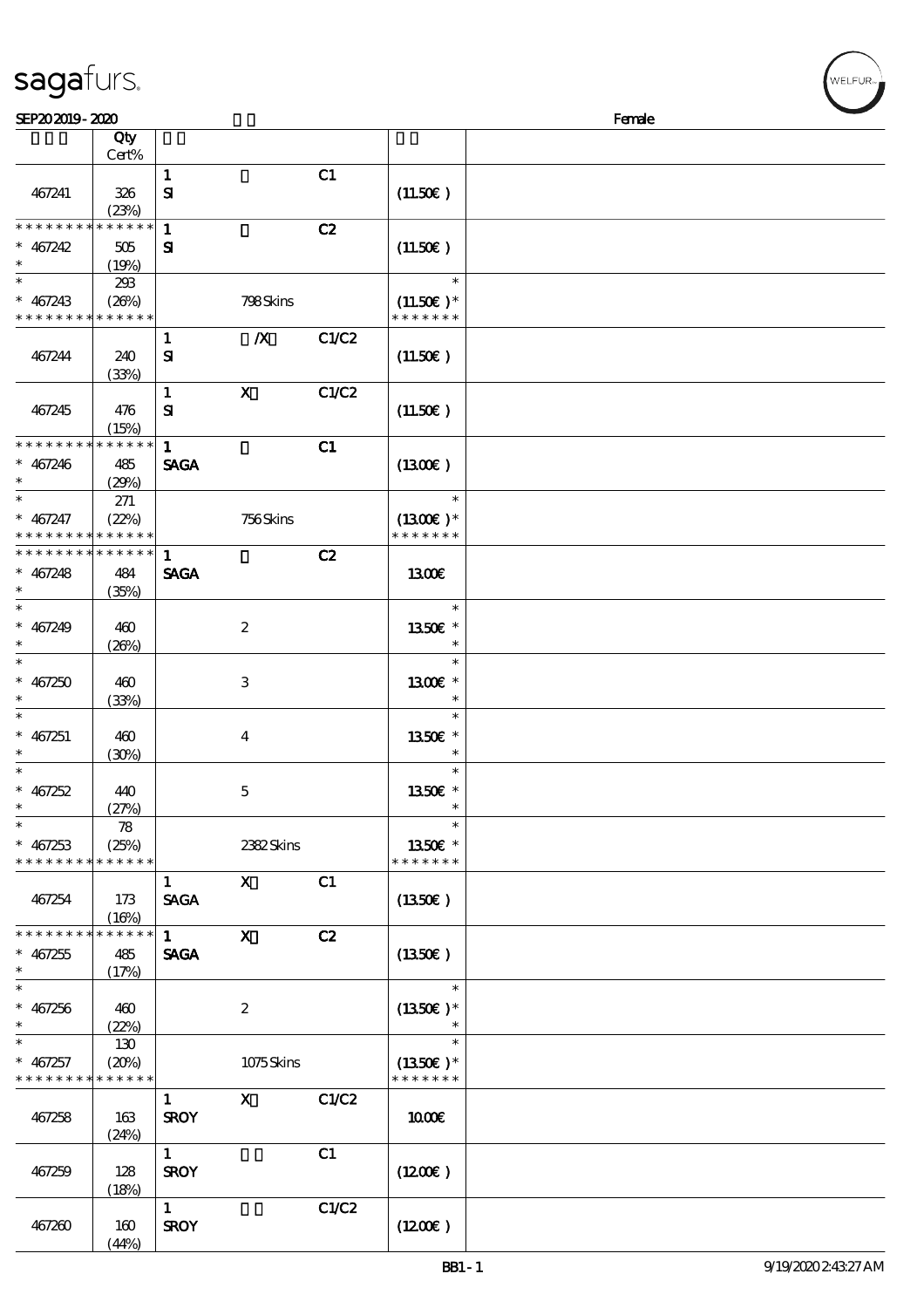| SEP202019-2020                                      |                                |                                       |                           |                |                                       | Female |  |
|-----------------------------------------------------|--------------------------------|---------------------------------------|---------------------------|----------------|---------------------------------------|--------|--|
|                                                     | Qty<br>$Cert\%$                |                                       |                           |                |                                       |        |  |
| 467261                                              | 398<br>(27%)                   | $\mathbf{1}$<br><b>SROY</b>           |                           | C2             | 1200E                                 |        |  |
| 467262                                              | 118<br>(17%)                   | $\mathbf{1}$<br><b>SROY</b>           |                           | C <sub>3</sub> | <b>100€</b>                           |        |  |
| 467263                                              | 210<br>(27%)                   | $\mathbf{1}$<br><b>SROY</b>           |                           | C1             | 1300E                                 |        |  |
| 467264                                              | 314<br>(43%)                   | $\mathbf{1}$<br><b>SROY</b>           |                           | C1/C2          | 1300€                                 |        |  |
| 467265                                              | 465<br>(20%)                   | $\mathbf{1}$<br><b>SROY</b>           |                           | C2             | 1300E                                 |        |  |
| 467266                                              | 112<br>(39%)                   | $\mathbf{1}$<br><b>SROY</b>           |                           | C3             | (11.00)                               |        |  |
| 467267                                              | 247<br>(14%)                   | $\mathbf{1}$<br><b>SROY</b>           |                           | C1             | (1350)                                |        |  |
| 467268                                              | 447<br>(34%)                   | $\mathbf{1}$<br><b>SROY</b>           |                           | C1/C2          | (1350E)                               |        |  |
| * * * * * * * * * * * * * *<br>$* 467209$           | 420<br>(17%)                   | $\mathbf{1}$<br><b>SROY</b>           |                           | C2             | (1300)                                |        |  |
| $\ast$<br>$* 467270$<br>* * * * * * * * * * * * * * | $\boldsymbol{\Theta}$<br>(33%) |                                       | 489Skins                  |                | $\ast$<br>$(1300E)*$<br>* * * * * * * |        |  |
| 467271                                              | 458<br>(25%)                   | $\mathbf{1}$<br><b>SROY</b>           |                           | C3             | 11.00E                                |        |  |
| 467272                                              | 107<br>(11%)                   | $\mathbf{1}$<br><b>SROY</b>           | $\mathbf X$               | C1             | (1350)                                |        |  |
| 467273                                              | 415<br>(15%)                   | $\mathbf{1}$<br><b>SROY</b>           | $\mathbf X$               | C2             | <b>1300€</b>                          |        |  |
| 467274                                              | 294<br>(23%)                   | $1 -$<br><b>SROY</b>                  | $\mathbf{X}$              | C3             | 11.50€                                |        |  |
| 467275                                              | 228<br>(25%)                   | 1<br><b>SROY</b>                      | X / ZX                    | C1/C2          | <b>1300€</b>                          |        |  |
| 467276                                              | 104<br>(33%)                   | $1 -$<br><b>SROY</b>                  | $X$ / $ZX$                | C3             | 11.00E                                |        |  |
| 467277                                              | 90<br>(8%)                     | $1 \quad \blacksquare$<br><b>SROY</b> | $\boldsymbol{\mathsf{Z}}$ | C1/C2          | 1300E                                 |        |  |

sagafurs.

√<br>WELFUR<sub>™</sub>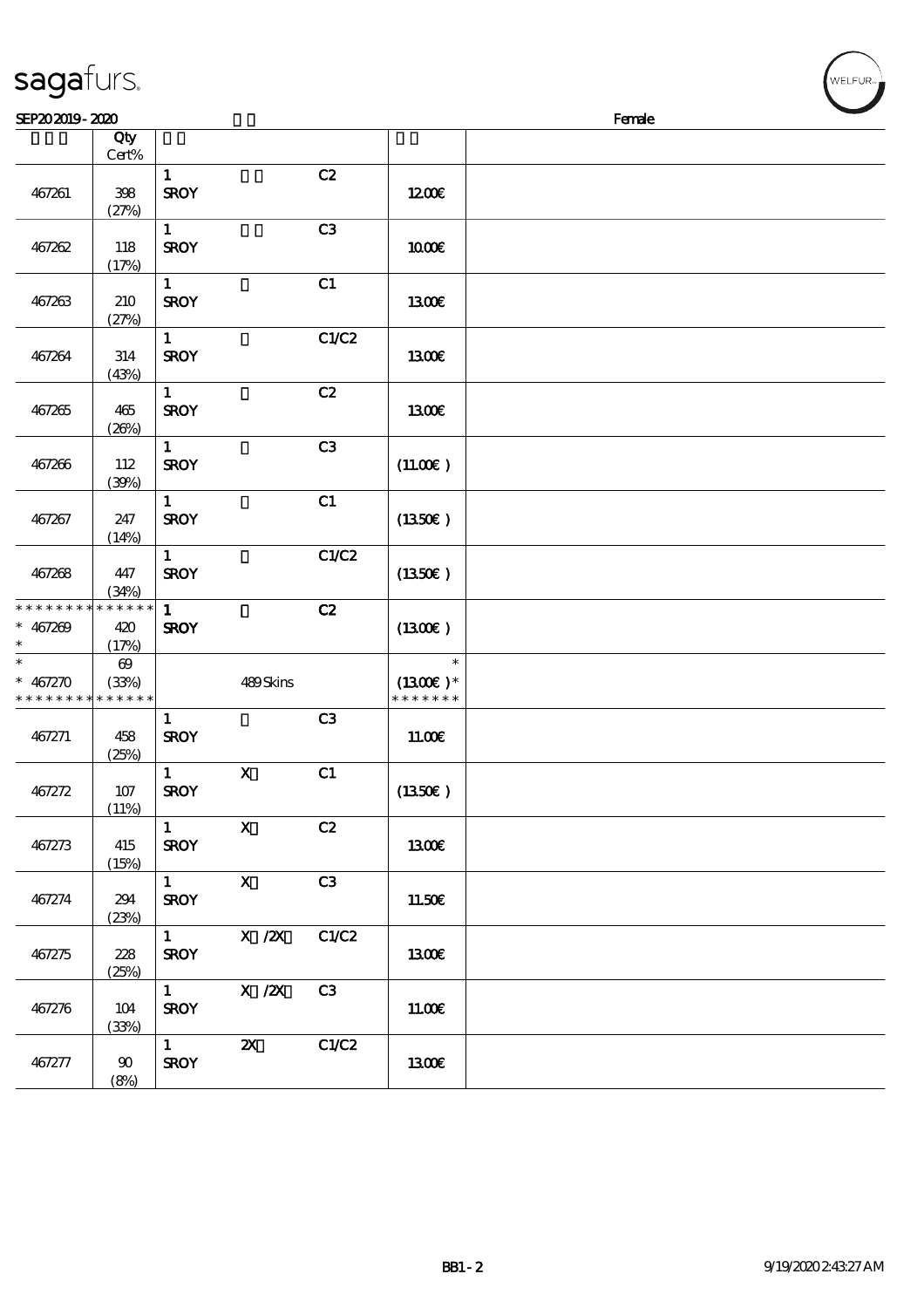|                   | Cert%              |                  |                  |       |                     |  |
|-------------------|--------------------|------------------|------------------|-------|---------------------|--|
|                   |                    | $\boldsymbol{2}$ |                  | C1    |                     |  |
| 467301            | 126                | $\mathbf{S}$     |                  |       | 900E                |  |
|                   |                    |                  |                  |       |                     |  |
|                   | (10%)<br>$*******$ |                  |                  |       |                     |  |
| * * * * * * * *   |                    | $\boldsymbol{z}$ |                  | C2    |                     |  |
| $* 467302$        | 505                | ${\bf s}$        |                  |       | 850€                |  |
| $\ast$            | (10%)              |                  |                  |       |                     |  |
| $\overline{\ast}$ | 182                |                  |                  |       | $\ast$              |  |
| $* 46730B$        |                    |                  |                  |       | 850€ *              |  |
|                   | (16%)              |                  | 687Skins         |       |                     |  |
| * * * * * * * *   | * * * * * *        |                  |                  |       | * * * * * * *       |  |
|                   |                    | $\boldsymbol{z}$ | $\mathbf{x}$     | C1/C2 |                     |  |
| 467304            | 287                | ${\bf s}$        |                  |       | 900E                |  |
|                   | (10%)              |                  |                  |       |                     |  |
|                   |                    | $\boldsymbol{z}$ |                  | C1    |                     |  |
|                   |                    |                  |                  |       |                     |  |
| 467305            | 269                | <b>SAGA</b>      |                  |       | (1050)              |  |
|                   | (21%)              |                  |                  |       |                     |  |
| * * * * * * * *   | * * * * * *        | 2 <sup>1</sup>   |                  | C2    |                     |  |
| $* 467306$        | 485                | <b>SAGA</b>      |                  |       | 1000E               |  |
| $\ast$            | (28%)              |                  |                  |       |                     |  |
| $\ast$            |                    |                  |                  |       | $\ast$              |  |
|                   |                    |                  |                  |       |                     |  |
| $* 467307$        | 460                |                  | $\boldsymbol{2}$ |       | 1000€ *             |  |
| $\ast$            | (16%)              |                  |                  |       | $\ast$              |  |
| $\ast$            | 467                |                  |                  |       | $\ast$              |  |
| $* 467308$        | (36%)              |                  | 1412Skins        |       | 1000 *              |  |
| * * * * * * * *   | * * * * * *        |                  |                  |       | * * * * * * *       |  |
|                   |                    |                  |                  |       |                     |  |
|                   |                    | $\mathbf{2}$     | $\mathbf{x}$     | C1/C2 |                     |  |
| 467309            | 402                | <b>SAGA</b>      |                  |       | $(1050\epsilon)$    |  |
|                   | (17%)              |                  |                  |       |                     |  |
|                   |                    | $\boldsymbol{z}$ | $X$ $N$          | C1/C2 |                     |  |
| 467310            | 183                | <b>SROY</b>      |                  |       | 7.00E               |  |
|                   |                    |                  |                  |       |                     |  |
|                   | (31%)              |                  |                  |       |                     |  |
|                   |                    | $\mathbf{z}$     | $\mathbf{x}$     | C1/C2 |                     |  |
| 467311            | 180                | <b>SROY</b>      |                  |       | 800E                |  |
|                   | (24%)              |                  |                  |       |                     |  |
|                   |                    | $\mathbf{z}$     |                  | C1    |                     |  |
| 467312            | 110                | <b>SROY</b>      |                  |       | $(1050\epsilon)$    |  |
|                   |                    |                  |                  |       |                     |  |
|                   | (19%)              |                  |                  |       |                     |  |
|                   |                    | $\boldsymbol{z}$ |                  | C1/C2 |                     |  |
| 467313            | 302                | <b>SROY</b>      |                  |       | $(1000\varepsilon)$ |  |
|                   | (44%)              |                  |                  |       |                     |  |
|                   |                    | $\mathbf{2}$     | X /              | C3    |                     |  |
|                   |                    |                  |                  |       |                     |  |
| 467314            | 151                | <b>SROY</b>      |                  |       | 7.50E               |  |
|                   | (20%)              |                  |                  |       |                     |  |
|                   |                    | $\mathbf{z}$     |                  | C1/C2 |                     |  |
| 467315            | 381                | <b>SROY</b>      |                  |       | (11.00)             |  |
|                   | (41%)              |                  |                  |       |                     |  |
|                   |                    | $\boldsymbol{2}$ |                  | C3    |                     |  |
|                   |                    |                  |                  |       |                     |  |
| 467316            | 124                | <b>SROY</b>      |                  |       | (900)               |  |
|                   | (21%)              |                  |                  |       |                     |  |
|                   |                    | $\mathbf{z}$     |                  | C1/C2 |                     |  |
| 467317            | 384                | <b>SROY</b>      |                  |       | (11.50)             |  |
|                   | (19%)              |                  |                  |       |                     |  |
|                   |                    |                  |                  |       |                     |  |
|                   |                    | $\mathbf{z}$     |                  | C3    |                     |  |
| 467318            | 138                | <b>SROY</b>      |                  |       | 900 <sub>E</sub>    |  |
|                   | (21%)              |                  |                  |       |                     |  |
|                   |                    | $\mathbf{z}$     | $\mathbf{x}$     | C1/C2 |                     |  |
| 467319            | 149                | <b>SROY</b>      |                  |       | (11.00)             |  |
|                   |                    |                  |                  |       |                     |  |
|                   | (20%)              |                  |                  |       |                     |  |
|                   |                    | $\mathbf{z}$     | X / ZX           | C3    |                     |  |
| 467320            | 108                | <b>SROY</b>      |                  |       | 950E                |  |

说明 价格

 $\sqrt{Qt}$ 

sagafurs.

(47%)

**NELFUR**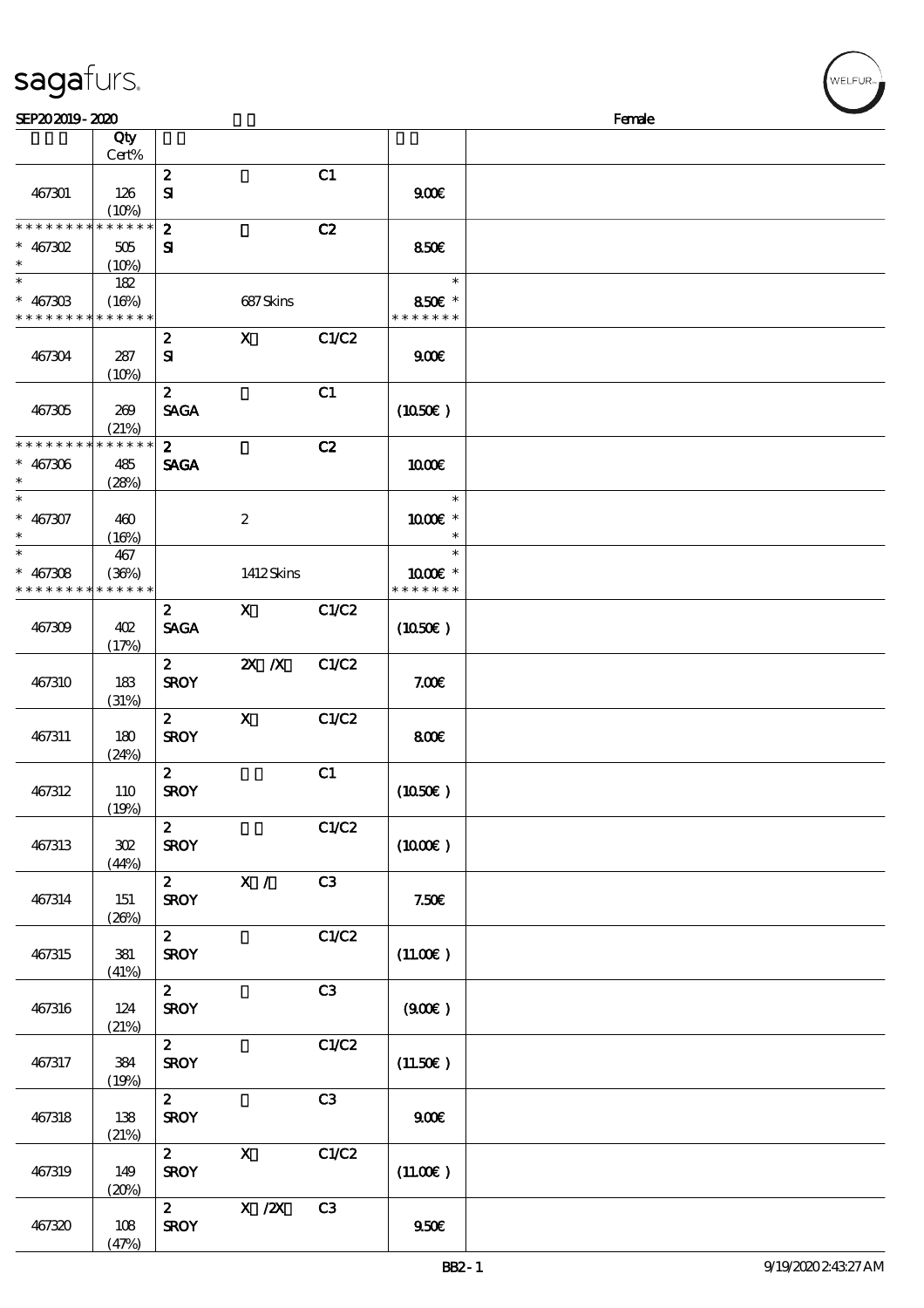| <b>saga</b> furs. |  |
|-------------------|--|
|                   |  |

(2%)

| sagafurs.      |       |                             |            |       |              | WELFUR <sub>™</sub> |
|----------------|-------|-----------------------------|------------|-------|--------------|---------------------|
| SEP202019-2020 |       |                             |            |       |              | Female              |
|                | Qty   |                             |            |       |              |                     |
|                | Cert% |                             |            |       |              |                     |
|                |       | $\boldsymbol{\mathfrak{D}}$ |            | C2    |              |                     |
| 467341         | 133   | $\mathbf{B}$                |            |       | <b>1800€</b> |                     |
|                | (3%)  |                             |            |       |              |                     |
|                |       | $\boldsymbol{\mathfrak{D}}$ | $X$ / $ZX$ | C2    |              |                     |
| 467342         | 122   | $\mathbf{B}$                |            |       | <b>1800€</b> |                     |
|                | (2%)  |                             |            |       |              |                     |
|                |       | $\boldsymbol{\mathfrak{D}}$ |            | C1/C2 |              |                     |
| 467343         | 327   | <b>SAGA</b>                 | 1          |       | 2050E        |                     |
|                | (5%)  |                             |            |       |              |                     |
|                |       | $\boldsymbol{\mathfrak{D}}$ |            | C1/C2 |              |                     |
| 467344         | 100   | <b>SROY</b>                 | 1          |       | 21.00        |                     |
|                | (4%)  |                             |            |       |              |                     |
|                |       | $\boldsymbol{\mathfrak{D}}$ | $X$ / $ZX$ | C1/C2 |              |                     |
| 467345         | 223   | <b>SROY</b>                 |            |       | 21.50E       |                     |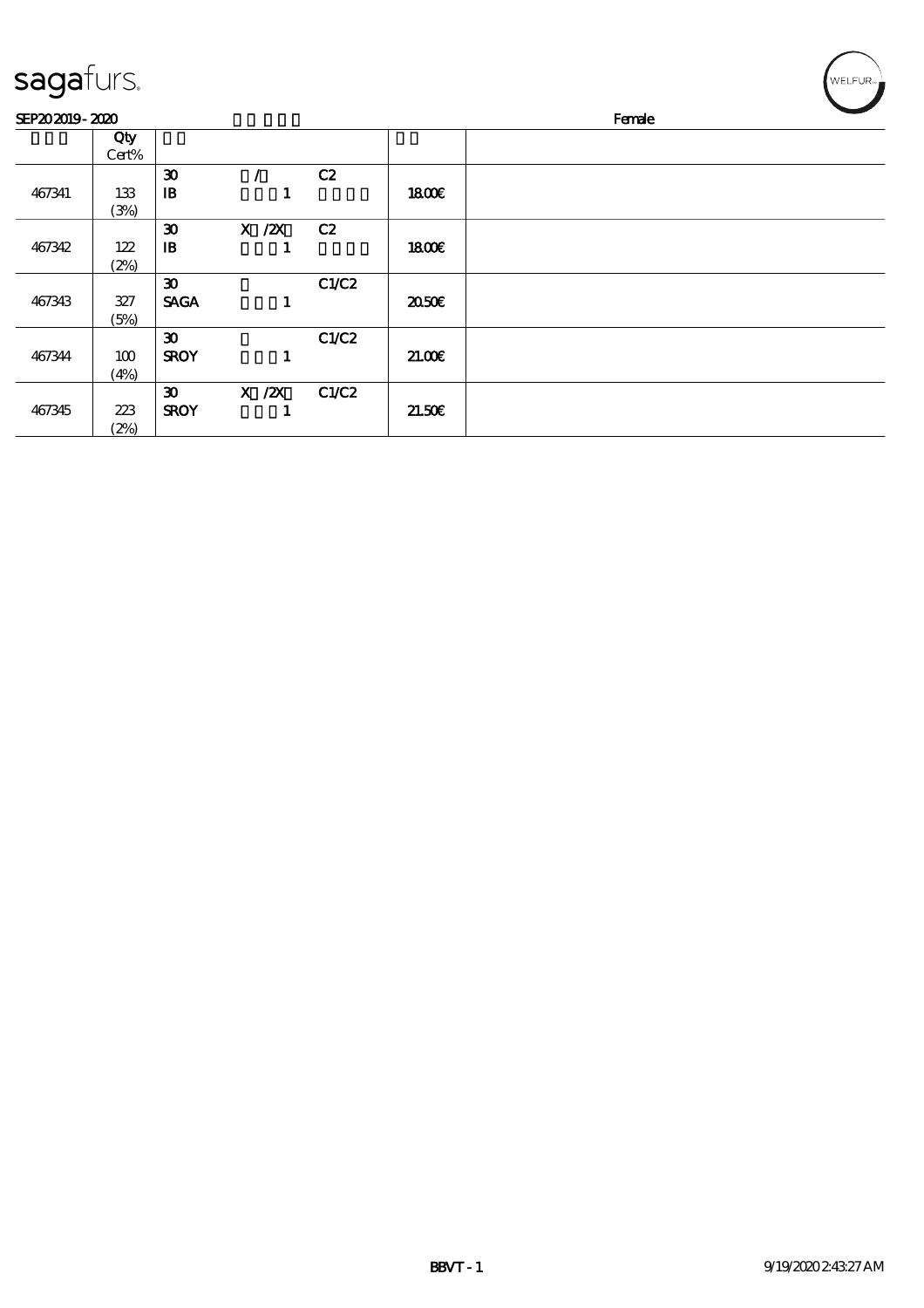| SEP202019-2020                                      |                   |                                            |                               |                |                                    | Female | <b>Contract Contract Contract Contract Contract Contract Contract Contract Contract Contract Contract Contract Contract Contract Contract Contract Contract Contract Contract Contract Contract Contract Contract Contract Contr</b> |
|-----------------------------------------------------|-------------------|--------------------------------------------|-------------------------------|----------------|------------------------------------|--------|--------------------------------------------------------------------------------------------------------------------------------------------------------------------------------------------------------------------------------------|
|                                                     | Qty<br>Cert%      |                                            |                               |                |                                    |        |                                                                                                                                                                                                                                      |
| 467381                                              | $307\,$<br>(11%)  | $\boldsymbol{\mathbf{z}}$<br>${\bf s}$     | $\mathbf{1}$                  | C1/C2          | 17.00€                             |        |                                                                                                                                                                                                                                      |
| 467382                                              | 147<br>(9%)       | $\boldsymbol{\mathfrak{D}}$<br>${\bf s}$   | $\mathbf{1}$                  | C1             | 1800E                              |        |                                                                                                                                                                                                                                      |
| 467383                                              | 136<br>(7%)       | $\boldsymbol{\mathbf{z}}$<br>${\bf s}$     | $\mathbf{X}$<br>$\mathbf{1}$  | C1             | 1800                               |        |                                                                                                                                                                                                                                      |
| 467384                                              | 166<br>(14%)      | $\boldsymbol{\mathfrak{D}}$<br><b>SAGA</b> | $\mathbf{1}$                  | C1             | 1800E                              |        |                                                                                                                                                                                                                                      |
| 467385                                              | 459<br>(13%)      | $\boldsymbol{\mathfrak{D}}$<br><b>SAGA</b> | $\mathbf{1}$                  | C2             | 1800E                              |        |                                                                                                                                                                                                                                      |
| 467386                                              | 354<br>(9%)       | $\boldsymbol{\mathfrak{D}}$<br><b>SAGA</b> | $\mathbf{1}$                  | C1             | 1850E                              |        |                                                                                                                                                                                                                                      |
| 467387                                              | 393<br>$(\Theta)$ | $\boldsymbol{\mathsf{20}}$<br><b>SACA</b>  | $\mathbf x$<br>$\mathbf{1}$   | C1             | <b>1850€</b>                       |        |                                                                                                                                                                                                                                      |
| 467388                                              | 175<br>(18%)      | $\boldsymbol{\mathfrak{D}}$<br><b>SROY</b> | $\mathbf{1}$                  | C1/C2          | <b>1850€</b>                       |        |                                                                                                                                                                                                                                      |
| 467389                                              | 149<br>(9%)       | $\boldsymbol{\mathfrak{D}}$<br><b>SROY</b> | $\mathbf{1}$                  | C1             | 1900E                              |        |                                                                                                                                                                                                                                      |
| 467390                                              | 436<br>(10%)      | $\boldsymbol{\mathfrak{D}}$<br><b>SROY</b> | $\mathbf{1}$                  | C2             | 1900E                              |        |                                                                                                                                                                                                                                      |
| 467391                                              | 224<br>(21%)      | $\boldsymbol{\mathfrak{D}}$<br><b>SROY</b> | $\mathcal{L}$<br>$\mathbf{1}$ | C <sub>3</sub> | 1800E                              |        |                                                                                                                                                                                                                                      |
| * * * * * * * * * * * * * *<br>$* 467392$<br>$\ast$ | 425<br>(8%)       | $\boldsymbol{\mathfrak{D}}$<br><b>SROY</b> | $\mathbf{x}$<br>$\mathbf{1}$  | C2             | 1950€                              |        |                                                                                                                                                                                                                                      |
| $\ast$<br>$* 467393$<br>* * * * * * * * * * * * * * | 122<br>(7%)       |                                            | 547Skins                      |                | $\ast$<br>1950€ *<br>* * * * * * * |        |                                                                                                                                                                                                                                      |

WELFUR<sub><sup>N</sup></sub>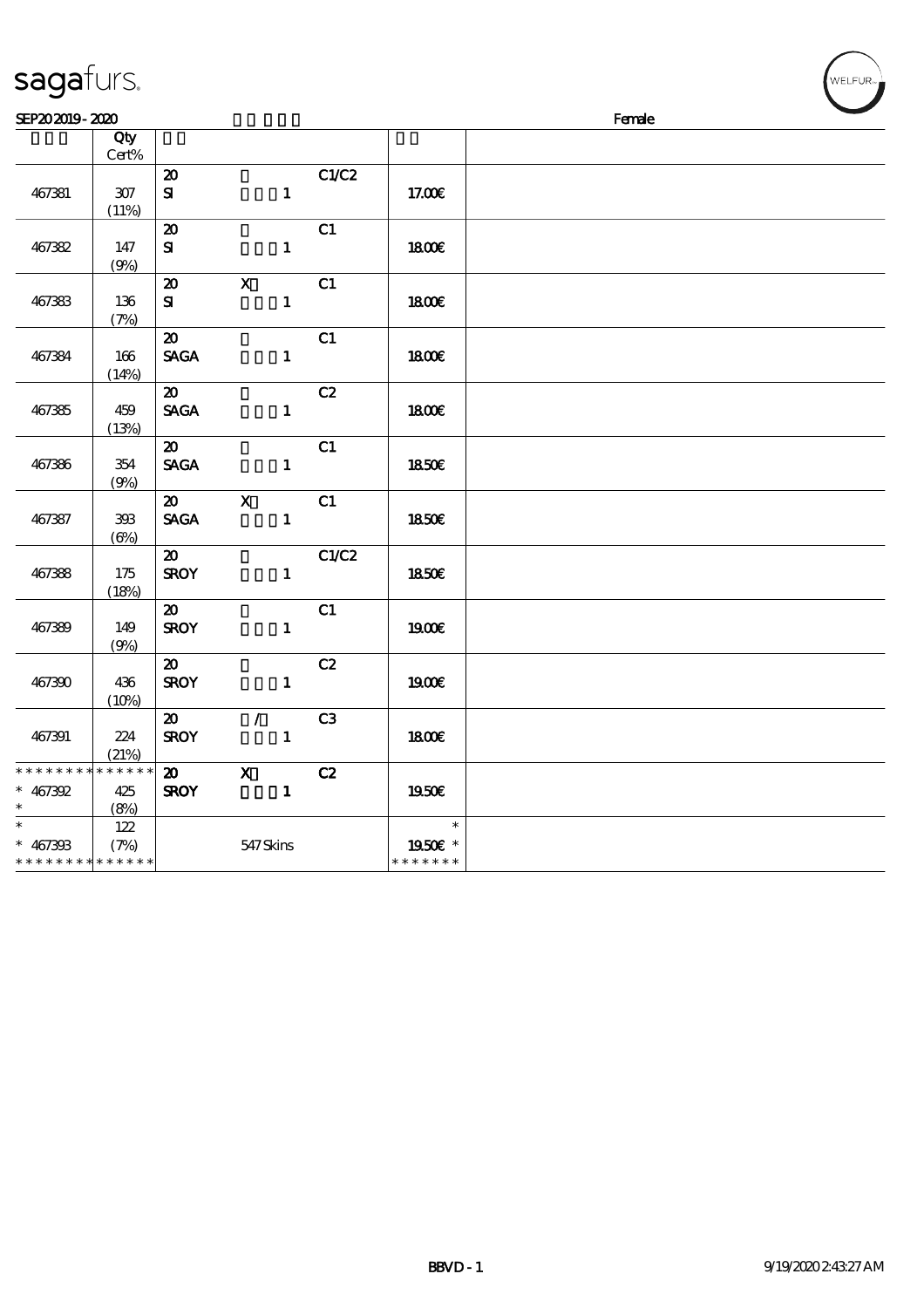|                   | Qty<br>Cert%        |              |                         |    |                     |  |
|-------------------|---------------------|--------------|-------------------------|----|---------------------|--|
|                   |                     |              |                         |    |                     |  |
|                   |                     | $\mathbf{o}$ |                         | C1 |                     |  |
| 467421            | 119                 | ${\bf s}$    | $\mathbf{1}$            |    | $(1450\varepsilon)$ |  |
|                   | (33%)               |              |                         |    |                     |  |
|                   |                     | $\mathbf{O}$ |                         | C1 |                     |  |
| 467422            | 265                 | ${\bf s}$    | $\mathbf{1}$            |    | 1450E               |  |
|                   | (13%)               |              |                         |    |                     |  |
|                   |                     | $\mathbf{o}$ |                         | C1 |                     |  |
| 467423            | 200                 | ${\bf s}$    | $\mathbf{1}$            |    | <b>1500€</b>        |  |
|                   |                     |              |                         |    |                     |  |
|                   | (23%)               |              |                         |    |                     |  |
| * * * * * * * *   | * * * * * *         | $\mathbf{o}$ |                         | C2 |                     |  |
| $* 467424$        | 465                 | ${\bf s}$    | $\mathbf{1}$            |    | 1450E               |  |
| $\ast$            | (10%)               |              |                         |    |                     |  |
|                   |                     |              |                         |    | $\ast$              |  |
| $* 467425$        | 440                 |              | $\boldsymbol{2}$        |    | 1450 £*             |  |
| $\ast$            | (12%)               |              |                         |    | $\ast$              |  |
|                   |                     |              |                         |    | $\ast$              |  |
| $* 467426$        | 440                 |              | 3                       |    | 1450E *             |  |
| $\ast$            |                     |              |                         |    | $\ast$              |  |
| $\overline{\ast}$ | (8%)                |              |                         |    |                     |  |
|                   |                     |              |                         |    | $\ast$              |  |
| $* 467427$        | 440                 |              | $\boldsymbol{4}$        |    | 1450E *             |  |
| $\ast$            | (11%)               |              |                         |    | $\ast$              |  |
| $\overline{\ast}$ | 386                 |              |                         |    | $\ast$              |  |
| $* 467428$        | (17%)               |              | $2171$ Skins            |    | 1450E *             |  |
| * * * * * * * *   | * * * * * *         |              |                         |    | * * * * * * *       |  |
|                   |                     | $\mathbf 0$  | $\mathbf{X}$            | C1 |                     |  |
| 467429            | 367                 | ${\bf s}$    | $\mathbf{1}$            |    | 1500E               |  |
|                   |                     |              |                         |    |                     |  |
|                   | (9%)<br>* * * * * * |              |                         |    |                     |  |
| * * * * * * * *   |                     | $\mathbf{o}$ | $\mathbf{x}$            | C2 |                     |  |
| $* 467430$        | 465                 | ${\bf s}$    | $\mathbf{1}$            |    | 1500€               |  |
| $\ast$            | (13%)               |              |                         |    |                     |  |
| $\ast$            |                     |              |                         |    | $\ast$              |  |
| $* 467431$        | 440                 |              | $\boldsymbol{z}$        |    | 1450 £*             |  |
| $\ast$            | (4%)                |              |                         |    | $\ast$              |  |
| $\ast$            |                     |              |                         |    | $\ast$              |  |
| $* 467432$        | 440                 |              | $\,3\,$                 |    | 1450€ *             |  |
| $\ast$            | (8%)                |              |                         |    | $\ast$              |  |
| $\ast$            | $368\,$             |              |                         |    | $\ast$              |  |
| $* 467433$        | (5%)                |              | 1713Skins               |    | 1450€ *             |  |
| * * * * * * * *   | * * * * * *         |              |                         |    | * * * * * * *       |  |
|                   |                     |              |                         |    |                     |  |
|                   |                     | $\mathbf{O}$ | X / C2                  |    |                     |  |
| 467434            | 272                 | $\mathbf{B}$ | $\mathbf{1}$            |    | 1250€               |  |
|                   | (22%)               |              |                         |    |                     |  |
| * * * * * * * *   | * * * * * *         | $\mathbf 0$  | $\mathcal{L}$           | C2 |                     |  |
| $* 467435$        | 465                 | $\mathbf{B}$ | $\mathbf{1}$            |    | 1350E               |  |
| $\ast$            | (9%)                |              |                         |    |                     |  |
| $\overline{\ast}$ |                     |              |                         |    | $\ast$              |  |
| $* 467436$        | 440                 |              | $\boldsymbol{z}$        |    | 1300€ *             |  |
| $\ast$            | (8%)                |              |                         |    | $\ast$              |  |
| $\ast$            |                     |              |                         |    | $\ast$              |  |
|                   |                     |              |                         |    |                     |  |
| $* 467437$        | 440                 |              | 3                       |    | 1300 £*             |  |
| $\ast$            | (11%)               |              |                         |    | $\ast$              |  |
| $\ast$            |                     |              |                         |    | $\ast$              |  |
| $* 467438$        | 440                 |              | $\overline{\mathbf{4}}$ |    | 1300E *             |  |
| $\ast$            | (12%)               |              |                         |    | $\ast$              |  |
| $\overline{\ast}$ | 78                  |              |                         |    | $\ast$              |  |
| $* 467439$        | (11%)               |              | 1863Skins               |    | 1250E *             |  |
| * * * * * * * *   | $* * * * * * *$     |              |                         |    | * * * * * * *       |  |
| * * * * * * * *   | $******$            | $\mathbf 0$  | $X$ / $ZX$              | C2 |                     |  |
| $* 467440$        | 465                 | $\mathbf{B}$ | $\mathbf{1}$            |    | 1450€               |  |
| $\ast$            |                     |              |                         |    |                     |  |
|                   | (11%)               |              |                         |    |                     |  |

 $\overline{\sim}$ .

sagafurs.

VELFUR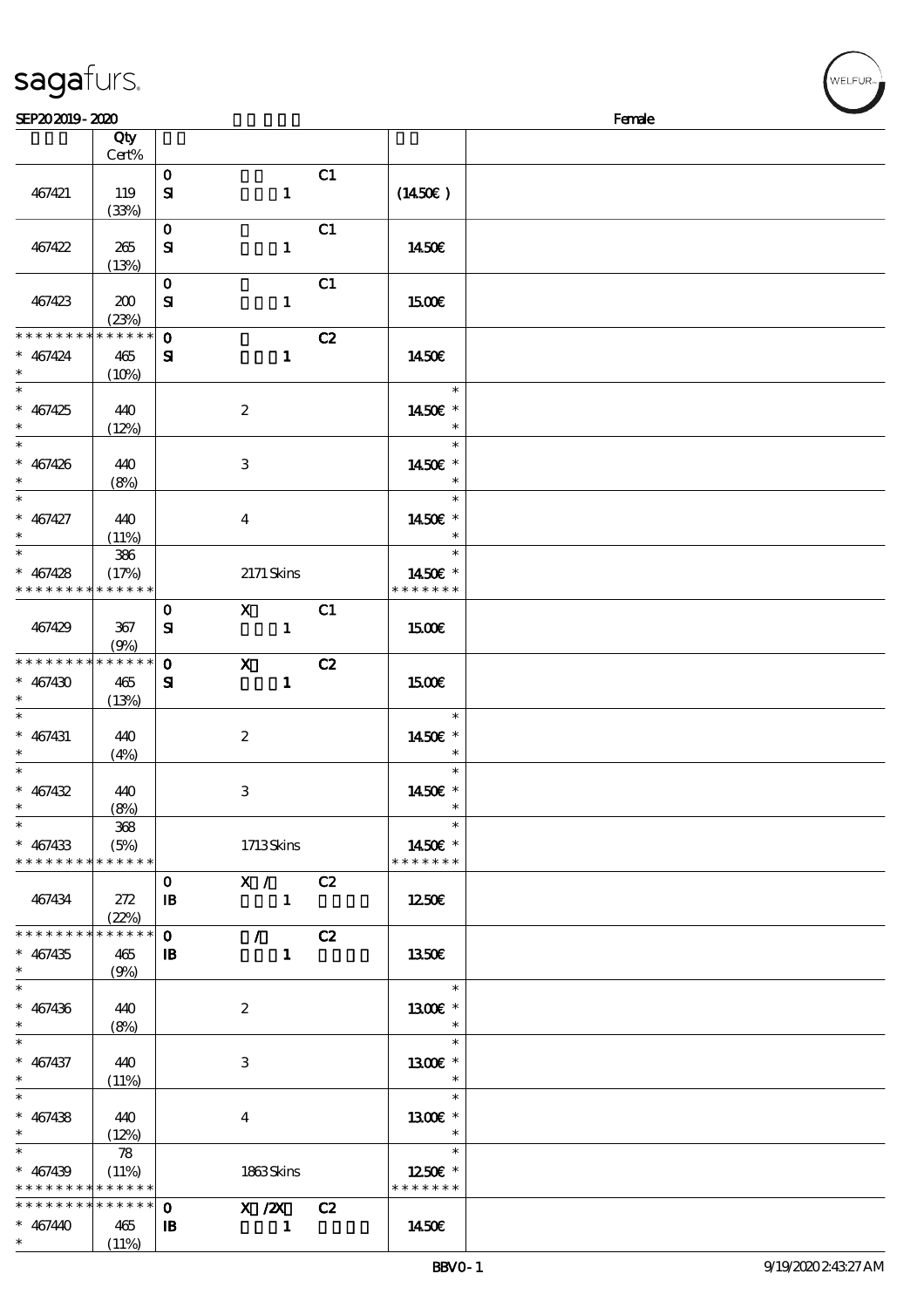| SEP202019-2020                     |          |                         |                  |    |                          | Female |
|------------------------------------|----------|-------------------------|------------------|----|--------------------------|--------|
|                                    | Qty      |                         |                  |    |                          |        |
|                                    | Cert%    |                         |                  |    |                          |        |
| $\ast$                             |          |                         |                  |    | $\ast$                   |        |
|                                    |          | $\mathbf{O}$            | X / ZX           | C2 |                          |        |
| $* 467441$                         | 440      | $\mathbf{B}$            | $\mathbf{1}$     |    | 1400€ *                  |        |
| $\ast$                             | (8%)     |                         |                  |    | $\ast$                   |        |
| $\overline{\phantom{0}}$           |          |                         |                  |    | $\ast$                   |        |
| $* 467442$                         | 440      |                         | 3                |    | 1400€ *                  |        |
| $\ast$                             | (7%)     |                         |                  |    | $\ast$                   |        |
| $\overline{\phantom{0}}$           |          |                         |                  |    | $\ast$                   |        |
|                                    | 91       |                         |                  |    |                          |        |
| $* 467443$                         | (5%)     |                         | 1436Skins        |    | 1400 £*                  |        |
| * * * * * * * * * * * * * *        |          |                         |                  |    | * * * * * * *            |        |
|                                    |          | $\mathbf{O}$            |                  | C1 |                          |        |
| 467444                             | 246      | <b>SAGA</b>             | $\mathbf{1}$     |    | 1500€                    |        |
|                                    | (27%)    |                         |                  |    |                          |        |
| * * * * * * * * * * * * * *        |          | $\mathbf{O}$            |                  | C1 |                          |        |
|                                    |          |                         |                  |    |                          |        |
| $* 467445$                         | 445      | <b>SAGA</b>             | $\mathbf{1}$     |    | <b>160€</b>              |        |
| $\ast$                             | (22%)    |                         |                  |    |                          |        |
| $\ast$                             | 331      |                         |                  |    | $\ast$                   |        |
| $* 467446$                         | (31%)    |                         | 776Skins         |    | 1550E *                  |        |
| * * * * * * * * * * * * * *        |          |                         |                  |    | * * * * * * *            |        |
| * * * * * * * * * * * * * *        |          | $\mathbf{O}$            |                  | C2 |                          |        |
| $* 467447$                         |          |                         |                  |    |                          |        |
|                                    | 445      | <b>SAGA</b>             | $\mathbf{1}$     |    | 1550€                    |        |
| $\ast$<br>$\overline{\phantom{0}}$ | (19%)    |                         |                  |    |                          |        |
|                                    |          |                         |                  |    | $\ast$                   |        |
| $* 467448$                         | 420      |                         | $\boldsymbol{2}$ |    | 1550€ *                  |        |
| $\ast$                             | (27%)    |                         |                  |    | $\ast$                   |        |
| $\ast$                             |          |                         |                  |    | $\ast$                   |        |
| $* 467449$                         | 420      |                         | 3                |    | 1550E *                  |        |
| $\ast$                             |          |                         |                  |    | $\ast$                   |        |
|                                    | (37%)    |                         |                  |    |                          |        |
| $\ast$                             |          |                         |                  |    | $\ast$                   |        |
| $* 467450$                         | 420      |                         | $\bf{4}$         |    | 1550€ *                  |        |
| $\ast$                             | (16%)    |                         |                  |    |                          |        |
|                                    |          |                         |                  |    | $\ast$                   |        |
| $* 467451$                         | 420      |                         | $5\overline{)}$  |    | 1550E *                  |        |
| $\ast$                             | (13%)    |                         |                  |    | $\ast$                   |        |
| $\ast$                             | 97       |                         |                  |    | $\ast$                   |        |
|                                    |          |                         |                  |    |                          |        |
| $* 467452$                         | $(10\%)$ |                         | 2222Skins        |    | 1550E *                  |        |
| * * * * * * * * * * * * * *        |          |                         |                  |    | * * * * * * *            |        |
| * * * * * * * * * * * * * *        |          | $\Omega$                |                  | C1 |                          |        |
| $* 467453$                         | 445      | <b>SAGA</b>             | $\mathbf{1}$     |    | 1600                     |        |
| $*$                                | (16%)    |                         |                  |    |                          |        |
| $\overline{\phantom{0}}$           |          |                         |                  |    | $\ast$                   |        |
| $* 467454$                         |          |                         |                  |    |                          |        |
|                                    | 420      |                         | $\boldsymbol{2}$ |    | 1550E *                  |        |
| $\ast$                             | $(10\%)$ |                         |                  |    | $\ast$                   |        |
| $\overline{\ast}$                  | 467      |                         |                  |    | $\ast$                   |        |
| $* 467455$                         | (12%)    |                         | 1332Skins        |    | $(1550E)*$               |        |
| * * * * * * * * * * * * * *        |          |                         |                  |    | * * * * * * *            |        |
| * * * * * * * * * * * * * * *      |          | $\mathbf 0$             | $X$ C1           |    |                          |        |
| $* 467456$                         | 445      |                         | SAGA 1           |    | 1650                     |        |
| $*$                                |          |                         |                  |    |                          |        |
| $\ast$                             | $(10\%)$ |                         |                  |    | $\overline{\phantom{a}}$ |        |
|                                    |          |                         |                  |    |                          |        |
| $* 467457$                         | 420      |                         | $\mathbf{2}$     |    | 1650E *                  |        |
| $*$                                | (13%)    |                         |                  |    | $\overline{\phantom{a}}$ |        |
| $\ast$                             | 145      |                         |                  |    | $\ast$                   |        |
| $* 467458$                         | (13%)    |                         | 1010Skins        |    | 17.00 £*                 |        |
| * * * * * * * * * * * * * *        |          |                         |                  |    | * * * * * * *            |        |
|                                    |          | $\mathbf{0}$            | $\mathbf{X}$     | C1 |                          |        |
|                                    |          |                         |                  |    |                          |        |
| 467459                             | 185      | <b>SAGA</b>             |                  |    | <b>1650€</b>             |        |
|                                    | (21%)    |                         |                  |    |                          |        |
|                                    |          | $\overline{\mathbf{0}}$ | <b>2X</b> C1/C2  |    |                          |        |
| 467460                             | 155      | <b>SAGA</b>             | $\blacksquare$   |    | 1650E                    |        |
|                                    | (20%)    |                         |                  |    |                          |        |

ELFUR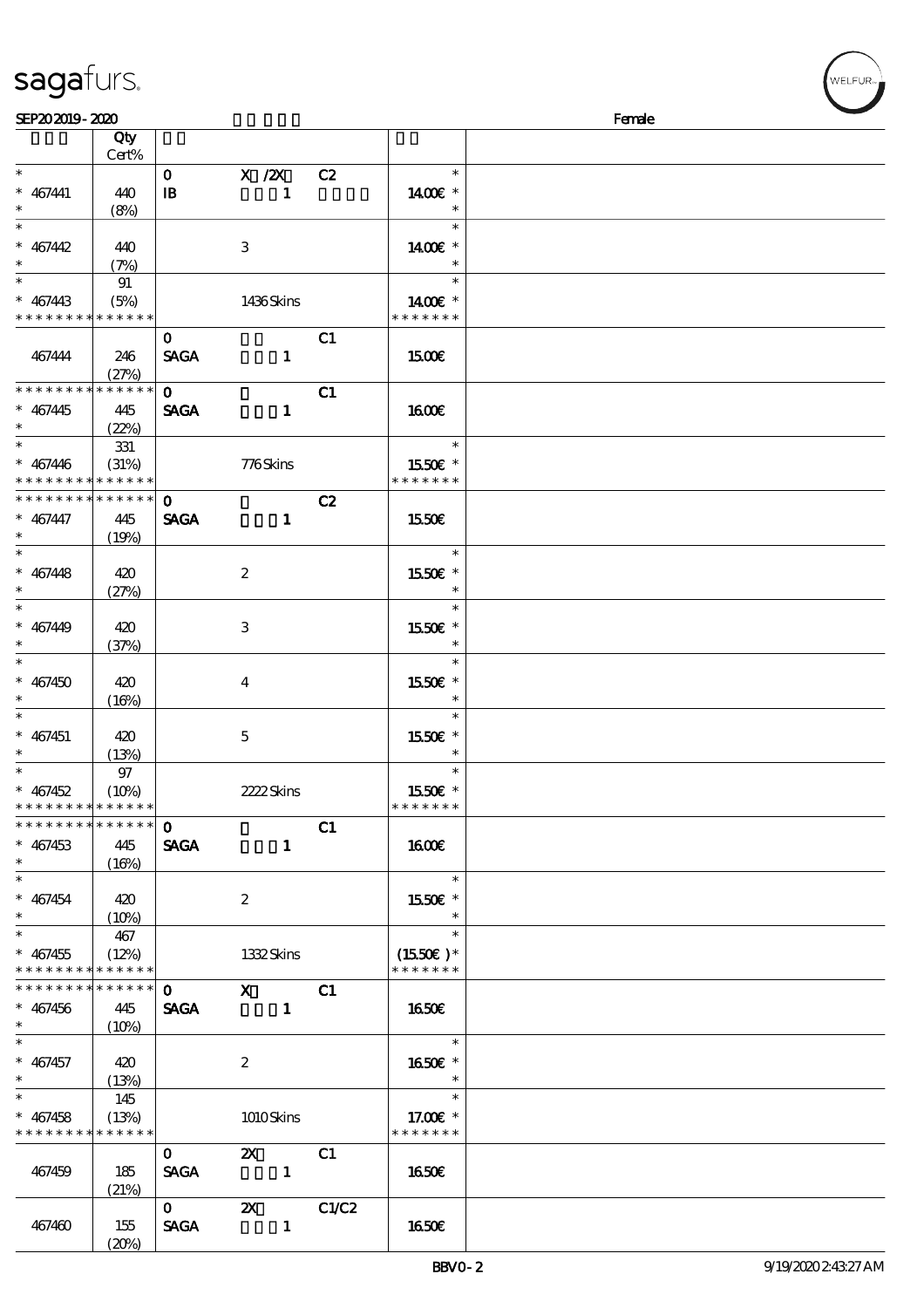| 467461                                                                        | 164<br>(42%) | $\mathbf{O}$<br><b>SROY</b>                  | $X$ $X$<br>1                              | C1/C2 | $(1400\varepsilon)$                |  |
|-------------------------------------------------------------------------------|--------------|----------------------------------------------|-------------------------------------------|-------|------------------------------------|--|
| 467462                                                                        | 99<br>(38%)  | $\mathbf{O}$<br><b>SROY</b>                  | $\mathbf{1}$                              | C1    | (1600E)                            |  |
| 467463                                                                        | 167<br>(56%) | $\mathbf{O}$<br><b>SROY</b>                  | $\mathbf{1}$                              | C1/C2 | $(1600\varepsilon)$                |  |
| 467464                                                                        | 245<br>(20%) | $\mathbf{O}$<br><b>SROY</b>                  | $\mathbf{1}$                              | C2    | (1600)                             |  |
| 467465                                                                        | 218<br>(20%) | $\mathbf{O}$<br><b>SROY</b>                  | $\mathbf{1}$                              | C1    | (17.00)                            |  |
| 467466                                                                        | 169<br>(57%) | $\mathbf{O}$<br><b>SROY</b>                  | $\mathbf{1}$                              | C1/C2 | 1600E                              |  |
| 467467                                                                        | 386<br>(20%) | $\mathbf{O}$<br><b>SROY</b>                  | $\mathbf{1}$                              | C2    | 1550€                              |  |
| 467468                                                                        | 273<br>(27%) | $\mathbf{0}$<br><b>SROY</b>                  | $\mathbf{1}$                              | C3    | 1450€                              |  |
| * * * * * * * * <mark>* * * * * * *</mark><br>$* 467469$<br>$\ast$            | 425<br>(20%) | $\mathbf{O}$<br><b>SROY</b>                  | $\mathbf{1}$                              | C1    | 1600E                              |  |
| $\overline{\ast}$<br>$* 467470$<br>* * * * * * * * <mark>* * * * * *</mark> * | 129<br>(22%) |                                              | 554Skins                                  |       | $\ast$<br>1600E *<br>* * * * * * * |  |
| 467471                                                                        | 230<br>(62%) | $\mathbf{O}$<br><b>SROY</b>                  | $\mathbf{1}$                              | C1/C2 | 1600E                              |  |
| * * * * * * * * * * * * * *<br>* $467472$<br>$\ast$                           | 400<br>(18%) | $\mathbf{o}$<br><b>SROY</b>                  | $\mathbf{1}$                              | C2    | <b>1600€</b>                       |  |
| $*$<br>$* 467473$<br>* * * * * * * * * * * * * *                              | 253<br>(25%) |                                              | 653Skins                                  |       | $\ast$<br>1600€ *<br>* * * * * * * |  |
| 467474                                                                        | 222<br>(27%) | $\mathbf{O}$<br><b>SROY</b>                  | $\mathbf{1}$                              | C3    | 1500€                              |  |
| 467475                                                                        | 425<br>(17%) | $\mathbf{O}$<br><b>SROY</b>                  | $\mathbf X$<br>$\mathbf{1}$               | C1    | 17.00E                             |  |
| 467476                                                                        | 97<br>(6%)   | $\mathbf{O}$<br><b>SROY</b>                  | $\mathbf{x}$<br>$\mathbf{1}$              | C2    | <b>1650€</b>                       |  |
| 467477                                                                        | 315<br>(18%) | $\mathbf{0}$<br><b>SROY</b>                  | $\mathbf{X}$<br>$\mathbf{1}$              | C3    | 1550€                              |  |
| 467478                                                                        | 214<br>(10%) | $\mathbf{O}$ and $\mathbf{O}$<br><b>SROY</b> | $\boldsymbol{\mathsf{X}}$<br>$\mathbf{1}$ | C1    | 17.50E                             |  |
| 467479                                                                        | 148<br>(25%) | $\mathbf{O}$<br><b>SROY</b>                  | $\mathcal{T}$<br>$\boldsymbol{2}$         | C1    | <b>1650€</b>                       |  |

说明 价格

## sagafurs.

顺序号 Qty

467480 107

 $(35%)$ 

 $\overline{0}$  /  $\overline{C3}$ 

 $SROY$  2 (1650€)

Cert%

WELFUR-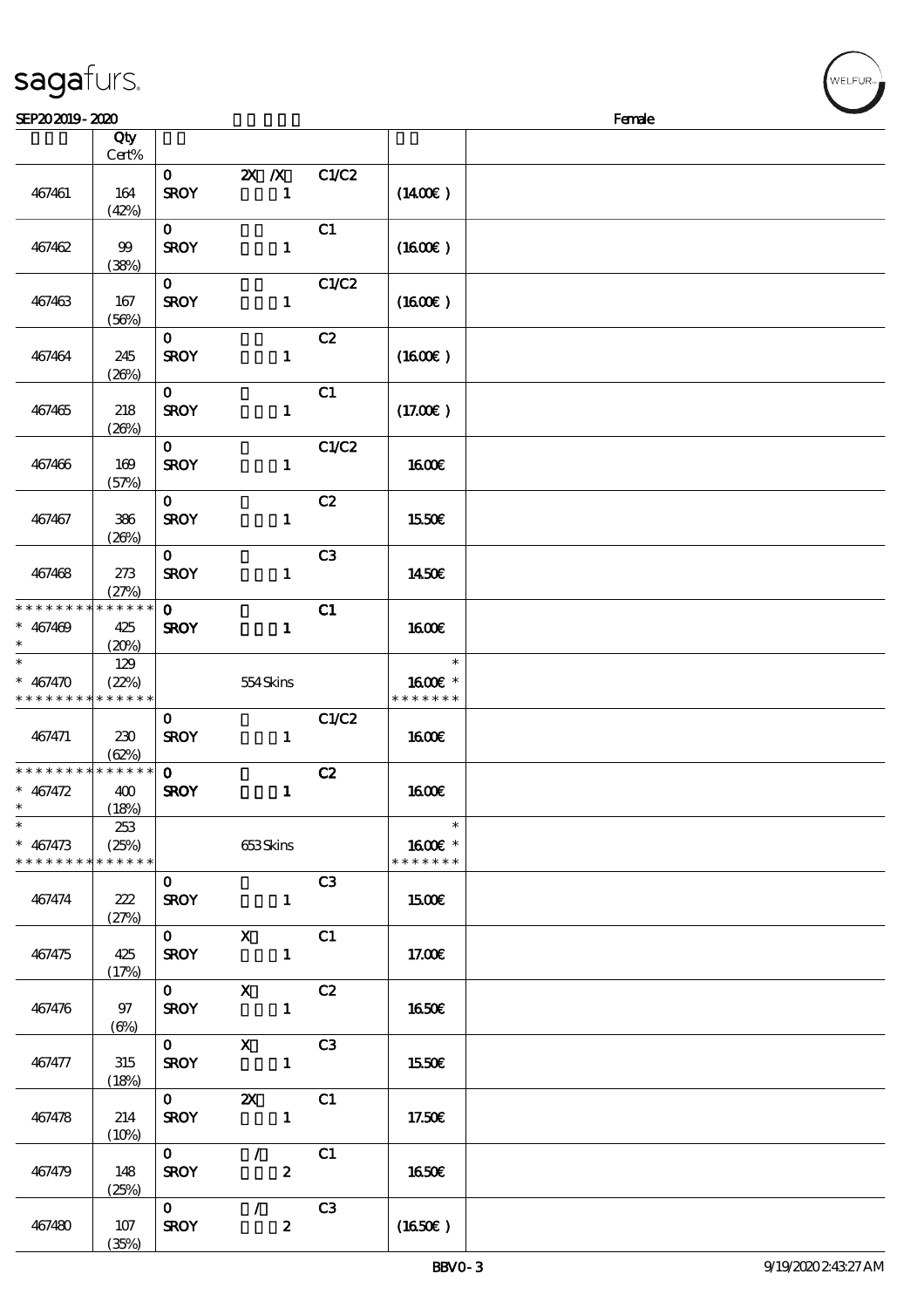| sagaturs.      |       |             |   |               |      |        | WELFUR <sub>™</sub> |
|----------------|-------|-------------|---|---------------|------|--------|---------------------|
| SEP202019-2020 |       |             |   |               |      | Female |                     |
|                | Qty   |             |   |               |      |        |                     |
|                | Cert% |             |   |               |      |        |                     |
|                |       | O           |   | $\mathbf{C1}$ |      |        |                     |
| 467481         | 161   | <b>SROY</b> | 2 |               | 1800 |        |                     |
|                | (50%) |             |   |               |      |        |                     |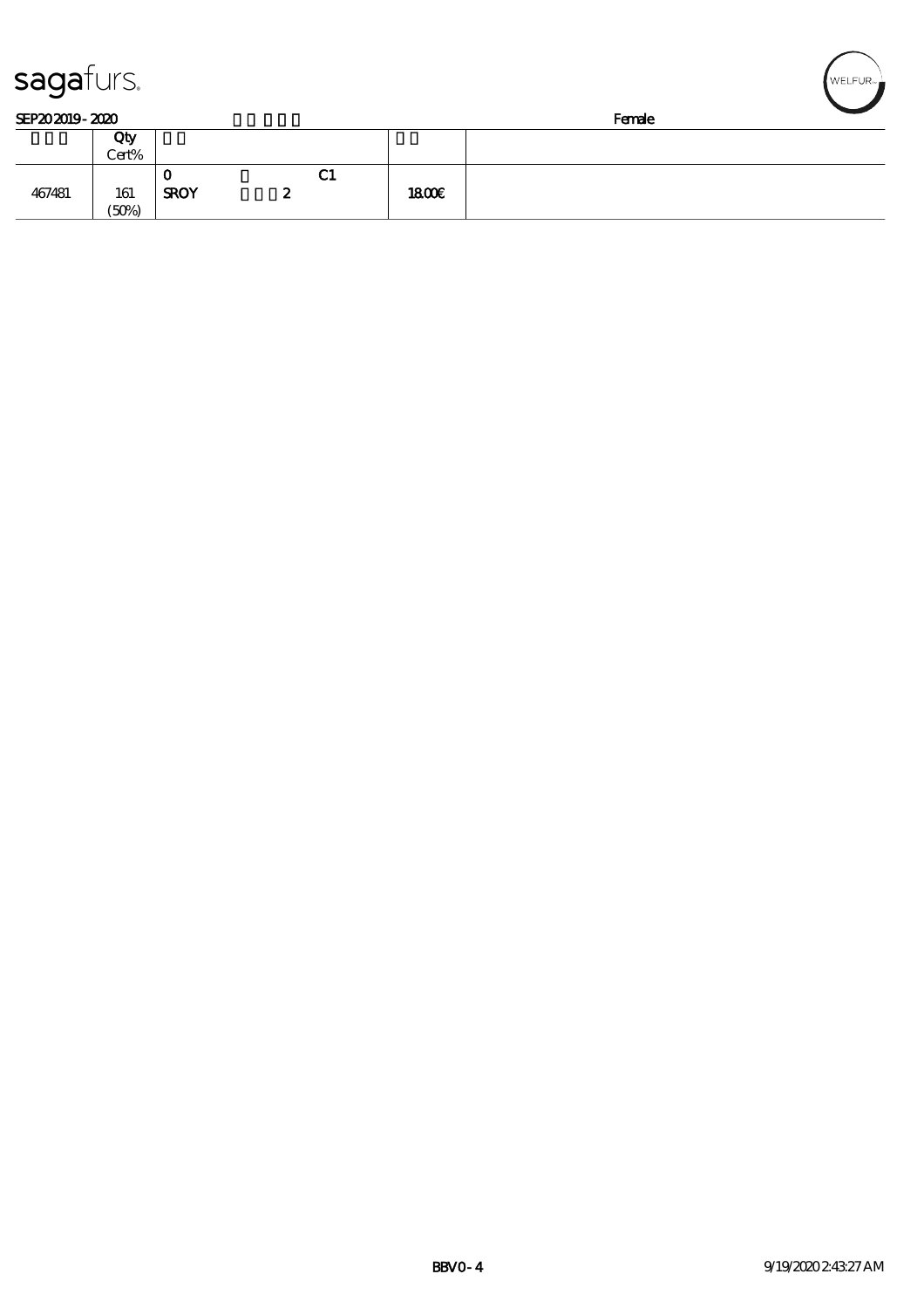|                                                     | Qty                             |                              |                                          |              |                                       |  |
|-----------------------------------------------------|---------------------------------|------------------------------|------------------------------------------|--------------|---------------------------------------|--|
|                                                     | Cert%                           |                              |                                          |              |                                       |  |
| 467521                                              | 144<br>(25%)                    | $\mathbf{1}$<br>$\mathbf{S}$ | <b>2X</b> <i>N</i> C1/C2<br>$\mathbf{1}$ |              | 950E                                  |  |
| 467522                                              | 102                             | $\mathbf{1}$<br>${\bf s}$    | $\mathbf{1}$                             | C1           | 1000E                                 |  |
| 467523                                              | (27%)<br>475                    | $\mathbf{1}$<br>${\bf s}$    | $\mathbf{1}$                             | C1/C2        | 1000E                                 |  |
| * * * * * * * *                                     | (17%)<br>* * * * * *            | $\mathbf{1}$                 |                                          | C2           |                                       |  |
| $* 467524$<br>$\ast$<br>$\ast$                      | 505<br>(16%)                    | ${\bf s}$                    | $\mathbf{1}$                             |              | 1000E<br>$\ast$                       |  |
| $* 467525$<br>$\ast$                                | 183<br>(27%)                    | $\boldsymbol{2}$             |                                          |              | 1000€ *<br>$\ast$                     |  |
| $\overline{\ast}$<br>$* 467526$<br>* * * * * * * *  | 49<br>(22%)<br>* * * * * *      |                              | 737 Skins                                |              | $\ast$<br>1000 *<br>* * * * * * *     |  |
| 467527                                              | 20B<br>(31%)                    | $\mathbf{1}$<br>${\bf s}$    | $\mathbf{1}$                             | C1           | 11.00E                                |  |
| * * * * * * * *<br>$* 467528$<br>$\ast$             | * * * * * *<br>505<br>(19%)     | $\mathbf{1}$<br>${\bf s}$    | $\mathbf{1}$                             | C1/C2        | 11.00E                                |  |
| $\ast$<br>$* 467529$<br>* * * * * * * *             | 474<br>(20%)<br>* * * * * *     |                              | 979Skins                                 |              | $\ast$<br>$11.00E$ *<br>* * * * * * * |  |
| * * * * * * * * * * * * * *<br>$* 467530$<br>$\ast$ | 505<br>(20%)                    | $\mathbf{1}$<br>${\bf s}$    | $\mathbf{1}$                             | C2           | 11.00E                                |  |
| $\ast$<br>$* 467531$<br>* * * * * * * *             | 414<br>(20%)<br>* * * * * *     |                              | 919Skins                                 |              | $\ast$<br>$11.00E$ *<br>* * * * * * * |  |
| * * * * * * * *<br>$* 467532$<br>$\ast$             | $* * * * * * *$<br>505<br>(21%) | $\mathbf{1}$<br>${\bf s}$    | $\mathbf{1}$                             | C2           | (1300)                                |  |
| $* 467533$<br>$\ast$                                | 480<br>(17%)                    | $\boldsymbol{2}$             |                                          |              | $\ast$<br>$(1300)$ *<br>$\ast$        |  |
| $\overline{\phantom{0}}$<br>$* 467534$<br>$\ast$    | 211<br>(11%)                    | 3                            |                                          |              | $\ast$<br>$(1300E)*$<br>$\ast$        |  |
| $\ast$<br>$* 467535$<br>* * * * * * * *             | 47<br>(34%)<br>* * * * * *      |                              | 1243Skins                                |              | $\ast$<br>$(1300E)*$<br>* * * * * * * |  |
| 467536                                              | 128<br>(37%)                    | $\mathbf{1}$<br>${\bf s}$    | $\mathbf{1}$                             | C3           | 1000E                                 |  |
| 467537                                              | 329<br>(24%)                    | $\mathbf{1}$<br>${\bf s}$    | $\mathbf{1}$                             | C1           | 1200E                                 |  |
| * * * * * * *<br>$* 467538$<br>$\ast$               | * * * * * *<br>505<br>(14%)     | $\mathbf{1}$<br>${\bf s}$    | $\mathbf{1}$                             | <b>C1/C2</b> | 1200                                  |  |
| $\ast$<br>$* 467539$<br>$\ast$                      | 480<br>(15%)                    | $\boldsymbol{2}$             |                                          |              | $\ast$<br>1200E *<br>$\ast$           |  |
| $\ast$<br>$* 467540$<br>$\ast$                      | 480<br>(11%)                    | $\,3\,$                      |                                          |              | $\ast$<br>1200E *<br>$\ast$           |  |

 $SEP202019 - 2020$  Female

#### sagafurs.

.<br>FI FUR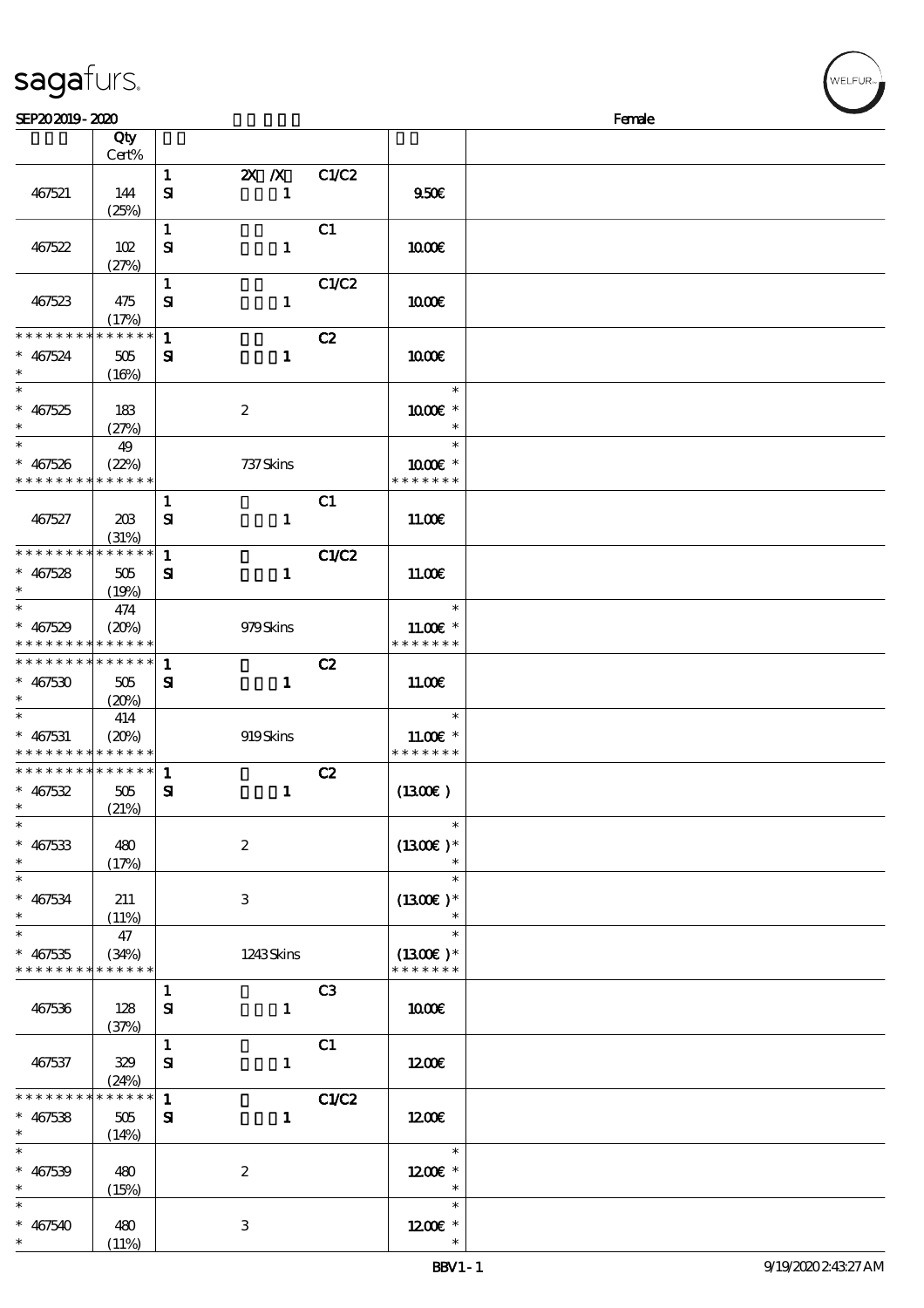|                                            | Cert%       |                        |                           |                |               |  |
|--------------------------------------------|-------------|------------------------|---------------------------|----------------|---------------|--|
| $\ast$                                     | 10B         | $\mathbf{1}$           |                           | C1/C2          | $\ast$        |  |
| $* 467541$                                 | (13%)       | $\mathbf{S}$           | $\mathbf{1}$              |                | $1200E$ *     |  |
| * * * * * * * *                            | * * * * * * |                        |                           |                | * * * * * * * |  |
|                                            |             | $\mathbf{1}$           |                           | C2             |               |  |
|                                            |             |                        |                           |                |               |  |
| 467542                                     | 410         | ${\bf s}$              | $\mathbf{1}$              |                | 11.50€        |  |
|                                            | (16%)       |                        |                           |                |               |  |
|                                            |             | $\mathbf{1}$           |                           | C3             |               |  |
| 467543                                     | 209         | $\mathbf{S}$           | $\mathbf{1}$              |                | 1050E         |  |
|                                            | (13%)       |                        |                           |                |               |  |
|                                            |             | $\mathbf{1}$           | $X$ / $ZX$                | C1/C2          |               |  |
| 467544                                     | 379         | ${\bf s}$              | $\mathbf 1$               |                | 1250E         |  |
|                                            | (17%)       |                        |                           |                |               |  |
|                                            |             | $\mathbf{1}$           |                           |                |               |  |
|                                            |             |                        | $X$ / $ZX$                | C <sub>3</sub> |               |  |
| 467545                                     | 115         | ${\bf s}$              | $\mathbf{1}$              |                | 11.00E        |  |
|                                            | (20%)       |                        |                           |                |               |  |
|                                            |             | $\mathbf{1}$           |                           | C1/C2          |               |  |
| 467546                                     | $92\,$      | ${\bf S}$              | $\boldsymbol{z}$          |                | 11.50E        |  |
|                                            | (8%)        |                        |                           |                |               |  |
|                                            |             | $\mathbf{1}$           |                           | C1/C2          |               |  |
| 467547                                     | 441         | $\mathbf{S}$           | $\boldsymbol{z}$          |                | 1200          |  |
|                                            | (16%)       |                        |                           |                |               |  |
|                                            |             | $\mathbf{1}$           |                           | C2             |               |  |
|                                            |             |                        |                           |                |               |  |
| 467548                                     | 248         | ${\bf s}$              | $\boldsymbol{z}$          |                | 1200E         |  |
|                                            | (27%)       |                        |                           |                |               |  |
|                                            |             | $\mathbf{1}$           |                           | C1             |               |  |
| 467549                                     | 119         | ${\bf s}$              | $\boldsymbol{z}$          |                | 1250E         |  |
|                                            | (30%)       |                        |                           |                |               |  |
|                                            |             | $\mathbf{1}$           |                           | C <sub>3</sub> |               |  |
| 467550                                     | 98          | ${\bf s}$              | $\boldsymbol{z}$          |                | 11.50E        |  |
|                                            | (16%)       |                        |                           |                |               |  |
|                                            |             | $\mathbf{1}$           | $\boldsymbol{\mathsf{X}}$ | C1             |               |  |
|                                            |             |                        |                           |                |               |  |
| 467551                                     | 141         | ${\bf s}$              | $\boldsymbol{z}$          |                | 1300E         |  |
|                                            | (20%)       |                        |                           |                |               |  |
|                                            |             | $\mathbf{1}$           | X / C2                    |                |               |  |
| 467552                                     | 195         | $\mathbf{B}$           | $\mathbf{1}$              |                | 900E          |  |
|                                            | (37%)       |                        |                           |                |               |  |
| * * * * * * * * <mark>* * * * * * *</mark> |             | $\mathbf{1}$           | $\mathcal{L}$             | C2             |               |  |
| $* 467533$                                 | 505         | $\mathbf{I}\mathbf{B}$ | $\mathbf{1}$              |                | 950E          |  |
| $\ast$                                     | (11%)       |                        |                           |                |               |  |
| $\ast$                                     |             |                        |                           |                | $\ast$        |  |
| $* 467554$                                 | 480         |                        | $\boldsymbol{z}$          |                | 1000 £*       |  |
| $\ast$                                     | (14%)       |                        |                           |                | $\ast$        |  |
| $\ast$                                     |             |                        |                           |                | $\ast$        |  |
|                                            | 170         |                        |                           |                |               |  |
| $* 467555$                                 | (23%)       |                        | 1155Skins                 |                | 1000 *        |  |
| * * * * * * * *                            | * * * * * * |                        |                           |                | * * * * * * * |  |
| * * * * * * * *                            | ******      | $\mathbf{1}$           | $\sqrt{C^2}$              |                |               |  |
| $* 467556$                                 | 505         | $\mathbf{B}$           | $\mathbf{1}$              |                | 1050€         |  |
| $\ast$                                     | (9%)        |                        |                           |                |               |  |
| $\ast$                                     | 514         |                        |                           |                | $\ast$        |  |
| $* 467557$                                 | (9%)        |                        | 1019Skins                 |                | 1050E *       |  |
| * * * * * * * * * * * * * *                |             |                        |                           |                | * * * * * * * |  |
|                                            |             | $\mathbf{1}$           |                           |                |               |  |
|                                            |             |                        | $X / ZX$ $C2$             |                |               |  |
| 467558                                     | 439         | $\mathbf{B}$           | $\blacksquare$            |                | 11.50E        |  |
|                                            | (8%)        |                        |                           |                |               |  |
|                                            |             | $1 -$                  | $\mathbf{X}$              | C1/C2          |               |  |
| 467559                                     | 308         | <b>SAGA</b>            | $\mathbf{1}$              |                | 1050€         |  |
|                                            | (17%)       |                        |                           |                |               |  |
|                                            |             | $1 \quad \blacksquare$ | $\boldsymbol{\mathrm{X}}$ | C1             |               |  |
| 467560                                     | 187         | <b>SAGA</b>            | $\mathbf{1}$              |                | 1050€         |  |
|                                            |             |                        |                           |                |               |  |

说明 价格

# sagafurs.

顺序号 Qty

(47%)

#### BBV1-2 9/19/2020 2:43:27 AM

WELFUR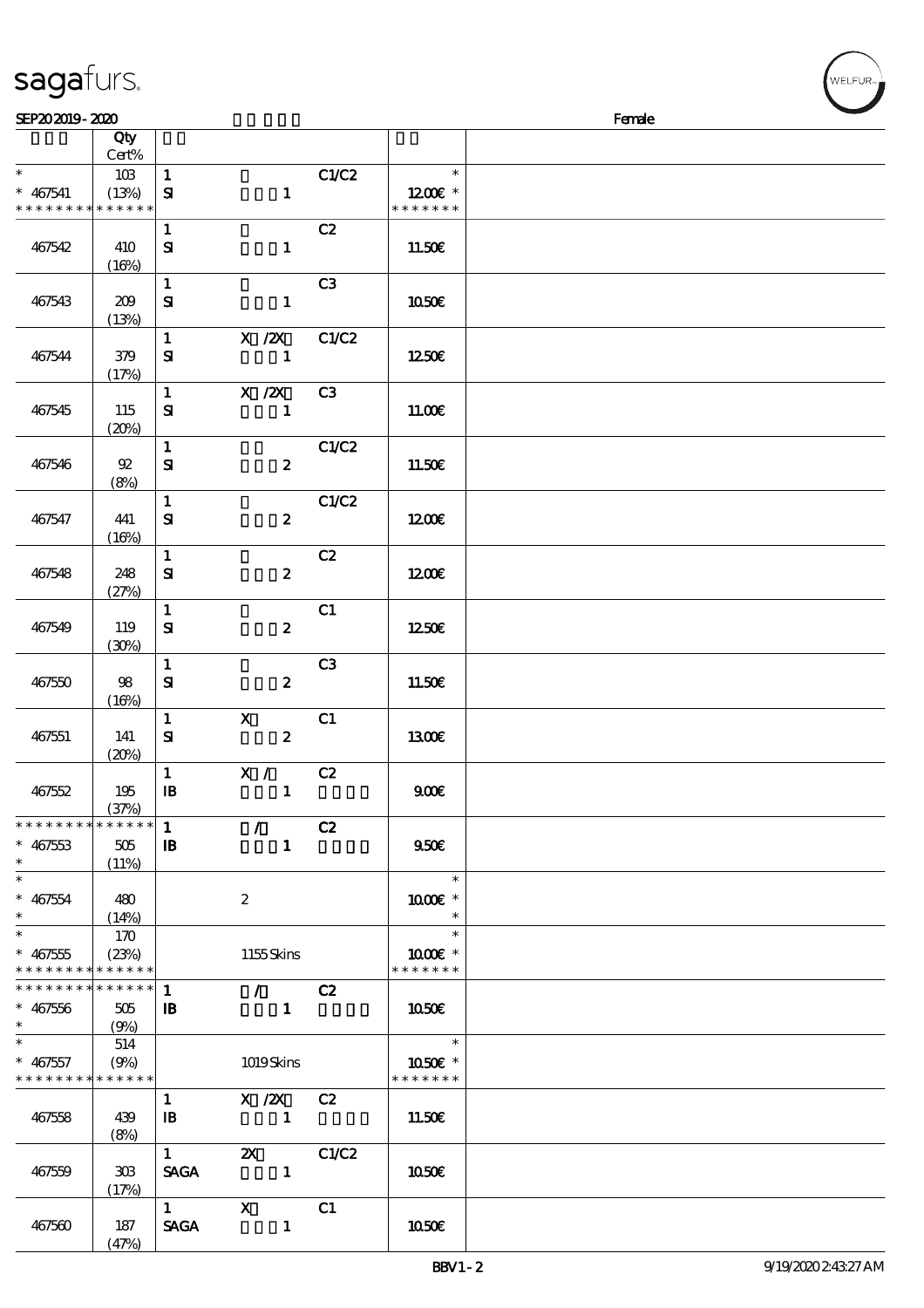| sagafurs. |  |
|-----------|--|
|           |  |

| SEP202019-2020                           |       |              |                  |       |                        | Female |
|------------------------------------------|-------|--------------|------------------|-------|------------------------|--------|
|                                          | Qty   |              |                  |       |                        |        |
|                                          | Cert% |              |                  |       |                        |        |
|                                          |       | $\mathbf{1}$ | $\mathbf{x}$     | C1/C2 |                        |        |
|                                          |       |              |                  |       |                        |        |
| 467561                                   | 263   | <b>SAGA</b>  | $\blacksquare$   |       | 1050E                  |        |
|                                          | (46%) |              |                  |       |                        |        |
| * * * * * * * * * * * * * *              |       | $1 \quad$    | $\mathbf X$      | C2    |                        |        |
| $* 467562$                               | 485   | <b>SAGA</b>  | $\mathbf{1}$     |       | 1050E                  |        |
| $\ast$                                   | (22%) |              |                  |       |                        |        |
| $\ast$                                   | 134   |              |                  |       | $\ast$                 |        |
| $* 467563$                               | (18%) |              | 619Skins         |       | 1050E *                |        |
| * * * * * * * * * * * * * *              |       |              |                  |       | * * * * * * *          |        |
|                                          |       |              |                  |       |                        |        |
|                                          |       | $\mathbf{1}$ |                  | C1    |                        |        |
| 467564                                   | 255   | <b>SAGA</b>  | $\mathbf{1}$     |       | 11.50E                 |        |
|                                          | (49%) |              |                  |       |                        |        |
| * * * * * * * * * * * * * *              |       | 1            |                  | C2    |                        |        |
| $* 467565$                               | 485   | <b>SAGA</b>  | $\mathbf{1}$     |       | 11.50E                 |        |
|                                          |       |              |                  |       |                        |        |
| $\ast$                                   | (43%) |              |                  |       |                        |        |
|                                          | 217   |              |                  |       | $\ast$                 |        |
| $* 467566$                               | (36%) |              | <b>702Skins</b>  |       | 11.00 $\varepsilon$ *  |        |
| * * * * * * * * * * * * * *              |       |              |                  |       | * * * * * * *          |        |
| * * * * * * * * * * * * * *              |       | $\mathbf{1}$ |                  | C1    |                        |        |
| $* 467567$                               | 485   | <b>SAGA</b>  | $\mathbf{1}$     |       | 1250                   |        |
| $\ast$                                   | (36%) |              |                  |       |                        |        |
| $\ast$                                   |       |              |                  |       | $\ast$                 |        |
|                                          | 198   |              |                  |       |                        |        |
| $* 467568$                               | (22%) |              | $683$ Skins      |       | $1200E$ *              |        |
| * * * * * * * * * * * * * *              |       |              |                  |       | * * * * * * *          |        |
| * * * * * * * * * * * * * *              |       | $\mathbf{1}$ |                  | C2    |                        |        |
| $* 467569$                               | 460   | <b>SAGA</b>  | $\mathbf{1}$     |       | $(1250\epsilon)$       |        |
| $\ast$                                   |       |              |                  |       |                        |        |
| $\ast$                                   | (20%) |              |                  |       |                        |        |
|                                          |       |              |                  |       | $\ast$                 |        |
| $* 467570$                               | 460   |              | $\boldsymbol{2}$ |       | $(1250E)^*$            |        |
|                                          | (23%) |              |                  |       |                        |        |
| $\ast$                                   |       |              |                  |       | $\ast$                 |        |
| $* 467571$                               | 460   |              | 3                |       | $(1250\epsilon)^*$     |        |
|                                          | (25%) |              |                  |       |                        |        |
| $\ast$                                   |       |              |                  |       | $\ast$                 |        |
|                                          |       |              |                  |       |                        |        |
| $* 467572$                               | 460   |              | $\boldsymbol{4}$ |       | $(1250E)^*$            |        |
| $*$                                      | (19%) |              |                  |       | $\ast$                 |        |
| $\ast$                                   |       |              |                  |       | $\ast$                 |        |
| $* 467573$                               | 460   |              | $\mathbf 5$      |       | $(1250E)*$             |        |
| $\ast$                                   | (23%) |              |                  |       | $\ast$                 |        |
| $\ast$                                   |       |              |                  |       | $\ast$                 |        |
|                                          | 467   |              |                  |       |                        |        |
| $* 467574$                               | (20%) |              | 2767Skins        |       | $(1250E)*$             |        |
| * * * * * * * * <mark>* * * * * *</mark> |       |              |                  |       | * * * * * * *          |        |
| * * * * * * * * * * * * * *              |       | $\mathbf{1}$ |                  | C1    |                        |        |
| $* 467575$                               | 485   | <b>SAGA</b>  | $\mathbf{1}$     |       | 1300                   |        |
| $\ast$                                   | (23%) |              |                  |       |                        |        |
| $\ast$                                   |       |              |                  |       | $\ast$                 |        |
|                                          |       |              |                  |       |                        |        |
| $* 467576$                               | 460   |              | $\boldsymbol{2}$ |       | 1300€ *                |        |
| $\ast$                                   | (18%) |              |                  |       | $\ast$                 |        |
| $\ast$                                   |       |              |                  |       | $\ast$                 |        |
| $* 467577$                               | 460   |              | 3                |       | 1300E *                |        |
| $\ast$                                   |       |              |                  |       | $\ast$                 |        |
| $\ast$                                   | (17%) |              |                  |       | $\ast$                 |        |
|                                          | 68    |              |                  |       |                        |        |
| $* 467578$                               | (16%) |              | 1473Skins        |       | 1300 $\varepsilon$ *   |        |
| * * * * * * * * <mark>* * * * * *</mark> |       |              |                  |       | * * * * * * *          |        |
| * * * * * * * * * * * * * *              |       | $\mathbf{1}$ |                  | C1    |                        |        |
| $* 467579$                               |       | <b>SAGA</b>  |                  |       |                        |        |
|                                          | 485   |              | $\mathbf{1}$     |       | 1300                   |        |
| $\ast$                                   | (26%) |              |                  |       |                        |        |
| $\ast$                                   | - 357 |              |                  |       | $\ast$                 |        |
| $* 467580$                               | (19%) |              | 842Skins         |       | $1250$ $\varepsilon$ * |        |
| * * * * * * * * * * * * * *              |       |              |                  |       | * * * * * * *          |        |

**ELFUR**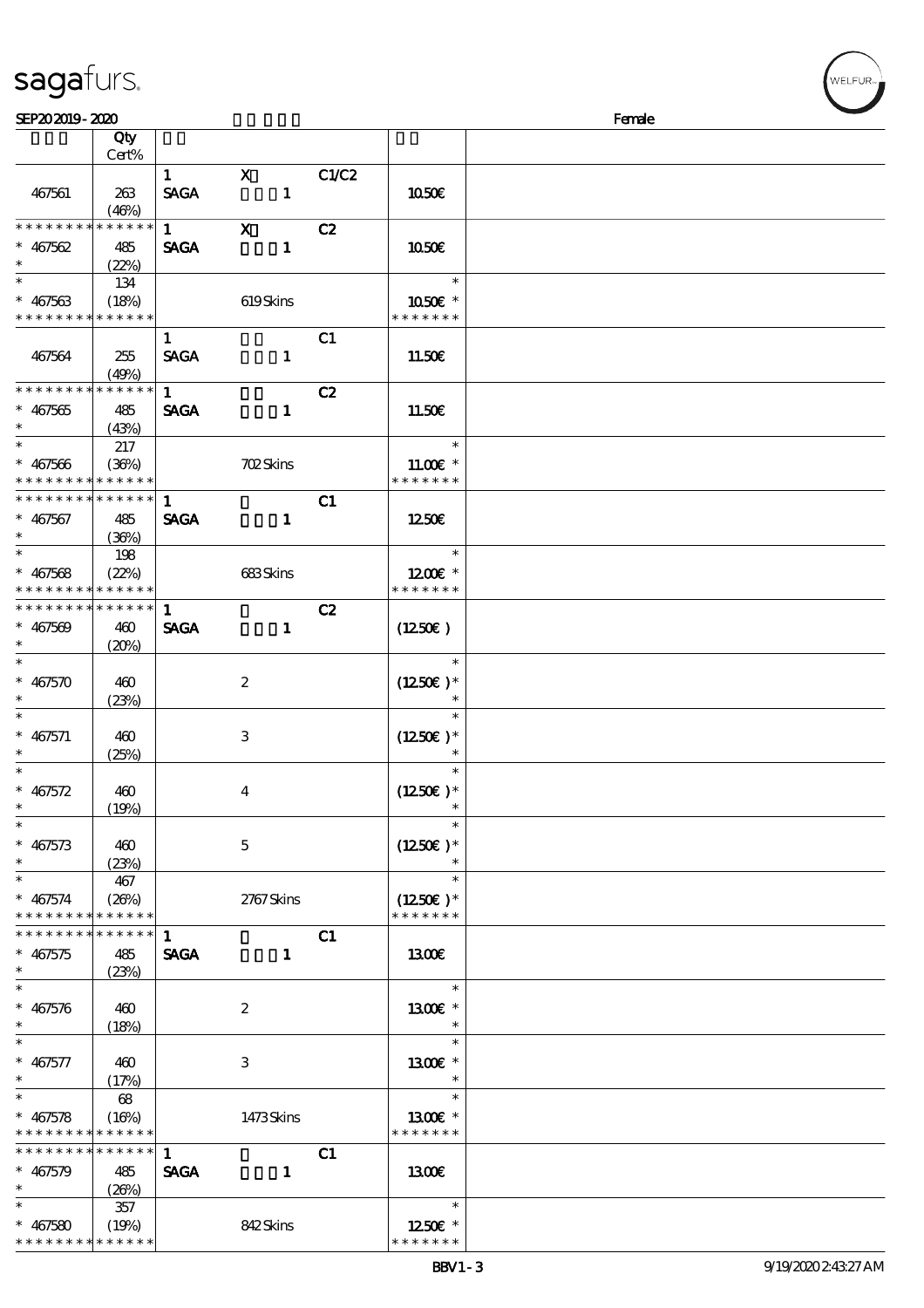|                                    | $\overline{Q}$ ty    |              |                  |                |    |                   |  |
|------------------------------------|----------------------|--------------|------------------|----------------|----|-------------------|--|
| * * * * * * * *                    | Cert%<br>* * * * * * |              |                  |                |    |                   |  |
|                                    |                      | 1            |                  |                | C2 |                   |  |
| $* 467581$                         | 460                  | <b>SAGA</b>  |                  | $\mathbf{1}$   |    | 1250€             |  |
| $\overline{\ast}$                  | (15%)                |              |                  |                |    | $\ast$            |  |
| $* 467582$                         |                      |              |                  |                |    |                   |  |
|                                    | 460                  |              | $\boldsymbol{2}$ |                |    | 1250€ *<br>$\ast$ |  |
| $\ast$                             | (25%)                |              |                  |                |    | $\ast$            |  |
|                                    |                      |              |                  |                |    |                   |  |
| $* 467583$                         | 460                  |              | $\,3\,$          |                |    | 1250E *<br>$\ast$ |  |
| $\overline{\ast}$                  | (15%)                |              |                  |                |    | $\ast$            |  |
|                                    |                      |              |                  |                |    |                   |  |
| $* 467584$<br>$\ast$               | 460                  |              | $\boldsymbol{4}$ |                |    | 1250E *           |  |
|                                    | (18%)                |              |                  |                |    | $\ast$            |  |
|                                    |                      |              |                  |                |    |                   |  |
| $* 467585$                         | 460                  |              | $\mathbf 5$      |                |    | 1250€ *           |  |
| $\ast$<br>$\overline{\phantom{0}}$ | (23%)                |              |                  |                |    |                   |  |
|                                    |                      |              |                  |                |    | $\ast$            |  |
| $* 467586$                         | 460                  |              | 6                |                |    | 1250E *           |  |
| $\ast$                             | (18%)                |              |                  |                |    | $\ast$            |  |
| $\ast$                             |                      |              |                  |                |    | $\ast$            |  |
| $* 467587$                         | 460                  |              | $\boldsymbol{7}$ |                |    | 1250E *           |  |
| $\ast$                             | (21%)                |              |                  |                |    | $\ast$            |  |
| $\overline{\ast}$                  | 208                  |              |                  |                |    | $\ast$            |  |
| $* 467588$                         | (24%)                |              | 3428Skins        |                |    | 1250E *           |  |
| * * * * * * * *                    | * * * * * *          |              |                  |                |    | * * * * * * *     |  |
| __<br>* * * * * * * *              | * * * * * *          | $\mathbf{1}$ |                  |                | C3 |                   |  |
| $* 467589$                         | 486                  | <b>SAGA</b>  |                  | $\mathbf{1}$   |    | 11.50€            |  |
| $\ast$                             | (20%)                |              |                  |                |    |                   |  |
| $\overline{\ast}$                  |                      |              |                  |                |    | $\ast$            |  |
| $* 467500$                         | 460                  |              | $\boldsymbol{2}$ |                |    | 11.50€ *          |  |
| $\ast$                             | (29%)                |              |                  |                |    | $\ast$            |  |
|                                    | 269                  |              |                  |                |    | $\ast$            |  |
| $* 467591$                         | (15%)                |              | $1215$ Skins     |                |    | $11.00E$ *        |  |
| * * * * * * * *                    | * * * * * *          |              |                  |                |    | * * * * * * *     |  |
|                                    |                      | $\mathbf{1}$ | $\mathbf{X}$     |                | C1 |                   |  |
| 467592                             | 415                  | <b>SAGA</b>  |                  | $\mathbf{1}$   |    | 1350E             |  |
|                                    | (21%)                |              |                  |                |    |                   |  |
|                                    |                      |              | $\mathbf{x}$     |                | C2 |                   |  |
| $* 467503$                         | 485                  | <b>SAGA</b>  |                  | $\mathbf{1}$   |    | 1350€             |  |
| $\ast$                             | (20%)                |              |                  |                |    |                   |  |
| $\ast$                             |                      |              |                  |                |    | $\ast$            |  |
| $* 467594$                         | 460                  |              | $\boldsymbol{z}$ |                |    | 1300E *           |  |
| $\ast$                             | (18%)                |              |                  |                |    | $\ast$            |  |
| $\overline{\ast}$                  |                      |              |                  |                |    | $\ast$            |  |
| $* 467595$                         | 460                  |              | 3                |                |    | 1300E *           |  |
| $\ast$<br>$\overline{\ast}$        | (20%)                |              |                  |                |    | $\ast$            |  |
|                                    |                      |              |                  |                |    | $\ast$            |  |
| $* 467596$                         | 460                  |              | $\bf{4}$         |                |    | 1300E *           |  |
| $\ast$                             | (19%)                |              |                  |                |    | $\ast$            |  |
|                                    | 409                  |              |                  |                |    | $\ast$            |  |
| $* 467597$                         | (15%)                |              | 2274Skins        |                |    | 1300E *           |  |
| * * * * * * * *                    | * * * * * *          |              |                  |                |    | * * * * * * *     |  |
| * * * * * * * *                    | $******$             | $\mathbf{1}$ | $X$ C3           |                |    |                   |  |
| $* 467508$                         | 485                  | <b>SAGA</b>  |                  | $\blacksquare$ |    | 1250E             |  |
| $*$ and $*$                        | (20%)                |              |                  |                |    |                   |  |
| $\ast$                             |                      |              |                  |                |    | $\ast$            |  |
| $* 467500$                         | 460                  |              | $\boldsymbol{z}$ |                |    | 1250E *           |  |
| $\ast$                             | (16%)                |              |                  |                |    |                   |  |
| $\ast$                             | 488                  |              |                  |                |    | $\ast$            |  |
| * $467600$                         | (16%)                |              | 1433Skins        |                |    | 1250E *           |  |

### sagafurs.

\* \* \* \* \* \* \* \* <mark>\* \* \* \* \* \* \*</mark>

\* \* \* \* \* \* \*

WELFUR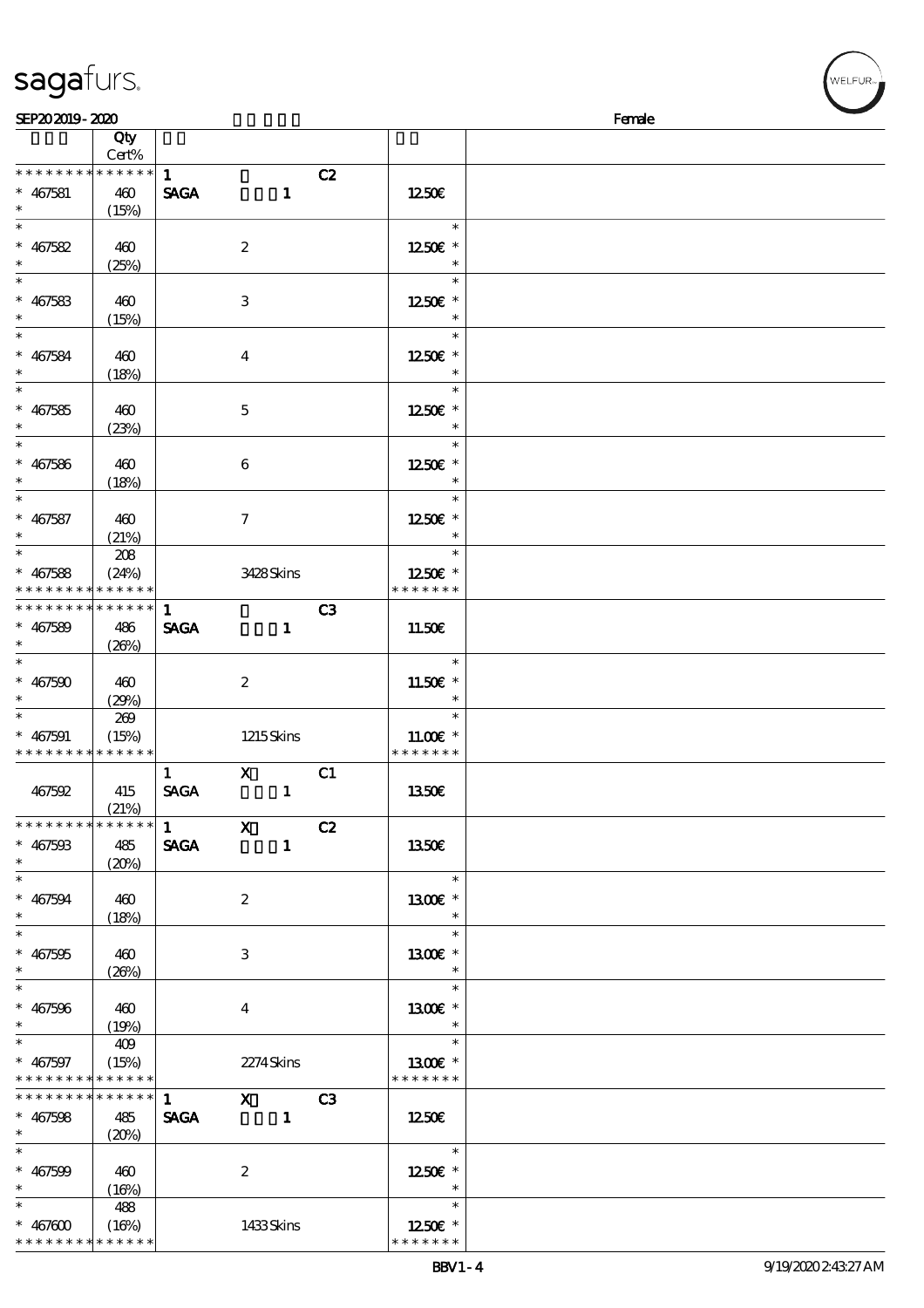| sagafurs. |
|-----------|
|-----------|

| SEP202019-2020                             |       |                        |                                 |                |                      | Female |
|--------------------------------------------|-------|------------------------|---------------------------------|----------------|----------------------|--------|
|                                            | Qty   |                        |                                 |                |                      |        |
|                                            | Cert% |                        |                                 |                |                      |        |
|                                            |       | 1                      | $\boldsymbol{\mathsf{Z}}$       | C1             |                      |        |
|                                            |       |                        |                                 |                |                      |        |
| 467601                                     | 218   | <b>SAGA</b>            | $\mathbf{1}$                    |                | 1350E                |        |
|                                            | (45%) |                        |                                 |                |                      |        |
| **************                             |       | $1 \quad \blacksquare$ | $\boldsymbol{\mathsf{z}}$       | <b>C1/C2</b>   |                      |        |
| $* 467602$                                 | 465   | <b>SAGA</b>            | $\mathbf{1}$                    |                | 1350€                |        |
| $\ast$                                     |       |                        |                                 |                |                      |        |
| $\overline{\phantom{a}^*}$                 | (24%) |                        |                                 |                |                      |        |
|                                            | 45    |                        |                                 |                | $\ast$               |        |
| $* 46760B$                                 | (31%) |                        | 510Skins                        |                | 1300E *              |        |
| * * * * * * * * * * * * * *                |       |                        |                                 |                | * * * * * * *        |        |
|                                            |       | $\mathbf{1}$           | $\mathbf{X}$                    | C2             |                      |        |
|                                            |       |                        |                                 |                |                      |        |
| 467604                                     | 284   | <b>SAGA</b>            |                                 |                | <b>1300€</b>         |        |
|                                            | (15%) |                        |                                 |                |                      |        |
|                                            |       | $1 -$                  |                                 | C1/C2          |                      |        |
| 467805                                     | 265   | <b>SAGA</b>            | $\boldsymbol{z}$                |                | 1250E                |        |
|                                            |       |                        |                                 |                |                      |        |
|                                            | (20%) |                        |                                 |                |                      |        |
|                                            |       |                        | $\overline{1}$ $\overline{X}$ / | C3             |                      |        |
| 467606                                     | 89    | <b>SAGA</b>            | $\boldsymbol{z}$                |                | 11.50E               |        |
|                                            | (37%) |                        |                                 |                |                      |        |
|                                            |       | 1                      |                                 | C1             |                      |        |
|                                            |       |                        |                                 |                |                      |        |
| 467607                                     | 290   | <b>SAGA</b>            | $\boldsymbol{z}$                |                | <b>1300€</b>         |        |
|                                            | (40%) |                        |                                 |                |                      |        |
|                                            |       | $\mathbf{1}$           |                                 | C2             |                      |        |
| 467608                                     | 353   | <b>SAGA</b>            | $\boldsymbol{z}$                |                | 1300E                |        |
|                                            |       |                        |                                 |                |                      |        |
|                                            | (37%) |                        |                                 |                |                      |        |
|                                            |       | 1                      |                                 | C <sub>3</sub> |                      |        |
| 467609                                     | 295   | <b>SAGA</b>            | $\boldsymbol{z}$                |                | 1250E                |        |
|                                            | (14%) |                        |                                 |                |                      |        |
|                                            |       | 1                      |                                 | C1             |                      |        |
|                                            |       |                        |                                 |                |                      |        |
| 467610                                     | 501   | <b>SAGA</b>            | $\boldsymbol{z}$                |                | 1300                 |        |
|                                            | (21%) |                        |                                 |                |                      |        |
| * * * * * * * * * * * * * *                |       | 1                      |                                 | C2             |                      |        |
| $* 467611$                                 | 485   | <b>SAGA</b>            | $\boldsymbol{z}$                |                | 1300                 |        |
|                                            | (14%) |                        |                                 |                |                      |        |
| $\ast$                                     |       |                        |                                 |                | $\ast$               |        |
|                                            |       |                        |                                 |                |                      |        |
| $* 467612$                                 | 460   |                        | $\boldsymbol{2}$                |                | 1300E *              |        |
| $*$                                        | (28%) |                        |                                 |                | $\ast$               |        |
| $\ast$                                     |       |                        |                                 |                | $\ast$               |        |
| $* 467613$                                 | 460   |                        | 3                               |                | 1300€ *              |        |
|                                            |       |                        |                                 |                | $\ast$               |        |
| $\ast$                                     | (20%) |                        |                                 |                |                      |        |
| $\ast$                                     | 349   |                        |                                 |                | $\ast$               |        |
| $* 467614$                                 | (22%) |                        | 1754Skins                       |                | 1300E *              |        |
| * * * * * * * * * * * * * *                |       |                        |                                 |                | * * * * * * *        |        |
| * * * * * * * * * * * * * * *              |       | $\mathbf{1}$           |                                 | C3             |                      |        |
|                                            |       |                        |                                 |                |                      |        |
| $* 467615$                                 | 485   | <b>SAGA</b>            | $\overline{\mathbf{z}}$         |                | 1250                 |        |
| $\ast$                                     | (11%) |                        |                                 |                |                      |        |
| $\ast$                                     | 356   |                        |                                 |                | $\ast$               |        |
| $* 467616$                                 | (19%) |                        | 841 Skins                       |                | 1200E *              |        |
| * * * * * * * * * * * * * *                |       |                        |                                 |                | * * * * * * *        |        |
|                                            |       |                        |                                 |                |                      |        |
| **************                             |       | $1 \quad$              | $\mathbf{X}$                    | C <sub>1</sub> |                      |        |
| $* 467617$                                 | 485   | <b>SAGA</b>            | $\overline{\mathbf{z}}$         |                | 1400E                |        |
| $\ast$                                     | (40%) |                        |                                 |                |                      |        |
| $\ast$                                     | 177   |                        |                                 |                | $\ast$               |        |
|                                            |       |                        |                                 |                |                      |        |
| $* 467618$                                 | (25%) |                        | 662Skins                        |                | 14 $00E$ *           |        |
| * * * * * * * * <mark>* * * * * *</mark>   |       |                        |                                 |                | * * * * * * *        |        |
| * * * * * * * * <mark>* * * * * * *</mark> |       | $1 \quad \blacksquare$ | $\mathbf{x}$                    | C2             |                      |        |
| $* 467619$                                 | 460   | <b>SAGA</b>            | $\boldsymbol{z}$                |                | 1350E                |        |
| $\ast$                                     |       |                        |                                 |                |                      |        |
|                                            | (41%) |                        |                                 |                |                      |        |
| $\ast$                                     | 472   |                        |                                 |                | $\ast$               |        |
| $* 467620$                                 | (32%) |                        | 932Skins                        |                | 1350 $\varepsilon$ * |        |
| * * * * * * * * * * * * * *                |       |                        |                                 |                | * * * * * * *        |        |

WELFUR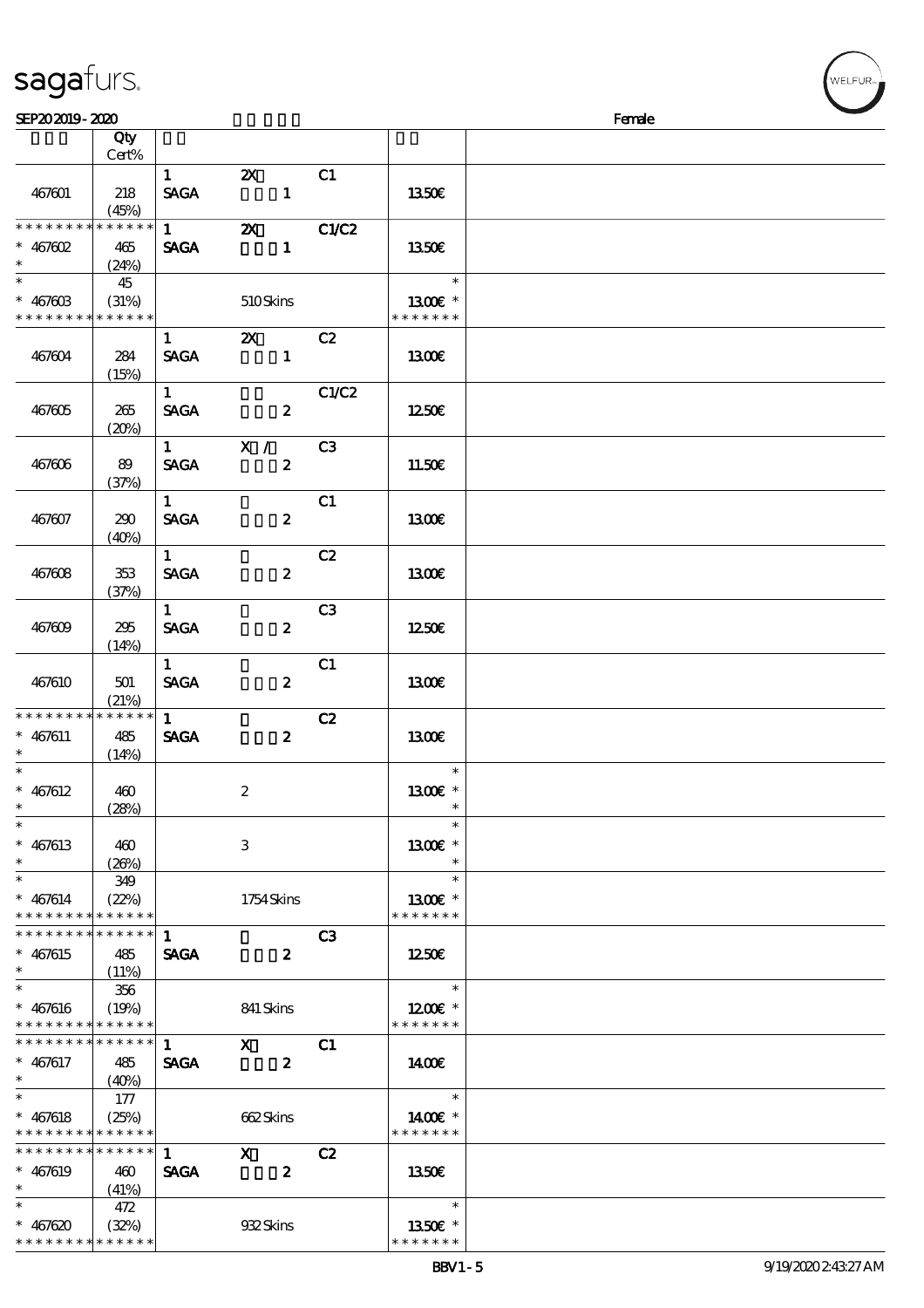|                                          | Qty<br>Cert%               |                        |                           |                           |    |                                    |  |
|------------------------------------------|----------------------------|------------------------|---------------------------|---------------------------|----|------------------------------------|--|
|                                          |                            | $1 \quad \blacksquare$ | $\mathbf{X}$              |                           | C3 |                                    |  |
| 467621                                   | 430<br>(20%)               | <b>SAGA</b>            | $\overline{\mathbf{z}}$   |                           |    | 1300€                              |  |
| * * * * * * * *                          | * * * * * *                | $\mathbf{1}$           | $\overline{\mathbf{x}}$ / |                           | C2 |                                    |  |
| $* 467622$                               | 485                        | IA                     |                           | $\mathbf{1}$              |    | 1000E                              |  |
| $\ast$                                   | (14%)                      |                        |                           |                           |    |                                    |  |
| $\ast$                                   |                            |                        |                           |                           |    | $\ast$                             |  |
| $* 467623$                               | 460                        |                        | $\boldsymbol{2}$          |                           |    | 1000 *                             |  |
| $\ast$                                   | (22%)                      |                        |                           |                           |    | $\ast$                             |  |
| $\ast$                                   |                            |                        |                           |                           |    | $\ast$                             |  |
| $* 467624$                               | 460                        |                        | $\,3$                     |                           |    | 1000€ *                            |  |
| $\ast$<br>$\overline{\phantom{0}}$       | (34%)                      |                        |                           |                           |    | $\ast$                             |  |
|                                          |                            |                        |                           |                           |    | $\ast$                             |  |
| $* 467625$                               | 460                        |                        | $\boldsymbol{4}$          |                           |    | 1000€ *                            |  |
| $\ast$                                   | (28%)                      |                        |                           |                           |    | $\ast$<br><u>a sa sa</u><br>$\ast$ |  |
|                                          | 264                        |                        |                           |                           |    |                                    |  |
| $* 467626$                               | (35%)                      |                        | 2129Skins                 |                           |    | 1000 *<br>* * * * * * *            |  |
| * * * * * * * *<br>* * * * * * * *       | * * * * * *<br>* * * * * * |                        |                           |                           |    |                                    |  |
|                                          |                            | $\mathbf{1}$           |                           | $\mathcal{T}=\mathcal{F}$ | C2 |                                    |  |
| $* 467627$<br>$\ast$                     | 485                        | IA                     |                           | $\mathbf{1}$              |    | $(1250\varepsilon)$                |  |
| $\overline{\ast}$                        | (15%)                      |                        |                           |                           |    | $\ast$                             |  |
|                                          |                            |                        |                           |                           |    |                                    |  |
| $* 467628$<br>$\ast$                     | 460                        |                        | $\boldsymbol{2}$          |                           |    | $(1250E)*$<br>$\ast$               |  |
| $\overline{\ast}$                        | (19%)                      |                        |                           |                           |    | $\ast$                             |  |
|                                          |                            |                        |                           |                           |    |                                    |  |
| $* 467629$<br>$\ast$                     | 460                        |                        | 3                         |                           |    | $(1250E)*$<br>$\ast$               |  |
| $\ast$                                   | (21%)                      |                        |                           |                           |    | $\ast$                             |  |
| $* 467630$                               | 460                        |                        | $\boldsymbol{4}$          |                           |    | $(1250E)^*$                        |  |
| $\ast$                                   |                            |                        |                           |                           |    |                                    |  |
| $\ast$                                   | (15%)                      |                        |                           |                           |    | $\ast$                             |  |
| $* 467631$                               | 460                        |                        | $\mathbf 5$               |                           |    | $(1250\varepsilon)*$               |  |
| $\ast$                                   | (11%)                      |                        |                           |                           |    | $\ast$                             |  |
| $\ast$                                   |                            |                        |                           |                           |    | $\ast$                             |  |
| $* 467632$                               | 460                        |                        | $\,6\,$                   |                           |    | $(1250\varepsilon)^*$              |  |
| $\ast$                                   | (16%)                      |                        |                           |                           |    | $\ast$                             |  |
| $*$                                      |                            |                        |                           |                           |    | $\ast$                             |  |
| $* 467633$                               | 460                        |                        | $\boldsymbol{\tau}$       |                           |    | $(1250E)^*$                        |  |
| $\ast$                                   | (15%)                      |                        |                           |                           |    |                                    |  |
| $\ast$                                   |                            |                        |                           |                           |    | $\ast$                             |  |
| $* 467634$                               | 460                        |                        | 8                         |                           |    | $(1250E)*$                         |  |
| $\ast$                                   | (10%)                      |                        |                           |                           |    | $\ast$                             |  |
| $\ast$                                   |                            |                        |                           |                           |    | $\ast$                             |  |
| $* 467635$                               | 460                        |                        | $\boldsymbol{9}$          |                           |    | $(1250E)*$                         |  |
| $\ast$                                   | (13%)                      |                        |                           |                           |    | $\ast$                             |  |
| $\ast$                                   |                            |                        |                           |                           |    | $\ast$                             |  |
| $* 467636$                               | 460                        |                        | 10                        |                           |    | $(1250E)*$                         |  |
| $\ast$                                   | (10%)                      |                        |                           |                           |    |                                    |  |
| $\ast$                                   | 227                        |                        |                           |                           |    | $\ast$                             |  |
| $* 467637$                               | (13%)                      |                        | 4852Skins                 |                           |    | $(1250E)^*$                        |  |
| * * * * * * * * <mark>* * * * * *</mark> |                            |                        |                           |                           |    | * * * * * * *                      |  |
|                                          |                            | $\mathbf{1}$           | X /                       |                           | C2 |                                    |  |
| 467638                                   | 110                        | IA                     |                           | $\boldsymbol{z}$          |    | 11.50E                             |  |
| * * * * * * * *                          | (13%)<br>* * * * * *       |                        |                           |                           |    |                                    |  |
|                                          |                            | $\mathbf{1}$           | $\tilde{Z}$               |                           | C2 |                                    |  |
| $* 467639$<br>$\ast$                     | 485                        | IA                     |                           | $\boldsymbol{z}$          |    | 1250E                              |  |
| $\ast$                                   | (12%)                      |                        |                           |                           |    | $\ast$                             |  |
|                                          | 123                        |                        |                           |                           |    | 1250E *                            |  |
| $* 467640$                               | (13%)                      |                        | 608Skins                  |                           |    |                                    |  |

\* \* \* \* \* \* \* \* \* \* \* \*

\* \* \* \* \* \*

**NELFUR**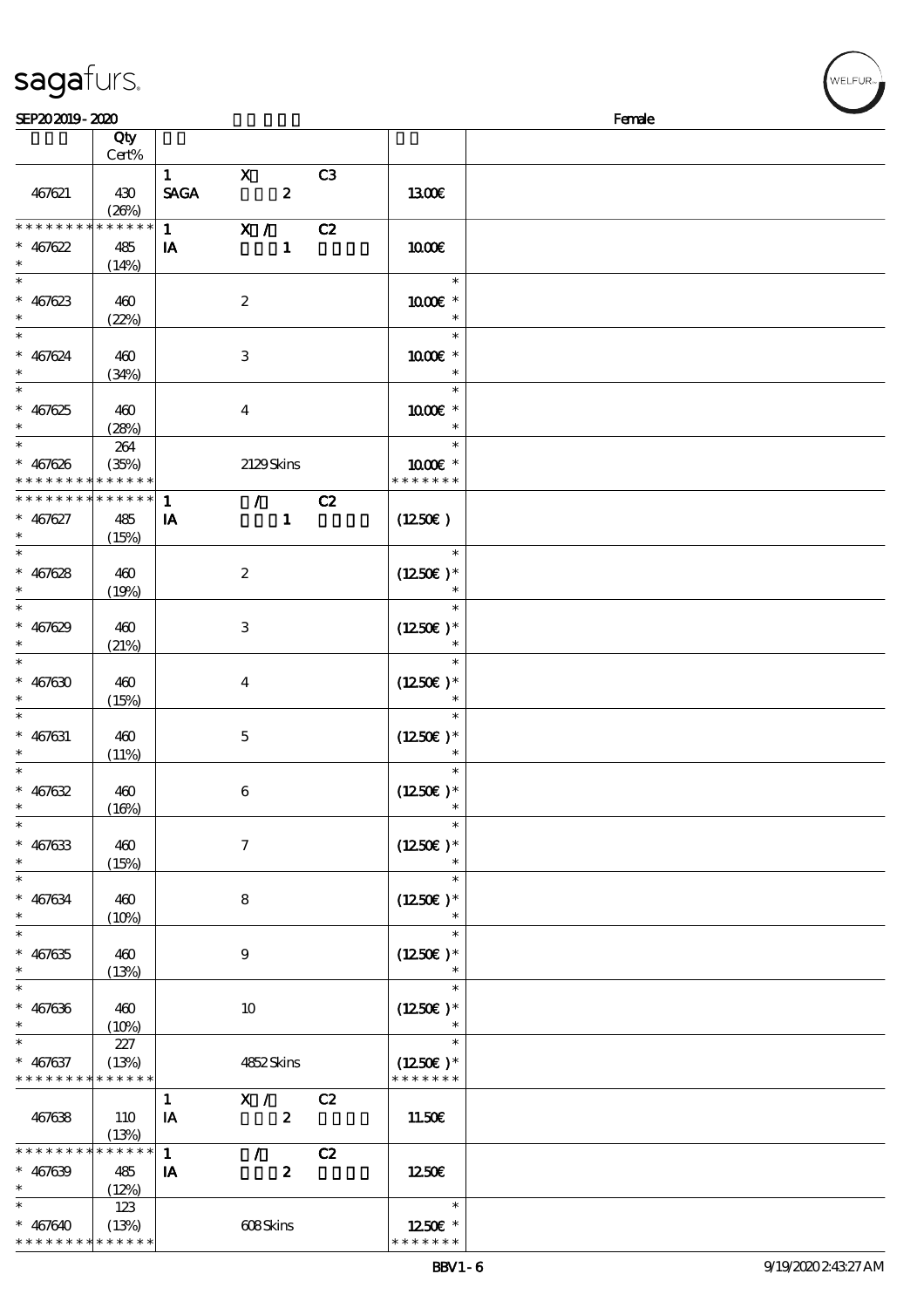| sagaturs. |  |
|-----------|--|
|           |  |

| SEP202019-2020              |                            |                        |                                       |                         |               | Female |
|-----------------------------|----------------------------|------------------------|---------------------------------------|-------------------------|---------------|--------|
|                             | Qty                        |                        |                                       |                         |               |        |
|                             | Cert%                      |                        |                                       |                         |               |        |
|                             |                            | 1                      | $2X$ $\overline{X}$                   | C1/C2                   |               |        |
| 467641                      | 262                        | <b>SROY</b>            | $\mathbf{1}$                          |                         | 11.00E        |        |
|                             | (30%)                      |                        |                                       |                         |               |        |
|                             |                            | $1 \quad \blacksquare$ | $\mathbf{x}$                          | C1/C2                   |               |        |
| 467642                      | 252                        | <b>SROY</b>            | $\mathbf{1}$                          |                         | 11.00E        |        |
|                             | (37%)                      |                        |                                       |                         |               |        |
|                             |                            | $\mathbf{1}$           |                                       | C1                      |               |        |
| 467643                      | 157                        | <b>SROY</b>            | $\mathbf{1}$                          |                         | 11.00E        |        |
|                             | $(\mathcal{X}\mathcal{Y})$ |                        |                                       |                         |               |        |
|                             |                            | $\mathbf{1}$           |                                       | C1/C2                   |               |        |
| 467644                      | 171                        | <b>SROY</b>            | $\mathbf{1}$                          |                         | 11.00E        |        |
|                             | (50%)                      |                        |                                       |                         |               |        |
| * * * * * * * * * * * * * * |                            | $\mathbf{1}$           |                                       | C2                      |               |        |
| $* 467645$                  | 295                        | <b>SROY</b>            | $\mathbf{1}$                          |                         | 11.00E        |        |
| $\ast$                      | (47%)                      |                        |                                       |                         |               |        |
| $\ast$                      | 67                         |                        |                                       |                         | $\ast$        |        |
| $* 467646$                  | (17%)                      |                        | 362Skins                              |                         | $11.00E$ *    |        |
| * * * * * * * *             | * * * * * *                |                        |                                       |                         | * * * * * * * |        |
|                             |                            | $\mathbf{1}$           |                                       | C <sub>3</sub>          |               |        |
| 467647                      | 193                        | <b>SROY</b>            | $\mathbf{1}$                          |                         | 11.00E        |        |
|                             | (50%)                      |                        |                                       |                         |               |        |
|                             |                            | $\mathbf{1}$           |                                       | C1/C2                   |               |        |
| 467648                      | 217                        | <b>SROY</b>            | $\mathbf{1}$                          |                         | (1300E)       |        |
|                             | (42%)                      |                        |                                       |                         |               |        |
|                             |                            | $\mathbf{1}$           |                                       | C <sub>3</sub>          |               |        |
| 467649                      | 351                        | <b>SROY</b>            | $\mathbf{1}$                          |                         | 11.50E        |        |
|                             | (33%)                      |                        |                                       |                         |               |        |
|                             |                            | $\mathbf{1}$           |                                       | C1                      |               |        |
| 467650                      | 482                        | <b>SROY</b>            | $\mathbf{1}$                          |                         | <b>1300€</b>  |        |
|                             | (28%)                      |                        |                                       |                         |               |        |
|                             |                            | $\mathbf{1}$           |                                       | C2                      |               |        |
| 467651                      | 239                        | <b>SROY</b>            | $\mathbf{1}$                          |                         | 1300E         |        |
|                             | (25%)                      |                        |                                       |                         |               |        |
|                             |                            | $\mathbf{1}$           |                                       | C <sub>3</sub>          |               |        |
| 467652                      | 304                        | <b>SROY</b>            | $\mathbf{1}$                          |                         | 11.50€        |        |
|                             | (32%)                      |                        | $\overline{\phantom{a}}$ x            |                         |               |        |
| 467653                      | 256                        | 1                      | $\mathbf{1}$                          | $\overline{\text{c}}$ 1 |               |        |
|                             |                            | <b>SROY</b>            |                                       |                         | 1400€         |        |
|                             | (16%)                      |                        | $\overline{1}$ X C1/C2                |                         |               |        |
| 467654                      | 185                        | <b>SROY</b>            | $\mathbf{1}$                          |                         | 1400E         |        |
|                             | (15%)                      |                        |                                       |                         |               |        |
|                             |                            |                        | 1 X C3                                |                         |               |        |
| 467655                      | 106                        |                        | $SROY$ 1                              |                         | 1200E         |        |
|                             | (30%)                      |                        |                                       |                         |               |        |
|                             |                            |                        | 1 $\alpha$ $\alpha$ $\alpha$ $\alpha$ |                         |               |        |
| 467656                      | 190                        | <b>SROY</b>            |                                       |                         | 1400€         |        |
|                             | (21%)                      |                        |                                       |                         |               |        |
|                             |                            |                        | 1 $X / ZX$ C3                         |                         |               |        |
| 467657                      | 329                        | <b>SROY</b>            |                                       |                         | 1250          |        |
|                             | (20%)                      |                        |                                       |                         |               |        |
|                             |                            | $\overline{1}$         | <b>2X</b> C3                          |                         |               |        |
| 467658                      | 122                        | <b>SROY</b>            |                                       |                         | 1200E         |        |
|                             | (13%)                      |                        |                                       |                         |               |        |
|                             |                            | $1 \quad \blacksquare$ |                                       | C1                      |               |        |
| 467659                      | 149                        | <b>SROY</b>            | $\boldsymbol{z}$                      |                         | 1300E         |        |
|                             | (55%)                      |                        |                                       |                         |               |        |
|                             |                            | $1 \quad \blacksquare$ |                                       | C1/C2                   |               |        |
| 467660                      | 84                         | <b>SROY</b>            | $\boldsymbol{z}$                      |                         | 1300E         |        |
|                             | (42%)                      |                        |                                       |                         |               |        |

ELFUR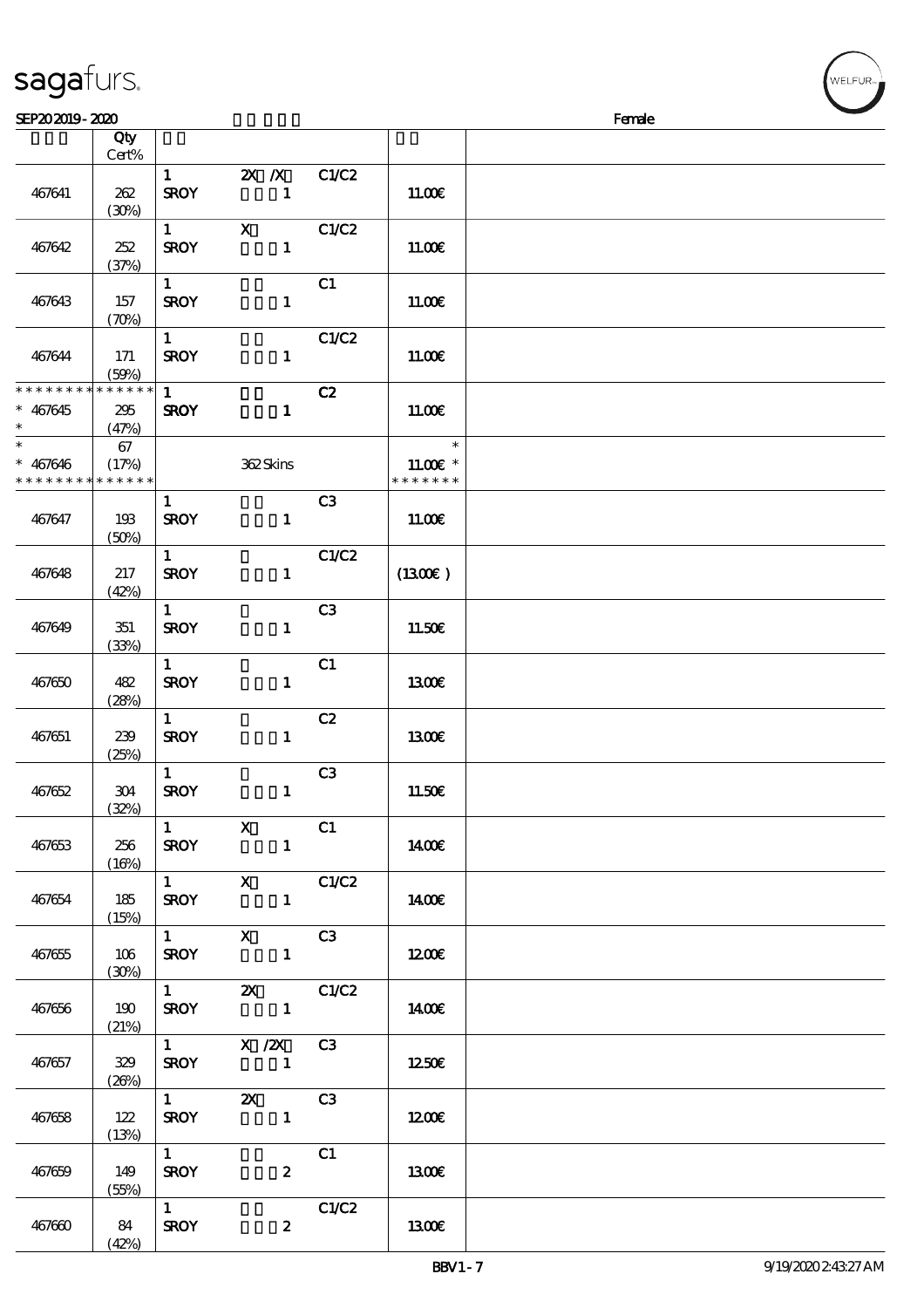| 467661                                                   | 207                             | $\mathbf{1}$<br><b>SROY</b>           | $\boldsymbol{z}$                     | C2             | 1300€                              |  |
|----------------------------------------------------------|---------------------------------|---------------------------------------|--------------------------------------|----------------|------------------------------------|--|
| 467662                                                   | (36%)<br>165                    | $1 -$<br><b>SROY</b>                  | $\boldsymbol{z}$                     | C1             | 1300E                              |  |
| 467663                                                   | (55%)<br>233<br>(54%)           | $1 -$<br><b>SROY</b>                  | $\boldsymbol{z}$                     | C1/C2          | 1300E                              |  |
| * * * * * * * *<br>$* 467664$<br>$\ast$                  | $* * * * * * *$<br>465<br>(46%) | $\mathbf{1}$<br><b>SROY</b>           | $\boldsymbol{z}$                     | C2             | <b>1300€</b>                       |  |
| $* 467665$<br>* * * * * * * * <mark>* * * * * * *</mark> | 174<br>(32%)                    |                                       | 639Skins                             |                | $\ast$<br>1300€ *<br>* * * * * * * |  |
| 467666                                                   | 87<br>(33%)                     | $\mathbf{1}$<br><b>SROY</b>           | $\boldsymbol{z}$                     | C <sub>3</sub> | 1300E                              |  |
| 467667                                                   | 159<br>(52%)                    | $\mathbf{1}$<br><b>SROY</b>           | $\boldsymbol{z}$                     | C1             | <b>1400€</b>                       |  |
| * * * * * * * *<br>$* 467668$<br>$\ast$                  | * * * * * *<br>465<br>(57%)     | $\mathbf{1}$<br><b>SROY</b>           | $\boldsymbol{z}$                     | C2             | 1400E                              |  |
| $\ast$<br>$* 467000$<br>$\ast$                           | 440<br>(43%)                    |                                       | $\boldsymbol{2}$                     |                | $\ast$<br>1350E *<br>$\ast$        |  |
| $\overline{\ast}$<br>$* 467670$<br>$\ast$                | 440<br>(27%)                    |                                       | $\ensuremath{\mathbf{3}}$            |                | $\ast$<br>1350€ *<br>$\ast$        |  |
| $\ast$<br>$* 467671$<br>* * * * * * * *                  | 74<br>(27%)<br>* * * * * *      |                                       | 1419Skins                            |                | $\ast$<br>1350E *<br>* * * * * * * |  |
| 467672                                                   | 112<br>(38%)                    | $\mathbf{1}$<br><b>SROY</b>           | $\mathcal{L}$<br>$\boldsymbol{z}$    | C <sub>3</sub> | 1300E                              |  |
| 467673                                                   | 276<br>(33%)                    | $\mathbf{1}$<br><b>SROY</b>           | $\boldsymbol{z}$                     | C <sub>3</sub> | <b>1300€</b>                       |  |
| 467674                                                   | 485<br>(57%)                    | $1$ X<br><b>SROY</b>                  | $\boldsymbol{2}$                     | C1             | <b>1450€</b>                       |  |
| * * * * * * * *<br>* 467675<br>$\ast$                    | * * * * * *<br>445<br>(54%)     | <b>SROY</b>                           | $\overline{1}$ X<br>$\boldsymbol{z}$ | C2             | 1450E                              |  |
| $* 467676$<br>$\ast$                                     | 440<br>(44%)                    |                                       | $\boldsymbol{2}$                     |                | $\ast$<br>1450€ *<br>$\ast$        |  |
| $\ast$<br>$* 467677$<br>* * * * * * * *                  | 326<br>(24%)<br>* * * * * *     |                                       | $1211$ Skins                         |                | $\ast$<br>1450€ *<br>* * * * * * * |  |
| 467678                                                   | 275<br>(36%)                    | $1 \quad \blacksquare$<br><b>SROY</b> | $X$ C3<br>$\overline{\mathbf{2}}$    |                | 1300                               |  |
| 467679                                                   | 170<br>(54%)                    | <b>SROY</b>                           | $\mathbf{2}$                         |                | 1550E                              |  |
| 467680                                                   | 377                             | $\overline{1}$<br><b>SROY</b>         | $\mathbf{x}$<br>$\boldsymbol{z}$     | C2             | <b>1500€</b>                       |  |

说明 价格

#### sagafurs.

顺序号 Qty

Cert%

 $(37%)$ 

WELFUR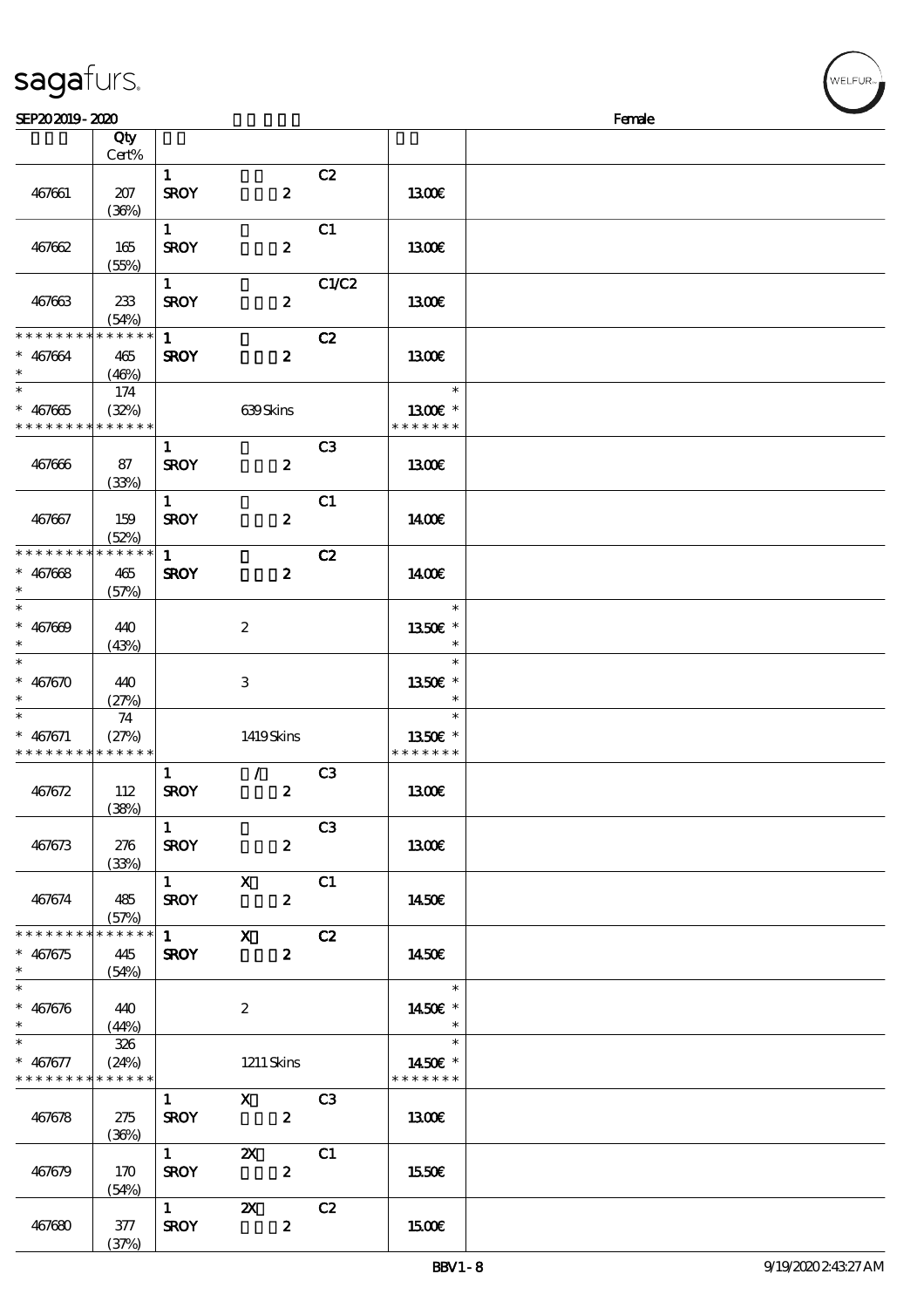| sagaturs.      |       |             |            |    |       |        | WELFUR <sub>™</sub> |
|----------------|-------|-------------|------------|----|-------|--------|---------------------|
| SEP202019-2020 |       |             |            |    |       | Female |                     |
|                | Qty   |             |            |    |       |        |                     |
|                | Cert% |             |            |    |       |        |                     |
|                |       |             | $X$ / $ZX$ | C3 |       |        |                     |
| 467681         | 137   | <b>SROY</b> | 2          |    | 1350E |        |                     |
|                | (54%) |             |            |    |       |        |                     |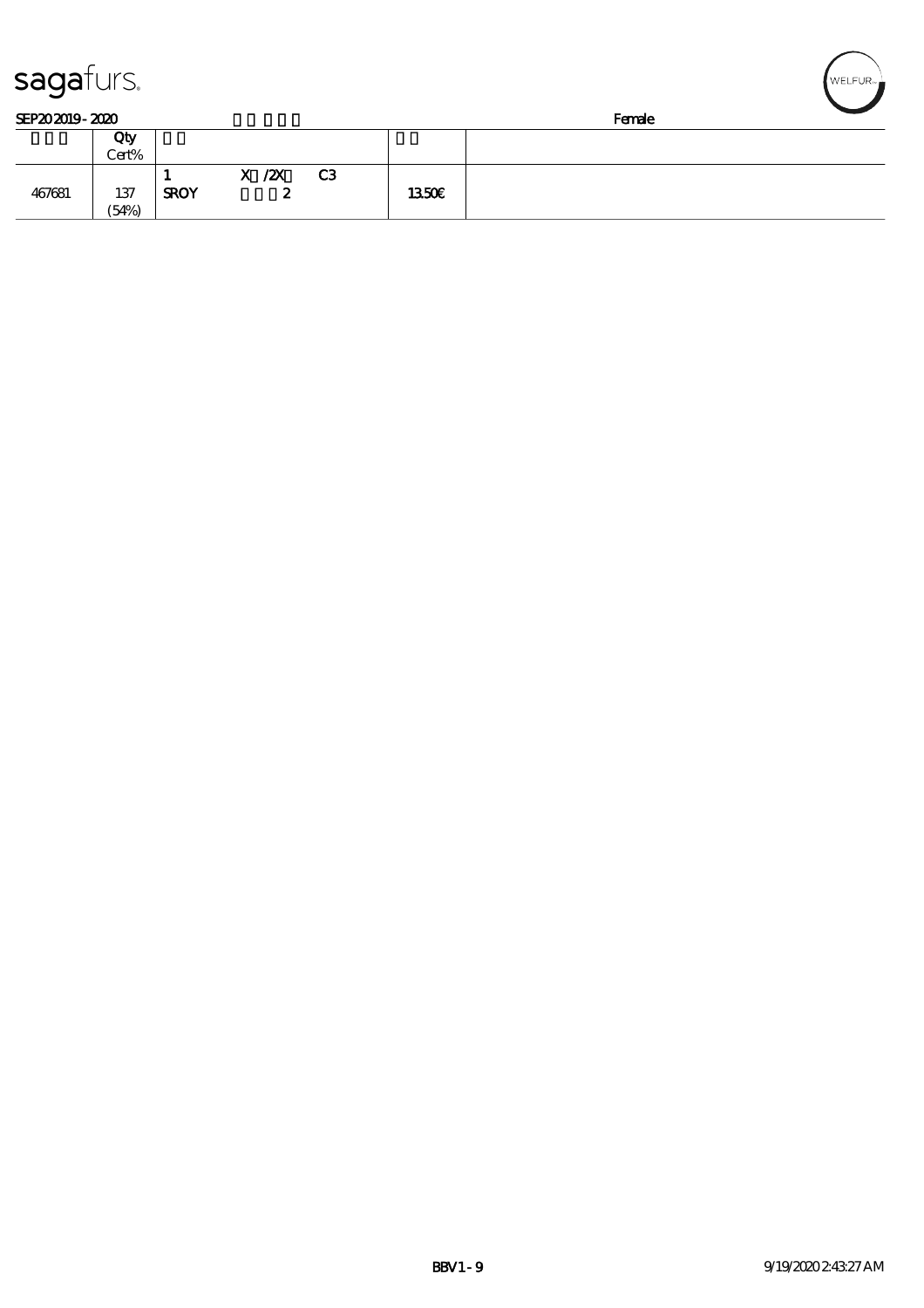|                   | Qty<br>Cert% |                  |                  |                |               |  |
|-------------------|--------------|------------------|------------------|----------------|---------------|--|
|                   |              |                  |                  |                |               |  |
|                   |              | $\boldsymbol{z}$ |                  | C1/C2          |               |  |
| 467721            | 210          | ${\bf s}$        | $\mathbf{1}$     |                | 850E          |  |
|                   | (30%)        |                  |                  |                |               |  |
|                   |              | $\boldsymbol{z}$ |                  | C1             |               |  |
| 467722            | 154          | ${\bf S}$        | $\mathbf{1}$     |                | (950)         |  |
|                   | (35%)        |                  |                  |                |               |  |
|                   |              | $\boldsymbol{z}$ |                  | C1/C2          |               |  |
|                   | 348          | ${\bf S\!I}$     | $\mathbf{1}$     |                |               |  |
| 467723            |              |                  |                  |                | 950E          |  |
|                   | (10%)        |                  |                  |                |               |  |
| * * * * * * * *   | * * * * * *  | $\boldsymbol{z}$ |                  | C2             |               |  |
| $* 467724$        | 505          | ${\bf s}$        | $\mathbf{1}$     |                | 900E          |  |
| $\ast$            | (25%)        |                  |                  |                |               |  |
| $\overline{\ast}$ | 112          |                  |                  |                | $\ast$        |  |
| $* 467725$        | (21%)        |                  | 617Skins         |                | 850€ *        |  |
| * * * * * * * *   | * * * * * *  |                  |                  |                | * * * * * * * |  |
|                   |              | $\boldsymbol{z}$ |                  | C3             |               |  |
| 467726            | 112          | ${\bf s}$        | $\mathbf{1}$     |                | 850E          |  |
|                   |              |                  |                  |                |               |  |
|                   | (33%)        |                  |                  |                |               |  |
|                   |              | $\boldsymbol{z}$ |                  | C1             |               |  |
| 467727            | 154          | ${\bf s}$        | $\mathbf{1}$     |                | 950E          |  |
|                   | (30%)        |                  |                  |                |               |  |
|                   |              | $\boldsymbol{z}$ |                  | C1/C2          |               |  |
| 467728            | 452          | ${\bf s}$        | $\mathbf{1}$     |                | 950E          |  |
|                   | (10%)        |                  |                  |                |               |  |
|                   |              | $\boldsymbol{z}$ |                  | C2             |               |  |
| 467729            | 361          | ${\bf S\!I}$     | $\mathbf{1}$     |                | 950E          |  |
|                   | (19%)        |                  |                  |                |               |  |
|                   |              | $\boldsymbol{z}$ |                  | C <sub>3</sub> |               |  |
| 467730            | 151          | ${\bf s}$        |                  |                | 850€          |  |
|                   |              |                  | $\mathbf{1}$     |                |               |  |
|                   | $(\Theta)$   |                  |                  |                |               |  |
|                   |              | $\boldsymbol{z}$ | $\mathbf x$      | C1/C2          |               |  |
| 467731            | 172          | ${\bf s}$        | $\mathbf{1}$     |                | 950E          |  |
|                   | (12%)        |                  |                  |                |               |  |
|                   |              | $\boldsymbol{z}$ | $\mathbf{x}$     | C2             |               |  |
| 467732            | 221          | $\mathbf{S}$     | $\mathbf{1}$     |                | 950E          |  |
|                   | $(\Theta)$   |                  |                  |                |               |  |
|                   |              | $\boldsymbol{z}$ | $X$ /2 $X$ C1/C2 |                |               |  |
| 467733            | 302          | ${\bf s}$        | $\mathbf{1}$     |                | 950E          |  |
|                   | (20%)        |                  |                  |                |               |  |
|                   |              | $\mathbf{2}$     | $X / ZX$ C3      |                |               |  |
| 467734            | 104          | ${\bf s}$        | $\mathbf{1}$     |                | 850€          |  |
|                   | (25%)        |                  |                  |                |               |  |
|                   |              | $\overline{2}$   |                  | C1             |               |  |
|                   |              |                  |                  |                |               |  |
| 467735            | 123          | ${\bf s}$        | $\boldsymbol{z}$ |                | 950E          |  |
|                   | (14%)        |                  |                  |                |               |  |
|                   |              | $\boldsymbol{z}$ | $\mathcal{L}$    | C1/C2          |               |  |
| 467736            | 332          | ${\bf s}$        | $\boldsymbol{z}$ |                | 950E          |  |
|                   | (10%)        |                  |                  |                |               |  |
|                   |              | $\boldsymbol{z}$ |                  | C1             |               |  |
| 467737            | 112          | ${\bf s}$        | $\mathbf{z}$     |                | 1000E         |  |
|                   | (12%)        |                  |                  |                |               |  |
|                   |              | $\boldsymbol{z}$ | $\mathbf{X}$     | C1/C2          |               |  |
| 467738            | 286          | ${\bf s}$        | $\boldsymbol{z}$ |                | 1050€         |  |
|                   | (22%)        |                  |                  |                |               |  |
|                   |              | $\boldsymbol{z}$ | $\mathbf{z}$     | C1/C2          |               |  |
| 467739            | 125          | ${\bf s}$        | $\mathbf{2}$     |                | 1050€         |  |
|                   | (44%)        |                  |                  |                |               |  |
|                   |              | $\mathbf{2}$     | X / C2           |                |               |  |
|                   |              |                  |                  |                |               |  |
| 467740            | 184          | $\mathbf{B}$     | $\mathbf{1}$     |                | 7.50E         |  |
|                   | (30%)        |                  |                  |                |               |  |

 $SEP202019 - 2020$  Female

sagafurs.

**VELFUR**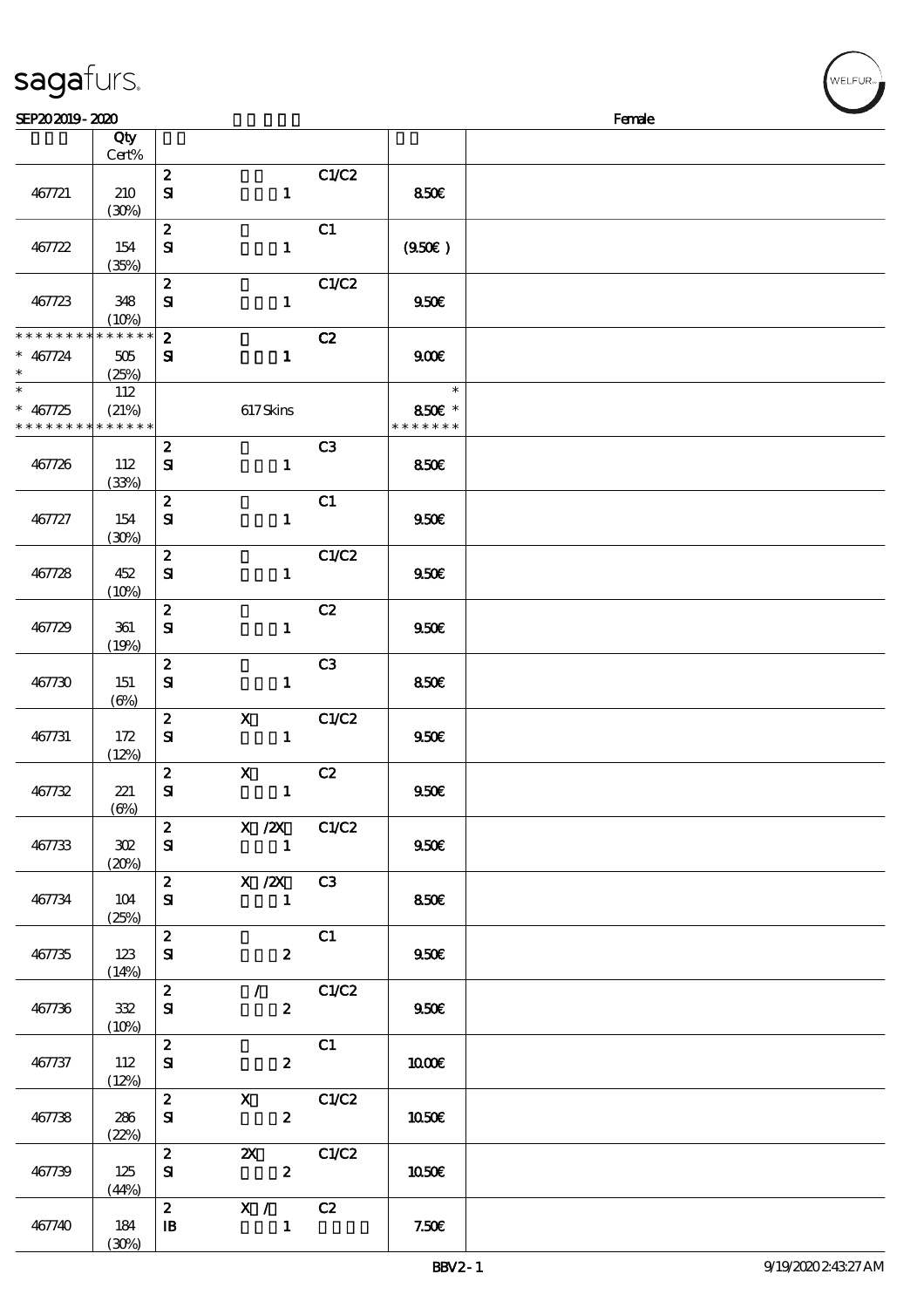|  | sagafurs. |
|--|-----------|
|  |           |

| SEP202019-2020                |       |                |                                                                                                                                                                                                                                                                                                                                 |                |                        | Female |
|-------------------------------|-------|----------------|---------------------------------------------------------------------------------------------------------------------------------------------------------------------------------------------------------------------------------------------------------------------------------------------------------------------------------|----------------|------------------------|--------|
|                               | Qty   |                |                                                                                                                                                                                                                                                                                                                                 |                |                        |        |
|                               | Cert% |                |                                                                                                                                                                                                                                                                                                                                 |                |                        |        |
|                               |       | $\mathbf{z}$   | $\mathcal{L}$                                                                                                                                                                                                                                                                                                                   | C2             |                        |        |
| 467741                        | 473   | $\mathbf{B}$   | $\mathbf{1}$                                                                                                                                                                                                                                                                                                                    |                | 800€                   |        |
|                               | (21%) |                |                                                                                                                                                                                                                                                                                                                                 |                |                        |        |
|                               |       |                |                                                                                                                                                                                                                                                                                                                                 |                |                        |        |
|                               |       | $\mathbf{z}$   | $X$ / $ZX$                                                                                                                                                                                                                                                                                                                      | C2             |                        |        |
| 467742                        | 217   | $\mathbf{B}$   | $\mathbf{1}$                                                                                                                                                                                                                                                                                                                    |                | <b>850€</b>            |        |
|                               | (13%) |                |                                                                                                                                                                                                                                                                                                                                 |                |                        |        |
|                               |       | $\mathbf{2}$   | $\boldsymbol{\mathsf{Z}}$                                                                                                                                                                                                                                                                                                       | C1/C2          |                        |        |
| 467743                        | 141   | <b>SAGA</b>    | $\mathbf{1}$                                                                                                                                                                                                                                                                                                                    |                | 800€                   |        |
|                               | (21%) |                |                                                                                                                                                                                                                                                                                                                                 |                |                        |        |
|                               |       | $\mathbf{2}$   | $\mathbf x$                                                                                                                                                                                                                                                                                                                     | C1             |                        |        |
| 467744                        | 131   | <b>SAGA</b>    | $\mathbf{1}$                                                                                                                                                                                                                                                                                                                    |                | 800€                   |        |
|                               | (20%) |                |                                                                                                                                                                                                                                                                                                                                 |                |                        |        |
|                               |       | $\mathbf{2}$   | $\mathbf X$                                                                                                                                                                                                                                                                                                                     | C1/C2          |                        |        |
| 467745                        | 316   | <b>SAGA</b>    | $\mathbf{1}$                                                                                                                                                                                                                                                                                                                    |                | 850E                   |        |
|                               |       |                |                                                                                                                                                                                                                                                                                                                                 |                |                        |        |
|                               | (20%) |                |                                                                                                                                                                                                                                                                                                                                 |                |                        |        |
|                               |       | $\mathbf{2}$   |                                                                                                                                                                                                                                                                                                                                 | C1             |                        |        |
| 467746                        | 247   | <b>SAGA</b>    | $\mathbf{1}$                                                                                                                                                                                                                                                                                                                    |                | 900                    |        |
|                               | (42%) |                |                                                                                                                                                                                                                                                                                                                                 |                |                        |        |
| * * * * * * * * * * * * * *   |       | $\mathbf{z}$   |                                                                                                                                                                                                                                                                                                                                 | C2             |                        |        |
| $* 467747$                    | 485   | <b>SAGA</b>    | $\mathbf{1}$                                                                                                                                                                                                                                                                                                                    |                | (900)                  |        |
| $\ast$                        | (25%) |                |                                                                                                                                                                                                                                                                                                                                 |                |                        |        |
| $\overline{\ast}$             | 243   |                |                                                                                                                                                                                                                                                                                                                                 |                | $\ast$                 |        |
| $* 467748$                    | (13%) |                | 728Skins                                                                                                                                                                                                                                                                                                                        |                | $(900E)*$              |        |
| * * * * * * * * * * * * * *   |       |                |                                                                                                                                                                                                                                                                                                                                 |                | * * * * * * *          |        |
|                               |       |                |                                                                                                                                                                                                                                                                                                                                 |                |                        |        |
|                               |       | 2 <sup>7</sup> |                                                                                                                                                                                                                                                                                                                                 | C <sub>3</sub> |                        |        |
| 467749                        | 202   | <b>SAGA</b>    | $\mathbf{1}$                                                                                                                                                                                                                                                                                                                    |                | 800E                   |        |
|                               | (17%) |                |                                                                                                                                                                                                                                                                                                                                 |                |                        |        |
|                               |       | $\mathbf{z}$   |                                                                                                                                                                                                                                                                                                                                 | C1             |                        |        |
| 467750                        | 371   | <b>SAGA</b>    | $\mathbf{1}$                                                                                                                                                                                                                                                                                                                    |                | 1000E                  |        |
|                               | (36%) |                |                                                                                                                                                                                                                                                                                                                                 |                |                        |        |
| * * * * * * * * * * * * * *   |       | 2 <sup>7</sup> |                                                                                                                                                                                                                                                                                                                                 | C2             |                        |        |
| $* 467751$                    | 485   | <b>SAGA</b>    | $\mathbf{1}$                                                                                                                                                                                                                                                                                                                    |                | 1000                   |        |
|                               | (14%) |                |                                                                                                                                                                                                                                                                                                                                 |                |                        |        |
| $\ast$                        |       |                |                                                                                                                                                                                                                                                                                                                                 |                | $\ast$                 |        |
| $* 467752$                    | 460   |                | $\boldsymbol{2}$                                                                                                                                                                                                                                                                                                                |                | 1000 *                 |        |
| $*$                           | (21%) |                |                                                                                                                                                                                                                                                                                                                                 |                | $\ast$                 |        |
| $\ast$                        |       |                |                                                                                                                                                                                                                                                                                                                                 |                | $\ast$                 |        |
| $* 467753$                    | 454   |                |                                                                                                                                                                                                                                                                                                                                 |                |                        |        |
|                               | (17%) |                | 1399Skins                                                                                                                                                                                                                                                                                                                       |                | 1000€ *                |        |
| * * * * * * * * * * * * * *   |       |                |                                                                                                                                                                                                                                                                                                                                 |                | * * * * * * *          |        |
| * * * * * * * * * * * * * * * |       | $\mathbf{2}$   |                                                                                                                                                                                                                                                                                                                                 | C3             |                        |        |
| $* 467754$                    | 485   | <b>SAGA</b>    | $\mathbf{1}$                                                                                                                                                                                                                                                                                                                    |                | 900                    |        |
| $\ast$                        | (15%) |                |                                                                                                                                                                                                                                                                                                                                 |                |                        |        |
| $\overline{\phantom{0}}$      | 133   |                |                                                                                                                                                                                                                                                                                                                                 |                | $\ast$                 |        |
| $* 467755$                    | (18%) |                | 618Skins                                                                                                                                                                                                                                                                                                                        |                | 850€ *                 |        |
| * * * * * * * * * * * * * *   |       |                |                                                                                                                                                                                                                                                                                                                                 |                | * * * * * * *          |        |
| ******** <mark>******</mark>  |       | $2^{\circ}$    |                                                                                                                                                                                                                                                                                                                                 | C1             |                        |        |
| $* 467756$                    | 485   | <b>SAGA</b>    | $\mathbf{1}$                                                                                                                                                                                                                                                                                                                    |                | 1050E                  |        |
| $\ast$                        | (17%) |                |                                                                                                                                                                                                                                                                                                                                 |                |                        |        |
| $\ast$                        | 290   |                |                                                                                                                                                                                                                                                                                                                                 |                | $\ast$                 |        |
|                               |       |                |                                                                                                                                                                                                                                                                                                                                 |                |                        |        |
| $*$ 467757                    | (17%) |                | 775Skins                                                                                                                                                                                                                                                                                                                        |                | $1050$ $\varepsilon$ * |        |
| * * * * * * * * * * * * * *   |       |                |                                                                                                                                                                                                                                                                                                                                 |                | * * * * * * *          |        |
| ******** <mark>******</mark>  |       | $2^{\circ}$    |                                                                                                                                                                                                                                                                                                                                 | C3             |                        |        |
| $* 467758$                    | 485   | <b>SAGA</b>    | $\mathbf{I}$                                                                                                                                                                                                                                                                                                                    |                | 950E                   |        |
| $\ast$                        | (12%) |                |                                                                                                                                                                                                                                                                                                                                 |                |                        |        |
| $\ast$                        | 181   |                |                                                                                                                                                                                                                                                                                                                                 |                | $\ast$                 |        |
| $* 467759$                    | (15%) |                | 666Skins                                                                                                                                                                                                                                                                                                                        |                | $950E *$               |        |
| * * * * * * * * * * * * * *   |       |                |                                                                                                                                                                                                                                                                                                                                 |                | * * * * * * *          |        |
|                               |       | $\mathbf{2}$   | $\mathbf X$ and $\mathbf X$ and $\mathbf X$ and $\mathbf X$ and $\mathbf X$ and $\mathbf X$ and $\mathbf X$ and $\mathbf X$ and $\mathbf X$ and $\mathbf X$ and $\mathbf X$ and $\mathbf X$ and $\mathbf X$ and $\mathbf X$ and $\mathbf X$ and $\mathbf X$ and $\mathbf X$ and $\mathbf X$ and $\mathbf X$ and $\mathbf X$ and | C1             |                        |        |
| 467760                        | 309   | <b>SAGA</b>    | $\mathbf{1}$                                                                                                                                                                                                                                                                                                                    |                | 1050                   |        |
|                               | (21%) |                |                                                                                                                                                                                                                                                                                                                                 |                |                        |        |
|                               |       |                |                                                                                                                                                                                                                                                                                                                                 |                |                        |        |

VELFUR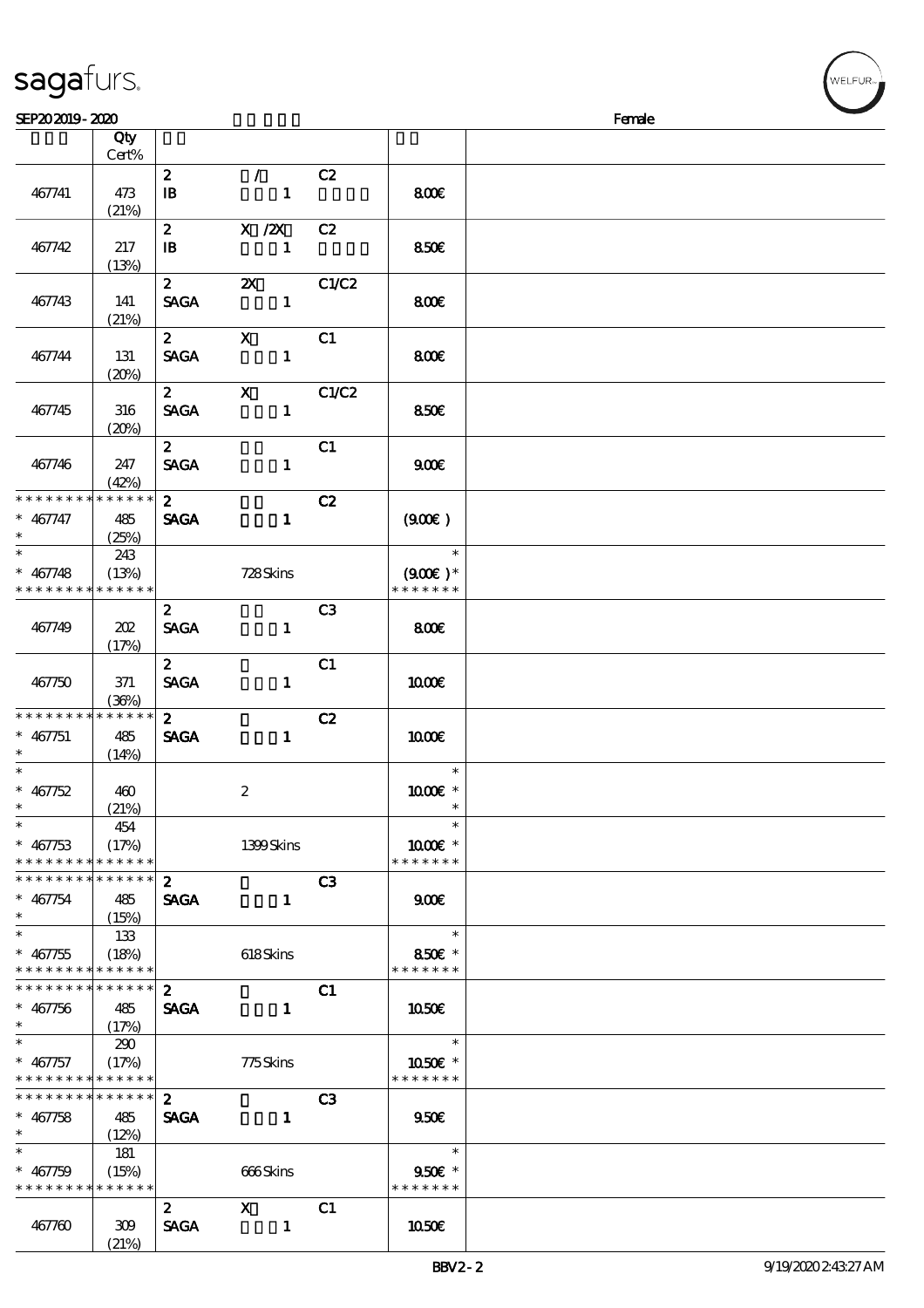### sagafurs.

 $\frac{400}{(13\%)}$ 

| SEP202019-2020                |             |                |                            |                                 |                |               | Female |
|-------------------------------|-------------|----------------|----------------------------|---------------------------------|----------------|---------------|--------|
|                               | Qty         |                |                            |                                 |                |               |        |
|                               | Cert%       |                |                            |                                 |                |               |        |
|                               |             | 2 <sup>7</sup> | $\mathbf{x}$               |                                 | C3             |               |        |
| 467761                        | 369         | <b>SAGA</b>    |                            | $\mathbf{1}$                    |                | 9500          |        |
|                               |             |                |                            |                                 |                |               |        |
|                               | (14%)       |                |                            |                                 |                |               |        |
|                               |             | $\mathbf{2}$   | $X$ / $ZX$                 |                                 | C1             |               |        |
| 467762                        | 106         | <b>SAGA</b>    |                            | $\mathbf{1}$                    |                | 1050€         |        |
|                               | (22%)       |                |                            |                                 |                |               |        |
|                               |             | $\mathbf{2}$   | $X$ / $ZX$                 |                                 | C <sub>3</sub> |               |        |
| 467763                        | 301         | <b>SAGA</b>    |                            | $\mathbf{1}$                    |                | 950E          |        |
|                               | (22%)       |                |                            |                                 |                |               |        |
|                               |             | $\mathbf{z}$   |                            |                                 | C1             |               |        |
| 467764                        | $312\,$     | <b>SAGA</b>    |                            | $\boldsymbol{z}$                |                | 1000E         |        |
|                               | (32%)       |                |                            |                                 |                |               |        |
|                               |             | $\mathbf{2}$   |                            |                                 | C1/C2          |               |        |
| 467765                        | 149         | <b>SAGA</b>    |                            | $\boldsymbol{2}$                |                | <b>100€</b>   |        |
|                               | (24%)       |                |                            |                                 |                |               |        |
|                               |             | $\mathbf{2}$   |                            |                                 | C2             |               |        |
| 467766                        | 516         | <b>SAGA</b>    |                            | $\boldsymbol{z}$                |                | 1000E         |        |
|                               | (20%)       |                |                            |                                 |                |               |        |
|                               |             | $\mathbf{z}$   |                            |                                 | C1/C2          |               |        |
|                               | 287         | <b>SAGA</b>    |                            | $\boldsymbol{z}$                |                |               |        |
| 467767                        |             |                |                            |                                 |                | 1050€         |        |
|                               | (33%)       |                |                            |                                 |                |               |        |
|                               |             | $\mathbf{z}$   |                            |                                 | C2             |               |        |
| 467768                        | 368         | <b>SAGA</b>    |                            | $\boldsymbol{z}$                |                | 1050€         |        |
|                               | (19%)       |                |                            |                                 |                |               |        |
|                               |             | $\mathbf{2}$   | $\mathcal{F}$              |                                 | C <sub>3</sub> |               |        |
| 467769                        | 155         | <b>SAGA</b>    |                            | $\boldsymbol{z}$                |                | 1000E         |        |
|                               | (28%)       |                |                            |                                 |                |               |        |
|                               |             | $\mathbf{2}$   |                            |                                 | C3             |               |        |
| 467770                        | 247         | <b>SAGA</b>    |                            | $\boldsymbol{z}$                |                | 1000E         |        |
|                               | (15%)       |                |                            |                                 |                |               |        |
|                               |             | $\mathbf{2}$   | $\mathbf{X}$               |                                 | C1             |               |        |
| 467771                        | 132         | <b>SAGA</b>    |                            | $\boldsymbol{z}$                |                | 11.00E        |        |
|                               | (65%)       |                |                            |                                 |                |               |        |
|                               |             | 2 <sup>7</sup> | $\mathbf x$                |                                 | C2             |               |        |
| 467772                        | 295         | <b>SAGA</b>    |                            | $\boldsymbol{z}$                |                | 11.50€        |        |
|                               | (51%)       |                |                            |                                 |                |               |        |
|                               |             | $\mathbf{z}$   | $\overline{\phantom{a}}$ x |                                 | C <sub>3</sub> |               |        |
| 467773                        | 101         | <b>SAGA</b>    |                            | $\boldsymbol{z}$                |                | 1050€         |        |
|                               | (20%)       |                |                            |                                 |                |               |        |
|                               |             | $\mathbf{2}$   |                            |                                 | C2             |               |        |
| 467774                        | 339         | <b>SAGA</b>    |                            |                                 | 2 OPEN         | 850           |        |
|                               | (28%)       |                |                            |                                 |                |               |        |
| * * * * * * * *               | * * * * * * |                | $2$ X / C2                 |                                 |                |               |        |
| $* 467775$                    | 485         | $\mathbf{A}$   |                            | $\blacksquare$                  |                | 800           |        |
| $\ast$                        | (27%)       |                |                            |                                 |                |               |        |
| $\ast$                        | 134         |                |                            |                                 |                | $\ast$        |        |
| $* 467776$                    | (20%)       |                | 619Skins                   |                                 |                | $7.50E$ *     |        |
| * * * * * * * * * * * * * *   |             |                |                            |                                 |                | * * * * * * * |        |
| * * * * * * * * * * * * * * * |             | $\mathbf{2}$   |                            | $\mathcal{F}$ and $\mathcal{F}$ | C2             |               |        |
| $* 467777$                    | 485         | IA             |                            | $\blacksquare$                  |                | 850E          |        |
| $*$ $*$                       | (17%)       |                |                            |                                 |                |               |        |
| $\overline{\phantom{0}}$      | 489         |                |                            |                                 |                | $\ast$        |        |
| $* 467778$                    | (11%)       |                | 974Skins                   |                                 |                | 800€ *        |        |
| * * * * * * * * * * * * * *   |             |                |                            |                                 |                | * * * * * * * |        |
| * * * * * * * * * * * * * *   |             | $\mathbf{2}$   |                            | $\mathcal{F}$ and $\mathcal{F}$ | C2             |               |        |
| $* 467779$                    | 485         | IA             |                            | $\mathbf{1}$                    |                | 900           |        |
| $\ast$                        | (16%)       |                |                            |                                 |                |               |        |
| $\ast$                        |             |                |                            |                                 |                | $\ast$        |        |
| $* 467780$                    | 460         |                | $\boldsymbol{z}$           |                                 |                | 850€ *        |        |
| $\ast$                        | (13%)       |                |                            |                                 |                |               |        |
|                               |             |                |                            |                                 |                |               |        |

WELFUR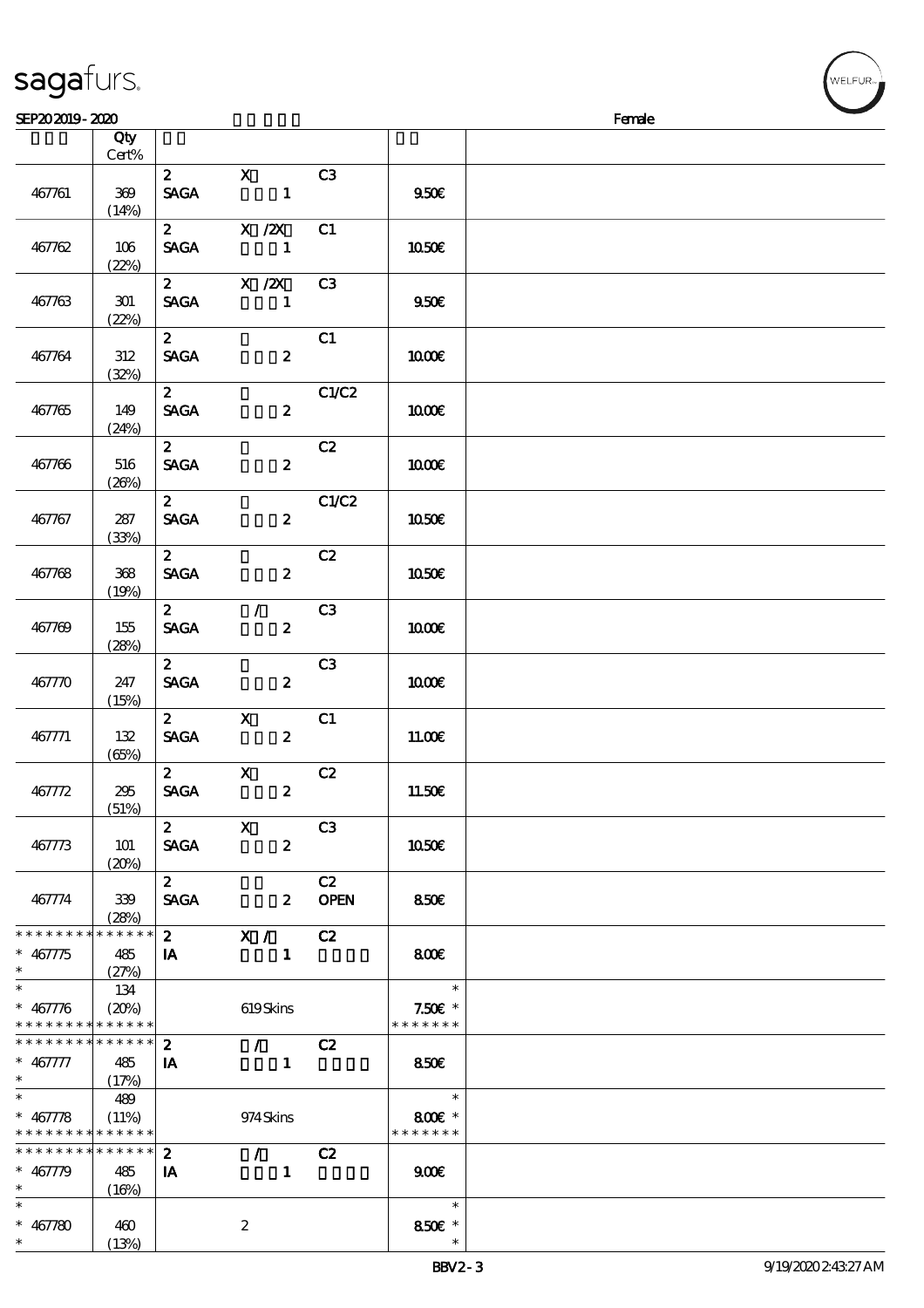|  | sagafurs. |
|--|-----------|
|  |           |

| SEP202019-2020              |             |                  |                             |                |                  | Female |
|-----------------------------|-------------|------------------|-----------------------------|----------------|------------------|--------|
|                             | Qty         |                  |                             |                |                  |        |
|                             | Cert%       |                  |                             |                |                  |        |
| $\ast$                      |             | $\mathbf{z}$     | $\mathcal{L}$               | C2             | $\ast$           |        |
|                             |             |                  |                             |                |                  |        |
| $* 467781$                  | 460         | IA               | $\mathbf{1}$                |                | 850€ *           |        |
| $\ast$                      | (16%)       |                  |                             |                | $\ast$           |        |
| $\ast$                      |             |                  |                             |                | $\ast$           |        |
| $* 467782$                  | 460         |                  | $\overline{\mathbf{4}}$     |                | 850€ *           |        |
| $\ast$                      | (12%)       |                  |                             |                | $\ast$           |        |
| $\frac{1}{1}$               |             |                  |                             |                | $\ast$           |        |
| $* 467783$                  |             |                  |                             |                | 850€ *           |        |
| $\ast$                      | 460         |                  | $\mathbf{5}$                |                | $\ast$           |        |
|                             | (15%)       |                  |                             |                |                  |        |
| $\overline{\ast}$           | 244         |                  |                             |                | $\ast$           |        |
| $* 467784$                  | (15%)       |                  | 2569Skins                   |                | 850€ *           |        |
| * * * * * * * * * * * * * * |             |                  |                             |                | * * * * * * *    |        |
| * * * * * * * * * * * * * * |             | $\mathbf{z}$     | X / ZX C2                   |                |                  |        |
| $* 467785$                  | 485         | IA               | $\blacksquare$              |                | 950E             |        |
| $\ast$                      |             |                  |                             |                |                  |        |
| $\overline{\ast}$           | (23%)       |                  |                             |                |                  |        |
|                             | 84          |                  |                             |                | $\ast$           |        |
| $* 467786$                  | (11%)       |                  | 569Skins                    |                | $900E$ *         |        |
| * * * * * * * *             | * * * * * * |                  |                             |                | * * * * * * *    |        |
|                             |             | $\boldsymbol{z}$ | $\mathcal{L}_{\mathcal{L}}$ | C2             |                  |        |
| 467787                      | 153         | IA               | $\boldsymbol{z}$            |                | 950E             |        |
|                             |             |                  |                             |                |                  |        |
|                             | (28%)       |                  |                             |                |                  |        |
|                             |             | $\mathbf{2}$     | X / ZX                      | C2             |                  |        |
| 467788                      | 123         | IA               | $\boldsymbol{z}$            |                | 1000E            |        |
|                             | (54%)       |                  |                             |                |                  |        |
|                             |             | $2^{\sim}$       | $X$ $X$                     | C1/C2          |                  |        |
| 467789                      | 165         | <b>SROY</b>      | $\overline{\phantom{0}}$ 1  |                | 850E             |        |
|                             |             |                  |                             |                |                  |        |
|                             | (27%)       |                  |                             |                |                  |        |
|                             |             | $\mathbf{2}$     | X / C1/C2                   |                |                  |        |
| 467790                      | 320         | <b>SROY</b>      | $\sim$ 1                    |                | 850€             |        |
|                             | (27%)       |                  |                             |                |                  |        |
|                             |             | $\mathbf{2}$     | X / C2                      |                |                  |        |
| 467791                      | 179         | <b>SROY</b>      | $\sim$ 1                    |                | 850€             |        |
|                             |             |                  |                             |                |                  |        |
|                             | (56%)       |                  |                             |                |                  |        |
|                             |             | $\mathbf{2}$     | $\mathbf{X}$ /              | C <sub>3</sub> |                  |        |
| 467792                      | 137         | <b>SROY</b>      | $\mathbf{1}$                |                | 800              |        |
|                             | (29%)       |                  |                             |                |                  |        |
|                             |             | $\mathbf{2}$     |                             | C1             |                  |        |
| 467793                      | 10B         | <b>SROY</b>      | $\mathbf{1}$                |                | 900E             |        |
|                             | (20%)       |                  |                             |                |                  |        |
|                             |             | $\mathbf{2}$     |                             |                |                  |        |
|                             |             |                  |                             | C1/C2          |                  |        |
| 467794                      | 253         | <b>SROY</b>      | $\mathbf{1}$                |                | 900 <sub>E</sub> |        |
|                             | (49%)       |                  |                             |                |                  |        |
|                             |             | $\mathbf{z}$     |                             | C2             |                  |        |
| 467795                      | 222         | <b>SROY</b>      | $\mathbf{1}$                |                | 850E             |        |
|                             | (27%)       |                  |                             |                |                  |        |
|                             |             | $\mathbf{2}$     |                             |                |                  |        |
|                             |             |                  |                             | C1             |                  |        |
| 467796                      | 126         | <b>SROY</b>      | $\mathbf{1}$                |                | 1000E            |        |
|                             | (63%)       |                  |                             |                |                  |        |
|                             |             | $\mathbf{2}$     |                             | C1/C2          |                  |        |
| 467797                      | 158         | <b>SROY</b>      | $\mathbf{1}$                |                | 950E             |        |
|                             | (44%)       |                  |                             |                |                  |        |
|                             |             |                  |                             |                |                  |        |
|                             |             | $\mathbf{2}$     |                             | C2             |                  |        |
| 467798                      | 325         | <b>SROY</b>      | $\mathbf{1}$                |                | 1000€            |        |
|                             | (28%)       |                  |                             |                |                  |        |
|                             |             | $\mathbf{2}$     |                             | C3             |                  |        |
| 467799                      | 94          | <b>SROY</b>      | $\mathbf{1}$                |                | 900E             |        |
|                             |             |                  |                             |                |                  |        |
|                             | (36%)       |                  |                             |                |                  |        |
|                             |             | $\mathbf{2}$     |                             | C1             |                  |        |
| 467800                      | 107         | <b>SROY</b>      | $\mathbf{1}$                |                | 11.00E           |        |
|                             | (42%)       |                  |                             |                |                  |        |

ELFUR-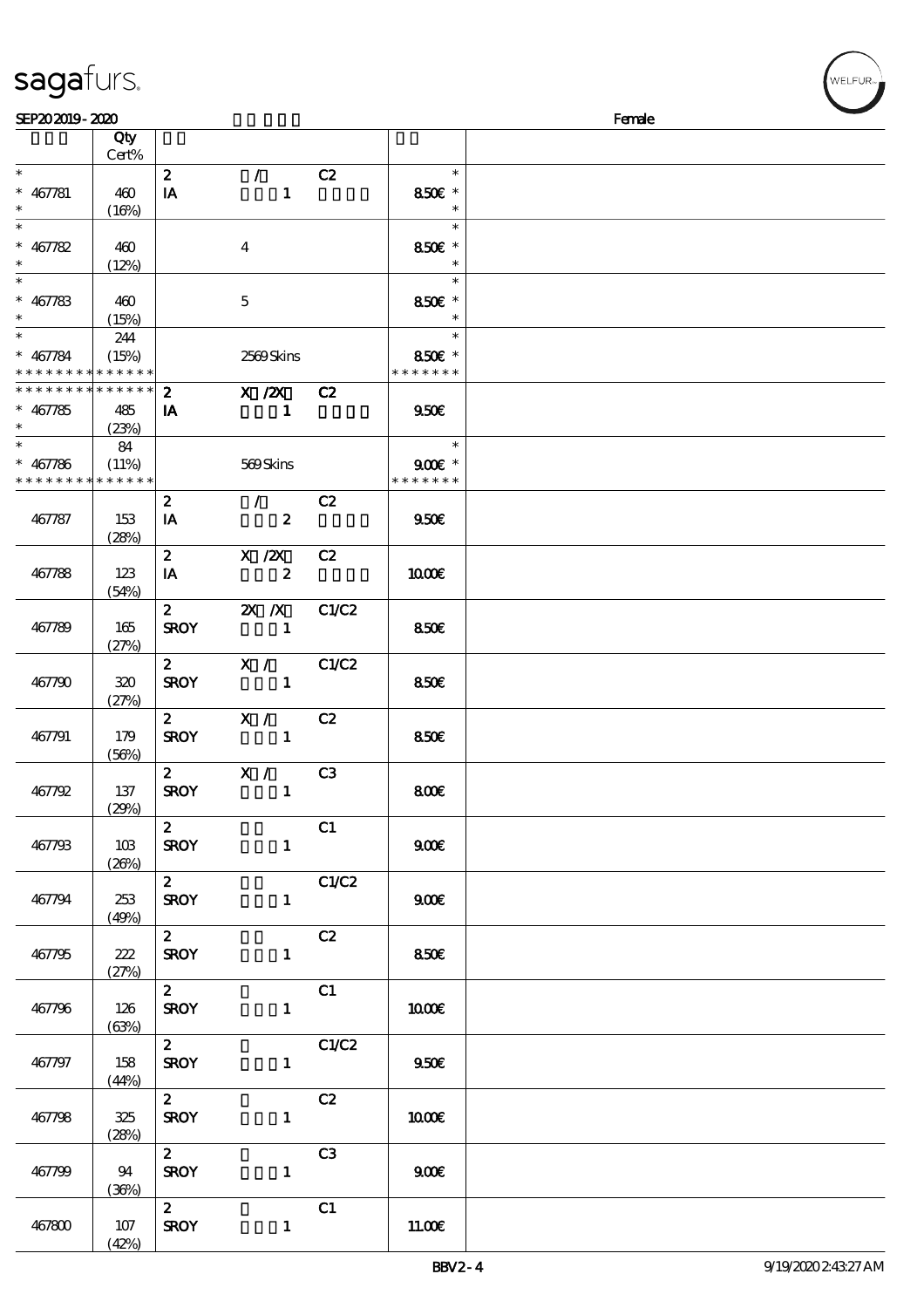| SEP202019-2020 |                  |                             |                                |       |        | Female |
|----------------|------------------|-----------------------------|--------------------------------|-------|--------|--------|
|                | Qty<br>Cert%     |                             |                                |       |        |        |
|                |                  | $\mathbf{z}$                |                                | C1/C2 |        |        |
| 467801         | 205<br>(32%)     | <b>SROY</b>                 | $\mathbf{1}$                   |       | 11.00E |        |
|                |                  | $\mathbf{z}$                |                                | C2    |        |        |
| 467802         | $351\,$<br>(18%) | <b>SROY</b>                 | $\mathbf{1}$                   |       | 1050€  |        |
|                |                  | $\mathbf{2}$                | $\mathcal{L}$                  | C3    |        |        |
| 467803         | 215<br>(24%)     | <b>SROY</b>                 | $\mathbf{1}$                   |       | 950E   |        |
|                |                  | $\mathbf{2}$                |                                | C3    |        |        |
| 467804         | 156<br>(21%)     | <b>SROY</b>                 | $\mathbf{1}$                   |       | 950E   |        |
|                |                  |                             | 2 X C1/C2                      |       |        |        |
| 467805         | 202<br>(23%)     | <b>SROY</b>                 |                                |       | 11.00€ |        |
|                |                  |                             | 2 X /2X C1/C2                  |       |        |        |
| 467806         | 230              | <b>SROY</b>                 |                                |       | 11.00E |        |
|                | (41%)            |                             | 2 $X / 2X$                     | C3    |        |        |
| 467807         | 100              | <b>SROY</b>                 | $\blacksquare$                 |       | 1050€  |        |
|                | (41%)            |                             |                                |       |        |        |
| 467808         | 96               | $\mathbf{2}$<br><b>SROY</b> | $\sqrt{C1/C2}$<br>$\mathbf{2}$ |       | 1050€  |        |
|                | (30%)            |                             |                                |       |        |        |
| 467809         | 241              | $\mathbf{2}$<br><b>SROY</b> | $\mathbf{z}$                   | C1/C2 | 11.50€ |        |
|                | (42%)            |                             |                                |       |        |        |
|                |                  | $\mathbf{2}$                | $\mathbf{X}$                   | C1/C2 |        |        |
| 467810         | 116<br>(43%)     | <b>SROY</b>                 | $\overline{\mathbf{z}}$        |       | 1200E  |        |
|                |                  |                             | 2 X /2X C1/C2                  |       |        |        |
| 467811         | 160<br>(72%)     | <b>SROY</b>                 | $\overline{\mathbf{z}}$        |       | 1250E  |        |

### sagafurs.

 $w$ ELFUR<sub><sup>n</sub></sub></sub></sup>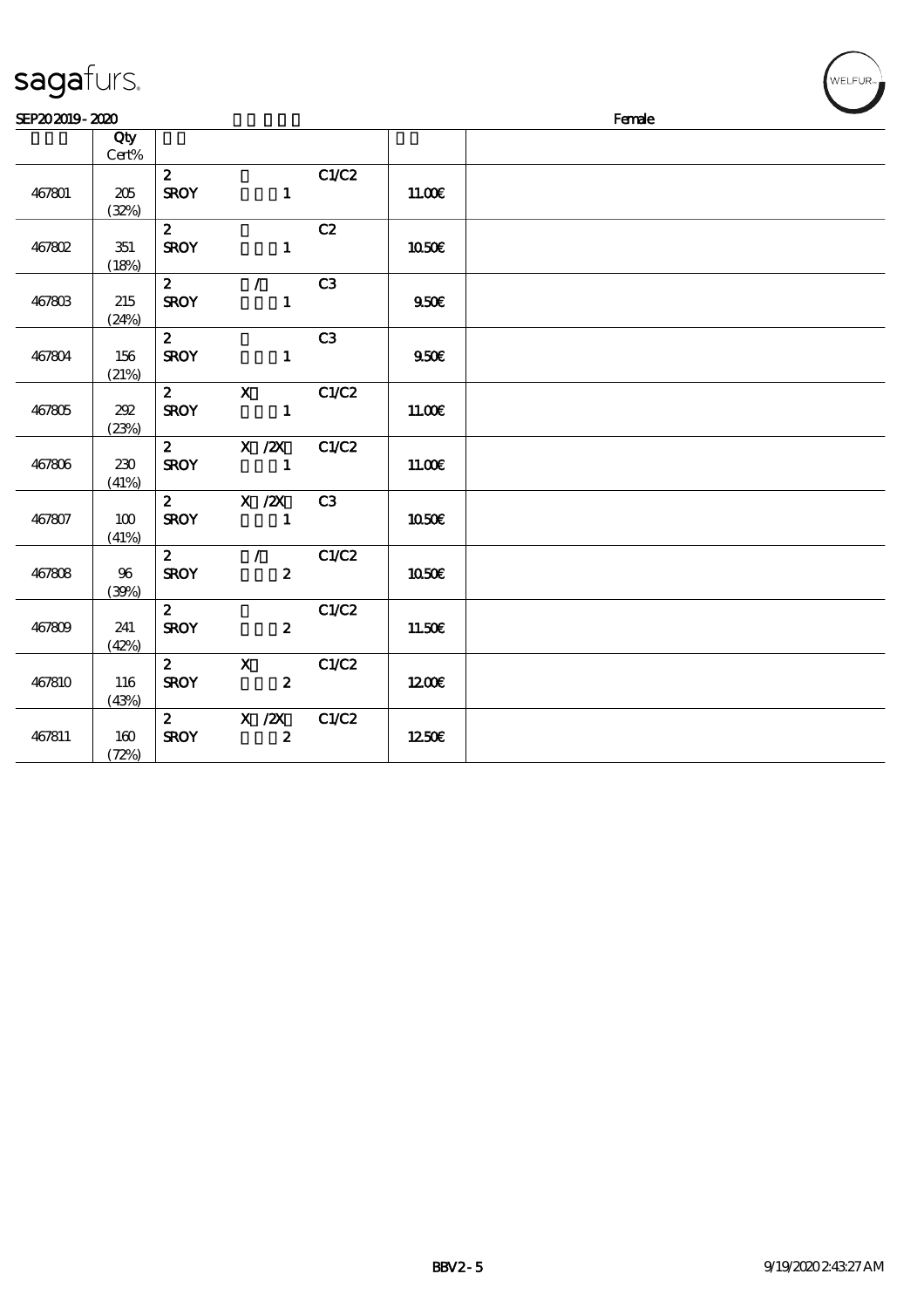|  | sagafurs. |
|--|-----------|
|  |           |

| SEP202019-2020              |             |                             |                                 |                            |               | Female |
|-----------------------------|-------------|-----------------------------|---------------------------------|----------------------------|---------------|--------|
|                             | Qty         |                             |                                 |                            |               |        |
|                             | Cert%       |                             |                                 |                            |               |        |
|                             |             | $\boldsymbol{\mathfrak{D}}$ |                                 | C2                         |               |        |
| 467841                      | 228         |                             | $\mathbf{1}$                    | $\blacksquare$             | 17.50E        |        |
|                             |             | (SI)                        |                                 |                            |               |        |
|                             | (5%)        |                             |                                 |                            |               |        |
|                             |             | $\boldsymbol{\mathfrak{D}}$ | $\mathcal{L}$                   | C2                         |               |        |
| 467842                      | 157         | $\boldsymbol{S}$            | $\mathbf{1}$                    | $\blacksquare$             | <b>1850€</b>  |        |
|                             | (4%)        |                             |                                 |                            |               |        |
|                             |             | $\boldsymbol{\mathfrak{D}}$ | $X$ / $ZX$                      | C2                         |               |        |
| 467843                      | 294         | $\boldsymbol{S}$            | $\mathbf{1}$                    | $\blacksquare$             | 1900E         |        |
|                             |             |                             |                                 |                            |               |        |
|                             | (4%)        |                             |                                 |                            |               |        |
|                             |             | $\boldsymbol{\mathfrak{D}}$ |                                 | C2                         |               |        |
| 467844                      | 96          | $\boldsymbol{S}$            | $\boldsymbol{z}$                | $\blacksquare$             | <b>1900€</b>  |        |
|                             | (3%)        |                             |                                 |                            |               |        |
|                             |             | $\boldsymbol{\mathfrak{D}}$ |                                 | C2                         |               |        |
| 467845                      | 134         | (SI)                        | $\mathbf{1}$                    | $\overline{\mathbf{2}}$    | 1550€         |        |
|                             | (1%)        |                             |                                 |                            |               |        |
|                             |             | $\boldsymbol{\mathfrak{D}}$ | $\mathcal{L}$                   | C2                         |               |        |
|                             |             |                             |                                 |                            |               |        |
| 467846                      | 128         | $\boldsymbol{S}$            | $\mathbf{1}$                    | $\overline{\mathbf{2}}$    | 1550E         |        |
|                             | (10%)       |                             |                                 |                            |               |        |
|                             |             | $\boldsymbol{\mathfrak{D}}$ | $X$ / $ZX$                      | C2                         |               |        |
| 467847                      | 161         | $\boldsymbol{S}$            | $\mathbf{1}$                    | $\overline{\phantom{a}}$ 2 | 17.00E        |        |
|                             | (3%)        |                             |                                 |                            |               |        |
|                             |             | $\boldsymbol{\mathfrak{D}}$ |                                 | C2                         |               |        |
|                             |             |                             |                                 | $\overline{\phantom{a}}$ 2 |               |        |
| 467848                      | 81          | $\boldsymbol{S}$            | $\boldsymbol{z}$                |                            | 17.00E        |        |
|                             | (2%)        |                             |                                 |                            |               |        |
| * * * * * * * *             | * * * * * * | $\boldsymbol{\mathfrak{D}}$ | $\mathcal{F}^{\mathcal{F}}$     | C2                         |               |        |
| $* 467849$                  | 465         | $\mathbf{S}$                | $\mathbf{1}$                    | $\blacksquare$             | 1600E         |        |
| $\ast$                      | (9%)        |                             |                                 |                            |               |        |
| $\ast$                      | 270         |                             |                                 |                            | $\ast$        |        |
| $* 467850$                  | (11%)       |                             | 735Skins                        |                            | 1550E *       |        |
| * * * * * * * *             | * * * * * * |                             |                                 |                            | * * * * * * * |        |
| * * * * * * * *             | * * * * * * | $\boldsymbol{\mathbf{Z}}$   | $\mathcal{F}$ and $\mathcal{F}$ | C2                         |               |        |
|                             |             |                             |                                 |                            |               |        |
| $* 467851$                  | 445         | $\boldsymbol{\mathcal{S}}$  | $\mathbf{1}$                    | $\blacksquare$             | 1650€         |        |
| $\ast$                      | (18%)       |                             |                                 |                            |               |        |
| $\ast$                      |             |                             |                                 |                            | $\ast$        |        |
| $* 467852$                  | 420         |                             | $\boldsymbol{2}$                |                            | 1650E *       |        |
| $*$                         | (10%)       |                             |                                 |                            | $\ast$        |        |
| $\ast$                      |             |                             |                                 |                            | $\ast$        |        |
| $* 467853$                  | 420         |                             | 3                               |                            | 1650€ *       |        |
| $\ast$                      |             |                             |                                 |                            | $\ast$        |        |
| $\ast$                      | (14%)       |                             |                                 |                            | $\ast$        |        |
|                             | 169         |                             |                                 |                            |               |        |
| $* 467854$                  | (13%)       |                             | 1454 Skins                      |                            | 1600 £*       |        |
| * * * * * * * *             | * * * * * * |                             |                                 |                            | * * * * * * * |        |
| * * * * * * *               | * * * * * * | $\boldsymbol{\mathfrak{D}}$ | $X / ZX$ C <sub>2</sub>         |                            |               |        |
| $* 467855$                  | 465         | (S)                         | $\blacksquare$                  | $\blacksquare$             | 1650          |        |
| $\ast$                      | (7%)        |                             |                                 |                            |               |        |
| $\ast$                      | 445         |                             |                                 |                            | $\ast$        |        |
| $* 467856$                  | (8%)        |                             | 910Skins                        |                            | 1650€ *       |        |
|                             |             |                             |                                 |                            |               |        |
| * * * * * * * * * * * * * * |             |                             |                                 |                            | * * * * * * * |        |
| * * * * * * * *             | * * * * * * | $\boldsymbol{\mathfrak{D}}$ | $X / 2X$ C <sub>2</sub>         |                            |               |        |
| $* 467857$                  | 445         | $\boldsymbol{\mathrm{(S)}}$ | $\blacksquare$                  | $\blacksquare$             | 17.50€        |        |
| $*$                         | (8%)        |                             |                                 |                            |               |        |
| $\ast$                      |             |                             |                                 |                            | $\ast$        |        |
| $* 467858$                  | 420         |                             | $\boldsymbol{2}$                |                            | 17.50€ *      |        |
| $\ast$                      | (8%)        |                             |                                 |                            | $\ast$        |        |
| $\ast$                      |             |                             |                                 |                            | $\ast$        |        |
|                             |             |                             |                                 |                            |               |        |
| $* 467859$                  | 420         |                             | 3                               |                            | 17.50€ *      |        |
| $\ast$                      | (9%)        |                             |                                 |                            | $\ast$        |        |
|                             |             |                             |                                 |                            | $\ast$        |        |
| $* 467800$                  | 420         |                             | $\overline{\mathbf{4}}$         |                            | 17.50€ *      |        |
| $\ast$                      | (7%)        |                             |                                 |                            |               |        |

WELFUR-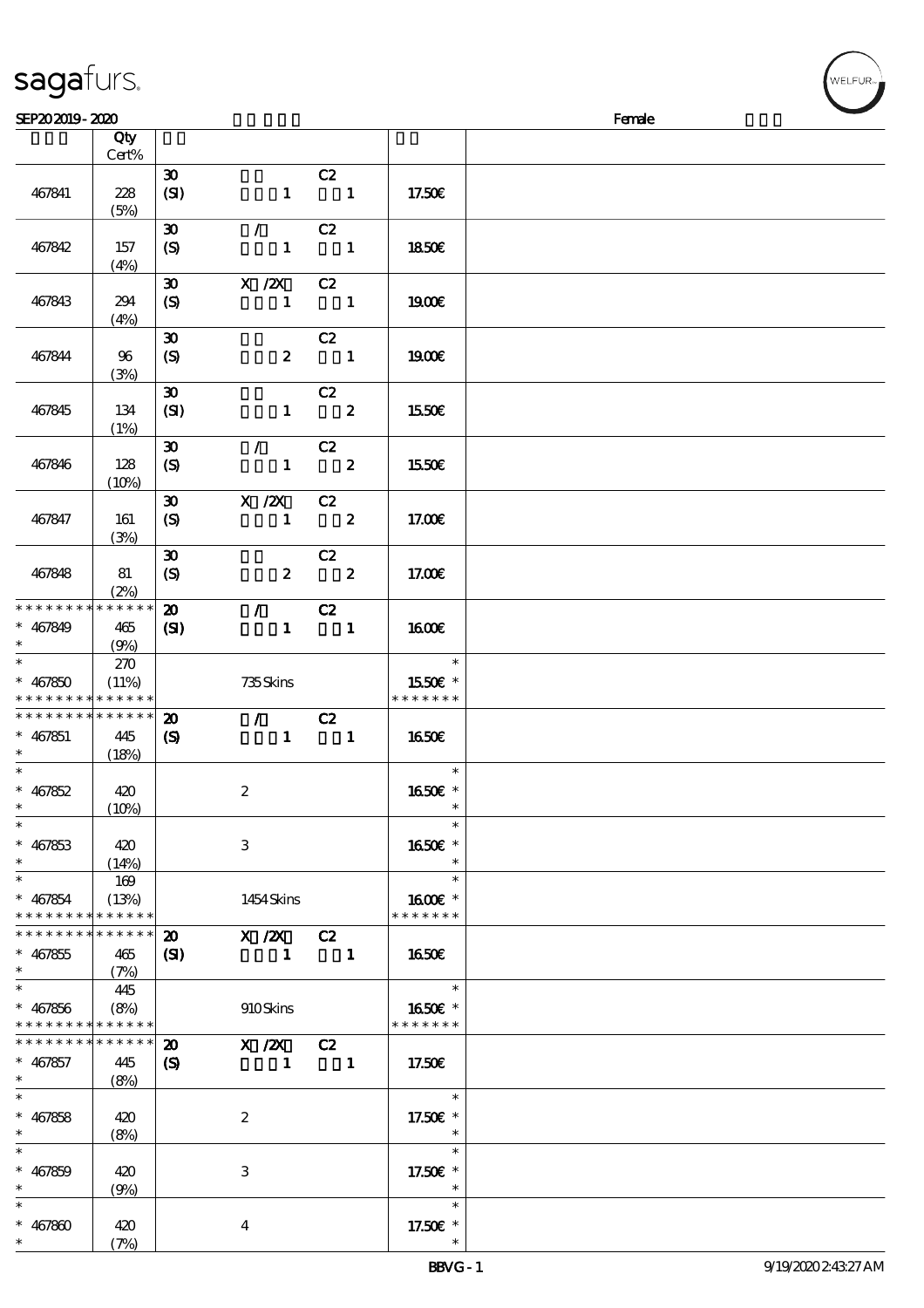# sagafurs.

| SEP202019-2020              |                       |                             |                  |                  |                                                                                                                                                                                                                                                                                                                                                                                                                                                                                 |                         |               | Female |
|-----------------------------|-----------------------|-----------------------------|------------------|------------------|---------------------------------------------------------------------------------------------------------------------------------------------------------------------------------------------------------------------------------------------------------------------------------------------------------------------------------------------------------------------------------------------------------------------------------------------------------------------------------|-------------------------|---------------|--------|
|                             | Qty                   |                             |                  |                  |                                                                                                                                                                                                                                                                                                                                                                                                                                                                                 |                         |               |        |
|                             | Cert%                 |                             |                  |                  |                                                                                                                                                                                                                                                                                                                                                                                                                                                                                 |                         |               |        |
| $\ast$                      | 183                   | $\boldsymbol{\mathbf{z}}$   | $X$ / $ZX$       |                  | C2                                                                                                                                                                                                                                                                                                                                                                                                                                                                              |                         | $\ast$        |        |
| $* 467861$                  | (9%)                  | $\boldsymbol{\mathrm{(S)}}$ |                  | $\mathbf{1}$     |                                                                                                                                                                                                                                                                                                                                                                                                                                                                                 | $\blacksquare$          | 17.00 £*      |        |
| * * * * * * * *             | * * * * * *           |                             |                  |                  |                                                                                                                                                                                                                                                                                                                                                                                                                                                                                 |                         | * * * * * * * |        |
|                             |                       | $\boldsymbol{\mathfrak{D}}$ | $\mathcal{L}$    |                  | C2                                                                                                                                                                                                                                                                                                                                                                                                                                                                              |                         |               |        |
|                             |                       |                             |                  |                  |                                                                                                                                                                                                                                                                                                                                                                                                                                                                                 |                         |               |        |
| 467862                      | 308                   | $\boldsymbol{\mathrm{(S)}}$ |                  | $\boldsymbol{z}$ |                                                                                                                                                                                                                                                                                                                                                                                                                                                                                 | $\blacksquare$          | 1800          |        |
|                             | (17%)                 |                             |                  |                  |                                                                                                                                                                                                                                                                                                                                                                                                                                                                                 |                         |               |        |
| * * * * * * * *             | * * * * * *           | $\boldsymbol{\mathfrak{D}}$ | X / ZX           |                  | C2                                                                                                                                                                                                                                                                                                                                                                                                                                                                              |                         |               |        |
| $* 467863$                  | 445                   | $\boldsymbol{\mathcal{S}}$  |                  | $\boldsymbol{z}$ | $\blacksquare$                                                                                                                                                                                                                                                                                                                                                                                                                                                                  |                         | 1900E         |        |
| $\ast$                      | (15%)                 |                             |                  |                  |                                                                                                                                                                                                                                                                                                                                                                                                                                                                                 |                         |               |        |
| $\ast$                      | 446                   |                             |                  |                  |                                                                                                                                                                                                                                                                                                                                                                                                                                                                                 |                         | $\ast$        |        |
| $* 467864$                  | (17%)                 |                             | 891 Skins        |                  |                                                                                                                                                                                                                                                                                                                                                                                                                                                                                 |                         | 1850E *       |        |
| * * * * * * * * * * * * * * |                       |                             |                  |                  |                                                                                                                                                                                                                                                                                                                                                                                                                                                                                 |                         | * * * * * * * |        |
|                             |                       | $\boldsymbol{\mathfrak{D}}$ | $\mathcal{L}$    |                  | C2                                                                                                                                                                                                                                                                                                                                                                                                                                                                              |                         |               |        |
| 467865                      | 404                   | (SI)                        |                  | $\mathbf{1}$     |                                                                                                                                                                                                                                                                                                                                                                                                                                                                                 | $\boldsymbol{z}$        | 1400E         |        |
|                             | (12%)                 |                             |                  |                  |                                                                                                                                                                                                                                                                                                                                                                                                                                                                                 |                         |               |        |
| * * * * * * * * * * * * * * |                       |                             |                  |                  |                                                                                                                                                                                                                                                                                                                                                                                                                                                                                 |                         |               |        |
|                             |                       | $\boldsymbol{\mathbf{z}}$   | $\mathcal{L}$    |                  | C2                                                                                                                                                                                                                                                                                                                                                                                                                                                                              |                         |               |        |
| $* 467866$                  | 445                   | $\boldsymbol{\mathrm{(S)}}$ |                  | $\mathbf{1}$     |                                                                                                                                                                                                                                                                                                                                                                                                                                                                                 | $\boldsymbol{z}$        | 1400E         |        |
| $\ast$                      | (16%)                 |                             |                  |                  |                                                                                                                                                                                                                                                                                                                                                                                                                                                                                 |                         |               |        |
| $\ast$                      | 231                   |                             |                  |                  |                                                                                                                                                                                                                                                                                                                                                                                                                                                                                 |                         | $\ast$        |        |
| $* 467867$                  | (16%)                 |                             | 676Skins         |                  |                                                                                                                                                                                                                                                                                                                                                                                                                                                                                 |                         | 1350E *       |        |
| * * * * * * * *             | * * * * * *           |                             |                  |                  |                                                                                                                                                                                                                                                                                                                                                                                                                                                                                 |                         | * * * * * * * |        |
| * * * * * * * * * * * * * * |                       | $\boldsymbol{\mathfrak{D}}$ | X / ZX           |                  | C2                                                                                                                                                                                                                                                                                                                                                                                                                                                                              |                         |               |        |
| $* 467868$                  | 465                   | $\mathbf{C}$                |                  | $\mathbf{1}$     | $\overline{\mathbf{2}}$                                                                                                                                                                                                                                                                                                                                                                                                                                                         |                         | 1350E         |        |
| $\ast$                      | (9%)                  |                             |                  |                  |                                                                                                                                                                                                                                                                                                                                                                                                                                                                                 |                         |               |        |
| $\ast$                      | 414                   |                             |                  |                  |                                                                                                                                                                                                                                                                                                                                                                                                                                                                                 |                         | $\ast$        |        |
| $* 467809$                  | (8%)                  |                             | 879Skins         |                  |                                                                                                                                                                                                                                                                                                                                                                                                                                                                                 |                         | 1350E *       |        |
| * * * * * * * * * * * * * * |                       |                             |                  |                  |                                                                                                                                                                                                                                                                                                                                                                                                                                                                                 |                         | * * * * * * * |        |
| * * * * * * * * * * * * * * |                       |                             |                  |                  |                                                                                                                                                                                                                                                                                                                                                                                                                                                                                 |                         |               |        |
|                             |                       | $\boldsymbol{\mathfrak{D}}$ | $X \, /ZX$       |                  | C2                                                                                                                                                                                                                                                                                                                                                                                                                                                                              |                         |               |        |
| $* 467870$                  | 445                   | $\boldsymbol{\mathrm{(S)}}$ |                  | $\mathbf{1}$     | $\overline{\mathbf{2}}$                                                                                                                                                                                                                                                                                                                                                                                                                                                         |                         | 1400          |        |
|                             | (10%)                 |                             |                  |                  |                                                                                                                                                                                                                                                                                                                                                                                                                                                                                 |                         |               |        |
|                             |                       |                             |                  |                  |                                                                                                                                                                                                                                                                                                                                                                                                                                                                                 |                         | $\ast$        |        |
| $* 467871$                  | 420                   |                             | $\boldsymbol{z}$ |                  |                                                                                                                                                                                                                                                                                                                                                                                                                                                                                 |                         | 1400€ *       |        |
|                             | (8%)                  |                             |                  |                  |                                                                                                                                                                                                                                                                                                                                                                                                                                                                                 |                         |               |        |
| $\ast$                      | $\boldsymbol{\omega}$ |                             |                  |                  |                                                                                                                                                                                                                                                                                                                                                                                                                                                                                 |                         | $\ast$        |        |
| $* 467872$                  | (2%)                  |                             | 934Skins         |                  |                                                                                                                                                                                                                                                                                                                                                                                                                                                                                 |                         | $1400E$ *     |        |
| * * * * * * * * * * * * * * |                       |                             |                  |                  |                                                                                                                                                                                                                                                                                                                                                                                                                                                                                 |                         | * * * * * * * |        |
|                             |                       | $\boldsymbol{\mathfrak{D}}$ | $\mathcal{T}$    |                  | C2                                                                                                                                                                                                                                                                                                                                                                                                                                                                              |                         |               |        |
| 467873                      | 171                   | (S)                         |                  | $\boldsymbol{z}$ |                                                                                                                                                                                                                                                                                                                                                                                                                                                                                 | $\overline{\mathbf{2}}$ | 1500€         |        |
|                             | (19%)                 |                             |                  |                  |                                                                                                                                                                                                                                                                                                                                                                                                                                                                                 |                         |               |        |
| * * * * * * * *             | * * * * * *           | $\boldsymbol{\mathfrak{D}}$ | $X / ZX$ C2      |                  |                                                                                                                                                                                                                                                                                                                                                                                                                                                                                 |                         |               |        |
| $* 467874$                  | 445                   | $\boldsymbol{\mathsf{S}}$   |                  | $\mathbf{2}$     | $\overline{\mathbf{2}}$                                                                                                                                                                                                                                                                                                                                                                                                                                                         |                         | 1550€         |        |
| $\ast$                      | (15%)                 |                             |                  |                  |                                                                                                                                                                                                                                                                                                                                                                                                                                                                                 |                         |               |        |
| $\ast$                      |                       |                             |                  |                  |                                                                                                                                                                                                                                                                                                                                                                                                                                                                                 |                         | $\ast$        |        |
|                             | 379                   |                             |                  |                  |                                                                                                                                                                                                                                                                                                                                                                                                                                                                                 |                         |               |        |
| $* 467875$                  | (13%)                 |                             | 824 Skins        |                  |                                                                                                                                                                                                                                                                                                                                                                                                                                                                                 |                         | 1500€ *       |        |
| * * * * * * * * * * * * * * |                       |                             |                  |                  |                                                                                                                                                                                                                                                                                                                                                                                                                                                                                 |                         | * * * * * * * |        |
|                             |                       | 30 <sup>2</sup>             |                  |                  | C2                                                                                                                                                                                                                                                                                                                                                                                                                                                                              |                         |               |        |
| 467876                      | $336\,$               | (SI)                        |                  |                  | $1 \qquad 3$                                                                                                                                                                                                                                                                                                                                                                                                                                                                    |                         | 1000E         |        |
|                             | (9%)                  |                             |                  |                  |                                                                                                                                                                                                                                                                                                                                                                                                                                                                                 |                         |               |        |
|                             |                       | 30 <sup>2</sup>             |                  |                  | C2                                                                                                                                                                                                                                                                                                                                                                                                                                                                              |                         |               |        |
| 467877                      | 330                   | (S)                         |                  |                  | $1 \qquad 3$                                                                                                                                                                                                                                                                                                                                                                                                                                                                    |                         | 11.50E        |        |
|                             | (15%)                 |                             |                  |                  |                                                                                                                                                                                                                                                                                                                                                                                                                                                                                 |                         |               |        |
|                             |                       | 30 <sup>20</sup>            |                  |                  | C2                                                                                                                                                                                                                                                                                                                                                                                                                                                                              |                         |               |        |
| 467878                      | 204                   | (S)                         |                  | $\mathbf{2}$     | $\overline{\mathbf{3}}$                                                                                                                                                                                                                                                                                                                                                                                                                                                         |                         | 1300          |        |
|                             | (18%)                 |                             |                  |                  |                                                                                                                                                                                                                                                                                                                                                                                                                                                                                 |                         |               |        |
|                             |                       | $\mathbf{0}$                | X / C2           |                  |                                                                                                                                                                                                                                                                                                                                                                                                                                                                                 |                         |               |        |
| 467879                      | 364                   | (SI)                        |                  |                  | $1 \quad 1$                                                                                                                                                                                                                                                                                                                                                                                                                                                                     |                         | 11.50E        |        |
|                             | (19%)                 |                             |                  |                  |                                                                                                                                                                                                                                                                                                                                                                                                                                                                                 |                         |               |        |
| * * * * * * * *             | * * * * * *           |                             | $0$ X / C2       |                  |                                                                                                                                                                                                                                                                                                                                                                                                                                                                                 |                         |               |        |
|                             |                       |                             |                  |                  |                                                                                                                                                                                                                                                                                                                                                                                                                                                                                 |                         |               |        |
| $* 467880$<br>$*$           | 425                   | $\mathbf{S}$                |                  | $\mathbf{1}$     | $\overline{\phantom{a}}$ $\overline{\phantom{a}}$ $\overline{\phantom{a}}$ $\overline{\phantom{a}}$ $\overline{\phantom{a}}$ $\overline{\phantom{a}}$ $\overline{\phantom{a}}$ $\overline{\phantom{a}}$ $\overline{\phantom{a}}$ $\overline{\phantom{a}}$ $\overline{\phantom{a}}$ $\overline{\phantom{a}}$ $\overline{\phantom{a}}$ $\overline{\phantom{a}}$ $\overline{\phantom{a}}$ $\overline{\phantom{a}}$ $\overline{\phantom{a}}$ $\overline{\phantom{a}}$ $\overline{\$ |                         | 11.00E        |        |
|                             | (23%)                 |                             |                  |                  |                                                                                                                                                                                                                                                                                                                                                                                                                                                                                 |                         |               |        |

WELFUR-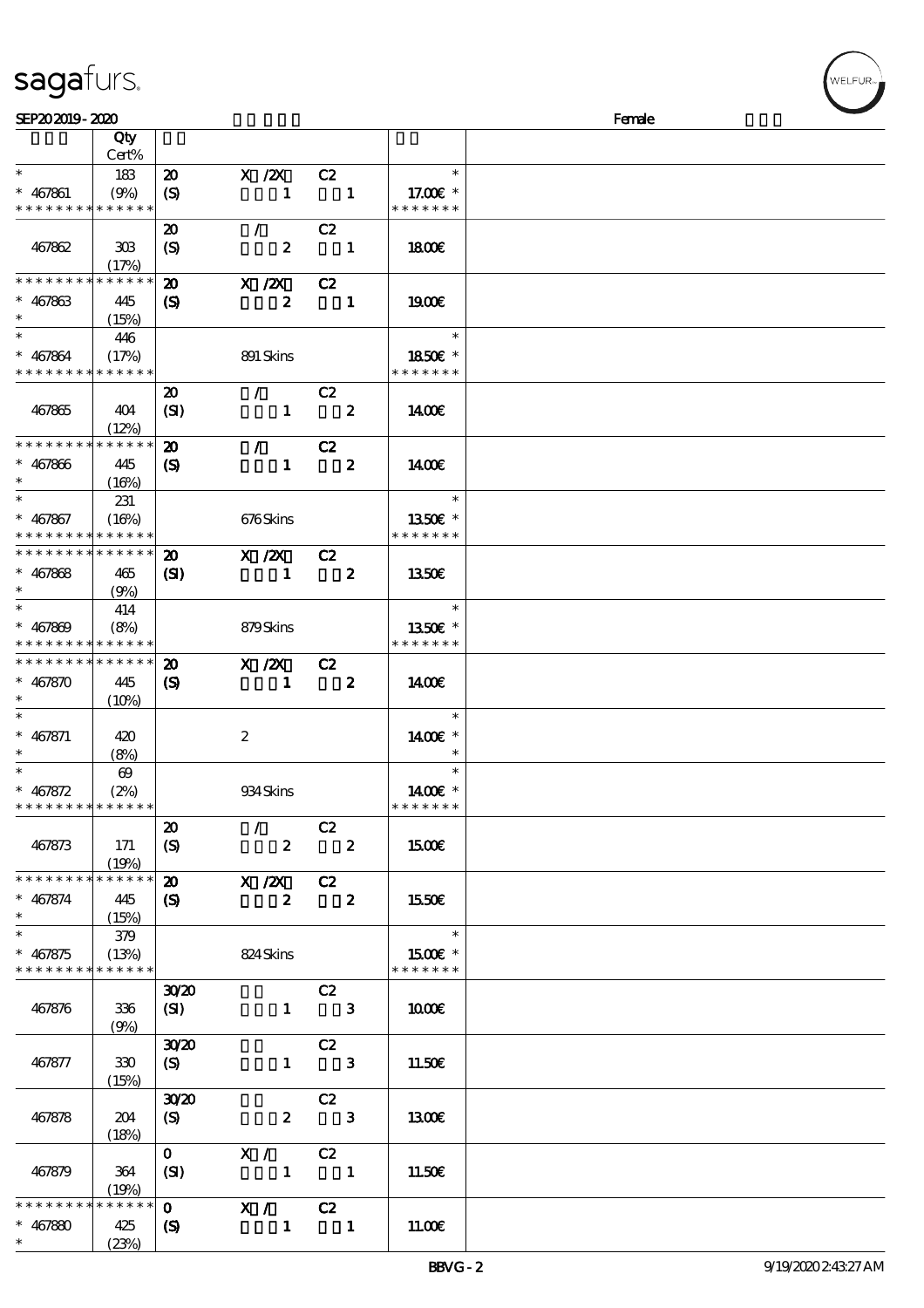| sagafurs.      |  |
|----------------|--|
| SEP202019-2020 |  |

 $*$   $*$ 

 $*$   $*$ 

 $*$   $*$ 

\*\*

\*\*\*

 $\overline{\ast}$ 

\*\*\*

 $\overline{\ast}$ 

\*\*

 $*$  467899 \* \* \* \* \* \*

\* \* \* \* \* \* \* \* \* \* \* \*

 $(14%)$ 

 $(22%)$ 

 $(14%)$ 

139

\* \* \* \* \*

 $(16%)$ 

 $* 467896$  465

 $* 467897 | 440$ 

\*  $467898$  440

\*

\* \* \* \* \* \* \* \* \* \* \* \*

 $* 467900 445$ 

0 X /2X C2  $(SI)$  1 1

2

3

0 X /2X C2  $(S)$  1 1

1484 Skins

| sagarurs.                                                  |                                 |                  |                           |                                 |              |                                                | 【 <sup>WELFUR</sup> ™ |
|------------------------------------------------------------|---------------------------------|------------------|---------------------------|---------------------------------|--------------|------------------------------------------------|-----------------------|
| SEP202019-2020                                             |                                 |                  |                           |                                 |              |                                                | Female                |
|                                                            | Qty<br>Cert%                    |                  |                           |                                 |              |                                                |                       |
|                                                            | 55                              | $\mathbf{O}$     | X / C2                    |                                 |              | $\ast$                                         |                       |
| $* 467881$                                                 | (36%)                           | (S)              |                           |                                 | $1 \quad 1$  | 11.00 $\varepsilon$ *                          |                       |
| * * * * * * * * * * * * * *<br>* * * * * * * * * * * * * * |                                 |                  |                           |                                 |              | * * * * * * *                                  |                       |
|                                                            |                                 | $\mathbf{O}$     |                           | $\mathcal{L}$ and $\mathcal{L}$ | C2           |                                                |                       |
| $* 467882$<br>$\ast$<br>$\overline{\phantom{0}}$           | 465<br>(11%)                    | (S)              |                           |                                 | $1 \quad 1$  | 1250                                           |                       |
| $* 467883$<br>$\ast$<br>$\overline{\ast}$                  | 440<br>(17%)                    |                  | $\boldsymbol{z}$          |                                 |              | 1995)<br>$\ast$<br>1300E *<br>$\ast$<br>$\ast$ |                       |
| $* 467884$<br>$\ast$<br>$\overline{\ast}$                  | 440<br>(15%)                    |                  | $\ensuremath{\mathbf{3}}$ |                                 |              | 1300E *<br>$\ast$                              |                       |
| $* 467885$<br>$\ast$                                       | 440<br>(18%)                    |                  | $\bf{4}$                  |                                 |              | $\ast$<br>1300€ *<br>$\ast$                    |                       |
| $\ast$<br>$* 467886$<br>* * * * * * * *                    | $330\,$<br>(10%)<br>* * * * * * |                  |                           | 2115Skins                       |              | $\ast$<br>1250E *<br>* * * * * * *             |                       |
| * * * * * * * *                                            | $* * * * * *$                   | $\mathbf 0$      |                           |                                 | $\sqrt{C^2}$ |                                                |                       |
| $* 467887$<br>$\ast$                                       | 445<br>(14%)                    | $\boldsymbol{S}$ |                           |                                 | $1 \quad 1$  | 1350E                                          |                       |
|                                                            |                                 |                  |                           |                                 |              | $\ast$                                         |                       |
| $* 467888$                                                 | 420                             |                  | $\boldsymbol{z}$          |                                 |              | 1350E *                                        |                       |
| $\ast$                                                     | (20%)                           |                  |                           |                                 |              | $\ast$                                         |                       |
| $\ast$<br>$* 467889$                                       | 420<br>(25%)                    |                  | 3                         |                                 |              | $\ast$<br>1350E *<br>$\ast$                    |                       |
| $\ast$<br>$* 467800$<br>$\ast$                             | 420<br>(20%)                    |                  | $\bf{4}$                  |                                 |              | $\ast$<br>1350E *<br>$\ast$                    |                       |
| $\ast$<br>$* 467891$<br>$\ast$                             | 420<br>(13%)                    |                  | $\mathbf 5$               |                                 |              | $\ast$<br>1350E *<br>$\ast$                    |                       |
| $\overline{\ast}$<br>$* 467892$<br>$\ast$                  | 420<br>(14%)                    |                  | 6                         |                                 |              | $\ast$<br>1350E *<br>$\ast$                    |                       |
| $\ast$<br>$* 46780B$<br>$\ast$                             | 420<br>(16%)                    |                  | $\boldsymbol{7}$          |                                 |              | $\ast$<br>1350€ *<br>$\ast$                    |                       |
| $\ast$<br>$* 467894$<br>$\ast$                             | 420<br>(12%)                    |                  | 8                         |                                 |              | $\ast$<br>1350E *<br>$\ast$                    |                       |
| $\ast$<br>$* 467895$<br>* * * * * * * *                    | 291<br>(30%)<br>* * * * * *     |                  |                           | 3676Skins                       |              | $\ast$<br>1350€ *<br>* * * * * * *             |                       |

1300€

\*\*\* 13.50€

 $\ast$ 

 $\overline{\phantom{a}}$ 

\*\*\* 13.50€

 $\star$  $\overline{\phantom{a}}$ 

 $\overline{\phantom{0}}$ 

\*\*

\* \* \* \* \* \* 13.50€

 $1 \t 1450\varepsilon$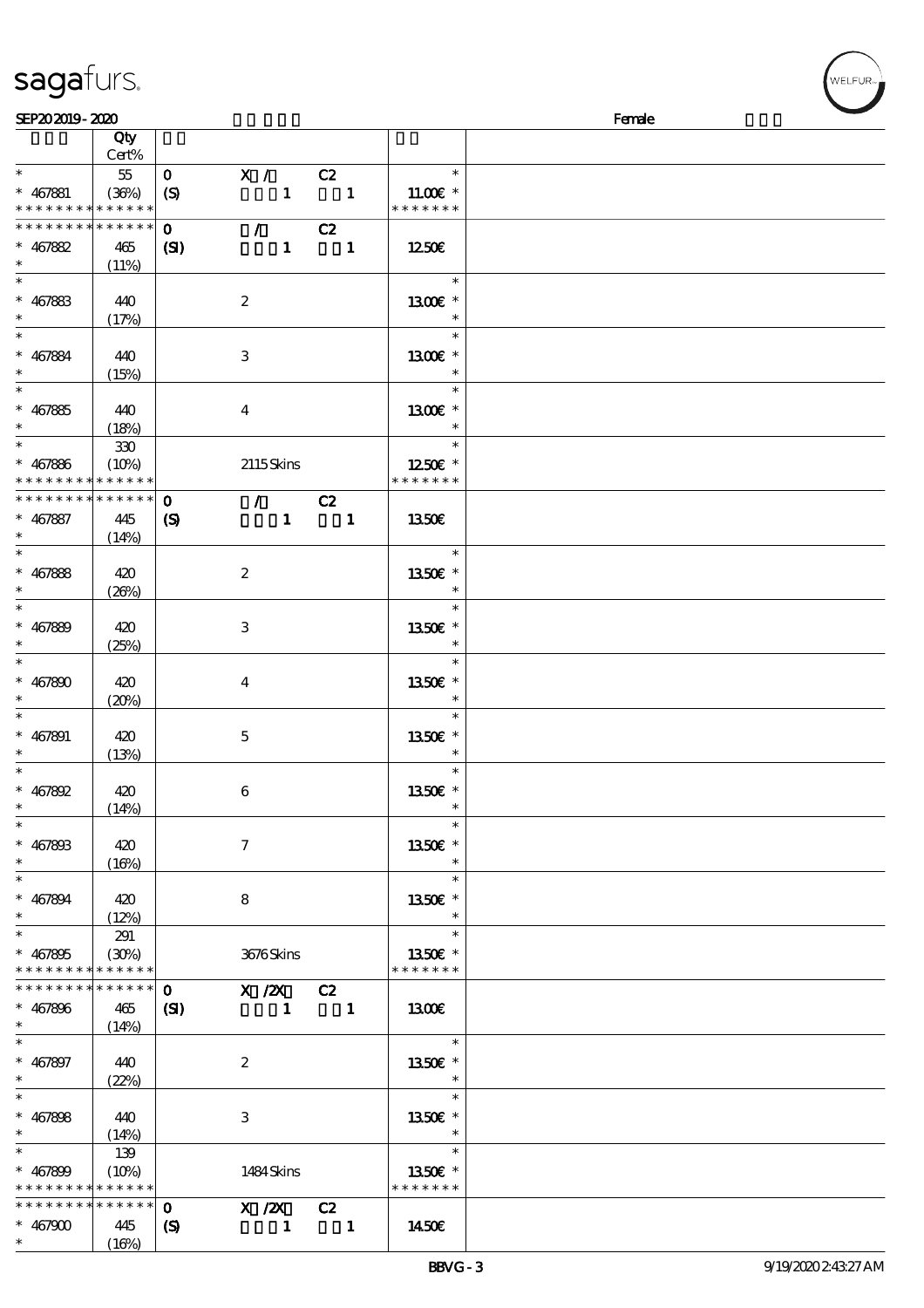|                                          | Cert%       |                            |                     |                           |                          |                          |  |
|------------------------------------------|-------------|----------------------------|---------------------|---------------------------|--------------------------|--------------------------|--|
| $\ast$                                   |             | $\mathbf{O}$               | X / ZX              |                           | C2                       | $\ast$                   |  |
| $* 467901$                               | 420         | $\boldsymbol{S}$           |                     | $\mathbf{1}$              | $\blacksquare$           | 1400€ *                  |  |
|                                          |             |                            |                     |                           |                          | $\ast$                   |  |
|                                          | (8%)        |                            |                     |                           |                          |                          |  |
| $\ast$                                   |             |                            |                     |                           |                          | $\ast$                   |  |
| $* 467902$                               | 420         |                            | $\,3$               |                           |                          | 1400€ *                  |  |
| $\ast$                                   | (10%)       |                            |                     |                           |                          | $\ast$                   |  |
|                                          |             |                            |                     |                           |                          | $\ast$                   |  |
|                                          |             |                            |                     |                           |                          |                          |  |
| $* 46790B$                               | 420         |                            | $\boldsymbol{4}$    |                           |                          | 1400€ *                  |  |
| $\ast$                                   | (10%)       |                            |                     |                           |                          |                          |  |
| $\ddot{x}$                               |             |                            |                     |                           |                          | $\ast$                   |  |
| $* 467904$                               | 420         |                            | $\mathbf 5$         |                           |                          | 1400€ *                  |  |
| $\ast$                                   |             |                            |                     |                           |                          |                          |  |
|                                          | (16%)       |                            |                     |                           |                          |                          |  |
| $\overline{\ast}$                        |             |                            |                     |                           |                          | $\ast$                   |  |
| $* 467905$                               | 420         |                            | $\boldsymbol{6}$    |                           |                          | 1400€ *                  |  |
| $*$                                      | (13%)       |                            |                     |                           |                          | $\ast$                   |  |
| $\overline{\phantom{0}}$                 |             |                            |                     |                           |                          | $\ast$                   |  |
|                                          | $391\,$     |                            |                     |                           |                          |                          |  |
| $* 467906$                               | (10%)       |                            | 2936Skins           |                           |                          | 1400 £*                  |  |
| * * * * * * * *                          | * * * * * * |                            |                     |                           |                          | * * * * * * *            |  |
|                                          |             | $\mathbf{o}$               |                     | $\overline{\mathbf{x}}$ / | C2                       |                          |  |
|                                          |             |                            |                     |                           |                          |                          |  |
| 467907                                   | 166         | (S)                        |                     | $\boldsymbol{z}$          | $\overline{\mathbf{1}}$  | 1300€                    |  |
|                                          | (28%)       |                            |                     |                           |                          |                          |  |
| * * * * * * * *                          | * * * * * * | $\mathbf{o}$               | $\mathcal{T}$       |                           | C2                       |                          |  |
| $* 467908$                               | 445         | $\boldsymbol{\mathcal{S}}$ |                     | $\boldsymbol{z}$          | $\overline{\phantom{a}}$ | <b>1500€</b>             |  |
|                                          |             |                            |                     |                           |                          |                          |  |
| $*$ and $*$                              | (23%)       |                            |                     |                           |                          |                          |  |
| $\overline{\ast}$                        |             |                            |                     |                           |                          | $\ast$                   |  |
| $* 467909$                               | 420         |                            | $\boldsymbol{2}$    |                           |                          | 1500E *                  |  |
| $\ast$                                   | (23%)       |                            |                     |                           |                          | $\ast$                   |  |
|                                          |             |                            |                     |                           |                          | $\ast$                   |  |
|                                          |             |                            |                     |                           |                          |                          |  |
| $* 467910$                               | 420         |                            | 3                   |                           |                          | 1500€ *                  |  |
| $\ast$                                   | (23%)       |                            |                     |                           |                          | $\ast$                   |  |
| $\ast$                                   |             |                            |                     |                           |                          | $\ast$                   |  |
|                                          |             |                            |                     |                           |                          |                          |  |
| $* 467911$                               | 420         |                            | $\boldsymbol{4}$    |                           |                          | 1500 £*                  |  |
| $\ast$                                   | (22%)       |                            |                     |                           |                          | $\ast$                   |  |
| $\ast$                                   |             |                            |                     |                           |                          | $\ast$                   |  |
| $* 467912$                               | 420         |                            | $\mathbf 5$         |                           |                          | 1500 £*                  |  |
|                                          |             |                            |                     |                           |                          | $\ast$                   |  |
| $\ast$                                   | (14%)       |                            |                     |                           |                          |                          |  |
| $\overline{\ast}$                        | 289         |                            |                     |                           |                          | $\ast$                   |  |
| $* 467913$                               | (20%)       |                            | 2414 Skins          |                           |                          | 1500€ *                  |  |
| * * * * * * * * <mark>* * * * * *</mark> |             |                            |                     |                           |                          | * * * * * * *            |  |
| * * * * * * * *                          | * * * * * * | $\mathbf{O}$               |                     | $X / ZX$ $C2$             |                          |                          |  |
|                                          |             |                            |                     |                           |                          |                          |  |
| $* 467914$                               | 465         | $\boldsymbol{\mathcal{S}}$ |                     | $\boldsymbol{z}$          | $\overline{\phantom{a}}$ | <b>1600€</b>             |  |
| $\ast$                                   | (24%)       |                            |                     |                           |                          |                          |  |
| $\overline{\ast}$                        |             |                            |                     |                           |                          | $\ast$                   |  |
| $* 467915$                               | 420         |                            | $\boldsymbol{2}$    |                           |                          | 1550€ *                  |  |
|                                          |             |                            |                     |                           |                          |                          |  |
| $\ast$                                   | (20%)       |                            |                     |                           |                          | $\ast$                   |  |
| $\overline{\ast}$                        |             |                            |                     |                           |                          | $\ast$                   |  |
| $* 467916$                               | 420         |                            | 3                   |                           |                          | 1550€ *                  |  |
| $\ast$                                   |             |                            |                     |                           |                          | $\ast$                   |  |
|                                          | (20%)       |                            |                     |                           |                          |                          |  |
| $\ast$                                   |             |                            |                     |                           |                          | $\ast$                   |  |
| $* 467917$                               | 420         |                            | $\boldsymbol{4}$    |                           |                          | 1550E *                  |  |
| $\ast$                                   | (19%)       |                            |                     |                           |                          | $\star$                  |  |
| $\overline{\phantom{0}}$                 |             |                            |                     |                           |                          | $\ast$                   |  |
|                                          |             |                            |                     |                           |                          |                          |  |
| $* 467918$                               | 420         |                            | $\mathbf 5$         |                           |                          | 1550E *                  |  |
| $\ast$                                   | (24%)       |                            |                     |                           |                          | $\ast$                   |  |
| $\overline{\ast}$                        |             |                            |                     |                           |                          | $\ast$                   |  |
|                                          |             |                            |                     |                           |                          |                          |  |
| $* 467919$                               | 420         |                            | $\boldsymbol{6}$    |                           |                          | 1550E *                  |  |
| $\ast$                                   | (28%)       |                            |                     |                           |                          | $\overline{\phantom{a}}$ |  |
| $\ast$                                   |             |                            |                     |                           |                          | $\ast$                   |  |
| $* 467920$                               | 420         |                            | $\boldsymbol{\tau}$ |                           |                          | 1550E *                  |  |
| $\ast$                                   |             |                            |                     |                           |                          |                          |  |
|                                          | (28%)       |                            |                     |                           |                          | $\ast$                   |  |

说明 价格

#### sagafurs.

顺序号 Qty

**VELFUR**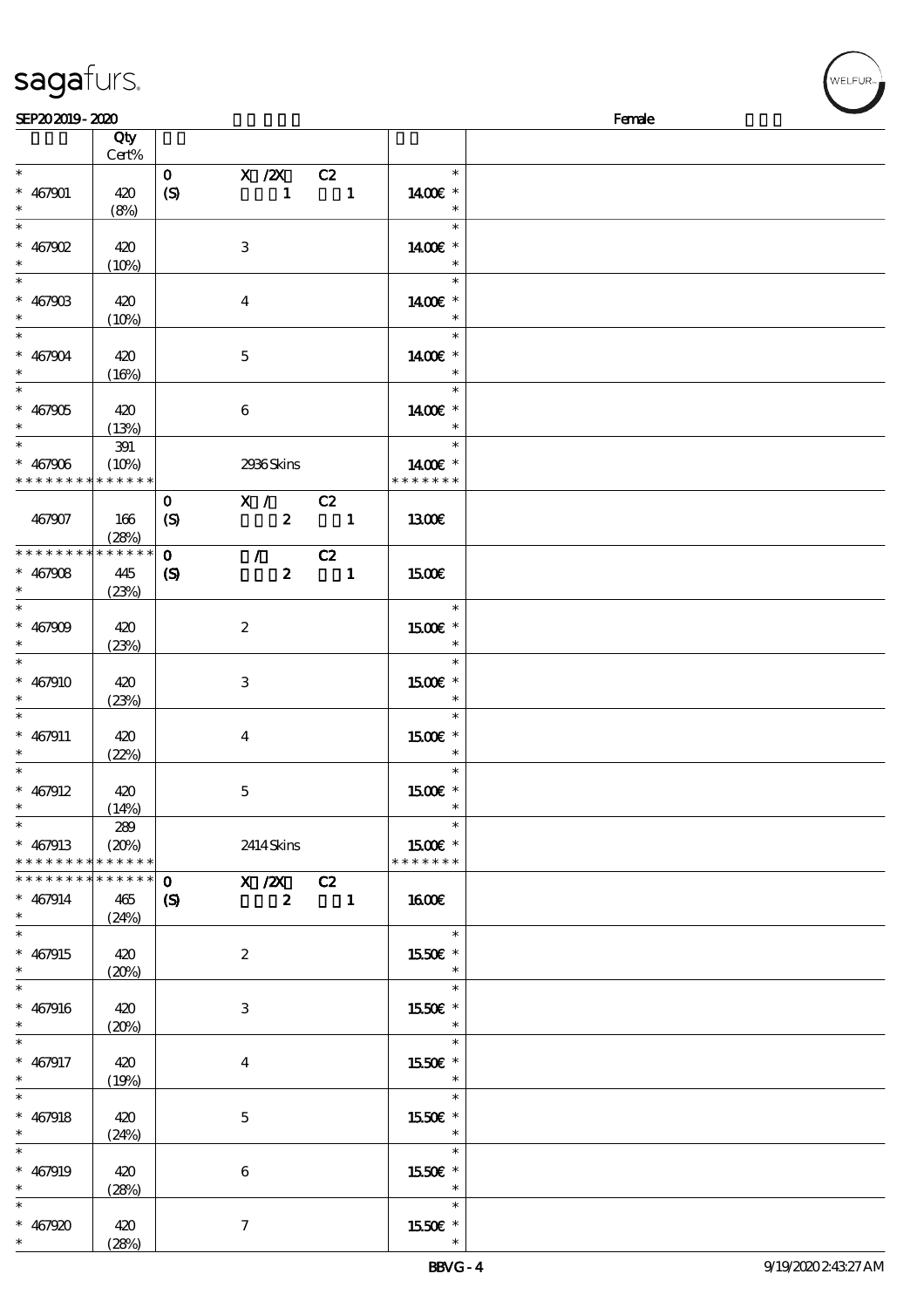| sagafurs. |  |
|-----------|--|
|           |  |

| SEP202019-2020              |          |                  |                  |                            |                  |                        | Female |
|-----------------------------|----------|------------------|------------------|----------------------------|------------------|------------------------|--------|
|                             | Qty      |                  |                  |                            |                  |                        |        |
|                             | Cert%    |                  |                  |                            |                  |                        |        |
| $\ast$                      |          | $\mathbf{O}$     | $X$ / $ZX$       | C2                         |                  | $\ast$                 |        |
|                             |          |                  |                  |                            |                  |                        |        |
| $* 467921$                  | 420      | $\boldsymbol{S}$ | $\boldsymbol{z}$ | $\overline{\phantom{a}}$   |                  | 1550E *                |        |
| $\ast$                      | (34%)    |                  |                  |                            |                  |                        |        |
| $\overline{\ast}$           |          |                  |                  |                            |                  | $\ast$                 |        |
| $* 467922$                  | 420      |                  | $\boldsymbol{9}$ |                            |                  | 1550€ *                |        |
| $\ast$                      | (18%)    |                  |                  |                            |                  |                        |        |
| $\overline{\phantom{0}}$    |          |                  |                  |                            |                  | $\ast$                 |        |
|                             |          |                  |                  |                            |                  |                        |        |
| $* 467923$                  | 400      |                  | 10               |                            |                  | 1550E *                |        |
| $\ast$                      | (20%)    |                  |                  |                            |                  |                        |        |
| $\overline{\ast}$           | 78       |                  |                  |                            |                  | $\ast$                 |        |
| $* 467924$                  | (21%)    |                  | 4303Skins        |                            |                  | 1550E *                |        |
| * * * * * * * * * * * * * * |          |                  |                  |                            |                  | * * * * * * *          |        |
|                             |          |                  |                  |                            |                  |                        |        |
|                             |          | $\mathbf{O}$     | X / C2           |                            |                  |                        |        |
| 467925                      | 386      | (SI)             | $1 \t 2$         |                            |                  | 850E                   |        |
|                             | (20%)    |                  |                  |                            |                  |                        |        |
|                             |          | $\mathbf{O}$     | X / C2           |                            |                  |                        |        |
| 467926                      | 290      | $\boldsymbol{S}$ | $\mathbf{1}$     | $\overline{\mathbf{2}}$    |                  | 1000E                  |        |
|                             |          |                  |                  |                            |                  |                        |        |
|                             | (27%)    |                  |                  |                            |                  |                        |        |
| * * * * * * * *             | $******$ | $\mathbf{O}$     | $\mathcal{L}$    | C2                         |                  |                        |        |
| $* 467927$                  | 465      | $\mathbf{C}$     | $\mathbf{1}$     | $\overline{\phantom{a}}$ 2 |                  | 1000E                  |        |
| $\ast$                      | (12%)    |                  |                  |                            |                  |                        |        |
| $\overline{\ast}$           |          |                  |                  |                            |                  | $\ast$                 |        |
|                             |          |                  |                  |                            |                  |                        |        |
| $* 467928$                  | 440      |                  | $\boldsymbol{2}$ |                            |                  | 1000 *                 |        |
| $\ast$                      | $(10\%)$ |                  |                  |                            |                  | $\ast$                 |        |
| $\overline{\phantom{0}}$    |          |                  |                  |                            |                  | $\ast$                 |        |
| $* 467929$                  | 440      |                  | $\,3$            |                            |                  | 1000 *                 |        |
| $\ast$                      | (12%)    |                  |                  |                            |                  | $\ast$                 |        |
| $\ast$                      |          |                  |                  |                            |                  | $\ast$                 |        |
|                             |          |                  |                  |                            |                  |                        |        |
| $* 467900$                  | 440      |                  | $\boldsymbol{4}$ |                            |                  | 1000E *                |        |
| $\ast$                      | (11%)    |                  |                  |                            |                  |                        |        |
| $\overline{\phantom{0}}$    |          |                  |                  |                            |                  | $\ast$                 |        |
| $* 467931$                  | 440      |                  | $\mathbf{5}$     |                            |                  | 1000 ±*                |        |
| $\ast$                      | (16%)    |                  |                  |                            |                  |                        |        |
| $\overline{\ast}$           |          |                  |                  |                            |                  | $\ast$                 |        |
|                             | 451      |                  |                  |                            |                  |                        |        |
| $* 467932$                  | (10%)    |                  | 2676Skins        |                            |                  | 1000E *                |        |
| * * * * * * * * * * * * * * |          |                  |                  |                            |                  | * * * * * * *          |        |
| * * * * * * * * * * * * * * |          | $\mathbf{O}$     | $\mathcal{L}$    | C2                         |                  |                        |        |
| $* 467933$                  | 445      | $\boldsymbol{S}$ | $1 -$            |                            | $\boldsymbol{z}$ | 11.00E                 |        |
| $\ast$                      |          |                  |                  |                            |                  |                        |        |
|                             | (27%)    |                  |                  |                            |                  |                        |        |
| $\ast$                      |          |                  |                  |                            |                  | $\ast$                 |        |
| $* 467934$                  | 420      |                  | $\boldsymbol{z}$ |                            |                  | 1050E *                |        |
| $\ast$                      | (20%)    |                  |                  |                            |                  |                        |        |
| $\ast$                      |          |                  |                  |                            |                  | $\ast$                 |        |
| $* 467935$                  | 420      |                  | 3                |                            |                  | 1050E *                |        |
| $\ast$                      |          |                  |                  |                            |                  |                        |        |
|                             | (11%)    |                  |                  |                            |                  |                        |        |
| $\ast$                      |          |                  |                  |                            |                  | $\ast$                 |        |
| $* 467936$                  | 420      |                  | $\overline{4}$   |                            |                  | 1050€ *                |        |
| $\ast$                      | (11%)    |                  |                  |                            |                  |                        |        |
| $\ast$                      |          |                  |                  |                            |                  | $\ast$                 |        |
|                             |          |                  |                  |                            |                  |                        |        |
| $* 467937$                  | 420      |                  | $\mathbf{5}$     |                            |                  | 1050E *                |        |
| $\ast$                      | (32%)    |                  |                  |                            |                  |                        |        |
| $\ast$                      | 375      |                  |                  |                            |                  | $\ast$                 |        |
| $* 467938$                  | (25%)    |                  | 2500Skins        |                            |                  | $1050$ $\varepsilon$ * |        |
| * * * * * * * * * * * * * * |          |                  |                  |                            |                  | * * * * * * *          |        |
| * * * * * * * * * * * * * * |          | $\mathbf{0}$     |                  |                            |                  |                        |        |
|                             |          |                  | $X / ZX$ $C2$    |                            |                  |                        |        |
| $* 467939$                  | 465      | (S)              | $\blacksquare$   | $\overline{\mathbf{2}}$    |                  | 1050E                  |        |
| $\ast$                      | (12%)    |                  |                  |                            |                  |                        |        |
| $\ast$                      |          |                  |                  |                            |                  | $\ast$                 |        |
| $* 467940$                  | 440      |                  | $\boldsymbol{z}$ |                            |                  | 1050E *                |        |
| $*$ and $*$                 | (11%)    |                  |                  |                            |                  |                        |        |
|                             |          |                  |                  |                            |                  |                        |        |

**NELFUR**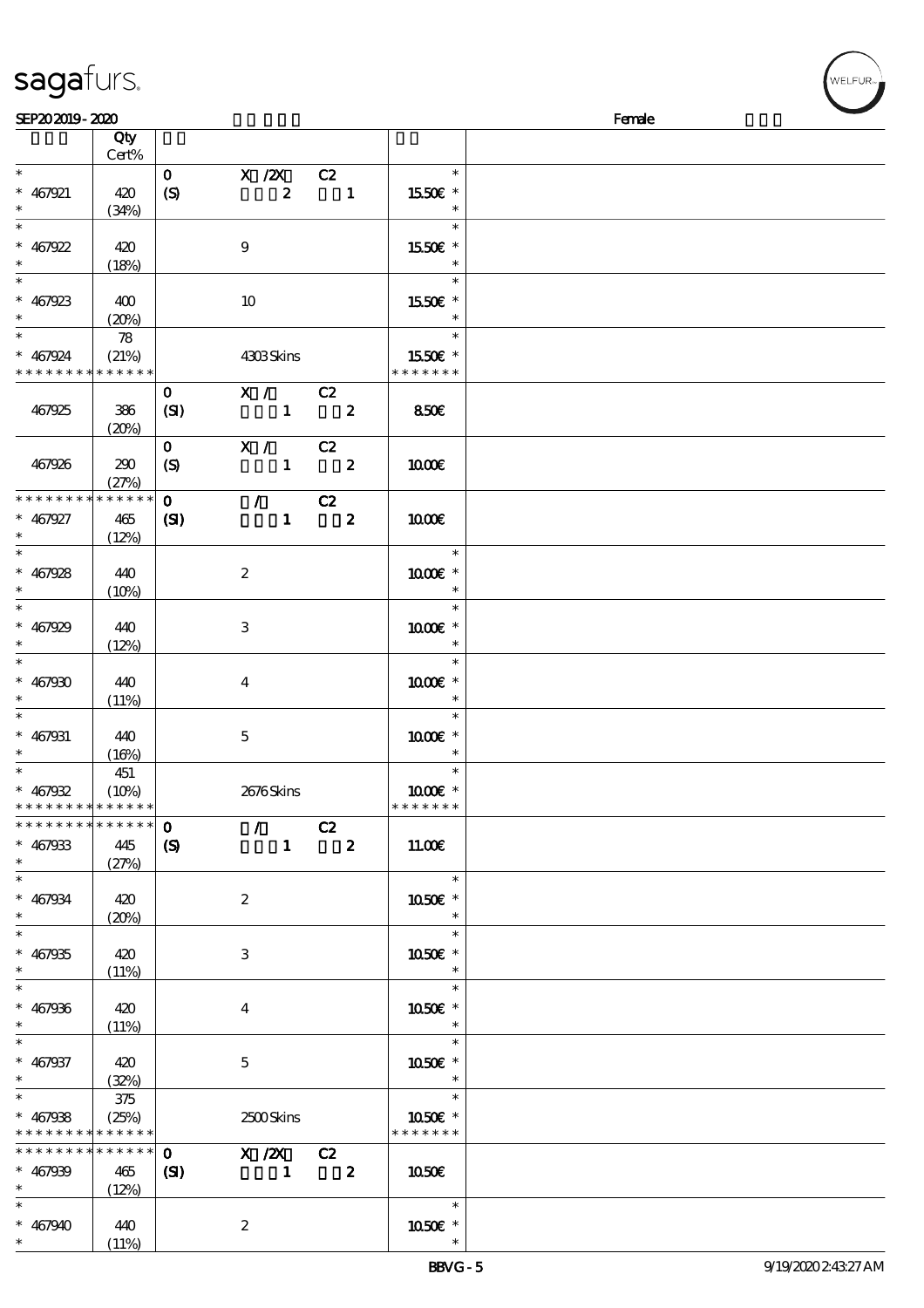| sagafurs. |  |
|-----------|--|
|           |  |

| SEP202019-2020                             |                       |                             |                         |                         |                         |                          | Female |
|--------------------------------------------|-----------------------|-----------------------------|-------------------------|-------------------------|-------------------------|--------------------------|--------|
|                                            | Qty                   |                             |                         |                         |                         |                          |        |
|                                            | Cert%                 |                             |                         |                         |                         |                          |        |
| $\ast$                                     |                       | $\mathbf{0}$                |                         |                         | $X / 2X$ $C2$           | $\ast$                   |        |
| $* 467941$                                 |                       |                             |                         | $\mathbf{1}$            | $\overline{\mathbf{z}}$ | 1050€ *                  |        |
|                                            | 440                   | (SI)                        |                         |                         |                         | $\ast$                   |        |
| $\ast$                                     | (6%)                  |                             |                         |                         |                         |                          |        |
| $\ast$                                     |                       |                             |                         |                         |                         | $\ast$                   |        |
| $* 467942$                                 | 440                   |                             | $\bf{4}$                |                         |                         | 1050€ *                  |        |
| $\ast$                                     | $(10\%)$              |                             |                         |                         |                         | $\ast$                   |        |
| $\overline{\phantom{a}^*}$                 | 264                   |                             |                         |                         |                         | $\ast$                   |        |
| $* 467943$                                 | (14%)                 |                             | 2049Skins               |                         |                         | 1050 £*                  |        |
| * * * * * * * * <mark>* * * * * * *</mark> |                       |                             |                         |                         |                         | * * * * * * *            |        |
|                                            |                       |                             |                         |                         |                         |                          |        |
| * * * * * * * * * * * * * *                |                       | $\mathbf 0$                 | $X / ZX$ C <sub>2</sub> |                         |                         |                          |        |
| $* 467944$                                 | 445                   | $\boldsymbol{\mathcal{S}}$  |                         | $\mathbf{1}$            | $\overline{\mathbf{z}}$ | 1200                     |        |
| $\ast$                                     | (20%)                 |                             |                         |                         |                         |                          |        |
| $\overline{\phantom{a}^*}$                 |                       |                             |                         |                         |                         | $\ast$                   |        |
| $* 467945$                                 | 420                   |                             | $\boldsymbol{z}$        |                         |                         | 11.50 $\varepsilon$ *    |        |
|                                            |                       |                             |                         |                         |                         | $\ast$                   |        |
| $\overline{\ast}$                          | (9%)                  |                             |                         |                         |                         |                          |        |
|                                            |                       |                             |                         |                         |                         | $\ast$                   |        |
| $* 467946$                                 | 420                   |                             | $\,3$                   |                         |                         | 11.50 $\varepsilon$ *    |        |
| $\ast$                                     | (13%)                 |                             |                         |                         |                         | $\overline{\phantom{a}}$ |        |
| $\ast$                                     |                       |                             |                         |                         |                         | $\ast$                   |        |
| $* 467947$                                 | 420                   |                             | $\bf{4}$                |                         |                         | $1200E$ *                |        |
| $\ast$                                     |                       |                             |                         |                         |                         | $\ast$                   |        |
|                                            | (16%)                 |                             |                         |                         |                         |                          |        |
| $\overline{\phantom{0}}$                   |                       |                             |                         |                         |                         | $\ast$                   |        |
| $* 467948$                                 | 420                   |                             | $\mathbf{5}$            |                         |                         | 11.50 $\varepsilon$ *    |        |
| $\ast$                                     | (10%)                 |                             |                         |                         |                         | $\ast$                   |        |
| $\overline{\phantom{a}^*}$                 |                       |                             |                         |                         |                         | $\ast$                   |        |
|                                            |                       |                             |                         |                         |                         |                          |        |
| $* 467949$                                 | 360                   |                             | $\boldsymbol{6}$        |                         |                         | $11.50E$ *               |        |
| $\ast$                                     | (16%)                 |                             |                         |                         |                         | $\ast$                   |        |
| $\overline{\phantom{a}^*}$                 | 87                    |                             |                         |                         |                         | $\ast$                   |        |
| $* 467950$                                 | (16%)                 |                             | 2572Skins               |                         |                         | 11.50 $\varepsilon$ *    |        |
| * * * * * * * * * * * * * *                |                       |                             |                         |                         |                         | * * * * * * *            |        |
| **************                             |                       | $\mathbf 0$                 |                         |                         | $\sqrt{C^2}$            |                          |        |
|                                            |                       |                             |                         |                         |                         |                          |        |
| $* 467951$                                 | 445                   | $\boldsymbol{\mathrm{(S)}}$ |                         | $\overline{\mathbf{z}}$ | $\overline{\mathbf{z}}$ | 11.50E                   |        |
|                                            | (22%)                 |                             |                         |                         |                         |                          |        |
| $\ast$                                     | 324                   |                             |                         |                         |                         | $\ast$                   |        |
| $* 467952$                                 | (25%)<br>$\mathbb{R}$ |                             | 769Skins                |                         |                         | 11.50 $\varepsilon$ *    |        |
| **************                             |                       |                             |                         |                         |                         | * * * * * * *            |        |
| * * * * * * * * * * * * * *                |                       | $\mathbf{O}$                | $\overline{X}$ /2X C2   |                         |                         |                          |        |
|                                            |                       |                             |                         |                         |                         |                          |        |
| $* 467953$                                 | 445                   | $\boldsymbol{\mathcal{S}}$  |                         | $\mathbf{z}$            | $\overline{\mathbf{z}}$ | 1200                     |        |
| $\ast$                                     | (18%)                 |                             |                         |                         |                         |                          |        |
| $\ast$                                     |                       |                             |                         |                         |                         | $\ast$                   |        |
| $* 467954$                                 | 420                   |                             | $\boldsymbol{2}$        |                         |                         | 1200E *                  |        |
| $\ast$                                     | (24%)                 |                             |                         |                         |                         | $\ast$                   |        |
| $\ast$                                     |                       |                             |                         |                         |                         | $\ast$                   |        |
|                                            |                       |                             |                         |                         |                         |                          |        |
| $* 467955$                                 | 420                   |                             | 3                       |                         |                         | $1200E$ *                |        |
| $\ast$                                     | (19%)                 |                             |                         |                         |                         | $\ast$                   |        |
| $\ast$                                     | 399                   |                             |                         |                         |                         | $\ast$                   |        |
| $* 467956$                                 | (23%)                 |                             | 1684Skins               |                         |                         | $1200E$ *                |        |
| * * * * * * * * * * * * * *                |                       |                             |                         |                         |                         | * * * * * * *            |        |
| * * * * * * * * <mark>* * * * * *</mark>   |                       | $\mathbf{O}$                |                         |                         |                         |                          |        |
|                                            |                       |                             |                         |                         | $\overline{C}2$         |                          |        |
| $* 467957$                                 | 465                   | $\mathbf{C}$                |                         |                         | $1 \qquad 3$            | 800                      |        |
| $\ast$                                     | (17%)                 |                             |                         |                         |                         |                          |        |
| $\ast$                                     |                       |                             |                         |                         |                         |                          |        |
| $* 467958$                                 | 440                   |                             | $\boldsymbol{2}$        |                         |                         | 800€ *                   |        |
| $\ast$                                     |                       |                             |                         |                         |                         | $\overline{\phantom{a}}$ |        |
| $\ast$                                     | (10%)                 |                             |                         |                         |                         | $\ast$                   |        |
|                                            |                       |                             |                         |                         |                         |                          |        |
| $* 467959$                                 | 440                   |                             | 3                       |                         |                         | $800$ £ $*$              |        |
| $\ast$                                     | (13%)                 |                             |                         |                         |                         | $\ast$                   |        |
| $\ast$                                     |                       |                             |                         |                         |                         | $\ast$                   |        |
| $* 467900$                                 | 440                   |                             | $\bf{4}$                |                         |                         | $800$ £ $*$              |        |
| $\ast$                                     |                       |                             |                         |                         |                         |                          |        |
|                                            | (3%)                  |                             |                         |                         |                         |                          |        |

**ELFUR**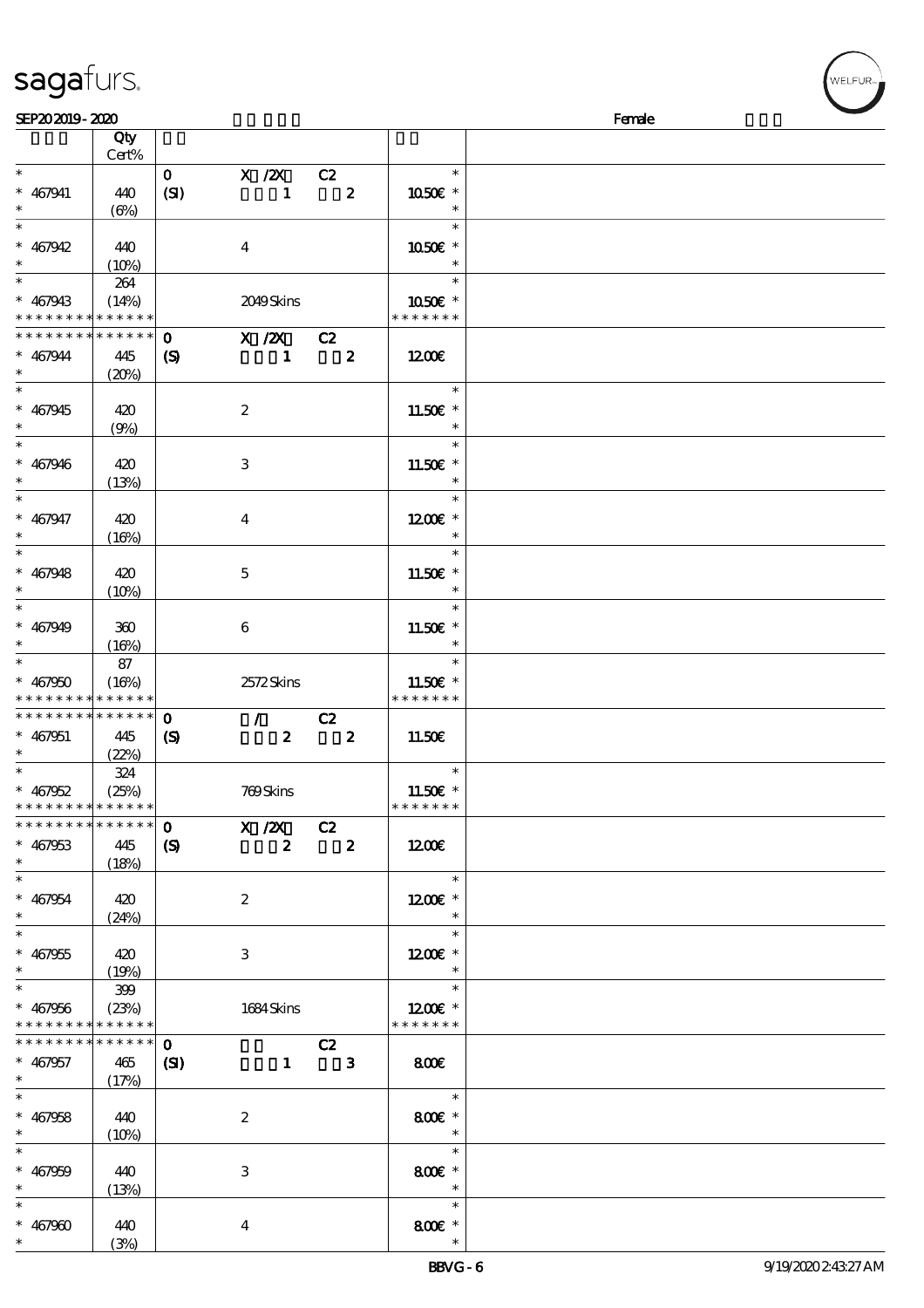| <b>saga</b> furs. |
|-------------------|
|                   |

| SEP202019-2020                |                      |                             |                  |                  |                               |                          | Female |
|-------------------------------|----------------------|-----------------------------|------------------|------------------|-------------------------------|--------------------------|--------|
|                               | Qty                  |                             |                  |                  |                               |                          |        |
|                               | Cert%                |                             |                  |                  |                               |                          |        |
| $\ast$                        | 122                  | $\mathbf{O}$                |                  |                  | C2                            | $\ast$                   |        |
| $* 467961$                    | (9%)                 | (SI)                        |                  | $\mathbf{1}$     | $\overline{\phantom{a}}$ 3    | 800€ *                   |        |
| * * * * * * * * * * * * * *   |                      |                             |                  |                  |                               | * * * * * * *            |        |
| * * * * * * * * * * * * * *   |                      |                             |                  |                  |                               |                          |        |
|                               |                      | $\mathbf 0$                 |                  |                  | C2                            |                          |        |
| $* 467962$                    | 445                  | $\boldsymbol{S}$            |                  | $\mathbf{1}$     | $\overline{\phantom{a}}$ 3    | 900E                     |        |
| $\ast$                        | (20%)                |                             |                  |                  |                               |                          |        |
| $\overline{\ast}$             | 391                  |                             |                  |                  |                               | $\ast$                   |        |
| $* 467963$                    | (27%)                |                             | 836Skins         |                  |                               | $900E$ *                 |        |
| * * * * * * * * * * * * * *   |                      |                             |                  |                  |                               | * * * * * * *            |        |
|                               |                      | $\mathbf 0$                 |                  |                  | C2                            |                          |        |
| 467964                        | 245                  | $\boldsymbol{S}$            |                  | $\boldsymbol{z}$ | $\overline{\phantom{a}}$ 3    | 950E                     |        |
|                               | (33%)                |                             |                  |                  |                               |                          |        |
|                               |                      | $\mathbf{1}$                | X / C2           |                  |                               |                          |        |
|                               |                      |                             |                  |                  |                               |                          |        |
| 467965                        | 497                  | (SI)                        |                  |                  | $1 \quad 1$                   | 800E                     |        |
|                               | (20%)                |                             |                  |                  |                               |                          |        |
| * * * * * * * *               | * * * * * *          | $\mathbf{1}$                | X /              |                  | C2                            |                          |        |
| $* 467966$                    | 485                  | $\boldsymbol{\mathcal{S}}$  |                  | $\mathbf{1}$     | $\blacksquare$                | 1000E                    |        |
| $\ast$                        | (22%)                |                             |                  |                  |                               |                          |        |
| $\ast$                        |                      |                             |                  |                  |                               | $\ast$                   |        |
| $* 467967$                    | 460                  |                             | $\boldsymbol{2}$ |                  |                               | 9506 *                   |        |
| $\ast$                        | (24%)                |                             |                  |                  |                               | $\ast$                   |        |
| $\overline{\ast}$             | 477                  |                             |                  |                  |                               | $\ast$                   |        |
| $* 467968$                    |                      |                             |                  |                  |                               | 950€ *                   |        |
| * * * * * * * *               | (31%)<br>* * * * * * |                             | 1422Skins        |                  |                               | * * * * * * *            |        |
|                               |                      |                             |                  |                  |                               |                          |        |
| * * * * * * * *               | * * * * * *          | $\mathbf{1}$                |                  |                  | $\sqrt{C^2}$                  |                          |        |
| $* 467909$                    | 505                  | $\mathbf{S}$                |                  |                  | $1 \quad 1$                   | 1050E                    |        |
| $\ast$                        | (13%)                |                             |                  |                  |                               |                          |        |
| $\ast$                        |                      |                             |                  |                  |                               | $\ast$                   |        |
| $* 467970$                    | 480                  |                             | $\boldsymbol{2}$ |                  |                               | 1000€ *                  |        |
| $\ast$                        | (13%)                |                             |                  |                  |                               | $\ast$                   |        |
| $\ast$                        |                      |                             |                  |                  |                               | $\ast$                   |        |
| $* 467971$                    | 480                  |                             | 3                |                  |                               | 1000 *                   |        |
| $\ast$                        | (18%)                |                             |                  |                  |                               |                          |        |
| $\ast$                        | 469                  |                             |                  |                  |                               | $\ast$                   |        |
| $* 467972$                    | (22%)                |                             | 1934 Skins       |                  |                               | $1000E$ *                |        |
| * * * * * * * * * * * * * *   |                      |                             |                  |                  |                               | * * * * * * *            |        |
| * * * * * * * * * * * * * * * |                      |                             |                  |                  |                               |                          |        |
|                               |                      | $\mathbf{1}$                |                  |                  | $\overline{7}$ C <sub>2</sub> |                          |        |
| $* 467973$                    | 485                  | $\boldsymbol{\mathrm{(S)}}$ |                  |                  | $1 \quad 1$                   | 11.00E                   |        |
| $*$                           | (19%)                |                             |                  |                  |                               |                          |        |
| $\overline{\ast}$             |                      |                             |                  |                  |                               | $\ast$                   |        |
| $* 467974$                    | 460                  |                             | $\boldsymbol{2}$ |                  |                               | 11.00€ *                 |        |
| $\ast$                        | (17%)                |                             |                  |                  |                               |                          |        |
| $\overline{\phantom{0}}$      |                      |                             |                  |                  |                               | $\ast$                   |        |
| $* 467975$                    | 460                  |                             | 3                |                  |                               | $11.00E$ *               |        |
| $\ast$                        | (22%)                |                             |                  |                  |                               |                          |        |
| $\ast$                        |                      |                             |                  |                  |                               | $\ast$                   |        |
| $* 467976$                    | 460                  |                             |                  |                  |                               | $11.00E$ *               |        |
| $\ast$                        |                      |                             | 4                |                  |                               |                          |        |
| $\ast$                        | (20%)                |                             |                  |                  |                               | $\ast$                   |        |
|                               |                      |                             |                  |                  |                               |                          |        |
| $* 467977$                    | 460                  |                             | $\mathbf{5}$     |                  |                               | $11.00E$ *               |        |
| $*$                           | (35%)                |                             |                  |                  |                               | $\overline{\phantom{a}}$ |        |
| $\ast$                        |                      |                             |                  |                  |                               | $\ast$                   |        |
| $* 467978$                    | 460                  |                             | $\boldsymbol{6}$ |                  |                               | $11.00E$ *               |        |
| $*$ and $*$                   | (12%)                |                             |                  |                  |                               | $\overline{\phantom{a}}$ |        |
| $\ast$                        |                      |                             |                  |                  |                               | $\ast$                   |        |
| $* 467979$                    | 460                  |                             | $\tau$           |                  |                               | 11.00 $\varepsilon$ *    |        |
| $\ast$                        | (20%)                |                             |                  |                  |                               | $\ast$                   |        |
| $\ast$                        |                      |                             |                  |                  |                               | $\ast$                   |        |
| $* 467980$                    | 460                  |                             | 8                |                  |                               | 11.00 $\varepsilon$ *    |        |
| $\ast$                        | (17%)                |                             |                  |                  |                               |                          |        |
|                               |                      |                             |                  |                  |                               |                          |        |

WELFUR-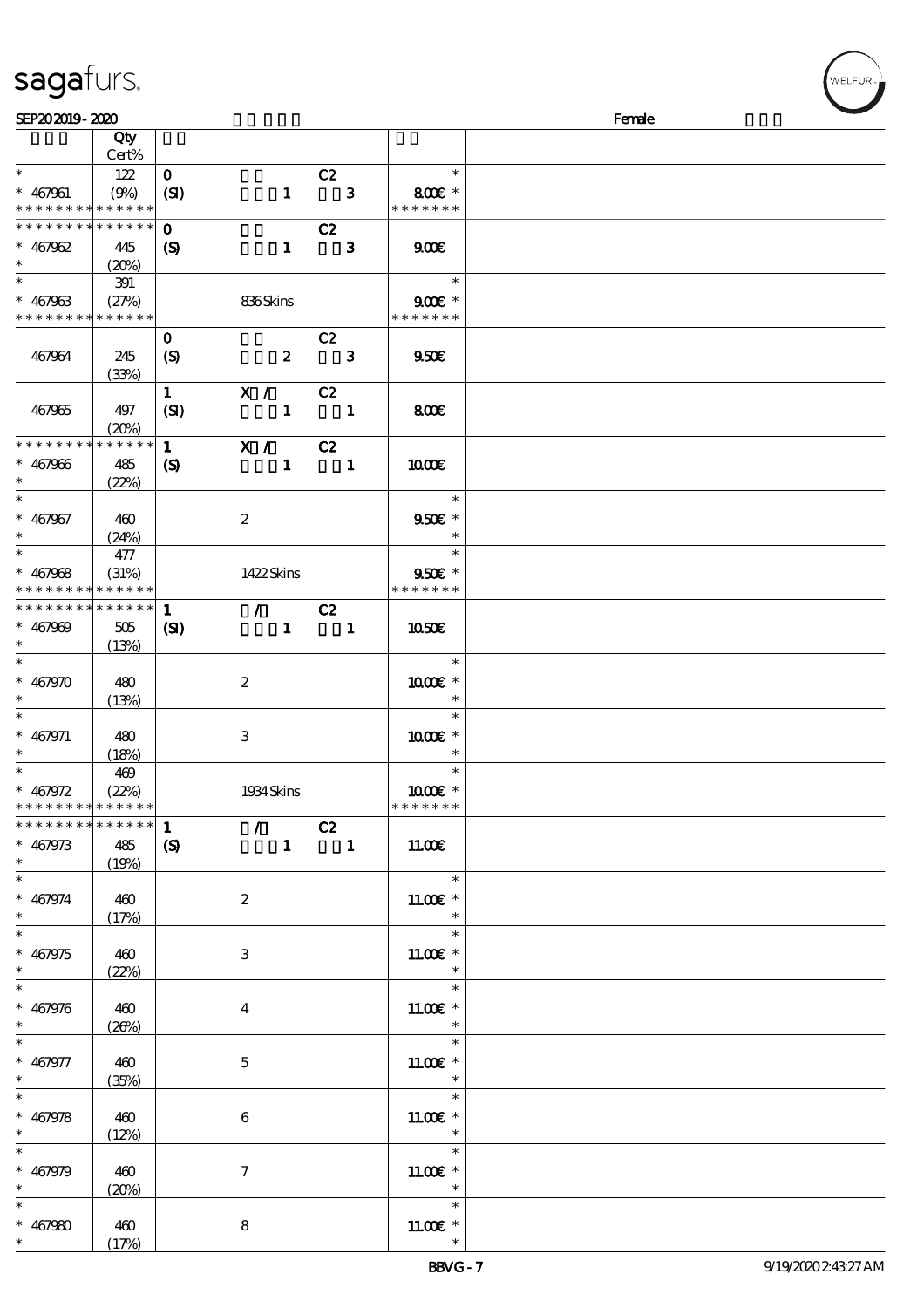|                                | Qty<br>Cert%         |                                  |                       |                                |                              |  |
|--------------------------------|----------------------|----------------------------------|-----------------------|--------------------------------|------------------------------|--|
| $\ast$                         |                      |                                  | $\mathcal{L}$         |                                | $\ast$                       |  |
| $* 467981$                     | 460<br>(15%)         | $\mathbf{1}$<br>(S)              | $\mathbf{1}$          | C2<br>$\overline{\phantom{a}}$ | $1100E$ *<br>$\ast$          |  |
| $\ast$                         |                      |                                  |                       |                                | $\ast$                       |  |
| $* 467982$                     | 460<br>(15%)         |                                  | 10                    |                                | $11.00E$ *<br>$\ast$         |  |
| $\overline{\ast}$              |                      |                                  |                       |                                | $\ast$                       |  |
| $* 467983$<br>$\ast$           | 460<br>(31%)         |                                  | 11                    |                                | $11.00E*$<br>$\ast$          |  |
| $\overline{\ast}$              |                      |                                  |                       |                                | $\ast$                       |  |
| $* 467984$<br>$\ast$           | 460<br>(20%)         |                                  | $12\,$                |                                | $11.00E$ *<br>$\ast$         |  |
|                                | $314\,$              |                                  |                       |                                | $\ast$                       |  |
| $* 467985$<br>* * * * * * * *  | (16%)<br>* * * * * * |                                  | 5859Skins             |                                | $11.00E*$<br>* * * * * * *   |  |
| * * * * * * * *                | * * * * * *          | $\mathbf{1}$                     | $X$ / $ZX$            | C2                             |                              |  |
| $* 467986$<br>$\ast$           | 505<br>(16%)         | (S)                              | $\mathbf{1}$          | $\blacksquare$                 | 11.00E                       |  |
| $\ast$                         | 404                  |                                  |                       |                                | $\ast$                       |  |
| $* 467987$<br>* * * * * * * *  | (21%)<br>* * * * * * |                                  | 909Skins              |                                | $11.00E$ *<br>* * * * * * *  |  |
| * * * * * * * *                | * * * * * *          | $\mathbf{1}$                     | X / ZX                | C2                             |                              |  |
| $* 467988$                     | 485                  | $\boldsymbol{\mathcal{S}}$       | $\mathbf{1}$          | $\overline{\phantom{a}}$       | 1200E                        |  |
| $\ast$                         |                      |                                  |                       |                                |                              |  |
| $\overline{\ast}$              | (14%)                |                                  |                       |                                | $\ast$                       |  |
| $* 467989$<br>$\ast$           | 460<br>(17%)         |                                  | $\boldsymbol{z}$      |                                | 11.50 £*<br>$\ast$           |  |
| $\ast$                         |                      |                                  |                       |                                | $\ast$                       |  |
| $* 467900$<br>$\ast$           | 460<br>(18%)         |                                  | $\,3$                 |                                | 11.50€ *<br>$\ast$           |  |
| $\ast$                         |                      |                                  |                       |                                | $\ast$                       |  |
| $* 467991$                     | 460                  |                                  | $\bf{4}$              |                                | 11.50 £*                     |  |
| $\ast$                         | (17%)                |                                  |                       |                                | $\ast$                       |  |
| $\ast$                         |                      |                                  |                       |                                | $\ast$                       |  |
| $* 467992$                     | 460                  |                                  | $\mathbf 5$           |                                | 11.50€ *                     |  |
| $\ast$                         |                      |                                  |                       |                                | $\ast$                       |  |
|                                | (15%)                |                                  |                       |                                |                              |  |
| $\ast$<br>$* 46790B$<br>$\ast$ | 460<br>(17%)         |                                  | $\boldsymbol{6}$      |                                | $\ast$<br>11.50€ *<br>$\ast$ |  |
| $\ast$                         | 100                  |                                  |                       |                                | $\ast$                       |  |
|                                |                      |                                  |                       |                                |                              |  |
| $* 467994$<br>* * * * * * * *  | (19%)<br>* * * * * * |                                  | 2885Skins             |                                | 11.50€ *<br>* * * * * * *    |  |
|                                |                      |                                  |                       |                                |                              |  |
| 467995                         | 183<br>(20%)         | $\mathbf{1}$<br>$\boldsymbol{S}$ | X / C2<br>$2^{\circ}$ | $\overline{\phantom{a}}$       | 11.00E                       |  |
| * * * * * * * *                | * * * * * *          | $\mathbf{1}$                     | $\mathcal{F}$         | C2                             |                              |  |
| $* 467996$<br>$\ast$           | 485<br>(23%)         | $\boldsymbol{S}$                 | $\boldsymbol{2}$      | $\blacksquare$                 | 1200E                        |  |
| $\ast$                         |                      |                                  |                       |                                | $\ast$                       |  |
| $* 467997$                     | 460                  |                                  | $\boldsymbol{z}$      |                                | 1200E *                      |  |
| $\ast$                         |                      |                                  |                       |                                | $\ast$                       |  |
| $\overline{\ast}$              | (25%)                |                                  |                       |                                | $\ast$                       |  |
|                                | 477                  |                                  |                       |                                |                              |  |
| $* 467998$                     | (27%)                |                                  | 1422Skins             |                                | $1200E$ *                    |  |
| * * * * * * * *                | * * * * * *          |                                  |                       |                                | * * * * * * *                |  |
| * * * * * * * *                | * * * * * *          | $\mathbf{1}$                     | X / ZX                | C2                             |                              |  |
| $* 467999$                     | 485                  | $\boldsymbol{S}$                 | $\boldsymbol{z}$      | $\overline{\phantom{a}}$       | 1250€                        |  |
| $^{\ast}$                      | (33%)                |                                  |                       |                                |                              |  |
| $\ast$                         |                      |                                  |                       |                                | $\ast$                       |  |
|                                |                      |                                  |                       |                                |                              |  |
| $*$ 468000                     | 460                  |                                  | $\boldsymbol{z}$      |                                | 1250E *                      |  |
| $\ast$                         | (38%)                |                                  |                       |                                |                              |  |

# sagafurs.

**VELFUR**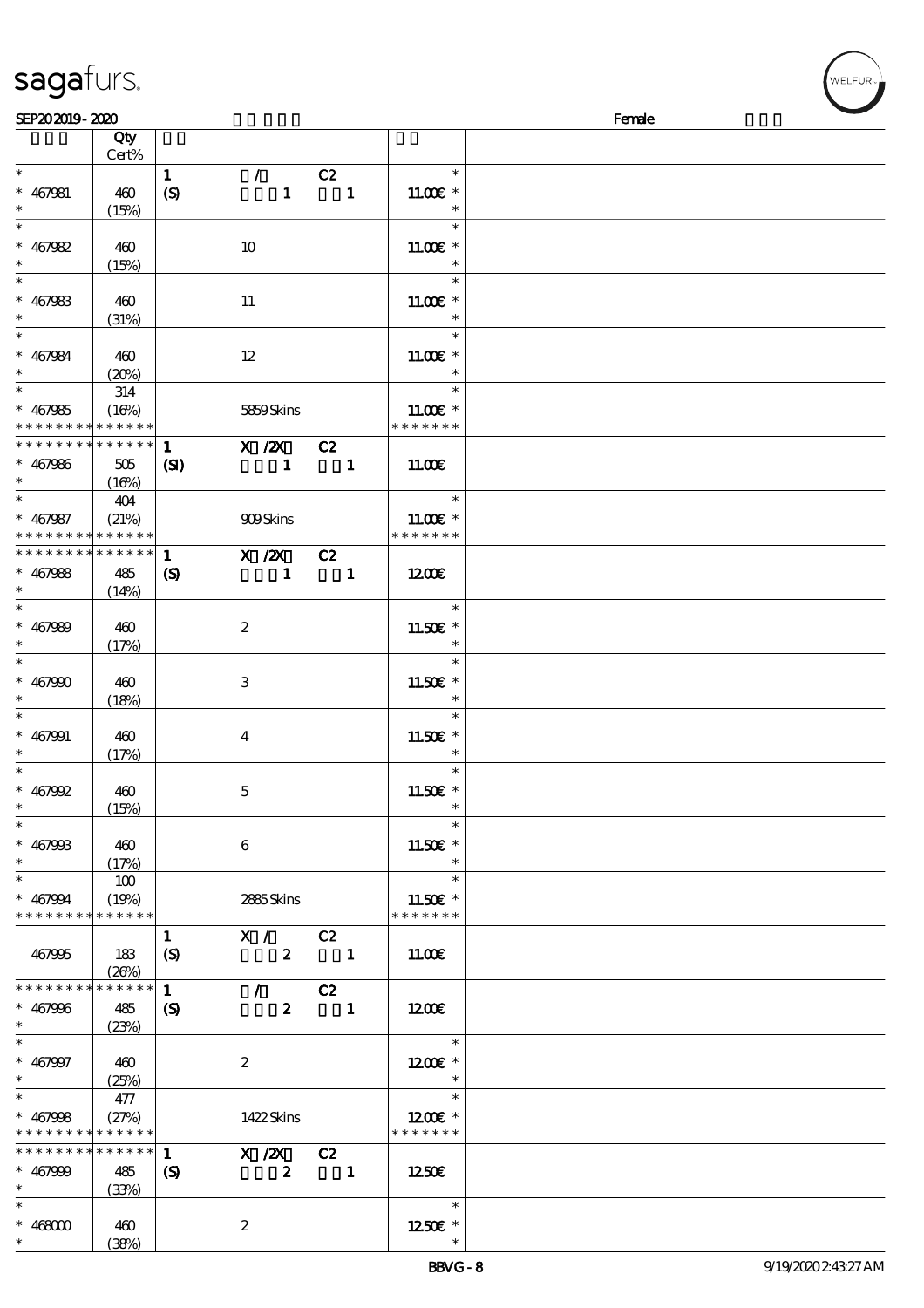| sagafurs. |
|-----------|
|           |

| SEP202019-2020                            |              |                            |                                     |                            |                  |                     | Female |
|-------------------------------------------|--------------|----------------------------|-------------------------------------|----------------------------|------------------|---------------------|--------|
|                                           | Qty          |                            |                                     |                            |                  |                     |        |
|                                           | Cert%        |                            |                                     |                            |                  |                     |        |
| $\ast$                                    |              | $\mathbf{1}$               | X / ZX                              | C2                         |                  | $\ast$              |        |
| $* 468001$                                | 460          | $\boldsymbol{S}$           | $\boldsymbol{z}$                    | $\blacksquare$             |                  | $1250$ £ *          |        |
| $\ast$                                    | (38%)        |                            |                                     |                            |                  |                     |        |
| $\ast$                                    | 211          |                            |                                     |                            |                  | $\ast$              |        |
| $*$ 468002<br>* * * * * * * * * * * * * * | (25%)        |                            | 1616Skins                           |                            |                  | $1250E$ *           |        |
|                                           |              |                            |                                     |                            |                  | * * * * * * *       |        |
|                                           |              | $\mathbf{1}$               | X / C2                              |                            |                  |                     |        |
| 468003                                    | 446          | (SI)                       | $\mathbf{1}$                        | $\overline{\mathbf{2}}$    |                  | 7.50E               |        |
|                                           | (19%)        | $\mathbf{1}$               | X / C2                              |                            |                  |                     |        |
| 468004                                    | 508          | (S)                        | $\mathbf{1}$                        | $\overline{\phantom{a}}$ 2 |                  | 800                 |        |
|                                           | (29%)        |                            |                                     |                            |                  |                     |        |
| * * * * * * * *                           | * * * * * *  | $\mathbf{1}$               | $\sqrt{C^2}$                        |                            |                  |                     |        |
| $* 468005$                                | 505          | $\mathbf{S}$               | $\mathbf{1}$                        | $\overline{\mathbf{z}}$    |                  | 800                 |        |
| $\ast$                                    | (13%)        |                            |                                     |                            |                  |                     |        |
| $\ast$                                    |              |                            |                                     |                            |                  | $\ast$              |        |
| $* 468006$                                | 480          |                            | $\boldsymbol{2}$                    |                            |                  | 800€ *              |        |
| $\ast$                                    | (13%)        |                            |                                     |                            |                  |                     |        |
| $\overline{\ast}$                         |              |                            |                                     |                            |                  | $\ast$              |        |
| $* 468007$                                | 480          |                            | 3                                   |                            |                  | 800€ *              |        |
| $\ast$                                    | (11%)        |                            |                                     |                            |                  |                     |        |
| $\ast$                                    | 457          |                            |                                     |                            |                  | $\ast$              |        |
| $* 468008$                                | (17%)        |                            | 1922 Skins                          |                            |                  | $800E$ *            |        |
| * * * * * * * * * * * * * *               |              |                            |                                     |                            |                  | * * * * * * *       |        |
| * * * * * * * *                           | * * * * * *  | $\mathbf{1}$               | $\overline{\prime}$ $\overline{C2}$ |                            |                  |                     |        |
| $* 468009$                                | 485          | $\boldsymbol{\mathcal{S}}$ | $\mathbf{1}$                        | $\overline{\mathbf{2}}$    |                  | 850E                |        |
| $\ast$                                    | (20%)        |                            |                                     |                            |                  |                     |        |
| $\ast$                                    |              |                            |                                     |                            |                  | $\ast$              |        |
| $* 468010$                                | 460          |                            | $\boldsymbol{z}$                    |                            |                  | 850€ *              |        |
| $\ast$<br>$\ast$                          | (35%)        |                            |                                     |                            |                  | $\ast$<br>$\ast$    |        |
|                                           |              |                            |                                     |                            |                  |                     |        |
| $* 468011$<br>$\ast$                      | 460          |                            | 3                                   |                            |                  | 850€ *<br>$\ast$    |        |
| $\ast$                                    | (18%)        |                            |                                     |                            |                  | $\ast$              |        |
| $* 468012$                                | 460          |                            | $\bf{4}$                            |                            |                  | 850 $\varepsilon$ * |        |
|                                           | (18%)        |                            |                                     |                            |                  |                     |        |
| $\overline{\phantom{0}}$                  | 233          |                            |                                     |                            |                  | $\ast$              |        |
| $* 468013$                                | (15%)        |                            | 2098Skins                           |                            |                  | 850€ *              |        |
| * * * * * * * * * * * * * *               |              |                            |                                     |                            |                  | * * * * * * *       |        |
| * * * * * * * * * * * * * *               |              | 1                          | $X / ZX$ $C2$                       |                            |                  |                     |        |
| $* 468014$                                | 505          | $\mathbf{Z}$               | $\blacksquare$                      | $\overline{\mathbf{2}}$    |                  | <b>850€</b>         |        |
| $\ast$                                    | (11%)        |                            |                                     |                            |                  |                     |        |
| $\ast$                                    |              |                            |                                     |                            |                  | $\ast$              |        |
| $* 468015$                                | 480          |                            | $\boldsymbol{2}$                    |                            |                  | 850€ *              |        |
| $\ast$                                    | (12%)        |                            |                                     |                            |                  | $\ast$              |        |
| $\overline{\phantom{1}}$                  | 228          |                            |                                     |                            |                  | $\ast$              |        |
| $* 468016$                                | (9%)         |                            | 1213Skins                           |                            |                  | 850€ *              |        |
| * * * * * * * * * * * * * *               |              |                            |                                     |                            |                  | * * * * * * *       |        |
| * * * * * * * *                           | * * * * * *  | $\mathbf{1}$               | $X / ZX$ $C2$                       |                            |                  |                     |        |
| $* 468017$                                | 485          | $\boldsymbol{\mathcal{S}}$ | $\blacksquare$                      | $\overline{\mathbf{2}}$    |                  | 950E                |        |
| $\ast$<br>$\ast$                          | (22%)        |                            |                                     |                            |                  | $\ast$              |        |
|                                           |              |                            |                                     |                            |                  |                     |        |
| $* 468018$<br>$\ast$                      | 460          |                            | $\boldsymbol{2}$                    |                            |                  | $900E$ *<br>$\ast$  |        |
| $\ast$                                    | (26%)<br>352 |                            |                                     |                            |                  | $\ast$              |        |
|                                           |              |                            |                                     |                            |                  | $900E$ *            |        |
| $* 468019$<br>* * * * * * * * * * * * * * | (17%)        |                            | 1297 Skins                          |                            |                  | * * * * * * *       |        |
|                                           |              | $\mathbf{1}$               | X / C2                              |                            |                  |                     |        |
| 468020                                    | 180          | $\boldsymbol{S}$           | $\boldsymbol{z}$                    |                            | $\boldsymbol{z}$ | 900                 |        |
|                                           | (21%)        |                            |                                     |                            |                  |                     |        |

WELFUR-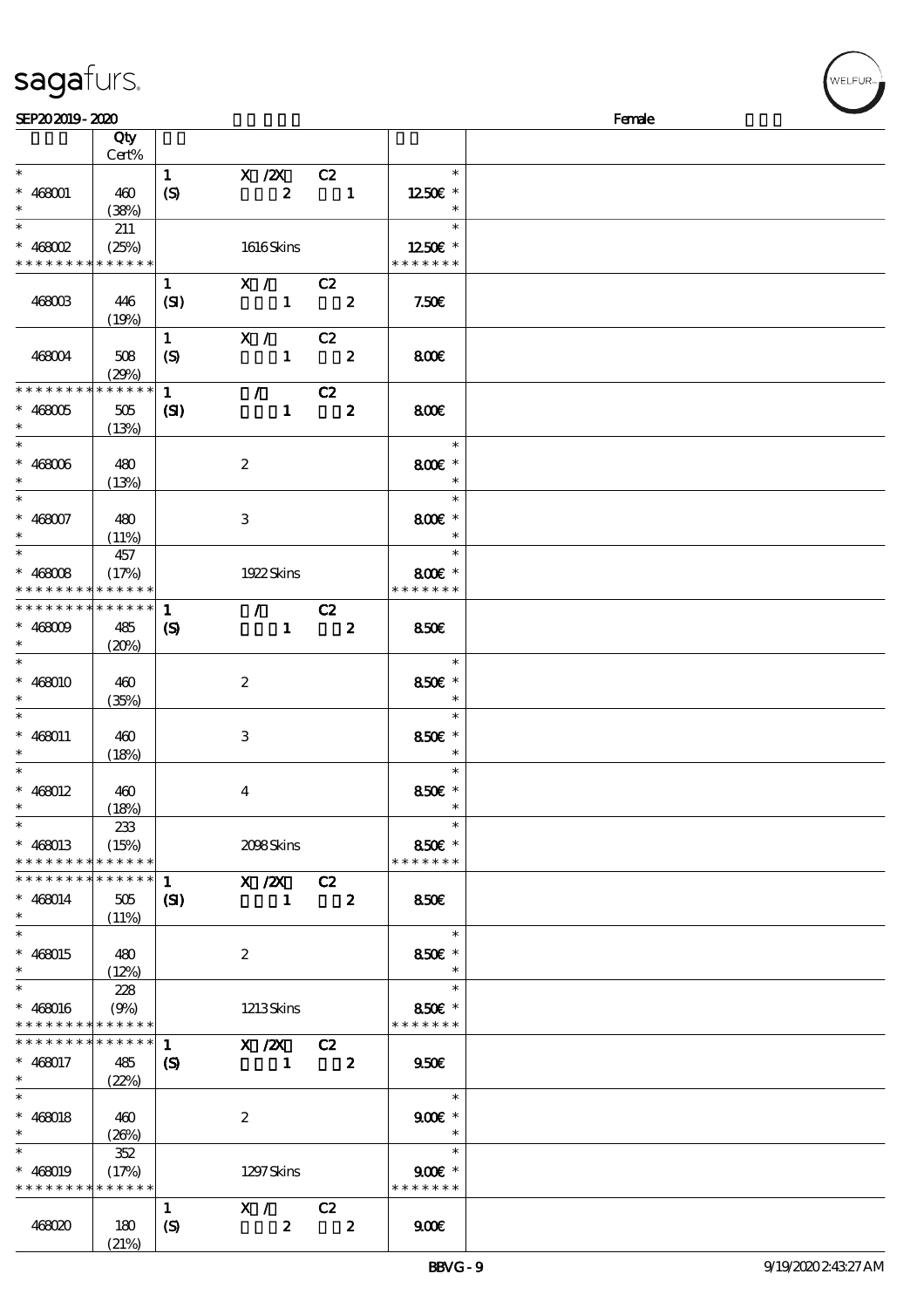|  | sagafurs. |  |
|--|-----------|--|
|  |           |  |

| SEP202019-2020                |             |                             |                                                             |                            |                   | Female |
|-------------------------------|-------------|-----------------------------|-------------------------------------------------------------|----------------------------|-------------------|--------|
|                               | Qty         |                             |                                                             |                            |                   |        |
|                               | Cert%       |                             |                                                             |                            |                   |        |
| * * * * * * * *               | $******$    | $\mathbf{1}$                | $\mathcal{T} = \mathcal{I}$                                 | C2                         |                   |        |
| $* 468021$                    | 485         | $\boldsymbol{\mathrm{(S)}}$ | $\boldsymbol{z}$                                            | $\overline{\mathbf{2}}$    | 900E              |        |
| $\ast$                        | (17%)       |                             |                                                             |                            |                   |        |
| $\ast$                        |             |                             |                                                             |                            | $\ast$            |        |
|                               |             |                             |                                                             |                            |                   |        |
| $* 468022$                    | 460         |                             | $\boldsymbol{2}$                                            |                            | $900E$ *          |        |
| $\ast$                        | (28%)       |                             |                                                             |                            |                   |        |
| $\ast$                        |             |                             |                                                             |                            | $\ast$            |        |
| $* 468023$                    | 460         |                             | 3                                                           |                            | $900E$ *          |        |
| $\ast$                        | (28%)       |                             |                                                             |                            |                   |        |
| $\overline{\ast}$             | 129         |                             |                                                             |                            | $\ast$            |        |
| $* 468024$                    | (22%)       |                             | 1534 Skins                                                  |                            | $900E$ *          |        |
| * * * * * * * * * * * * * *   |             |                             |                                                             |                            | * * * * * * *     |        |
|                               |             |                             |                                                             |                            |                   |        |
| * * * * * * * *               | * * * * * * | $\mathbf{1}$                | $X / ZX$ $C2$                                               |                            |                   |        |
| $* 468025$                    | 485         | $\boldsymbol{\mathcal{S}}$  | $\boldsymbol{z}$                                            | $\overline{\mathbf{2}}$    | <b>1050€</b>      |        |
| $\ast$                        | (25%)       |                             |                                                             |                            |                   |        |
| $\ast$                        |             |                             |                                                             |                            | $\ast$            |        |
| $* 468026$                    | 460         |                             | $\boldsymbol{z}$                                            |                            | 1000 *            |        |
| $\ast$                        | (37%)       |                             |                                                             |                            | $\ast$            |        |
| $\ast$                        |             |                             |                                                             |                            | $\ast$            |        |
| $* 468027$                    |             |                             |                                                             |                            |                   |        |
|                               | 460         |                             | 3                                                           |                            | 1000€ *           |        |
| $\ast$                        | (29%)       |                             |                                                             |                            | $\ast$            |        |
| $\overline{\ast}$             |             |                             |                                                             |                            | $\ast$            |        |
| $* 468028$                    | 460         |                             | $\bf{4}$                                                    |                            | 1000 *            |        |
| $\ast$                        | (43%)       |                             |                                                             |                            | $\ast$            |        |
| $\ast$                        | 248         |                             |                                                             |                            | $\ast$            |        |
| $* 468029$                    | (30%)       |                             | 2113Skins                                                   |                            | 1000 *            |        |
| * * * * * * * *               | * * * * * * |                             |                                                             |                            | * * * * * * *     |        |
| * * * * * * * *               | * * * * * * |                             |                                                             |                            |                   |        |
|                               |             | $\mathbf{1}$                |                                                             | C2                         |                   |        |
| $* 468030$                    | 505         | (S)                         | $\mathbf{1}$                                                | $\overline{\phantom{a}}$ 3 | 500               |        |
| $\ast$                        | (10%)       |                             |                                                             |                            |                   |        |
| $\ast$                        |             |                             |                                                             |                            | $\ast$            |        |
| $* 468031$                    | 480         |                             | $\boldsymbol{2}$                                            |                            | 550€ *            |        |
| $\ast$                        | (10%)       |                             |                                                             |                            |                   |        |
| $\ast$                        | $504$       |                             |                                                             |                            | $\ast$            |        |
| $* 468032$                    | (14%)       |                             | 1489Skins                                                   |                            | 550€ *            |        |
| * * * * * * * * * * * * * *   |             |                             |                                                             |                            | * * * * * * *     |        |
| * * * * * * * * * * * * * * * |             | $\mathbf{1}$                |                                                             | C2                         |                   |        |
|                               |             |                             |                                                             |                            |                   |        |
| $* 468033$                    | 485         | $\mathcal{S}$               | $\mathbf{1}$                                                | $\overline{\phantom{a}}$ 3 | 600               |        |
| $\ast$                        | (32%)       |                             |                                                             |                            |                   |        |
| $\overline{\phantom{0}}$      | 246         |                             |                                                             |                            | $\ast$            |        |
| $* 468034$                    | (30%)       |                             | 731 Skins                                                   |                            | $600$ $*$         |        |
| * * * * * * * *               | * * * * * * |                             |                                                             |                            | * * * * * * *     |        |
| * * * * * * *                 | * * * * * * | $\mathbf{1}$                |                                                             | C2                         |                   |        |
| $* 468035$                    | 485         | $\mathbf{S}$                |                                                             | $2 \t3$                    | 7.00 <sub>E</sub> |        |
| $\ast$                        | (29%)       |                             |                                                             |                            |                   |        |
| $\ast$                        |             |                             |                                                             |                            | $\ast$            |        |
|                               |             |                             |                                                             |                            |                   |        |
| $* 468036$                    | 460         |                             | $\boldsymbol{2}$                                            |                            | $7.00E$ *         |        |
| $\ast$                        | (14%)       |                             |                                                             |                            |                   |        |
|                               | 461         |                             |                                                             |                            | $\ast$            |        |
| $* 468037$                    | (25%)       |                             | 1406Skins                                                   |                            | 650€ *            |        |
| * * * * * * * * * * * * * *   |             |                             |                                                             |                            | * * * * * * *     |        |
|                               |             | $\mathbf{2}$                | X / C2                                                      |                            |                   |        |
| 468038                        | 468         | (SI)                        | $\begin{array}{cccccccccc} & & & & 1 & & & & 1 \end{array}$ |                            | 650               |        |
|                               | (22%)       |                             |                                                             |                            |                   |        |
|                               |             | $\mathbf{z}$                | X / C2                                                      |                            |                   |        |
|                               |             |                             |                                                             |                            |                   |        |
| 468039                        | 462         | (S)                         | $\mathbf{1}$                                                | $\blacksquare$             | 7.00E             |        |
|                               | (29%)       |                             |                                                             |                            |                   |        |
| * * * * * * * *               | * * * * * * | $2^{\circ}$                 | $\mathcal{F}$ and $\mathcal{F}$                             | C2                         |                   |        |
| $* 468040$                    | 505         | $\mathbf{C}$                | $\mathbf{1}$                                                | $\blacksquare$             | 7.00E             |        |
| $\ast$                        | (13%)       |                             |                                                             |                            |                   |        |

**NELFUR**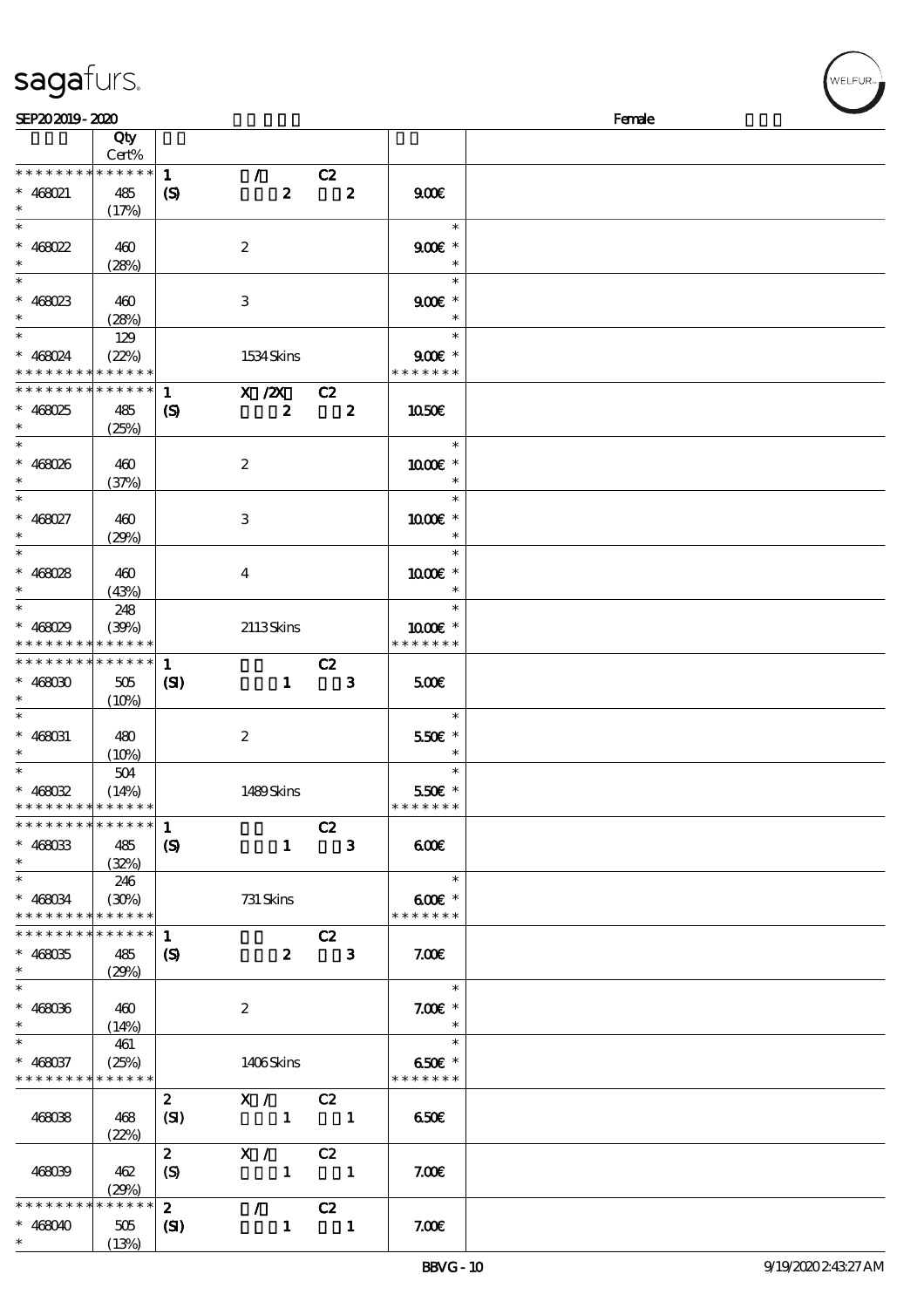| SEP202019-2020                           |                 |                            |                                                        |                            |                |                          | Female |
|------------------------------------------|-----------------|----------------------------|--------------------------------------------------------|----------------------------|----------------|--------------------------|--------|
|                                          | Qty             |                            |                                                        |                            |                |                          |        |
|                                          | Cert%           |                            |                                                        |                            |                |                          |        |
| $\ast$                                   |                 | $\mathbf{z}$               | $\mathcal{L}$                                          | C2                         |                | $\ast$                   |        |
| $* 468041$                               | 480             | (SI)                       | $\mathbf{1}$                                           | $\blacksquare$             |                | $7.00E$ *                |        |
| $\ast$                                   |                 |                            |                                                        |                            |                | $\ast$                   |        |
| $\ast$                                   | (10%)           |                            |                                                        |                            |                | $\ast$                   |        |
|                                          | 57              |                            |                                                        |                            |                |                          |        |
| $* 468042$                               | (21%)           |                            | 1042Skins                                              |                            |                | 650€ *                   |        |
| * * * * * * * * * * * * * *              |                 |                            |                                                        |                            |                | * * * * * * *            |        |
| * * * * * * * *                          | * * * * * *     | $\boldsymbol{z}$           | $\sqrt{C^2}$                                           |                            |                |                          |        |
| $* 468043$                               | 485             | (S)                        | $\mathbf{1}$                                           | $\overline{\phantom{0}}$ 1 |                | 850E                     |        |
| $\ast$                                   | (23%)           |                            |                                                        |                            |                |                          |        |
| $\ast$                                   |                 |                            |                                                        |                            |                | $\ast$                   |        |
| $* 468044$                               | 460             |                            | $\boldsymbol{2}$                                       |                            |                | 850€ *                   |        |
| $\ast$                                   | (20%)           |                            |                                                        |                            |                |                          |        |
| $\overline{\ast}$                        |                 |                            |                                                        |                            |                | $\ast$                   |        |
| $* 468045$                               | 460             |                            | 3                                                      |                            |                | 850€ *                   |        |
| $\ast$                                   | (25%)           |                            |                                                        |                            |                |                          |        |
| $\overline{\ast}$                        |                 |                            |                                                        |                            |                | $\ast$                   |        |
|                                          | $312\,$         |                            |                                                        |                            |                |                          |        |
| $* 468046$                               | (20%)           |                            | 1717Skins                                              |                            |                | 850€ *<br>* * * * * * *  |        |
| * * * * * * * *                          | * * * * * *     |                            |                                                        |                            |                |                          |        |
|                                          |                 | $\boldsymbol{2}$           | X / ZX                                                 | C2                         |                |                          |        |
| 468047                                   | 266             | (SI)                       | $\blacksquare$                                         | $\blacksquare$             |                | 800E                     |        |
|                                          | (16%)           |                            |                                                        |                            |                |                          |        |
| * * * * * * * * * * * * * *              |                 | $\mathbf{z}$               | $X$ / $ZX$                                             | C2                         |                |                          |        |
| $* 468048$                               | 485             | (S)                        | $\blacksquare$                                         | $\blacksquare$             |                | 950E                     |        |
| $\ast$                                   | (20%)           |                            |                                                        |                            |                |                          |        |
| $\ast$                                   | 165             |                            |                                                        |                            |                | $\ast$                   |        |
| $* 468049$                               | (21%)           |                            | 650Skins                                               |                            |                | 950€ *                   |        |
| * * * * * * * * * * * * * *              |                 |                            |                                                        |                            |                | * * * * * * *            |        |
|                                          |                 | $\boldsymbol{z}$           | X /                                                    | C2                         |                |                          |        |
| 468050                                   | 98              | $\boldsymbol{S}$           | $\mathbf{2}$                                           | $\blacksquare$             |                | 900E                     |        |
|                                          | (20%)           |                            |                                                        |                            |                |                          |        |
|                                          |                 | $\boldsymbol{z}$           | $\mathcal{L}$                                          | C2                         |                |                          |        |
| 468051                                   | 434             | $\boldsymbol{S}$           | $\boldsymbol{z}$                                       | $\overline{\phantom{a}}$   |                | 950 <sub>E</sub>         |        |
|                                          | (24%)           |                            |                                                        |                            |                |                          |        |
|                                          |                 | $\boldsymbol{2}$           | X / ZX                                                 | C2                         |                |                          |        |
|                                          |                 |                            | $\boldsymbol{2}$                                       |                            | $\blacksquare$ |                          |        |
| 468052                                   | 223             | (S)                        |                                                        |                            |                | 1000E                    |        |
| * * * * * * * * * * * * * * *            | (47%)           |                            |                                                        |                            |                |                          |        |
|                                          |                 |                            | $\overline{\begin{array}{ccc} 2 & & X \end{array}}$ C2 |                            |                |                          |        |
| $* 468053$                               | 505             | (SI)                       |                                                        | $1 \t 2$                   |                | 600                      |        |
| $\ast$                                   | (21%)           |                            |                                                        |                            |                |                          |        |
| $\ast$                                   | 147             |                            |                                                        |                            |                | $\ast$                   |        |
| $* 468054$                               | (21%)           |                            | 652 Skins                                              |                            |                | 550€ *                   |        |
| * * * * * * * * * * * * * *              |                 |                            |                                                        |                            |                | * * * * * * *            |        |
|                                          |                 | $\mathbf{2}$               | X / C2                                                 |                            |                |                          |        |
| 468055                                   | 161             | (S)                        | $1 \t 2$                                               |                            |                | 600                      |        |
|                                          | (32%)           |                            |                                                        |                            |                |                          |        |
| * * * * * * * *                          | $* * * * * * *$ | $\mathbf{2}$               | $\overline{7}$ C2                                      |                            |                |                          |        |
| $* 468056$                               | 505             | $\mathbf{C}$               |                                                        | $1 \t 2$                   |                | 650€                     |        |
|                                          | (11%)           |                            |                                                        |                            |                |                          |        |
| $\ast$                                   |                 |                            |                                                        |                            |                | $\overline{\phantom{a}}$ |        |
| $* 468057$                               | 480             |                            | $\boldsymbol{2}$                                       |                            |                | $600$ $*$                |        |
| $*$ and $*$                              | (13%)           |                            |                                                        |                            |                | $\overline{\phantom{a}}$ |        |
| $\ast$                                   |                 |                            |                                                        |                            |                | $\ast$                   |        |
| $* 468058$                               | 480             |                            | 3                                                      |                            |                | $600E$ *                 |        |
| $\ast$                                   | (15%)           |                            |                                                        |                            |                | $\overline{\phantom{a}}$ |        |
| $\ast$                                   | 307             |                            |                                                        |                            |                | $\ast$                   |        |
| $* 468059$                               | (9%)            |                            | 1772Skins                                              |                            |                | $600E$ *                 |        |
| * * * * * * * * <mark>* * * * * *</mark> |                 |                            |                                                        |                            |                | * * * * * * *            |        |
| * * * * * * * * * * * * * *              |                 | $\boldsymbol{z}$           | $\overline{7}$ C <sub>2</sub>                          |                            |                |                          |        |
|                                          |                 |                            |                                                        | $\overline{\mathbf{2}}$    |                |                          |        |
| $* 46800$<br>$\ast$                      | 485             | $\boldsymbol{\mathcal{S}}$ | $\mathbf{1}$                                           |                            |                | 7.00E                    |        |
|                                          | (22%)           |                            |                                                        |                            |                |                          |        |

ELFUR-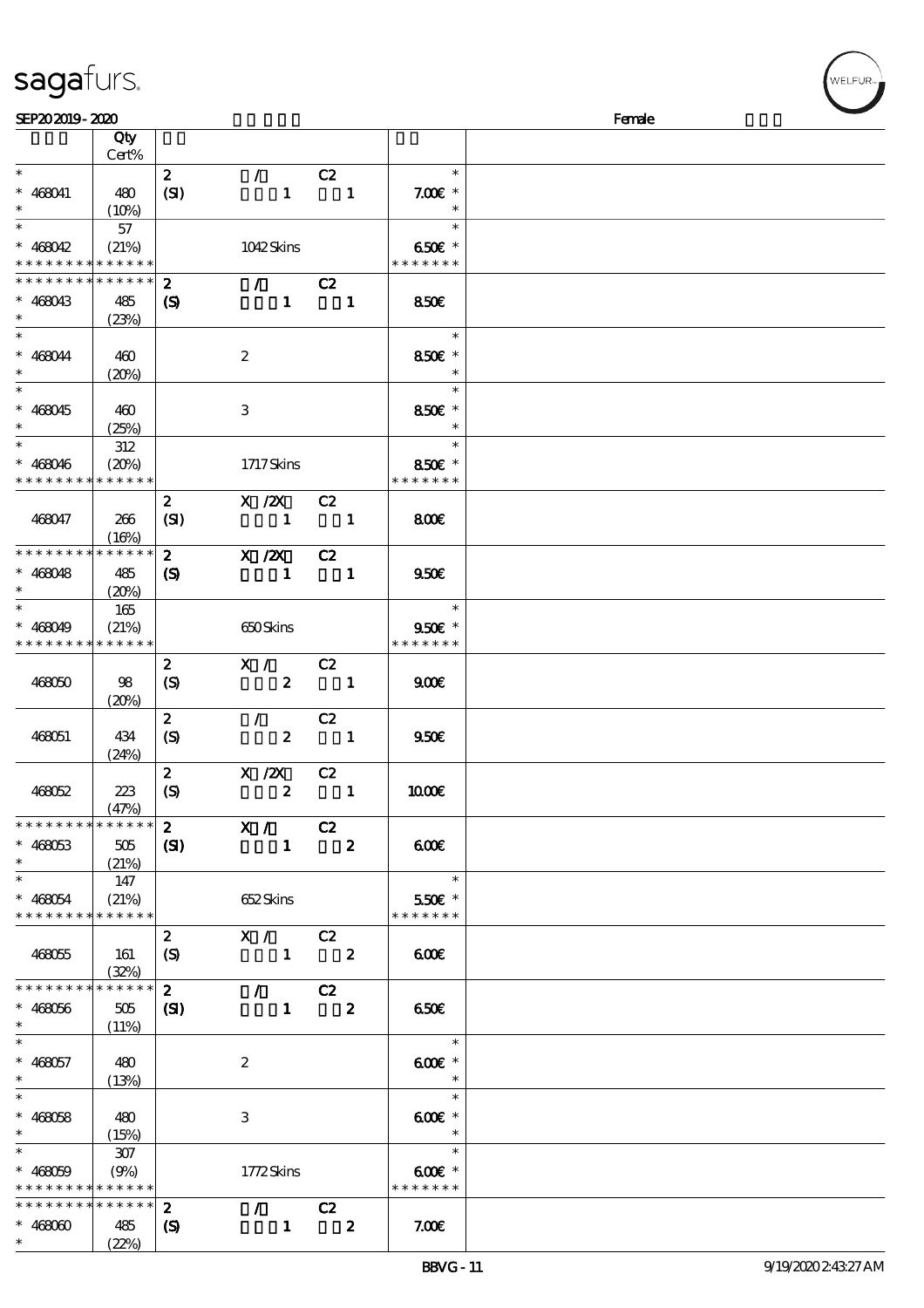|  | sagafurs. |
|--|-----------|
|  |           |

| SEP202019-2020              |             |                             |                  |                         |                          | Female |
|-----------------------------|-------------|-----------------------------|------------------|-------------------------|--------------------------|--------|
|                             | Qty         |                             |                  |                         |                          |        |
|                             | Cert%       |                             |                  |                         |                          |        |
| $\ast$                      | 64          | $\boldsymbol{z}$            | $\mathcal{L}$    | C2                      | $\ast$                   |        |
| $* 468061$                  | (14%)       | (S)                         | $\mathbf{1}$     | $\overline{\mathbf{2}}$ | 650€ *                   |        |
| * * * * * * * * * * * * * * |             |                             |                  |                         | * * * * * * *            |        |
| * * * * * * * *             | * * * * * * | $\mathbf{2}$                | $X$ / $ZX$       | C2                      |                          |        |
| $* 468062$                  | 505         | (S)                         | $\mathbf{1}$     | $\overline{\mathbf{2}}$ | 600                      |        |
| $\ast$                      | (14%)       |                             |                  |                         |                          |        |
| $\ast$                      | 83          |                             |                  |                         | $\ast$                   |        |
| $* 468063$                  | (16%)       |                             | 588Skins         |                         | 550€ *                   |        |
| * * * * * * * * * * * * * * |             |                             |                  |                         | * * * * * * *            |        |
|                             |             | $\boldsymbol{z}$            | X /2X C2         |                         |                          |        |
| 468064                      | 304         | $\boldsymbol{S}$            | -1               | $\overline{\mathbf{2}}$ | 7.00E                    |        |
|                             | (17%)       |                             |                  |                         |                          |        |
|                             |             | $\boldsymbol{z}$            | X /              | C2                      |                          |        |
| 468065                      | 148         | $\boldsymbol{S}$            | $\boldsymbol{z}$ | $\overline{\mathbf{2}}$ | 650E                     |        |
|                             | (16%)       |                             |                  |                         |                          |        |
| * * * * * * * *             | * * * * * * | $\mathbf{z}$                | $\mathcal{T}$    | C2                      |                          |        |
| $* 468066$                  | 445         | $\boldsymbol{\mathcal{S}}$  | $\boldsymbol{z}$ | $\overline{\mathbf{2}}$ | 7.50E                    |        |
| $\ast$                      | (21%)       |                             |                  |                         |                          |        |
| $\ast$                      | 81          |                             |                  |                         | $\overline{\phantom{a}}$ |        |
| $* 468067$                  | (22%)       |                             | 526Skins         |                         | $7.00E$ *                |        |
| * * * * * * * * * * * * * * |             |                             |                  |                         | * * * * * * *            |        |
|                             |             | $\boldsymbol{z}$            | X / ZX           | C2                      |                          |        |
| 468068                      | 322         | $\boldsymbol{\mathrm{(S)}}$ | $\boldsymbol{2}$ | $\overline{\mathbf{2}}$ | 800                      |        |
|                             | (36%)       |                             |                  |                         |                          |        |
| * * * * * * * *             | * * * * * * | $\mathbf{z}$                |                  | C2                      |                          |        |
| $* 468069$                  | 505         | (S)                         | $\mathbf{1}$     | $\mathbf{3}$            | 400                      |        |
| $\ast$                      | (15%)       |                             |                  |                         |                          |        |
| $\ast$                      | 475         |                             |                  |                         | $\ast$                   |        |
| $* 468070$                  | (20%)       |                             | 980Skins         |                         | 350€ *                   |        |
| * * * * * * * *             | * * * * * * |                             |                  |                         | * * * * * * *            |        |
|                             |             | $\boldsymbol{2}$            |                  | C2                      |                          |        |
| 468071                      | 340         | $\boldsymbol{S}$            | $\mathbf{1}$     | $\overline{\mathbf{3}}$ | 500                      |        |
|                             | (25%)       |                             |                  |                         |                          |        |
|                             |             | $\boldsymbol{z}$            |                  | C2                      |                          |        |
| 468072                      | 469         | $\boldsymbol{\mathrm{(S)}}$ | $\boldsymbol{z}$ | $\mathbf{3}$            | 550€                     |        |
|                             | (19%)       |                             |                  |                         |                          |        |

**/**<br>WELFUR<sub>™</sub>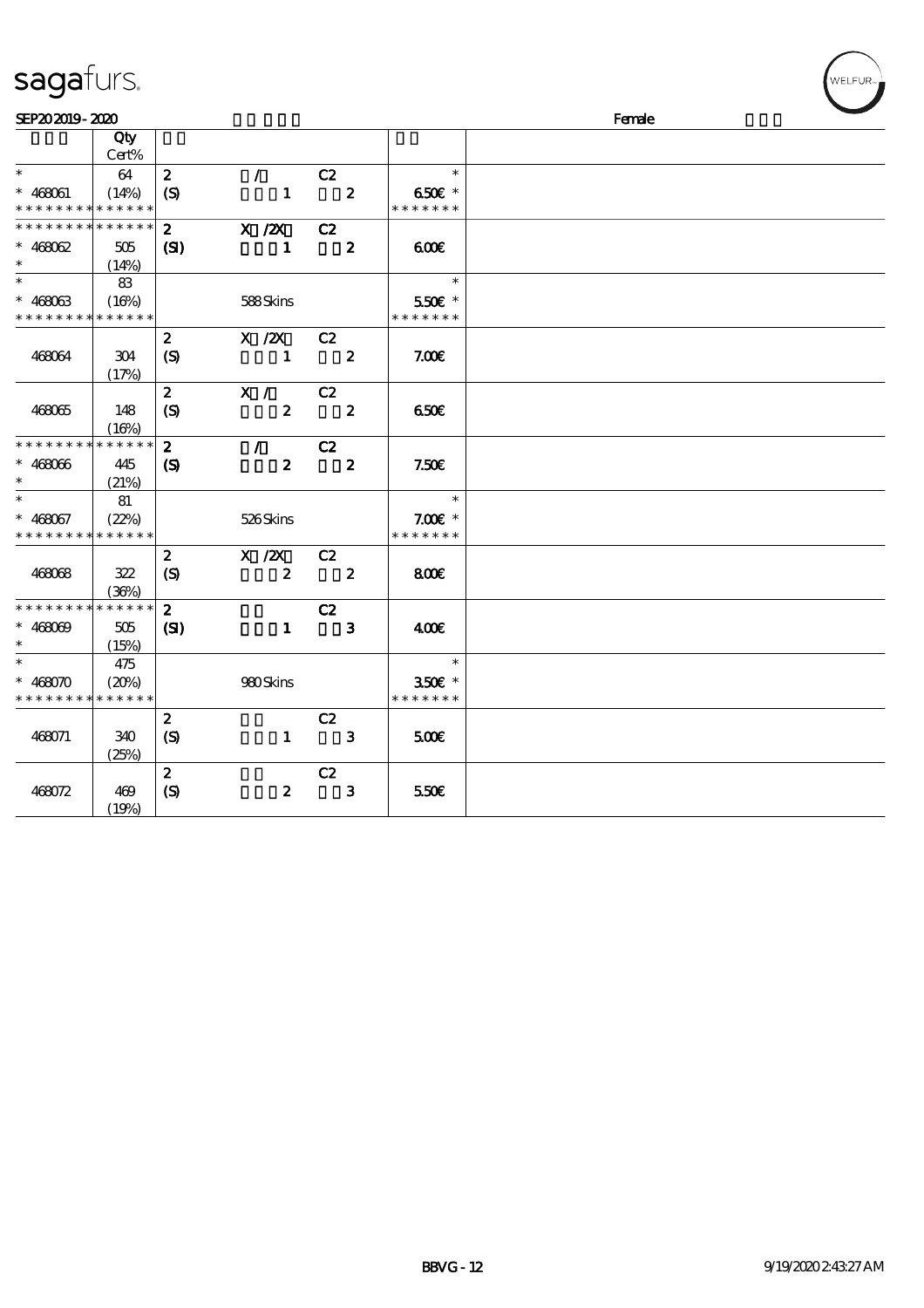| sagaturs. |  |
|-----------|--|
|           |  |

| SEP202019-2020              |            |                                         |                                 |                              |               | Female |
|-----------------------------|------------|-----------------------------------------|---------------------------------|------------------------------|---------------|--------|
|                             | Qty        |                                         |                                 |                              |               |        |
|                             | Cert%      |                                         |                                 |                              |               |        |
|                             |            | $\boldsymbol{\mathfrak{D}}$             |                                 | C2                           |               |        |
| 468101                      | 98         | (SI)                                    | $\mathbf{1}$                    |                              | 1350E         |        |
|                             |            |                                         |                                 |                              |               |        |
|                             | (2%)       |                                         |                                 |                              |               |        |
|                             |            | $\boldsymbol{\mathfrak{D}}$             |                                 | C2                           |               |        |
| 468102                      | 161        | $\boldsymbol{S}$                        | $\mathbf{1}$                    |                              | 1450€         |        |
|                             | (11%)      |                                         |                                 |                              |               |        |
|                             |            | $\boldsymbol{\mathfrak{D}}$             |                                 | C2                           |               |        |
| 468103                      | 190        | $\boldsymbol{\mathrm{(S)}}$             | $\boldsymbol{z}$                |                              | 1300          |        |
|                             | (8%)       |                                         |                                 |                              |               |        |
|                             |            | $\boldsymbol{\mathsf{20}}$              | X /                             | C2                           |               |        |
| 468104                      | 112        | (SI)                                    | $\mathbf{1}$                    |                              | 11.50E        |        |
|                             | (22%)      |                                         |                                 |                              |               |        |
|                             |            | $\boldsymbol{\mathfrak{D}}$             | X / C                           | C2                           |               |        |
|                             |            |                                         |                                 |                              |               |        |
| 468105                      | 128        | $\boldsymbol{S}$                        | $\mathbf{1}$                    |                              | 11.00E        |        |
| * * * * * * * * * * * * * * | (17%)      |                                         |                                 |                              |               |        |
|                             |            | $\boldsymbol{\mathbf{z}}$               | $\mathcal{L}$                   | C2                           |               |        |
| $* 468106$                  | 465        | $\mathbf{C}$                            | $\mathbf{1}$                    |                              | 1200E         |        |
| $\ast$<br>$\ast$            | (12%)      |                                         |                                 |                              |               |        |
|                             | 225        |                                         |                                 |                              | $\ast$        |        |
| $* 468107$                  | (11%)      |                                         | 690Skins                        |                              | 1200E *       |        |
| * * * * * * * * * * * * * * |            |                                         |                                 |                              | * * * * * * * |        |
| * * * * * * * * * * * * * * |            | $\boldsymbol{\mathbf{z}}$               | $\mathcal{L}$ and $\mathcal{L}$ | C2                           |               |        |
| $* 468108$                  | 445        | $\boldsymbol{\mathcal{S}}$              | $\mathbf{1}$                    |                              | 1350E         |        |
| $\ast$                      | (16%)      |                                         |                                 |                              |               |        |
| $\ast$                      | 411        |                                         |                                 |                              | $\ast$        |        |
| $* 468109$                  | (18%)      |                                         | 856Skins                        |                              | 1350E *       |        |
| * * * * * * * * * * * * * * |            |                                         |                                 |                              | * * * * * * * |        |
|                             |            | $\boldsymbol{\mathfrak{D}}$             | $X$ / $ZX$                      | C2                           |               |        |
| 468110                      | 341        | (SI)                                    | $\mathbf{1}$                    |                              | 1350E         |        |
|                             | (6%)       |                                         |                                 |                              |               |        |
| * * * * * * * * * * * * * * |            | $\boldsymbol{\mathbf{Z}}$               | $X$ / $ZX$                      | C2                           |               |        |
| $* 468111$                  | 445        | $\boldsymbol{\mathcal{S}}$              | $\mathbf{1}$                    |                              | 1450E         |        |
| $\ast$                      | $(\Theta)$ |                                         |                                 |                              |               |        |
| $\ast$                      | 128        |                                         |                                 |                              | $\ast$        |        |
| $* 468112$                  | (10%)      |                                         | 573Skins                        |                              | 1450€ *       |        |
| * * * * * * * * * * * * * * |            |                                         |                                 |                              | * * * * * * * |        |
|                             |            | $\boldsymbol{\mathfrak{D}}$             |                                 | C2                           |               |        |
| 468113                      |            |                                         |                                 |                              |               |        |
|                             | 287        | (SI)                                    | $\mathbf{1}$                    | $\ensuremath{\mathbf{INAP}}$ | <b>100€</b>   |        |
|                             | (16%)      |                                         |                                 |                              |               |        |
|                             |            | $\boldsymbol{\mathfrak{D}}$             |                                 | C2                           |               |        |
| 468114                      | 223        | $\boldsymbol{S}$                        | $\mathbf{1}$                    | <b>LNAP</b>                  | 1000E         |        |
|                             | (15%)      |                                         |                                 |                              |               |        |
|                             |            | $\boldsymbol{\mathbf{z}}$               | $\mathcal{L}$                   | C2                           |               |        |
| 468115                      | 450        | (SI)                                    | $\boldsymbol{z}$                |                              | 1050€         |        |
|                             | (15%)      |                                         |                                 |                              |               |        |
|                             |            | $\boldsymbol{\mathfrak{D}}$             | $\mathcal{L}$                   | C2                           |               |        |
| 468116                      | 445        | (S)                                     | $\boldsymbol{z}$                |                              | 11.50€        |        |
|                             | (14%)      |                                         |                                 |                              |               |        |
|                             |            | $\boldsymbol{\mathfrak{D}}$             | $X$ / $ZX$                      | C2                           |               |        |
| 468117                      | 228        | (SI)                                    | $\boldsymbol{z}$                |                              | 11.50€        |        |
|                             | (10%)      |                                         |                                 |                              |               |        |
|                             |            | $\boldsymbol{\mathfrak{D}}$             | X / ZX                          | C2                           |               |        |
| 468118                      | 286        | (S)                                     | $\boldsymbol{z}$                |                              | 1200E         |        |
|                             | (5%)       |                                         |                                 |                              |               |        |
|                             |            | $\boldsymbol{\boldsymbol{\mathrm{20}}}$ |                                 | C2                           |               |        |
| 468119                      | 145        | (SI)                                    | $\boldsymbol{z}$                | <b>LNAP</b>                  | 7.00E         |        |
|                             | (16%)      |                                         |                                 |                              |               |        |
|                             |            | $\boldsymbol{\mathsf{20}}$              |                                 | C2                           |               |        |
| 468120                      | 80         | $\boldsymbol{S}$                        | $\boldsymbol{z}$                | $\ensuremath{\mathbf{IMAP}}$ | 7.50E         |        |
|                             | (18%)      |                                         |                                 |                              |               |        |

ELFUR-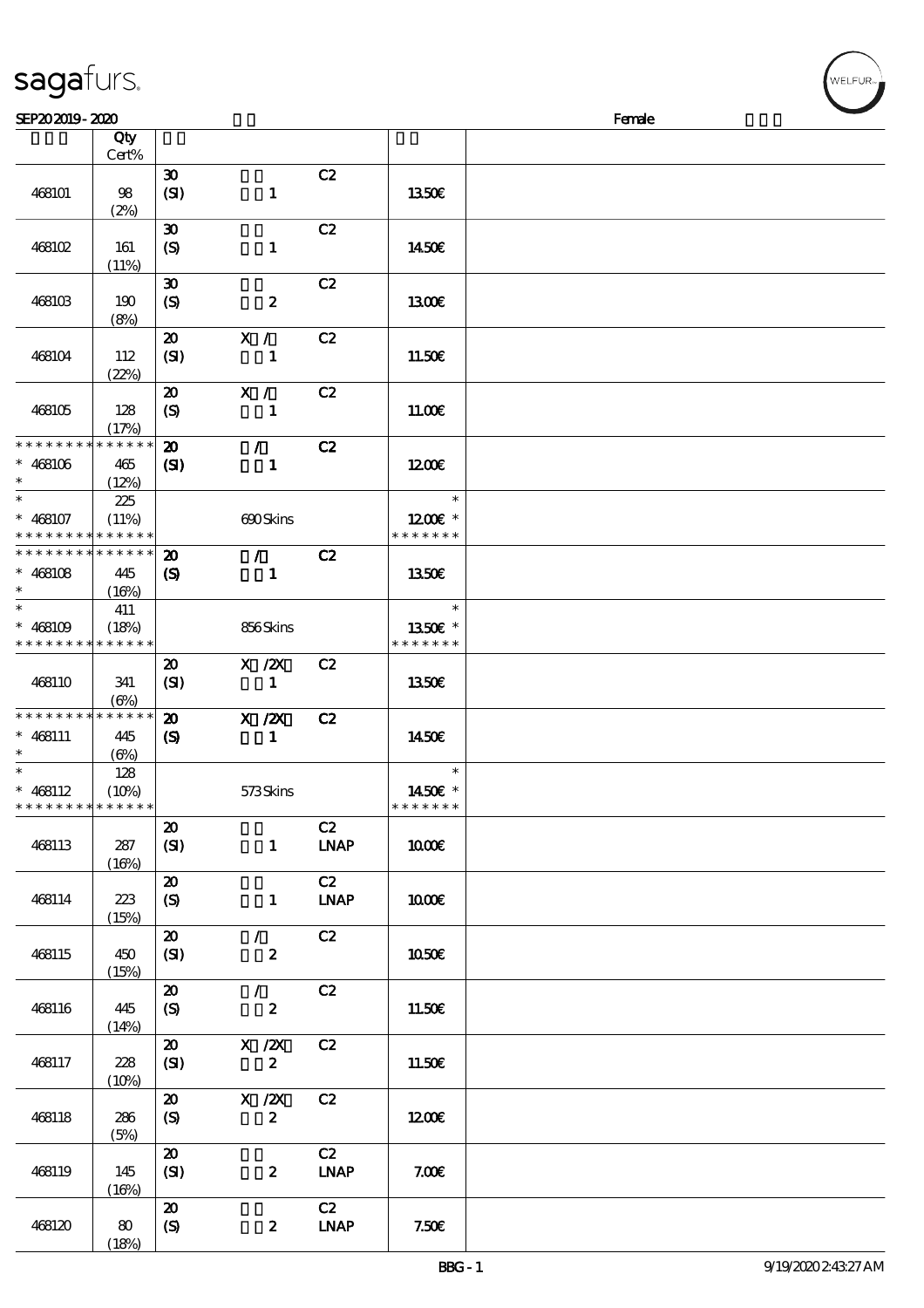| SEP202019-2020                |                      |                             |                                 |             |               | Female |
|-------------------------------|----------------------|-----------------------------|---------------------------------|-------------|---------------|--------|
|                               | Qty                  |                             |                                 |             |               |        |
|                               | Cert%                |                             |                                 |             |               |        |
| * * * * * * * * * * * * * *   |                      | $\boldsymbol{\mathbf{z}}$   |                                 | C2          |               |        |
| $* 468121$                    | 465                  | $\mathbf{I}$                | $\boldsymbol{z}$                |             | 7.50E         |        |
| $\ast$                        | (9%)                 |                             |                                 |             |               |        |
| $\ast$                        | 173                  |                             |                                 |             | $\ast$        |        |
| $* 468122$                    | $(\Theta)$           |                             | 638Skins                        |             | $7.00E$ *     |        |
| * * * * * * * * * * * * * *   |                      |                             |                                 |             | * * * * * * * |        |
|                               |                      | 3020                        |                                 | C2          |               |        |
| 468123                        | 131                  | (SI)                        | $\mathbf{3}$                    |             | 800           |        |
|                               | (7%)                 |                             |                                 |             |               |        |
|                               |                      | 3020                        |                                 | C2          |               |        |
| 468124                        | 172                  | $\boldsymbol{S}$            | $\mathbf{3}$                    |             | 800€          |        |
|                               | (17%)                |                             |                                 |             |               |        |
|                               |                      | $\boldsymbol{\mathfrak{D}}$ |                                 | C2          |               |        |
|                               |                      |                             |                                 |             |               |        |
| 468125                        | 56                   | (SI)                        | $\mathbf{3}$                    | <b>LNAP</b> | 450E          |        |
| * * * * * * * *               | (14%)<br>* * * * * * |                             |                                 |             |               |        |
|                               |                      | $\boldsymbol{\mathbf{z}}$   |                                 | C2          |               |        |
| $* 468126$                    | 445                  | $\mathbf{S}$                | $\boldsymbol{4}$                |             | 550€          |        |
| $\ast$                        | (17%)                |                             |                                 |             |               |        |
| $\ast$                        | $52\,$               |                             |                                 |             | $\ast$        |        |
| $* 468127$                    | (7%)                 |                             | 497 Skins                       |             | 500€ *        |        |
| * * * * * * * *               | * * * * * *          |                             |                                 |             | * * * * * * * |        |
|                               |                      | $\mathbf{O}$                | X /                             | C2          |               |        |
| 468128                        | 457                  | (SI)                        | $\mathbf{1}$                    |             | 800           |        |
|                               | (15%)                |                             |                                 |             |               |        |
| * * * * * * * *               | * * * * * *          | $\mathbf{o}$                | X /                             | C2          |               |        |
| $* 468129$                    | 445                  | $\boldsymbol{\mathcal{S}}$  | $\mathbf{1}$                    |             | 1000E         |        |
| $\ast$                        | (33%)                |                             |                                 |             |               |        |
| $\ast$                        |                      |                             |                                 |             | $\ast$        |        |
| $* 468130$                    | 420                  |                             | $\boldsymbol{z}$                |             | 1000€ *       |        |
| $\ast$                        | (21%)                |                             |                                 |             |               |        |
| $\ast$                        | 248                  |                             |                                 |             | $\ast$        |        |
| $* 468131$                    | (21%)                |                             | 1113Skins                       |             | 9506 *        |        |
| * * * * * * * * * * * * * *   |                      |                             |                                 |             | * * * * * * * |        |
| * * * * * * * * * * * * * * * |                      | $\mathbf{o}$                | $\mathcal{L}$                   | C2          |               |        |
| $* 468132$                    | 465                  | (S)                         | $\mathbf{1}$                    |             | 11.00E        |        |
| $*$ $*$                       | (12%)                |                             |                                 |             |               |        |
| $\ast$                        |                      |                             |                                 |             | $\ast$        |        |
| $* 468133$                    | 440                  |                             | $\boldsymbol{2}$                |             | 1050€ *       |        |
| $\ast$                        | (14%)                |                             |                                 |             | $\ast$        |        |
| $\overline{\ast}$             | 206                  |                             |                                 |             | $\ast$        |        |
| $* 468134$                    | (14%)                |                             | $1111$ Skins                    |             | 1050€ *       |        |
| * * * * * * * *               | * * * * * *          |                             |                                 |             | * * * * * * * |        |
| * * * * * * *                 | * * * * * *          | $\mathbf 0$                 | $\mathcal{L}$ and $\mathcal{L}$ | C2          |               |        |
| $* 468135$                    | 445                  |                             | $\mathbf{1}$                    |             | 11.00E        |        |
| $\ast$                        |                      | $\boldsymbol{\mathsf{S}}$   |                                 |             |               |        |
| $\ast$                        | (17%)                |                             |                                 |             | $\ast$        |        |
| $* 468136$                    |                      |                             |                                 |             |               |        |
| $\ast$                        | 420                  |                             | $\boldsymbol{z}$                |             | $11.00E$ *    |        |
|                               | (17%)                |                             |                                 |             | $\ast$        |        |
|                               |                      |                             |                                 |             |               |        |
| $* 468137$                    | 420                  |                             | 3                               |             | $11.00E$ *    |        |
| $\ast$<br>$\ast$              | (15%)                |                             |                                 |             | $\ast$        |        |
|                               |                      |                             |                                 |             |               |        |
| $* 468138$                    | 420                  |                             | $\bf{4}$                        |             | $1100E$ *     |        |
| $\ast$                        | (21%)                |                             |                                 |             | $\ast$        |        |
| $\ast$                        |                      |                             |                                 |             | $\ast$        |        |
| $* 468139$                    | 420                  |                             | $\mathbf 5$                     |             | $11.00E$ *    |        |
| $\ast$                        | (21%)                |                             |                                 |             | $\ast$        |        |
| $\ast$                        |                      |                             |                                 |             | $\ast$        |        |
| $* 468140$                    | 420                  |                             | $\boldsymbol{6}$                |             | $11.00E$ *    |        |
| $\ast$                        | (20%)                |                             |                                 |             |               |        |

VELFUR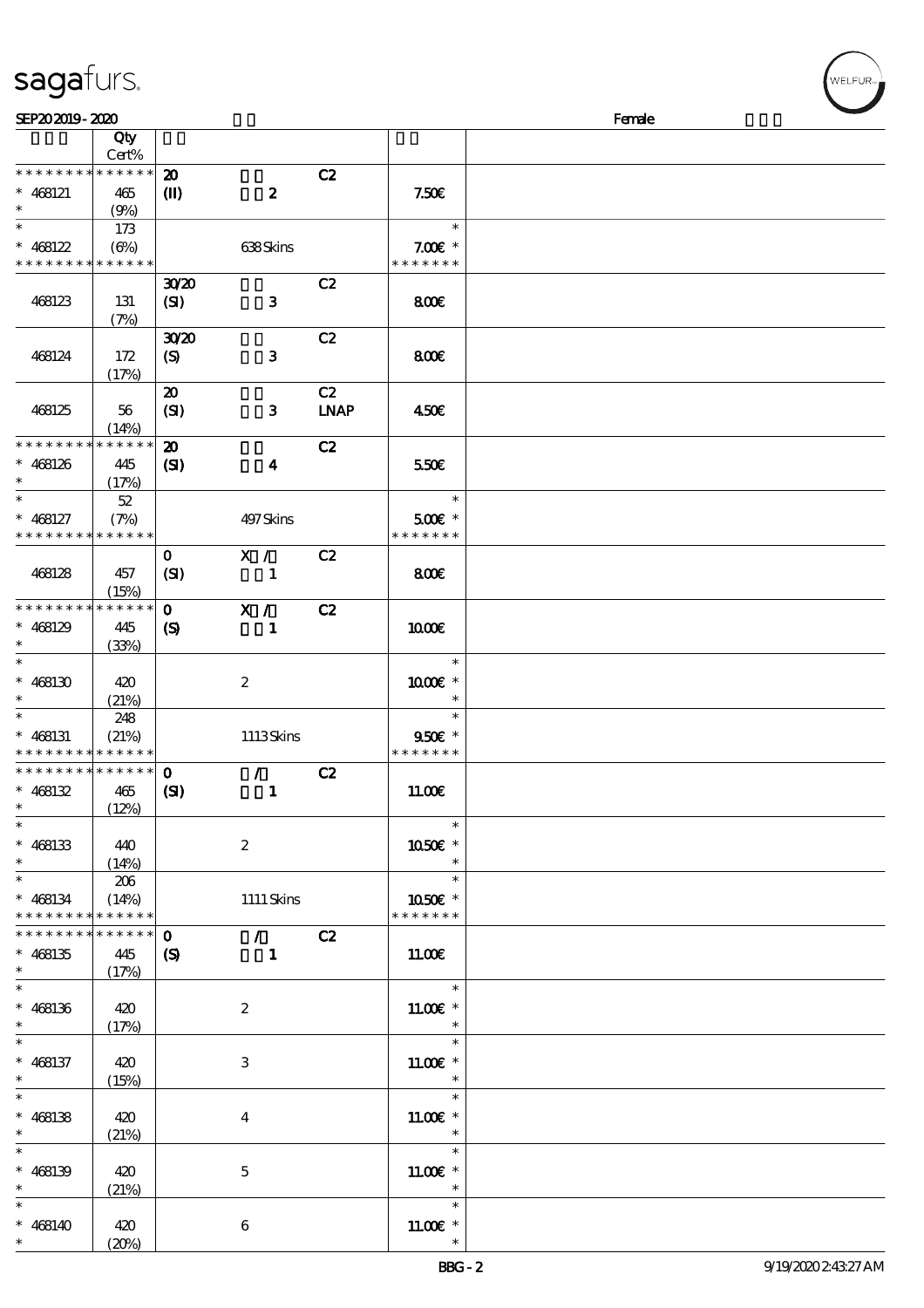## sagafurs.

| SEP202019-2020              |             |                             |                            |             |                   | Female |
|-----------------------------|-------------|-----------------------------|----------------------------|-------------|-------------------|--------|
|                             | Qty         |                             |                            |             |                   |        |
|                             | Cert%       |                             |                            |             |                   |        |
| $\ast$                      |             | $\mathbf{O}$                | $\mathcal{L}$              | C2          | $\ast$            |        |
|                             |             |                             |                            |             |                   |        |
| $* 468141$                  | 420         | (S)                         | $\mathbf{1}$               |             | $11.00E$ *        |        |
| $\ast$                      | (20%)       |                             |                            |             | $\ast$            |        |
| $\overline{\ast}$           | 423         |                             |                            |             | $\ast$            |        |
| $* 468142$                  | (23%)       |                             | 3388Skins                  |             | $11.00E$ *        |        |
| * * * * * * * *             | * * * * * * |                             |                            |             | * * * * * * *     |        |
|                             |             |                             |                            |             |                   |        |
|                             |             | $\mathbf{O}$                | $X$ / $ZX$                 | C2          |                   |        |
| 468143                      | 264         | (SI)                        | $\mathbf{1}$               |             | 11.00E            |        |
|                             | (9%)        |                             |                            |             |                   |        |
| * * * * * * * *             | * * * * * * | $\mathbf{o}$                | $X$ / $ZX$                 | C2          |                   |        |
| $* 468144$                  | 445         | $\boldsymbol{\mathrm{(S)}}$ | $\mathbf{1}$               |             | 1250E             |        |
|                             |             |                             |                            |             |                   |        |
| $\overline{\ast}$           | (12%)       |                             |                            |             |                   |        |
|                             |             |                             |                            |             | $\ast$            |        |
| $* 468145$                  | 420         |                             | $\boldsymbol{z}$           |             | 1250E *           |        |
| $\ast$                      | (10%)       |                             |                            |             |                   |        |
| $\ast$                      | 295         |                             |                            |             | $\ast$            |        |
| $* 468146$                  | (8%)        |                             | 1160Skins                  |             | 1200E *           |        |
| * * * * * * * *             | * * * * * * |                             |                            |             | * * * * * * *     |        |
|                             |             |                             |                            |             |                   |        |
|                             |             | $\mathbf{O}$                | X /                        | C2          |                   |        |
| 468147                      | 117         | (SI)                        | $\mathbf{1}$               | <b>LNAP</b> | 800€              |        |
|                             | (19%)       |                             |                            |             |                   |        |
|                             |             | $\mathbf{O}$                | X /                        | C2          |                   |        |
| 468148                      | 221         | $\boldsymbol{S}$            | $\mathbf{1}$               | <b>LNAP</b> | 800€              |        |
|                             |             |                             |                            |             |                   |        |
|                             | (27%)       |                             |                            |             |                   |        |
|                             |             | $\mathbf{O}$                | $\mathcal{L}$              | C2          |                   |        |
| 468149                      | 201         | (SI)                        | $\mathbf{1}$               | <b>LNAP</b> | 800€              |        |
|                             | (17%)       |                             |                            |             |                   |        |
|                             |             | $\mathbf{O}$                | $\mathcal{L}_{\mathbb{R}}$ | C2          |                   |        |
| 468150                      | 438         | $\boldsymbol{S}$            | $\mathbf{1}$               | <b>LNAP</b> | 900 <sub>E</sub>  |        |
|                             |             |                             |                            |             |                   |        |
|                             | (29%)       |                             |                            |             |                   |        |
|                             |             | $\mathbf{O}$                | X /                        | C2          |                   |        |
| 468151                      | 144         | (SI)                        | $\boldsymbol{z}$           |             | 600               |        |
|                             | (13%)       |                             |                            |             |                   |        |
| * * * * * * * *             | $******$    | $\mathbf{o}$                | X /                        | C2          |                   |        |
| $* 468152$                  | 445         | $\boldsymbol{\mathsf{S}}$   | $\boldsymbol{z}$           |             | 800€              |        |
| $*$                         | (32%)       |                             |                            |             |                   |        |
| $\ast$                      |             |                             |                            |             | $\ast$            |        |
|                             | 144         |                             |                            |             |                   |        |
| $* 468153$                  | (17%)       |                             | 589Skins                   |             | $7.50E$ *         |        |
| * * * * * * * *             | * * * * * * |                             |                            |             | * * * * * * *     |        |
|                             |             | $\mathbf{O}$                | $\mathcal{L}$              | C2          |                   |        |
| 468154                      | 431         | (SI)                        | $\boldsymbol{z}$           |             | 7.00E             |        |
|                             | (14%)       |                             |                            |             |                   |        |
| * * * * * * * *             | * * * * * * | $\mathbf{o}$                | $\mathcal{L}$              | C2          |                   |        |
|                             |             |                             |                            |             |                   |        |
| $* 468155$                  | 445         | $\boldsymbol{\mathsf{S}}$   | $\boldsymbol{z}$           |             | 1000E             |        |
| $\ast$                      | (21%)       |                             |                            |             |                   |        |
| $\ast$                      |             |                             |                            |             | $\ast$            |        |
| $* 468156$                  | 420         |                             | $\boldsymbol{z}$           |             | 1000E *           |        |
| $\ast$                      | (24%)       |                             |                            |             |                   |        |
|                             |             |                             |                            |             | $\ast$            |        |
|                             |             |                             |                            |             |                   |        |
| $* 468157$                  | 420         |                             | 3                          |             | $1000E$ $^{\ast}$ |        |
| $\ast$                      | (22%)       |                             |                            |             |                   |        |
| $\ast$                      | 290         |                             |                            |             | $\ast$            |        |
| $* 468158$                  | (20%)       |                             | 1575Skins                  |             | $950f$ *          |        |
| * * * * * * * * * * * * * * |             |                             |                            |             | * * * * * * *     |        |
|                             |             | $\mathbf{O}$                | $X \, /ZX$                 | C2          |                   |        |
|                             |             |                             |                            |             |                   |        |
| 468159                      | 472         | (S)                         | $\boldsymbol{z}$           |             | 1050€             |        |
|                             | (13%)       |                             |                            |             |                   |        |
|                             |             | $\mathbf{O}$                | X /                        | C2          |                   |        |
| 468160                      | 75          | (SI)                        | $\boldsymbol{z}$           | <b>LNAP</b> | 500               |        |
|                             | (22%)       |                             |                            |             |                   |        |

WELFUR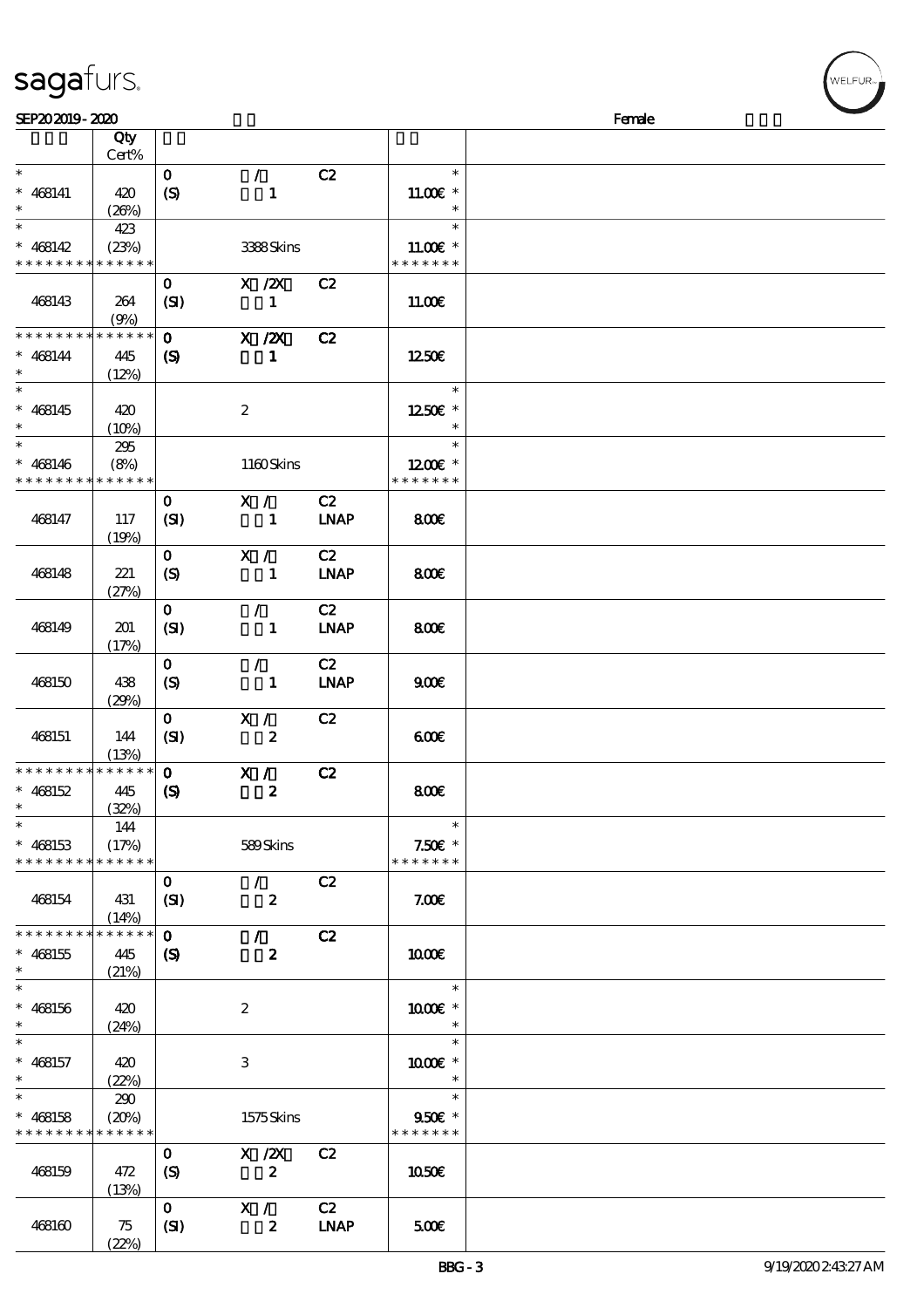| sagafurs. |  |
|-----------|--|
|           |  |

| SEP202019-2020                           |                  |                             |                           |                            |                          | Female |
|------------------------------------------|------------------|-----------------------------|---------------------------|----------------------------|--------------------------|--------|
|                                          | Qty              |                             |                           |                            |                          |        |
|                                          | Cert%            |                             |                           |                            |                          |        |
|                                          |                  |                             | X /                       | C2                         |                          |        |
|                                          |                  | $\mathbf{O}$                |                           |                            |                          |        |
| 468161                                   | 105              | $\boldsymbol{\mathrm{(S)}}$ | $\boldsymbol{z}$          | <b>LNAP</b>                | 550€                     |        |
|                                          | (21%)            |                             |                           |                            |                          |        |
|                                          |                  | $\mathbf{O}$                | $\mathcal{F}$             | C2                         |                          |        |
| 468162                                   | 127              | (SI)                        | $\boldsymbol{z}$          | <b>LNAP</b>                | 600                      |        |
|                                          | (22%)            |                             |                           |                            |                          |        |
|                                          |                  |                             |                           |                            |                          |        |
|                                          |                  | $\mathbf 0$                 | $\mathcal{L}$             | C2                         |                          |        |
| 468163                                   | 214              | $\boldsymbol{\mathrm{(S)}}$ | $\boldsymbol{z}$          | <b>LNAP</b>                | 7.006                    |        |
|                                          | (20%)            |                             |                           |                            |                          |        |
| * * * * * * * *                          | * * * * * *      | $\mathbf{o}$                |                           | C2                         |                          |        |
| $* 468164$                               | 465              |                             | $\boldsymbol{z}$          |                            | 650E                     |        |
| $\ast$                                   |                  | $\mathbf{I}$                |                           |                            |                          |        |
|                                          | (9%)             |                             |                           |                            |                          |        |
| $\overline{\phantom{0}}$                 | 424              |                             |                           |                            | $\ast$                   |        |
| $* 468165$                               | (8%)             |                             | 889Skins                  |                            | $600$ $*$                |        |
| * * * * * * * * <mark>* * * * * *</mark> |                  |                             |                           |                            | * * * * * * *            |        |
|                                          |                  | $\mathbf 0$                 |                           | C2                         |                          |        |
|                                          |                  |                             |                           |                            |                          |        |
| 468166                                   | 159              | (SI)                        | $\mathbf{3}$              |                            | 450E                     |        |
|                                          | (11%)            |                             |                           |                            |                          |        |
| * * * * * * * *                          | * * * * * *      | $\mathbf 0$                 |                           | C2                         |                          |        |
| $* 468167$                               | 445              | $\boldsymbol{\mathrm{(S)}}$ | $\mathbf{3}$              |                            | 7.00E                    |        |
| $\ast$                                   | (22%)            |                             |                           |                            |                          |        |
| $\ast$                                   |                  |                             |                           |                            | $\ast$                   |        |
|                                          |                  |                             |                           |                            |                          |        |
| $* 468168$                               | 420              |                             | $\boldsymbol{2}$          |                            | 650€ *                   |        |
| $\ast$                                   | (19%)            |                             |                           |                            | $\ast$                   |        |
| $\ast$                                   | 239              |                             |                           |                            | $\ast$                   |        |
| $* 468169$                               | (23%)            |                             | 1104Skins                 |                            | 650€ *                   |        |
| * * * * * * * * * * * * * *              |                  |                             |                           |                            | * * * * * * *            |        |
|                                          |                  |                             |                           |                            |                          |        |
|                                          |                  | $\mathbf{o}$                |                           | C2                         |                          |        |
| 468170                                   | 162              | (SI)                        | 3                         | <b>LNAP</b>                | 400                      |        |
|                                          | (15%)            |                             |                           |                            |                          |        |
|                                          |                  | $\mathbf 0$                 |                           | C2                         |                          |        |
|                                          |                  |                             |                           |                            |                          |        |
| 468171                                   | 176              | $\boldsymbol{\mathrm{(S)}}$ | 3                         | $\ensuremath{\text{INAP}}$ | 450E                     |        |
|                                          | (20%)            |                             |                           |                            |                          |        |
| * * * * * * * * * * * * * *              |                  | $\mathbf 0$                 |                           | C2                         |                          |        |
| $* 468172$                               | 465              | (S)                         | $\boldsymbol{4}$          |                            | 450€                     |        |
| $*$                                      | (22%)            |                             |                           |                            |                          |        |
| $\ast$                                   |                  |                             |                           |                            | $\ast$                   |        |
|                                          |                  |                             |                           |                            |                          |        |
| $* 468173$                               | 440              |                             | $\boldsymbol{2}$          |                            | 400€ *                   |        |
| $\ast$                                   | (28%)            |                             |                           |                            | $\ast$                   |        |
| $\ast$                                   |                  |                             |                           |                            | $\ast$                   |        |
| $* 468174$                               | 440              |                             | 3                         |                            | 450€ *                   |        |
| $\ast$                                   | (20%)            |                             |                           |                            | $\ast$                   |        |
| $\ast$                                   | ${\mathfrak{A}}$ |                             |                           |                            | $\ast$                   |        |
|                                          |                  |                             |                           |                            |                          |        |
| $* 468175$                               | (19%)            |                             | 1437Skins                 |                            | 400€ *                   |        |
| * * * * * * * * * * * * * *              |                  |                             |                           |                            | * * * * * * *            |        |
|                                          |                  | 200                         |                           | C2                         |                          |        |
| 468176                                   | 95               | $(\mathbf{I})$              | $\overline{\mathbf{4}}$   |                            | 450€                     |        |
|                                          | (9%)             |                             |                           |                            |                          |        |
|                                          |                  |                             |                           |                            |                          |        |
|                                          |                  | 200                         |                           | C2                         |                          |        |
| 468177                                   | 426              | (SI)                        | 5                         |                            | 400                      |        |
|                                          | (35%)            |                             |                           |                            |                          |        |
| * * * * * * * * * * * * * *              |                  | 1                           | $\overline{\mathbf{x}}$ / | C2                         |                          |        |
| $* 468178$                               | 505              | $\mathbf{C}$                | $\mathbf{1}$              |                            | 7.00 <sub>E</sub>        |        |
| $\ast$                                   | (24%)            |                             |                           |                            |                          |        |
| $\ast$                                   |                  |                             |                           |                            | $\ast$                   |        |
|                                          |                  |                             |                           |                            |                          |        |
| $* 468179$                               | 480              |                             | $\boldsymbol{2}$          |                            | $7.00E$ *                |        |
| $\ast$                                   | (23%)            |                             |                           |                            | $\overline{\phantom{a}}$ |        |
| $\ast$                                   | 373              |                             |                           |                            | $\ast$                   |        |
| $* 468180$                               | (21%)            |                             | 1358Skins                 |                            | $7.00E$ *                |        |
| * * * * * * * * * * * * * *              |                  |                             |                           |                            | * * * * * * *            |        |
|                                          |                  |                             |                           |                            |                          |        |

WELFUR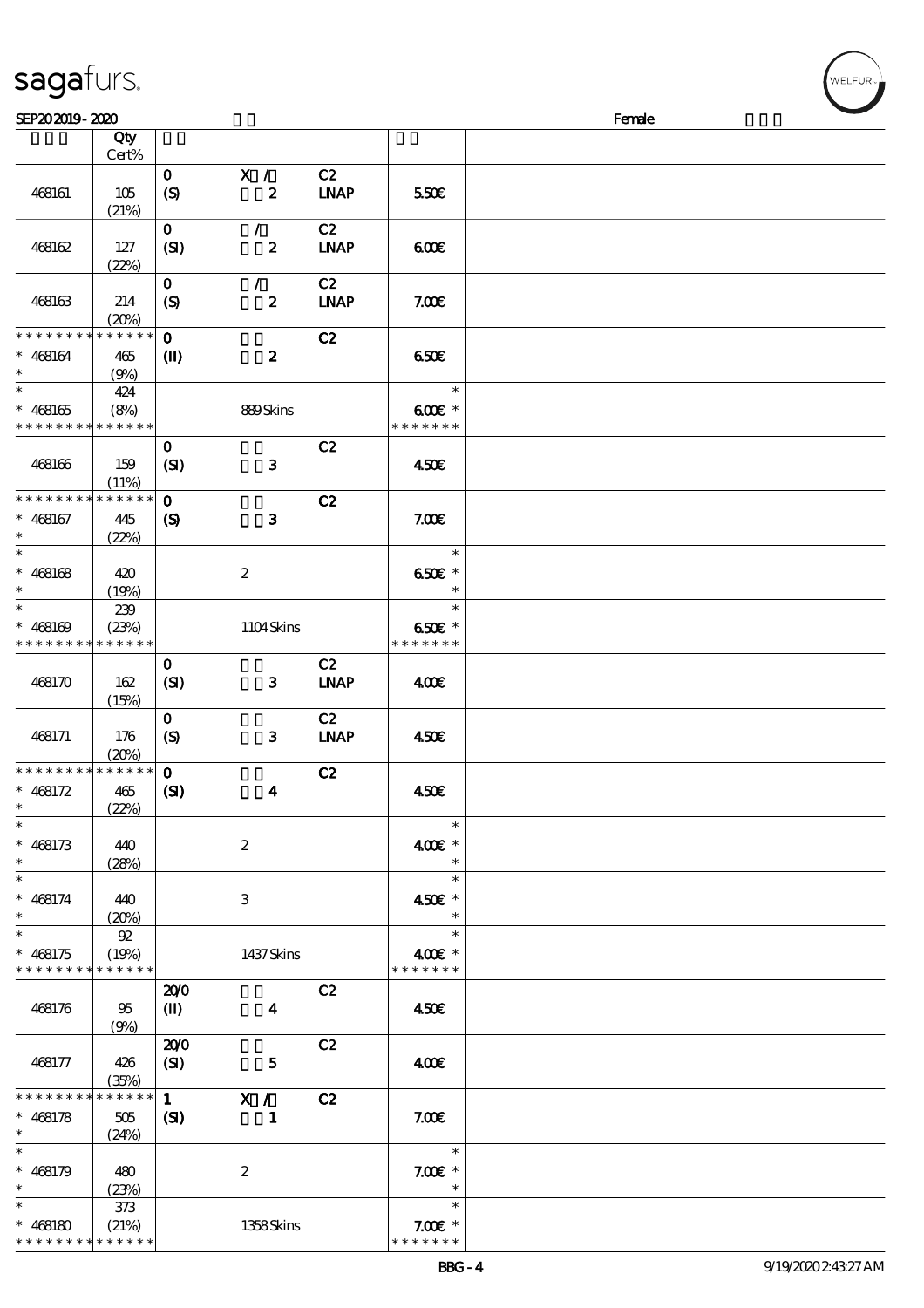|                                            | Cert%       |                                             |                    |  |
|--------------------------------------------|-------------|---------------------------------------------|--------------------|--|
| * * * * * * * *                            | ******      | $\mathbf{1}$<br>X /                         | C2                 |  |
|                                            |             |                                             |                    |  |
| $* 468181$                                 | 485         | $\boldsymbol{S}$<br>$\mathbf{1}$            | 850E               |  |
| $\ast$                                     | (29%)       |                                             |                    |  |
| $\ast$                                     |             |                                             | $\ast$             |  |
| $* 468182$                                 | 460         | $\boldsymbol{2}$                            | 800€ *             |  |
|                                            |             |                                             |                    |  |
| $\ast$                                     | (35%)       |                                             | $\ast$             |  |
|                                            |             |                                             | $\ast$             |  |
| $* 468183$                                 | 460         | 3                                           | 800€ *             |  |
| $\ast$                                     |             |                                             |                    |  |
|                                            | (24%)       |                                             |                    |  |
|                                            |             |                                             | $\ast$             |  |
| $* 468184$                                 | 460         | $\overline{4}$                              | 800€ *             |  |
| $\ast$                                     |             |                                             | $\ast$             |  |
|                                            | (19%)       |                                             |                    |  |
|                                            |             |                                             | $\ast$             |  |
| $* 468185$                                 | 460         | $\mathbf 5$                                 | 800€ *             |  |
| $*$                                        |             |                                             | $\ast$             |  |
|                                            | (28%)       |                                             |                    |  |
| $\ast$                                     |             |                                             | $\ast$             |  |
| $* 468186$                                 | 460         | 6                                           | 800€ *             |  |
| $\ast$                                     |             |                                             | $\ast$             |  |
|                                            | (19%)       |                                             |                    |  |
|                                            | 288         |                                             | $\ast$             |  |
| $* 468187$                                 | (27%)       | 3073Skins                                   | 800€ *             |  |
| * * * * * * * * * * * * * *                |             |                                             | * * * * * * *      |  |
|                                            |             |                                             |                    |  |
| * * * * * * * *                            | * * * * * * | $\mathbf{1}$<br>$\mathcal{F}$               | C2                 |  |
| $* 468188$                                 | 505         | $\mathbf{C}$<br>$\mathbf{1}$                | <b>850€</b>        |  |
| $*$                                        | (20%)       |                                             |                    |  |
| $\ast$                                     |             |                                             |                    |  |
|                                            |             |                                             | $\ast$             |  |
| $* 468189$                                 | 480         | $\boldsymbol{z}$                            | 800€ *             |  |
| $\ast$                                     | (22%)       |                                             | $\ast$             |  |
| $\overline{\ast}$                          |             |                                             | $\ast$             |  |
|                                            |             |                                             |                    |  |
| $* 468190$                                 | 480         | 3                                           | 800€ *             |  |
|                                            |             |                                             | $\ast$             |  |
|                                            |             |                                             |                    |  |
| $*$                                        | (23%)       |                                             |                    |  |
| $\ast$                                     | 462         |                                             | $\ast$             |  |
| $* 468191$                                 | (17%)       | 1927 Skins                                  | 800€ *             |  |
| * * * * * * * * <mark>* * * * * *</mark> * |             |                                             | * * * * * * *      |  |
| * * * * * * * * <mark>* * * * * * *</mark> |             |                                             |                    |  |
|                                            |             | $\mathcal{L} = \mathcal{L}$<br>$\mathbf{1}$ | C2                 |  |
| $* 468192$                                 | 485         | $\boldsymbol{\mathsf{(S)}}$<br>$\mathbf{1}$ | 950E               |  |
| $\ast$                                     | (28%)       |                                             |                    |  |
| $\ast$                                     |             |                                             | $\ast$             |  |
|                                            |             |                                             |                    |  |
| $* 468193$                                 | 460         | $\boldsymbol{2}$                            | $950E$ $^{\ast}$   |  |
| $\ast$                                     | (20%)       |                                             | $*$                |  |
| $*$                                        |             |                                             | $\ast$             |  |
|                                            |             |                                             |                    |  |
| $* 468194$                                 | 460         | $\ensuremath{\mathsf{3}}$                   | $950E *$           |  |
| $\ast$                                     | (33%)       |                                             | $\ast$             |  |
| $\overline{\ast}$                          |             |                                             | $\ast$             |  |
|                                            |             |                                             |                    |  |
| $* 468195$                                 | 460         | $\bf{4}$                                    | $950E$ *           |  |
| $\ast$                                     | (32%)       |                                             | $\ast$             |  |
| $\overline{\phantom{0}}$                   |             |                                             | $\ast$             |  |
|                                            |             |                                             |                    |  |
| $* 468196$                                 | 460         | $\mathbf{5}$                                | $950E$ *           |  |
| $\ast$                                     | (20%)       |                                             | $\ast$             |  |
| $*$                                        |             |                                             | $\ast$             |  |
|                                            |             |                                             |                    |  |
| $* 468197$                                 | 460         | 6                                           | $950E$ *<br>$\ast$ |  |
| $\ast$                                     | (23%)       |                                             |                    |  |
| $\ast$                                     |             |                                             | $\ast$             |  |
|                                            |             |                                             |                    |  |
| $* 468198$                                 | 460         | $\tau$                                      | $900E$ *<br>$\ast$ |  |
| $*$ $*$                                    | (32%)       |                                             |                    |  |
| $\overline{\ast}$                          |             |                                             | $\ast$             |  |
| $* 468199$                                 | 460         | ${\bf 8}$                                   | $900E$ $^{\ast}$   |  |
| $\ast$                                     |             |                                             | $\ast$             |  |
|                                            | (28%)       |                                             |                    |  |
| $*$                                        |             |                                             | $\ast$             |  |
| * $468200$                                 | 460         | $\boldsymbol{9}$                            | $900E$ $^{\ast}$   |  |

 $\overline{\phantom{a}}$ 

 $SEP202019 - 2020$  Female

说明 价格

## sagafurs.

顺序号 Qty

**VELFUR**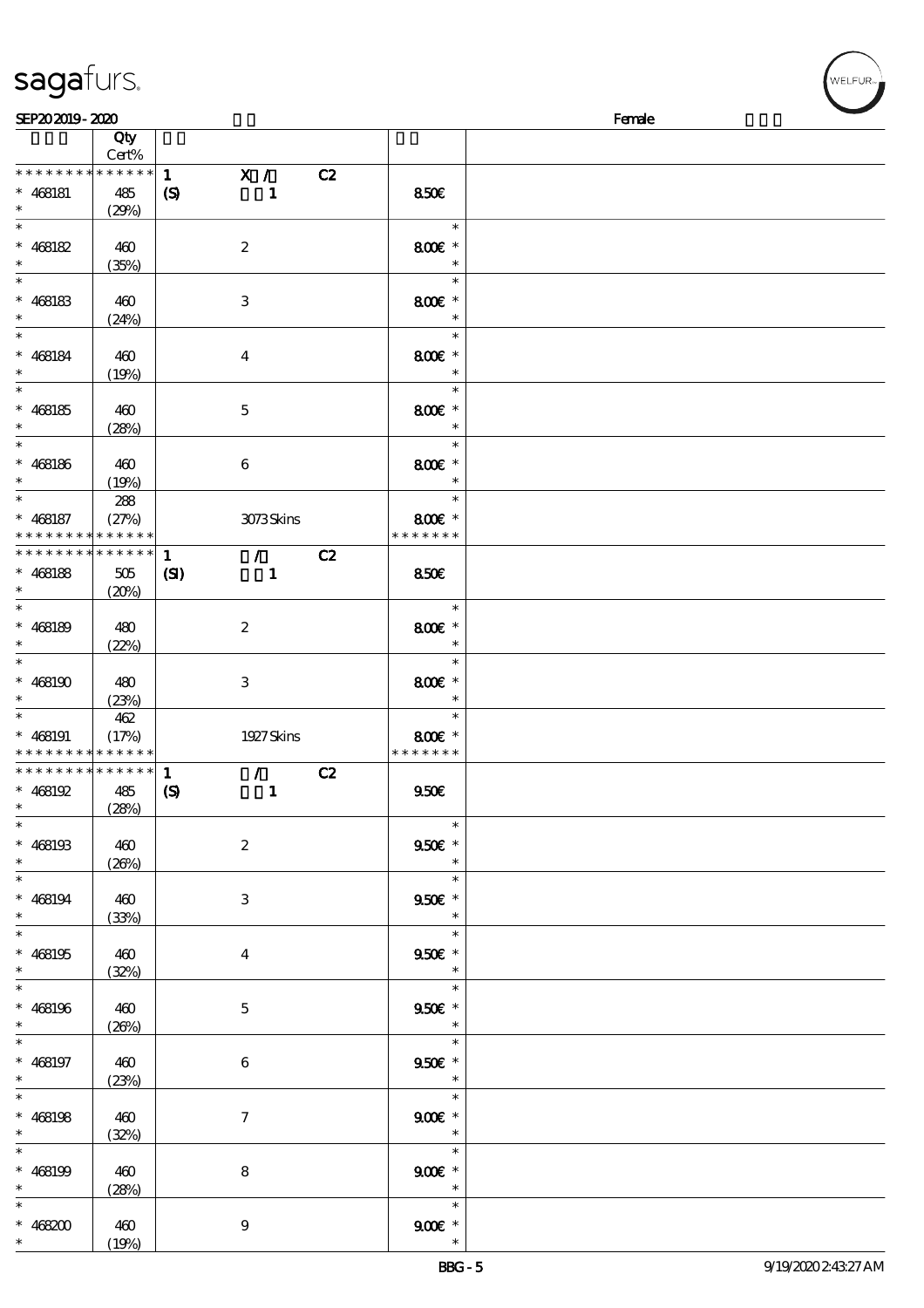|                 | Qty<br>Cert%    |                            |                            |             |                         |  |
|-----------------|-----------------|----------------------------|----------------------------|-------------|-------------------------|--|
| $\ast$          |                 |                            |                            |             | $\ast$                  |  |
|                 |                 | $\mathbf{1}$               | $\mathcal{F}^{\mathbb{R}}$ | C2          |                         |  |
| $* 468201$      | 460             | $\boldsymbol{S}$           | $\mathbf{1}$               |             | 950€ *<br>$\ast$        |  |
| $\ast$          | (18%)           |                            |                            |             | $\ast$                  |  |
|                 |                 |                            |                            |             |                         |  |
| $* 468202$      | 460             |                            | 11                         |             | $900$ $\epsilon$ *      |  |
| $\ast$          | (23%)           |                            |                            |             | $\ast$                  |  |
|                 |                 |                            |                            |             | $\ast$                  |  |
| $* 468203$      | 460             |                            | 12                         |             | $900E$ *                |  |
| $\ast$          | (20%)           |                            |                            |             | $\ast$                  |  |
| $\ddot{x}$      | 428             |                            |                            |             | $\ast$                  |  |
| $* 468204$      | (20%)           |                            | 5973Skins                  |             | $900E$ *                |  |
| * * * * * * * * | * * * * * *     |                            |                            |             | * * * * * * *           |  |
|                 |                 | $\mathbf{1}$               | $X$ / $ZX$                 | C2          |                         |  |
| 468205          | 290             | (SI)                       | $\mathbf{1}$               |             | 950E                    |  |
|                 | (18%)           |                            |                            |             |                         |  |
| * * * * * * * * | * * * * * *     | $\mathbf{1}$               | $X$ / $ZX$                 | C2          |                         |  |
| $* 468206$      | 485             | $\boldsymbol{\mathcal{S}}$ | $\mathbf{1}$               |             | 1050E                   |  |
| $\ast$          | (18%)           |                            |                            |             |                         |  |
| $\ast$          |                 |                            |                            |             | $\ast$                  |  |
| $* 468207$      | 460             |                            | $\boldsymbol{z}$           |             | 1050E *                 |  |
| $\ast$          | (19%)           |                            |                            |             | $\ast$                  |  |
| $\ast$          | 287             |                            |                            |             | $\ast$                  |  |
| $* 468208$      | (20%)           |                            | 1232Skins                  |             | 1050E *                 |  |
| * * * * * * * * | * * * * * *     |                            |                            |             | * * * * * * *           |  |
|                 |                 |                            | X /                        | C2          |                         |  |
|                 |                 | $\mathbf{1}$               |                            |             |                         |  |
| 468209          | $363$           | (SI)                       | $\mathbf{1}$               | <b>LNAP</b> | 650€                    |  |
|                 | (28%)           |                            |                            |             |                         |  |
|                 |                 | $\mathbf{1}$               | X /                        | C2          |                         |  |
| 468210          | 387             | $\boldsymbol{S}$           | $\mathbf{1}$               | <b>LNAP</b> | 650E                    |  |
|                 | (28%)           |                            |                            |             |                         |  |
|                 |                 | $\mathbf{1}$               | $\mathcal{F}$              | C2          |                         |  |
| 468211          | 440             | (SI)                       | $\mathbf{1}$               | <b>INAP</b> | 650E                    |  |
|                 | (21%)           |                            |                            |             |                         |  |
| * * * * * * * * | * * * * * *     | $\mathbf{1}$               | $\mathcal{T}$              | C2          |                         |  |
| * $468212$      | 485             | $\boldsymbol{S}$           | $\mathbf{1}$               | <b>INAP</b> | 650E                    |  |
|                 | (35%)           |                            |                            |             |                         |  |
| $\ast$          | 154             |                            |                            |             | $\ast$                  |  |
| $* 468213$      | (38%)           |                            | 639Skins                   |             | 650€ *                  |  |
| * * * * * * * * | * * * * * *     |                            |                            |             | * * * * * * *           |  |
| * * * * * * * * | * * * * * *     | $\mathbf{1}$               | X /                        | C2          |                         |  |
| $* 468214$      | 505             | $\mathbf{S}$               | $\boldsymbol{z}$           |             | 450€                    |  |
| $\ast$          | (24%)           |                            |                            |             |                         |  |
| $\ast$          | 467             |                            |                            |             | $\ast$                  |  |
| $* 468215$      | (26%)           |                            | 972Skins                   |             | 450€ *                  |  |
| * * * * * * * * | * * * * * *     |                            |                            |             | * * * * * * *           |  |
| * * * * * * * * | * * * * * *     | $\mathbf{1}$               | X /                        | C2          |                         |  |
| $* 468216$      | 485             | $\boldsymbol{\mathcal{S}}$ | $\boldsymbol{z}$           |             | 600                     |  |
| $\ast$          | (28%)           |                            |                            |             |                         |  |
| $\ast$          |                 |                            |                            |             | $\ast$                  |  |
| * $468217$      |                 |                            |                            |             |                         |  |
| $\ast$          | 460             |                            | $\boldsymbol{2}$           |             | $600E$ *<br>$\ast$      |  |
| $\ast$          | (29%)           |                            |                            |             | $\ast$                  |  |
|                 | 100             |                            |                            |             |                         |  |
| $* 468218$      | (30%)           |                            | $1045$ Skins               |             | 550€ *<br>* * * * * * * |  |
| * * * * * * * * | * * * * * *     |                            |                            |             |                         |  |
| * * * * * * * * | $* * * * * * *$ | $\mathbf{1}$               | $\mathcal{L}$              | C2          |                         |  |
| $* 468219$      | 505             | (S)                        | $\boldsymbol{z}$           |             | 600                     |  |
| $\ast$          | (17%)           |                            |                            |             |                         |  |
| $\ast$          |                 |                            |                            |             | $\ast$                  |  |
| $* 468220$      | 480             |                            | $\boldsymbol{2}$           |             | $600$ $*$               |  |
| $\ast$          | (20%)           |                            |                            |             | $\ast$                  |  |

 $SEP202019 - 2020$  Female

sagafurs.

**NELFUR**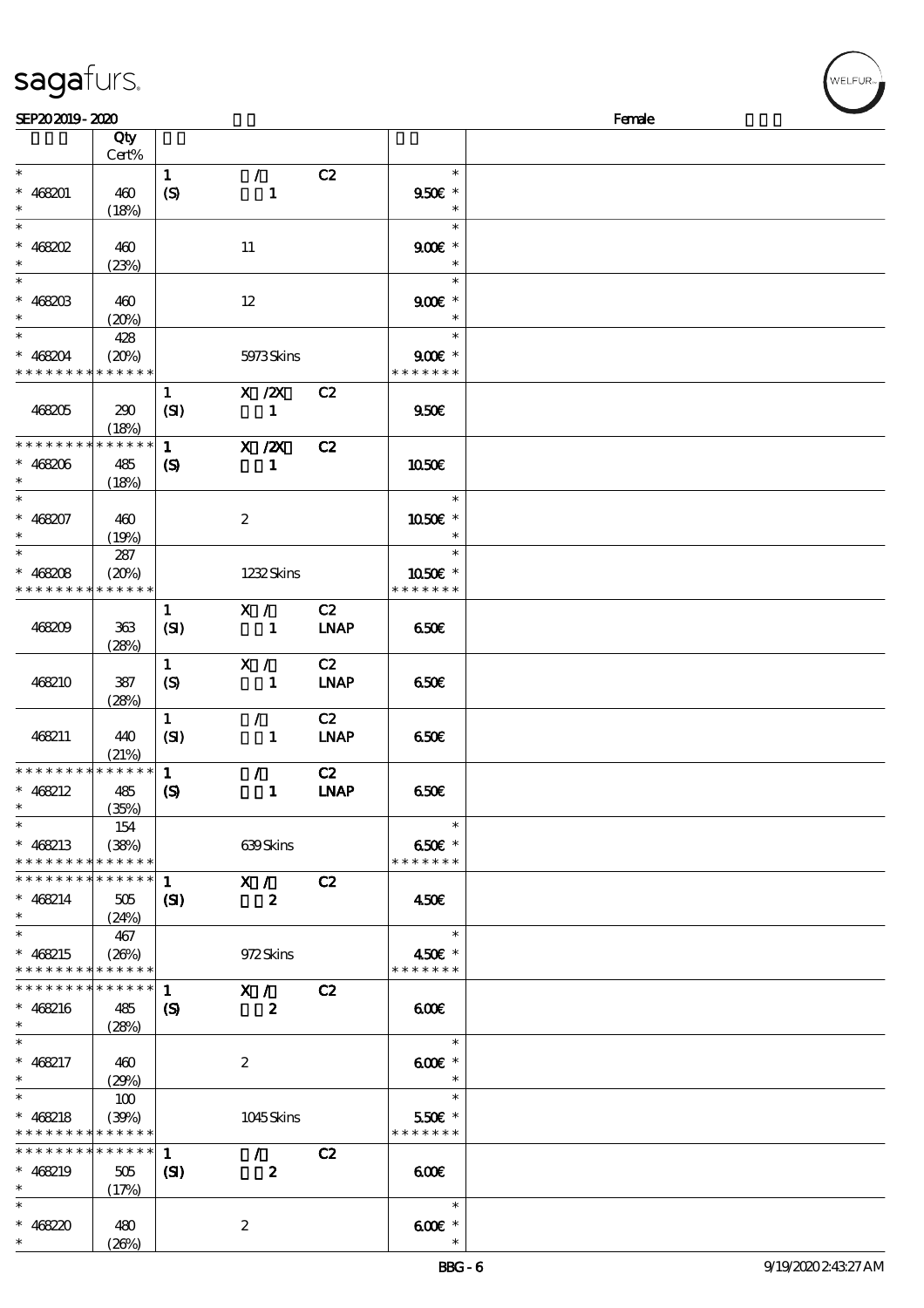| SEP202019-2020                                                          |                             |                                            |                                                                                                                    |                                  | Female                                           |  |
|-------------------------------------------------------------------------|-----------------------------|--------------------------------------------|--------------------------------------------------------------------------------------------------------------------|----------------------------------|--------------------------------------------------|--|
|                                                                         | Qty<br>Cert%                |                                            |                                                                                                                    |                                  |                                                  |  |
| $\ast$<br>$* 468221$<br>$\ast$                                          | 480<br>(21%)                | $\mathbf{1}$<br>(SI)                       | $\mathcal{L}$<br>$\boldsymbol{z}$                                                                                  | C2                               | $\ast$<br>$600$ $\varepsilon$ *<br>$\ast$        |  |
| $\overline{\phantom{a}}$<br>$* 468222$<br>* * * * * * * * * * * * * *   | 190<br>(20%)                |                                            | 1655Skins                                                                                                          |                                  | $\ast$<br>550€ *<br>* * * * * * *                |  |
| * * * * * * * * <mark>* * * * * *</mark> *<br>$* 468223$<br>$\ast$      | 485                         | $\mathbf{1}$<br>$\boldsymbol{\mathcal{S}}$ | $\mathcal{L}$<br>$\boldsymbol{z}$                                                                                  | C2                               | 7.00E                                            |  |
| $\ast$<br>$* 468224$<br>$\ast$                                          | (31%)<br>460<br>(21%)       |                                            | $\boldsymbol{2}$                                                                                                   |                                  | $\ast$<br>$7.00E$ *<br>$\ast$                    |  |
| $\ast$<br>$* 468225$<br>$\ast$                                          | 460<br>(21%)                |                                            | 3                                                                                                                  |                                  | $\ast$<br>$7.00E$ *<br>$\ast$                    |  |
| $\ast$<br>$* 468226$<br>$\ast$                                          | 460<br>(27%)                |                                            | $\bf{4}$                                                                                                           |                                  | $\ast$<br>$7.00E$ *                              |  |
| $\overline{\phantom{a}^*}$<br>$* 468227$<br>* * * * * * * *             | 278<br>(28%)<br>* * * * * * |                                            | 2143Skins                                                                                                          |                                  | $\ast$<br>$7.00E$ *<br>* * * * * * *             |  |
| 468228                                                                  | 309<br>(15%)                | $\mathbf{1}$<br>(SI)                       | $\boldsymbol{\mathrm{X}}$ / <b><math>\boldsymbol{\mathrm{Z}}\boldsymbol{\mathrm{X}}</math></b><br>$\boldsymbol{z}$ | C2                               | 7.006                                            |  |
| 468229                                                                  | 441<br>(19%)                | $\mathbf{1}$<br>$\boldsymbol{S}$           | $X$ / $ZX$<br>$\boldsymbol{z}$                                                                                     | C2                               | 800E                                             |  |
| 468230                                                                  | 289<br>(27%)                | $\mathbf{1}$<br>(SI)                       | X /<br>$\boldsymbol{z}$                                                                                            | C2<br>$\ensuremath{\text{INAP}}$ | 450E                                             |  |
| 468231                                                                  | 365<br>(20%)                | $\mathbf{1}$<br>$\boldsymbol{S}$           | X /<br>$\boldsymbol{z}$                                                                                            | C2<br><b>LNAP</b>                | 500€                                             |  |
| 468232                                                                  | 369<br>(24%)                | $\mathbf{1}$<br>(SI)                       | $\mathcal{L}$<br>$\boldsymbol{z}$                                                                                  | C2<br><b>LNAP</b>                | 450€                                             |  |
| ********<br>$* 468233$<br>$\ast$                                        | * * * * * *<br>485<br>(31%) | $\mathbf{1}$<br>$\mathbf{S}$               | $\mathcal{L}$<br>$\boldsymbol{z}$                                                                                  | C2<br><b>LNAP</b>                | 500€                                             |  |
| $\overline{\phantom{a}^*}$<br>$* 468234$<br>* * * * * * * * * * * * * * | 224<br>(29%)                |                                            | <b>709Skins</b>                                                                                                    |                                  | $\ast$<br>$500$ $\varepsilon$ *<br>* * * * * * * |  |
| 468235                                                                  | 101<br>(18%)                | $\mathbf{1}$<br>$\boldsymbol{S}$           | $X$ / $ZX$<br>$\boldsymbol{z}$                                                                                     | C2<br><b>LNAP</b>                | 550€                                             |  |
| * * * * * * * *<br>$* 468236$<br>$\ast$                                 | * * * * * *<br>505<br>(18%) | $\mathbf{1}$<br>$\mathbf{I}$               | $\boldsymbol{z}$                                                                                                   | C2                               | 550€                                             |  |
| $\ast$<br>$* 468237$<br>$\ast$                                          | 480<br>(13%)                |                                            | $\boldsymbol{2}$                                                                                                   |                                  | $\ast$<br>550€ *<br>$\ast$                       |  |
| $\ast$<br>$* 468238$<br>$\ast$                                          | 480<br>(12%)                |                                            | 3                                                                                                                  |                                  | $\ast$<br>550€ *<br>$\ast$                       |  |
| $\overline{\phantom{0}}$<br>$* 468239$<br>* * * * * * * * * * * * * *   | 215<br>(21%)                |                                            | 1680Skins                                                                                                          |                                  | $\ast$<br>550€ *<br>* * * * * * *                |  |
| * * * * * * * *<br>$* 468240$<br>$\ast$                                 | * * * * * *<br>505<br>(21%) | $\mathbf{1}$<br>$\mathbf{S}$               | $\mathbf{3}$                                                                                                       | C2                               | 450E                                             |  |

sagafurs.

WELFUR-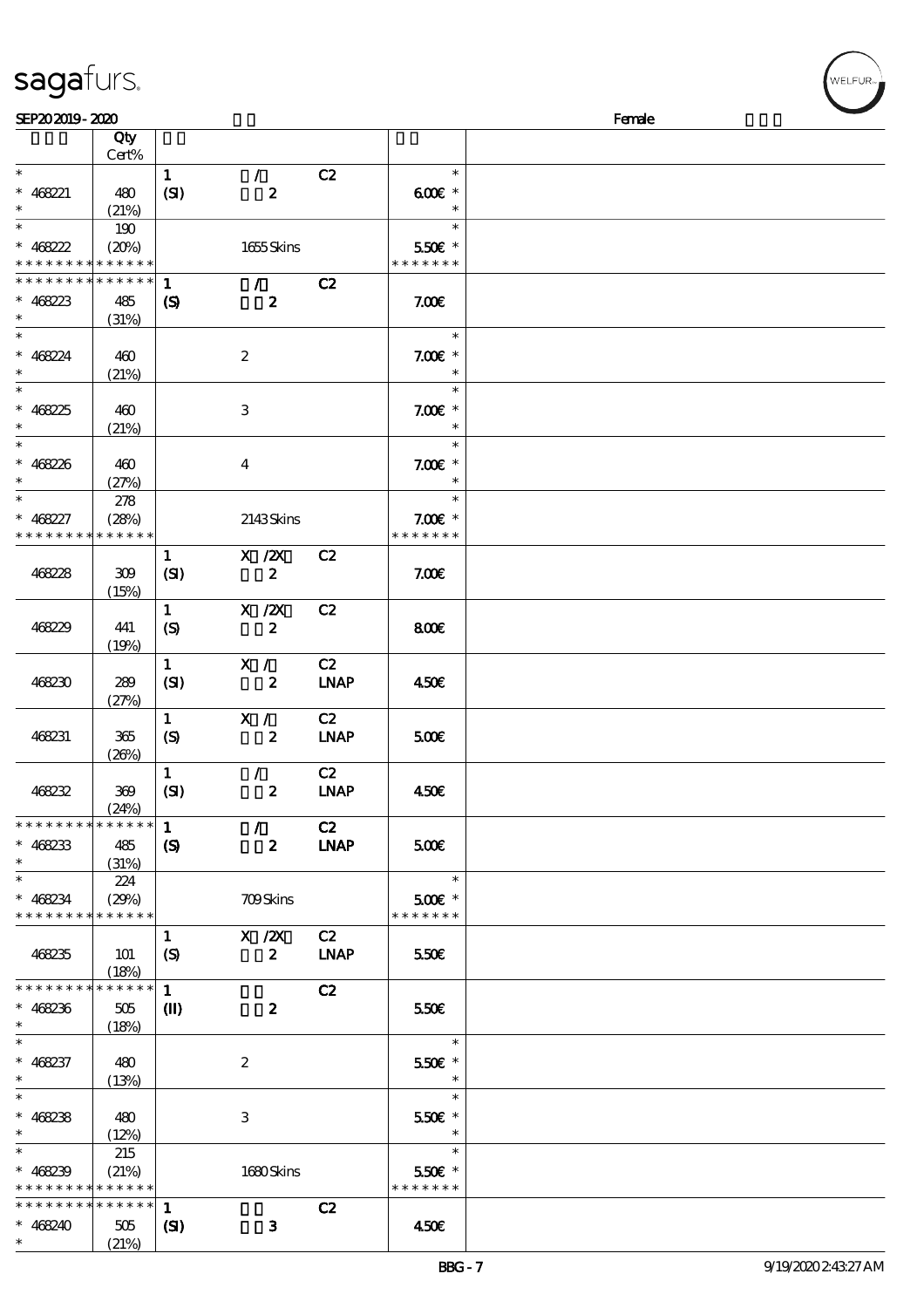| SEP202019-2020                           |                          |                            |                           |             |                          | Female |
|------------------------------------------|--------------------------|----------------------------|---------------------------|-------------|--------------------------|--------|
|                                          | Qty                      |                            |                           |             |                          |        |
|                                          | Cert%                    |                            |                           |             |                          |        |
| $\ast$                                   | 492                      | $\mathbf{1}$               |                           | C2          | $\ast$                   |        |
| $* 468241$                               | (21%)                    | (SI)                       | ${\bf 3}$                 |             | 450€ *                   |        |
| * * * * * * * *                          | * * * * * *              |                            |                           |             | * * * * * * *            |        |
| * * * * * * * *                          | * * * * * *              |                            |                           |             |                          |        |
|                                          |                          | $\mathbf{1}$               |                           | C2          |                          |        |
| $* 468242$                               | 485                      | $\boldsymbol{\mathcal{S}}$ | $\mathbf{3}$              |             | 500                      |        |
| $\ast$                                   | (28%)                    |                            |                           |             |                          |        |
| $*$                                      |                          |                            |                           |             | $\ast$                   |        |
| $* 468243$                               | 460                      |                            | $\boldsymbol{2}$          |             | 450€ *                   |        |
| $\ast$                                   | (23%)                    |                            |                           |             | $\ast$                   |        |
| $\ast$                                   |                          |                            |                           |             | $\ast$                   |        |
| $* 468244$                               | 460                      |                            | $\,3$                     |             | 450€ *                   |        |
| $\ast$                                   | (28%)                    |                            |                           |             | $\ast$                   |        |
| $\overline{\ast}$                        | 243                      |                            |                           |             | $\ast$                   |        |
|                                          |                          |                            |                           |             |                          |        |
| $* 468245$<br>* * * * * * * *            | (21%)<br>* * * * * *     |                            | 1648Skins                 |             | 450€ *<br>* * * * * * *  |        |
|                                          |                          |                            |                           |             |                          |        |
|                                          |                          | $\mathbf{1}$               |                           | C2          |                          |        |
| 468246                                   | 185                      | (SI)                       | 3                         | <b>LNAP</b> | 400                      |        |
|                                          | (22%)                    |                            |                           |             |                          |        |
|                                          |                          | $\mathbf{1}$               |                           | C2          |                          |        |
| 468247                                   | 287                      | (S)                        | $\mathbf{3}$              | <b>LNAP</b> | 400€                     |        |
|                                          | (27%)                    |                            |                           |             |                          |        |
| * * * * * * * *                          | * * * * * *              | $\mathbf{1}$               |                           | C2          |                          |        |
| $* 468248$                               | 505                      | $\mathbf{S}$               | $\boldsymbol{4}$          |             | 350 <sup>2</sup>         |        |
| $\ast$                                   | (27%)                    |                            |                           |             |                          |        |
| $\ast$                                   |                          |                            |                           |             | $\ast$                   |        |
| $* 468249$                               | 480                      |                            | $\boldsymbol{2}$          |             | 350€ *                   |        |
| $\ast$                                   | (24%)                    |                            |                           |             | $\ast$                   |        |
| $\ast$                                   |                          |                            |                           |             | $\ast$                   |        |
| $* 468250$                               | 480                      |                            | $\ensuremath{\mathbf{3}}$ |             | 350€ *                   |        |
| $\ast$                                   |                          |                            |                           |             | $\ast$                   |        |
| $\ast$                                   | (32%)                    |                            |                           |             | $\ast$                   |        |
|                                          |                          |                            |                           |             |                          |        |
| $* 468251$<br>$\ast$                     | 480                      |                            | $\boldsymbol{4}$          |             | 350€ *<br>$\ast$         |        |
| $*$                                      | (27%)                    |                            |                           |             | $\ast$                   |        |
|                                          | 415                      |                            |                           |             |                          |        |
| $* 468252$                               | (19%)                    |                            | 2360Skins                 |             | 350€ *                   |        |
| * * * * * * * * * * * * * *              |                          |                            |                           |             | * * * * * * *            |        |
|                                          |                          | $\mathbf{1}$               |                           | C2          |                          |        |
| 468253                                   | 138                      | $\mathbf{I}$               | $\boldsymbol{4}$          |             | 200E                     |        |
|                                          | (13%)                    |                            |                           |             |                          |        |
| * * * * * * * *                          | * * * * * *              | $\mathbf{1}$               |                           | C2          |                          |        |
| $* 468254$                               | 505                      | $\mathbf{C}$               | 5                         |             | 200                      |        |
| $\ast$                                   | (30%)                    |                            |                           |             |                          |        |
| $\ast$                                   | 105                      |                            |                           |             | $\overline{\phantom{a}}$ |        |
| $* 468255$                               | (28%)                    |                            | 610Skins                  |             | $200$ £ *                |        |
| * * * * * * * *                          | * * * * * *              |                            |                           |             | * * * * * * *            |        |
|                                          |                          | 1/2                        |                           | C2          |                          |        |
| 468256                                   | 296                      | (SI)                       | $\mathbf{1}$              | GRSY1       | 600                      |        |
|                                          |                          |                            |                           |             |                          |        |
|                                          | (100%)                   | 1/2                        |                           | C2          |                          |        |
|                                          |                          |                            |                           |             |                          |        |
| 468257                                   | 88                       | (SI)                       | $\boldsymbol{z}$          | GRSY1       | 400                      |        |
| * * * * * * * *                          | (98%)<br>$* * * * * * *$ |                            |                           |             |                          |        |
|                                          |                          | $\mathbf{2}$               | X /                       | C2          |                          |        |
| $* 468258$                               | 505                      | (S)                        | $\mathbf{1}$              |             | 550E                     |        |
| $\ast$                                   | (28%)                    |                            |                           |             |                          |        |
| $\ast$                                   | 205                      |                            |                           |             | $\ast$                   |        |
| $* 468259$                               | (31%)                    |                            | 710Skins                  |             | 550€ *                   |        |
| * * * * * * * * <mark>* * * * * *</mark> |                          |                            |                           |             | * * * * * * *            |        |
| * * * * * * * *                          | * * * * * *              | $\boldsymbol{z}$           | X /                       | C2          |                          |        |
| $* 468260$                               | 485                      | $\boldsymbol{\mathcal{S}}$ | 1                         |             | 550E                     |        |
| $\ast$                                   | (34%)                    |                            |                           |             |                          |        |

# sagafurs.

WELFUR-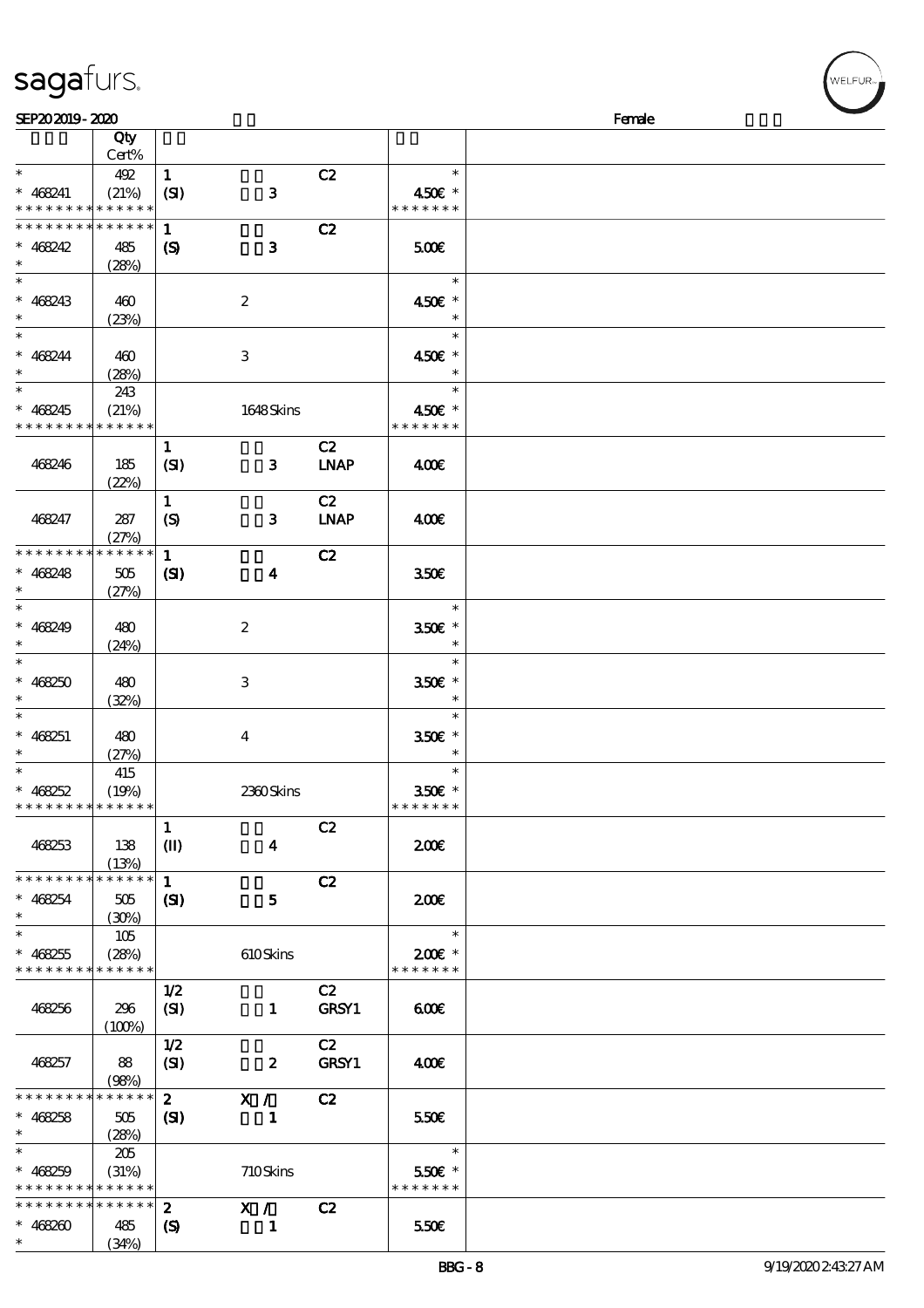| sagafurs. |
|-----------|
|           |

(31%)

| SEP202019-2020                |             |                             |                                 |             |               | Female |
|-------------------------------|-------------|-----------------------------|---------------------------------|-------------|---------------|--------|
|                               | Qty         |                             |                                 |             |               |        |
|                               | Cert%       |                             |                                 |             |               |        |
| $\ast$                        |             | $\mathbf{z}$                | X /                             | C2          | $\ast$        |        |
| $* 468261$                    | 460         | (S)                         | $\mathbf{1}$                    |             | 550€ *        |        |
| $\ast$                        |             |                             |                                 |             |               |        |
| $\ast$                        | (36%)       |                             |                                 |             | $\ast$        |        |
|                               |             |                             |                                 |             |               |        |
| $* 468262$                    | 460         |                             | $\,3$                           |             | 550€ *        |        |
| $\ast$                        | (38%)       |                             |                                 |             | $\ast$        |        |
| $\ast$                        |             |                             |                                 |             | $\ast$        |        |
| $* 468263$                    | 460         |                             | $\bf{4}$                        |             | 550€ *        |        |
| $\ast$                        | (20%)       |                             |                                 |             |               |        |
| $\overline{\ast}$             | 515         |                             |                                 |             | $\ast$        |        |
|                               |             |                             |                                 |             |               |        |
| $* 468264$                    | (25%)       |                             | 2380Skins                       |             | 550€ *        |        |
| * * * * * * * * * * * * * *   |             |                             |                                 |             | * * * * * * * |        |
| * * * * * * * * * * * * * * * |             | $\mathbf{2}$                | $\mathcal{T}=\mathcal{I}$       | C2          |               |        |
| $* 468265$                    | 505         | $\mathbf{S}$                | $\mathbf{1}$                    |             | 600           |        |
| $\ast$                        | (20%)       |                             |                                 |             |               |        |
| $\overline{\ast}$             | 335         |                             |                                 |             | $\ast$        |        |
| $* 468266$                    | (20%)       |                             | 840Skins                        |             | $600$ $*$     |        |
| * * * * * * * * * * * * * *   |             |                             |                                 |             | * * * * * * * |        |
| * * * * * * * * * * * * * *   |             |                             |                                 |             |               |        |
|                               |             | $\mathbf{z}$                | $\mathcal{L}$ and $\mathcal{L}$ | C2          |               |        |
| $* 468267$                    | 485         | $\boldsymbol{\mathrm{(S)}}$ | $\mathbf{1}$                    |             | 7.00E         |        |
| $\ast$                        | (27%)       |                             |                                 |             |               |        |
| $\overline{\ast}$             |             |                             |                                 |             | $\ast$        |        |
| $* 468268$                    | 460         |                             | $\boldsymbol{z}$                |             | $7.00E$ *     |        |
| $\ast$                        | (30%)       |                             |                                 |             | $\ast$        |        |
| $\ast$                        |             |                             |                                 |             | $\ast$        |        |
|                               |             |                             |                                 |             |               |        |
| $* 468209$                    | 460         |                             | $\,3$                           |             | $7.00E$ *     |        |
| $\ast$                        | (29%)       |                             |                                 |             | $\ast$        |        |
| $\ast$                        |             |                             |                                 |             | $\ast$        |        |
| $* 468270$                    | 460         |                             | $\bf{4}$                        |             | $7.00E$ *     |        |
| $\ast$                        | (15%)       |                             |                                 |             | $\ast$        |        |
| $\ast$                        |             |                             |                                 |             | $\ast$        |        |
| $* 468271$                    | 460         |                             | $\mathbf 5$                     |             | $7.00E$ *     |        |
| $\ast$                        | (22%)       |                             |                                 |             | $\ast$        |        |
| $\ast$                        |             |                             |                                 |             | $\ast$        |        |
|                               |             |                             |                                 |             |               |        |
| $* 468272$                    | 460         |                             | 6                               |             | $7.00E$ *     |        |
| $*$                           | (24%)       |                             |                                 |             | $\ast$        |        |
| $\ast$                        | 188         |                             |                                 |             | $\ast$        |        |
| $* 468273$                    | (36%)       |                             | 2973Skins                       |             | 650€ *        |        |
| * * * * * * * *               | * * * * * * |                             |                                 |             | * * * * * * * |        |
|                               |             | $\mathbf{2}$                | X / ZX C2                       |             |               |        |
|                               |             |                             |                                 |             |               |        |
| 468274                        | 106         | (SI)                        | $\mathbf{1}$                    |             | 7.00E         |        |
|                               | (15%)       |                             |                                 |             |               |        |
|                               |             | $\mathbf{2}$                | $X$ / $ZX$                      | C2          |               |        |
| 468275                        | 386         | (S)                         | $\mathbf{1}$                    |             | 850E          |        |
|                               | (13%)       |                             |                                 |             |               |        |
|                               |             | $\mathbf{2}$                | X /                             | C2          |               |        |
| 468276                        | 162         | (SI)                        | $\mathbf{1}$                    | <b>LNAP</b> | 450E          |        |
|                               | (29%)       |                             |                                 |             |               |        |
|                               |             | $\mathbf{2}$                | X /                             | C2          |               |        |
|                               |             |                             |                                 |             |               |        |
| 468277                        | 300         | (S)                         | $\blacksquare$                  | <b>LNAP</b> | 500           |        |
|                               | (38%)       |                             |                                 |             |               |        |
|                               |             | $\mathbf{z}$                | $\mathcal{L}$                   | C2          |               |        |
| 468278                        | 180         | (SI)                        | $\mathbf{1}$                    | <b>LNAP</b> | 500           |        |
|                               | (18%)       |                             |                                 |             |               |        |
|                               |             | $\mathbf{z}$                | $\mathcal{L}$                   | C2          |               |        |
|                               |             |                             |                                 | <b>LNAP</b> |               |        |
| 468279                        | 294         | $\boldsymbol{S}$            | $\mathbf{1}$                    |             | 550E          |        |
|                               | (20%)       |                             |                                 |             |               |        |
|                               |             | $\mathbf{2}$                | X / C2                          |             |               |        |
| 468280                        | 308         | (SI)                        | $\boldsymbol{z}$                |             | 400           |        |

ELFUR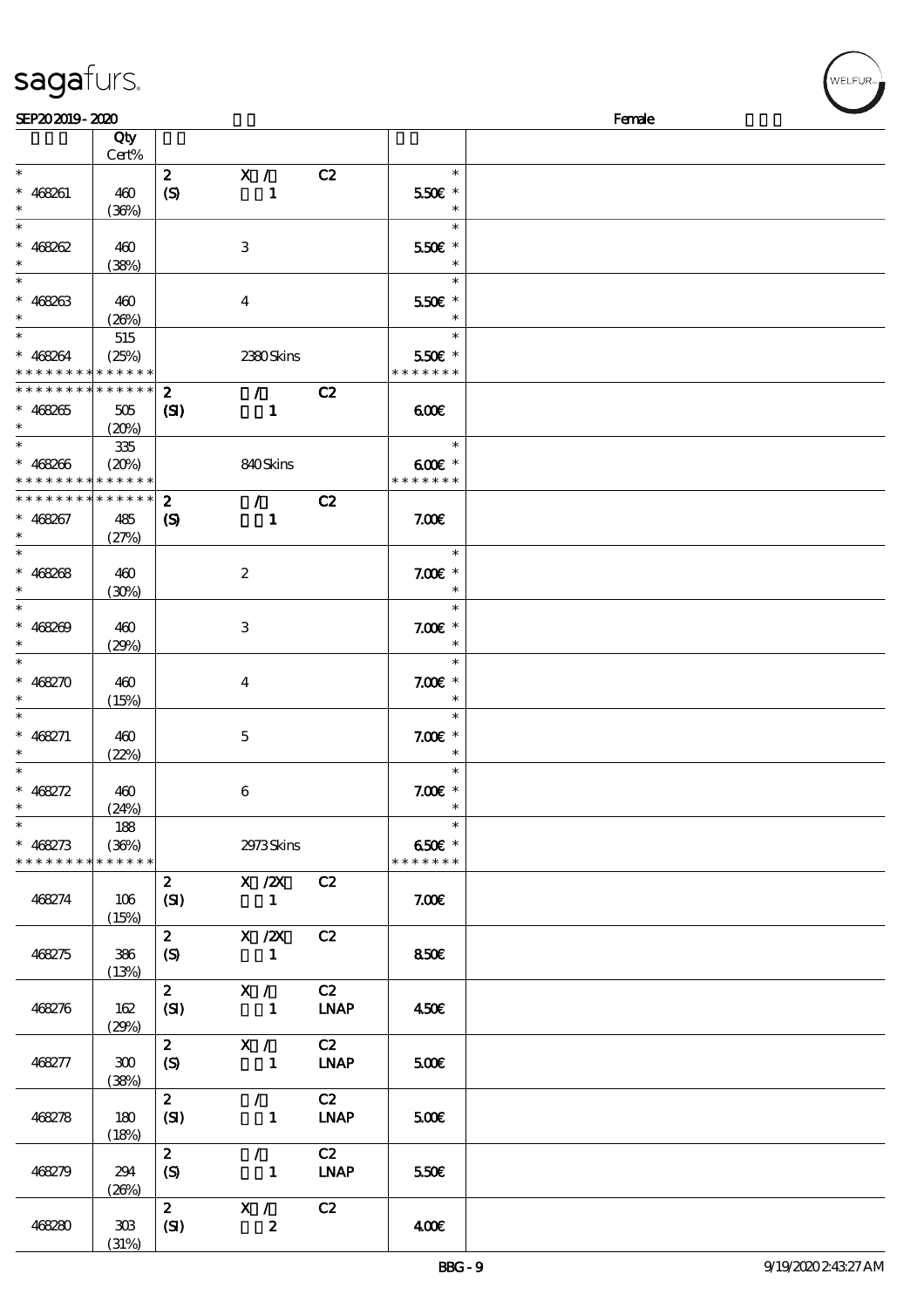## sagafurs.

\* \* \* \* \* \* \* \* \* \* \* \*

| SEP202019-2020              |                      |                            |                         |                |                       | Female |
|-----------------------------|----------------------|----------------------------|-------------------------|----------------|-----------------------|--------|
|                             | Qty                  |                            |                         |                |                       |        |
|                             | Cert%                |                            |                         |                |                       |        |
| * * * * * * * * * * * * * * |                      | $\boldsymbol{z}$           | X /                     | C2             |                       |        |
| $* 468281$                  | 485                  | $\boldsymbol{\mathcal{S}}$ | $\boldsymbol{z}$        |                | 450€                  |        |
| $\ast$                      | (28%)                |                            |                         |                |                       |        |
| $\ast$                      | 294                  |                            |                         |                | $\ast$                |        |
|                             |                      |                            |                         |                |                       |        |
| $* 468282$                  | (28%)                |                            | 779Skins                |                | 400€ *                |        |
| * * * * * * * * * * * * * * |                      |                            |                         |                | * * * * * * *         |        |
|                             |                      | $\boldsymbol{z}$           | $\mathcal{L}$           | C2             |                       |        |
| 468283                      | 398                  | (SI)                       | $\boldsymbol{z}$        |                | 450€                  |        |
|                             | (23%)                |                            |                         |                |                       |        |
| * * * * * * * *             | * * * * * *          | $\boldsymbol{z}$           | $\mathcal{L}$           | C2             |                       |        |
| $* 468284$                  | 485                  | (S)                        | $\boldsymbol{z}$        |                | 550€                  |        |
| $\ast$                      | (27%)                |                            |                         |                |                       |        |
| $\ast$                      | $350\,$              |                            |                         |                | $\ast$                |        |
| $* 468285$                  |                      |                            |                         |                | $500E$ *              |        |
| * * * * * * * *             | (25%)<br>* * * * * * |                            | 835Skins                |                | * * * * * * *         |        |
|                             |                      |                            |                         |                |                       |        |
|                             |                      | $\boldsymbol{2}$           | $X$ / $ZX$              | C <sub>2</sub> |                       |        |
| 468286                      | 10B                  | $\boldsymbol{S}$           | $\boldsymbol{z}$        |                | 550€                  |        |
|                             | (25%)                |                            |                         |                |                       |        |
|                             |                      | $\boldsymbol{z}$           | X /                     | C2             |                       |        |
| 468287                      | 224                  | (SI)                       | $\boldsymbol{z}$        | <b>LNAP</b>    | 400                   |        |
|                             | (37%)                |                            |                         |                |                       |        |
|                             |                      | $\boldsymbol{z}$           | X /                     | C2             |                       |        |
|                             |                      |                            |                         |                |                       |        |
| 468288                      | 313                  | $\boldsymbol{S}$           | $\boldsymbol{z}$        | <b>LNAP</b>    | 450E                  |        |
|                             | (34%)                |                            |                         |                |                       |        |
|                             |                      | $\boldsymbol{z}$           | $\mathcal{L}$           | C2             |                       |        |
| 468289                      | 311                  | (SI)                       | $\boldsymbol{z}$        | <b>LNAP</b>    | 400                   |        |
|                             | (15%)                |                            |                         |                |                       |        |
|                             |                      | $\boldsymbol{z}$           | $\mathcal{F}$           | C2             |                       |        |
| 468290                      | 371                  | (S)                        | $\boldsymbol{z}$        | <b>LNAP</b>    | 450€                  |        |
|                             | (28%)                |                            |                         |                |                       |        |
| * * * * * * * *             | * * * * * *          | $\mathbf{z}$               |                         | C2             |                       |        |
| $* 468291$                  | 505                  | $\mathbf{I}$               | $\boldsymbol{z}$        |                | 450E                  |        |
| $\ast$                      | (16%)                |                            |                         |                |                       |        |
| $\ast$                      |                      |                            |                         |                | $\ast$                |        |
|                             | 230                  |                            |                         |                |                       |        |
| $* 468292$                  | (13%)                |                            | 735Skins                |                | 450€ *                |        |
| * * * * * * * * * * * * * * |                      |                            |                         |                | * * * * * * *         |        |
|                             |                      | $\boldsymbol{z}$           |                         | C2             |                       |        |
| 468293                      | 407                  | (SI)                       | $\mathbf{3}$            |                | 300E                  |        |
|                             | (22%)                |                            |                         |                |                       |        |
| * * * * * * * *             | * * * * * *          | $\mathbf{z}$               |                         | C2             |                       |        |
| $* 468294$                  | 485                  | (S)                        | $\mathbf{3}$            |                | 400€                  |        |
| $\ast$                      | (31%)                |                            |                         |                |                       |        |
| $\ast$                      | 10B                  |                            |                         |                | $\ast$                |        |
|                             |                      |                            |                         |                |                       |        |
| $* 468295$                  | (15%)                |                            | 588Skins                |                | 400€ *                |        |
| * * * * * * * *             | * * * * * *          |                            |                         |                | * * * * * * *         |        |
|                             |                      | $\boldsymbol{z}$           |                         | C2             |                       |        |
| 468296                      | 259                  | (SI)                       | $\mathbf{3}$            | <b>LNAP</b>    | 300                   |        |
|                             | (31%)                |                            |                         |                |                       |        |
|                             |                      | $\mathbf{2}$               |                         | C2             |                       |        |
| 468297                      | 235                  | $\boldsymbol{S}$           | 3                       | <b>LNAP</b>    | 350 <sup>2</sup>      |        |
|                             | (31%)                |                            |                         |                |                       |        |
| * * * * * * * *             | * * * * * *          | $\mathbf{z}$               |                         | C2             |                       |        |
| $* 468298$                  | 506                  |                            |                         |                | 300                   |        |
| $\ast$                      |                      | (S)                        | $\overline{\mathbf{4}}$ |                |                       |        |
|                             | (18%)                |                            |                         |                |                       |        |
| $\ast$                      |                      |                            |                         |                | $\ast$                |        |
| $* 468299$                  | 480                  |                            | $\boldsymbol{2}$        |                | $300E$ *              |        |
| $\ast$                      | (22%)                |                            |                         |                | $\ast$                |        |
| $\ast$                      | 253                  |                            |                         |                | $\ast$                |        |
| $* 468300$                  | (23%)                |                            | 1239Skins               |                | $300$ $\varepsilon$ * |        |

\* \* \* \* \* \*

WELFUR-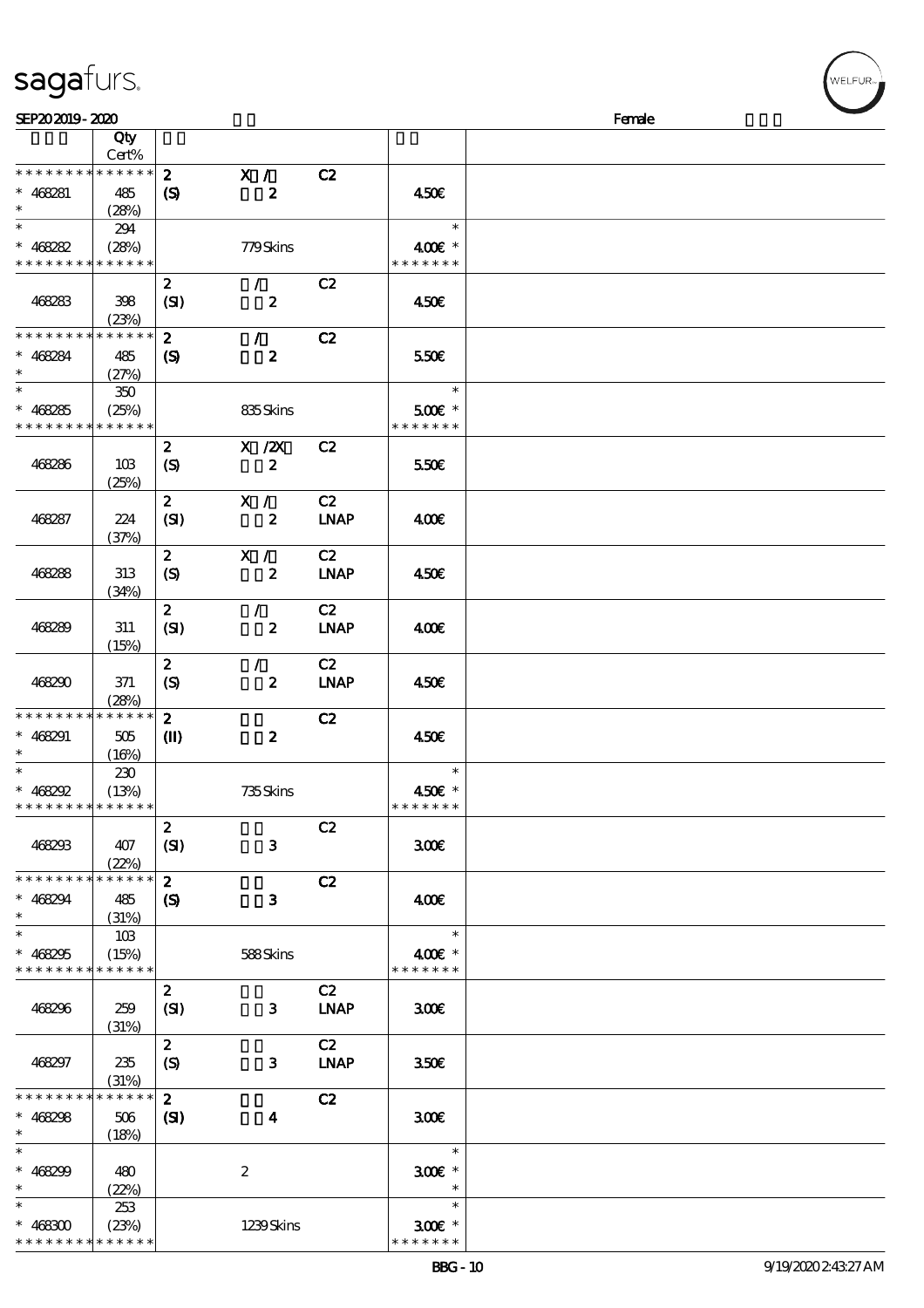|                                                               |                            | $\boldsymbol{z}$            |                  | C2   |                                    |  |
|---------------------------------------------------------------|----------------------------|-----------------------------|------------------|------|------------------------------------|--|
| 468301                                                        | 113<br>(15%)               | $\mathbf{I}$                | $\boldsymbol{4}$ |      | 200                                |  |
|                                                               |                            | $\boldsymbol{z}$            |                  | C2   |                                    |  |
| <b>468302</b>                                                 | 267                        | (SI)                        | ${\bf 5}$        |      | (200)                              |  |
|                                                               | (22%)                      |                             |                  |      |                                    |  |
|                                                               |                            | 3/4                         |                  | C2   |                                    |  |
| 468303                                                        | 114<br>$(0\%)$             | (SI)                        | $\mathbf{3}$     | MLD1 | 200                                |  |
|                                                               |                            | 1/2                         |                  | C2   |                                    |  |
| 468304                                                        | 142                        | (SI)                        | MAT5             |      | 300                                |  |
|                                                               | (14%)                      |                             |                  |      |                                    |  |
|                                                               |                            | 200                         |                  | C2   |                                    |  |
| $468305$                                                      | 234                        | (SI)                        | TOR5             |      | 400€                               |  |
|                                                               | (14%)                      | $\mathbf{1}$                |                  | C2   |                                    |  |
| 468306                                                        | 233                        | (SI)                        | TOR5             |      | 300                                |  |
|                                                               | (28%)                      |                             |                  |      |                                    |  |
|                                                               |                            | 2/3                         |                  | C2   |                                    |  |
| 468307                                                        | 176                        | (SI)                        | TOR5             |      | 250E                               |  |
| * * * * * * * *                                               | (20%)<br>* * * * * *       | $\boldsymbol{\mathbf{z}}$   |                  | C2   |                                    |  |
| $* 468308$                                                    | 465                        | Ш                           |                  |      | 1050E                              |  |
| $\ast$                                                        | (8%)                       |                             |                  |      |                                    |  |
| $\ast$                                                        | 134                        |                             |                  |      | $\ast$                             |  |
| $* 468309$                                                    | (8%)                       |                             | 599Skins         |      | 1050E *                            |  |
| * * * * * * * * <mark>* * * * * * *</mark><br>* * * * * * * * | * * * * * *                | $\boldsymbol{\mathfrak{D}}$ |                  | C2   | * * * * * * *                      |  |
| $* 468310$                                                    | 465                        | Ш                           | $\boldsymbol{z}$ |      | 800€                               |  |
| $\ast$                                                        | (7%)                       |                             |                  |      |                                    |  |
| $\ast$                                                        | 440                        |                             |                  |      | $\ast$                             |  |
| $* 468311$                                                    | (3%)                       |                             | 905Skins         |      | 800€ *                             |  |
| * * * * * * * * <mark>* * * * * *</mark>                      |                            | $\boldsymbol{\mathbf{z}}$   |                  | C2   | * * * * * * *                      |  |
| 468312                                                        | 384                        | Ш                           | $\boldsymbol{4}$ |      | 500                                |  |
|                                                               | (11%)                      |                             |                  |      |                                    |  |
| * * * * * * * *                                               | $\ast\ast\ast\ast\ast\ast$ | $\mathbf 0$                 |                  | C2   |                                    |  |
| $* 468313$                                                    | 465                        | $\mathbf{m}$                |                  |      | 850€                               |  |
| $\ast$<br>$\ast$                                              | (14%)                      |                             |                  |      | $\ast$                             |  |
| $* 468314$                                                    | 440                        |                             | $\boldsymbol{2}$ |      | 850€ *                             |  |
| $\ast$                                                        | (16%)                      |                             |                  |      | $\ast$                             |  |
| $\ast$                                                        |                            |                             |                  |      | $\ast$                             |  |
| $* 468315$                                                    | 440                        |                             | 3                |      | 850€ *                             |  |
| $\ast$<br>$\ast$                                              | (20%)<br>129               |                             |                  |      | $\ast$<br>$\ast$                   |  |
| $* 468316$                                                    | (1%)                       |                             | 1474 Skins       |      | 850€ *                             |  |
| * * * * * * * * <mark>* * * * * * *</mark>                    |                            |                             |                  |      | * * * * * * *                      |  |
| * * * * * * * *                                               | $* * * * * * *$            | $\mathbf 0$                 |                  | C2   |                                    |  |
| $* 468317$                                                    | 465                        | Ш                           | $\boldsymbol{z}$ |      | 650E                               |  |
| $\star$<br>$\ast$                                             | (14%)                      |                             |                  |      | $ *$                               |  |
| $* 468318$                                                    | 440                        |                             | $\boldsymbol{2}$ |      | 650 $\varepsilon$ *                |  |
| $\ast$                                                        | (17%)                      |                             |                  |      | $\overline{\phantom{a}}$           |  |
| $\ast$                                                        |                            |                             |                  |      | $\ast$                             |  |
| $* 468319$                                                    | 440                        |                             | 3                |      | 650€ *                             |  |
| $\ast$<br>$\ast$                                              | (17%)                      |                             |                  |      | $\overline{\phantom{a}}$<br>$\ast$ |  |
| $* 468320$                                                    | 381<br>(17%)               |                             | 1726Skins        |      | 650€ *                             |  |
|                                                               |                            |                             |                  |      |                                    |  |

 $SEP202019 - 2020$  Female

说明 价格

## sagafurs.

顺序号 Qty

\* \* \* \* \* \* \* \* \* \* \* \*

\*

Cert%

WELFUR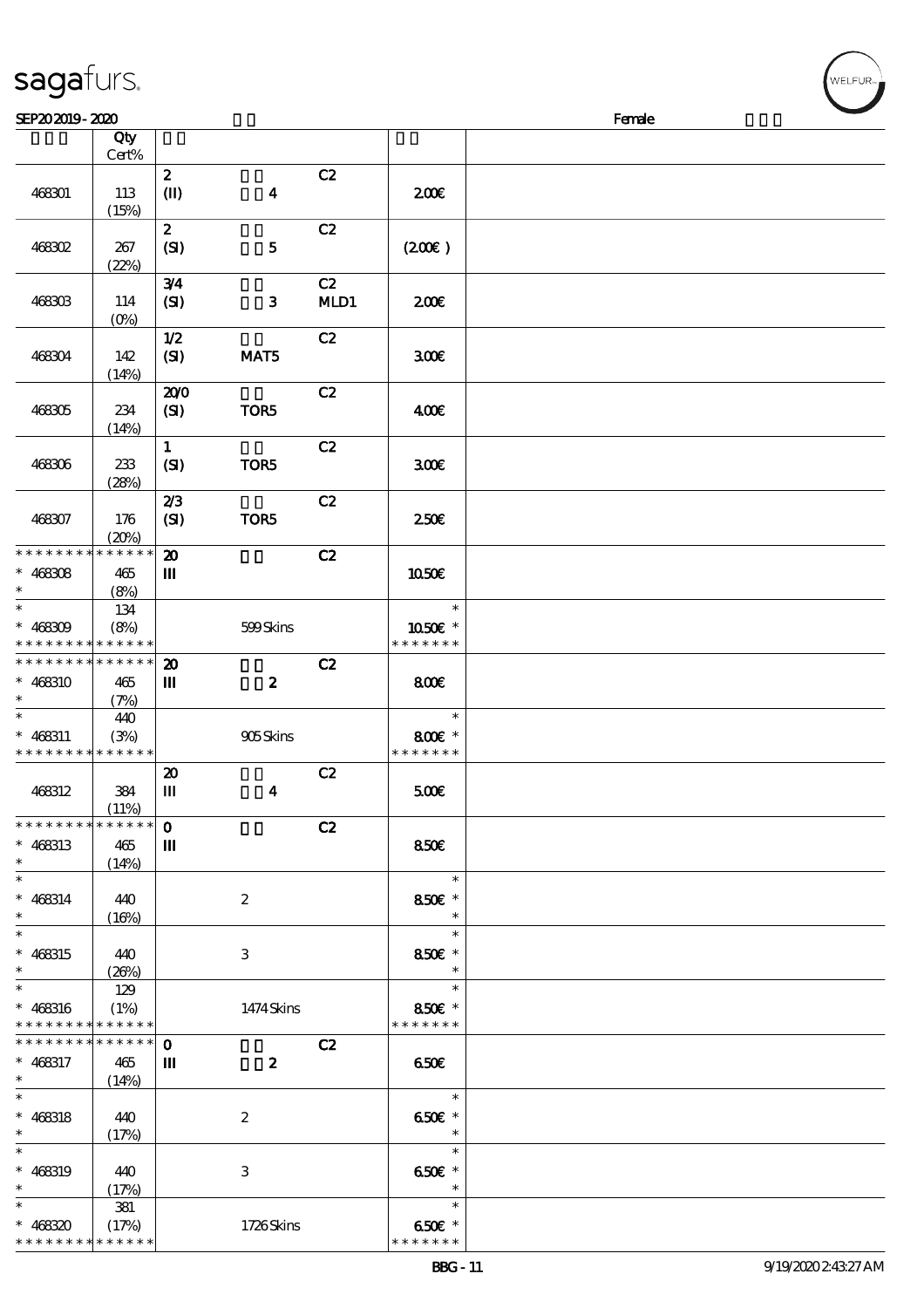|                                            | Qty                        |                                  |                         |  |
|--------------------------------------------|----------------------------|----------------------------------|-------------------------|--|
|                                            | Cert%                      |                                  |                         |  |
| * * * * * * * *                            | * * * * * *                | $\mathbf 0$                      | C2                      |  |
| $* 468321$                                 | 465                        | $\boldsymbol{4}$<br>Ш            | 500                     |  |
| $\ast$                                     | (13%)                      |                                  |                         |  |
| $\ast$                                     |                            |                                  | $\overline{\mathbf{r}}$ |  |
| $* 468322$                                 | 440                        | $\boldsymbol{z}$                 | 450€ *                  |  |
| $\ast$                                     | (35%)                      |                                  | $\ast$                  |  |
| $\ast$                                     |                            |                                  | $\ast$                  |  |
|                                            | 219                        |                                  |                         |  |
| $* 468323$                                 | (29%)                      | 1124Skins                        | 450€ *                  |  |
| * * * * * * * * <mark>* * * * * *</mark> * |                            |                                  | * * * * * * *           |  |
| * * * * * * * *                            | $\ast\ast\ast\ast\ast\ast$ | $\mathbf{1}$                     | C2                      |  |
| $* 468324$                                 | 525                        | Ш                                | 650E                    |  |
| $\ast$                                     | (20%)                      |                                  |                         |  |
| $\ast$                                     |                            |                                  | $\ast$                  |  |
|                                            |                            |                                  |                         |  |
| $* 468325$                                 | 480                        | $\boldsymbol{2}$                 | 650€ *                  |  |
| $\ast$                                     | (18%)                      |                                  | $\ast$                  |  |
| $\ast$                                     |                            |                                  | $\ast$                  |  |
| $* 468326$                                 | 480                        | 3                                | 650€ *                  |  |
| $\ast$                                     | (30%)                      |                                  |                         |  |
| $\overline{\ast}$                          | 224                        |                                  | $\ast$                  |  |
| $* 468327$                                 | (29%)                      | 1709Skins                        | 650€ *                  |  |
| * * * * * * * *                            | * * * * * *                |                                  | * * * * * * *           |  |
|                                            |                            |                                  |                         |  |
| * * * * * * * *                            | * * * * * *                | $\mathbf{1}$                     | C2                      |  |
| $* 468328$                                 | 505                        | $\boldsymbol{z}$<br>$\mathbf{m}$ | 550€                    |  |
| $\ast$                                     | (19%)                      |                                  |                         |  |
| $\ast$                                     |                            |                                  | $\ast$                  |  |
| $* 468329$                                 | 480                        | $\boldsymbol{2}$                 | $550$ £ *               |  |
| $\ast$                                     |                            |                                  | $\ast$                  |  |
| $\overline{\ast}$                          | (27%)                      |                                  | $\ast$                  |  |
|                                            |                            |                                  |                         |  |
| $* 46830$                                  | 480                        | 3                                | 550€ *                  |  |
| $\ast$                                     | (21%)                      |                                  | $\ast$                  |  |
| $\ast$                                     |                            |                                  | $\ast$                  |  |
| $* 468331$                                 | 480                        | $\bf{4}$                         | 550€ *                  |  |
| $\ast$                                     | (27%)                      |                                  | $\ast$                  |  |
| $\ast$                                     |                            |                                  | $\ast$                  |  |
|                                            |                            |                                  |                         |  |
| $* 468332$<br>$\ast$                       | 480                        | $\mathbf 5$                      | 550€ *                  |  |
|                                            | (18%)                      |                                  |                         |  |
| $\ast$                                     | <b>111</b>                 |                                  | $\ast$                  |  |
| $* 468333$                                 | (34%)                      | 2536Skins                        | 550€ *                  |  |
| * * * * * * * * * * * * * *                |                            |                                  | * * * * * * *           |  |
| * * * * * * * *                            | * * * * * *                | $\mathbf{1}$                     | C2                      |  |
| $* 468334$                                 | 485                        | Ш<br>$\boldsymbol{4}$            | 350 <sup>2</sup>        |  |
| $\ast$                                     | (19%)                      |                                  |                         |  |
| $\ast$                                     |                            |                                  | $\ast$                  |  |
|                                            |                            |                                  |                         |  |
| $* 46835$                                  | 480                        | $\boldsymbol{2}$                 | $300$ $\epsilon$ *      |  |
| $\ast$                                     | (15%)                      |                                  | $\ast$                  |  |
| $\overline{\ast}$                          |                            |                                  | $\ast$                  |  |
| $* 46836$                                  | 480                        | 3                                | $300E$ *                |  |
| $\ast$                                     | (29%)                      |                                  | $\ast$                  |  |
| $\ast$                                     | 319                        |                                  | $\ast$                  |  |
|                                            | (38%)                      |                                  | $250E$ *                |  |
| $* 468337$<br>* * * * * * * *              | * * * * * *                | 1764Skins                        | * * * * * * *           |  |
|                                            |                            |                                  |                         |  |
| * * * * * * *                              | * * * * * *                | $\boldsymbol{z}$                 | C2                      |  |
| $* 468338$                                 | 505                        | Ш                                | 550€                    |  |
| $\ast$                                     | (40%)                      |                                  |                         |  |
| $\ast$                                     |                            |                                  | $\ast$                  |  |
| $* 468339$                                 | 480                        | $\boldsymbol{2}$                 | 550€ *                  |  |
| $\ast$                                     | (56%)                      |                                  | $\ast$                  |  |
| $\ast$                                     | $59\,$                     |                                  | $\ast$                  |  |
|                                            |                            |                                  |                         |  |
| $* 468340$                                 | (55%)                      | 1044Skins                        | $500E$ *                |  |

 $SEP202019 - 2020$  Female

## sagafurs.

\*\* <sup>468340</sup> \* \* \* \* \* \*

\* \* \* \* \* \* \* \*

(55%) 1044 Skins

\* \* \* \* \* \*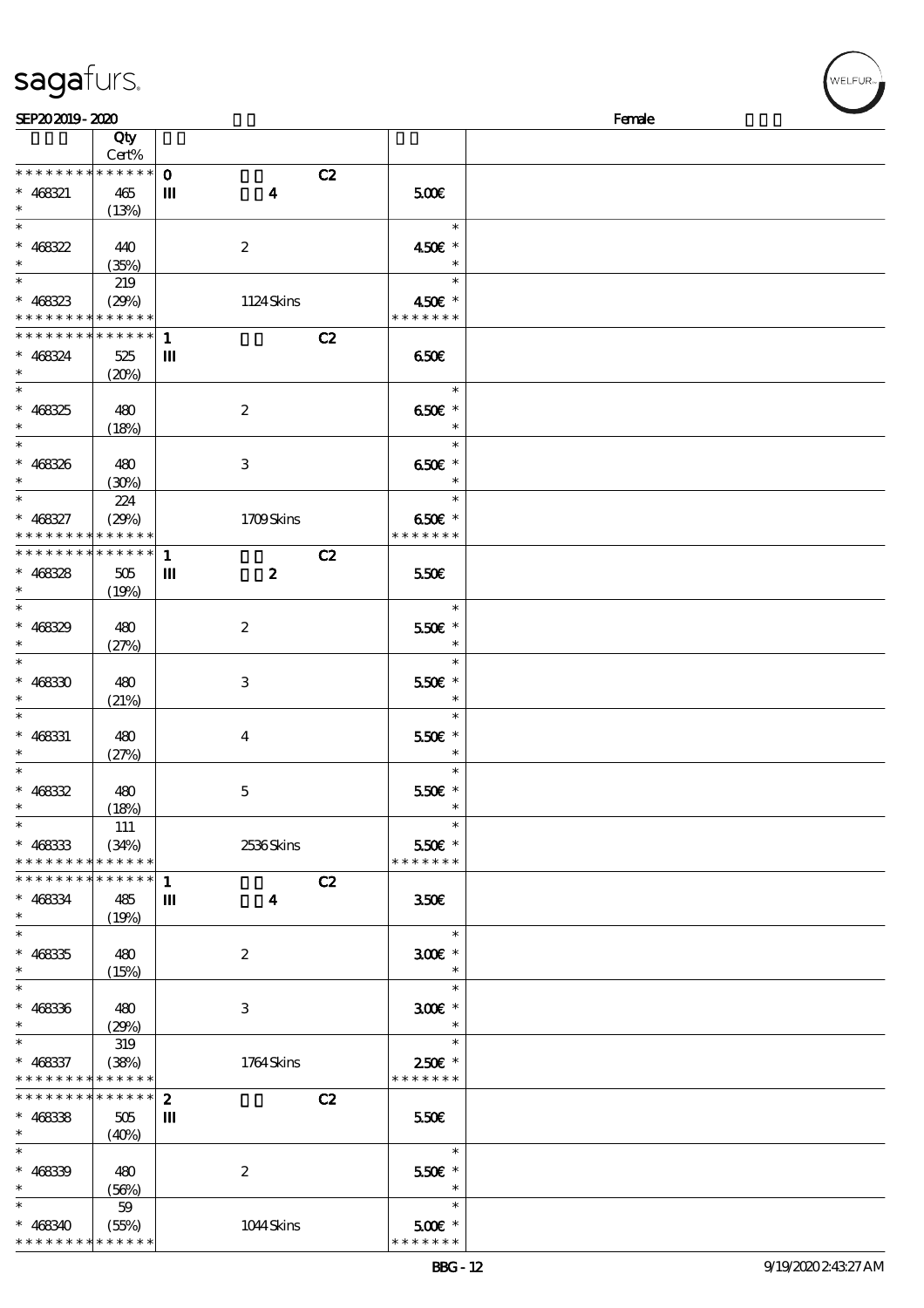| sagafurs.                   |                       |                  |                  |    |               | .<br>WELFUR <sub>™I</sub> |
|-----------------------------|-----------------------|------------------|------------------|----|---------------|---------------------------|
| SEP202019-2020              |                       |                  |                  |    |               | Female                    |
|                             | Qty<br>Cert%          |                  |                  |    |               |                           |
| * * * * * * * * * * * * * * |                       | $\mathbf{z}$     |                  |    |               |                           |
|                             |                       |                  |                  | C2 |               |                           |
| $* 468341$<br>$\ast$        | $505\,$               | $\mathbf m$      | $\boldsymbol{z}$ |    | 450€          |                           |
| $\ast$                      | (31%)                 |                  |                  |    |               |                           |
|                             |                       |                  |                  |    | $\ast$        |                           |
| $* 468342$                  | 480                   |                  | $\boldsymbol{2}$ |    | 450€ *        |                           |
| $\ast$                      | (13%)                 |                  |                  |    | $\ast$        |                           |
| $\ast$                      |                       |                  |                  |    | $\ast$        |                           |
| $* 468343$                  | 480                   |                  | $\,3$            |    | 450€ *        |                           |
| $\ast$                      | (28%)                 |                  |                  |    | $\ast$        |                           |
| $\ast$                      |                       |                  |                  |    | $\ast$        |                           |
| $* 468344$                  | 480                   |                  | $\boldsymbol{4}$ |    | 450€ *        |                           |
| $\ast$                      | (27%)                 |                  |                  |    |               |                           |
| $\ast$                      | 431                   |                  |                  |    | $\ast$        |                           |
| $* 468345$                  | (32%)                 |                  | 2376Skins        |    | 450€ *        |                           |
|                             | * * * * * * * * * * * |                  |                  |    | * * * * * * * |                           |
| * * * * * * * * * * * * * * |                       | $\boldsymbol{z}$ |                  | C2 |               |                           |
| $* 468346$                  | 505                   | Ш                | $\boldsymbol{4}$ |    | 200           |                           |
| $\ast$                      | (21%)                 |                  |                  |    |               |                           |
| $\ast$                      |                       |                  |                  |    | $\ast$        |                           |
| $* 468347$                  | 480                   |                  | $\boldsymbol{2}$ |    | $200E$ *      |                           |
| $\ast$                      | (15%)                 |                  |                  |    | $\ast$        |                           |
| $\ast$                      |                       |                  |                  |    | $\ast$        |                           |
| $* 468348$                  | 480                   |                  | $\,3$            |    | $200E$ *      |                           |
| $\ast$                      | (16%)                 |                  |                  |    | $\ast$        |                           |
| $\ast$                      | 417                   |                  |                  |    | $\ast$        |                           |
| $* 468349$                  | (16%)                 |                  | 1882Skins        |    | $200E$ *      |                           |
| * * * * * * * * * * * * * * |                       |                  |                  |    | * * * * * * * |                           |
|                             |                       | 3/4              |                  | C2 |               |                           |
| 468350                      | 383                   | Ш                | $\boldsymbol{4}$ |    | 200E          |                           |
|                             | (18%)                 |                  |                  |    |               |                           |
|                             |                       |                  |                  |    |               |                           |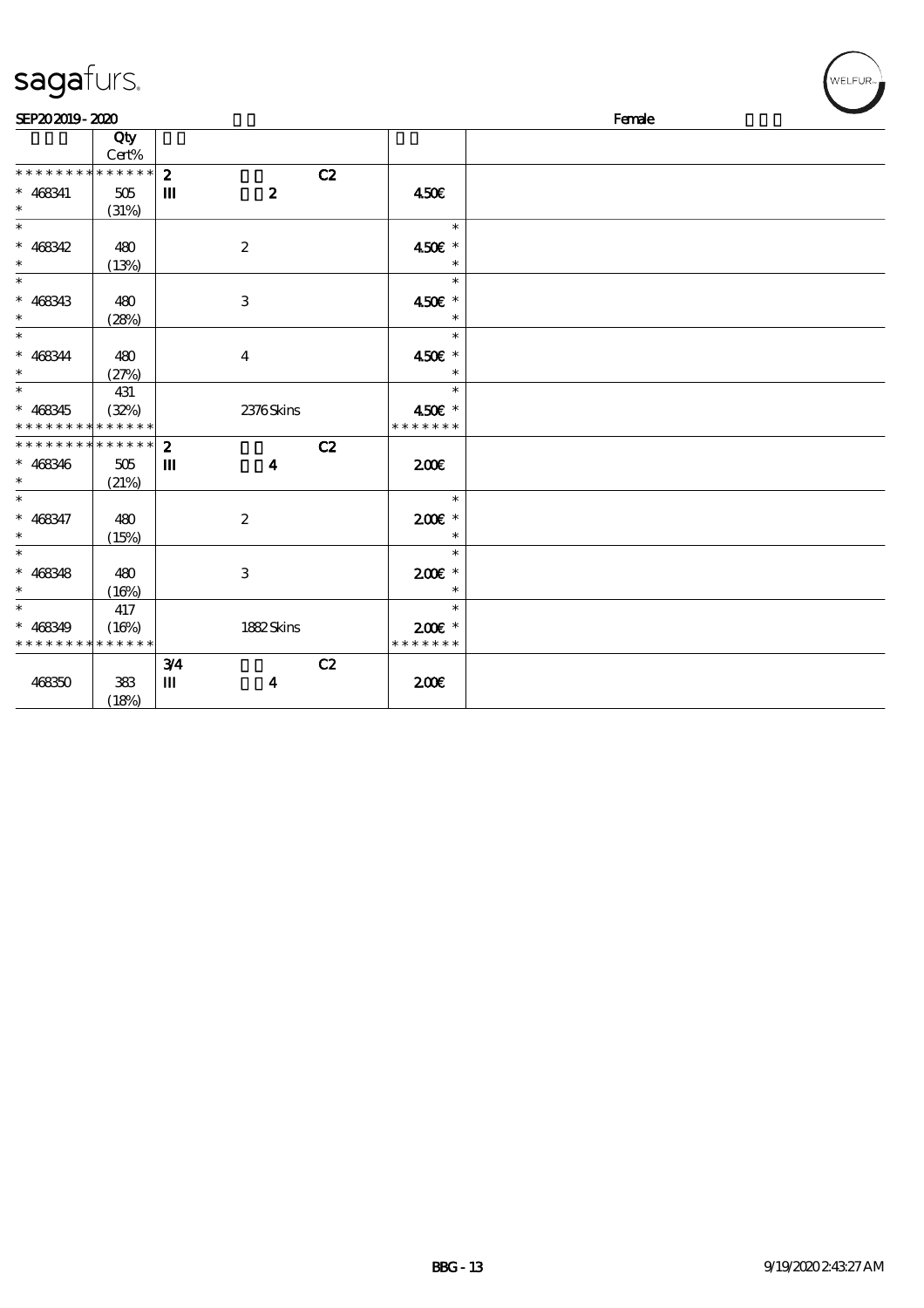|                                                          | Qty<br>Cert%               |                                    |                  |             |                         |        |
|----------------------------------------------------------|----------------------------|------------------------------------|------------------|-------------|-------------------------|--------|
|                                                          |                            | 200                                |                  | C2          |                         |        |
| 468381                                                   | ${\bf 2\!}$<br>(10%)       | $\boldsymbol{\mathrm{(S)}}$        |                  |             | 1250€                   |        |
|                                                          |                            | $O$ $1$                            |                  | C2          |                         |        |
| 46882                                                    | 337<br>(15%)               | (SI)                               |                  |             | 850€                    |        |
| * * * * * * * *                                          | $* * * * * * *$            | $\mathbf{1}$                       |                  | C2          |                         |        |
| $* 468383$<br>$\ast$                                     | 465<br>(20%)               | $\boldsymbol{\mathcal{S}}$         |                  |             | 850€                    |        |
| $\ast$                                                   | 341                        |                                    |                  |             | $\ast$                  |        |
| $* 468384$<br>* * * * * * * *                            | (14%)<br>* * * * * *       |                                    | 806Skins         |             | 850€ *<br>* * * * * * * |        |
|                                                          |                            | 1/2                                |                  | C2          |                         |        |
| 468385                                                   | ${\bf 38}$<br>(13%)        | (SI)                               | <b>LNAP</b>      |             | 450E                    |        |
|                                                          |                            | 1/2                                |                  | C2          |                         |        |
| 468386                                                   | 116<br>(13%)               | $\boldsymbol{\mathrm{(S)}}$        | <b>INAP</b>      |             | 550€                    |        |
|                                                          |                            | $\boldsymbol{z}$                   |                  | C2          |                         |        |
| 468387                                                   | 160<br>(9%)                | (SI)                               |                  |             | 550€                    |        |
|                                                          |                            | $\boldsymbol{z}$                   |                  | C2          |                         |        |
| 468388                                                   | 501<br>(18%)               | (S)                                |                  |             | 5000                    |        |
|                                                          |                            | $\mathbf{3}$                       |                  | C2          |                         |        |
| 468399                                                   | $39\,$<br>(7%)             | (SI)                               |                  |             | 400€                    |        |
|                                                          |                            | $\mathbf{3}$                       |                  | C2          |                         |        |
| 468390                                                   | $312\,$<br>(16%)           | (S)                                |                  |             | 450€                    |        |
|                                                          |                            |                                    |                  |             |                         | Female |
|                                                          |                            | 200                                |                  | C2          |                         |        |
| 468392                                                   | $127$<br>(9%)              | (SI)                               | $\mathbf{1}$     |             | 1000E                   |        |
|                                                          |                            | 200                                |                  | C2          |                         |        |
| 468393                                                   | $30\!\mathrm{Z}$<br>(11%)  | $\boldsymbol{\mathrm{(S)}}$        | $\mathbf{1}$     |             | 11.00E                  |        |
|                                                          |                            | 200                                |                  | C2          |                         |        |
| 468394                                                   | $92\,$<br>(10%)            | $\boldsymbol{S}$                   | $\mathbf 3$      |             | 400€                    |        |
|                                                          |                            | 200                                |                  | C2          |                         |        |
| 468395                                                   | 159<br>(7%)                | (SI)                               | $\boldsymbol{4}$ |             | 400E                    |        |
|                                                          |                            | $\mathbf{1}$                       |                  | C2          |                         |        |
| 468396                                                   | 256<br>(14%)               | (SI)                               | $\mathbf{1}$     |             | 7.00E                   |        |
| * * * * * * * *                                          | * * * * * *                | $\mathbf{1}$                       |                  | C2          |                         |        |
| $* 468397$<br>$\ast$                                     | 485<br>(16%)               | $\boldsymbol{\mathcal{S}}$         | $\mathbf{1}$     |             | 850E                    |        |
| $\ast$                                                   | $90\,$                     |                                    |                  |             | $\ast$                  |        |
| $* 468308$<br>* * * * * * * * <mark>* * * * * * *</mark> |                            |                                    | 575Skins         |             | 800€ *                  |        |
|                                                          | (21%)                      |                                    |                  |             | * * * * * * *           |        |
|                                                          |                            | $O$ <sup><math>\prime</math></sup> |                  | C2          |                         |        |
| 468399                                                   | $\boldsymbol{\pi}$<br>(3%) | $\boldsymbol{\mathcal{S}}$         | $\boldsymbol{z}$ | <b>LNAP</b> | 400€                    |        |
| 468400                                                   | 121                        | $O$ $1$<br>(SI)                    | 3                | C2          | 250E                    |        |

SEP20 2019 - 2020  $\blacksquare$ 

 $(14%)$ 

**NELFUR**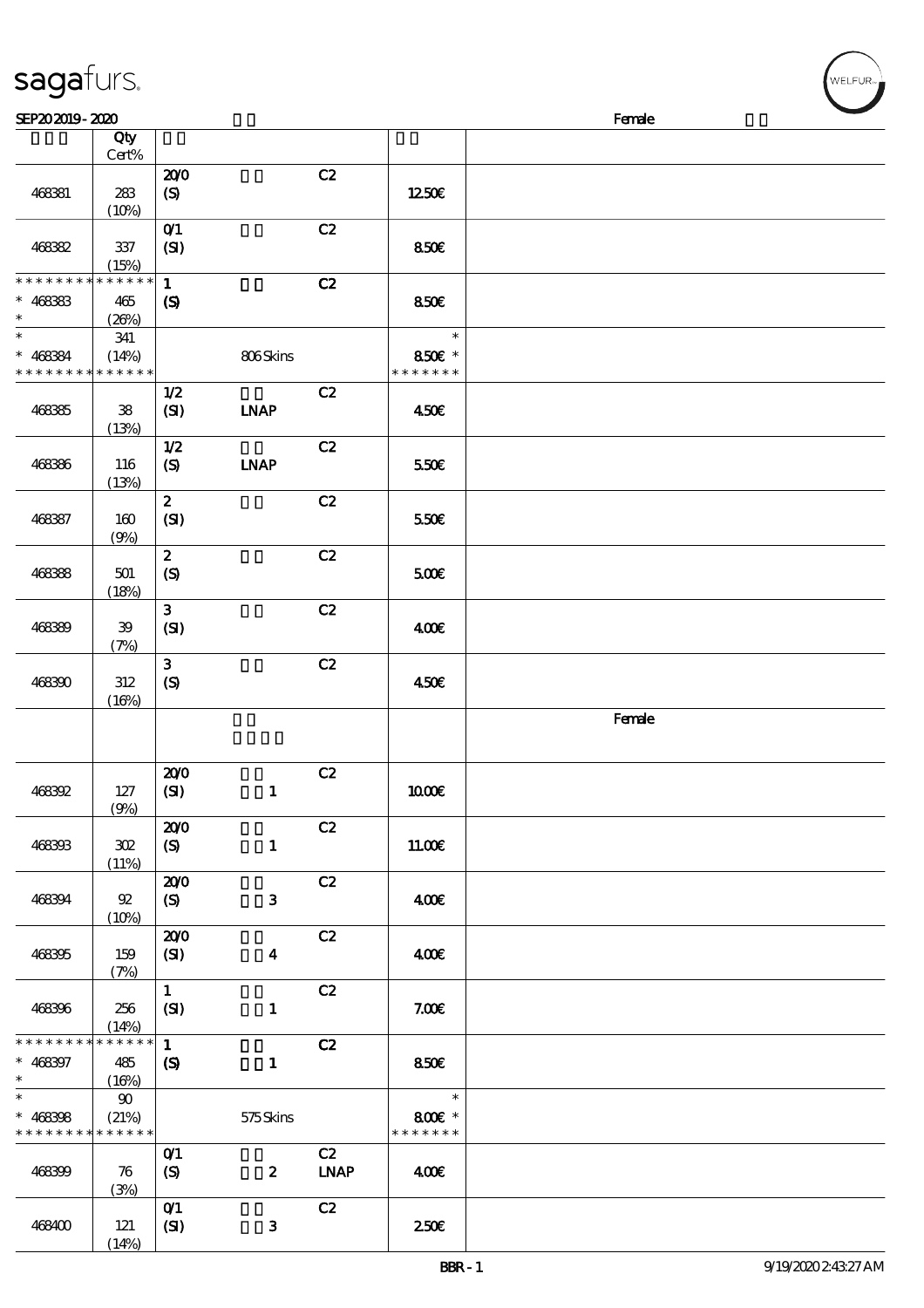| SEP202019-2020                                      |                             |                                                 |                  |                   |                                      | Female |
|-----------------------------------------------------|-----------------------------|-------------------------------------------------|------------------|-------------------|--------------------------------------|--------|
|                                                     | Qty<br>Cert%                |                                                 |                  |                   |                                      |        |
| 468401                                              | 135<br>(16%)                | $\mathbf{1}$<br>$\boldsymbol{S}$                | ${\bf 3}$        | C2                | 300E                                 |        |
| 468402                                              | 301<br>(9%)                 | $\mathbf{1}$<br>(SI)                            | $\boldsymbol{4}$ | C2                | 200E                                 |        |
| 468403                                              | 257<br>(11%)                | $\boldsymbol{z}$<br>(SI)                        | $\mathbf{1}$     | C2                | 400€                                 |        |
| * * * * * * * *<br>$* 468404$<br>$\ast$             | * * * * * *<br>465<br>(16%) | $\boldsymbol{z}$<br>$\boldsymbol{\mathrm{(S)}}$ | $\mathbf{1}$     | C2                | 500                                  |        |
| $\ast$<br>$* 468405$<br>* * * * * * * * * * * * * * | 91<br>(8%)                  |                                                 | 556Skins         |                   | $\ast$<br>450€ *<br>* * * * * * *    |        |
| 468406                                              | 62<br>(11%)                 | $\boldsymbol{z}$<br>$\boldsymbol{S}$            | $\boldsymbol{z}$ | C2<br><b>LNAP</b> | 250E                                 |        |
| 468407                                              | $97$<br>(15%)               | $\boldsymbol{z}$<br>(SI)                        | ${\bf 3}$        | C2                | 200E                                 |        |
| 468408                                              | 202<br>(14%)                | $\boldsymbol{z}$<br>(S)                         | ${\bf 3}$        | C2                | 200E                                 |        |
| 468409                                              | 360<br>(11%)                | $\boldsymbol{z}$<br>(SI)                        | $\boldsymbol{4}$ | C2                | (200)                                |        |
| * * * * * * * *<br>$* 468410$<br>$\ast$             | * * * * * *<br>485<br>(11%) | 1/2<br>$\mathbf{I}$                             | $\boldsymbol{6}$ | C2                | (200)                                |        |
| $\ast$<br>$* 468411$<br>* * * * * * * *             | 83<br>(3%)<br>* * * * * *   |                                                 | 568Skins         |                   | $\ast$<br>$(200E)*$<br>* * * * * * * |        |
| 468412                                              | 208<br>(5%)                 | $\mathbf{3}$<br>(SI)                            | $\mathbf{1}$     | C2                | 350 <sub>E</sub>                     |        |
| * * * * * * * *<br>$* 468413$<br>$\ast$             | * * * * * *<br>525<br>(15%) | 3<br>$\boldsymbol{S}$                           | $\mathbf{1}$     | C2                | 400€                                 |        |
| $\ast$<br>$* 468414$<br>* * * * * * * *             | 304<br>(8%)<br>* * * * * *  |                                                 | 829Skins         |                   | $\ast$<br>400€ *<br>* * * * * * *    |        |
| 468415                                              | 88<br>(11%)                 | $\mathbf{3}$<br>(SI)                            | $\mathbf{3}$     | C2                | (200)                                |        |
| 468416                                              | 319<br>(11%)                | $\mathbf{3}$<br>(S)                             | $\mathbf{3}$     | C2                | 200                                  |        |
| 468417                                              | 166<br>$(\Theta)$           | $\mathbf{3}$<br>(SI)                            | $\boldsymbol{4}$ | C2                | (200)                                |        |
| 468418                                              | 213<br>(7%)                 | $\boldsymbol{4}$<br>(SI)                        | $\pmb{2}$        | C2                | 200                                  |        |
| 468419                                              | 272<br>(12%)                | $\boldsymbol{4}$<br>$\boldsymbol{S}$            | $\pmb{2}$        | C2                | 300E                                 |        |
| 468420                                              | 74                          | $\boldsymbol{4}$<br>(SI)                        | $\boldsymbol{4}$ | C2                | (200E)                               |        |

(9%)

sagafurs.

WELFUR<sub>"</sub>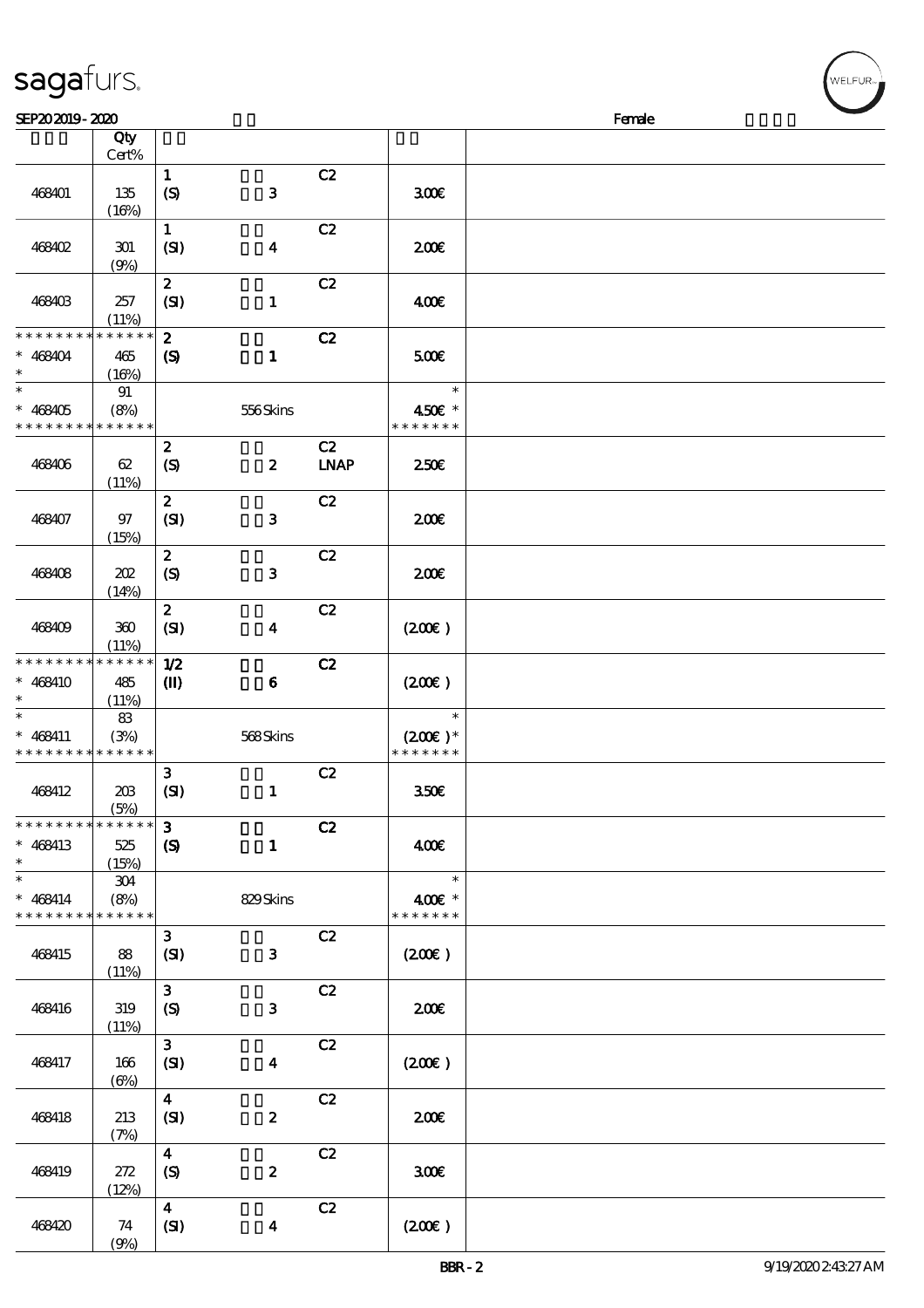| sagaturs. |  |
|-----------|--|
|           |  |

| SEP202019-2020                                      |                             |                                            |                  |            |                                                  | Female |  |
|-----------------------------------------------------|-----------------------------|--------------------------------------------|------------------|------------|--------------------------------------------------|--------|--|
|                                                     | Qty                         |                                            |                  |            |                                                  |        |  |
|                                                     | Cert%                       |                                            |                  |            |                                                  |        |  |
| 468421                                              | 288                         | 5 <sup>5</sup><br>(SI)                     | $\boldsymbol{z}$ | C2         | 200E                                             |        |  |
|                                                     | (7%)                        | $\mathbf{O}$                               |                  | C2         |                                                  |        |  |
| 468422                                              | 179<br>(8%)                 | (SI)                                       | SHE1             |            | 7.00E                                            |        |  |
| 468423                                              | 295<br>$(\Theta)$           | $\mathbf{O}$<br>$\boldsymbol{S}$           | SHE1             | C2         | 950 <sub>E</sub>                                 |        |  |
| 468424                                              | 379<br>(11%)                | $\mathbf{1}$<br>(SI)                       | SHE1             | C2         | 550€                                             |        |  |
| * * * * * * * *<br>$* 468425$<br>$\ast$             | * * * * * *<br>465<br>(10%) | $\mathbf{1}$<br>$\boldsymbol{\mathcal{S}}$ | SHE1             | C2         | 800E                                             |        |  |
| $\ast$<br>$* 468426$<br>* * * * * * * *             | 165<br>(7%)<br>* * * * * *  |                                            | 630Skins         |            | $\ast$<br>800€ *<br>* * * * * * *                |        |  |
| 468427                                              | 262<br>(14%)                | O(1)<br>(SI)                               | SHE3             | C2         | 300                                              |        |  |
| 468428                                              | 315<br>(10%)                | O(1)<br>$\boldsymbol{S}$                   | SHE3             | C2         | 350€                                             |        |  |
| 468429                                              | 131<br>(8%)                 | O(1)<br>(SI)                               | SHE5             | C2         | (200)                                            |        |  |
| 468430                                              | 171<br>(1%)                 | $\boldsymbol{z}$<br>(SI)                   | SHE1             | C2         | 350€                                             |        |  |
| * * * * * * * *<br>$* 468431$<br>$\ast$             | * * * * * *<br>465<br>(12%) | $\mathbf{2}$<br>$\boldsymbol{\mathcal{S}}$ | SHE1             | C2         | 550€                                             |        |  |
| $\ast$<br>$* 468432$<br>* * * * * * * * * * * * * * | 74<br>(8%)                  |                                            | 539Skins         |            | $\ast$<br>$500$ $\varepsilon$ *<br>* * * * * * * |        |  |
| 468433                                              | 219<br>(10%)                | 1/2<br>(S)                                 | SHE <sub>2</sub> | C2<br>INAP | 250E                                             |        |  |
| 468434                                              | 140<br>(8%)                 | 2 <sup>7</sup><br>(SI)                     | <b>SHE3</b>      | C2         | 200E                                             |        |  |
| 468435                                              | 263<br>(9%)                 | $\boldsymbol{z}$<br>(S)                    | <b>SHE3</b>      | C2         | 250 <sup>2</sup>                                 |        |  |
| 468436                                              | 133<br>(3%)                 | 3 <sup>1</sup><br>(SI)                     | SHE1             | C2         | 250 <sup>2</sup>                                 |        |  |
| 468437                                              | 452<br>(12%)                | 3 <sup>1</sup><br>(S)                      | SHE1             | C2         | 400                                              |        |  |
| 468438                                              | 141<br>(9%)                 | 3 <sup>1</sup><br>(SI)                     | <b>SHE3</b>      | C2         | (200E)                                           |        |  |
| 468439                                              | 308<br>(12%)                | 3 <sup>1</sup><br>(S)                      | SHE <sub>3</sub> | C2         | 200E                                             |        |  |
| 468440                                              | 212<br>(11%)                | 2/3<br>(SI)                                | SHE5             | C2         | (200)                                            |        |  |

ELFUR<sub>1</sub>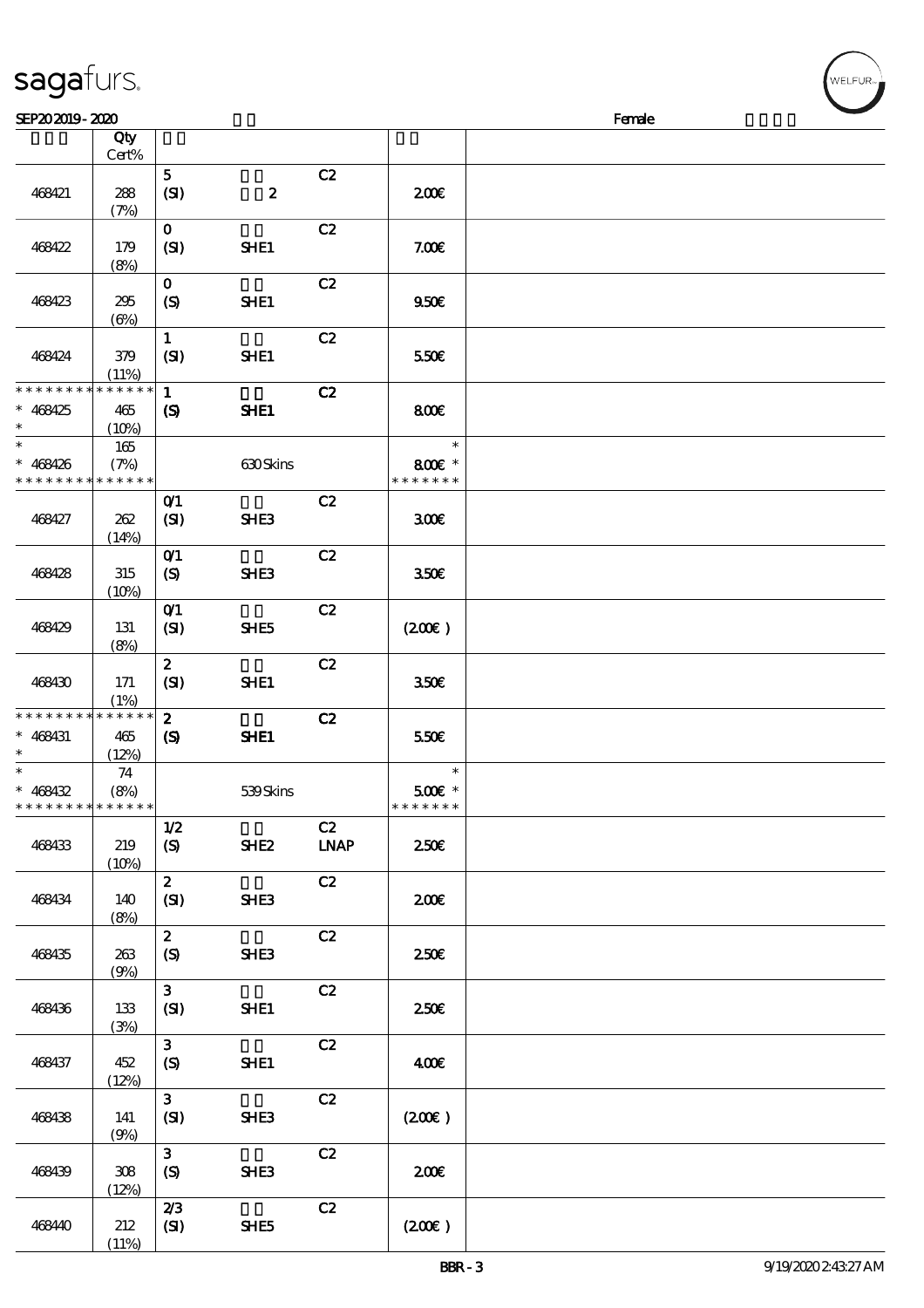| sagafurs.      |              |           |                  |    |                  |        | WELFUR <sub>"</sub> |
|----------------|--------------|-----------|------------------|----|------------------|--------|---------------------|
| SEP202019-2020 |              |           |                  |    |                  | Female |                     |
|                | Qty<br>Cert% |           |                  |    |                  |        |                     |
| 468441         | 171<br>(11%) | 4<br>(SI) | SHE1             | C2 | 250 <sup>2</sup> |        |                     |
| 468442         | 125<br>12%   | 4<br>(SI) | SHE <sub>3</sub> | C2 | (200)            |        |                     |

╭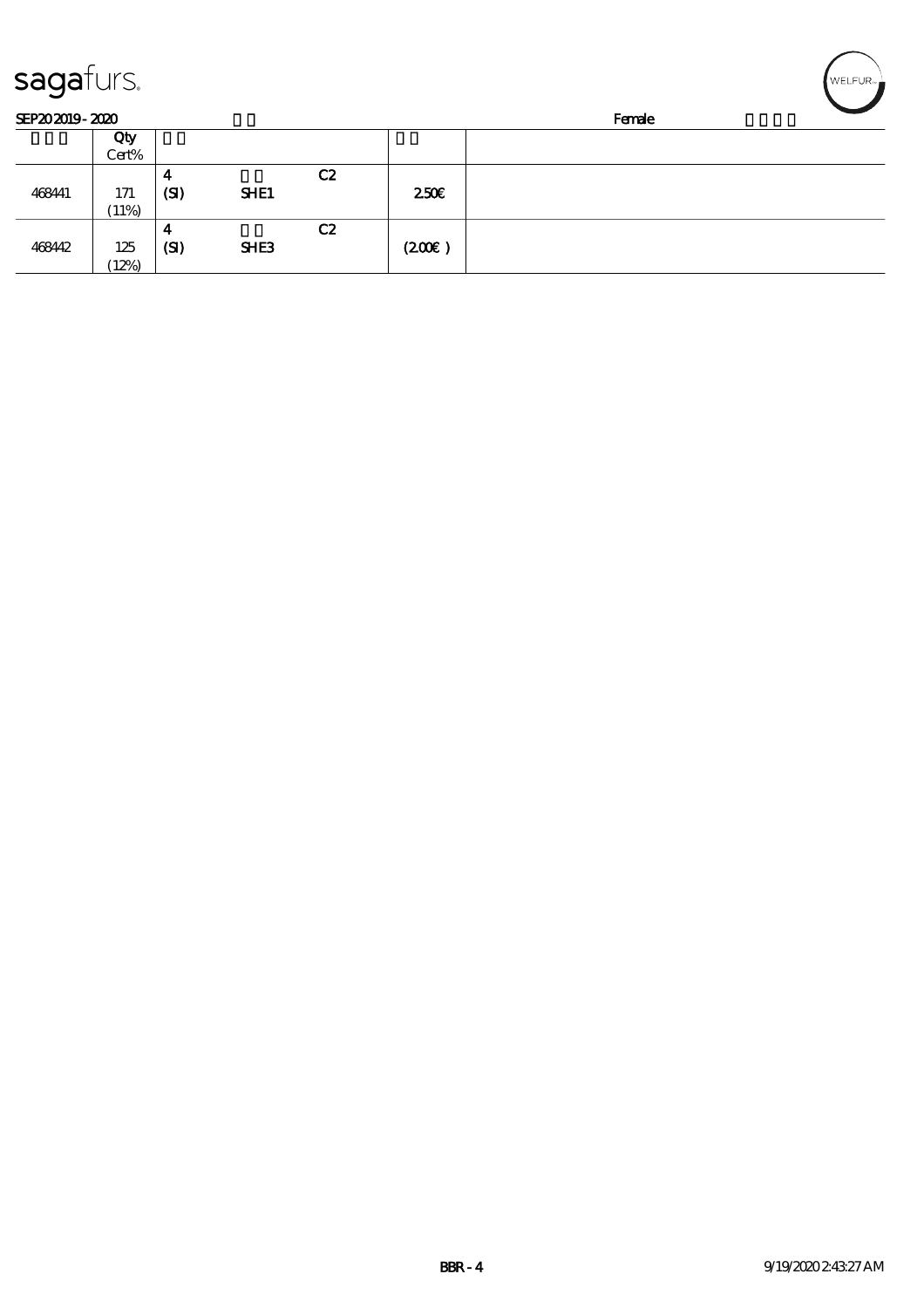|                      | Qty                  |                             |                  |                         |               |        |
|----------------------|----------------------|-----------------------------|------------------|-------------------------|---------------|--------|
|                      | Cert%                |                             |                  |                         |               |        |
|                      |                      | 200                         |                  | C2                      |               |        |
| 468481               | 150                  | (SI)                        | $\mathbf{1}$     |                         | 1450€         |        |
| * * * * * * * *      | (13%)<br>* * * * * * |                             |                  |                         |               |        |
|                      |                      | 200                         |                  | C2                      |               |        |
| $* 468482$           | 415                  | $\boldsymbol{\mathrm{(S)}}$ | $\mathbf{1}$     |                         | 1500€         |        |
| $\ast$               | (17%)                |                             |                  |                         |               |        |
| $\ast$               | 61                   |                             |                  |                         | $\ast$        |        |
| $* 468483$           | (13%)                |                             | 476Skins         |                         | 1450€ *       |        |
| * * * * * * * *      | * * * * * *          |                             |                  |                         | * * * * * * * |        |
|                      |                      | 200                         |                  | C2                      |               |        |
| 468484               | 144                  | $\boldsymbol{S}$            | $\boldsymbol{z}$ |                         | 1650€         |        |
|                      | (23%)                |                             |                  |                         |               |        |
|                      |                      | $\mathbf{1}$                |                  | C2                      |               |        |
| 468485               | 383                  | (SI)                        | $\mathbf{1}$     |                         | 1050€         |        |
|                      | (9%)                 |                             |                  |                         |               |        |
| * * * * * * * *      | * * * * * *          | $\mathbf{1}$                |                  | C2                      |               |        |
| $* 468486$           | 465                  | $\boldsymbol{\mathcal{S}}$  | $\mathbf{1}$     |                         | 1200          |        |
| $\ast$               | (16%)                |                             |                  |                         |               |        |
| $\overline{\ast}$    |                      |                             |                  |                         | $\ast$        |        |
| $* 468487$           | 440                  |                             | $\boldsymbol{2}$ |                         | 11.50€ *      |        |
| $\ast$               | (29%)                |                             |                  |                         | $\ast$        |        |
|                      |                      |                             |                  |                         | $\ast$        |        |
| $* 468488$           | 440                  |                             | 3                |                         | 11.50 £*      |        |
| $\ast$               | (17%)                |                             |                  |                         | $\ast$        |        |
| $\ast$               | 123                  |                             |                  |                         | $\ast$        |        |
| $* 468489$           | (18%)                |                             | 1468Skins        |                         | 11.50€ *      |        |
| * * * * * * * *      | * * * * * *          |                             |                  |                         | * * * * * * * |        |
|                      |                      | $\mathbf{1}$                |                  | C2                      |               |        |
| 468490               | 268                  |                             | $\boldsymbol{z}$ |                         | 1200E         |        |
|                      |                      | (S)                         |                  |                         |               |        |
|                      | (23%)                | $\boldsymbol{z}$            |                  |                         |               |        |
|                      |                      |                             |                  | C2                      |               |        |
| 468491               | 162                  | (SI)                        | $\mathbf{1}$     |                         | 650E          |        |
| * * * * * * * *      | (9%)<br>* * * * * *  |                             |                  |                         |               |        |
|                      |                      | $\boldsymbol{2}$            |                  | C2                      |               |        |
| $* 468492$<br>$\ast$ | 465                  | $\boldsymbol{\mathrm{(S)}}$ | $\mathbf{1}$     |                         | 7.00E         |        |
|                      | (22%)                |                             |                  |                         |               |        |
| $\ast$               | 139                  |                             |                  |                         | $\ast$        |        |
| $* 468493$           | (30%)                |                             | 604Skins         |                         | 650€ *        |        |
| * * * * * * * *      | * * * * * *          |                             |                  |                         | * * * * * * * |        |
|                      |                      | $\boldsymbol{z}$            |                  | C2                      |               |        |
| 468494               | $90^{\circ}$         | $\boldsymbol{S}$            | $\boldsymbol{z}$ |                         | 850€          |        |
|                      | (17%)                |                             |                  |                         |               |        |
|                      |                      |                             |                  |                         |               | Female |
|                      |                      |                             |                  |                         |               |        |
|                      |                      |                             |                  |                         |               |        |
|                      |                      | 200                         |                  | C2                      |               |        |
| 468496               | 150                  | (SI)                        | $\mathbf{1}$     | $\blacksquare$          | 1350€         |        |
|                      | $(\Theta)$           |                             |                  |                         |               |        |
| * * * * * * * *      | * * * * * *          | 200                         |                  | C2                      |               |        |
| $* 468497$           | 445                  | $\boldsymbol{\mathrm{(S)}}$ | $\mathbf{1}$     | $\overline{\mathbf{1}}$ | 1450€         |        |
| $\ast$               | (13%)                |                             |                  |                         |               |        |
| $\ast$               | 149                  |                             |                  |                         | $\ast$        |        |
| $* 468498$           | (7%)                 |                             | 594Skins         |                         | 1400€ *       |        |
| * * * * * * * *      | * * * * * *          |                             |                  |                         | * * * * * * * |        |
|                      |                      | 200                         |                  | C2                      |               |        |
| 468499               | 192                  | (S)                         |                  | $1 \qquad 3$            | 600           |        |

 $SEP202019 - 2020$  Female

#### BBVR - 1 9/19/2020 2:43:27 AM

## sagafurs.

 $\frac{100}{(3/8)}$ 

 $\overline{c}$ 

(SI)  $1 \t 1 \t 900 \t \t 600$ 

 $(10%)$ 

468500 323

**VELFUR**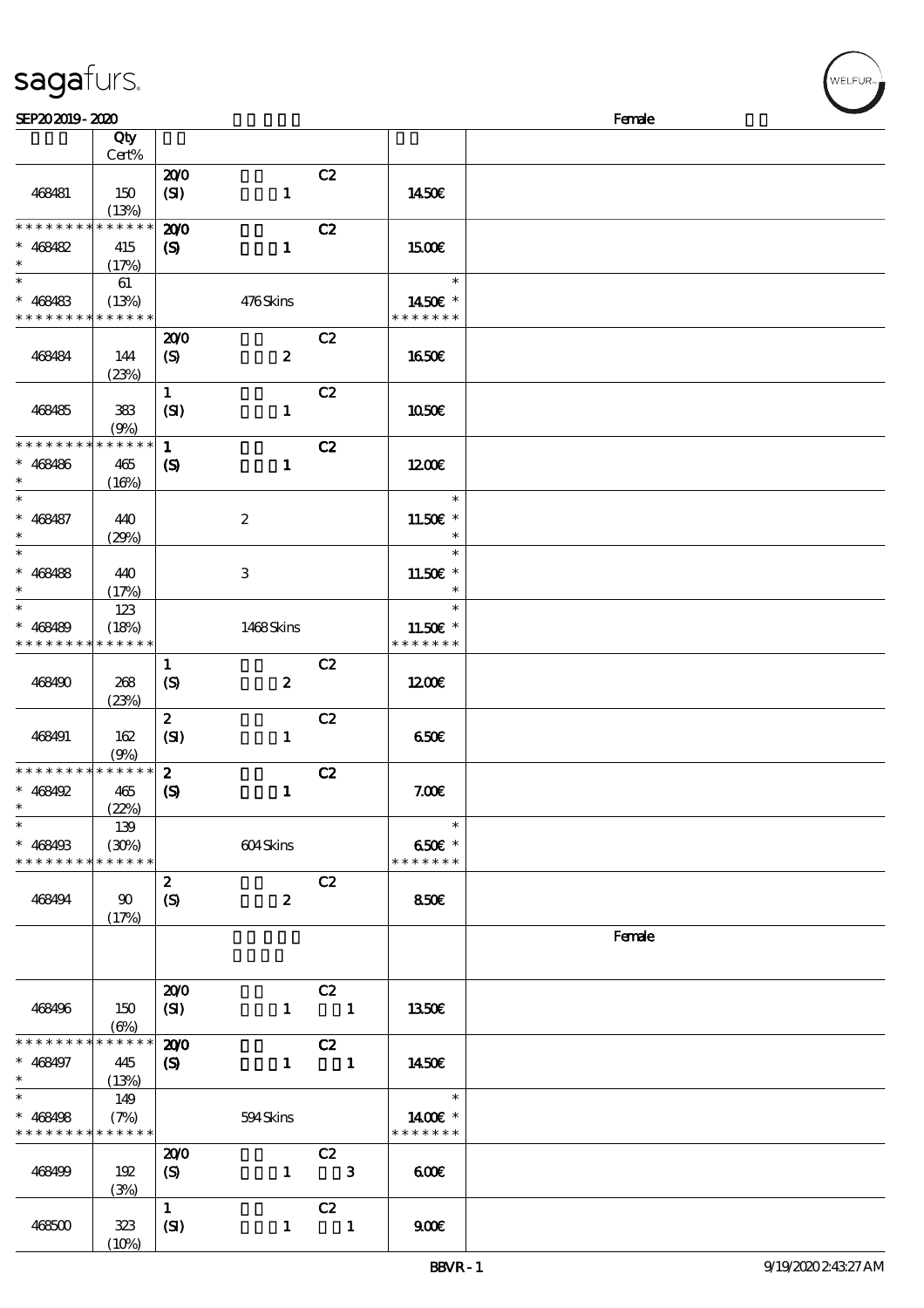| sagafurs. |
|-----------|
|-----------|

| SEP202019-2020                            |             |                               |                  |                            |                            | Female |
|-------------------------------------------|-------------|-------------------------------|------------------|----------------------------|----------------------------|--------|
|                                           | Qty         |                               |                  |                            |                            |        |
|                                           | Cert%       |                               |                  |                            |                            |        |
| * * * * * * * * * * * * * *               |             | $\mathbf{1}$                  |                  | C2                         |                            |        |
| $* 468501$                                | 465         | $\boldsymbol{\mathrm{(S)}}$   | $\mathbf{1}$     | $\blacksquare$             | 1000E                      |        |
| $\ast$                                    | (17%)       |                               |                  |                            |                            |        |
| $\overline{\ast}$                         |             |                               |                  |                            | $\ast$                     |        |
|                                           | 249         |                               |                  |                            |                            |        |
| $* 468502$                                | (17%)       |                               | 714Skins         |                            | 1000 *                     |        |
| * * * * * * * * * * * * * *               |             |                               |                  |                            | * * * * * * *              |        |
|                                           |             | $\mathbf{1}$                  |                  | C2                         |                            |        |
| 468503                                    | 163         | $\boldsymbol{S}$              | $\boldsymbol{2}$ | $\overline{\mathbf{1}}$    | 11.00E                     |        |
|                                           | (16%)       |                               |                  |                            |                            |        |
|                                           |             | $\mathbf{1}$                  |                  | C2                         |                            |        |
| 468504                                    | 338         | $\boldsymbol{\mathrm{(S)}}$   | $\mathbf{1}$     | $\overline{\mathbf{2}}$    | 7.50E                      |        |
|                                           | (22%)       |                               |                  |                            |                            |        |
|                                           |             | O(1)                          |                  | C2                         |                            |        |
| 468505                                    | 117         | (SI)                          | $\mathbf{1}$     | $\overline{\phantom{a}}$ 3 | 400€                       |        |
|                                           | (8%)        |                               |                  |                            |                            |        |
|                                           |             | $O$ <sup><math>1</math></sup> |                  | C2                         |                            |        |
| 468506                                    | 166         | $\boldsymbol{\mathrm{(S)}}$   | $\mathbf{1}$     | $\overline{\phantom{a}}$ 3 | 500                        |        |
|                                           | (14%)       |                               |                  |                            |                            |        |
|                                           |             | $\boldsymbol{z}$              |                  | C2                         |                            |        |
| 468507                                    | $312\,$     | (SI)                          | $\mathbf{1}$     | $\blacksquare$             | 7.00E                      |        |
|                                           | (10%)       |                               |                  |                            |                            |        |
| * * * * * * * * * * * * * *               |             | $\boldsymbol{z}$              |                  | C2                         |                            |        |
| $* 468508$                                | 465         |                               | $\mathbf{1}$     | $\overline{\phantom{a}}$   | 7.50E                      |        |
| $\ast$                                    |             | $\boldsymbol{\mathcal{S}}$    |                  |                            |                            |        |
| $\ast$                                    | (18%)       |                               |                  |                            | $\ast$                     |        |
|                                           | 246         |                               |                  |                            |                            |        |
| $* 468509$<br>* * * * * * * * * * * * * * | (31%)       |                               | $711$ Skins      |                            | $7.50E$ *<br>* * * * * * * |        |
|                                           |             |                               |                  |                            |                            |        |
|                                           |             | $\boldsymbol{z}$              |                  | C2                         |                            |        |
| 468510                                    | 88          | $\boldsymbol{S}$              | $\boldsymbol{z}$ | $\blacksquare$             | 850€                       |        |
|                                           | (12%)       |                               |                  |                            |                            |        |
|                                           |             | $\boldsymbol{z}$              |                  | C2                         |                            |        |
| 468511                                    | 96          | (SI)                          | $\mathbf{1}$     | $\overline{\mathbf{3}}$    | 400€                       |        |
|                                           | (11%)       |                               |                  |                            |                            |        |
|                                           |             | $\boldsymbol{z}$              |                  | C2                         |                            |        |
| 468512                                    | 234         | (S)                           | $\mathbf{1}$     | $\mathbf{3}$               | 400                        |        |
|                                           | (19%)       |                               |                  |                            |                            |        |
|                                           |             | $\mathbf{O}$                  |                  | C2                         |                            |        |
| 468513                                    | 170         | (SI)                          | $\mathbf{1}$     | SHE1                       | 11.50€                     |        |
|                                           | (10%)       |                               |                  |                            |                            |        |
| * * * * * * * *                           | * * * * * * | $\mathbf{o}$                  |                  | C2                         |                            |        |
| $* 468514$                                | 425         | (S)                           | $\mathbf{1}$     | SHE1                       | 1250E                      |        |
| $\ast$                                    | (9%)        |                               |                  |                            |                            |        |
| $\ast$                                    | 128         |                               |                  |                            | $\ast$                     |        |
| $* 468515$                                | (9%)        |                               | 553Skins         |                            | 1250E *                    |        |
| * * * * * * * * * * * * * *               |             |                               |                  |                            | * * * * * * *              |        |
|                                           |             | $\mathbf{o}$                  |                  | C2                         |                            |        |
| 468516                                    | 148         | (S)                           | $\mathbf{1}$     | SHE <sub>3</sub>           | 500                        |        |
|                                           | $(\Theta)$  |                               |                  |                            |                            |        |
|                                           |             | $\mathbf{1}$                  |                  | C2                         |                            |        |
| 468517                                    | 315         | (SI)                          | $\mathbf{1}$     | SHE1                       | 650                        |        |
|                                           | $(\Theta)$  |                               |                  |                            |                            |        |
| * * * * * * * *                           | $******$    | $\mathbf{1}$                  |                  | C2                         |                            |        |
| $* 468518$                                | 465         | $\boldsymbol{S}$              | $\mathbf{1}$     | <b>SHE1</b>                | 1050 <sub>E</sub>          |        |
| $\ast$                                    | (15%)       |                               |                  |                            |                            |        |
| $\ast$                                    |             |                               |                  |                            | $\ast$                     |        |
| $* 468519$                                | 420         |                               | $\boldsymbol{2}$ |                            | 1050E *                    |        |
| $\ast$                                    | (7%)        |                               |                  |                            | $\ast$                     |        |
| $\ast$                                    | 75          |                               |                  |                            | $\ast$                     |        |
| $* 468520$                                |             |                               | 980Skins         |                            | 1000 *                     |        |
| * * * * * * * * <mark>* * * * * *</mark>  | (4%)        |                               |                  |                            | * * * * * * *              |        |
|                                           |             |                               |                  |                            |                            |        |

WELFUR